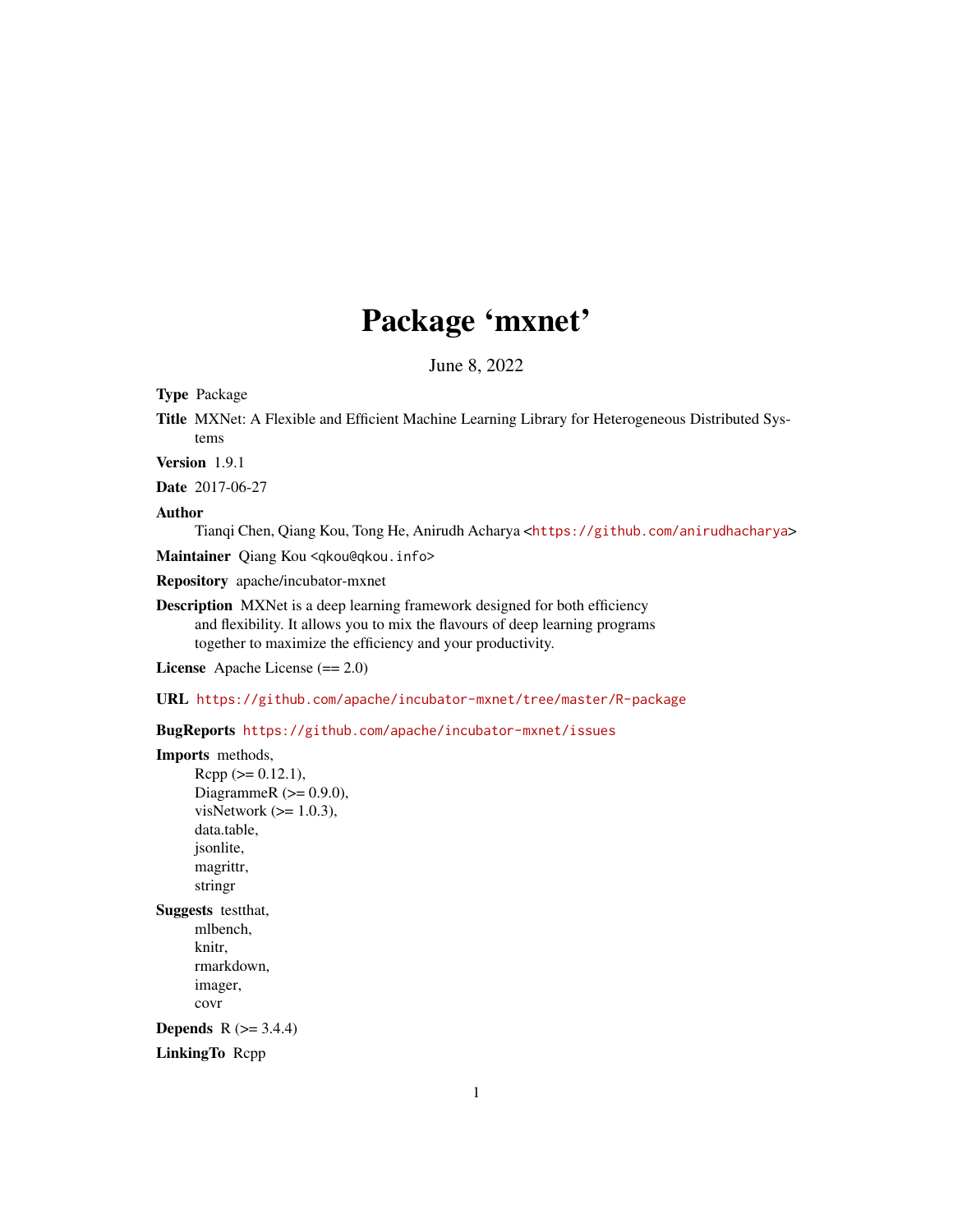VignetteBuilder knitr RoxygenNote 7.2.0 Encoding UTF-8

# R topics documented:

| 15                                                                                                                                    |
|---------------------------------------------------------------------------------------------------------------------------------------|
| 16                                                                                                                                    |
| 16                                                                                                                                    |
| 16                                                                                                                                    |
| 17                                                                                                                                    |
| 17                                                                                                                                    |
| 17                                                                                                                                    |
| 18                                                                                                                                    |
| 19                                                                                                                                    |
| 20                                                                                                                                    |
| 20                                                                                                                                    |
| 20                                                                                                                                    |
| 21                                                                                                                                    |
| 21                                                                                                                                    |
| 22                                                                                                                                    |
| 22<br>$mx. apply \dots \dots \dots \dots \dots \dots \dots \dots \dots \dots \dots \dots \dots \dots \dots \dots$                     |
| 23                                                                                                                                    |
| 23                                                                                                                                    |
| 24                                                                                                                                    |
| 24                                                                                                                                    |
| 25                                                                                                                                    |
| 25                                                                                                                                    |
| 25                                                                                                                                    |
| 26                                                                                                                                    |
| 26<br>$mx.exec.update. arg.array s. \ldots \ldots \ldots \ldots \ldots \ldots \ldots \ldots \ldots \ldots \ldots \ldots$              |
| 26                                                                                                                                    |
| 27                                                                                                                                    |
| 27                                                                                                                                    |
| 28                                                                                                                                    |
| $mx.infer.rnn. one \dots \dots \dots \dots \dots \dots \dots \dots \dots \dots \dots \dots \dots \dots \dots \dots \dots \dots$<br>28 |
| 29                                                                                                                                    |
| $mx.init. create \dots \dots \dots \dots \dots \dots \dots \dots \dots \dots \dots \dots \dots \dots \dots \dots \dots$<br>29         |
| 30                                                                                                                                    |
| 30                                                                                                                                    |
| 30                                                                                                                                    |
| $mx.init.Xavier \dots \dots \dots \dots \dots \dots \dots \dots \dots \dots \dots \dots \dots \dots \dots \dots \dots$<br>31          |
| 31                                                                                                                                    |
| 32                                                                                                                                    |
| 32                                                                                                                                    |
| 34                                                                                                                                    |
| 34                                                                                                                                    |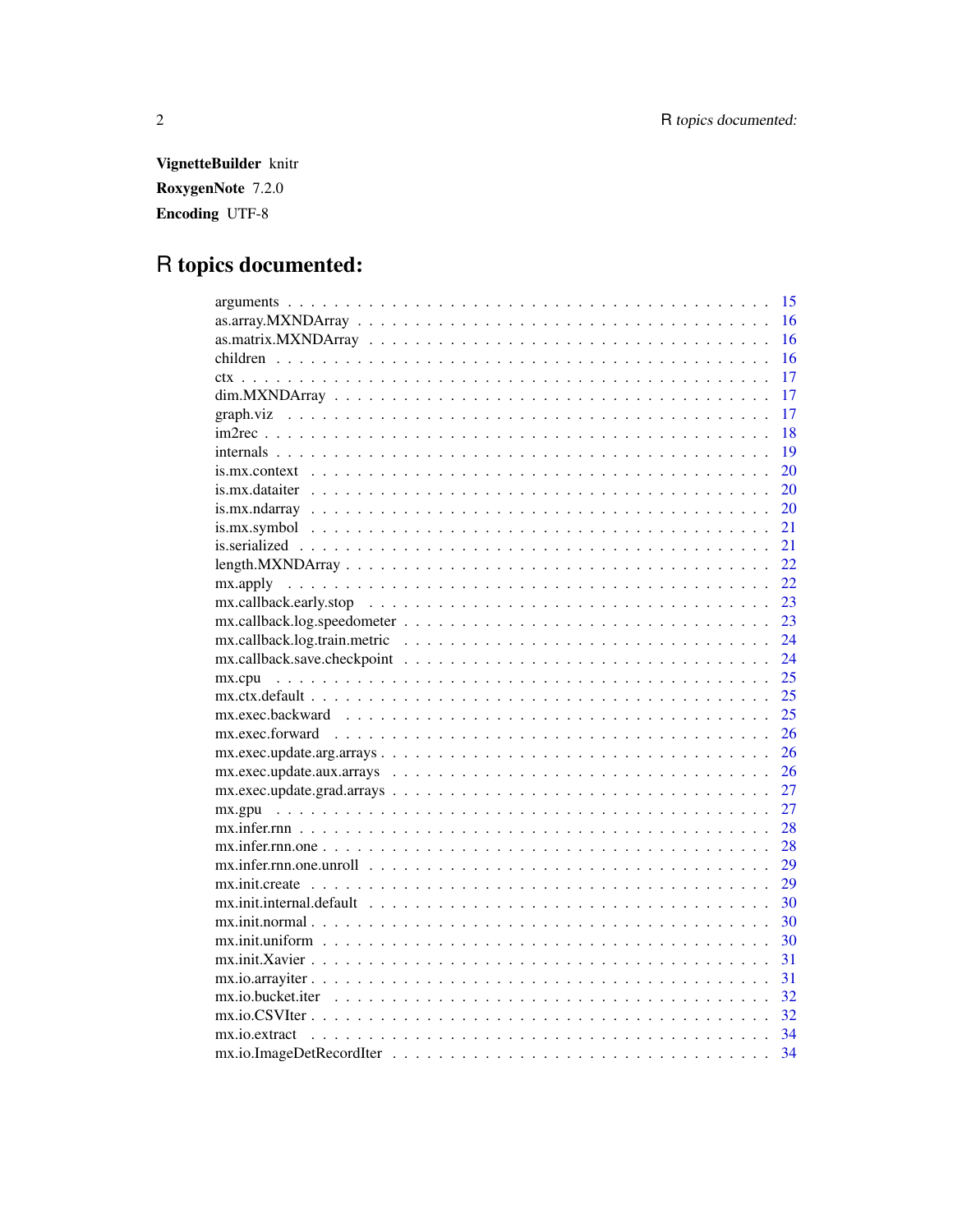| 38                     |  |
|------------------------|--|
| 41                     |  |
| 44                     |  |
| 47                     |  |
| 50                     |  |
| 53                     |  |
| 55                     |  |
| 56                     |  |
| 56                     |  |
| 57                     |  |
| 58                     |  |
| 58                     |  |
| 58                     |  |
| 59                     |  |
| 59                     |  |
| 59                     |  |
| 60                     |  |
| 60                     |  |
| 60                     |  |
| 61                     |  |
| 61                     |  |
| 62                     |  |
| 63                     |  |
| 65                     |  |
| 65                     |  |
| 66                     |  |
| 66<br>$mx.nd.abs$      |  |
| 67                     |  |
| 67                     |  |
| 68                     |  |
| 69                     |  |
| 69                     |  |
| 70                     |  |
|                        |  |
| 70                     |  |
| 71                     |  |
| 71                     |  |
| 72                     |  |
| 72<br>mx.nd.arctan     |  |
| 73<br>mx.nd.arctanh.   |  |
| 73                     |  |
| 74                     |  |
| 75                     |  |
| 75                     |  |
| 76                     |  |
| 77                     |  |
| 78<br>mx.nd.batch.take |  |
| 78                     |  |
| 80                     |  |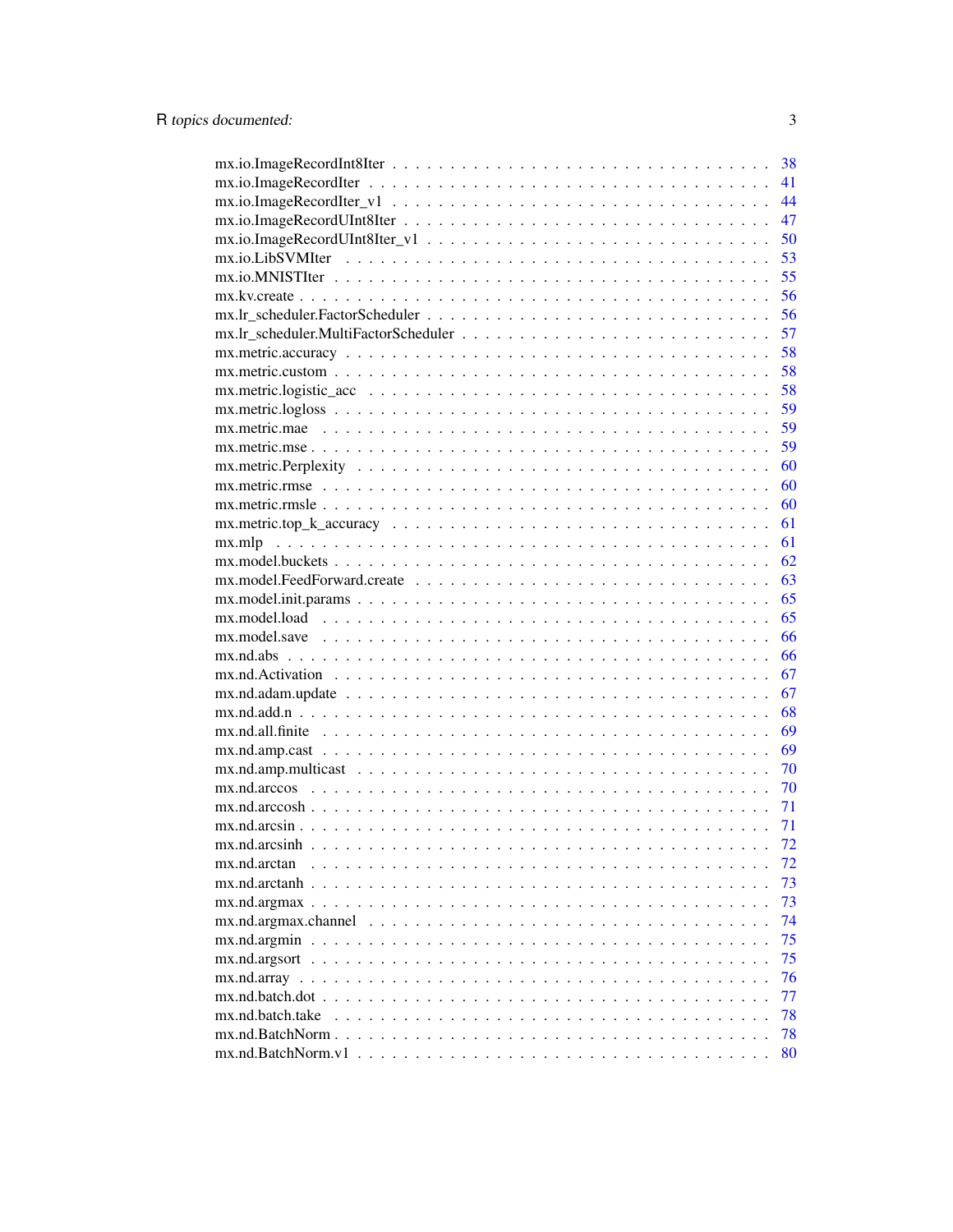|                                 | 81 |
|---------------------------------|----|
|                                 | 82 |
|                                 | 83 |
|                                 | 84 |
|                                 | 84 |
|                                 | 85 |
|                                 | 86 |
|                                 | 86 |
|                                 | 87 |
|                                 | 87 |
|                                 | 88 |
|                                 | 89 |
|                                 | 89 |
|                                 | 90 |
|                                 | 91 |
|                                 | 91 |
|                                 | 92 |
|                                 | 92 |
|                                 | 93 |
|                                 | 94 |
|                                 | 94 |
|                                 | 95 |
|                                 | 95 |
|                                 | 96 |
|                                 | 97 |
| $mx.nd. broadcast. to        $  |    |
|                                 |    |
|                                 |    |
|                                 |    |
| $mx.nd.cbt$ . 100               |    |
|                                 |    |
|                                 |    |
|                                 |    |
|                                 |    |
|                                 |    |
|                                 |    |
|                                 |    |
|                                 |    |
|                                 |    |
|                                 |    |
| $mx.nd. cos                110$ |    |
| $mx$ .nd.cosh                   |    |
|                                 |    |
| mx.nd.crop                      |    |
|                                 |    |
|                                 |    |
|                                 |    |
|                                 |    |
|                                 |    |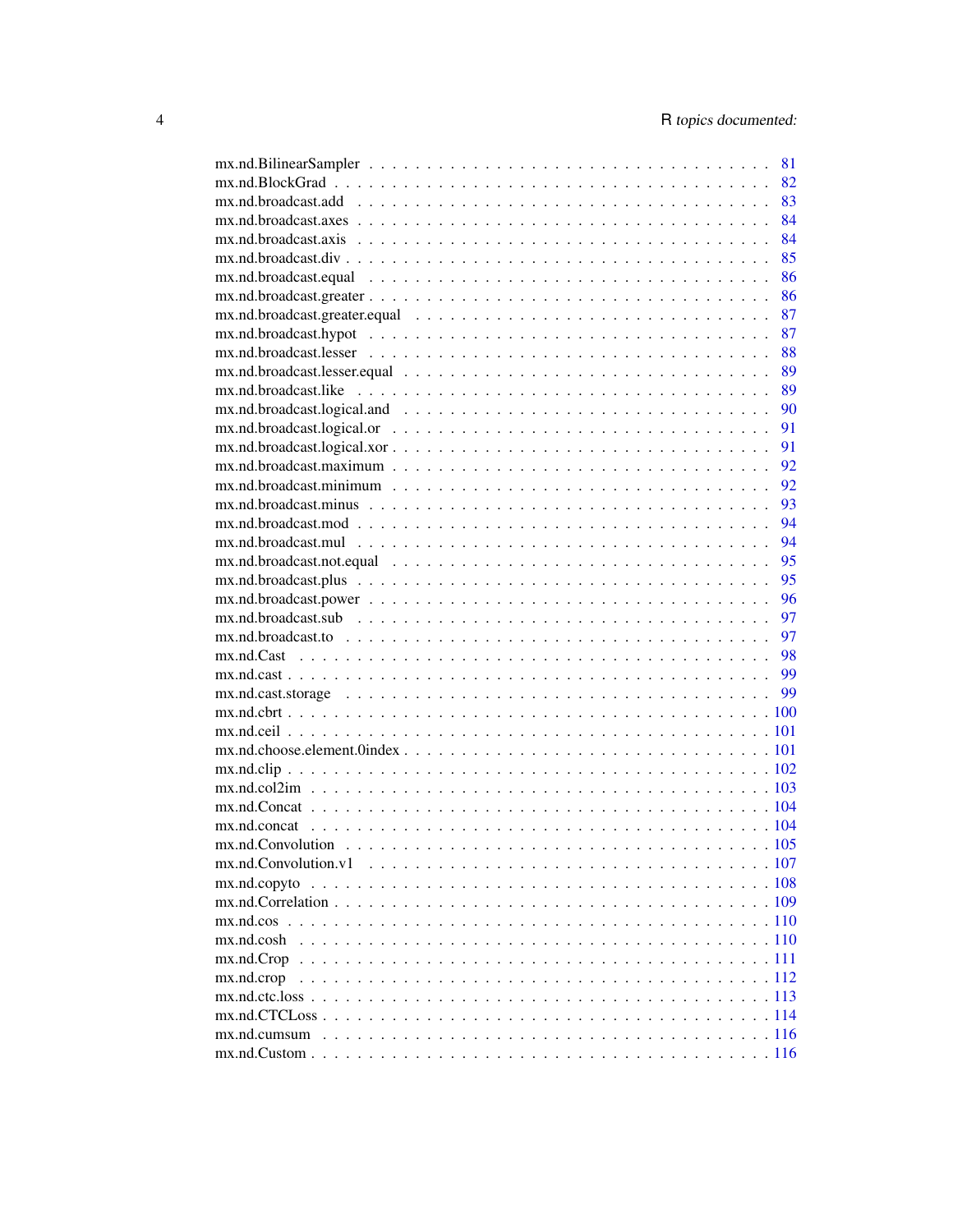5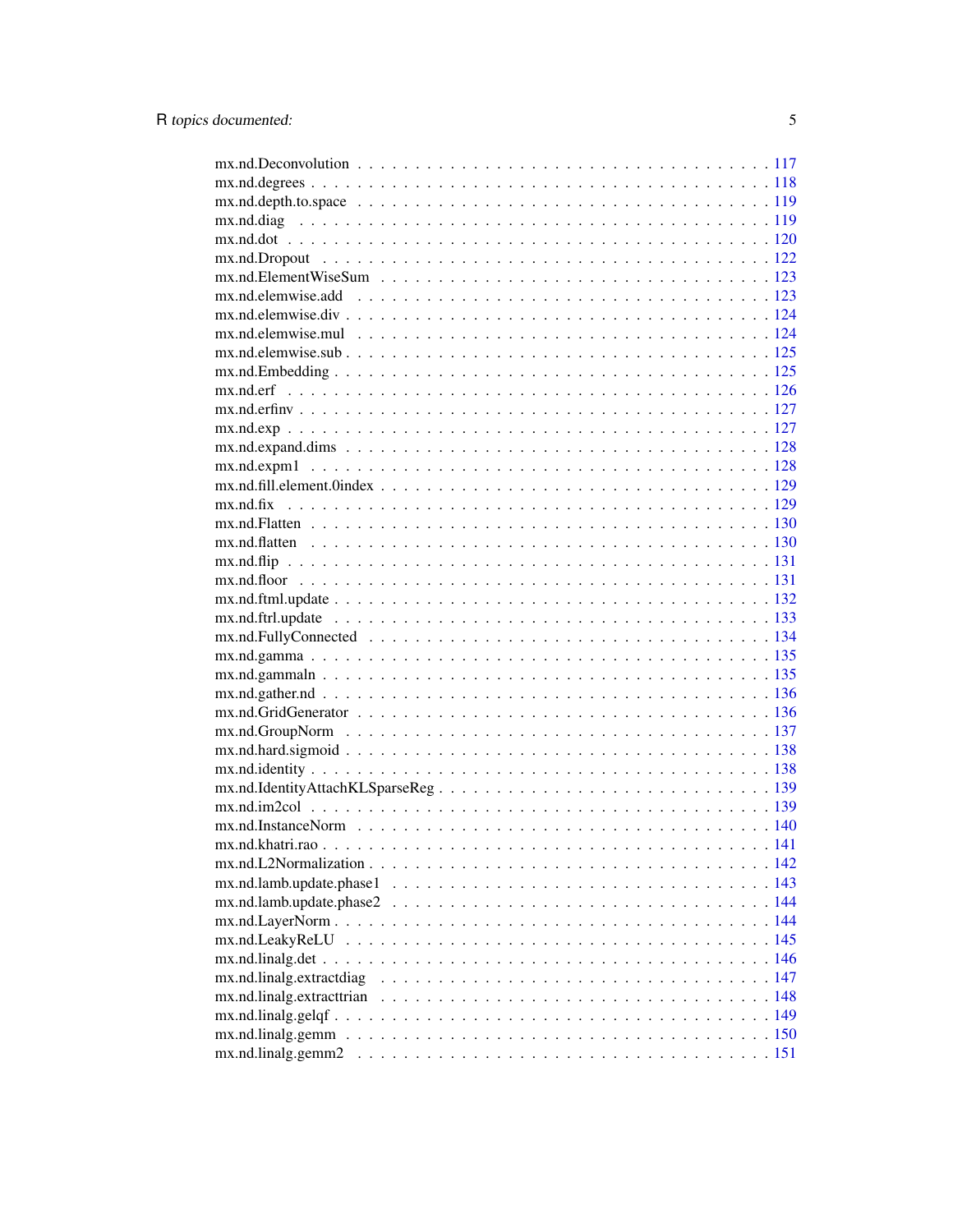| $mx.nd. log               161$ |  |
|--------------------------------|--|
|                                |  |
| $mx.pdf. log10 163$            |  |
|                                |  |
|                                |  |
|                                |  |
|                                |  |
|                                |  |
|                                |  |
|                                |  |
|                                |  |
|                                |  |
|                                |  |
|                                |  |
|                                |  |
|                                |  |
|                                |  |
|                                |  |
|                                |  |
|                                |  |
|                                |  |
|                                |  |
|                                |  |
|                                |  |
|                                |  |
|                                |  |
|                                |  |
|                                |  |
|                                |  |
|                                |  |
|                                |  |
| mx.nd.nanprod                  |  |
| $mx.nd.nansum$ 183             |  |
| mx.nd.negative                 |  |
|                                |  |
|                                |  |
|                                |  |
|                                |  |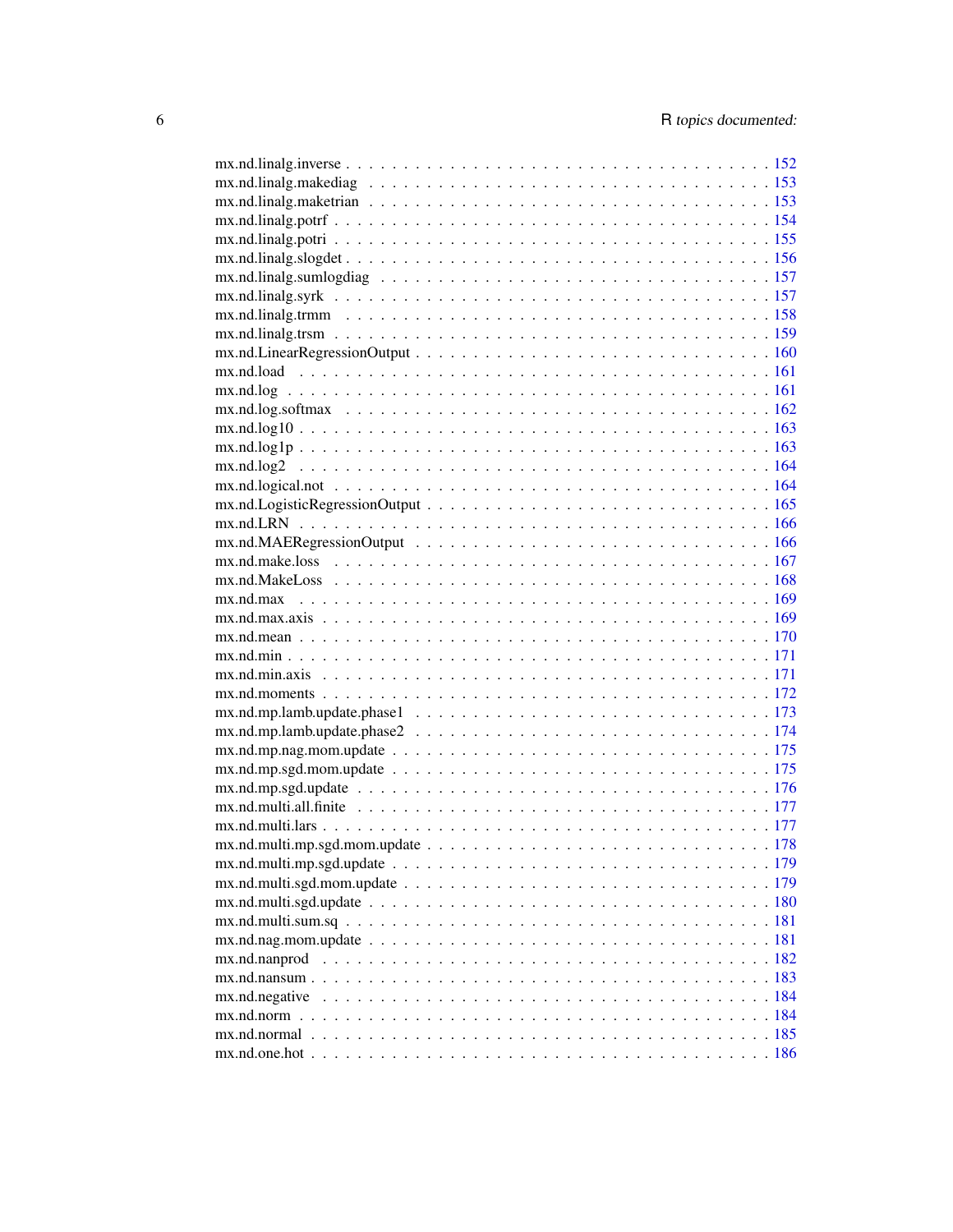| $mx.pdf. Pooling.v1193$                |  |
|----------------------------------------|--|
|                                        |  |
|                                        |  |
|                                        |  |
|                                        |  |
|                                        |  |
|                                        |  |
|                                        |  |
|                                        |  |
|                                        |  |
|                                        |  |
|                                        |  |
|                                        |  |
|                                        |  |
|                                        |  |
|                                        |  |
|                                        |  |
|                                        |  |
|                                        |  |
|                                        |  |
|                                        |  |
|                                        |  |
|                                        |  |
|                                        |  |
|                                        |  |
|                                        |  |
|                                        |  |
|                                        |  |
|                                        |  |
|                                        |  |
|                                        |  |
|                                        |  |
| $mx.nd. reshape. like             216$ |  |
|                                        |  |
|                                        |  |
|                                        |  |
|                                        |  |
| $mx$ .nd. $RNN$                        |  |
|                                        |  |
|                                        |  |
| mx.nd.rsqrt                            |  |
|                                        |  |
|                                        |  |
|                                        |  |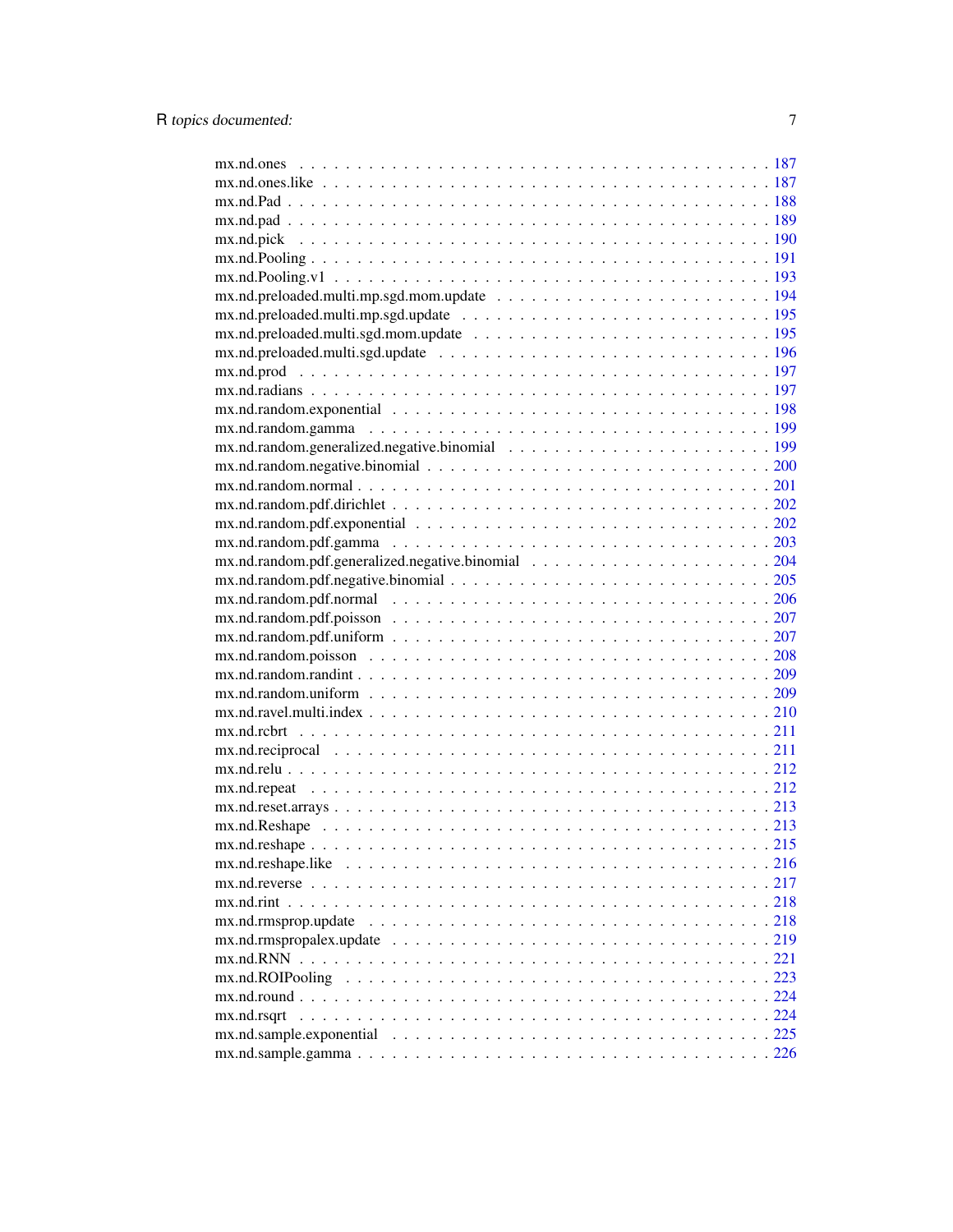| $mx.nd. scattering$                                                                                                    |  |
|------------------------------------------------------------------------------------------------------------------------|--|
|                                                                                                                        |  |
|                                                                                                                        |  |
|                                                                                                                        |  |
| $mx.nd.sgd.mom. update \ldots \ldots \ldots \ldots \ldots \ldots \ldots \ldots \ldots \ldots \ldots \ldots \ldots 238$ |  |
|                                                                                                                        |  |
|                                                                                                                        |  |
|                                                                                                                        |  |
|                                                                                                                        |  |
|                                                                                                                        |  |
| $mx.nd. signals, d.update \ldots  \ldots  \ldots  \ldots  \ldots  \ldots 242$                                          |  |
|                                                                                                                        |  |
|                                                                                                                        |  |
|                                                                                                                        |  |
|                                                                                                                        |  |
|                                                                                                                        |  |
|                                                                                                                        |  |
|                                                                                                                        |  |
|                                                                                                                        |  |
| $mx.nd.smooth.11             248$                                                                                      |  |
|                                                                                                                        |  |
|                                                                                                                        |  |
|                                                                                                                        |  |
|                                                                                                                        |  |
|                                                                                                                        |  |
|                                                                                                                        |  |
|                                                                                                                        |  |
|                                                                                                                        |  |
|                                                                                                                        |  |
|                                                                                                                        |  |
|                                                                                                                        |  |
|                                                                                                                        |  |
|                                                                                                                        |  |
|                                                                                                                        |  |
|                                                                                                                        |  |
|                                                                                                                        |  |
|                                                                                                                        |  |
|                                                                                                                        |  |
|                                                                                                                        |  |
|                                                                                                                        |  |
|                                                                                                                        |  |
|                                                                                                                        |  |
|                                                                                                                        |  |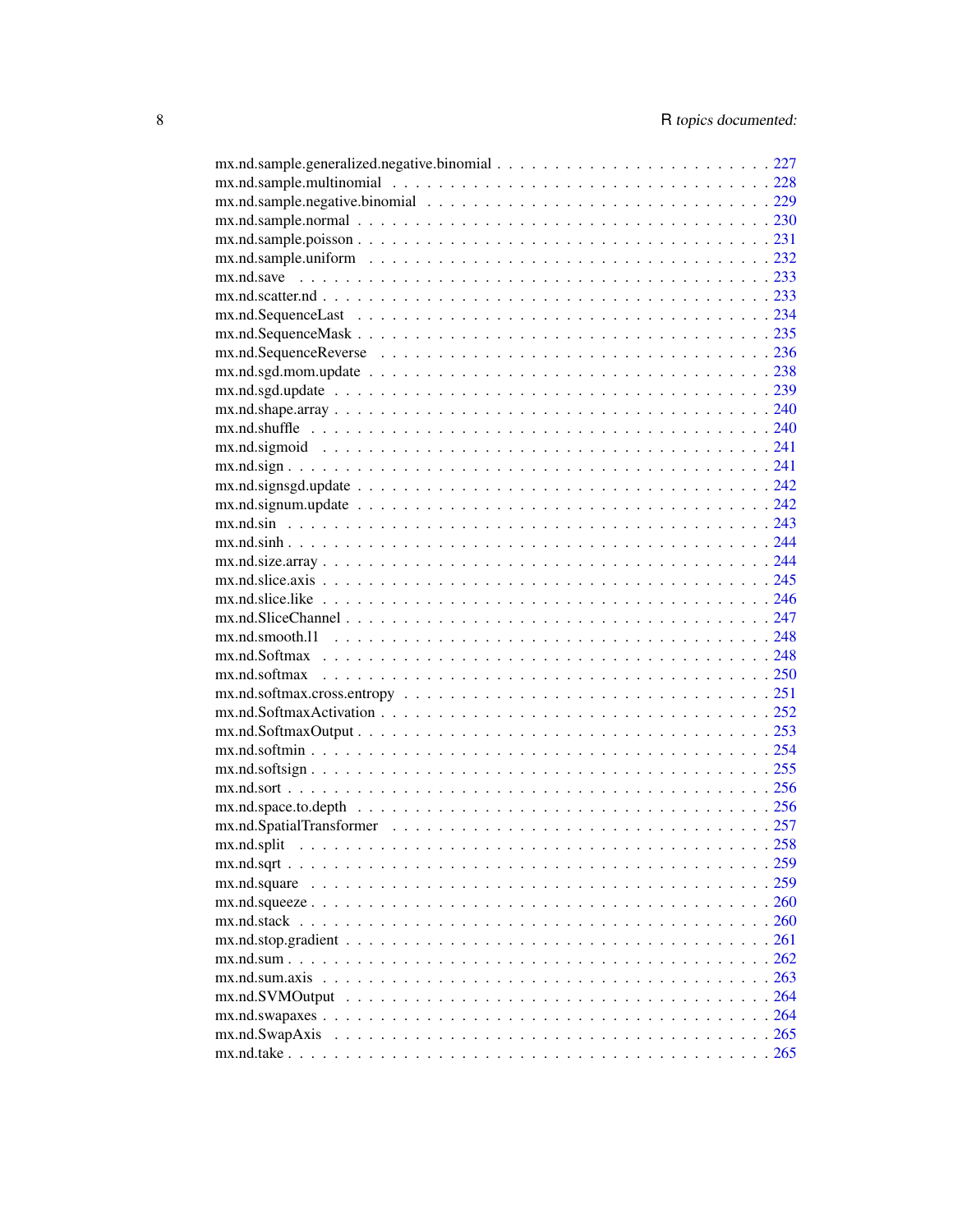| $mx.nd.tan                 266$                                                                                     |  |
|---------------------------------------------------------------------------------------------------------------------|--|
|                                                                                                                     |  |
|                                                                                                                     |  |
|                                                                                                                     |  |
| $mx. nd. transpose              269$                                                                                |  |
|                                                                                                                     |  |
|                                                                                                                     |  |
|                                                                                                                     |  |
| $mx.pdf. UpSampling272$                                                                                             |  |
|                                                                                                                     |  |
|                                                                                                                     |  |
|                                                                                                                     |  |
|                                                                                                                     |  |
|                                                                                                                     |  |
|                                                                                                                     |  |
|                                                                                                                     |  |
|                                                                                                                     |  |
|                                                                                                                     |  |
|                                                                                                                     |  |
|                                                                                                                     |  |
|                                                                                                                     |  |
|                                                                                                                     |  |
|                                                                                                                     |  |
|                                                                                                                     |  |
|                                                                                                                     |  |
|                                                                                                                     |  |
|                                                                                                                     |  |
|                                                                                                                     |  |
|                                                                                                                     |  |
|                                                                                                                     |  |
|                                                                                                                     |  |
|                                                                                                                     |  |
|                                                                                                                     |  |
|                                                                                                                     |  |
|                                                                                                                     |  |
|                                                                                                                     |  |
|                                                                                                                     |  |
| $mx.symbol. arcsinh \ldots \ldots \ldots \ldots \ldots \ldots \ldots \ldots \ldots \ldots \ldots \ldots \ldots 291$ |  |
|                                                                                                                     |  |
| mx.symbol.arctanh                                                                                                   |  |
|                                                                                                                     |  |
|                                                                                                                     |  |
| mx.symbol.argmin                                                                                                    |  |
| mx.symbol.argsort                                                                                                   |  |
|                                                                                                                     |  |
|                                                                                                                     |  |
|                                                                                                                     |  |
|                                                                                                                     |  |
|                                                                                                                     |  |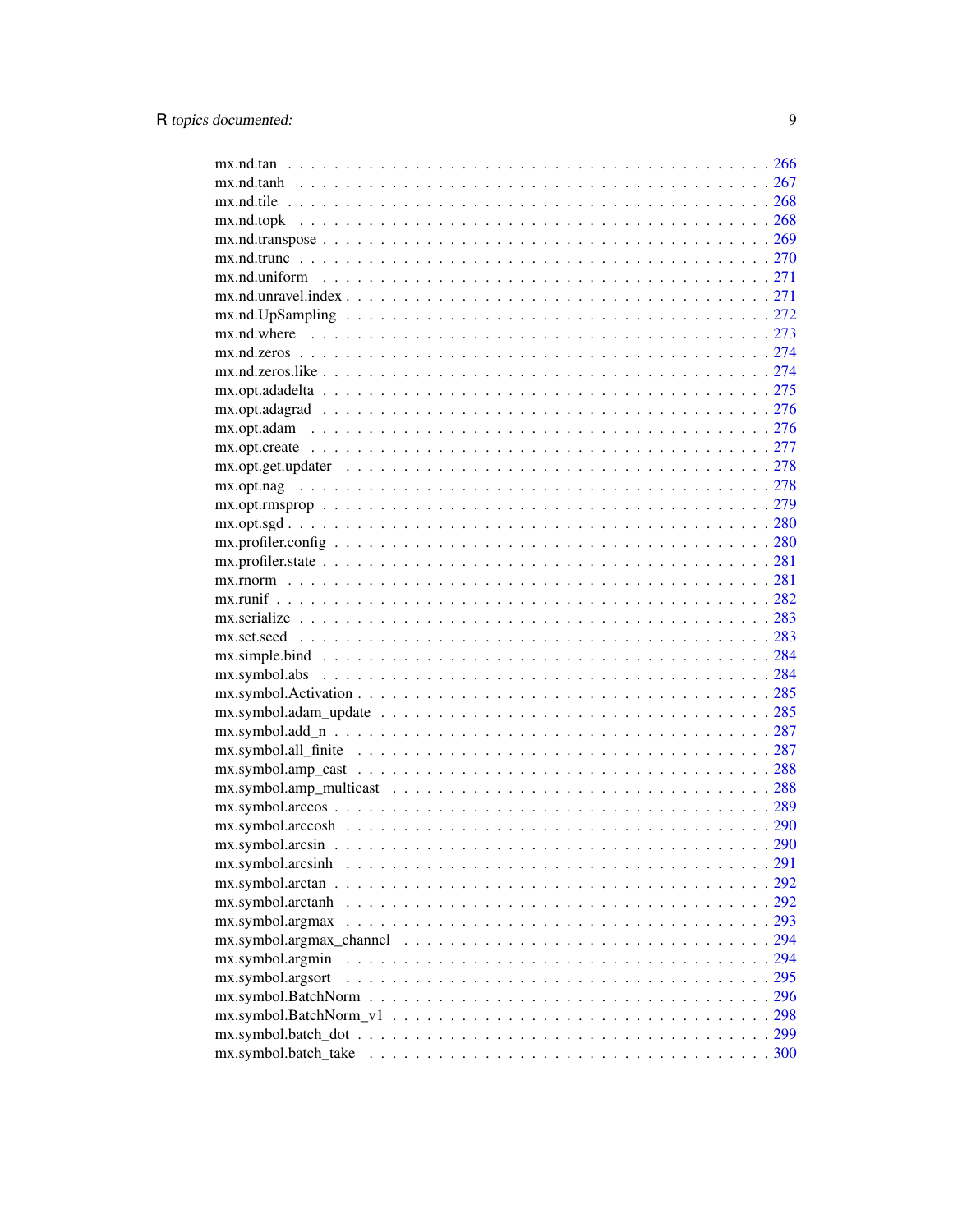| $mx.symbol.broadcast\_logical_and \dots \dots \dots \dots \dots \dots \dots \dots \dots \dots \dots \dots 312$                   |  |
|----------------------------------------------------------------------------------------------------------------------------------|--|
| $mx.symbol.broadcast\_logical_or \ldots \ldots \ldots \ldots \ldots \ldots \ldots \ldots \ldots \ldots \ldots 312$               |  |
| $mx.symbol.broadcast\_logical\_xor          313$                                                                                 |  |
|                                                                                                                                  |  |
|                                                                                                                                  |  |
| $mx.symbol.broadcast\_minus           315$                                                                                       |  |
|                                                                                                                                  |  |
|                                                                                                                                  |  |
|                                                                                                                                  |  |
|                                                                                                                                  |  |
| $mx.symbol.broadcast_plus \dots \dots \dots \dots \dots \dots \dots \dots \dots \dots \dots \dots \dots \dots \dots \dots \dots$ |  |
|                                                                                                                                  |  |
|                                                                                                                                  |  |
|                                                                                                                                  |  |
|                                                                                                                                  |  |
|                                                                                                                                  |  |
| $mx.symbol.cast\_storage \ldots \ldots \ldots \ldots \ldots \ldots \ldots \ldots \ldots \ldots \ldots \ldots 323$                |  |
|                                                                                                                                  |  |
|                                                                                                                                  |  |
|                                                                                                                                  |  |
|                                                                                                                                  |  |
|                                                                                                                                  |  |
|                                                                                                                                  |  |
|                                                                                                                                  |  |
|                                                                                                                                  |  |
|                                                                                                                                  |  |
|                                                                                                                                  |  |
|                                                                                                                                  |  |
|                                                                                                                                  |  |
|                                                                                                                                  |  |
|                                                                                                                                  |  |
|                                                                                                                                  |  |
|                                                                                                                                  |  |
|                                                                                                                                  |  |
|                                                                                                                                  |  |
|                                                                                                                                  |  |
|                                                                                                                                  |  |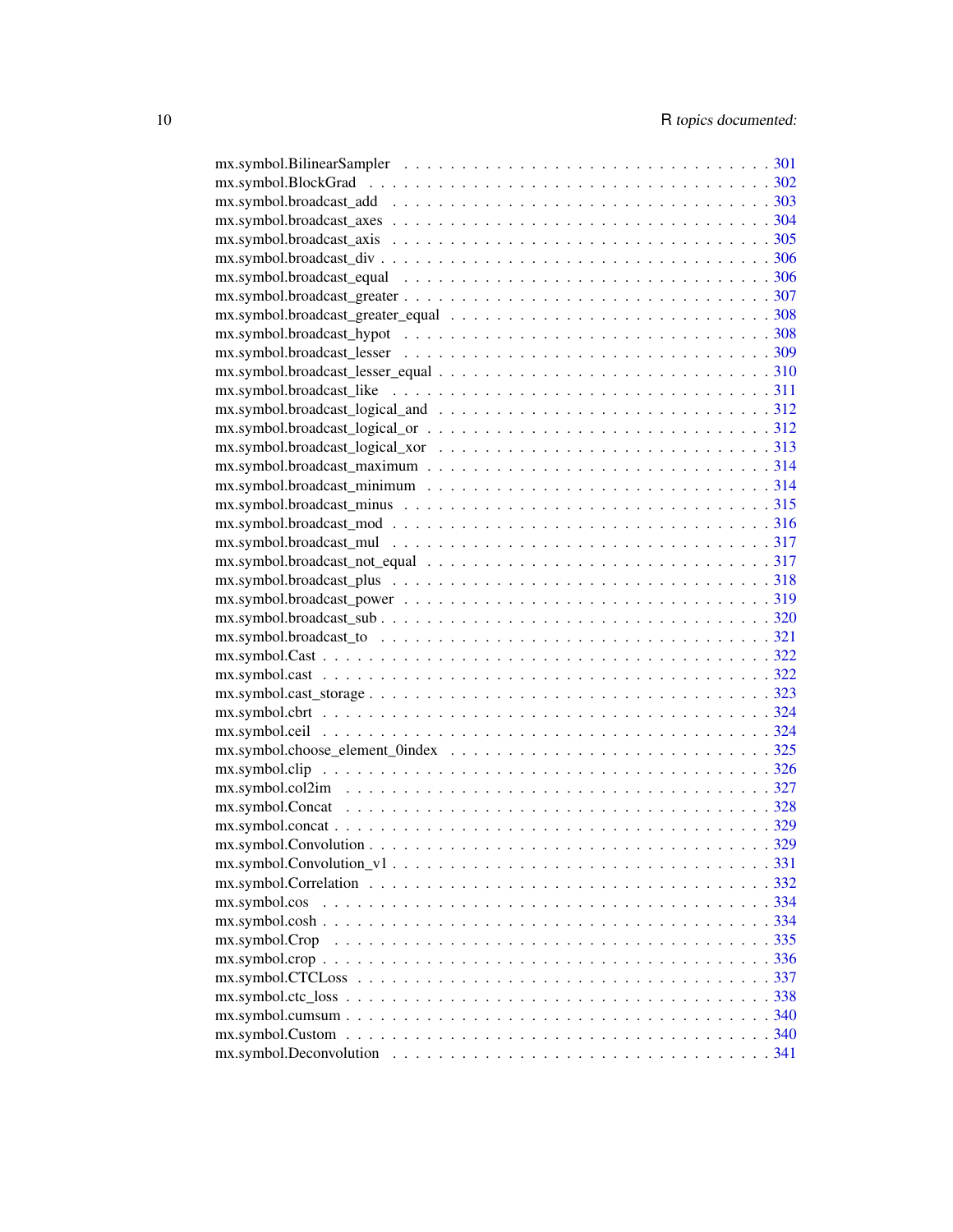| $mx.symbol.depth_to_space \ldots \ldots \ldots \ldots \ldots \ldots \ldots \ldots \ldots \ldots \ldots 343$                        |  |
|------------------------------------------------------------------------------------------------------------------------------------|--|
|                                                                                                                                    |  |
|                                                                                                                                    |  |
|                                                                                                                                    |  |
|                                                                                                                                    |  |
|                                                                                                                                    |  |
|                                                                                                                                    |  |
|                                                                                                                                    |  |
|                                                                                                                                    |  |
|                                                                                                                                    |  |
|                                                                                                                                    |  |
|                                                                                                                                    |  |
|                                                                                                                                    |  |
|                                                                                                                                    |  |
|                                                                                                                                    |  |
| $mx.symbolfill$ element $0$ index $\ldots \ldots \ldots \ldots \ldots \ldots \ldots \ldots \ldots \ldots \ldots \ldots \ldots 355$ |  |
|                                                                                                                                    |  |
|                                                                                                                                    |  |
|                                                                                                                                    |  |
|                                                                                                                                    |  |
|                                                                                                                                    |  |
|                                                                                                                                    |  |
|                                                                                                                                    |  |
|                                                                                                                                    |  |
|                                                                                                                                    |  |
|                                                                                                                                    |  |
|                                                                                                                                    |  |
|                                                                                                                                    |  |
|                                                                                                                                    |  |
|                                                                                                                                    |  |
|                                                                                                                                    |  |
|                                                                                                                                    |  |
|                                                                                                                                    |  |
|                                                                                                                                    |  |
|                                                                                                                                    |  |
|                                                                                                                                    |  |
|                                                                                                                                    |  |
|                                                                                                                                    |  |
|                                                                                                                                    |  |
|                                                                                                                                    |  |
|                                                                                                                                    |  |
|                                                                                                                                    |  |
|                                                                                                                                    |  |
|                                                                                                                                    |  |
|                                                                                                                                    |  |
|                                                                                                                                    |  |
|                                                                                                                                    |  |
|                                                                                                                                    |  |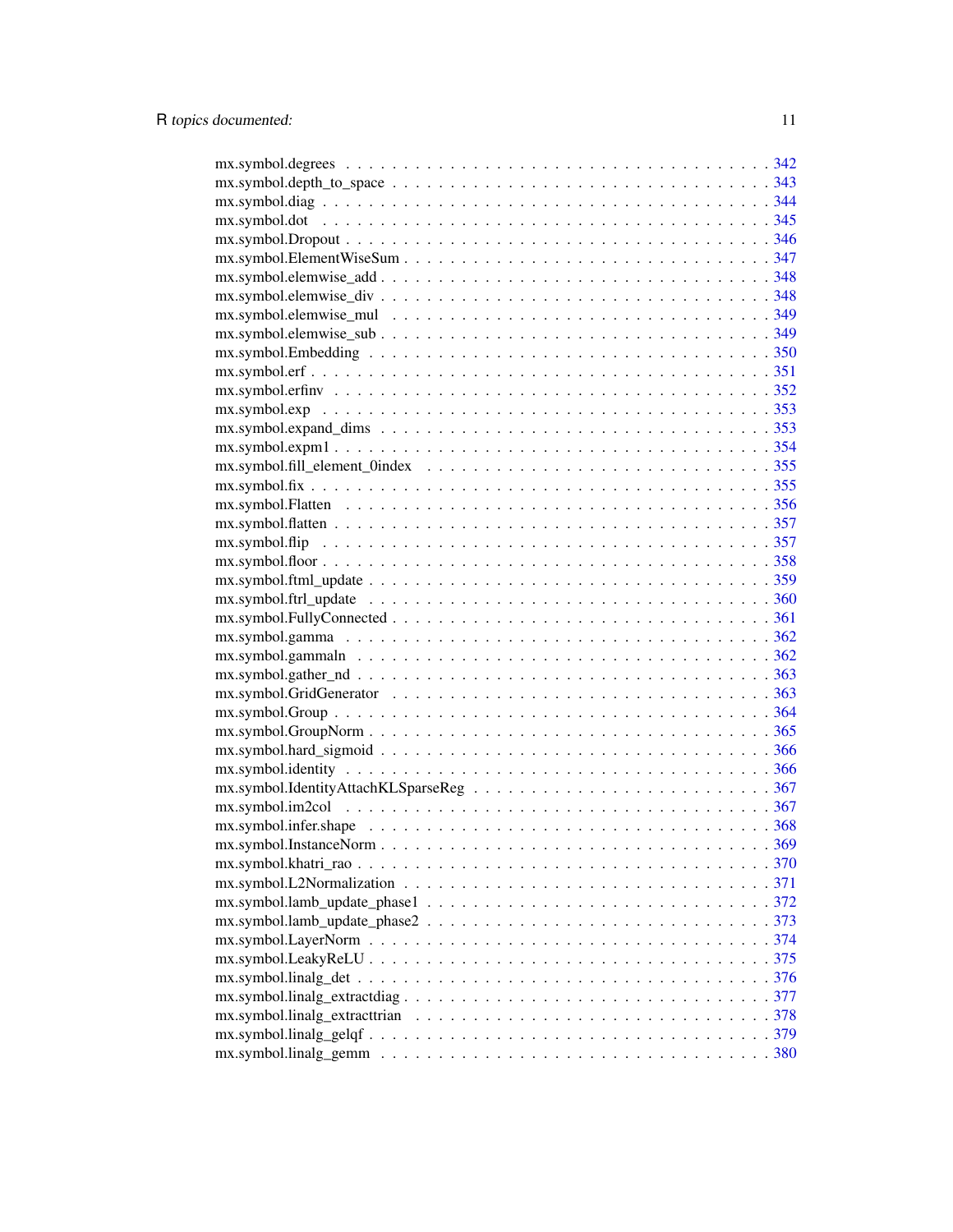| $mx.symbol. log10394$                                                                                                   |  |
|-------------------------------------------------------------------------------------------------------------------------|--|
| $mx.symbol log1p              395$                                                                                      |  |
| $mx.symbol.log2395$                                                                                                     |  |
|                                                                                                                         |  |
| $mx.symbol. logical\_not \dots \dots \dots \dots \dots \dots \dots \dots \dots \dots \dots \dots \dots \dots \dots 396$ |  |
|                                                                                                                         |  |
|                                                                                                                         |  |
|                                                                                                                         |  |
|                                                                                                                         |  |
|                                                                                                                         |  |
| $mx.symbol.make_loss \ldots \ldots \ldots \ldots \ldots \ldots \ldots \ldots \ldots \ldots \ldots \ldots \ldots 401$    |  |
|                                                                                                                         |  |
|                                                                                                                         |  |
|                                                                                                                         |  |
|                                                                                                                         |  |
| $mx.symbol.mp_lamb_lupdate_phase1404$                                                                                   |  |
|                                                                                                                         |  |
|                                                                                                                         |  |
|                                                                                                                         |  |
|                                                                                                                         |  |
|                                                                                                                         |  |
|                                                                                                                         |  |
|                                                                                                                         |  |
|                                                                                                                         |  |
|                                                                                                                         |  |
|                                                                                                                         |  |
| $mx.symbol.multi_sum_sq415$                                                                                             |  |
|                                                                                                                         |  |
|                                                                                                                         |  |
|                                                                                                                         |  |
|                                                                                                                         |  |
|                                                                                                                         |  |
|                                                                                                                         |  |
| $mx.symbol.ones\_like            420$                                                                                   |  |
|                                                                                                                         |  |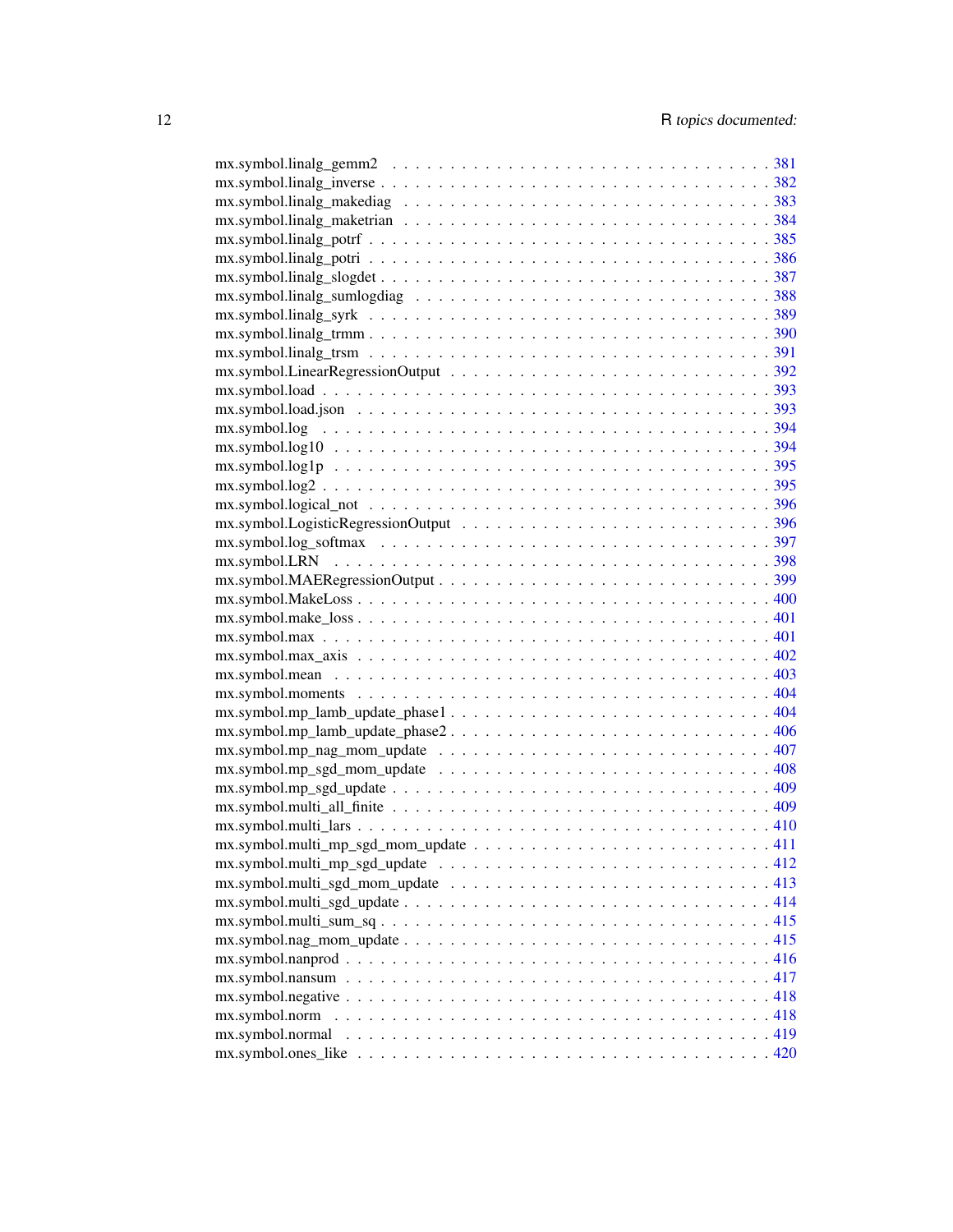| $mx.symbol$ : andom_exponential $\ldots \ldots \ldots \ldots \ldots \ldots \ldots \ldots \ldots \ldots \ldots$    |  |
|-------------------------------------------------------------------------------------------------------------------|--|
|                                                                                                                   |  |
|                                                                                                                   |  |
|                                                                                                                   |  |
|                                                                                                                   |  |
|                                                                                                                   |  |
|                                                                                                                   |  |
|                                                                                                                   |  |
| mx.symbol.random_pdf_generalized_negative_binomial 441                                                            |  |
|                                                                                                                   |  |
|                                                                                                                   |  |
|                                                                                                                   |  |
|                                                                                                                   |  |
|                                                                                                                   |  |
|                                                                                                                   |  |
|                                                                                                                   |  |
|                                                                                                                   |  |
|                                                                                                                   |  |
|                                                                                                                   |  |
|                                                                                                                   |  |
|                                                                                                                   |  |
|                                                                                                                   |  |
|                                                                                                                   |  |
|                                                                                                                   |  |
|                                                                                                                   |  |
|                                                                                                                   |  |
|                                                                                                                   |  |
| mx.symbol.rint                                                                                                    |  |
| $mx.symbol.rmspropalex\_update \dots \dots \dots \dots \dots \dots \dots \dots \dots \dots \dots \dots \dots 457$ |  |
|                                                                                                                   |  |
|                                                                                                                   |  |
|                                                                                                                   |  |
|                                                                                                                   |  |
| $mx.symbol.rsqrt(1 + 1)$ . $464$                                                                                  |  |
|                                                                                                                   |  |
|                                                                                                                   |  |
|                                                                                                                   |  |
|                                                                                                                   |  |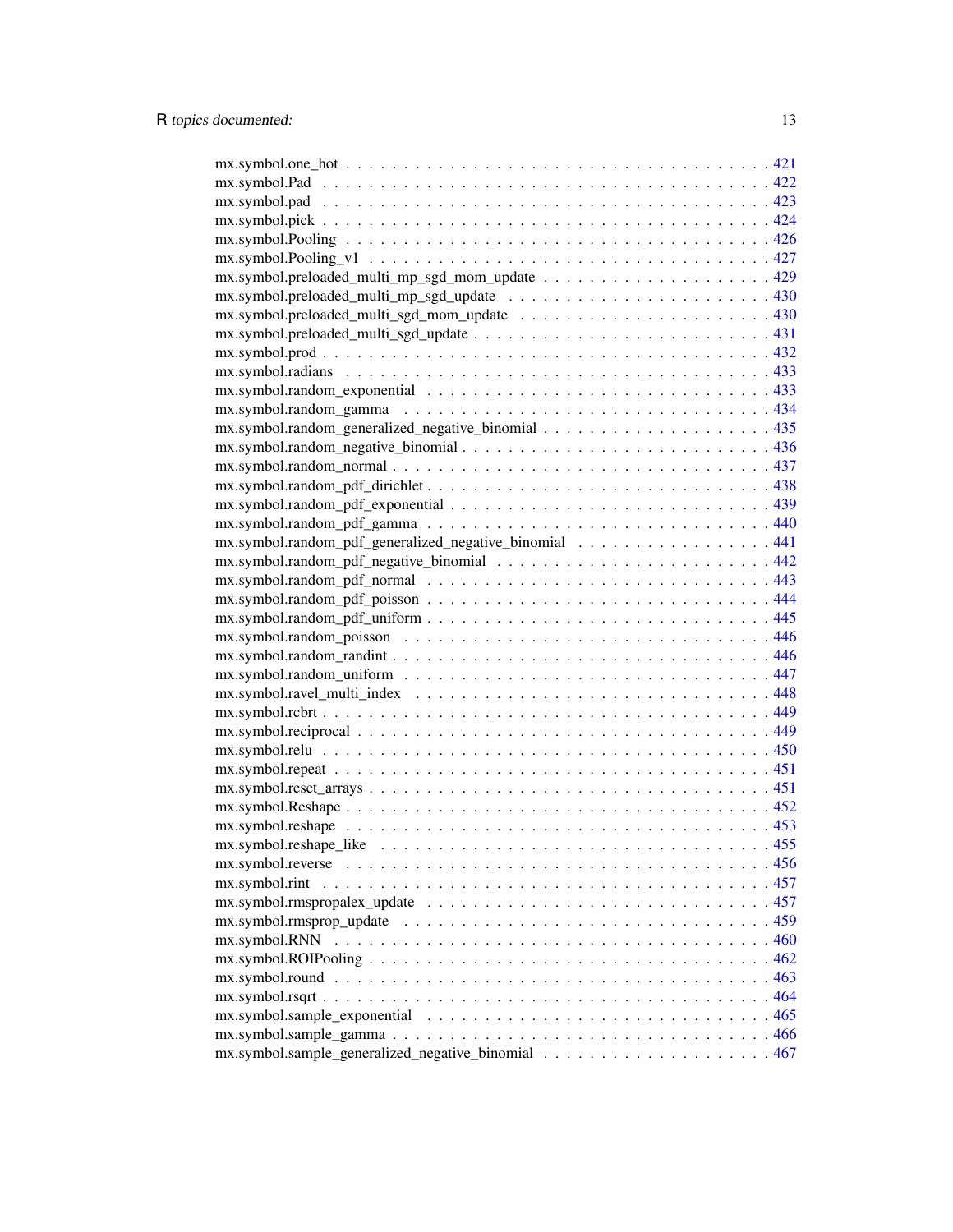| $mx.symbol.sample\_uniform \dots \dots \dots \dots \dots \dots \dots \dots \dots \dots \dots \dots \dots \dots 472$ |  |
|---------------------------------------------------------------------------------------------------------------------|--|
|                                                                                                                     |  |
| $mx.symbol.scatter_nd473$                                                                                           |  |
|                                                                                                                     |  |
|                                                                                                                     |  |
|                                                                                                                     |  |
| $mx.symbol.sgd\_mom\_update \dots \dots \dots \dots \dots \dots \dots \dots \dots \dots \dots \dots \dots 478$      |  |
|                                                                                                                     |  |
|                                                                                                                     |  |
|                                                                                                                     |  |
|                                                                                                                     |  |
|                                                                                                                     |  |
|                                                                                                                     |  |
|                                                                                                                     |  |
|                                                                                                                     |  |
|                                                                                                                     |  |
|                                                                                                                     |  |
|                                                                                                                     |  |
|                                                                                                                     |  |
|                                                                                                                     |  |
|                                                                                                                     |  |
| $mx.symbol.smodth_11$                                                                                               |  |
|                                                                                                                     |  |
| $mx.symbol.softmax \ldots \ldots \ldots \ldots \ldots \ldots \ldots \ldots \ldots \ldots \ldots \ldots \ldots 493$  |  |
|                                                                                                                     |  |
|                                                                                                                     |  |
|                                                                                                                     |  |
|                                                                                                                     |  |
|                                                                                                                     |  |
|                                                                                                                     |  |
|                                                                                                                     |  |
|                                                                                                                     |  |
|                                                                                                                     |  |
|                                                                                                                     |  |
|                                                                                                                     |  |
|                                                                                                                     |  |
|                                                                                                                     |  |
|                                                                                                                     |  |
|                                                                                                                     |  |
|                                                                                                                     |  |
|                                                                                                                     |  |
|                                                                                                                     |  |
|                                                                                                                     |  |
|                                                                                                                     |  |
|                                                                                                                     |  |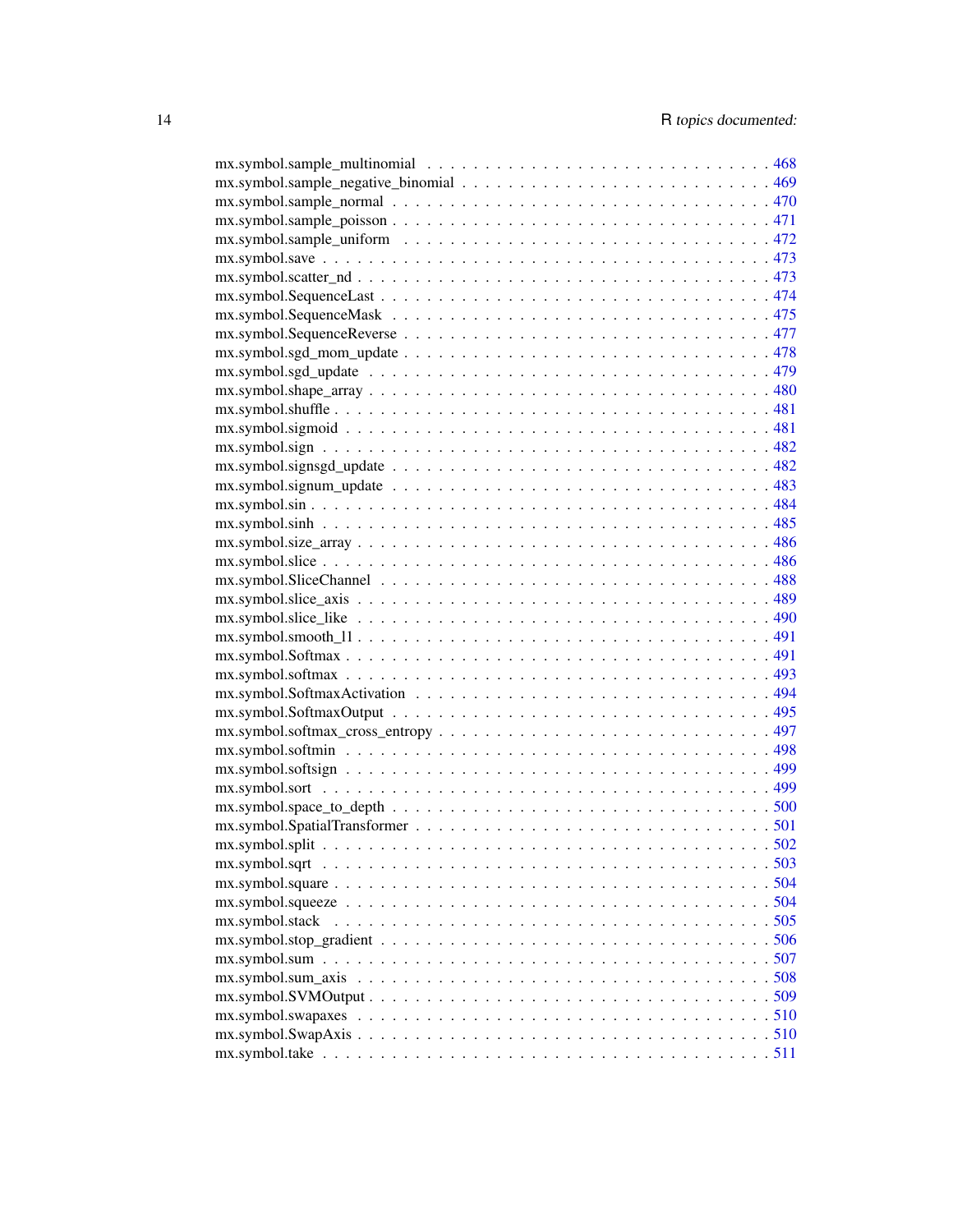<span id="page-14-0"></span>

arguments *Get the arguments of symbol.*

# Description

Get the arguments of symbol.

# Usage

arguments(x)

# Arguments

x The input symbol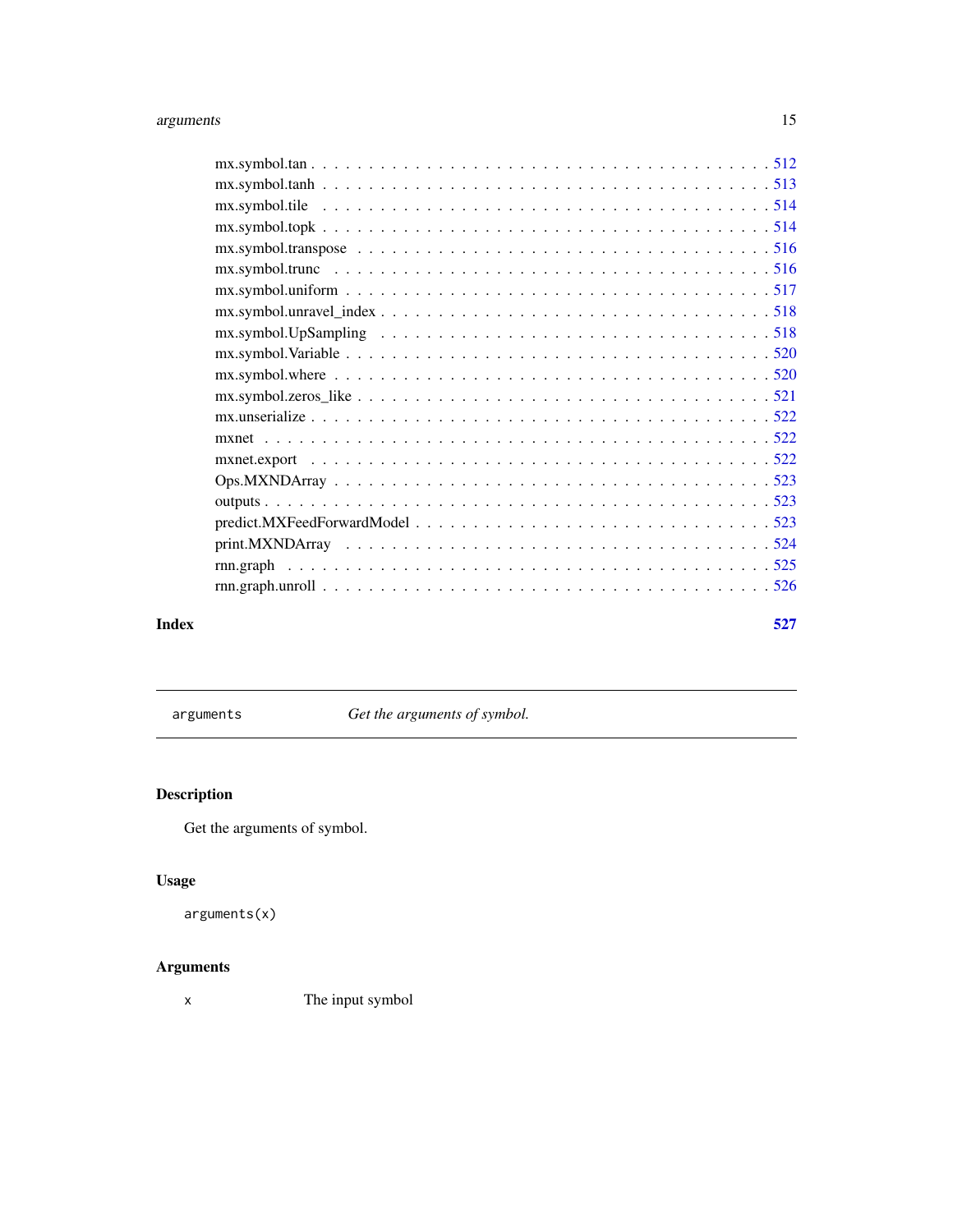<span id="page-15-0"></span>as.array.MXNDArray *as.array operator overload of mx.ndarray*

# Description

as.array operator overload of mx.ndarray

# Usage

## S3 method for class 'MXNDArray' as.array(nd)

#### Arguments

nd The mx.ndarray

as.matrix.MXNDArray *as.matrix operator overload of mx.ndarray*

# Description

as.matrix operator overload of mx.ndarray

#### Usage

## S3 method for class 'MXNDArray' as.matrix(nd)

#### Arguments

L.

| nd       | The mx.ndarray                                                                                    |
|----------|---------------------------------------------------------------------------------------------------|
| children | Gets a new grouped symbol whose output contains inputs to output<br>nodes of the original symbol. |

#### Description

Gets a new grouped symbol whose output contains inputs to output nodes of the original symbol.

#### Usage

children(x)

#### Arguments

x The input symbol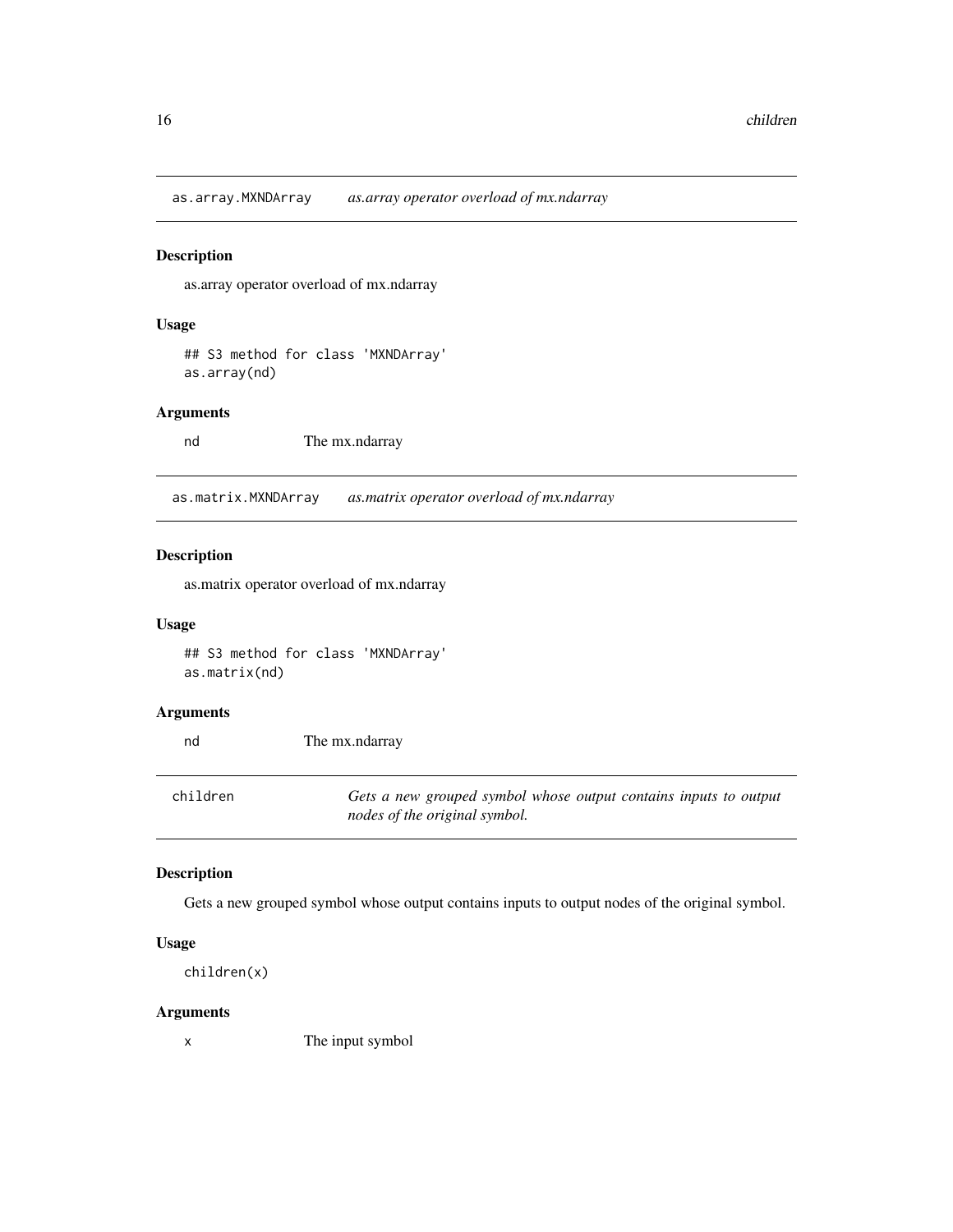<span id="page-16-0"></span>

Get the context of mx.ndarray

# Usage

ctx(nd)

# Arguments

nd The mx.ndarray

dim.MXNDArray *Dimension operator overload of mx.ndarray*

# Description

Dimension operator overload of mx.ndarray

#### Usage

## S3 method for class 'MXNDArray' dim(nd)

# Arguments

nd The mx.ndarray

graph.viz *Convert symbol to Graphviz or visNetwork visualisation.*

# Description

Convert symbol to Graphviz or visNetwork visualisation.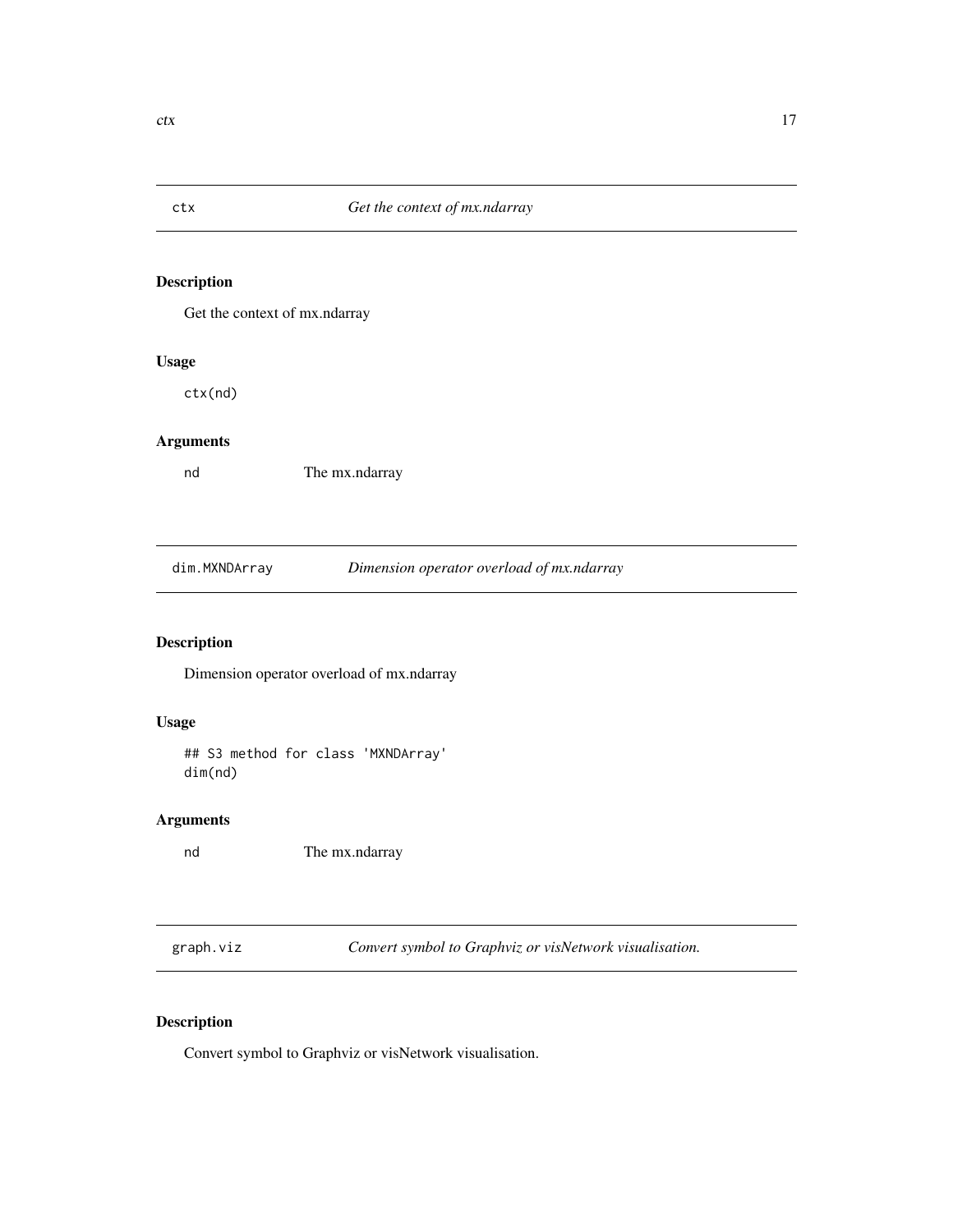# Usage

```
graph.viz(
  symbol,
  shape = NULL,
  direction = "TD",
  type = "graph",
  graph.width.px = NULL,
 graph.height.px = NULL
)
```
#### Arguments

| symbol          | a string representing the symbol of a model.                                   |
|-----------------|--------------------------------------------------------------------------------|
| shape           | a numeric representing the input dimensions to the symbol.                     |
| direction       | a string representing the direction of the graph, either TD or LR.             |
| type            | a string representing the rendering engine of the graph, either graph or vis.  |
|                 | graph width px a numeric representing the size (width) of the graph. In pixels |
| graph.height.px |                                                                                |
|                 | a numeric representing the size (height) of the graph. In pixels               |

#### Value

a graph object ready to be displayed with the print function.

im2rec *Convert images into image recordio format*

# Description

Convert images into image recordio format

# Usage

```
im2rec(
  image_lst,
 root,
 output_rec,
 label_width = 1L,
 pack_label = 0L,
 new_size = -1L,
 nsplit = 1L,partid = \thetaL,
 center_crop = 0L,
  quality = 95L,
  color_mode = 1L,
```
<span id="page-17-0"></span>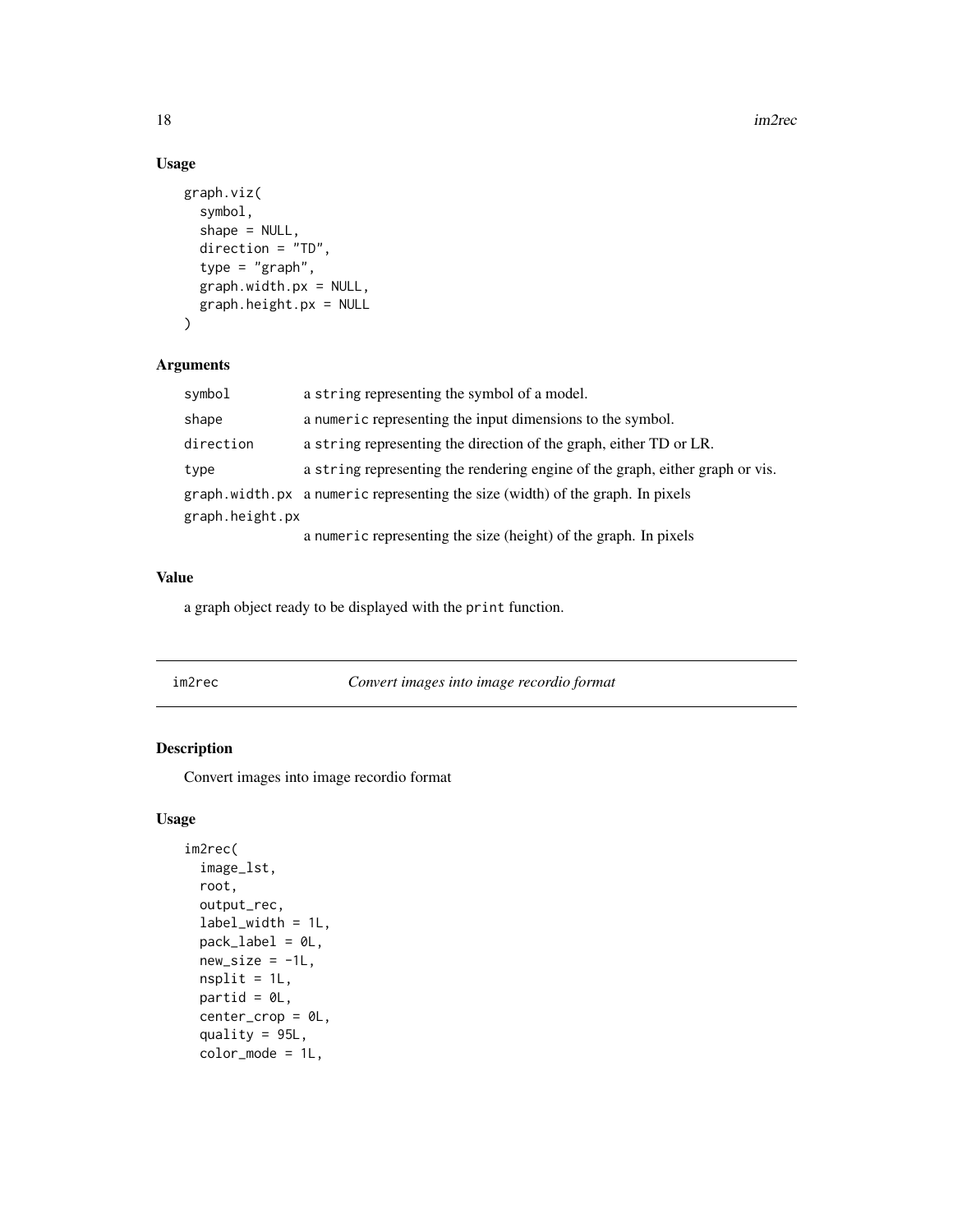#### <span id="page-18-0"></span>internals and the contract of the contract of the contract of the contract of the contract of the contract of the contract of the contract of the contract of the contract of the contract of the contract of the contract of

```
unchanged = 0L,
 inter_method = 1L,
 encoding = ".jpg")
```
# Arguments

| image_lst    | The image 1st file                                                                                           |
|--------------|--------------------------------------------------------------------------------------------------------------|
| root         | The root folder for image files                                                                              |
| output_rec   | The output rec file.                                                                                         |
| label_width  | The label width in the list file. Default is 1.                                                              |
| pack_label   | Whether to also pack multi dimenional label in the record file. Default is 0.                                |
| new_size     | The shorter edge of image will be resized to the newsize. Original images will<br>be packed by default.      |
| nsplit       | It is used for part generation, logically split the image. Ist to NSPLIT parts by<br>position. Default is 1. |
| partid       | It is used for part generation, pack the images from the specific part in image.lst.<br>Default is 0.        |
| center_crop  | Whether to crop the center image to make it square. Default is 0.                                            |
| quality      | JPEG quality for encoding (1-100, default: 95) or PNG compression for encod-<br>ing $(1-9,$ default: 3).     |
| color_mode   | Force color (1), gray image (0) or keep source unchanged (-1). Default is 1.                                 |
| unchanged    | Keep the original image encoding, size and color. If set to 1, it will ignore the<br>others parameters.      |
| inter_method | NN(0), BILINEAR(1), CUBIC(2), AREA(3), LANCZOS4(4), AUTO(9), RAND(10).<br>Default is 1.                      |
| encoding     | The encoding type for images. It can be '.jpg' or '.png'. Default is '.jpg'.                                 |

internals *Get a symbol that contains all the internals*

# Description

Get a symbol that contains all the internals

# Usage

```
internals(x)
```
# Arguments

x The input symbol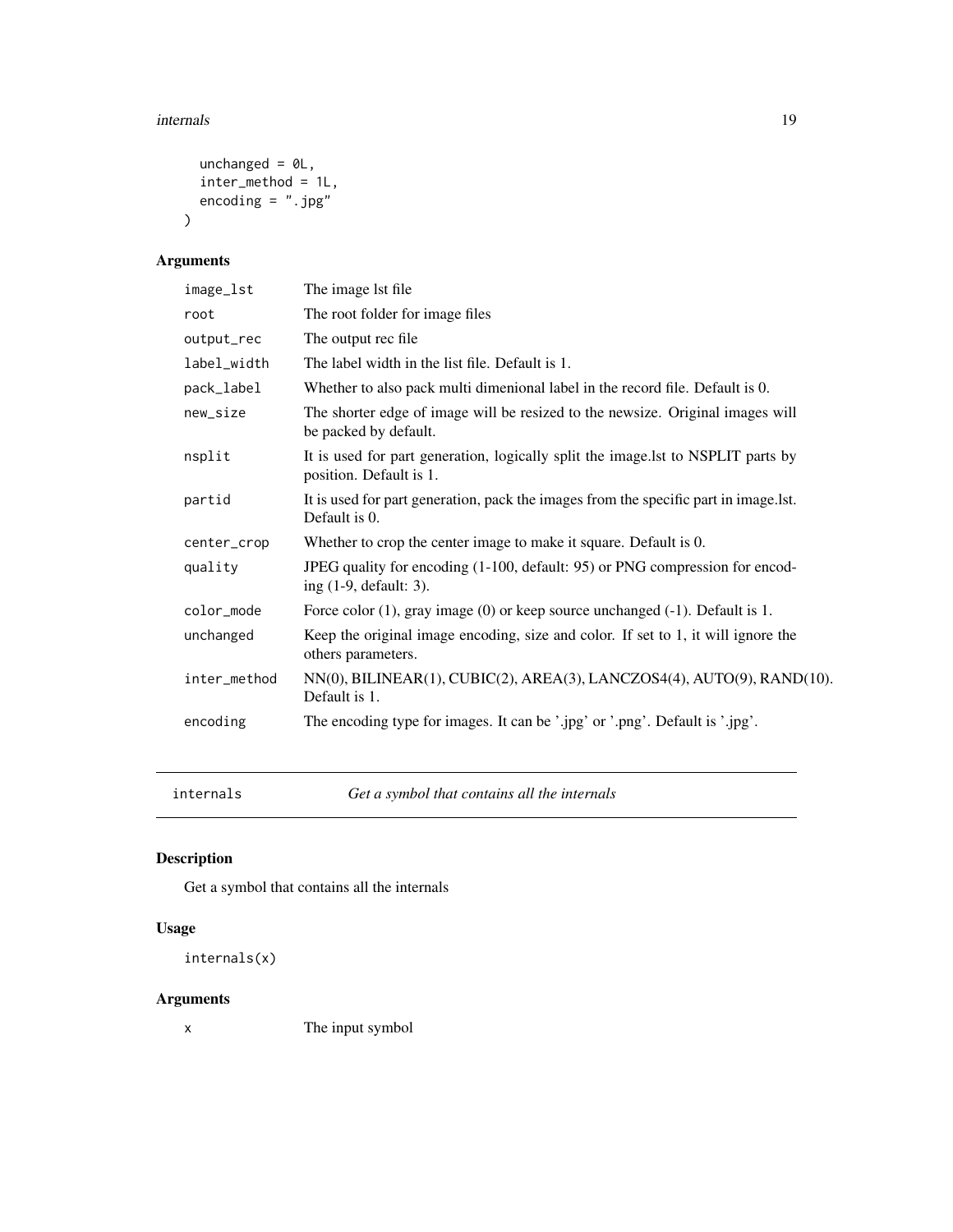<span id="page-19-0"></span>

Check if the type is mxnet context.

# Usage

is.mx.context(x)

#### Value

Logical indicator

is.mx.dataiter *Judge if an object is mx.dataiter*

# Description

Judge if an object is mx.dataiter

# Usage

```
is.mx.dataiter(x)
```
#### Value

Logical indicator

is.mx.ndarray *Check if src.array is mx.ndarray*

# Description

Check if src.array is mx.ndarray

# Usage

```
is.mx.ndarray(src.array)
```
#### Value

Logical indicator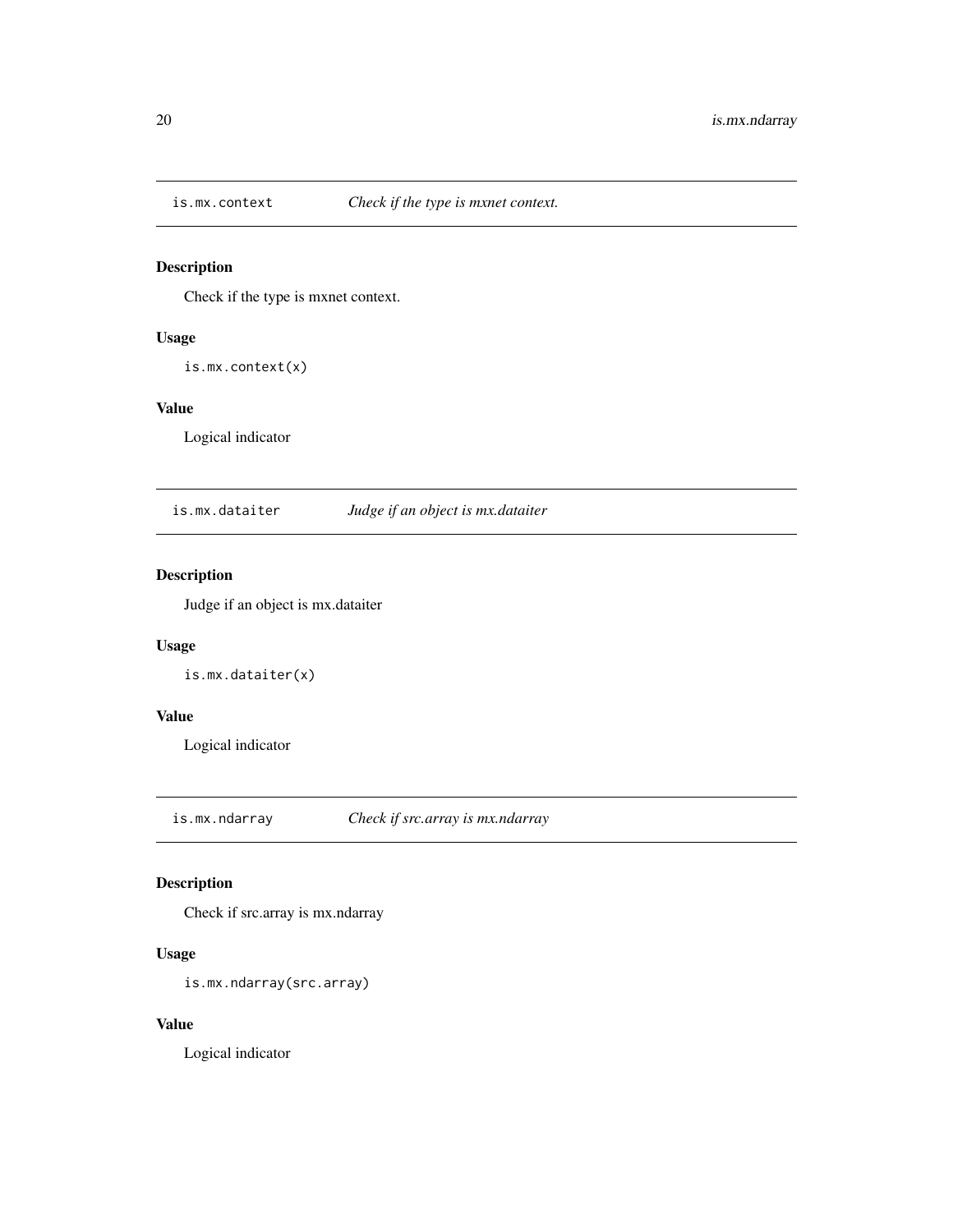# <span id="page-20-0"></span>is.mx.symbol 21

# Examples

```
mat = mx.nd.array(1:10)is.mx.ndarray(mat)
mat2 = 1:10is.mx.ndarray(mat2)
```
is.mx.symbol *Judge if an object is mx.symbol*

# Description

Judge if an object is mx.symbol

# Usage

is.mx.symbol(x)

#### Value

Logical indicator

| is.serialized | Check if the model has been serialized into RData-compatiable for- |
|---------------|--------------------------------------------------------------------|
|               | mat.                                                               |

# Description

Check if the model has been serialized into RData-compatiable format.

# Usage

is.serialized(model)

#### Value

Logical indicator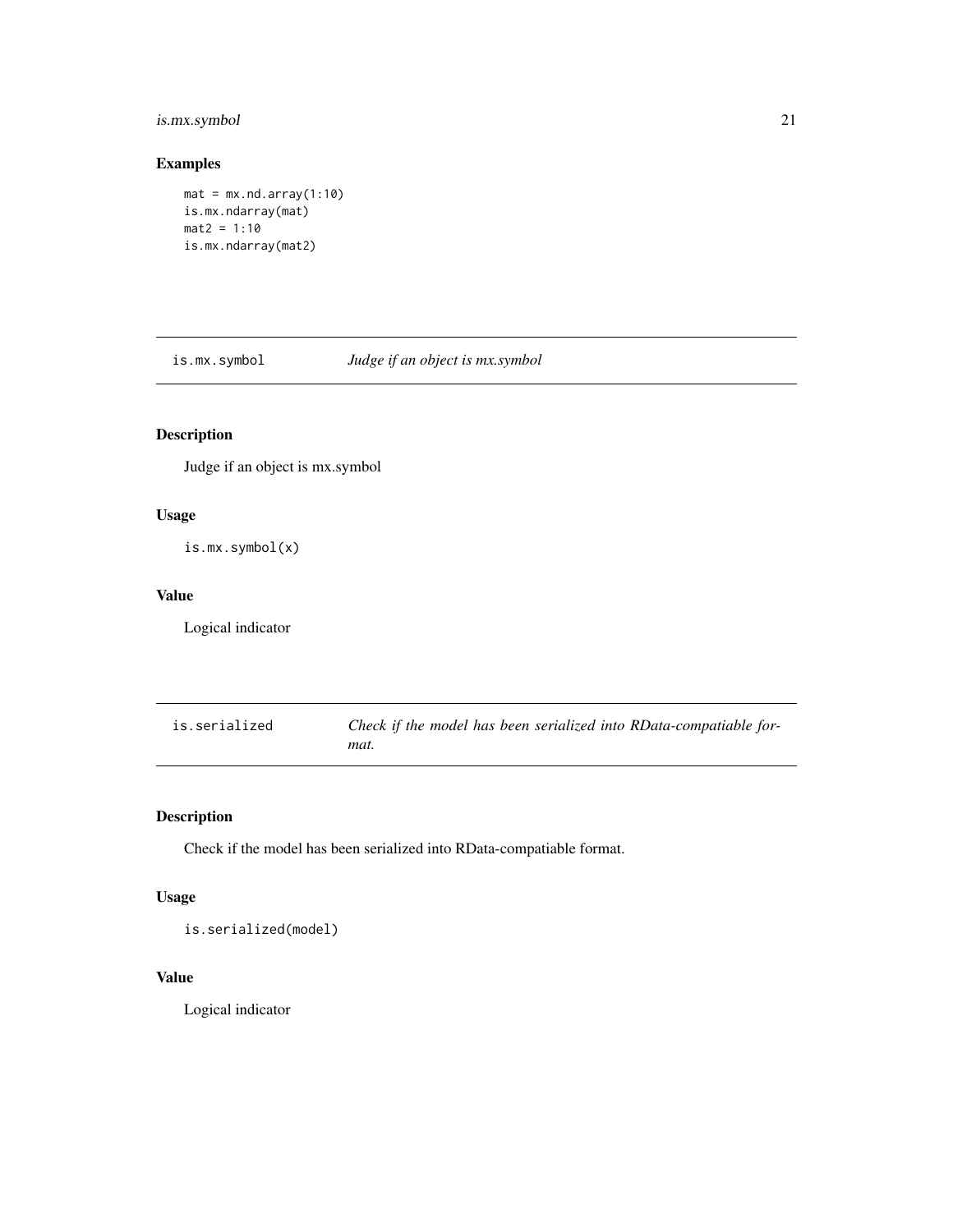<span id="page-21-0"></span>length.MXNDArray *Length operator overload of mx.ndarray*

# Description

Length operator overload of mx.ndarray

# Usage

## S3 method for class 'MXNDArray' length(nd)

# Arguments

nd The mx.ndarray

|  | mx.append y | Apply symbol to the inputs. |
|--|-------------|-----------------------------|
|--|-------------|-----------------------------|

# Description

Apply symbol to the inputs.

# Usage

 $mx.appendy(x, ...)$ 

| $\boldsymbol{\mathsf{x}}$ | The symbol to be applied            |
|---------------------------|-------------------------------------|
| kwargs                    | The keyword arguments to the symbol |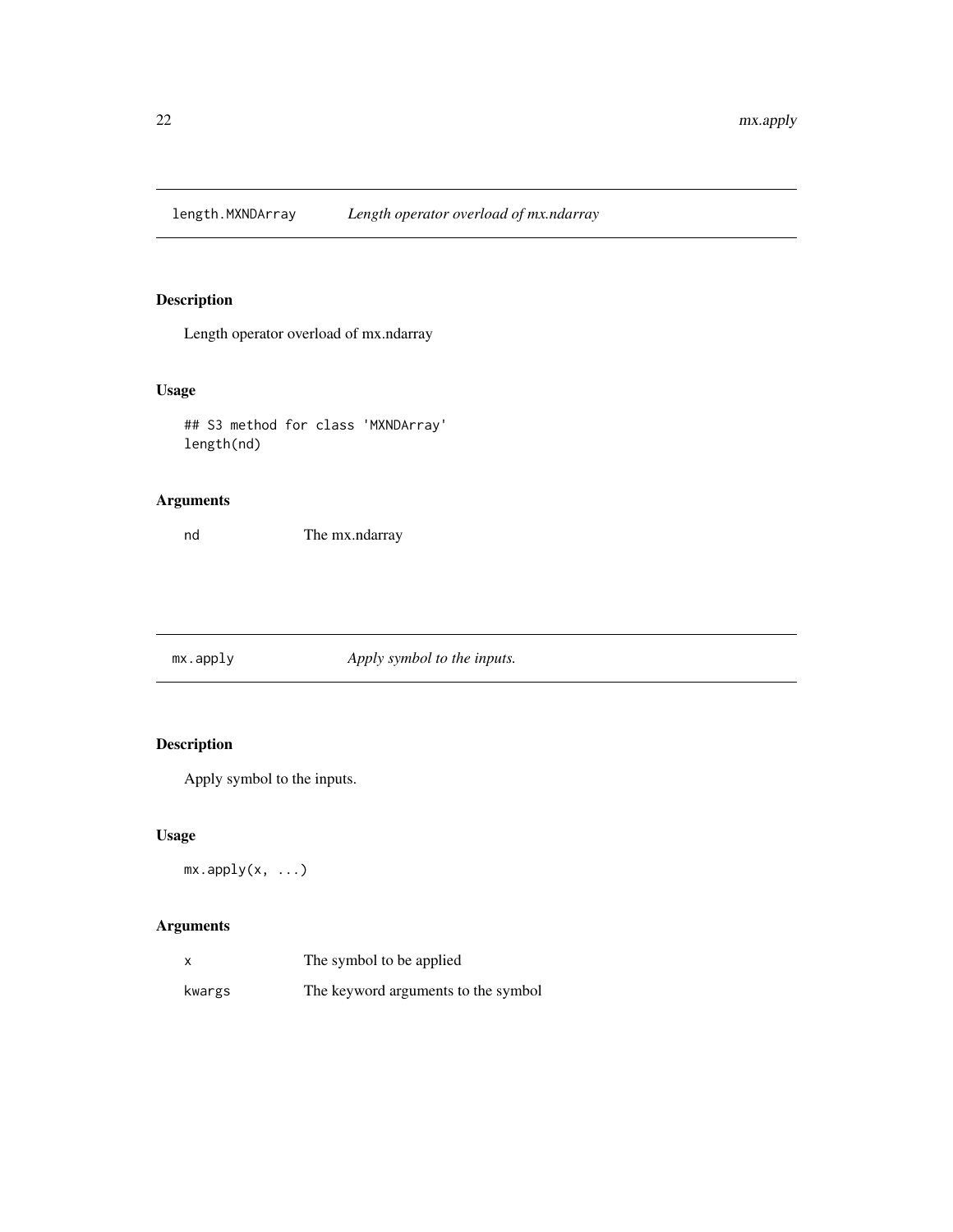<span id="page-22-0"></span>mx.callback.early.stop

```
Early stop with different conditions
```
# Description

Early stopping applying different conditions: hard thresholds or epochs number from the best score. Tested with "epoch.end.callback" function.

#### Usage

```
mx.callback.early.stop(
  train.metric = NULL,
  eval.metric = NULL,
 bad.steps = NULL,
 maximize = FALSE,
  verbose = FALSE
\lambda
```
#### Arguments

| train.metric        | Numeric. Hard threshold for the metric of the training data set (optional)                            |
|---------------------|-------------------------------------------------------------------------------------------------------|
| eval.metric         | Numeric. Hard threshold for the metric of the evaluating data set (if set, op-<br>tional)             |
| bad.steps           | Integer. How much epochs should gone from the best score? Use this option<br>with evaluation data set |
| maximize<br>verbose | Logical. Do your model use maximizing or minimizing optimization?<br>Logical                          |
|                     |                                                                                                       |

mx.callback.log.speedometer

*Calculate the training speed*

#### Description

Calculate the training speed

#### Usage

mx.callback.log.speedometer(batch.size, frequency = 50)

| frequency  | The frequency of the training speed update |
|------------|--------------------------------------------|
| batch size | The batch size                             |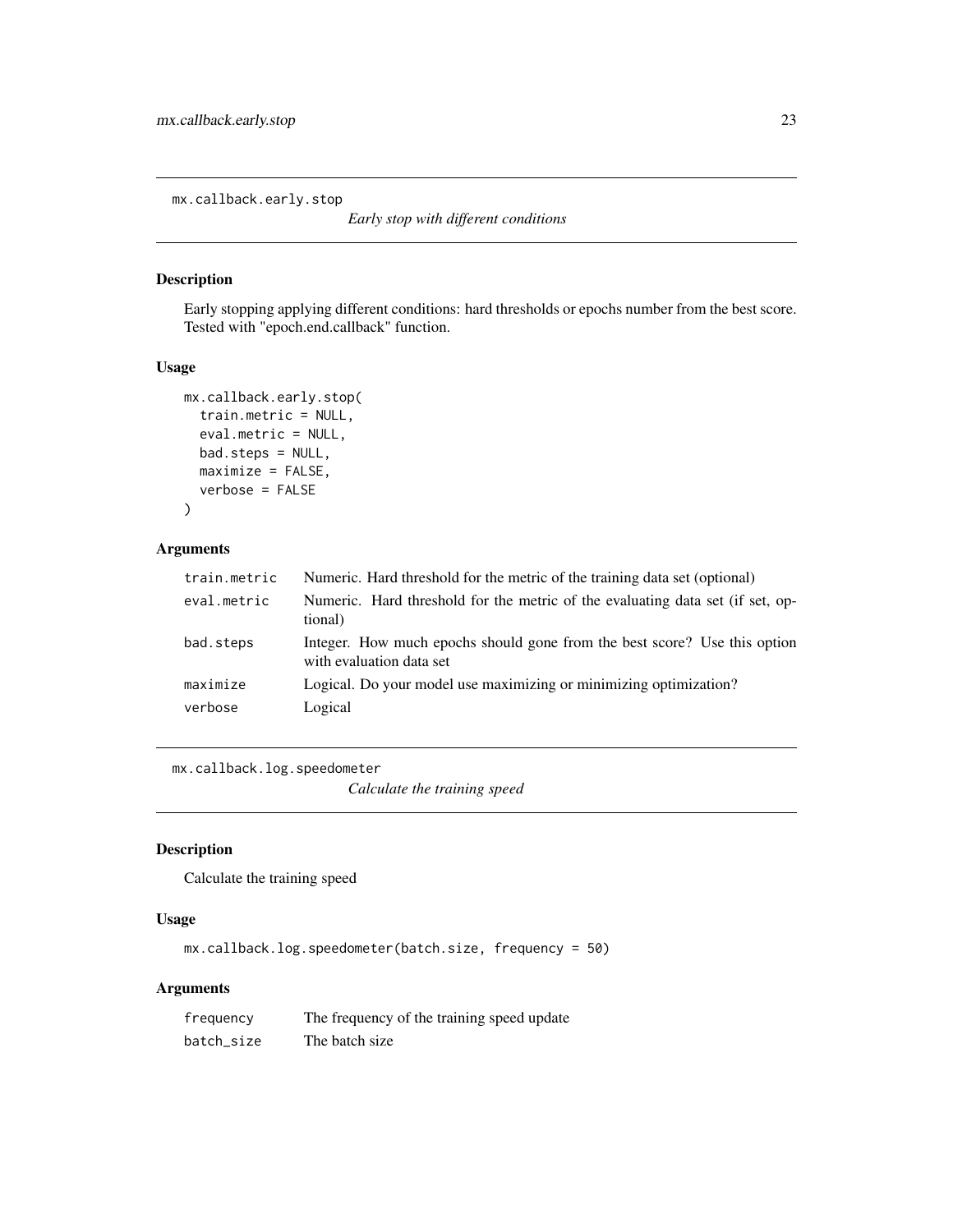<span id="page-23-0"></span>mx.callback.log.train.metric

*Log training metric each period*

# Description

Log training metric each period

# Usage

```
mx.callback.log.train.metric(period, logger = NULL)
```
# Arguments

| period | The number of batch to log the training evaluation metric |
|--------|-----------------------------------------------------------|
| logger | The logger class                                          |

mx.callback.save.checkpoint *Save checkpoint to files each period iteration.*

# Description

Save checkpoint to files each period iteration.

# Usage

```
mx.callback.save.checkpoint(prefix, period = 1)
```
# Arguments

prefix The prefix of the model checkpoint.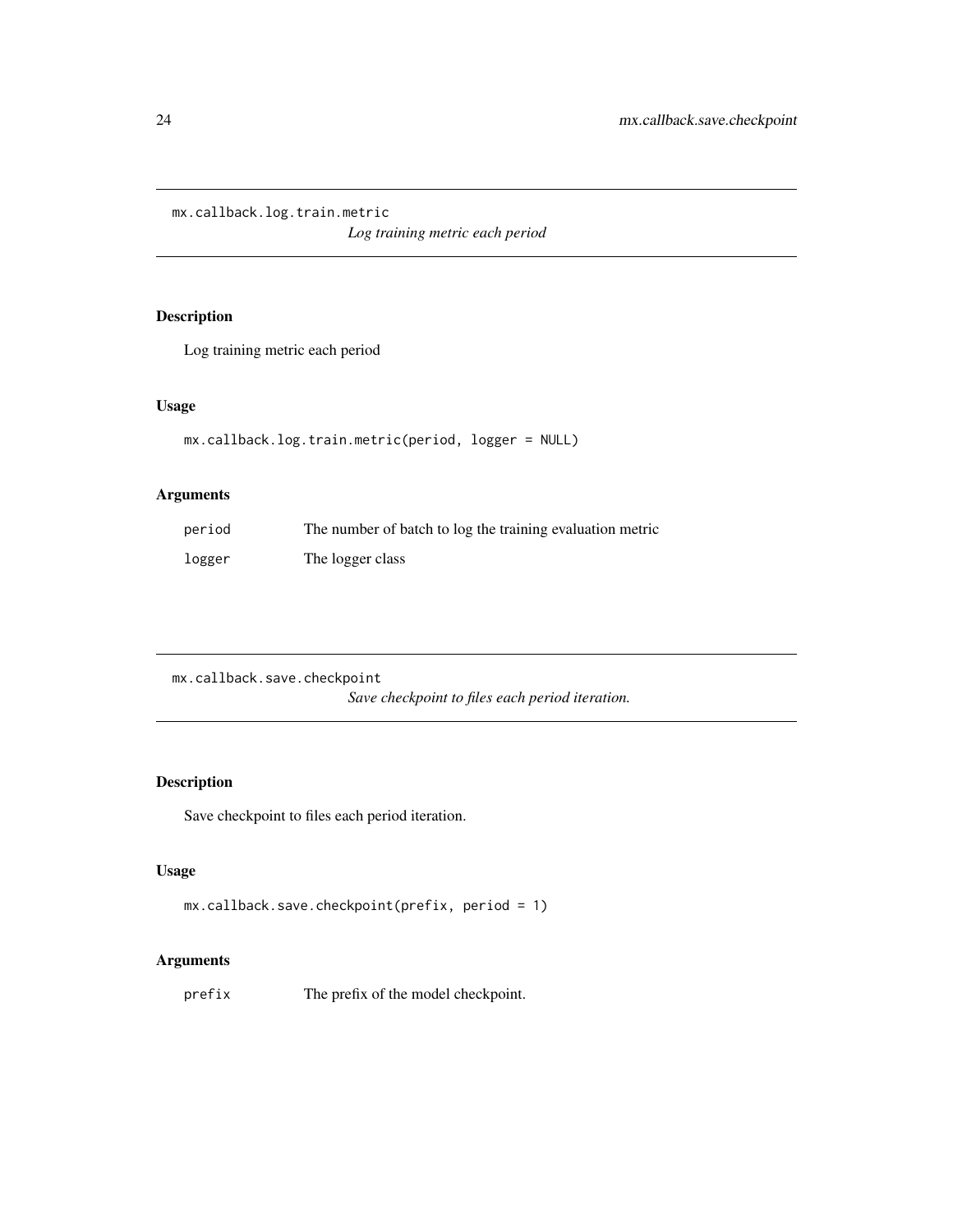<span id="page-24-0"></span>

Create a mxnet CPU context.

#### Arguments

dev.id optional, default=0 The device ID, this is meaningless for CPU, included for interface compatiblity.

#### Value

The CPU context.

mx.ctx.default *Set/Get default context for array creation.*

# Description

Set/Get default context for array creation.

# Usage

mx.ctx.default(new = NULL)

#### Arguments

new optional takes  $mx.cpu()$  or  $mx.gpu(id)$ , new default ctx.

#### Value

The default context.

| mx.exec.backward | Peform an backward on the executors This function will MUTATE the |
|------------------|-------------------------------------------------------------------|
|                  | state of exec                                                     |

# Description

Peform an backward on the executors This function will MUTATE the state of exec

# Usage

mx.exec.backward(exec, ...)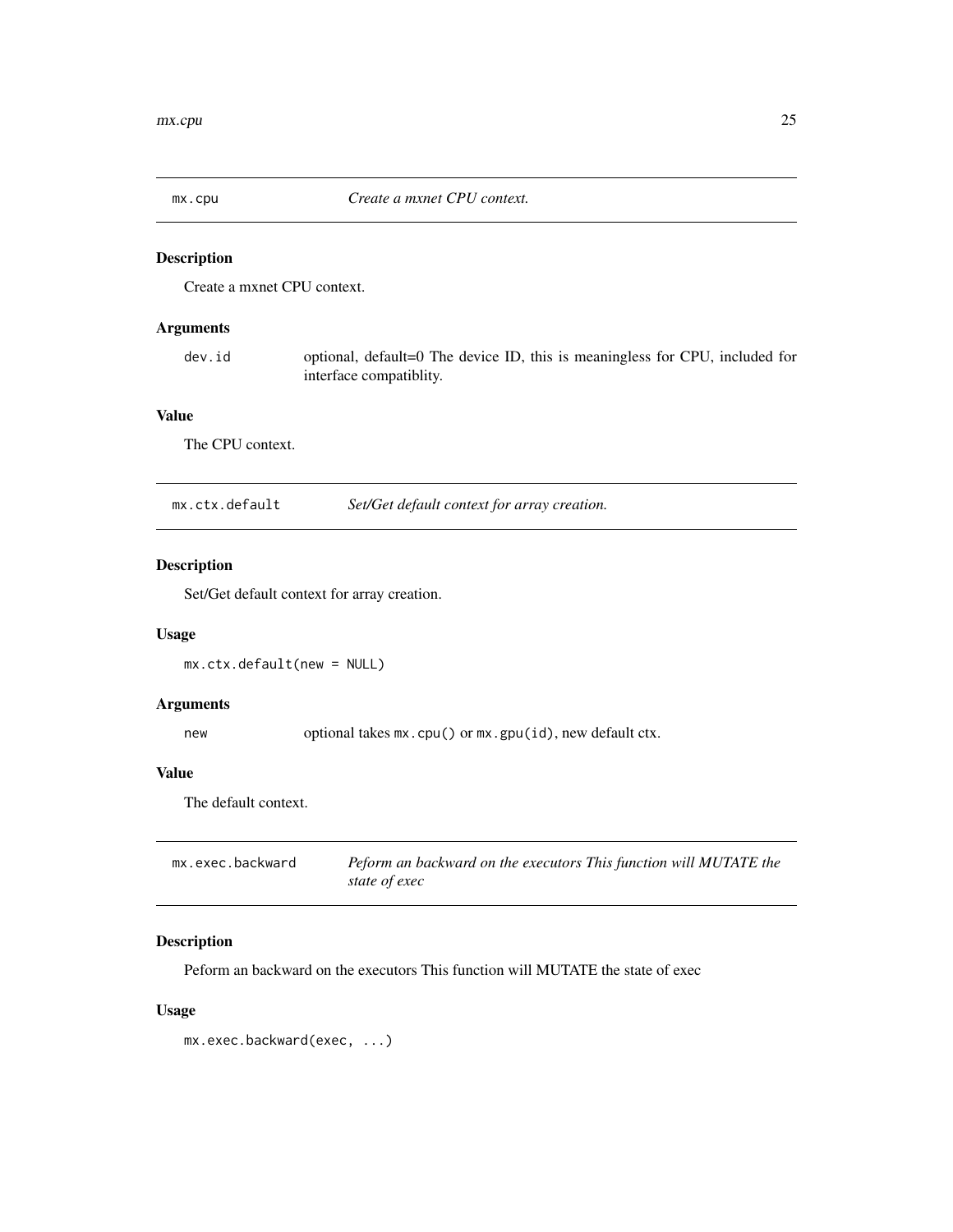<span id="page-25-0"></span>

Peform an forward on the executors This function will MUTATE the state of exec

# Usage

mx.exec.forward(exec, is.train = TRUE)

mx.exec.update.arg.arrays

*Update the executors with new arrays This function will MUTATE the state of exec*

#### Description

Update the executors with new arrays This function will MUTATE the state of exec

# Usage

```
mx.exec.update.arg.arrays(
  exec,
  arg.arrays,
 match.name = FALSE,
  skip.null = FALSE
\lambda
```
mx.exec.update.aux.arrays

*Update the executors with new arrays This function will MUTATE the state of exec*

#### Description

Update the executors with new arrays This function will MUTATE the state of exec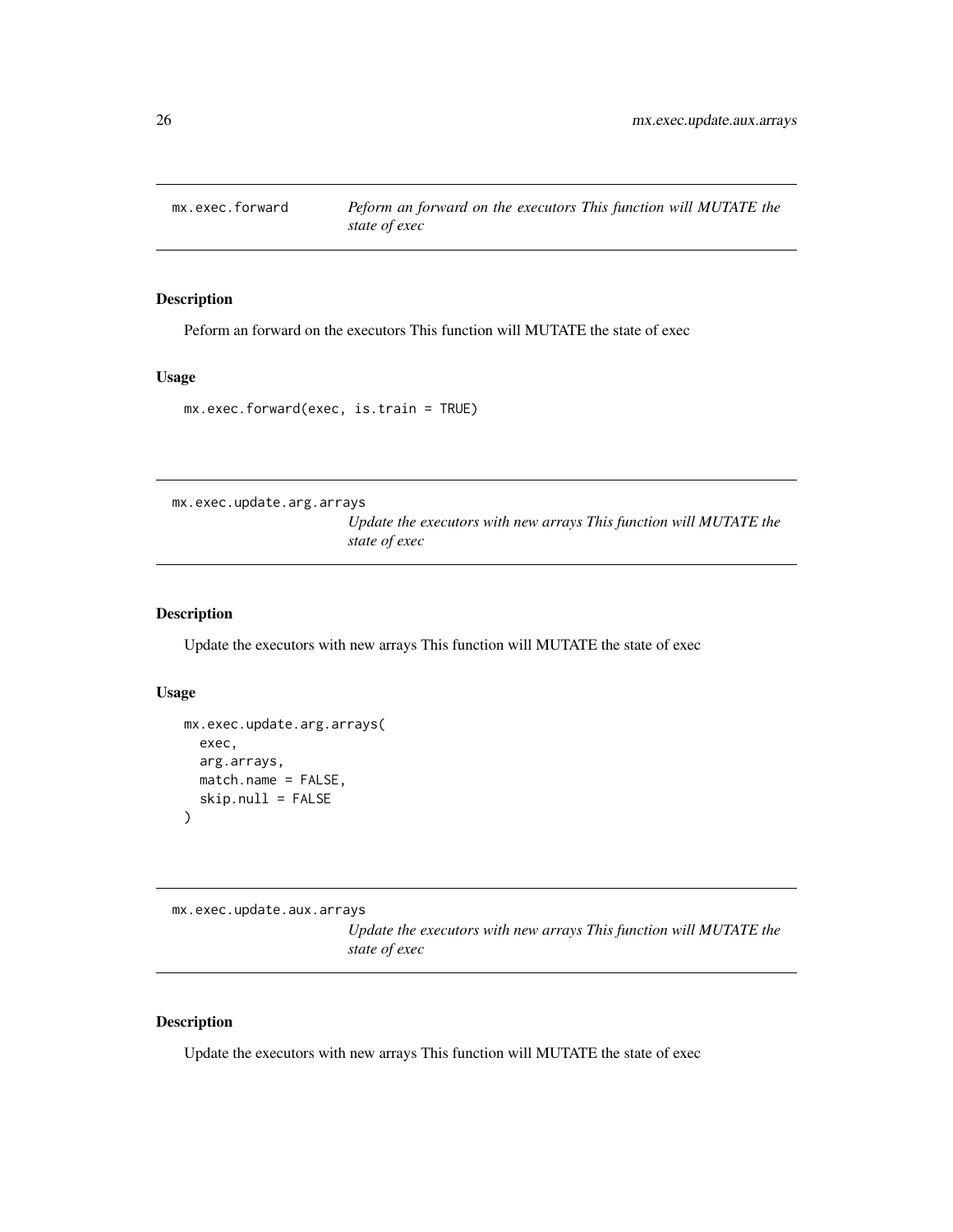<span id="page-26-0"></span>mx.exec.update.grad.arrays 27

#### Usage

```
mx.exec.update.aux.arrays(
  exec,
  arg.arrays,
  match.name = FALSE,
  skip.null = FALSE
\mathcal{L}
```

```
mx.exec.update.grad.arrays
```
*Update the executors with new arrays This function will MUTATE the state of exec*

# Description

Update the executors with new arrays This function will MUTATE the state of exec

#### Usage

```
mx.exec.update.grad.arrays(
  exec,
  arg.arrays,
 match.name = FALSE,
  skip.null = FALSE
)
```
mx.gpu *Create a mxnet GPU context.*

# Description

Create a mxnet GPU context.

# Arguments

dev.id optional, default=0 The GPU device ID, starts from 0.

#### Value

The GPU context.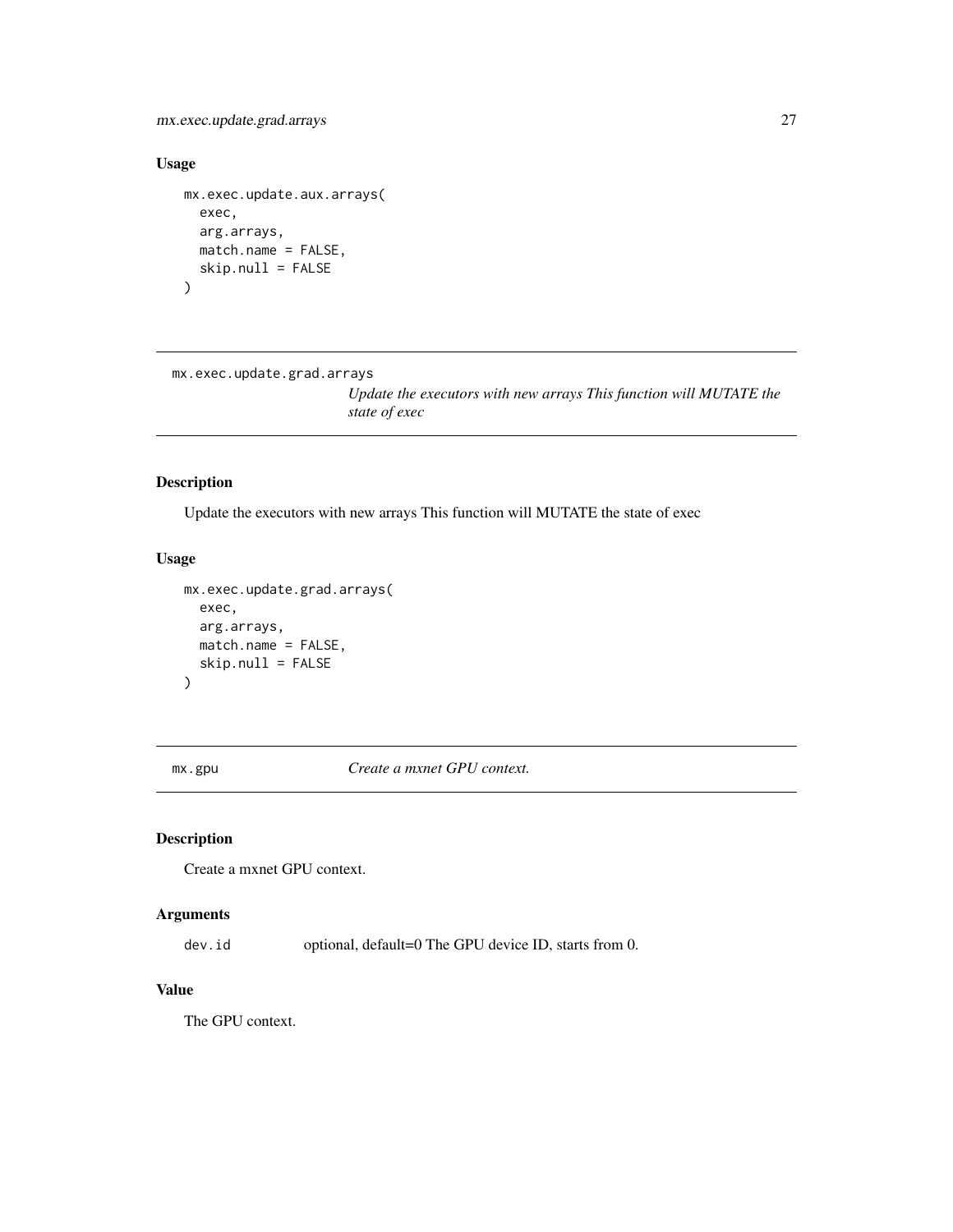<span id="page-27-0"></span>

Inference of RNN model

# Usage

```
mx.infer.rnn(infer.data, model, ctx = mx.cpu())
```
# Arguments

| infer.data | DataIter                 |
|------------|--------------------------|
| model      | Model used for inference |
| ctx        |                          |

mx.infer.rnn.one *Inference for one-to-one fusedRNN (CUDA) models*

# Description

Inference for one-to-one fusedRNN (CUDA) models

# Usage

```
mx.infer.rnn.one(
  infer.data,
  symbol,
  arg.params,
  aux.params,
  input.params = NULL,
  ctx = mx.cpu())
```

| infer.data | Data iterator created by mx.io.bucket.iter |
|------------|--------------------------------------------|
| symbol     | Symbol used for inference                  |
| ctx        |                                            |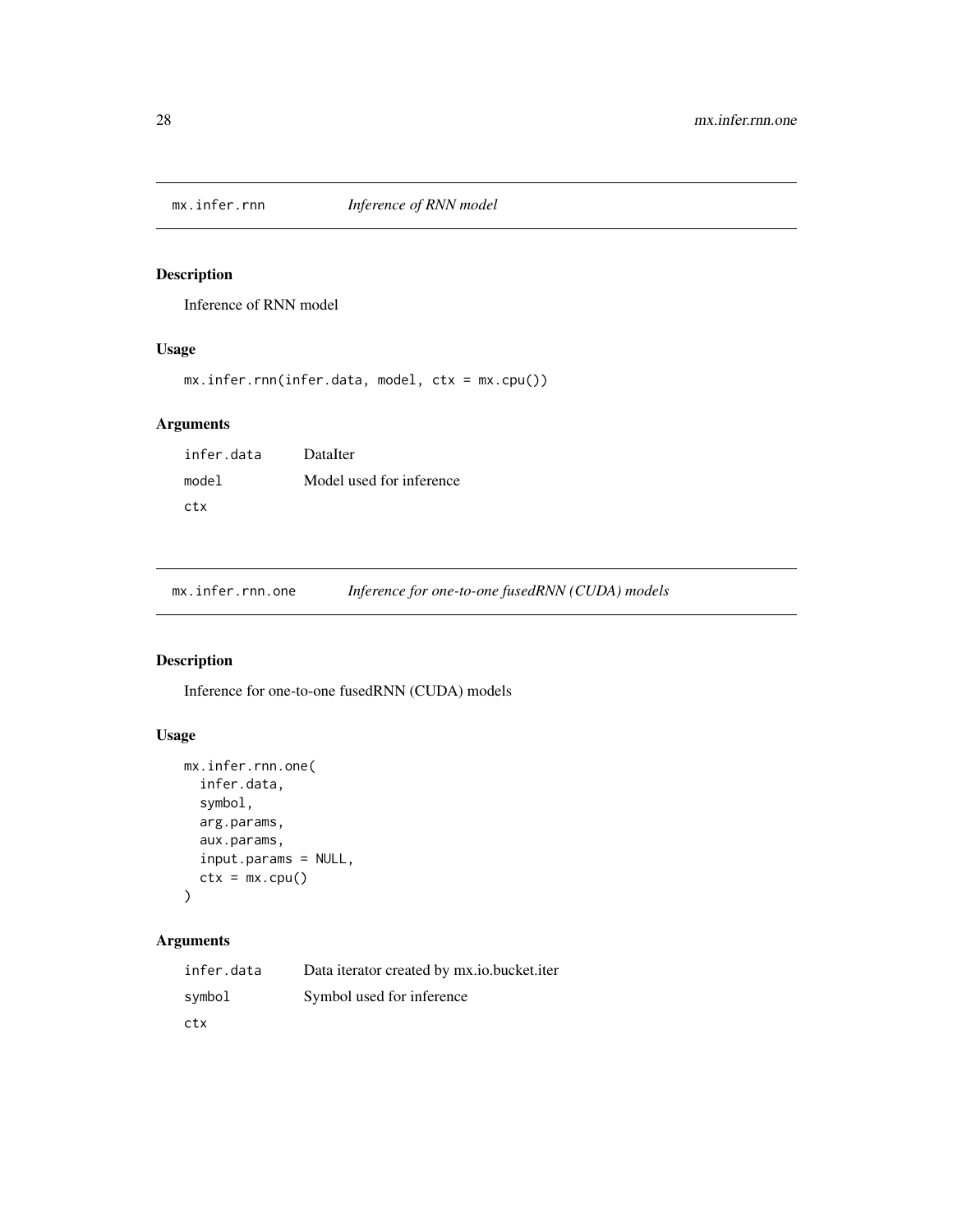<span id="page-28-0"></span>mx.infer.rnn.one.unroll

*Inference for one-to-one unroll models*

# Description

Inference for one-to-one unroll models

# Usage

```
mx.infer.rnn.one.unroll(
  infer.data,
  symbol,
  num_hidden,
  arg.params,
  aux.params,
  init_states = NULL,
  ctx = mx.cpu())
```
# Arguments

| infer.data | <b>NDArray</b>           |
|------------|--------------------------|
| symbol     | Model used for inference |
| num hidden |                          |
| ctx        |                          |

mx.init.create *Create initialization of argument like arg.array*

# Description

Create initialization of argument like arg.array

#### Usage

```
mx.init.create(initializer, shape.array, ctx = NULL, skip.unknown = TRUE)
```

| initializer  | The initializer.                                      |
|--------------|-------------------------------------------------------|
| shape.array  | A named list that represents the shape of the weights |
| ctx          | mx.context The context of the weights                 |
| skip.unknown | Whether skip the unknown weight types                 |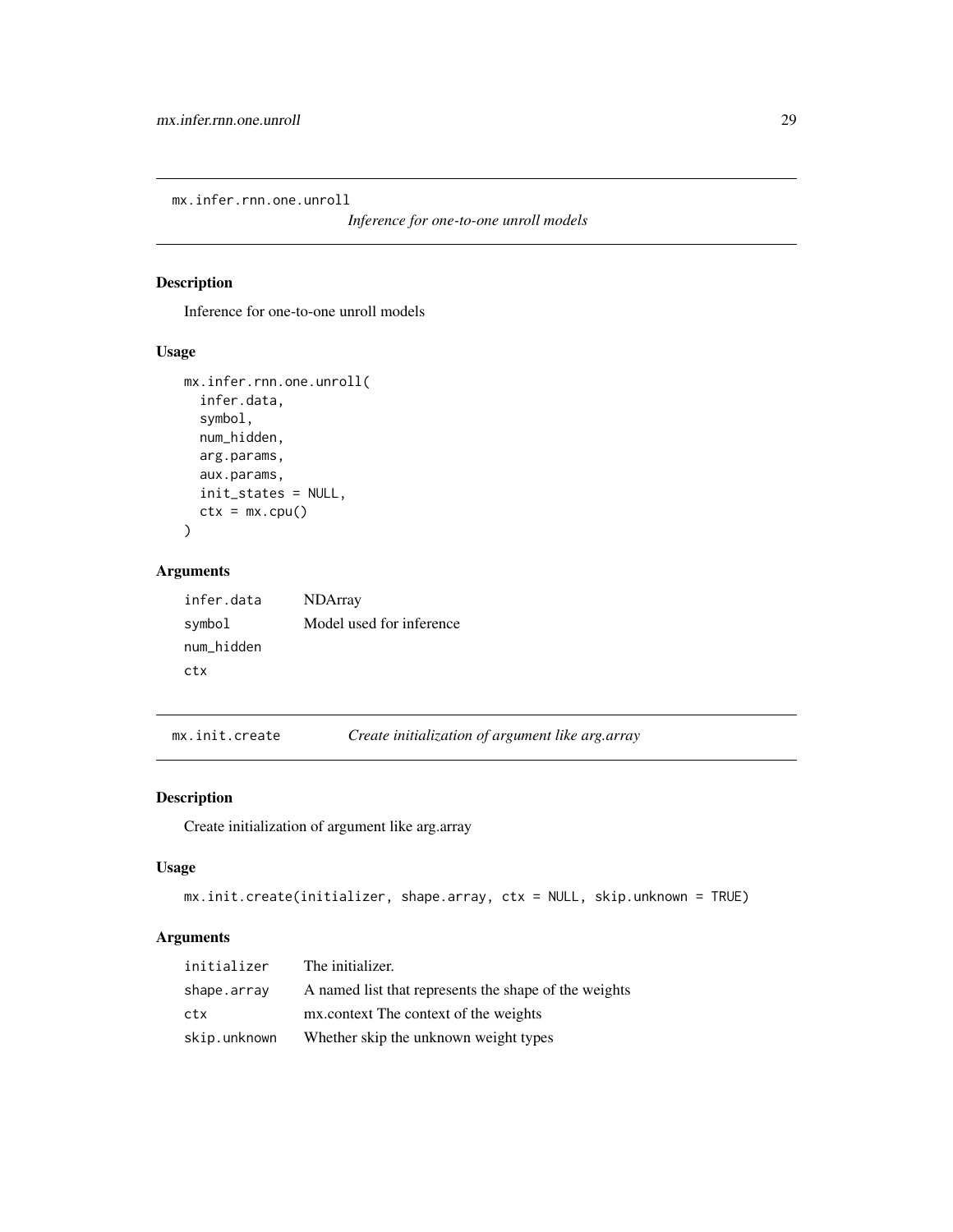```
mx.init.internal.default
```
*Internal default value initialization scheme.*

#### Description

Internal default value initialization scheme.

#### Usage

```
mx.init.internal.default(name, shape, ctx, allow.unknown = FALSE)
```
#### Arguments

| name  | the name of the variable.               |
|-------|-----------------------------------------|
| shape | the shape of the array to be generated. |

mx.init.normal *Create a initializer that initialize the weight with normal(0, sd)*

#### Description

Create a initializer that initialize the weight with normal(0, sd)

#### Usage

```
mx.init.normal(sd)
```
# Arguments

| sd              | The standard deviation of normal distribution                                   |
|-----------------|---------------------------------------------------------------------------------|
| mx.init.uniform | Create a initializer that initialize the weight with uniform [-scale,<br>scalel |

#### Description

Create a initializer that initialize the weight with uniform [-scale, scale]

#### Usage

```
mx.init.uniform(scale)
```
# Arguments

scale The scale of uniform distribution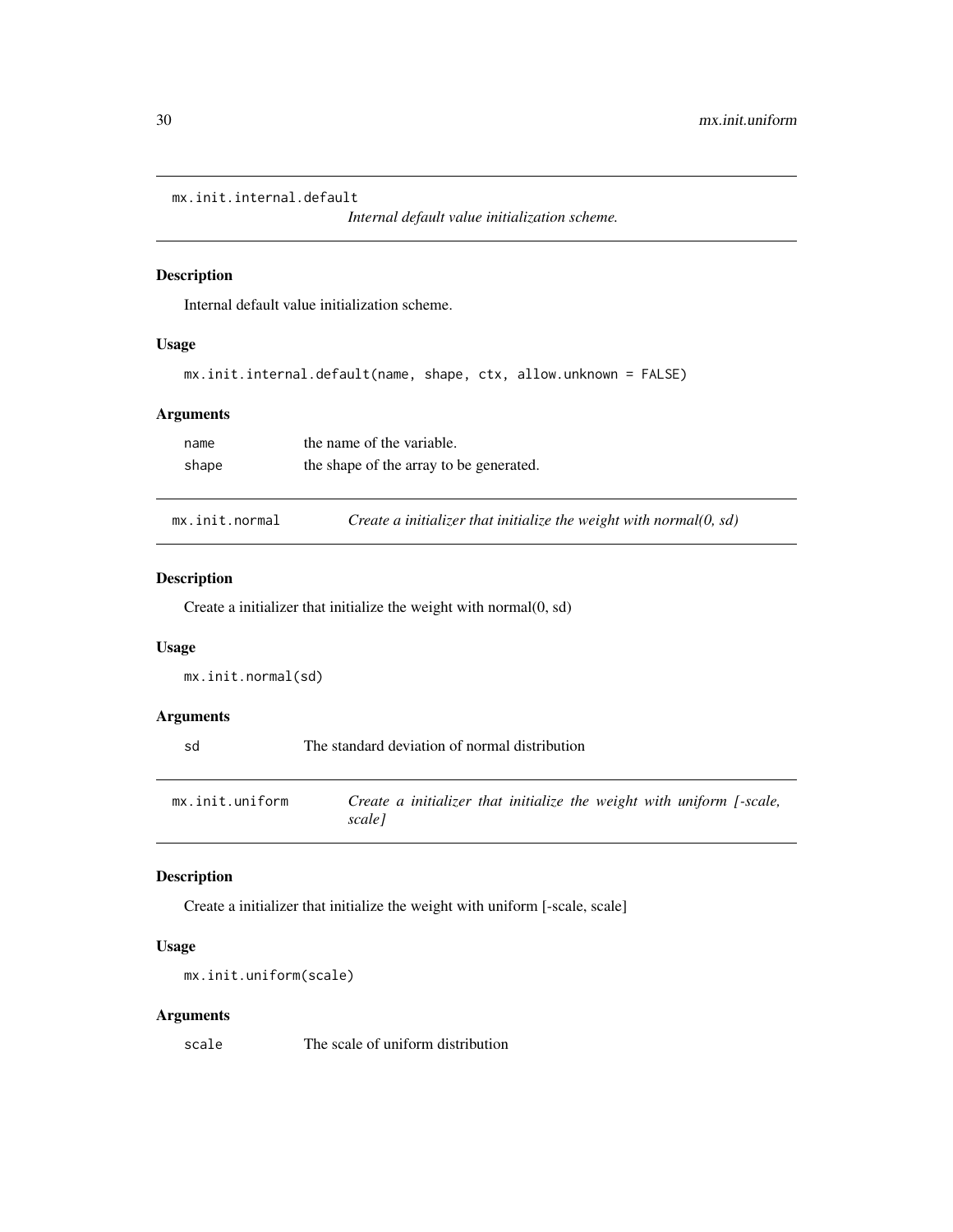<span id="page-30-0"></span>Create a initializer which initialize weight with Xavier or similar initialization scheme.

# Usage

```
mx.init.Xavier(rnd_type = "uniform", factor_type = "avg", magnitude = 3)
```
# Arguments

| rnd_type    | A string of character indicating the type of distribution from which the weights<br>are initialized. |
|-------------|------------------------------------------------------------------------------------------------------|
| factor_type | A string of character.                                                                               |
| magnitude   | A numeric number indicating the scale of random number range.                                        |

| mx.io.arrayiter | Create MXDataIter compatible iterator from R's array |  |
|-----------------|------------------------------------------------------|--|
|                 |                                                      |  |

# Description

Create MXDataIter compatible iterator from R's array

# Usage

```
mx.io.arrayiter(data, label, batch.size = 128, shuffle = FALSE)
```

| data       | The data array.                        |
|------------|----------------------------------------|
| label      | The label array.                       |
| batch.size | The batch size used to pack the array. |
| shuffle    | Whether shuffle the data               |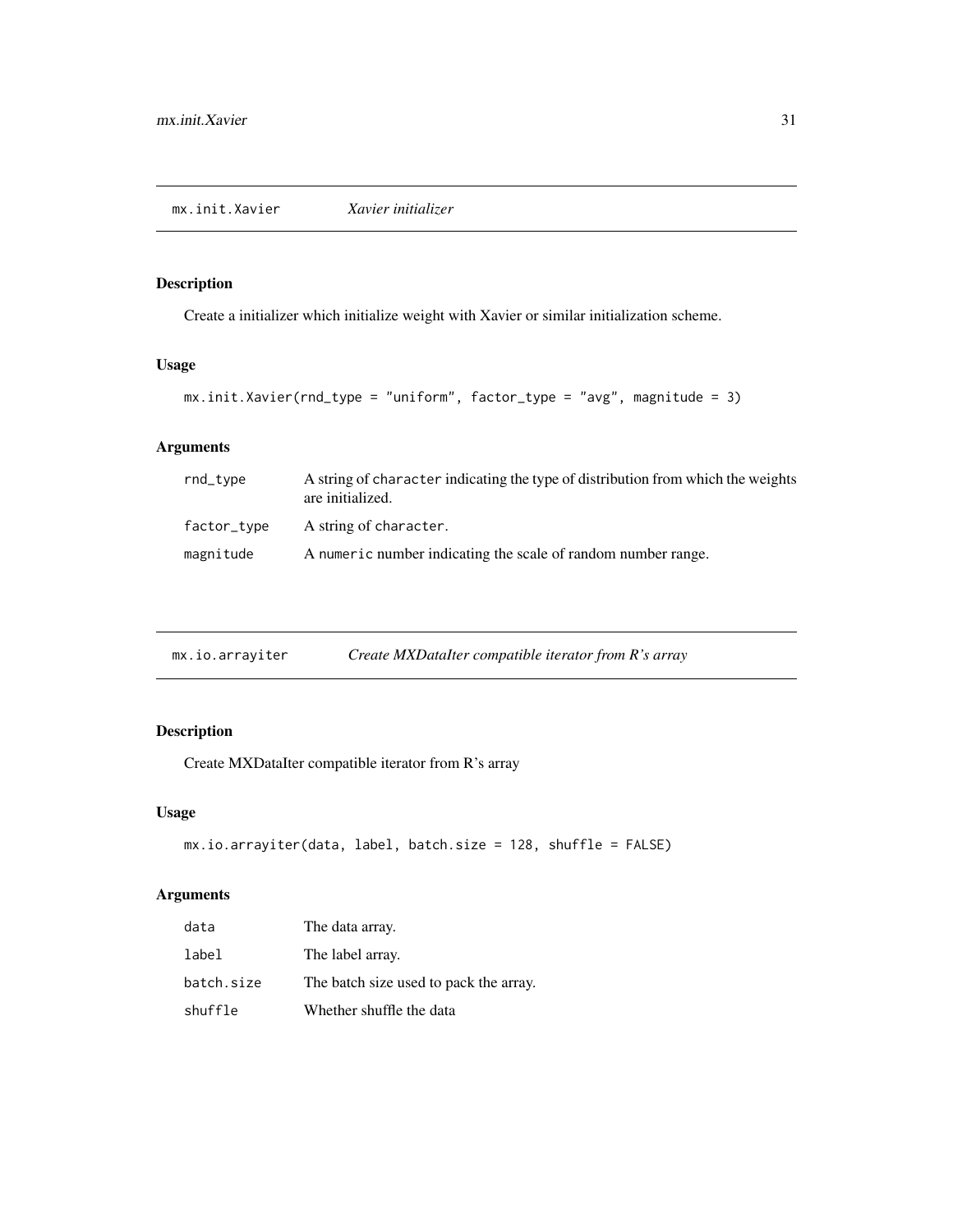<span id="page-31-0"></span>mx.io.bucket.iter *Create Bucket Iter*

# Description

Create Bucket Iter

# Usage

```
mx.io.bucket.iter(
  buckets,
  batch.size,
  data.mask.element = 0,
  shuffle = FALSE,
  seed = 123
)
```
# Arguments

| buckets           | The data array.                        |
|-------------------|----------------------------------------|
| batch.size        | The batch size used to pack the array. |
| data.mask.element |                                        |
|                   | The element to mask                    |
| shuffle           | Whether shuffle the data               |
| seed              | The random seed                        |

mx.io.CSVIter *Returns the CSV file iterator.*

#### Description

In this function, the 'data\_shape' parameter is used to set the shape of each line of the input data. If a row in an input file is '1,2,3,4,5,6" and 'data\_shape' is (3,2), that row will be reshaped, yielding the array [[1,2],[3,4],[5,6]] of shape (3,2).

#### Usage

mx.io.CSVIter(...)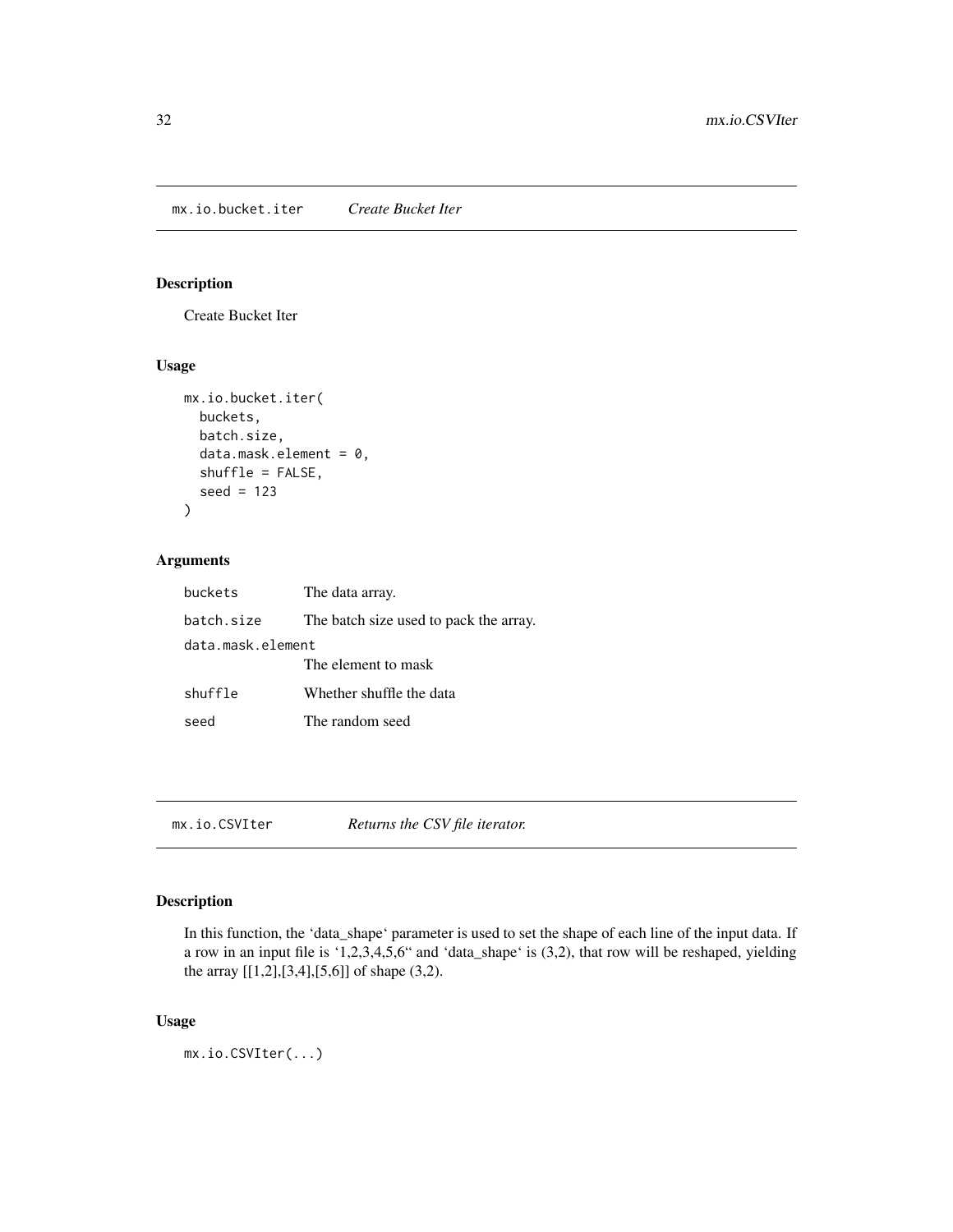#### mx.io.CSVIter 33

#### **Arguments**

| data.csv        | string, required The input CSV file or a directory path.                                                                                                    |
|-----------------|-------------------------------------------------------------------------------------------------------------------------------------------------------------|
| data.shape      | Shape (tuple), required The shape of one example.                                                                                                           |
| label.csv       | string, optional, default='NULL' The input CSV file or a directory path. If<br>NULL, all labels will be returned as 0.                                      |
| label.shape     | Shape(tuple), optional, default=[1] The shape of one label.                                                                                                 |
| batch.size      | int (non-negative), required Batch size.                                                                                                                    |
| round.batch     | boolean, optional, default=1 Whether to use round robin to handle overflow<br>batch or not.                                                                 |
| prefetch.buffer |                                                                                                                                                             |
|                 | long (non-negative), optional, default=4 Maximum number of batches to prefetch.                                                                             |
| ctx             | 'cpu', 'gpu', optional, default='gpu' Context data loader optimized for.                                                                                    |
| dtype           | None, 'bfloat16', 'float16', 'float32', 'float64', 'int32', 'int64', 'int8', 'uint8', optional,<br>default='None' Output data type. "None" means no change. |

#### Details

By default, the 'CSVIter' has 'round\_batch' parameter set to "True". So, if 'batch\_size' is 3 and there are 4 total rows in CSV file, 2 more examples are consumed at the first round. If 'reset' function is called after first round, the call is ignored and remaining examples are returned in the second round.

If one wants all the instances in the second round after calling 'reset', make sure to set 'round\_batch' to False.

If "data  $\cos y = \frac{\sinh(\theta)}{\sinh(\theta)}$  is set, then all the files in this directory will be read.

"reset()" is expected to be called only after a complete pass of data.

By default, the CSVIter parses all entries in the data file as float32 data type, if 'dtype' argument is set to be 'int32' or 'int64' then CSVIter will parse all entries in the file as int32 or int64 data type accordingly.

Examples::

// Contents of CSV file "data/data.csv". 1,2,3 2,3,4 3,4,5 4,5,6

// Creates a 'CSVIter' with 'batch\_size'=2 and default 'round\_batch'=True. CSVIter = mx.io.CSVIter(data\_csv  $=$ 'data/data.csv', data\_shape  $= (3, )$ , batch\_size  $= 2)$ 

// Two batches read from the above iterator are as follows: [[ 1. 2. 3.] [ 2. 3. 4.]] [[ 3. 4. 5.] [ 4. 5. 6.]]

// Creates a 'CSVIter' with default 'round\_batch' set to True. CSVIter = mx.io.CSVIter(data\_csv =  $'data/data.csv'$ , data\_shape =  $(3)$ , batch\_size = 3)

// Two batches read from the above iterator in the first pass are as follows: [[1. 2. 3.] [2. 3. 4.] [3. 4. 5.]]

[[4. 5. 6.] [1. 2. 3.] [2. 3. 4.]]

// Now, 'reset' method is called. CSVIter.reset()

// Batch read from the above iterator in the second pass is as follows: [[ 3. 4. 5.] [ 4. 5. 6.] [ 1. 2. 3.]]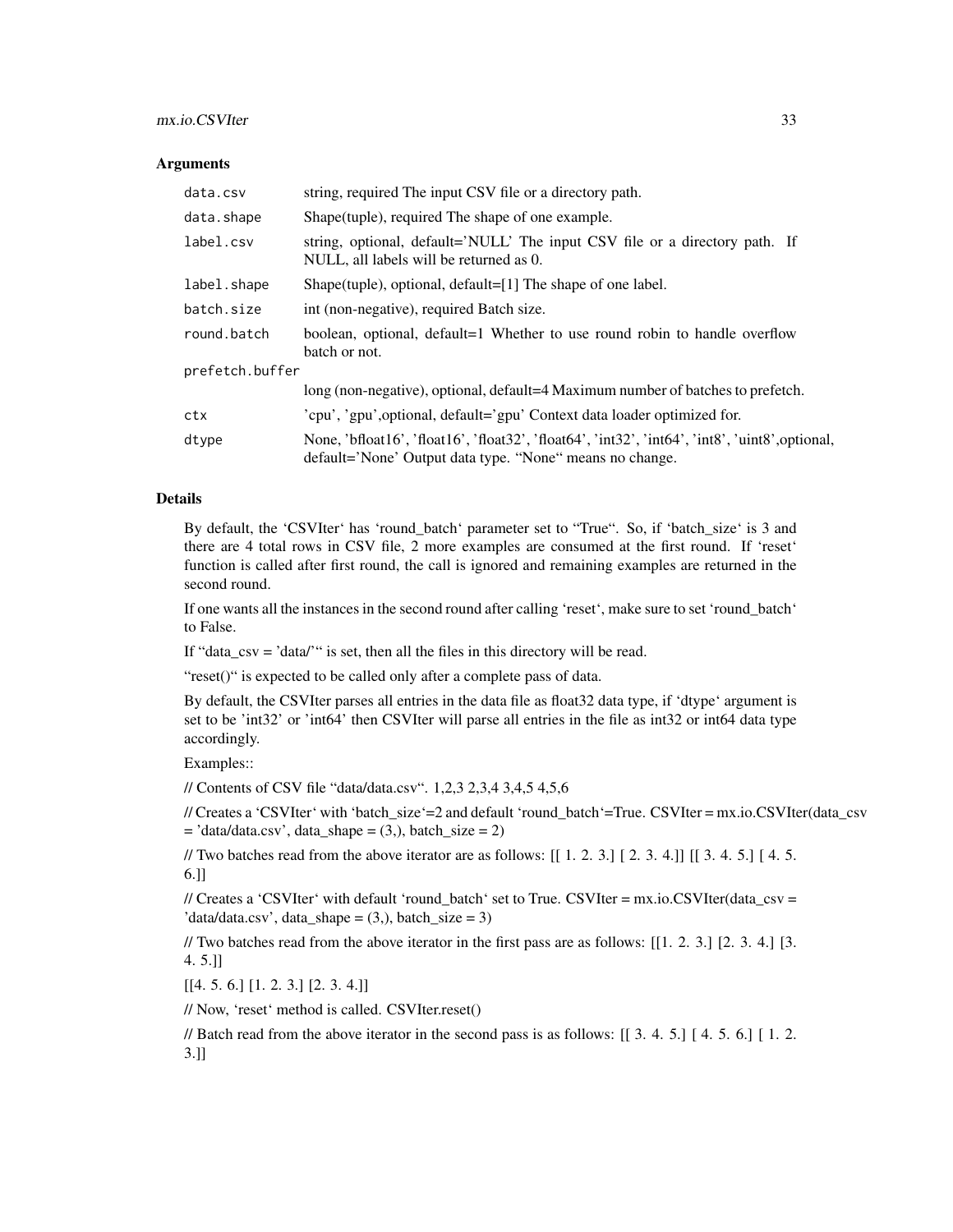<span id="page-33-0"></span>// Creates a 'CSVIter' with 'round\_batch'=False. CSVIter = mx.io.CSVIter(data\_csv = 'data/data.csv', data\_shape =  $(3)$ , batch\_size = 3, round\_batch=False)

// Contents of two batches read from the above iterator in both passes, after calling // 'reset' method before second pass, is as follows: [[1. 2. 3.] [2. 3. 4.] [3. 4. 5.]]

 $[[4. 5. 6.] [2. 3. 4.] [3. 4. 5.]]$ 

// Creates a 'CSVIter' with 'dtype'='int32' CSVIter = mx.io.CSVIter(data\_csv = 'data/data.csv', data\_shape =  $(3)$ , batch\_size = 3, round\_batch=False, dtype='int32')

// Contents of two batches read from the above iterator in both passes, after calling // 'reset' method before second pass, is as follows: [[1 2 3] [2 3 4] [3 4 5]]

[[4 5 6] [2 3 4] [3 4 5]]

Defined in src/io/iter\_csv.cc:L307

#### Value

iter The result mx.dataiter

mx.io.extract *Extract a certain field from DataIter.*

#### Description

Extract a certain field from DataIter.

#### Usage

```
mx.io.extract(iter, field)
```
mx.io.ImageDetRecordIter

*Create iterator for image detection dataset packed in recordio.*

# Description

Create iterator for image detection dataset packed in recordio.

#### Usage

mx.io.ImageDetRecordIter(...)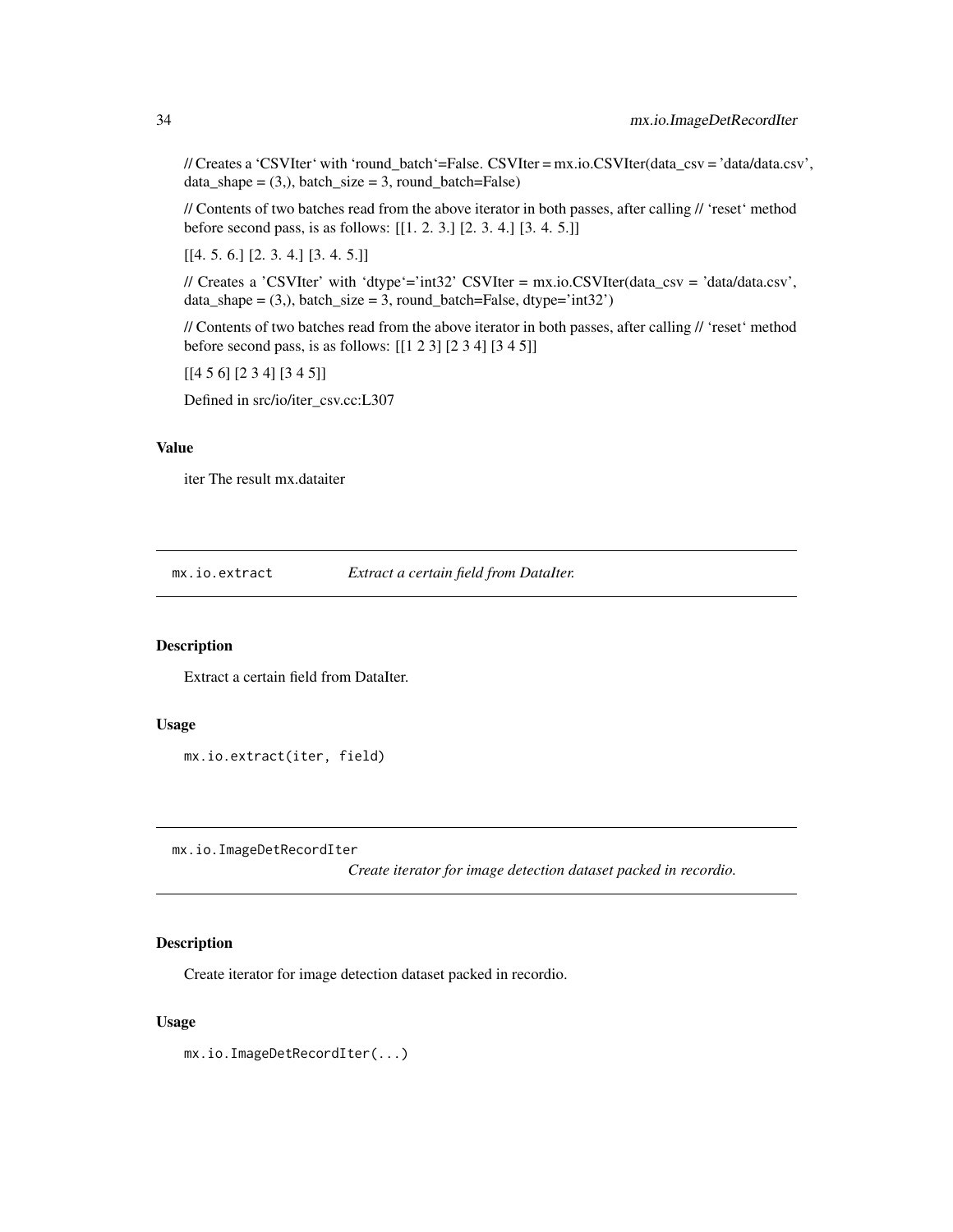| path.imglist       | string, optional, default=" Dataset Param: Path to image list.                                                                                                                                                                                                                                     |
|--------------------|----------------------------------------------------------------------------------------------------------------------------------------------------------------------------------------------------------------------------------------------------------------------------------------------------|
| path.imgrec        | string, optional, default='./data/imgrec.rec' Dataset Param: Path to image record<br>file.                                                                                                                                                                                                         |
| aug.seq            | string, optional, default='det_aug_default' Augmentation Param: the augmenter<br>names to represent sequence of augmenters to be applied, seperated by comma.<br>Additional keyword parameters will be seen by these augmenters. Make sure<br>you don't use normal augmenters for detection tasks. |
| label.width        | int, optional, default='-1' Dataset Param: How many labels for an image, -1 for<br>variable label size.                                                                                                                                                                                            |
| preprocess.threads |                                                                                                                                                                                                                                                                                                    |
|                    | int, optional, default='4' Backend Param: Number of thread to do preprocess-<br>ing.                                                                                                                                                                                                               |
| verbose            | boolean, optional, default=1 Auxiliary Param: Whether to output parser infor-<br>mation.                                                                                                                                                                                                           |
| num.parts          | int, optional, default='1' partition the data into multiple parts                                                                                                                                                                                                                                  |
| part.index         | int, optional, default='0' the index of the part will read                                                                                                                                                                                                                                         |
| shuffle.chunk.size |                                                                                                                                                                                                                                                                                                    |
|                    | long (non-negative), optional, default=0 the size(MB) of the shuffle chunk, used<br>with shuffle=True, it can enable global shuffling                                                                                                                                                              |
| shuffle.chunk.seed |                                                                                                                                                                                                                                                                                                    |
|                    | int, optional, default='0' the seed for chunk shuffling                                                                                                                                                                                                                                            |
| label.pad.width    |                                                                                                                                                                                                                                                                                                    |
|                    | int, optional, default='0' pad output label width if set larger than 0, -1 for auto<br>estimate                                                                                                                                                                                                    |
| label.pad.value    |                                                                                                                                                                                                                                                                                                    |
|                    | float, optional, default=-1 label padding value if enabled                                                                                                                                                                                                                                         |
| shuffle            | boolean, optional, default=0 Augmentation Param: Whether to shuffle data.                                                                                                                                                                                                                          |
| seed               | int, optional, default='0' Augmentation Param: Random Seed.                                                                                                                                                                                                                                        |
| batch.size         | int (non-negative), required Batch size.                                                                                                                                                                                                                                                           |
| round.batch        | boolean, optional, default=1 Whether to use round robin to handle overflow<br>batch or not.                                                                                                                                                                                                        |
| prefetch.buffer    |                                                                                                                                                                                                                                                                                                    |
|                    | long (non-negative), optional, default=4 Maximum number of batches to prefetch.                                                                                                                                                                                                                    |
| ctx                | 'cpu', 'gpu', optional, default='gpu' Context data loader optimized for.                                                                                                                                                                                                                           |
| dtype              | None, 'bfloat16', 'float16', 'float32', 'float64', 'int32', 'int64', 'int8', 'uint8', optional,<br>default='None' Output data type. "None" means no change.                                                                                                                                        |
| resize             | int, optional, default='-1' Augmentation Param: scale shorter edge to size before<br>applying other augmentations, -1 to disable.                                                                                                                                                                  |
|                    | rand.crop.prob float, optional, default=0 Augmentation Param: Probability of random cropping,<br>$\leq$ 0 to disable                                                                                                                                                                               |
| min.crop.scales    |                                                                                                                                                                                                                                                                                                    |
|                    | tuple of <float>, optional, default=[0] Augmentation Param: Min crop scales.</float>                                                                                                                                                                                                               |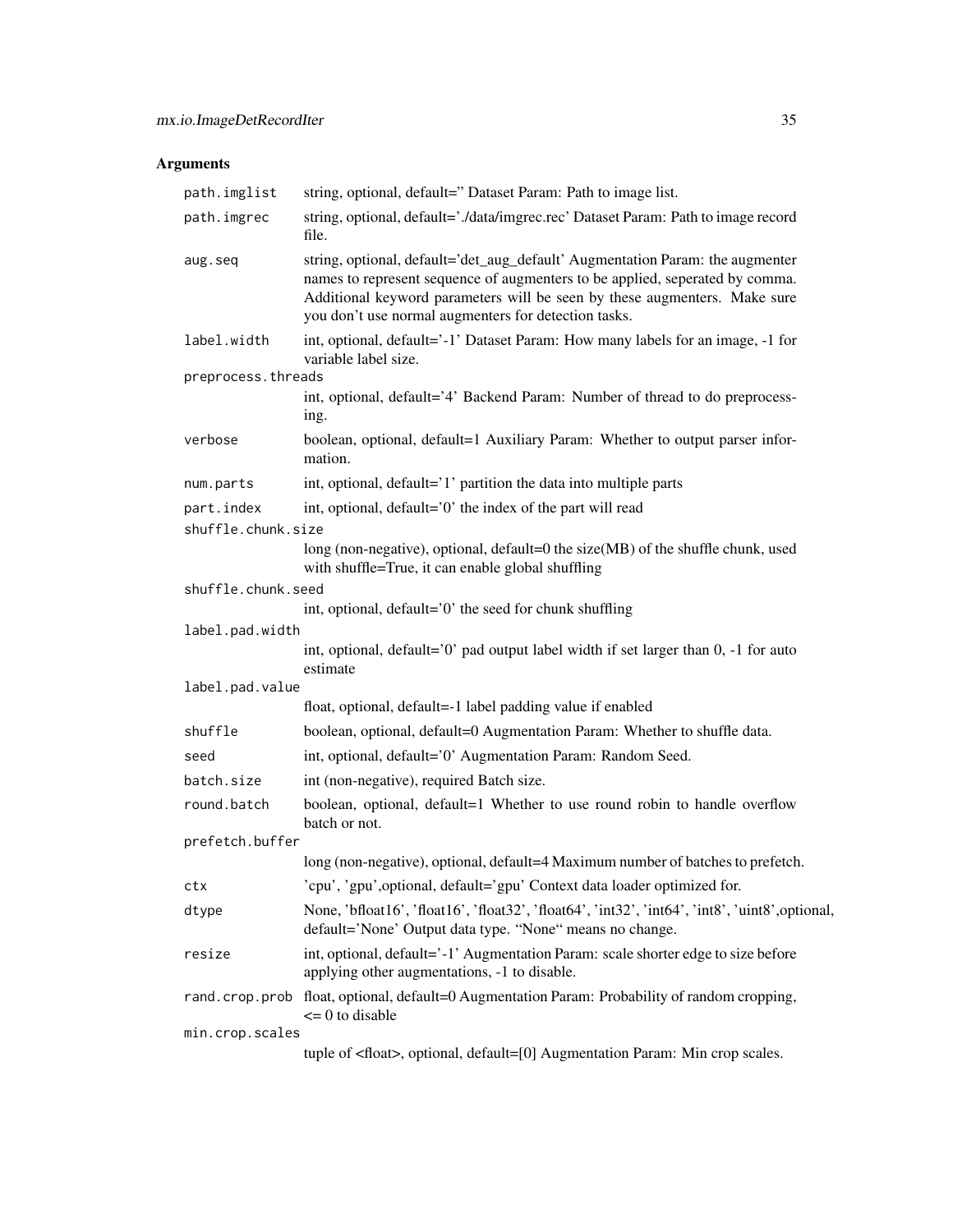| max.crop.scales           |                                                                                                                                                                                                                                                                  |
|---------------------------|------------------------------------------------------------------------------------------------------------------------------------------------------------------------------------------------------------------------------------------------------------------|
|                           | tuple of <float>, optional, default=[1] Augmentation Param: Max crop scales.</float>                                                                                                                                                                             |
| min.crop.aspect.ratios    |                                                                                                                                                                                                                                                                  |
|                           | tuple of <float>, optional, default=[1] Augmentation Param: Min crop aspect<br/>ratios.</float>                                                                                                                                                                  |
| max.crop.aspect.ratios    |                                                                                                                                                                                                                                                                  |
|                           | tuple of <float>, optional, default=[1] Augmentation Param: Max crop aspect<br/>ratios.</float>                                                                                                                                                                  |
| min.crop.overlaps         |                                                                                                                                                                                                                                                                  |
|                           | tuple of <float>, optional, default=[0] Augmentation Param: Minimum crop<br/>IOU between crop_box and ground-truths.</float>                                                                                                                                     |
| max.crop.overlaps         |                                                                                                                                                                                                                                                                  |
|                           | tuple of <float>, optional, default=[1] Augmentation Param: Maximum crop<br/>IOU between crop_box and ground-truth.</float>                                                                                                                                      |
| min.crop.sample.coverages |                                                                                                                                                                                                                                                                  |
|                           | tuple of <float>, optional, default=[0] Augmentation Param: Minimum ratio of<br/>intersect/crop_area between crop box and ground-truths.</float>                                                                                                                 |
| max.crop.sample.coverages |                                                                                                                                                                                                                                                                  |
|                           | tuple of <float>, optional, default=[1] Augmentation Param: Maximum ratio of<br/>intersect/crop_area between crop box and ground-truths.</float>                                                                                                                 |
| min.crop.object.coverages |                                                                                                                                                                                                                                                                  |
|                           | tuple of <float>, optional, default=[0] Augmentation Param: Minimum ratio of<br/>intersect/gt_area between crop box and ground-truths.</float>                                                                                                                   |
| max.crop.object.coverages |                                                                                                                                                                                                                                                                  |
|                           | tuple of <float>, optional, default=[1] Augmentation Param: Maximum ratio of<br/>intersect/gt_area between crop box and ground-truths.</float>                                                                                                                   |
| num.crop.sampler          |                                                                                                                                                                                                                                                                  |
|                           | int, optional, default='1' Augmentation Param: Number of crop samplers.                                                                                                                                                                                          |
|                           | crop.emit.mode 'center', 'overlap', optional, default='center' Augmentation Param: Emition mode<br>for invalid ground-truths after crop. center: emit if centroid of object is out of<br>crop region; overlap: emit if overlap is less than emit_overlap_thresh. |
| emit.overlap.thresh       |                                                                                                                                                                                                                                                                  |
|                           | float, optional, default=0.300000012 Augmentation Param: Emit overlap thresh<br>for emit mode overlap only.                                                                                                                                                      |
| max.crop.trials           |                                                                                                                                                                                                                                                                  |
|                           | Shape(tuple), optional, default=[25] Augmentation Param: Skip cropping if fail<br>crop trail count exceeds this number.                                                                                                                                          |
| rand.pad.prob             | float, optional, default=0 Augmentation Param: Probability for random padding.                                                                                                                                                                                   |
| max.pad.scale             | float, optional, default=1 Augmentation Param: Maximum padding scale.                                                                                                                                                                                            |
| max.random.hue            | int, optional, default='0' Augmentation Param: Maximum random value of H<br>channel in HSL color space.                                                                                                                                                          |
| random.hue.prob           |                                                                                                                                                                                                                                                                  |
|                           | float, optional, default=0 Augmentation Param: Probability to apply random<br>hue.                                                                                                                                                                               |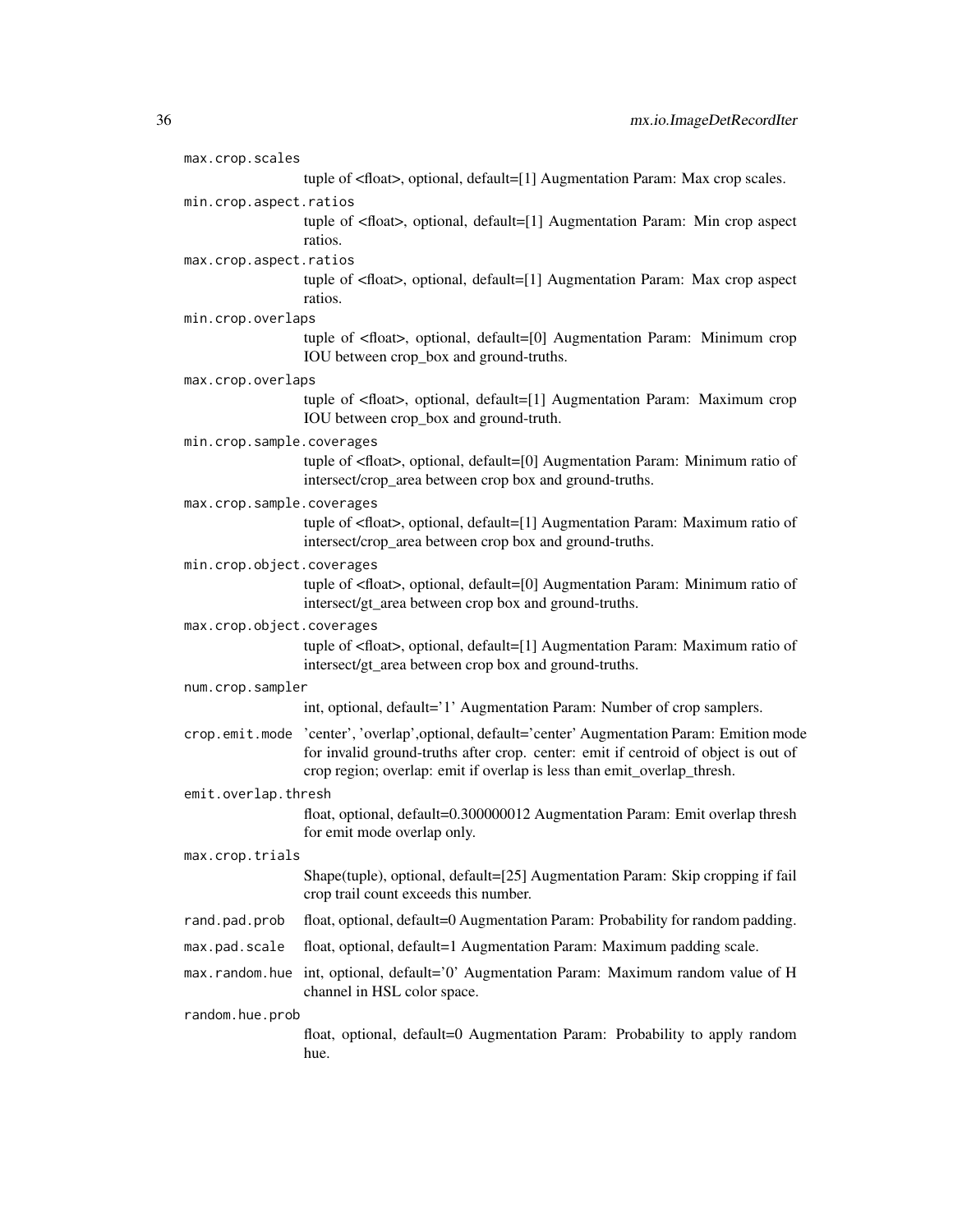max.random.saturation int, optional, default='0' Augmentation Param: Maximum random value of S channel in HSL color space. random.saturation.prob float, optional, default=0 Augmentation Param: Probability to apply random saturation. max.random.illumination int, optional, default='0' Augmentation Param: Maximum random value of L channel in HSL color space. random.illumination.prob float, optional, default=0 Augmentation Param: Probability to apply random illumination. max.random.contrast float, optional, default=0 Augmentation Param: Maximum random value of delta contrast. random.contrast.prob float, optional, default=0 Augmentation Param: Probability to apply random contrast. rand.mirror.prob float, optional, default=0 Augmentation Param: Probability to apply horizontal flip aka. mirror. fill. value int, optional, default='127' Augmentation Param: Filled color value while padding. inter.method int, optional, default='1' Augmentation Param: 0-NN 1-bilinear 2-cubic 3-area 4-lanczos4 9-auto 10-rand. data. shape Shape(tuple), required Dataset Param: Shape of each instance generated by the DataIter. resize.mode 'fit', 'force', 'shrink',optional, default='force' Augmentation Param: How image data fit in data shape. force: force reshape to data shape regardless of aspect ratio; shrink: ensure each side fit in data\_shape, preserve aspect ratio; fit: fit image to data\_shape, preserve ratio, will upscale if applicable. mean.img string, optional, default=" Augmentation Param: Mean Image to be subtracted. mean.r float, optional, default=0 Augmentation Param: Mean value on R channel. mean.g float, optional, default=0 Augmentation Param: Mean value on G channel. mean.b float, optional, default=0 Augmentation Param: Mean value on B channel. mean.a float, optional, default=0 Augmentation Param: Mean value on Alpha channel. std.r float, optional, default=0 Augmentation Param: Standard deviation on R channel. std.g float, optional, default=0 Augmentation Param: Standard deviation on G channel. std.b float, optional, default=0 Augmentation Param: Standard deviation on B channel. std.a float, optional, default=0 Augmentation Param: Standard deviation on Alpha channel. scale float, optional, default=1 Augmentation Param: Scale in color space.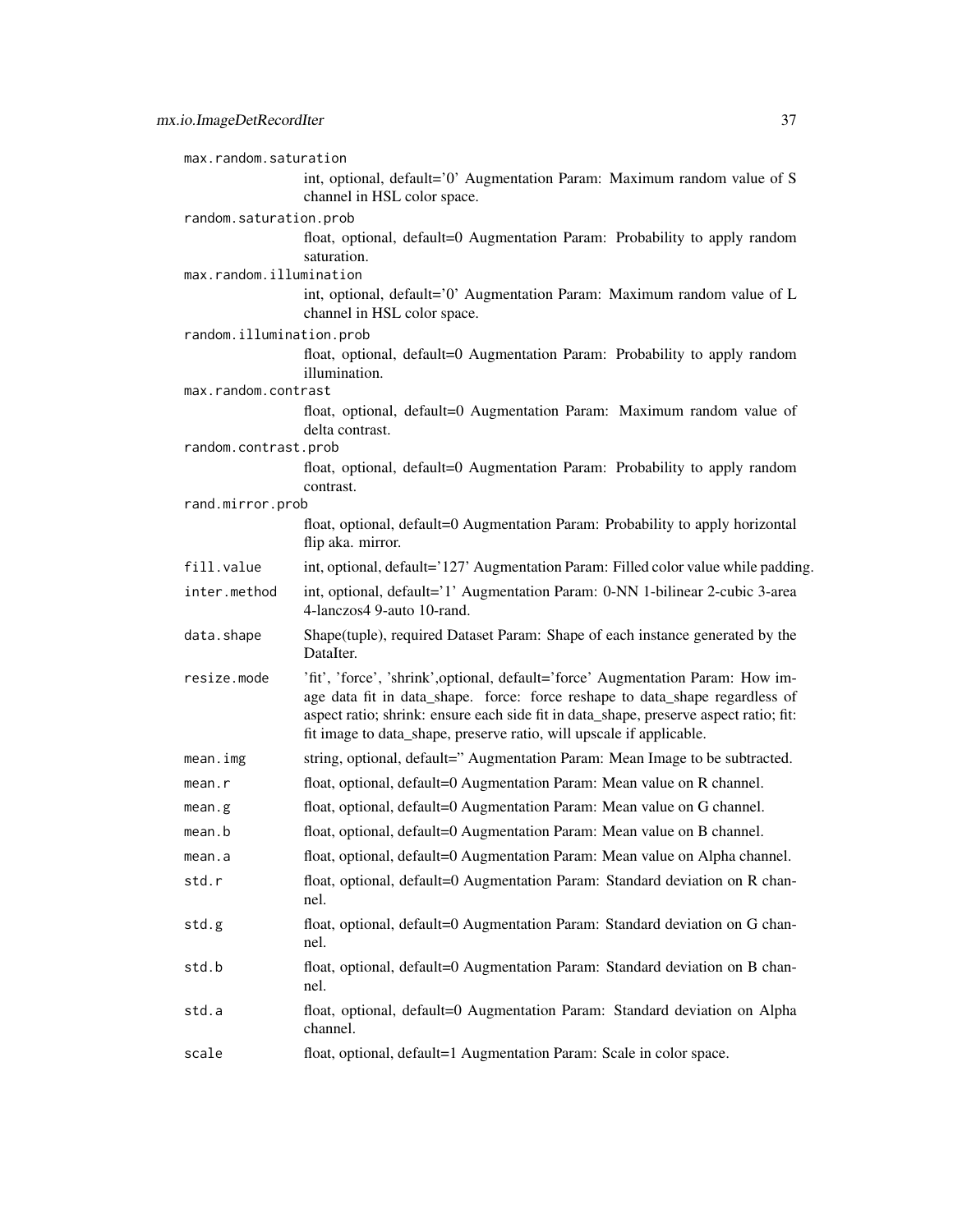# Value

iter The result mx.dataiter

mx.io.ImageRecordInt8Iter

*Iterating on image RecordIO files*

# Description

.. note:: "ImageRecordInt8Iter" is deprecated. Use ImageRecordIter(dtype='int8') instead.

# Usage

```
mx.io.ImageRecordInt8Iter(...)
```

| path.imglist       | string, optional, default=" Path to the image list (.lst) file. Generally created<br>with tools/im2rec.py. Format (Tab separated): <index of="" record=""> <one more<br="" or="">labels&gt; <relative folder="" from="" path="" root="">.</relative></one></index>   |
|--------------------|----------------------------------------------------------------------------------------------------------------------------------------------------------------------------------------------------------------------------------------------------------------------|
| path.imgrec        | string, optional, default=" Path to the image RecordIO (.rec) file or a directory<br>path. Created with tools/im2rec.py.                                                                                                                                             |
| path.imgidx        | string, optional, default=" Path to the image RecordIO index (.idx) file. Created<br>with tools/im2rec.py.                                                                                                                                                           |
| aug.seq            | string, optional, default='aug_default' The augmenter names to represent se-<br>quence of augmenters to be applied, seperated by comma. Additional keyword<br>parameters will be seen by these augmenters.                                                           |
| label.width        | int, optional, default='1' The number of labels per image.                                                                                                                                                                                                           |
| preprocess.threads |                                                                                                                                                                                                                                                                      |
|                    | int, optional, default='4' The number of threads to do preprocessing.                                                                                                                                                                                                |
| verbose            | boolean, optional, default=1 If or not output verbose information.                                                                                                                                                                                                   |
| num.parts          | int, optional, default='1' Virtually partition the data into these many parts.                                                                                                                                                                                       |
| part.index         | int, optional, default='0' The *i*-th virtual partition to be read.                                                                                                                                                                                                  |
| device.id          | int, optional, default='0' The device id used to create context for internal NDAr-<br>ray. Setting device_id to -1 will create Context::CPU(0). Setting device_id to<br>valid positive device id will create Context::CPUPinned(device_id). Default is<br>$\Omega$ . |
| shuffle.chunk.size |                                                                                                                                                                                                                                                                      |
|                    | long (non-negative), optional, default=0 The data shuffle buffer size in MB. Only<br>valid if shuffle is true.                                                                                                                                                       |
| shuffle.chunk.seed |                                                                                                                                                                                                                                                                      |
|                    | int, optional, default='0' The random seed for shuffling                                                                                                                                                                                                             |
| seed.aug           | int or None, optional, default='None' Random seed for augmentations.                                                                                                                                                                                                 |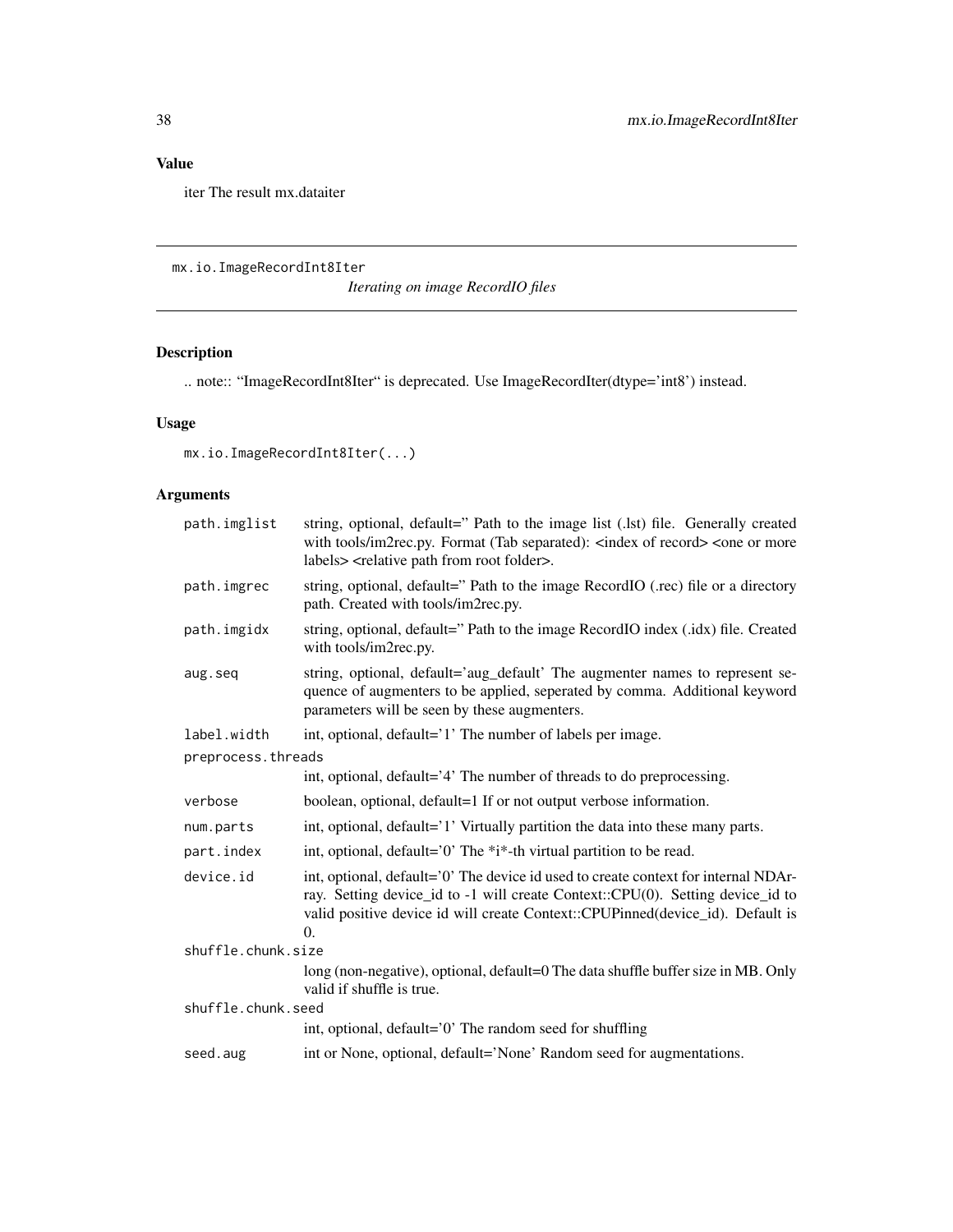| boolean, optional, default=0 Whether to shuffle data randomly or not.                                                                                                                                                                                                          |
|--------------------------------------------------------------------------------------------------------------------------------------------------------------------------------------------------------------------------------------------------------------------------------|
| int, optional, default='0' The random seed.                                                                                                                                                                                                                                    |
| int (non-negative), required Batch size.                                                                                                                                                                                                                                       |
| boolean, optional, default=1 Whether to use round robin to handle overflow<br>batch or not.                                                                                                                                                                                    |
|                                                                                                                                                                                                                                                                                |
| long (non-negative), optional, default=4 Maximum number of batches to prefetch.                                                                                                                                                                                                |
| 'cpu', 'gpu', optional, default='gpu' Context data loader optimized for.                                                                                                                                                                                                       |
| None, 'bfloat16', 'float16', 'float32', 'float64', 'int32', 'int64', 'int8', 'uint8', optional,<br>default='None' Output data type. "None" means no change.                                                                                                                    |
| int, optional, default='-1' Down scale the shorter edge to a new size before<br>applying other augmentations.                                                                                                                                                                  |
| boolean, optional, default=0 If or not randomly crop the image                                                                                                                                                                                                                 |
| random.resized.crop                                                                                                                                                                                                                                                            |
| boolean, optional, default=0 If or not perform random resized cropping on the<br>image, as a standard preprocessing for resnet training on ImageNet data.                                                                                                                      |
| max.rotate.angle                                                                                                                                                                                                                                                               |
| int, optional, default='0' Rotate by a random degree in "[-v, v]"                                                                                                                                                                                                              |
| max.aspect.ratio                                                                                                                                                                                                                                                               |
| float, optional, default=0 Change the aspect (namely width/height) to a ran-<br>dom value. If min_aspect_ratio is None then the aspect ratio ins sampled from<br>$[1 - max_0$ aspect_ratio, $1 + max_0$ aspect_ratio], else it is in "[min_aspect_ratio,<br>max_aspect_ratio]" |
| min.aspect.ratio                                                                                                                                                                                                                                                               |
| float or None, optional, default=None Change the aspect (namely width/height)<br>to a random value in "[min_aspect_ratio, max_aspect_ratio]"                                                                                                                                   |
| max.shear.ratio                                                                                                                                                                                                                                                                |
| float, optional, default=0 Apply a shear transformation (namely " $(x,y)$ -> $(x+my,y)$ ")<br>with "m" randomly chose from "[-max_shear_ratio, max_shear_ratio]"                                                                                                               |
| int, optional, default='-1' Crop both width and height into a random size in<br>"[min_crop_size, max_crop_size]. "Ignored if "random_resized_crop" is True.                                                                                                                    |
| int, optional, default='-1' Crop both width and height into a random size in<br>"[min_crop_size, max_crop_size]. "Ignored if "random_resized_crop" is True.                                                                                                                    |
| max.random.scale                                                                                                                                                                                                                                                               |
| float, optional, default=1 Resize into "[width*s, height*s]" with "s" randomly<br>chosen from "[min_random_scale, max_random_scale]". Ignored if "random_resized_crop"<br>is True.                                                                                             |
| min.random.scale                                                                                                                                                                                                                                                               |
| float, optional, default=1 Resize into "[width*s, height*s]" with "s" randomly<br>chosen from "[min_random_scale, max_random_scale]"Ignored if "random_resized_crop"<br>is True.                                                                                               |
|                                                                                                                                                                                                                                                                                |
| float, optional, default=1 Change the area (namely width * height) to a random<br>value in "[min_random_area, max_random_area]". Ignored if "random_resized_crop"<br>is False.                                                                                                 |
|                                                                                                                                                                                                                                                                                |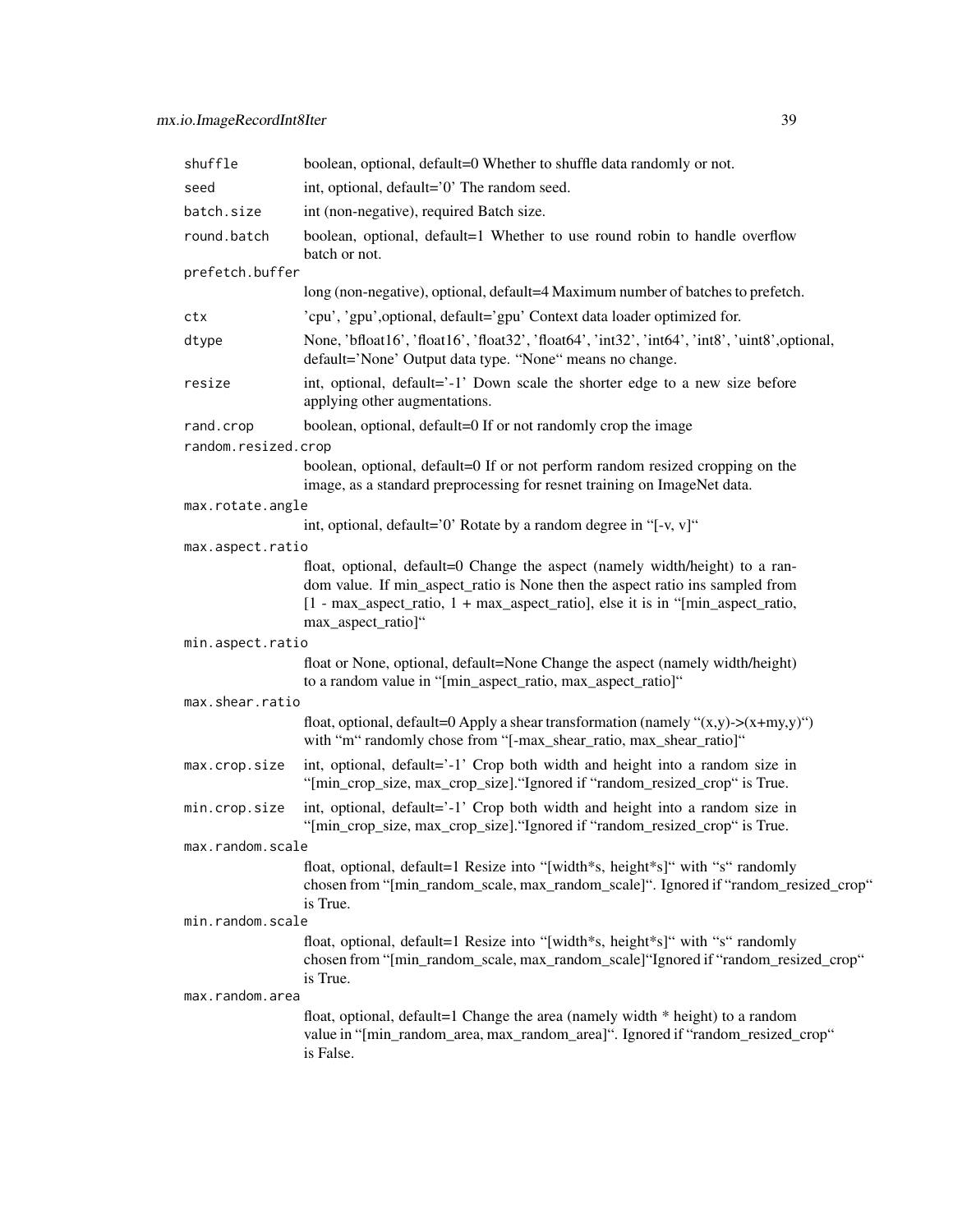| min.random.area |                                                                                                                                                                                |
|-----------------|--------------------------------------------------------------------------------------------------------------------------------------------------------------------------------|
|                 | float, optional, default=1 Change the area (namely width * height) to a random<br>value in "[min_random_area, max_random_area]". Ignored if "random_resized_crop"<br>is False. |
| max.img.size    | float, optional, default=1e+10 Set the maximal width and height after all resize<br>and rotate argumentation are applied                                                       |
| min.img.size    | float, optional, default=0 Set the minimal width and height after all resize and<br>rotate argumentation are applied                                                           |
| brightness      | float, optional, default=0 Add a random value in "[-brightness, brightness]" to<br>the brightness of image.                                                                    |
| contrast        | float, optional, default=0 Add a random value in "[-contrast, contrast]" to the<br>contrast of image.                                                                          |
| saturation      | float, optional, default=0 Add a random value in "[-saturation, saturation]" to<br>the saturation of image.                                                                    |
| pca.noise       | float, optional, default=0 Add PCA based noise to the image.                                                                                                                   |
| random.h        | int, optional, default='0' Add a random value in "[-random_h, random_h]" to<br>the H channel in HSL color space.                                                               |
| random.s        | int, optional, default='0' Add a random value in "[-random_s, random_s]" to<br>the S channel in HSL color space.                                                               |
| random.l        | int, optional, default='0' Add a random value in "[-random_l, random_l]" to the<br>L channel in HSL color space.                                                               |
| rotate          | int, optional, default='-1' Rotate by an angle. If set, it overwrites the "max_rotate_angle"<br>option.                                                                        |
| fill.value      | int, optional, default='255' Set the padding pixels value to "fill_value".                                                                                                     |
| data.shape      | Shape(tuple), required The shape of a output image.                                                                                                                            |
| inter.method    | int, optional, default='1' The interpolation method: 0-NN 1-bilinear 2-cubic<br>3-area 4-lanczos4 9-auto 10-rand.                                                              |
| pad             | int, optional, default='0' Change size from "[width, height]" into "[pad + width<br>+ pad, pad + height + pad]" by padding pixes                                               |

# Details

This iterator is identical to "ImageRecordIter" except for using "int8" as the data type instead of "float".

Defined in src/io/iter\_image\_recordio\_2.cc:L940

# Value

iter The result mx.dataiter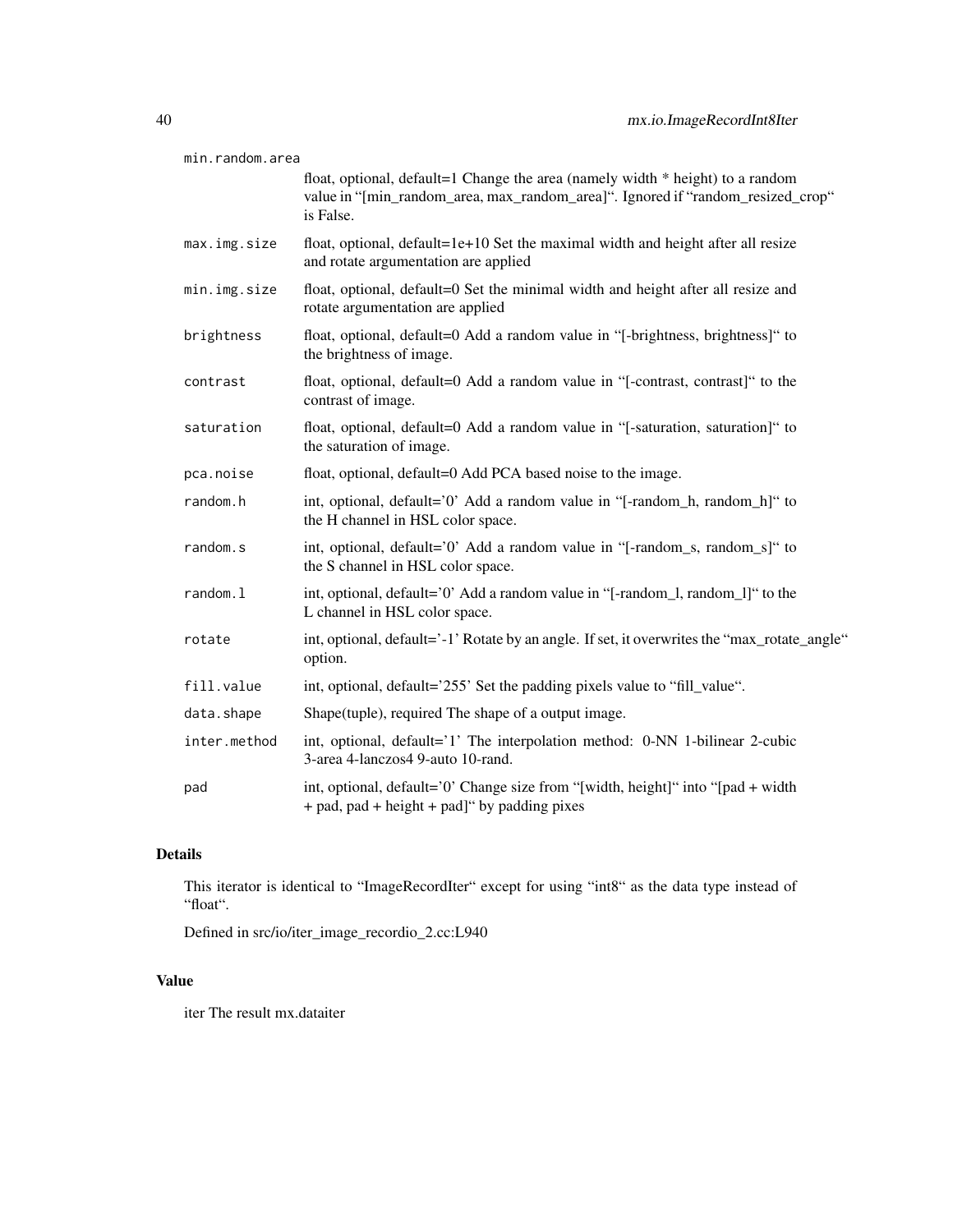mx.io.ImageRecordIter *Iterates on image RecordIO files*

# Usage

```
mx.io.ImageRecordIter(...)
```

| path.imglist       | string, optional, default=" Path to the image list (.lst) file. Generally created<br>with tools/im2rec.py. Format (Tab separated): <index of="" record=""> <one more<br="" or="">labels&gt; <relative folder="" from="" path="" root="">.</relative></one></index> |
|--------------------|--------------------------------------------------------------------------------------------------------------------------------------------------------------------------------------------------------------------------------------------------------------------|
| path.imgrec        | string, optional, default=" Path to the image RecordIO (.rec) file or a directory<br>path. Created with tools/im2rec.py.                                                                                                                                           |
| path.imgidx        | string, optional, default=" Path to the image RecordIO index (.idx) file. Created<br>with tools/im2rec.py.                                                                                                                                                         |
| aug.seq            | string, optional, default='aug_default' The augmenter names to represent se-<br>quence of augmenters to be applied, seperated by comma. Additional keyword<br>parameters will be seen by these augmenters.                                                         |
| label.width        | int, optional, default='1' The number of labels per image.                                                                                                                                                                                                         |
| preprocess.threads |                                                                                                                                                                                                                                                                    |
|                    | int, optional, default='4' The number of threads to do preprocessing.                                                                                                                                                                                              |
| verbose            | boolean, optional, default=1 If or not output verbose information.                                                                                                                                                                                                 |
| num.parts          | int, optional, default='1' Virtually partition the data into these many parts.                                                                                                                                                                                     |
| part.index         | int, optional, default='0' The *i*-th virtual partition to be read.                                                                                                                                                                                                |
| device.id          | int, optional, default='0' The device id used to create context for internal NDAr-<br>ray. Setting device_id to -1 will create Context::CPU(0). Setting device_id to<br>valid positive device id will create Context::CPUPinned(device_id). Default is<br>0.       |
| shuffle.chunk.size |                                                                                                                                                                                                                                                                    |
|                    | long (non-negative), optional, default=0 The data shuffle buffer size in MB. Only<br>valid if shuffle is true.                                                                                                                                                     |
| shuffle.chunk.seed |                                                                                                                                                                                                                                                                    |
|                    | int, optional, default='0' The random seed for shuffling                                                                                                                                                                                                           |
| seed.aug           | int or None, optional, default='None' Random seed for augmentations.                                                                                                                                                                                               |
| shuffle            | boolean, optional, default=0 Whether to shuffle data randomly or not.                                                                                                                                                                                              |
| seed               | int, optional, default='0' The random seed.                                                                                                                                                                                                                        |
| batch.size         | int (non-negative), required Batch size.                                                                                                                                                                                                                           |
| round.batch        | boolean, optional, default=1 Whether to use round robin to handle overflow<br>batch or not.                                                                                                                                                                        |
| prefetch.buffer    |                                                                                                                                                                                                                                                                    |
|                    | long (non-negative), optional, default=4 Maximum number of batches to prefetch.                                                                                                                                                                                    |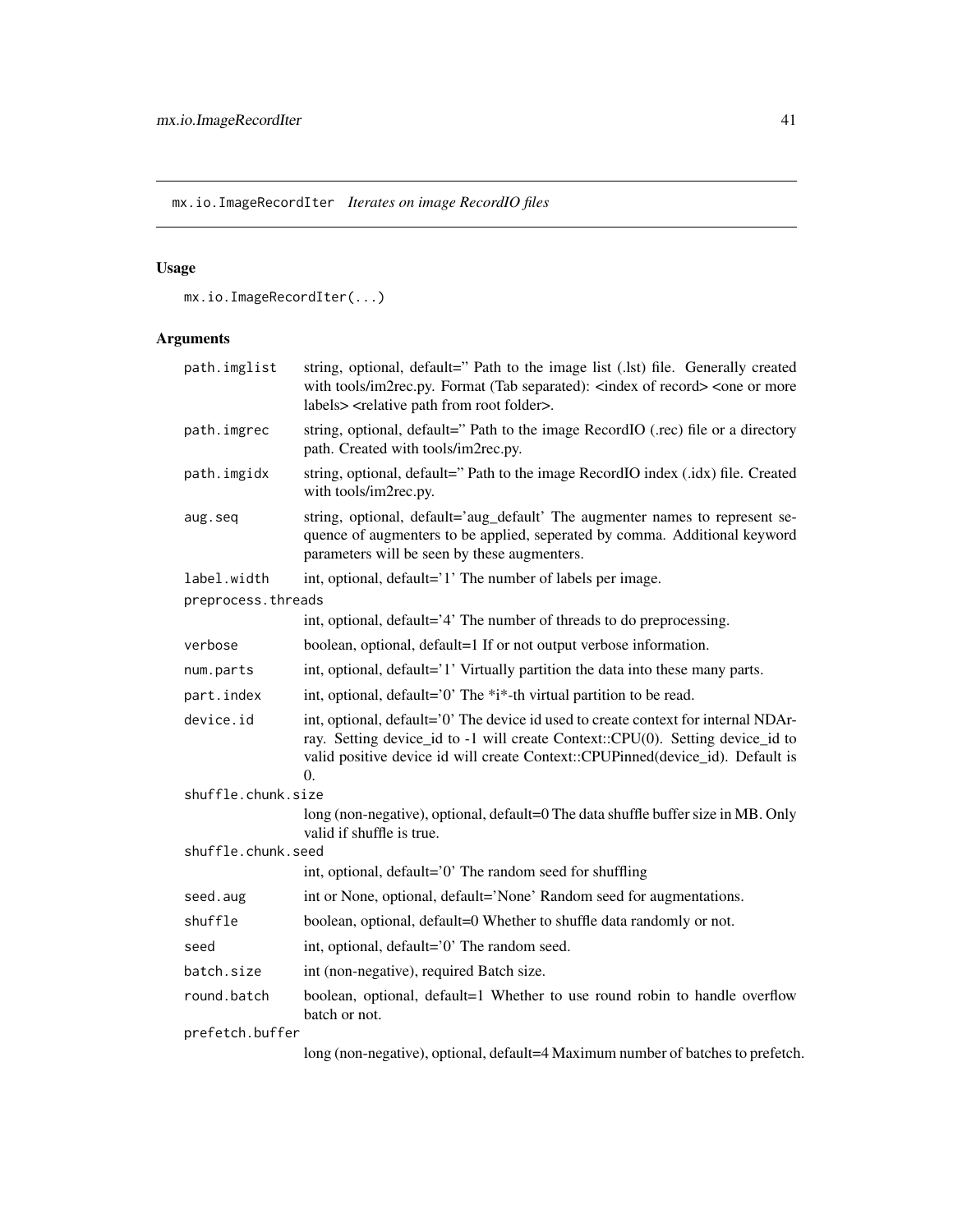| ctx                 | 'cpu', 'gpu', optional, default='gpu' Context data loader optimized for.                                                                                                                                                                                                          |
|---------------------|-----------------------------------------------------------------------------------------------------------------------------------------------------------------------------------------------------------------------------------------------------------------------------------|
| dtype               | None, 'bfloat16', 'float16', 'float32', 'float64', 'int32', 'int64', 'int8', 'uint8', optional,<br>default='None' Output data type. "None" means no change.                                                                                                                       |
| resize              | int, optional, default='-1' Down scale the shorter edge to a new size before<br>applying other augmentations.                                                                                                                                                                     |
| rand.crop           | boolean, optional, default=0 If or not randomly crop the image                                                                                                                                                                                                                    |
| random.resized.crop |                                                                                                                                                                                                                                                                                   |
|                     | boolean, optional, default=0 If or not perform random resized cropping on the<br>image, as a standard preprocessing for resnet training on ImageNet data.                                                                                                                         |
| max.rotate.angle    |                                                                                                                                                                                                                                                                                   |
|                     | int, optional, default='0' Rotate by a random degree in "[-v, v]"                                                                                                                                                                                                                 |
| max.aspect.ratio    |                                                                                                                                                                                                                                                                                   |
|                     | float, optional, default=0 Change the aspect (namely width/height) to a ran-<br>dom value. If min_aspect_ratio is None then the aspect ratio ins sampled from<br>$[1 - \max_0]$ aspect_ratio, $1 + \max_0$ aspect_ratio], else it is in "[min_aspect_ratio,<br>max_aspect_ratio]" |
| min.aspect.ratio    |                                                                                                                                                                                                                                                                                   |
|                     | float or None, optional, default=None Change the aspect (namely width/height)<br>to a random value in "[min_aspect_ratio, max_aspect_ratio]"                                                                                                                                      |
| max.shear.ratio     |                                                                                                                                                                                                                                                                                   |
|                     | float, optional, default=0 Apply a shear transformation (namely " $(x,y)$ -> $(x+my,y)$ ")<br>with "m" randomly chose from "[-max_shear_ratio, max_shear_ratio]"                                                                                                                  |
| max.crop.size       | int, optional, default='-1' Crop both width and height into a random size in<br>"[min_crop_size, max_crop_size]. "Ignored if "random_resized_crop" is True.                                                                                                                       |
| min.crop.size       | int, optional, default='-1' Crop both width and height into a random size in<br>"[min_crop_size, max_crop_size]. "Ignored if "random_resized_crop" is True.                                                                                                                       |
| max.random.scale    |                                                                                                                                                                                                                                                                                   |
|                     | float, optional, default=1 Resize into "[width*s, height*s]" with "s" randomly<br>chosen from "[min_random_scale, max_random_scale]". Ignored if "random_resized_crop"<br>is True.                                                                                                |
| min.random.scale    |                                                                                                                                                                                                                                                                                   |
|                     | float, optional, default=1 Resize into "[width*s, height*s]" with "s" randomly<br>chosen from "[min_random_scale, max_random_scale]"Ignored if "random_resized_crop"<br>is True.                                                                                                  |
| max.random.area     |                                                                                                                                                                                                                                                                                   |
|                     | float, optional, default=1 Change the area (namely width * height) to a random<br>value in "[min_random_area, max_random_area]". Ignored if "random_resized_crop"<br>is False.                                                                                                    |
| min.random.area     |                                                                                                                                                                                                                                                                                   |
|                     | float, optional, default=1 Change the area (namely width * height) to a random<br>value in "[min_random_area, max_random_area]". Ignored if "random_resized_crop"<br>is False.                                                                                                    |
| max.img.size        | float, optional, default=1e+10 Set the maximal width and height after all resize<br>and rotate argumentation are applied                                                                                                                                                          |
| min.img.size        | float, optional, default=0 Set the minimal width and height after all resize and<br>rotate argumentation are applied                                                                                                                                                              |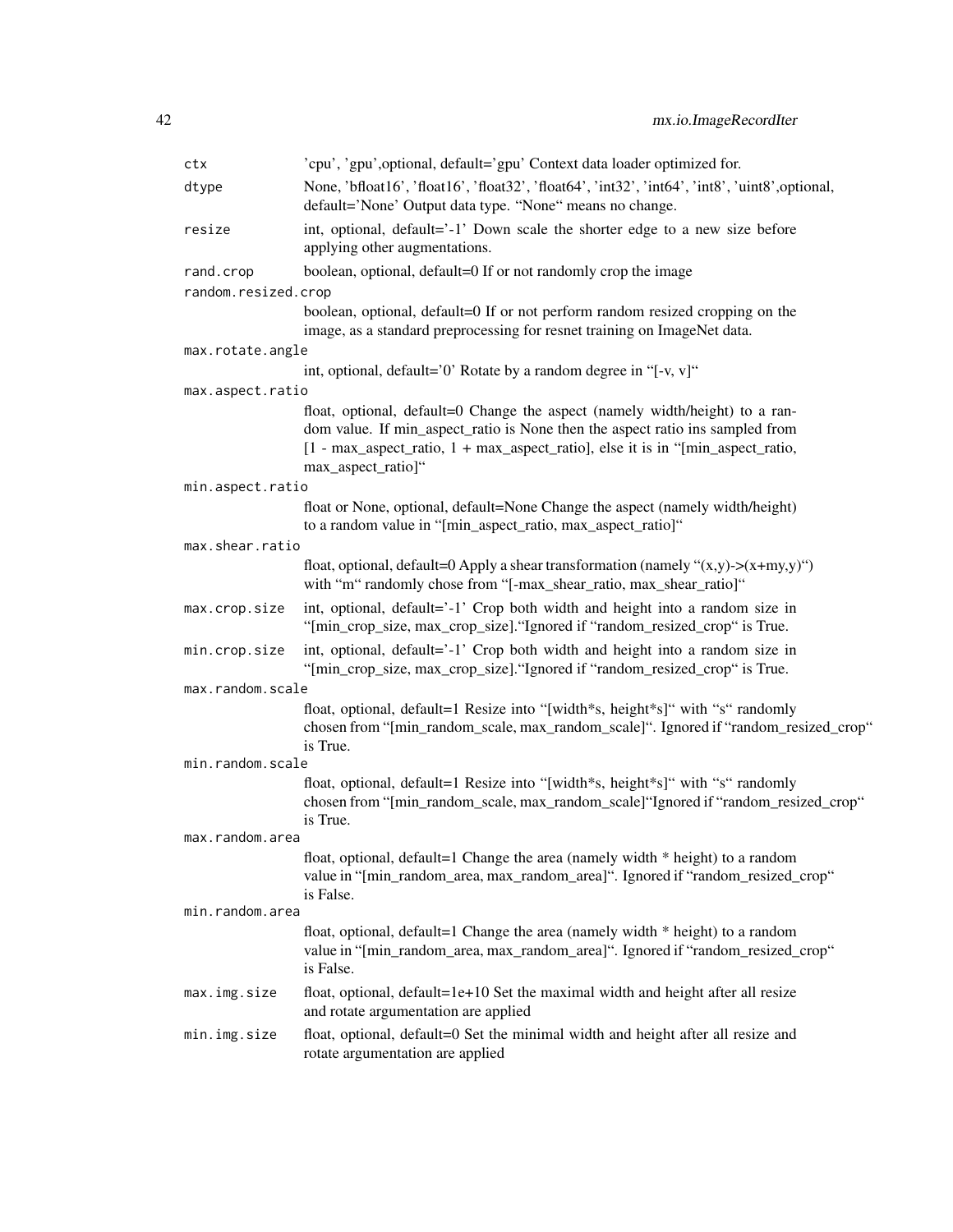| brightness   | float, optional, default=0 Add a random value in "[-brightness, brightness]" to<br>the brightness of image.                      |
|--------------|----------------------------------------------------------------------------------------------------------------------------------|
| contrast     | float, optional, default=0 Add a random value in "[-contrast, contrast]" to the<br>contrast of image.                            |
| saturation   | float, optional, default=0 Add a random value in "[-saturation, saturation]" to<br>the saturation of image.                      |
| pca.noise    | float, optional, default=0 Add PCA based noise to the image.                                                                     |
| random.h     | int, optional, default='0' Add a random value in "[-random_h, random_h]" to<br>the H channel in HSL color space.                 |
| random.s     | int, optional, default='0' Add a random value in "[-random_s, random_s]" to<br>the S channel in HSL color space.                 |
| random.l     | int, optional, default='0' Add a random value in "[-random_l, random_l]" to the<br>L channel in HSL color space.                 |
| rotate       | int, optional, default='-1' Rotate by an angle. If set, it overwrites the "max_rotate_angle"<br>option.                          |
| fill.value   | int, optional, default='255' Set the padding pixels value to "fill_value".                                                       |
| data.shape   | Shape(tuple), required The shape of a output image.                                                                              |
| inter.method | int, optional, default='1' The interpolation method: 0-NN 1-bilinear 2-cubic<br>3-area 4-lanczos4 9-auto 10-rand.                |
| pad          | int, optional, default='0' Change size from "[width, height]" into "[pad + width<br>+ pad, pad + height + pad]" by padding pixes |
| mirror       | boolean, optional, default=0 Whether to mirror the image or not. If true, images<br>are flipped along the horizontal axis.       |
| rand.mirror  | boolean, optional, default=0 Whether to randomly mirror images or not. If true,<br>50                                            |
|              | \itemmean.imgstring, optional, default=" Filename of the mean image.                                                             |
|              | \itemmean.rfloat, optional, default=0 The mean value to be subtracted on the R<br>channel                                        |
|              | \itemmean.gfloat, optional, default=0 The mean value to be subtracted on the G<br>channel                                        |
|              | \itemmean.bfloat, optional, default=0 The mean value to be subtracted on the B<br>channel                                        |
|              | \itemmean.afloat, optional, default=0 The mean value to be subtracted on the<br>alpha channel                                    |
|              | \itemstd.rfloat, optional, default=1 Augmentation Param: Standard deviation on<br>R channel.                                     |
|              | \itemstd.gfloat, optional, default=1 Augmentation Param: Standard deviation on<br>G channel.                                     |
|              | \itemstd.bfloat, optional, default=1 Augmentation Param: Standard deviation on<br>B channel.                                     |
|              | \itemstd.afloat, optional, default=1 Augmentation Param: Standard deviation on<br>Alpha channel.                                 |
|              | \itemscalefloat, optional, default=1 Multiply the image with a scale value.                                                      |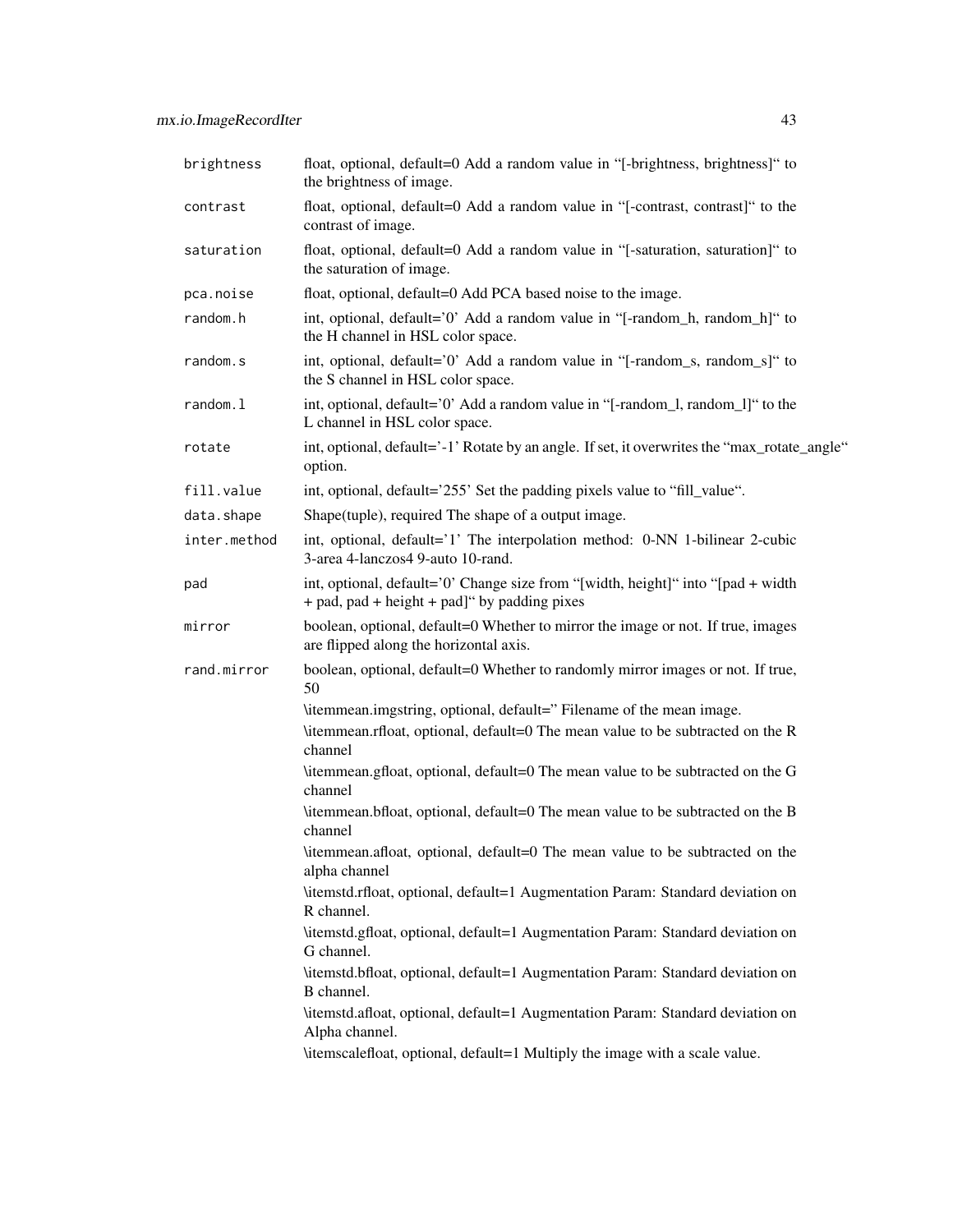\itemmax.random.contrastfloat, optional, default=0 Change the contrast with a value randomly chosen from "[-max\_random\_contrast, max\_random\_contrast]" \itemmax.random.illuminationfloat, optional, default=0 Change the illumination with a value randomly chosen from "[-max\_random\_illumination, max\_random\_illumination]" iter The result mx.dataiter

Reads batches of images from .rec RecordIO files. One can use "im2rec.py" tool (in tools/) to pack raw image files into RecordIO files. This iterator is less flexible to customization but is fast and has lot of language bindings. To iterate over raw images directly use "ImageIter" instead (in Python).

Example::

data\_iter = mx.io.ImageRecordIter( path\_imgrec="./sample.rec", # The target record file. data\_shape=(3, 227, 227), # Output data shape; 227x227 region will be cropped from the original image. batch\_size=4, # Number of items per batch. resize=256 # Resize the shorter edge to 256 before cropping. # You can specify more augmentation options. Use help(mx.io.ImageRecordIter) to see all the options. ) # You can now use the data\_iter to access batches of images. batch = data\_iter.next() # first batch. images = batch.data[0] # This will contain 4 (=batch\_size) images each of  $3x227x227$ . # process the images ... data\_iter.reset() # To restart the iterator from the beginning.

Defined in src/io/iter\_image\_recordio\_2.cc:L903

```
mx.io.ImageRecordIter_v1
```
*Iterating on image RecordIO files*

#### Usage

mx.io.ImageRecordIter\_v1(...)

#### **Arguments**

| path.imglist       | string, optional, default=" Path to the image list (.lst) file. Generally created<br>with tools/im2rec.py. Format (Tab separated): <index of="" record=""> <one more<br="" or="">labels&gt; <relative folder="" from="" path="" root="">.</relative></one></index> |
|--------------------|--------------------------------------------------------------------------------------------------------------------------------------------------------------------------------------------------------------------------------------------------------------------|
| path.imgrec        | string, optional, default=" Path to the image RecordIO (.rec) file or a directory<br>path. Created with tools/im2rec.py.                                                                                                                                           |
| path.imgidx        | string, optional, default=" Path to the image RecordIO index (.idx) file. Created<br>with tools/im2rec.py.                                                                                                                                                         |
| aug.seq            | string, optional, default='aug_default' The augmenter names to represent se-<br>quence of augmenters to be applied, seperated by comma. Additional keyword<br>parameters will be seen by these augmenters.                                                         |
| label.width        | int, optional, default='1' The number of labels per image.                                                                                                                                                                                                         |
| preprocess.threads |                                                                                                                                                                                                                                                                    |
|                    |                                                                                                                                                                                                                                                                    |

int, optional, default='4' The number of threads to do preprocessing.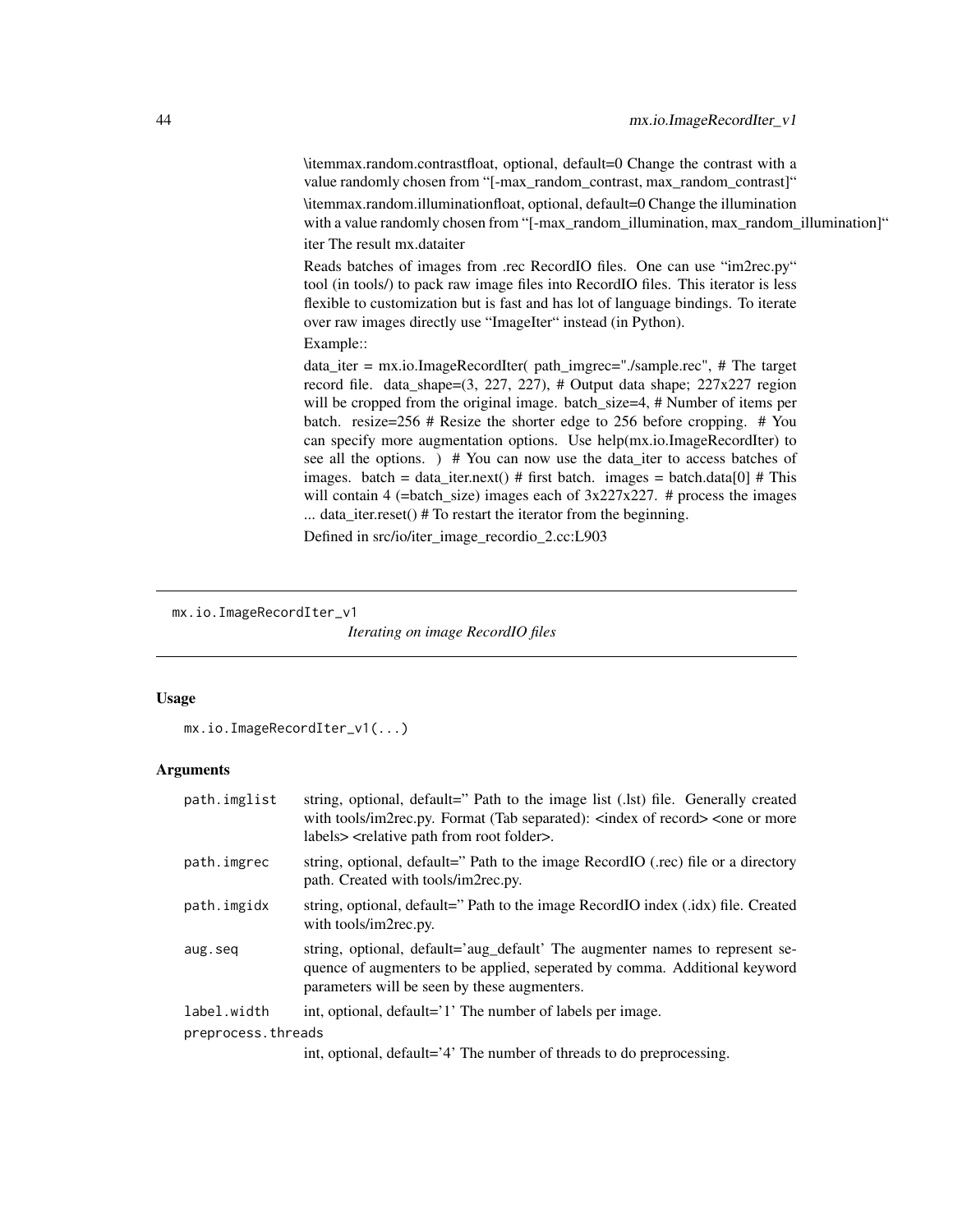| verbose             | boolean, optional, default=1 If or not output verbose information.                                                                                                                                                                                                               |
|---------------------|----------------------------------------------------------------------------------------------------------------------------------------------------------------------------------------------------------------------------------------------------------------------------------|
| num.parts           | int, optional, default='1' Virtually partition the data into these many parts.                                                                                                                                                                                                   |
| part.index          | int, optional, default='0' The *i*-th virtual partition to be read.                                                                                                                                                                                                              |
| device.id           | int, optional, default='0' The device id used to create context for internal NDAr-<br>ray. Setting device_id to -1 will create Context::CPU(0). Setting device_id to<br>valid positive device id will create Context::CPUPinned(device_id). Default is<br>0.                     |
| shuffle.chunk.size  |                                                                                                                                                                                                                                                                                  |
|                     | long (non-negative), optional, default=0 The data shuffle buffer size in MB. Only<br>valid if shuffle is true.                                                                                                                                                                   |
| shuffle.chunk.seed  |                                                                                                                                                                                                                                                                                  |
|                     | int, optional, default='0' The random seed for shuffling                                                                                                                                                                                                                         |
| seed.aug            | int or None, optional, default='None' Random seed for augmentations.                                                                                                                                                                                                             |
| shuffle             | boolean, optional, default=0 Whether to shuffle data randomly or not.                                                                                                                                                                                                            |
| seed                | int, optional, default='0' The random seed.                                                                                                                                                                                                                                      |
| batch.size          | int (non-negative), required Batch size.                                                                                                                                                                                                                                         |
| round.batch         | boolean, optional, default=1 Whether to use round robin to handle overflow<br>batch or not.                                                                                                                                                                                      |
| prefetch.buffer     |                                                                                                                                                                                                                                                                                  |
|                     | long (non-negative), optional, default=4 Maximum number of batches to prefetch.                                                                                                                                                                                                  |
| ctx                 | 'cpu', 'gpu', optional, default='gpu' Context data loader optimized for.                                                                                                                                                                                                         |
| dtype               | None, 'bfloat16', 'float16', 'float32', 'float64', 'int32', 'int64', 'int8', 'uint8', optional,<br>default='None' Output data type. "None" means no change.                                                                                                                      |
| resize              | int, optional, default='-1' Down scale the shorter edge to a new size before<br>applying other augmentations.                                                                                                                                                                    |
| rand.crop           | boolean, optional, default=0 If or not randomly crop the image                                                                                                                                                                                                                   |
| random.resized.crop |                                                                                                                                                                                                                                                                                  |
|                     | boolean, optional, default=0 If or not perform random resized cropping on the<br>image, as a standard preprocessing for resnet training on ImageNet data.                                                                                                                        |
| max.rotate.angle    |                                                                                                                                                                                                                                                                                  |
|                     | int, optional, default='0' Rotate by a random degree in "[-v, v]"                                                                                                                                                                                                                |
| max.aspect.ratio    |                                                                                                                                                                                                                                                                                  |
|                     | float, optional, default=0 Change the aspect (namely width/height) to a ran-<br>dom value. If min_aspect_ratio is None then the aspect ratio ins sampled from<br>$[1 - \max_0]$ aspect_ratio, $1 + \max_0$ aspect_ratio, else it is in "[min_aspect_ratio,<br>max_aspect_ratio]" |
| min.aspect.ratio    |                                                                                                                                                                                                                                                                                  |
|                     | float or None, optional, default=None Change the aspect (namely width/height)<br>to a random value in "[min_aspect_ratio, max_aspect_ratio]"                                                                                                                                     |
| max.shear.ratio     |                                                                                                                                                                                                                                                                                  |
|                     | float, optional, default=0 Apply a shear transformation (namely " $(x,y)$ -> $(x+my,y)$ ")<br>with "m" randomly chose from "[-max_shear_ratio, max_shear_ratio]"                                                                                                                 |
| max.crop.size       | int, optional, default='-1' Crop both width and height into a random size in<br>"[min_crop_size, max_crop_size]. "Ignored if "random_resized_crop" is True.                                                                                                                      |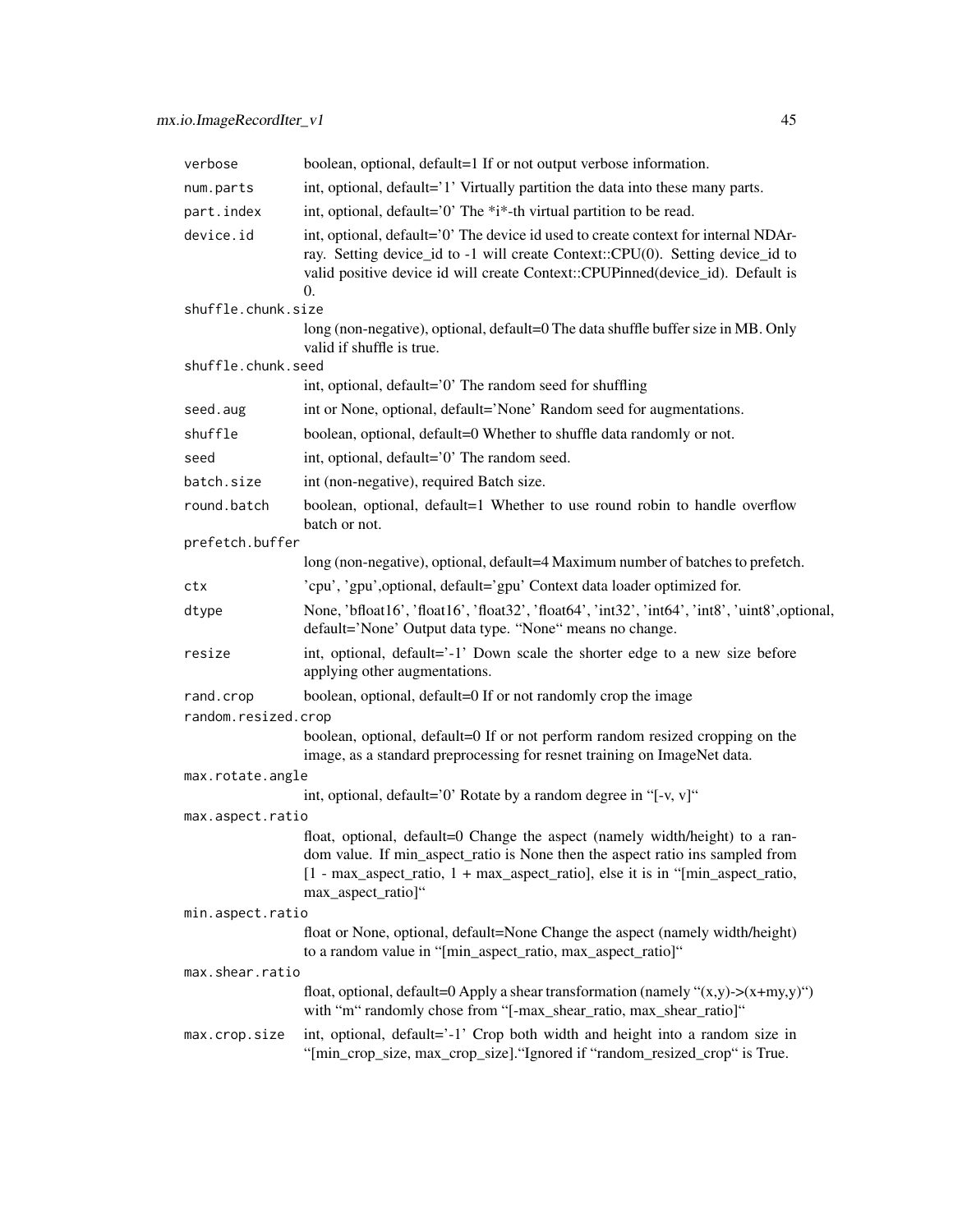| min.crop.size    | int, optional, default='-1' Crop both width and height into a random size in<br>"[min_crop_size, max_crop_size]. "Ignored if "random_resized_crop" is True.                        |
|------------------|------------------------------------------------------------------------------------------------------------------------------------------------------------------------------------|
| max.random.scale |                                                                                                                                                                                    |
|                  | float, optional, default=1 Resize into "[width*s, height*s]" with "s" randomly<br>chosen from "[min_random_scale, max_random_scale]". Ignored if "random_resized_crop"<br>is True. |
| min.random.scale |                                                                                                                                                                                    |
|                  | float, optional, default=1 Resize into "[width*s, height*s]" with "s" randomly<br>chosen from "[min_random_scale, max_random_scale]"Ignored if "random_resized_crop"<br>is True.   |
| max.random.area  |                                                                                                                                                                                    |
|                  | float, optional, default=1 Change the area (namely width * height) to a random<br>value in "[min_random_area, max_random_area]". Ignored if "random_resized_crop"<br>is False.     |
| min.random.area  |                                                                                                                                                                                    |
|                  | float, optional, default=1 Change the area (namely width * height) to a random<br>value in "[min_random_area, max_random_area]". Ignored if "random_resized_crop"<br>is False.     |
| max.img.size     | float, optional, default=1e+10 Set the maximal width and height after all resize<br>and rotate argumentation are applied                                                           |
| min.img.size     | float, optional, default=0 Set the minimal width and height after all resize and<br>rotate argumentation are applied                                                               |
| brightness       | float, optional, default=0 Add a random value in "[-brightness, brightness]" to<br>the brightness of image.                                                                        |
| contrast         | float, optional, default=0 Add a random value in "[-contrast, contrast]" to the<br>contrast of image.                                                                              |
| saturation       | float, optional, default=0 Add a random value in "[-saturation, saturation]" to<br>the saturation of image.                                                                        |
| pca.noise        | float, optional, default=0 Add PCA based noise to the image.                                                                                                                       |
| random.h         | int, optional, default='0' Add a random value in "[-random_h, random_h]" to<br>the H channel in HSL color space.                                                                   |
| random.s         | int, optional, default='0' Add a random value in "[-random_s, random_s]" to<br>the S channel in HSL color space.                                                                   |
| random.l         | int, optional, default='0' Add a random value in "[-random_l, random_l]" to the<br>L channel in HSL color space.                                                                   |
| rotate           | int, optional, default='-1' Rotate by an angle. If set, it overwrites the "max_rotate_angle"<br>option.                                                                            |
| fill.value       | int, optional, default='255' Set the padding pixels value to "fill_value".                                                                                                         |
| data.shape       | Shape(tuple), required The shape of a output image.                                                                                                                                |
| inter.method     | int, optional, default='1' The interpolation method: 0-NN 1-bilinear 2-cubic<br>3-area 4-lanczos4 9-auto 10-rand.                                                                  |
| pad              | int, optional, default='0' Change size from "[width, height]" into "[pad + width]<br>+ pad, pad + height + pad]" by padding pixes                                                  |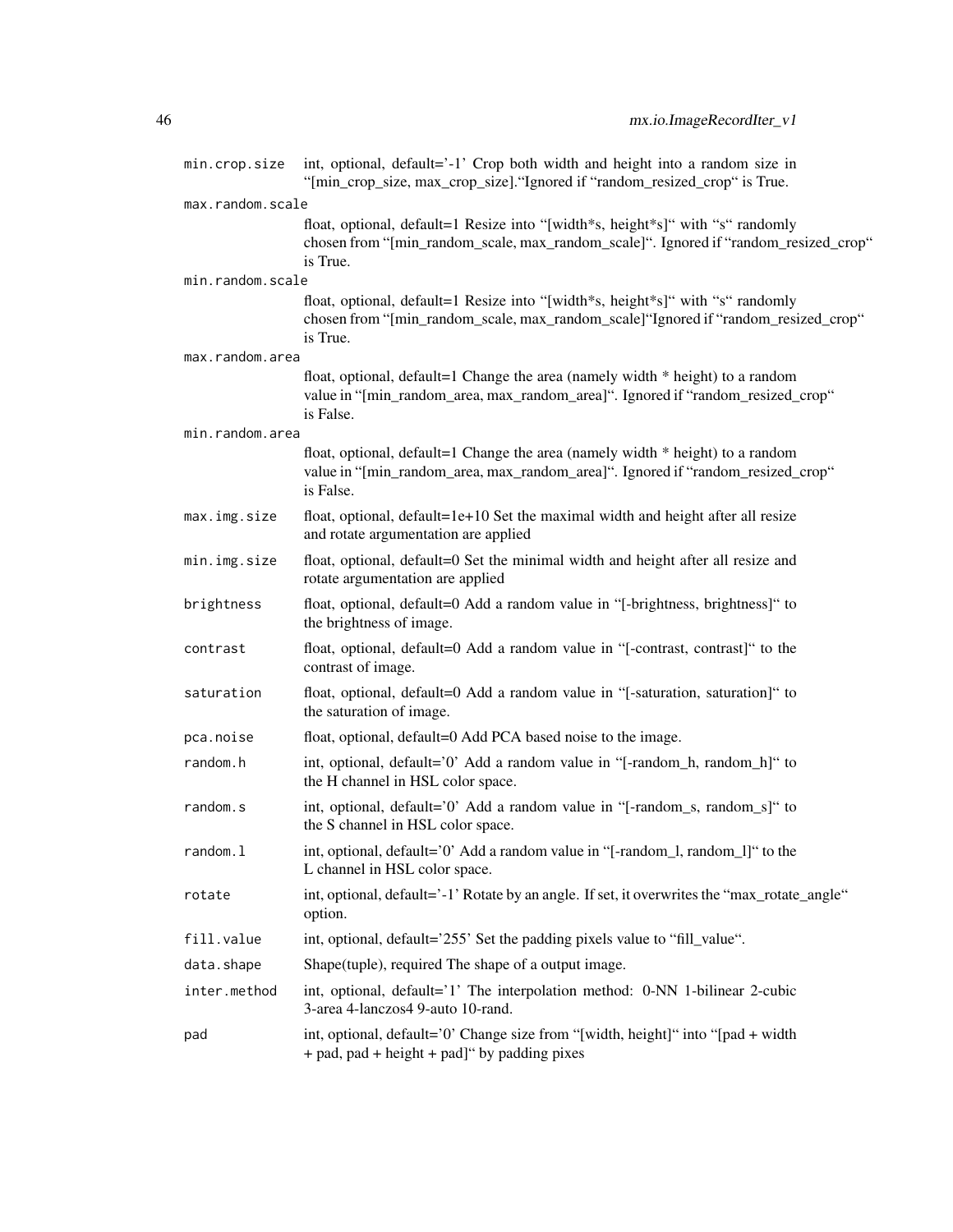| mirror      | boolean, optional, default=0 Whether to mirror the image or not. If true, images<br>are flipped along the horizontal axis.                                                |
|-------------|---------------------------------------------------------------------------------------------------------------------------------------------------------------------------|
| rand.mirror | boolean, optional, default=0 Whether to randomly mirror images or not. If true,<br>50                                                                                     |
|             | \itemmean.imgstring, optional, default=" Filename of the mean image.                                                                                                      |
|             | \itemmean.rfloat, optional, default=0 The mean value to be subtracted on the R<br>channel                                                                                 |
|             | \itemmean.gfloat, optional, default=0 The mean value to be subtracted on the G<br>channel                                                                                 |
|             | \itemmean.bfloat, optional, default=0 The mean value to be subtracted on the B<br>channel                                                                                 |
|             | \itemmean.afloat, optional, default=0 The mean value to be subtracted on the<br>alpha channel                                                                             |
|             | \itemstd.rfloat, optional, default=1 Augmentation Param: Standard deviation on<br>R channel.                                                                              |
|             | \itemstd.gfloat, optional, default=1 Augmentation Param: Standard deviation on<br>G channel.                                                                              |
|             | \itemstd.bfloat, optional, default=1 Augmentation Param: Standard deviation on<br>B channel.                                                                              |
|             | \itemstd.afloat, optional, default=1 Augmentation Param: Standard deviation on<br>Alpha channel.                                                                          |
|             | \itemscalefloat, optional, default=1 Multiply the image with a scale value.                                                                                               |
|             | \itemmax.random.contrastfloat, optional, default=0 Change the contrast with a<br>value randomly chosen from "[-max_random_contrast, max_random_contrast]"                 |
|             | \itemmax.random.illuminationfloat, optional, default=0 Change the illumination<br>with a value randomly chosen from "[-max_random_illumination, max_random_illumination]" |
|             | iter The result mx.dataiter                                                                                                                                               |
|             | … note∷                                                                                                                                                                   |
|             | "ImageRecordIter_v1" is deprecated. Use "ImageRecordIter" instead.                                                                                                        |
|             | Read images batches from RecordIO files with a rich of data augmentation op-<br>tions.                                                                                    |
|             | One can use "tools/im2rec.py" to pack individual image files into RecordIO<br>files.                                                                                      |
|             | Defined in src/io/iter_image_recordio.cc:L351                                                                                                                             |
|             |                                                                                                                                                                           |

mx.io.ImageRecordUInt8Iter

*Iterating on image RecordIO files*

# Description

.. note:: ImageRecordUInt8Iter is deprecated. Use ImageRecordIter(dtype='uint8') instead.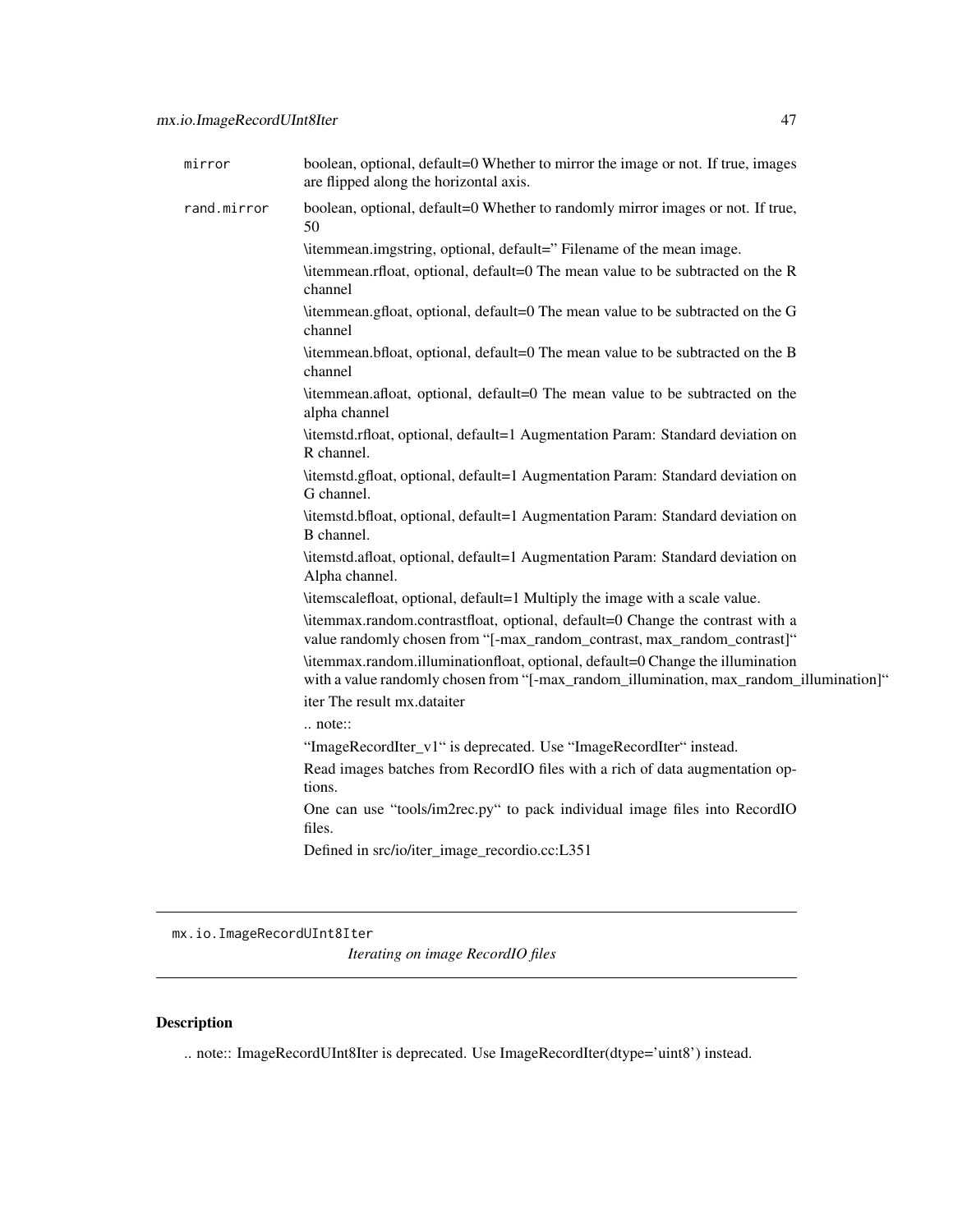mx.io.ImageRecordUInt8Iter(...)

| path.imglist       | string, optional, default=" Path to the image list (.lst) file. Generally created<br>with tools/im2rec.py. Format (Tab separated): <index of="" record=""> <one more<br="" or="">labels&gt; <relative folder="" from="" path="" root="">.</relative></one></index> |
|--------------------|--------------------------------------------------------------------------------------------------------------------------------------------------------------------------------------------------------------------------------------------------------------------|
| path.imgrec        | string, optional, default=" Path to the image RecordIO (.rec) file or a directory<br>path. Created with tools/im2rec.py.                                                                                                                                           |
| path.imgidx        | string, optional, default=" Path to the image RecordIO index (.idx) file. Created<br>with tools/im2rec.py.                                                                                                                                                         |
| aug.seq            | string, optional, default='aug_default' The augmenter names to represent se-<br>quence of augmenters to be applied, seperated by comma. Additional keyword<br>parameters will be seen by these augmenters.                                                         |
| label.width        | int, optional, default='1' The number of labels per image.                                                                                                                                                                                                         |
| preprocess.threads |                                                                                                                                                                                                                                                                    |
|                    | int, optional, default='4' The number of threads to do preprocessing.                                                                                                                                                                                              |
| verbose            | boolean, optional, default=1 If or not output verbose information.                                                                                                                                                                                                 |
| num.parts          | int, optional, default='1' Virtually partition the data into these many parts.                                                                                                                                                                                     |
| part.index         | int, optional, default='0' The *i*-th virtual partition to be read.                                                                                                                                                                                                |
| device.id          | int, optional, default='0' The device id used to create context for internal NDAr-<br>ray. Setting device_id to -1 will create Context::CPU(0). Setting device_id to<br>valid positive device id will create Context::CPUPinned(device_id). Default is<br>0.       |
| shuffle.chunk.size |                                                                                                                                                                                                                                                                    |
|                    | long (non-negative), optional, default=0 The data shuffle buffer size in MB. Only<br>valid if shuffle is true.                                                                                                                                                     |
| shuffle.chunk.seed |                                                                                                                                                                                                                                                                    |
|                    | int, optional, default='0' The random seed for shuffling                                                                                                                                                                                                           |
| seed.aug           | int or None, optional, default='None' Random seed for augmentations.                                                                                                                                                                                               |
| shuffle            | boolean, optional, default=0 Whether to shuffle data randomly or not.                                                                                                                                                                                              |
| seed               | int, optional, default='0' The random seed.                                                                                                                                                                                                                        |
| batch.size         | int (non-negative), required Batch size.                                                                                                                                                                                                                           |
| round.batch        | boolean, optional, default=1 Whether to use round robin to handle overflow<br>batch or not.                                                                                                                                                                        |
| prefetch.buffer    |                                                                                                                                                                                                                                                                    |
|                    | long (non-negative), optional, default=4 Maximum number of batches to prefetch.                                                                                                                                                                                    |
| ctx                | 'cpu', 'gpu', optional, default='gpu' Context data loader optimized for.                                                                                                                                                                                           |
| dtype              | None, 'bfloat16', 'float16', 'float32', 'float64', 'int32', 'int64', 'int8', 'uint8', optional,<br>default='None' Output data type. "None" means no change.                                                                                                        |
| resize             | int, optional, default='-1' Down scale the shorter edge to a new size before<br>applying other augmentations.                                                                                                                                                      |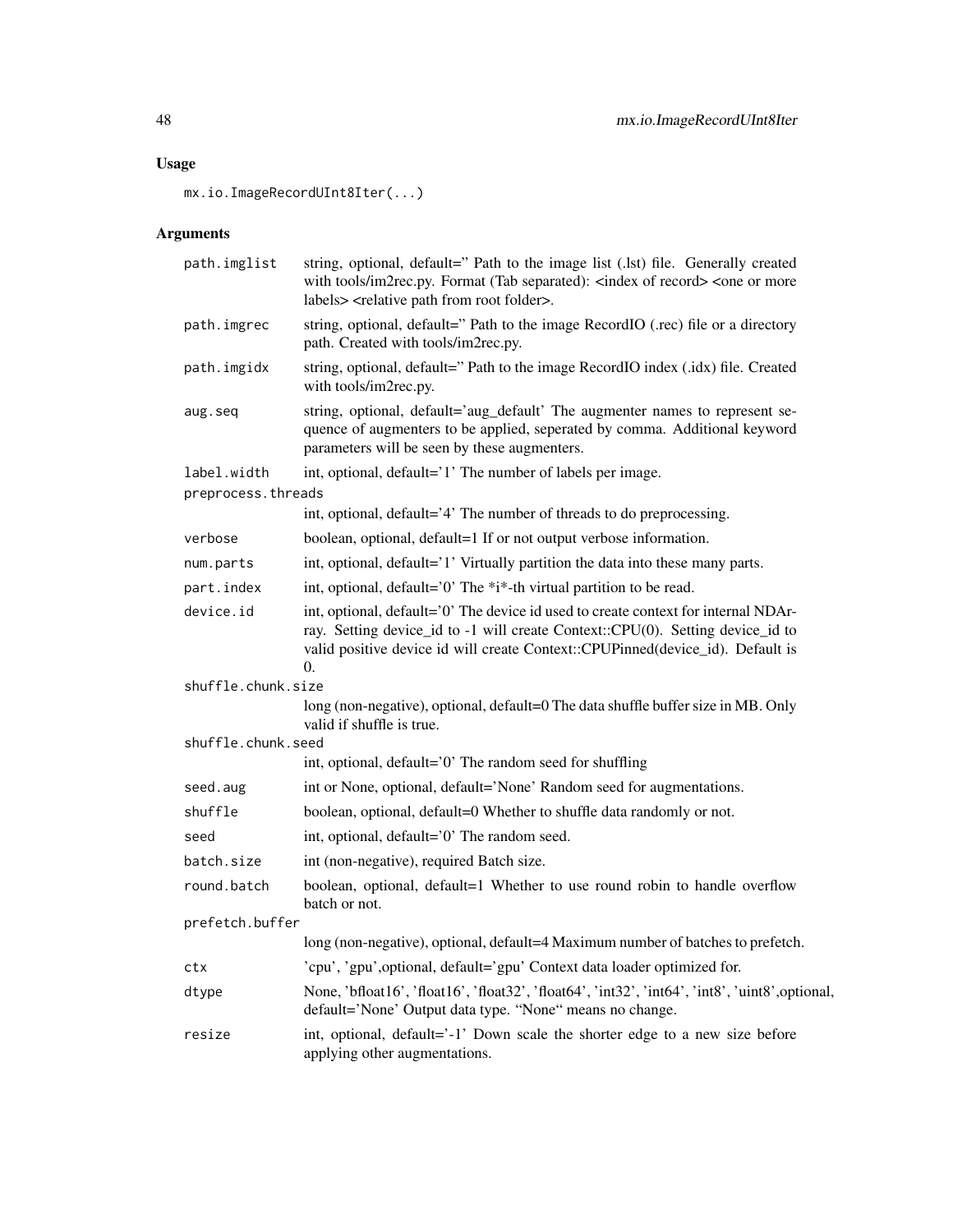| rand.crop           | boolean, optional, default=0 If or not randomly crop the image                                                                                                                                                                                                                    |
|---------------------|-----------------------------------------------------------------------------------------------------------------------------------------------------------------------------------------------------------------------------------------------------------------------------------|
| random.resized.crop |                                                                                                                                                                                                                                                                                   |
|                     | boolean, optional, default=0 If or not perform random resized cropping on the<br>image, as a standard preprocessing for resnet training on ImageNet data.                                                                                                                         |
| max.rotate.angle    |                                                                                                                                                                                                                                                                                   |
|                     | int, optional, default='0' Rotate by a random degree in "[-v, v]"                                                                                                                                                                                                                 |
| max.aspect.ratio    |                                                                                                                                                                                                                                                                                   |
|                     | float, optional, default=0 Change the aspect (namely width/height) to a ran-<br>dom value. If min_aspect_ratio is None then the aspect ratio ins sampled from<br>$[1 - \max_0]$ aspect_ratio, $1 + \max_0$ aspect_ratio], else it is in "[min_aspect_ratio,<br>max_aspect_ratio]" |
| min.aspect.ratio    |                                                                                                                                                                                                                                                                                   |
|                     | float or None, optional, default=None Change the aspect (namely width/height)<br>to a random value in "[min_aspect_ratio, max_aspect_ratio]"                                                                                                                                      |
| max.shear.ratio     |                                                                                                                                                                                                                                                                                   |
|                     | float, optional, default=0 Apply a shear transformation (namely " $(x,y)$ -> $(x+my,y)$ ")<br>with "m" randomly chose from "[-max_shear_ratio, max_shear_ratio]"                                                                                                                  |
| max.crop.size       | int, optional, default='-1' Crop both width and height into a random size in<br>"[min_crop_size, max_crop_size]. "Ignored if "random_resized_crop" is True.                                                                                                                       |
| min.crop.size       | int, optional, default='-1' Crop both width and height into a random size in<br>"[min_crop_size, max_crop_size]. "Ignored if "random_resized_crop" is True.                                                                                                                       |
| max.random.scale    |                                                                                                                                                                                                                                                                                   |
|                     | float, optional, default=1 Resize into "[width*s, height*s]" with "s" randomly<br>chosen from "[min_random_scale, max_random_scale]". Ignored if "random_resized_crop"<br>is True.                                                                                                |
| min.random.scale    |                                                                                                                                                                                                                                                                                   |
|                     | float, optional, default=1 Resize into "[width*s, height*s]" with "s" randomly<br>chosen from "[min_random_scale, max_random_scale]"Ignored if "random_resized_crop"<br>is True.                                                                                                  |
| max.random.area     |                                                                                                                                                                                                                                                                                   |
|                     | float, optional, default=1 Change the area (namely width * height) to a random<br>value in "[min_random_area, max_random_area]". Ignored if "random_resized_crop"<br>is False.                                                                                                    |
| min.random.area     |                                                                                                                                                                                                                                                                                   |
|                     | float, optional, default=1 Change the area (namely width * height) to a random<br>value in "[min_random_area, max_random_area]". Ignored if "random_resized_crop"<br>is False.                                                                                                    |
| max.img.size        | float, optional, default=1e+10 Set the maximal width and height after all resize<br>and rotate argumentation are applied                                                                                                                                                          |
| min.img.size        | float, optional, default=0 Set the minimal width and height after all resize and<br>rotate argumentation are applied                                                                                                                                                              |
| brightness          | float, optional, default=0 Add a random value in "[-brightness, brightness]" to<br>the brightness of image.                                                                                                                                                                       |
| contrast            | float, optional, default=0 Add a random value in "[-contrast, contrast]" to the<br>contrast of image.                                                                                                                                                                             |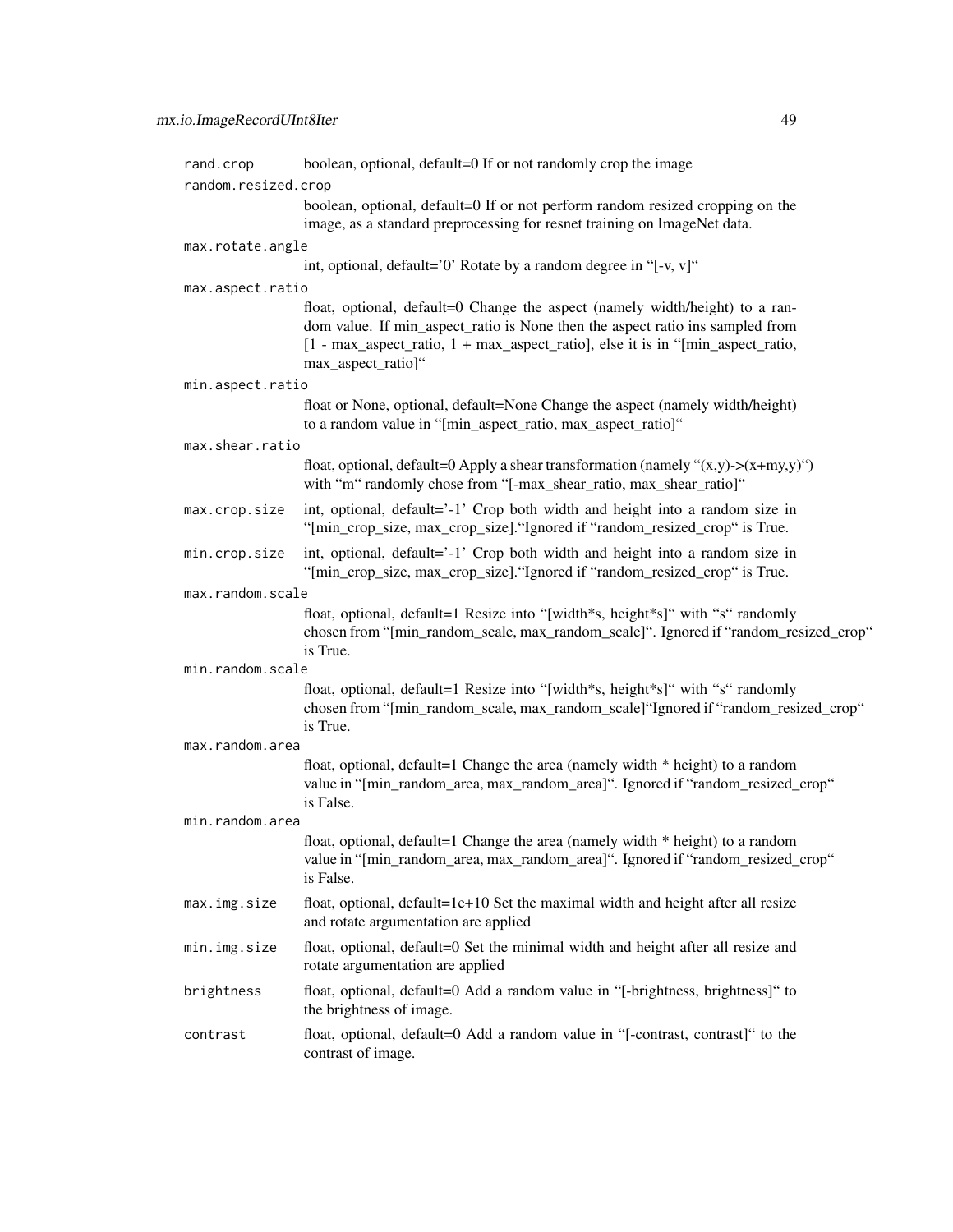| saturation   | float, optional, default=0 Add a random value in "[-saturation, saturation]" to<br>the saturation of image.                        |
|--------------|------------------------------------------------------------------------------------------------------------------------------------|
| pca.noise    | float, optional, default=0 Add PCA based noise to the image.                                                                       |
| random.h     | int, optional, default='0' Add a random value in "[-random_h, random_h]" to<br>the H channel in HSL color space.                   |
| random.s     | int, optional, default='0' Add a random value in " $[-\text{random}_s, \text{random}_s]$ " to<br>the S channel in HSL color space. |
| random.l     | int, optional, default='0' Add a random value in "[-random_l, random_l]" to the<br>L channel in HSL color space.                   |
| rotate       | int, optional, default='-1' Rotate by an angle. If set, it overwrites the "max_rotate_angle"<br>option.                            |
| fill.value   | int, optional, default='255' Set the padding pixels value to "fill_value".                                                         |
| data.shape   | Shape (tuple), required The shape of a output image.                                                                               |
| inter.method | int, optional, default='1' The interpolation method: 0-NN 1-bilinear 2-cubic<br>3-area 4-lanczos4 9-auto 10-rand.                  |
| pad          | int, optional, default='0' Change size from "[width, height]" into "[pad + width]<br>+ pad, pad + height + pad]" by padding pixes  |

# Details

This iterator is identical to "ImageRecordIter" except for using "uint8" as the data type instead of "float".

Defined in src/io/iter\_image\_recordio\_2.cc:L922

# Value

iter The result mx.dataiter

mx.io.ImageRecordUInt8Iter\_v1

*Iterating on image RecordIO files*

# Description

.. note::

# Usage

mx.io.ImageRecordUInt8Iter\_v1(...)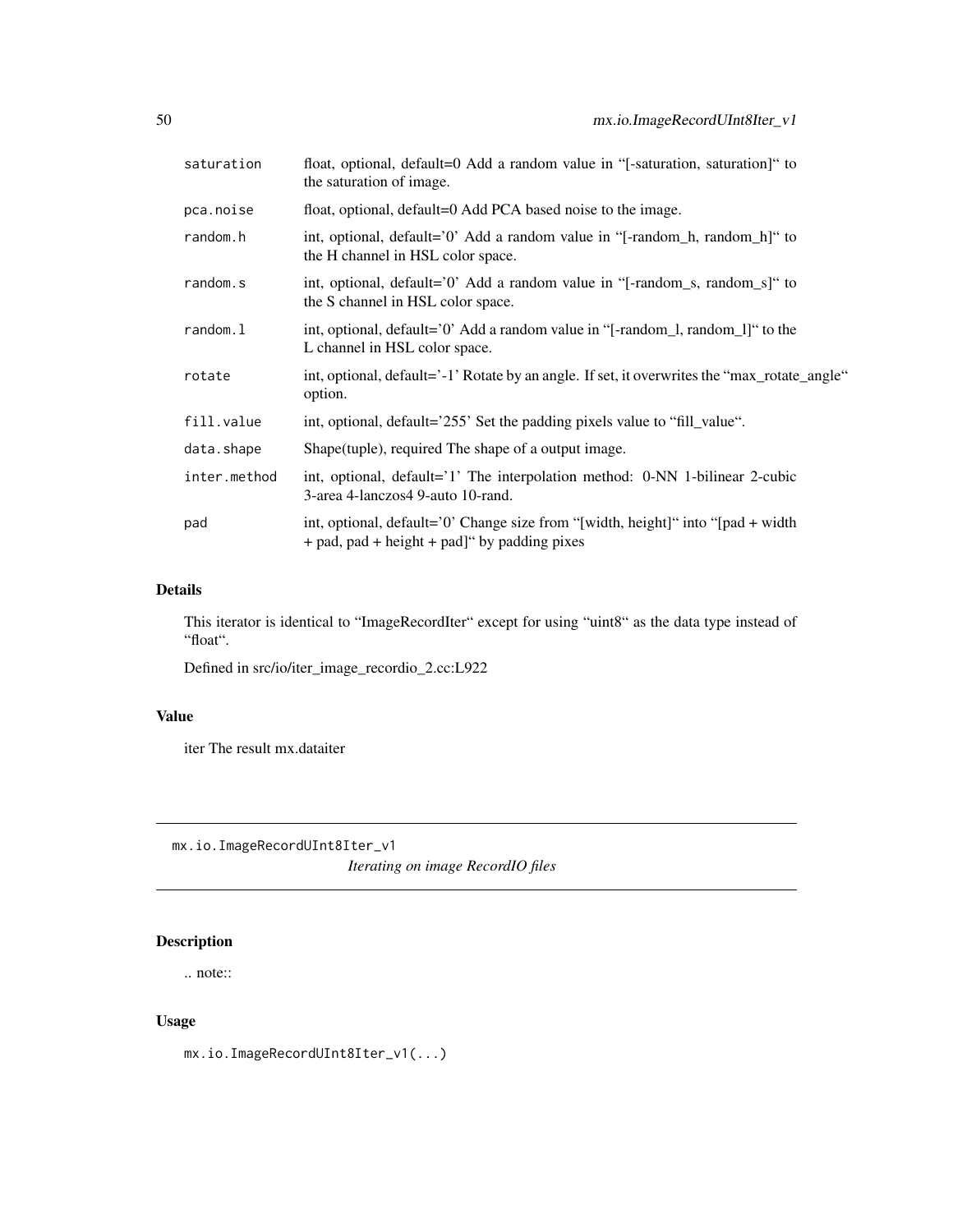| path.imglist        | string, optional, default=" Path to the image list (.lst) file. Generally created<br>with tools/im2rec.py. Format (Tab separated): <index of="" record=""> <one more<br="" or="">labels&gt; <relative folder="" from="" path="" root="">.</relative></one></index> |  |
|---------------------|--------------------------------------------------------------------------------------------------------------------------------------------------------------------------------------------------------------------------------------------------------------------|--|
| path.imgrec         | string, optional, default=" Path to the image RecordIO (.rec) file or a directory<br>path. Created with tools/im2rec.py.                                                                                                                                           |  |
| path.imgidx         | string, optional, default=" Path to the image RecordIO index (.idx) file. Created<br>with tools/im2rec.py.                                                                                                                                                         |  |
| aug.seq             | string, optional, default='aug_default' The augmenter names to represent se-<br>quence of augmenters to be applied, seperated by comma. Additional keyword<br>parameters will be seen by these augmenters.                                                         |  |
| label.width         | int, optional, default='1' The number of labels per image.                                                                                                                                                                                                         |  |
| preprocess.threads  |                                                                                                                                                                                                                                                                    |  |
|                     | int, optional, default='4' The number of threads to do preprocessing.                                                                                                                                                                                              |  |
| verbose             | boolean, optional, default=1 If or not output verbose information.                                                                                                                                                                                                 |  |
| num.parts           | int, optional, default='1' Virtually partition the data into these many parts.                                                                                                                                                                                     |  |
| part.index          | int, optional, default='0' The *i*-th virtual partition to be read.                                                                                                                                                                                                |  |
| device.id           | int, optional, default='0' The device id used to create context for internal NDAr-<br>ray. Setting device_id to -1 will create Context::CPU(0). Setting device_id to<br>valid positive device id will create Context::CPUPinned(device_id). Default is<br>0.       |  |
| shuffle.chunk.size  |                                                                                                                                                                                                                                                                    |  |
|                     | long (non-negative), optional, default=0 The data shuffle buffer size in MB. Only<br>valid if shuffle is true.                                                                                                                                                     |  |
| shuffle.chunk.seed  |                                                                                                                                                                                                                                                                    |  |
|                     | int, optional, default='0' The random seed for shuffling                                                                                                                                                                                                           |  |
| seed.aug            | int or None, optional, default='None' Random seed for augmentations.                                                                                                                                                                                               |  |
| shuffle             | boolean, optional, default=0 Whether to shuffle data randomly or not.                                                                                                                                                                                              |  |
| seed                | int, optional, default='0' The random seed.                                                                                                                                                                                                                        |  |
| batch.size          | int (non-negative), required Batch size.                                                                                                                                                                                                                           |  |
| round.batch         | boolean, optional, default=1 Whether to use round robin to handle overflow<br>batch or not.                                                                                                                                                                        |  |
| prefetch.buffer     |                                                                                                                                                                                                                                                                    |  |
|                     | long (non-negative), optional, default=4 Maximum number of batches to prefetch.                                                                                                                                                                                    |  |
| ctx                 | 'cpu', 'gpu', optional, default='gpu' Context data loader optimized for.                                                                                                                                                                                           |  |
| dtype               | None, 'bfloat16', 'float16', 'float32', 'float64', 'int32', 'int64', 'int8', 'uint8', optional,<br>default='None' Output data type. "None" means no change.                                                                                                        |  |
| resize              | int, optional, default='-1' Down scale the shorter edge to a new size before<br>applying other augmentations.                                                                                                                                                      |  |
| rand.crop           | boolean, optional, default=0 If or not randomly crop the image                                                                                                                                                                                                     |  |
| random.resized.crop |                                                                                                                                                                                                                                                                    |  |
|                     | boolean, optional, default=0 If or not perform random resized cropping on the<br>image, as a standard preprocessing for resnet training on ImageNet data.                                                                                                          |  |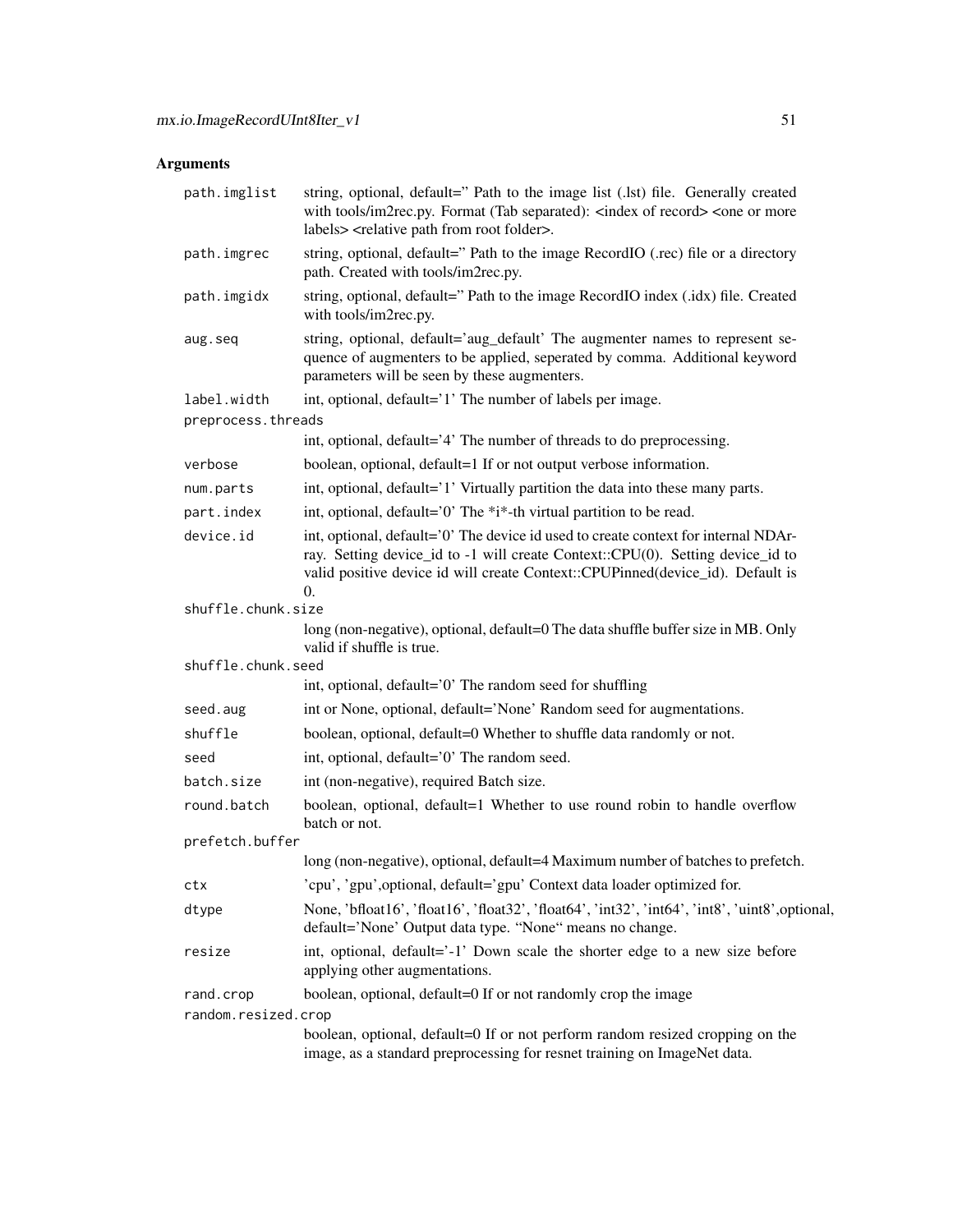| max.rotate.angle |                                                                                                                                                                                                                                                                        |
|------------------|------------------------------------------------------------------------------------------------------------------------------------------------------------------------------------------------------------------------------------------------------------------------|
|                  | int, optional, default='0' Rotate by a random degree in " $[-v, v]$ "                                                                                                                                                                                                  |
| max.aspect.ratio |                                                                                                                                                                                                                                                                        |
|                  | float, optional, default=0 Change the aspect (namely width/height) to a ran-<br>dom value. If min_aspect_ratio is None then the aspect ratio ins sampled from<br>[1 - max_aspect_ratio, 1 + max_aspect_ratio], else it is in "[min_aspect_ratio,<br>max_aspect_ratio]" |
| min.aspect.ratio |                                                                                                                                                                                                                                                                        |
|                  | float or None, optional, default=None Change the aspect (namely width/height)<br>to a random value in "[min_aspect_ratio, max_aspect_ratio]"                                                                                                                           |
| max.shear.ratio  |                                                                                                                                                                                                                                                                        |
|                  | float, optional, default=0 Apply a shear transformation (namely " $(x,y)$ - $(x+my,y)$ ")<br>with "m" randomly chose from "[-max_shear_ratio, max_shear_ratio]"                                                                                                        |
| max.crop.size    | int, optional, default='-1' Crop both width and height into a random size in<br>"[min_crop_size, max_crop_size]. "Ignored if "random_resized_crop" is True.                                                                                                            |
| min.crop.size    | int, optional, default='-1' Crop both width and height into a random size in<br>"[min_crop_size, max_crop_size]. "Ignored if "random_resized_crop" is True.                                                                                                            |
| max.random.scale |                                                                                                                                                                                                                                                                        |
|                  | float, optional, default=1 Resize into "[width*s, height*s]" with "s" randomly<br>chosen from "[min_random_scale, max_random_scale]". Ignored if "random_resized_crop"<br>is True.                                                                                     |
| min.random.scale |                                                                                                                                                                                                                                                                        |
|                  | float, optional, default=1 Resize into "[width*s, height*s]" with "s" randomly<br>chosen from "[min_random_scale, max_random_scale]"Ignored if "random_resized_crop"<br>is True.                                                                                       |
| max.random.area  |                                                                                                                                                                                                                                                                        |
|                  | float, optional, default=1 Change the area (namely width * height) to a random<br>value in "[min_random_area, max_random_area]". Ignored if "random_resized_crop"<br>is False.                                                                                         |
| min.random.area  |                                                                                                                                                                                                                                                                        |
|                  | float, optional, default=1 Change the area (namely width * height) to a random<br>value in "[min_random_area, max_random_area]". Ignored if "random_resized_crop"<br>is False.                                                                                         |
| max.img.size     | float, optional, default=1e+10 Set the maximal width and height after all resize<br>and rotate argumentation are applied                                                                                                                                               |
| min.img.size     | float, optional, default=0 Set the minimal width and height after all resize and<br>rotate argumentation are applied                                                                                                                                                   |
| brightness       | float, optional, default=0 Add a random value in "[-brightness, brightness]" to<br>the brightness of image.                                                                                                                                                            |
| contrast         | float, optional, default=0 Add a random value in "[-contrast, contrast]" to the<br>contrast of image.                                                                                                                                                                  |
| saturation       | float, optional, default=0 Add a random value in "[-saturation, saturation]" to<br>the saturation of image.                                                                                                                                                            |
| pca.noise        | float, optional, default=0 Add PCA based noise to the image.                                                                                                                                                                                                           |
| random.h         | int, optional, default='0' Add a random value in "[-random_h, random_h]" to<br>the H channel in HSL color space.                                                                                                                                                       |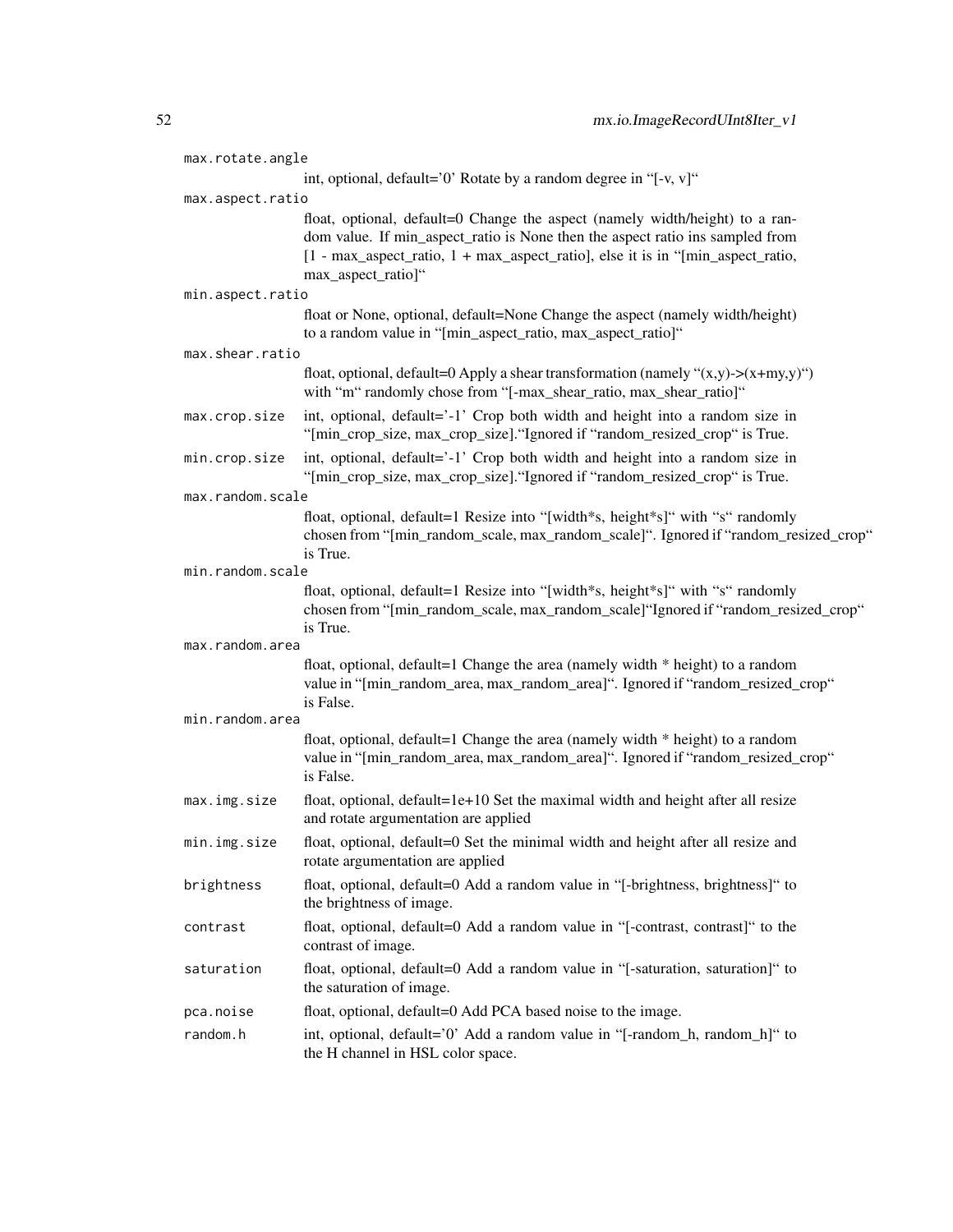| random.s     | int, optional, default='0' Add a random value in " $[-\text{random}_s, \text{random}_s]$ " to<br>the S channel in HSL color space.      |
|--------------|-----------------------------------------------------------------------------------------------------------------------------------------|
| random.l     | int, optional, default='0' Add a random value in "[-random_1, random_1]" to the<br>L channel in HSL color space.                        |
| rotate       | int, optional, default='-1' Rotate by an angle. If set, it overwrites the "max_rotate_angle"<br>option.                                 |
| fill.value   | int, optional, default='255' Set the padding pixels value to "fill_value".                                                              |
| data.shape   | Shape (tuple), required The shape of a output image.                                                                                    |
| inter.method | int, optional, default='1' The interpolation method: 0-NN 1-bilinear 2-cubic<br>3-area 4-lanczos4 9-auto 10-rand.                       |
| pad          | int, optional, default='0' Change size from "[width, height]" into "[pad + width]<br>$+$ pad, pad $+$ height $+$ pad]" by padding pixes |

### Details

"ImageRecordUInt8Iter\_v1" is deprecated. Use "ImageRecordUInt8Iter" instead.

This iterator is identical to "ImageRecordIter" except for using "uint8" as the data type instead of "float".

Defined in src/io/iter\_image\_recordio.cc:L376

### Value

iter The result mx.dataiter

mx.io.LibSVMIter *Returns the LibSVM iterator which returns data with 'csr' storage type. This iterator is experimental and should be used with care.*

# Description

The input data is stored in a format similar to LibSVM file format, except that the \*\*indices are expected to be zero-based instead of one-based, and the column indices for each row are expected to be sorted in ascending order\*\*. Details of the LibSVM format are available 'here. <https://www.csie.ntu.edu.tw/~cjlin/libsvmtools/datasets/>'\_

### Usage

mx.io.LibSVMIter(...)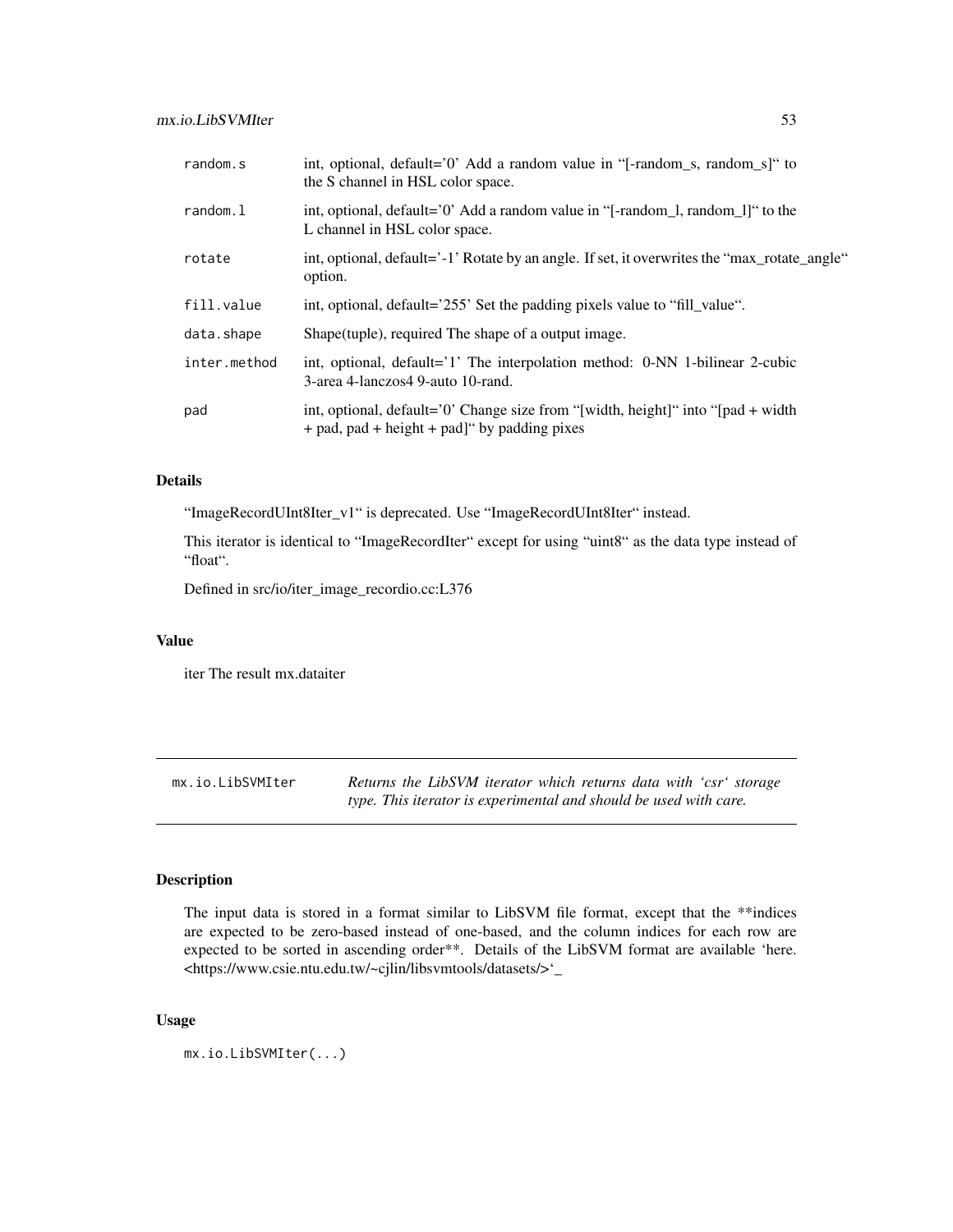### Arguments

| data.libsvm     | string, required The input zero-base indexed LibSVM data file or a directory<br>path.                                                                       |  |
|-----------------|-------------------------------------------------------------------------------------------------------------------------------------------------------------|--|
| data.shape      | Shape (tuple), required The shape of one example.                                                                                                           |  |
| label.libsvm    | string, optional, default='NULL' The input LibSVM label file or a directory<br>path. If NULL, all labels will be read from "data_libsvm".                   |  |
| label.shape     | Shape(tuple), optional, default=[1] The shape of one label.                                                                                                 |  |
| num.parts       | int, optional, default='1' partition the data into multiple parts                                                                                           |  |
| part.index      | int, optional, default='0' the index of the part will read                                                                                                  |  |
| batch.size      | int (non-negative), required Batch size.                                                                                                                    |  |
| round.batch     | boolean, optional, default=1 Whether to use round robin to handle overflow<br>batch or not.                                                                 |  |
| prefetch.buffer |                                                                                                                                                             |  |
|                 | long (non-negative), optional, default=4 Maximum number of batches to prefetch.                                                                             |  |
| ctx             | 'cpu', 'gpu', optional, default='gpu' Context data loader optimized for.                                                                                    |  |
| dtype           | None, 'bfloat16', 'float16', 'float32', 'float64', 'int32', 'int64', 'int8', 'uint8', optional,<br>default='None' Output data type. "None" means no change. |  |

### Details

The 'data\_shape' parameter is used to set the shape of each line of the data. The dimension of both 'data\_shape' and 'label\_shape' are expected to be 1.

The 'data\_libsvm' parameter is used to set the path input LibSVM file. When it is set to a directory, all the files in the directory will be read.

When 'label libsvm' is set to "NULL", both data and label are read from the file specified by 'data\_libsvm'. In this case, the data is stored in 'csr' storage type, while the label is a 1D dense array.

The 'LibSVMIter' only support 'round\_batch' parameter set to "True". Therefore, if 'batch\_size' is 3 and there are 4 total rows in libsvm file, 2 more examples are consumed at the first round.

When 'num\_parts' and 'part\_index' are provided, the data is split into 'num\_parts' partitions, and the iterator only reads the 'part\_index'-th partition. However, the partitions are not guaranteed to be even.

"reset()" is expected to be called only after a complete pass of data.

Example::

# Contents of libsvm file "data.t". 1.0 0:0.5 2:1.2 -2.0 -3.0 0:0.6 1:2.4 2:1.2 4 2:-1.2

# Creates a 'LibSVMIter' with 'batch\_size'=3. »> data\_iter = mx.io.LibSVMIter(data\_libsvm = 'data.t', data shape = (3,), batch size = 3) # The data of the first batch is stored in csr storage type  $\gg$  batch = data\_iter.next()  $\gg$  csr = batch.data[0] <CSRNDArray 3x3 @cpu(0)> $\gg$  csr.asnumpy()  $[$ [ 0.5 0. 1.2 ] [ 0.0. 0. ] [ 0.6 2.4 1.2]] # The label of first batch  $\gg$  label = batch.label[0]  $\gg$  label [ 1. -2. -3.] <NDArray 3 @cpu(0)>

»> second\_batch = data\_iter.next() # The data of the second batch »> second\_batch.data[0].asnumpy()  $[$ [0. 0. -1.2] [0.5 0. 1.2] [0. 0. 0.]] # The label of the second batch »> second\_batch.label[0].asnumpy() [ 4. 1. -2.]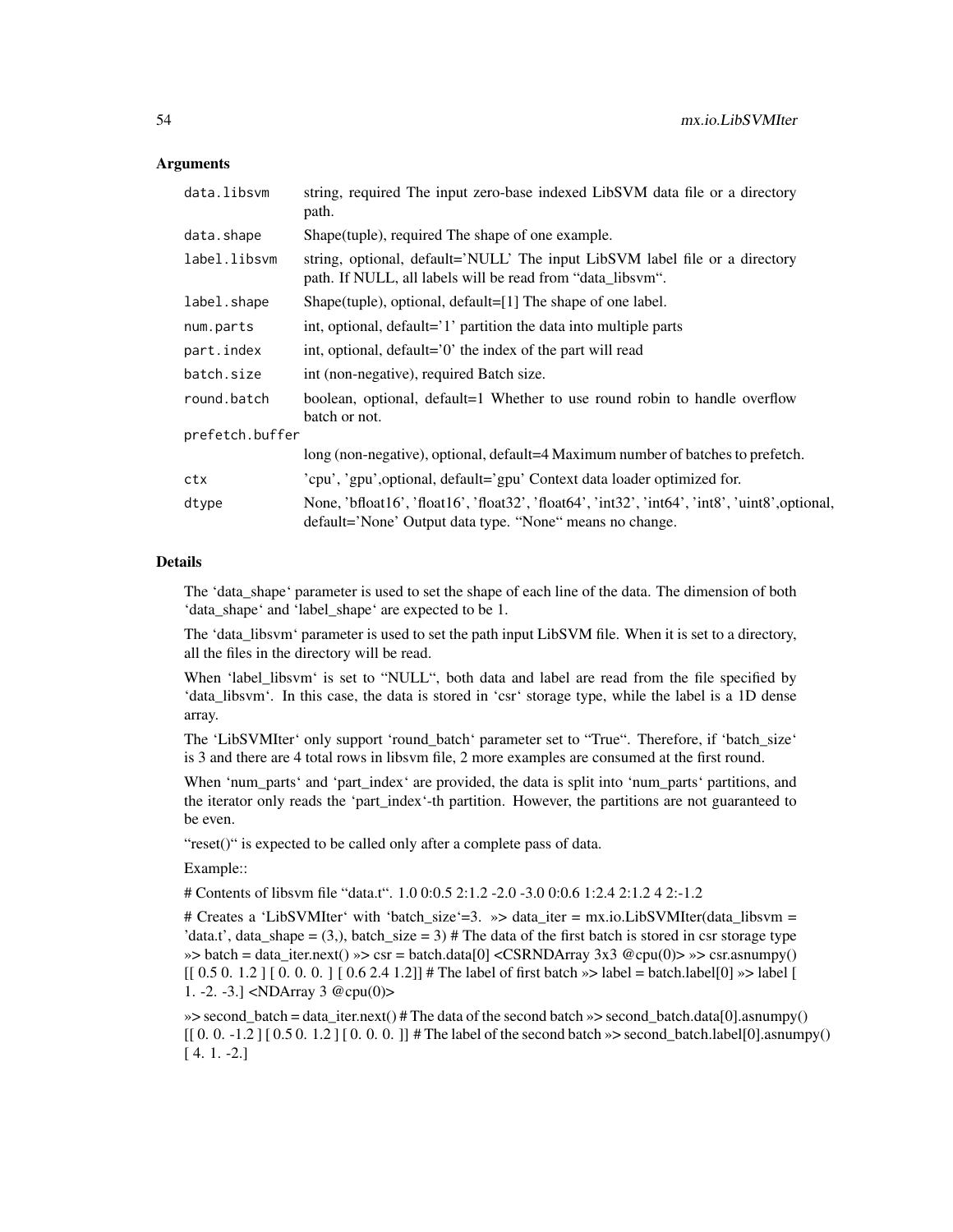»> data\_iter.reset() # To restart the iterator for the second pass of the data

When 'label\_libsvm' is set to the path to another LibSVM file, data is read from 'data\_libsvm' and label from 'label\_libsvm'. In this case, both data and label are stored in the csr format. If the label column in the 'data\_libsvm' file is ignored.

Example::

# Contents of libsvm file "label.t" 1.0 -2.0 0:0.125 -3.0 2:1.2 4 1:1.0 2:-1.2

# Creates a 'LibSVMIter' with specified label file »> data\_iter = mx.io.LibSVMIter(data\_libsvm = 'data.t', data\_shape =  $(3)$ , label\_libsvm = 'label.t', label\_shape =  $(3)$ , batch\_size = 3)

# Both data and label are in csr storage type »> batch = data\_iter.next() »> csr\_data = batch.data[0] <CSRNDArray 3x3 @cpu(0)> »> csr\_data.asnumpy() [[ 0.5 0. 1.2 ] [ 0. 0. 0. ] [ 0.6 2.4 1.2 ]]  $\gg$  csr\_label = batch.label[0] <CSRNDArray 3x3 @cpu(0)> $\gg$  csr\_label.asnumpy() [[0.0.0.] [ 0.125 0. 0. ] [ 0. 0. 1.2 ]]

Defined in src/io/iter\_libsvm.cc:L298

### Value

iter The result mx.dataiter

mx.io.MNISTIter *Iterating on the MNIST dataset.*

#### Description

One can download the dataset from http://yann.lecun.com/exdb/mnist/

# Usage

```
mx.io.MNISTIter(...)
```

| image      | string, optional, default='./train-images-idx3-ubyte' Dataset Param: Mnist im-<br>age path. |
|------------|---------------------------------------------------------------------------------------------|
| label      | string, optional, default='./train-labels-idx1-ubyte' Dataset Param: Mnist label<br>path.   |
| batch.size | int, optional, default='128' Batch Param: Batch Size.                                       |
| shuffle    | boolean, optional, default=1 Augmentation Param: Whether to shuffle data.                   |
| flat       | boolean, optional, default=0 Augmentation Param: Whether to flat the data into<br>1D.       |
| seed       | int, optional, default='0' Augmentation Param: Random Seed.                                 |
| silent     | boolean, optional, default=0 Auxiliary Param: Whether to print out data info.               |
| num.parts  | int, optional, default='1' partition the data into multiple parts                           |
| part.index | int, optional, default='0' the index of the part will read                                  |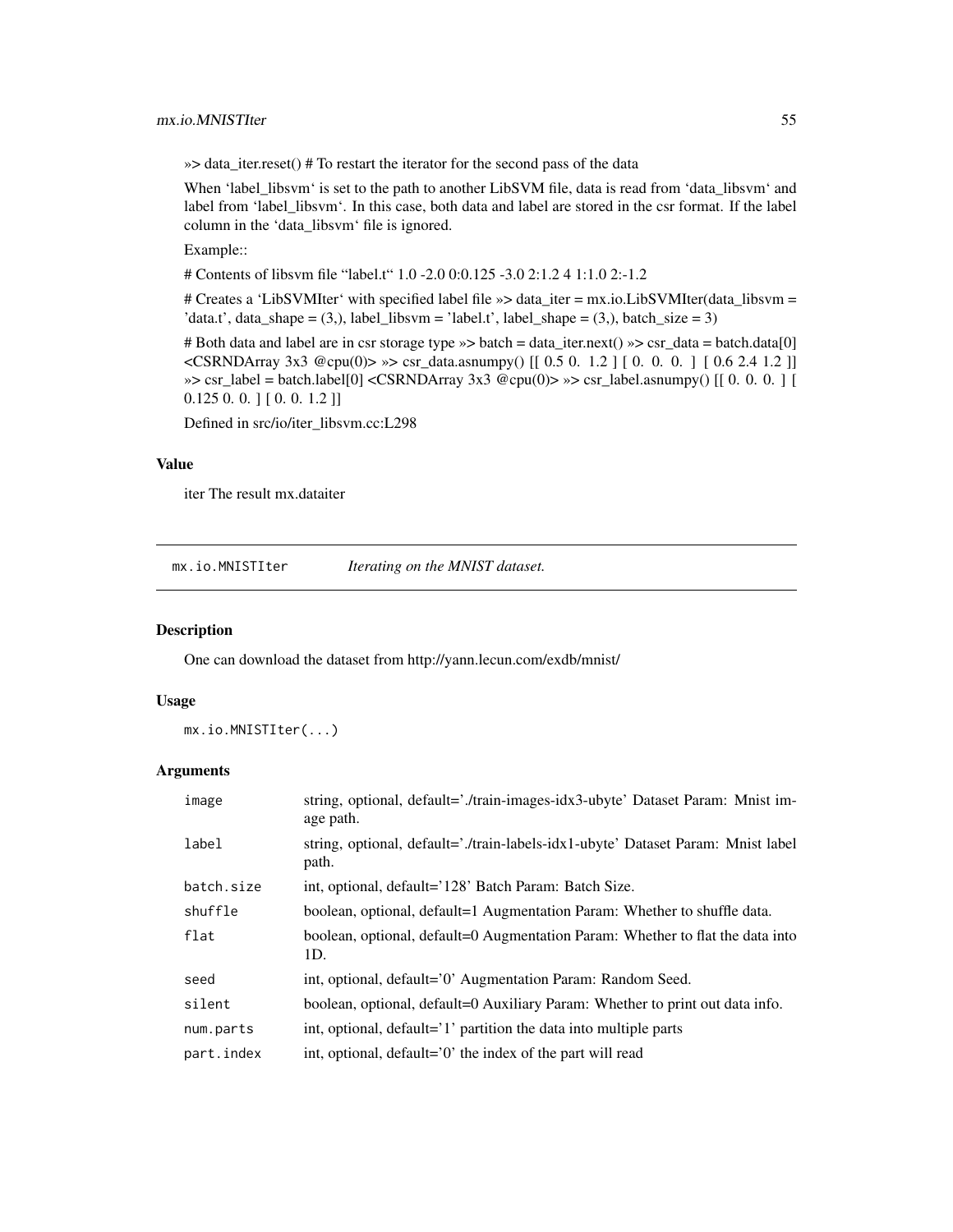| prefetch.buffer |                                                                                                                                                             |
|-----------------|-------------------------------------------------------------------------------------------------------------------------------------------------------------|
|                 | long (non-negative), optional, default=4 Maximum number of batches to prefetch.                                                                             |
| ctx             | 'cpu', 'gpu', optional, default='gpu' Context data loader optimized for.                                                                                    |
| dtype           | None, 'bfloat16', 'float16', 'float32', 'float64', 'int32', 'int64', 'int8', 'uint8', optional,<br>default='None' Output data type. "None" means no change. |

### Details

Defined in src/io/iter\_mnist.cc:L264

# Value

iter The result mx.dataiter

mx.kv.create *Create a mxnet KVStore.*

# Description

Create a mxnet KVStore.

# Arguments

type string(default="local") The type of kvstore.

### Value

The kvstore.

mx.lr\_scheduler.FactorScheduler

*Learning rate scheduler. Reduction based on a factor value.*

# Description

Learning rate scheduler. Reduction based on a factor value.

# Usage

```
mx.lr_scheduler.FactorScheduler(
  step,
  factor_val,
  stop_factor_lr = 1e-08,
  verbose = TRUE
\mathcal{E}
```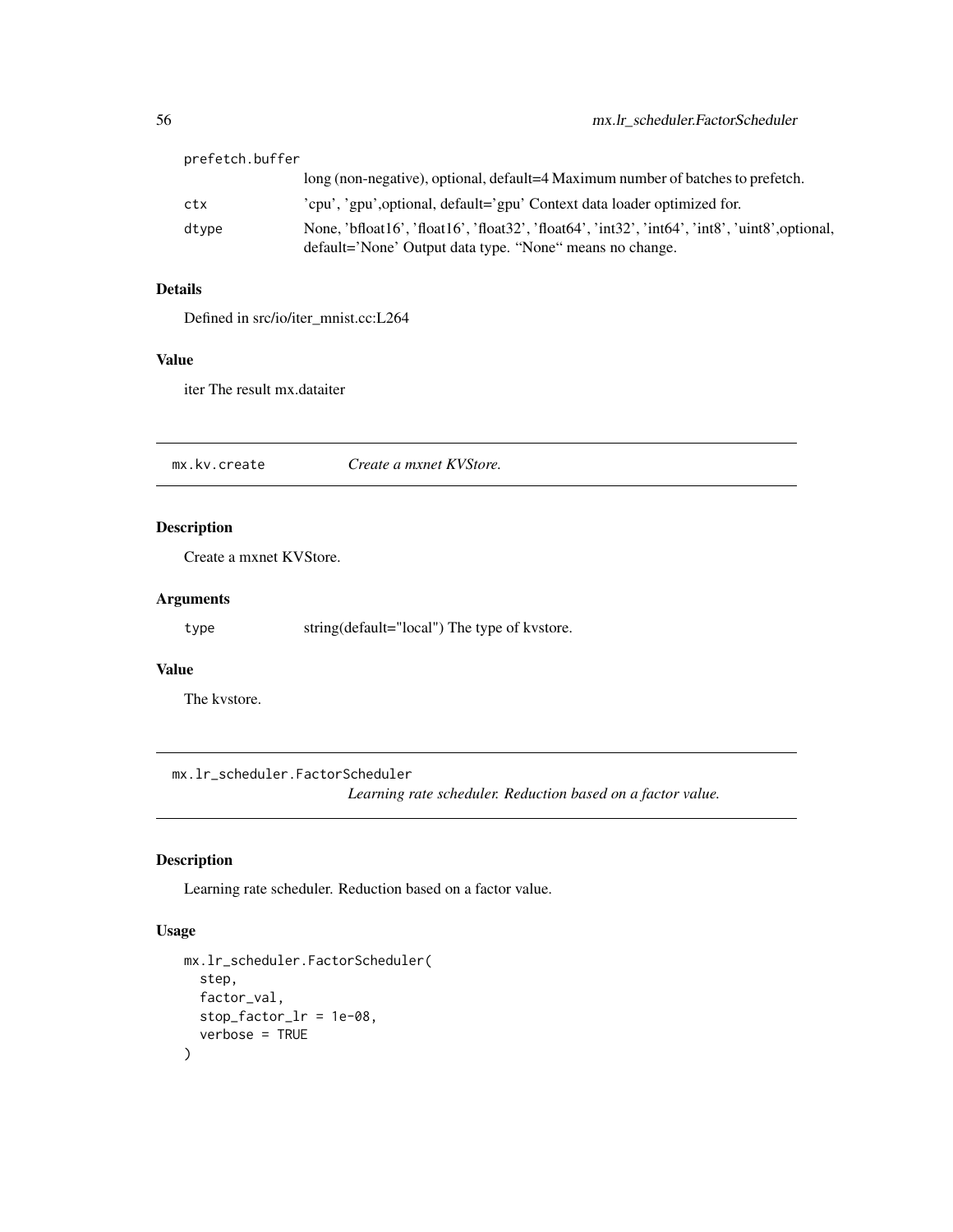# Arguments

| step   | (integer) Schedule learning rate after n updates   |
|--------|----------------------------------------------------|
| factor | (double) The factor for reducing the learning rate |

# Value

scheduler function

mx.lr\_scheduler.MultiFactorScheduler

*Multifactor learning rate scheduler. Reduction based on a factor value at different steps.*

# Description

Multifactor learning rate scheduler. Reduction based on a factor value at different steps.

### Usage

```
mx.lr_scheduler.MultiFactorScheduler(
  step,
  factor_val,
  stop_factor_lr = 1e-08,
  verbose = TRUE
)
```
# Arguments

| step   | (array of integer) Schedule learning rate after n updates |
|--------|-----------------------------------------------------------|
| factor | (double) The factor for reducing the learning rate        |

# Value

scheduler function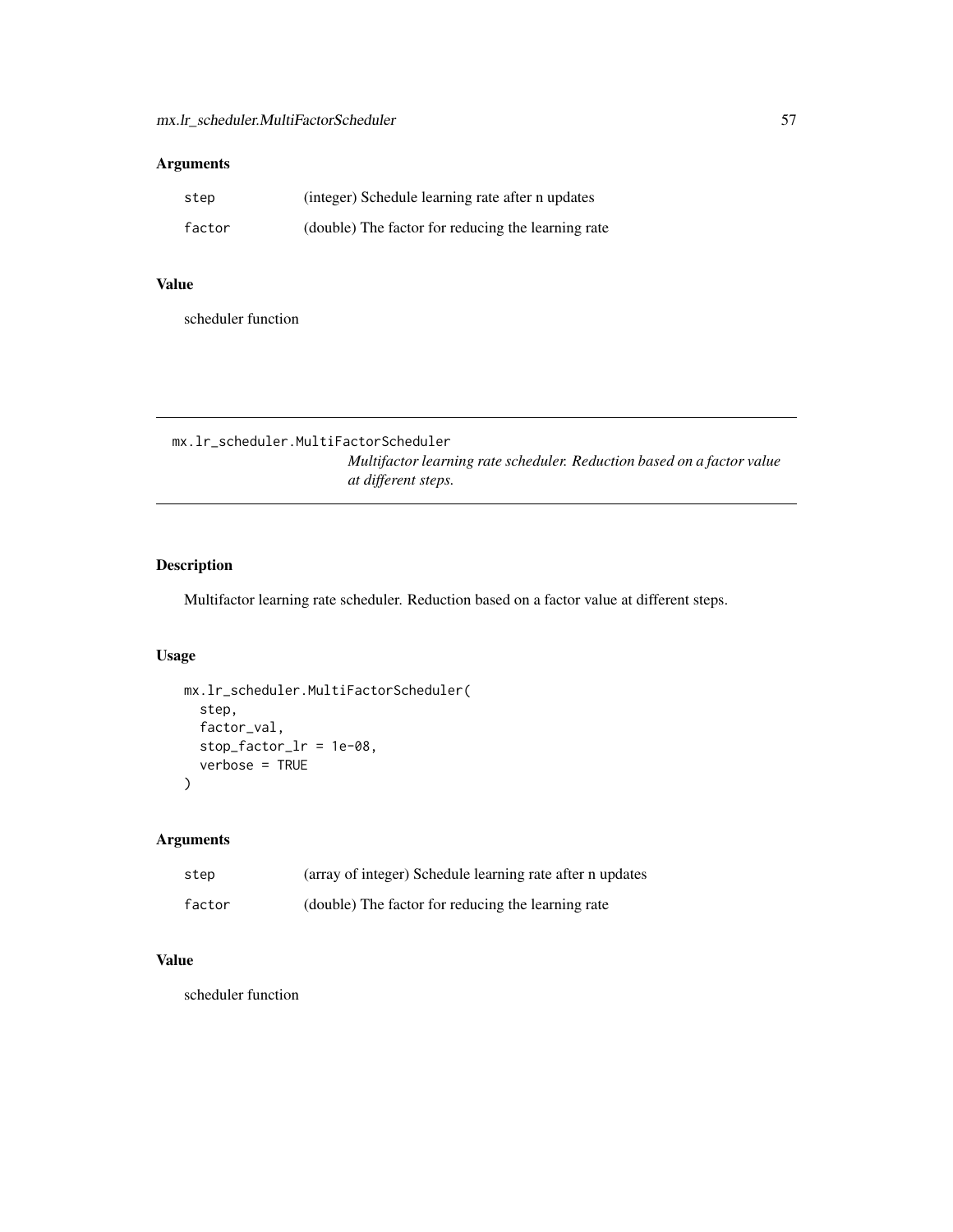mx.metric.accuracy *Accuracy metric for classification*

# Description

Accuracy metric for classification

# Usage

mx.metric.accuracy

#### Format

An object of class mx.metric of length 3.

mx.metric.custom *Helper function to create a customized metric*

# Description

Helper function to create a customized metric

# Usage

```
mx.metric.custom(name, feval)
```
mx.metric.logistic\_acc

*Accuracy metric for logistic regression*

# Description

Accuracy metric for logistic regression

# Usage

mx.metric.logistic\_acc

### Format

An object of class mx.metric of length 3.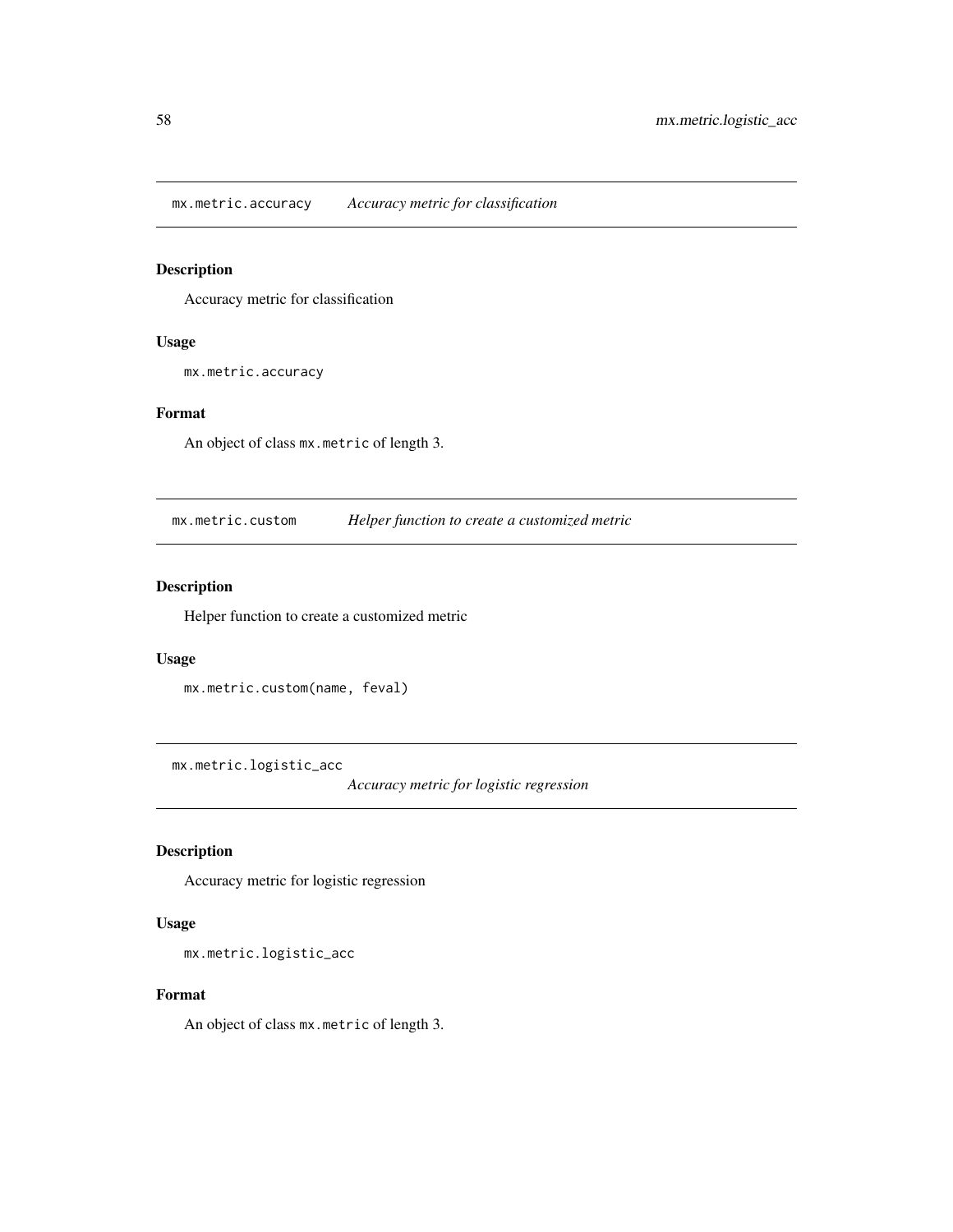mx.metric.logloss *LogLoss metric for logistic regression*

# Description

LogLoss metric for logistic regression

# Usage

mx.metric.logloss

# Format

An object of class mx.metric of length 3.

mx.metric.mae *MAE (Mean Absolute Error) metric for regression*

# Description

MAE (Mean Absolute Error) metric for regression

### Usage

mx.metric.mae

### Format

An object of class mx.metric of length 3.

mx.metric.mse *MSE (Mean Squared Error) metric for regression*

### Description

MSE (Mean Squared Error) metric for regression

#### Usage

```
mx.metric.mse
```
#### Format

An object of class mx.metric of length 3.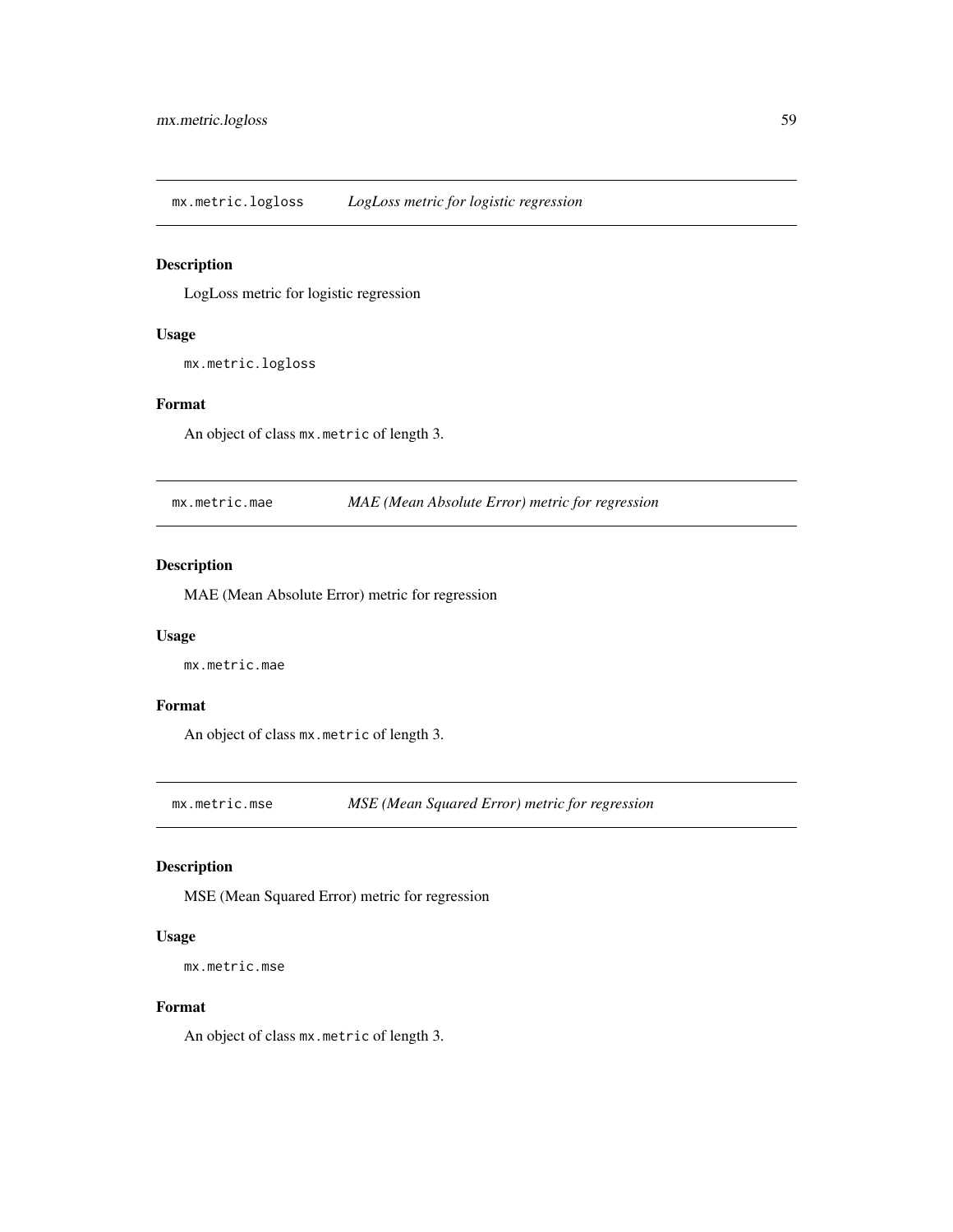mx.metric.Perplexity *Perplexity metric for language model*

# Description

Perplexity metric for language model

### Usage

mx.metric.Perplexity

# Format

An object of class mx.metric of length 3.

mx.metric.rmse *RMSE (Root Mean Squared Error) metric for regression*

# Description

RMSE (Root Mean Squared Error) metric for regression

# Usage

mx.metric.rmse

### Format

An object of class mx.metric of length 3.

mx.metric.rmsle *RMSLE (Root Mean Squared Logarithmic Error) metric for regression*

### Description

RMSLE (Root Mean Squared Logarithmic Error) metric for regression

#### Usage

```
mx.metric.rmsle
```
#### Format

An object of class mx.metric of length 3.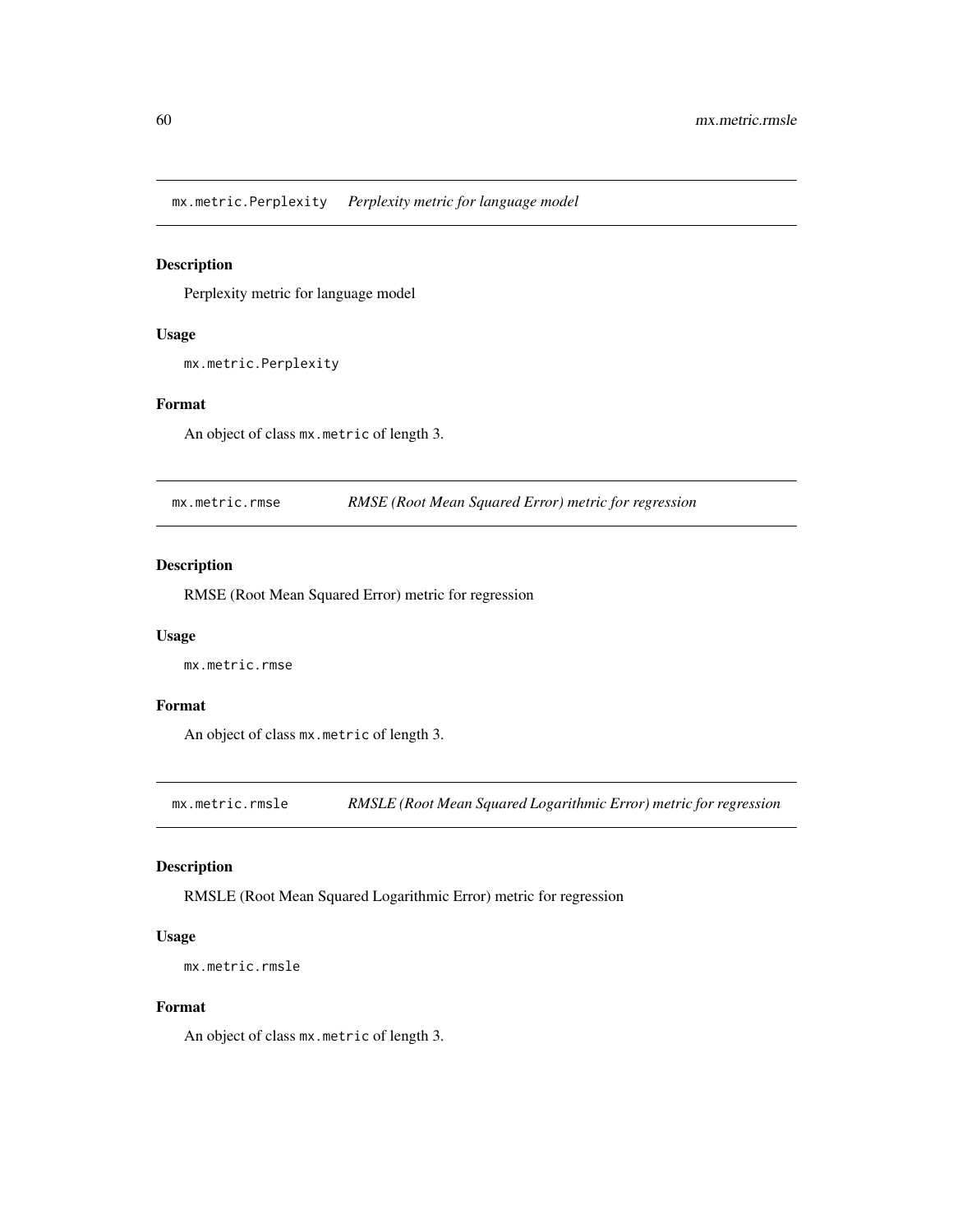mx.metric.top\_k\_accuracy

*Top-k accuracy metric for classification*

# Description

Top-k accuracy metric for classification

### Usage

mx.metric.top\_k\_accuracy

### Format

An object of class mx.metric of length 3.

mx.mlp *Convenience interface for multiple layer perceptron*

# Description

Convenience interface for multiple layer perceptron

# Usage

```
mx.mlp(
  data,
 label,
 hidden_node = 1,
 out_node,
 dropout = NULL,
 activation = "tanh",
 out_activation = "softmax",
 ctx = mx.ctx.default(),
  ...
)
```

| data        | the input matrix. Only mx.io.DataIter and R array/matrix types supported.                       |
|-------------|-------------------------------------------------------------------------------------------------|
| label       | the training label. Only R array type supported.                                                |
| hidden_node | a vector containing number of hidden nodes on each hidden layer as well as the<br>output layer. |
| out_node    | the number of nodes on the output layer.                                                        |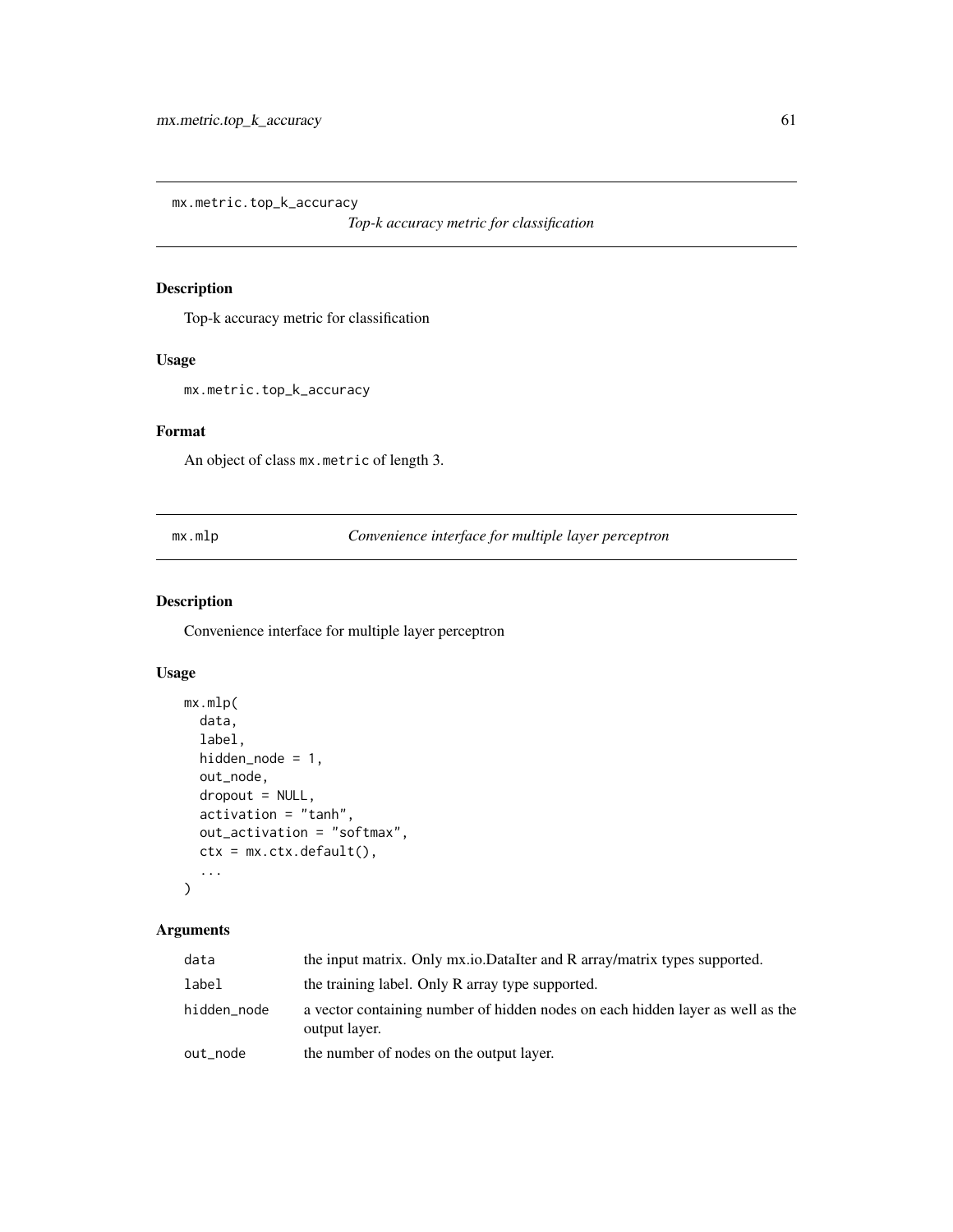| dropout     | a number in $[0,1)$ containing the dropout ratio from the last hidden layer to the<br>output layer. |
|-------------|-----------------------------------------------------------------------------------------------------|
| activation  | either a single string or a vector containing the names of the activation functions.                |
|             | out activation a single string containing the name of the output activation function.               |
| ctx         | whether train on cpu (default) or gpu.                                                              |
| $\cdots$    | other parameters passing to $mx$ , model, FeedForward, create/                                      |
| eval.metric | the evaluation metric/                                                                              |

### Examples

```
require(mlbench)
data(Sonar, package="mlbench")
Sonar[,61] = as.numeric(Sonar[,61])-1
train.ind = c(1:50, 100:150)
train.x = data.matrix(Sonar[train.ind, 1:60])
train.y = Sonar[train.ind, 61]
test.x = data.matrix(Sonar[-train.ind, 1:60])
test.y = Sonar[-train.ind, 61]
model = mx.mlp(train.x, train.y, hidden_node = 10, out_node = 2, out_activation = "softmax",
               learning.rate = 0.1)
preds = predict(model, test.x)
```
mx.model.buckets *Train RNN with bucket support*

### Description

Train RNN with bucket support

#### Usage

```
mx.model.buckets(
  symbol,
  train.data,
  eval.data = NULL,
  metric = NULL,arg.params = NULL,
  aux.params = NULL,
  fixed.params = NULL,
  num.round = 1,
  begin.round = 1,
  initializer = mx.init.uniform(0.01),
  optimizer = "sgd",
  ctx = NULL,batch.end.callback = NULL,
```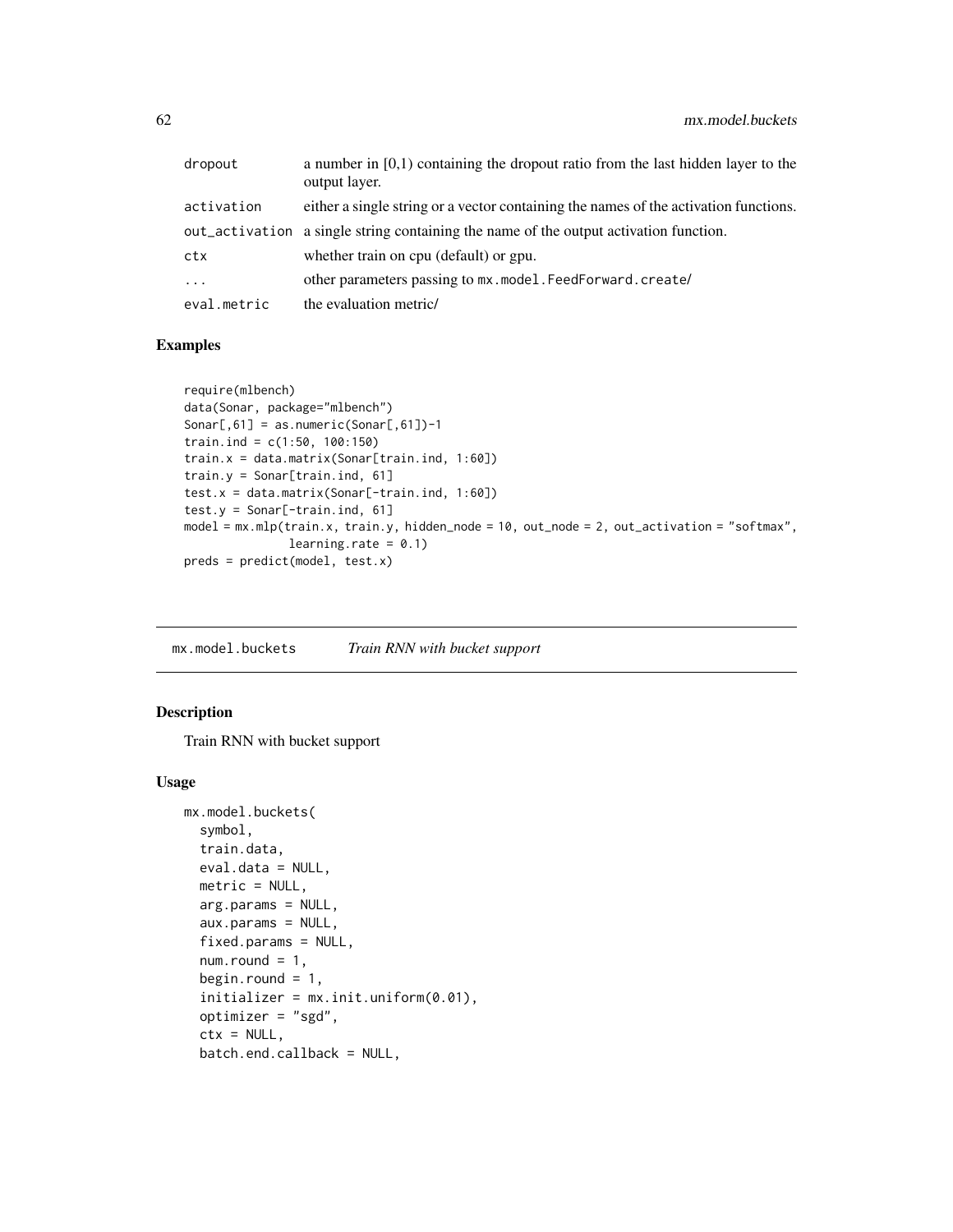```
epoch.end.callback = NULL,
  kvstore = "local",
 verbose = TRUE,
 metric_cpu = TRUE
\lambda
```
#### Arguments

| symbol     | Symbol or list of Symbols representing the model |
|------------|--------------------------------------------------|
| train.data | Training data created by mx.io.bucket.iter       |
| eval.data  | Evaluation data created by mx.io.bucket.iter     |
| num.round  | int, number of epoch                             |
| verbose    |                                                  |

```
mx.model.FeedForward.create
```
*Create a MXNet Feedforward neural net model with the specified training.*

### Description

Create a MXNet Feedforward neural net model with the specified training.

#### Usage

```
mx.model.FeedForward.create(
  symbol,
 X,
  y = NULL,ctx = NULL,begin.round = 1,
 num.round = 10,
  optimizer = "sgd",
  initializer = mx.init.uniform(0.01),eval.data = NULL,
  eval.metric = NULL,
  epoch.end.callback = NULL,
 batch.end.callback = NULL,
  array.batch.size = 128,
  array.layout = "auto",
  kvstore = "local",
  verbose = TRUE,
  arg.params = NULL,
  aux.params = NULL,
  input.names = NULL,
  output.names = NULL,
```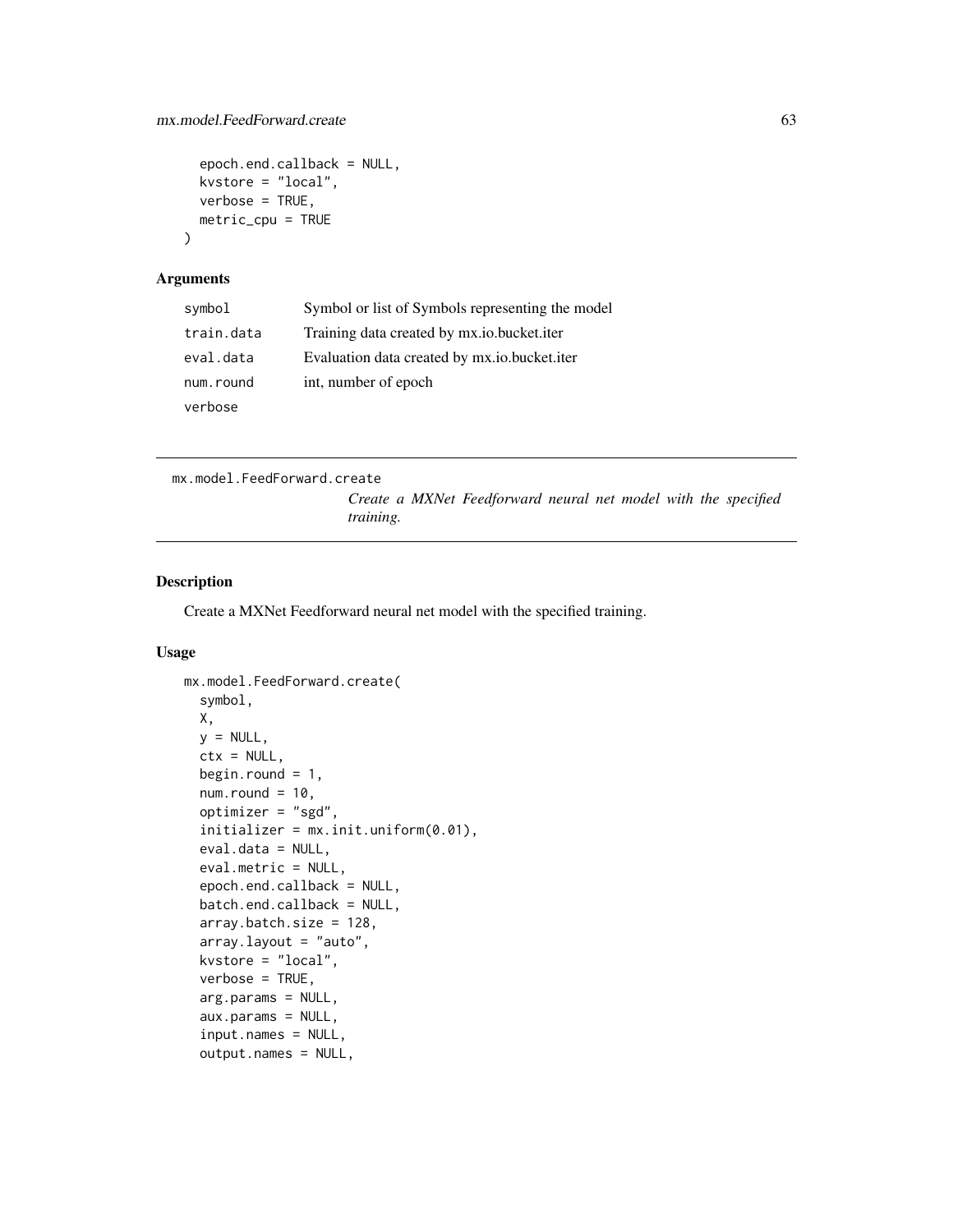```
fixed.param = NULL,
  allow.extra.params = FALSE,
 metric\_cpu = TRUE,...
\mathcal{L}
```

| symbol                            | The symbolic configuration of the neural network.                                                                                                                                                                                                                                                                                                                                                                               |
|-----------------------------------|---------------------------------------------------------------------------------------------------------------------------------------------------------------------------------------------------------------------------------------------------------------------------------------------------------------------------------------------------------------------------------------------------------------------------------|
| χ                                 | mx.io.DataIter or R array/matrix The training data.                                                                                                                                                                                                                                                                                                                                                                             |
| у                                 | R array, optional label of the data This is only used when X is R array.                                                                                                                                                                                                                                                                                                                                                        |
| ctx                               | mx.context or list of mx.context, optional The devices used to perform training.                                                                                                                                                                                                                                                                                                                                                |
| begin.round                       | integer (default=1) The initial iteration over the training data to train the model.                                                                                                                                                                                                                                                                                                                                            |
| num.round                         | integer (default=10) The number of iterations over training data to train the<br>model.                                                                                                                                                                                                                                                                                                                                         |
| optimizer                         | string, default="sgd" The optimization method.                                                                                                                                                                                                                                                                                                                                                                                  |
| initializer,                      | initializer object. default=mx.init.uniform(0.01) The initialization scheme for<br>parameters.                                                                                                                                                                                                                                                                                                                                  |
| eval.data                         | mx.io.DataIter or list(data=R.array, label=R.array), optional The validation set<br>used for validation evaluation during the progress                                                                                                                                                                                                                                                                                          |
| eval.metric<br>epoch.end.callback | function, optional The evaluation function on the results.                                                                                                                                                                                                                                                                                                                                                                      |
|                                   | function, optional The callback when iteration ends.                                                                                                                                                                                                                                                                                                                                                                            |
| batch.end.callback                |                                                                                                                                                                                                                                                                                                                                                                                                                                 |
|                                   | function, optional The callback when one mini-batch iteration ends.                                                                                                                                                                                                                                                                                                                                                             |
| array.batch.size                  | integer (default=128) The batch size used for R array training.                                                                                                                                                                                                                                                                                                                                                                 |
| array.layout                      | can be "auto", "colmajor", "rowmajor", (detault=auto) The layout of array. "row-<br>major" is only supported for two dimensional array. For matrix, "rowmajor"<br>means $dim(X) = c$ (nexample, nfeatures), "colmajor" means $dim(X) = c$ (nfeatures,<br>nexample) "auto" will auto detect the layout by match the feature size, and will<br>report error when $X$ is a square matrix to ask user to explicitly specify layout. |
| kvstore                           | string (default="local") The parameter synchronization scheme in multiple de-<br>vices.                                                                                                                                                                                                                                                                                                                                         |
| verbose                           | logical (default=TRUE) Specifies whether to print information on the iterations<br>during training.                                                                                                                                                                                                                                                                                                                             |
| arg.params                        | list, optional Model parameter, list of name to NDArray of net's weights.                                                                                                                                                                                                                                                                                                                                                       |
| aux.params                        | list, optional Model parameter, list of name to NDArray of net's auxiliary states.                                                                                                                                                                                                                                                                                                                                              |
| input.names                       | optional The names of the input symbols.                                                                                                                                                                                                                                                                                                                                                                                        |
| output.names                      | optional The names of the output symbols.                                                                                                                                                                                                                                                                                                                                                                                       |
| fixed.param                       | The parameters to be fixed during training. For these parameters, not gradients<br>will be calculated and thus no space will be allocated for the gradient.                                                                                                                                                                                                                                                                     |
| allow.extra.params                |                                                                                                                                                                                                                                                                                                                                                                                                                                 |
|                                   | Whether allow extra parameters that are not needed by symbol. If this is TRUE,<br>no error will be thrown when arg_params or aux_params contain extra parame-<br>ters that is not needed by the executor.                                                                                                                                                                                                                       |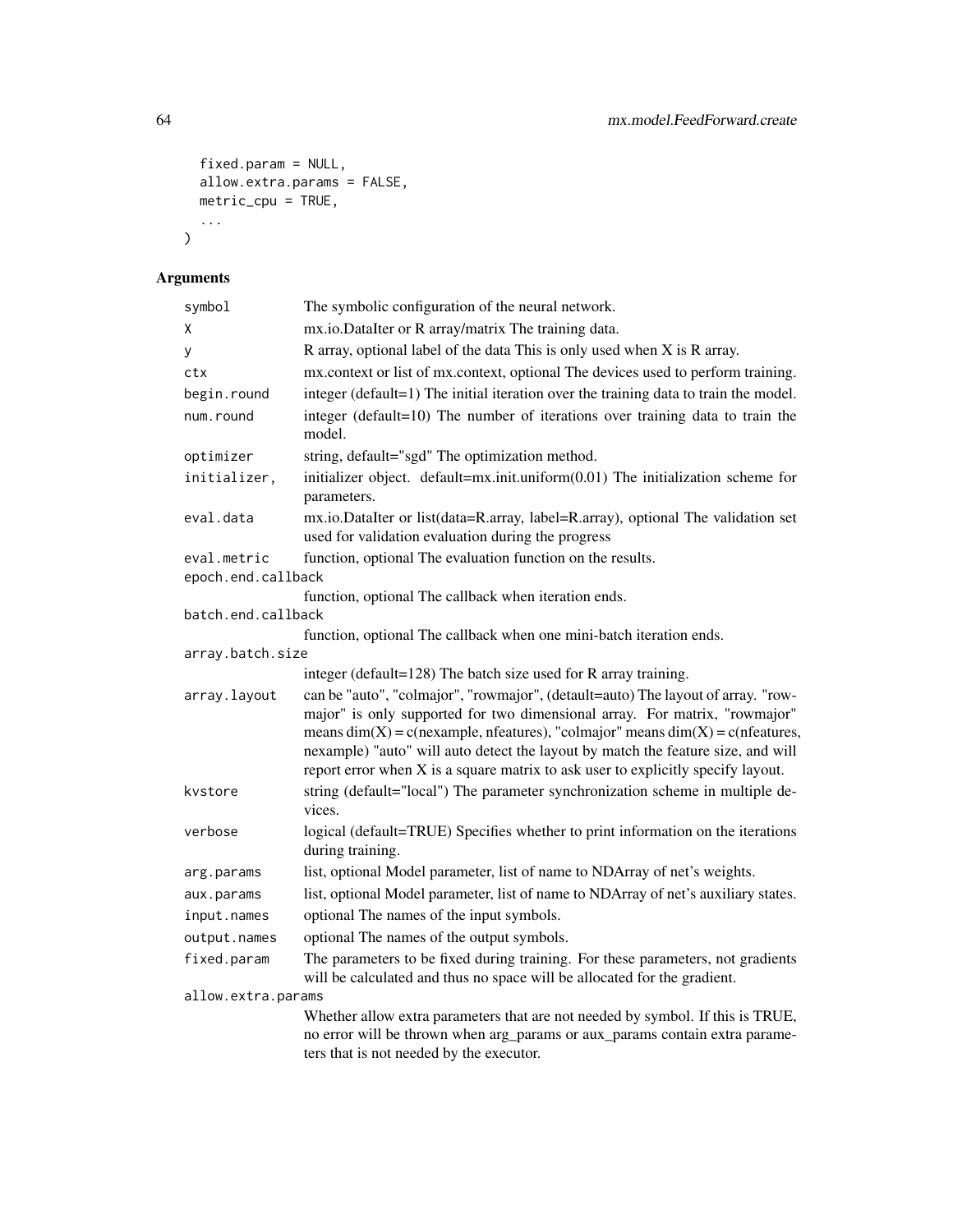# Value

model A trained mxnet model.

mx.model.init.params *Parameter initialization*

# Description

Parameter initialization

# Usage

```
mx.model.init.params(symbol, input.shape, output.shape, initializer, ctx)
```
# Arguments

| symbol       | The symbolic configuration of the neural network.               |
|--------------|-----------------------------------------------------------------|
| input.shape  | The shape of the input for the neural network.                  |
| output.shape | The shape of the output for the neural network. It can be NULL. |
| initializer, | initializer object. The initialization scheme for parameters.   |
| ctx          | mx.context. The devices used to perform initialization.         |

mx.model.load *Load model checkpoint from file.*

# Description

Load model checkpoint from file.

### Usage

```
mx.model.load(prefix, iteration)
```

| prefix    | string prefix of the model name                          |
|-----------|----------------------------------------------------------|
| iteration | integer Iteration number of model we would like to load. |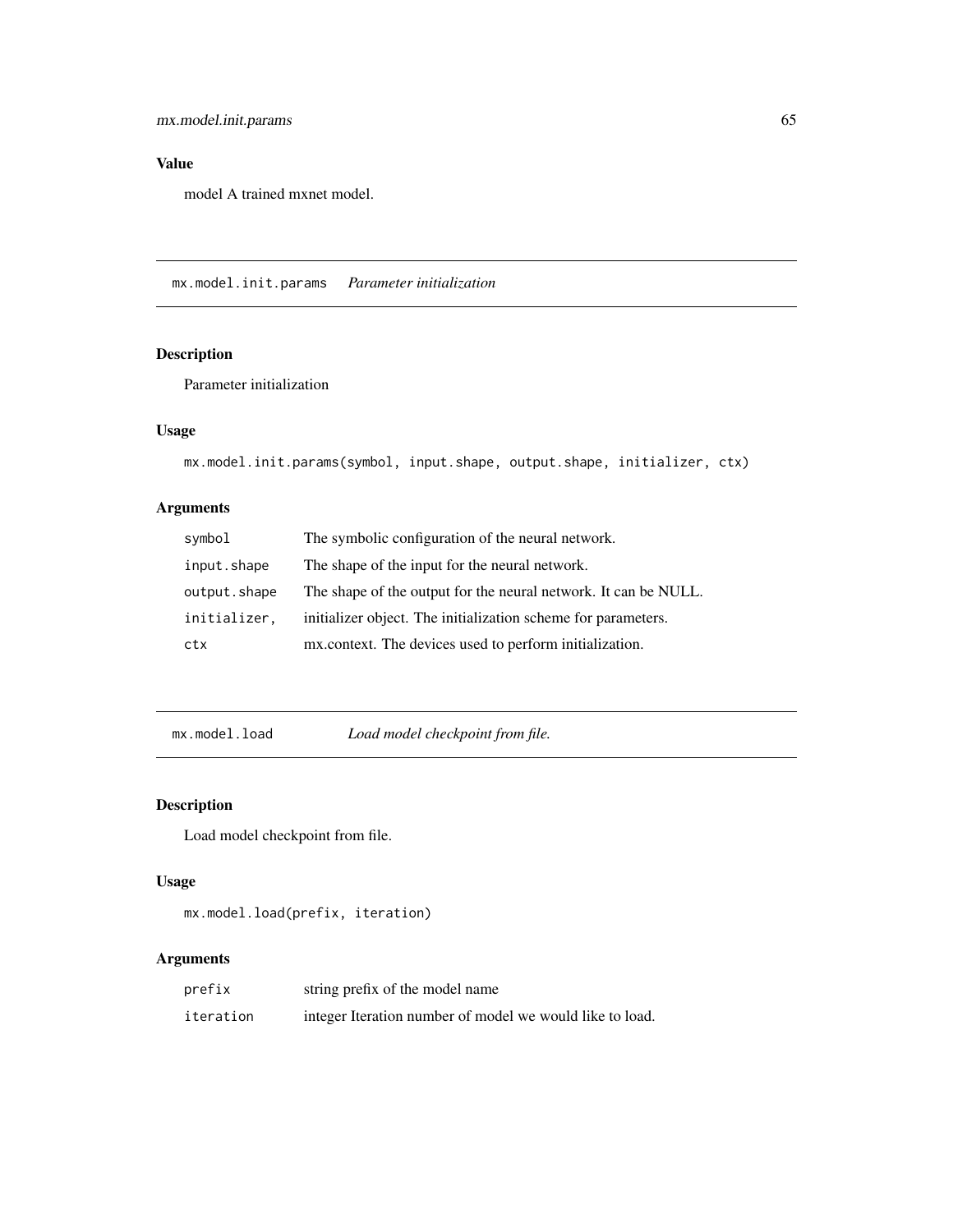### Description

Save model checkpoint into file.

### Usage

mx.model.save(model, prefix, iteration)

# Arguments

| model     | The feedforward model to be saved.                       |
|-----------|----------------------------------------------------------|
| prefix    | string prefix of the model name                          |
| iteration | integer Iteration number of model we would like to load. |

| Returns element-wise absolute value of the input.<br>$mx$ . $nd$ . $abs$ |  |
|--------------------------------------------------------------------------|--|
|--------------------------------------------------------------------------|--|

# Description

Example::

# Arguments

data NDArray-or-Symbol The input array.

### Details

abs( $[-2, 0, 3]$ ) =  $[2, 0, 3]$ 

The storage type of "abs" output depends upon the input storage type:

- abs(default) = default - abs(row\_sparse) = row\_sparse - abs(csr) = csr

Defined in src/operator/tensor/elemwise\_unary\_op\_basic.cc:L720

### Value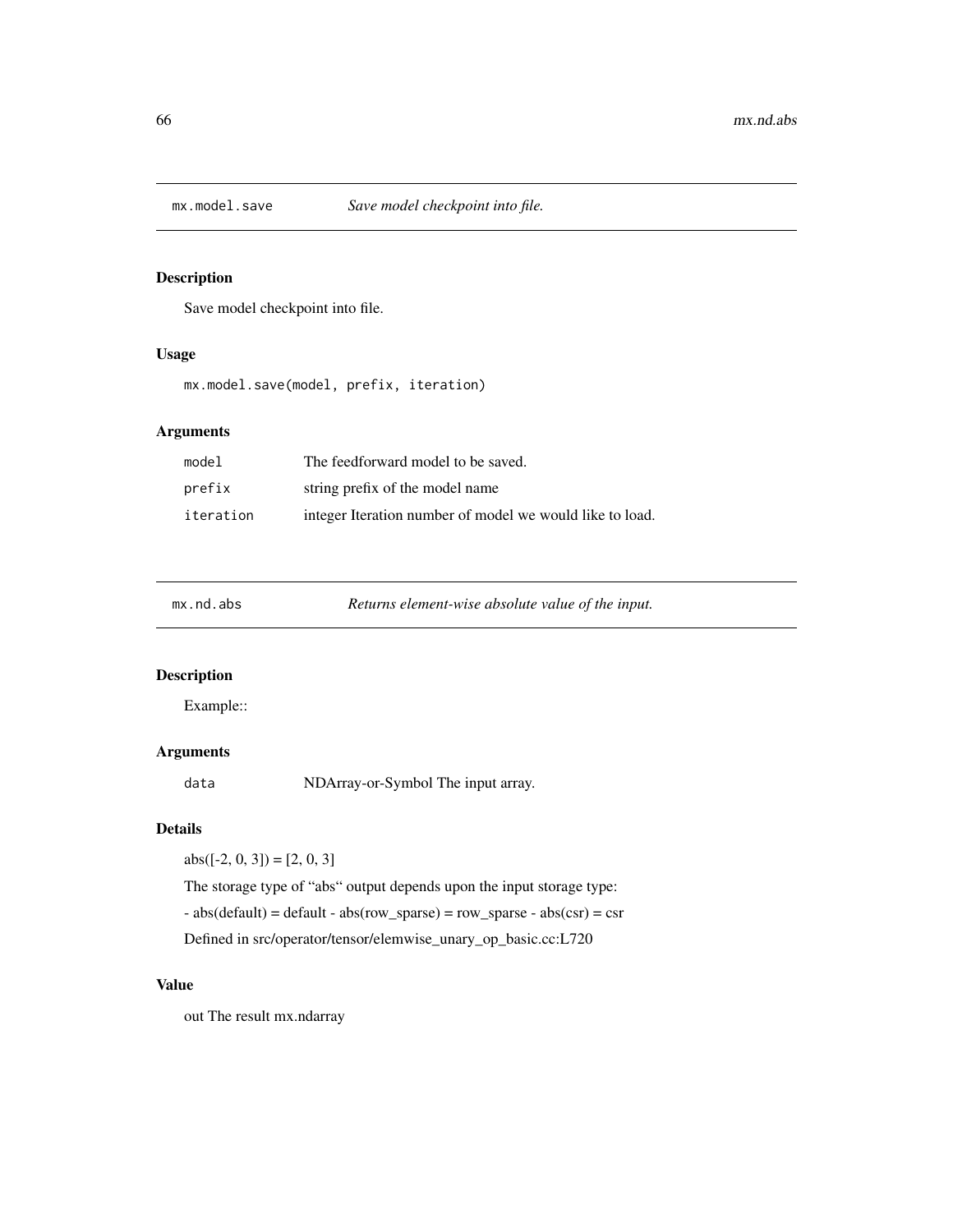mx.nd.Activation *Applies an activation function element-wise to the input.*

### Description

The following activation functions are supported:

# Arguments

| data     | NDArray-or-Symbol The input array.                                                                |
|----------|---------------------------------------------------------------------------------------------------|
| act.type | 'relu', 'sigmoid', 'softrelu', 'softsign', 'tanh', required Activation function to be<br>applied. |

#### Details

- 'relu': Rectified Linear Unit, :math:'y = max(x, 0)' - 'sigmoid': :math:'y = \frac11 + exp(-x)' - 'tanh': Hyperbolic tangent, :math:'y =  $\frac{arg(x) - exp(-x)exp(x) + exp(-x)}{exp(-x)}$  - 'softrelu': Soft ReLU, or SoftPlus, :math:'y =  $log(1 + exp(x))$ ' - 'softsign': :math:'y = \fracx1 + abs(x)'

Defined in src/operator/nn/activation.cc:L164

#### Value

out The result mx.ndarray

| mx.nd.adam.update | Update function for Adam optimizer. Adam is seen as a generalization |
|-------------------|----------------------------------------------------------------------|
|                   | of AdaGrad.                                                          |

# Description

Adam update consists of the following steps, where g represents gradient and m, v are 1st and 2nd order moment estimates (mean and variance).

| weight | NDArray-or-Symbol Weight                                                               |
|--------|----------------------------------------------------------------------------------------|
| grad   | NDArray-or-Symbol Gradient                                                             |
| mean   | NDArray-or-Symbol Moving mean                                                          |
| var    | NDArray-or-Symbol Moving variance                                                      |
| lr     | float, required Learning rate                                                          |
| beta1  | float, optional, default=0.899999976 The decay rate for the 1st moment esti-<br>mates. |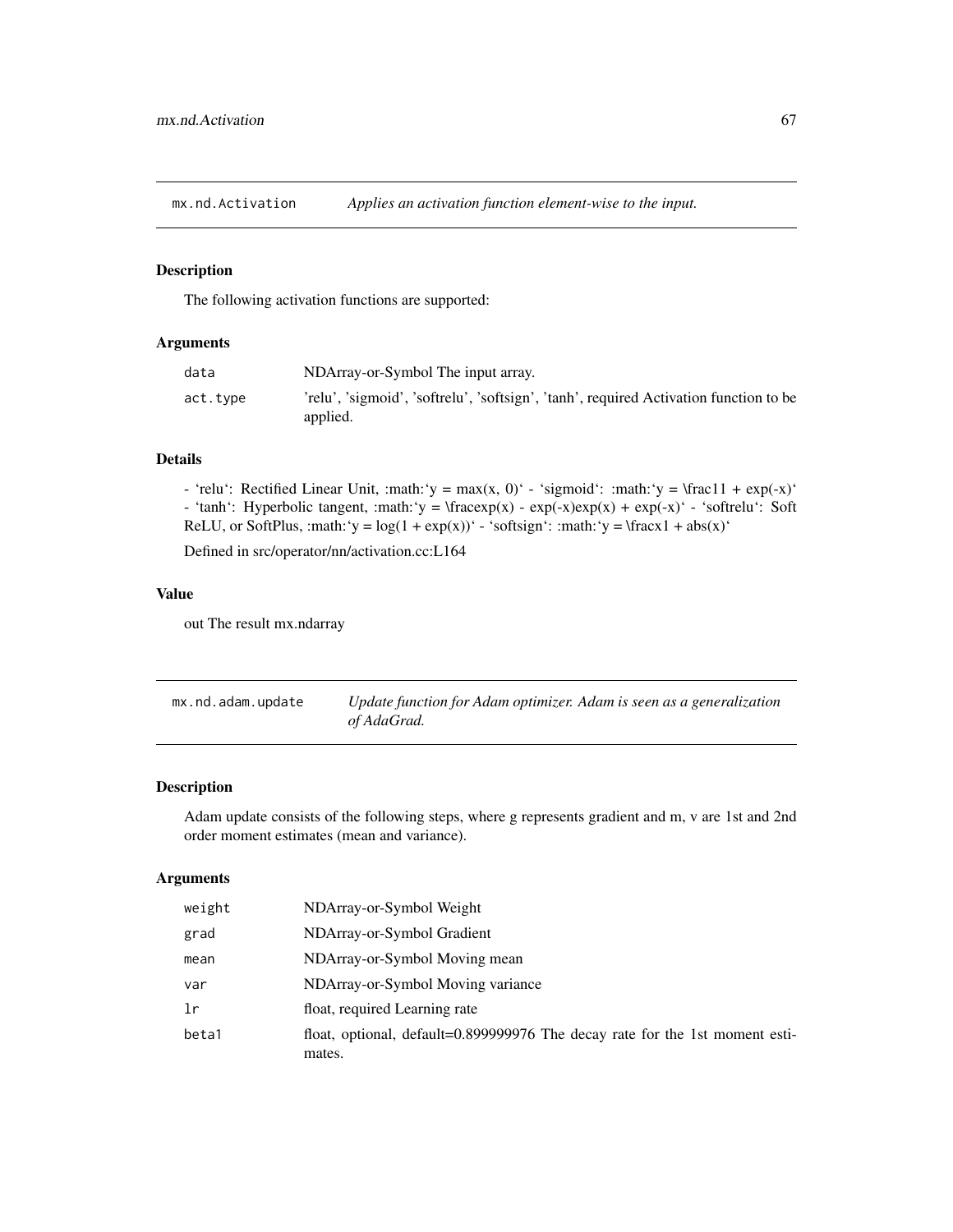| beta2         | float, optional, default=0.999000013 The decay rate for the 2nd moment esti-<br>mates.                                                                                                                             |
|---------------|--------------------------------------------------------------------------------------------------------------------------------------------------------------------------------------------------------------------|
| epsilon       | float, optional, default=9.99999994e-09 A small constant for numerical stability.                                                                                                                                  |
| wd            | float, optional, default=0 Weight decay augments the objective function with a<br>regularization term that penalizes large weights. The penalty scales with the<br>square of the magnitude of each weight.         |
| rescale.grad  | float, optional, default=1 Rescale gradient to $grad = rescale\_grad*grad$ .                                                                                                                                       |
| clip.gradient | float, optional, default=-1 Clip gradient to the range of [-clip_gradient, clip_gradient]<br>If clip_gradient $\leq 0$ , gradient clipping is turned off. grad = max(min(grad,<br>clip_gradient), -clip_gradient). |
| lazy.update   | boolean, optional, default=1 If true, lazy updates are applied if gradient's stype<br>is row_sparse and all of w, m and v have the same stype                                                                      |

#### Details

# .. math::

 $g_t = \nabla J(W_t-1)\ m_t = \beta_1 m_t-1 + (1 - \beta_1) g_t\ v_t = \beta_2 v_t-1 + (1 - \beta_2)$  $g_t^2\ W_t = W_t-1$  - \alpha \frac m\_t \sqrt v\_t + \epsilon

It updates the weights using::

 $m = \beta_1 * m + (1 - \beta_2 * m) * \gamma_1 * (1 - \beta_2 * m) * (1 - \beta_2 * (1 - \beta_2 * m)) * m$  + = - learning\_rate \* m / (sqrt(v) + epsilon)

However, if grad's storage type is "row\_sparse", "lazy\_update" is True and the storage type of weight is the same as those of m and v, only the row slices whose indices appear in grad.indices are updated (for w, m and v)::

for row in grad.indices: m[row] = beta1\*m[row] + (1-beta1)\*grad[row] v[row] = beta2\*v[row] +  $(1-\beta)$  (grad[row]\*\*2) w[row] + = - learning\_rate \* m[row] / (sqrt(v[row]) + epsilon)

Defined in src/operator/optimizer\_op.cc:L687

### Value

out The result mx.ndarray

mx.nd.add.n *Adds all input arguments element-wise.*

# Description

.. math::  $add\_{n}(a_1, a_2, ..., a_n) = a_1 + a_2 + ... + a_n$ 

#### Arguments

args NDArray-or-Symbol[] Positional input arguments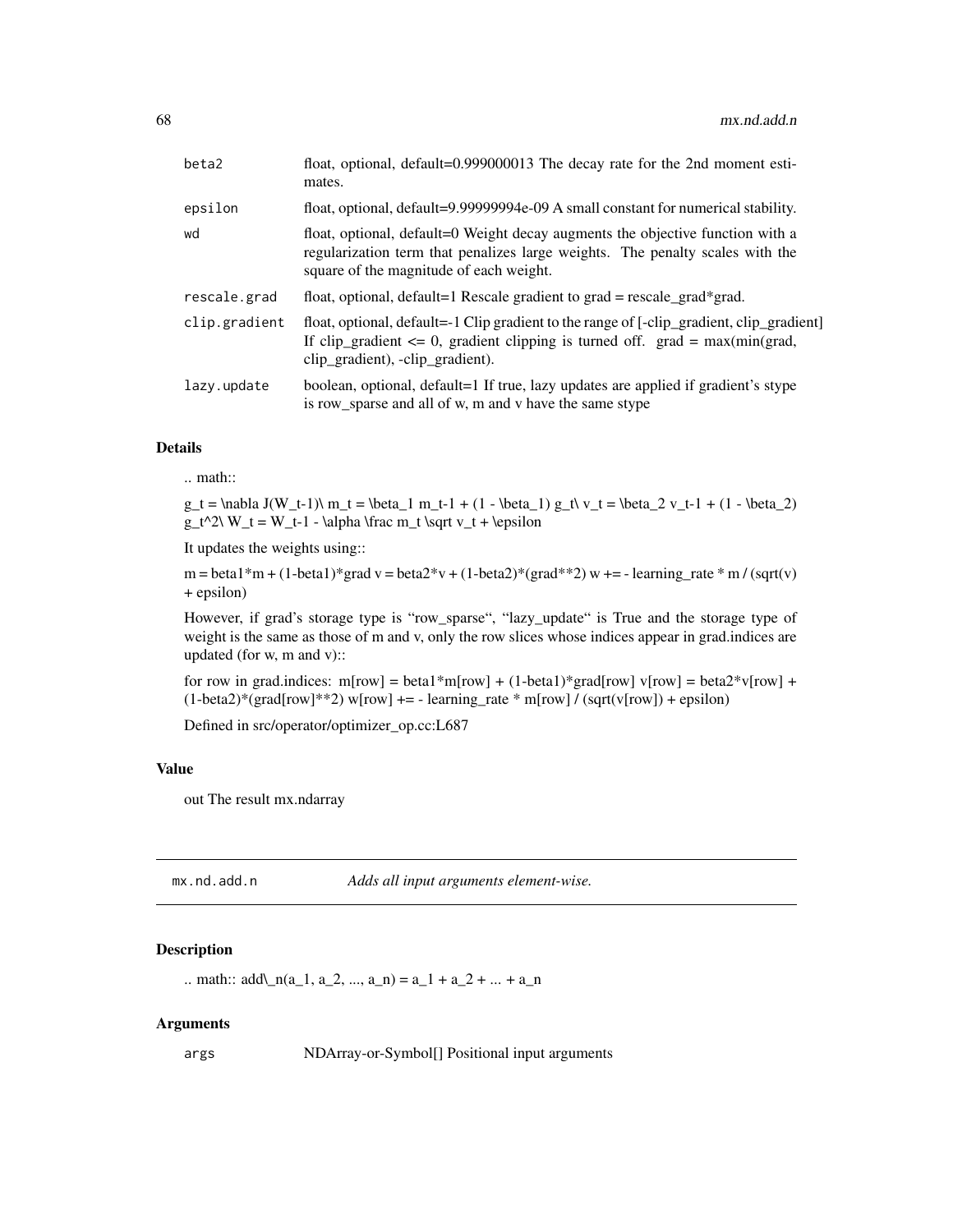### mx.nd.all.finite 69

### Details

"add\_n" is potentially more efficient than calling "add" by 'n' times.

The storage type of "add\_n" output depends on storage types of inputs

- add\_n(row\_sparse, row\_sparse, ..) = row\_sparse - add\_n(default, csr, default) = default - add\_n(any input combinations longer than  $4$  ( $>4$ ) with at least one default type) = default - otherwise, "add\_n" falls all inputs back to default storage and generates default storage

Defined in src/operator/tensor/elemwise\_sum.cc:L155

#### Value

out The result mx.ndarray

mx.nd.all.finite *Check if all the float numbers in the array are finite (used for AMP)*

### Description

Defined in src/operator/contrib/all\_finite.cc:L100

### Arguments

| data        | <b>NDArray Array</b>                                 |
|-------------|------------------------------------------------------|
| init.output | boolean, optional, default=1 Initialize output to 1. |

### Value

out The result mx.ndarray

mx.nd.amp.cast *Cast function between low precision float/FP32 used by AMP.*

#### Description

It casts only between low precision float/FP32 and does not do anything for other types.

### Arguments

| data  | NDArray-or-Symbol The input.                                                             |
|-------|------------------------------------------------------------------------------------------|
| dtype | 'bfloat16', 'float16', 'float32', 'float64', 'int32', 'int64', 'int8', 'uint8', required |
|       | Output data type.                                                                        |

### Details

Defined in src/operator/tensor/amp\_cast.cc:L125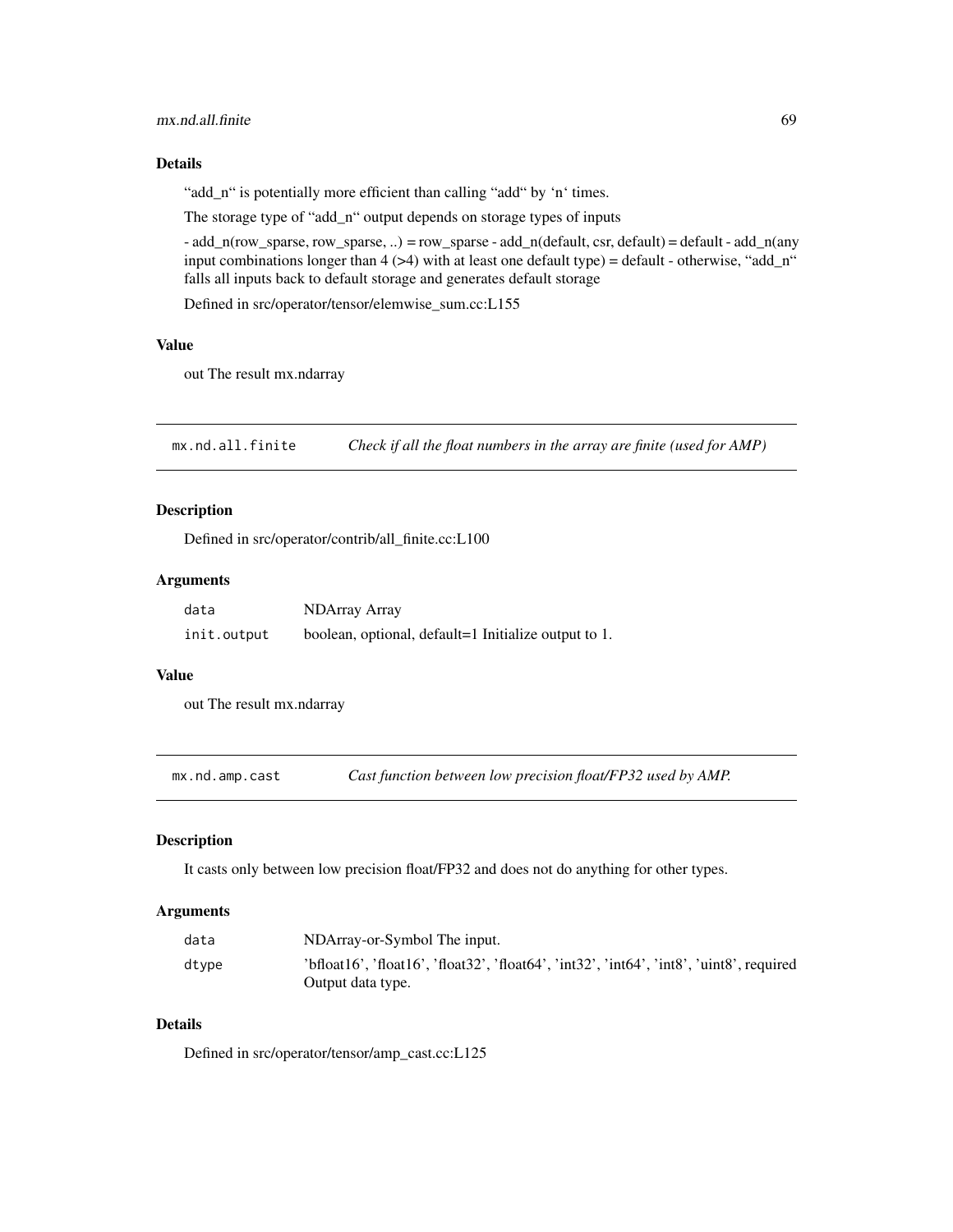### Value

out The result mx.ndarray

mx.nd.amp.multicast *Cast function used by AMP, that casts its inputs to the common widest type.*

# Description

It casts only between low precision float/FP32 and does not do anything for other types.

#### Arguments

| data        | NDArray-or-Symbol <sup>[]</sup> Weights                                     |
|-------------|-----------------------------------------------------------------------------|
| num.outputs | int, required Number of input/output pairs to be casted to the widest type. |
| cast.narrow | boolean, optional, default=0 Whether to cast to the narrowest type          |

### Details

Defined in src/operator/tensor/amp\_cast.cc:L169

#### Value

out The result mx.ndarray

mx.nd.arccos *Returns element-wise inverse cosine of the input array.*

# Description

The input should be in range '[-1, 1]'. The output is in the closed interval :math:'[0, \pi]'

### Arguments

data NDArray-or-Symbol The input array.

# Details

.. math::  $\arccos([-1, -707, 0, .707, 1]) = [\pi, 3\pi/4, \pi/2, \pi/4, 0]$ 

The storage type of "arccos" output is always dense

Defined in src/operator/tensor/elemwise\_unary\_op\_trig.cc:L233

### Value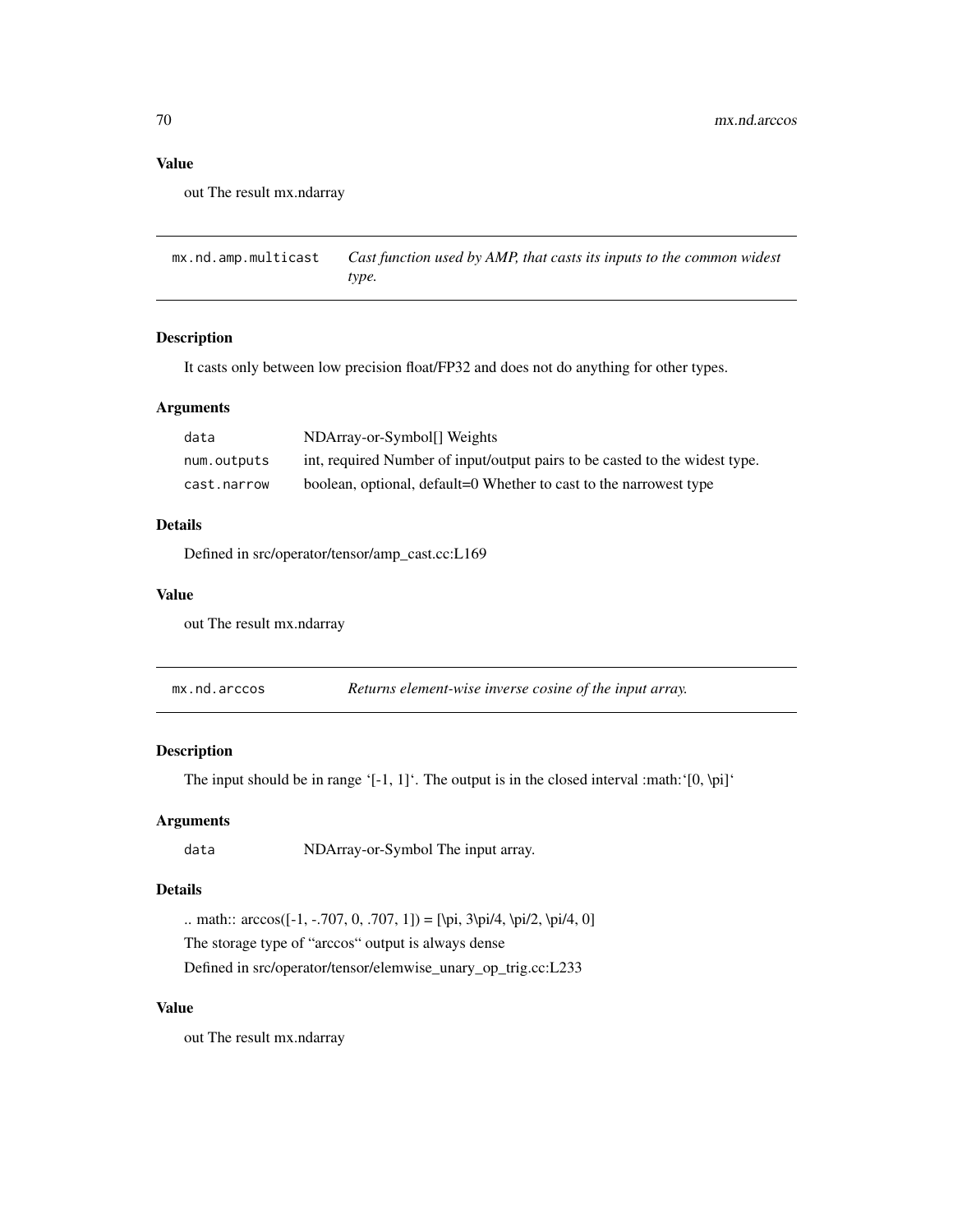mx.nd.arccosh *Returns the element-wise inverse hyperbolic cosine of the input array, \ computed element-wise.*

#### Description

The storage type of "arccosh" output is always dense

### Arguments

data NDArray-or-Symbol The input array.

### Details

Defined in src/operator/tensor/elemwise\_unary\_op\_trig.cc:L535

# Value

out The result mx.ndarray

mx.nd.arcsin *Returns element-wise inverse sine of the input array.*

#### Description

The input should be in the range '[-1, 1]'. The output is in the closed interval of [:math:'- $\pi/2$ ', :math:'\pi/2'].

### Arguments

data NDArray-or-Symbol The input array.

### Details

.. math::  $\arcsin([-1, -707, 0, .707, 1]) = [-\pi/2, -\pi/4, 0, \pi/4, \pi/2]$ 

The storage type of "arcsin" output depends upon the input storage type:

 $\arcsin(\text{default}) = \text{default} - \arcsin(\text{row\_sparse}) = \text{row\_sparse} - \arcsin(\text{csr}) = \text{csr}$ 

Defined in src/operator/tensor/elemwise\_unary\_op\_trig.cc:L187

# Value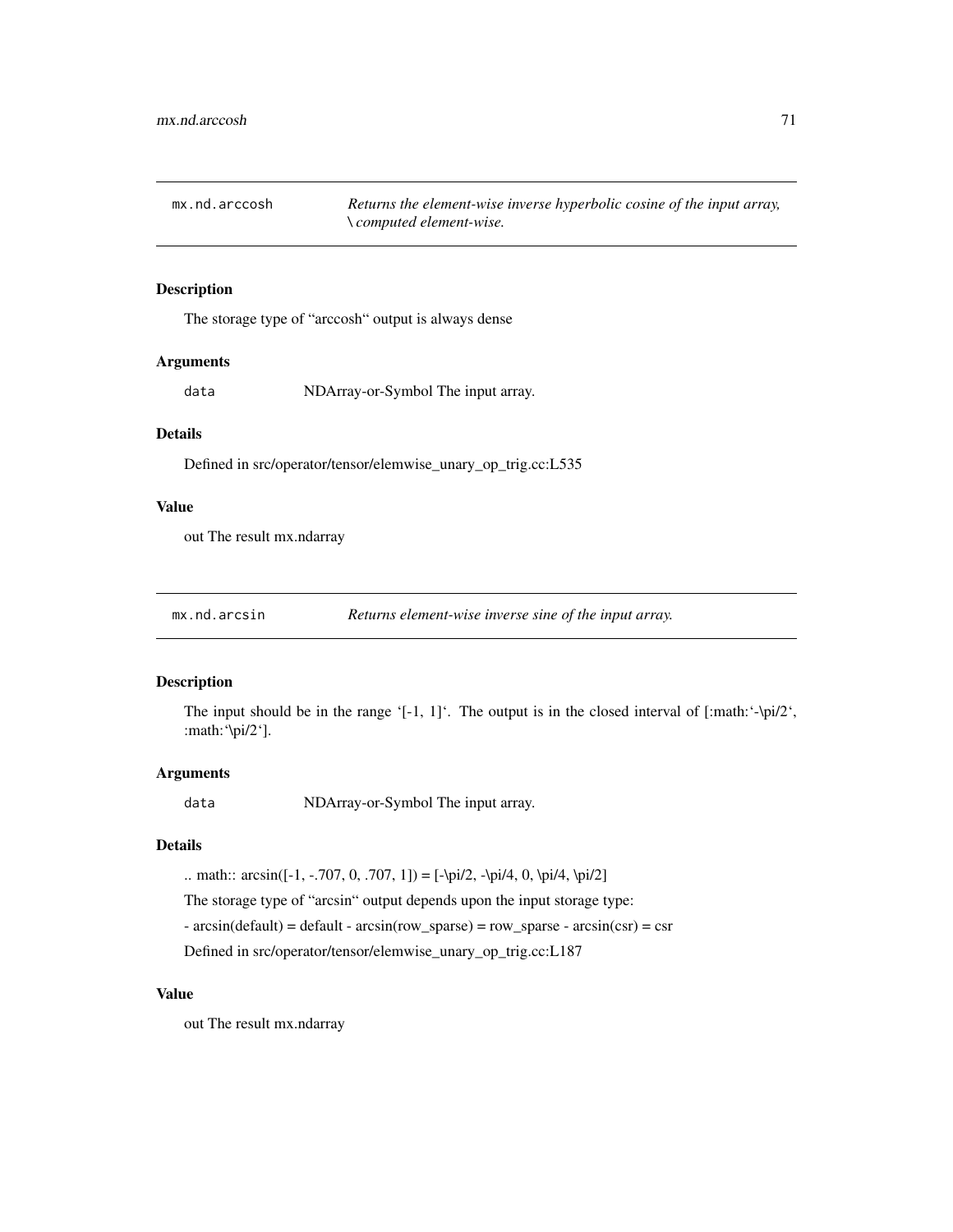### Description

The storage type of "arcsinh" output depends upon the input storage type:

#### **Arguments**

data NDArray-or-Symbol The input array.

# Details

 $\arcsinh(default) = default - arcsinh(row_sparse) = row_sparse - arcsinh(csr) = csr$ Defined in src/operator/tensor/elemwise\_unary\_op\_trig.cc:L494

### Value

out The result mx.ndarray

mx.nd.arctan *Returns element-wise inverse tangent of the input array.*

# Description

The output is in the closed interval :math:'[-\pi/2, \pi/2]'

#### Arguments

data NDArray-or-Symbol The input array.

# Details

.. math::  $\arctan([-1, 0, 1]) = [-\pi/4, 0, \pi/4]$ 

The storage type of "arctan" output depends upon the input storage type:

 $\text{-} \arctan(\text{default}) = \text{default} - \arctan(\text{row\_sparse}) = \text{row\_sparse} - \arctan(\text{csr}) = \text{csr}$ 

Defined in src/operator/tensor/elemwise\_unary\_op\_trig.cc:L282

### Value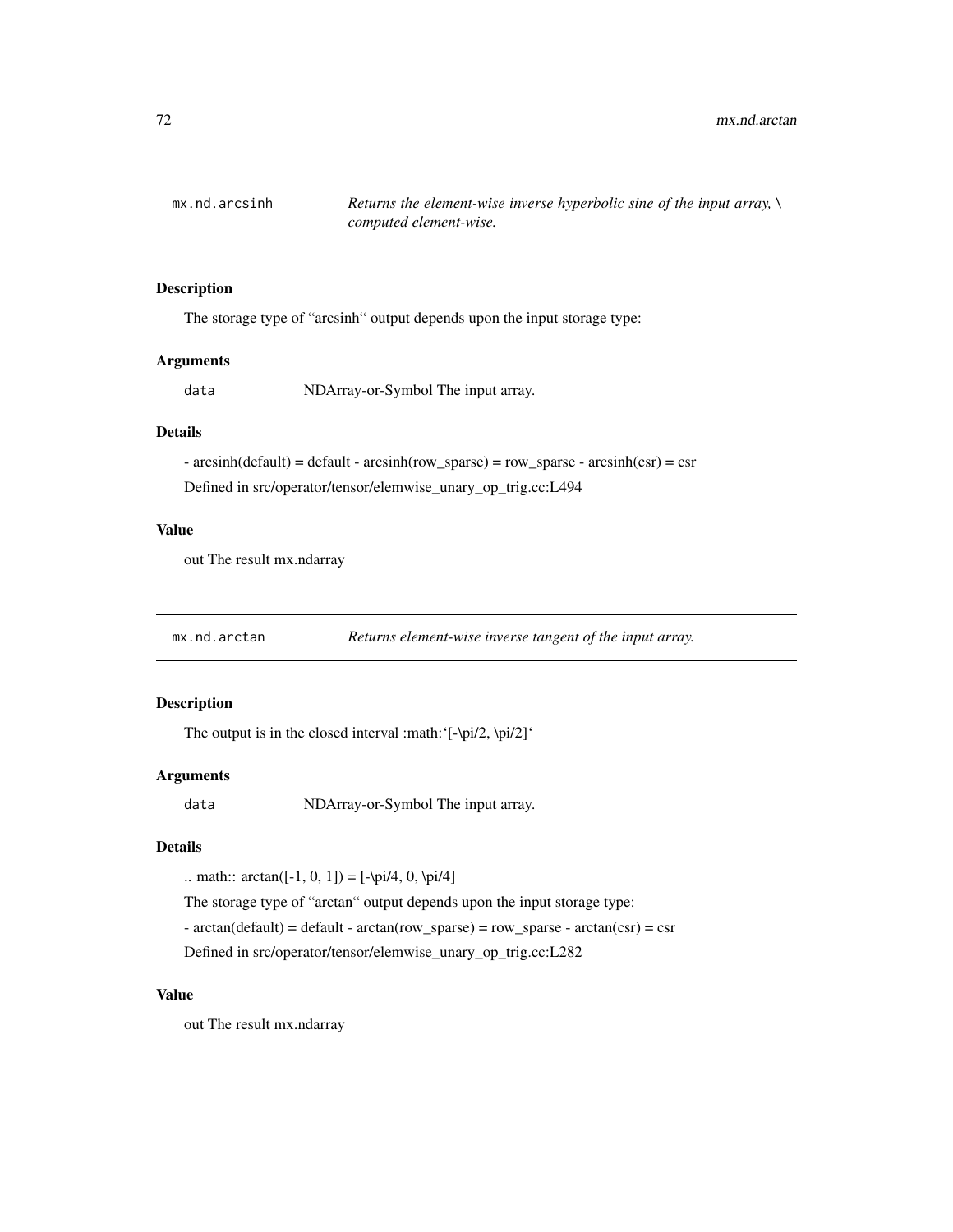mx.nd.arctanh *Returns the element-wise inverse hyperbolic tangent of the input array, \ computed element-wise.*

## Description

The storage type of "arctanh" output depends upon the input storage type:

## Arguments

data NDArray-or-Symbol The input array.

## Details

 $-$  arctanh(default) = default  $-$  arctanh(row\_sparse) = row\_sparse  $-$  arctanh(csr) = csr

Defined in src/operator/tensor/elemwise\_unary\_op\_trig.cc:L579

## Value

out The result mx.ndarray

mx.nd.argmax *Returns indices of the maximum values along an axis.*

## Description

In the case of multiple occurrences of maximum values, the indices corresponding to the first occurrence are returned.

| data     | NDArray-or-Symbol The input                                                                                                                                                                                                      |
|----------|----------------------------------------------------------------------------------------------------------------------------------------------------------------------------------------------------------------------------------|
| axis     | int or None, optional, default='None' The axis along which to perform the re-<br>duction. Negative values means indexing from right to left. "Requires axis to be<br>set as int, because global reduction is not supported yet." |
| keepdims | boolean, optional, default=0 If this is set to 'True', the reduced axis is left in the<br>result as dimension with size one.                                                                                                     |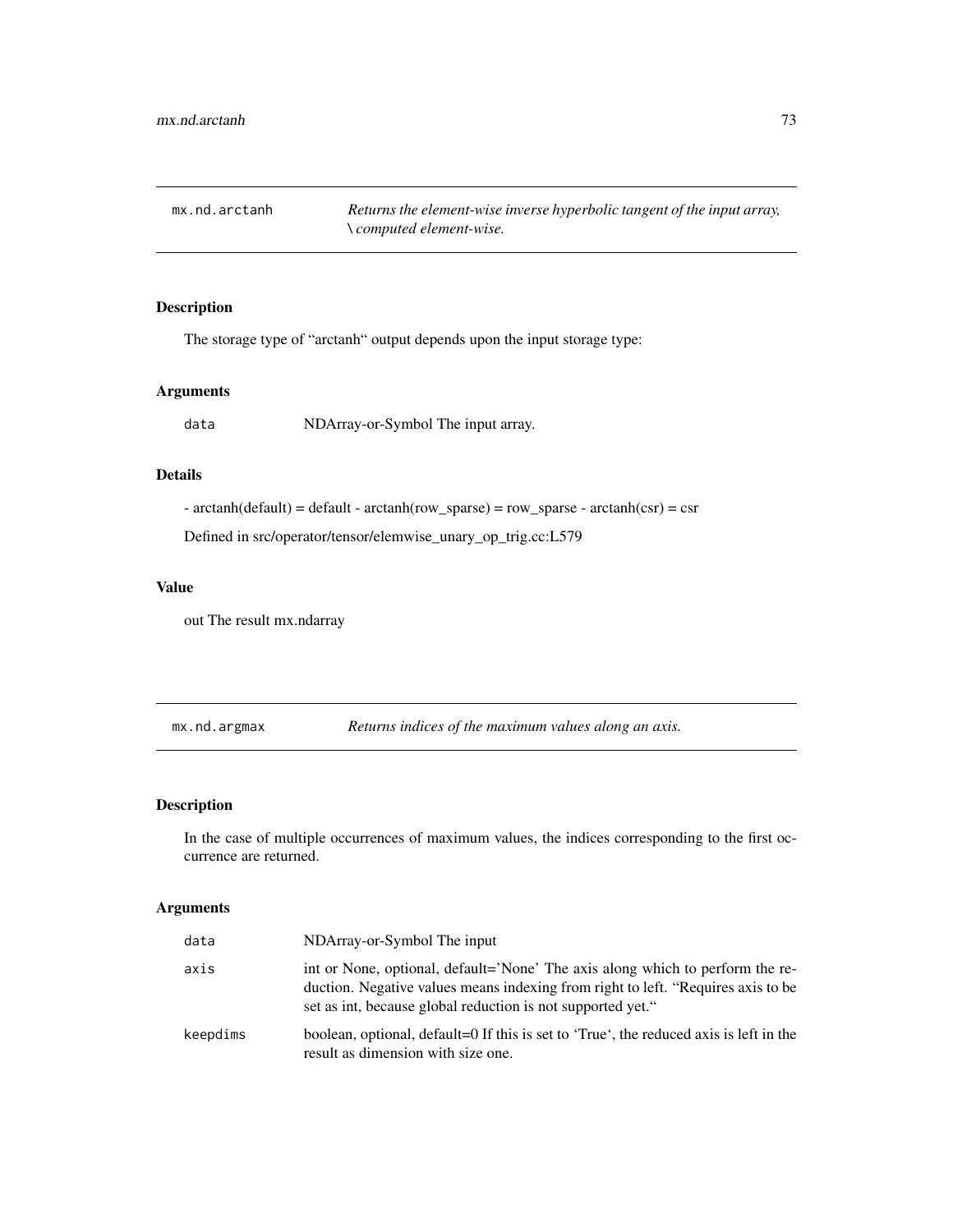Examples::

 $x = [[0., 1., 2.], [3., 4., 5.]]$ 

// argmax along axis 0 argmax(x, axis=0) =  $[1., 1., 1.]$ 

// argmax along axis 1 argmax(x, axis=1) =  $[2., 2.]$ 

// argmax along axis 1 keeping same dims as an input array argmax $(x, axis=1, keep \text{dims=True}) = [[$ 2.], [ 2.]]

Defined in src/operator/tensor/broadcast\_reduce\_op\_index.cc:L51

## Value

out The result mx.ndarray

mx.nd.argmax.channel *Returns argmax indices of each channel from the input array.*

## Description

The result will be an NDArray of shape (num\_channel,).

## Arguments

data NDArray-or-Symbol The input array

## Details

In case of multiple occurrences of the maximum values, the indices corresponding to the first occurrence are returned.

Examples::

 $x = [[0., 1., 2.], [3., 4., 5.]]$ 

 $argmax_{\text{channel}}(x) = [2, 2.]$ 

Defined in src/operator/tensor/broadcast\_reduce\_op\_index.cc:L96

## Value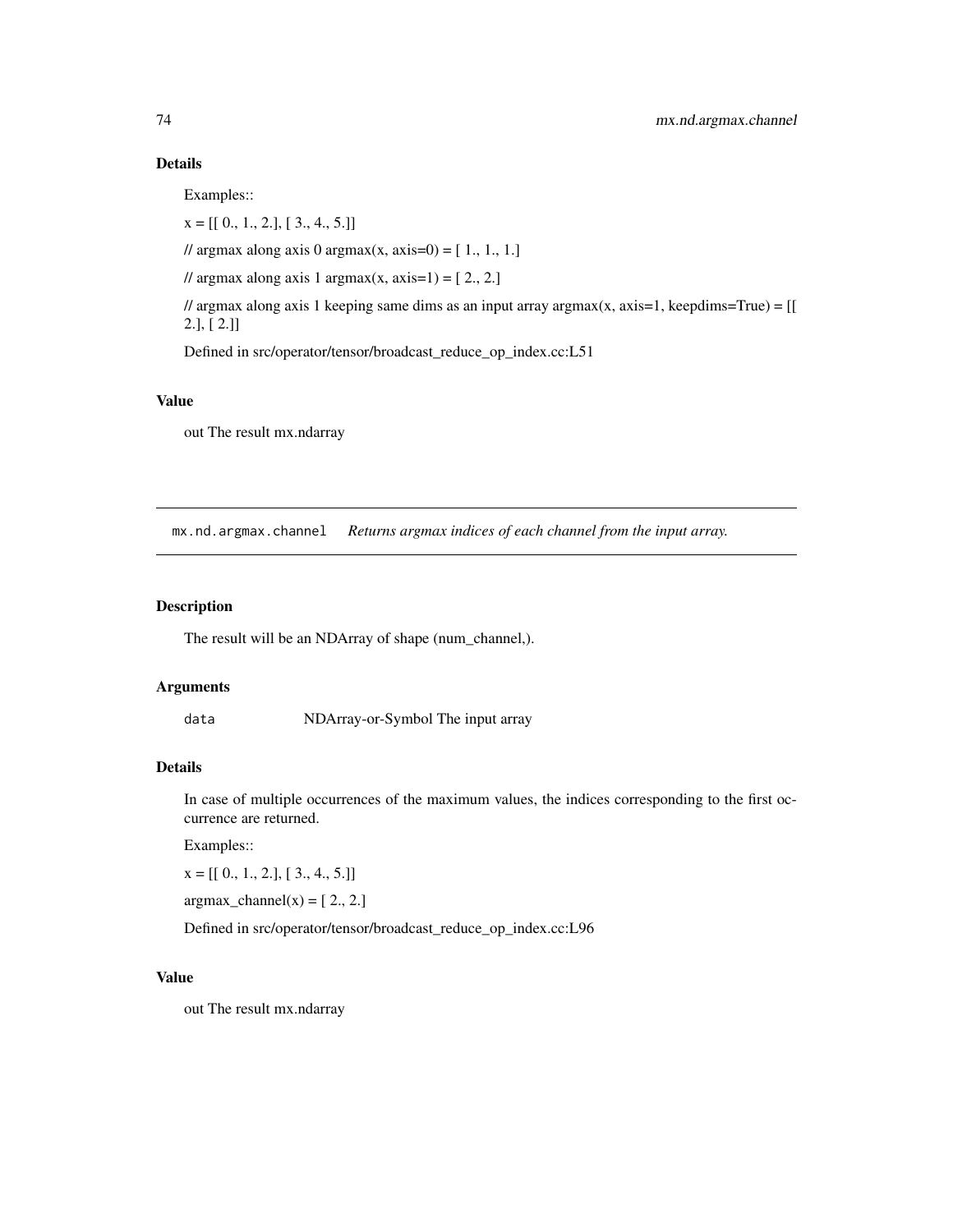## Description

In the case of multiple occurrences of minimum values, the indices corresponding to the first occurrence are returned.

### Arguments

| data     | NDArray-or-Symbol The input                                                                                                                                                                                                      |
|----------|----------------------------------------------------------------------------------------------------------------------------------------------------------------------------------------------------------------------------------|
| axis     | int or None, optional, default='None' The axis along which to perform the re-<br>duction. Negative values means indexing from right to left. "Requires axis to be<br>set as int, because global reduction is not supported yet." |
| keepdims | boolean, optional, default=0 If this is set to 'True', the reduced axis is left in the<br>result as dimension with size one.                                                                                                     |

## Details

Examples::

 $x = [[0., 1., 2.], [3., 4., 5.]]$ 

// argmin along axis 0 argmin(x, axis=0) =  $[0, 0, 0, 0]$ 

// argmin along axis 1 argmin(x, axis=1) =  $[0, 0.]$ 

 $\ell$  argmin along axis 1 keeping same dims as an input array argmin(x, axis=1, keepdims=True) = [[ 0.], [ 0.]]

Defined in src/operator/tensor/broadcast\_reduce\_op\_index.cc:L76

### Value

out The result mx.ndarray

mx.nd.argsort *Returns the indices that would sort an input array along the given axis.*

## Description

This function performs sorting along the given axis and returns an array of indices having same shape as an input array that index data in sorted order.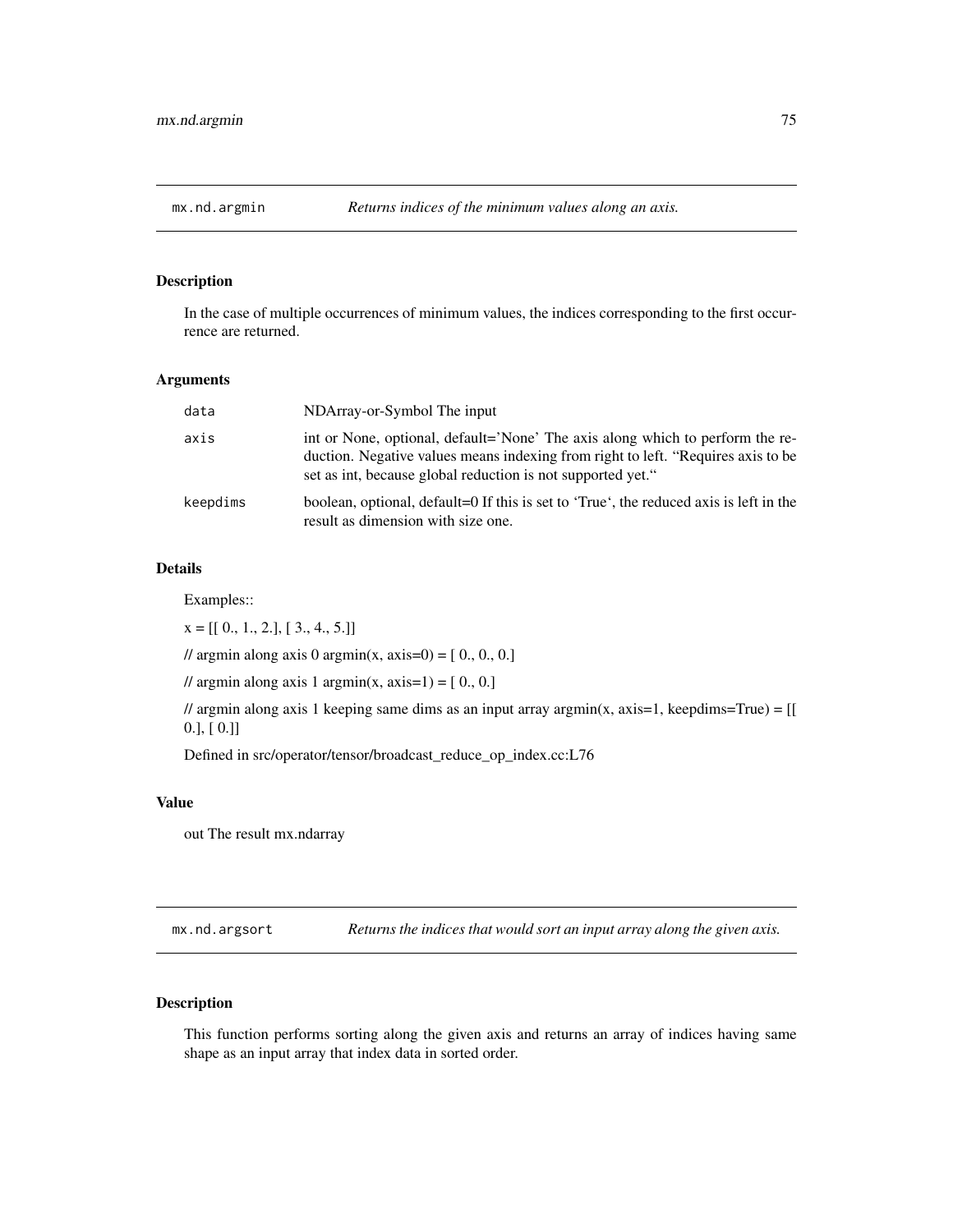### Arguments

| data      | NDArray-or-Symbol The input array                                                                                                                                                                                                                                                                                                                                                                                                                                                                                                                                                                                                                                                                                                                                 |
|-----------|-------------------------------------------------------------------------------------------------------------------------------------------------------------------------------------------------------------------------------------------------------------------------------------------------------------------------------------------------------------------------------------------------------------------------------------------------------------------------------------------------------------------------------------------------------------------------------------------------------------------------------------------------------------------------------------------------------------------------------------------------------------------|
| axis      | int or None, optional, default='-1' Axis along which to sort the input tensor. If<br>not given, the flattened array is used. Default is -1.                                                                                                                                                                                                                                                                                                                                                                                                                                                                                                                                                                                                                       |
| is.ascend | boolean, optional, default=1 Whether to sort in ascending or descending order.                                                                                                                                                                                                                                                                                                                                                                                                                                                                                                                                                                                                                                                                                    |
| dtype     | $'float16', 'float32', 'float64', 'int32', 'int64', 'uint8', optional, default='float32', 'float32', 'int64', 'uint8', optimal, default='float32', 'float33', 'int8', 'int8', 'int8', optimal, default='float32', 'float64', 'int8', 'int8', optimal, default='float32', 'int8', 'int8', and default='float32', 'int8', 'int8', optimal, default='float32', 'int8', 'int8', and default='float32', 'int8', 'int8', 'int8', optimal, default='float32', 'int8', 'int8', and default='float32', 'int8', 'int8', 'int8', and default='float32', 'int8', 'int8', 'int8', 'int8$<br>DType of the output indices. It is only valid when ret typ is "indices" or "both".<br>An error will be raised if the selected data type cannot precisely represent the<br>indices. |

## Details

Examples::

 $x = [[ 0.3, 0.2, 0.4], [ 0.1, 0.3, 0.2]]$ // sort along axis -1 argsort(x) =  $[[ 1., 0., 2.], [ 0., 2., 1.]]$ // sort along axis 0 argsort(x, axis=0) =  $[[ 1., 0., 1.] [ 0., 1., 0.]]$ // flatten and then sort argsort(x, axis=None) =  $[3, 1, 5, 0, 4, 2]$ Defined in src/operator/tensor/ordering\_op.cc:L184

### Value

out The result mx.ndarray

mx.nd.array *Create a new* mx.ndarray *that copies the content from src on ctx.*

## Description

Create a new  $mx$ .ndarray that copies the content from src on ctx.

## Usage

```
mx.nd.array(src.array, ctx = NULL)
```
## Arguments

| src.array | Source array data of class array, vector or matrix.                                 |
|-----------|-------------------------------------------------------------------------------------|
| ctx       | optional The context device of the array. mx.ctx.default() will be used in default. |

### Value

An mx.ndarray An Rcpp\_MXNDArray object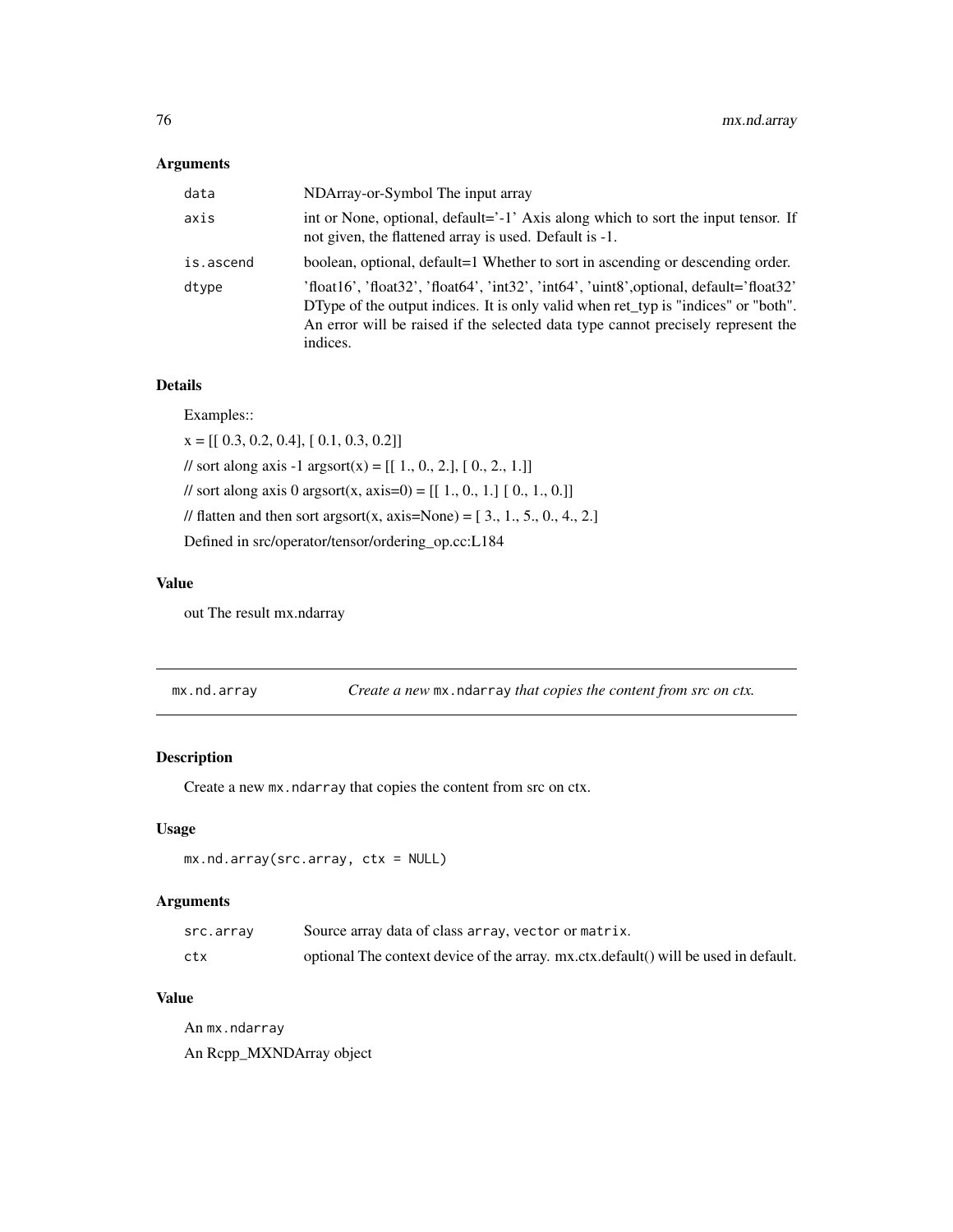## mx.nd.batch.dot 77

### Examples

```
mat = mx.nd.array(x)mat = 1 - mat + (2 * mat)/(mat + 0.5)as.array(mat)
```
mx.nd.batch.dot *Batchwise dot product.*

## Description

"batch\_dot" is used to compute dot product of "x" and "y" when "x" and "y" are data in batch, namely N-D ( $N \ge 3$ ) arrays in shape of '(B0, ..., B\_i, :, :)'.

## Arguments

| lhs           | NDArray-or-Symbol The first input                                                                                                                                                                                                                                                                                                           |
|---------------|---------------------------------------------------------------------------------------------------------------------------------------------------------------------------------------------------------------------------------------------------------------------------------------------------------------------------------------------|
| rhs           | NDArray-or-Symbol The second input                                                                                                                                                                                                                                                                                                          |
| transpose.a   | boolean, optional, default=0 If true then transpose the first input before dot.                                                                                                                                                                                                                                                             |
| transpose.b   | boolean, optional, default=0 If true then transpose the second input before dot.                                                                                                                                                                                                                                                            |
| forward.stype | None, 'csr', 'default', 'row_sparse',optional, default='None' The desired stor-<br>age type of the forward output given by user, if the combination of input storage<br>types and this hint does not matchany implemented ones, the dot operator will<br>perform fallback operationand still produce an output of the desired storage type. |

## Details

For example, given "x" with shape '(B\_0, ..., B\_i, N, M)' and "y" with shape '(B\_0, ..., B\_i, M, K)', the result array will have shape '(B\_0, ..., B\_i, N, K)', which is computed by::

batch\_dot(x,y)[b\_0, ..., b\_i, :, :] = dot(x[b\_0, ..., b\_i, :, :], y[b\_0, ..., b\_i, :, :])

Defined in src/operator/tensor/dot.cc:L127

#### Value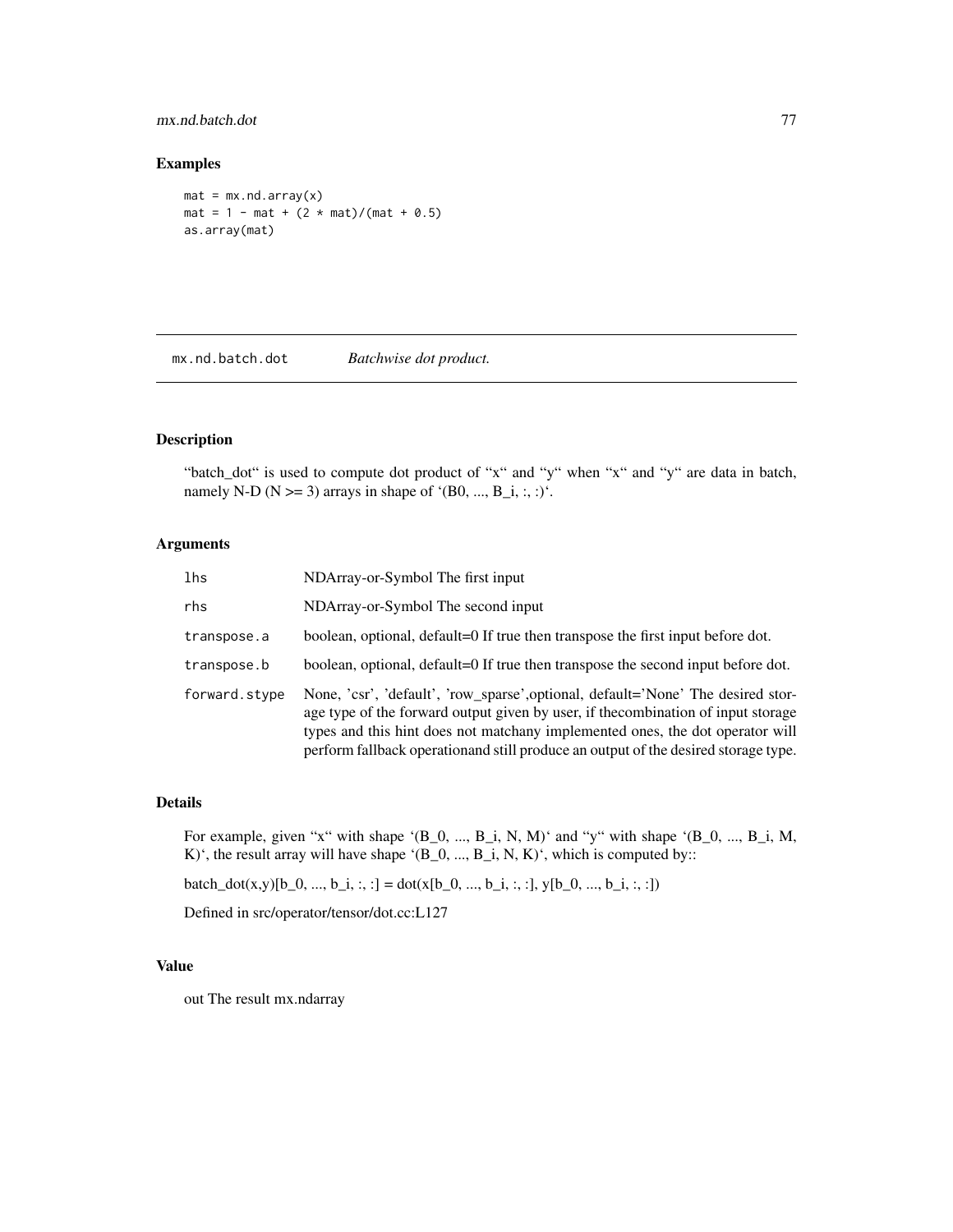mx.nd.batch.take *Takes elements from a data batch.*

## Description

.. note:: 'batch\_take' is deprecated. Use 'pick' instead.

## Arguments

| - a     | NDArray-or-Symbol The input array |
|---------|-----------------------------------|
| indices | NDArray-or-Symbol The index array |

## Details

Given an input array of shape "(d0, d1)" and indices of shape "(i0,)", the result will be an output array of shape "(i0,)" with::

 $output[i] = input[i, indices[i]]$ 

Examples::

 $x = [[1., 2.], [3., 4.], [5., 6.]]$ 

// takes elements with specified indices batch\_take(x,  $[0,1,0]$ ) = [1.4.5.]

Defined in src/operator/tensor/indexing\_op.cc:L835

## Value

out The result mx.ndarray

mx.nd.BatchNorm *Batch normalization.*

## Description

Normalizes a data batch by mean and variance, and applies a scale "gamma" as well as offset "beta".

| data        | NDArray-or-Symbol Input data to batch normalization                                                                                                                             |
|-------------|---------------------------------------------------------------------------------------------------------------------------------------------------------------------------------|
| gamma       | NDArray-or-Symbol gamma array                                                                                                                                                   |
| beta        | NDArray-or-Symbol beta array                                                                                                                                                    |
| moving.mean | NDArray-or-Symbol running mean of input                                                                                                                                         |
| moving.var  | NDArray-or-Symbol running variance of input                                                                                                                                     |
| eps         | double, optional, default=0.0010000000474974513 Epsilon to prevent div 0.<br>Must be no less than CUDNN BN MIN EPSILON defined in cudnn.h when<br>using cudnn (usually $1e-5$ ) |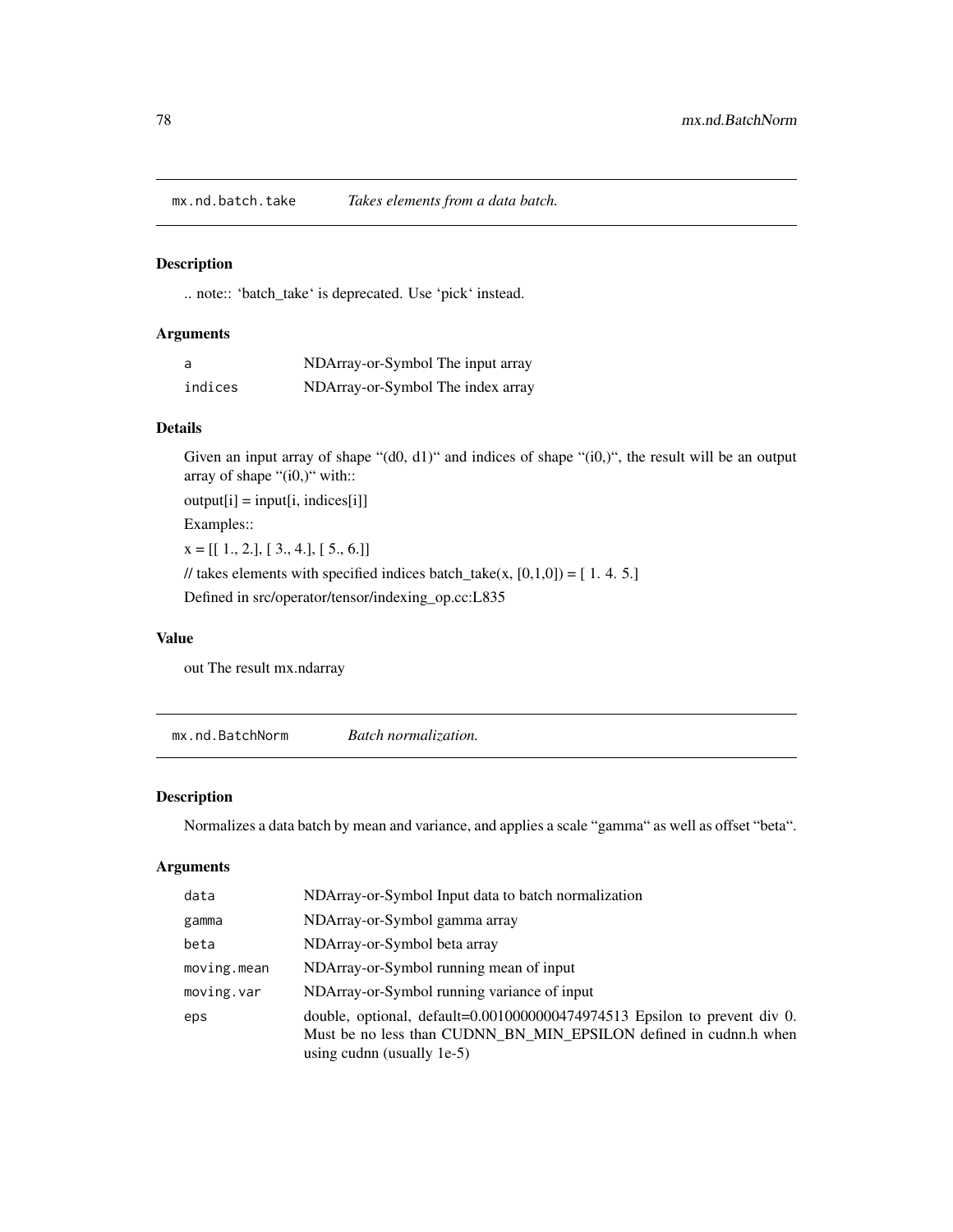| momentum         | float, optional, default=0.899999976 Momentum for moving average                                                                                                                                                                                                    |  |
|------------------|---------------------------------------------------------------------------------------------------------------------------------------------------------------------------------------------------------------------------------------------------------------------|--|
| fix.gamma        | boolean, optional, default=1 Fix gamma while training                                                                                                                                                                                                               |  |
| use.global.stats |                                                                                                                                                                                                                                                                     |  |
|                  | boolean, optional, default=0 Whether use global moving statistics instead of<br>local batch-norm. This will force change batch-norm into a scale shift operator.                                                                                                    |  |
| output.mean.var  |                                                                                                                                                                                                                                                                     |  |
|                  | boolean, optional, default=0 Output the mean and inverse std                                                                                                                                                                                                        |  |
| axis             | int, optional, default='1' Specify which shape axis the channel is specified                                                                                                                                                                                        |  |
| cudnn.off        | boolean, optional, default=0 Do not select CUDNN operator, if available                                                                                                                                                                                             |  |
| min.calib.range  |                                                                                                                                                                                                                                                                     |  |
|                  | float or None, optional, default=None The minimum scalar value in the form of<br>float 32 obtained through calibration. If present, it will be used to by quantized<br>batch norm op to calculate primitive scale. Note: this calib_range is to calib bn<br>output. |  |
| max.calib.range  |                                                                                                                                                                                                                                                                     |  |
|                  | float or None, optional, default=None The maximum scalar value in the form of<br>float 32 obtained through calibration. If present, it will be used to by quantized<br>batch norm op to calculate primitive scale. Note: this calib range is to calib bn<br>output. |  |

Assume the input has more than one dimension and we normalize along axis 1. We first compute the mean and variance along this axis:

.. math::

data\\_mean[i] = mean(data[:,i,:,...]) \ data\\_var[i] = var(data[:,i,:,...])

Then compute the normalized output, which has the same shape as input, as following:

.. math::

 $out[:,i,:,...] = \frac{at[:,i,:,...]} - data\$  mean[i]\sqrtdata\\_var[i]+\epsilon \* gamma[i] + beta[i]

Both \*mean\* and \*var\* returns a scalar by treating the input as a vector.

Assume the input has size \*k\* on axis 1, then both "gamma" and "beta" have shape \*(k,)\*. If "output\_mean\_var" is set to be true, then outputs both "data\_mean" and the inverse of "data\_var", which are needed for the backward pass. Note that gradient of these two outputs are blocked.

Besides the inputs and the outputs, this operator accepts two auxiliary states, "moving\_mean" and "moving\_var", which are \*k\*-length vectors. They are global statistics for the whole dataset, which are updated by::

moving\_mean = moving\_mean  $*$  momentum + data\_mean  $*$  (1 - momentum) moving\_var = moving\_var \* momentum + data\_var \* (1 - momentum)

If "use\_global\_stats" is set to be true, then "moving\_mean" and "moving\_var" are used instead of "data\_mean" and "data\_var" to compute the output. It is often used during inference.

The parameter "axis" specifies which axis of the input shape denotes the 'channel' (separately normalized groups). The default is 1. Specifying -1 sets the channel axis to be the last item in the input shape.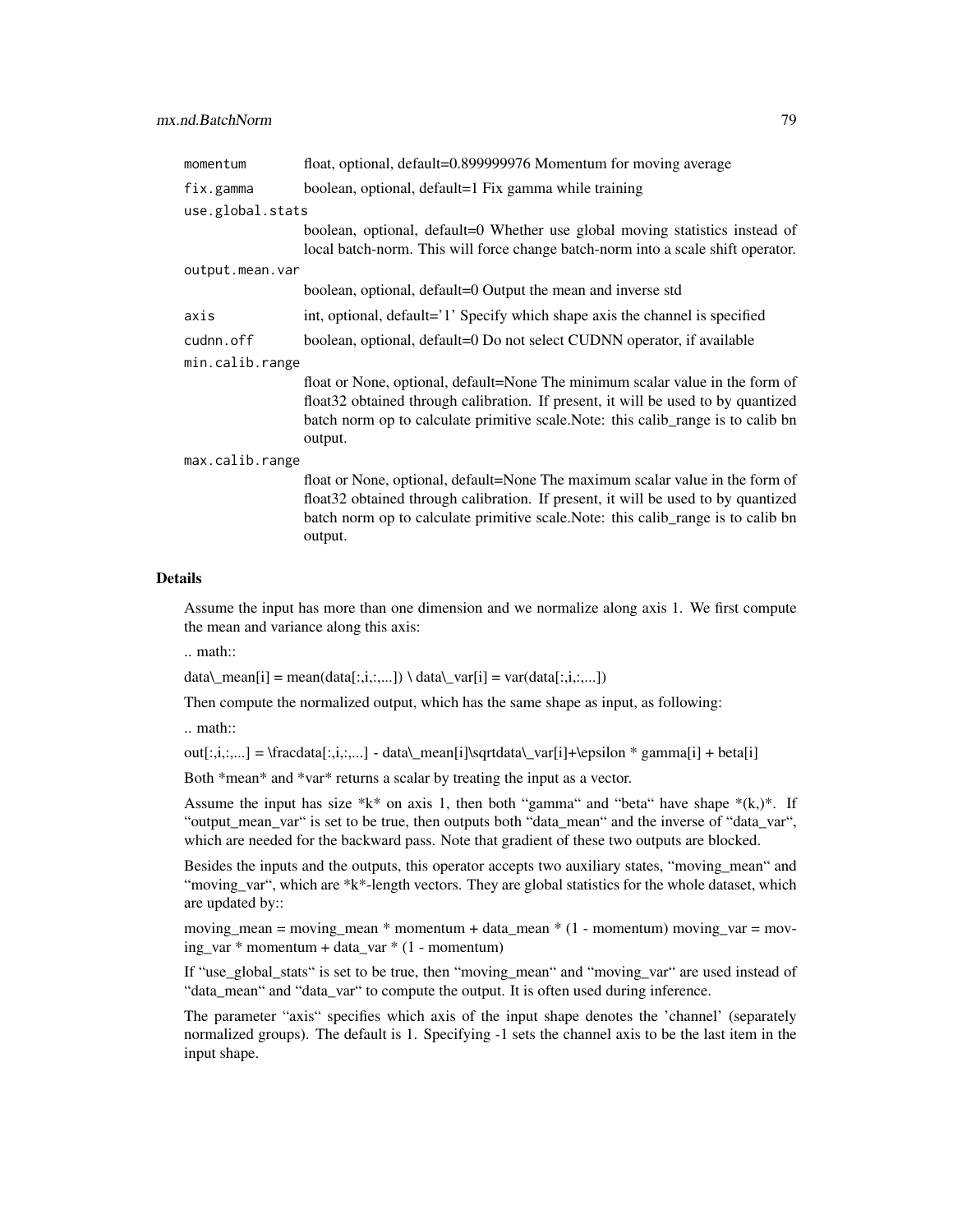Both "gamma" and "beta" are learnable parameters. But if "fix\_gamma" is true, then set "gamma" to 1 and its gradient to 0.

.. Note:: When "fix\_gamma" is set to True, no sparse support is provided. If "fix\_gamma is" set to False, the sparse tensors will fallback.

Defined in src/operator/nn/batch\_norm.cc:L608

## Value

out The result mx.ndarray

mx.nd.BatchNorm.v1 *Batch normalization.*

## Description

This operator is DEPRECATED. Perform BatchNorm on the input.

#### Arguments

| data             | NDArray-or-Symbol Input data to batch normalization                              |  |
|------------------|----------------------------------------------------------------------------------|--|
| gamma            | NDArray-or-Symbol gamma array                                                    |  |
| beta             | NDArray-or-Symbol beta array                                                     |  |
| eps              | float, optional, $default=0.00100000005$ Epsilon to prevent div 0                |  |
| momentum         | float, optional, default=0.899999976 Momentum for moving average                 |  |
| fix.gamma        | boolean, optional, default=1 Fix gamma while training                            |  |
| use.global.stats |                                                                                  |  |
|                  | boolean, optional, default=0 Whether use global moving statistics instead of     |  |
|                  | local batch-norm. This will force change batch-norm into a scale shift operator. |  |
| output.mean.var  |                                                                                  |  |
|                  | boolean, optional, default=0 Output All, normal mean and var                     |  |

### Details

Normalizes a data batch by mean and variance, and applies a scale "gamma" as well as offset "beta".

Assume the input has more than one dimension and we normalize along axis 1. We first compute the mean and variance along this axis:

.. math::

data\\_mean[i] = mean(data[:,i,:,...]) \ data\\_var[i] = var(data[:,i,:,...])

Then compute the normalized output, which has the same shape as input, as following:

.. math::

out[:,i,:,...] = \fracdata[:,i,:,...] - data\\_mean[i]\sqrtdata\\_var[i]+\epsilon \* gamma[i] + beta[i] Both \*mean\* and \*var\* returns a scalar by treating the input as a vector.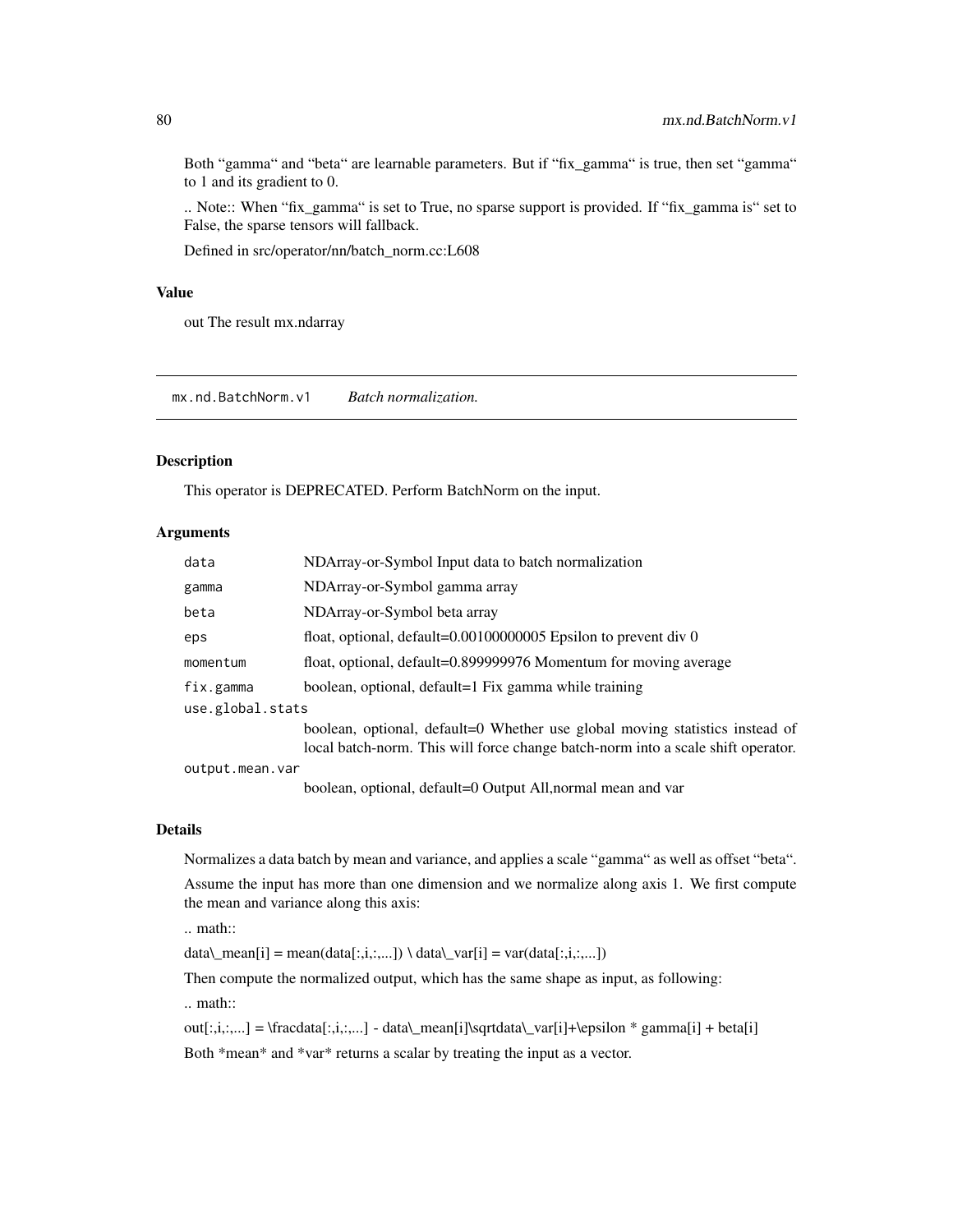Assume the input has size \*k\* on axis 1, then both "gamma" and "beta" have shape  $*(k,)*$ . If "output\_mean\_var" is set to be true, then outputs both "data\_mean" and "data\_var" as well, which are needed for the backward pass.

Besides the inputs and the outputs, this operator accepts two auxiliary states, "moving\_mean" and "moving\_var", which are \*k\*-length vectors. They are global statistics for the whole dataset, which are updated by::

moving\_mean = moving\_mean  $*$  momentum + data\_mean  $*$  (1 - momentum) moving\_var = moving\_var \* momentum + data\_var \* (1 - momentum)

If "use\_global\_stats" is set to be true, then "moving\_mean" and "moving\_var" are used instead of "data\_mean" and "data\_var" to compute the output. It is often used during inference.

Both "gamma" and "beta" are learnable parameters. But if "fix\_gamma" is true, then set "gamma" to 1 and its gradient to 0.

There's no sparse support for this operator, and it will exhibit problematic behavior if used with sparse tensors.

Defined in src/operator/batch\_norm\_v1.cc:L94

### Value

out The result mx.ndarray

mx.nd.BilinearSampler *Applies bilinear sampling to input feature map.*

#### **Description**

Bilinear Sampling is the key of [NIPS2015] \"Spatial Transformer Networks\". The usage of the operator is very similar to remap function in OpenCV, except that the operator has the backward pass.

#### Arguments

| data      | NDArray-or-Symbol Input data to the Bilinear sampler Op.                                        |
|-----------|-------------------------------------------------------------------------------------------------|
| grid      | NDArray-or-Symbol Input grid to the Bilinear sampler Op. grid has two channels:<br>x src, y src |
| cudnn.off | boolean or None, optional, default=None whether to turn cudnn off                               |

#### Details

Given :math:'data' and :math:'grid', then the output is computed by

.. math::  $x\_src = grid[batch, 0, y\_dst, x\_dst] \ y\_src = grid[batch, 1, y\_dst, x\_dst] \ output[batch,$ channel,  $y_dst$ ,  $x_dst$  = G(data[batch, channel,  $y_ssc$ ,  $x_ssc$ )

:math:'x\_dst', :math:'y\_dst' enumerate all spatial locations in :math:'output', and :math:'G()' denotes the bilinear interpolation kernel. The out-boundary points will be padded with zeros.The shape of the output will be (data.shape[0], data.shape[1], grid.shape[2], grid.shape[3]).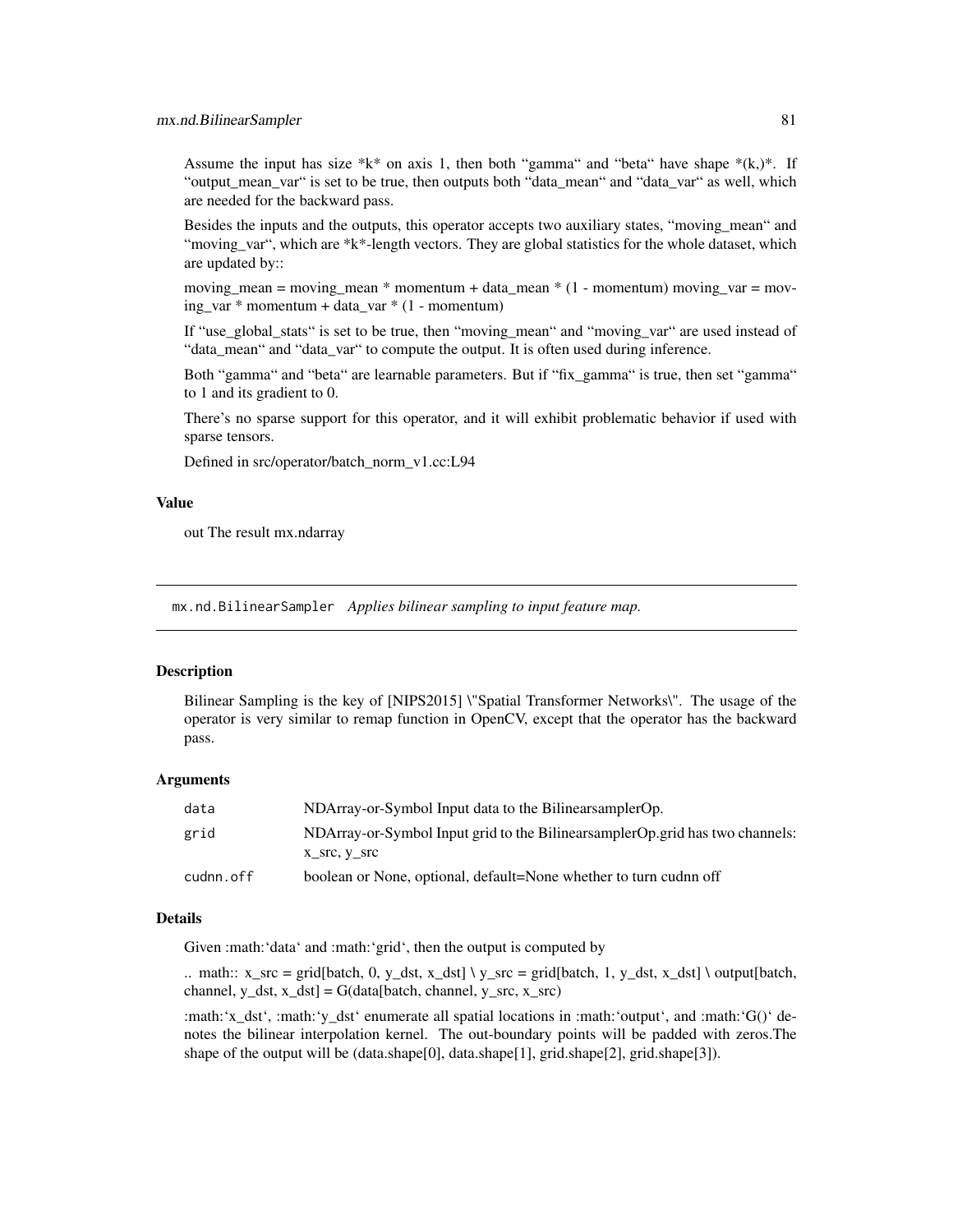The operator assumes that :math:'data' has 'NCHW' layout and :math:'grid' has been normalized to [-1, 1].

BilinearSampler often cooperates with GridGenerator which generates sampling grids for BilinearSampler. GridGenerator supports two kinds of transformation: "affine" and "warp". If users want to design a CustomOp to manipulate :math:'grid', please firstly refer to the code of GridGenerator.

Example 1::

## Zoom out data two times data =  $\arctan\left(\left[\frac{1}{1}, 4, 3, 6\right], [1, 8, 8, 9], [0, 4, 1, 5], [1, 0, 1, 3]]\right]$ 

 $affine_matrix = array([[2, 0, 0], [0, 2, 0]])$ 

 $affine_matrix = reshape(affine_matrix, shape=(1, 6))$ 

grid = GridGenerator(data=affine\_matrix, transform\_type='affine', target\_shape=(4, 4))

out = BilinearSampler(data, grid)

out [[[[ 0, 0, 0, 0], [ 0, 3.5, 6.5, 0], [ 0, 1.25, 2.5, 0], [ 0, 0, 0, 0]]]

Example 2::

## shift data horizontally by -1 pixel

 $data = array([[1, 4, 3, 6], [1, 8, 8, 9], [0, 4, 1, 5], [1, 0, 1, 3]]])$ 

warp\_maxtrix = array([[[[1, 1, 1, 1], [1, 1, 1, 1], [1, 1, 1, 1], [1, 1, 1, 1]], [[0, 0, 0, 0], [0, 0, 0, 0], [0, 0, 0, 0], [0, 0, 0, 0], [0, 0, 0, 0]]]])

grid = GridGenerator(data=warp\_matrix, transform\_type='warp') out = BilinearSampler(data, grid)

out [[[[ 4, 3, 6, 0], [ 8, 8, 9, 0], [ 4, 1, 5, 0], [ 0, 1, 3, 0]]]

Defined in src/operator/bilinear\_sampler.cc:L255

## Value

out The result mx.ndarray

mx.nd.BlockGrad *Stops gradient computation.*

#### Description

Stops the accumulated gradient of the inputs from flowing through this operator in the backward direction. In other words, this operator prevents the contribution of its inputs to be taken into account for computing gradients.

#### Arguments

data NDArray-or-Symbol The input array.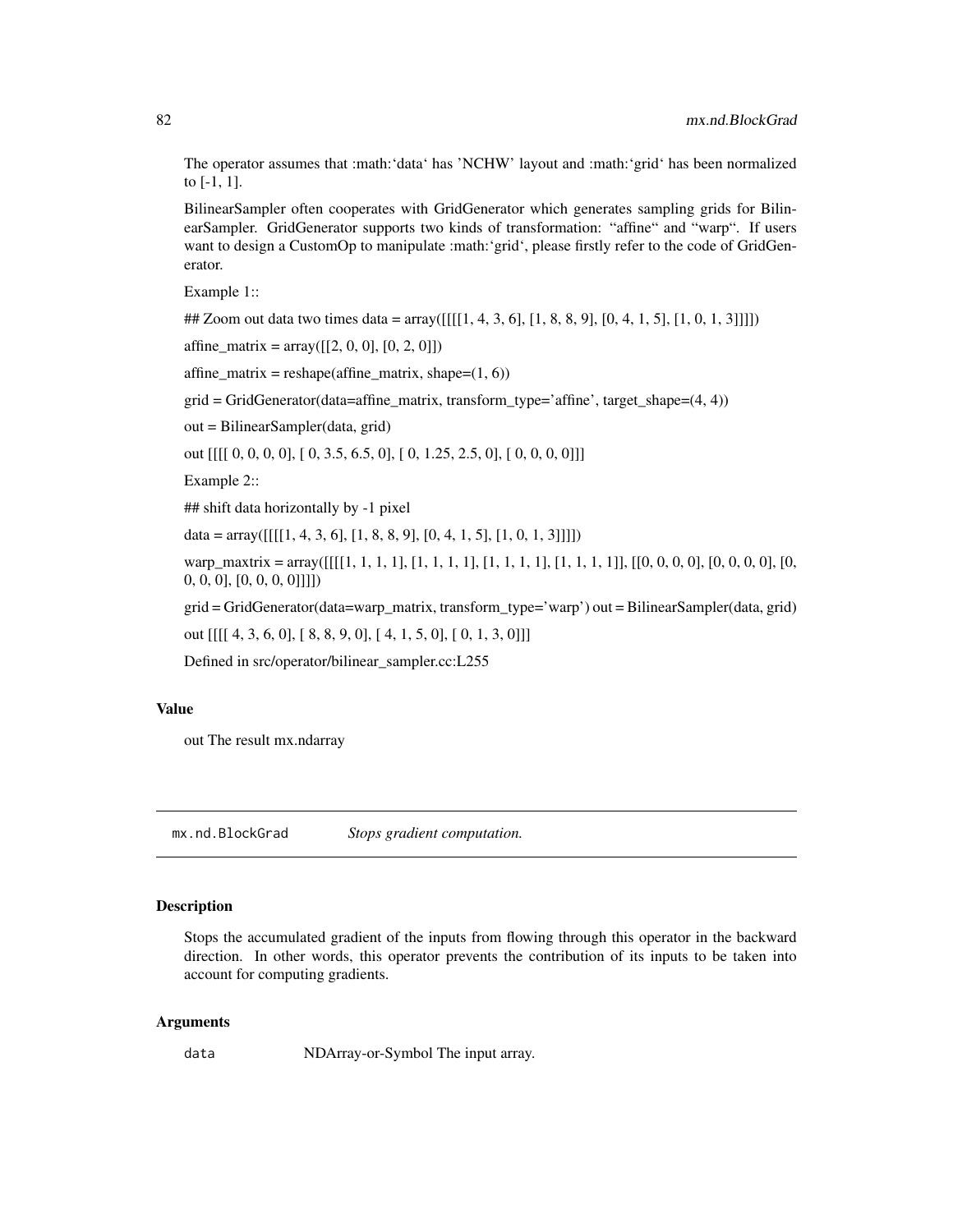## mx.nd.broadcast.add 83

## Details

Example::

 $v1 = [1, 2]$   $v2 = [0, 1]$  a = Variable('a') b = Variable('b') b\_stop\_grad = stop\_gradient(3 \* b) loss = MakeLoss(b\_stop\_grad + a)

executor = loss.simple\_bind(ctx=cpu(), a=(1,2), b=(1,2)) executor.forward(is\_train=True, a=v1, b=v2) executor.outputs [ 1. 5.]

executor.backward() executor.grad\_arrays [ 0. 0.] [ 1. 1.]

Defined in src/operator/tensor/elemwise\_unary\_op\_basic.cc:L325

## Value

out The result mx.ndarray

mx.nd.broadcast.add *Returns element-wise sum of the input arrays with broadcasting.*

#### Description

'broadcast\_plus' is an alias to the function 'broadcast\_add'.

## Arguments

| lhs | NDArray-or-Symbol First input to the function  |
|-----|------------------------------------------------|
| rhs | NDArray-or-Symbol Second input to the function |

#### Details

Example::  $x = [[1., 1., 1.], [1., 1., 1.]]$  $y = [[0.], [1.]]$ broadcast\_add(x, y) =  $[[ 1., 1., 1.], [ 2., 2., 2.]]$ broadcast\_plus(x, y) =  $[[ 1., 1., 1.], [ 2., 2., 2.]]$ Supported sparse operations:  $broadcast\_add(csr, dense(1D)) = dense broadcast\_add(dense(1D), csr) = dense$ Defined in src/operator/tensor/elemwise\_binary\_broadcast\_op\_basic.cc:L57

### Value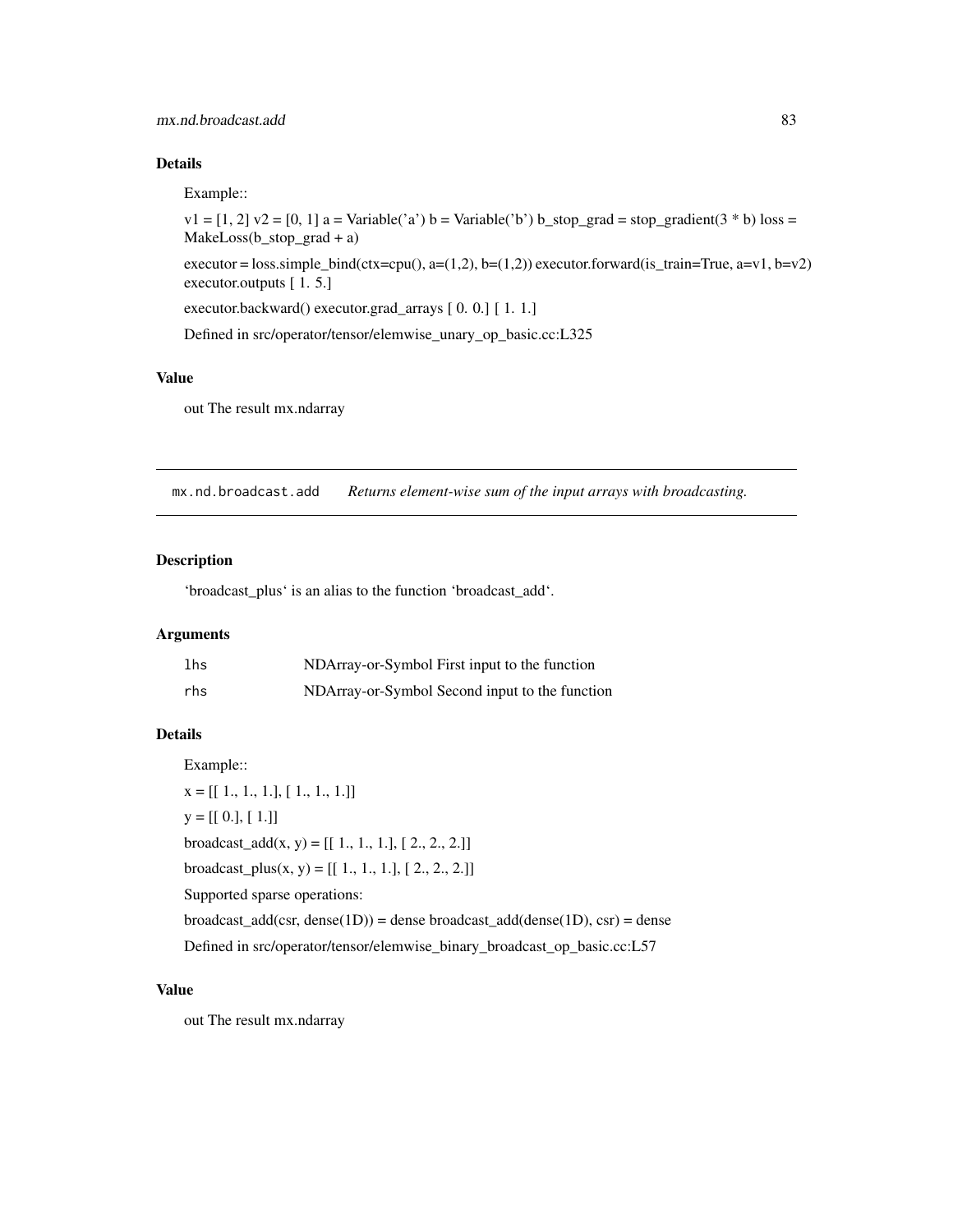mx.nd.broadcast.axes *Broadcasts the input array over particular axes.*

## Description

Broadcasting is allowed on axes with size 1, such as from  $(2,1,3,1)$  to  $(2,8,3,9)$ . Elements will be duplicated on the broadcasted axes.

#### **Arguments**

| data | NDArray-or-Symbol The input                                               |
|------|---------------------------------------------------------------------------|
| axis | Shape(tuple), optional, default=[] The axes to perform the broadcasting.  |
| size | Shape(tuple), optional, default=[] Target sizes of the broadcasting axes. |

## Details

'broadcast\_axes' is an alias to the function 'broadcast\_axis'.

Example::

// given x of shape  $(1,2,1)$  x = [[[ 1.], [ 2.]]]

// broadcast x on on axis 2 broadcast\_axis(x, axis=2, size=3) =  $[[1, 1, 1, 1, 1, 2, 2, 2, 2, 1]]$  // broadcast x on on axes 0 and 2 broadcast\_axis(x, axis=(0,2), size=(2,3)) = [[[ 1., 1., 1.], [ 2., 2., 2.]], [[ 1., 1., 1.], [ 2., 2., 2.]]]

Defined in src/operator/tensor/broadcast\_reduce\_op\_value.cc:L92

## Value

out The result mx.ndarray

mx.nd.broadcast.axis *Broadcasts the input array over particular axes.*

## Description

Broadcasting is allowed on axes with size 1, such as from  $(2,1,3,1)$  to  $(2,8,3,9)$ . Elements will be duplicated on the broadcasted axes.

| data | NDArray-or-Symbol The input                                               |
|------|---------------------------------------------------------------------------|
| axis | Shape(tuple), optional, default=[] The axes to perform the broadcasting.  |
| size | Shape(tuple), optional, default=[] Target sizes of the broadcasting axes. |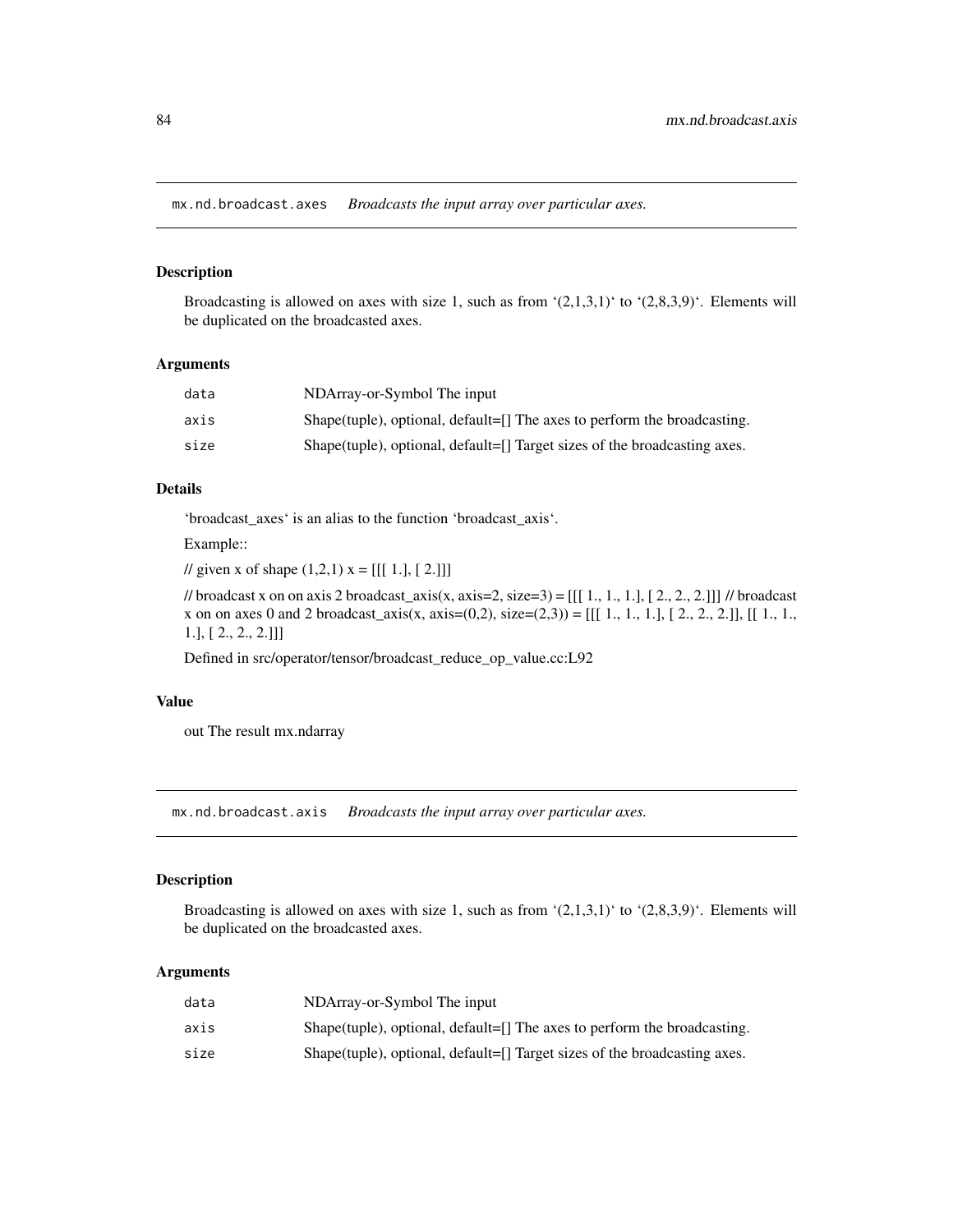'broadcast\_axes' is an alias to the function 'broadcast\_axis'.

Example::

// given x of shape  $(1,2,1)$  x = [[[ 1.], [ 2.]]]

// broadcast x on on axis 2 broadcast\_axis(x, axis=2, size=3) = [[[ 1., 1., 1.], [ 2., 2., 2.]]] // broadcast x on on axes 0 and 2 broadcast\_axis(x, axis= $(0,2)$ , size= $(2,3)$ ) = [[[ 1, 1, 1,], [ 2, 2, 2.]], [[ 1, 1., 1.], [ 2., 2., 2.]]]

Defined in src/operator/tensor/broadcast\_reduce\_op\_value.cc:L92

### Value

out The result mx.ndarray

mx.nd.broadcast.div *Returns element-wise division of the input arrays with broadcasting.*

### Description

Example::

## Arguments

| lhs | NDArray-or-Symbol First input to the function  |
|-----|------------------------------------------------|
| rhs | NDArray-or-Symbol Second input to the function |

## Details

 $x = [[ 6., 6., 6.], [ 6., 6., 6.]]$  $y = [[2.], [3.]]$ broadcast\_div(x, y) =  $[[ 3., 3., 3.]$ ,  $[ 2., 2., 2.]$ ] Supported sparse operations: broadcast\_div(csr, dense(1D)) = csr Defined in src/operator/tensor/elemwise\_binary\_broadcast\_op\_basic.cc:L186

#### Value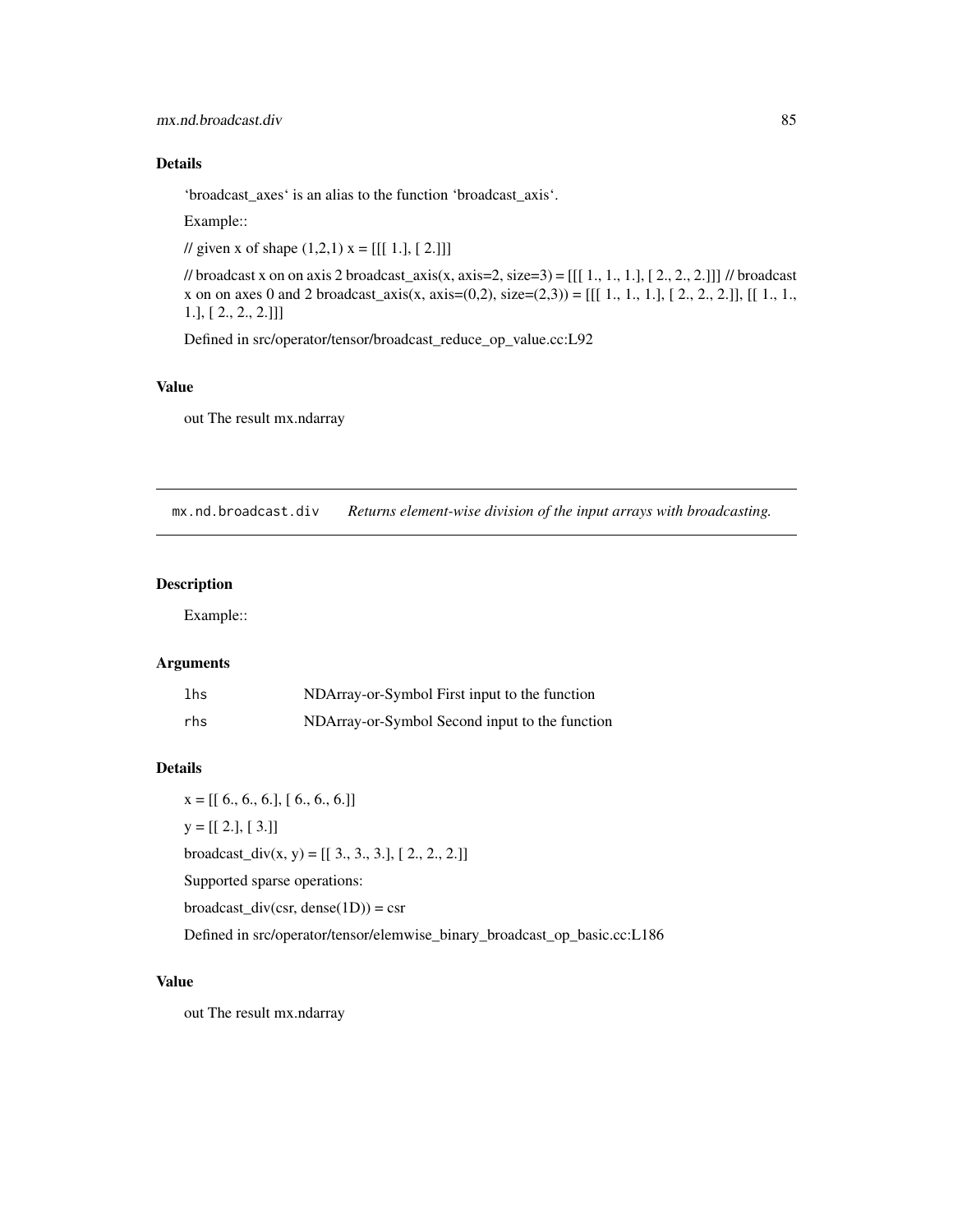mx.nd.broadcast.equal *Returns the result of element-wise \*\*equal to\*\* (==) comparison operation with broadcasting.*

## Description

Example::

## Arguments

| lhs | NDArray-or-Symbol First input to the function  |
|-----|------------------------------------------------|
| rhs | NDArray-or-Symbol Second input to the function |

## Details

 $x = [[1., 1., 1.], [1., 1., 1.]]$  $y = [[0.], [1.]]$ broadcast\_equal(x, y) =  $[[ 0., 0., 0.], [ 1., 1., 1.]]$ Defined in src/operator/tensor/elemwise\_binary\_broadcast\_op\_logic.cc:L45

## Value

out The result mx.ndarray

```
mx.nd.broadcast.greater
```
*Returns the result of element-wise \*\*greater than\*\* (>) comparison operation with broadcasting.*

## Description

Example::

## Arguments

| lhs | NDArray-or-Symbol First input to the function  |
|-----|------------------------------------------------|
| rhs | NDArray-or-Symbol Second input to the function |

## Details

 $x = [[1., 1., 1.], [1., 1., 1.]]$  $y = [[0.], [1.]]$ broadcast\_greater(x, y) =  $[[ 1., 1., 1.], [ 0., 0., 0.]]$ Defined in src/operator/tensor/elemwise\_binary\_broadcast\_op\_logic.cc:L81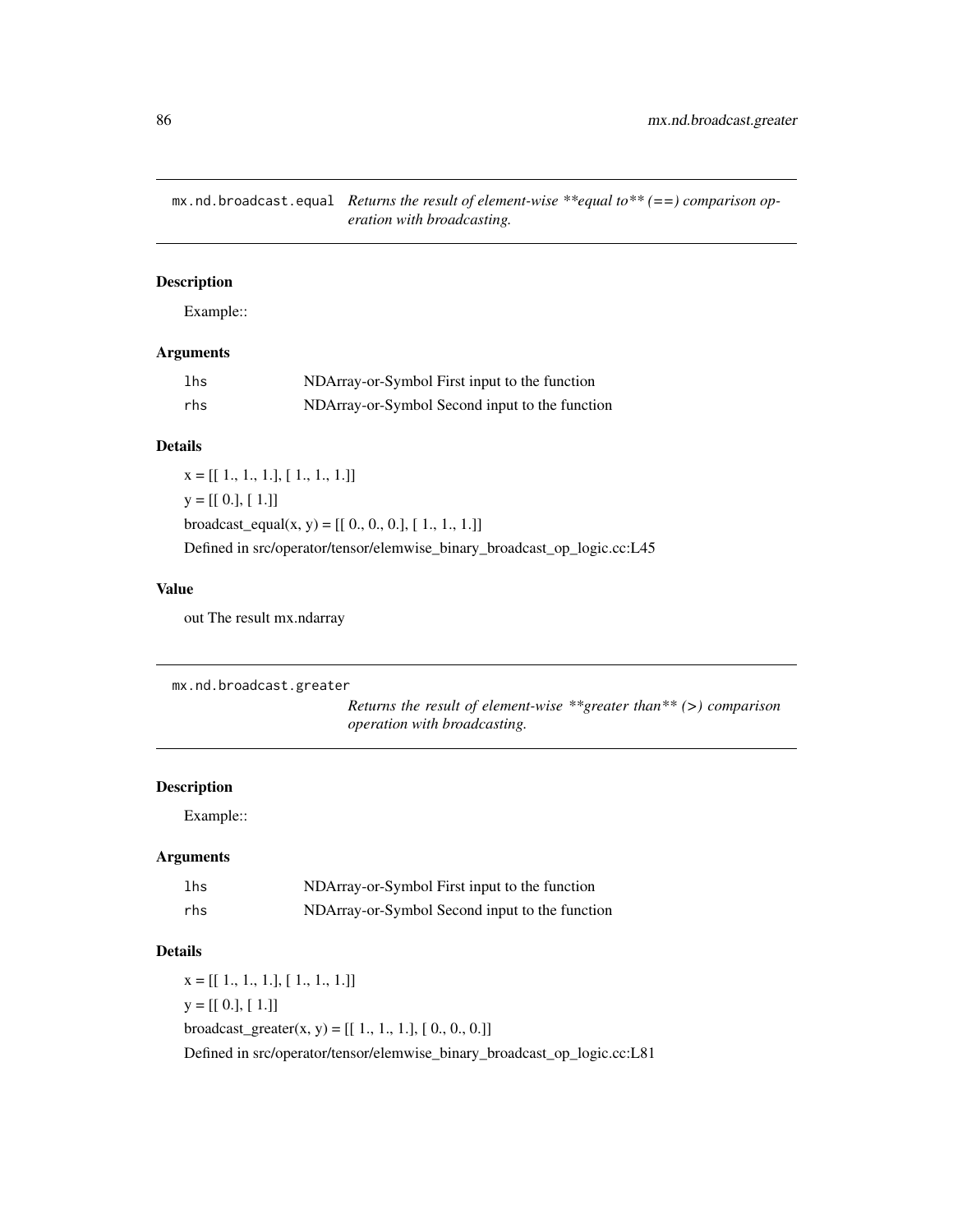## Value

out The result mx.ndarray

```
mx.nd.broadcast.greater.equal
                          Returns the result of element-wise **greater than or equal to** (>=)
                          comparison operation with broadcasting.
```
## Description

Example::

## Arguments

| lhs | NDArray-or-Symbol First input to the function  |
|-----|------------------------------------------------|
| rhs | NDArray-or-Symbol Second input to the function |

## Details

 $x = [[1., 1., 1.], [1., 1., 1.]]$  $y = [[0.], [1.]]$ broadcast\_greater\_equal(x, y) =  $[[ 1., 1., 1.], [ 1., 1., 1.]]$ Defined in src/operator/tensor/elemwise\_binary\_broadcast\_op\_logic.cc:L99

#### Value

out The result mx.ndarray

mx.nd.broadcast.hypot *Returns the hypotenuse of a right angled triangle, given its "legs" with broadcasting.*

## Description

It is equivalent to doing :math:'sqrt(x\_1^2 + x\_2^2)'.

| lhs | NDArray-or-Symbol First input to the function  |
|-----|------------------------------------------------|
| rhs | NDArray-or-Symbol Second input to the function |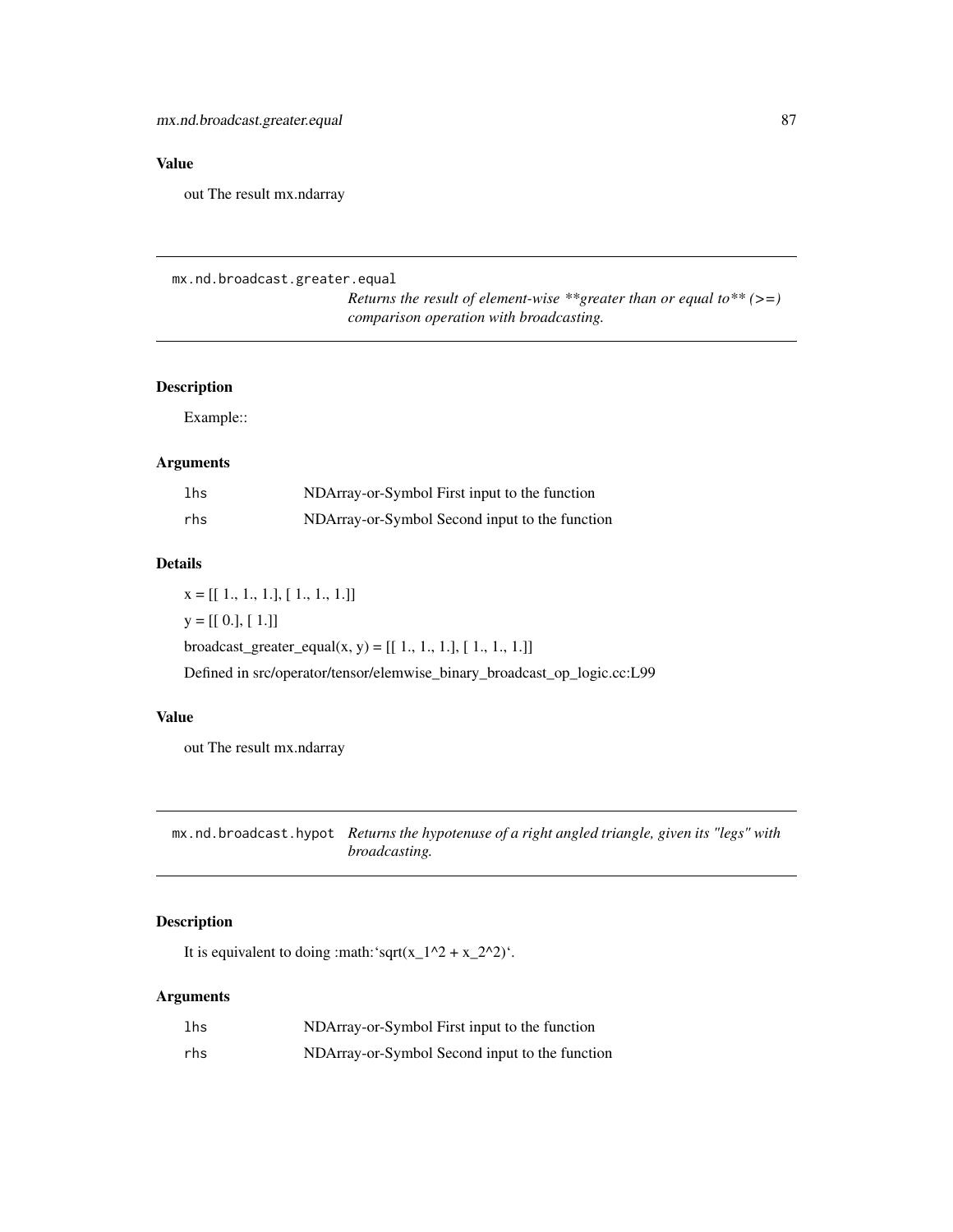Example::

 $x = [[3., 3., 3.]]$  $y = [[4.], [4.]]$ broadcast\_hypot $(x, y) = [[5., 5., 5.], [5., 5., 5.]]$  $z = [[0.], [4.]]$ broadcast\_hypot(x, z) =  $[[ 3., 3., 3.], [ 5., 5., 5.]]$ Defined in src/operator/tensor/elemwise\_binary\_broadcast\_op\_extended.cc:L157

### Value

out The result mx.ndarray

mx.nd.broadcast.lesser

*Returns the result of element-wise \*\*lesser than\*\* (<) comparison operation with broadcasting.*

## Description

Example::

## Arguments

| lhs | NDArray-or-Symbol First input to the function  |
|-----|------------------------------------------------|
| rhs | NDArray-or-Symbol Second input to the function |

## Details

 $x = [[1., 1., 1.], [1., 1., 1.]]$  $y = [[0.], [1.]]$ 

broadcast\_lesser(x, y) =  $[[ 0., 0., 0.], [ 0., 0., 0.]]$ 

Defined in src/operator/tensor/elemwise\_binary\_broadcast\_op\_logic.cc:L117

#### Value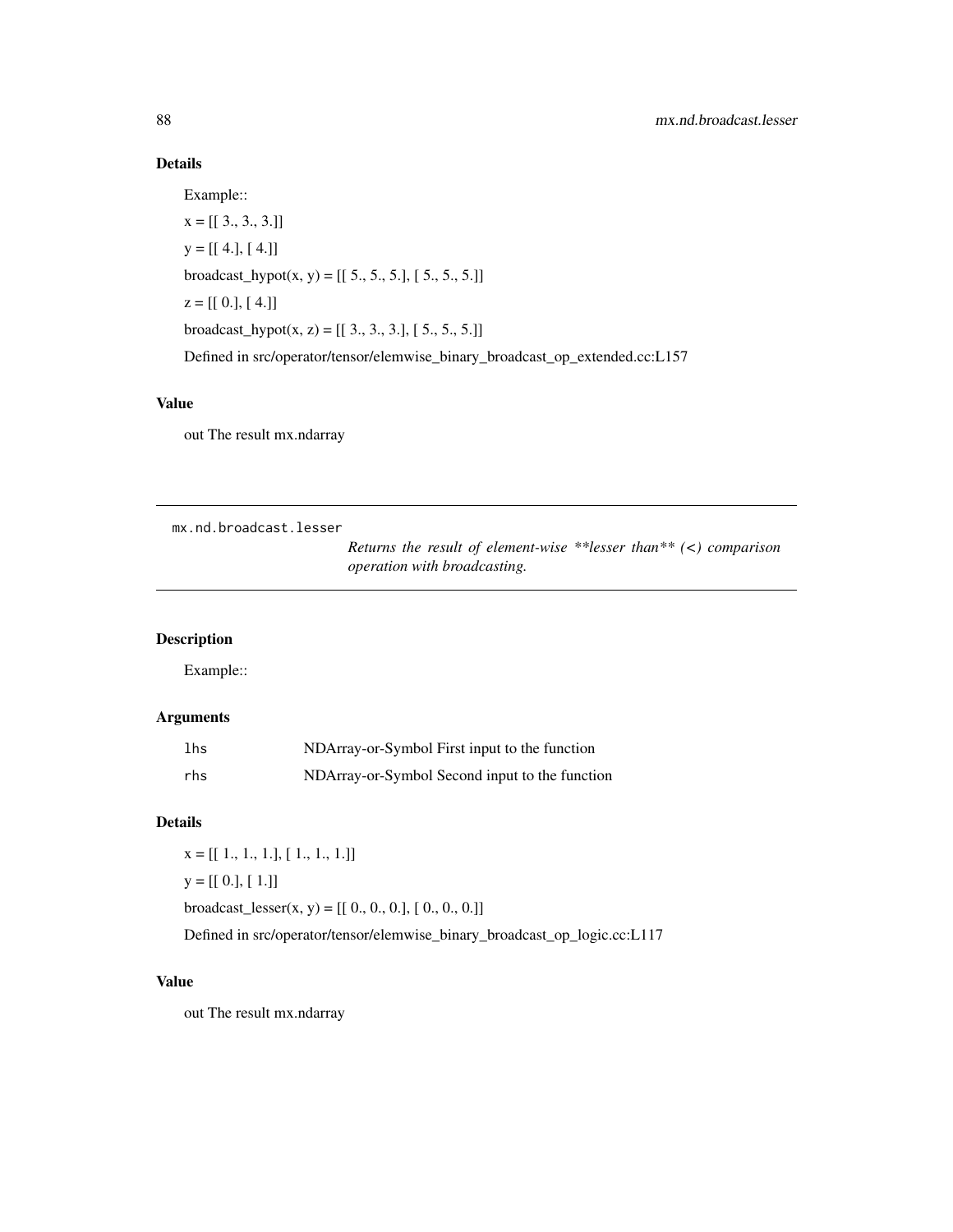mx.nd.broadcast.lesser.equal

*Returns the result of element-wise \*\*lesser than or equal to\*\* (<=) comparison operation with broadcasting.*

## Description

Example::

### Arguments

| lhs | NDArray-or-Symbol First input to the function  |
|-----|------------------------------------------------|
| rhs | NDArray-or-Symbol Second input to the function |

## Details

 $x = [[1., 1., 1.], [1., 1., 1.]]$  $y = [[0.], [1.]]$ broadcast\_lesser\_equal(x, y) =  $[[ 0., 0., 0.], [ 1., 1., 1.]]$ Defined in src/operator/tensor/elemwise\_binary\_broadcast\_op\_logic.cc:L135

#### Value

out The result mx.ndarray

mx.nd.broadcast.like *Broadcasts lhs to have the same shape as rhs.*

## Description

Broadcasting is a mechanism that allows NDArrays to perform arithmetic operations with arrays of different shapes efficiently without creating multiple copies of arrays. Also see, 'Broadcasting <https://docs.scipy.org/doc/numpy/user/basics.broadcasting.html>'\_ for more explanation.

| lhs      | NDArray-or-Symbol First input.                                                                 |
|----------|------------------------------------------------------------------------------------------------|
| rhs      | NDArray-or-Symbol Second input.                                                                |
| lhs.axes | Shape or None, optional, default=None Axes to perform broadcast on in the first<br>input array |
| rhs.axes | Shape or None, optional, default=None Axes to copy from the second input<br>array              |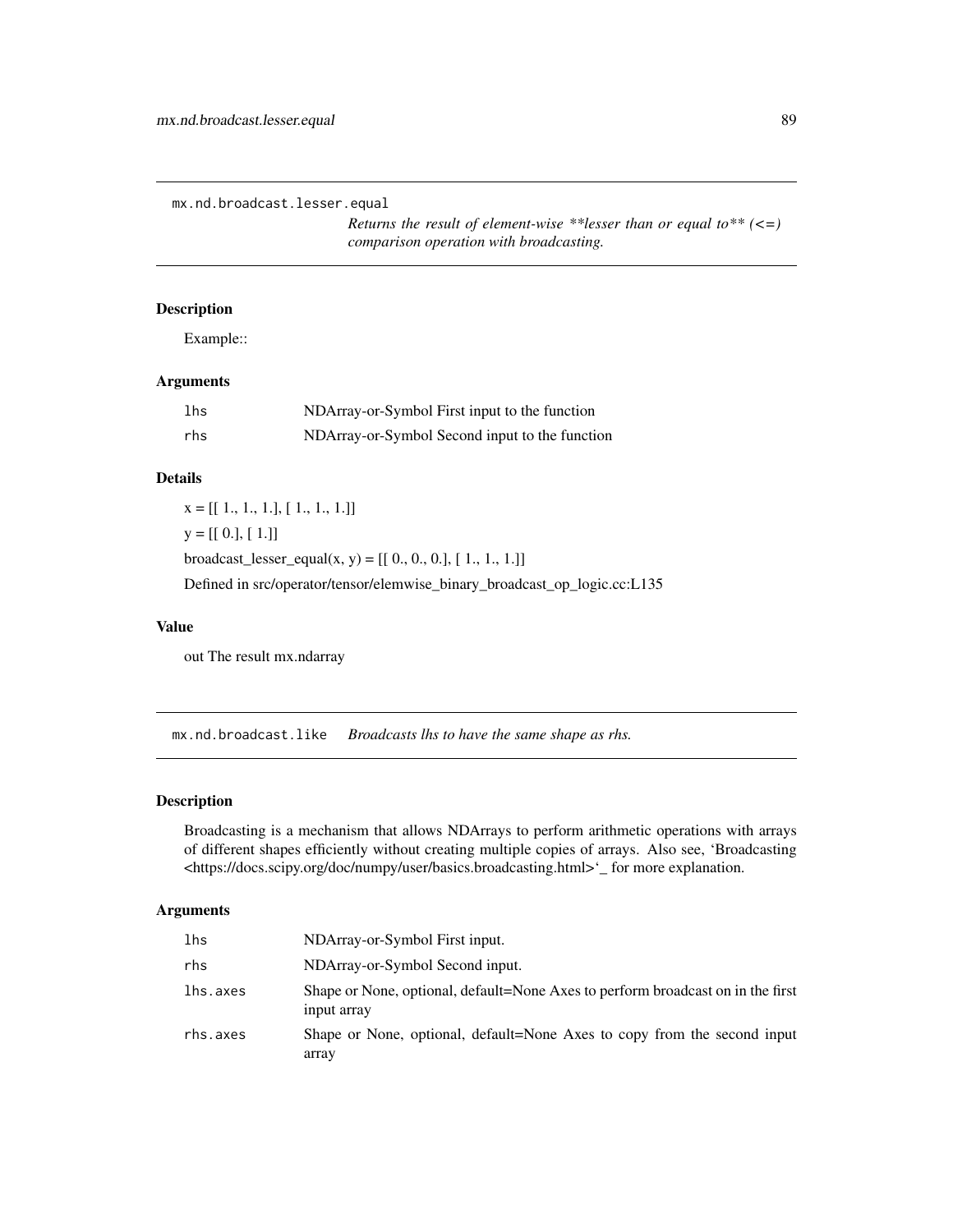Broadcasting is allowed on axes with size 1, such as from  $(2,1,3,1)$  to  $(2,8,3,9)$ . Elements will be duplicated on the broadcasted axes.

For example::

broadcast\_like([[1,2,3]], [[5,6,7],[7,8,9]]) = [[ 1., 2., 3.], [ 1., 2., 3.]])

broadcast\_like([9], [1,2,3,4,5], lhs\_axes=(0,), rhs\_axes=(-1,)) = [9,9,9,9,9]

Defined in src/operator/tensor/broadcast\_reduce\_op\_value.cc:L178

## Value

out The result mx.ndarray

mx.nd.broadcast.logical.and

*Returns the result of element-wise \*\*logical and\*\* with broadcasting.*

## Description

Example::

## Arguments

| lhs | NDArray-or-Symbol First input to the function  |
|-----|------------------------------------------------|
| rhs | NDArray-or-Symbol Second input to the function |

## Details

 $x = [[1., 1., 1.], [1., 1., 1.]]$  $y = [[0.], [1.]]$ broadcast\_logical\_and(x, y) =  $[[ 0., 0., 0.], [ 1., 1., 1.]]$ Defined in src/operator/tensor/elemwise\_binary\_broadcast\_op\_logic.cc:L153

### Value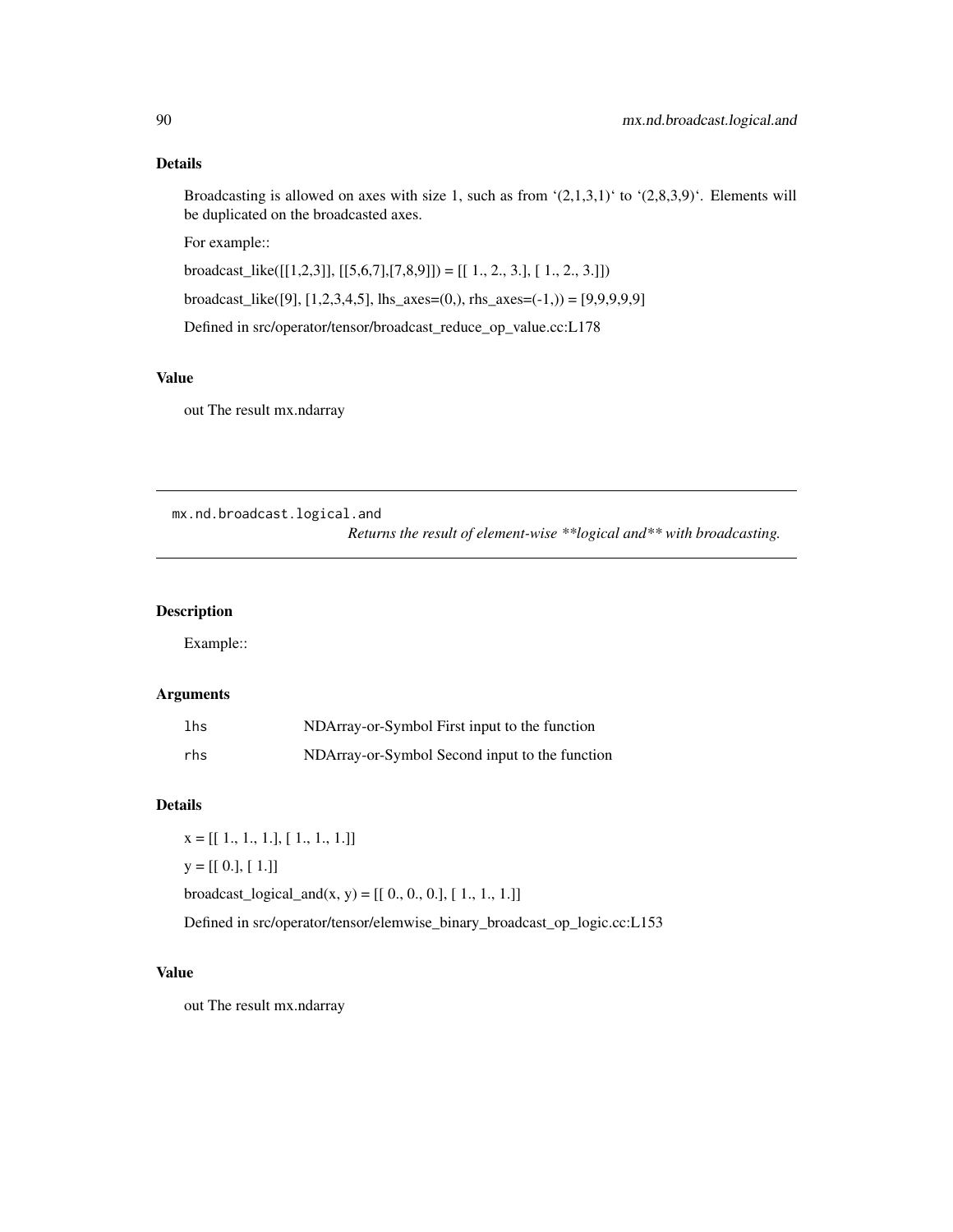mx.nd.broadcast.logical.or

*Returns the result of element-wise \*\*logical or\*\* with broadcasting.*

### Description

Example::

## Arguments

| 1 <sub>hs</sub> | NDArray-or-Symbol First input to the function  |
|-----------------|------------------------------------------------|
| rhs             | NDArray-or-Symbol Second input to the function |

## Details

 $x = [[1., 1., 0.], [1., 1., 0.]]$  $y = [[1.], [0.]]$ broadcast\_logical\_or(x, y) =  $[[ 1., 1., 1.], [ 1., 1., 0.]]$ Defined in src/operator/tensor/elemwise\_binary\_broadcast\_op\_logic.cc:L171

## Value

out The result mx.ndarray

mx.nd.broadcast.logical.xor

*Returns the result of element-wise \*\*logical xor\*\* with broadcasting.*

### Description

Example::

## Arguments

| lhs | NDArray-or-Symbol First input to the function  |
|-----|------------------------------------------------|
| rhs | NDArray-or-Symbol Second input to the function |

## Details

 $x = [[1., 1., 0.], [1., 1., 0.]]$  $y = [[1.], [0.]]$ broadcast\_logical\_xor(x, y) =  $[[0., 0., 1.], [1., 1., 0.]]$ Defined in src/operator/tensor/elemwise\_binary\_broadcast\_op\_logic.cc:L189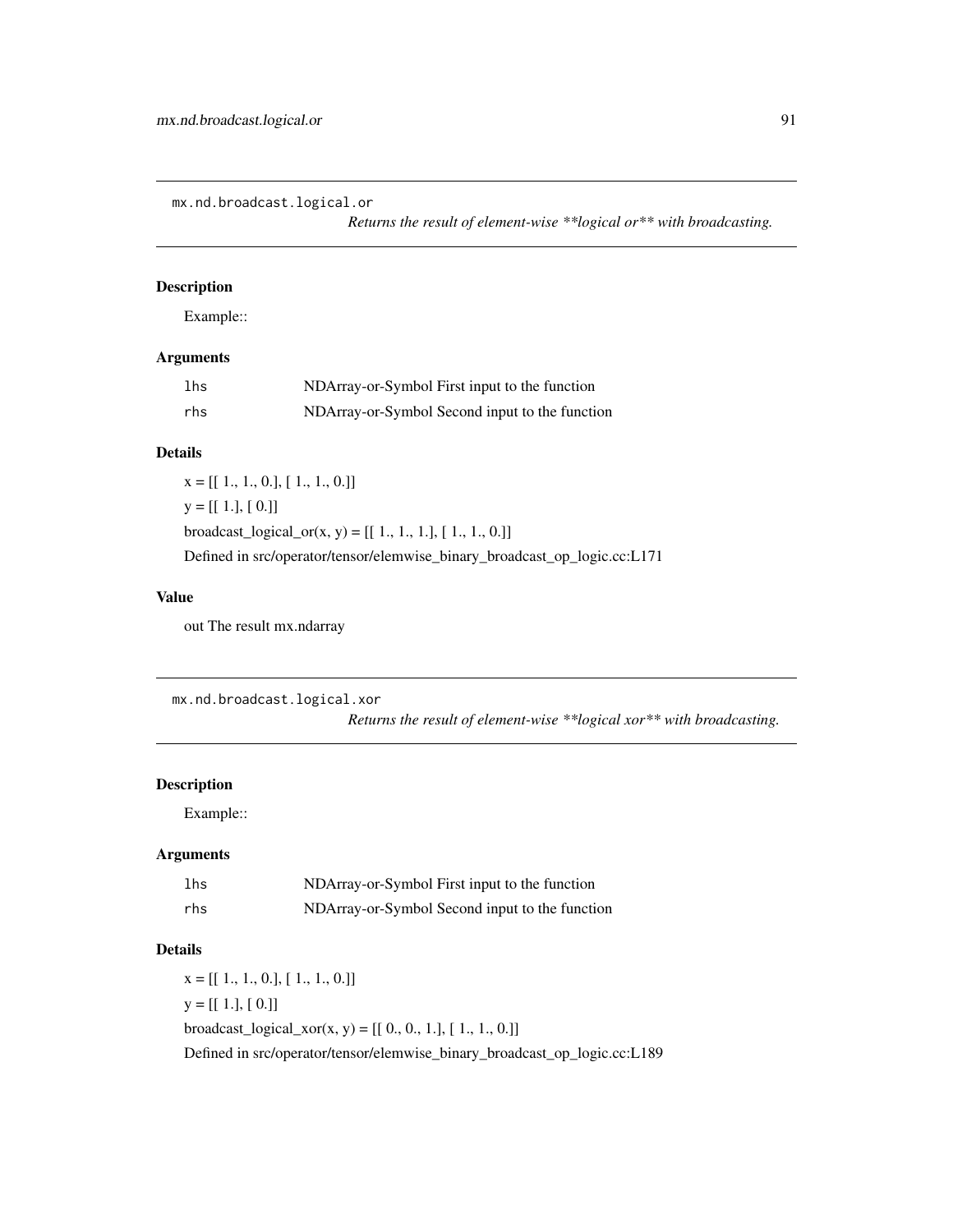### Value

out The result mx.ndarray

mx.nd.broadcast.maximum

*Returns element-wise maximum of the input arrays with broadcasting.*

### Description

This function compares two input arrays and returns a new array having the element-wise maxima.

### Arguments

| lhs | NDArray-or-Symbol First input to the function  |
|-----|------------------------------------------------|
| rhs | NDArray-or-Symbol Second input to the function |

## Details

Example::

 $x = [[1., 1., 1.], [1., 1., 1.]]$  $y = [[0.], [1.]]$ broadcast\_maximum(x, y) =  $[[ 1., 1., 1.], [ 1., 1., 1.]]$ Defined in src/operator/tensor/elemwise\_binary\_broadcast\_op\_extended.cc:L80

### Value

out The result mx.ndarray

mx.nd.broadcast.minimum

*Returns element-wise minimum of the input arrays with broadcasting.*

## Description

This function compares two input arrays and returns a new array having the element-wise minima.

| lhs | NDArray-or-Symbol First input to the function  |
|-----|------------------------------------------------|
| rhs | NDArray-or-Symbol Second input to the function |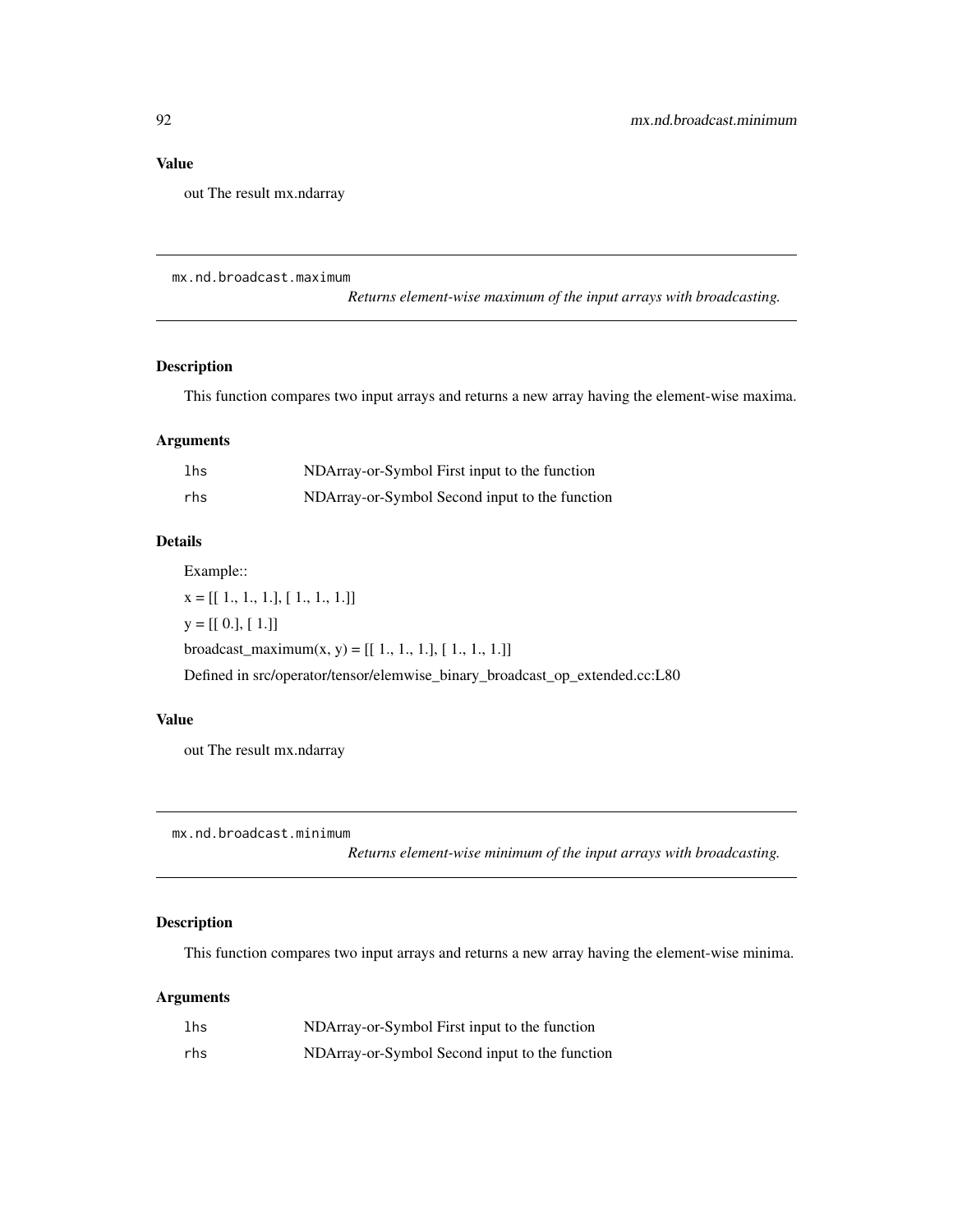Example::

 $x = [[1., 1., 1.], [1., 1., 1.]]$  $y = [[0.], [1.]]$ broadcast\_maximum(x, y) =  $[[ 0., 0., 0.], [ 1., 1., 1.]]$ Defined in src/operator/tensor/elemwise\_binary\_broadcast\_op\_extended.cc:L116

### Value

out The result mx.ndarray

mx.nd.broadcast.minus *Returns element-wise difference of the input arrays with broadcasting.*

## Description

'broadcast\_minus' is an alias to the function 'broadcast\_sub'.

## Arguments

| lhs | NDArray-or-Symbol First input to the function  |
|-----|------------------------------------------------|
| rhs | NDArray-or-Symbol Second input to the function |

## Details

Example::  $x = [[1., 1., 1.], [1., 1., 1.]]$  $y = [[0.], [1.]]$ broadcast\_sub $(x, y) = [[1., 1., 1.], [0., 0., 0.]]$ broadcast\_minus(x, y) =  $[[ 1., 1., 1.], [ 0., 0., 0.]]$ Supported sparse operations:  $broadcast\_sub/minus(csr, dense(1D)) = dense broadcast\_sub/minus(dense(1D), csr) = dense$ Defined in src/operator/tensor/elemwise\_binary\_broadcast\_op\_basic.cc:L105

## Value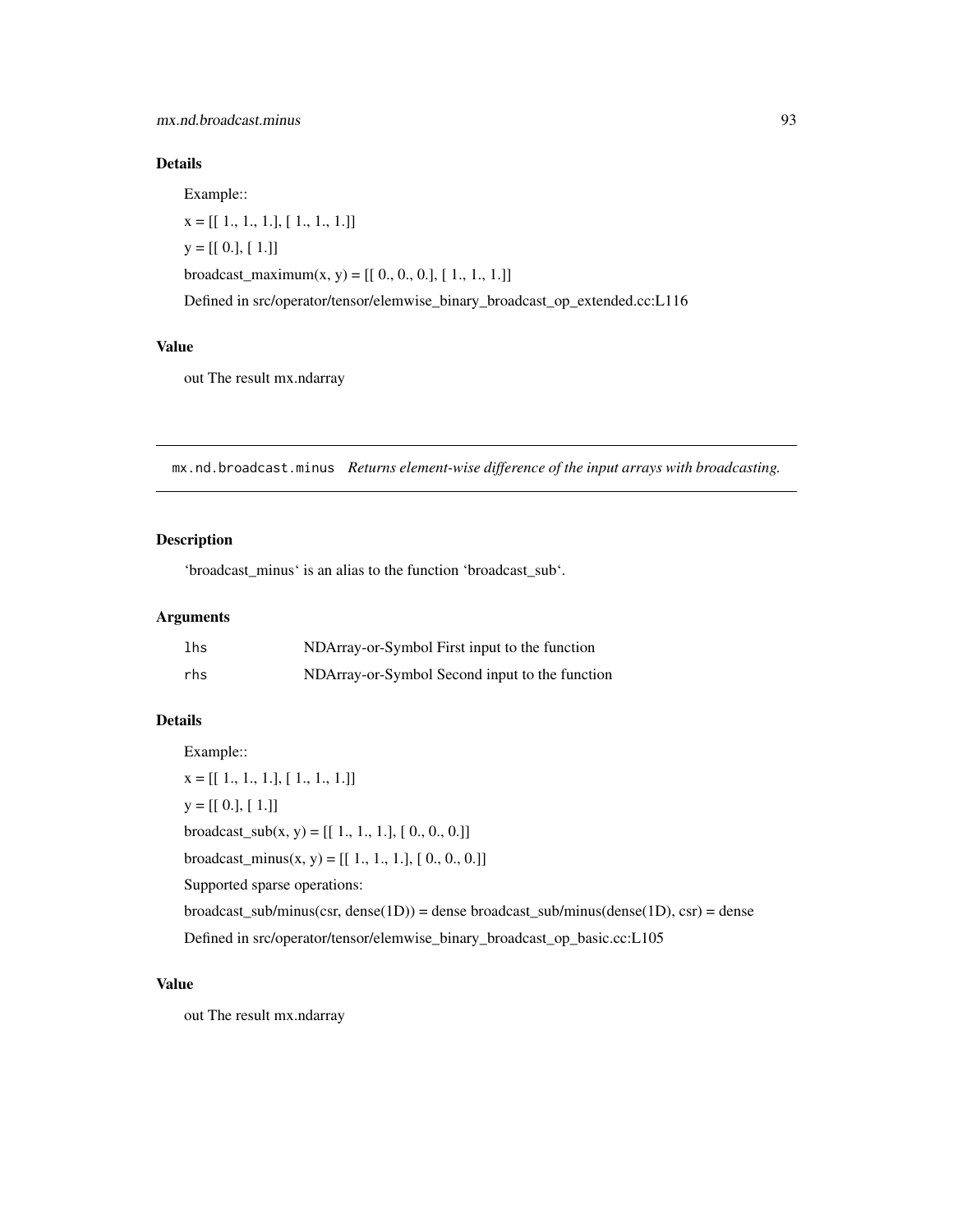mx.nd.broadcast.mod *Returns element-wise modulo of the input arrays with broadcasting.*

## Description

Example::

## Arguments

| lhs | NDArray-or-Symbol First input to the function  |
|-----|------------------------------------------------|
| rhs | NDArray-or-Symbol Second input to the function |

## Details

 $x = [[ 8., 8., 8.], [ 8., 8., 8.]]$  $y = [[2.], [3.]]$ broadcast\_mod(x, y) =  $[[ 0., 0., 0.], [ 2., 2., 2.]]$ Defined in src/operator/tensor/elemwise\_binary\_broadcast\_op\_basic.cc:L221

## Value

out The result mx.ndarray

mx.nd.broadcast.mul *Returns element-wise product of the input arrays with broadcasting.*

## Description

Example::

## Arguments

| lhs | NDArray-or-Symbol First input to the function  |
|-----|------------------------------------------------|
| rhs | NDArray-or-Symbol Second input to the function |

## Details

 $x = [[1., 1., 1.], [1., 1., 1.]]$  $y = [[0.], [1.]]$ broadcast\_mul(x, y) =  $[[ 0., 0., 0.], [ 1., 1., 1.]]$ Supported sparse operations:  $broadcast\_mul(csr, dense(1D)) = csr$ Defined in src/operator/tensor/elemwise\_binary\_broadcast\_op\_basic.cc:L145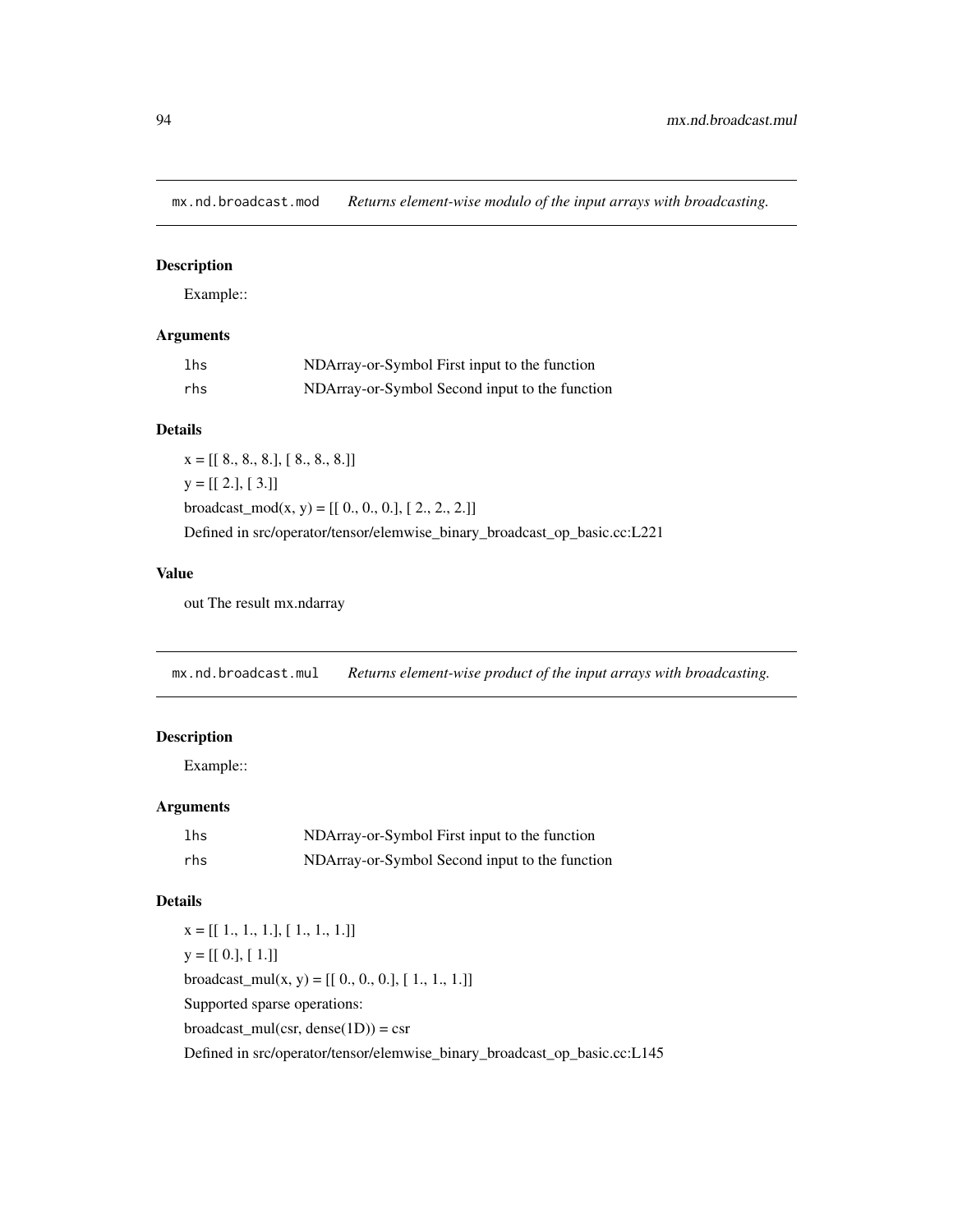## Value

out The result mx.ndarray

```
mx.nd.broadcast.not.equal
```

```
Returns the result of element-wise **not equal to** (!=) comparison
operation with broadcasting.
```
## Description

Example::

## Arguments

| lhs | NDArray-or-Symbol First input to the function  |
|-----|------------------------------------------------|
| rhs | NDArray-or-Symbol Second input to the function |

## Details

 $x = [[1., 1., 1.], [1., 1., 1.]]$  $y = [[0.], [1.]]$ broadcast\_not\_equal(x, y) =  $[[ 1., 1., 1.], [ 0., 0., 0.]]$ Defined in src/operator/tensor/elemwise\_binary\_broadcast\_op\_logic.cc:L63

## Value

out The result mx.ndarray

mx.nd.broadcast.plus *Returns element-wise sum of the input arrays with broadcasting.*

## Description

'broadcast\_plus' is an alias to the function 'broadcast\_add'.

| lhs | NDArray-or-Symbol First input to the function  |
|-----|------------------------------------------------|
| rhs | NDArray-or-Symbol Second input to the function |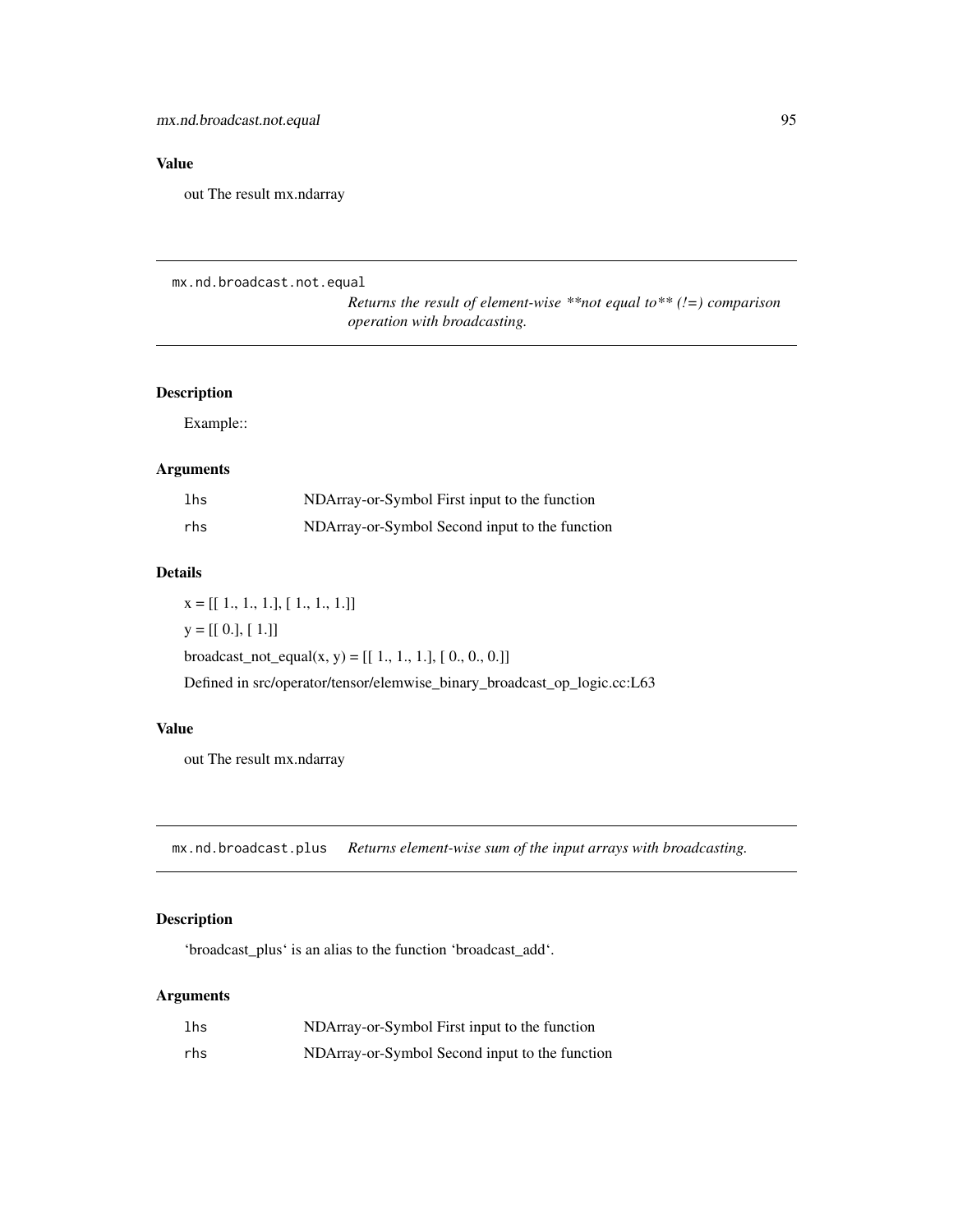Example::

x = [[ 1., 1., 1.], [ 1., 1., 1.]]  $y = [[0.], [1.]]$ broadcast\_add(x, y) =  $[[ 1., 1., 1.], [ 2., 2., 2.]]$ broadcast\_plus(x, y) =  $[[ 1., 1., 1.], [ 2., 2., 2.]]$ Supported sparse operations:  $broadcast\_add(csr, dense(1D)) = dense broadcast\_add(dense(1D), csr) = dense$ Defined in src/operator/tensor/elemwise\_binary\_broadcast\_op\_basic.cc:L57

## Value

out The result mx.ndarray

mx.nd.broadcast.power *Returns result of first array elements raised to powers from second array, element-wise with broadcasting.*

## Description

Example::

## Arguments

| lhs | NDArray-or-Symbol First input to the function  |
|-----|------------------------------------------------|
| rhs | NDArray-or-Symbol Second input to the function |

### Details

 $x = [[1., 1., 1.], [1., 1., 1.]]$ 

 $y = [[0.], [1.]]$ 

broadcast\_power(x, y) =  $[[ 2., 2., 2.]$ ,  $[ 4., 4., 4.]$ ]

Defined in src/operator/tensor/elemwise\_binary\_broadcast\_op\_extended.cc:L44

### Value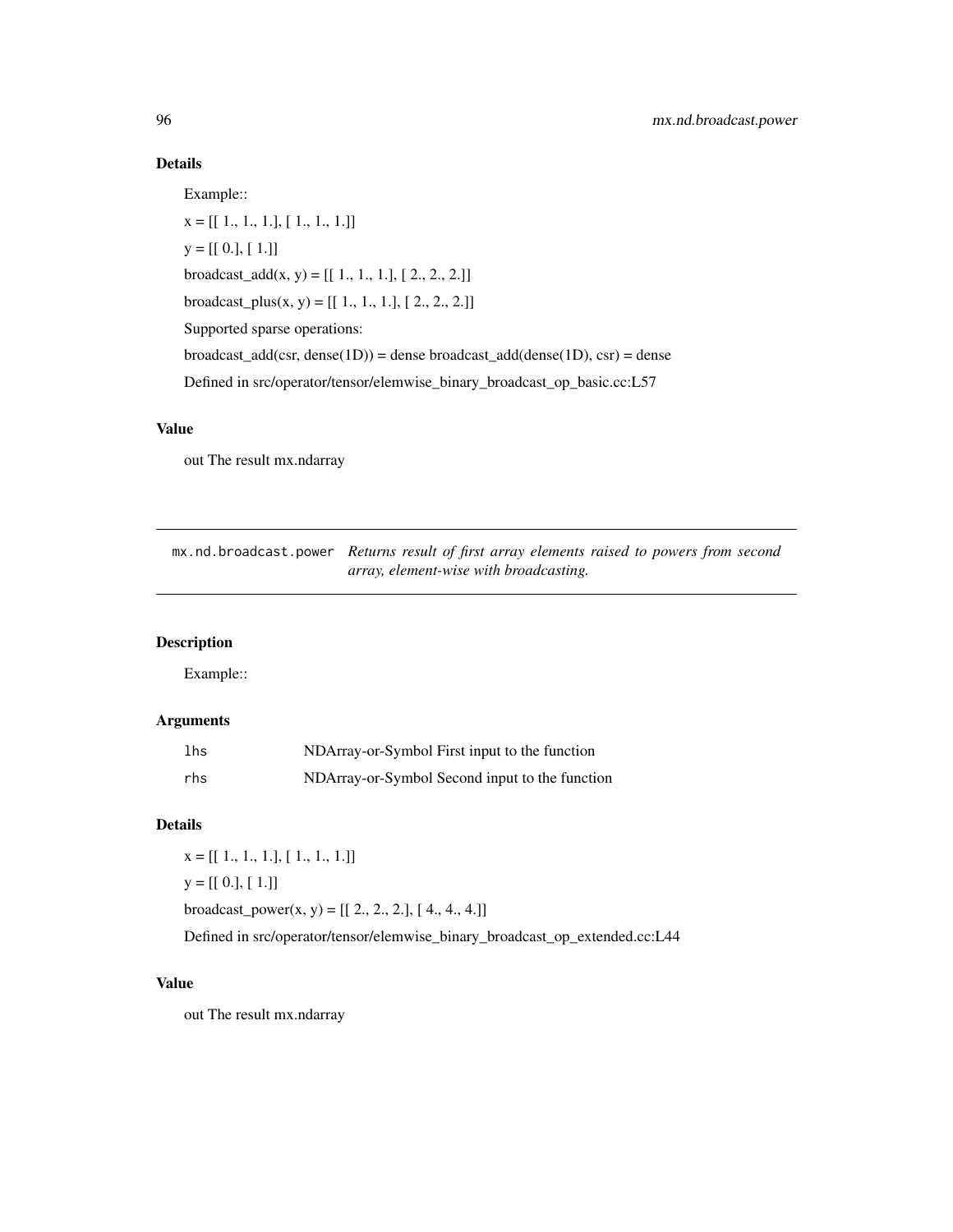mx.nd.broadcast.sub *Returns element-wise difference of the input arrays with broadcasting.*

### Description

'broadcast\_minus' is an alias to the function 'broadcast\_sub'.

### Arguments

| lhs | NDArray-or-Symbol First input to the function  |
|-----|------------------------------------------------|
| rhs | NDArray-or-Symbol Second input to the function |

## Details

Example::  $X = [[1., 1., 1.], [1., 1., 1.]]$  $y = [[0.], [1.]]$ broadcast\_sub $(x, y) = [[1., 1., 1.], [0., 0., 0.]]$ broadcast\_minus(x, y) =  $[[ 1., 1., 1.], [ 0., 0., 0.]]$ Supported sparse operations: broadcast\_sub/minus(csr, dense(1D)) = dense broadcast\_sub/minus(dense(1D), csr) = dense Defined in src/operator/tensor/elemwise\_binary\_broadcast\_op\_basic.cc:L105

## Value

out The result mx.ndarray

mx.nd.broadcast.to *Broadcasts the input array to a new shape.*

### Description

Broadcasting is a mechanism that allows NDArrays to perform arithmetic operations with arrays of different shapes efficiently without creating multiple copies of arrays. Also see, 'Broadcasting <https://docs.scipy.org/doc/numpy/user/basics.broadcasting.html>'\_ for more explanation.

| data  | NDArray-or-Symbol The input                                                                                                                                |
|-------|------------------------------------------------------------------------------------------------------------------------------------------------------------|
| shape | Shape(tuple), optional, $default = []$ The shape of the desired array. We can set the                                                                      |
|       | dim to zero if it's same as the original. E.g 'A = broadcast_to(B, shape=(10, 0,<br>0))' has the same meaning as 'A = broadcast_axis(B, axis=0, size=10)'. |
|       |                                                                                                                                                            |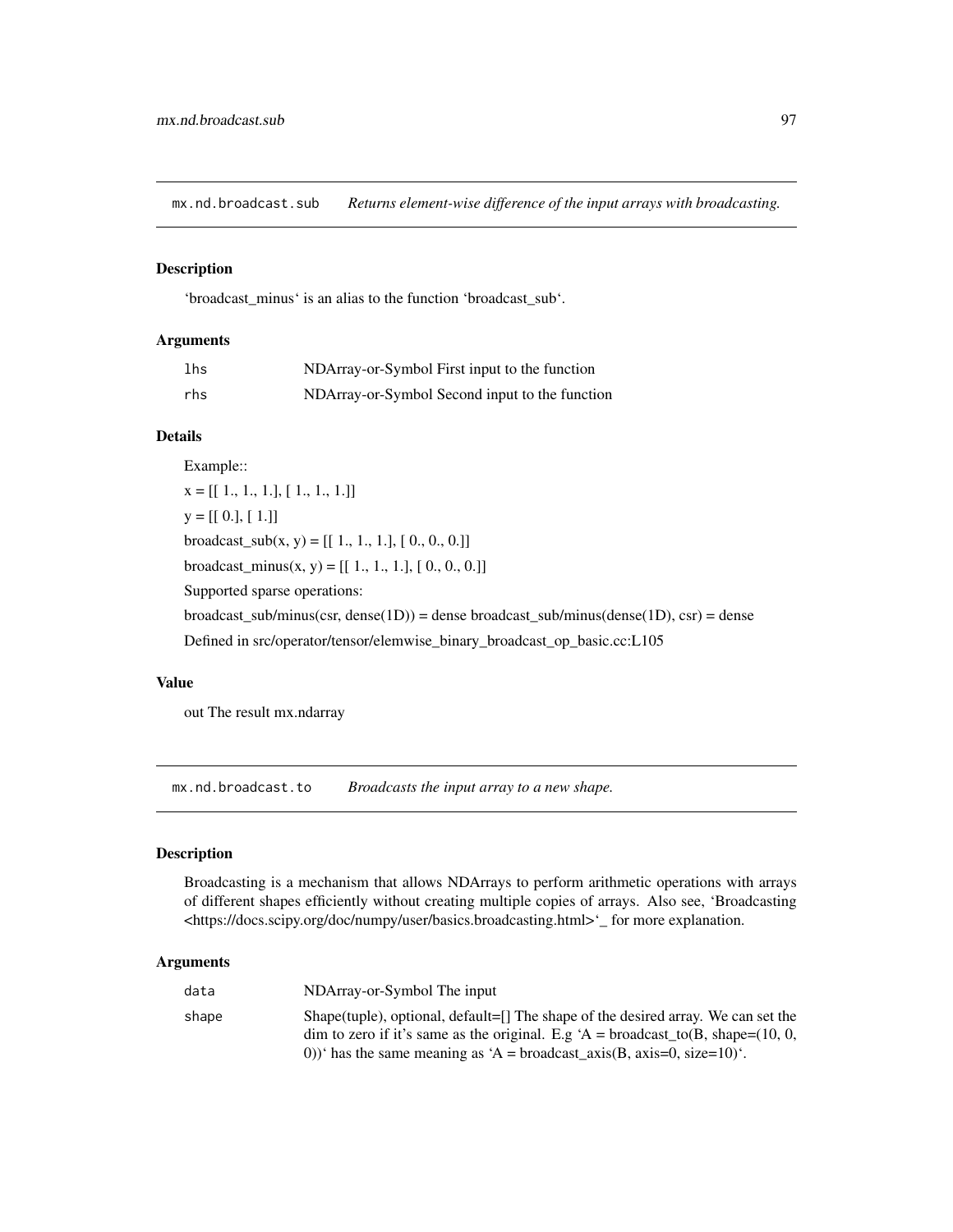Broadcasting is allowed on axes with size 1, such as from  $(2,1,3,1)$  to  $(2,8,3,9)$ . Elements will be duplicated on the broadcasted axes.

For example::

broadcast\_to( $[[1,2,3]]$ , shape=(2,3)) =  $[[1., 2., 3.], [1., 2., 3.]]$ )

The dimension which you do not want to change can also be kept as '0' which means copy the original value. So with 'shape=(2,0)', we will obtain the same result as in the above example.

Defined in src/operator/tensor/broadcast\_reduce\_op\_value.cc:L116

## Value

out The result mx.ndarray

#### mx.nd.Cast *Casts all elements of the input to a new type.*

### Description

.. note:: "Cast" is deprecated. Use "cast" instead.

#### Arguments

| data  | NDArray-or-Symbol The input.                                                                                          |
|-------|-----------------------------------------------------------------------------------------------------------------------|
| dtvpe | 'bfloat16', 'bool', 'float16', 'float32', 'float64', 'int32', 'int64', 'int8', 'uint8',<br>required Output data type. |

## Details

#### Example::

cast([0.9, 1.3], dtype='int32') = [0, 1] cast([1e20, 11.1], dtype='float16') = [inf, 11.09375] cast([300, 11.1, 10.9,  $-1$ ,  $-3$ ], dtype='uint8' = [44, 11, 10, 255, 253]

Defined in src/operator/tensor/elemwise\_unary\_op\_basic.cc:L664

### Value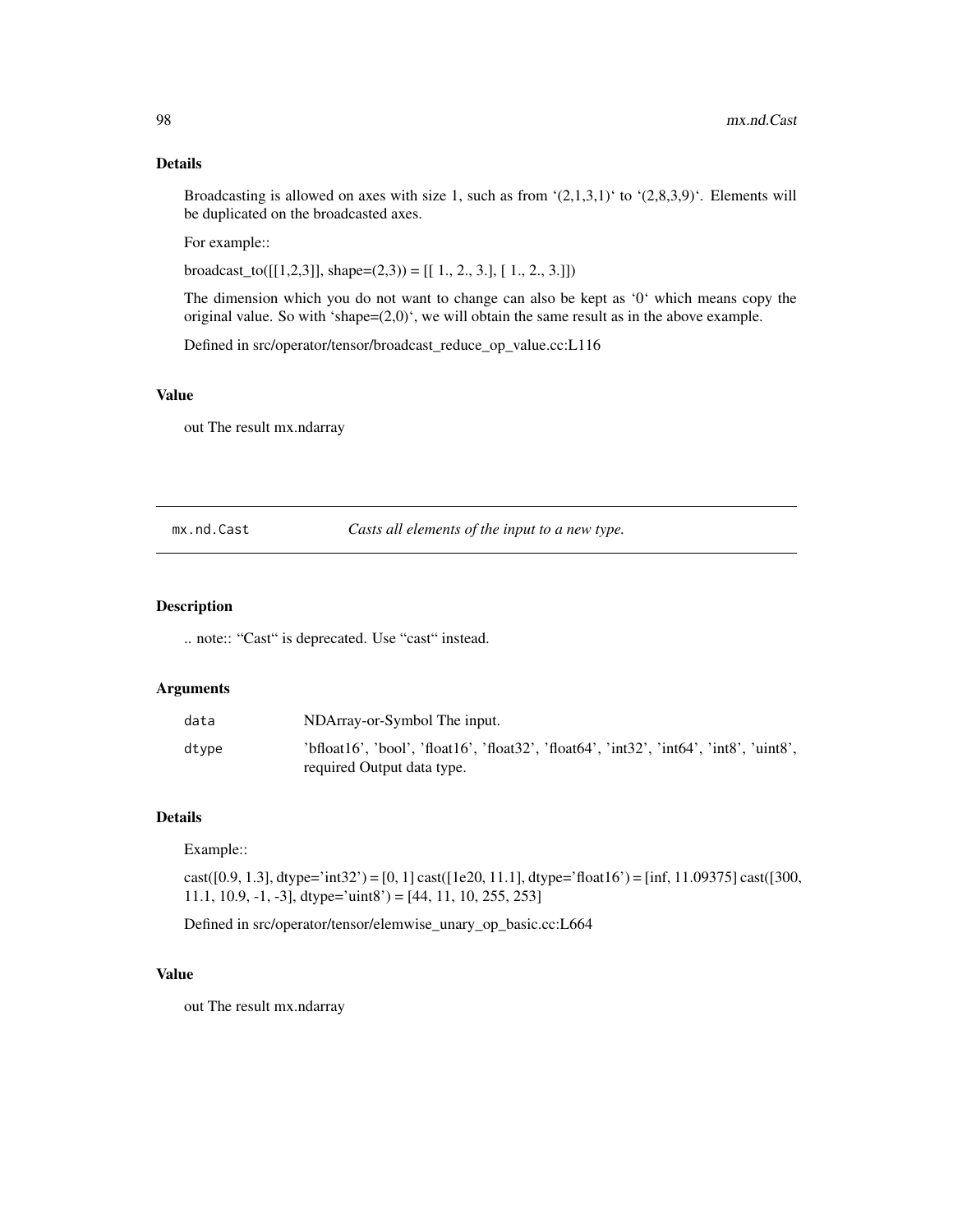## Description

.. note:: "Cast" is deprecated. Use "cast" instead.

## Arguments

| data  | NDArray-or-Symbol The input.                                                                                          |
|-------|-----------------------------------------------------------------------------------------------------------------------|
| dtype | 'bfloat16', 'bool', 'float16', 'float32', 'float64', 'int32', 'int64', 'int8', 'uint8',<br>required Output data type. |

## Details

Example::

cast([0.9, 1.3], dtype='int32') = [0, 1] cast([1e20, 11.1], dtype='float16') = [inf, 11.09375] cast([300, 11.1, 10.9,  $-1$ ,  $-3$ ], dtype='uint8' = [44, 11, 10, 255, 253]

Defined in src/operator/tensor/elemwise\_unary\_op\_basic.cc:L664

## Value

out The result mx.ndarray

mx.nd.cast.storage *Casts tensor storage type to the new type.*

## Description

When an NDArray with default storage type is cast to csr or row\_sparse storage, the result is compact, which means:

| data  | NDArray-or-Symbol The input.                                  |
|-------|---------------------------------------------------------------|
| stype | 'csr', 'default', 'row_sparse', required Output storage type. |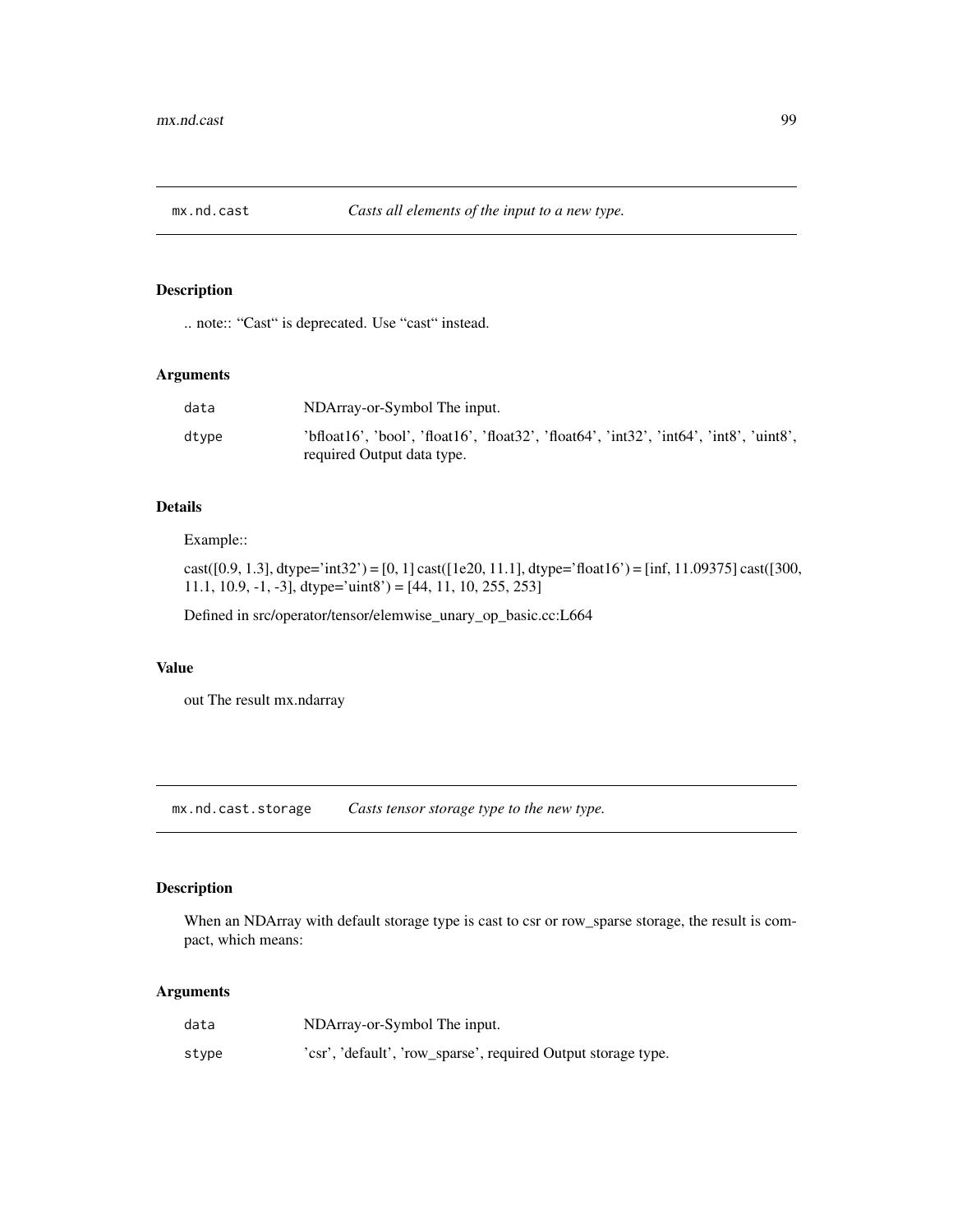- for csr, zero values will not be retained - for row\_sparse, row slices of all zeros will not be retained

The storage type of "cast\_storage" output depends on stype parameter:

- cast\_storage(csr, 'default') = default - cast\_storage(row\_sparse, 'default') = default - cast\_storage(default, 'csr') = csr - cast\_storage(default, 'row\_sparse') = row\_sparse - cast\_storage(csr, 'csr') = csr cast\_storage(row\_sparse, 'row\_sparse') = row\_sparse

Example::

dense =  $[[ 0., 1., 0.], [ 2., 0., 3.], [ 0., 0., 0.], [ 0., 0., 0.]]$ 

# cast to row\_sparse storage type rsp = cast\_storage(dense, 'row\_sparse') rsp.indices = [0, 1]  $rsp.values = [[0., 1., 0.], [2., 0., 3.]]$ 

# cast to csr storage type  $\text{csr} = \text{cast\_storage}(\text{dense}, \text{'csr'})$  csr.indices = [1, 0, 2] csr.values = [1, 2, 3.] csr.indptr = [0, 1, 3, 3, 3]

Defined in src/operator/tensor/cast\_storage.cc:L71

### Value

out The result mx.ndarray

mx.nd.cbrt *Returns element-wise cube-root value of the input.*

#### **Description**

.. math::  $\text{cbrt}(x) = \sqrt{3}x$ 

#### Arguments

data NDArray-or-Symbol The input array.

### Details

Example::

 $\text{cbrt}([1, 8, -125]) = [1, 2, -5]$ 

The storage type of "cbrt" output depends upon the input storage type:

 $-$  cbrt(default) = default  $-$  cbrt(row\_sparse) = row\_sparse  $-$  cbrt(csr) = csr

Defined in src/operator/tensor/elemwise\_unary\_op\_pow.cc:L270

### Value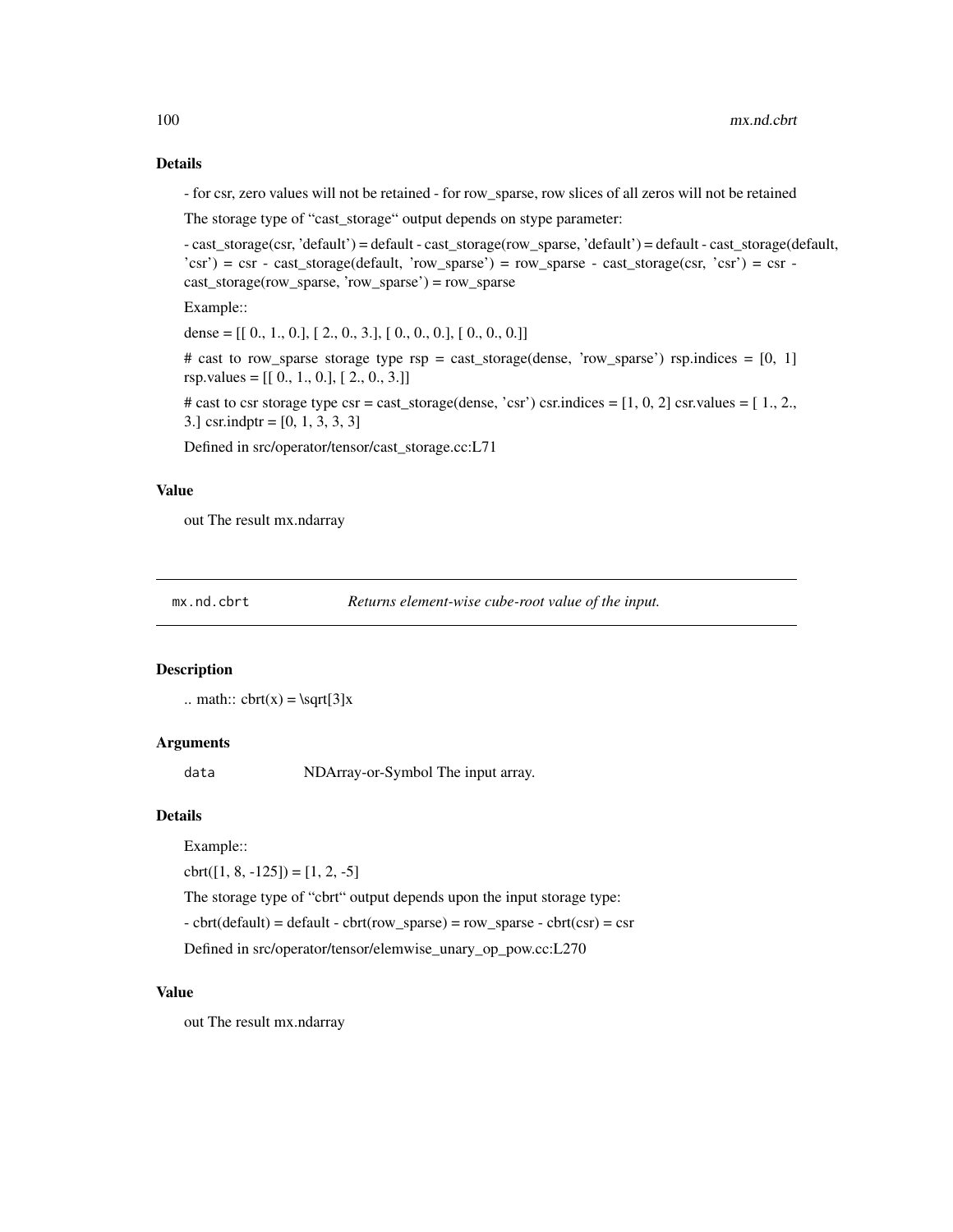## Description

The ceil of the scalar x is the smallest integer i, such that  $i \geq x$ .

## Arguments

data NDArray-or-Symbol The input array.

## Details

Example::

ceil( $[-2.1, -1.9, 1.5, 1.9, 2.1]$ ) =  $[-2., -1., 2., 2., 3.]$ 

The storage type of "ceil" output depends upon the input storage type:

- ceil(default) = default - ceil(row\_sparse) = row\_sparse - ceil(csr) = csr

Defined in src/operator/tensor/elemwise\_unary\_op\_basic.cc:L817

## Value

out The result mx.ndarray

```
mx.nd.choose.element.0index
```
*Picks elements from an input array according to the input indices along the given axis.*

## Description

Given an input array of shape "(d0, d1)" and indices of shape "(i0,)", the result will be an output array of shape "(i0,)" with::

| data     | NDArray-or-Symbol The input array                                                                                                                                                                                                                                                                    |
|----------|------------------------------------------------------------------------------------------------------------------------------------------------------------------------------------------------------------------------------------------------------------------------------------------------------|
| index    | NDArray-or-Symbol The index array                                                                                                                                                                                                                                                                    |
| axis     | int or None, optional, default='-1' int or None. The axis to picking the elements.<br>Negative values means indexing from right to left. If is 'None', the elements in<br>the index w.r.t the flattened input will be picked.                                                                        |
| keepdims | boolean, optional, default=0 If true, the axis where we pick the elements is left<br>in the result as dimension with size one.                                                                                                                                                                       |
| mode     | 'clip', 'wrap', optional, default='clip' Specify how out-of-bound indices behave.<br>Default is "clip". "clip" means clip to the range. So, if all indices mentioned are<br>too large, they are replaced by the index that addresses the last element along an<br>axis. "wrap" means to wrap around. |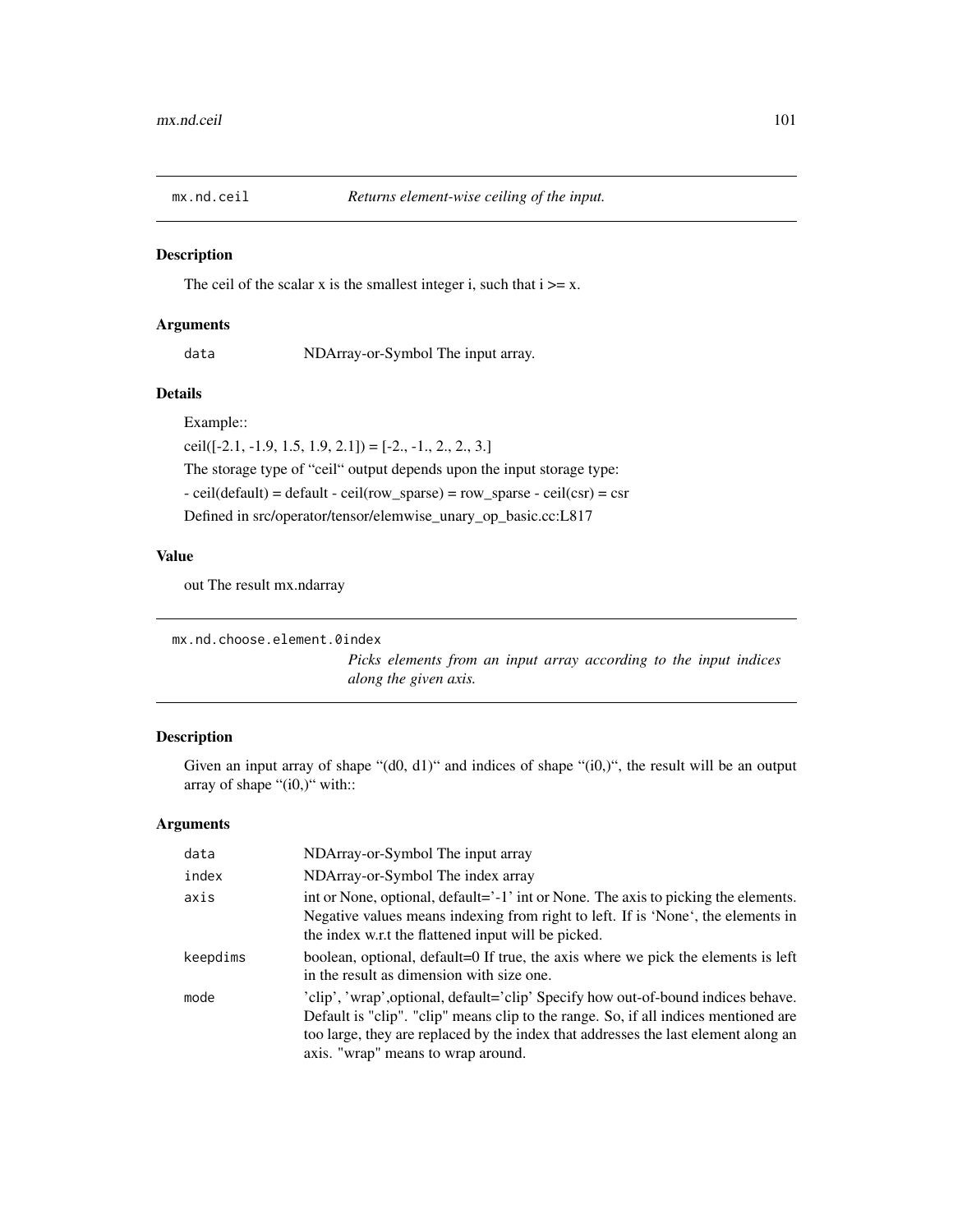$output[i] = input[i, indices[i]]$ 

By default, if any index mentioned is too large, it is replaced by the index that addresses the last element along an axis (the 'clip' mode).

This function supports n-dimensional input and (n-1)-dimensional indices arrays.

Examples::

 $x = [[1., 2.], [3., 4.], [5., 6.]]$ 

// picks elements with specified indices along axis 0 pick(x, y=[0,1], 0) = [1., 4.]

// picks elements with specified indices along axis 1 pick(x, y=[0,1,0], 1) = [1,4,5.]

// picks elements with specified indices along axis 1 using 'wrap' mode // to place indicies that would normally be out of bounds pick(x, y=[2,-1,-2], 1, mode='wrap') =  $[1., 4., 5.]$ 

 $y = [[1.], [0.], [2.]]$ 

 $\ell$  picks elements with specified indices along axis 1 and dims are maintained pick(x, y, 1, keepdims=True) =  $[[ 2.], [ 3.], [ 6.]]$ 

Defined in src/operator/tensor/broadcast\_reduce\_op\_index.cc:L150

## Value

out The result mx.ndarray

| mx.nd.clip | Clips (limits) the values in an array. Given an interval, values outside<br>the interval are clipped to the interval edges. Clipping " $x$ " between<br>'a_min' and 'a_max' would be::  math:: clip(x, a_min, a_max) =<br>$\text{Var}(\text{Vmin}(x, a\_max), a\_min))$ Example:: $x = [0, 1, 2, 3, 4, 5, 6, 7, 8, 6, 7, 8, 6, 7, 8, 6, 7, 8, 6, 7, 8, 6, 7, 8, 6, 7, 8, 6, 7, 8, 6, 7, 8, 6, 7, 8, 6, 7, 8, 6, 7, 8, 6, 7, 8, 6, 7, 8, 6, 7, 8, 6, 7, 8, 6, 7, 8, 6, 7, 8, 6, $<br>9] $clip(x, 1, 8) = [1, 1, 2, 3, 4, 5, 6, 7, 8, 8]$ The storage type<br>of "clip" output depends on storage types of inputs and the a_min,<br>$a_{max} \$ parameter values: - clip(default) = default - clip(row_sparse,<br>$a_{min} \leq 0$ , $a_{max} \geq 0$ = row_sparse - clip(csr, $a_{min} \leq 0$ ,<br>$a_{max} >= 0$ = csr - clip(row_sparse, $a_{min} < 0$ , $a_{max} < 0$ ) = de-<br>fault - clip(row_sparse, a_min > 0, a_max > 0) = default - clip(csr, |
|------------|----------------------------------------------------------------------------------------------------------------------------------------------------------------------------------------------------------------------------------------------------------------------------------------------------------------------------------------------------------------------------------------------------------------------------------------------------------------------------------------------------------------------------------------------------------------------------------------------------------------------------------------------------------------------------------------------------------------------------------------------------------------------------------------------------------------------------------------------------------------------------------------------------------------------------------------------------------|
|            | $a_{\text{min}} < 0$ , $a_{\text{max}} < 0$ = csr - clip(csr, $a_{\text{min}} > 0$ , $a_{\text{max}} > 0$ ) = csr                                                                                                                                                                                                                                                                                                                                                                                                                                                                                                                                                                                                                                                                                                                                                                                                                                        |

## Description

Defined in src/operator/tensor/matrix\_op.cc:L676

| data  | NDArray-or-Symbol Input array. |
|-------|--------------------------------|
| a.min | float, required Minimum value  |
| a.max | float, required Maximum value  |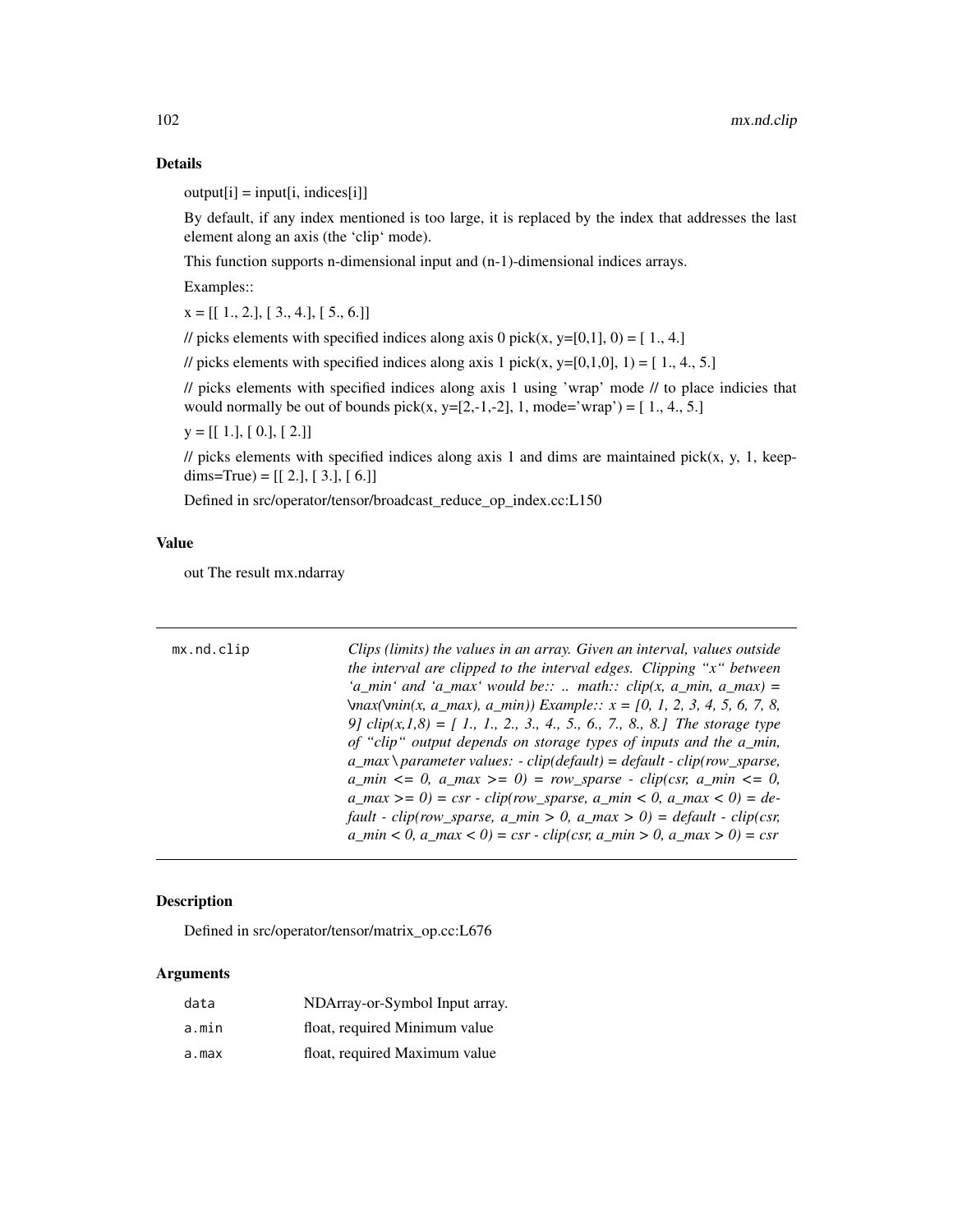## mx.nd.col2im 103

### Value

out The result mx.ndarray

mx.nd.col2im *Combining the output column matrix of im2col back to image array.*

## Description

Like :class:'~mxnet.ndarray.im2col', this operator is also used in the vanilla convolution implementation. Despite the name, col2im is not the reverse operation of im2col. Since there may be overlaps between neighbouring sliding blocks, the column elements cannot be directly put back into image. Instead, they are accumulated (i.e., summed) in the input image just like the gradient computation, so col2im is the gradient of im2col and vice versa.

## Arguments

| data        | NDArray-or-Symbol Input array to combine sliding blocks.                                                                                                              |
|-------------|-----------------------------------------------------------------------------------------------------------------------------------------------------------------------|
| output.size | Shape(tuple), required The spatial dimension of image array: $(w, b)$ , $(h, w)$ or $(d, d)$<br>$h, w$ ).                                                             |
| kernel      | Shape(tuple), required Sliding kernel size: $(w, b)$ , $(h, w)$ or $(d, h, w)$ .                                                                                      |
| stride      | Shape(tuple), optional, default=[] The stride between adjacent sliding blocks in<br>spatial dimension: $(w, h, w)$ or $(d, h, w)$ . Defaults to 1 for each dimension. |
| dilate      | Shape(tuple), optional, default=[] The spacing between adjacent kernel points:<br>$(w, b)$ , $(h, w)$ or $(d, h, w)$ . Defaults to 1 for each dimension.              |
| pad         | Shape(tuple), optional, default=[] The zero-value padding size on both sides of<br>spatial dimension: $(w,), (h, w)$ or $(d, h, w)$ . Defaults to no padding.         |

### Details

Using the notation in im2col, given an input column array of shape :math:'(N, C \times \prod(\textkernel), W)', this operator accumulates the column elements into output array of shape :math:'(N, C, \textoutput\_size[0], \textoutput\_size[1], . . . )'. Only 1-D, 2-D and 3-D of spatial dimension is supported in this operator.

Defined in src/operator/nn/im2col.cc:L181

### Value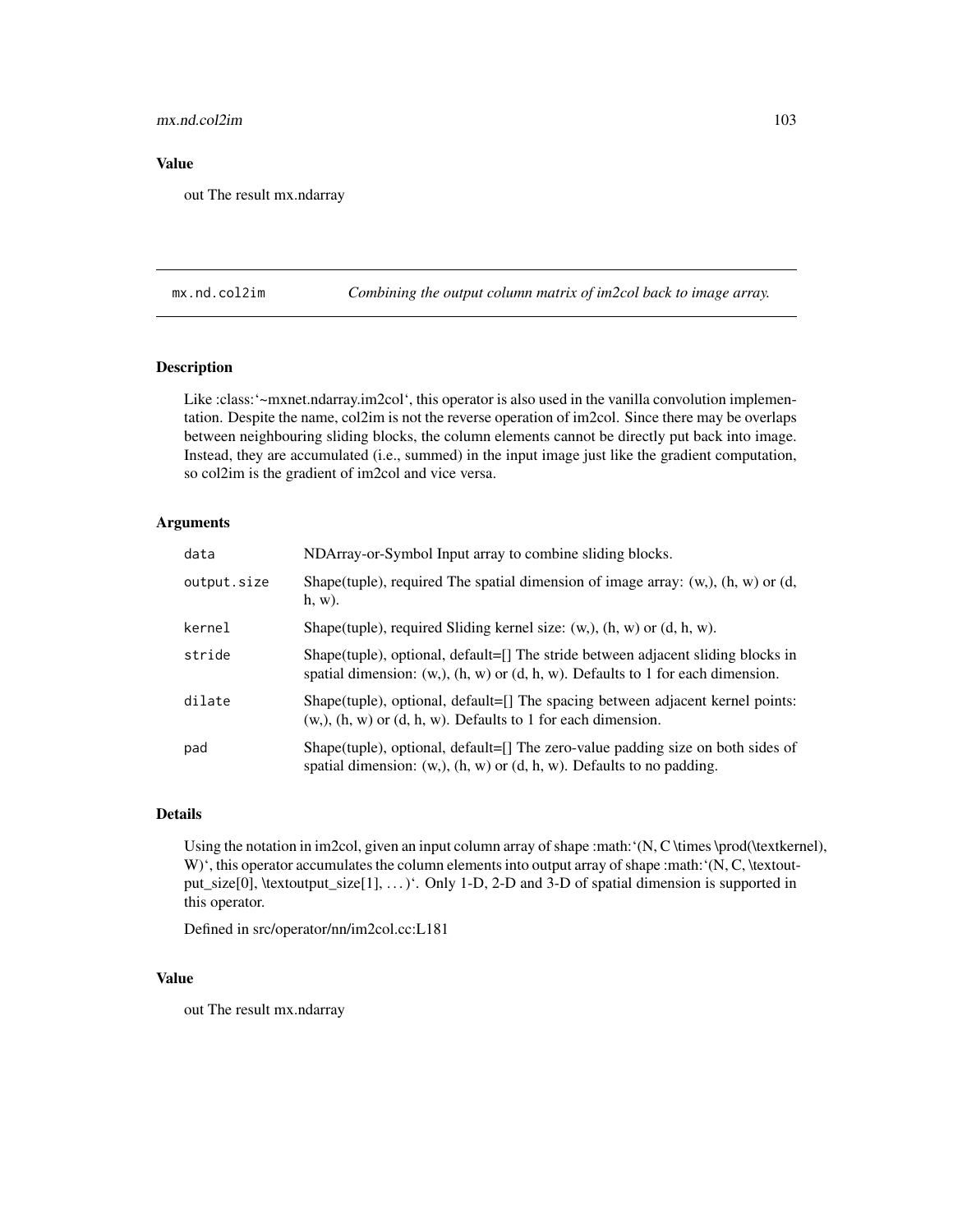### Description

.. note:: 'Concat' is deprecated. Use 'concat' instead.

#### **Arguments**

| data     | NDArray-or-Symbol[] List of arrays to concatenate        |
|----------|----------------------------------------------------------|
| num.args | int, required Number of inputs to be concated.           |
| dim      | int, optional, default='1' the dimension to be concated. |

#### Details

The dimensions of the input arrays should be the same except the axis along which they will be concatenated. The dimension of the output array along the concatenated axis will be equal to the sum of the corresponding dimensions of the input arrays.

The storage type of "concat" output depends on storage types of inputs

- concat(csr, csr, ..., csr, dim=0) = csr - otherwise, "concat" generates output with default storage

Example::

 $x = [[1,1],[2,2]]$   $y = [[3,3],[4,4],[5,5]]$   $z = [[6,6],[7,7],[8,8]]$ 

concat(x,y,z,dim=0) =  $[[1, 1, 1, 2, 2, 1, 3, 3, 1, 4, 4, 1, 5, 5, 1, 6, 6, 1, 7, 7, 1, 8, 8, 1]$ 

Note that you cannot concat x,y,z along dimension 1 since dimension 0 is not the same for all the input arrays.

concat(y,z,dim=1) =  $[[ 3., 3., 6., 6.], [ 4., 4., 7., 7.], [ 5., 5., 8., 8.]]$ 

Defined in src/operator/nn/concat.cc:L384

### Value

out The result mx.ndarray

mx.nd.concat *Joins input arrays along a given axis.*

#### Description

.. note:: 'Concat' is deprecated. Use 'concat' instead.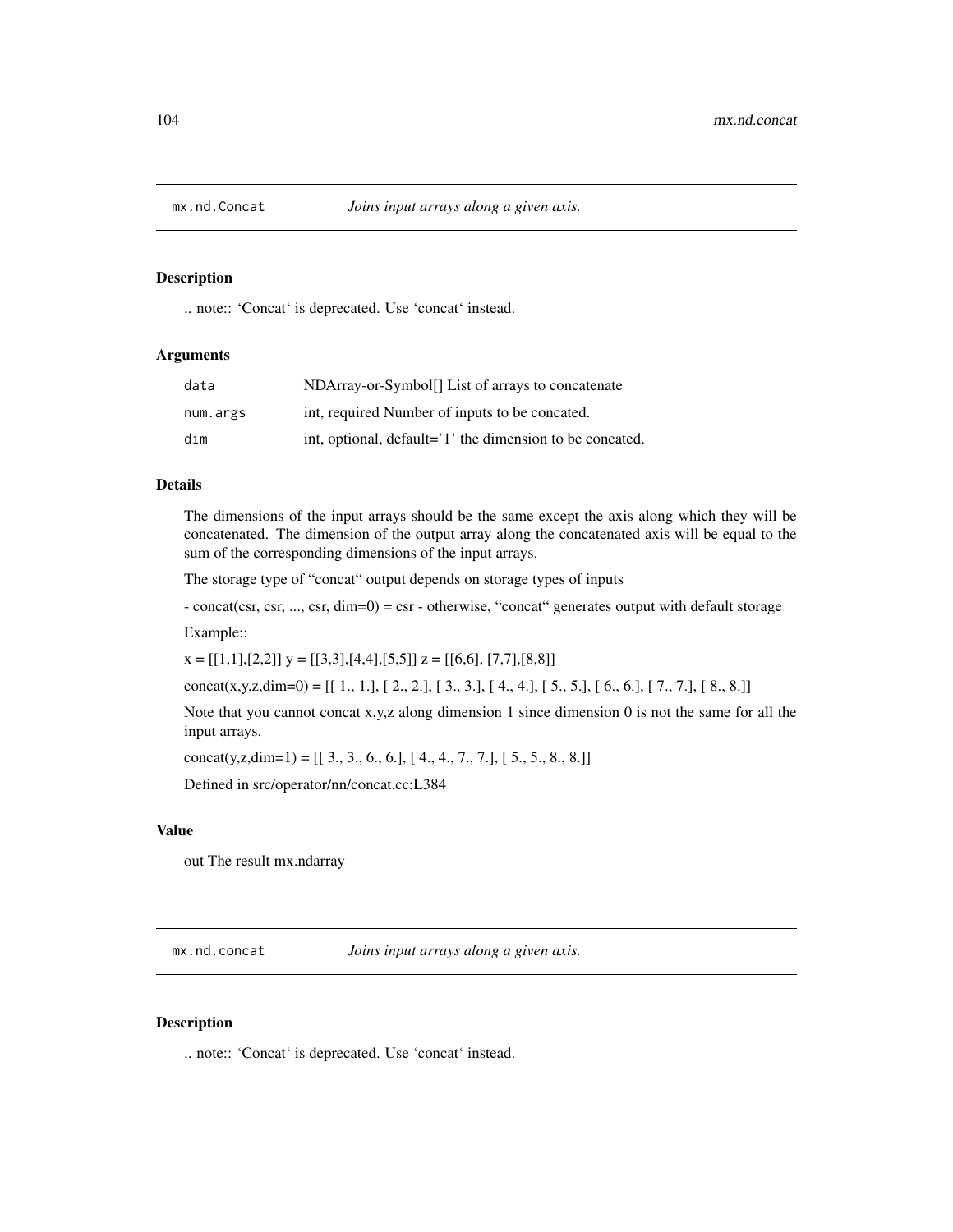#### **Arguments**

| data     | NDArray-or-Symbol[] List of arrays to concatenate        |
|----------|----------------------------------------------------------|
| num.args | int, required Number of inputs to be concated.           |
| dim      | int, optional, default='1' the dimension to be concated. |

## Details

The dimensions of the input arrays should be the same except the axis along which they will be concatenated. The dimension of the output array along the concatenated axis will be equal to the sum of the corresponding dimensions of the input arrays.

The storage type of "concat" output depends on storage types of inputs

- concat(csr, csr, ..., csr, dim=0) = csr - otherwise, "concat" generates output with default storage Example::

 $x = [[1,1],[2,2]]$   $y = [[3,3],[4,4],[5,5]]$   $z = [[6,6],[7,7],[8,8]]$ 

concat(x,y,z,dim=0) =  $[[ 1., 1.]$ ,  $[ 2., 2.]$ ,  $[ 3., 3.]$ ,  $[ 4., 4.]$ ,  $[ 5., 5.]$ ,  $[ 6., 6.]$ ,  $[ 7., 7.]$ ,  $[ 8., 8.]$ 

Note that you cannot concat x,y,z along dimension 1 since dimension  $0$  is not the same for all the input arrays.

concat(y,z,dim=1) =  $[[ 3., 3., 6., 6.], [ 4., 4., 7., 7.], [ 5., 5., 8., 8.]]$ 

Defined in src/operator/nn/concat.cc:L384

## Value

out The result mx.ndarray

mx.nd.Convolution *Compute \*N\*-D convolution on \*(N+2)\*-D input.*

### Description

In the 2-D convolution, given input data with shape \*(batch\_size, channel, height, width)\*, the output is computed by

| data   | NDArray-or-Symbol Input data to the ConvolutionOp.                                                                              |
|--------|---------------------------------------------------------------------------------------------------------------------------------|
| weight | NDArray-or-Symbol Weight matrix.                                                                                                |
| bias   | NDArray-or-Symbol Bias parameter.                                                                                               |
| kernel | Shape(tuple), required Convolution kernel size: $(w, )$ , $(h, w)$ or $(d, h, w)$                                               |
| stride | Shape(tuple), optional, default=[] Convolution stride: $(w, )$ , $(h, w)$ or $(d, h, w)$ .<br>Defaults to 1 for each dimension. |
| dilate | Shape(tuple), optional, default=[] Convolution dilate: $(w, )$ , $(h, w)$ or $(d, h, w)$ .<br>Defaults to 1 for each dimension. |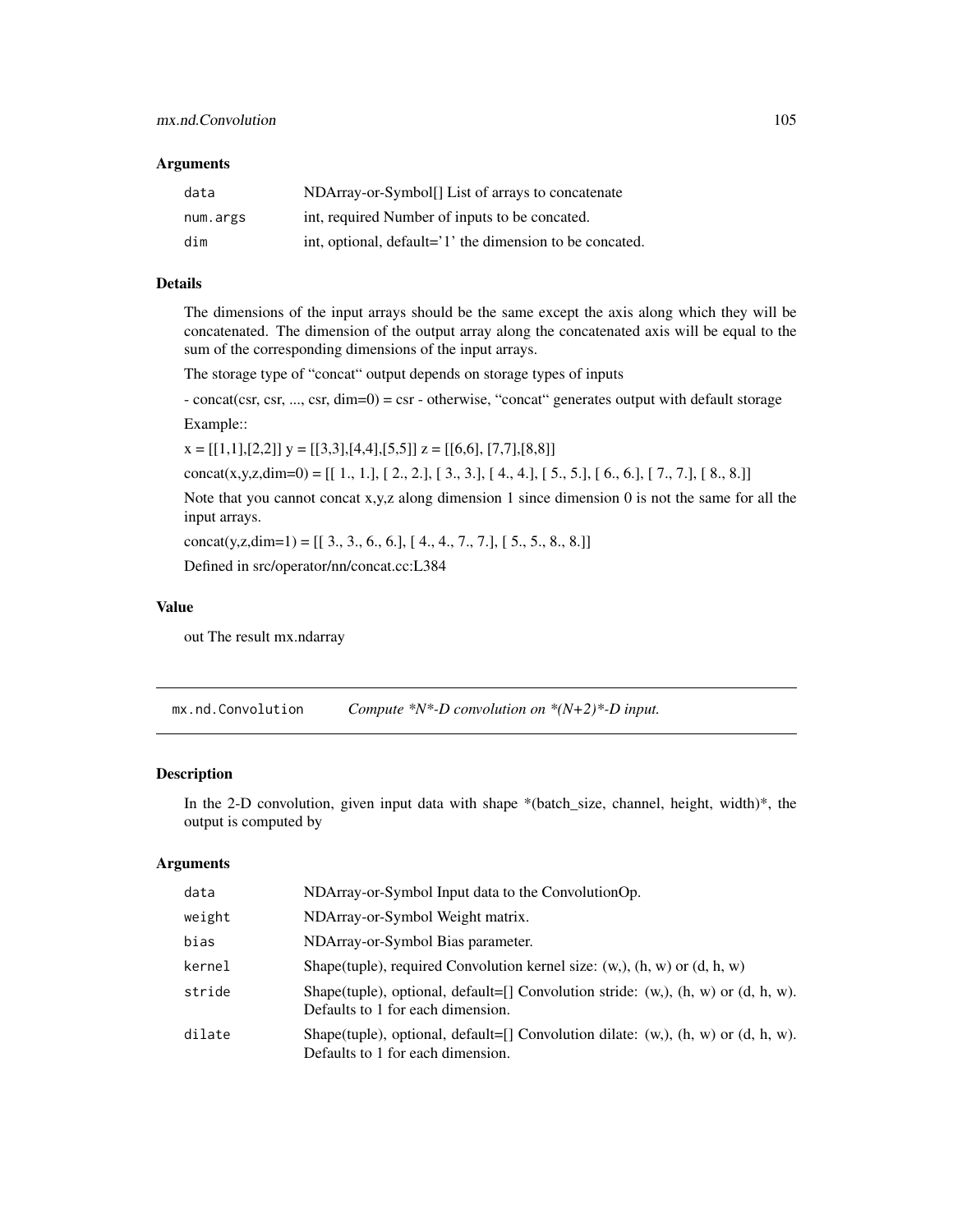| pad        | Shape(tuple), optional, default=[] Zero pad for convolution: (w,), (h, w) or (d,<br>h, w). Defaults to no padding.                                                                                                                                                                                                                                                                         |
|------------|--------------------------------------------------------------------------------------------------------------------------------------------------------------------------------------------------------------------------------------------------------------------------------------------------------------------------------------------------------------------------------------------|
| num.filter | int (non-negative), required Convolution filter(channel) number                                                                                                                                                                                                                                                                                                                            |
| num.group  | int (non-negative), optional, default=1 Number of group partitions.                                                                                                                                                                                                                                                                                                                        |
| workspace  | long (non-negative), optional, default=1024 Maximum temporary workspace al-<br>lowed (MB) in convolution. This parameter has two usages. When CUDNN is<br>not used, it determines the effective batch size of the convolution kernel. When<br>CUDNN is used, it controls the maximum temporary storage used for tuning the<br>best CUDNN kernel when 'limited_workspace' strategy is used. |
| no.bias    | boolean, optional, default=0 Whether to disable bias parameter.                                                                                                                                                                                                                                                                                                                            |
| cudnn.tune | None, 'fastest', 'limited_workspace', 'off', optional, default='None' Whether to<br>pick convolution algo by running performance test.                                                                                                                                                                                                                                                     |
| cudnn.off  | boolean, optional, default=0 Turn off cudnn for this layer.                                                                                                                                                                                                                                                                                                                                |
| layout     | None, 'NCDHW', 'NCHW', 'NCW', 'NDHWC', 'NHWC', optional, default='None'<br>Set layout for input, output and weight. Empty for default layout: NCW for 1d,<br>NCHW for 2d and NCDHW for 3d.NHWC and NDHWC are only supported on<br>GPU.                                                                                                                                                     |

.. math::

 $out[n,i,:]= bias[i] + \sum_{j=0}^{\text{data}[n,j,:,:]} \star weight[i,j,:,:]$ 

where :math: '\star' is the 2-D cross-correlation operator.

For general 2-D convolution, the shapes are

- \*\*data\*\*: \*(batch\_size, channel, height, width)\* - \*\*weight\*\*: \*(num\_filter, channel, kernel[0], kernel[1])\* - \*\*bias\*\*: \*(num\_filter,)\* - \*\*out\*\*: \*(batch\_size, num\_filter, out\_height, out\_width)\*.

Define::

 $f(x,k,p,s,d) = floor((x+2*p-d*(k-1)-1)/s)+1$ 

then we have::

out\_height=f(height, kernel[0], pad[0], stride[0], dilate[0]) out\_width=f(width, kernel[1], pad[1], stride<sup>[1]</sup>, dilate<sup>[1]</sup>)

If "no\_bias" is set to be true, then the "bias" term is ignored.

The default data "layout" is \*NCHW\*, namely \*(batch size, channel, height, width)\*. We can choose other layouts such as \*NWC\*.

If "num\_group" is larger than 1, denoted by  $*g^*$ , then split the input "data" evenly into  $*g^*$  parts along the channel axis, and also evenly split "weight" along the first dimension. Next compute the convolution on the \*i\*-th part of the data with the \*i\*-th weight part. The output is obtained by concatenating all the \*g\* results.

1-D convolution does not have \*height\* dimension but only \*width\* in space.

- \*\*data\*\*: \*(batch\_size, channel, width)\* - \*\*weight\*\*: \*(num\_filter, channel, kernel[0])\* - \*\*bias\*\*: \*(num\_filter,)\* - \*\*out\*\*: \*(batch\_size, num\_filter, out\_width)\*.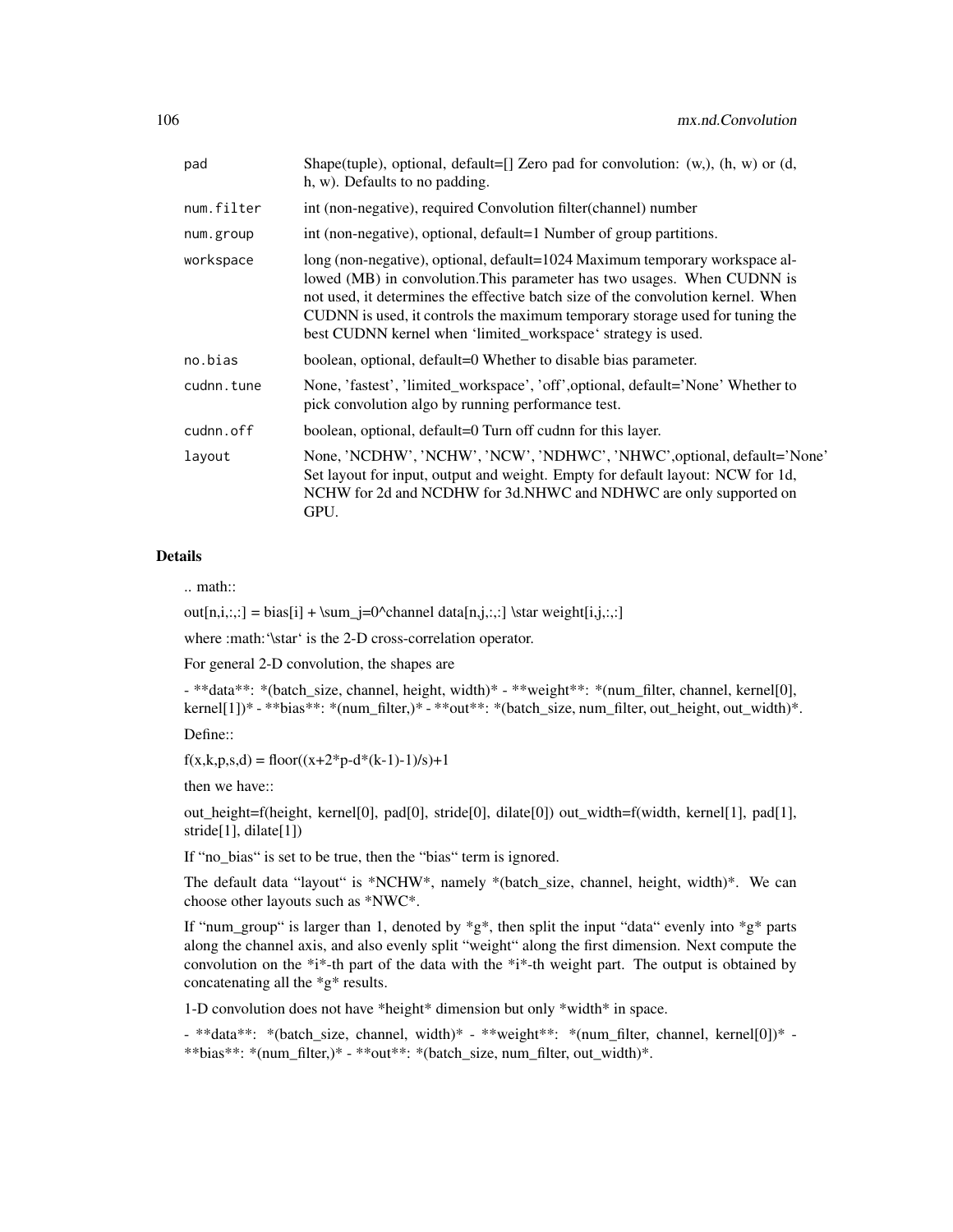3-D convolution adds an additional \*depth\* dimension besides \*height\* and \*width\*. The shapes are

- \*\*data\*\*: \*(batch\_size, channel, depth, height, width)\* - \*\*weight\*\*: \*(num\_filter, channel, kernel[0], kernel[1], kernel[2])\* - \*\*bias\*\*: \*(num\_filter,)\* - \*\*out\*\*: \*(batch\_size, num\_filter, out\_depth, out\_height, out\_width)\*.

Both "weight" and "bias" are learnable parameters.

There are other options to tune the performance.

- \*\*cudnn\_tune\*\*: enable this option leads to higher startup time but may give faster speed. Options are

- \*\*off\*\*: no tuning - \*\*limited\_workspace\*\*:run test and pick the fastest algorithm that doesn't exceed workspace limit. - \*\*fastest\*\*: pick the fastest algorithm and ignore workspace limit. -\*\*None\*\* (default): the behavior is determined by environment variable "MXNET\_CUDNN\_AUTOTUNE\_DEFAULT". 0 for off, 1 for limited workspace (default), 2 for fastest.

- \*\*workspace\*\*: A large number leads to more (GPU) memory usage but may improve the performance.

Defined in src/operator/nn/convolution.cc:L475

#### Value

out The result mx.ndarray

| mx.nd.Convolution.v1 | This operator is DEPRECATED. Apply convolution to input then add |
|----------------------|------------------------------------------------------------------|
|                      | a bias.                                                          |

### Description

This operator is DEPRECATED. Apply convolution to input then add a bias.

| data       | $NDArray-or-Symbol$ Input data to the Convolution V1Op.                                                                                                                                    |
|------------|--------------------------------------------------------------------------------------------------------------------------------------------------------------------------------------------|
| weight     | NDArray-or-Symbol Weight matrix.                                                                                                                                                           |
| bias       | NDArray-or-Symbol Bias parameter.                                                                                                                                                          |
| kernel     | Shape(tuple), required convolution kernel size: $(h, w)$ or $(d, h, w)$                                                                                                                    |
| stride     | Shape(tuple), optional, default=[] convolution stride: $(h, w)$ or $(d, h, w)$                                                                                                             |
| dilate     | Shape(tuple), optional, default=[] convolution dilate: $(h, w)$ or $(d, h, w)$                                                                                                             |
| pad        | Shape(tuple), optional, default=[] pad for convolution: $(h, w)$ or $(d, h, w)$                                                                                                            |
| num.filter | int (non-negative), required convolution filter (channel) number                                                                                                                           |
| num.group  | int (non-negative), optional, default=1 Number of group partitions. Equivalent<br>to slicing input into num_group partitions, apply convolution on each, then con-<br>catenate the results |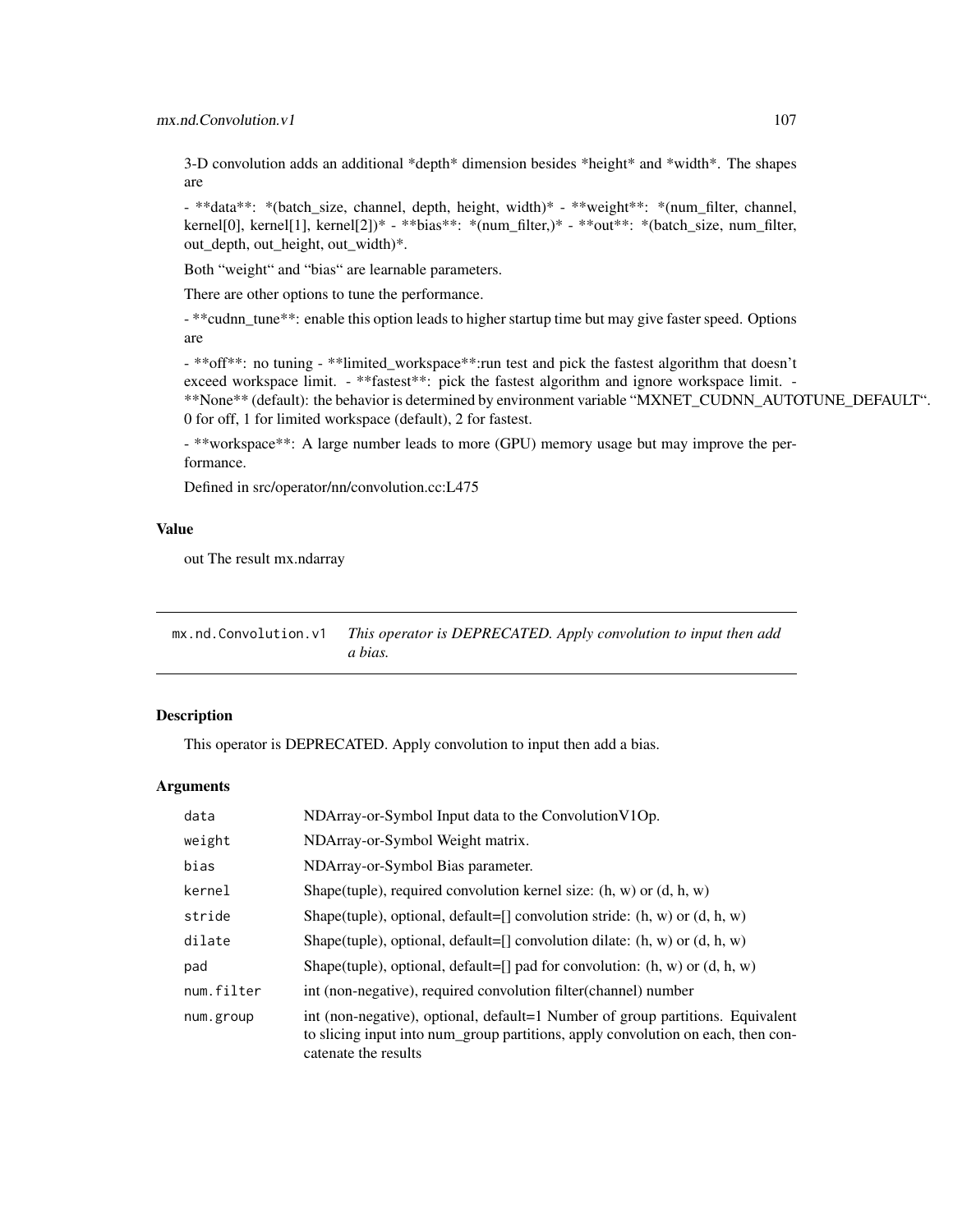| workspace  | long (non-negative), optional, default=1024 Maximum temporary workspace al-<br>lowed for convolution (MB). This parameter determines the effective batch size<br>of the convolution kernel, which may be smaller than the given batch size. Also,<br>the workspace will be automatically enlarged to make sure that we can run the<br>kernel with batch_size=1                                                                                                                                                                                                                      |
|------------|-------------------------------------------------------------------------------------------------------------------------------------------------------------------------------------------------------------------------------------------------------------------------------------------------------------------------------------------------------------------------------------------------------------------------------------------------------------------------------------------------------------------------------------------------------------------------------------|
| no.bias    | boolean, optional, default=0 Whether to disable bias parameter.                                                                                                                                                                                                                                                                                                                                                                                                                                                                                                                     |
| cudnn.tune | None, 'fastest', 'limited_workspace', 'off', optional, default='None' Whether to<br>pick convolution algo by running performance test. Leads to higher startup time<br>but may give faster speed. Options are: 'off': no tuning 'limited_workspace':<br>run test and pick the fastest algorithm that doesn't exceed workspace limit.<br>'fastest': pick the fastest algorithm and ignore workspace limit. If set to None<br>(default), behavior is determined by environment variable MXNET_CUDNN_AUTOTUNE_DEFAULT:<br>0 for off, 1 for limited workspace (default), 2 for fastest. |
| cudnn.off  | boolean, optional, default=0 Turn off cudnn for this layer.                                                                                                                                                                                                                                                                                                                                                                                                                                                                                                                         |
| layout     | None, 'NCDHW', 'NCHW', 'NDHWC', 'NHWC', optional, default='None' Set<br>layout for input, output and weight. Empty for default layout: NCHW for 2d<br>and NCDHW for 3d.                                                                                                                                                                                                                                                                                                                                                                                                             |

## Value

out The result mx.ndarray

| mx.nd.copyto | Generate an mx.ndarray object on ctx, with data copied from src |  |  |
|--------------|-----------------------------------------------------------------|--|--|
|              |                                                                 |  |  |

# Description

Generate an mx.ndarray object on ctx, with data copied from src

# Usage

```
mx.nd.copyto(src, ctx)
```

| src | The source mx.ndarray object. |
|-----|-------------------------------|
| ctx | The target context.           |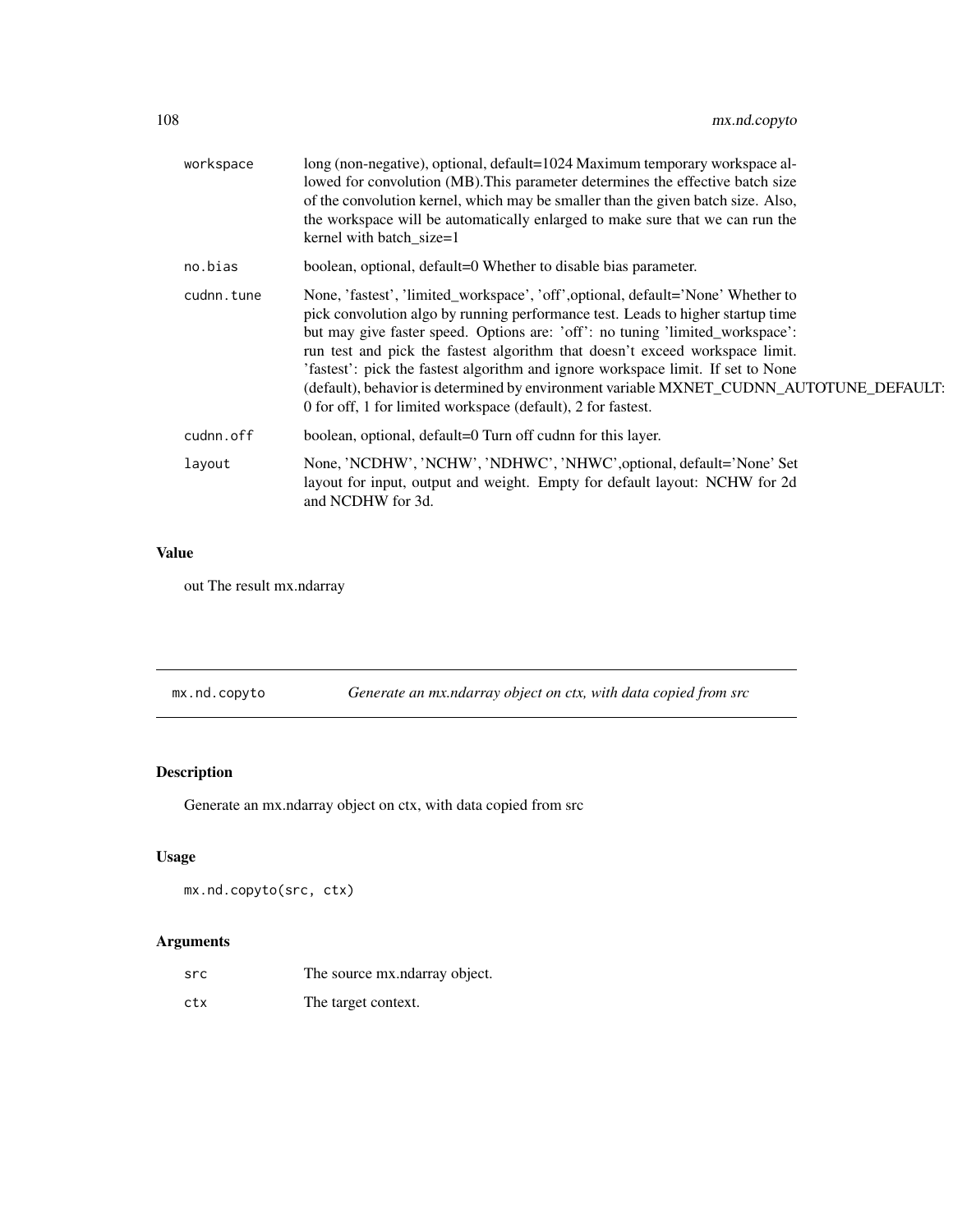#### Description

The correlation layer performs multiplicative patch comparisons between two feature maps.

#### Arguments

| data1            | NDArray-or-Symbol Input data1 to the correlation.                                                                 |
|------------------|-------------------------------------------------------------------------------------------------------------------|
| data2            | NDArray-or-Symbol Input data2 to the correlation.                                                                 |
| kernel.size      | int (non-negative), optional, default=1 kernel size for Correlation must be an<br>odd number                      |
| max.displacement |                                                                                                                   |
|                  | int (non-negative), optional, default=1 Max displacement of Correlation                                           |
| stride1          | int (non-negative), optional, default=1 stride1 quantize data1 globally                                           |
| stride2          | int (non-negative), optional, default=1 stride2 quantize data2 within the neigh-<br>borhood centered around data1 |
| pad.size         | int (non-negative), optional, default=0 pad for Correlation                                                       |
| is.multiply      | boolean, optional, default=1 operation type is either multiplication or subduction                                |

## Details

Given two multi-channel feature maps :math:'f\_1,  $f_2$ ', with :math:'w', :math:'h', and :math:'c' being their width, height, and number of channels, the correlation layer lets the network compare each patch from :math:'f\_1' with each patch from :math:'f\_2'.

For now we consider only a single comparison of two patches. The 'correlation' of two patches centered at :math:' $x_1$ ' in the first map and :math:' $x_2$ ' in the second map is then defined as:

.. math::

 $c(x_1, x_2) = \sum_0 \in [-k,k] \times [-k,k] < f_1(x_1 + o), f_2(x_2 + o)$ 

for a square patch of size :math: $K:=2k+1$ .

Note that the equation above is identical to one step of a convolution in neural networks, but instead of convolving data with a filter, it convolves data with other data. For this reason, it has no training weights.

Computing :math:' $c(x_1, x_2)$ ' involves :math:'c \* K^2' multiplications. Comparing all patch combinations involves :math:'w^2\*h^2' such computations.

Given a maximum displacement :math:'d', for each location :math:' $x_1$ ' it computes correlations :math:'c(x\_1, x\_2)' only in a neighborhood of size :math:'D:=2d+1', by limiting the range of :math:'x\_2'. We use strides :math:'s\_1, s\_2', to quantize :math:'x\_1' globally and to quantize :math:'x\_2' within the neighborhood centered around :math:'x\_1'.

The final output is defined by the following expression:

.. math:: out[n, q, i, j] =  $c(x_i, j, x_q)$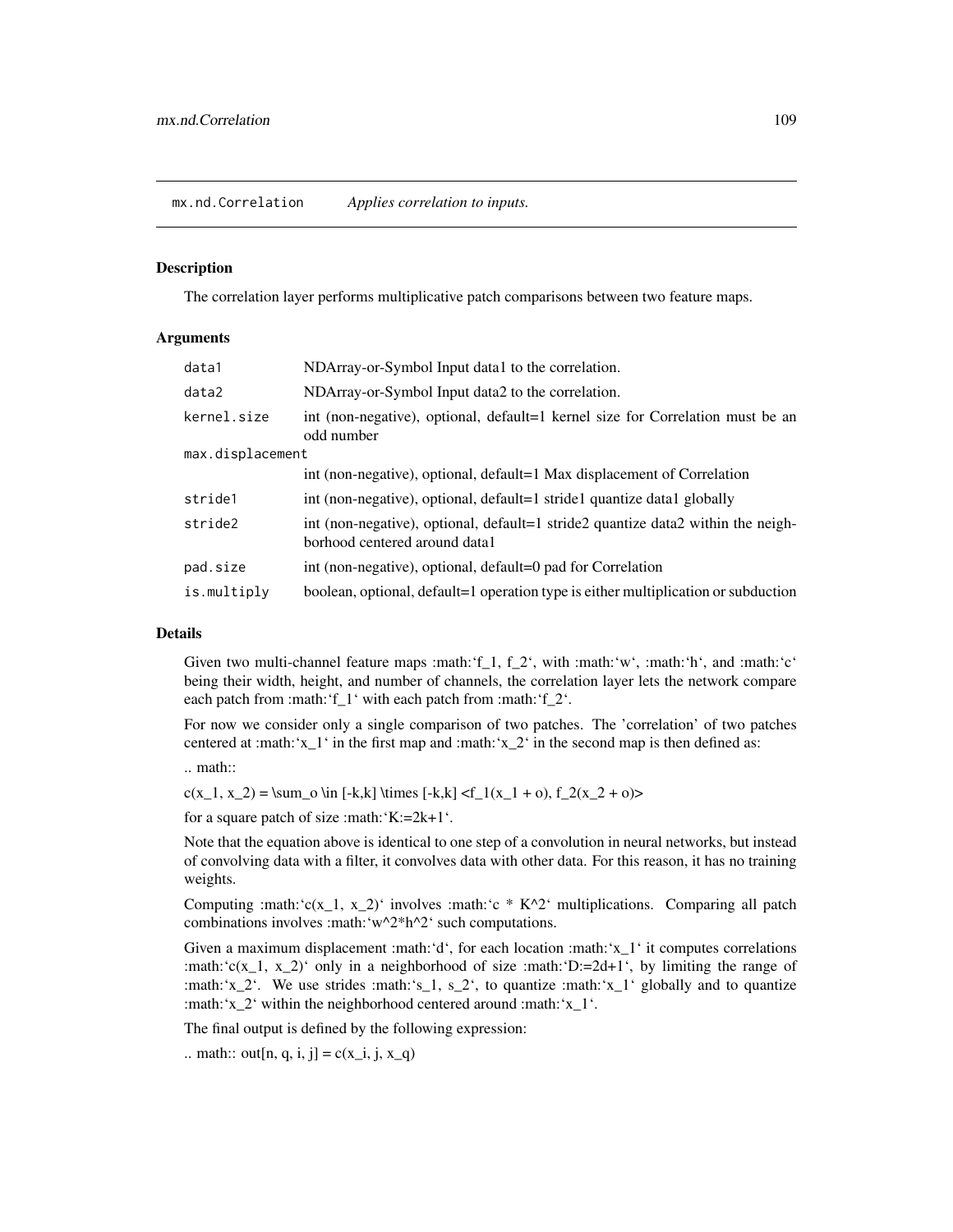where :math:'i' and :math:'i' enumerate spatial locations in :math:'f\_1', and :math:'q' denotes the :math:'q^th' neighborhood of :math:'x\_i,j'.

Defined in src/operator/correlation.cc:L197

# Value

out The result mx.ndarray

mx.nd.cos *Computes the element-wise cosine of the input array.*

#### Description

The input should be in radians (:math: '2\pi' rad equals 360 degrees).

## Arguments

data NDArray-or-Symbol The input array.

# Details

.. math::  $cos([0, \pi/4, \pi/2]) = [1, 0.707, 0]$ 

The storage type of "cos" output is always dense

Defined in src/operator/tensor/elemwise\_unary\_op\_trig.cc:L90

## Value

out The result mx.ndarray

mx.nd.cosh **Returns the hyperbolic cosine of the input array, computed element***wise.*

# Description

.. math::  $cosh(x) = 0.5 \times (exp(x) + exp(-x))$ 

#### Arguments

data NDArray-or-Symbol The input array.

# Details

The storage type of "cosh" output is always dense Defined in src/operator/tensor/elemwise\_unary\_op\_trig.cc:L409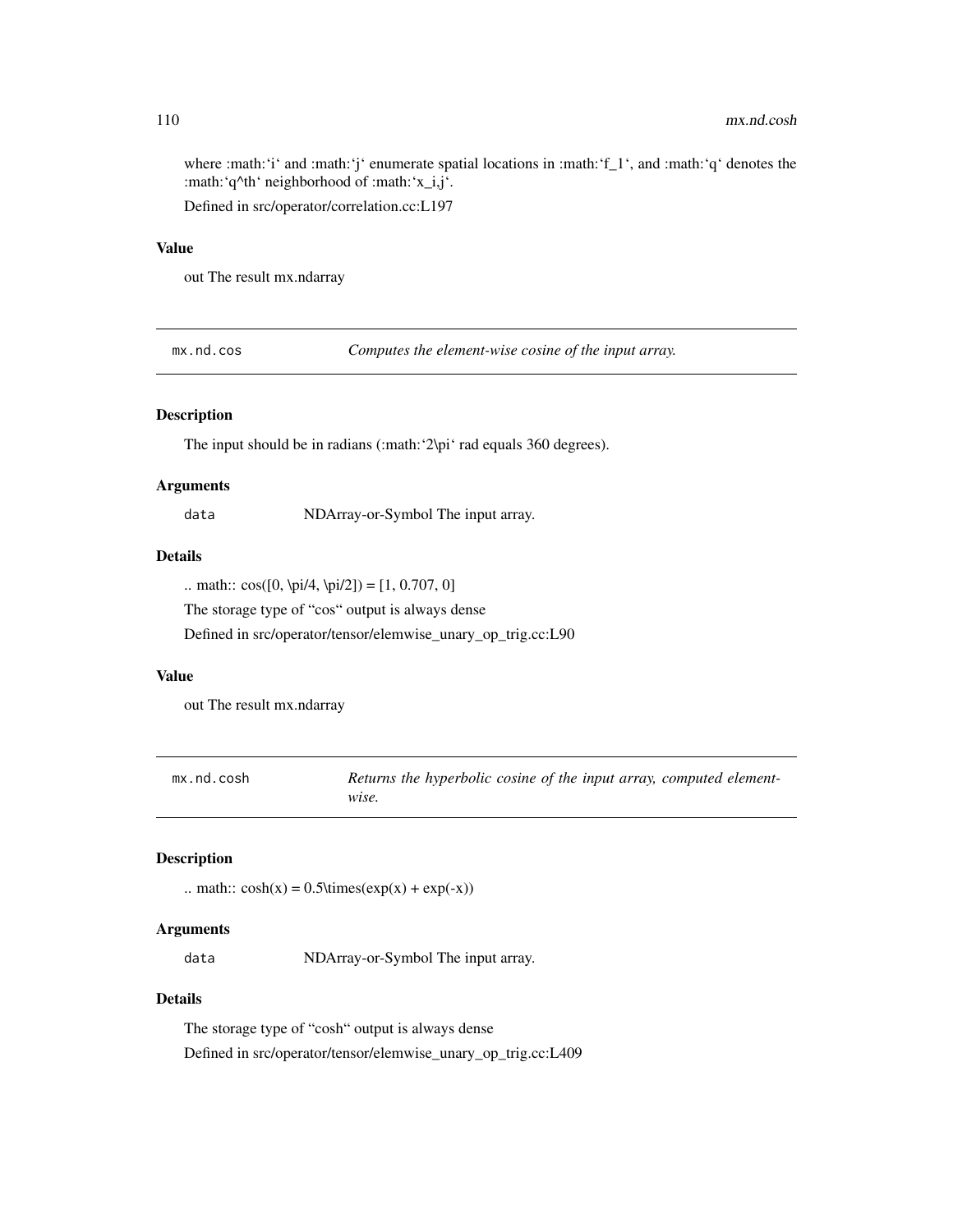# mx.nd.Crop 111

# Value

out The result mx.ndarray

mx.nd.Crop ... note:: 'Crop' is deprecated. Use 'slice' instead.

# Description

Crop the 2nd and 3rd dim of input data, with the corresponding size of h\_w or with width and height of the second input symbol, i.e., with one input, we need h\_w to specify the crop height and width, otherwise the second input symbol's size will be used

# Arguments

| data        | Symbol or Symbol. Tensor or List of Tensors, the second input will be used as<br>crop_like shape reference                                                                                                                       |
|-------------|----------------------------------------------------------------------------------------------------------------------------------------------------------------------------------------------------------------------------------|
| num.args    | int, required Number of inputs for crop, if equals one, then we will use the<br>h we write the height and width, else if equals two, then we will use the height and<br>width of the second input symbol, we name crop_like here |
| offset      | Shape(tuple), optional, default=[0,0] crop offset coordinate: $(y, x)$                                                                                                                                                           |
| h.w         | Shape(tuple), optional, default=[0,0] crop height and width: $(h, w)$                                                                                                                                                            |
| center.crop | boolean, optional, default=0 If set to true, then it will use be the center_crop,or<br>it will crop using the shape of crop_like                                                                                                 |

# Details

Defined in src/operator/crop.cc:L49

## Value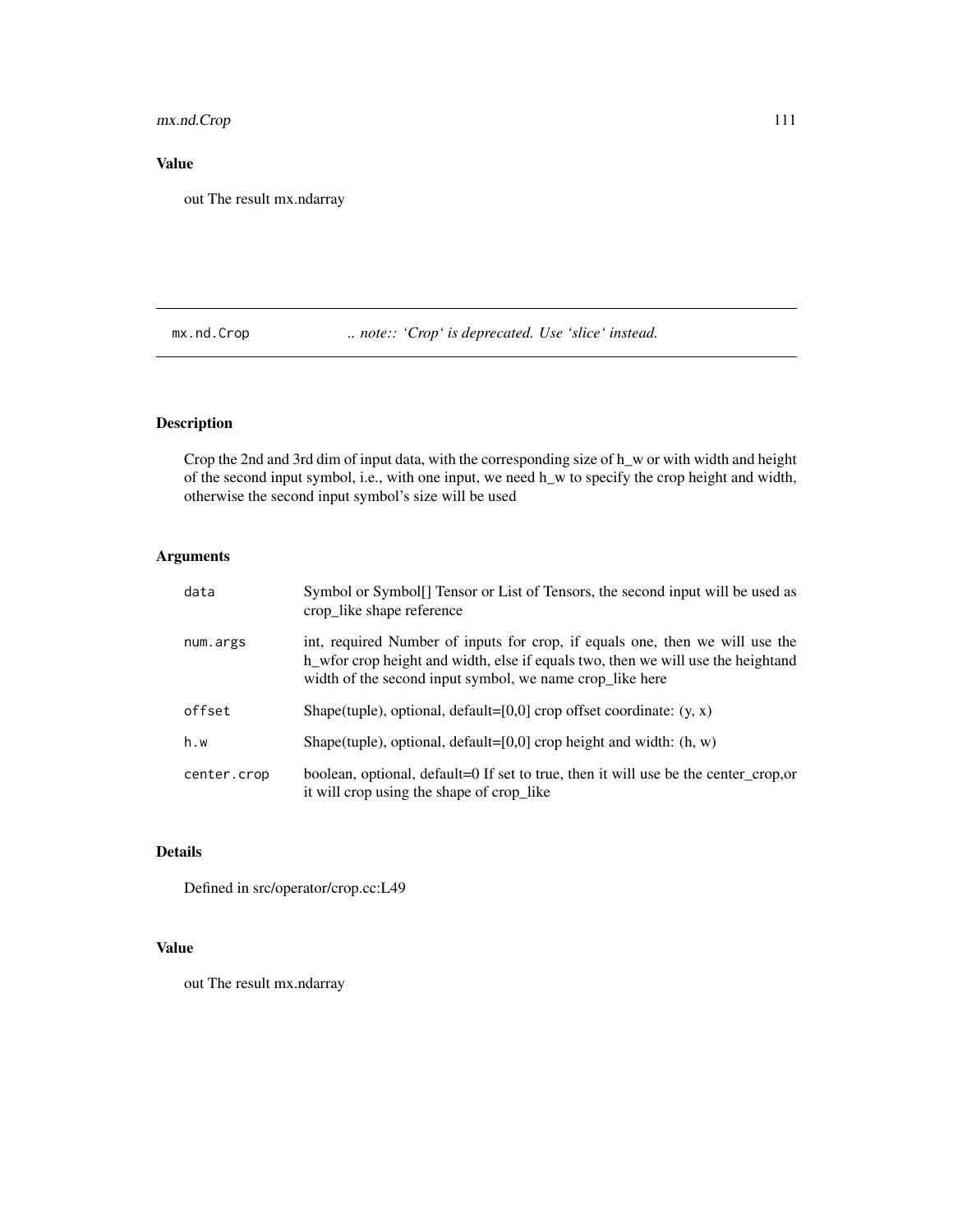mx.nd.crop *Slices a region of the array. .. note:: "crop" is deprecated. Use "slice" instead. This function returns a sliced array between the indices given by 'begin' and 'end' with the corresponding 'step'. For an input array of "shape=(d\_0, d\_1, ..., d\_n-1)", slice operation with "begin=(b\_0, b\_1...b\_m-1)", "end=(e\_0, e\_1, ..., e\_m-1)", and* " $step=(s_0, s_1, ..., s_m-1)$ ", where  $m \leq n$ , results in an array with *the shape "(|e\_0-b\_0|/|s\_0|, ..., |e\_m-1-b\_m-1|/|s\_m-1|, d\_m, ..., d\_n-1)". The resulting array's \*k\*-th dimension contains elements from the \*k\*-th dimension of the input array starting from index "b\_k" (inclusive) with step "s\_k" until reaching "e\_k" (exclusive). If the \*k\*-th elements are 'None' in the sequence of 'begin', 'end', and 'step', the following rule will be used to set default values. If 's\_k' is 'None', set 's\_k=1'. If 's\_k > 0', set 'b\_k=0', 'e\_k=d\_k'; else, set 'b\_k=d\_k-1', 'e\_k=-1'. The storage type of "slice" output depends on storage types of inputs - slice(csr) = csr - otherwise, "slice" generates output with default storage .. note:: When input data storage type is csr, it only supports step=(), or step=(None,), or step=(1,) to generate a csr output. For other step parameter values, it falls back to slicing a dense tensor. Example:: x = [[ 1., 2., 3., 4.], [ 5., 6., 7., 8.], [ 9., 10., 11., 12.]] slice(x, begin=(0,1), end=(2,4)) = [[ 2., 3., 4.], [ 6., 7., 8.]] slice(x, begin=(None, 0), end=(None, 3), step=(-1, 2)) = [[9., 11.], [5., 7.], [1., 3.]]*

#### **Description**

Defined in src/operator/tensor/matrix\_op.cc:L481

#### Arguments

| data  | NDArray-or-Symbol Source input                                                                  |
|-------|-------------------------------------------------------------------------------------------------|
| begin | Shape (tuple), required starting indices for the slice operation, supports negative<br>indices. |
| end   | Shape (tuple), required ending indices for the slice operation, supports negative<br>indices.   |
| step  | Shape(tuple), optional, default=[] step for the slice operation, supports negative<br>values.   |

#### Value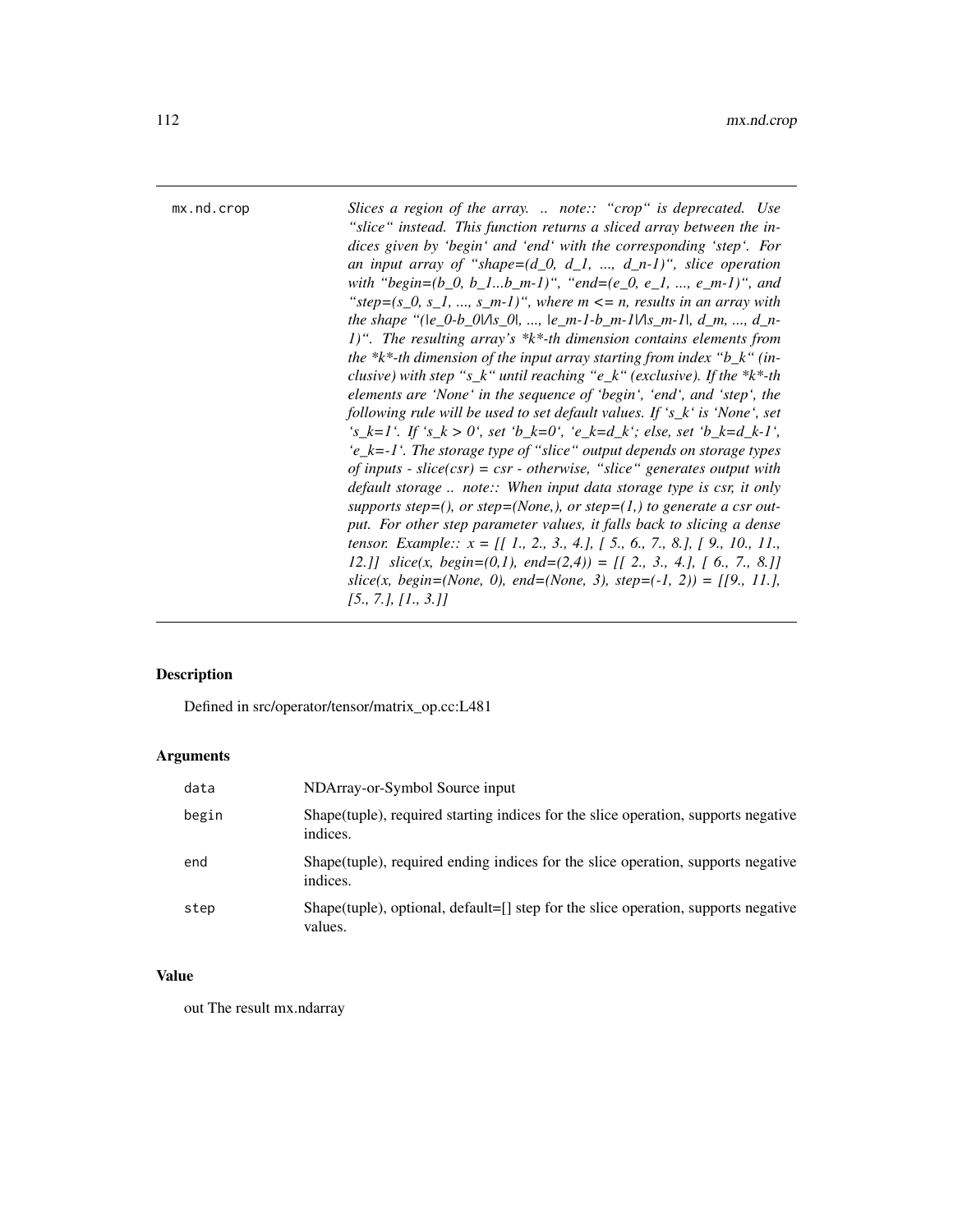## Description

.. note:: The existing alias "contrib\_CTCLoss" is deprecated.

## Arguments

| data              | NDArray-or-Symbol Input ndarray                                                                                                                                                                                                                                                                                                                                                                                                                                         |
|-------------------|-------------------------------------------------------------------------------------------------------------------------------------------------------------------------------------------------------------------------------------------------------------------------------------------------------------------------------------------------------------------------------------------------------------------------------------------------------------------------|
| label             | NDArray-or-Symbol Ground-truth labels for the loss.                                                                                                                                                                                                                                                                                                                                                                                                                     |
| data.lengths      | NDArray-or-Symbol Lengths of data for each of the samples. Only required<br>when use_data_lengths is true.                                                                                                                                                                                                                                                                                                                                                              |
| label.lengths     | NDArray-or-Symbol Lengths of labels for each of the samples. Only required<br>when use_label_lengths is true.                                                                                                                                                                                                                                                                                                                                                           |
| use.data.lengths  |                                                                                                                                                                                                                                                                                                                                                                                                                                                                         |
|                   | boolean, optional, default=0 Whether the data lenghts are decided by 'data_lengths'.<br>If false, the lengths are equal to the max sequence length.                                                                                                                                                                                                                                                                                                                     |
| use.label.lengths |                                                                                                                                                                                                                                                                                                                                                                                                                                                                         |
|                   | boolean, optional, default=0 Whether the label lenghts are decided by 'label_lengths',<br>or derived from 'padding_mask'. If false, the lengths are derived from the first<br>occurrence of the value of 'padding_mask'. The value of 'padding_mask' is "0"<br>when first CTC label is reserved for blank, and "-1" when last label is reserved<br>for blank. See 'blank label'.                                                                                        |
| blank.label       | 'first', 'last', optional, default='first' Set the label that is reserved for blank la-<br>bel. If "first", 0-th label is reserved, and label values for tokens in the vocabulary<br>are between "1" and "alphabet_size-1", and the padding mask is "-1". If "last",<br>last label value "alphabet_size-1" is reserved for blank label instead, and label<br>values for tokens in the vocabulary are between "0" and "alphabet_size-2", and<br>the padding mask is "0". |

## Details

The shapes of the inputs and outputs:

- \*\*data\*\*: '(sequence\_length, batch\_size, alphabet\_size)' - \*\*label\*\*: '(batch\_size, label\_sequence\_length)' - \*\*out\*\*: '(batch\_size)'

The 'data' tensor consists of sequences of activation vectors (without applying softmax), with ith channel in the last dimension corresponding to i-th label for i between 0 and alphabet\_size-1 (i.e always 0-indexed). Alphabet size should include one additional value reserved for blank label. When 'blank\_label' is ""first"", the "0"-th channel is be reserved for activation of blank label, or otherwise if it is "last", "(alphabet\_size-1)"-th channel should be reserved for blank label.

"label" is an index matrix of integers. When 'blank\_label' is ""first"", the value 0 is then reserved for blank label, and should not be passed in this matrix. Otherwise, when 'blank\_label' is ""last"", the value '(alphabet\_size-1)' is reserved for blank label.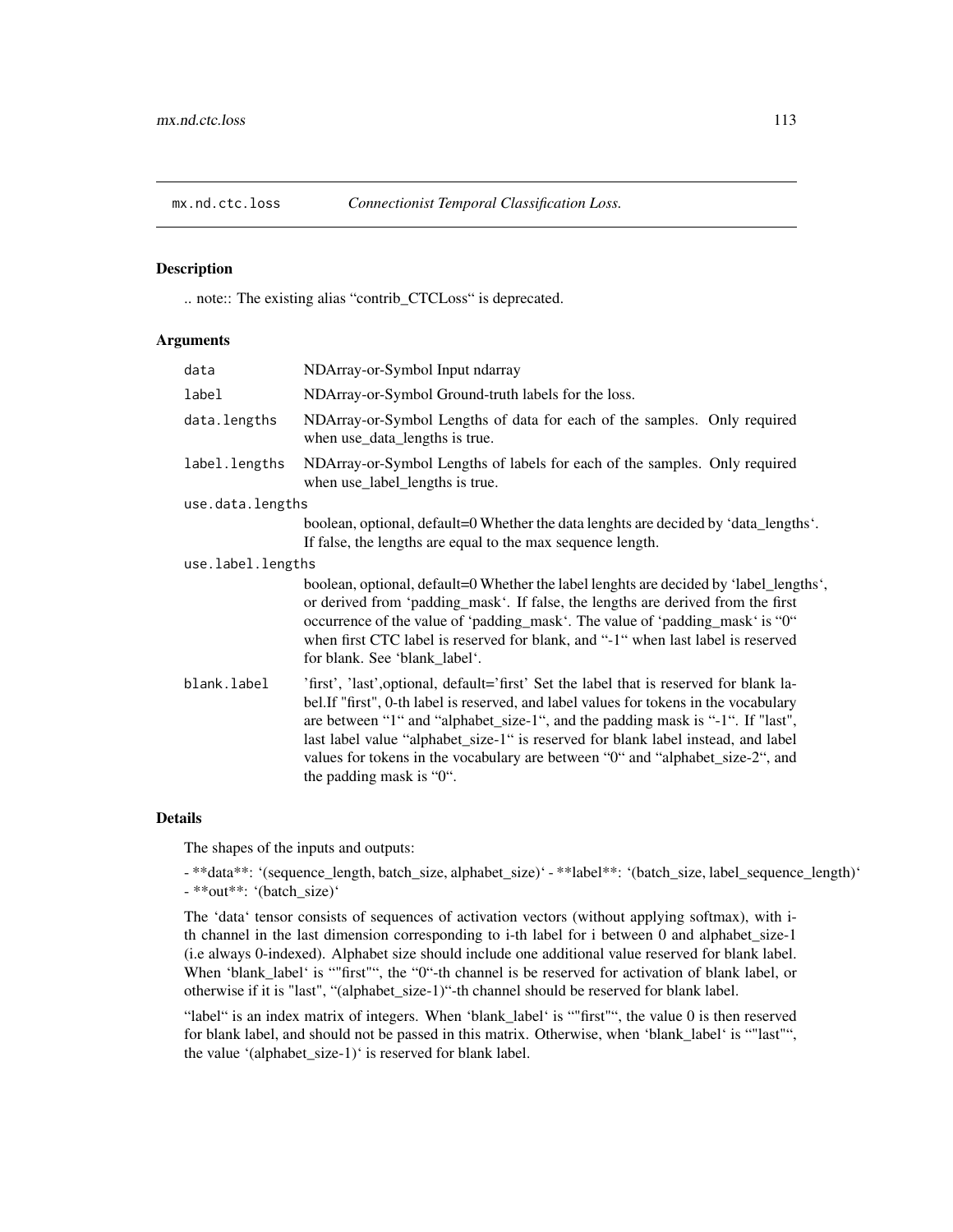If a sequence of labels is shorter than \*label\_sequence\_length\*, use the special padding value at the end of the sequence to conform it to the correct length. The padding value is '0' when 'blank\_label' is ""first"", and '-1' otherwise.

For example, suppose the vocabulary is '[a, b, c]', and in one batch we have three sequences 'ba', 'cbb', and 'abac'. When 'blank\_label' is ""first"", we can index the labels as ''a': 1, 'b': 2, 'c': 3', and we reserve the 0-th channel for blank label in data tensor. The resulting 'label' tensor should be padded to be::

 $[[2, 1, 0, 0], [3, 2, 2, 0], [1, 2, 1, 3]]$ 

When 'blank\_label' is ""last"", we can index the labels as  $a$  'a': 0, 'b': 1, 'c': 2', and we reserve the channel index 3 for blank label in data tensor. The resulting 'label' tensor should be padded to be::

 $[[1, 0, -1, -1], [2, 1, 1, -1], [0, 1, 0, 2]]$ 

"out" is a list of CTC loss values, one per example in the batch.

See \*Connectionist Temporal Classification: Labelling Unsegmented Sequence Data with Recurrent Neural Networks\*, A. Graves \*et al\*. for more information on the definition and the algorithm.

Defined in src/operator/nn/ctc\_loss.cc:L100

## Value

out The result mx.ndarray

mx.nd.CTCLoss *Connectionist Temporal Classification Loss.*

#### **Description**

.. note:: The existing alias "contrib\_CTCLoss" is deprecated.

## Arguments

| data              | NDArray-or-Symbol Input ndarray                                                                                                                                                                                                                                                                                                                                                  |
|-------------------|----------------------------------------------------------------------------------------------------------------------------------------------------------------------------------------------------------------------------------------------------------------------------------------------------------------------------------------------------------------------------------|
| label             | NDArray-or-Symbol Ground-truth labels for the loss.                                                                                                                                                                                                                                                                                                                              |
| data.lengths      | NDArray-or-Symbol Lengths of data for each of the samples. Only required<br>when use_data_lengths is true.                                                                                                                                                                                                                                                                       |
| label.lengths     | NDArray-or-Symbol Lengths of labels for each of the samples. Only required<br>when use_label_lengths is true.                                                                                                                                                                                                                                                                    |
| use.data.lengths  |                                                                                                                                                                                                                                                                                                                                                                                  |
|                   | boolean, optional, default=0 Whether the data lenghts are decided by 'data_lengths'.<br>If false, the lengths are equal to the max sequence length.                                                                                                                                                                                                                              |
| use.label.lengths |                                                                                                                                                                                                                                                                                                                                                                                  |
|                   | boolean, optional, default=0 Whether the label lenghts are decided by 'label_lengths',<br>or derived from 'padding_mask'. If false, the lengths are derived from the first<br>occurrence of the value of 'padding_mask'. The value of 'padding_mask' is "0"<br>when first CTC label is reserved for blank, and "-1" when last label is reserved<br>for blank. See 'blank_label'. |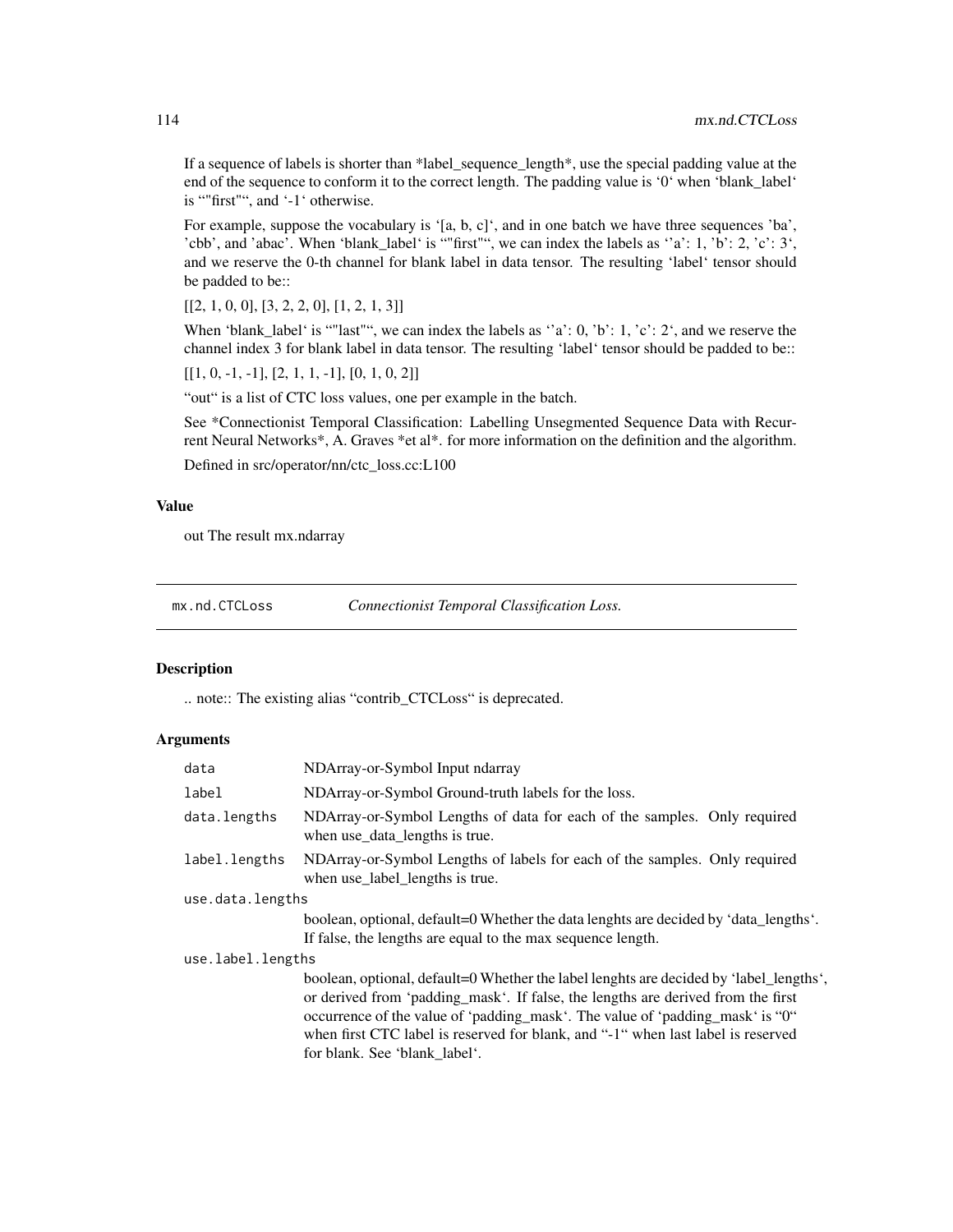blank.label 'first', 'last', optional, default='first' Set the label that is reserved for blank label.If "first", 0-th label is reserved, and label values for tokens in the vocabulary are between "1" and "alphabet\_size-1", and the padding mask is "-1". If "last", last label value "alphabet size-1" is reserved for blank label instead, and label values for tokens in the vocabulary are between "0" and "alphabet\_size-2", and the padding mask is "0".

## Details

The shapes of the inputs and outputs:

- \*\*data\*\*: '(sequence\_length, batch\_size, alphabet\_size)' - \*\*label\*\*: '(batch\_size, label\_sequence\_length)' - \*\*out\*\*: '(batch\_size)'

The 'data' tensor consists of sequences of activation vectors (without applying softmax), with ith channel in the last dimension corresponding to i-th label for i between 0 and alphabet\_size-1 (i.e always 0-indexed). Alphabet size should include one additional value reserved for blank label. When 'blank\_label' is ""first"", the "0"-th channel is be reserved for activation of blank label, or otherwise if it is "last", "(alphabet\_size-1)"-th channel should be reserved for blank label.

"label" is an index matrix of integers. When 'blank\_label' is ""first"", the value 0 is then reserved for blank label, and should not be passed in this matrix. Otherwise, when 'blank\_label' is ""last"", the value '(alphabet\_size-1)' is reserved for blank label.

If a sequence of labels is shorter than \*label sequence  $length^*$ , use the special padding value at the end of the sequence to conform it to the correct length. The padding value is '0' when 'blank\_label' is ""first"", and '-1' otherwise.

For example, suppose the vocabulary is '[a, b, c]', and in one batch we have three sequences 'ba', 'cbb', and 'abac'. When 'blank\_label' is ""first"", we can index the labels as ''a': 1, 'b': 2, 'c': 3', and we reserve the 0-th channel for blank label in data tensor. The resulting 'label' tensor should be padded to be::

 $[[2, 1, 0, 0], [3, 2, 2, 0], [1, 2, 1, 3]]$ 

When 'blank\_label' is ""last"", we can index the labels as  $a$  'a': 0, 'b': 1, 'c': 2', and we reserve the channel index 3 for blank label in data tensor. The resulting 'label' tensor should be padded to be::

 $[[1, 0, -1, -1], [2, 1, 1, -1], [0, 1, 0, 2]]$ 

"out" is a list of CTC loss values, one per example in the batch.

See \*Connectionist Temporal Classification: Labelling Unsegmented Sequence Data with Recurrent Neural Networks\*, A. Graves \*et al\*. for more information on the definition and the algorithm.

Defined in src/operator/nn/ctc\_loss.cc:L100

#### Value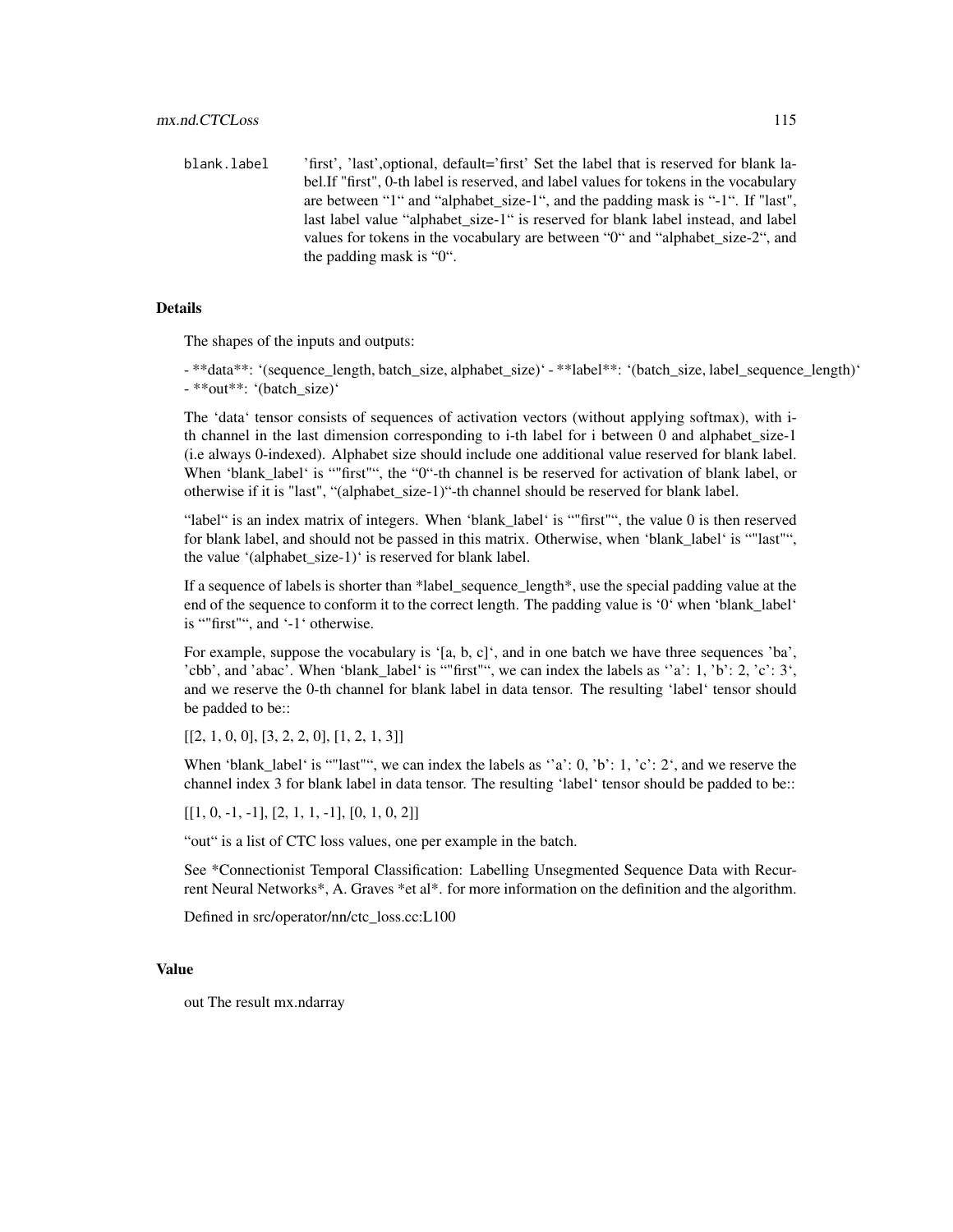## Description

Defined in src/operator/numpy/np\_cumsum.cc:L70

# Arguments

| a     | NDArray-or-Symbol Input ndarray                                                                                                                                                                                                                                                                                                                                                                        |
|-------|--------------------------------------------------------------------------------------------------------------------------------------------------------------------------------------------------------------------------------------------------------------------------------------------------------------------------------------------------------------------------------------------------------|
| axis  | int or None, optional, default='None' Axis along which the cumulative sum is<br>computed. The default (None) is to compute the cumsum over the flattened<br>array.                                                                                                                                                                                                                                     |
| dtype | None, 'float16', 'float32', 'float64', 'int32', 'int64', 'int8', optional, default='None'<br>Type of the returned array and of the accumulator in which the elements are<br>summed. If dtype is not specified, it defaults to the dtype of a, unless a has an<br>integer dtype with a precision less than that of the default platform integer. In<br>that case, the default platform integer is used. |

#### Value

out The result mx.ndarray

| mx.nd.Custom | Apply a custom operator implemented in a frontend language (like |
|--------------|------------------------------------------------------------------|
|              | Python).                                                         |

# Description

Custom operators should override required methods like 'forward' and 'backward'. The custom operator must be registered before it can be used. Please check the tutorial here: https://mxnet.incubator.apache.org/api/faq/new

## Arguments

| data    | NDArray-or-Symbol <sup>[]</sup> Input data for the custom operator.                             |
|---------|-------------------------------------------------------------------------------------------------|
| op.type | string Name of the custom operator. This is the name that is passed to 'mx, operator, register' |
|         | to register the operator.                                                                       |

## Details

Defined in src/operator/custom/custom.cc:L546

# Value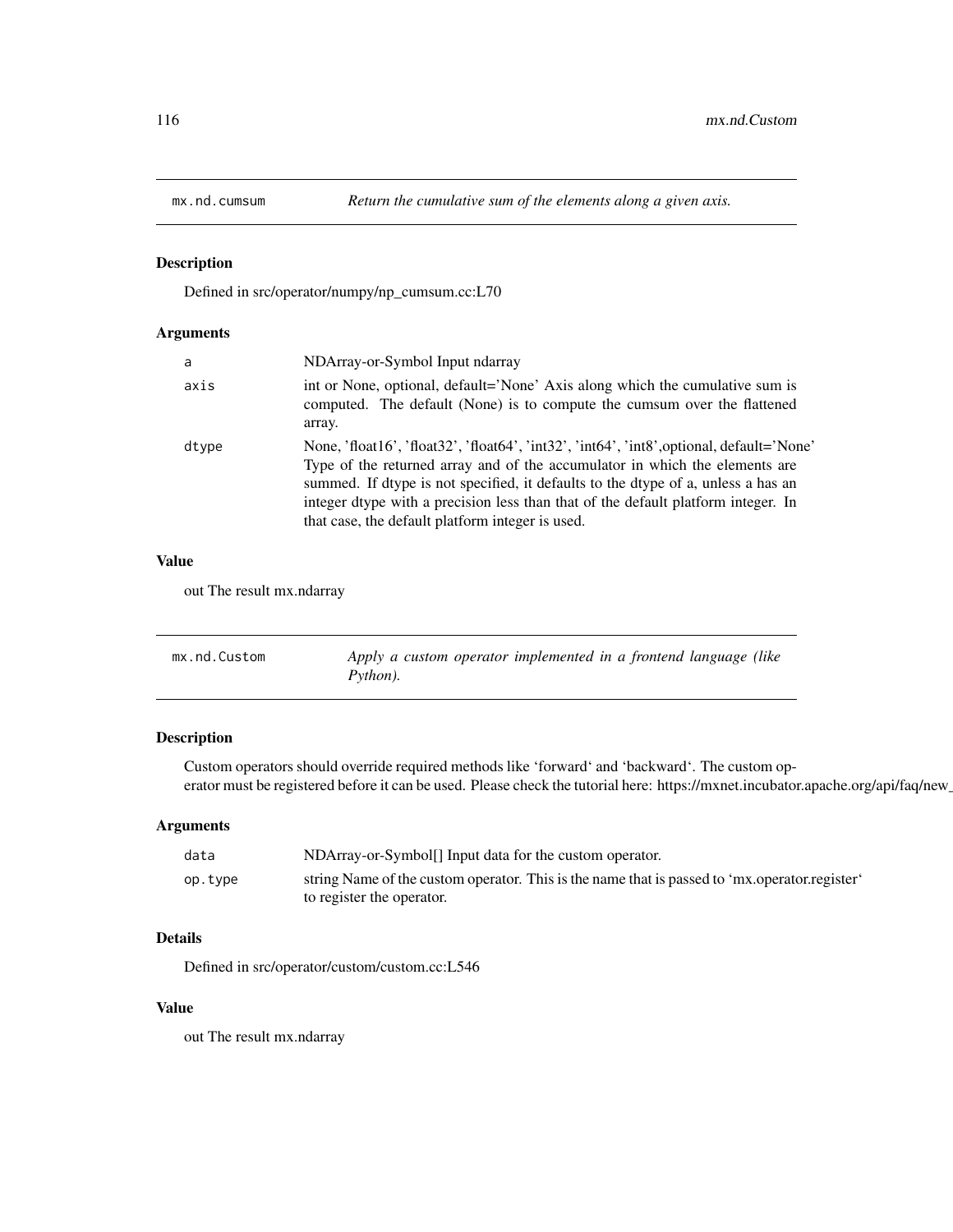| mx.nd.Deconvolution | Computes 1D or 2D transposed convolution (aka fractionally strided<br>convolution) of the input tensor. This operation can be seen as the gra-<br>dient of Convolution operation with respect to its input. Convolution<br>usually reduces the size of the input. Transposed convolution works<br>the other way, going from a smaller input to a larger output while<br>preserving the connectivity pattern. |
|---------------------|--------------------------------------------------------------------------------------------------------------------------------------------------------------------------------------------------------------------------------------------------------------------------------------------------------------------------------------------------------------------------------------------------------------|
|                     |                                                                                                                                                                                                                                                                                                                                                                                                              |

# Description

Computes 1D or 2D transposed convolution (aka fractionally strided convolution) of the input tensor. This operation can be seen as the gradient of Convolution operation with respect to its input. Convolution usually reduces the size of the input. Transposed convolution works the other way, going from a smaller input to a larger output while preserving the connectivity pattern.

# Arguments

| data         | NDArray-or-Symbol Input tensor to the deconvolution operation.                                                                                                                                                                                                                                                                                                                                |
|--------------|-----------------------------------------------------------------------------------------------------------------------------------------------------------------------------------------------------------------------------------------------------------------------------------------------------------------------------------------------------------------------------------------------|
| weight       | NDArray-or-Symbol Weights representing the kernel.                                                                                                                                                                                                                                                                                                                                            |
| bias         | NDArray-or-Symbol Bias added to the result after the deconvolution operation.                                                                                                                                                                                                                                                                                                                 |
| kernel       | Shape(tuple), required Deconvolution kernel size: $(w, )$ , $(h, w)$ or $(d, h, w)$ . This<br>is same as the kernel size used for the corresponding convolution                                                                                                                                                                                                                               |
| stride       | Shape(tuple), optional, default=[] The stride used for the corresponding convo-<br>lution: $(w, h, w)$ or $(d, h, w)$ . Defaults to 1 for each dimension.                                                                                                                                                                                                                                     |
| dilate       | Shape(tuple), optional, default=[] Dilation factor for each dimension of the in-<br>put: $(w, b, (h, w)$ or $(d, h, w)$ . Defaults to 1 for each dimension.                                                                                                                                                                                                                                   |
| pad          | Shape(tuple), optional, default=[] The amount of implicit zero padding added<br>during convolution for each dimension of the input: $(w, )$ , $(h, w)$ or $(d, h, w)$ .<br>"(kernel-1)/2" is usually a good choice. If 'target_shape' is set, 'pad' will be<br>ignored and a padding that will generate the target shape will be used. Defaults<br>to no padding.                             |
| adj          | Shape(tuple), optional, default=[] Adjustment for output shape: $(w, )$ , $(h, w)$ or<br>(d, h, w). If 'target_shape' is set, 'adj' will be ignored and computed accord-<br>ingly.                                                                                                                                                                                                            |
| target.shape | Shape(tuple), optional, default=[] Shape of the output tensor: (w,), (h, w) or (d,<br>$h, w$ ).                                                                                                                                                                                                                                                                                               |
| num.filter   | int (non-negative), required Number of output filters.                                                                                                                                                                                                                                                                                                                                        |
| num.group    | int (non-negative), optional, default=1 Number of groups partition.                                                                                                                                                                                                                                                                                                                           |
| workspace    | long (non-negative), optional, default=512 Maximum temporary workspace al-<br>lowed (MB) in deconvolution. This parameter has two usages. When CUDNN<br>is not used, it determines the effective batch size of the deconvolution kernel.<br>When CUDNN is used, it controls the maximum temporary storage used for<br>tuning the best CUDNN kernel when 'limited_workspace' strategy is used. |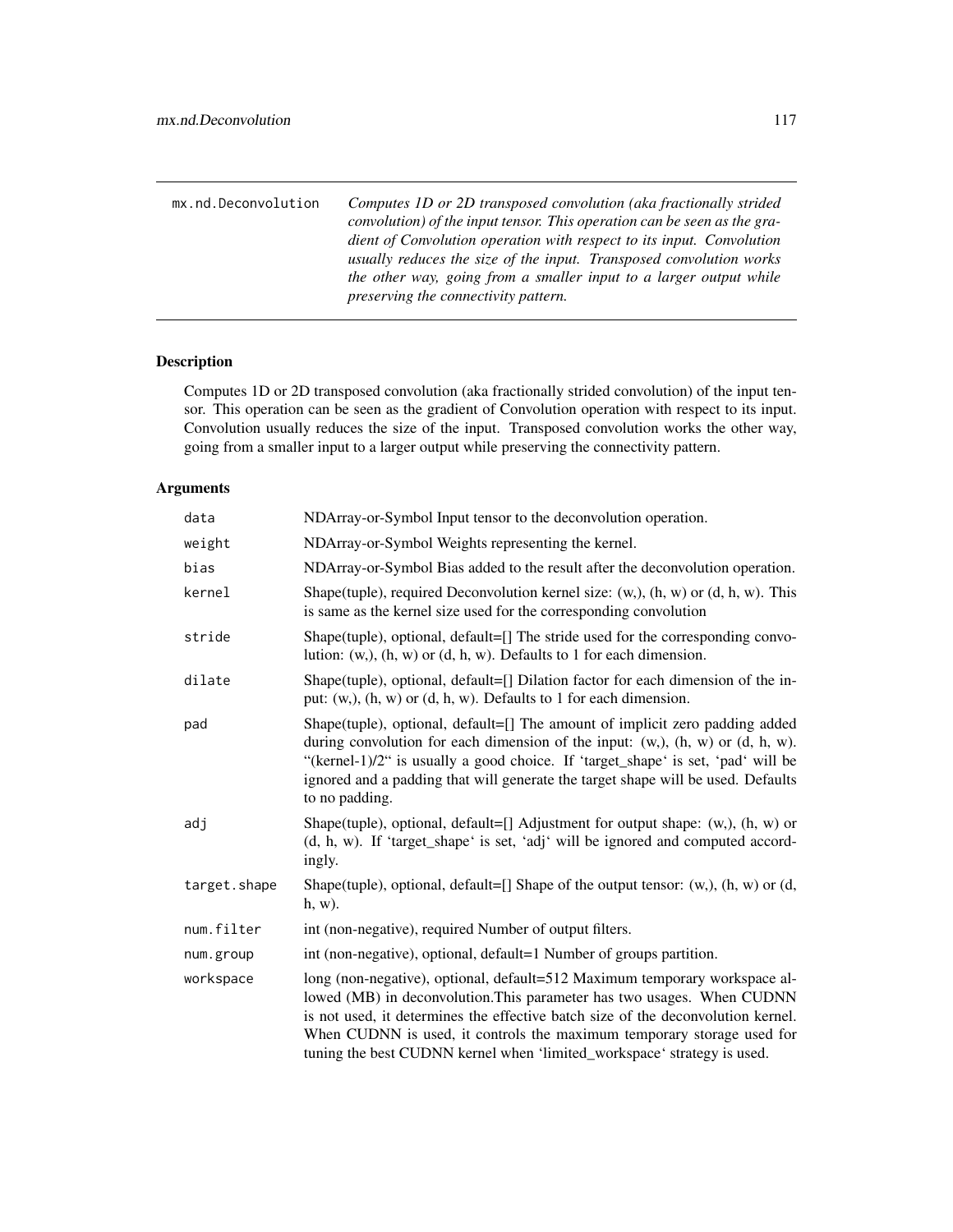| no.bias    | boolean, optional, default=1 Whether to disable bias parameter.                                                                                                                                                                        |
|------------|----------------------------------------------------------------------------------------------------------------------------------------------------------------------------------------------------------------------------------------|
| cudnn.tune | None, 'fastest', 'limited_workspace', 'off', optional, default='None' Whether to<br>pick convolution algorithm by running performance test.                                                                                            |
| cudnn.off  | boolean, optional, default=0 Turn off cudnn for this layer.                                                                                                                                                                            |
| layout     | None, 'NCDHW', 'NCHW', 'NCW', 'NDHWC', 'NHWC', optional, default='None'<br>Set layout for input, output and weight. Empty for default layout, NCW for 1d,<br>NCHW for 2d and NCDHW for 3d.NHWC and NDHWC are only supported on<br>GPU. |

# Value

out The result mx.ndarray

mx.nd.degrees *Converts each element of the input array from radians to degrees.*

# Description

.. math:: degrees([0, \pi/2, \pi, 3\pi/2, 2\pi]) = [0, 90, 180, 270, 360]

# Arguments

data NDArray-or-Symbol The input array.

# Details

The storage type of "degrees" output depends upon the input storage type:

- degrees(default) = default - degrees(row\_sparse) = row\_sparse - degrees(csr) = csr

Defined in src/operator/tensor/elemwise\_unary\_op\_trig.cc:L332

## Value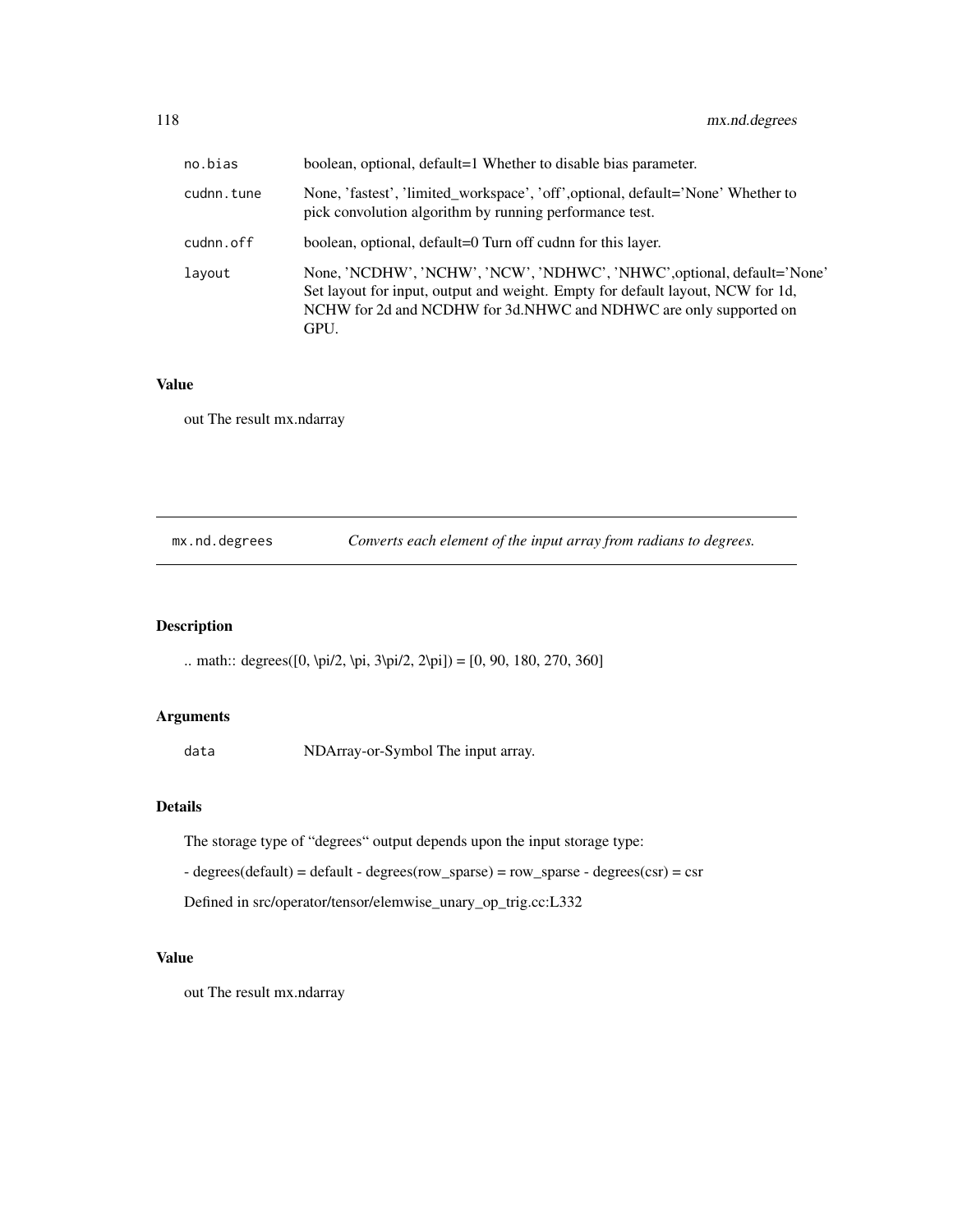| mx.nd.depth.to.space | Rearranges(permutes) data from depth into blocks of spa-<br>Similar to ONNX DepthToSpace operator:<br>data.<br>tial<br>https://github.com/onnx/onnx/blob/master/docs/Operators.md#DepthToSpace.<br>The output is a new tensor where the values from depth dimension are<br>moved in spatial blocks to height and width dimension. The reverse of<br>this operation is "space_to_depth".  math:: \begingather* $x \prime \prime$ \prime<br>= reshape(x, [N, block\_size, block\_size, C / (block\_size ^ 2), H * |
|----------------------|-----------------------------------------------------------------------------------------------------------------------------------------------------------------------------------------------------------------------------------------------------------------------------------------------------------------------------------------------------------------------------------------------------------------------------------------------------------------------------------------------------------------|

*block* $\subseteq$ *size, W \* block* $\subseteq$ *size])*  $\setminus$ *x*  $\setminus$ *prime*  $\setminus$ *prime = transpose(x*  $\setminus$ *prime,*  $[0, 3, 4, 1, 5, 2]$ ) \ y = reshape(x \prime \prime, [N, C / (block\\_size ^ *2), H \* block\\_size, W \* block\\_size]) \endgather\* where :math:'x' is an input tensor with default layout as :math:'[N, C, H, W]': [batch, channels, height, width] and :math:'y' is the output tensor of layout :math:'[N, C / (block\\_size ^ 2), H \* block\\_size, W \* block\\_size]' Example:: x = [[[[0, 1, 2], [3, 4, 5]], [[6, 7, 8], [9, 10, 11]], [[12, 13, 14], [15, 16, 17]], [[18, 19, 20], [21, 22, 23]]]] depth\_to\_space(x, 2) = [[[[0, 6, 1, 7, 2, 8], [12, 18, 13, 19, 14, 20], [3, 9, 4, 10, 5, 11], [15,*

# Description

Defined in src/operator/tensor/matrix\_op.cc:L971

## Arguments

| data       | NDArray-or-Symbol Input ndarray                            |
|------------|------------------------------------------------------------|
| block.size | int, required Blocks of [block_size. block_size] are moved |

*21, 16, 22, 17, 23]]]]*

## Value

out The result mx.ndarray

mx.nd.diag *Extracts a diagonal or constructs a diagonal array.*

## Description

"diag"'s behavior depends on the input array dimensions:

#### Arguments

| data | NDArray-or-Symbol Input ndarray                                                  |
|------|----------------------------------------------------------------------------------|
| k    | int, optional, default='0' Diagonal in question. The default is 0. Use $k>0$ for |
|      | diagonals above the main diagonal, and k<0 for diagonals below the main diag-    |
|      | onal. If input has shape (S0 S1) k must be between -S0 and S1                    |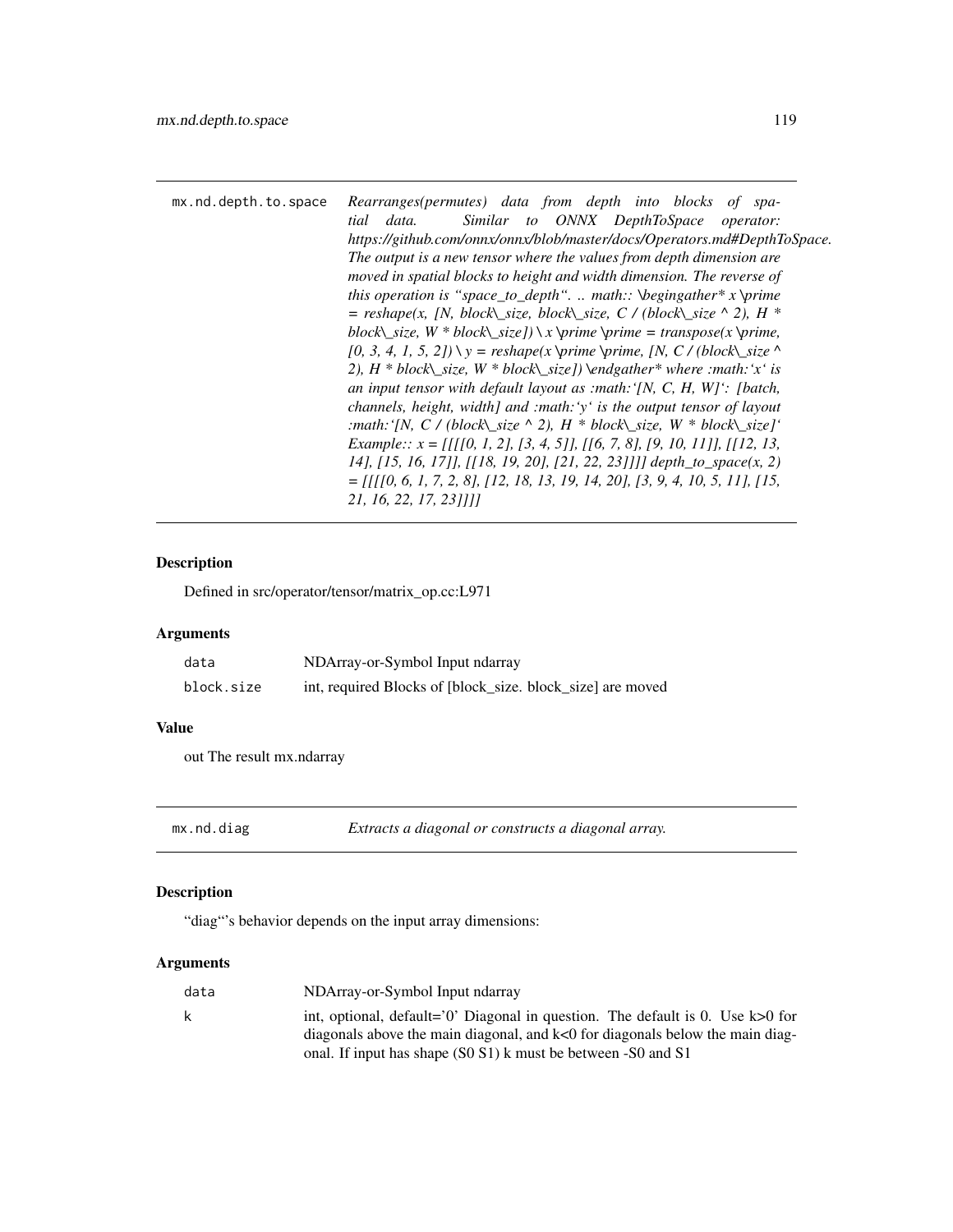| axis1 | int, optional, default='0' The first axis of the sub-arrays of interest. Ignored<br>when the input is a 1-D array.  |
|-------|---------------------------------------------------------------------------------------------------------------------|
| axis2 | int, optional, default='1' The second axis of the sub-arrays of interest. Ignored<br>when the input is a 1-D array. |

## Details

- 1-D arrays: constructs a 2-D array with the input as its diagonal, all other elements are zero. - N-D arrays: extracts the diagonals of the sub-arrays with axes specified by "axis1" and "axis2". The output shape would be decided by removing the axes numbered "axis1" and "axis2" from the input shape and appending to the result a new axis with the size of the diagonals in question.

For example, when the input shape is '(2, 3, 4, 5)', "axis1" and "axis2" are 0 and 2 respectively and "k" is 0, the resulting shape would be ' $(3, 5, 2)$ '.

## Examples::

 $x = [[1, 2, 3], [4, 5, 6]]$  $diag(x) = [1, 5]$ diag(x, k=1) =  $[2, 6]$  $diag(x, k=-1) = [4]$  $x = [1, 2, 3]$  $diag(x) = [[1, 0, 0], [0, 2, 0], [0, 0, 3]]$ diag(x, k=1) = [[0, 1, 0], [0, 0, 2], [0, 0, 0]] diag(x, k=-1) = [[0, 0, 0], [1, 0, 0], [0, 2, 0]]  $x = [[[1, 2], [3, 4]],$  $[[5, 6], [7, 8]]]$  $diag(x) = [[1, 7], [2, 8]]$ diag(x, k=1) = [[3], [4]] diag(x, axis1=-2, axis2=-1) =  $[[1, 4], [5, 8]]$ Defined in src/operator/tensor/diag\_op.cc:L86

## Value

out The result mx.ndarray

mx.nd.dot *Dot product of two arrays.*

#### Description

"dot"'s behavior depends on the input array dimensions: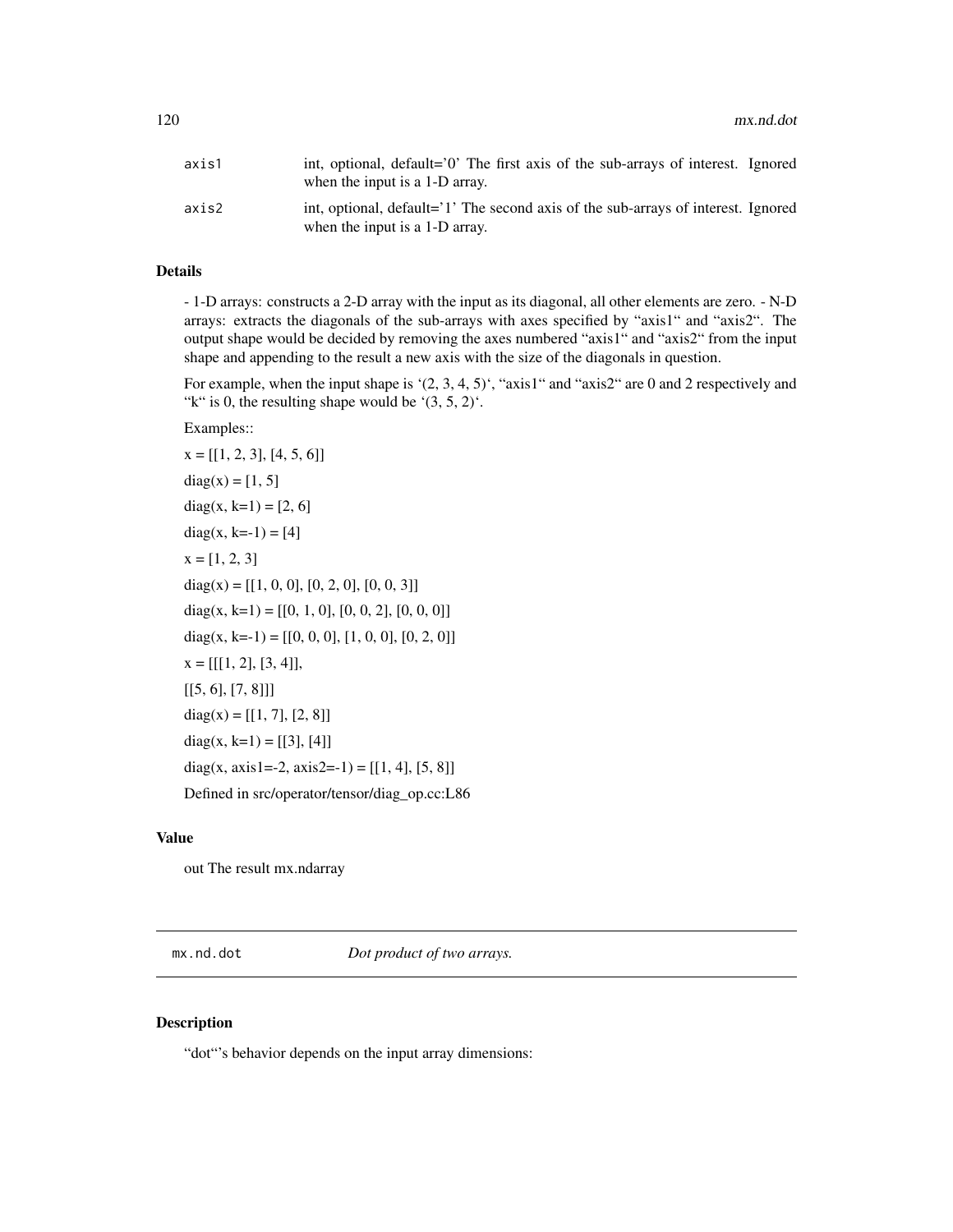#### mx.nd.dot 121

#### Arguments

| lhs           | NDArray-or-Symbol The first input                                                                                                                                                                                                                                                                                                           |
|---------------|---------------------------------------------------------------------------------------------------------------------------------------------------------------------------------------------------------------------------------------------------------------------------------------------------------------------------------------------|
| rhs           | NDArray-or-Symbol The second input                                                                                                                                                                                                                                                                                                          |
| transpose.a   | boolean, optional, default=0 If true then transpose the first input before dot.                                                                                                                                                                                                                                                             |
| transpose.b   | boolean, optional, default=0 If true then transpose the second input before dot.                                                                                                                                                                                                                                                            |
| forward.stype | None, 'csr', 'default', 'row_sparse',optional, default='None' The desired stor-<br>age type of the forward output given by user, if the combination of input storage<br>types and this hint does not matchany implemented ones, the dot operator will<br>perform fallback operationand still produce an output of the desired storage type. |

#### Details

- 1-D arrays: inner product of vectors - 2-D arrays: matrix multiplication - N-D arrays: a sum product over the last axis of the first input and the first axis of the second input

For example, given 3-D "x" with shape '(n,m,k)' and "y" with shape '(k,r,s)', the result array will have shape '(n,m,r,s)'. It is computed by::

 $dot(x,y)[i,j,a,b] = sum(x[i,j,:]*y[:,a,b])$ 

Example::

 $x =$ reshape([0,1,2,3,4,5,6,7], shape=(2,2,2)) y = reshape([7,6,5,4,3,2,1,0], shape=(2,2,2)) dot(x,y)[0,0,1,1]  $= 0 \text{ sum}(x[0,0,:]*y[:,1,1]) = 0$ 

The storage type of "dot" output depends on storage types of inputs, transpose option and forward\_stype option for output storage type. Implemented sparse operations include:

- dot(default, default, transpose\_a=True/False, transpose\_b=True/False) = default - dot(csr, default, transpose\_a=True) = default - dot(csr, default, transpose\_a=True) = row\_sparse - dot(csr, default)  $=$  default - dot(csr, row sparse) = default - dot(default, csr) = csr (CPU only) - dot(default, csr, forward stype='default') = default - dot(default, csr, transpose b=True, forward stype='default')  $=$  default

If the combination of input storage types and forward\_stype does not match any of the above patterns, "dot" will fallback and generate output with default storage.

## .. Note::

If the storage type of the lhs is "csr", the storage type of gradient w.r.t rhs will be "row\_sparse". Only a subset of optimizers support sparse gradients, including SGD, AdaGrad and Adam. Note that by default lazy updates is turned on, which may perform differently from standard updates. For more details, please check the Optimization API at: https://mxnet.incubator.apache.org/api/python/optimization/optimization.html

Defined in src/operator/tensor/dot.cc:L77

#### Value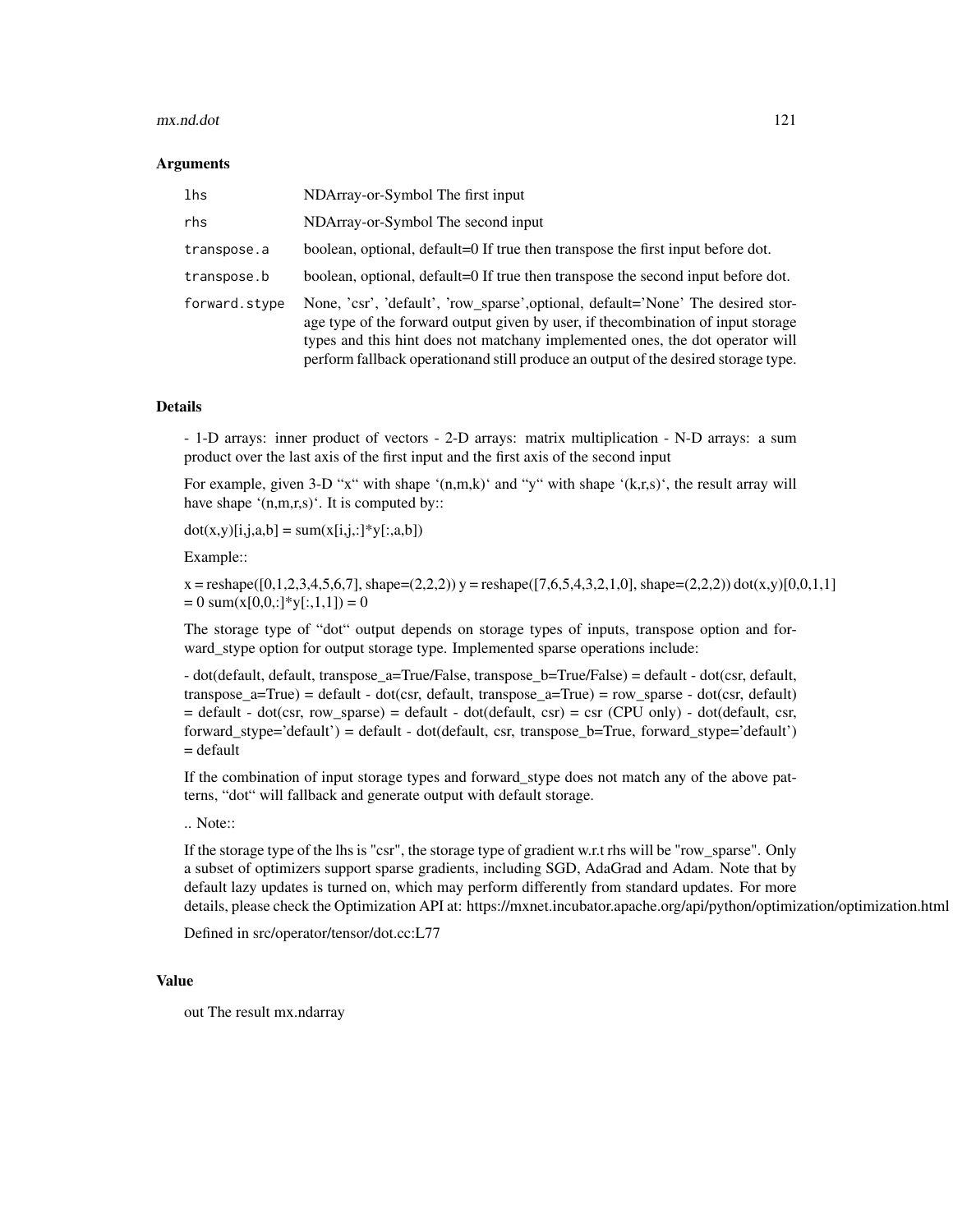# Description

- During training, each element of the input is set to zero with probability p. The whole array is rescaled by :math:'1/(1-p)' to keep the expected sum of the input unchanged.

## Arguments

| data      | NDArray-or-Symbol Input array to which dropout will be applied.                                                                         |
|-----------|-----------------------------------------------------------------------------------------------------------------------------------------|
| p         | float, optional, default=0.5 Fraction of the input that gets dropped out during<br>training time.                                       |
| mode      | 'always', 'training', optional, default='training' Whether to only turn on dropout<br>during training or to also turn on for inference. |
| axes      | Shape(tuple), optional, default=[] Axes for variational dropout kernel.                                                                 |
| cudnn.off | boolean or None, optional, default=0 Whether to turn off cudnn in dropout op-<br>erator. This option is ignored if axes is specified.   |

#### Details

- During testing, this operator does not change the input if mode is 'training'. If mode is 'always', the same computaion as during training will be applied.

## Example::

random.seed(998) input\_array = array([[3., 0.5, -0.5, 2., 7.], [2., -0.4, 7., 3., 0.2]]) a = symbol.Variable('a') dropout = symbol.Dropout(a,  $p = 0.2$ ) executor = dropout.simple\_bind(a = input\_array.shape)

## If training executor.forward(is\_train = True, a = input\_array) executor.outputs [[ 3.75 0.625 -0. 2.5 8.75 ] [ 2.5 -0.5 8.75 3.75 0. ]]

## If testing executor.forward(is\_train = False,  $a = input_{array}$ ) executor.outputs [[ 3. 0.5 -0.5 2. 7. ] [ 2. -0.4 7. 3. 0.2 ]]

Defined in src/operator/nn/dropout.cc:L95

#### Value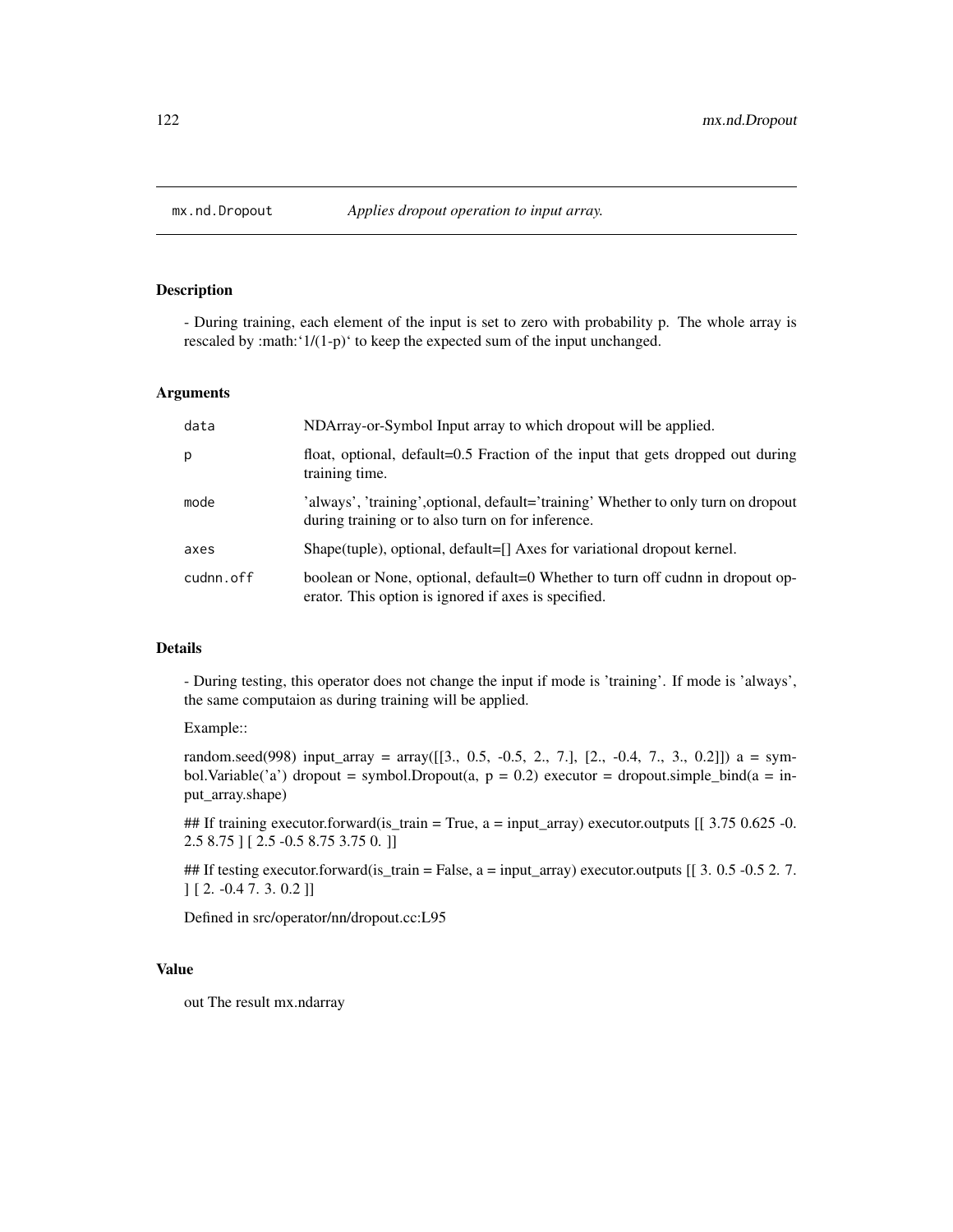mx.nd.ElementWiseSum *Adds all input arguments element-wise.*

#### **Description**

.. math::  $add\_{n}(a_1, a_2, ..., a_n) = a_1 + a_2 + ... + a_n$ 

#### Arguments

args NDArray-or-Symbol[] Positional input arguments

#### Details

"add\_n" is potentially more efficient than calling "add" by 'n' times.

The storage type of "add\_n" output depends on storage types of inputs

 $-$  add\_n(row\_sparse, row\_sparse, ..) = row\_sparse  $-$  add\_n(default, csr, default) = default  $-$  add\_n(any input combinations longer than  $4$  ( $>4$ ) with at least one default type) = default - otherwise, "add\_n" falls all inputs back to default storage and generates default storage

Defined in src/operator/tensor/elemwise\_sum.cc:L155

## Value

out The result mx.ndarray

mx.nd.elemwise.add *Adds arguments element-wise.*

# Description

The storage type of "elemwise\_add" output depends on storage types of inputs

#### Arguments

| 1 <sub>hs</sub> | NDArray-or-Symbol first input  |
|-----------------|--------------------------------|
| rhs             | NDArray-or-Symbol second input |

## Details

- elemwise\_add(row\_sparse, row\_sparse) = row\_sparse - elemwise\_add(csr, csr) = csr - elemwise\_add(default, csr) = default - elemwise\_add(csr, default) = default - elemwise\_add(default, rsp) = default - elemwise\_add(rsp, default) = default - otherwise, "elemwise\_add" generates output with default storage

## Value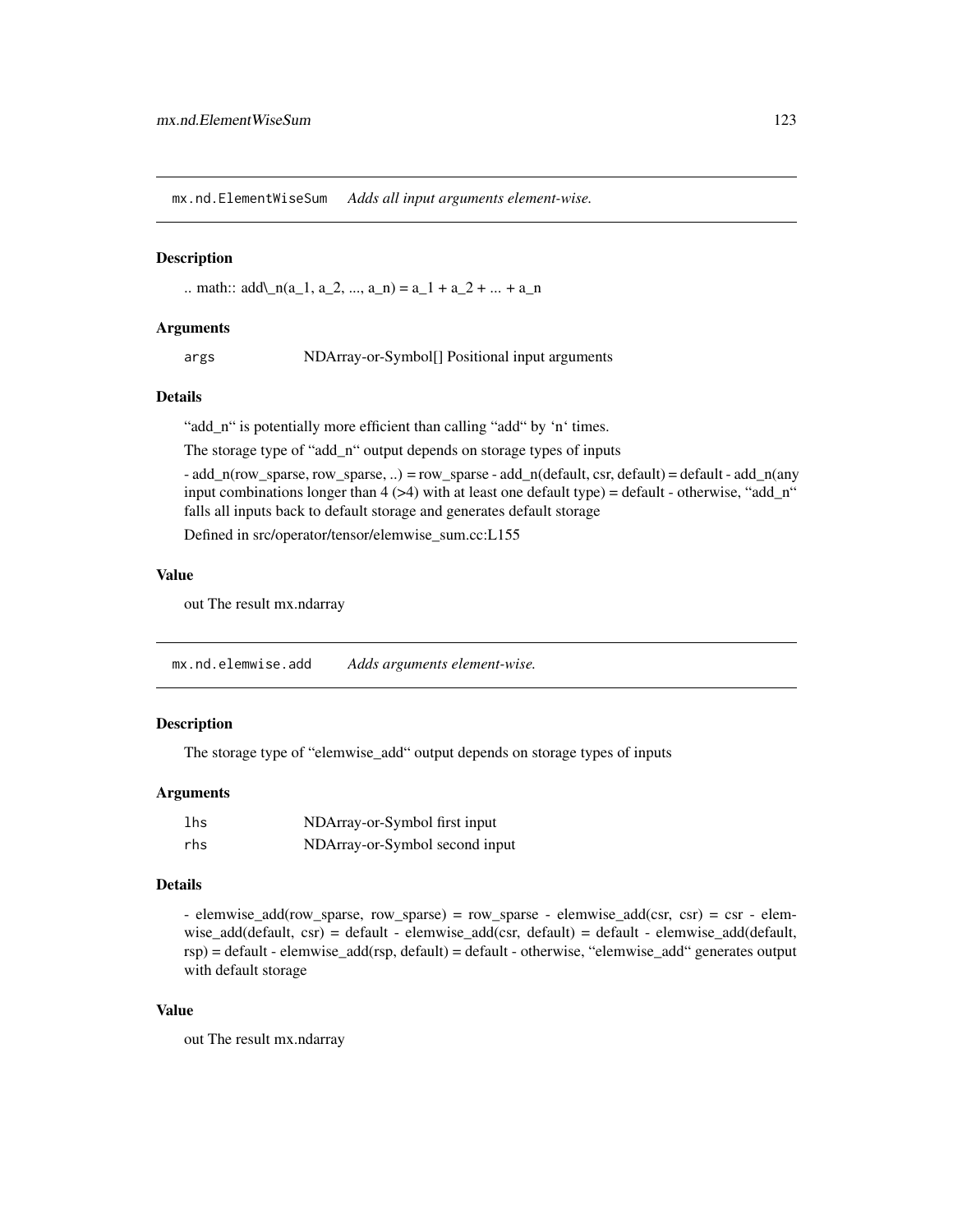mx.nd.elemwise.div *Divides arguments element-wise.*

## Description

The storage type of "elemwise\_div" output is always dense

## Arguments

| lhs | NDArray-or-Symbol first input  |
|-----|--------------------------------|
| rhs | NDArray-or-Symbol second input |

## Value

out The result mx.ndarray

mx.nd.elemwise.mul *Multiplies arguments element-wise.*

# Description

The storage type of "elemwise\_mul" output depends on storage types of inputs

## Arguments

| lhs | NDArray-or-Symbol first input  |
|-----|--------------------------------|
| rhs | NDArray-or-Symbol second input |

# Details

- elemwise\_mul(default, default) = default - elemwise\_mul(row\_sparse, row\_sparse) = row\_sparse elemwise\_mul(default, row\_sparse) = row\_sparse - elemwise\_mul(row\_sparse, default) = row\_sparse - elemwise\_mul(csr, csr) = csr - otherwise, "elemwise\_mul" generates output with default storage

# Value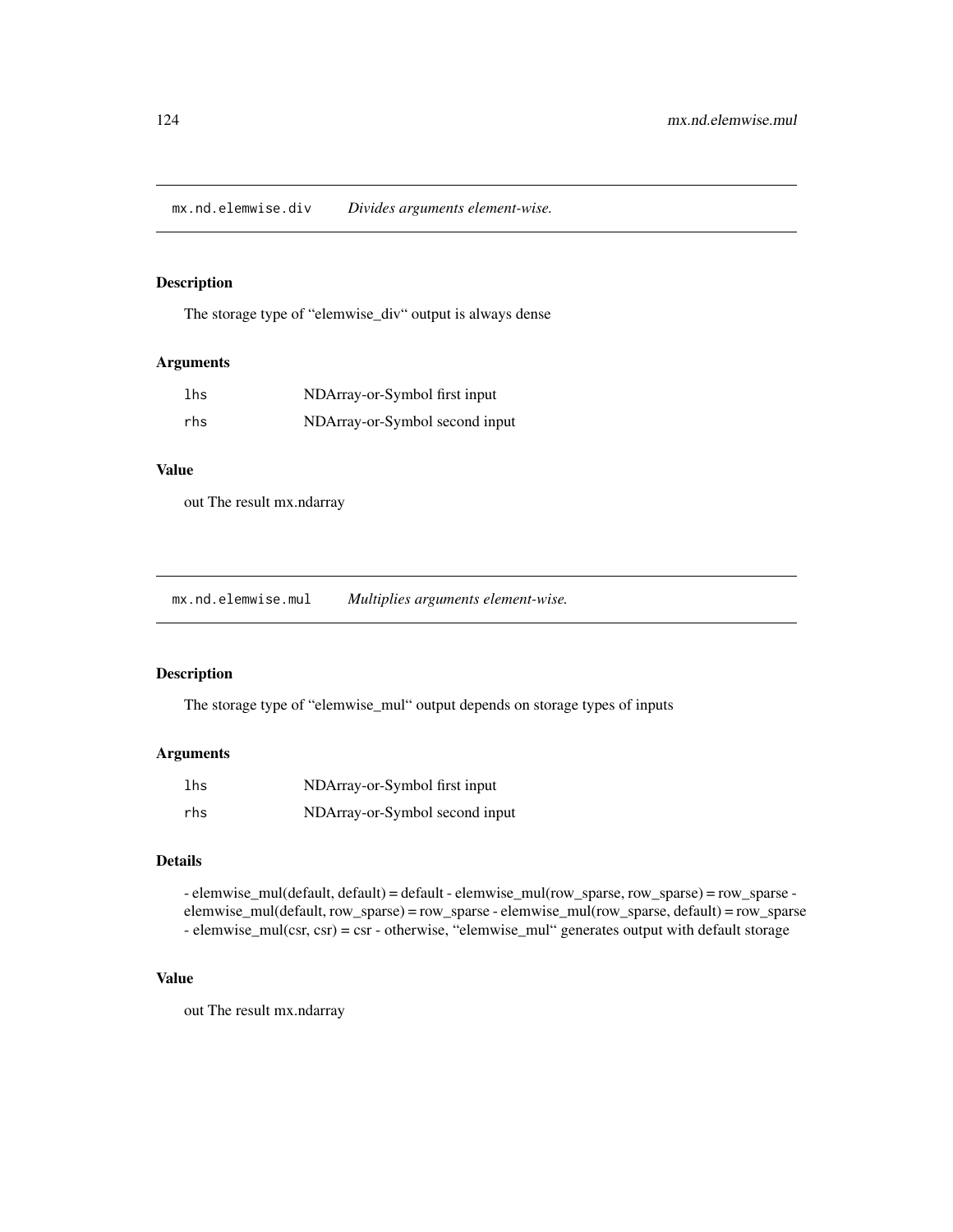mx.nd.elemwise.sub *Subtracts arguments element-wise.*

#### Description

The storage type of "elemwise\_sub" output depends on storage types of inputs

#### Arguments

| lhs | NDArray-or-Symbol first input  |
|-----|--------------------------------|
| rhs | NDArray-or-Symbol second input |

# Details

- elemwise\_sub(row\_sparse, row\_sparse) = row\_sparse - elemwise\_sub(csr, csr) = csr - elemwise\_sub(default, csr) = default - elemwise\_sub(csr, default) = default - elemwise\_sub(default, rsp) = default - elemwise\_sub(rsp, default) = default - otherwise, "elemwise\_sub" generates output with default storage

# Value

out The result mx.ndarray

mx.nd.Embedding *Maps integer indices to vector representations (embeddings).*

# Description

This operator maps words to real-valued vectors in a high-dimensional space, called word embeddings. These embeddings can capture semantic and syntactic properties of the words. For example, it has been noted that in the learned embedding spaces, similar words tend to be close to each other and dissimilar words far apart.

## Arguments

| data        | NDArray-or-Symbol The input array to the embedding operator.                                                                                      |
|-------------|---------------------------------------------------------------------------------------------------------------------------------------------------|
| weight      | NDArray-or-Symbol The embedding weight matrix.                                                                                                    |
| input.dim   | int, required Vocabulary size of the input indices.                                                                                               |
| output.dim  | int, required Dimension of the embedding vectors.                                                                                                 |
| dtype       | 'bfloat16', 'float16', 'float32', 'float64', 'int32', 'int64', 'int8', 'uint8', optional,<br>default='float32' Data type of weight.               |
| sparse.grad | boolean, optional, default=0 Compute row sparse gradient in the backward cal-<br>culation. If set to True, the grad's storage type is row_sparse. |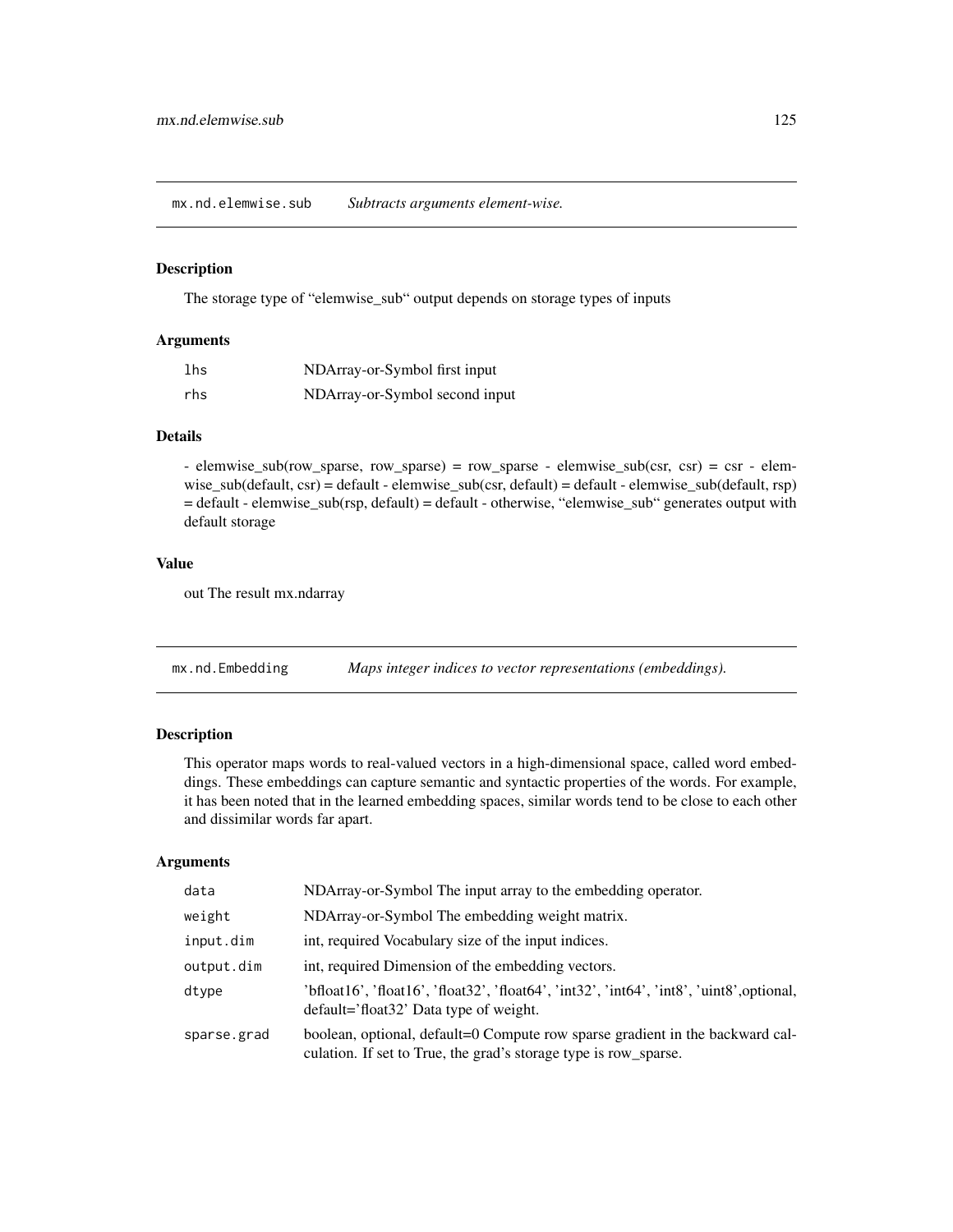## Details

For an input array of shape (d1, ..., dK), the shape of an output array is (d1, ..., dK, output dim). All the input values should be integers in the range [0, input\_dim).

If the input\_dim is ip0 and output\_dim is op0, then shape of the embedding weight matrix must be (ip0, op0).

When "sparse\_grad" is False, if any index mentioned is too large, it is replaced by the index that addresses the last vector in an embedding matrix. When "sparse\_grad" is True, an error will be raised if invalid indices are found.

Examples::

 $input\_dim = 4$  output $dim = 5$ 

// Each row in weight matrix y represents a word. So,  $y = (w0, w1, w2, w3)$  y =  $[$ [ 0, 1, 2, 3, 4.], [ 5., 6., 7., 8., 9.], [ 10., 11., 12., 13., 14.], [ 15., 16., 17., 18., 19.]]

// Input array x represents n-grams(2-gram). So,  $x = [(w1, w3), (w0, w2)]$   $x = [[1, 3, 1], [0, 2, 1]]$ 

// Mapped input x to its vector representation y. Embedding(x, y, 4, 5) =  $[[[5., 6., 7., 8., 9.], [15.,]$ 16., 17., 18., 19.]],

 $[[ 0., 1., 2., 3., 4.], [ 10., 11., 12., 13., 14.]]]$ 

The storage type of weight can be either row\_sparse or default.

.. Note::

If "sparse\_grad" is set to True, the storage type of gradient w.r.t weights will be "row\_sparse". Only a subset of optimizers support sparse gradients, including SGD, AdaGrad and Adam. Note that by default lazy updates is turned on, which may perform differently from standard updates. For more details, please check the Optimization API at: https://mxnet.incubator.apache.org/api/python/optimization/optimization.html

Defined in src/operator/tensor/indexing\_op.cc:L597

#### Value

out The result mx.ndarray

mx.nd.erf *Returns element-wise gauss error function of the input.*

## **Description**

Example::

## Arguments

data NDArray-or-Symbol The input array.

# Details

 $erf([0, -1., 10.]) = [0., -0.8427, 1.]$ 

Defined in src/operator/tensor/elemwise\_unary\_op\_basic.cc:L886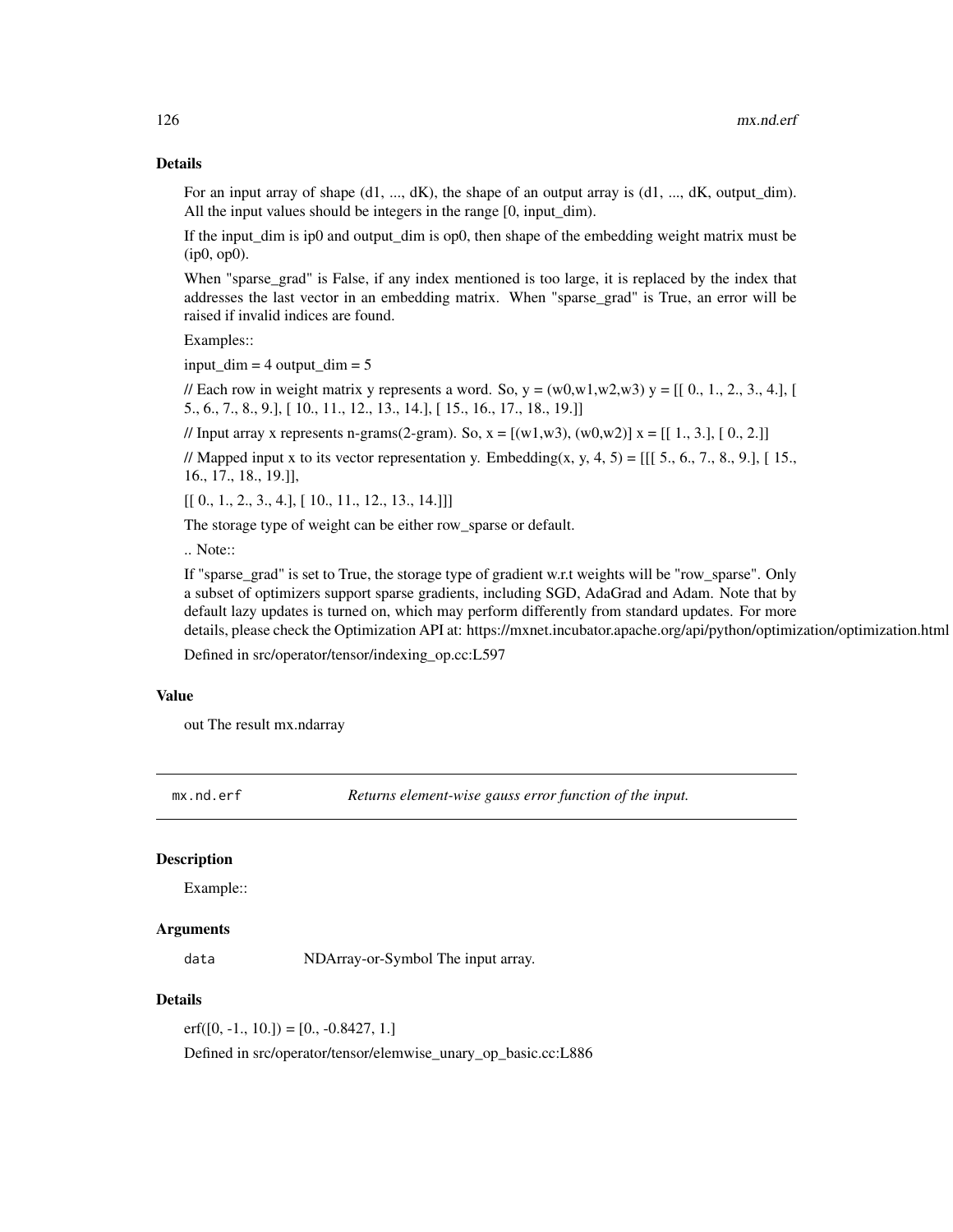#### mx.nd.erfinv 127

# Value

out The result mx.ndarray

mx.nd.erfinv *Returns element-wise inverse gauss error function of the input.*

## Description

Example::

## Arguments

data NDArray-or-Symbol The input array.

#### Details

erfinv $([0, 0.5., -1.]) = [0., 0.4769, -inf]$ 

Defined in src/operator/tensor/elemwise\_unary\_op\_basic.cc:L908

## Value

out The result mx.ndarray

| mx.nd.exp | Returns element-wise exponential value of the input. |  |
|-----------|------------------------------------------------------|--|
|           |                                                      |  |

# Description

.. math::  $exp(x) = e^x \approx 2.718^x$ 

## Arguments

data NDArray-or-Symbol The input array.

# Details

Example::

 $exp([0, 1, 2]) = [1., 2.71828175, 7.38905621]$ 

The storage type of "exp" output is always dense

Defined in src/operator/tensor/elemwise\_unary\_op\_logexp.cc:L64

## Value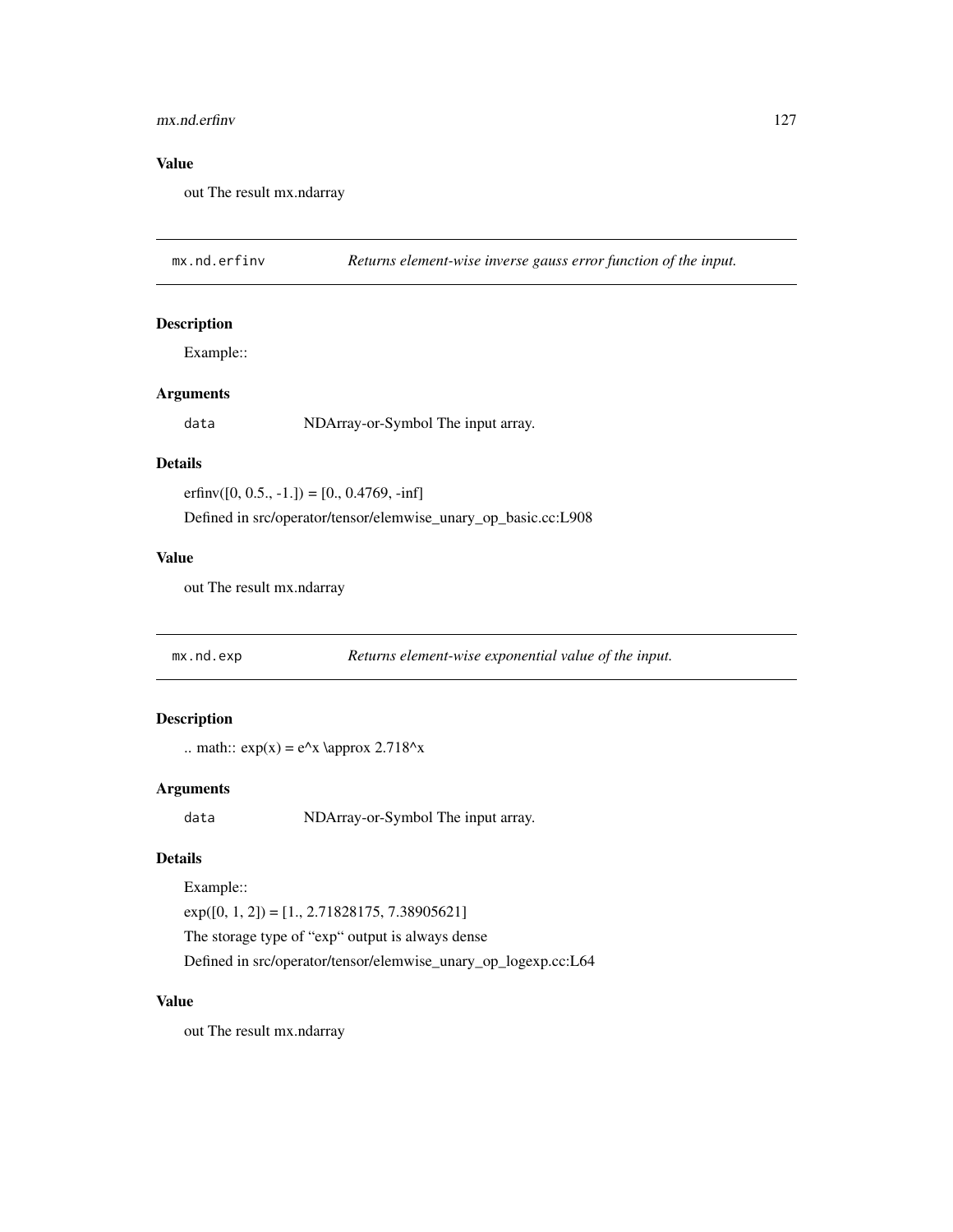mx.nd.expand.dims *Inserts a new axis of size 1 into the array shape For example, given "x" with shape "(2,3,4)", then "expand\_dims(x, axis=1)" will return a new array with shape "(2,1,3,4)".*

## Description

Defined in src/operator/tensor/matrix\_op.cc:L394

## Arguments

| data | NDArray-or-Symbol Source input                                                                                                                                                        |
|------|---------------------------------------------------------------------------------------------------------------------------------------------------------------------------------------|
| axis | int, required Position where new axis is to be inserted. Suppose that the in-<br>put 'NDArray''s dimension is 'ndim', the range of the inserted axis is '[-ndim,<br>ndim <sup>1</sup> |

## Value

out The result mx.ndarray

mx.nd.expm1 *Returns "exp(x) - 1" computed element-wise on the input.*

## Description

This function provides greater precision than " $exp(x)$  - 1" for small values of "x".

# Arguments

data NDArray-or-Symbol The input array.

# Details

The storage type of "expm1" output depends upon the input storage type:

 $-$  expm1(default) = default  $-$  expm1(row\_sparse) = row\_sparse  $-$  expm1(csr) = csr

Defined in src/operator/tensor/elemwise\_unary\_op\_logexp.cc:L244

## Value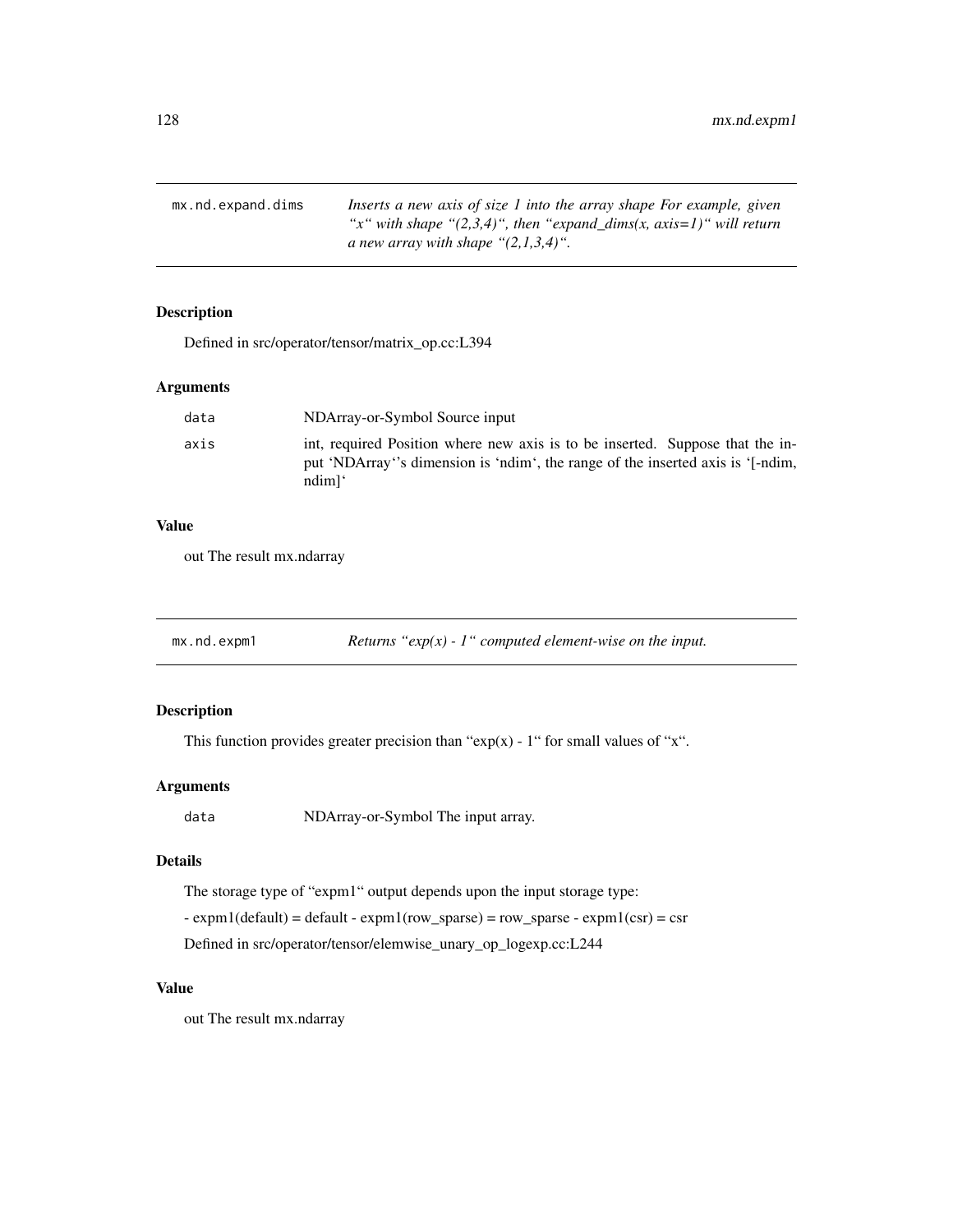mx.nd.fill.element.0index

*Fill one element of each line(row for python, column for R/Julia) in lhs according to index indicated by rhs and values indicated by mhs. This function assume rhs uses 0-based index.*

## Description

Fill one element of each line(row for python, column for R/Julia) in lhs according to index indicated by rhs and values indicated by mhs. This function assume rhs uses 0-based index.

## Arguments

| lhs | NDArray Left operand to the function.   |
|-----|-----------------------------------------|
| mhs | NDArray Middle operand to the function. |
| rhs | NDArray Right operand to the function.  |

## Value

out The result mx.ndarray

| mx.nd.fix | Returns element-wise rounded value to the nearest $\setminus$ integer towards |
|-----------|-------------------------------------------------------------------------------|
|           | zero of the input.                                                            |

#### Description

Example::

## Arguments

data NDArray-or-Symbol The input array.

# Details

 $fix([-2.1, -1.9, 1.9, 2.1]) = [-2., -1., 1., 2.]$ 

The storage type of "fix" output depends upon the input storage type:

 $-$  fix(default) = default  $-$  fix(row\_sparse) = row\_sparse  $-$  fix(csr) = csr

Defined in src/operator/tensor/elemwise\_unary\_op\_basic.cc:L874

## Value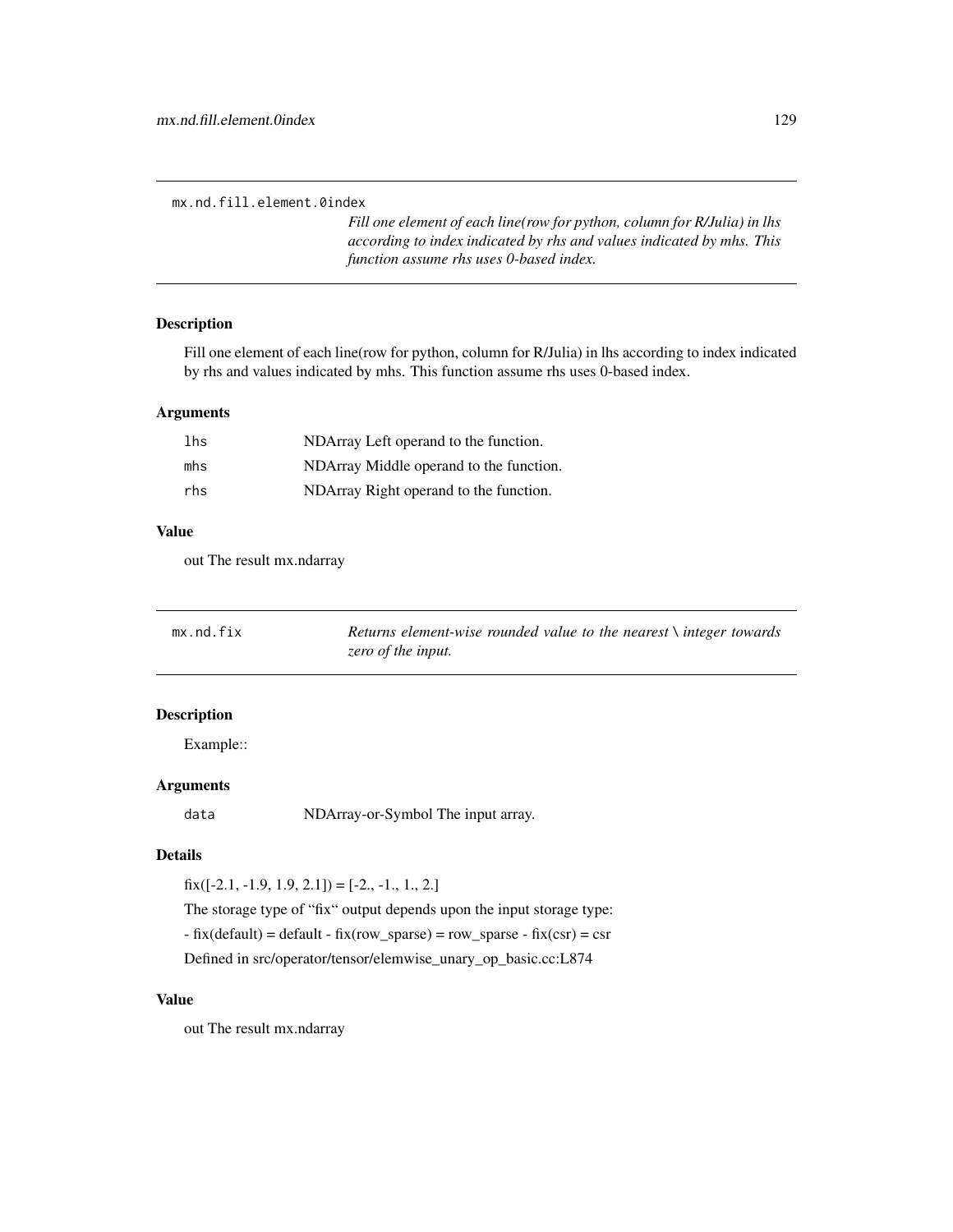mx.nd.Flatten *Flattens the input array into a 2-D array by collapsing the higher dimensions. .. note:: 'Flatten' is deprecated. Use 'flatten' instead. For an input array with shape "(d1, d2, ..., dk)", 'flatten' operation reshapes the input array into an output array of shape "(d1, d2\*...\*dk)". Note that the behavior of this function is different from numpy.ndarray.flatten, which behaves similar to mxnet.ndarray.reshape((-1,)). Example:: x = [[ [1,2,3], [4,5,6], [7,8,9] ], [ [1,2,3], [4,5,6], [7,8,9] ]], flatten(x) = [[ 1., 2., 3., 4., 5., 6., 7., 8., 9.], [ 1., 2., 3., 4., 5., 6., 7., 8., 9.]]*

#### **Description**

Defined in src/operator/tensor/matrix\_op.cc:L249

#### Arguments

data NDArray-or-Symbol Input array.

#### Value

out The result mx.ndarray

mx.nd.flatten *Flattens the input array into a 2-D array by collapsing the higher dimensions. .. note:: 'Flatten' is deprecated. Use 'flatten' instead. For an input array with shape "(d1, d2, ..., dk)", 'flatten' operation reshapes the input array into an output array of shape "(d1, d2\*...\*dk)". Note that the behavior of this function is different from numpy.ndarray.flatten, which behaves similar to mxnet.ndarray.reshape((-1,)). Example:: x = [[ [1,2,3], [4,5,6], [7,8,9] ], [ [1,2,3], [4,5,6], [7,8,9] ]], flatten(x) = [[ 1., 2., 3., 4., 5., 6., 7., 8., 9.], [ 1., 2., 3., 4., 5., 6., 7., 8., 9.]]*

## Description

Defined in src/operator/tensor/matrix\_op.cc:L249

#### Arguments

data NDArray-or-Symbol Input array.

## Value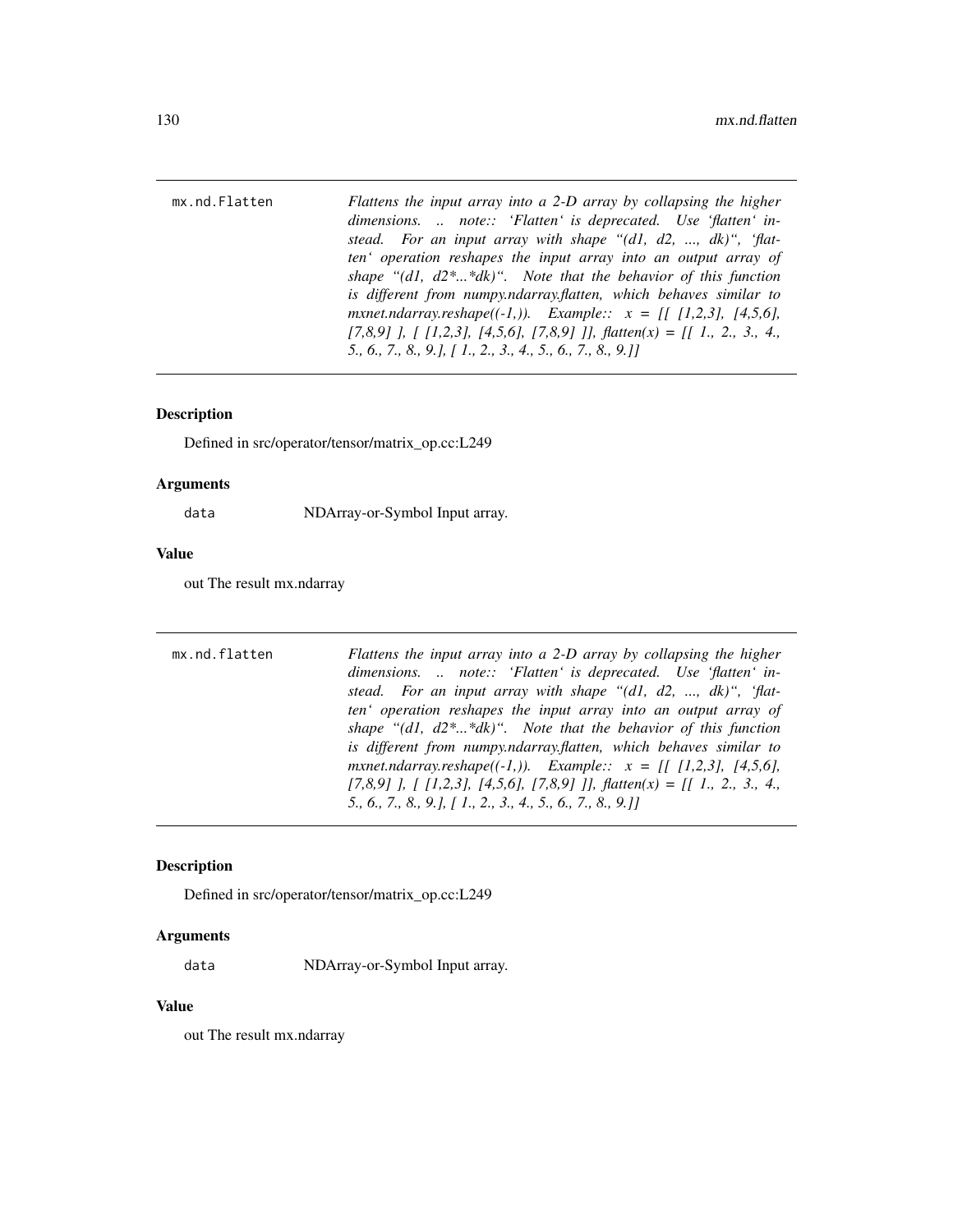| mx.nd.flip | Reverses the order of elements along given axis while preserving array      |
|------------|-----------------------------------------------------------------------------|
|            | shape. Note: reverse and flip are equivalent. We use reverse in the         |
|            | following examples. Examples:: $x = [[0, 1, 2, 3, 4, ], [5, 6, 7, ]$        |
|            | 8., 9.] reverse(x, axis=0) = [[ 5., 6., 7., 8., 9.], [ 0., 1., 2., 3., 4.]] |
|            | reverse(x, axis=1) = [[4., 3., 2., 1., 0.], [9., 8., 7., 6., 5.]]           |

# Description

Defined in src/operator/tensor/matrix\_op.cc:L831

# Arguments

| data | NDArray-or-Symbol Input data array                         |
|------|------------------------------------------------------------|
| axis | Shape(tuple), required The axis which to reverse elements. |

# Value

out The result mx.ndarray

| mx.nd.floor | Returns element-wise floor of the input. |
|-------------|------------------------------------------|
|-------------|------------------------------------------|

# Description

The floor of the scalar x is the largest integer i, such that  $i \leq x$ .

# Arguments

data NDArray-or-Symbol The input array.

# Details

## Example::

floor( $[-2.1, -1.9, 1.5, 1.9, 2.1]$ ) =  $[-3., -2., 1., 1., 2.]$ 

The storage type of "floor" output depends upon the input storage type:

- floor(default) = default - floor(row\_sparse) = row\_sparse - floor(csr) = csr

Defined in src/operator/tensor/elemwise\_unary\_op\_basic.cc:L836

# Value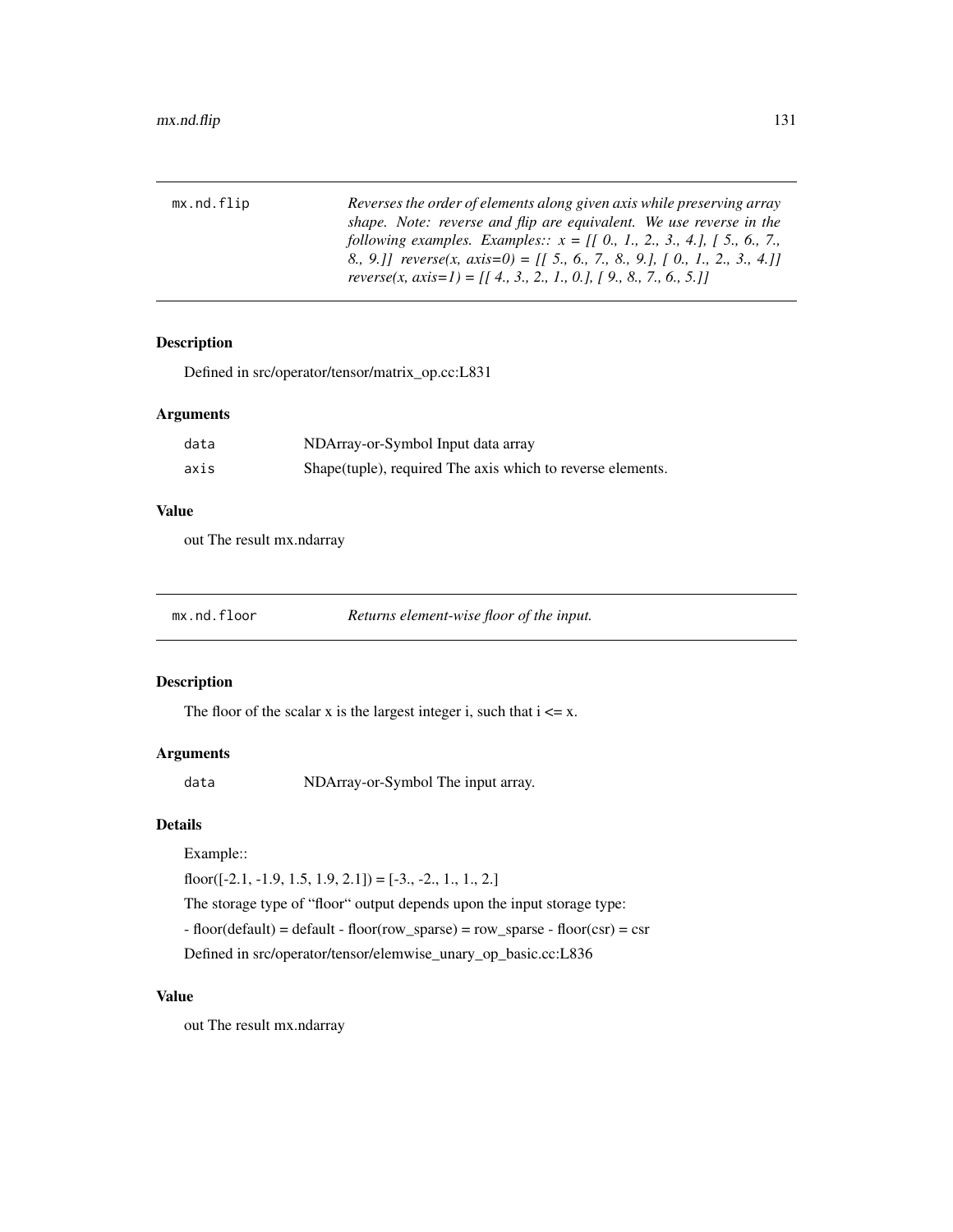mx.nd.ftml.update *The FTML optimizer described in \*FTML - Follow the Moving Leader in Deep Learning\*, available at http://proceedings.mlr.press/v70/zheng17a/zheng17a.pdf.*

# Description

.. math::

## Arguments

| weight       | NDArray-or-Symbol Weight                                                                                                                                                                                           |
|--------------|--------------------------------------------------------------------------------------------------------------------------------------------------------------------------------------------------------------------|
| grad         | NDArray-or-Symbol Gradient                                                                                                                                                                                         |
| d            | NDArray-or-Symbol Internal state "d_t"                                                                                                                                                                             |
| V            | NDArray-or-Symbol Internal state "v_t"                                                                                                                                                                             |
| z            | NDArray-or-Symbol Internal state "z_t"                                                                                                                                                                             |
| lr           | float, required Learning rate.                                                                                                                                                                                     |
| beta1        | float, optional, $default=0.600000024$ Generally close to 0.5.                                                                                                                                                     |
| beta2        | float, optional, default=0.999000013 Generally close to 1.                                                                                                                                                         |
| epsilon      | double, optional, default=9.9999999392252903e-09 Epsilon to prevent div 0.                                                                                                                                         |
| t            | int, required Number of update.                                                                                                                                                                                    |
| wd           | float, optional, default=0 Weight decay augments the objective function with a<br>regularization term that penalizes large weights. The penalty scales with the<br>square of the magnitude of each weight.         |
| rescale.grad | float, optional, default=1 Rescale gradient to grad = rescale_grad*grad.                                                                                                                                           |
| clip.grad    | float, optional, default=-1 Clip gradient to the range of [-clip_gradient, clip_gradient]<br>If clip_gradient $\leq 0$ , gradient clipping is turned off. grad = max(min(grad,<br>clip_gradient), -clip_gradient). |

## Details

g\_t = \nabla J(W\_t-1)\ v\_t = \beta\_2 v\_t-1 + (1 - \beta\_2) g\_t^2\ d\_t = \frac 1 - \beta\_1^t \eta\_t (\sqrt  $\frac{v_t 1 - \beta_2^t + \epsilon_0 \sigma_t = d_t - \beta_1 d_t - 1 z_t = \beta_1 z_t - 1 + (1 - \beta_1^t)$  $g_t - \sigma_t W_t - 1 W_t = - \frac{z_t d_t}{\sigma}$ 

Defined in src/operator/optimizer\_op.cc:L639

#### Value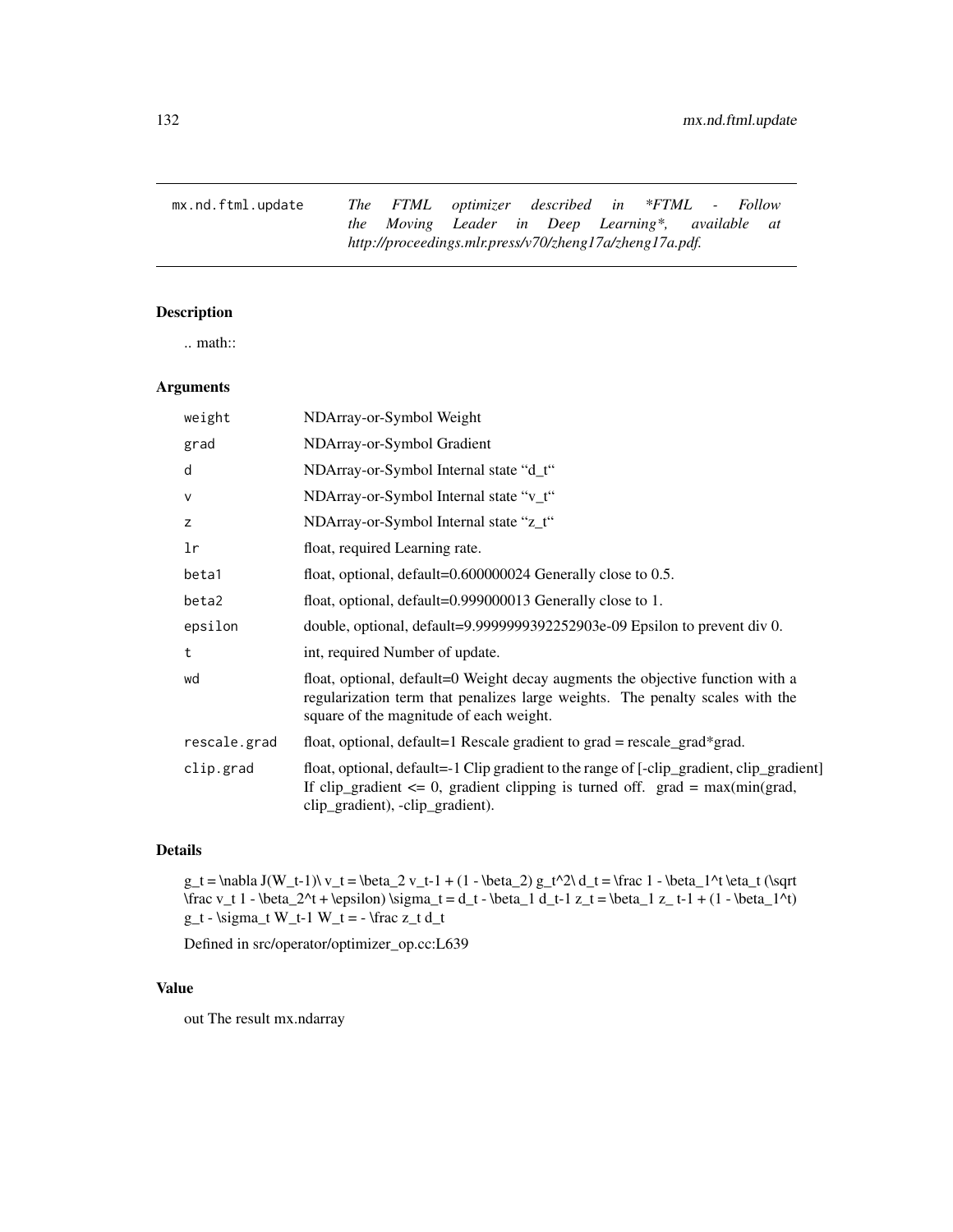mx.nd.ftrl.update *Update function for Ftrl optimizer. Referenced from \*Ad Click Prediction: a View from the Trenches\*, available at http://dl.acm.org/citation.cfm?id=2488200.*

## Description

It updates the weights using::

## Arguments

| weight        | NDArray-or-Symbol Weight                                                                                                                                                                                           |
|---------------|--------------------------------------------------------------------------------------------------------------------------------------------------------------------------------------------------------------------|
| grad          | NDArray-or-Symbol Gradient                                                                                                                                                                                         |
| z             | NDArray-or-Symbol z                                                                                                                                                                                                |
| n             | NDArray-or-Symbol Square of grad                                                                                                                                                                                   |
| 1r            | float, required Learning rate                                                                                                                                                                                      |
| lamda1        | float, optional, default=0.00999999978 The L1 regularization coefficient.                                                                                                                                          |
| beta          | float, optional, default=1 Per-Coordinate Learning Rate beta.                                                                                                                                                      |
| wd            | float, optional, default=0 Weight decay augments the objective function with a<br>regularization term that penalizes large weights. The penalty scales with the<br>square of the magnitude of each weight.         |
| rescale.grad  | float, optional, default=1 Rescale gradient to grad = rescale_grad*grad.                                                                                                                                           |
| clip.gradient | float, optional, default=-1 Clip gradient to the range of [-clip_gradient, clip_gradient]<br>If clip_gradient $\leq 0$ , gradient clipping is turned off. grad = max(min(grad,<br>clip_gradient), -clip_gradient). |

# Details

rescaled\_grad = clip(grad \* rescale\_grad, clip\_gradient) z += rescaled\_grad - (sqrt(n + rescaled\_grad\*\*2) - sqrt(n)) \* weight / learning\_rate n += rescaled\_grad\*\*2 w =  $(sign(z)$  \* lamda1 - z) / ((beta + sqrt(n)) / learning rate + wd) \* (abs(z) > lamda1)

If w, z and n are all of "row\_sparse" storage type, only the row slices whose indices appear in grad.indices are updated (for w, z and n)::

for row in grad.indices: rescaled\_grad[row] = clip(grad[row] \* rescale\_grad, clip\_gradient) z[row] += rescaled\_grad[row] - (sqrt(n[row] + rescaled\_grad[row]\*\*2) - sqrt(n[row])) \* weight[row] / learning\_rate n[row] += rescaled\_grad[row]\*\*2 w[row] = (sign(z[row]) \* lamda1 - z[row]) / ((beta + sqrt(n[row])) / learning\_rate + wd) \* (abs(z[row]) > lamda1)

Defined in src/operator/optimizer\_op.cc:L875

## Value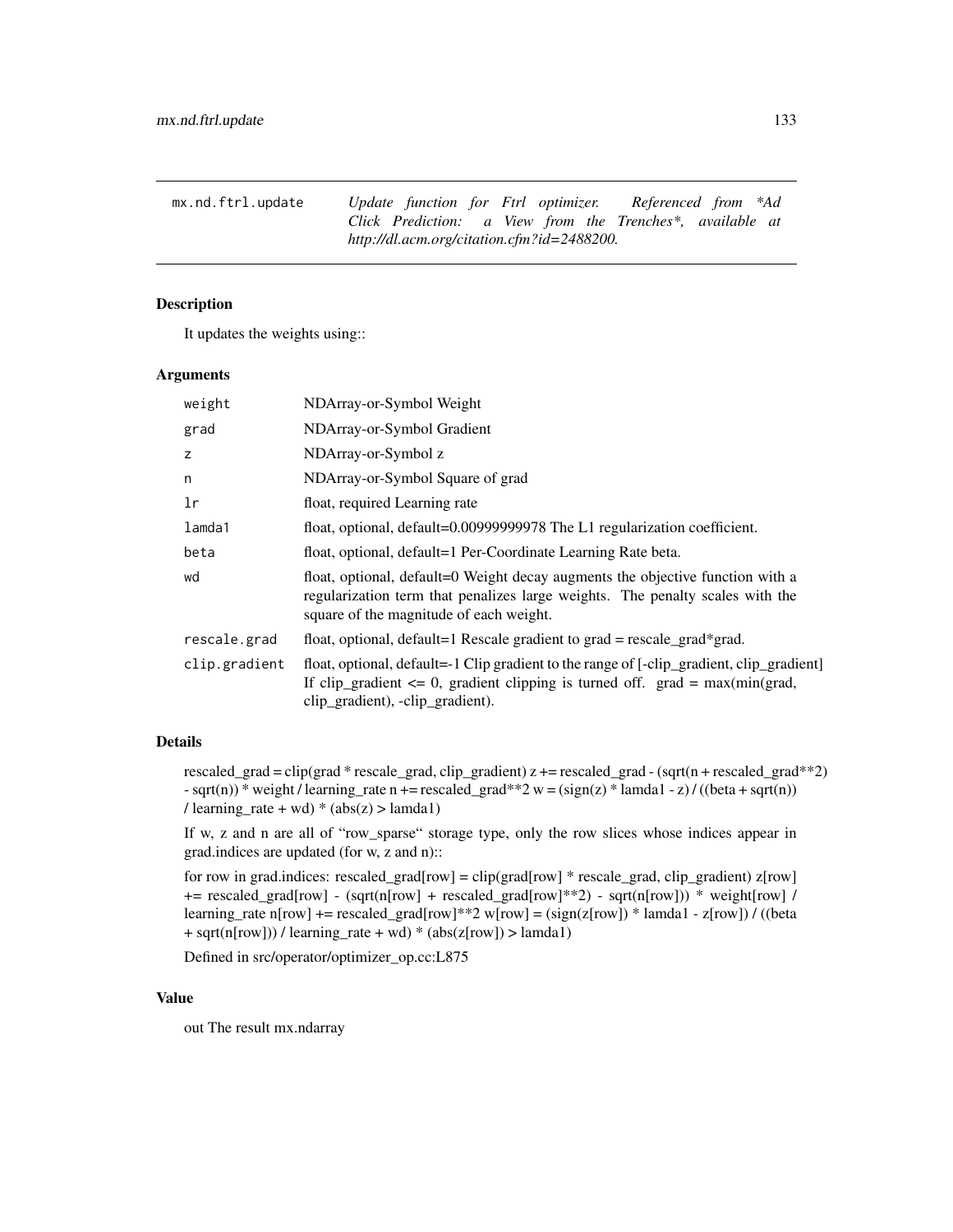mx.nd.FullyConnected *Applies a linear transformation: :math:'Y = XW^T + b'.*

#### Description

If "flatten" is set to be true, then the shapes are:

#### Arguments

| data       | NDArray-or-Symbol Input data.                                                                        |
|------------|------------------------------------------------------------------------------------------------------|
| weight     | NDArray-or-Symbol Weight matrix.                                                                     |
| bias       | NDArray-or-Symbol Bias parameter.                                                                    |
| num.hidden | int, required Number of hidden nodes of the output.                                                  |
| no.bias    | boolean, optional, default=0 Whether to disable bias parameter.                                      |
| flatten    | boolean, optional, default=1 Whether to collapse all but the first axis of the input<br>data tensor. |

#### Details

- \*\*data\*\*: '(batch\_size, x1, x2, ..., xn)' - \*\*weight\*\*: '(num\_hidden, x1 \* x2 \* ... \* xn)' - \*\*bias\*\*: '(num\_hidden,)' - \*\*out\*\*: '(batch\_size, num\_hidden)'

If "flatten" is set to be false, then the shapes are:

- \*\*data\*\*: '(x1, x2, ..., xn, input dim)' - \*\*weight\*\*: '(num\_hidden, input\_dim)' - \*\*bias\*\*: '(num\_hidden,)' - \*\*out\*\*: '(x1, x2, ..., xn, num\_hidden)'

The learnable parameters include both "weight" and "bias".

If "no\_bias" is set to be true, then the "bias" term is ignored.

.. Note::

The sparse support for FullyConnected is limited to forward evaluation with 'row\_sparse' weight and bias, where the length of 'weight.indices' and 'bias.indices' must be equal to 'num\_hidden'. This could be useful for model inference with 'row\_sparse' weights trained with importance sampling or noise contrastive estimation.

To compute linear transformation with 'csr' sparse data, sparse.dot is recommended instead of sparse.FullyConnected.

Defined in src/operator/nn/fully\_connected.cc:L286

#### Value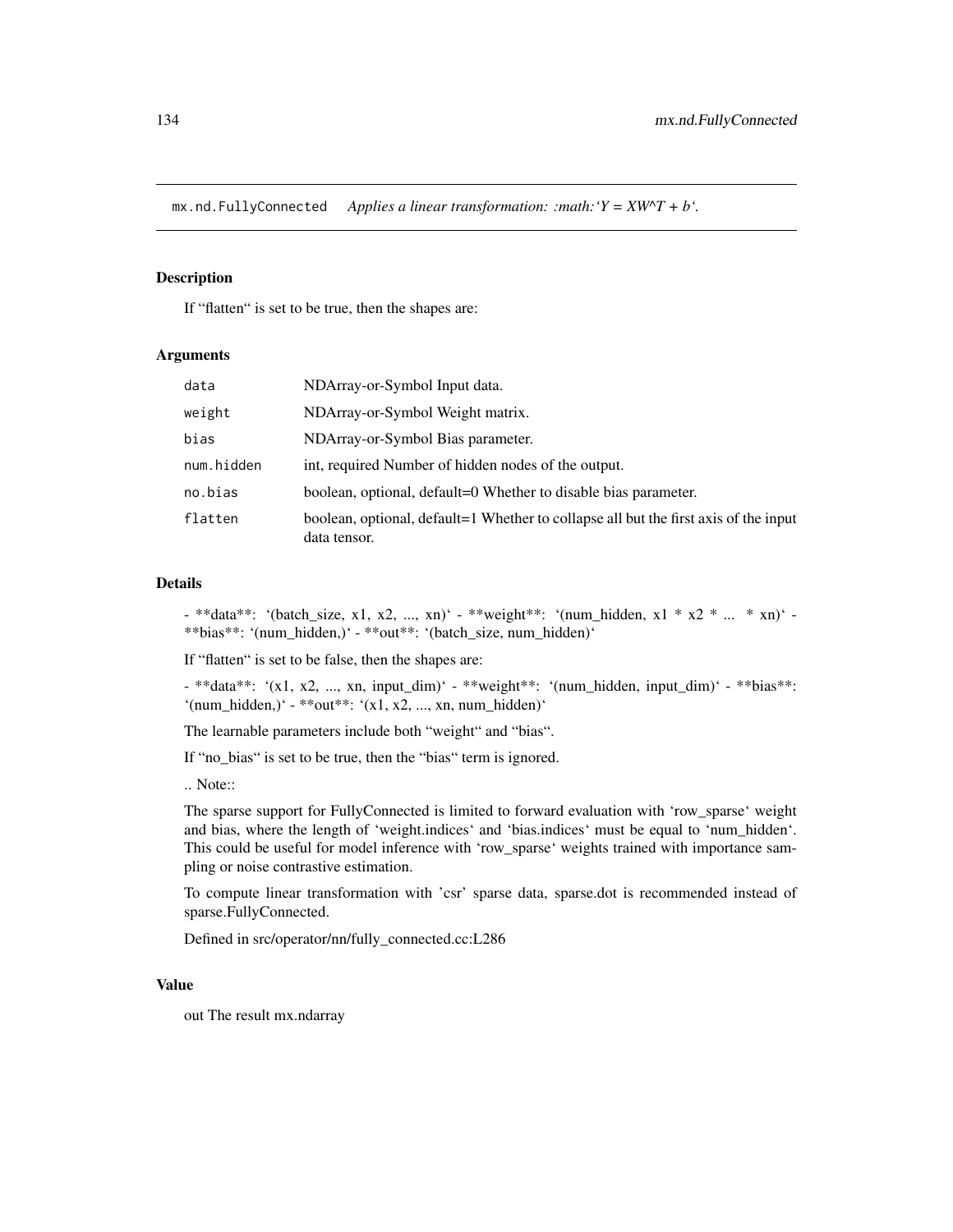mx.nd.gamma *Returns the gamma function (extension of the factorial function \ to the reals), computed element-wise on the input array.*

# Description

The storage type of "gamma" output is always dense

# Arguments

data NDArray-or-Symbol The input array.

# Value

out The result mx.ndarray

| mx.nd.gammaln | Returns element-wise log of the absolute value of the gamma function |
|---------------|----------------------------------------------------------------------|
|               | $\setminus$ of the input.                                            |

# Description

The storage type of "gammaln" output is always dense

# Arguments

data NDArray-or-Symbol The input array.

# Value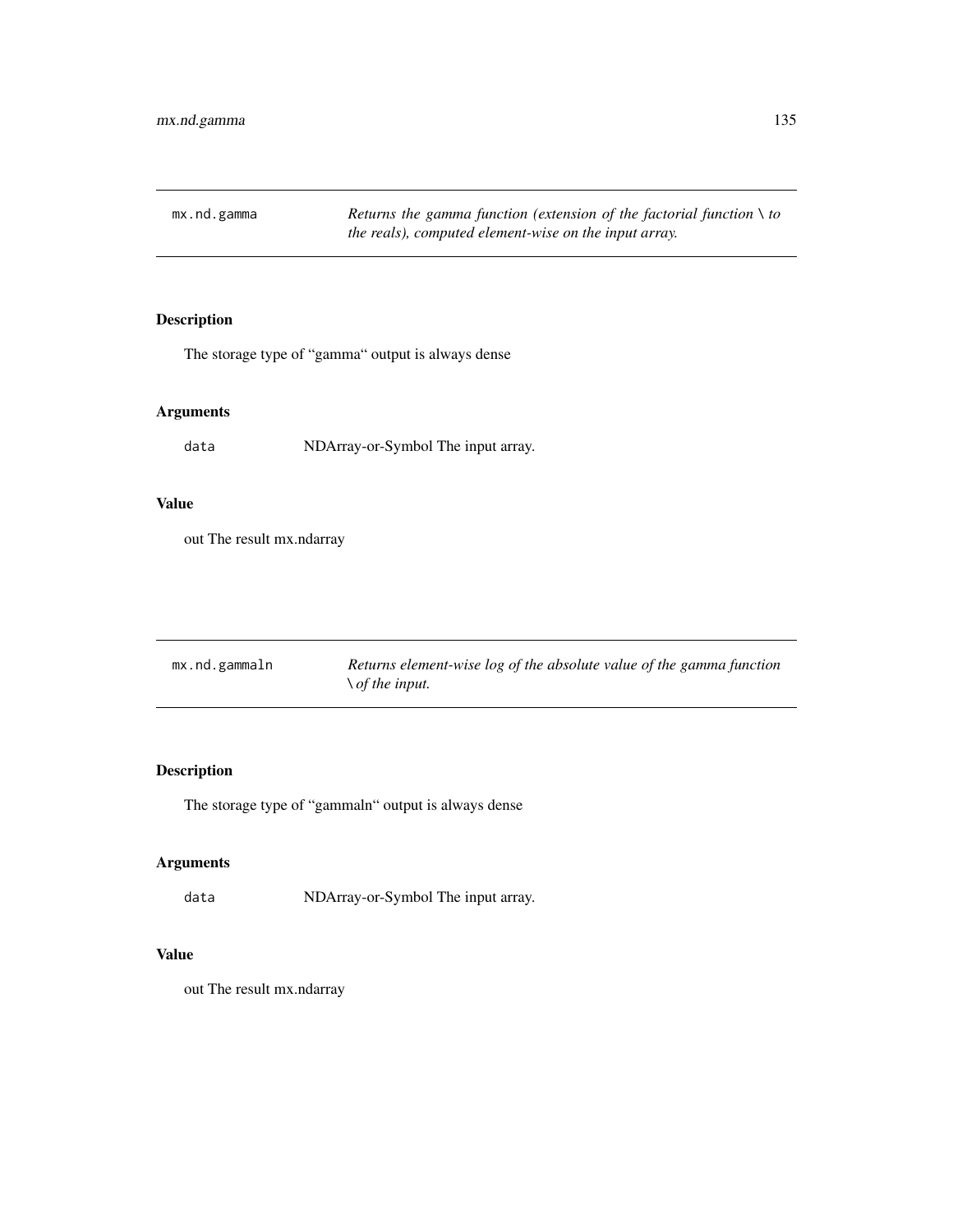mx.nd.gather.nd *Gather elements or slices from 'data' and store to a tensor whose shape is defined by 'indices'.*

## Description

Given 'data' with shape ' $(X_0, X_1, ..., X_N-1)$ ' and indices with shape ' $(M, Y_0, ..., Y_K-1)$ ', the output will have shape '(Y\_0, ..., Y\_K-1, X\_M, ..., X\_N-1)', where 'M  $\leq N'$ . If 'M == N', output shape will simply be  $'(Y_0, ..., Y_K-1)$ .

## Arguments

| data    | NDArray-or-Symbol data    |
|---------|---------------------------|
| indices | NDArray-or-Symbol indices |

# Details

The elements in output is defined as follows::

output[y\_0, ..., y\_K-1, x\_M, ..., x\_N-1] = data[indices[0, y\_0, ..., y\_K-1], ..., indices[M-1, y\_0, ..., y\_K-1], x\_M, ..., x\_N-1]

Examples::

data =  $[[0, 1], [2, 3]]$  indices =  $[[1, 1, 0], [0, 1, 0]]$  gather\_nd(data, indices) =  $[2, 3, 0]$ 

data =  $[[1, 2], [3, 4]], [[5, 6], [7, 8]]]$  indices =  $[[0, 1], [1, 0]]$  gather\_nd(data, indices) =  $[[3, 4], [5, 1]]$ 6]]

#### Value

out The result mx.ndarray

mx.nd.GridGenerator *Generates 2D sampling grid for bilinear sampling.*

#### Description

Generates 2D sampling grid for bilinear sampling.

## Arguments

| data         | NDArray-or-Symbol Input data to the function.                                                                                                                                                                                     |
|--------------|-----------------------------------------------------------------------------------------------------------------------------------------------------------------------------------------------------------------------------------|
|              | transform type 'affine', 'warp', required The type of transformation. For 'affine', input data<br>should be an affine matrix of size (batch, 6). For 'warp', input data should be an<br>optical flow of size (batch, $2$ , h, w). |
| target.shape | Shape(tuple), optional, default=[0,0] Specifies the output shape $(H, W)$ . This is<br>required if transformation type is 'affine'. If transformation type is 'warp', this<br>parameter is ignored.                               |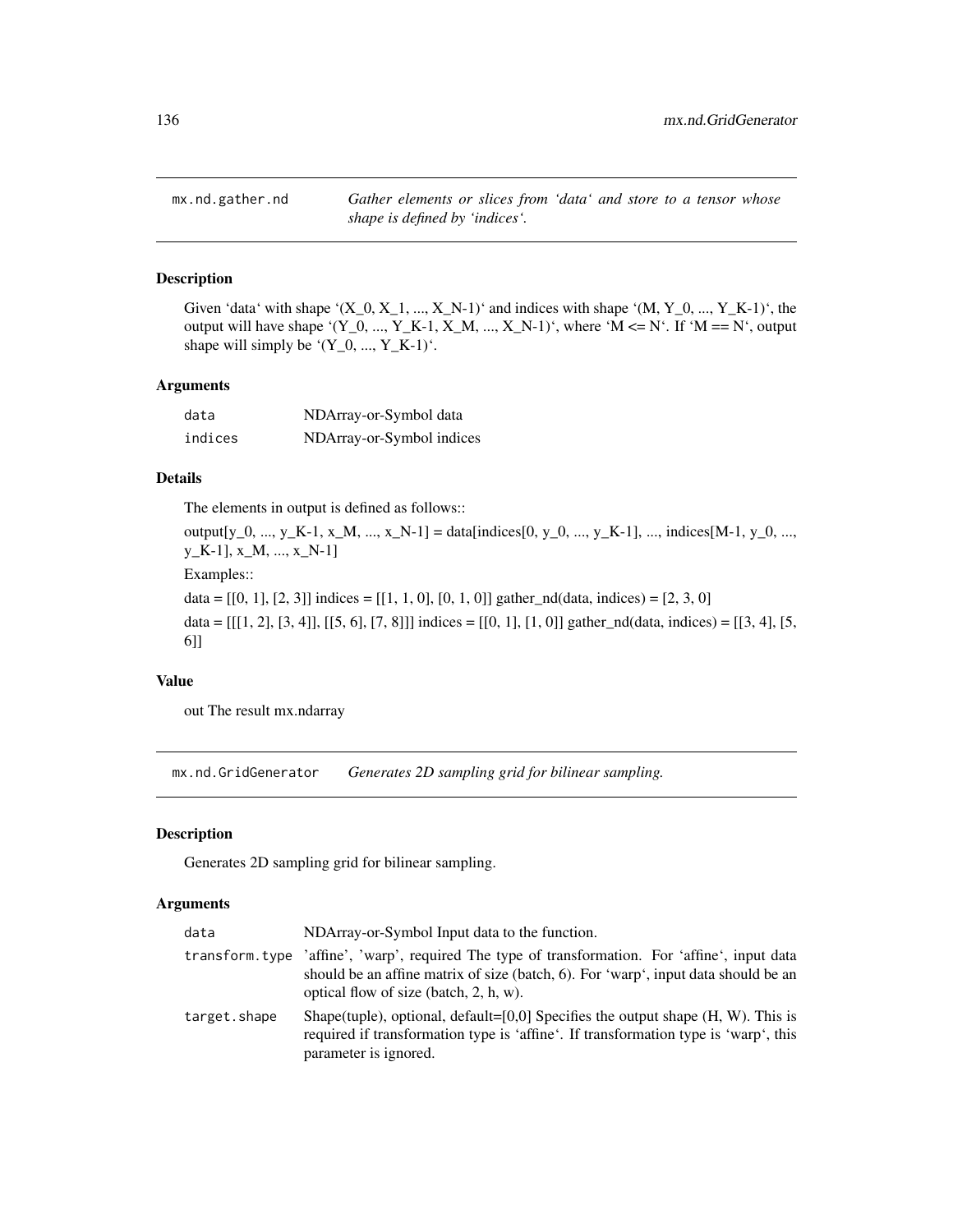# mx.nd.GroupNorm 137

# Value

out The result mx.ndarray

mx.nd.GroupNorm *Group normalization.*

# Description

The input channels are separated into "num\_groups" groups, each containing "num\_channels / num\_groups" channels. The mean and standard-deviation are calculated separately over the each group.

# Arguments

| data            | NDArray-or-Symbol Input data                                                                     |
|-----------------|--------------------------------------------------------------------------------------------------|
| gamma           | NDArray-or-Symbol gamma array                                                                    |
| beta            | NDArray-or-Symbol beta array                                                                     |
| num.groups      | int, optional, default='1' Total number of groups.                                               |
| eps             | float, optional, default=9.99999975e-06 An 'epsilon' parameter to prevent divi-<br>sion by $0$ . |
| output.mean.var |                                                                                                  |
|                 | boolean, optional, default=0 Output the mean and std calculated along the given<br>axis.         |

# Details

## .. math::

data = data.reshape((N, num\_groups, C // num\_groups, ...)) out = \fracdata - mean(data, axis)\sqrtvar(data, axis) + \epsilon \* gamma + beta

Both "gamma" and "beta" are learnable parameters.

Defined in src/operator/nn/group\_norm.cc:L76

## Value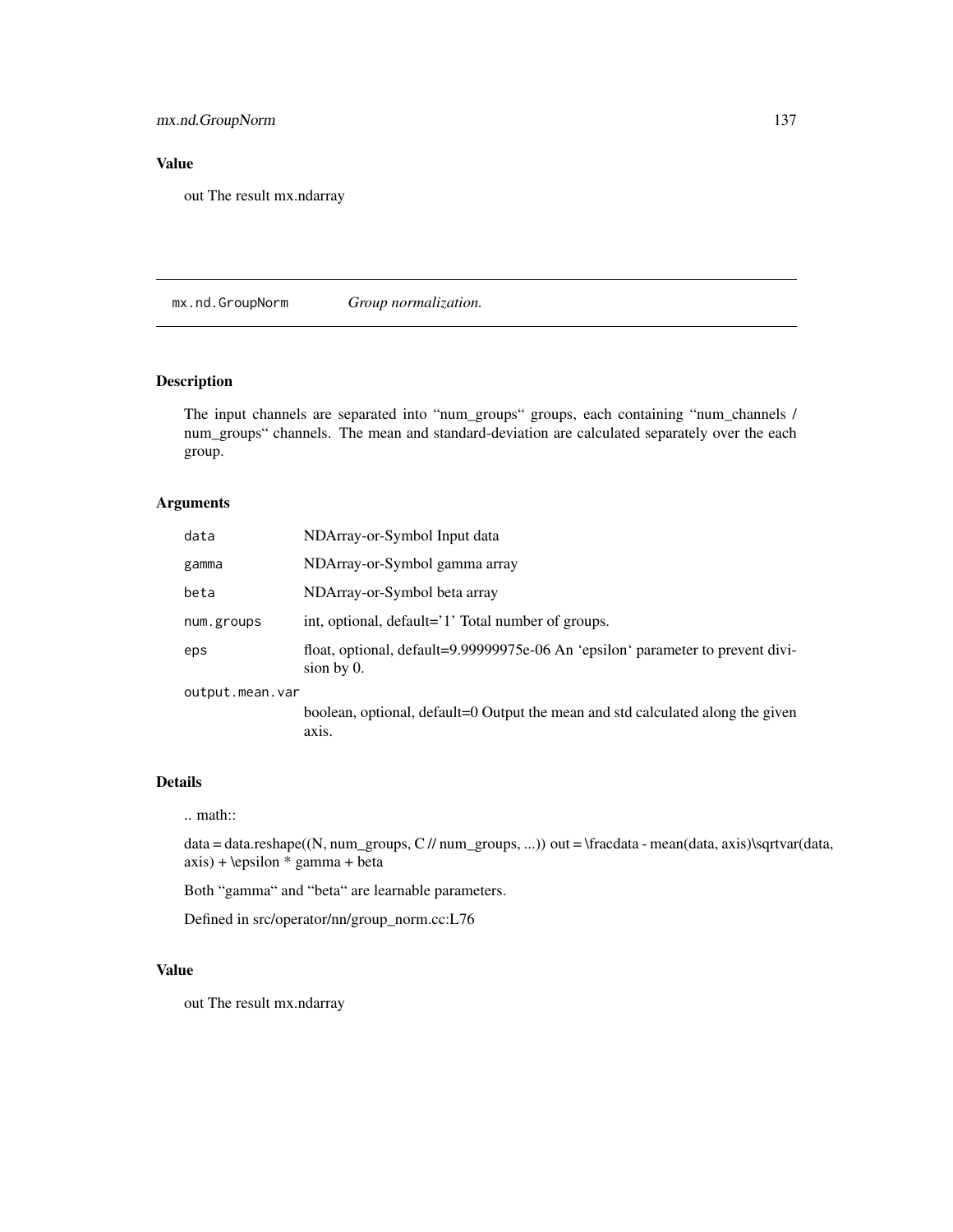mx.nd.hard.sigmoid *Computes hard sigmoid of x element-wise.*

# Description

.. math::  $y = max(0, min(1, alpha * x + beta))$ 

# Arguments

| data  | NDArray-or-Symbol The input array.                         |
|-------|------------------------------------------------------------|
| alpha | float, optional, default=0.200000003 Slope of hard sigmoid |
| beta  | float, optional, default=0.5 Bias of hard sigmoid.         |

## Details

Defined in src/operator/tensor/elemwise\_unary\_op\_basic.cc:L161

# Value

out The result mx.ndarray

mx.nd.identity *Returns a copy of the input.*

# Description

From:src/operator/tensor/elemwise\_unary\_op\_basic.cc:244

# Arguments

data NDArray-or-Symbol The input array.

#### Value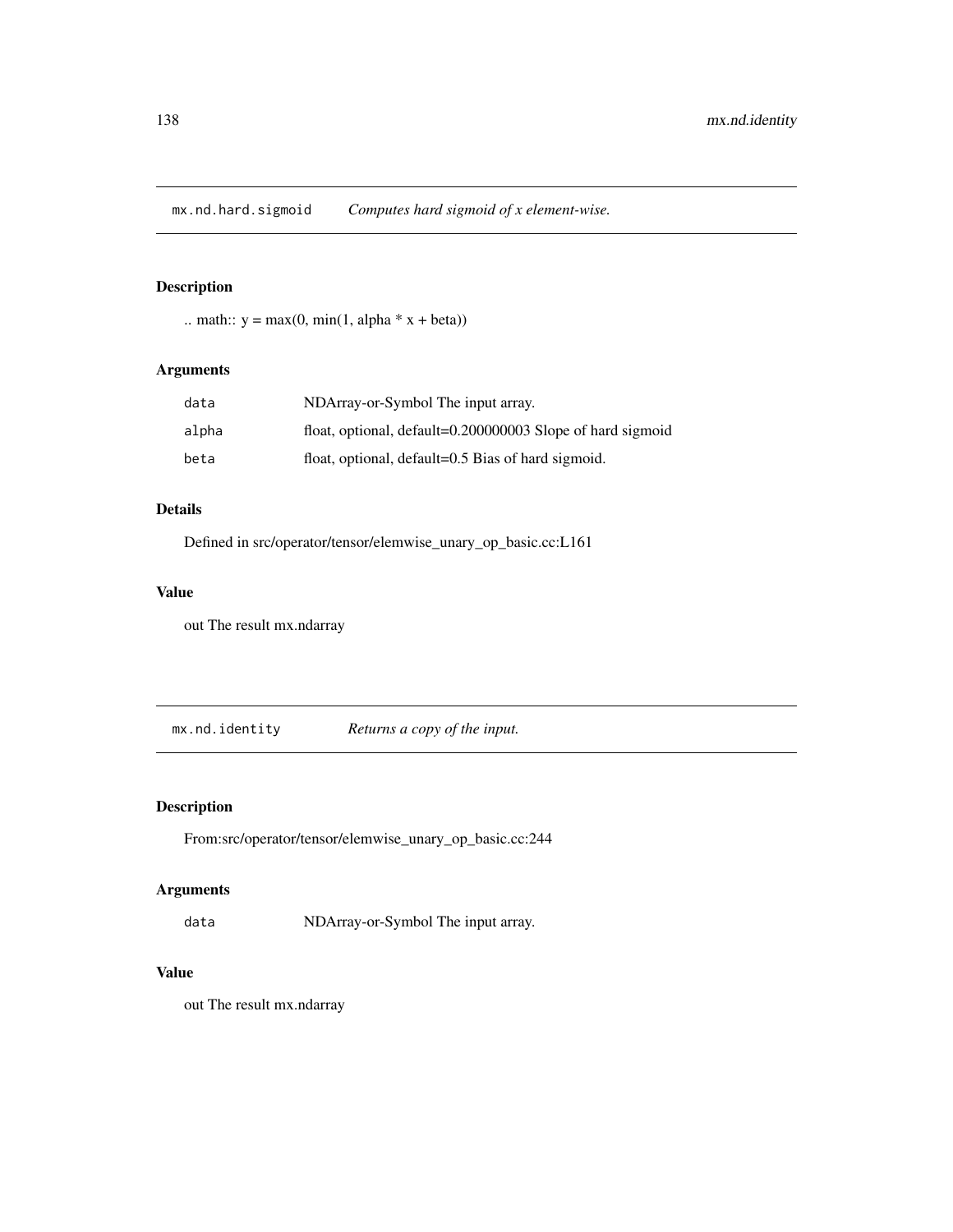mx.nd.IdentityAttachKLSparseReg

*Apply a sparse regularization to the output a sigmoid activation function.*

## Description

Apply a sparse regularization to the output a sigmoid activation function.

#### Arguments

| data              | NDArray-or-Symbol Input data.                                                                 |
|-------------------|-----------------------------------------------------------------------------------------------|
| sparseness.target |                                                                                               |
|                   | float, optional, default=0.100000001 The sparseness target                                    |
| penalty           | float, optional, default=0.00100000005 The tradeoff parameter for the sparse-<br>ness penalty |
| momentum          | float, optional, default=0.899999976 The momentum for running average                         |

#### Value

out The result mx.ndarray

mx.nd.im2col *Extract sliding blocks from input array.*

## Description

This operator is used in vanilla convolution implementation to transform the sliding blocks on image to column matrix, then the convolution operation can be computed by matrix multiplication between column and convolution weight. Due to the close relation between im2col and convolution, the concept of \*\*kernel\*\*, \*\*stride\*\*, \*\*dilate\*\* and \*\*pad\*\* in this operator are inherited from convolution operation.

#### Arguments

| data   | NDArray-or-Symbol Input array to extract sliding blocks.                                                                                                                 |
|--------|--------------------------------------------------------------------------------------------------------------------------------------------------------------------------|
| kernel | Shape(tuple), required Sliding kernel size: $(w, b)$ , $(h, w)$ or $(d, h, w)$ .                                                                                         |
| stride | Shape(tuple), optional, default=[] The stride between adjacent sliding blocks in<br>spatial dimension: $(w,), (h, w)$ or $(d, h, w)$ . Defaults to 1 for each dimension. |
| dilate | Shape(tuple), optional, default=[] The spacing between adjacent kernel points:<br>$(w, b, (h, w)$ or $(d, h, w)$ . Defaults to 1 for each dimension.                     |
| pad    | Shape(tuple), optional, default=[] The zero-value padding size on both sides of<br>spatial dimension: $(w,), (h, w)$ or $(d, h, w)$ . Defaults to no padding.            |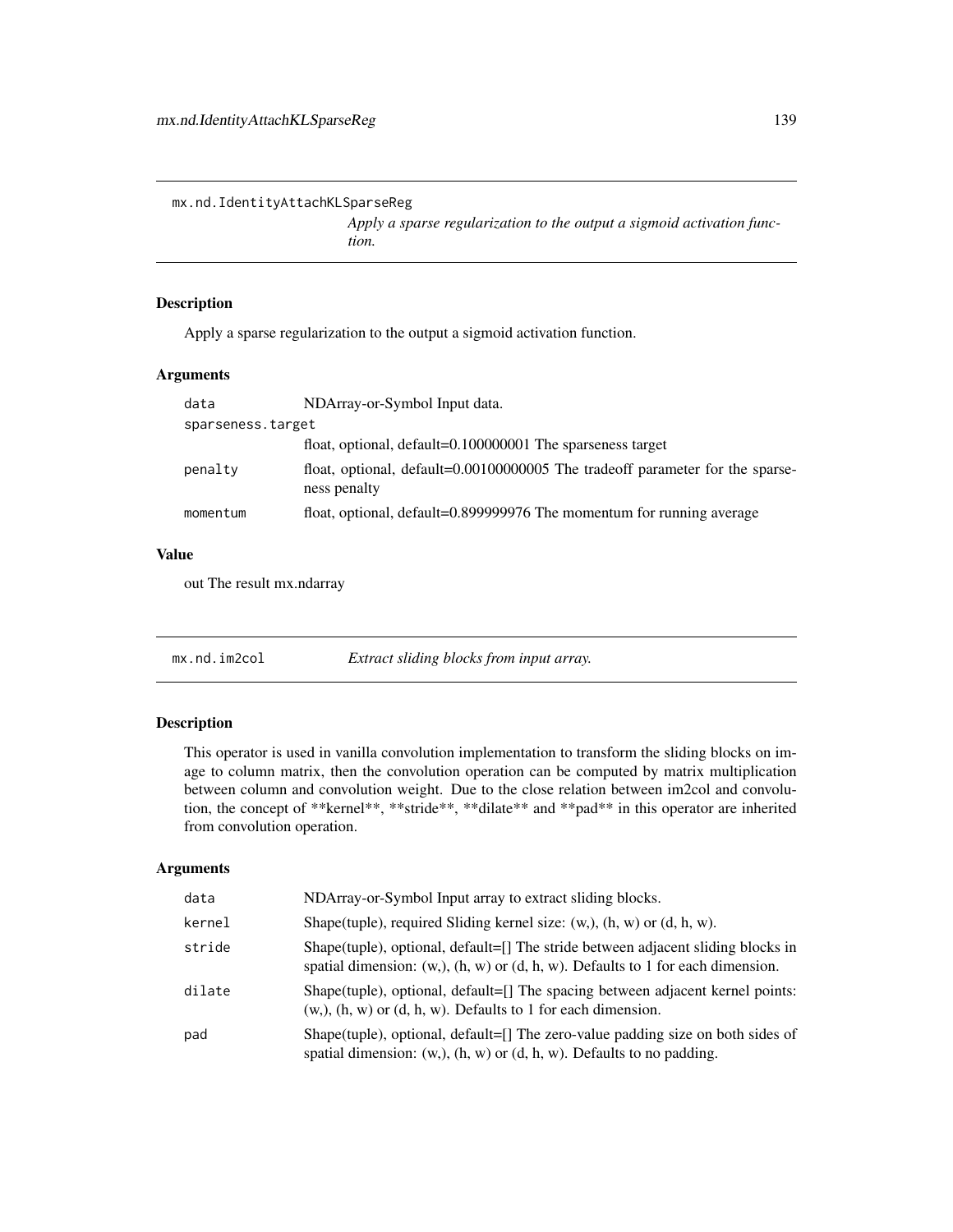## Details

Given the input data of shape :math: $(N, C, *)$ , where :math: $N'$  is the batch size, :math: $'C'$  is the channel size, and :math:'\*' is the arbitrary spatial dimension, the output column array is always with shape :math:'(N, C \times \prod(\textkernel), W)', where :math:'C \times \prod(\textkernel)' is the block size, and :math:'W' is the block number which is the spatial size of the convolution output with same input parameters. Only 1-D, 2-D and 3-D of spatial dimension is supported in this operator.

Defined in src/operator/nn/im2col.cc:L99

#### Value

out The result mx.ndarray

mx.nd.InstanceNorm *Applies instance normalization to the n-dimensional input array.*

## **Description**

This operator takes an n-dimensional input array where  $(n>2)$  and normalizes the input using the following formula:

## Arguments

| data  | NDArray-or-Symbol An n-dimensional input array $(n > 2)$ of the form [batch,<br>channel, spatial_dim1, spatial_dim2, ].  |
|-------|--------------------------------------------------------------------------------------------------------------------------|
| gamma | NDArray-or-Symbol A vector of length 'channel', which multiplies the normal-<br>ized input.                              |
| beta  | NDArray-or-Symbol A vector of length 'channel', which is added to the product<br>of the normalized input and the weight. |
| eps   | float, optional, default=0.00100000005 An 'epsilon' parameter to prevent divi-<br>sion by $0$ .                          |

#### Details

.. math::

out =  $\frac{\data}{\sqrt{\data} + \epsilon}$  = means data  $\sqrt{\data} + \epsilon$  \* gamma + beta

This layer is similar to batch normalization layer ('BatchNorm') with two differences: first, the normalization is carried out per example (instance), not over a batch. Second, the same normalization is applied both at test and train time. This operation is also known as 'contrast normalization'.

If the input data is of shape [batch, channel, spacial\_dim1, spacial\_dim2, ...], 'gamma' and 'beta' parameters must be vectors of shape [channel].

This implementation is based on this paper [1]\_

.. [1] Instance Normalization: The Missing Ingredient for Fast Stylization, D. Ulyanov, A. Vedaldi, V. Lempitsky, 2016 (arXiv:1607.08022v2).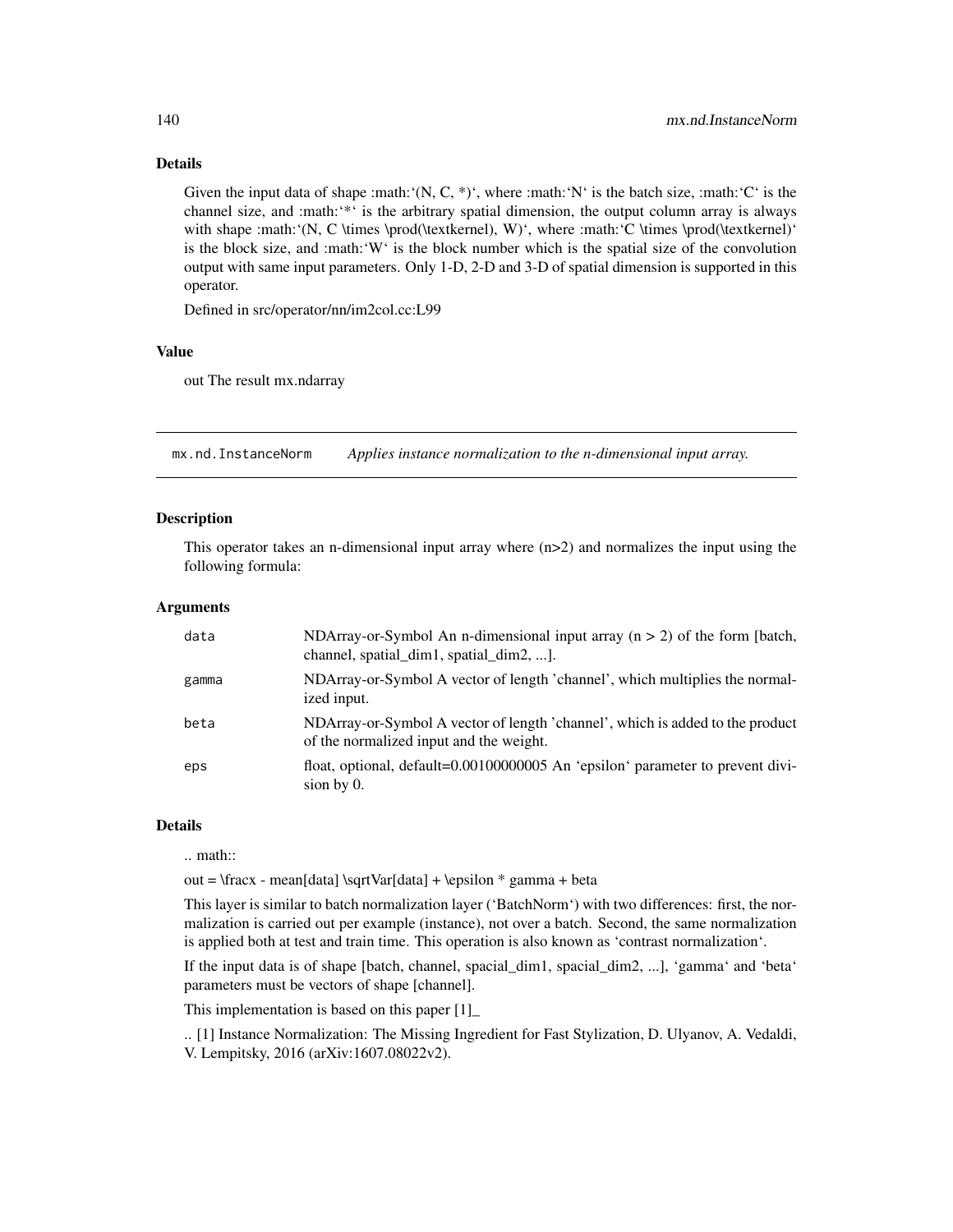## mx.nd.khatri.rao 141

Examples::

// Input of shape  $(2,1,2)$  x = [[[ 1.1, 2.2]], [[ 3.3, 4.4]]]

// gamma parameter of length 1 gamma =  $[1.5]$ 

// beta parameter of length 1 beta =  $[0.5]$ 

// Instance normalization is calculated with the above formula InstanceNorm $(x, gamma, beta) = [[$ 0.997527 , 1.99752665]], [[-0.99752653, 1.99752724]]]

Defined in src/operator/instance\_norm.cc:L94

## Value

out The result mx.ndarray

mx.nd.khatri.rao *Computes the Khatri-Rao product of the input matrices.*

## Description

Given a collection of :math:'n' input matrices,

## Arguments

args NDArray-or-Symbol[] Positional input matrices

#### Details

.. math::  $A_1 \in \mathbb{R}^M_1 \times M, \ldots, A_n \in \mathbb{R}^M_n \times N$ ,

the (column-wise) Khatri-Rao product is defined as the matrix,

.. math::  $X = A_1 \otimes \cdots \otimes A_n \in \mathbb{R}^M_1 \cdots M_n) \times N$ ,

where the :math:'k' th column is equal to the column-wise outer product :math: $A_1_k \otimes R$ \cdots \otimes A\_n\_k' where :math:'A\_i\_k' is the kth column of the ith matrix.

#### Example::

 $\gg$  A = mx.nd.array([[1, -1],  $\gg$  [2, -3]])  $\gg$  B = mx.nd.array([[1, 4],  $\gg$  [2, 5],  $\gg$  [3, 6]])  $\gg$  C = mx.nd.khatri\_rao(A, B) »> print(C.asnumpy()) [[ 1. -4.] [ 2. -5.] [ 3. -6.] [ 2. -12.] [ 4. -15.] [ 6. -18.]]

Defined in src/operator/contrib/krprod.cc:L108

## Value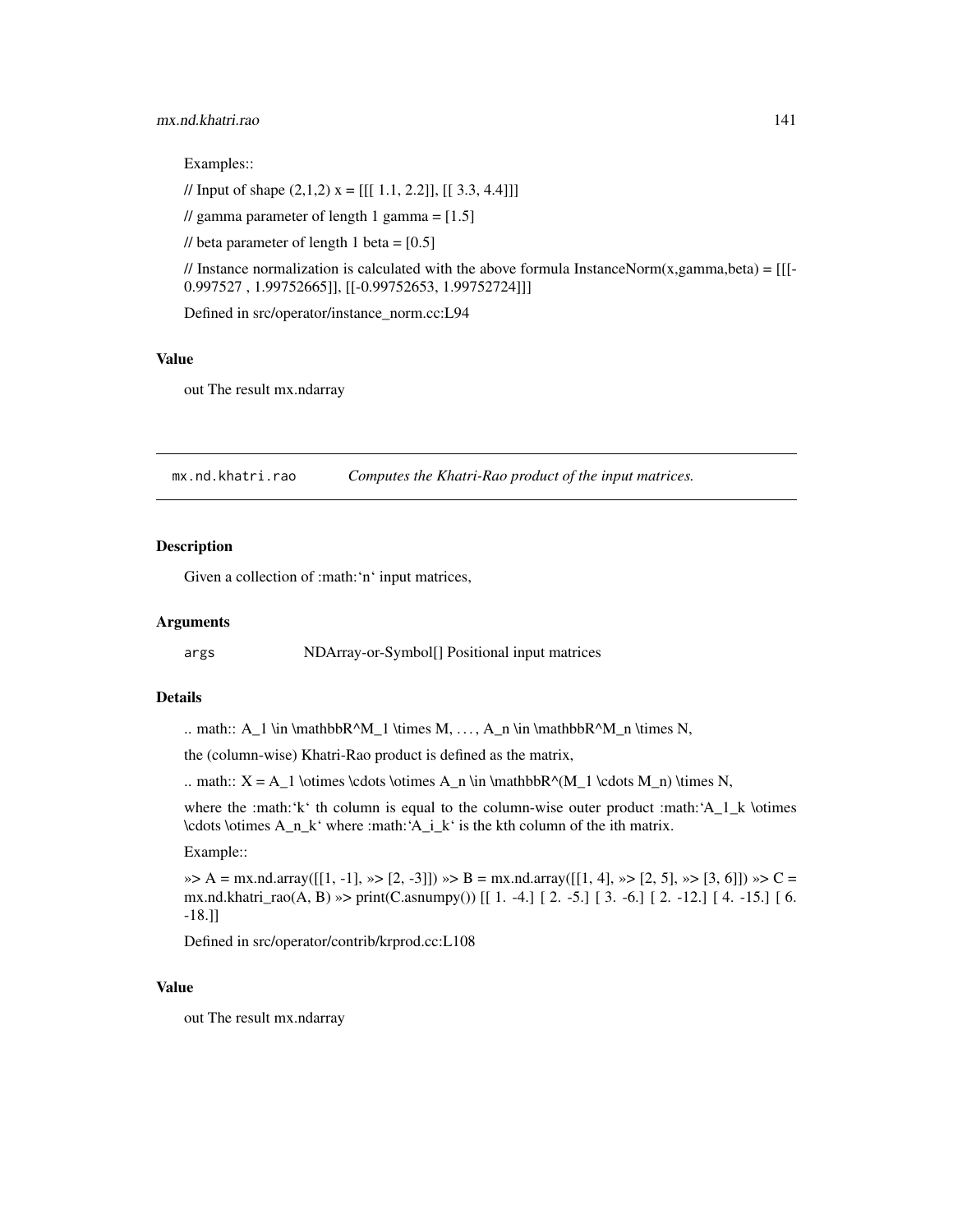mx.nd.L2Normalization *Normalize the input array using the L2 norm.*

## **Description**

For 1-D NDArray, it computes::

#### Arguments

| data | NDArray-or-Symbol Input array to normalize.                                                                               |
|------|---------------------------------------------------------------------------------------------------------------------------|
| eps  | float, optional, default=1.00000001e-10 A small constant for numerical stability.                                         |
| mode | 'channel', 'instance', 'spatial', optional, default='instance' Specify the dimen-<br>sion along which to compute L2 norm. |

#### Details

 $out = data / sqrt(sum(data ** 2) +eps)$ 

For N-D NDArray, if the input array has shape (N, N, ..., N),

with "mode" = "instance", it normalizes each instance in the multidimensional array by its L2 norm.::

for i in 0...N out[i,:,:,...,:] = data[i,:,:,...,:] / sqrt(sum(data[i,:,:,..,:] \*\* 2) + eps)

with "mode" = "channel", it normalizes each channel in the array by its L2 norm.::

for i in 0...N out[:,i,:,...,:] = data[:,i,:,...,:] / sqrt(sum(data[:,i,:,..,:] \*\* 2) + eps)

with "mode" = "spatial", it normalizes the cross channel norm for each position in the array by its L<sub>2</sub> norm.::

for dim in 2...N for i in 0...N out[.....,i,...] = take(out, indices=i, axis=dim) / sqrt(sum(take(out, indices=i,  $axis=dim$ )  $**$  2) + eps) -dim-

Example::

 $x = [[[1,2], [3,4]], [[2,2], [5,6]]]$ 

L2Normalization(x, mode='instance') =[[[ 0.18257418 0.36514837] [ 0.54772252 0.73029673]] [[ 0.24077171 0.24077171] [ 0.60192931 0.72231513]]]

L2Normalization(x, mode='channel') =[[[ 0.31622776 0.44721359] [ 0.94868326 0.89442718]] [[ 0.37139067 0.31622776] [ 0.92847669 0.94868326]]]

L2Normalization(x, mode='spatial') =[[[ 0.44721359 0.89442718] [ 0.60000002 0.80000001]] [[ 0.70710677 0.70710677] [ 0.6401844 0.76822126]]]

Defined in src/operator/l2\_normalization.cc:L195

# Value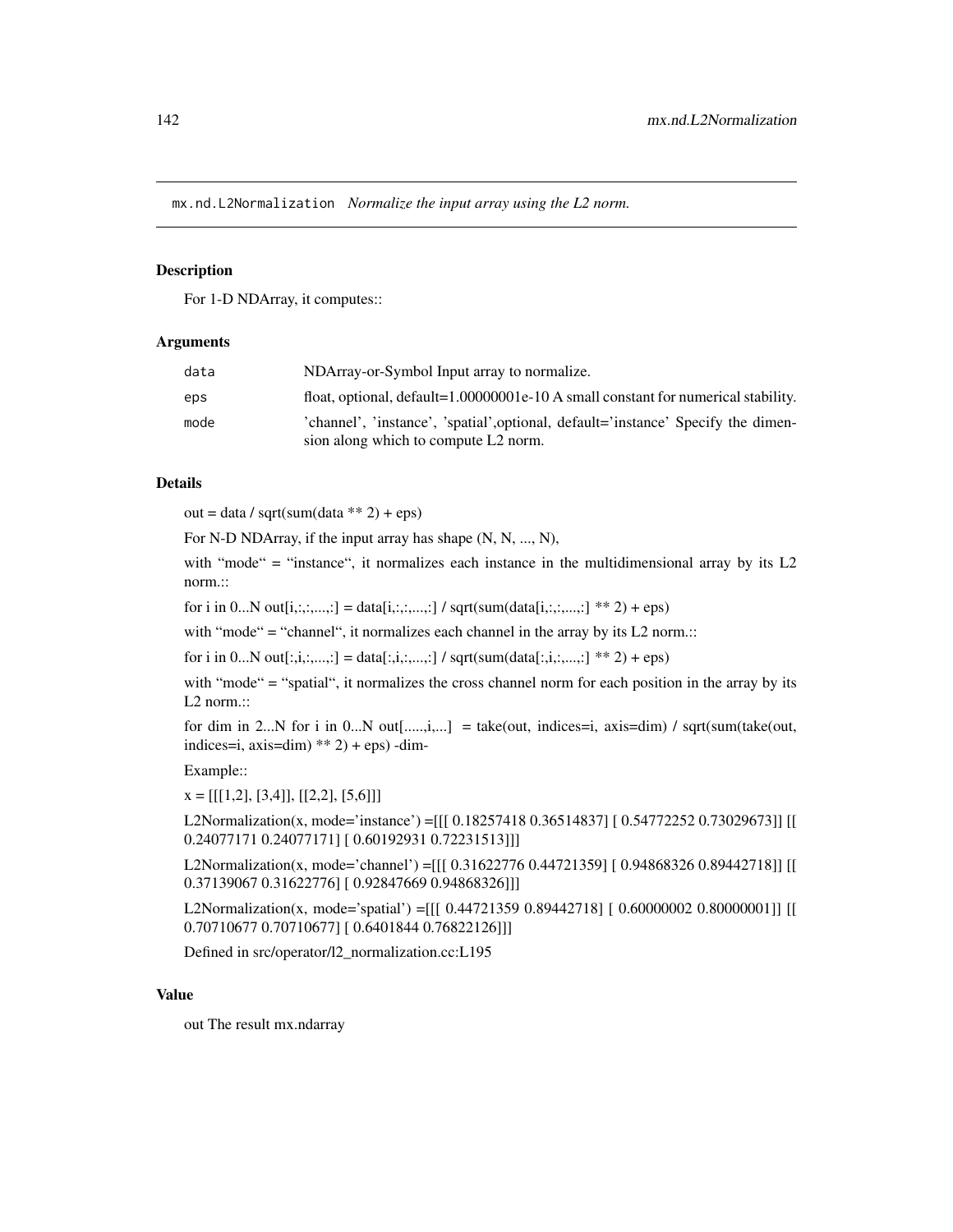mx.nd.lamb.update.phase1

*Phase I of lamb update it performs the following operations and returns g:.*

# Description

Link to paper: https://arxiv.org/pdf/1904.00962.pdf

## Arguments

| weight          | NDArray-or-Symbol Weight                                                                                                                                                                                           |
|-----------------|--------------------------------------------------------------------------------------------------------------------------------------------------------------------------------------------------------------------|
| grad            | NDArray-or-Symbol Gradient                                                                                                                                                                                         |
| mean            | NDArray-or-Symbol Moving mean                                                                                                                                                                                      |
| var             | NDArray-or-Symbol Moving variance                                                                                                                                                                                  |
| beta1           | float, optional, default=0.899999976 The decay rate for the 1st moment esti-<br>mates.                                                                                                                             |
| beta2           | float, optional, default=0.999000013 The decay rate for the 2nd moment esti-<br>mates.                                                                                                                             |
| epsilon         | float, optional, default=9.99999997e-07 A small constant for numerical stability.                                                                                                                                  |
| $^{\dagger}$    | int, required Index update count.                                                                                                                                                                                  |
| bias.correction |                                                                                                                                                                                                                    |
|                 | boolean, optional, default=1 Whether to use bias correction.                                                                                                                                                       |
| wd              | float, required Weight decay augments the objective function with a regulariza-<br>tion term that penalizes large weights. The penalty scales with the square of the<br>magnitude of each weight.                  |
| rescale.grad    | float, optional, default=1 Rescale gradient to grad = rescale_grad*grad.                                                                                                                                           |
| clip.gradient   | float, optional, default=-1 Clip gradient to the range of [-clip_gradient, clip_gradient]<br>If clip_gradient $\leq 0$ , gradient clipping is turned off. grad = max(min(grad,<br>clip_gradient), -clip_gradient). |

#### Details

.. math:: \begingather\* grad = grad \* rescale\_grad if (grad < -clip\_gradient) then grad = -clip\_gradient if (grad > clip\_gradient) then grad = clip\_gradient

```
mean = beta1 * mean + (1 - beta1) * grad; variance = beta2 * variance + (1. - beta2) * grad \wedge 2;
```
if (bias\_correction) then mean\_hat = mean / (1. - beta1^t); var\_hat = var / (1 - beta2^t); g = mean\_hat / (var\_hat^(1/2) + epsilon) + wd \* weight; else g = mean / (var\_data^(1/2) + epsilon) + wd \* weight; \endgather\*

Defined in src/operator/optimizer\_op.cc:L952

## Value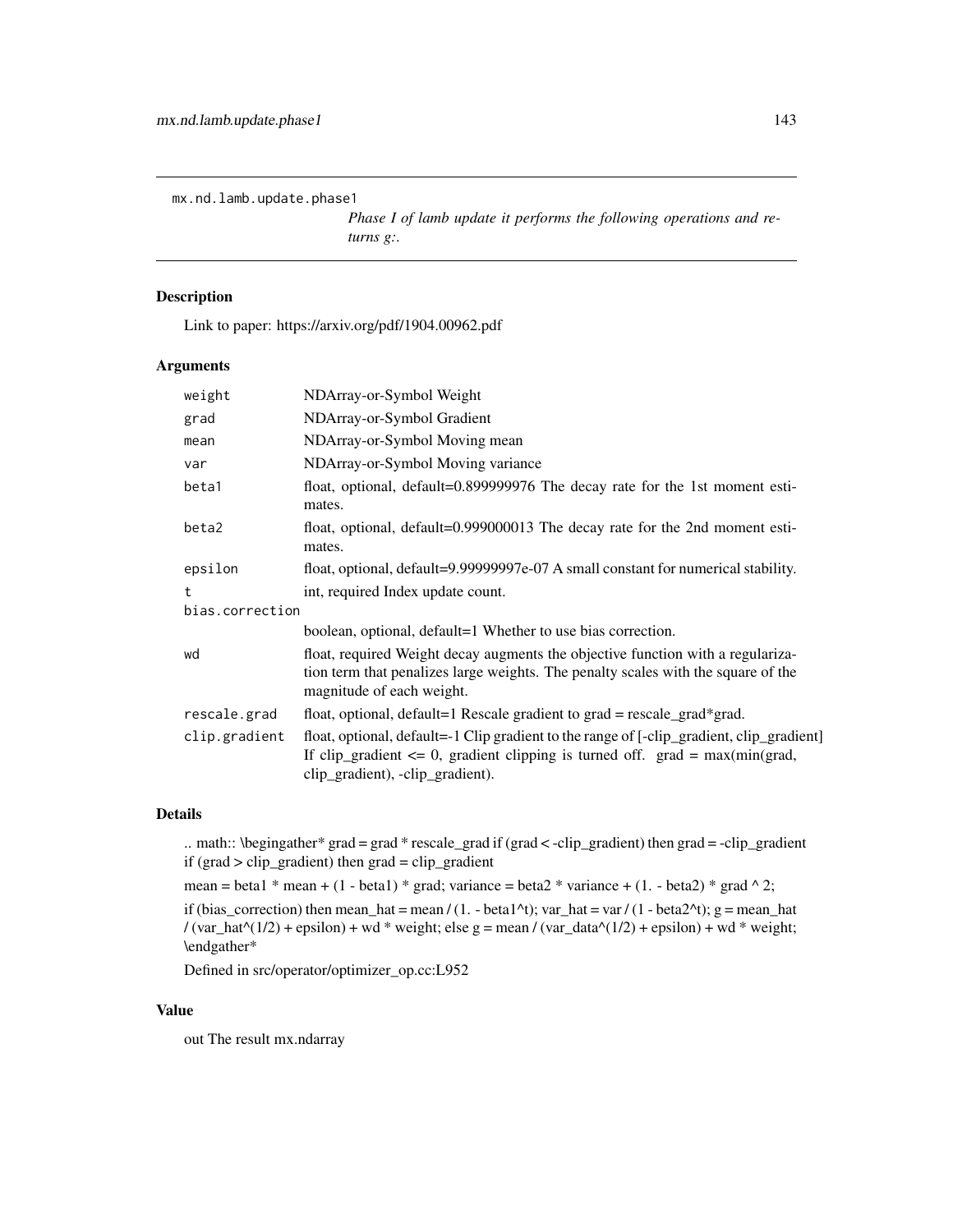```
mx.nd.lamb.update.phase2
```
*Phase II of lamb update it performs the following operations and updates grad.*

# Description

Link to paper: https://arxiv.org/pdf/1904.00962.pdf

## Arguments

| weight      | NDArray-or-Symbol Weight                                                                                       |
|-------------|----------------------------------------------------------------------------------------------------------------|
| g           | NDArray-or-Symbol Output of lamb_update_phase 1                                                                |
| r1          | NDArray-or-Symbol r1                                                                                           |
| r2          | NDArray-or-Symbol r2                                                                                           |
| 1r          | float, required Learning rate                                                                                  |
| lower.bound | float, optional, default=-1 Lower limit of norm of weight. If lower_bound $\leq 0$ ,<br>Lower limit is not set |
| upper.bound | float, optional, default=-1 Upper limit of norm of weight. If upper_bound $\leq 0$ ,<br>Upper limit is not set |

# Details

.. math:: \begingather\* if (lower\_bound >= 0) then  $r1 = max(r1, lower\_bound)$  if (upper\_bound >= 0) then  $r1 = max(r1, upper\_bound)$ 

if (r1 == 0 or r2 == 0) then lr = lr else lr = lr \* (r1/r2) weight = weight - lr \* g \endgather\*

Defined in src/operator/optimizer\_op.cc:L991

# Value

out The result mx.ndarray

mx.nd.LayerNorm *Layer normalization.*

## Description

Normalizes the channels of the input tensor by mean and variance, and applies a scale "gamma" as well as offset "beta".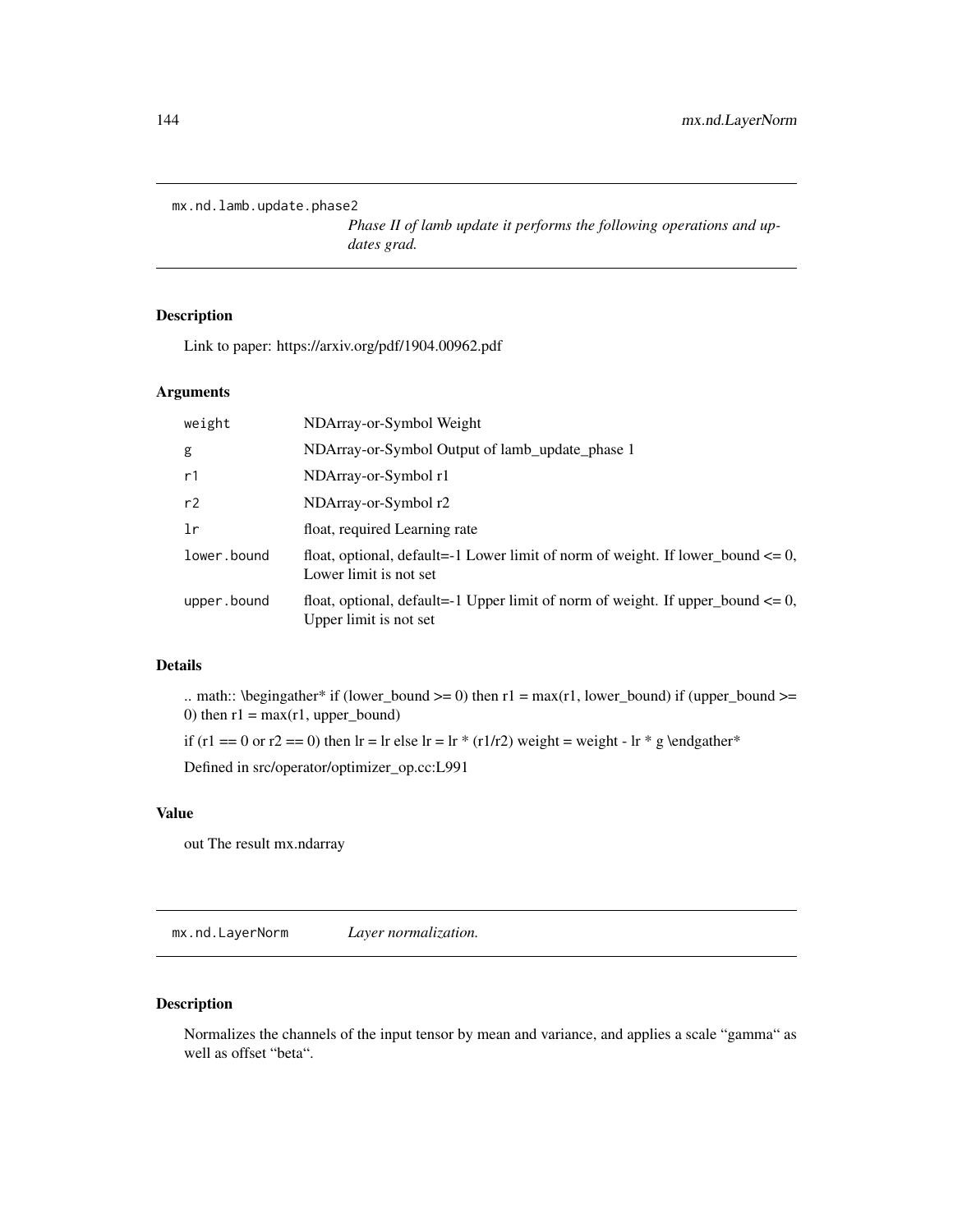#### **Arguments**

| data            | NDArray-or-Symbol Input data to layer normalization                                                                                                                                     |  |
|-----------------|-----------------------------------------------------------------------------------------------------------------------------------------------------------------------------------------|--|
| gamma           | NDArray-or-Symbol gamma array                                                                                                                                                           |  |
| beta            | NDArray-or-Symbol beta array                                                                                                                                                            |  |
| axis            | int, optional, default='-1' The axis to perform layer normalization. Usually, this<br>should be be axis of the channel dimension. Negative values means indexing<br>from right to left. |  |
| eps             | float, optional, default=9.99999975e-06 An 'epsilon' parameter to prevent divi-<br>sion by $0$ .                                                                                        |  |
| output.mean.var |                                                                                                                                                                                         |  |
|                 | boolean, optional, default=0 Output the mean and std calculated along the given                                                                                                         |  |

#### Details

Assume the input has more than one dimension and we normalize along axis 1. We first compute the mean and variance along this axis and then compute the normalized output, which has the same shape as input, as following:

.. math::

out =  $\frac{data - mean(data, axis)}sqrt(data, axis) + \epsilon * gamma + beta$ 

Both "gamma" and "beta" are learnable parameters.

axis.

Unlike BatchNorm and InstanceNorm, the \*mean\* and \*var\* are computed along the channel dimension.

Assume the input has size \*k\* on axis 1, then both "gamma" and "beta" have shape \*(k,)\*. If "output\_mean\_var" is set to be true, then outputs both "data\_mean" and "data\_std". Note that no gradient will be passed through these two outputs.

The parameter "axis" specifies which axis of the input shape denotes the 'channel' (separately normalized groups). The default is -1, which sets the channel axis to be the last item in the input shape.

Defined in src/operator/nn/layer\_norm.cc:L201

## Value

out The result mx.ndarray

mx.nd.LeakyReLU *Applies Leaky rectified linear unit activation element-wise to the input.*

#### **Description**

Leaky ReLUs attempt to fix the "dying ReLU" problem by allowing a small 'slope' when the input is negative and has a slope of one when input is positive.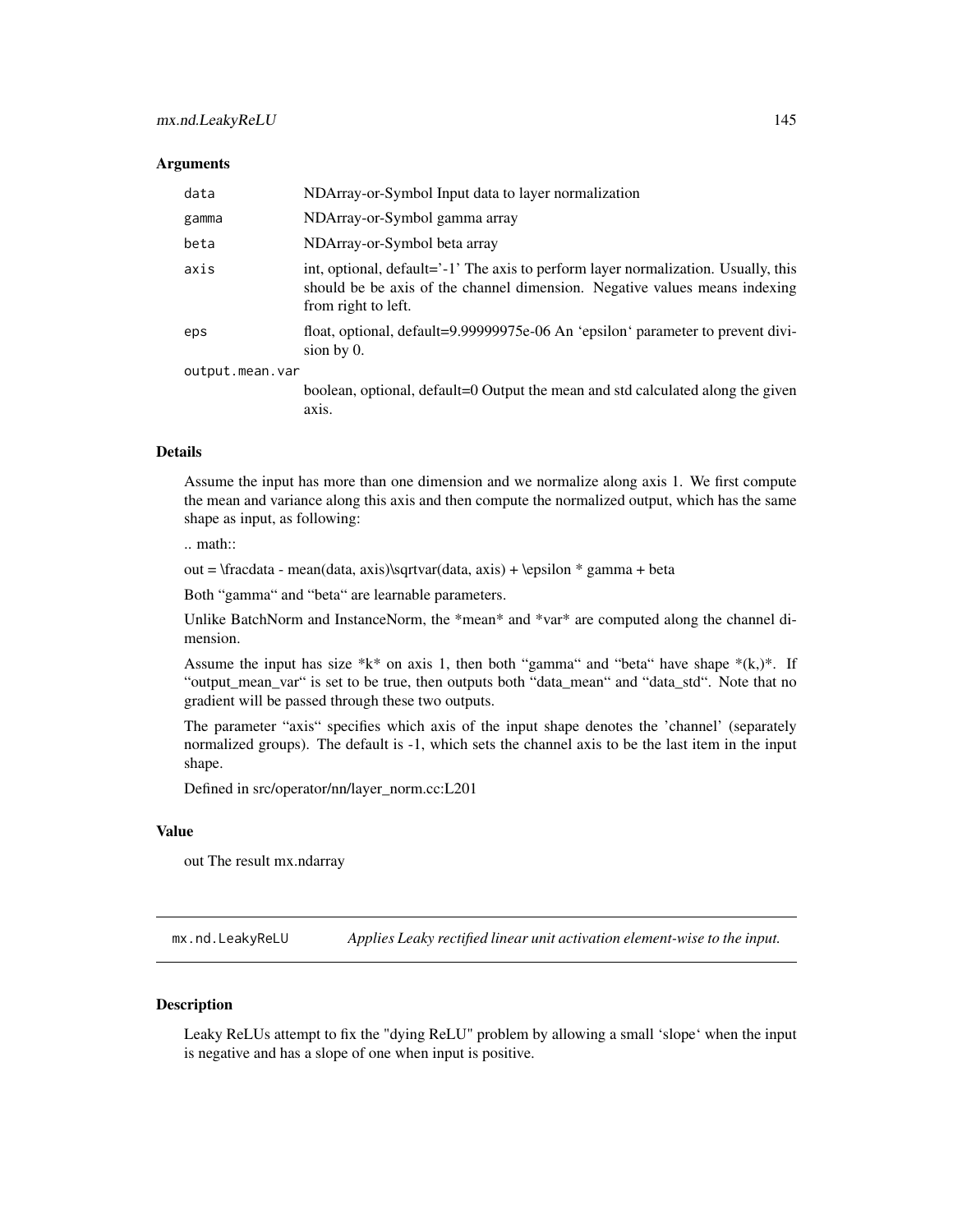#### **Arguments**

| data        | NDArray-or-Symbol Input data to activation function.                                                              |
|-------------|-------------------------------------------------------------------------------------------------------------------|
| gamma       | NDArray-or-Symbol Input data to activation function.                                                              |
| act.type    | 'elu', 'gelu', 'leaky', 'prelu', 'rrelu', 'selu', optional, default='leaky' Activation<br>function to be applied. |
| slope       | float, optional, default=0.25 Init slope for the activation. (For leaky and elu only)                             |
| lower.bound | float, optional, default=0.125 Lower bound of random slope. (For rrelu only)                                      |
| upper.bound | float, optional, default=0.333999991 Upper bound of random slope. (For rrelu<br>only)                             |

#### Details

The following modified ReLU Activation functions are supported:

- \*elu\*: Exponential Linear Unit. 'y = x > 0 ? x : slope \* (exp(x)-1)' - \*selu\*: Scaled Exponential Linear Unit. 'y = lambda \* (x > 0 ? x : alpha \* (exp(x) - 1))' where \*lambda = 1.0507009873554804934193349852946\* and \*alpha = 1.6732632423543772848170429916717\*. - \*leaky\*: Leaky ReLU. 'y =  $x > 0$  ?  $x$  : slope \*  $x'$  - \*prelu\*: Parametric ReLU. This is same as \*leaky\* except that 'slope' is learnt during training. - \*rrelu\*: Randomized ReLU. same as \*leaky\* but the 'slope' is uniformly and randomly chosen from \*[lower\_bound, upper\_bound)\* for training, while fixed to be \*(lower\_bound+upper\_bound)/2\* for inference.

Defined in src/operator/leaky\_relu.cc:L162

#### Value

out The result mx.ndarray

| mx.nd.linalg.det | Compute the determinant of a matrix. Input is a tensor $*A*$ of dimen- |
|------------------|------------------------------------------------------------------------|
|                  | sion $n \geq 2$ .                                                      |

## Description

If \*n=2\*, \*A\* is a square matrix. We compute:

#### Arguments

A NDArray-or-Symbol Tensor of square matrix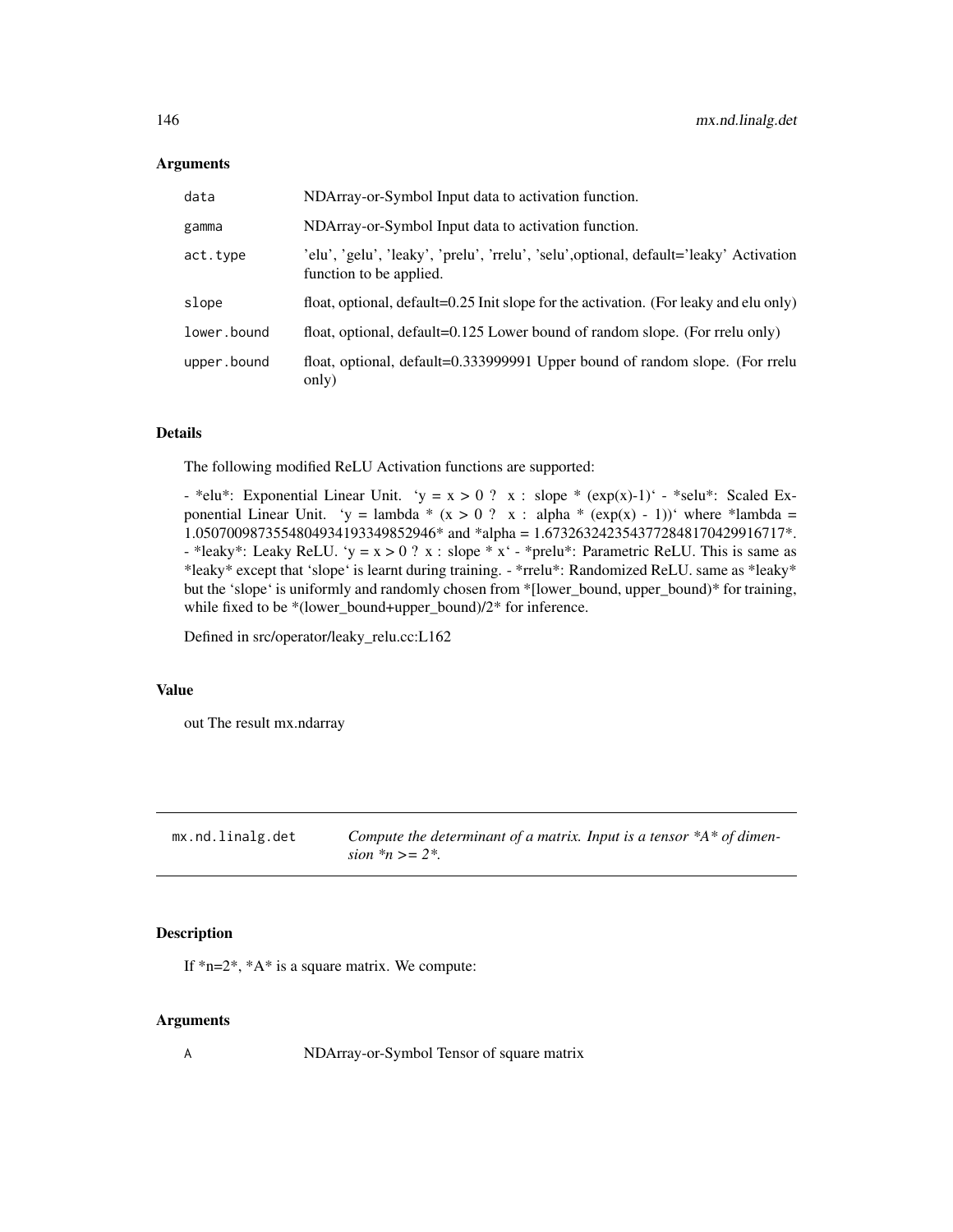#### Details

 $*$ out $* = *det(A)*$ 

If  $*n>2*$ ,  $*det*$  is performed separately on the trailing two dimensions for all inputs (batch mode).

.. note:: The operator supports float32 and float64 data types only. .. note:: There is no gradient backwarded when A is non-invertible (which is equivalent to  $det(A) = 0$ ) because zero is rarely hit upon in float point computation and the Jacobi's formula on determinant gradient is not computationally efficient when A is non-invertible.

Examples::

Single matrix determinant  $A = [[1., 4.], [2., 3.]] det(A) = [-5.]$ Batch matrix determinant A =  $[[1., 4.], [2., 3.]], [[2., 3.], [1., 4.]]]$  det(A) = [-5., 5.] Defined in src/operator/tensor/la\_op.cc:L974

## Value

out The result mx.ndarray

mx.nd.linalg.extractdiag

*Extracts the diagonal entries of a square matrix. Input is a tensor \*A\* of dimension \*n >= 2\*.*

#### Description

If  $n=2$ <sup>\*</sup>, then  $A^*$  represents a single square matrix which diagonal elements get extracted as a 1-dimensional tensor.

#### Arguments

| A      | NDArray-or-Symbol Tensor of square matrices                                                                                                                   |
|--------|---------------------------------------------------------------------------------------------------------------------------------------------------------------|
| offset | int, optional, default='0' Offset of the diagonal versus the main diagonal. 0<br>corresponds to the main diagonal, a negative/positive value to diagonals be- |
|        | low/above the main diagonal.                                                                                                                                  |

#### Details

If  $*n>2*$ , then  $*A*$  represents a batch of square matrices on the trailing two dimensions. The extracted diagonals are returned as an \*n-1\*-dimensional tensor.

.. note:: The operator supports float32 and float64 data types only.

Examples::

Single matrix diagonal extraction  $A = [[1.0, 2.0], [3.0, 4.0]]$ 

extractdiag $(A) = [1.0, 4.0]$ 

extractdiag(A, 1) =  $[2.0]$ 

Batch matrix diagonal extraction  $A = [[[1.0, 2.0], [3.0, 4.0]], [[5.0, 6.0], [7.0, 8.0]])$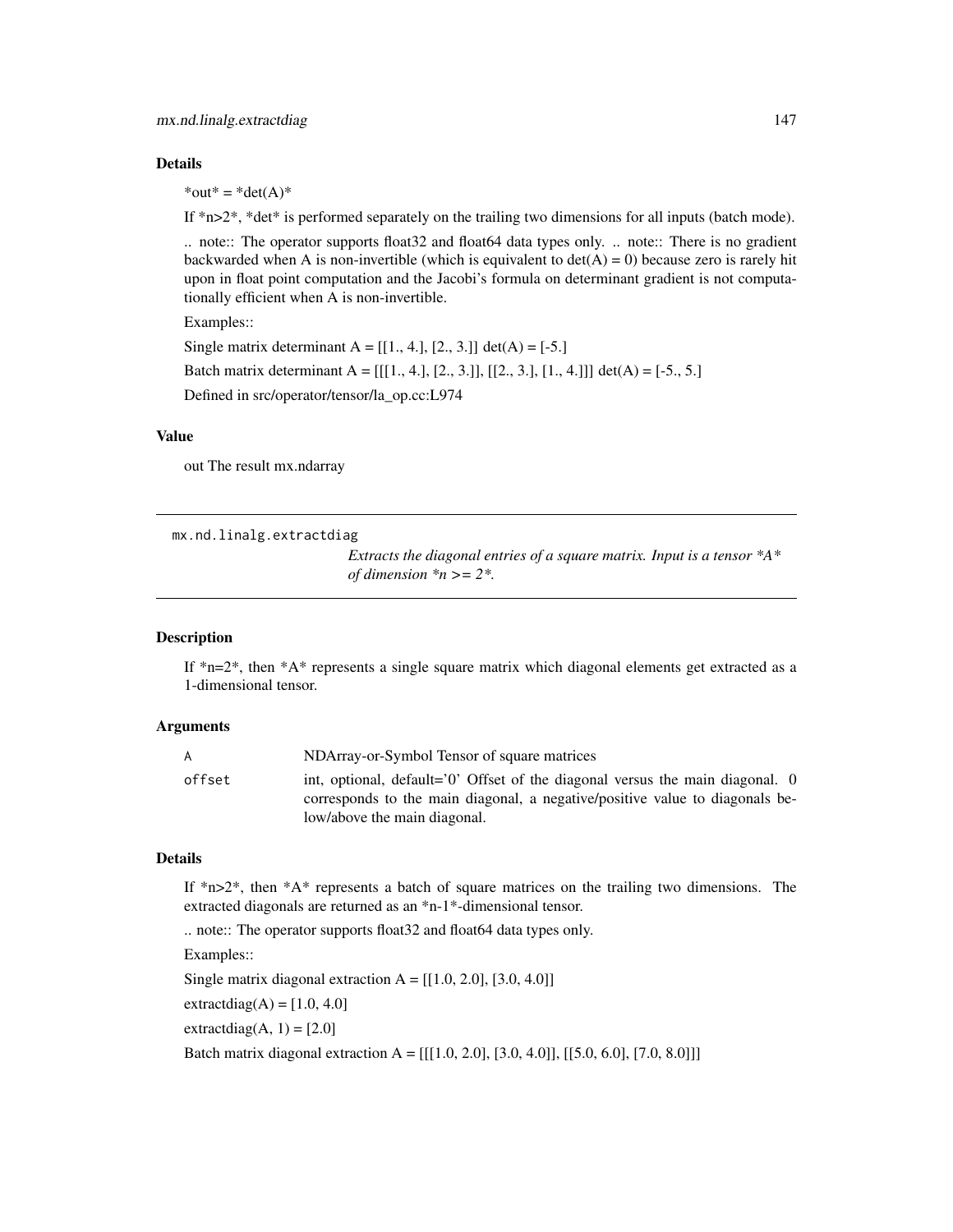extractdiag(A) =  $[[1.0, 4.0], [5.0, 8.0]]$ Defined in src/operator/tensor/la\_op.cc:L494

## Value

out The result mx.ndarray

mx.nd.linalg.extracttrian

*Extracts a triangular sub-matrix from a square matrix. Input is a tensor*  $*A*$  *of dimension*  $*n \geq 2*.$ 

#### Description

If  $*n=2*$ , then  $*A*$  represents a single square matrix from which a triangular sub-matrix is extracted as a 1-dimensional tensor.

#### Arguments

| $\mathsf{A}$ | NDArray-or-Symbol Tensor of square matrices                                                                                                                                                   |
|--------------|-----------------------------------------------------------------------------------------------------------------------------------------------------------------------------------------------|
| offset       | int, optional, default='0' Offset of the diagonal versus the main diagonal. 0<br>corresponds to the main diagonal, a negative/positive value to diagonals be-<br>low/above the main diagonal. |
| lower        | boolean, optional, default=1 Refer to the lower triangular matrix if lower=true,<br>refer to the upper otherwise. Only relevant when offset= $0$                                              |

## Details

If  $*n>2$ <sup>\*</sup>, then  $*A*$  represents a batch of square matrices on the trailing two dimensions. The extracted triangular sub-matrices are returned as an \*n-1\*-dimensional tensor.

The \*offset\* and \*lower\* parameters determine the triangle to be extracted:

- When  $*$ offset  $= 0*$  either the lower or upper triangle with respect to the main diagonal is extracted depending on the value of parameter \*lower\*. - When \*offset =  $k > 0$ \* the upper triangle with respect to the k-th diagonal above the main diagonal is extracted. - When \*offset =  $k < 0$ \* the lower triangle with respect to the k-th diagonal below the main diagonal is extracted.

.. note:: The operator supports float32 and float64 data types only.

Examples::

Single triagonal extraction  $A = [[1.0, 2.0], [3.0, 4.0]]$ 

extracttrian(A) =  $[1.0, 3.0, 4.0]$  extracttrian(A, lower=False) =  $[1.0, 2.0, 4.0]$  extracttrian(A, 1) =  $[2.0]$  extracttrian(A, -1) = [3.0]

Batch triagonal extraction  $A = [[[1.0, 2.0], [3.0, 4.0]], [[5.0, 6.0], [7.0, 8.0]]]$ 

extracttrian(A) =  $[[1.0, 3.0, 4.0], [5.0, 7.0, 8.0]]$ 

Defined in src/operator/tensor/la\_op.cc:L604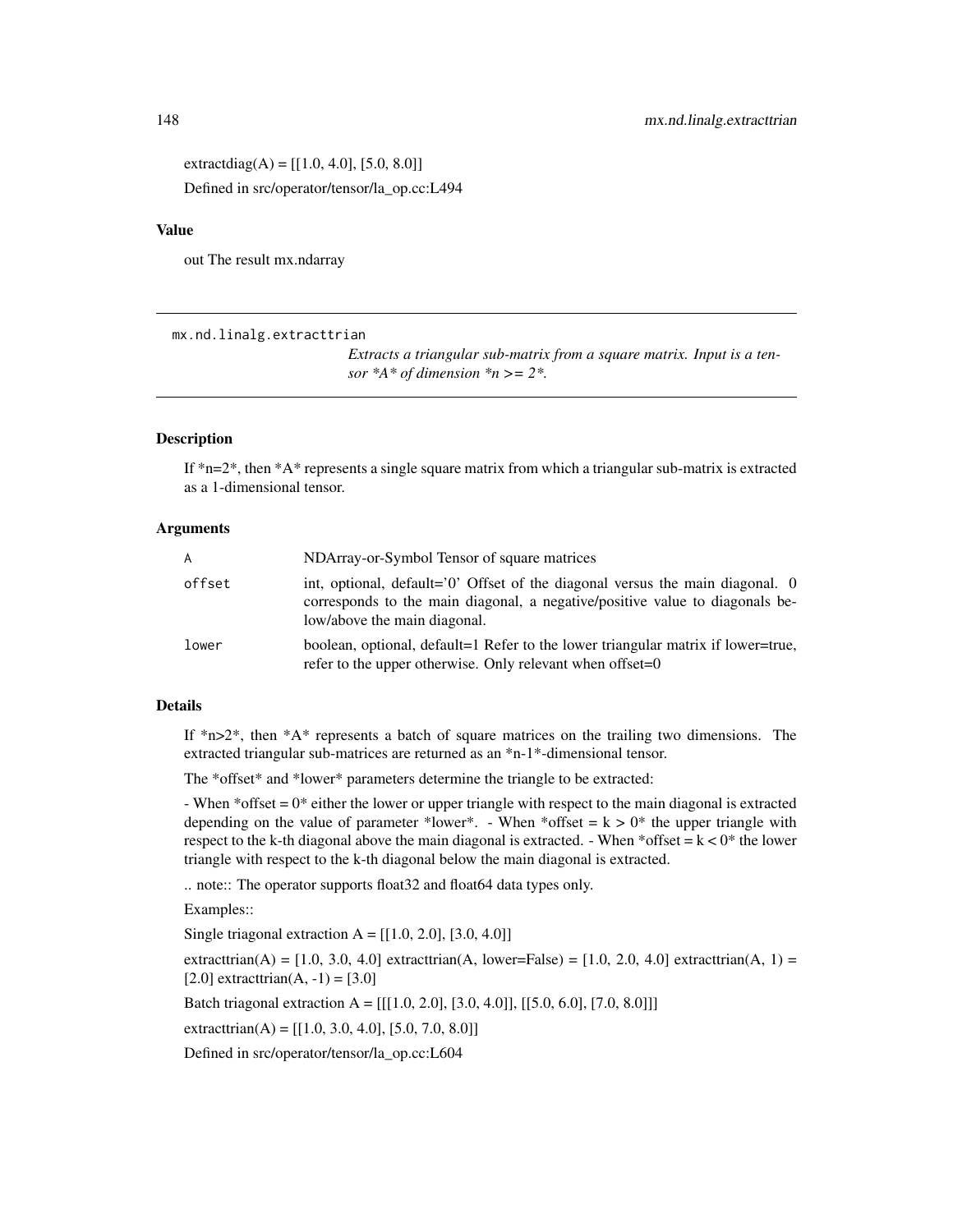mx.nd.linalg.gelqf 149

#### Value

out The result mx.ndarray

mx.nd.linalg.gelqf *LQ factorization for general matrix. Input is a tensor \*A\* of dimension \*n >= 2\*.*

#### **Description**

If  $*_{n=2}$ , we compute the LQ factorization (LAPACK  $*_{gelqf*}$ , followed by  $*_{orglq*}$ ).  $*A*$  must have shape  $*(x, y)*$  with  $*x \leq y*.$  and must have full rank  $*=x*.$  The LQ factorization consists of \*L\* with shape  $*(x, x)*$  and  $*Q*$  with shape  $*(x, y)*$ , so that:

#### Arguments

A NDArray-or-Symbol Tensor of input matrices to be factorized

#### Details

\* $A^* = *L^* \setminus * *Q^*$ 

Here,  $*L*$  is lower triangular (upper triangle equal to zero) with nonzero diagonal, and  $*Q*$  is row-orthonormal, meaning that

\*Q\* \\* \*Q\*\ :sup:'T'

is equal to the identity matrix of shape  $*(x, x)^*$ .

If  $*n>2^*$ ,  $*gelff*$  is performed separately on the trailing two dimensions for all inputs (batch mode).

.. note:: The operator supports float32 and float64 data types only.

Examples::

Single LQ factorization A = [[1., 2., 3.], [4., 5., 6.]] Q, L = gelqf(A) Q = [[-0.26726124, - 0.53452248, -0.80178373], [0.87287156, 0.21821789, -0.43643578]] L = [[-3.74165739, 0.], [- 8.55235974, 1.96396101]]

Batch LQ factorization A =  $[[[1, 2, 3, 3, 6, 6, 6, 6, 6, 9, 6, 9, 1, 10, 11, 12, 1]]]$  Q, L = gelqf(A)  $Q = [[[-0.26726124, -0.53452248, -0.80178373], [0.87287156, 0.21821789, -0.43643578]], [[-0.87287156, 0.21821789, -0.43643578]]]$ 0.50257071, -0.57436653, -0.64616234], [0.7620735, 0.05862104, -0.64483142]]] L = [[[-3.74165739, 0.], [-8.55235974, 1.96396101]], [[-13.92838828, 0.], [-19.09768702, 0.52758934]]]

Defined in src/operator/tensor/la\_op.cc:L797

#### Value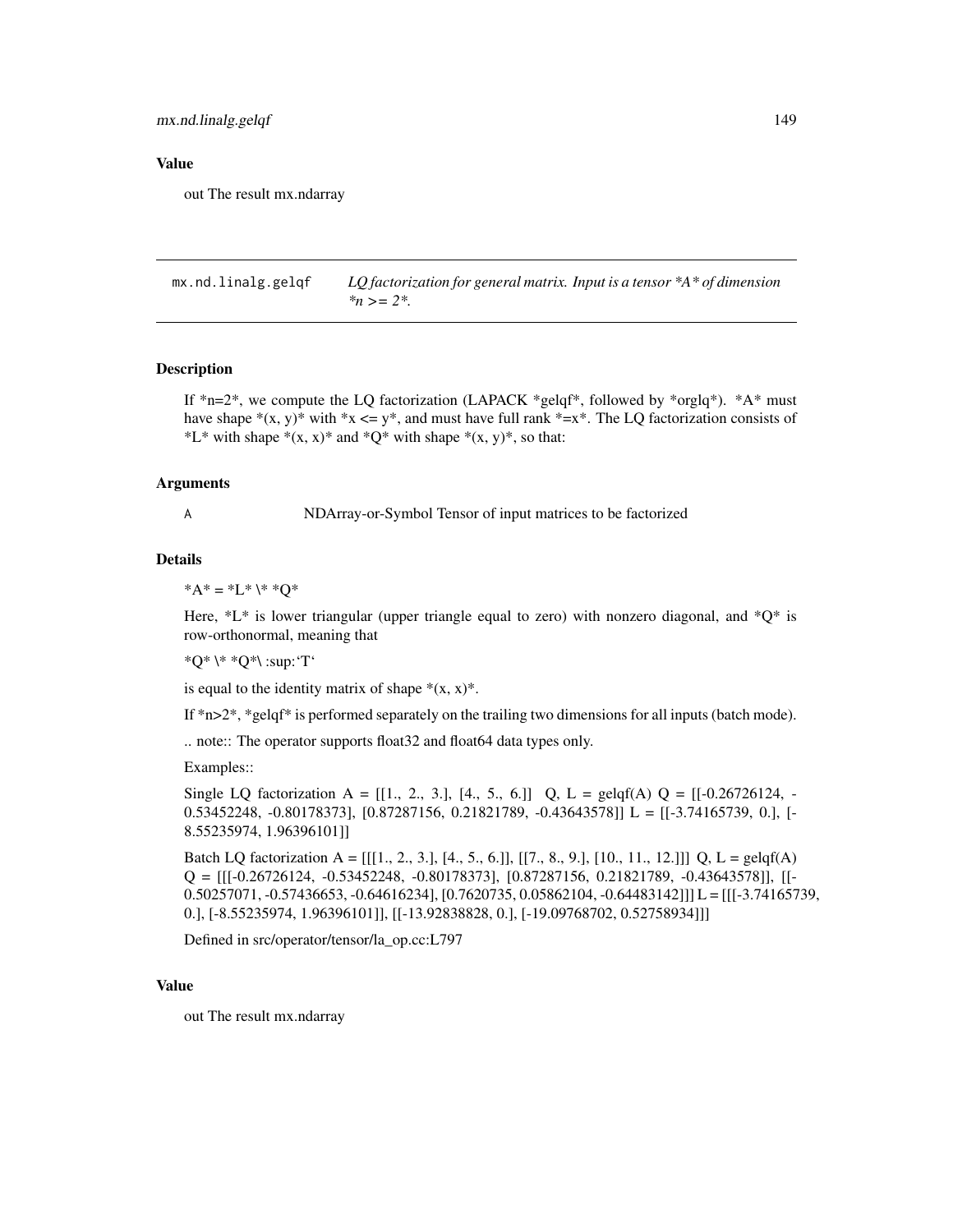mx.nd.linalg.gemm *Performs general matrix multiplication and accumulation. Input are tensors \*A\*, \*B\*, \*C\*, each of dimension \*n >= 2\* and having the same shape on the leading \*n-2\* dimensions.*

#### **Description**

If \*n=2\*, the BLAS3 function \*gemm\* is performed:

#### Arguments

| A           | NDArray-or-Symbol Tensor of input matrices                                 |
|-------------|----------------------------------------------------------------------------|
| B           | NDArray-or-Symbol Tensor of input matrices                                 |
| C           | NDArray-or-Symbol Tensor of input matrices                                 |
| transpose.a | boolean, optional, default=0 Multiply with transposed of first input (A).  |
| transpose.b | boolean, optional, default=0 Multiply with transposed of second input (B). |
| alpha       | double, optional, default=1 Scalar factor multiplied with $A^*B$ .         |
| beta        | double, optional, default=1 Scalar factor multiplied with C.               |
| axis        | int, optional, default='-2' Axis corresponding to the matrix rows.         |

## Details

\*out\* = \*alpha\* \\* \*op\*\ (\*A\*) \\* \*op\*\ (\*B\*) + \*beta\* \\* \*C\*

Here, \*alpha\* and \*beta\* are scalar parameters, and \*op()\* is either the identity or matrix transposition (depending on \*transpose\_a\*, \*transpose\_b\*).

If \*n>2\*, \*gemm\* is performed separately for a batch of matrices. The column indices of the matrices are given by the last dimensions of the tensors, the row indices by the axis specified with the \*axis\* parameter. By default, the trailing two dimensions will be used for matrix encoding.

For a non-default axis parameter, the operation performed is equivalent to a series of swapaxes/gemm/swapaxes calls. For example let  $*A^*, *B^*, *C^*$  be 5 dimensional tensors. Then gemm( $*A^*, *B^*, *C^*,$ axis=1) is equivalent to the following without the overhead of the additional swapaxis operations::

 $A1 = \text{swapaxes}(A, \text{dim}1=1, \text{dim}2=3)$   $B1 = \text{swapaxes}(B, \text{dim}1=1, \text{dim}2=3)$   $C = \text{swapaxes}(C, \text{dim}1=1,$ dim2=3) C = gemm(A1, B1, C) C = swapaxis(C, dim1=1, dim2=3)

When the input data is of type float32 and the environment variables MXNET\_CUDA\_ALLOW\_TENSOR\_CORE and MXNET\_CUDA\_TENSOR\_OP\_MATH\_ALLOW\_CONVERSION are set to 1, this operator will try to use pseudo-float16 precision (float32 math with float16 I/O) precision in order to use Tensor Cores on suitable NVIDIA GPUs. This can sometimes give significant speedups.

.. note:: The operator supports float32 and float64 data types only.

Examples::

Single matrix multiply-add  $A = [[1.0, 1.0], [1.0, 1.0]] B = [[1.0, 1.0], [1.0, 1.0], [1.0, 1.0]] C =$  $[[1.0, 1.0, 1.0], [1.0, 1.0, 1.0]]$  gemm(A, B, C, transpose\_b=True, alpha=2.0, beta=10.0) = [[14.0, 14.0, 14.0], [14.0, 14.0, 14.0]]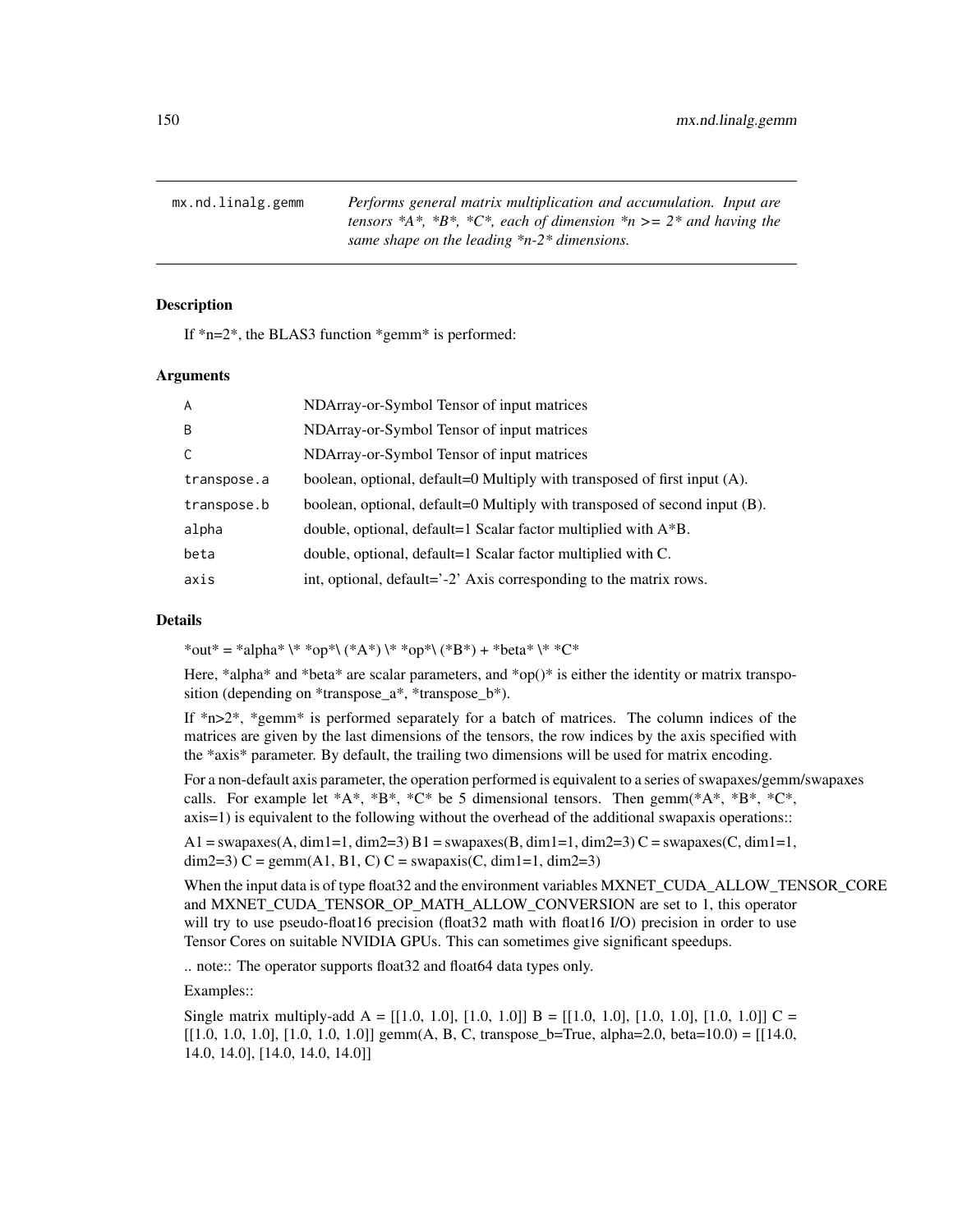#### mx.nd.linalg.gemm2 151

Batch matrix multiply-add  $A = [[[1.0, 1.0]], [[0.1, 0.1]]) B = [[[1.0, 1.0]], [[0.1, 0.1]]) C = [[[1.0, 0.0]],$  $[[0.01]]$ ] gemm(A, B, C, transpose\_b=True, alpha=2.0, beta=10.0) =  $[[[104.0]], [[0.14]]]$ Defined in src/operator/tensor/la\_op.cc:L88

## Value

out The result mx.ndarray

| mx.nd.linalg.gemm2 | Performs general matrix multiplication. Input are tensors $*A^*, *B^*,$ |
|--------------------|-------------------------------------------------------------------------|
|                    | each of dimension $m \geq 2$ and having the same shape on the leading   |
|                    | $*n-2*$ dimensions.                                                     |

## **Description**

If \*n=2\*, the BLAS3 function \*gemm\* is performed:

#### Arguments

| A           | NDArray-or-Symbol Tensor of input matrices                                 |
|-------------|----------------------------------------------------------------------------|
| B           | NDArray-or-Symbol Tensor of input matrices                                 |
| transpose.a | boolean, optional, default=0 Multiply with transposed of first input (A).  |
| transpose.b | boolean, optional, default=0 Multiply with transposed of second input (B). |
| alpha       | double, optional, default=1 Scalar factor multiplied with A*B.             |
| axis        | int, optional, default='-2' Axis corresponding to the matrix row indices.  |

#### Details

\*out\* = \*alpha\* \\* \*op\*\ (\*A\*) \\* \*op\*\ (\*B\*)

Here \*alpha\* is a scalar parameter and \*op()\* is either the identity or the matrix transposition (depending on \*transpose\_a\*, \*transpose\_b\*).

If  $*n>2*$ ,  $*gamma*$  is performed separately for a batch of matrices. The column indices of the matrices are given by the last dimensions of the tensors, the row indices by the axis specified with the \*axis\* parameter. By default, the trailing two dimensions will be used for matrix encoding.

For a non-default axis parameter, the operation performed is equivalent to a series of swapaxes/gemm/swapaxes calls. For example let  $*A^*$ ,  $*B^*$  be 5 dimensional tensors. Then gemm( $*A^*$ ,  $*B^*$ , axis=1) is equivalent to the following without the overhead of the additional swapaxis operations::

A1 = swapaxes(A, dim1=1, dim2=3) B1 = swapaxes(B, dim1=1, dim2=3) C = gemm2(A1, B1) C  $=$  swapaxis(C, dim1=1, dim2=3)

When the input data is of type float 32 and the environment variables MXNET\_CUDA\_ALLOW\_TENSOR\_CORE and MXNET\_CUDA\_TENSOR\_OP\_MATH\_ALLOW\_CONVERSION are set to 1, this operator will try to use pseudo-float16 precision (float32 math with float16 I/O) precision in order to use Tensor Cores on suitable NVIDIA GPUs. This can sometimes give significant speedups.

.. note:: The operator supports float32 and float64 data types only.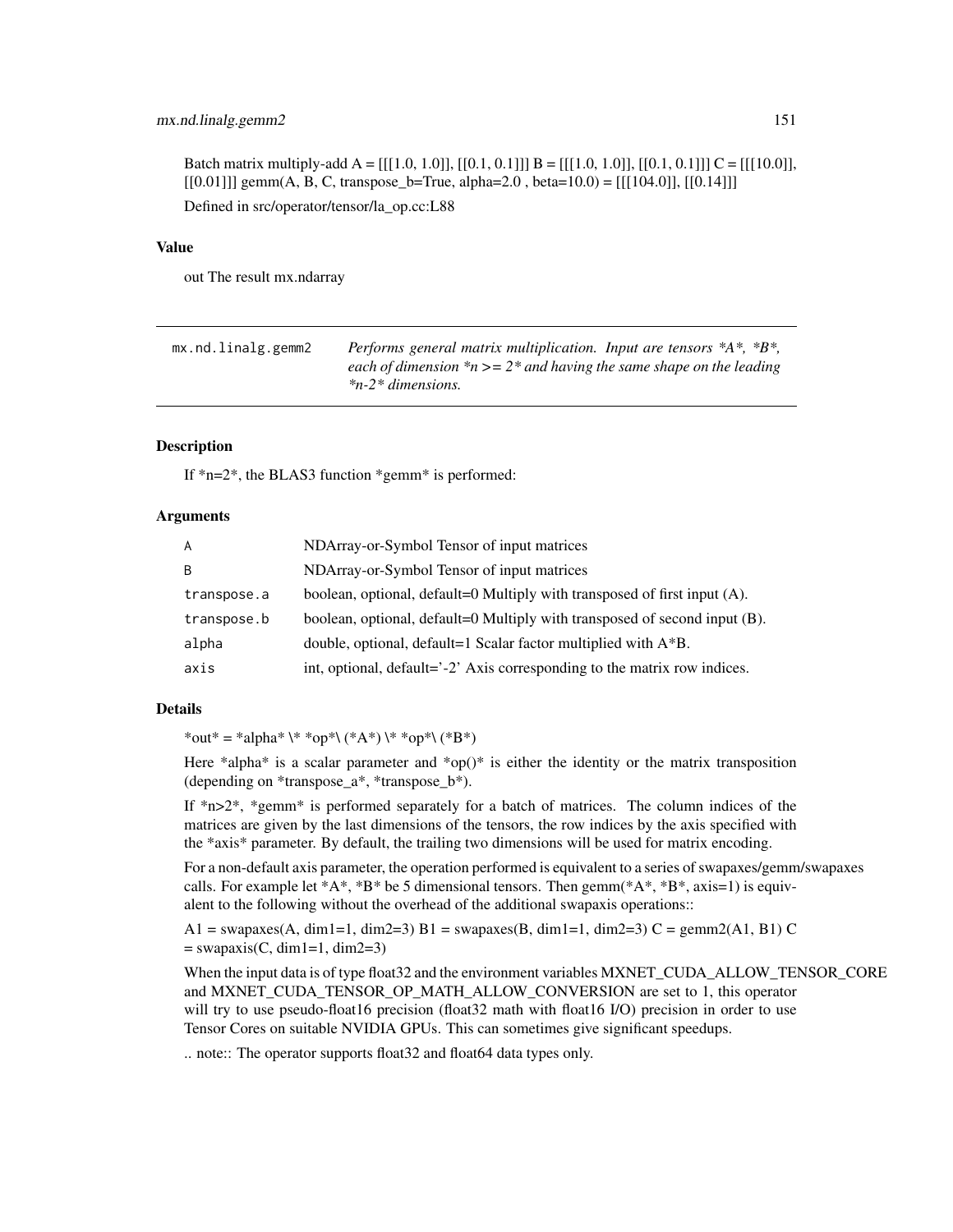#### Examples::

Single matrix multiply A =  $[[1.0, 1.0], [1.0, 1.0]]$  B =  $[[1.0, 1.0], [1.0, 1.0], [1.0, 1.0]]$  gemm2(A, B, transpose\_b=True, alpha=2.0) = [[4.0, 4.0, 4.0], [4.0, 4.0, 4.0]]

Batch matrix multiply A =  $[[[1.0, 1.0]], [[0.1, 0.1]]) B = [[[1.0, 1.0]], [[0.1, 0.1]])$  gemm2(A, B, transpose\_b=True, alpha=2.0) =  $[[[4.0]], [[0.04]])$ 

Defined in src/operator/tensor/la\_op.cc:L162

## Value

out The result mx.ndarray

mx.nd.linalg.inverse *Compute the inverse of a matrix. Input is a tensor \*A\* of dimension \*n >= 2\*.*

## Description

If  $*n=2^*$ ,  $*A^*$  is a square matrix. We compute:

#### Arguments

A NDArray-or-Symbol Tensor of square matrix

## Details

\*out\* =  $*A^*$ \:sup:'-1'

If \*n>2\*, \*inverse\* is performed separately on the trailing two dimensions for all inputs (batch mode).

.. note:: The operator supports float32 and float64 data types only.

Examples::

Single matrix inverse A =  $[[1., 4.], [2., 3.]]$  inverse(A) =  $[[-0.6, 0.8], [0.4, -0.2]]$ 

Batch matrix inverse A =  $[[[1., 4.], [2., 3.]], [[1., 3.], [2., 4.]]]$  inverse(A) =  $[[[-0.6, 0.8], [0.4, -0.2]],$  $[[-2., 1.5], [1., -0.5]]]$ 

Defined in src/operator/tensor/la\_op.cc:L919

#### Value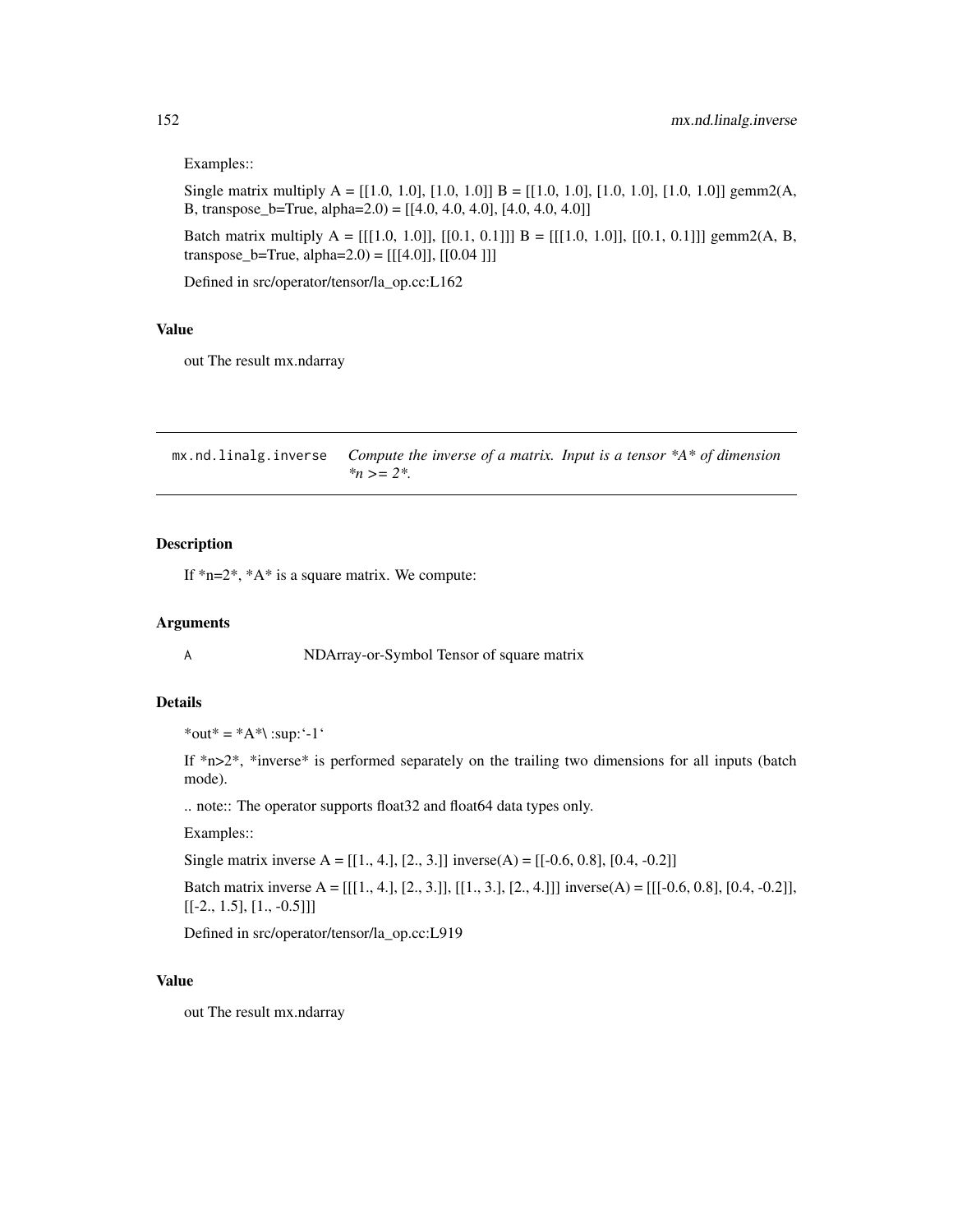mx.nd.linalg.makediag *Constructs a square matrix with the input as diagonal. Input is a tensor*  $*A$ <sup>\*</sup> *of dimension*  $*n$  >= *1*<sup>\*</sup>.

## Description

If  $n=1$ <sup>\*</sup>, then  $A^*$  represents the diagonal entries of a single square matrix. This matrix will be returned as a 2-dimensional tensor. If  $n=1$ <sup>\*</sup>, then  $A^*$  represents a batch of diagonals of square matrices. The batch of diagonal matrices will be returned as an \*n+1\*-dimensional tensor.

#### Arguments

| A      | NDArray-or-Symbol Tensor of diagonal entries                                                                                                                                                  |
|--------|-----------------------------------------------------------------------------------------------------------------------------------------------------------------------------------------------|
| offset | int, optional, default='0' Offset of the diagonal versus the main diagonal. 0<br>corresponds to the main diagonal, a negative/positive value to diagonals be-<br>low/above the main diagonal. |
|        |                                                                                                                                                                                               |

#### Details

.. note:: The operator supports float32 and float64 data types only.

Examples::

Single diagonal matrix construction  $A = [1.0, 2.0]$ 

makediag(A) =  $[[1.0, 0.0], [0.0, 2.0]]$ 

makediag(A, 1) =  $[[0.0, 1.0, 0.0], [0.0, 0.0, 2.0], [0.0, 0.0, 0.0]]$ 

Batch diagonal matrix construction  $A = [[1.0, 2.0], [3.0, 4.0]]$ 

makediag(A) = [[[1.0, 0.0], [0.0, 2.0]], [[3.0, 0.0], [0.0, 4.0]]]

Defined in src/operator/tensor/la\_op.cc:L546

#### Value

out The result mx.ndarray

mx.nd.linalg.maketrian

*Constructs a square matrix with the input representing a specific triangular sub-matrix. This is basically the inverse of \*linalg.extracttrian\*. Input is a tensor \*A\* of dimension \*n >= 1\*.*

#### Description

If  $*n=1*$ , then  $*A*$  represents the entries of a triangular matrix which is lower triangular if  $*$ offset<0\* or \*offset=0\*, \*lower=true\*. The resulting matrix is derived by first constructing the square matrix with the entries outside the triangle set to zero and then adding \*offset\*-times an additional diagonal with zero entries to the square matrix.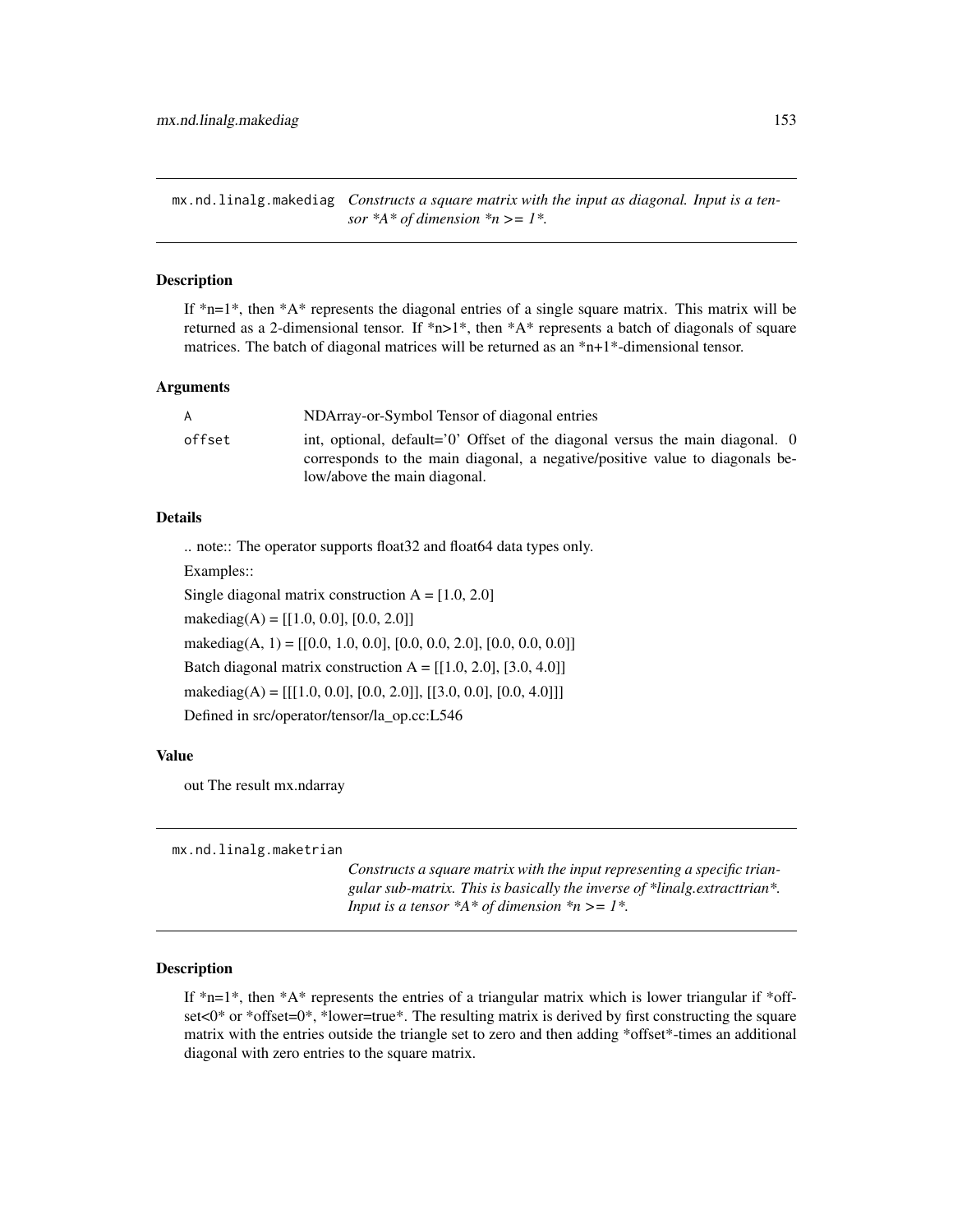#### **Arguments**

| A      | NDArray-or-Symbol Tensor of triangular matrices stored as vectors                                                                                                                               |
|--------|-------------------------------------------------------------------------------------------------------------------------------------------------------------------------------------------------|
| offset | int, optional, default= $0'$ Offset of the diagonal versus the main diagonal. 0<br>corresponds to the main diagonal, a negative/positive value to diagonals be-<br>low/above the main diagonal. |
| lower  | boolean, optional, default=1 Refer to the lower triangular matrix if lower=true,<br>refer to the upper otherwise. Only relevant when offset= $0$                                                |

## Details

If  $*n>1*$ , then  $*A*$  represents a batch of triangular sub-matrices. The batch of corresponding square matrices is returned as an \*n+1\*-dimensional tensor.

.. note:: The operator supports float32 and float64 data types only.

Examples::

Single matrix construction  $A = [1.0, 2.0, 3.0]$ 

maketrian(A) =  $[[1.0, 0.0], [2.0, 3.0]]$ 

maketrian(A, lower=false) =  $[[1.0, 2.0], [0.0, 3.0]]$ 

maketrian(A, offset=1) =  $[0.0, 1.0, 2.0]$ ,  $[0.0, 0.0, 3.0]$ ,  $[0.0, 0.0, 0.0]$ ] maketrian(A, offset=-1) =  $[[0.0, 0.0, 0.0], [1.0, 0.0, 0.0], [2.0, 3.0, 0.0]]$ 

Batch matrix construction A =  $[[1.0, 2.0, 3.0], [4.0, 5.0, 6.0]]$ 

maketrian(A) =  $[[[1.0, 0.0], [2.0, 3.0]], [[4.0, 0.0], [5.0, 6.0]]]$ 

maketrian(A, offset=1) = [[[0.0, 1.0, 2.0], [0.0, 0.0, 3.0], [0.0, 0.0, 0.0]], [[0.0, 4.0, 5.0], [0.0, 0.0, 6.0], [0.0, 0.0, 0.0]]]

Defined in src/operator/tensor/la\_op.cc:L672

#### Value

out The result mx.ndarray

| mx.nd.linalg.potrf | Performs Cholesky factorization of a symmetric positive-definite ma- |
|--------------------|----------------------------------------------------------------------|
|                    | trix. Input is a tensor $*A*$ of dimension $*n>=2*.$                 |

## Description

If \*n=2\*, the Cholesky factor \*B\* of the symmetric, positive definite matrix \*A\* is computed. \*B\* is triangular (entries of upper or lower triangle are all zero), has positive diagonal entries, and:

#### Arguments

A NDArray-or-Symbol Tensor of input matrices to be decomposed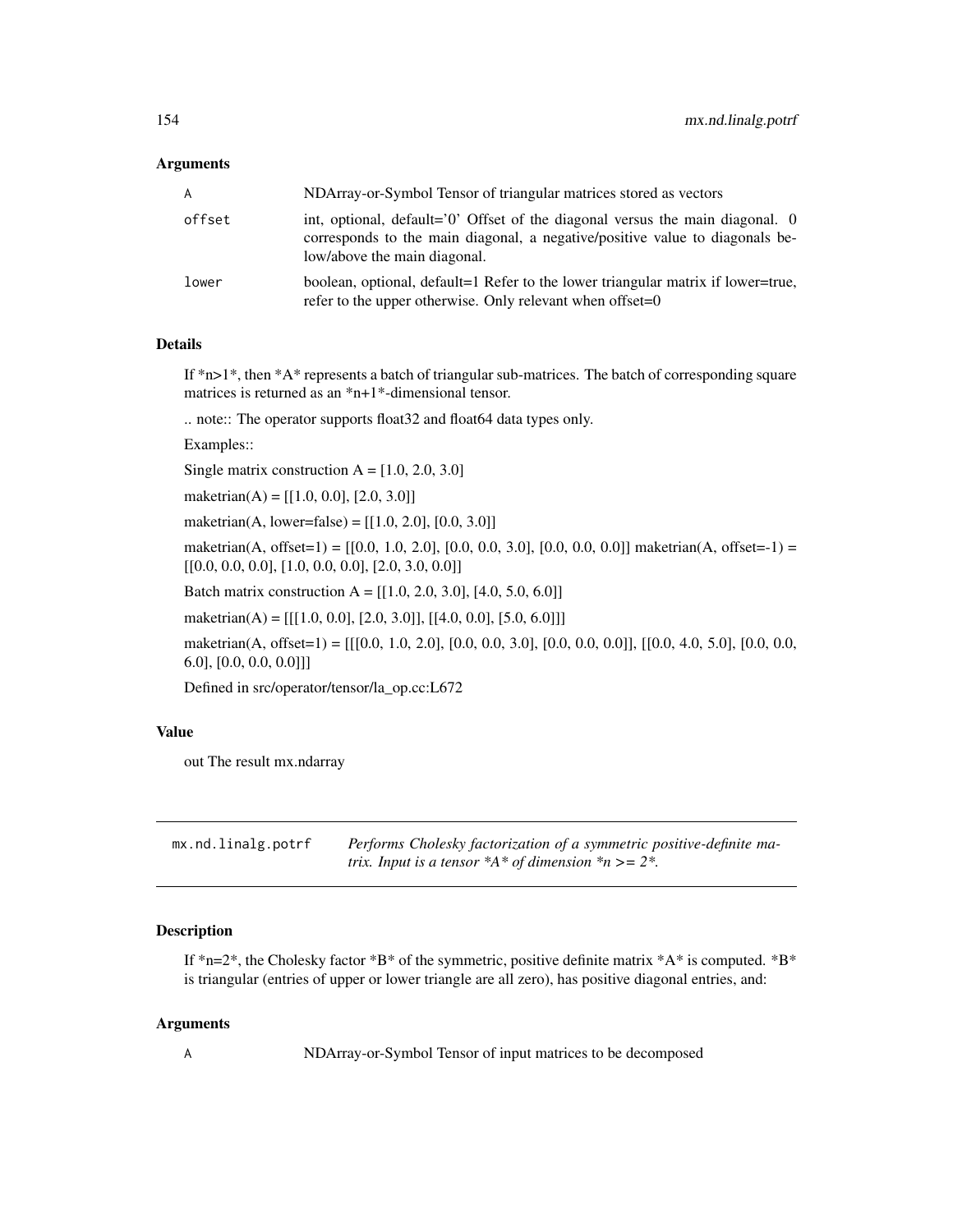#### mx.nd.linalg.potri 155

#### Details

\*A\* = \*B\* \\* \*B\*\ :sup:'T' if \*lower\* = \*true\* \*A\* = \*B\*\ :sup:'T' \\* \*B\* if \*lower\* = \*false\* If  $*n>2*$ ,  $*port*$  is performed separately on the trailing two dimensions for all inputs (batch mode). .. note:: The operator supports float32 and float64 data types only. Examples:: Single matrix factorization A =  $[[4.0, 1.0], [1.0, 4.25]]$  potrf(A) =  $[[2.0, 0], [0.5, 2.0]]$ Batch matrix factorization A =  $[[[4.0, 1.0], [1.0, 4.25]], [[16.0, 4.0], [4.0, 17.0]])$  potrf(A) =  $[[[2.0, 4.0], [4.0, 1.0]]]$ 0], [0.5, 2.0]], [[4.0, 0], [1.0, 4.0]]]

Defined in src/operator/tensor/la\_op.cc:L213

#### Value

out The result mx.ndarray

| mx.nd.linalg.potri | Performs matrix inversion from a Cholesky factorization. Input is a |  |
|--------------------|---------------------------------------------------------------------|--|
|                    | tensor $*A*$ of dimension $*n >= 2*.$                               |  |

#### Description

If  $n=2^*$ ,  $*A^*$  is a triangular matrix (entries of upper or lower triangle are all zero) with positive diagonal. We compute:

#### Arguments

A NDArray-or-Symbol Tensor of lower triangular matrices

## Details

\*out\* = \*A\*\ :sup:'-T' \\* \*A\*\ :sup:'-1' if \*lower\* = \*true\* \*out\* = \*A\*\ :sup:'-1' \\* \*A\*\ :sup:'- $T'$  if \*lower\* = \*false\*

In other words, if  $*A^*$  is the Cholesky factor of a symmetric positive definite matrix  $*B^*$  (obtained by \*potrf\*), then

\*out\* =  $*B^*$  :sup: '-1'

If \*n>2\*, \*potri\* is performed separately on the trailing two dimensions for all inputs (batch mode).

.. note:: The operator supports float32 and float64 data types only.

.. note:: Use this operator only if you are certain you need the inverse of \*B\*, and cannot use the Cholesky factor \*A\* (\*potrf\*), together with backsubstitution (\*trsm\*). The latter is numerically much safer, and also cheaper.

Examples::

Single matrix inverse A =  $[[2.0, 0], [0.5, 2.0]]$  potri $(A)$  =  $[[0.26563, -0.0625], [-0.0625, 0.25]]$ 

Batch matrix inverse A =  $[[[2.0, 0], [0.5, 2.0]], [[4.0, 0], [1.0, 4.0]])$  potri $(A) = [[[0.26563, -0.0625],$  $[-0.0625, 0.25]]$ ,  $[[0.06641, -0.01562]$ ,  $[-0.01562, 0.0625]]]$ 

Defined in src/operator/tensor/la\_op.cc:L274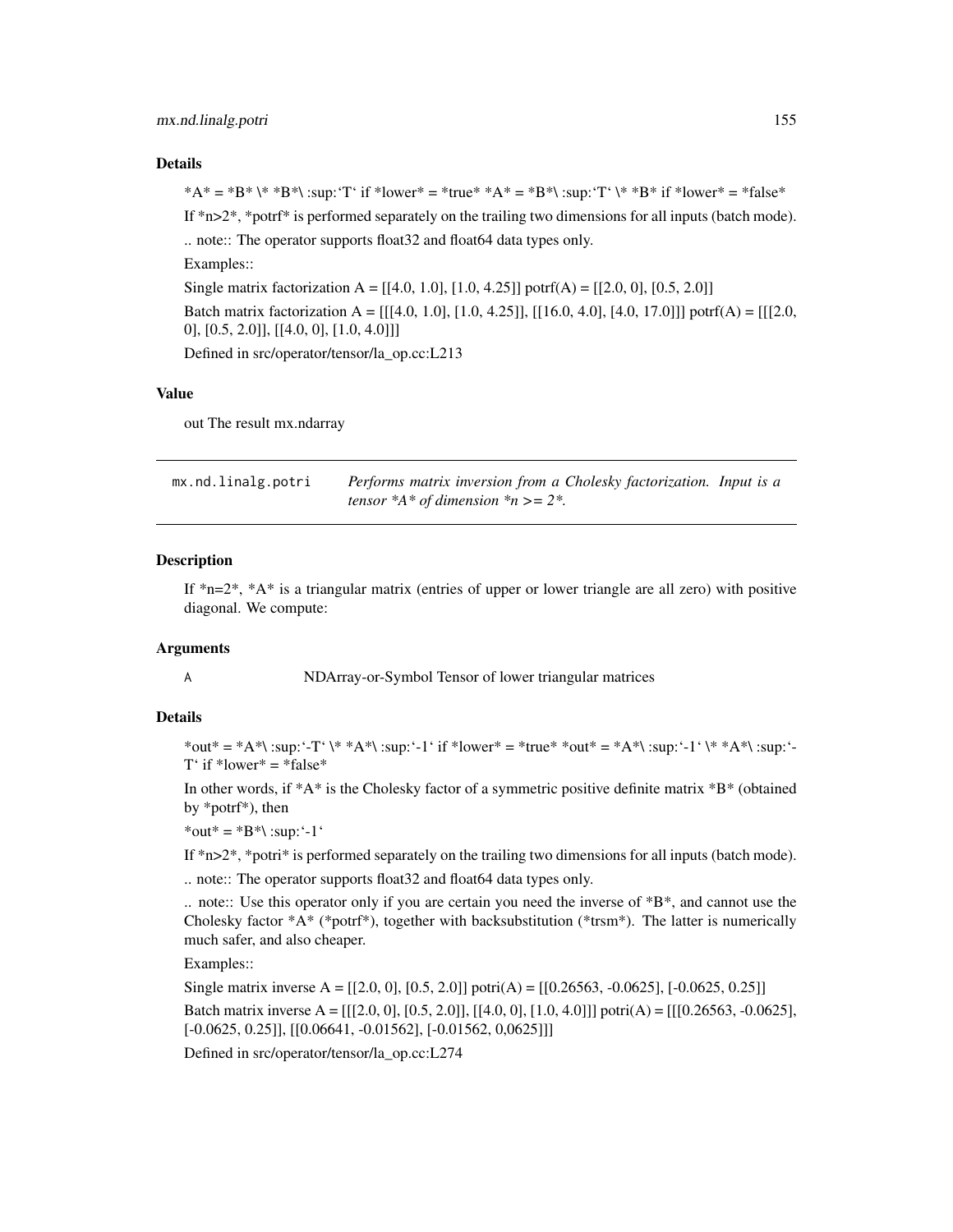#### Value

out The result mx.ndarray

mx.nd.linalg.slogdet *Compute the sign and log of the determinant of a matrix. Input is a tensor \*A\* of dimension \*n >= 2\*.*

## Description

If  $n=2^*$ ,  $*A^*$  is a square matrix. We compute:

## Arguments

A NDArray-or-Symbol Tensor of square matrix

#### Details

 $*sign* = *sign(det(A)) * *logabsdet* = *log(abs(det(A))) *$ 

If  $*n>2*$ ,  $*slogdet*$  is performed separately on the trailing two dimensions for all inputs (batch mode).

.. note:: The operator supports float32 and float64 data types only. .. note:: The gradient is not properly defined on sign, so the gradient of it is not backwarded. .. note:: No gradient is backwarded when A is non-invertible. Please see the docs of operator det for detail.

Examples::

Single matrix signed log determinant  $A = [[2, 3, 1], [1, 4, 1]]$  sign, logabsdet = slogdet(A) sign = [1.] logabsdet = [1.609438]

Batch matrix signed log determinant  $A = [[2, 3, 3, 1, 1, 4, 1], [[1, 2, 1, 2, 4, 1], [[1, 2, 1, 4, 3, 1]]$  sign,  $logabsdet = slogdet(A)$  sign =  $[1, 0, -1]$  logabsdet =  $[1.609438, -inf, 1.609438]$ 

Defined in src/operator/tensor/la\_op.cc:L1033

## Value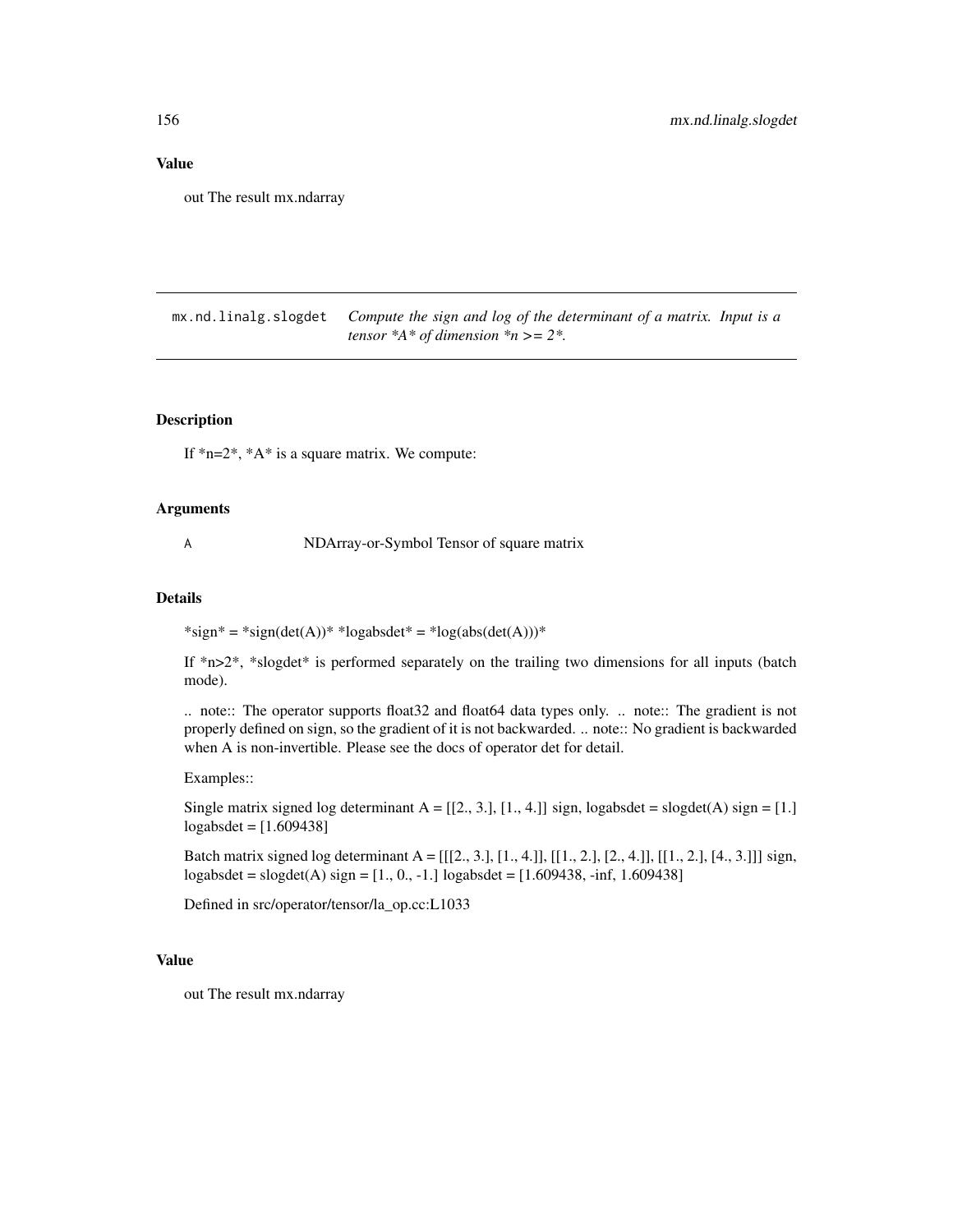mx.nd.linalg.sumlogdiag

*Computes the sum of the logarithms of the diagonal elements of a square matrix. Input is a tensor \*A\* of dimension \*n >= 2\*.*

## Description

If  $n=2^*$ ,  $A^*$  must be square with positive diagonal entries. We sum the natural logarithms of the diagonal elements, the result has shape (1,).

## Arguments

A NDArray-or-Symbol Tensor of square matrices

#### Details

If  $*n>2*$ ,  $*sumlogdiag*$  is performed separately on the trailing two dimensions for all inputs (batch mode).

.. note:: The operator supports float32 and float64 data types only.

Examples::

Single matrix reduction A =  $[[1.0, 1.0], [1.0, 7.0]]$  sumlogdiag(A) =  $[1.9459]$ 

Batch matrix reduction A =  $[[[1.0, 1.0], [1.0, 7.0]], [[3.0, 0], [0, 17.0]])$  sumlogdiag(A) =  $[1.9459,$ 3.9318]

Defined in src/operator/tensor/la\_op.cc:L444

## Value

out The result mx.ndarray

| mx.nd.linalg.syrk | Multiplication of matrix with its transpose. Input is a tensor $*A*$ of |  |
|-------------------|-------------------------------------------------------------------------|--|
|                   | dimension $n \geq 2$ .                                                  |  |

## Description

If \*n=2\*, the operator performs the BLAS3 function \*syrk\*:

| A         | NDArray-or-Symbol Tensor of input matrices                             |
|-----------|------------------------------------------------------------------------|
| transpose | boolean, optional, default=0 Use transpose of input matrix.            |
| alpha     | double, optional, default=1 Scalar factor to be applied to the result. |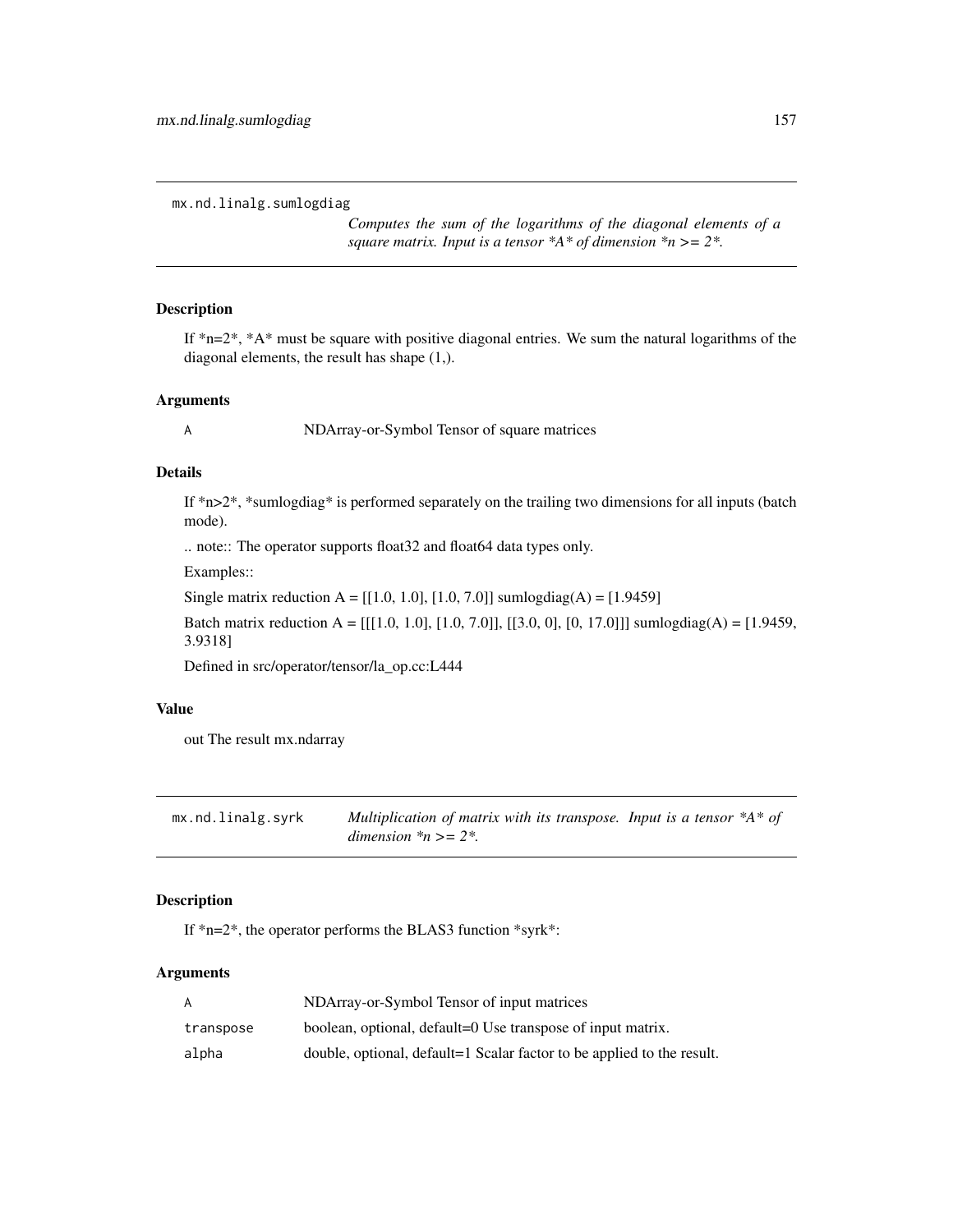## Details

```
*out* = *alpha* \* *A* \* *A*\ :sup: 'T'
```
if \*transpose=False\*, or

\*out\* = \*alpha\* \\* \*A\*\ :sup: 'T' \ \\* \*A\*

if \*transpose=True\*.

If \*n>2\*, \*syrk\* is performed separately on the trailing two dimensions for all inputs (batch mode).

.. note:: The operator supports float32 and float64 data types only.

Examples::

Single matrix multiply  $A = [[1., 2., 3.], [4., 5., 6.]] syrk(A, alpha=1., transpose=False) = [[14., 32.],$ [32., 77.]] syrk(A, alpha=1., transpose=True) = [[17., 22., 27.], [22., 29., 36.], [27., 36., 45.]]

Batch matrix multiply  $A = [[1, 1.]], [[0.1, 0.1]])$  syrk(A, alpha=2., transpose=False) = [[[4.]], [[0.04]]]

Defined in src/operator/tensor/la\_op.cc:L729

## Value

out The result mx.ndarray

| mx.nd.linalg.trmm | Performs multiplication with a lower triangular matrix. Input are ten-<br>sors *A*, *B*, each of dimension *n > = $2^*$ and having the same shape<br>on the leading $*n-2*$ dimensions. |
|-------------------|-----------------------------------------------------------------------------------------------------------------------------------------------------------------------------------------|
|                   |                                                                                                                                                                                         |

## Description

If \*n=2\*, \*A\* must be triangular. The operator performs the BLAS3 function \*trmm\*:

| NDArray-or-Symbol Tensor of matrices<br>B<br>boolean, optional, default=0 Use transposed of the triangular matrix<br>transpose<br>rightside<br>triangular one.<br>lower<br>false if it is upper triangular.<br>double, optional, default=1 Scalar factor to be applied to the result.<br>alpha | A | NDArray-or-Symbol Tensor of lower triangular matrices                           |
|------------------------------------------------------------------------------------------------------------------------------------------------------------------------------------------------------------------------------------------------------------------------------------------------|---|---------------------------------------------------------------------------------|
|                                                                                                                                                                                                                                                                                                |   |                                                                                 |
|                                                                                                                                                                                                                                                                                                |   |                                                                                 |
|                                                                                                                                                                                                                                                                                                |   | boolean, optional, default=0 Multiply triangular matrix from the right to non-  |
|                                                                                                                                                                                                                                                                                                |   | boolean, optional, default=1 True if the triangular matrix is lower triangular, |
|                                                                                                                                                                                                                                                                                                |   |                                                                                 |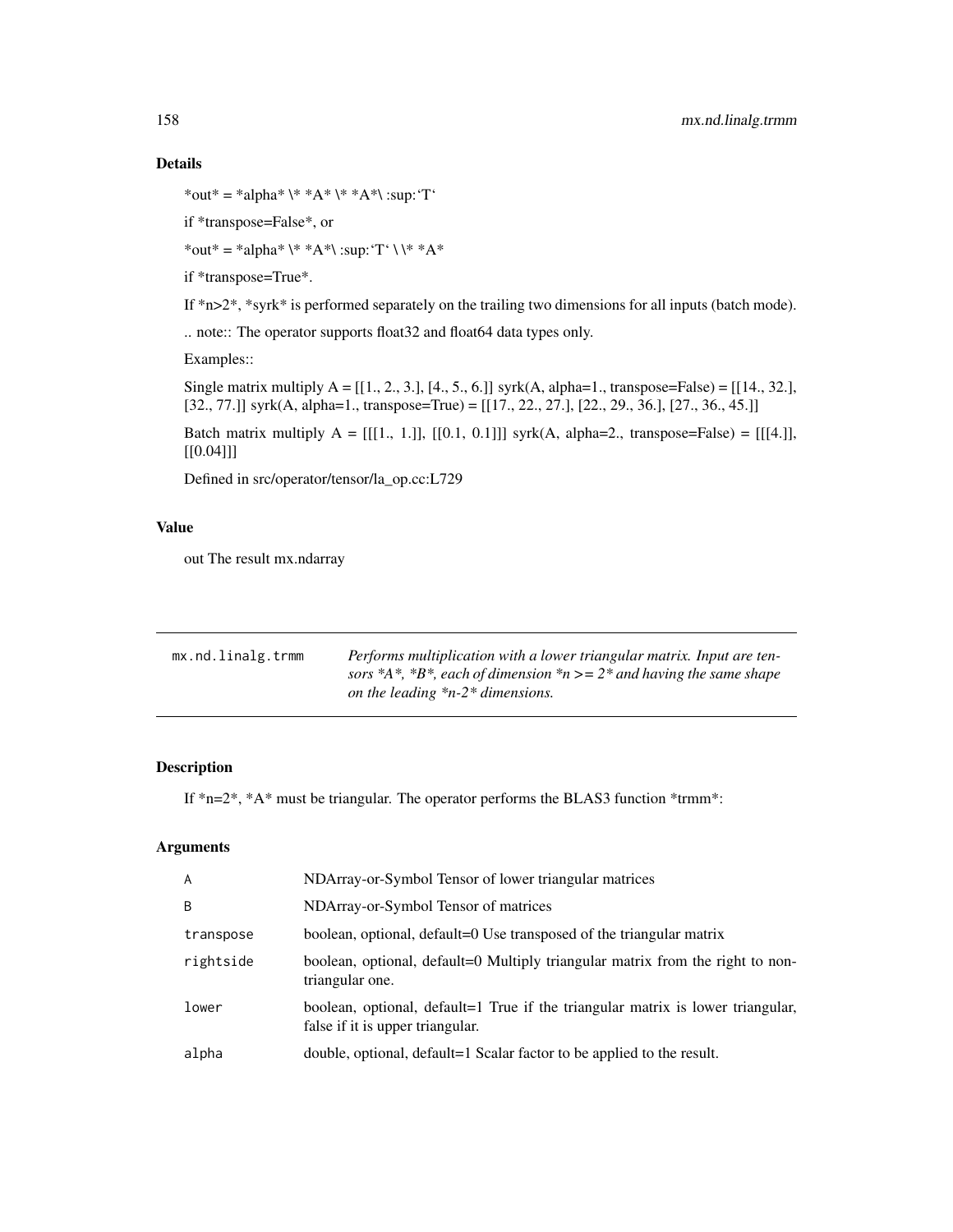## mx.nd.linalg.trsm 159

## Details

\*out\* = \*alpha\* \\* \*op\*\ (\*A\*) \\* \*B\*

if \*rightside=False\*, or

\*out\* = \*alpha\* \\* \*B\* \\* \*op\*\ (\*A\*)

if \*rightside=True\*. Here, \*alpha\* is a scalar parameter, and \*op()\* is either the identity or the matrix transposition (depending on \*transpose\*).

If \*n>2\*, \*trmm\* is performed separately on the trailing two dimensions for all inputs (batch mode).

.. note:: The operator supports float32 and float64 data types only.

Examples::

Single triangular matrix multiply  $A = [[1.0, 0], [1.0, 1.0]] B = [[1.0, 1.0, 1.0], [1.0, 1.0, 1.0]]$ trmm(A, B, alpha=2.0) =  $[[2.0, 2.0, 2.0], [4.0, 4.0, 4.0]]$ 

Batch triangular matrix multiply  $A = [[[1.0, 0], [1.0, 1.0]], [[1.0, 0], [1.0, 1.0]]]$  B =  $[[[1.0, 1.0, 1.0],$  $[1.0, 1.0, 1.0]$ ,  $[0.5, 0.5, 0.5]$ ,  $[0.5, 0.5, 0.5]$ ]] trmm(A, B, alpha=2.0) =  $[1.2.0, 2.0, 2.0]$ ,  $[4.0, 4.0, 4.0]$ 4.0]], [[1.0, 1.0, 1.0], [2.0, 2.0, 2.0]]]

Defined in src/operator/tensor/la\_op.cc:L332

## Value

out The result mx.ndarray

| mx.nd.linalg.trsm | Solves matrix equation involving a lower triangular matrix. Input are<br>tensors *A*, *B*, each of dimension *n >= $2^*$ and having the same |
|-------------------|----------------------------------------------------------------------------------------------------------------------------------------------|
|                   | shape on the leading $*n-2*$ dimensions.                                                                                                     |

## Description

If  $n=2^*$ ,  $*A^*$  must be triangular. The operator performs the BLAS3 function  $*$ trsm $*$ , solving for \*out\* in:

| A         | NDArray-or-Symbol Tensor of lower triangular matrices                                                               |
|-----------|---------------------------------------------------------------------------------------------------------------------|
| B         | NDArray-or-Symbol Tensor of matrices                                                                                |
| transpose | boolean, optional, default=0 Use transposed of the triangular matrix                                                |
| rightside | boolean, optional, default=0 Multiply triangular matrix from the right to non-<br>triangular one.                   |
| lower     | boolean, optional, default=1 True if the triangular matrix is lower triangular,<br>false if it is upper triangular. |
| alpha     | double, optional, default=1 Scalar factor to be applied to the result.                                              |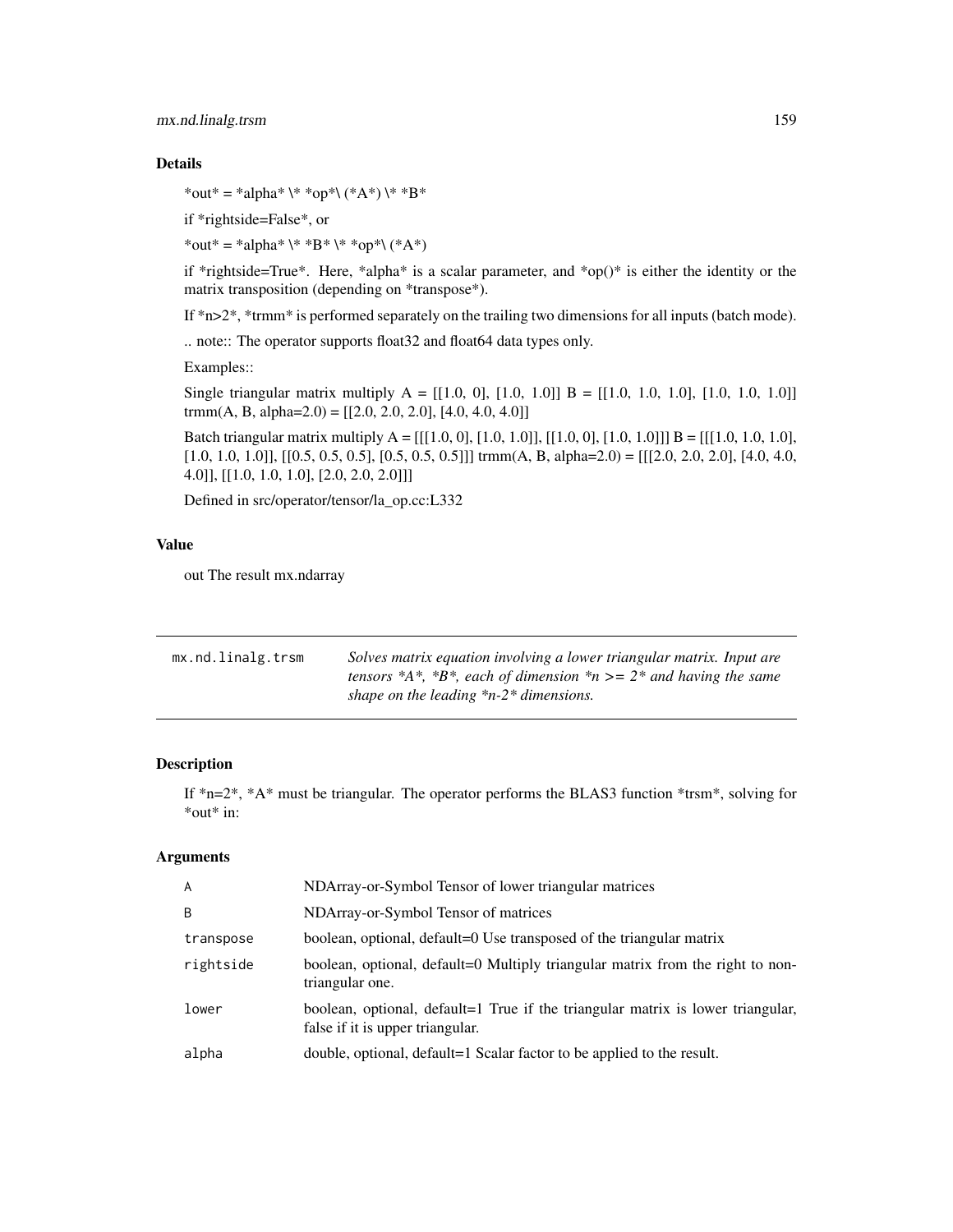## Details

\*op\*\  $(*A^*) \$  \* \*out\* = \*alpha\* \\* \*B\*

if \*rightside=False\*, or

\*out\* \\* \*op\*\ (\*A\*) = \*alpha\* \\* \*B\*

if \*rightside=True\*. Here, \*alpha\* is a scalar parameter, and \*op()\* is either the identity or the matrix transposition (depending on \*transpose\*).

If \*n>2\*, \*trsm\* is performed separately on the trailing two dimensions for all inputs (batch mode).

.. note:: The operator supports float32 and float64 data types only.

Examples::

Single matrix solve  $A = [[1.0, 0], [1.0, 1.0]] B = [[2.0, 2.0, 2.0], [4.0, 4.0, 4.0]]$  trsm(A, B, alpha= $(0.5)$  = [[1.0, 1.0, 1.0], [1.0, 1.0, 1.0]]

Batch matrix solve A =  $[[[1.0, 0], [1.0, 1.0]], [[1.0, 0], [1.0, 1.0]]]$  B =  $[[[2.0, 2.0, 2.0], [4.0, 4.0],]$ 4.0]], [[4.0, 4.0, 4.0], [8.0, 8.0, 8.0]]] trsm(A, B, alpha=0.5) = [[[1.0, 1.0, 1.0], [1.0, 1.0, 1.0]], [[2.0, 2.0, 2.0], [2.0, 2.0, 2.0]]]

Defined in src/operator/tensor/la\_op.cc:L395

## Value

out The result mx.ndarray

```
mx.nd.LinearRegressionOutput
```
*Computes and optimizes for squared loss during backward propagation. Just outputs "data" during forward propagation.*

## **Description**

If :math:' $\hat{\text{h}}$ aty\_i' is the predicted value of the i-th sample, and :math:' $y_i$ i' is the corresponding target value, then the squared loss estimated over :math:'n' samples is defined as

## Arguments

| data       | NDArray-or-Symbol Input data to the function.                   |
|------------|-----------------------------------------------------------------|
| label      | NDArray-or-Symbol Input label to the function.                  |
| grad.scale | float, optional, default=1 Scale the gradient by a float factor |

## Details

:math:'\textSquaredLoss(\textbfY, \hat\textbfY ) = \frac1n \sum\_i=0^n-1 \lVert \textbfy\_i - \hat\textbfy\_i \rVert\_2'

.. note:: Use the LinearRegressionOutput as the final output layer of a net.

The storage type of "label" can be "default" or "csr"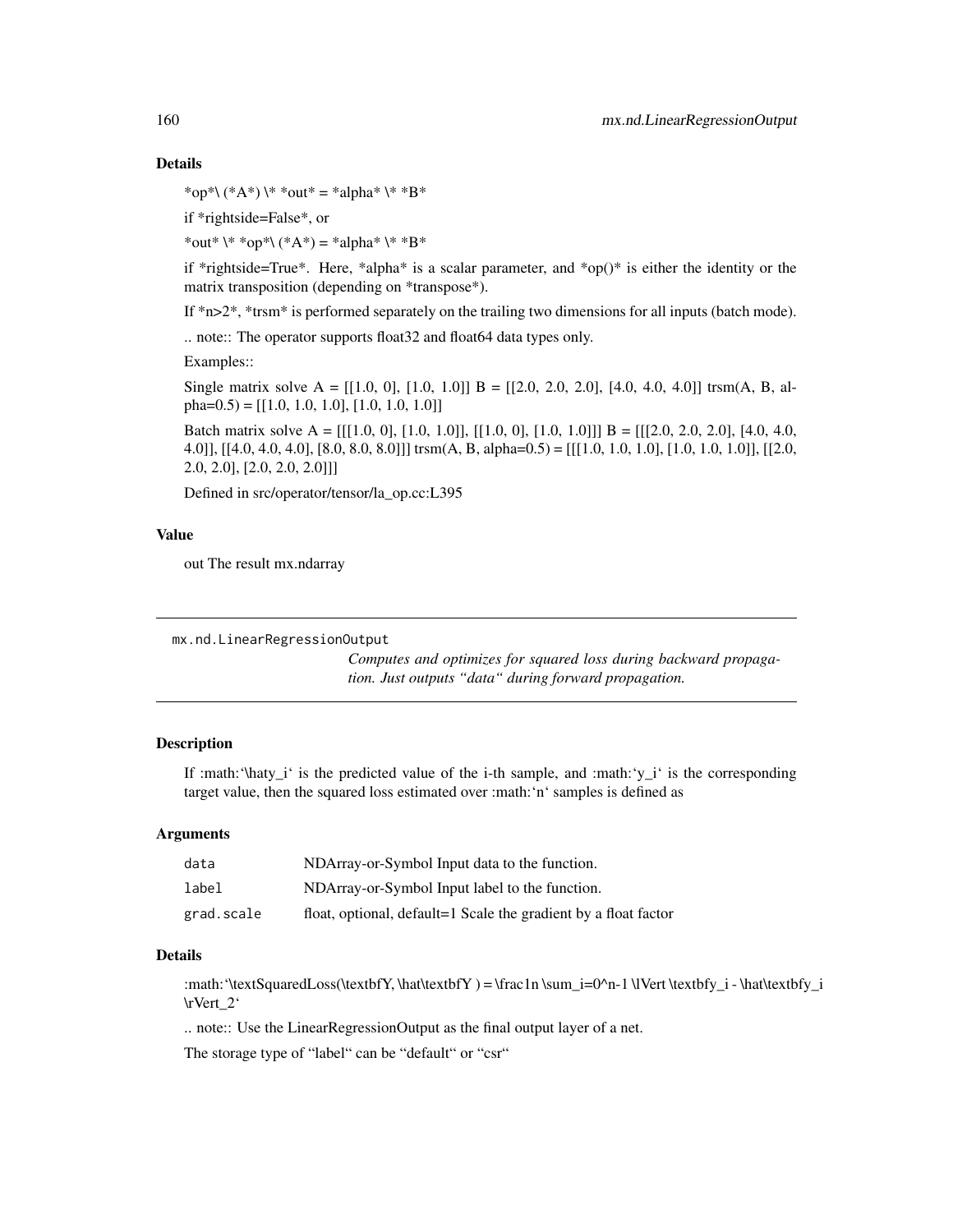#### mx.nd.load 161

 $-$  LinearRegressionOutput(default, default) = default  $-$  LinearRegressionOutput(default, csr) = default

By default, gradients of this loss function are scaled by factor '1/m', where m is the number of regression outputs of a training example. The parameter 'grad\_scale' can be used to change this scale to 'grad\_scale/m'.

Defined in src/operator/regression\_output.cc:L92

## Value

out The result mx.ndarray

mx.nd.load *Load an mx.nd.array object on disk*

## Description

Load an mx.nd.array object on disk

## Usage

mx.nd.load(filename)

#### Arguments

filename the filename (including the path)

#### Examples

```
mat = mx.nd.array(1:3)mx.nd.save(mat, 'temp.mat')
mat2 = mx.nd.load('temp.mat')
as.array(mat)
as.array(mat2)
```

| mx.nd.log |  |  |  |  |  |  |  |  |
|-----------|--|--|--|--|--|--|--|--|
|-----------|--|--|--|--|--|--|--|--|

Returns element-wise Natural logarithmic value of the input.

#### Description

The natural logarithm is logarithm in base \*e\*, so that "log( $exp(x)$ ) = x"

#### Arguments

data NDArray-or-Symbol The input array.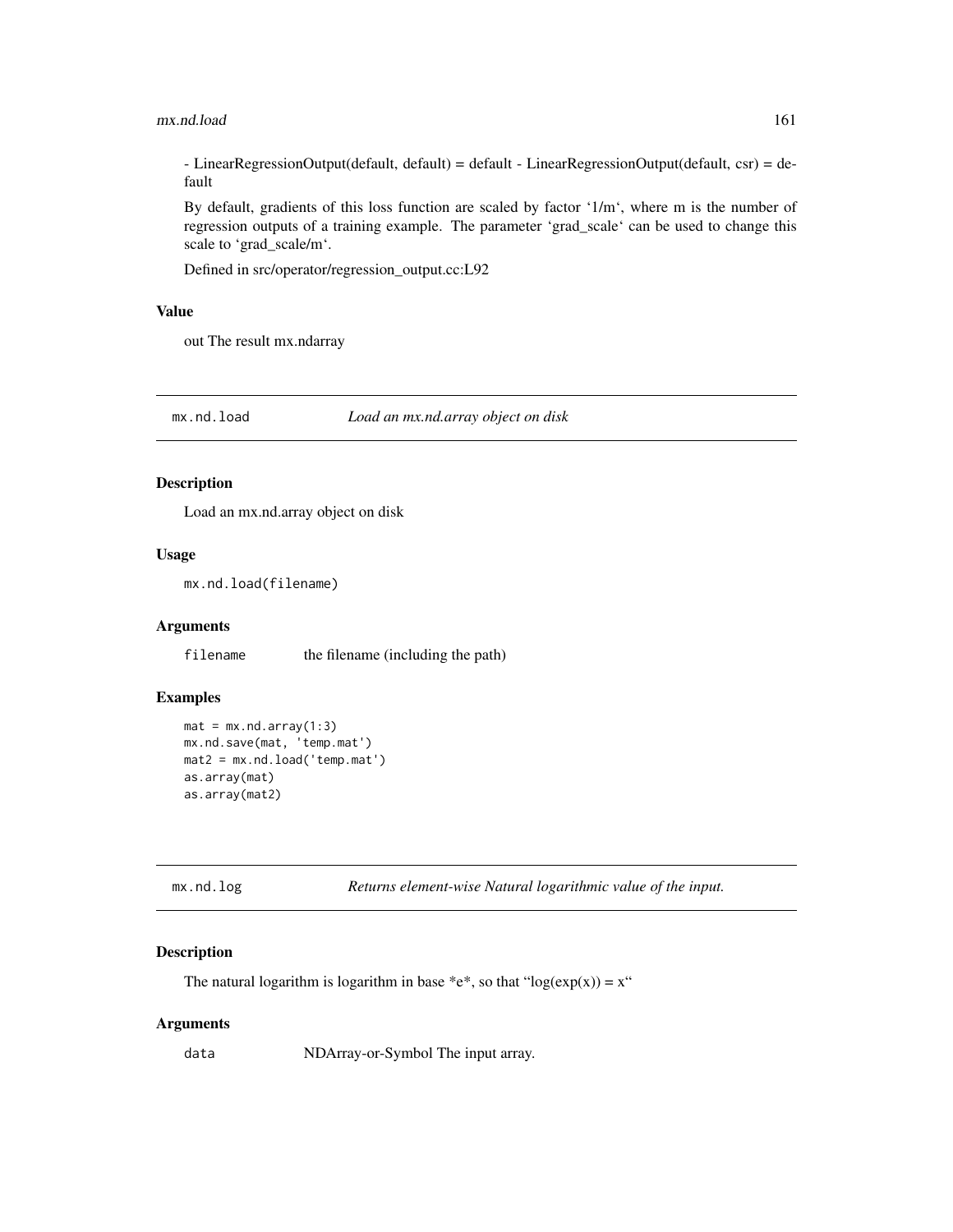# Details

The storage type of "log" output is always dense

Defined in src/operator/tensor/elemwise\_unary\_op\_logexp.cc:L77

## Value

out The result mx.ndarray

| mx.nd.log.softmax | Computes the log softmax of the input. This is equivalent to computing |
|-------------------|------------------------------------------------------------------------|
|                   | softmax followed by log.                                               |

## Description

Examples::

## Arguments

| data        | NDArray-or-Symbol The input array.                                                                                                                                                             |
|-------------|------------------------------------------------------------------------------------------------------------------------------------------------------------------------------------------------|
| axis        | int, optional, default='-1' The axis along which to compute softmax.                                                                                                                           |
| temperature | double or None, optional, default=None Temperature parameter in softmax                                                                                                                        |
| dtype       | None, 'float16', 'float32', 'float64', optional, default='None' DType of the out-<br>put in case this can't be inferred. Defaults to the same as input's dtype if not<br>defined (dtype=None). |
| use.length  | boolean or None, optional, default=0 Whether to use the length input as a mask<br>over the data input.                                                                                         |

## Details

»> x = mx.nd.array([1, 2, .1]) »> mx.nd.log\_softmax(x).asnumpy() array([-1.41702998, -0.41702995, -2.31702995], dtype=float32)

 $\gg$  x = mx.nd.array( [[1, 2, .1],[.1, 2, 1]])  $\gg$  mx.nd.log\_softmax(x, axis=0).asnumpy() array([[-0.34115392, -0.69314718, -1.24115396], [-1.24115396, -0.69314718, -0.34115392]], dtype=float32)

## Value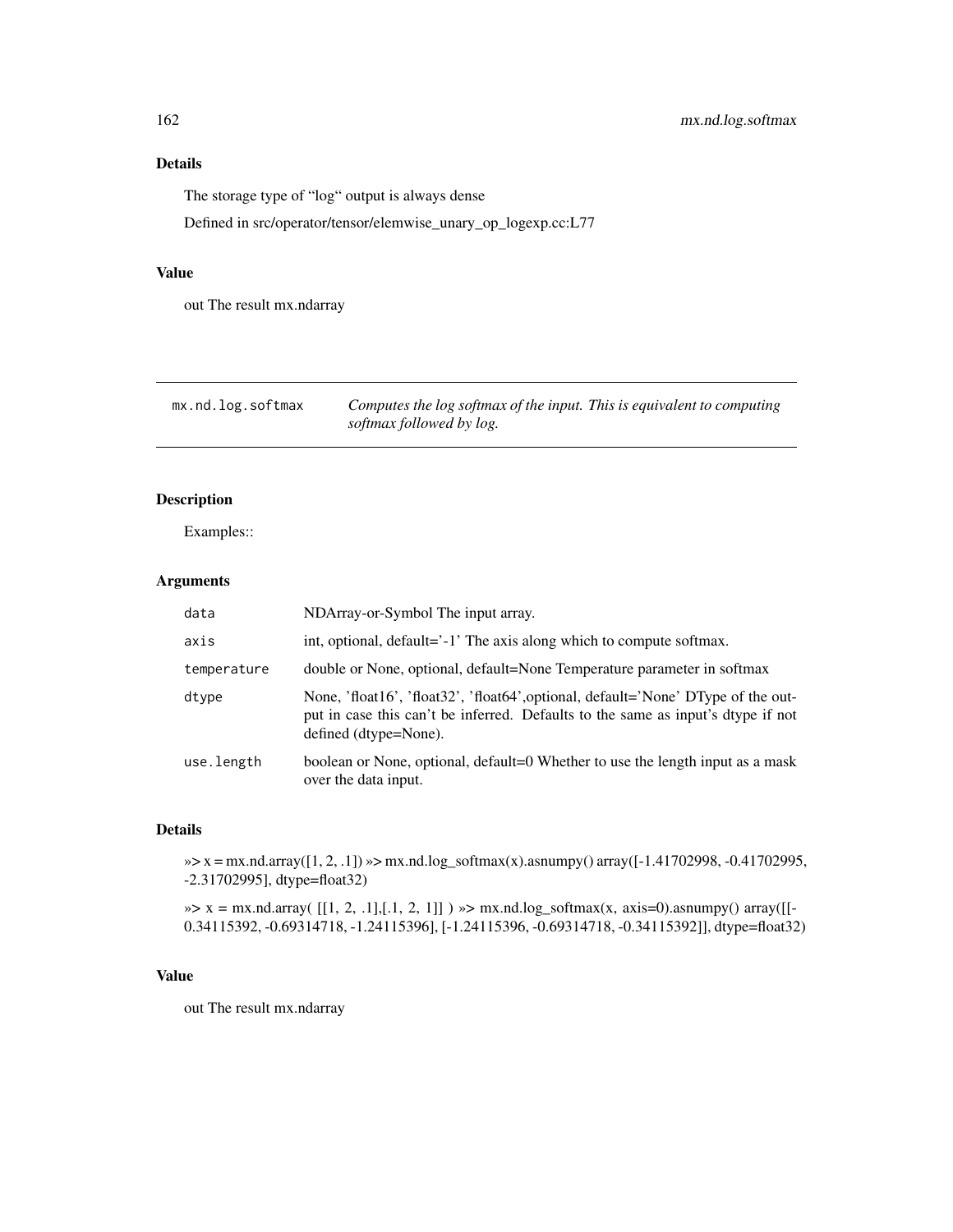## Description

" $10^{**}$ log $10(x) = x$ "

## Arguments

data NDArray-or-Symbol The input array.

## Details

The storage type of "log10" output is always dense Defined in src/operator/tensor/elemwise\_unary\_op\_logexp.cc:L94

#### Value

out The result mx.ndarray

mx.nd.log1p *Returns element-wise "log(1 + x)" value of the input.*

## Description

This function is more accurate than " $log(1 + x)$ " for small "x" so that :math: '1+x\approx 1'

## Arguments

data NDArray-or-Symbol The input array.

## Details

The storage type of "log1p" output depends upon the input storage type:  $-$  log1p(default) = default  $-$  log1p(row\_sparse) = row\_sparse  $-$  log1p(csr) = csr Defined in src/operator/tensor/elemwise\_unary\_op\_logexp.cc:L199

#### Value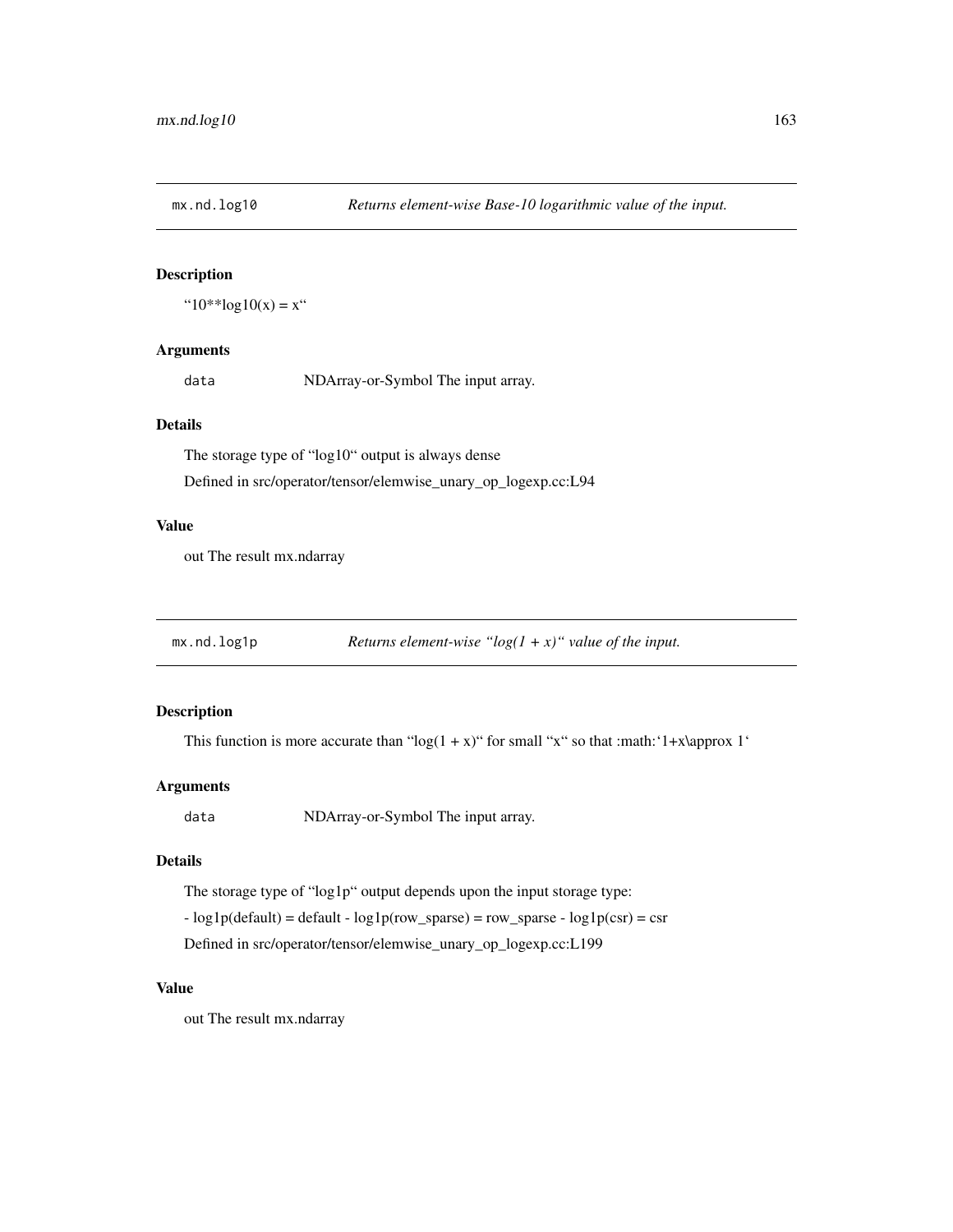## Description

" $2**\log 2(x) = x$ "

## Arguments

data NDArray-or-Symbol The input array.

# Details

The storage type of "log2" output is always dense

Defined in src/operator/tensor/elemwise\_unary\_op\_logexp.cc:L106

# Value

out The result mx.ndarray

mx.nd.logical.not *Returns the result of logical NOT (!) function*

# Description

Example:  $logical\_not([-2., 0., 1.]) = [0., 1., 0.]$ 

## Arguments

data NDArray-or-Symbol The input array.

## Value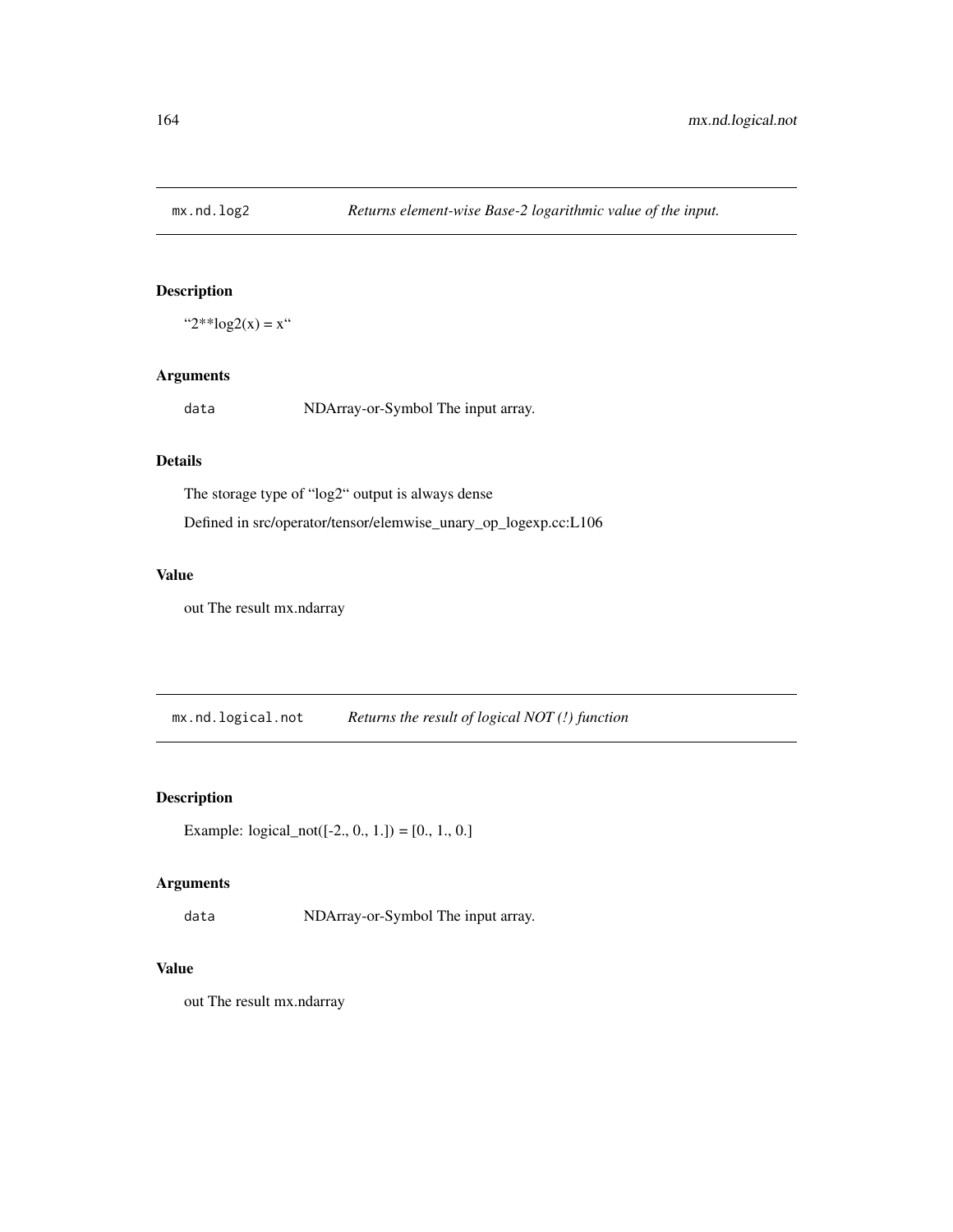mx.nd.LogisticRegressionOutput

*Applies a logistic function to the input.*

## Description

The logistic function, also known as the sigmoid function, is computed as :math:'\frac11+exp(- \textbfx)'.

#### Arguments

| data       | NDArray-or-Symbol Input data to the function.                   |
|------------|-----------------------------------------------------------------|
| label      | NDArray-or-Symbol Input label to the function.                  |
| grad.scale | float, optional, default=1 Scale the gradient by a float factor |

## Details

Commonly, the sigmoid is used to squash the real-valued output of a linear model :math: $wTx+b'$ into the [0,1] range so that it can be interpreted as a probability. It is suitable for binary classification or probability prediction tasks.

.. note:: Use the LogisticRegressionOutput as the final output layer of a net.

The storage type of "label" can be "default" or "csr"

 $-$  LogisticRegressionOutput(default, default) = default  $-$  LogisticRegressionOutput(default, csr) = default

The loss function used is the Binary Cross Entropy Loss:

:math:'-(y\log(p) + (1 - y)\log(1 - p))'

Where 'y' is the ground truth probability of positive outcome for a given example, and 'p' the probability predicted by the model. By default, gradients of this loss function are scaled by factor '1/m', where m is the number of regression outputs of a training example. The parameter 'grad\_scale' can be used to change this scale to 'grad\_scale/m'.

Defined in src/operator/regression\_output.cc:L152

## Value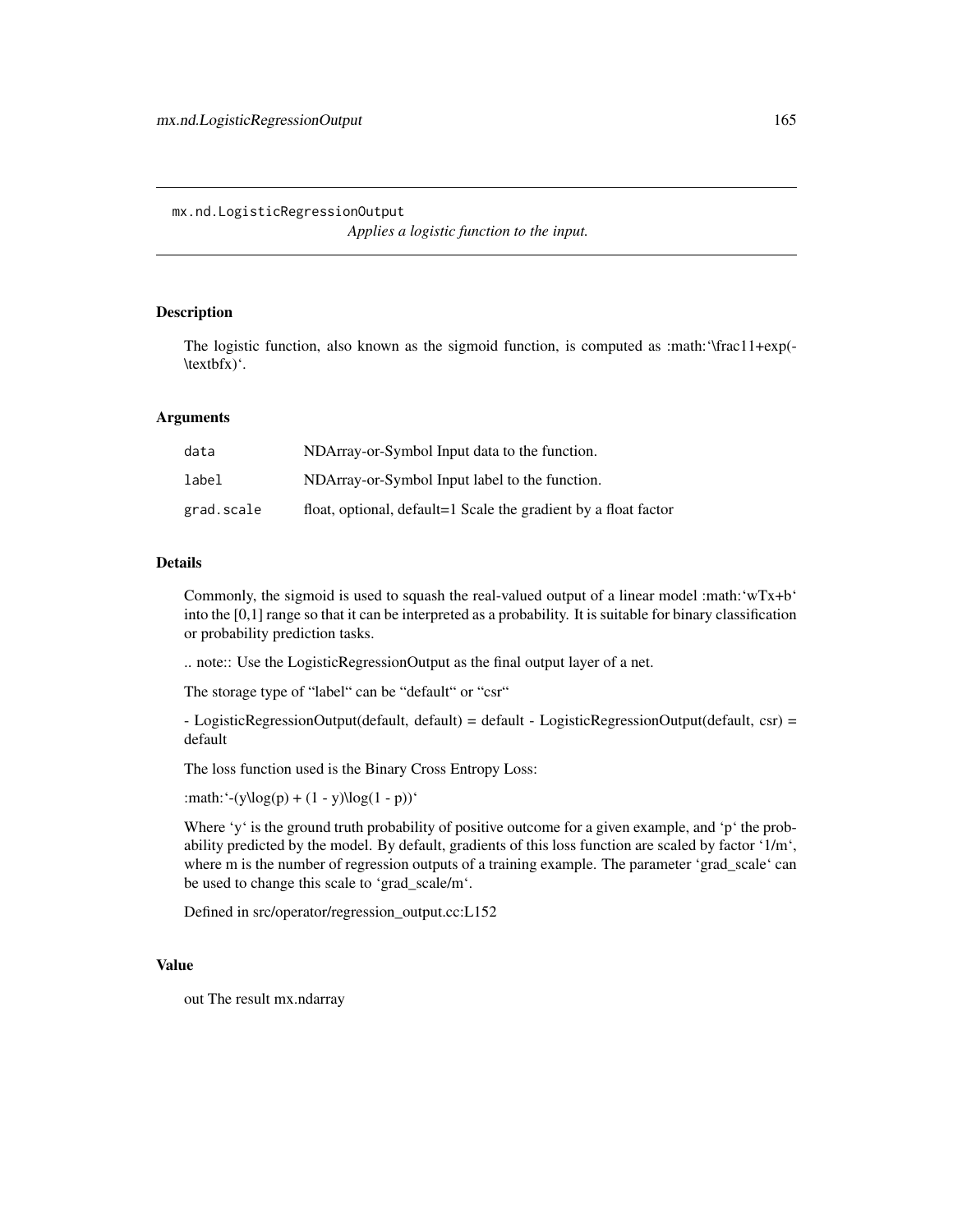## Description

The local response normalization layer performs "lateral inhibition" by normalizing over local input regions.

#### Arguments

| data  | NDArray-or-Symbol Input data to LRN                                                                              |
|-------|------------------------------------------------------------------------------------------------------------------|
| alpha | float, optional, default=9.99999975e-05 The variance scaling parameter :math: '\alpha'<br>in the LRN expression. |
| beta  | float, optional, default=0.75 The power parameter : math: '\beta' in the LRN ex-<br>pression.                    |
| knorm | float, optional, default=2 The parameter : math: 'k' in the LRN expression.                                      |
| nsize | int (non-negative), required normalization window width in elements.                                             |

#### Details

If :math:' $a_x$ ,y^i' is the activity of a neuron computed by applying kernel :math:'i' at position :math: $'(x, y)'$  and then applying the ReLU nonlinearity, the response-normalized activity :math: $'b_x, y'^i'$ is given by the expression:

.. math:: b\_x,y^i = \fraca\_x,y^i\Bigg(k + \frac\alphan \sum\_j=max(0, i-\fracn2)^min(N-1, i+\fracn2)  $(a_x,y^i)^2\Big\{ \begin{array}{c} a \to a \end{array} \Big\}$ 

where the sum runs over :math:'n' "adjacent" kernel maps at the same spatial position, and :math:'N' is the total number of kernels in the layer.

Defined in src/operator/nn/lrn.cc:L157

#### Value

out The result mx.ndarray

mx.nd.MAERegressionOutput

*Computes mean absolute error of the input.*

#### Description

MAE is a risk metric corresponding to the expected value of the absolute error.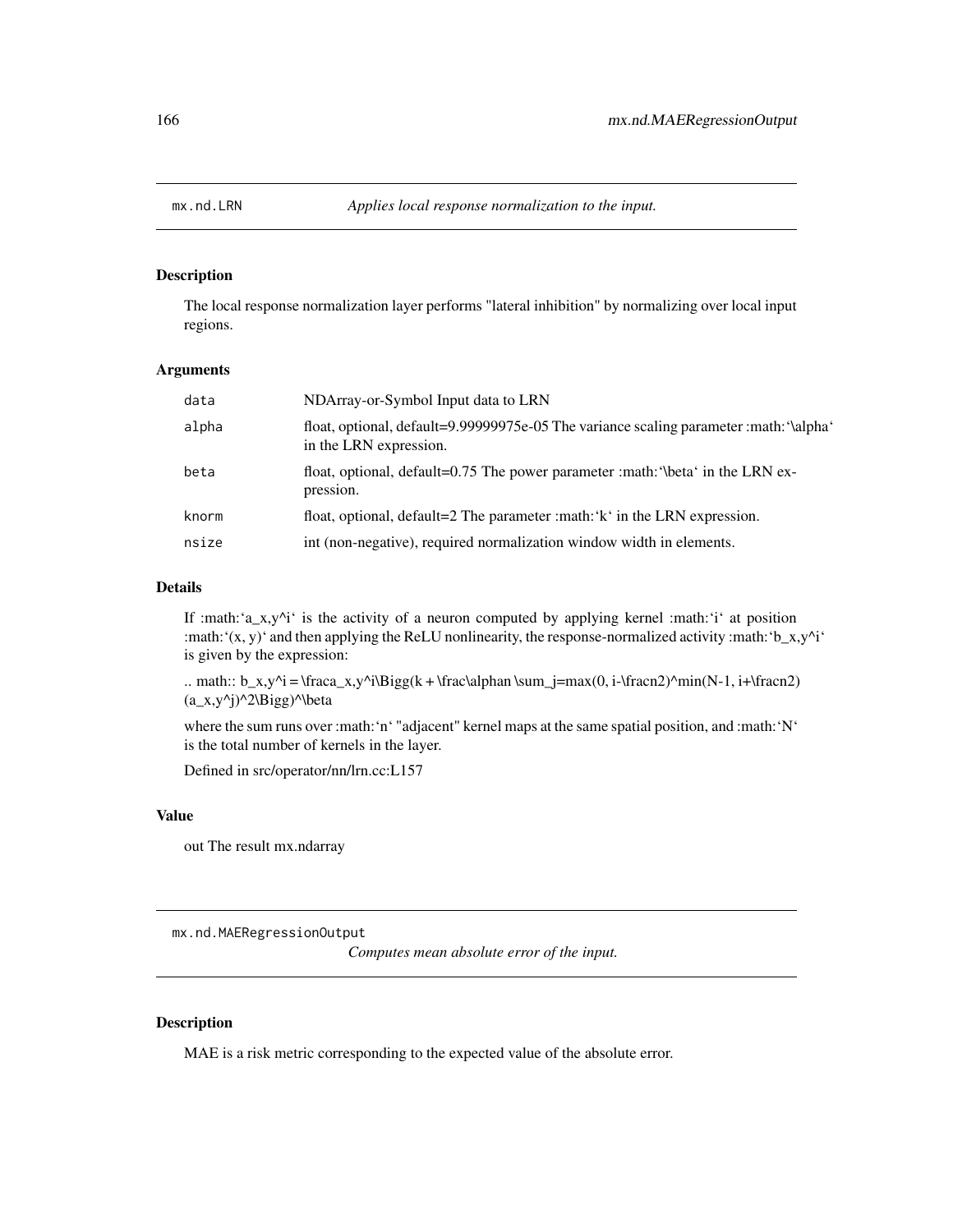#### **Arguments**

| data       | NDArray-or-Symbol Input data to the function.                   |
|------------|-----------------------------------------------------------------|
| label      | NDArray-or-Symbol Input label to the function.                  |
| grad.scale | float, optional, default=1 Scale the gradient by a float factor |

#### Details

If :math: $\hat{y}_i$  is the predicted value of the i-th sample, and :math: $\hat{y}_i$  is the corresponding target value, then the mean absolute error (MAE) estimated over :math:'n' samples is defined as

:math:'\textMAE(\textbfY, \hat\textbfY) = \frac1n \sum\_i=0^n-1 \lVert \textbfy\_i - \hat\textbfy\_i \rVert\_1'

.. note:: Use the MAERegressionOutput as the final output layer of a net.

The storage type of "label" can be "default" or "csr"

- MAERegressionOutput(default, default) = default - MAERegressionOutput(default, csr) = default

By default, gradients of this loss function are scaled by factor '1/m', where m is the number of regression outputs of a training example. The parameter 'grad\_scale' can be used to change this scale to 'grad\_scale/m'.

Defined in src/operator/regression\_output.cc:L120

#### Value

out The result mx.ndarray

mx.nd.make.loss *Make your own loss function in network construction.*

## Description

This operator accepts a customized loss function symbol as a terminal loss and the symbol should be an operator with no backward dependency. The output of this function is the gradient of loss with respect to the input data.

#### Arguments

data NDArray-or-Symbol The input array.

#### Details

For example, if you are a making a cross entropy loss function. Assume "out" is the predicted output and "label" is the true label, then the cross entropy can be defined as::

cross\_entropy = label  $* log(out) + (1 - label) * log(1 - out) loss = make_loss(cross_entropy)$ 

We will need to use "make\_loss" when we are creating our own loss function or we want to combine multiple loss functions. Also we may want to stop some variables' gradients from backpropagation. See more detail in "BlockGrad" or "stop\_gradient".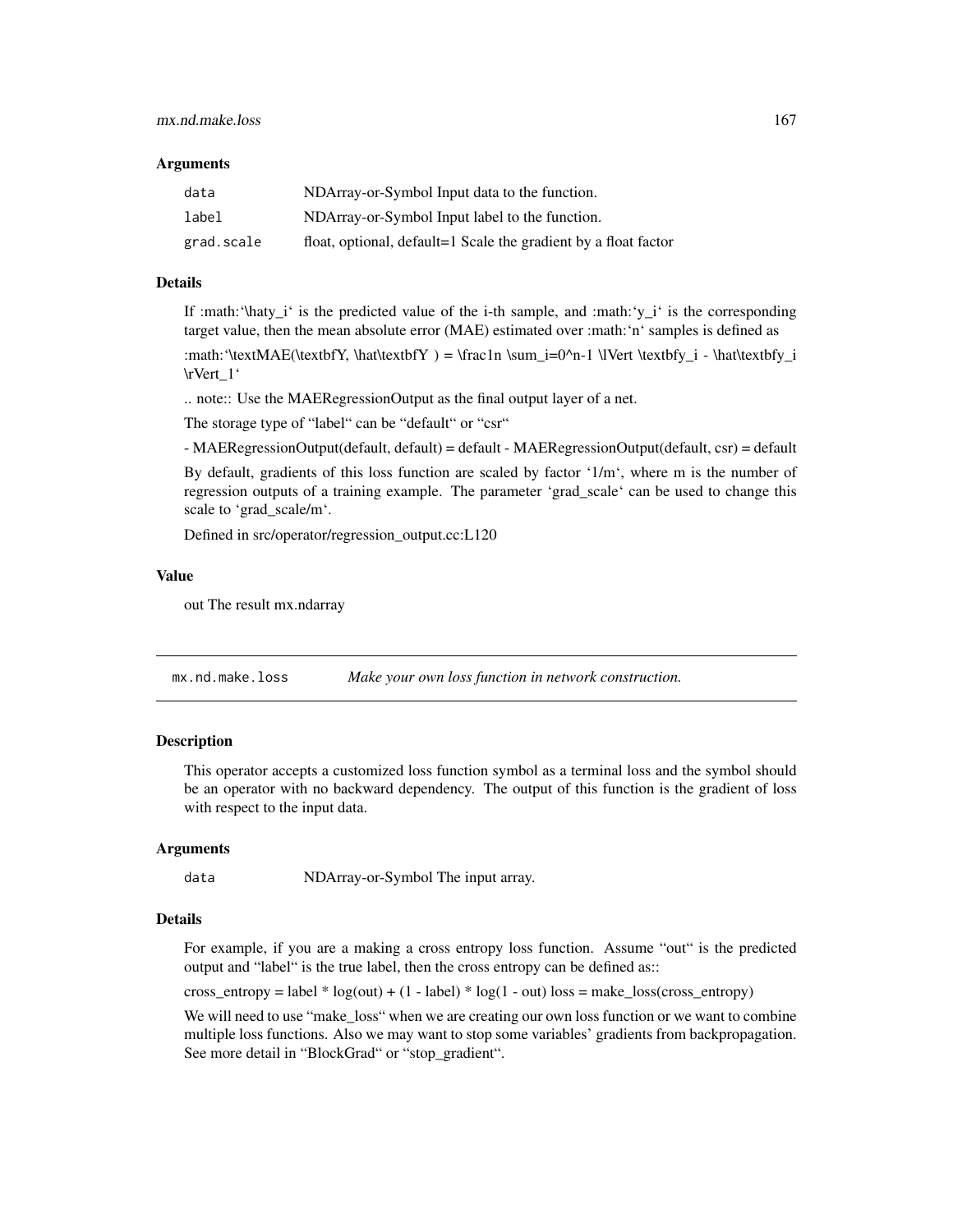The storage type of "make\_loss" output depends upon the input storage type:

- make\_loss(default) = default - make\_loss(row\_sparse) = row\_sparse

Defined in src/operator/tensor/elemwise\_unary\_op\_basic.cc:L358

#### Value

out The result mx.ndarray

mx.nd.MakeLoss *Make your own loss function in network construction.*

#### Description

This operator accepts a customized loss function symbol as a terminal loss and the symbol should be an operator with no backward dependency. The output of this function is the gradient of loss with respect to the input data.

#### Arguments

| data          | NDArray-or-Symbol Input array.                                                                                                                                                                                                                                                                                      |
|---------------|---------------------------------------------------------------------------------------------------------------------------------------------------------------------------------------------------------------------------------------------------------------------------------------------------------------------|
| grad.scale    | float, optional, default=1 Gradient scale as a supplement to unary and binary<br>operators                                                                                                                                                                                                                          |
| valid.thresh  | float, optional, default=0 clip each element in the array to 0 when it is less than<br>"valid_thresh". This is used when "normalization" is set to "valid"".                                                                                                                                                        |
| normalization | 'batch', 'null', 'valid', optional, default='null' If this is set to null, the output<br>gradient will not be normalized. If this is set to batch, the output gradient will<br>be divided by the batch size. If this is set to valid, the output gradient will be<br>divided by the number of valid input elements. |

#### Details

For example, if you are a making a cross entropy loss function. Assume "out" is the predicted output and "label" is the true label, then the cross entropy can be defined as::

cross\_entropy = label \* log(out) + (1 - label) \* log(1 - out) loss = MakeLoss(cross\_entropy)

We will need to use "MakeLoss" when we are creating our own loss function or we want to combine multiple loss functions. Also we may want to stop some variables' gradients from backpropagation. See more detail in "BlockGrad" or "stop\_gradient".

In addition, we can give a scale to the loss by setting "grad\_scale", so that the gradient of the loss will be rescaled in the backpropagation.

.. note:: This operator should be used as a Symbol instead of NDArray.

Defined in src/operator/make\_loss.cc:L70

#### Value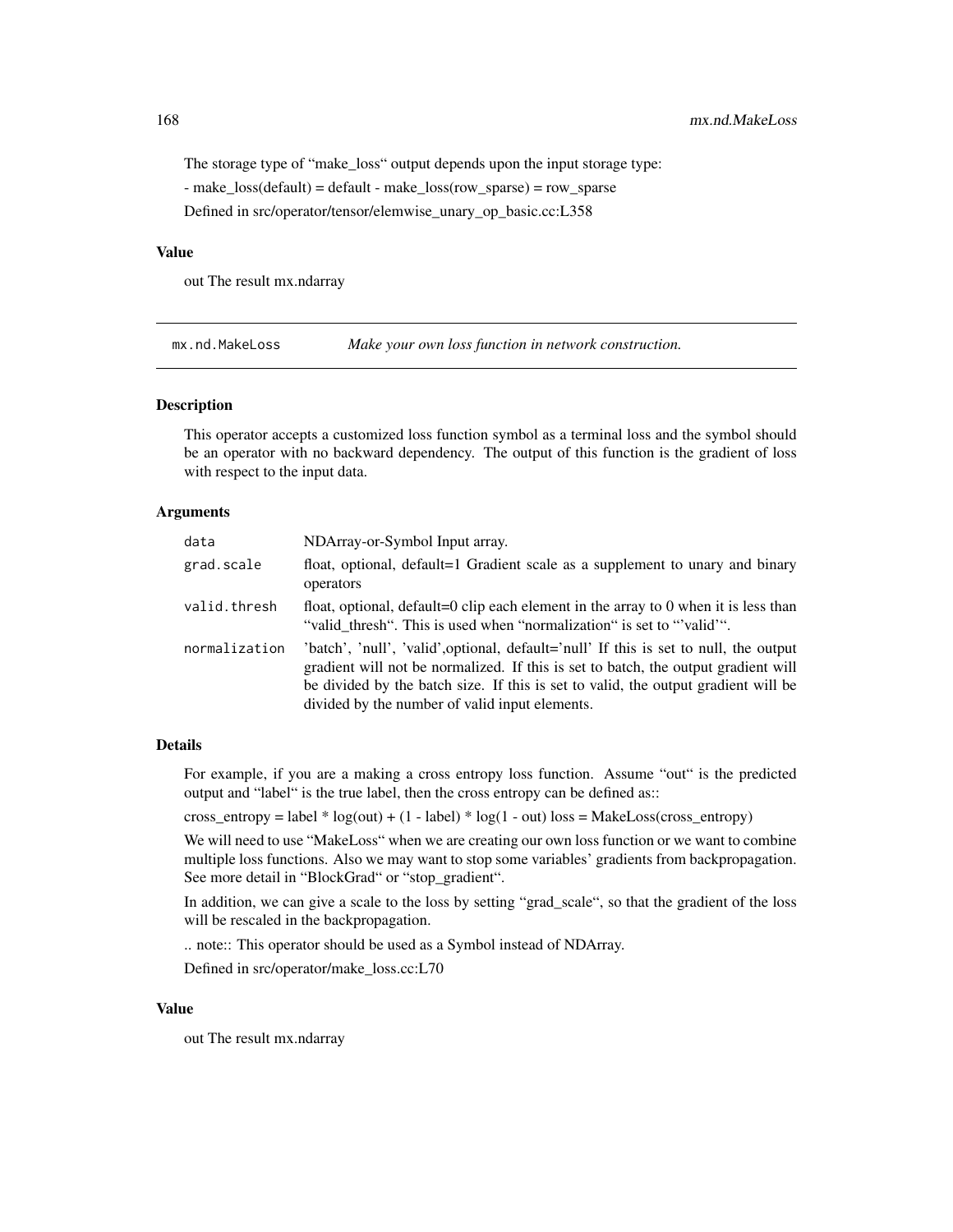# Description

Defined in src/operator/tensor/./broadcast\_reduce\_op.h:L31

# Arguments

| data     | NDArray-or-Symbol The input                                                                                                   |
|----------|-------------------------------------------------------------------------------------------------------------------------------|
| axis     | Shape or None, optional, default=None The axis or axes along which to perform<br>the reduction.                               |
|          | The default, 'axis= $()$ ', will compute over all elements into a scalar array with<br>shape $(1,)^{\prime}$ .                |
|          | If 'axis' is int, a reduction is performed on a particular axis.                                                              |
|          | If 'axis' is a tuple of ints, a reduction is performed on all the axes specified in<br>the tuple.                             |
|          | If 'exclude' is true, reduction will be performed on the axes that are NOT in axis<br>instead.                                |
|          | Negative values means indexing from right to left.                                                                            |
| keepdims | boolean, optional, default=0 If this is set to 'True', the reduced axes are left in<br>the result as dimension with size one. |
| exclude  | boolean, optional, default=0 Whether to perform reduction on axis that are NOT<br>in axis instead.                            |
|          |                                                                                                                               |

## Value

out The result mx.ndarray

| mx.nd.max.axis | Computes the max of array elements over given axes. |
|----------------|-----------------------------------------------------|
|----------------|-----------------------------------------------------|

# Description

Defined in src/operator/tensor/./broadcast\_reduce\_op.h:L31

# Arguments

data NDArray-or-Symbol The input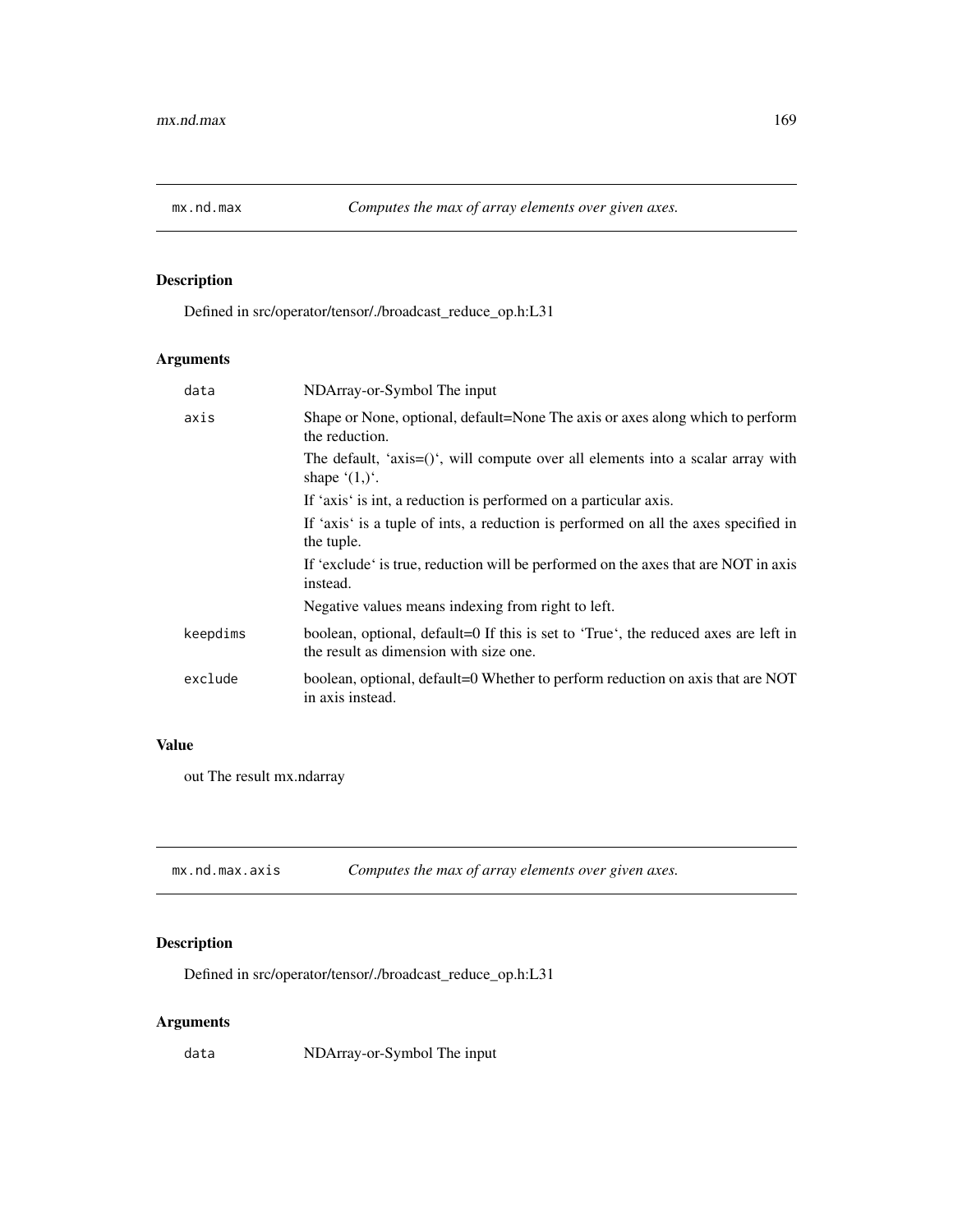| The default, 'axis= $()$ ', will compute over all elements into a scalar array with<br>shape $(1,)^{\prime}$ .<br>If 'axis' is int, a reduction is performed on a particular axis.<br>If 'axis' is a tuple of ints, a reduction is performed on all the axes specified in<br>the tuple.<br>If 'exclude' is true, reduction will be performed on the axes that are NOT in axis<br>instead.<br>Negative values means indexing from right to left.<br>keepdims<br>boolean, optional, default=0 If this is set to 'True', the reduced axes are left in<br>the result as dimension with size one.<br>boolean, optional, default=0 Whether to perform reduction on axis that are NOT<br>exclude | axis | Shape or None, optional, default=None The axis or axes along which to perform<br>the reduction. |
|-------------------------------------------------------------------------------------------------------------------------------------------------------------------------------------------------------------------------------------------------------------------------------------------------------------------------------------------------------------------------------------------------------------------------------------------------------------------------------------------------------------------------------------------------------------------------------------------------------------------------------------------------------------------------------------------|------|-------------------------------------------------------------------------------------------------|
|                                                                                                                                                                                                                                                                                                                                                                                                                                                                                                                                                                                                                                                                                           |      |                                                                                                 |
|                                                                                                                                                                                                                                                                                                                                                                                                                                                                                                                                                                                                                                                                                           |      |                                                                                                 |
|                                                                                                                                                                                                                                                                                                                                                                                                                                                                                                                                                                                                                                                                                           |      |                                                                                                 |
|                                                                                                                                                                                                                                                                                                                                                                                                                                                                                                                                                                                                                                                                                           |      |                                                                                                 |
|                                                                                                                                                                                                                                                                                                                                                                                                                                                                                                                                                                                                                                                                                           |      |                                                                                                 |
|                                                                                                                                                                                                                                                                                                                                                                                                                                                                                                                                                                                                                                                                                           |      |                                                                                                 |
|                                                                                                                                                                                                                                                                                                                                                                                                                                                                                                                                                                                                                                                                                           |      |                                                                                                 |
|                                                                                                                                                                                                                                                                                                                                                                                                                                                                                                                                                                                                                                                                                           |      | in axis instead.                                                                                |

# Value

out The result mx.ndarray

| Computes the mean of array elements over given axes.<br>mx.nd.mean |  |
|--------------------------------------------------------------------|--|
|--------------------------------------------------------------------|--|

# Description

Defined in src/operator/tensor/./broadcast\_reduce\_op.h:L83

# Arguments

| data     | NDArray-or-Symbol The input                                                                                                   |
|----------|-------------------------------------------------------------------------------------------------------------------------------|
| axis     | Shape or None, optional, default=None The axis or axes along which to perform<br>the reduction.                               |
|          | The default, 'axis= $()$ ', will compute over all elements into a scalar array with<br>shape $(1,)^{\prime}$ .                |
|          | If 'axis' is int, a reduction is performed on a particular axis.                                                              |
|          | If 'axis' is a tuple of ints, a reduction is performed on all the axes specified in                                           |
|          | the tuple.                                                                                                                    |
|          | If 'exclude' is true, reduction will be performed on the axes that are NOT in axis<br>instead.                                |
|          | Negative values means indexing from right to left.                                                                            |
| keepdims | boolean, optional, default=0 If this is set to 'True', the reduced axes are left in<br>the result as dimension with size one. |
| exclude  | boolean, optional, default=0 Whether to perform reduction on axis that are NOT<br>in axis instead.                            |

## Value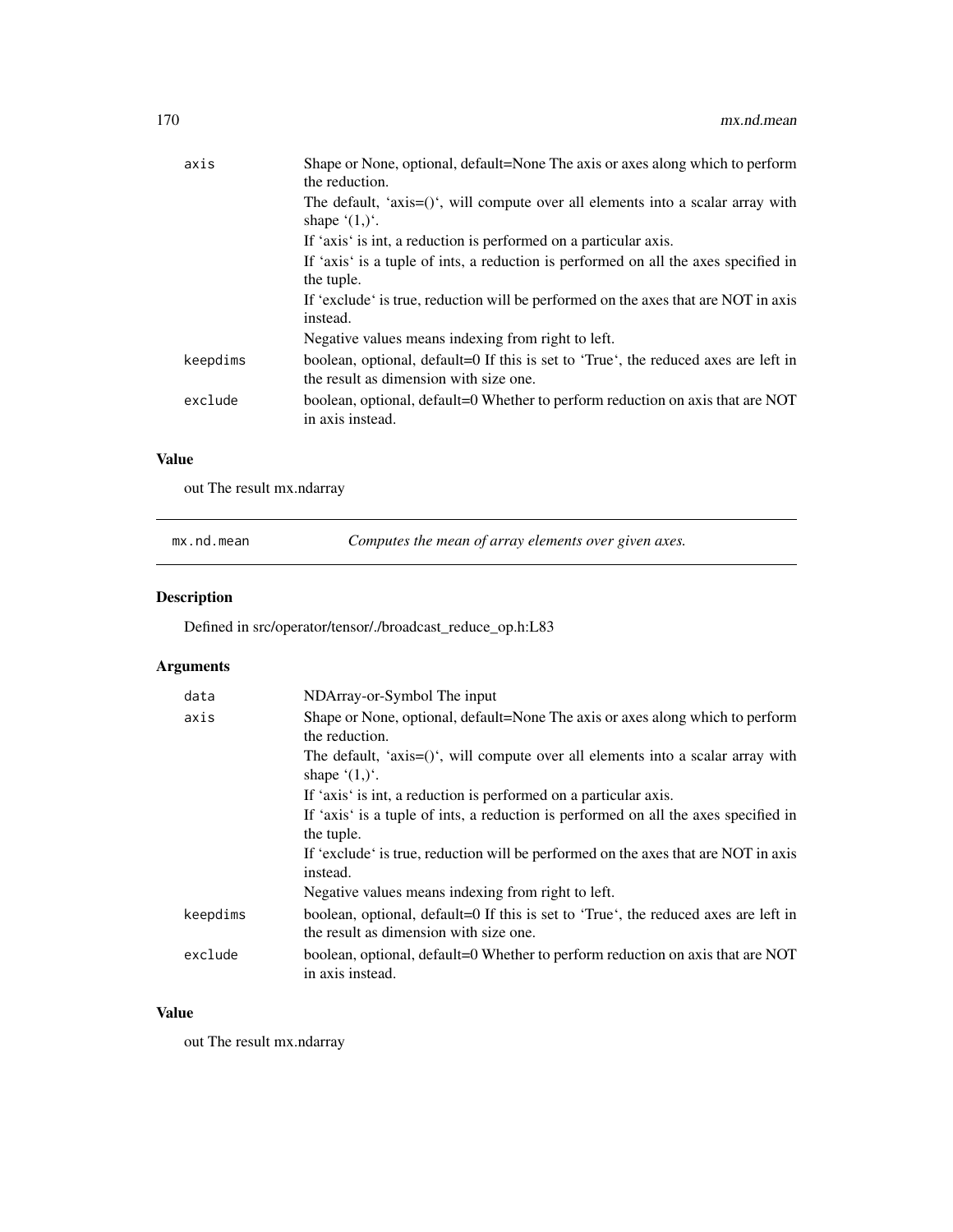# Description

Defined in src/operator/tensor/./broadcast\_reduce\_op.h:L46

# Arguments

| data     | NDArray-or-Symbol The input                                                                                                   |
|----------|-------------------------------------------------------------------------------------------------------------------------------|
| axis     | Shape or None, optional, default=None The axis or axes along which to perform<br>the reduction.                               |
|          | The default, 'axis= $()$ ', will compute over all elements into a scalar array with<br>shape $(1,)^{\prime}$ .                |
|          | If 'axis' is int, a reduction is performed on a particular axis.                                                              |
|          | If 'axis' is a tuple of ints, a reduction is performed on all the axes specified in<br>the tuple.                             |
|          | If 'exclude' is true, reduction will be performed on the axes that are NOT in axis<br>instead.                                |
|          | Negative values means indexing from right to left.                                                                            |
| keepdims | boolean, optional, default=0 If this is set to 'True', the reduced axes are left in<br>the result as dimension with size one. |
| exclude  | boolean, optional, default=0 Whether to perform reduction on axis that are NOT<br>in axis instead.                            |
|          |                                                                                                                               |

## Value

out The result mx.ndarray

| mx.nd.min.axis |  | Computes the min of array elements over given axes. |
|----------------|--|-----------------------------------------------------|
|----------------|--|-----------------------------------------------------|

# Description

Defined in src/operator/tensor/./broadcast\_reduce\_op.h:L46

# Arguments

data NDArray-or-Symbol The input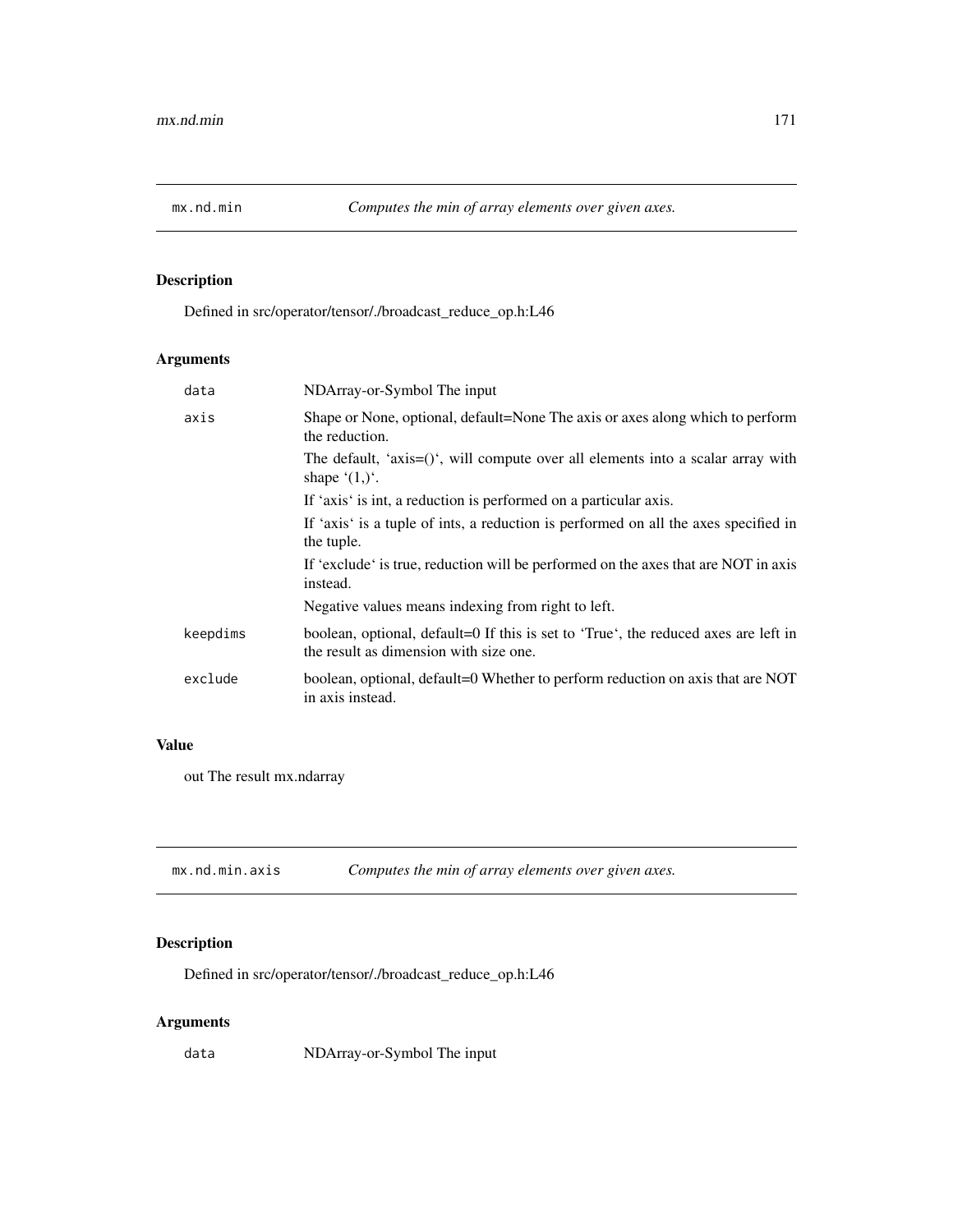| axis     | Shape or None, optional, default=None The axis or axes along which to perform<br>the reduction.                               |
|----------|-------------------------------------------------------------------------------------------------------------------------------|
|          | The default, 'axis= $()$ ', will compute over all elements into a scalar array with<br>shape $(1,)^{\prime}$ .                |
|          | If 'axis' is int, a reduction is performed on a particular axis.                                                              |
|          | If 'axis' is a tuple of ints, a reduction is performed on all the axes specified in<br>the tuple.                             |
|          | If 'exclude' is true, reduction will be performed on the axes that are NOT in axis<br>instead.                                |
|          | Negative values means indexing from right to left.                                                                            |
| keepdims | boolean, optional, default=0 If this is set to 'True', the reduced axes are left in<br>the result as dimension with size one. |
| exclude  | boolean, optional, default=0 Whether to perform reduction on axis that are NOT<br>in axis instead.                            |
|          |                                                                                                                               |

## Value

out The result mx.ndarray

mx.nd.moments *Calculate the mean and variance of 'data'.*

#### Description

The mean and variance are calculated by aggregating the contents of data across axes. If x is 1-D and axes = [0] this is just the mean and variance of a vector.

## Arguments

| data     | NDArray-or-Symbol Input ndarray                                                                        |
|----------|--------------------------------------------------------------------------------------------------------|
| axes     | Shape or None, optional, default=None Array of ints. Axes along which to<br>compute mean and variance. |
| keepdims | boolean, optional, default=0 produce moments with the same dimensionality as<br>the input.             |

# Details

Example:

 $x = [[1, 2, 3], [4, 5, 6]]$  mean, var = moments(data=x, axes=[0]) mean = [2.5, 3.5, 4.5] var = [2.25, 2.25, 2.25] mean, var = moments(data=x, axes=[1]) mean = [2.0, 5.0] var = [0.66666667, 0.66666667] mean, var = moments(data=x, axis=[0, 1]) mean = [3.5] var = [2.9166667]

Defined in src/operator/nn/moments.cc:L53

## Value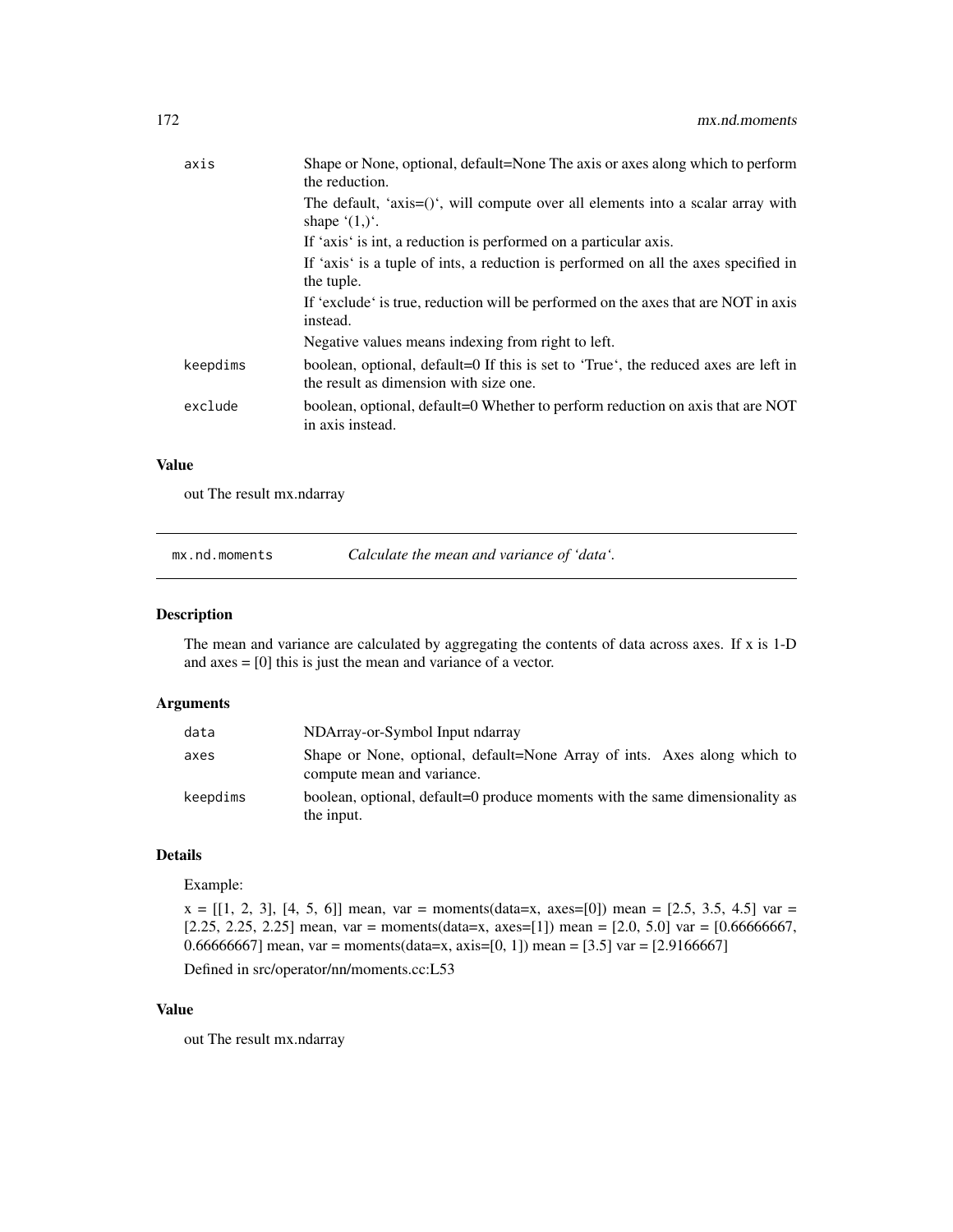mx.nd.mp.lamb.update.phase1

*Mixed Precision version of Phase I of lamb update it performs the following operations and returns g:.*

# Description

Link to paper: https://arxiv.org/pdf/1904.00962.pdf

#### Arguments

| weight          | NDArray-or-Symbol Weight                                                                                                                                                                                           |  |
|-----------------|--------------------------------------------------------------------------------------------------------------------------------------------------------------------------------------------------------------------|--|
| grad            | NDArray-or-Symbol Gradient                                                                                                                                                                                         |  |
| mean            | NDArray-or-Symbol Moving mean                                                                                                                                                                                      |  |
| var             | NDArray-or-Symbol Moving variance                                                                                                                                                                                  |  |
| weight32        | NDArray-or-Symbol Weight32                                                                                                                                                                                         |  |
| beta1           | float, optional, default=0.899999976 The decay rate for the 1st moment esti-<br>mates.                                                                                                                             |  |
| beta2           | float, optional, default=0.999000013 The decay rate for the 2nd moment esti-<br>mates.                                                                                                                             |  |
| epsilon         | float, optional, default=9.99999997e-07 A small constant for numerical stability.                                                                                                                                  |  |
| t.              | int, required Index update count.                                                                                                                                                                                  |  |
| bias.correction |                                                                                                                                                                                                                    |  |
|                 | boolean, optional, default=1 Whether to use bias correction.                                                                                                                                                       |  |
| wd              | float, required Weight decay augments the objective function with a regulariza-<br>tion term that penalizes large weights. The penalty scales with the square of the<br>magnitude of each weight.                  |  |
| rescale.grad    | float, optional, default=1 Rescale gradient to $grad = rescale\_grad*grad$ .                                                                                                                                       |  |
| clip.gradient   | float, optional, default=-1 Clip gradient to the range of [-clip_gradient, clip_gradient]<br>If clip_gradient $\leq 0$ , gradient clipping is turned off. grad = max(min(grad,<br>clip_gradient), -clip_gradient). |  |

## Details

.. math:: \begingather\* grad32 = grad(float16) \* rescale\_grad if (grad < -clip\_gradient) then grad = -clip\_gradient if (grad > clip\_gradient) then grad = clip\_gradient

```
mean = beta1 * mean + (1 - beta1) * grad; variance = beta2 * variance + (1. - beta2) * grad \wedge 2;
```
if (bias\_correction) then mean\_hat = mean / (1. - beta1^t); var\_hat = var / (1 - beta2^t); g = mean\_hat / (var\_hat $\land$ (1/2) + epsilon) + wd \* weight32; else g = mean / (var\_data $\land$ (1/2) + epsilon) + wd \* weight32; \endgather\*

Defined in src/operator/optimizer\_op.cc:L1032

#### Value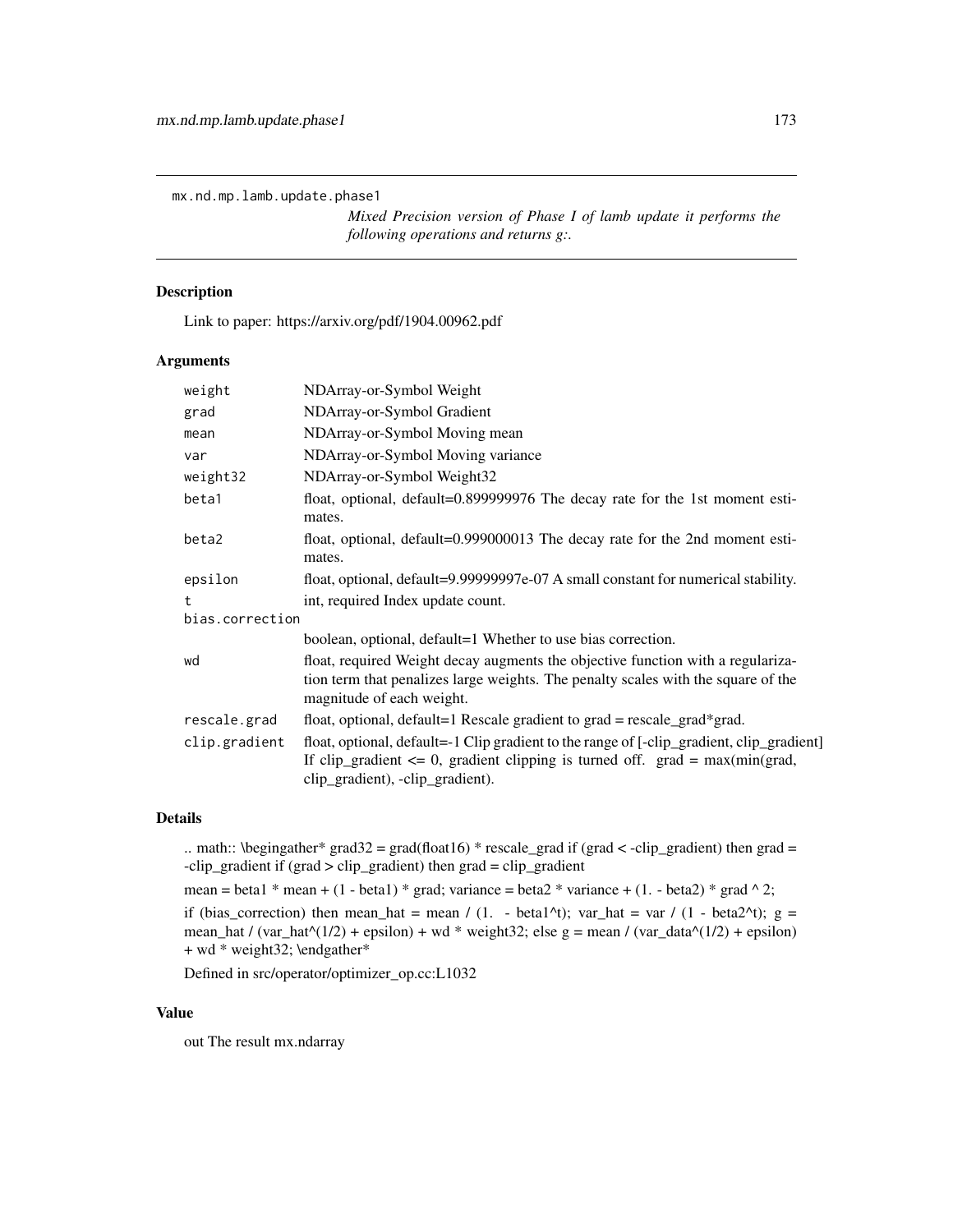mx.nd.mp.lamb.update.phase2

*Mixed Precision version Phase II of lamb update it performs the following operations and updates grad.*

## Description

Link to paper: https://arxiv.org/pdf/1904.00962.pdf

## Arguments

| weight      | NDArray-or-Symbol Weight                                                                                       |
|-------------|----------------------------------------------------------------------------------------------------------------|
| g           | NDArray-or-Symbol Output of mp_lamb_update_phase 1                                                             |
| r1          | NDArray-or-Symbol r1                                                                                           |
| r2          | NDArray-or-Symbol r2                                                                                           |
| weight32    | NDArray-or-Symbol Weight32                                                                                     |
| 1r          | float, required Learning rate                                                                                  |
| lower.bound | float, optional, default=-1 Lower limit of norm of weight. If lower bound $\leq 0$ ,<br>Lower limit is not set |
| upper.bound | float, optional, default=-1 Upper limit of norm of weight. If upper_bound $\leq 0$ ,<br>Upper limit is not set |

## Details

.. math:: \begingather\* if (lower\_bound >= 0) then  $r1 = max(r1, lower\_bound)$  if (upper\_bound >= 0) then  $r1 = max(r1, upper\_bound)$ 

if (r1 == 0 or r2 == 0) then lr = lr else lr = lr \* (r1/r2) weight32 = weight32 - lr \* g weight(float16)  $=$  weight 32 \endgather\*

Defined in src/operator/optimizer\_op.cc:L1074

#### Value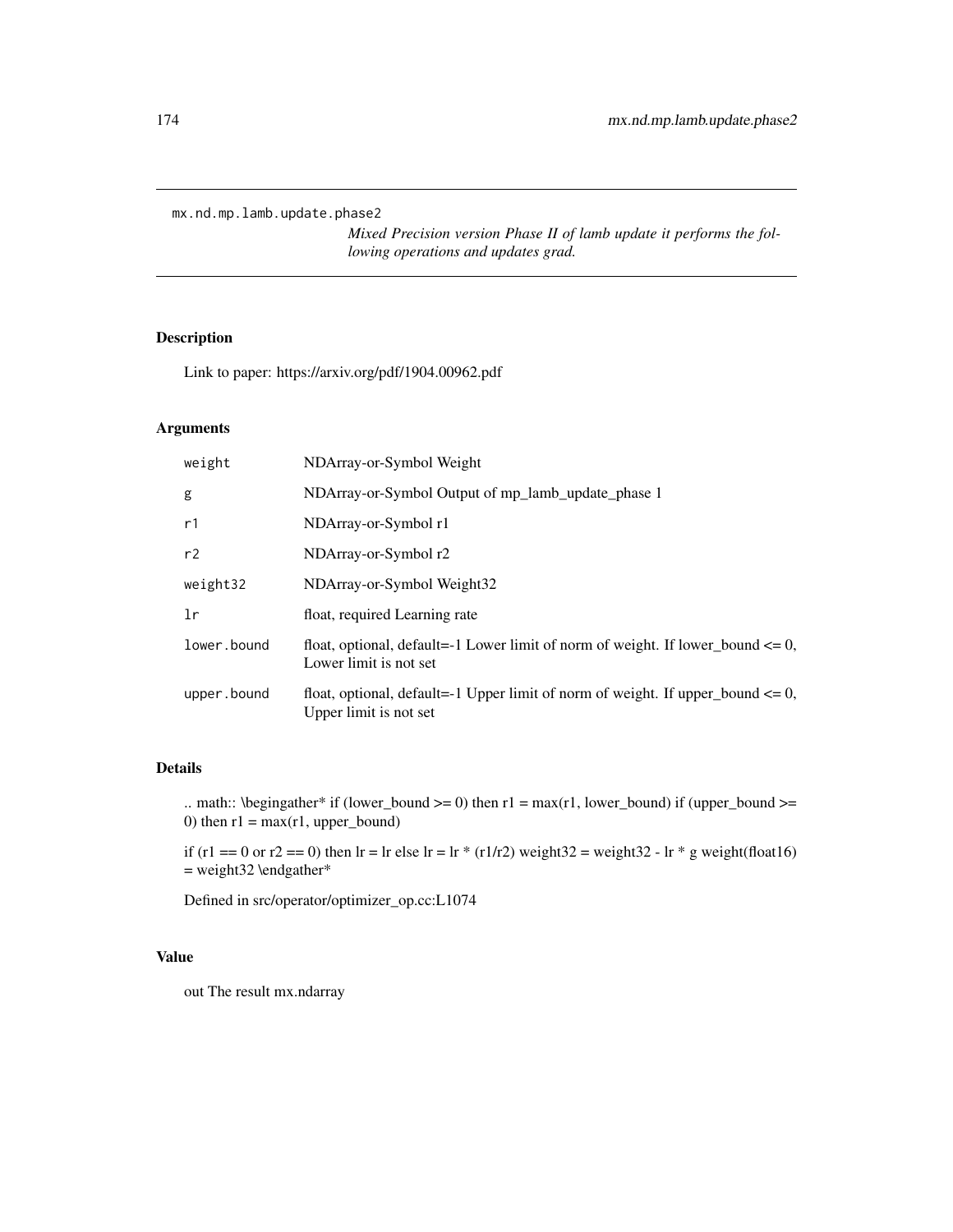mx.nd.mp.nag.mom.update

*Update function for multi-precision Nesterov Accelerated Gradient( NAG) optimizer.*

# Description

Defined in src/operator/optimizer\_op.cc:L744

## Arguments

| weight        | NDArray-or-Symbol Weight                                                                                                                                                                                           |
|---------------|--------------------------------------------------------------------------------------------------------------------------------------------------------------------------------------------------------------------|
| grad          | NDArray-or-Symbol Gradient                                                                                                                                                                                         |
| mom           | NDArray-or-Symbol Momentum                                                                                                                                                                                         |
| weight32      | NDArray-or-Symbol Weight32                                                                                                                                                                                         |
| 1r            | float, required Learning rate                                                                                                                                                                                      |
| momentum      | float, optional, default=0 The decay rate of momentum estimates at each epoch.                                                                                                                                     |
| wd            | float, optional, default=0 Weight decay augments the objective function with a<br>regularization term that penalizes large weights. The penalty scales with the<br>square of the magnitude of each weight.         |
| rescale.grad  | float, optional, default=1 Rescale gradient to grad = rescale_grad*grad.                                                                                                                                           |
| clip.gradient | float, optional, default=-1 Clip gradient to the range of [-clip_gradient, clip_gradient]<br>If clip_gradient $\leq 0$ , gradient clipping is turned off. grad = max(min(grad,<br>clip_gradient), -clip_gradient). |

# Value

out The result mx.ndarray

mx.nd.mp.sgd.mom.update

*Updater function for multi-precision sgd optimizer*

# Description

Updater function for multi-precision sgd optimizer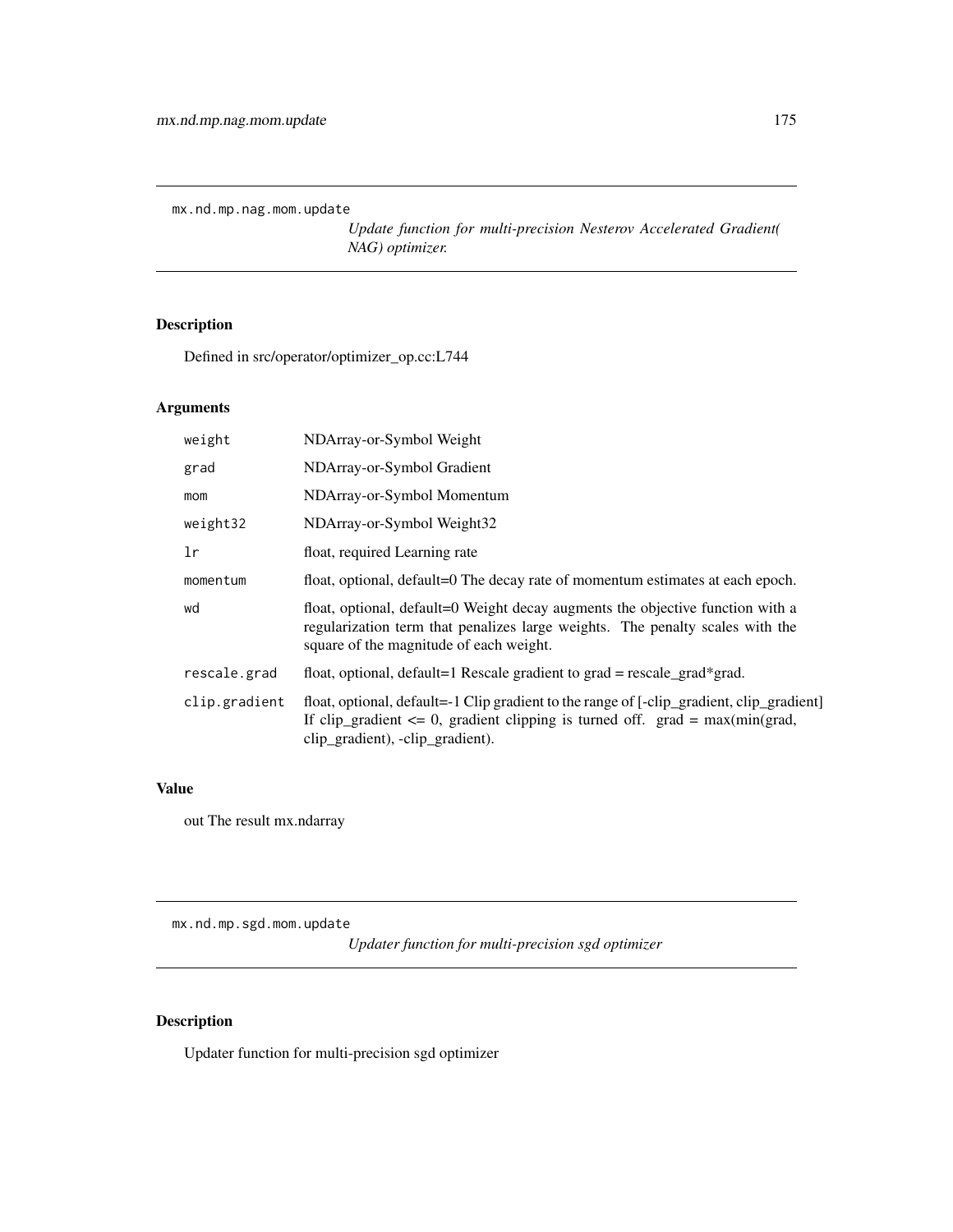# Arguments

| weight        | NDArray-or-Symbol Weight                                                                                                                                                                                           |
|---------------|--------------------------------------------------------------------------------------------------------------------------------------------------------------------------------------------------------------------|
| grad          | NDArray-or-Symbol Gradient                                                                                                                                                                                         |
| mom           | NDArray-or-Symbol Momentum                                                                                                                                                                                         |
| weight32      | NDArray-or-Symbol Weight32                                                                                                                                                                                         |
| 1r            | float, required Learning rate                                                                                                                                                                                      |
| momentum      | float, optional, default=0 The decay rate of momentum estimates at each epoch.                                                                                                                                     |
| wd            | float, optional, default=0 Weight decay augments the objective function with a<br>regularization term that penalizes large weights. The penalty scales with the<br>square of the magnitude of each weight.         |
| rescale.grad  | float, optional, default=1 Rescale gradient to $grad = rescale\_grad*grad$ .                                                                                                                                       |
| clip.gradient | float, optional, default=-1 Clip gradient to the range of [-clip_gradient, clip_gradient]<br>If clip_gradient $\leq 0$ , gradient clipping is turned off. grad = max(min(grad,<br>clip_gradient), -clip_gradient). |
| lazy.update   | boolean, optional, default=1 If true, lazy updates are applied if gradient's stype<br>is row_sparse and both weight and momentum have the same stype                                                               |

# Value

out The result mx.ndarray

mx.nd.mp.sgd.update *Updater function for multi-precision sgd optimizer*

# Description

Updater function for multi-precision sgd optimizer

| weight        | NDArray-or-Symbol Weight                                                                                                                                                                                           |
|---------------|--------------------------------------------------------------------------------------------------------------------------------------------------------------------------------------------------------------------|
| grad          | NDArray-or-Symbol gradient                                                                                                                                                                                         |
| weight32      | NDArray-or-Symbol Weight32                                                                                                                                                                                         |
| 1r            | float, required Learning rate                                                                                                                                                                                      |
| wd            | float, optional, default=0 Weight decay augments the objective function with a<br>regularization term that penalizes large weights. The penalty scales with the<br>square of the magnitude of each weight.         |
| rescale.grad  | float, optional, default=1 Rescale gradient to grad = rescale_grad*grad.                                                                                                                                           |
| clip.gradient | float, optional, default=-1 Clip gradient to the range of [-clip_gradient, clip_gradient]<br>If clip_gradient $\leq 0$ , gradient clipping is turned off. grad = max(min(grad,<br>clip_gradient), -clip_gradient). |
| lazy.update   | boolean, optional, default=1 If true, lazy updates are applied if gradient's stype<br>is row sparse.                                                                                                               |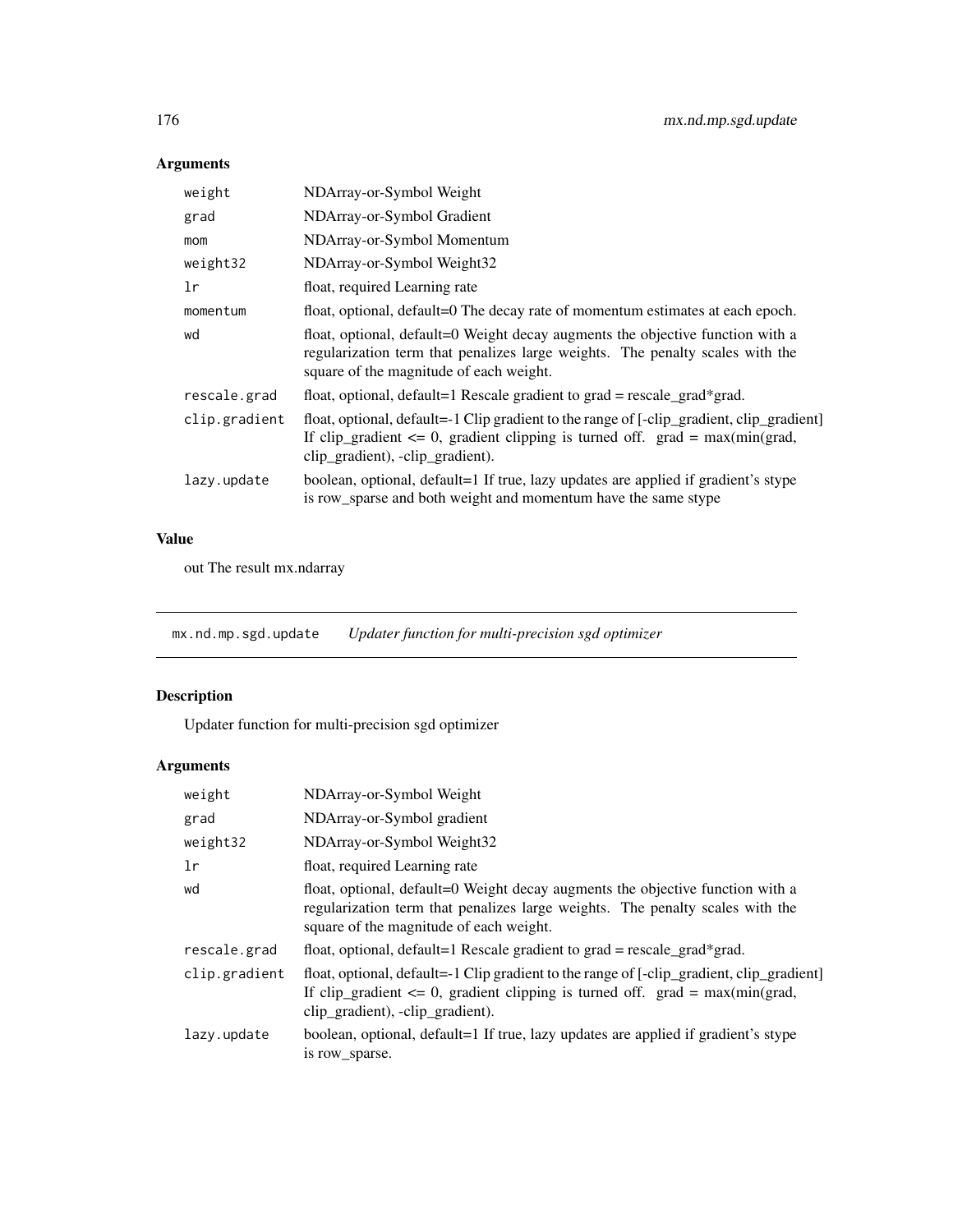# Value

out The result mx.ndarray

```
mx.nd.multi.all.finite
```
*Check if all the float numbers in all the arrays are finite (used for AMP)*

# Description

Defined in src/operator/contrib/all\_finite.cc:L132

## Arguments

| data        | NDArray-or-Symbol[] Arrays                           |
|-------------|------------------------------------------------------|
| num.arrays  | int, optional, default='1' Number of arrays.         |
| init.output | boolean, optional, default=1 Initialize output to 1. |

# Value

out The result mx.ndarray

| mx.nd.multi.lars | Compute the LARS coefficients of multiple weights and grads from |
|------------------|------------------------------------------------------------------|
|                  | <i>their sums of square"</i>                                     |

# Description

Defined in src/operator/contrib/multi\_lars.cc:L36

# Arguments

| lrs          | NDArray-or-Symbol Learning rates to scale by LARS coefficient    |
|--------------|------------------------------------------------------------------|
|              | weights.sum.sq NDArray-or-Symbol sum of square of weights arrays |
| grads.sum.sq | NDArray-or-Symbol sum of square of gradients arrays              |
| wds          | NDArray-or-Symbol weight decays                                  |
| eta          | float, required LARS eta                                         |
| eps          | float, required LARS eps.                                        |
| rescale.grad | float, optional, default=1 Gradient rescaling factor             |

## Value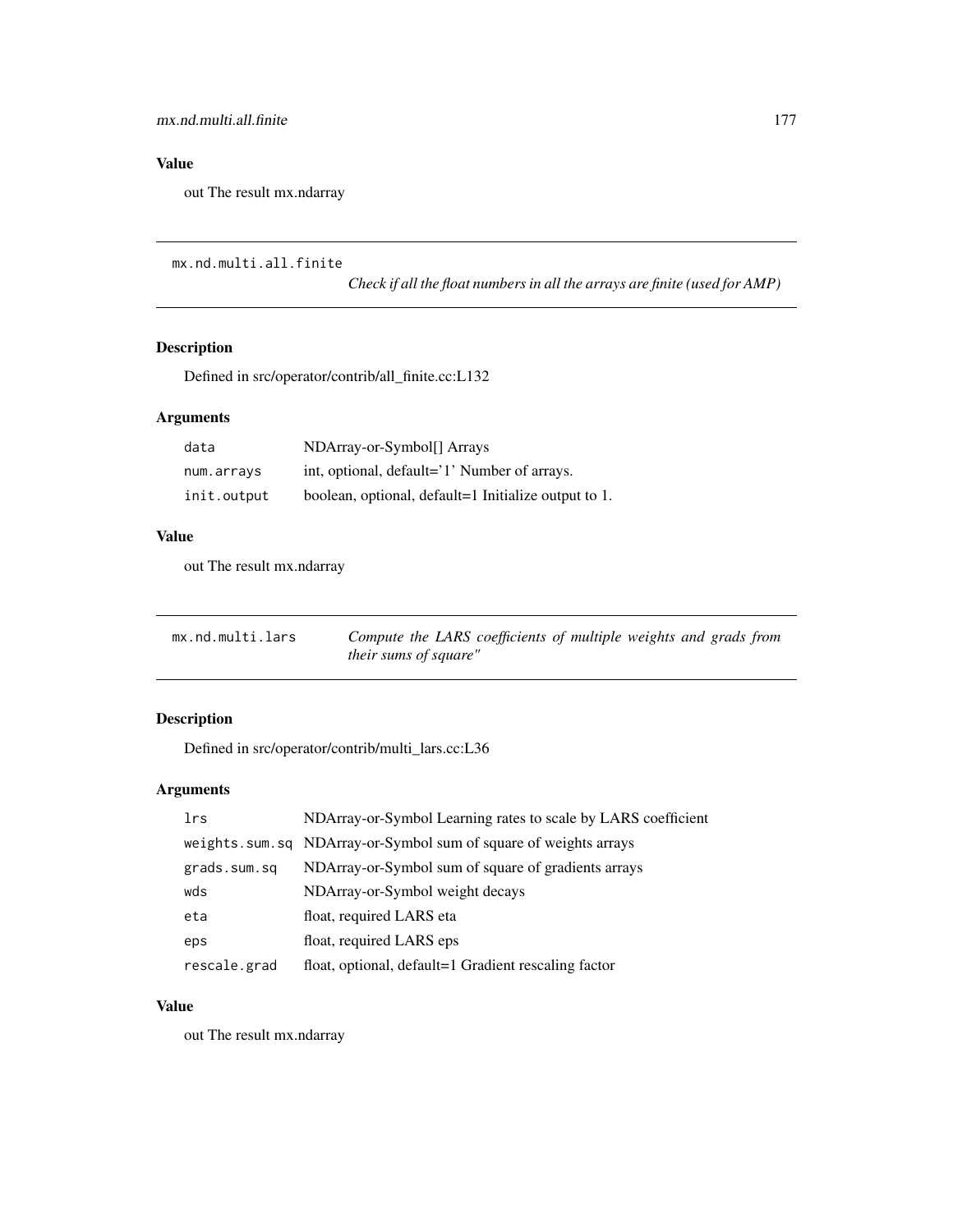mx.nd.multi.mp.sgd.mom.update

*Momentum update function for multi-precision Stochastic Gradient Descent (SGD) optimizer.*

## Description

Momentum update has better convergence rates on neural networks. Mathematically it looks like below:

#### Arguments

| data          | NDArray-or-Symbol[] Weights                                                                                                                                                                                          |
|---------------|----------------------------------------------------------------------------------------------------------------------------------------------------------------------------------------------------------------------|
| lrs           | tuple of <float>, required Learning rates.</float>                                                                                                                                                                   |
| wds           | tuple of <float>, required Weight decay augments the objective function with<br/>a regularization term that penalizes large weights. The penalty scales with the<br/>square of the magnitude of each weight.</float> |
| momentum      | float, optional, default=0 The decay rate of momentum estimates at each epoch.                                                                                                                                       |
| rescale.grad  | float, optional, default=1 Rescale gradient to $grad = rescale\_grad*grad$ .                                                                                                                                         |
| clip.gradient | float, optional, default=-1 Clip gradient to the range of [-clip_gradient, clip_gradient]<br>If clip_gradient $\leq 0$ , gradient clipping is turned off. grad = max(min(grad,<br>clip_gradient), -clip_gradient).   |
| num.weights   | int, optional, default='1' Number of updated weights.                                                                                                                                                                |

## Details

.. math::

v\_1 = \alpha \* \nabla J(W\_0)\ v\_t = \gamma v\_t-1 - \alpha \* \nabla J(W\_t-1)\ W\_t = W\_t-1 + v\_t

It updates the weights using::

 $v =$  momentum  $* v$  - learning\_rate  $*$  gradient weight  $+= v$ 

Where the parameter "momentum" is the decay rate of momentum estimates at each epoch.

Defined in src/operator/optimizer\_op.cc:L471

## Value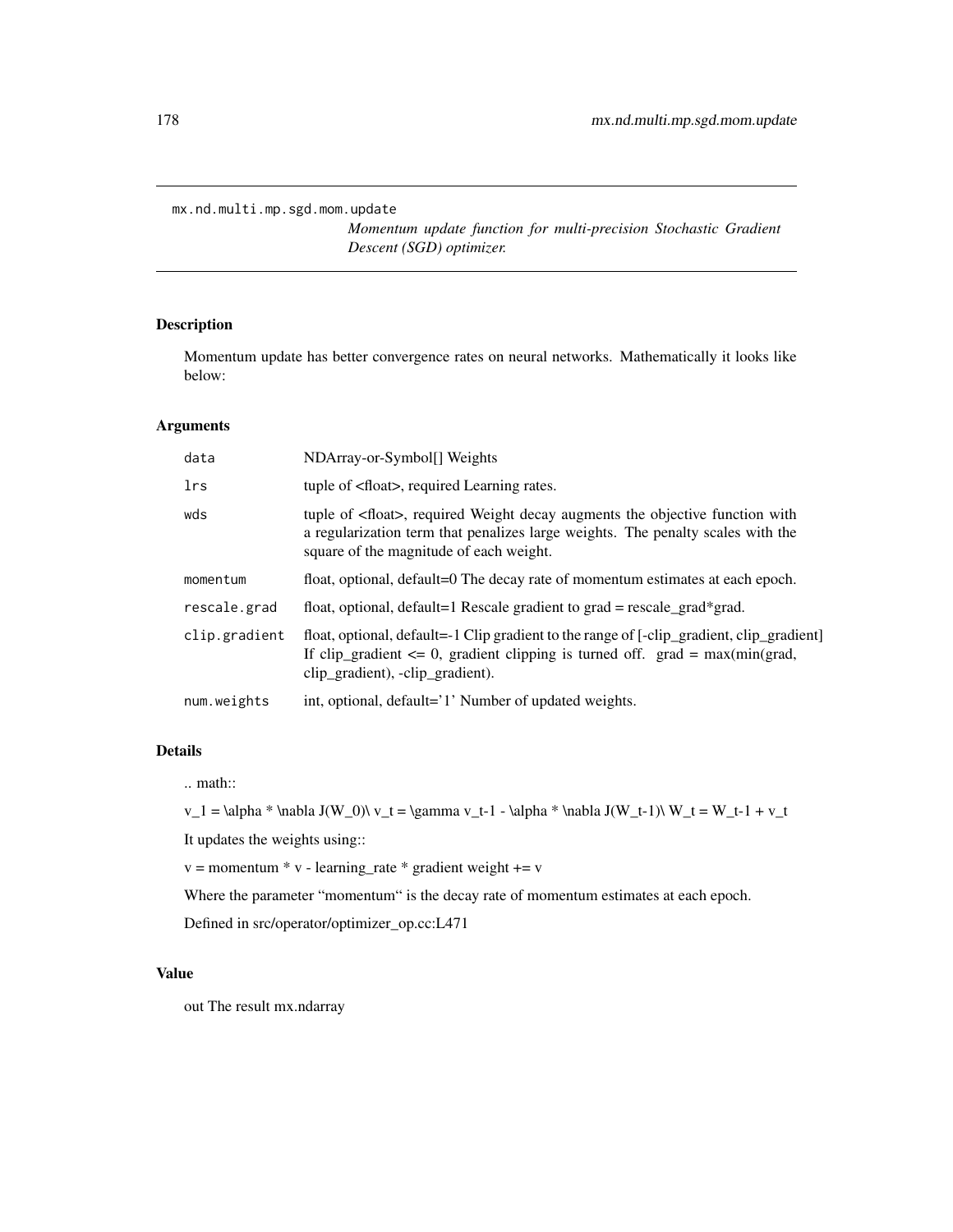```
mx.nd.multi.mp.sgd.update
```
*Update function for multi-precision Stochastic Gradient Descent (SDG) optimizer.*

# Description

It updates the weights using::

## Arguments

| data          | NDArray-or-Symbol[] Weights                                                                                                                                                                                          |
|---------------|----------------------------------------------------------------------------------------------------------------------------------------------------------------------------------------------------------------------|
| lrs           | tuple of <float>, required Learning rates.</float>                                                                                                                                                                   |
| wds           | tuple of <float>, required Weight decay augments the objective function with<br/>a regularization term that penalizes large weights. The penalty scales with the<br/>square of the magnitude of each weight.</float> |
| rescale.grad  | float, optional, default=1 Rescale gradient to $grad = rescale\_grad*grad$ .                                                                                                                                         |
| clip.gradient | float, optional, default=-1 Clip gradient to the range of [-clip_gradient, clip_gradient]<br>If clip_gradient $\leq 0$ , gradient clipping is turned off. grad = max(min(grad,<br>clip_gradient), -clip_gradient).   |
| num.weights   | int, optional, default='1' Number of updated weights.                                                                                                                                                                |

#### Details

weight = weight - learning\_rate \* (gradient + wd \* weight)

Defined in src/operator/optimizer\_op.cc:L416

#### Value

out The result mx.ndarray

mx.nd.multi.sgd.mom.update

*Momentum update function for Stochastic Gradient Descent (SGD) optimizer.*

# Description

Momentum update has better convergence rates on neural networks. Mathematically it looks like below: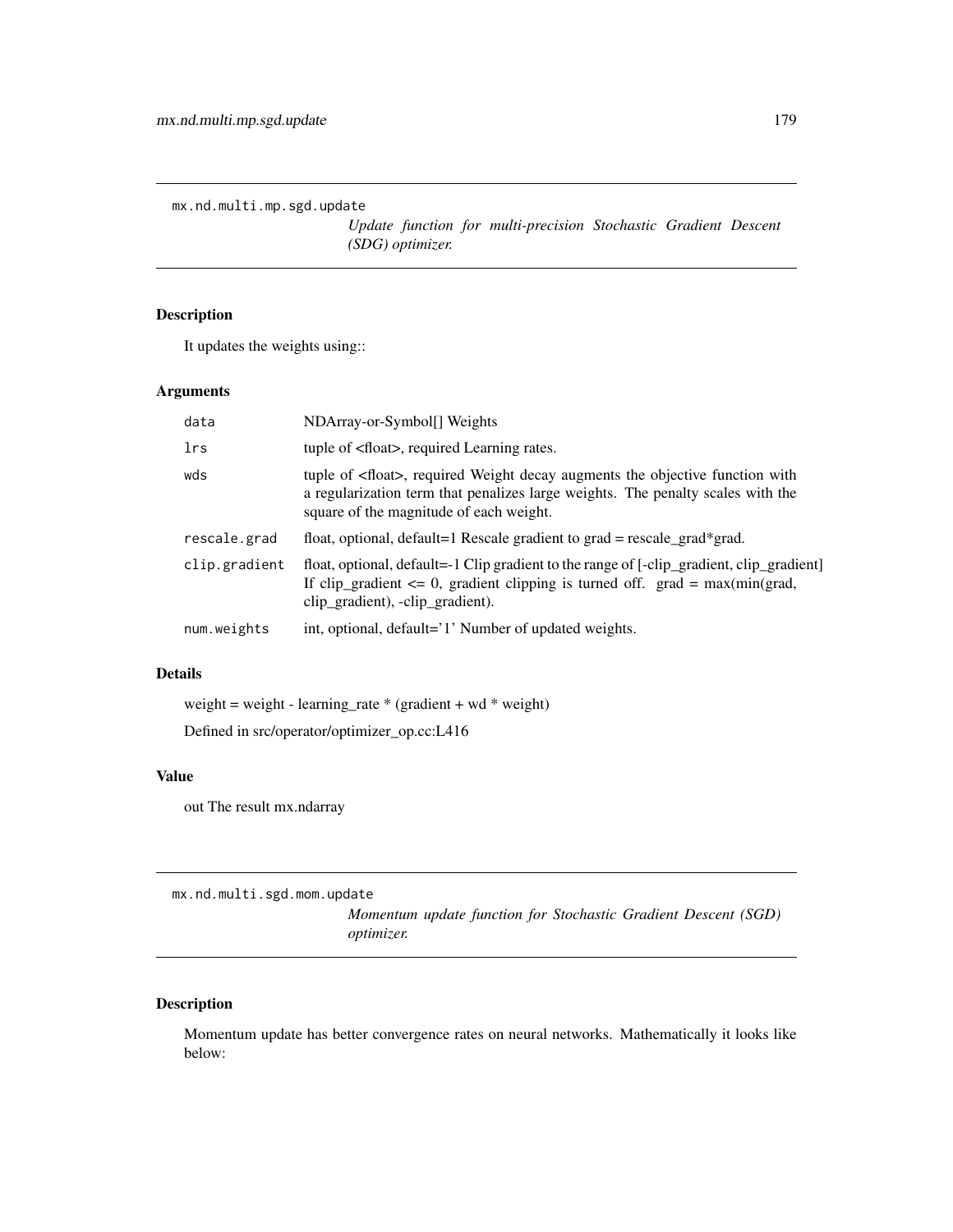## Arguments

| data          | NDArray-or-Symbol[] Weights, gradients and momentum                                                                                                                                                                  |
|---------------|----------------------------------------------------------------------------------------------------------------------------------------------------------------------------------------------------------------------|
| <b>lrs</b>    | tuple of <float>, required Learning rates.</float>                                                                                                                                                                   |
| wds           | tuple of <float>, required Weight decay augments the objective function with<br/>a regularization term that penalizes large weights. The penalty scales with the<br/>square of the magnitude of each weight.</float> |
| momentum      | float, optional, default=0 The decay rate of momentum estimates at each epoch.                                                                                                                                       |
| rescale.grad  | float, optional, default=1 Rescale gradient to $grad = rescale\_grad*grad$ .                                                                                                                                         |
| clip.gradient | float, optional, default=-1 Clip gradient to the range of [-clip_gradient, clip_gradient]<br>If clip_gradient $\leq 0$ , gradient clipping is turned off. grad = max(min(grad,<br>clip_gradient), -clip_gradient).   |
| num.weights   | int, optional, default='1' Number of updated weights.                                                                                                                                                                |

# Details

.. math::

v\_1 = \alpha \* \nabla J(W\_0)\ v\_t = \gamma v\_t-1 - \alpha \* \nabla J(W\_t-1)\ W\_t = W\_t-1 + v\_t

It updates the weights using::

```
v = momentum * v - learning_rate * gradient weight += v
```
Where the parameter "momentum" is the decay rate of momentum estimates at each epoch.

Defined in src/operator/optimizer\_op.cc:L373

## Value

out The result mx.ndarray

mx.nd.multi.sgd.update

*Update function for Stochastic Gradient Descent (SDG) optimizer.*

## Description

It updates the weights using::

| data         | NDArray-or-Symbol[] Weights                                                                                                                                                                                          |
|--------------|----------------------------------------------------------------------------------------------------------------------------------------------------------------------------------------------------------------------|
| lrs          | tuple of <float>, required Learning rates.</float>                                                                                                                                                                   |
| wds          | tuple of <float>, required Weight decay augments the objective function with<br/>a regularization term that penalizes large weights. The penalty scales with the<br/>square of the magnitude of each weight.</float> |
| rescale.grad | float, optional, default=1 Rescale gradient to grad = rescale grad*grad.                                                                                                                                             |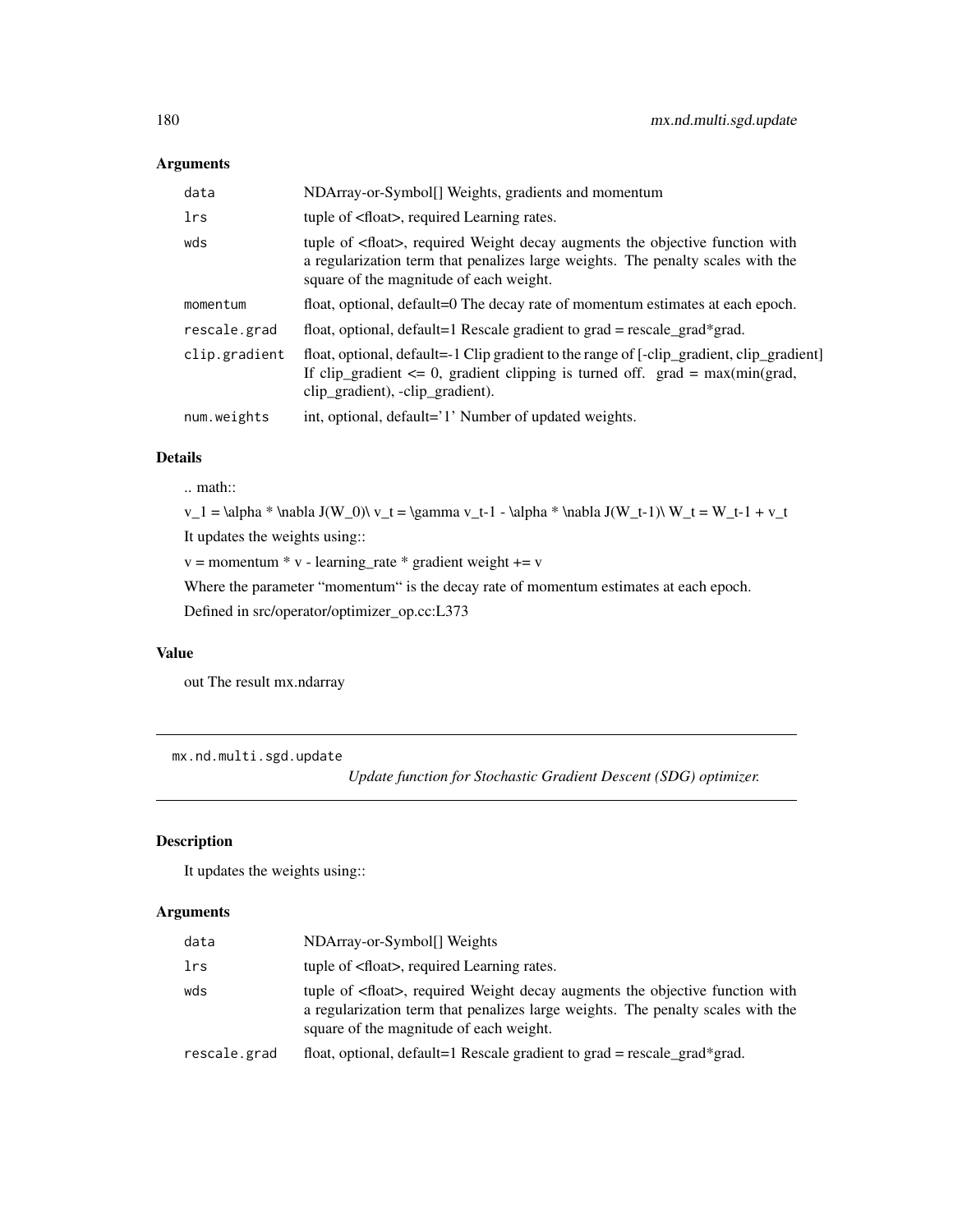| clip.gradient | float, optional, default=-1 Clip gradient to the range of [-clip_gradient, clip_gradient]<br>If clip_gradient $\leq 0$ , gradient clipping is turned off. grad = max(min(grad, |
|---------------|--------------------------------------------------------------------------------------------------------------------------------------------------------------------------------|
|               | clip gradient), -clip gradient).                                                                                                                                               |
| num.weights   | int, optional, default='1' Number of updated weights.                                                                                                                          |

## Details

weight = weight - learning\_rate \* (gradient + wd \* weight) Defined in src/operator/optimizer\_op.cc:L328

## Value

out The result mx.ndarray

mx.nd.multi.sum.sq *Compute the sums of squares of multiple arrays*

## Description

Defined in src/operator/contrib/multi\_sum\_sq.cc:L35

## Arguments

| data       | NDArray-or-Symbol[] Arrays            |
|------------|---------------------------------------|
| num.arrays | int, required number of input arrays. |

#### Value

out The result mx.ndarray

mx.nd.nag.mom.update *Update function for Nesterov Accelerated Gradient( NAG) optimizer. It updates the weights using the following formula,*

## Description

```
.. math:: v_t = \gamma v_t - 1 + \eta * \nabla J(W_t - 1 - \gamma v_t - 1)\nW_t = W_t - 1 - v_t
```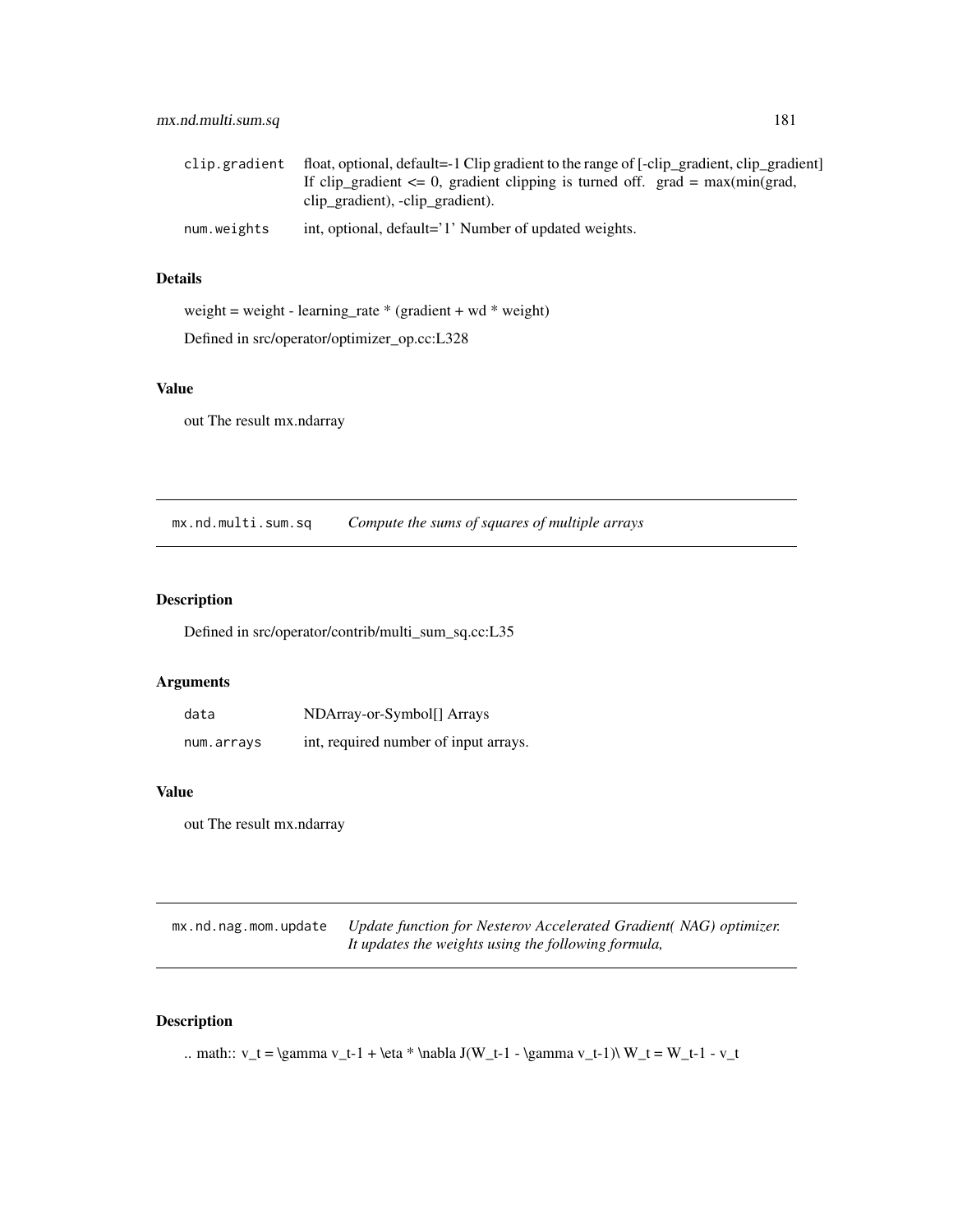## Arguments

| weight        | NDArray-or-Symbol Weight                                                                                                                                                                                           |
|---------------|--------------------------------------------------------------------------------------------------------------------------------------------------------------------------------------------------------------------|
| grad          | NDArray-or-Symbol Gradient                                                                                                                                                                                         |
| mom           | NDArray-or-Symbol Momentum                                                                                                                                                                                         |
| 1r            | float, required Learning rate                                                                                                                                                                                      |
| momentum      | float, optional, default=0 The decay rate of momentum estimates at each epoch.                                                                                                                                     |
| wd            | float, optional, default=0 Weight decay augments the objective function with a<br>regularization term that penalizes large weights. The penalty scales with the<br>square of the magnitude of each weight.         |
| rescale.grad  | float, optional, default=1 Rescale gradient to $grad = rescale\_grad*grad$ .                                                                                                                                       |
| clip.gradient | float, optional, default=-1 Clip gradient to the range of [-clip_gradient, clip_gradient]<br>If clip_gradient $\leq 0$ , gradient clipping is turned off. grad = max(min(grad,<br>clip_gradient), -clip_gradient). |

## Details

Where :math:'\eta' is the learning rate of the optimizer :math:'\gamma' is the decay rate of the momentum estimate :math:'\v\_t' is the update vector at time step 't' :math:'\W\_t' is the weight vector at time step 't'

Defined in src/operator/optimizer\_op.cc:L725

## Value

out The result mx.ndarray

| mx.nd.nanprod | Computes the product of array elements over given axes treating Not |
|---------------|---------------------------------------------------------------------|
|               | a Numbers ("NaN") as one.                                           |

## Description

Computes the product of array elements over given axes treating Not a Numbers ("NaN") as one.

| data | NDArray-or-Symbol The input                                                                                    |
|------|----------------------------------------------------------------------------------------------------------------|
| axis | Shape or None, optional, default=None The axis or axes along which to perform<br>the reduction.                |
|      | The default, 'axis= $()$ ', will compute over all elements into a scalar array with<br>shape $(1,)^{\prime}$ . |
|      | If 'axis' is int, a reduction is performed on a particular axis.                                               |
|      | If 'axis' is a tuple of ints, a reduction is performed on all the axes specified in<br>the tuple.              |
|      | If 'exclude' is true, reduction will be performed on the axes that are NOT in axis<br>instead.                 |
|      | Negative values means indexing from right to left.                                                             |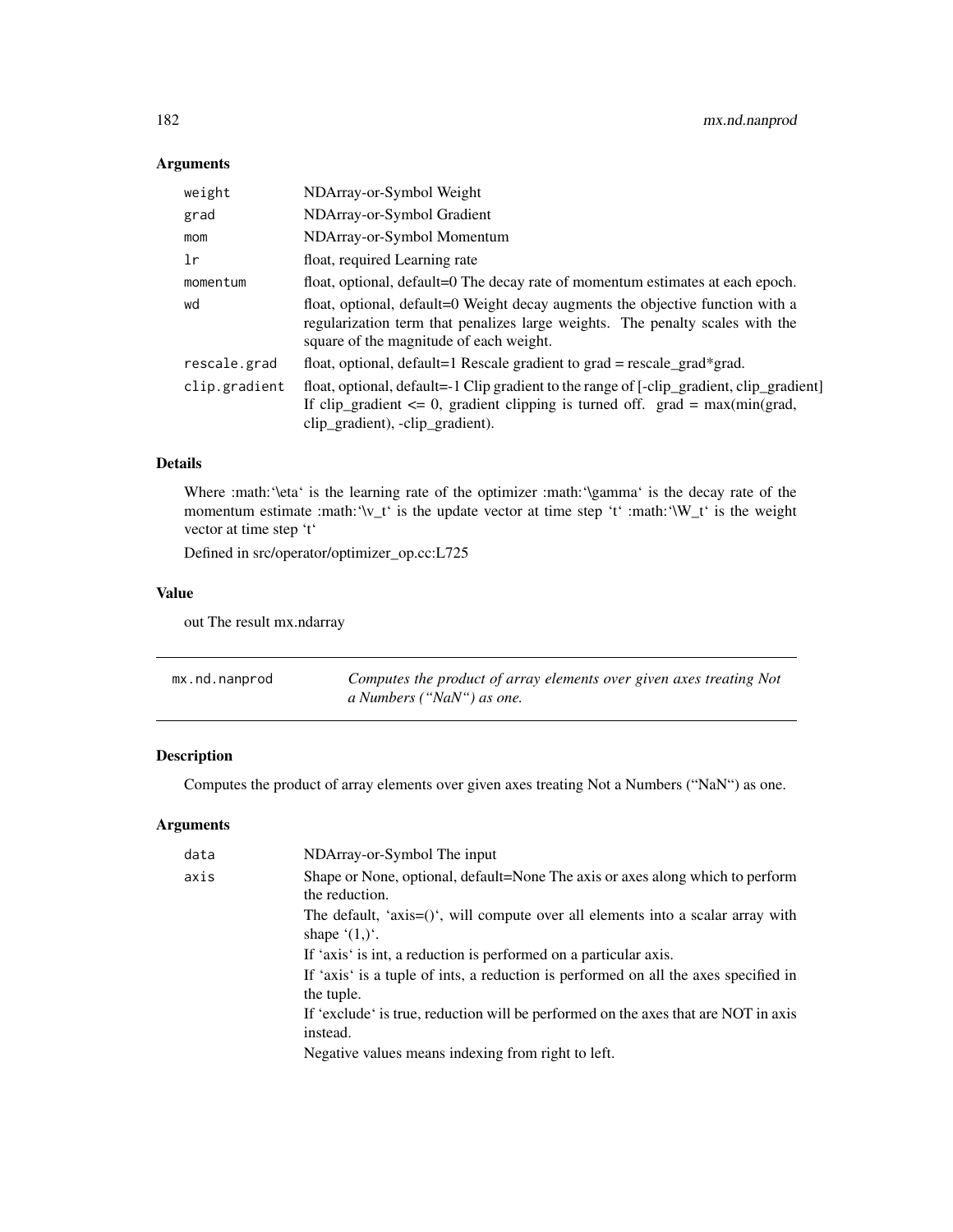| keepdims | boolean, optional, default=0 If this is set to 'True', the reduced axes are left in<br>the result as dimension with size one. |
|----------|-------------------------------------------------------------------------------------------------------------------------------|
| exclude  | boolean, optional, default=0 Whether to perform reduction on axis that are NOT<br>in axis instead.                            |

## Details

Defined in src/operator/tensor/broadcast\_reduce\_prod\_value.cc:L46

## Value

out The result mx.ndarray

| mx.nd.nansum | Computes the sum of array elements over given axes treating Not a |
|--------------|-------------------------------------------------------------------|
|              | Numbers ("NaN") as zero.                                          |

## Description

Computes the sum of array elements over given axes treating Not a Numbers ("NaN") as zero.

## Arguments

| NDArray-or-Symbol The input                                                                                                   |
|-------------------------------------------------------------------------------------------------------------------------------|
| Shape or None, optional, default=None The axis or axes along which to perform<br>the reduction.                               |
| The default, 'axis= $()$ ', will compute over all elements into a scalar array with<br>shape $(1,)^{\prime}$ .                |
| If 'axis' is int, a reduction is performed on a particular axis.                                                              |
| If 'axis' is a tuple of ints, a reduction is performed on all the axes specified in<br>the tuple.                             |
| If 'exclude' is true, reduction will be performed on the axes that are NOT in axis<br>instead.                                |
| Negative values means indexing from right to left.                                                                            |
| boolean, optional, default=0 If this is set to 'True', the reduced axes are left in<br>the result as dimension with size one. |
| boolean, optional, default=0 Whether to perform reduction on axis that are NOT<br>in axis instead.                            |
|                                                                                                                               |

## Details

Defined in src/operator/tensor/broadcast\_reduce\_sum\_value.cc:L101

## Value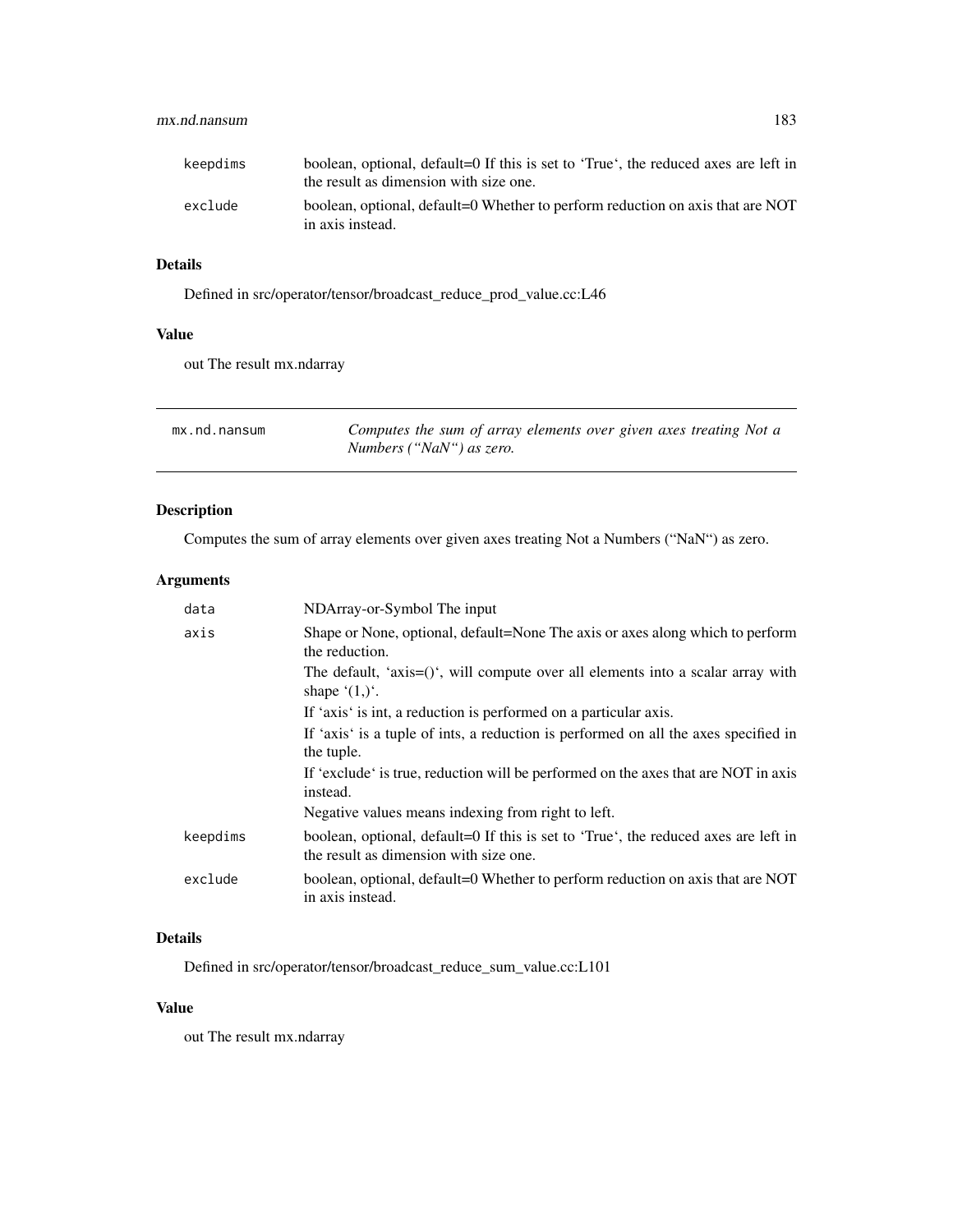The storage type of "negative" output depends upon the input storage type:

## Arguments

data NDArray-or-Symbol The input array.

## Details

- negative(default) = default - negative(row\_sparse) = row\_sparse - negative(csr) = csr

## Value

out The result mx.ndarray

mx.nd.norm *Computes the norm on an NDArray.*

#### Description

This operator computes the norm on an NDArray with the specified axis, depending on the value of the ord parameter. By default, it computes the L2 norm on the entire array. Currently only ord=2 supports sparse ndarrays.

| data      | NDArray-or-Symbol The input                                                                                                                                                                                                                                                                                                                                                                                 |
|-----------|-------------------------------------------------------------------------------------------------------------------------------------------------------------------------------------------------------------------------------------------------------------------------------------------------------------------------------------------------------------------------------------------------------------|
| ord       | int, optional, default= $2$ ? Order of the norm. Currently ord=1 and ord=2 is sup-<br>ported.                                                                                                                                                                                                                                                                                                               |
| axis      | Shape or None, optional, default=None The axis or axes along which to perform<br>the reduction. The default, 'axis= $()$ ', will compute over all elements into a scalar<br>array with shape $(1,)^{t}$ . If 'axis' is int, a reduction is performed on a particular<br>axis. If 'axis' is a 2-tuple, it specifies the axes that hold 2-D matrices, and the<br>matrix norms of these matrices are computed. |
| out.dtype | None, 'float16', 'float32', 'float64', 'int32', 'int64', 'int8', optional, default='None'<br>The data type of the output.                                                                                                                                                                                                                                                                                   |
| keepdims  | boolean, optional, default=0 If this is set to 'True', the reduced axis is left in the<br>result as dimension with size one.                                                                                                                                                                                                                                                                                |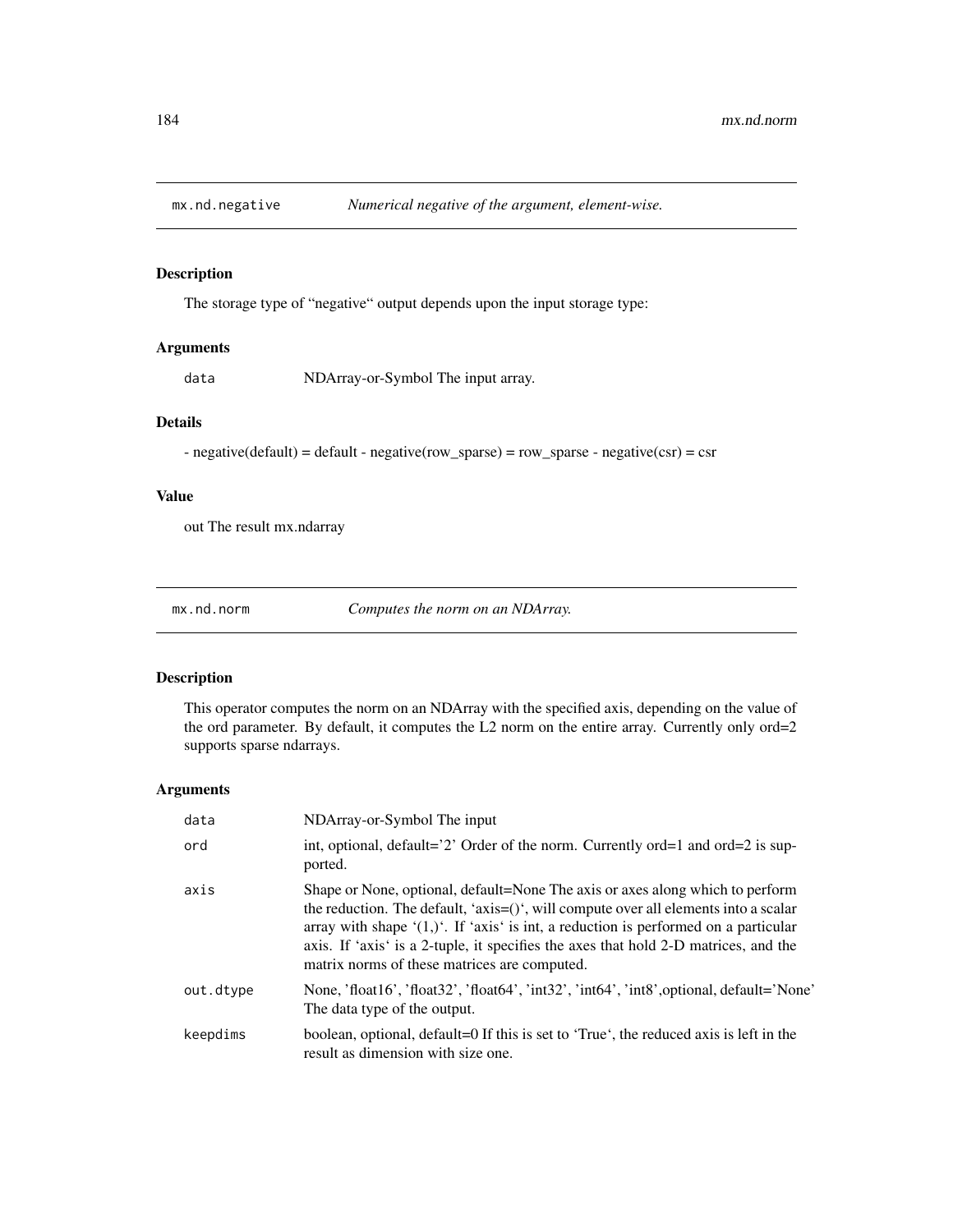## mx.nd.normal 185

## Details

```
Examples::
x = [[[1, 2], [3, 4]], [[2, 2], [5, 6]]]
```

```
norm(x, ord=2, axis=1) = [[3.1622777 4.472136] [5.3851647 6.3245554]]
norm(x, ord=1, axis=1) = [[4., 6.], [7., 8.]]rsp = x.cast_storage('row_sparse')
norm(rsp) = [5.47722578]\text{csr} = \text{x}.\text{cast\_storage}('\text{csr'})norm(csr) = [5.47722578]Defined in src/operator/tensor/broadcast_reduce_norm_value.cc:L88
```
#### Value

out The result mx.ndarray

mx.nd.normal *Draw random samples from a normal (Gaussian) distribution.*

#### Description

.. note:: The existing alias "normal" is deprecated.

#### Arguments

| $1$ oc | float, optional, default=0 Mean of the distribution.                                                                                                                         |
|--------|------------------------------------------------------------------------------------------------------------------------------------------------------------------------------|
| scale  | float, optional, default=1 Standard deviation of the distribution.                                                                                                           |
| shape  | Shape (tuple), optional, default=None Shape of the output.                                                                                                                   |
| ctx    | string, optional, default="Context of output, in format [cpulgpulcpu_pinned](n).<br>Only used for imperative calls.                                                          |
| dtype  | 'None', 'float16', 'float32', 'float64', optional, default='None' DType of the out-<br>put in case this can't be inferred. Defaults to float 32 if not defined (dtype=None). |

## Details

Samples are distributed according to a normal distribution parametrized by \*loc\* (mean) and \*scale\* (standard deviation).

Example::

normal(loc=0, scale=1, shape=(2,2)) = [[ 1.89171135, -1.16881478], [-1.23474145, 1.55807114]] Defined in src/operator/random/sample\_op.cc:L112

#### Value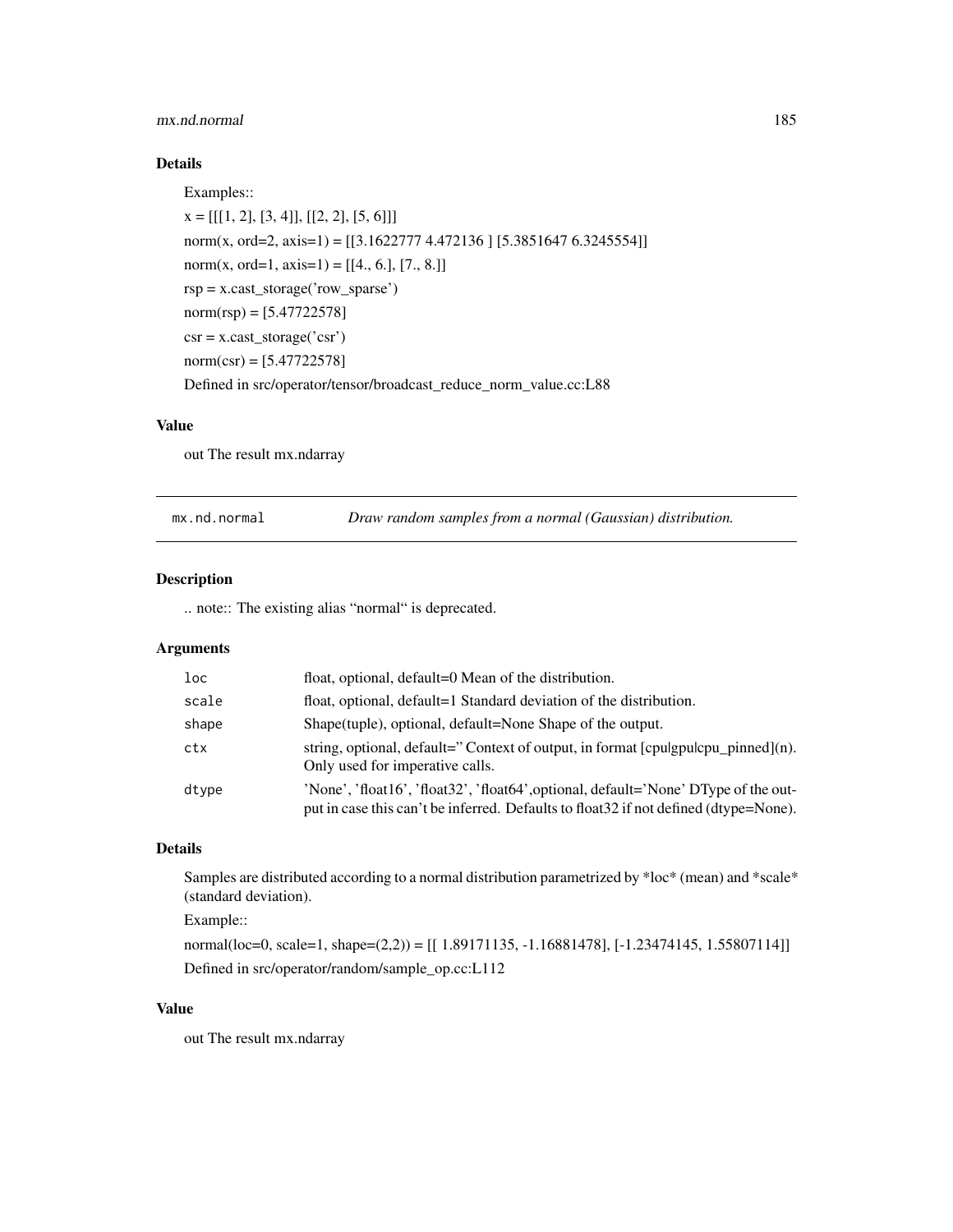The locations represented by 'indices' take value 'on\_value', while all other locations take value 'off\_value'.

#### Arguments

| indices   | NDArray-or-Symbol array of locations where to set on_value                                                                           |
|-----------|--------------------------------------------------------------------------------------------------------------------------------------|
| depth     | int, required Depth of the one hot dimension.                                                                                        |
| on.value  | double, optional, default=1 The value assigned to the locations represented by<br>indices.                                           |
| off.value | double, optional, default=0 The value assigned to the locations not represented<br>by indices.                                       |
| dtype     | 'bfloat16', 'float16', 'float32', 'float64', 'int32', 'int64', 'int8', 'uint8', optional,<br>$default='float32' DType of the output$ |

## Details

'one\_hot' operation with 'indices' of shape "(i0, i1)" and 'depth' of "d" would result in an output array of shape " $(i0, i1, d)$ " with::

 $output[i,j,:] = off_value output[i,j,indices[i,j]] = on_value$ 

Examples::

one\_hot( $[1,0,2,0]$ , 3) =  $[[ 0. 1. 0.] [ 1. 0. 0.] [ 0. 0. 1.] [ 1. 0. 0.]]$ one\_hot([1,0,2,0], 3, on\_value=8, off\_value=1, dtype='int32') = [[1 8 1] [8 1 1] [1 1 8] [8 1 1]] one\_hot( $[[1,0],[1,0],[2,0]],$  3) =  $[[[ 0. 1. 0.] [ 1. 0. 0.]]]$ [[ 0. 1. 0.] [ 1. 0. 0.]]  $[[ [ 0. 0. 1.] [ 1. 0. 0.]]]$ 

Defined in src/operator/tensor/indexing\_op.cc:L882

#### Value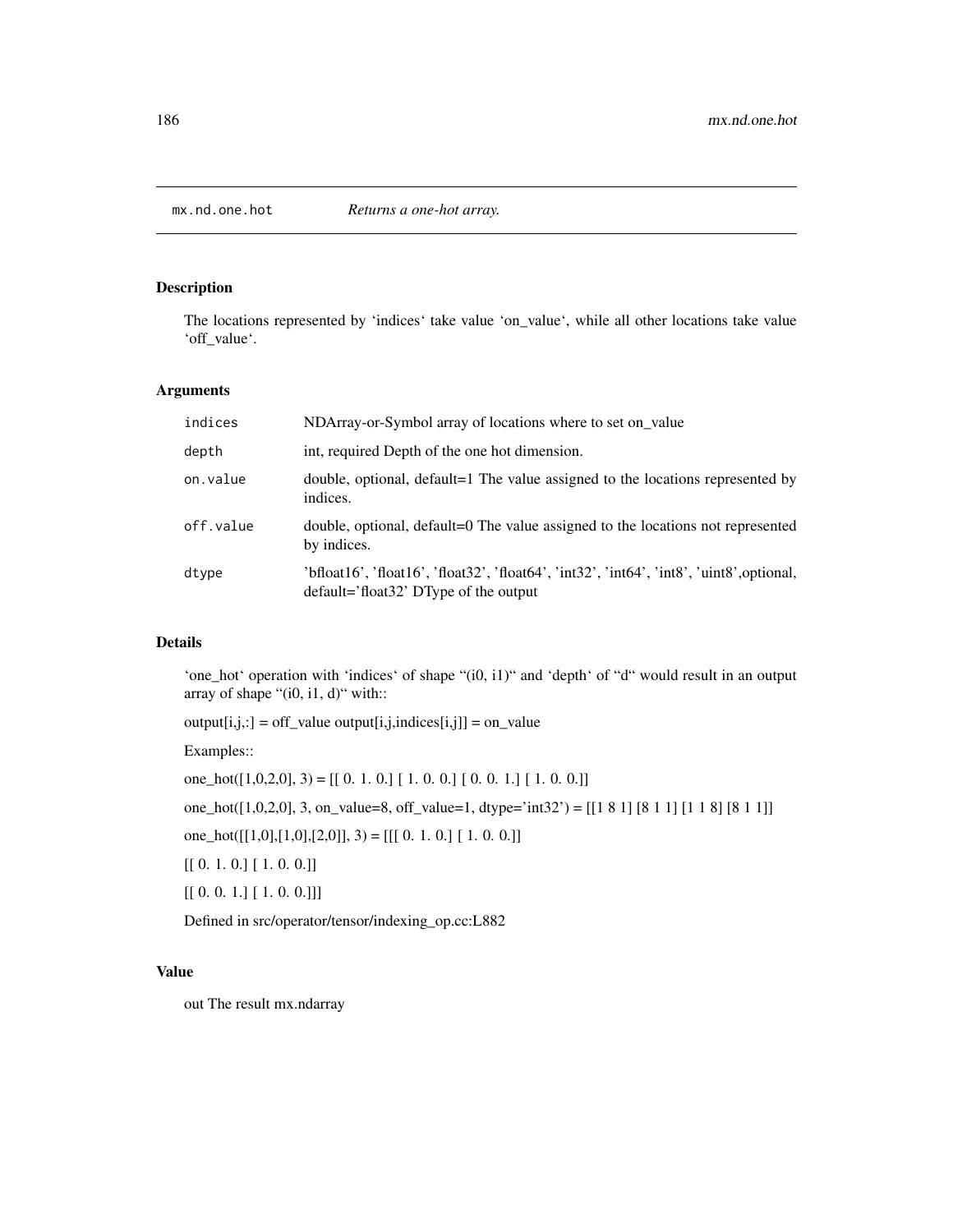Generate an mx.ndarray object with ones

## Usage

```
mx.nd.ones(shape, ctx = NULL)
```
## Arguments

| shape | the dimension of the mx, ndarray                                                    |
|-------|-------------------------------------------------------------------------------------|
| ctx   | optional The context device of the array. mx.ctx.default() will be used in default. |

## Examples

```
mat = mx.nd.ones(10)as.array(mat)
mat2 = mx .nd.ones(c(5,5))as.array(mat)
mat3 = mx .nd.ones(c(3,3,3))as.array(mat3)
```

| mx.nd.ones.like | Return an array of ones with the same shape and type as the input |  |  |  |  |  |
|-----------------|-------------------------------------------------------------------|--|--|--|--|--|
|                 | array.                                                            |  |  |  |  |  |

## Description

Examples::

## Arguments

data NDArray-or-Symbol The input

## Details

 $x = [[0., 0., 0.], [0., 0., 0.]]$ ones\_like(x) =  $[[ 1., 1., 1.], [ 1., 1., 1.]]$ 

## Value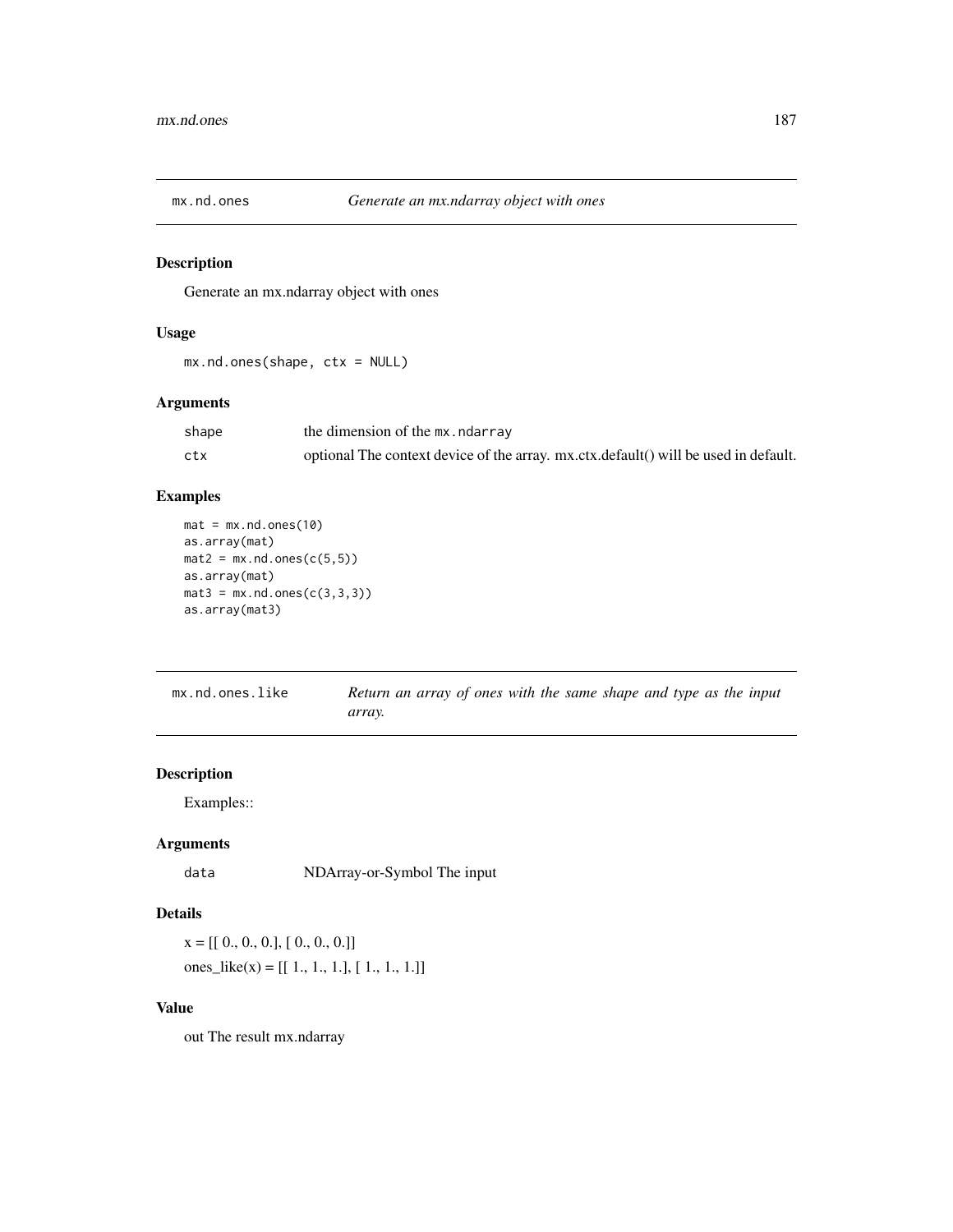.. note:: 'Pad' is deprecated. Use 'pad' instead.

#### Arguments

| data      | NDArray-or-Symbol An n-dimensional input array.                                                                                                                                                                                                                                                                                                                          |
|-----------|--------------------------------------------------------------------------------------------------------------------------------------------------------------------------------------------------------------------------------------------------------------------------------------------------------------------------------------------------------------------------|
| mode      | 'constant', 'edge', 'reflect', required Padding type to use. "constant" pads with<br>'constant_value' "edge" pads using the edge values of the input array "reflect"<br>pads by reflecting values with respect to the edges.                                                                                                                                             |
| pad.width | Shape (tuple), required Widths of the padding regions applied to the edges of<br>each axis. It is a tuple of integer padding widths for each axis of the format "(be-<br>fore_1, after_1, , before_N, after_N)". It should be of length " $2*N$ " where<br>"N" is the number of dimensions of the array. This is equivalent to pad_width in<br>numpy.pad, but flattened. |
|           | constant value double, optional, default=0 The value used for padding when 'mode' is "con-<br>stant".                                                                                                                                                                                                                                                                    |

#### Details

.. note:: Current implementation only supports 4D and 5D input arrays with padding applied only on axes 1, 2 and 3. Expects axes 4 and 5 in 'pad\_width' to be zero.

This operation pads an input array with either a 'constant\_value' or edge values along each axis of the input array. The amount of padding is specified by 'pad\_width'.

'pad\_width' is a tuple of integer padding widths for each axis of the format "(before\_1, after\_1, ... , before\_N, after\_N)". The 'pad\_width' should be of length "2\*N" where "N" is the number of dimensions of the array.

For dimension "N" of the input array, "before\_N" and "after\_N" indicates how many values to add before and after the elements of the array along dimension "N". The widths of the higher two dimensions "before\_1", "after\_1", "before\_2", "after\_2" must be 0.

Example::

 $x = [[[[ 1. 2. 3. ] [ 4. 5. 6.]]]$  $[[ 7. 8. 9.] [ 10. 11. 12.]]]$ [[[ 11. 12. 13.] [ 14. 15. 16.]] [[ 17. 18. 19.] [ 20. 21. 22.]]]]  $pad(x, mode='edge", pad\_width=(0,0,0,0,1,1,1,1)) =$  $[[[[ 1. 1. 2. 3. 3.] [ 1. 1. 2. 3. 3.] [ 4. 4. 5. 6. 6.] [ 4. 4. 5. 6. 6.]]$ [[ 7. 7. 8. 9. 9.] [ 7. 7. 8. 9. 9.] [ 10. 10. 11. 12. 12.] [ 10. 10. 11. 12. 12.]]]

[[[ 11. 11. 12. 13. 13.] [ 11. 11. 12. 13. 13.] [ 14. 14. 15. 16. 16.] [ 14. 14. 15. 16. 16.]]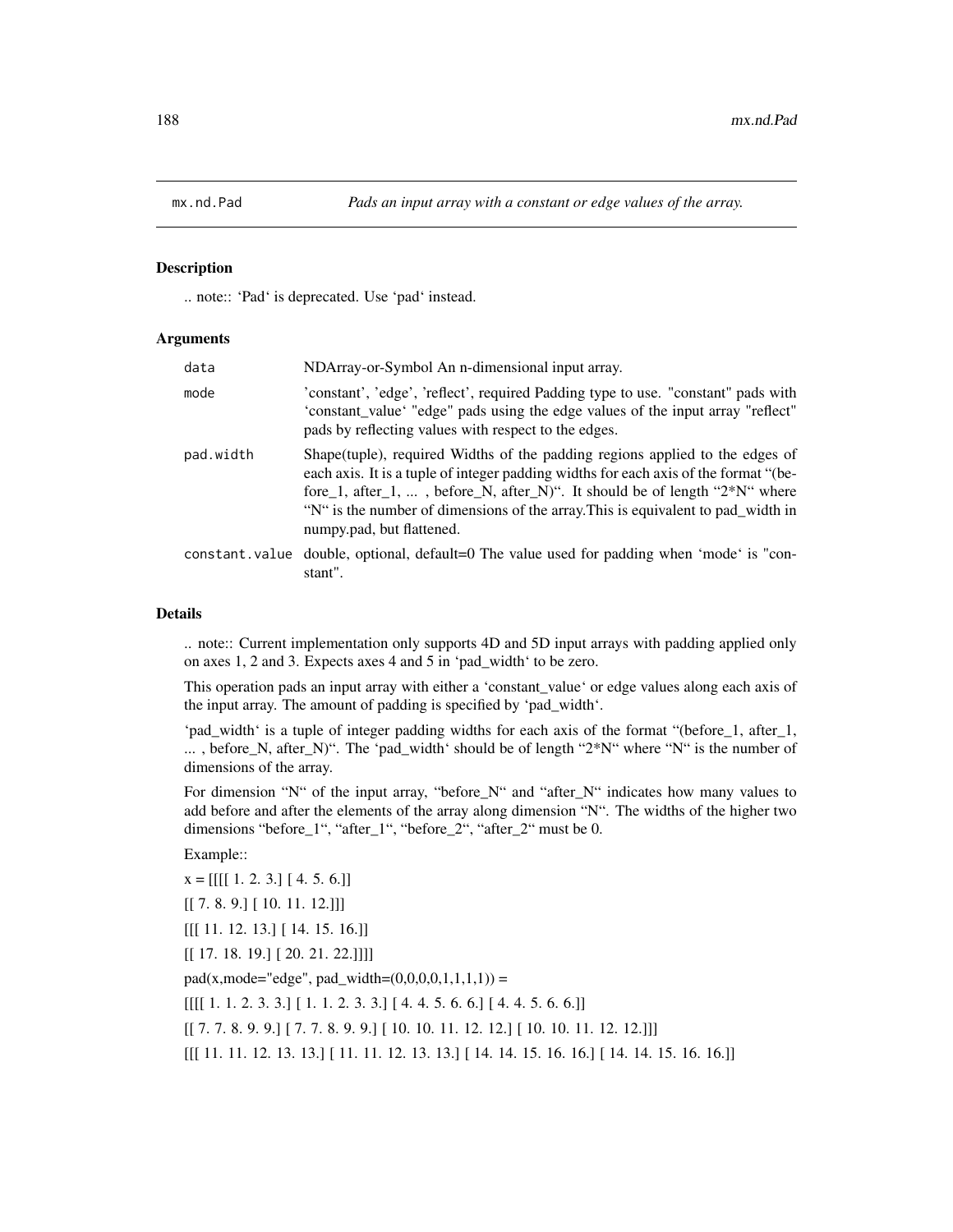#### mx.nd.pad 189

[[ 17. 17. 18. 19. 19.] [ 17. 17. 18. 19. 19.] [ 20. 20. 21. 22. 22.] [ 20. 20. 21. 22. 22.]]]] pad(x, mode="constant", constant\_value=0, pad\_width= $(0,0,0,0,1,1,1,1)$ ) =  $[[[[0. 0. 0. 0. 0. 0.]] [0. 1. 2. 3. 0.]] [0. 4. 5. 6. 0.]] [0. 0. 0. 0. 0.]]$  $[[0. 0. 0. 0. 0.]] [0. 7. 8. 9. 0.] [0. 10. 11. 12. 0.] [0. 0. 0. 0. 0.]]]$  $[[[ 0. 0. 0. 0. 0. ] [ 0. 11. 12. 13. 0. ] [ 0. 14. 15. 16. 0.] [ 0. 0. 0. 0. 0. ]]$  $[[ 0. 0. 0. 0. 0.]  
 [ 0. 17. 18. 19. 0.] [ 0. 20. 21. 22. 0.] [ 0. 0. 0. 0. 0.]]]]$ Defined in src/operator/pad.cc:L765

#### Value

out The result mx.ndarray

mx.nd.pad *Pads an input array with a constant or edge values of the array.*

#### Description

.. note:: 'Pad' is deprecated. Use 'pad' instead.

#### Arguments

| data      | NDArray-or-Symbol An n-dimensional input array.                                                                                                                                                                                                                                                                                                                          |
|-----------|--------------------------------------------------------------------------------------------------------------------------------------------------------------------------------------------------------------------------------------------------------------------------------------------------------------------------------------------------------------------------|
| mode      | 'constant', 'edge', 'reflect', required Padding type to use. "constant" pads with<br>'constant_value' "edge" pads using the edge values of the input array "reflect"<br>pads by reflecting values with respect to the edges.                                                                                                                                             |
| pad.width | Shape (tuple), required Widths of the padding regions applied to the edges of<br>each axis. It is a tuple of integer padding widths for each axis of the format "(be-<br>fore_1, after_1, , before_N, after_N)". It should be of length " $2*N$ " where<br>"N" is the number of dimensions of the array. This is equivalent to pad_width in<br>numpy.pad, but flattened. |
|           | constant value double, optional, default=0 The value used for padding when 'mode' is "con-<br>stant".                                                                                                                                                                                                                                                                    |

#### Details

.. note:: Current implementation only supports 4D and 5D input arrays with padding applied only on axes 1, 2 and 3. Expects axes 4 and 5 in 'pad\_width' to be zero.

This operation pads an input array with either a 'constant\_value' or edge values along each axis of the input array. The amount of padding is specified by 'pad\_width'.

'pad\_width' is a tuple of integer padding widths for each axis of the format "(before\_1, after\_1, ... , before\_N, after\_N)". The 'pad\_width' should be of length "2\*N" where "N" is the number of dimensions of the array.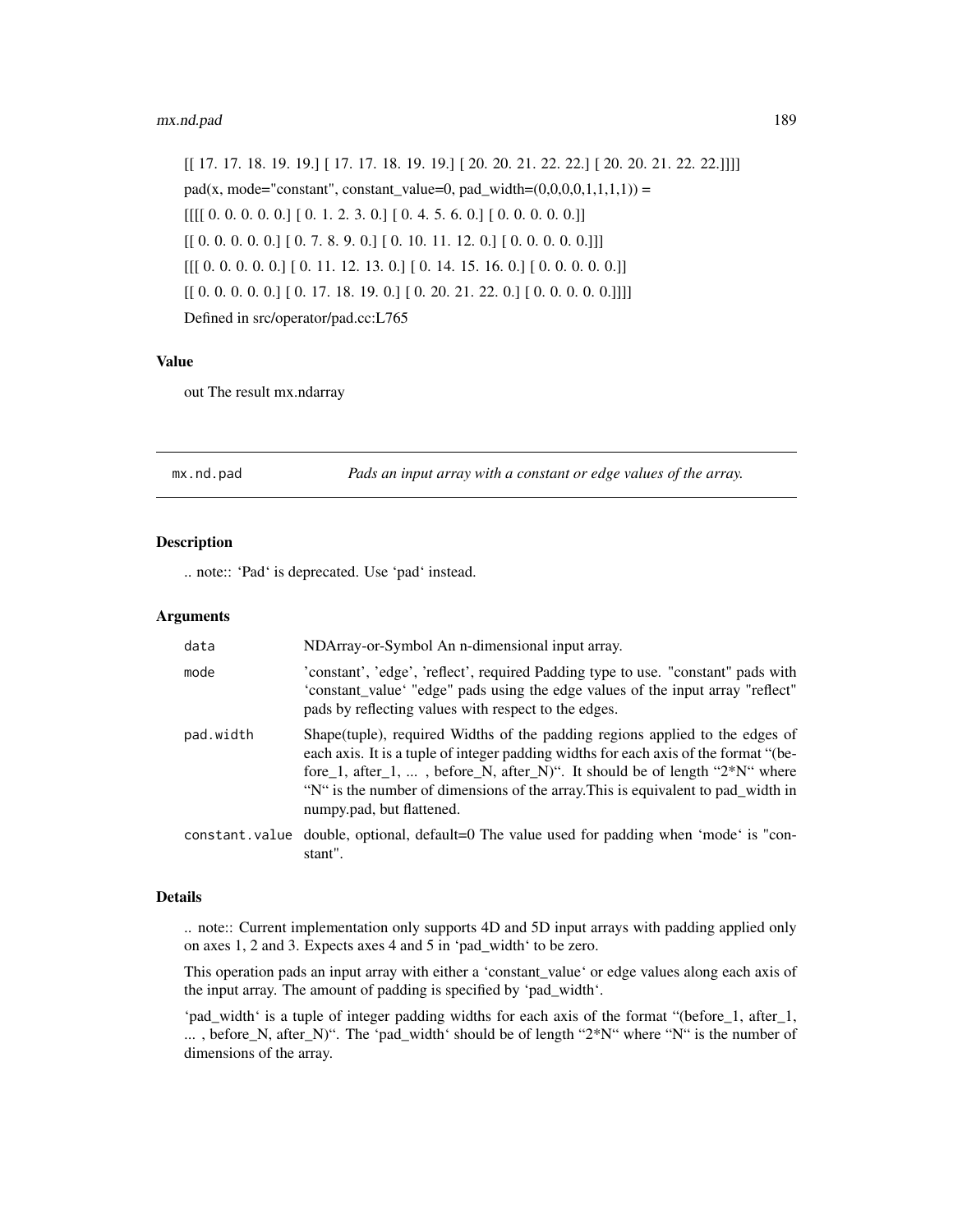For dimension "N" of the input array, "before\_N" and "after\_N" indicates how many values to add before and after the elements of the array along dimension "N". The widths of the higher two dimensions "before\_1", "after\_1", "before\_2", "after\_2" must be 0.

Example::

 $x = [[[[1. 2. 3.][4. 5. 6.]]]$ [[ 7. 8. 9.] [ 10. 11. 12.]]] [[[ 11. 12. 13.] [ 14. 15. 16.]] [[ 17. 18. 19.] [ 20. 21. 22.]]]]  $pad(x, mode='edge", pad\_width=(0,0,0,0,1,1,1,1)) =$  $[[[[ 1. 1. 2. 3. 3.] [ 1. 1. 2. 3. 3.] [ 4. 4. 5. 6. 6.] [ 4. 4. 5. 6. 6.]]$ [[ 7. 7. 8. 9. 9.] [ 7. 7. 8. 9. 9.] [ 10. 10. 11. 12. 12.] [ 10. 10. 11. 12. 12.]]] [[[ 11. 11. 12. 13. 13.] [ 11. 11. 12. 13. 13.] [ 14. 14. 15. 16. 16.] [ 14. 14. 15. 16. 16.]] [[ 17. 17. 18. 19. 19.] [ 17. 17. 18. 19. 19.] [ 20. 20. 21. 22. 22.] [ 20. 20. 21. 22. 22.]]]] pad(x, mode="constant", constant\_value=0, pad\_width= $(0,0,0,0,1,1,1,1)$ ) =  $[[[[0. 0. 0. 0. 0. 0.]] [0. 1. 2. 3. 0.]] [0. 4. 5. 6. 0.]] [0. 0. 0. 0. 0.]]$  $[[0. 0. 0. 0. 0.]**[0. 7. 8. 9. 0.**] [0. 10. 11. 12. 0.] [0. 0. 0. 0. 0.]]$  $[[[ 0. 0. 0. 0. 0.]] [ 0. 11. 12. 13. 0.]] [ 0. 14. 15. 16. 0.]] [ 0. 0. 0. 0. 0.]]$  $[[ [ 0. 0. 0. 0. 0.] [ 0. 17. 18. 19. 0.] [ 0. 20. 21. 22. 0.] [ 0. 0. 0. 0.]]]]$ Defined in src/operator/pad.cc:L765

## Value

out The result mx.ndarray

mx.nd.pick *Picks elements from an input array according to the input indices along the given axis.*

#### Description

Given an input array of shape " $(d0, d1)$ " and indices of shape " $(i0, 1)$ ", the result will be an output array of shape "(i0,)" with::

| data  | NDArray-or-Symbol The input array                                                                                                                                      |
|-------|------------------------------------------------------------------------------------------------------------------------------------------------------------------------|
| index | NDArray-or-Symbol The index array                                                                                                                                      |
| axis  | int or None, optional, default='-1' int or None. The axis to picking the elements.<br>Negative values means indexing from right to left. If is 'None', the elements in |
|       | the index w.r.t the flattened input will be picked.                                                                                                                    |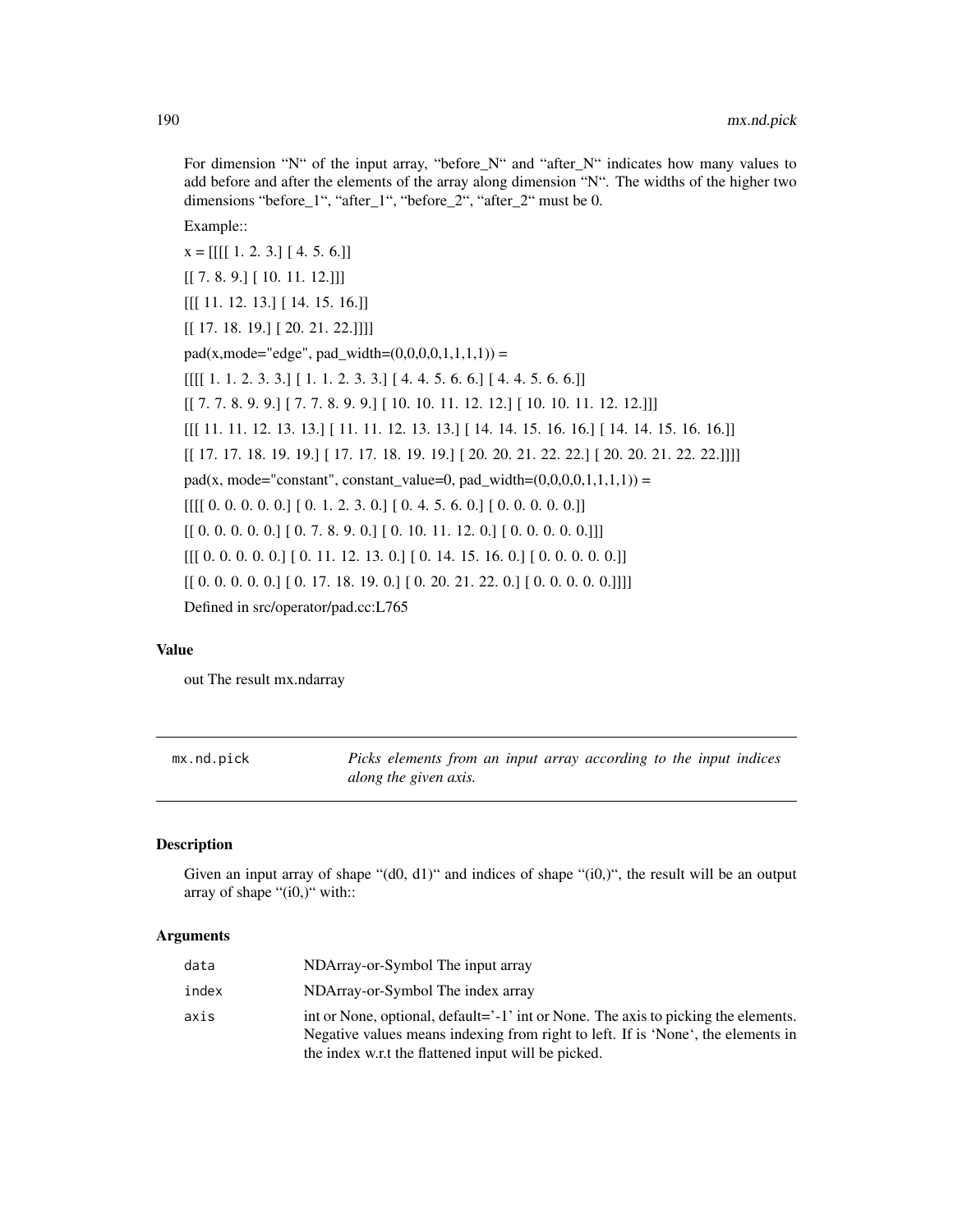| keepdims | boolean, optional, default=0 If true, the axis where we pick the elements is left<br>in the result as dimension with size one. |
|----------|--------------------------------------------------------------------------------------------------------------------------------|
| mode     | 'clip', 'wrap', optional, default='clip' Specify how out-of-bound indices behave.                                              |
|          | Default is "clip". "clip" means clip to the range. So, if all indices mentioned are                                            |

too large, they are replaced by the index that addresses the last element along an

#### Details

 $output[i] = input[i, indices[i]]$ 

By default, if any index mentioned is too large, it is replaced by the index that addresses the last element along an axis (the 'clip' mode).

This function supports n-dimensional input and (n-1)-dimensional indices arrays.

axis. "wrap" means to wrap around.

Examples::

 $x = [[1., 2.], [3., 4.], [5., 6.]]$ 

// picks elements with specified indices along axis 0 pick(x, y=[0,1], 0) = [1., 4.]

// picks elements with specified indices along axis 1 pick(x, y=[0,1,0], 1) =  $[1., 4., 5.]$ 

// picks elements with specified indices along axis 1 using 'wrap' mode // to place indicies that would normally be out of bounds pick(x, y=[2,-1,-2], 1, mode='wrap') =  $[1., 4., 5.]$ 

 $y = [[1.], [0.], [2.]]$ 

 $\ell$  picks elements with specified indices along axis 1 and dims are maintained pick(x, y, 1, keepdims=True) =  $[[2.], [3.], [6.]]$ 

Defined in src/operator/tensor/broadcast\_reduce\_op\_index.cc:L150

### Value

out The result mx.ndarray

mx.nd.Pooling *Performs pooling on the input.*

## Description

The shapes for 1-D pooling are

| data        | NDArray-or-Symbol Input data to the pooling operator.                                                       |
|-------------|-------------------------------------------------------------------------------------------------------------|
| kernel      | Shape(tuple), optional, default=[] Pooling kernel size: $(y, x)$ or $(d, y, x)$                             |
| pool.type   | 'avg', 'lp', 'max', 'sum', optional, default='max' Pooling type to be applied.                              |
| global.pool | boolean, optional, default=0 Ignore kernel size, do global pooling based on cur-<br>rent input feature map. |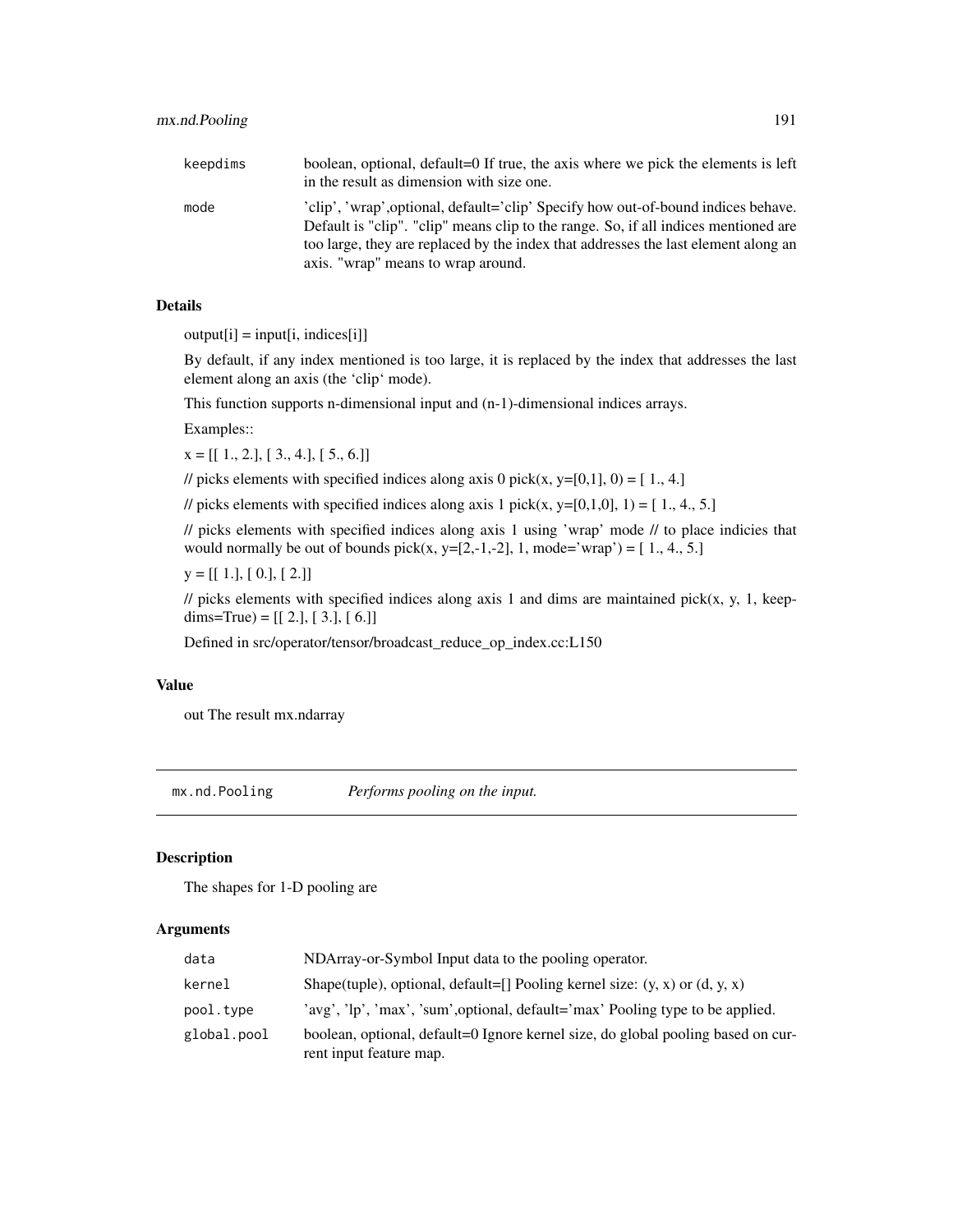| cudnn.off          | boolean, optional, default=0 Turn off cudnn pooling and use MXNet pooling<br>operator.                                                                                                                                                                                                                                                                                     |
|--------------------|----------------------------------------------------------------------------------------------------------------------------------------------------------------------------------------------------------------------------------------------------------------------------------------------------------------------------------------------------------------------------|
| pooling.convention |                                                                                                                                                                                                                                                                                                                                                                            |
|                    | 'full', 'same', 'valid', optional, default='valid' Pooling convention to be applied.                                                                                                                                                                                                                                                                                       |
| stride             | Shape(tuple), optional, default=[] Stride: for pooling $(y, x)$ or $(d, y, x)$ . Defaults<br>to 1 for each dimension.                                                                                                                                                                                                                                                      |
| pad                | Shape(tuple), optional, default=[] Pad for pooling: $(y, x)$ or $(d, y, x)$ . Defaults to<br>no padding.                                                                                                                                                                                                                                                                   |
| p.value            | int or None, optional, default='None' Value of p for Lp pooling, can be 1 or 2,<br>required for Lp Pooling.                                                                                                                                                                                                                                                                |
| count.include.pad  |                                                                                                                                                                                                                                                                                                                                                                            |
|                    | boolean or None, optional, default=None Only used for AvgPool, specify whether<br>to count padding elements for average calculation. For example, with a 5 <sup>*5</sup> ker-<br>nel on a 3*3 corner of a image, the sum of the 9 valid elements will be divided<br>by 25 if this is set to true, or it will be divided by 9 if this is set to false. Defaults<br>to true. |
| layout             | None, 'NCDHW', 'NCHW', 'NCW', 'NDHWC', 'NHWC', 'NWC', optional,<br>default='None' Set layout for input and output. Empty for default layout: NCW<br>for 1d, NCHW for 2d and NCDHW for 3d.                                                                                                                                                                                  |

#### Details

- \*\*data\*\* and \*\*out\*\*: \*(batch\_size, channel, width)\* (NCW layout) or \*(batch\_size, width, channel)\* (NWC layout),

The shapes for 2-D pooling are

- \*\*data\*\* and \*\*out\*\*: \*(batch\_size, channel, height, width)\* (NCHW layout) or \*(batch\_size, height, width, channel)\* (NHWC layout),

out\_height = f(height, kernel[0], pad[0], stride[0]) out\_width = f(width, kernel[1], pad[1], stride[1])

The definition of \*f\* depends on "pooling\_convention", which has two options:

- \*\*valid\*\* (default)::

 $f(x, k, p, s) = floor((x+2*p-k)/s)+1$ 

- \*\*full\*\*, which is compatible with Caffe::

 $f(x, k, p, s) = \text{ceil}((x+2*p-k)/s)+1$ 

When "global\_pool" is set to be true, then global pooling is performed. It will reset "kernel=(height, width)" and set the appropiate padding to 0.

Three pooling options are supported by "pool\_type":

- \*\*avg\*\*: average pooling - \*\*max\*\*: max pooling - \*\*sum\*\*: sum pooling - \*\*lp\*\*: Lp pooling

For 3-D pooling, an additional \*depth\* dimension is added before \*height\*. Namely the input data and output will have shape \*(batch\_size, channel, depth, height, width)\* (NCDHW layout) or \*(batch\_size, depth, height, width, channel)\* (NDHWC layout).

Notes on Lp pooling: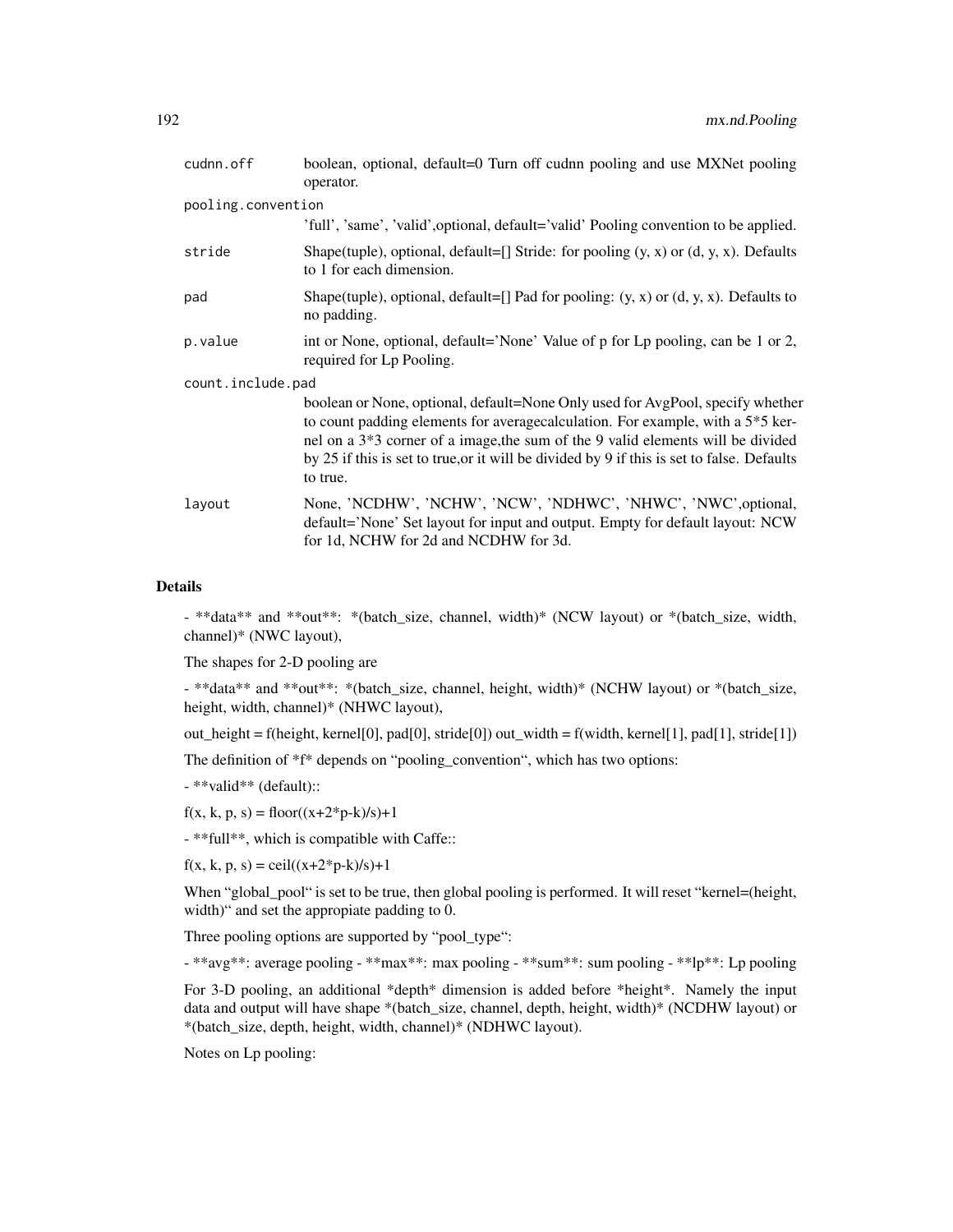Lp pooling was first introduced by this paper: https://arxiv.org/pdf/1204.3968.pdf. L-1 pooling is simply sum pooling, while L-inf pooling is simply max pooling. We can see that Lp pooling stands between those two, in practice the most common value for p is 2.

For each window "X", the mathematical expression for Lp pooling is:

:math: $f(X) = \sqrt{p}\sum_x^X x^p'$ 

Defined in src/operator/nn/pooling.cc:L416

#### Value

out The result mx.ndarray

mx.nd.Pooling.v1 *This operator is DEPRECATED. Perform pooling on the input.*

#### Description

The shapes for 2-D pooling is

#### Arguments

| data               | NDArray-or-Symbol Input data to the pooling operator.                                                       |
|--------------------|-------------------------------------------------------------------------------------------------------------|
| kernel             | Shape(tuple), optional, default=[] pooling kernel size: $(y, x)$ or $(d, y, x)$                             |
| pool.type          | 'avg', 'max', 'sum', optional, default='max' Pooling type to be applied.                                    |
| global.pool        | boolean, optional, default=0 Ignore kernel size, do global pooling based on cur-<br>rent input feature map. |
| pooling.convention |                                                                                                             |
|                    | 'full', 'valid', optional, default='valid' Pooling convention to be applied.                                |
| stride             | Shape(tuple), optional, default=[] stride: for pooling $(y, x)$ or $(d, y, x)$                              |
| pad                | Shape(tuple), optional, default=[] pad for pooling: $(y, x)$ or $(d, y, x)$                                 |

#### Details

- \*\*data\*\*: \*(batch\_size, channel, height, width)\* - \*\*out\*\*: \*(batch\_size, num\_filter, out\_height, out\_width)\*, with::

out\_height = f(height, kernel[0], pad[0], stride[0]) out\_width = f(width, kernel[1], pad[1], stride[1]) The definition of \*f\* depends on "pooling\_convention", which has two options:

- \*\*valid\*\* (default)::

 $f(x, k, p, s) = floor((x+2*p-k)/s)+1$ 

- \*\*full\*\*, which is compatible with Caffe::

 $f(x, k, p, s) = \text{ceil}((x+2*p-k)/s)+1$ 

But "global\_pool" is set to be true, then do a global pooling, namely reset "kernel=(height, width)". Three pooling options are supported by "pool\_type":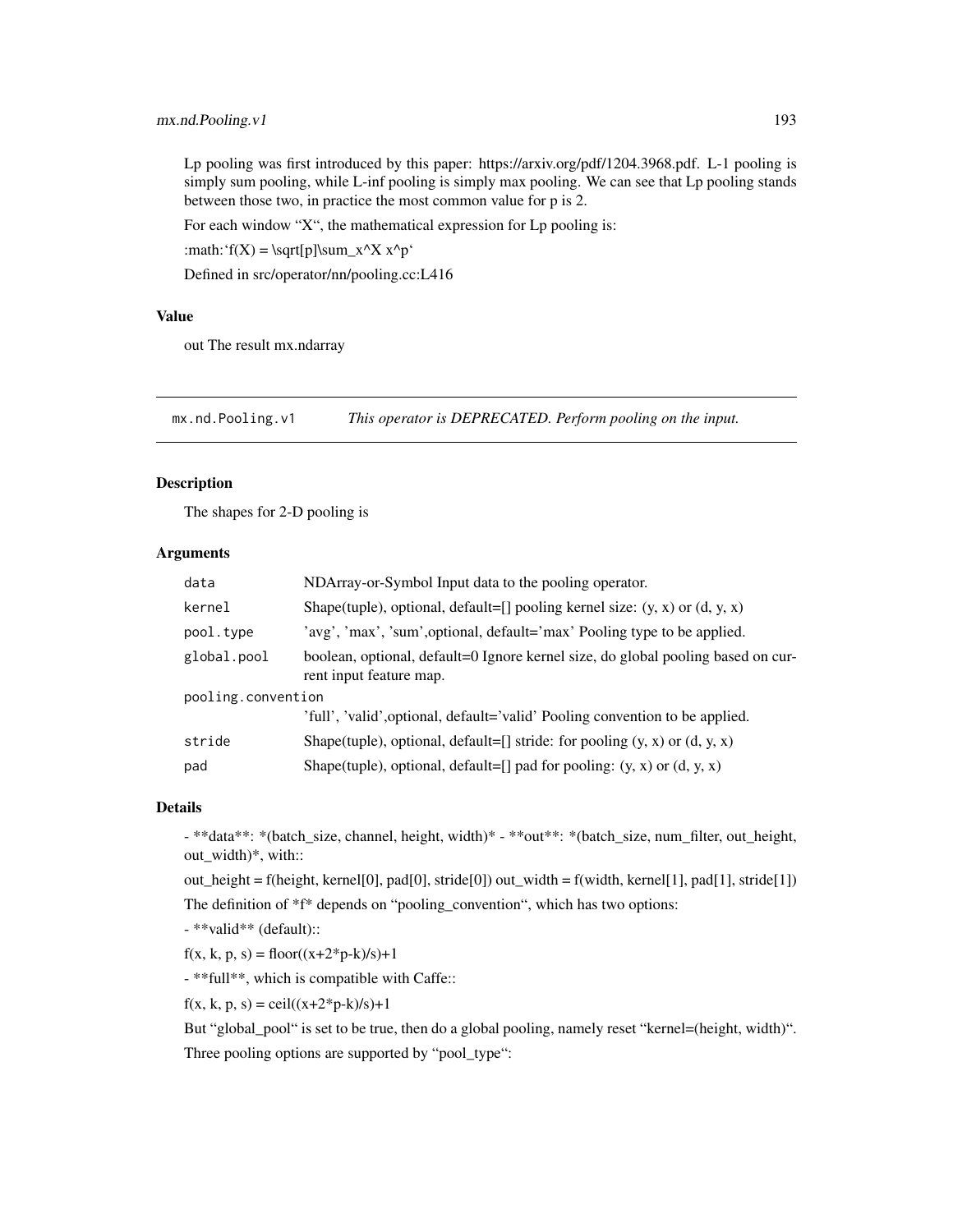- \*\*avg\*\*: average pooling - \*\*max\*\*: max pooling - \*\*sum\*\*: sum pooling

1-D pooling is special case of 2-D pooling with \*weight=1\* and \*kernel[1]=1\*.

For 3-D pooling, an additional \*depth\* dimension is added before \*height\*. Namely the input data will have shape \*(batch\_size, channel, depth, height, width)\*.

Defined in src/operator/pooling\_v1.cc:L103

#### Value

out The result mx.ndarray

mx.nd.preloaded.multi.mp.sgd.mom.update

*Momentum update function for multi-precision Stochastic Gradient Descent (SGD) optimizer.*

#### Description

Momentum update has better convergence rates on neural networks. Mathematically it looks like below:

## Arguments

| data          | NDArray-or-Symbol[] Weights, gradients, momentums, learning rates and weight<br>decays                                                                                                                             |
|---------------|--------------------------------------------------------------------------------------------------------------------------------------------------------------------------------------------------------------------|
| momentum      | float, optional, default=0 The decay rate of momentum estimates at each epoch.                                                                                                                                     |
| rescale.grad  | float, optional, default=1 Rescale gradient to grad = rescale_grad*grad.                                                                                                                                           |
| clip.gradient | float, optional, default=-1 Clip gradient to the range of [-clip_gradient, clip_gradient]<br>If clip_gradient $\leq 0$ , gradient clipping is turned off. grad = max(min(grad,<br>clip_gradient), -clip_gradient). |
| num.weights   | int, optional, default='1' Number of updated weights.                                                                                                                                                              |

#### Details

.. math::

 $v_1 = \alpha * \nabla J(W_0) \ v_t = \gamma v_t-1 - \alpha * \nabla J(W_t-1) \ W_t = W_t-1 + v_t$ 

It updates the weights using::

 $v =$  momentum  $* v$  - learning\_rate  $*$  gradient weight  $+= v$ 

Where the parameter "momentum" is the decay rate of momentum estimates at each epoch.

Defined in src/operator/contrib/preloaded\_multi\_sgd.cc:L199

#### Value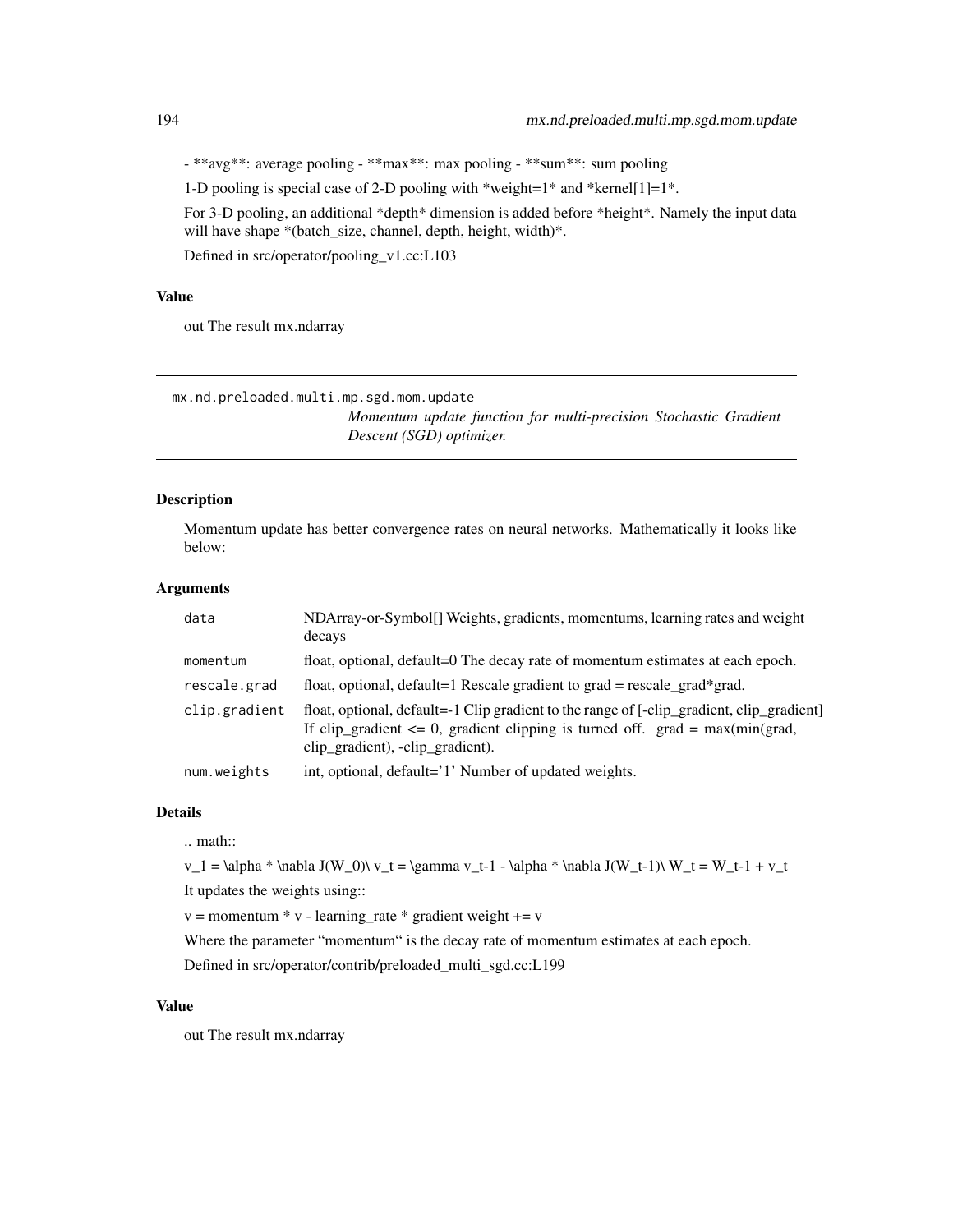mx.nd.preloaded.multi.mp.sgd.update *Update function for multi-precision Stochastic Gradient Descent (SDG) optimizer.*

## Description

It updates the weights using::

### Arguments

| data          | NDArray-or-Symbol[] Weights, gradients, learning rates and weight decays                                                                                                                                           |
|---------------|--------------------------------------------------------------------------------------------------------------------------------------------------------------------------------------------------------------------|
| rescale.grad  | float, optional, default=1 Rescale gradient to grad = rescale grad*grad.                                                                                                                                           |
| clip.gradient | float, optional, default=-1 Clip gradient to the range of [-clip_gradient, clip_gradient]<br>If clip_gradient $\leq 0$ , gradient clipping is turned off. grad = max(min(grad,<br>clip_gradient), -clip_gradient). |
| num.weights   | int, optional, default='1' Number of updated weights.                                                                                                                                                              |

## Details

weight = weight - learning\_rate \* (gradient + wd \* weight)

Defined in src/operator/contrib/preloaded\_multi\_sgd.cc:L139

#### Value

out The result mx.ndarray

mx.nd.preloaded.multi.sgd.mom.update *Momentum update function for Stochastic Gradient Descent (SGD) optimizer.*

# Description

Momentum update has better convergence rates on neural networks. Mathematically it looks like below: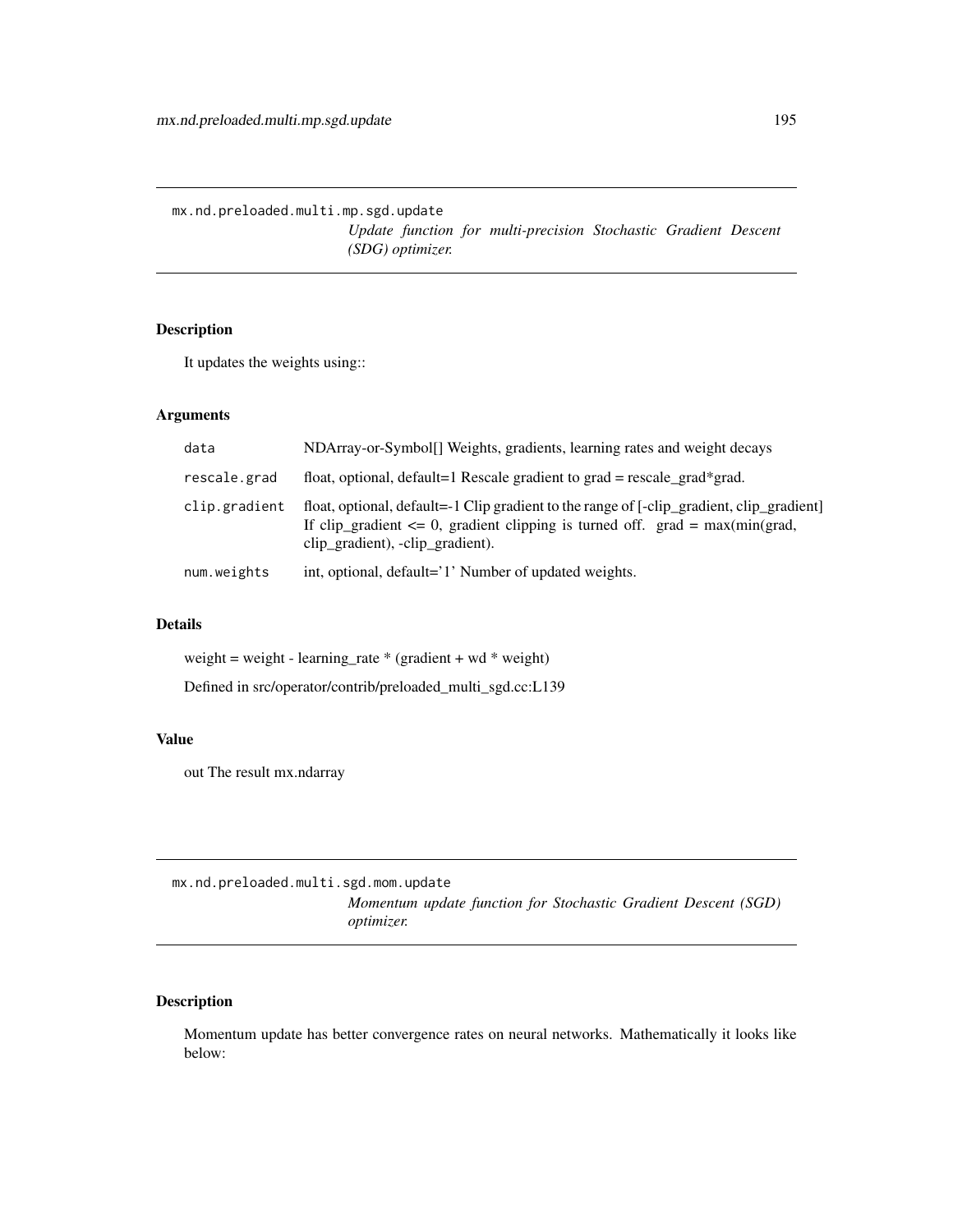## Arguments

| data          | NDArray-or-Symbol[] Weights, gradients, momentum, learning rates and weight<br>decays                                                                                                                              |
|---------------|--------------------------------------------------------------------------------------------------------------------------------------------------------------------------------------------------------------------|
| momentum      | float, optional, default=0 The decay rate of momentum estimates at each epoch.                                                                                                                                     |
| rescale.grad  | float, optional, default=1 Rescale gradient to grad = rescale_grad*grad.                                                                                                                                           |
| clip.gradient | float, optional, default=-1 Clip gradient to the range of [-clip_gradient, clip_gradient]<br>If clip_gradient $\leq 0$ , gradient clipping is turned off. grad = max(min(grad,<br>clip_gradient), -clip_gradient). |
| num.weights   | int, optional, default='1' Number of updated weights.                                                                                                                                                              |

#### Details

.. math::

 $v_1 = \alpha * \nabla J(W_0) \ v_t = \gamma v_t-1 - \alpha * \nabla J(W_t-1) \ W_t = W_t-1 + v_t$ It updates the weights using::

 $v =$  momentum  $* v$  - learning\_rate  $*$  gradient weight  $+= v$ 

Where the parameter "momentum" is the decay rate of momentum estimates at each epoch.

Defined in src/operator/contrib/preloaded\_multi\_sgd.cc:L90

## Value

out The result mx.ndarray

mx.nd.preloaded.multi.sgd.update *Update function for Stochastic Gradient Descent (SDG) optimizer.*

## Description

It updates the weights using::

## Arguments

| data          | NDArray-or-Symbol[] Weights, gradients, learning rates and weight decays                                                                                                                                           |
|---------------|--------------------------------------------------------------------------------------------------------------------------------------------------------------------------------------------------------------------|
| rescale.grad  | float, optional, default=1 Rescale gradient to grad = rescale_grad*grad.                                                                                                                                           |
| clip.gradient | float, optional, default=-1 Clip gradient to the range of [-clip_gradient, clip_gradient]<br>If clip_gradient $\leq 0$ , gradient clipping is turned off. grad = max(min(grad,<br>clip_gradient), -clip_gradient). |
| num.weights   | int, optional, default='1' Number of updated weights.                                                                                                                                                              |

## Details

weight = weight - learning\_rate  $*(gradient + wd * weight)$ Defined in src/operator/contrib/preloaded\_multi\_sgd.cc:L41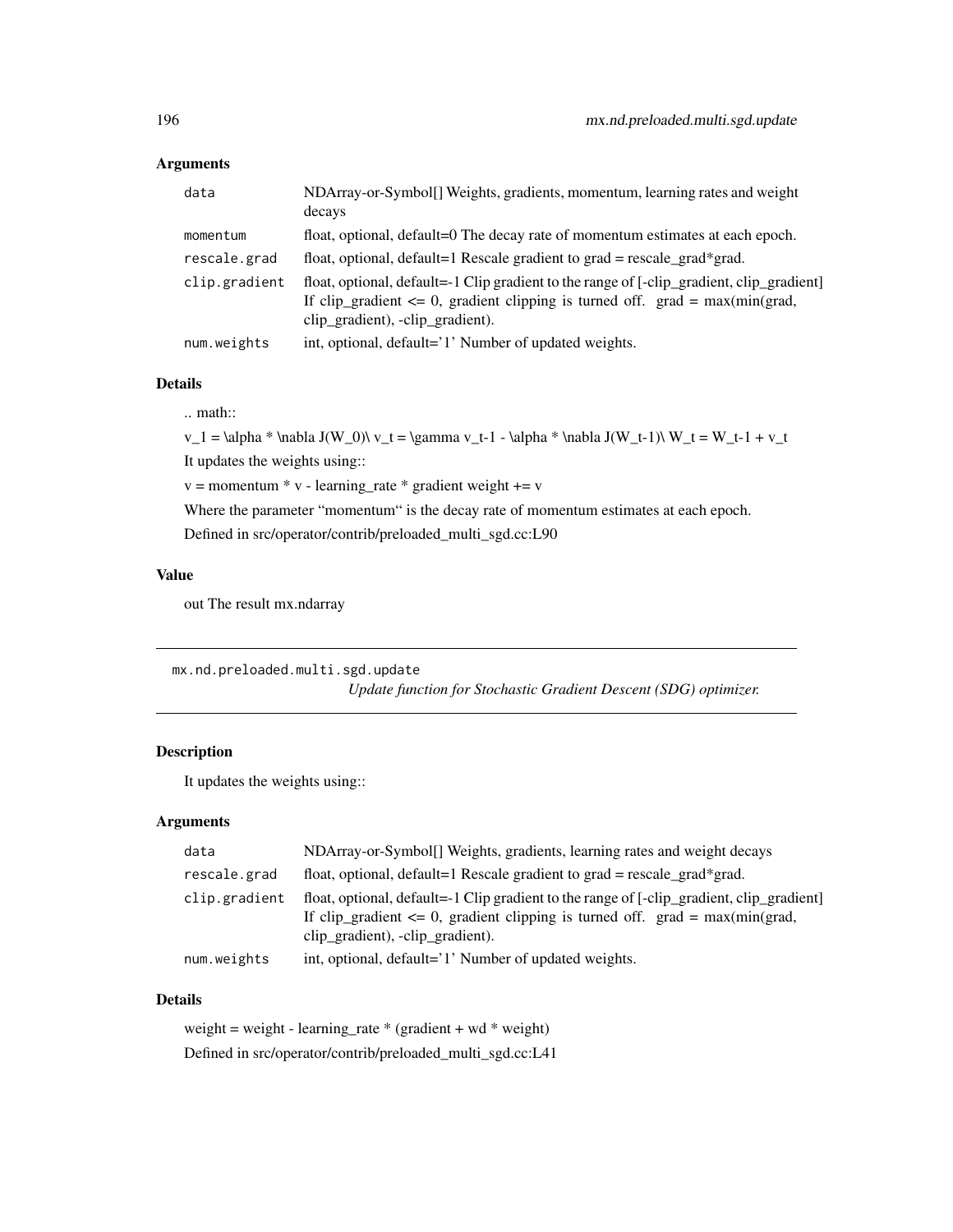## mx.nd.prod 197

## Value

out The result mx.ndarray

mx.nd.prod *Computes the product of array elements over given axes.*

## Description

Defined in src/operator/tensor/./broadcast\_reduce\_op.h:L30

## Arguments

| data     | NDArray-or-Symbol The input                                                                                                   |  |
|----------|-------------------------------------------------------------------------------------------------------------------------------|--|
| axis     | Shape or None, optional, default=None The axis or axes along which to perform<br>the reduction.                               |  |
|          | The default, 'axis= $()$ ', will compute over all elements into a scalar array with<br>shape $(1,)^{\prime}$ .                |  |
|          | If 'axis' is int, a reduction is performed on a particular axis.                                                              |  |
|          | If 'axis' is a tuple of ints, a reduction is performed on all the axes specified in<br>the tuple.                             |  |
|          | If 'exclude' is true, reduction will be performed on the axes that are NOT in axis<br>instead.                                |  |
|          | Negative values means indexing from right to left.                                                                            |  |
| keepdims | boolean, optional, default=0 If this is set to 'True', the reduced axes are left in<br>the result as dimension with size one. |  |
| exclude  | boolean, optional, default=0 Whether to perform reduction on axis that are NOT<br>in axis instead.                            |  |
|          |                                                                                                                               |  |

## Value

out The result mx.ndarray

| mx.nd.radians | Converts each element of the input array from degrees to radians. |
|---------------|-------------------------------------------------------------------|
|---------------|-------------------------------------------------------------------|

# Description

.. math:: radians([0, 90, 180, 270, 360]) = [0, \pi/2, \pi, 3\pi/2, 2\pi]

## Arguments

data NDArray-or-Symbol The input array.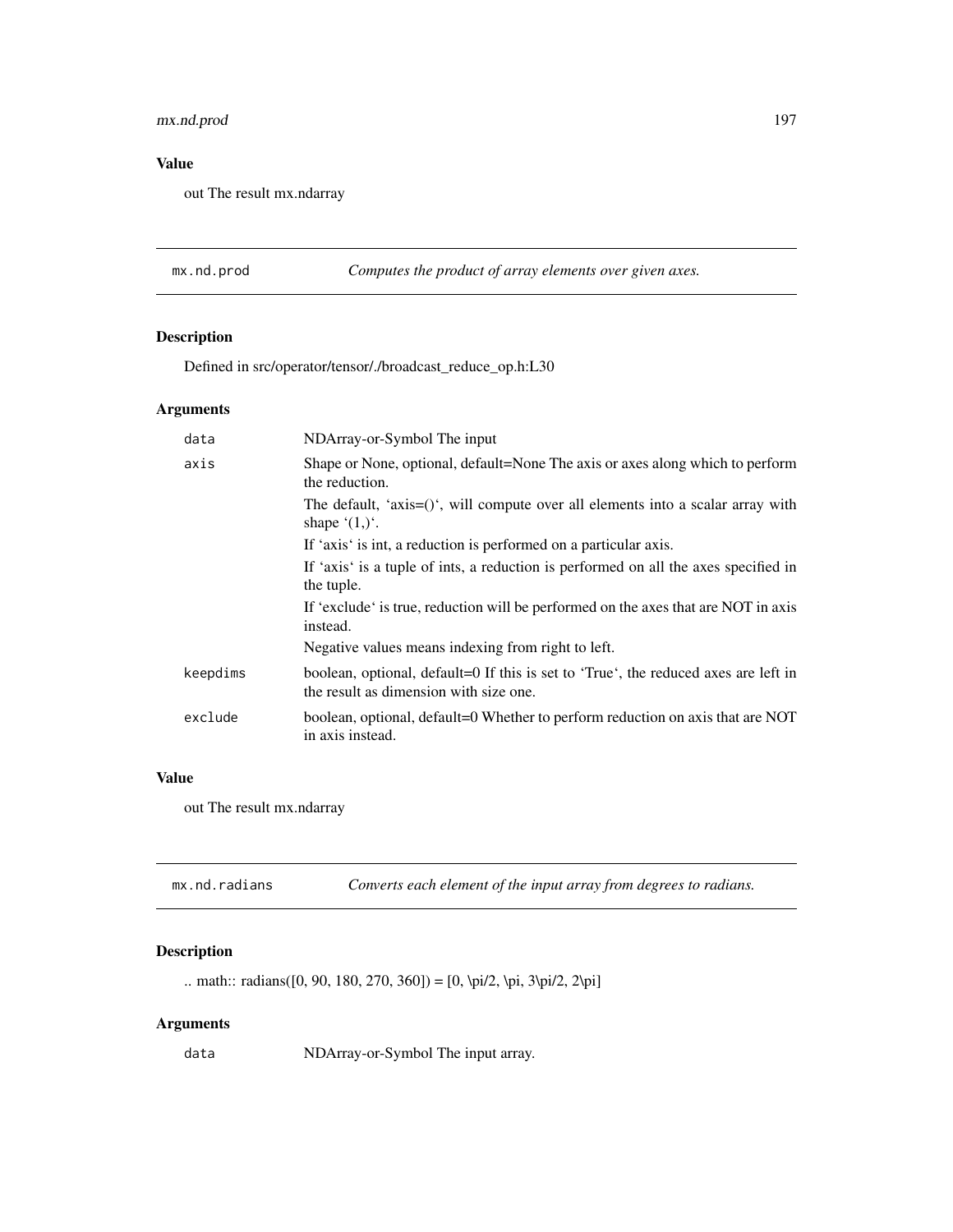#### Details

The storage type of "radians" output depends upon the input storage type:

 $-$  radians(default) = default - radians(row\_sparse) = row\_sparse - radians(csr) = csr

Defined in src/operator/tensor/elemwise\_unary\_op\_trig.cc:L351

## Value

out The result mx.ndarray

mx.nd.random.exponential

*Draw random samples from an exponential distribution.*

## Description

Samples are distributed according to an exponential distribution parametrized by \*lambda\* (rate).

## Arguments

| lam   | float, optional, default=1 Lambda parameter (rate) of the exponential distribu-<br>tion.                                                                                     |
|-------|------------------------------------------------------------------------------------------------------------------------------------------------------------------------------|
| shape | Shape(tuple), optional, default=None Shape of the output.                                                                                                                    |
| ctx   | string, optional, default="Context of output, in format $[$ cpulgpulcpu_pinned $]$ (n).<br>Only used for imperative calls.                                                   |
| dtype | 'None', 'float16', 'float32', 'float64', optional, default='None' DType of the out-<br>put in case this can't be inferred. Defaults to float 32 if not defined (dtype=None). |

#### Details

Example::

exponential(lam=4, shape=(2,2)) = [[ 0.0097189 , 0.08999364], [ 0.04146638, 0.31715935]]

Defined in src/operator/random/sample\_op.cc:L136

## Value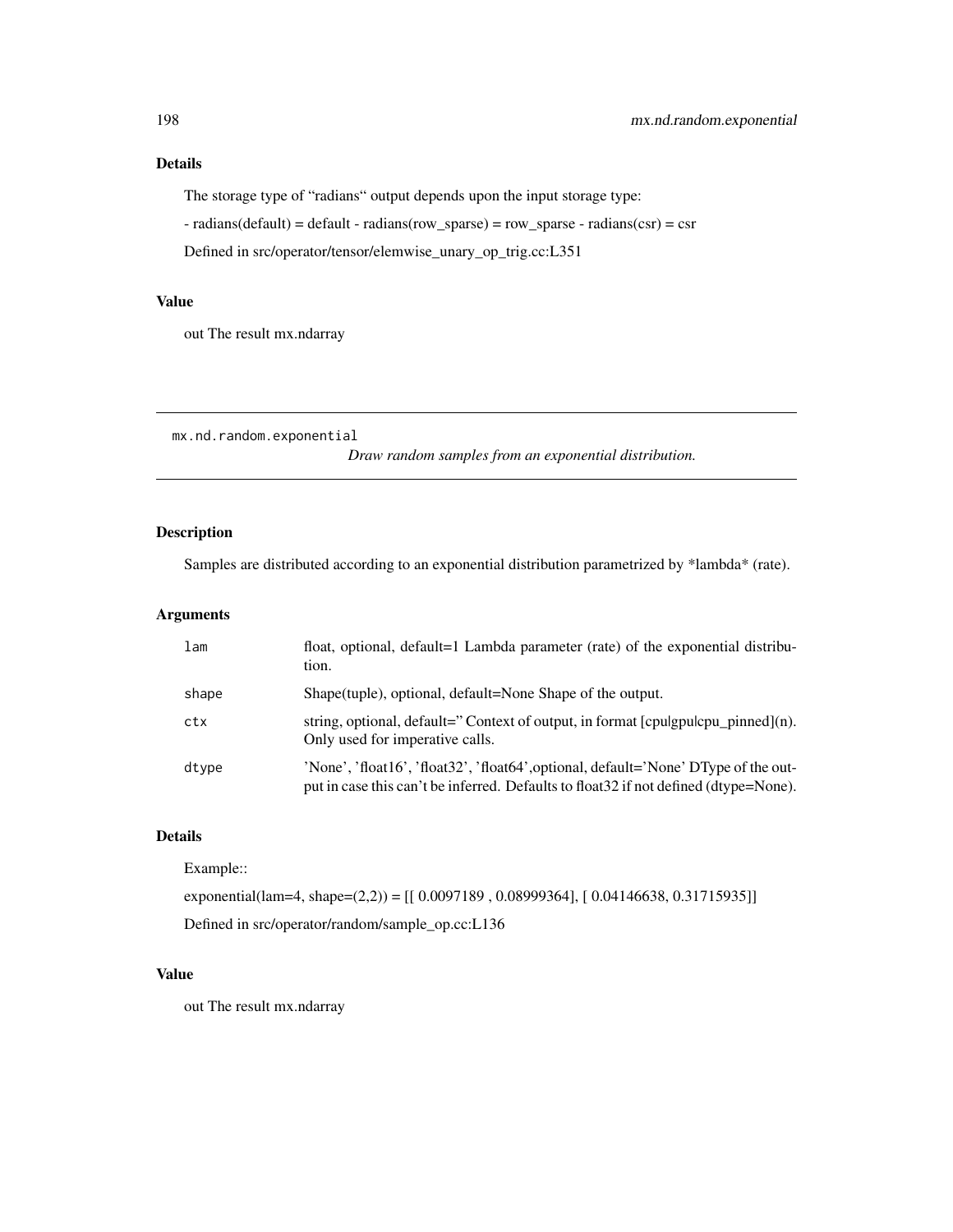mx.nd.random.gamma *Draw random samples from a gamma distribution.*

#### Description

Samples are distributed according to a gamma distribution parametrized by \*alpha\* (shape) and \*beta\* (scale).

## Arguments

| alpha | float, optional, default=1 Alpha parameter (shape) of the gamma distribution.                                                                                                |
|-------|------------------------------------------------------------------------------------------------------------------------------------------------------------------------------|
| beta  | float, optional, default=1 Beta parameter (scale) of the gamma distribution.                                                                                                 |
| shape | Shape (tuple), optional, default=None Shape of the output.                                                                                                                   |
| ctx   | string, optional, default="Context of output, in format [cpulgpulcpu_pinned](n).<br>Only used for imperative calls.                                                          |
| dtype | 'None', 'float16', 'float32', 'float64', optional, default='None' DType of the out-<br>put in case this can't be inferred. Defaults to float 32 if not defined (dtype=None). |

## Details

Example::

gamma(alpha=9, beta=0.5, shape=(2,2)) = [[ 7.10486984, 3.37695289], [ 3.91697288, 3.65933681]] Defined in src/operator/random/sample\_op.cc:L124

#### Value

out The result mx.ndarray

mx.nd.random.generalized.negative.binomial *Draw random samples from a generalized negative binomial distribution.*

## Description

Samples are distributed according to a generalized negative binomial distribution parametrized by \*mu\* (mean) and \*alpha\* (dispersion). \*alpha\* is defined as \*1/k\* where \*k\* is the failure limit of the number of unsuccessful experiments (generalized to real numbers). Samples will always be returned as a floating point data type.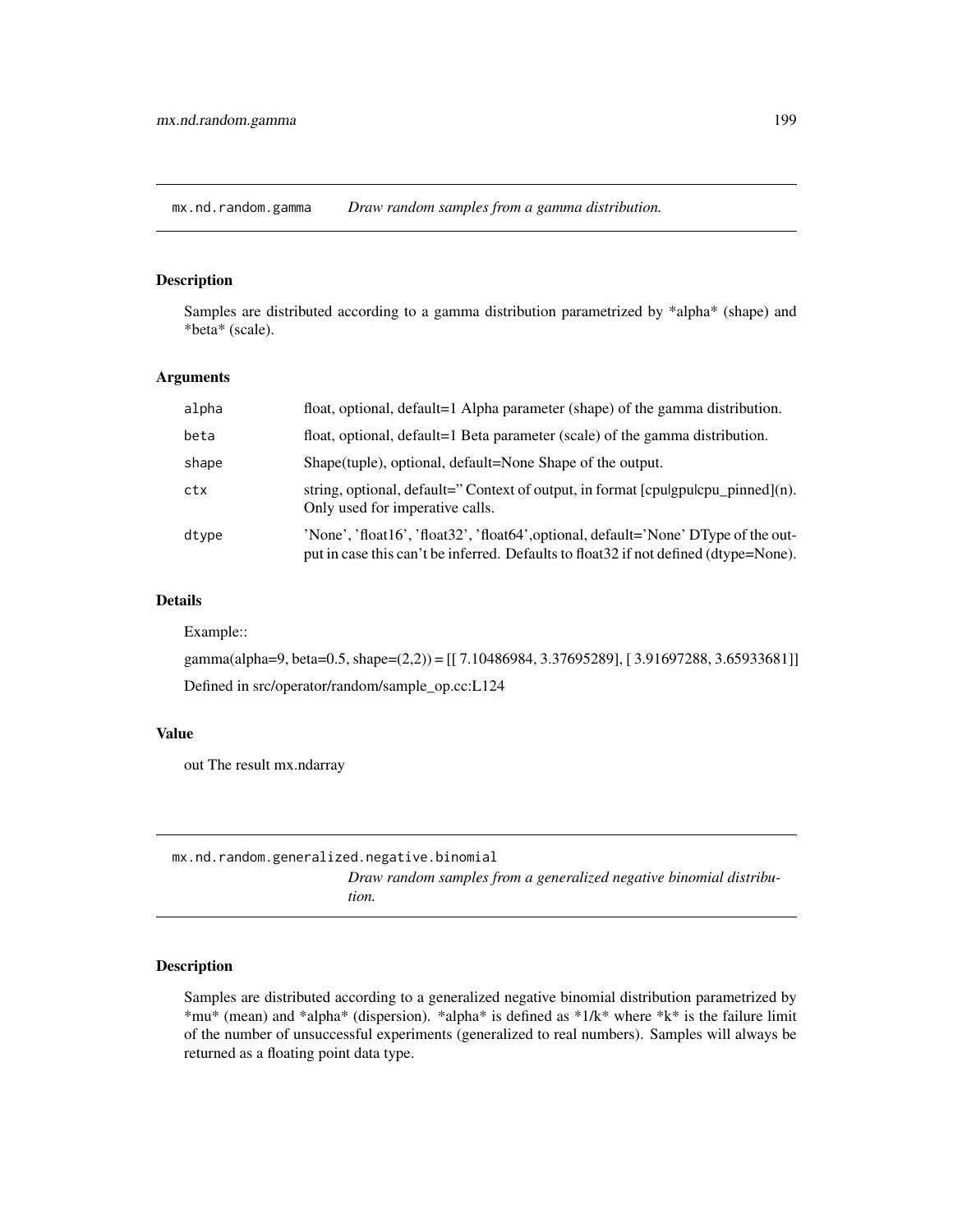#### Arguments

| mu    | float, optional, default=1 Mean of the negative binomial distribution.                                                                                                       |
|-------|------------------------------------------------------------------------------------------------------------------------------------------------------------------------------|
| alpha | float, optional, default=1 Alpha (dispersion) parameter of the negative binomial<br>distribution.                                                                            |
| shape | Shape(tuple), optional, default=None Shape of the output.                                                                                                                    |
| ctx   | string, optional, default=" Context of output, in format $[$ cpulgpulcpu_pinned $]$ (n).<br>Only used for imperative calls.                                                  |
| dtype | 'None', 'float16', 'float32', 'float64', optional, default='None' DType of the out-<br>put in case this can't be inferred. Defaults to float 32 if not defined (dtype=None). |

#### Details

Example::

generalized\_negative\_binomial(mu=2.0, alpha=0.3, shape= $(2,2)$ ) = [[ 2., 1.], [ 6., 4.]] Defined in src/operator/random/sample\_op.cc:L178

## Value

out The result mx.ndarray

mx.nd.random.negative.binomial

*Draw random samples from a negative binomial distribution.*

#### Description

Samples are distributed according to a negative binomial distribution parametrized by \*k\* (limit of unsuccessful experiments) and \*p\* (failure probability in each experiment). Samples will always be returned as a floating point data type.

#### Arguments

| -k    | int, optional, default='1' Limit of unsuccessful experiments.                                                                                                                |
|-------|------------------------------------------------------------------------------------------------------------------------------------------------------------------------------|
| p     | float, optional, default=1 Failure probability in each experiment.                                                                                                           |
| shape | Shape (tuple), optional, default=None Shape of the output.                                                                                                                   |
| ctx   | string, optional, default="Context of output, in format $[$ cpulgpulcpu_pinned $]$ (n).<br>Only used for imperative calls.                                                   |
| dtype | 'None', 'float16', 'float32', 'float64', optional, default='None' DType of the out-<br>put in case this can't be inferred. Defaults to float 32 if not defined (dtype=None). |

## Details

Example::

negative\_binomial(k=3, p=0.4, shape= $(2,2)$ ) = [[ 4., 7.], [ 2., 5.]] Defined in src/operator/random/sample\_op.cc:L163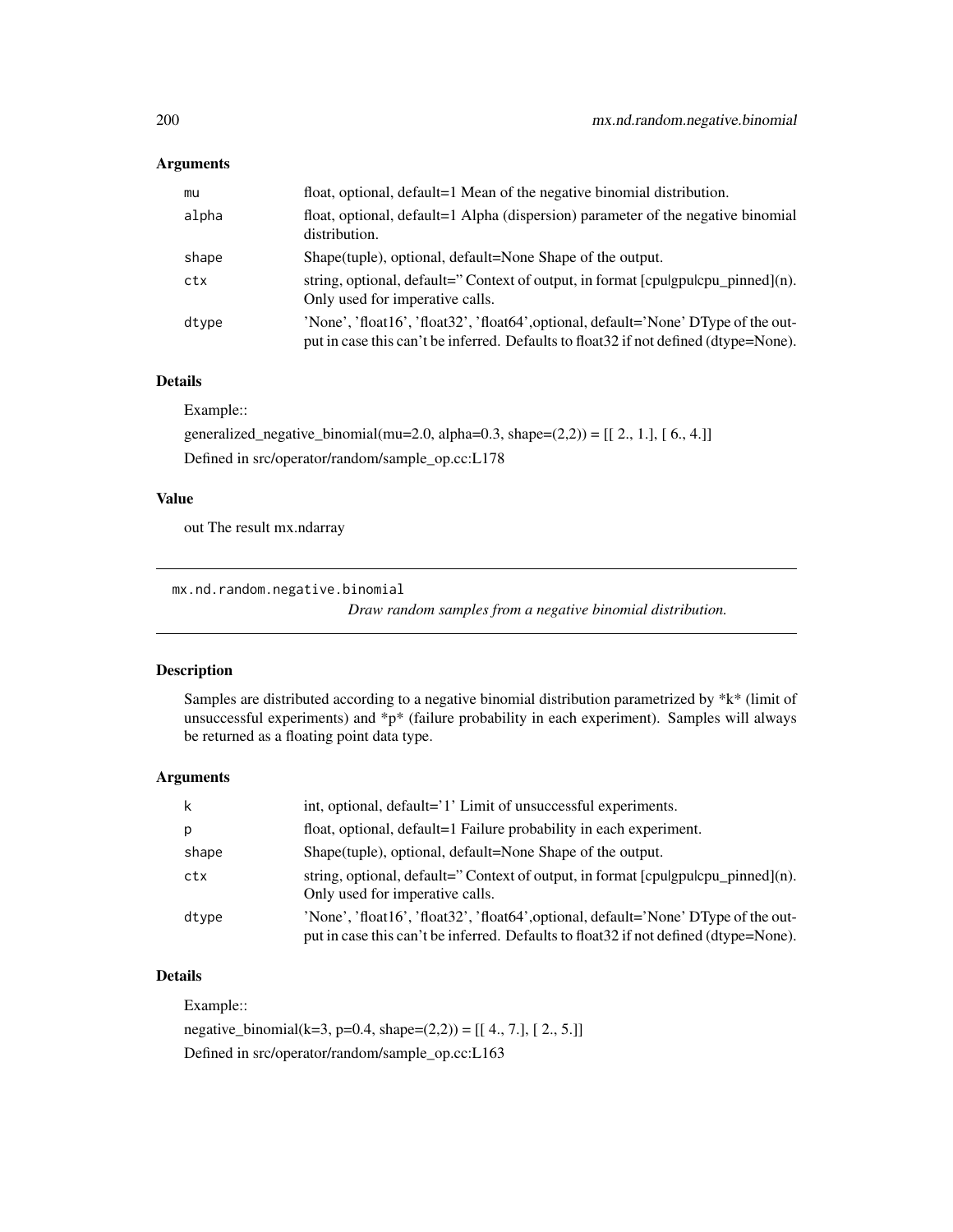## Value

out The result mx.ndarray

mx.nd.random.normal *Draw random samples from a normal (Gaussian) distribution.*

## Description

.. note:: The existing alias "normal" is deprecated.

## Arguments

| loc   | float, optional, default=0 Mean of the distribution.                                                                                                                         |
|-------|------------------------------------------------------------------------------------------------------------------------------------------------------------------------------|
| scale | float, optional, default=1 Standard deviation of the distribution.                                                                                                           |
| shape | Shape (tuple), optional, default=None Shape of the output.                                                                                                                   |
| ctx   | string, optional, default="Context of output, in format [cpulgpulcpu_pinned](n).<br>Only used for imperative calls.                                                          |
| dtype | 'None', 'float16', 'float32', 'float64', optional, default='None' DType of the out-<br>put in case this can't be inferred. Defaults to float 32 if not defined (dtype=None). |

## Details

Samples are distributed according to a normal distribution parametrized by \*loc\* (mean) and \*scale\* (standard deviation).

#### Example::

normal(loc=0, scale=1, shape=(2,2)) = [[ 1.89171135, -1.16881478], [-1.23474145, 1.55807114]]

Defined in src/operator/random/sample\_op.cc:L112

## Value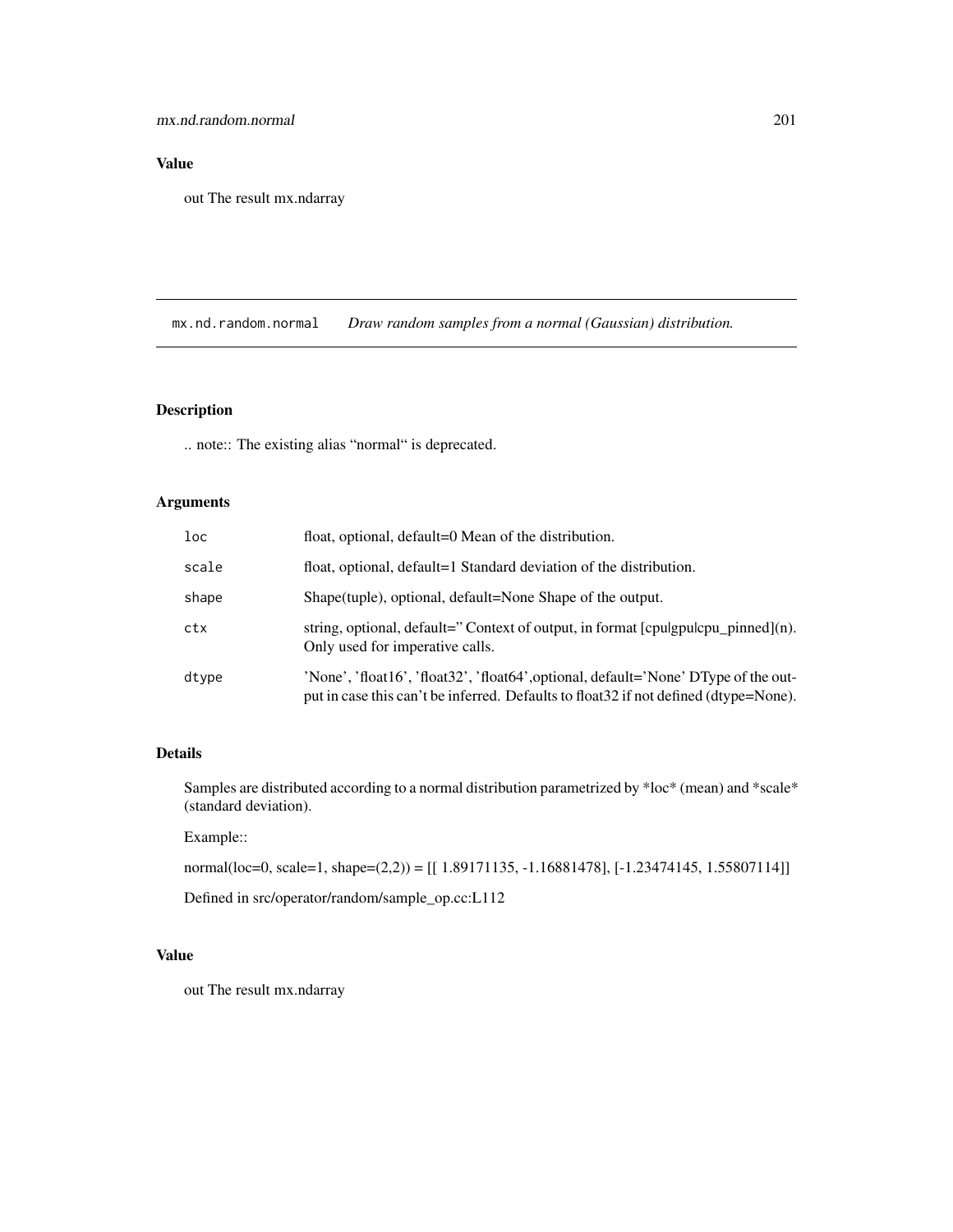```
mx.nd.random.pdf.dirichlet
```
*Computes the value of the PDF of \*sample\* of Dirichlet distributions with parameter \*alpha\*.*

#### Description

The shape of \*alpha\* must match the leftmost subshape of \*sample\*. That is, \*sample\* can have the same shape as \*alpha\*, in which case the output contains one density per distribution, or \*sample\* can be a tensor of tensors with that shape, in which case the output is a tensor of densities such that the densities at index  $*$ i $*$  in the output are given by the samples at index  $*$ i $*$  in  $*$ sample $*$ parameterized by the value of \*alpha\* at index \*i\*.

#### Arguments

| sample | NDArray-or-Symbol Samples from the distributions.                                                              |
|--------|----------------------------------------------------------------------------------------------------------------|
| alpha  | NDArray-or-Symbol Concentration parameters of the distributions.                                               |
| is.log | boolean, optional, default=0 If set, compute the density of the log-probability<br>instead of the probability. |

#### Details

Examples::

random\_pdf\_dirichlet(sample=[[1,2],[2,3],[3,4]], alpha=[2.5, 2.5]) = [38.413498, 199.60245, 564.56085]

sample = [[[1, 2, 3], [10, 20, 30], [100, 200, 300]], [[0.1, 0.2, 0.3], [0.01, 0.02, 0.03], [0.001, 0.002, 0.003]]]

random\_pdf\_dirichlet(sample=sample, alpha=[0.1, 0.4, 0.9]) = [[2.3257459e-02, 5.8420084e-04, 1.4674458e-05], [9.2589635e-01, 3.6860607e+01, 1.4674468e+03]]

Defined in src/operator/random/pdf\_op.cc:L315

#### Value

out The result mx.ndarray

mx.nd.random.pdf.exponential

*Computes the value of the PDF of \*sample\* of exponential distributions with parameters \*lam\* (rate).*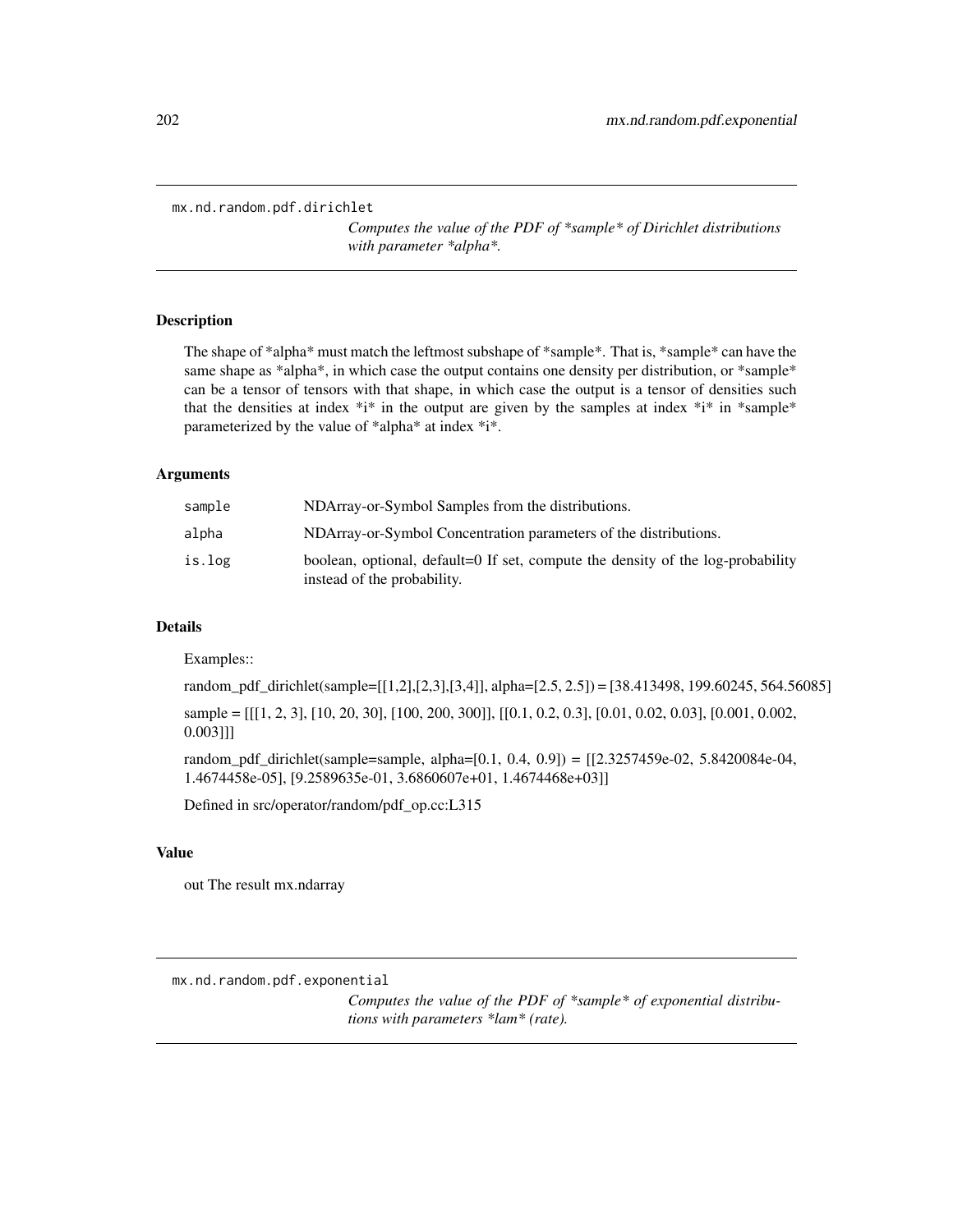The shape of \*lam\* must match the leftmost subshape of \*sample\*. That is, \*sample\* can have the same shape as \*lam\*, in which case the output contains one density per distribution, or \*sample\* can be a tensor of tensors with that shape, in which case the output is a tensor of densities such that the densities at index  $*i^*$  in the output are given by the samples at index  $*i^*$  in  $*$ sample $*$ parameterized by the value of \*lam\* at index \*i\*.

#### Arguments

| sample | NDArray-or-Symbol Samples from the distributions.                                                              |
|--------|----------------------------------------------------------------------------------------------------------------|
| lam    | NDArray-or-Symbol Lambda (rate) parameters of the distributions.                                               |
| is.log | boolean, optional, default=0 If set, compute the density of the log-probability<br>instead of the probability. |

## Details

#### Examples::

random\_pdf\_exponential(sample=[[1, 2, 3]], lam=[1]) = [[0.36787945, 0.13533528, 0.04978707]]

sample = [[1,2,3], [1,2,3], [1,2,3]]

random\_pdf\_exponential(sample=sample, lam=[1,0.5,0.25]) = [[0.36787945, 0.13533528, 0.04978707], [0.30326533, 0.18393973, 0.11156508], [0.1947002, 0.15163267, 0.11809164]]

Defined in src/operator/random/pdf\_op.cc:L304

#### Value

out The result mx.ndarray

mx.nd.random.pdf.gamma

*Computes the value of the PDF of \*sample\* of gamma distributions with parameters \*alpha\* (shape) and \*beta\* (rate).*

#### **Description**

\*alpha\* and \*beta\* must have the same shape, which must match the leftmost subshape of \*sample\*. That is, \*sample\* can have the same shape as \*alpha\* and \*beta\*, in which case the output contains one density per distribution, or \*sample\* can be a tensor of tensors with that shape, in which case the output is a tensor of densities such that the densities at index  $*$ i $*$  in the output are given by the samples at index \*i\* in \*sample\* parameterized by the values of \*alpha\* and \*beta\* at index \*i\*.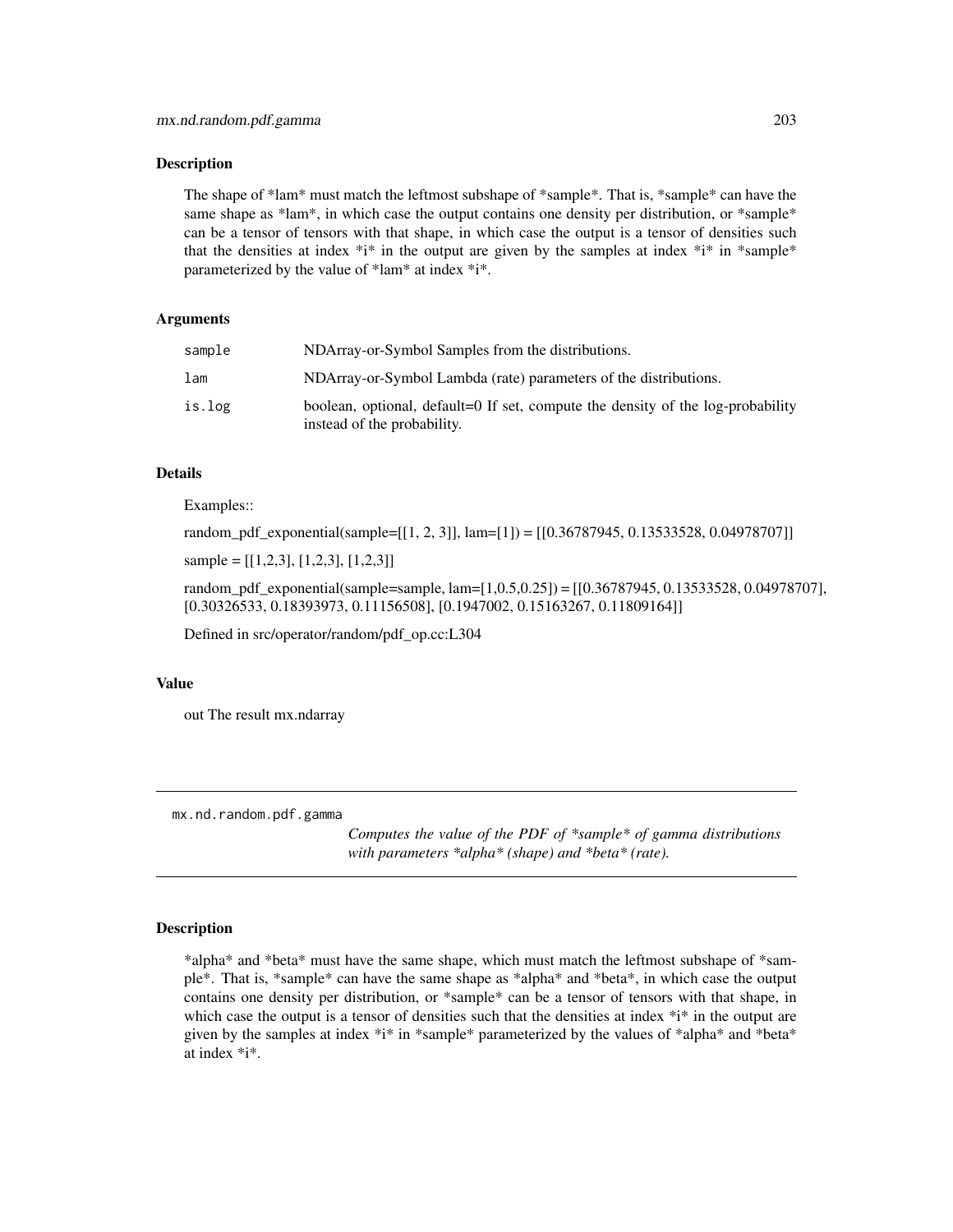### Arguments

| sample | NDArray-or-Symbol Samples from the distributions.                                                              |
|--------|----------------------------------------------------------------------------------------------------------------|
| alpha  | NDArray-or-Symbol Alpha (shape) parameters of the distributions.                                               |
| is.log | boolean, optional, default=0 If set, compute the density of the log-probability<br>instead of the probability. |
| beta   | NDArray-or-Symbol Beta (scale) parameters of the distributions.                                                |

## Details

Examples::

random\_pdf\_gamma(sample=[[1,2,3,4,5]], alpha=[5], beta=[1]) = [[0.01532831, 0.09022352, 0.16803136, 0.19536681, 0.17546739]]

sample =  $[[1, 2, 3, 4, 5], [2, 3, 4, 5, 6], [3, 4, 5, 6, 7]]$ 

random\_pdf\_gamma(sample=sample, alpha= $[5,6,7]$ , beta= $[1,1,1]$ ) =  $[0.01532831, 0.09022352,$ 0.16803136, 0.19536681, 0.17546739], [0.03608941, 0.10081882, 0.15629345, 0.17546739, 0.16062315], [0.05040941, 0.10419563, 0.14622283, 0.16062315, 0.14900276]]

Defined in src/operator/random/pdf\_op.cc:L302

## Value

out The result mx.ndarray

| mx.nd.random.pdf.generalized.negative.binomial                                                                                                                                                                                                                                                                      |
|---------------------------------------------------------------------------------------------------------------------------------------------------------------------------------------------------------------------------------------------------------------------------------------------------------------------|
| Computes the value of the PDF of $*$ sample $*$ of generalized negative bi-<br>nomial distributions with parameters *mu* (mean) and *alpha* (dis-<br>persion). This can be understood as a reparameterization of the nega-<br>tive binomial, where *k* = *1/alpha* and *p* = *1/(mu\* alpha +<br>$1$ <sup>*</sup> . |

#### Description

\*mu\* and \*alpha\* must have the same shape, which must match the leftmost subshape of \*sample\*. That is, \*sample\* can have the same shape as \*mu\* and \*alpha\*, in which case the output contains one density per distribution, or \*sample\* can be a tensor of tensors with that shape, in which case the output is a tensor of densities such that the densities at index  $*$ <sup>i</sup> in the output are given by the samples at index  $*i*$  in  $*$ sample\* parameterized by the values of  $*mu*$  and  $*alpha*$  at index  $*i*$ .

| sample | NDArray-or-Symbol Samples from the distributions.                                                              |  |
|--------|----------------------------------------------------------------------------------------------------------------|--|
| mu     | NDArray-or-Symbol Means of the distributions.                                                                  |  |
| is.log | boolean, optional, default=0 If set, compute the density of the log-probability<br>instead of the probability. |  |
| alpha  | NDArray-or-Symbol Alpha (dispersion) parameters of the distributions.                                          |  |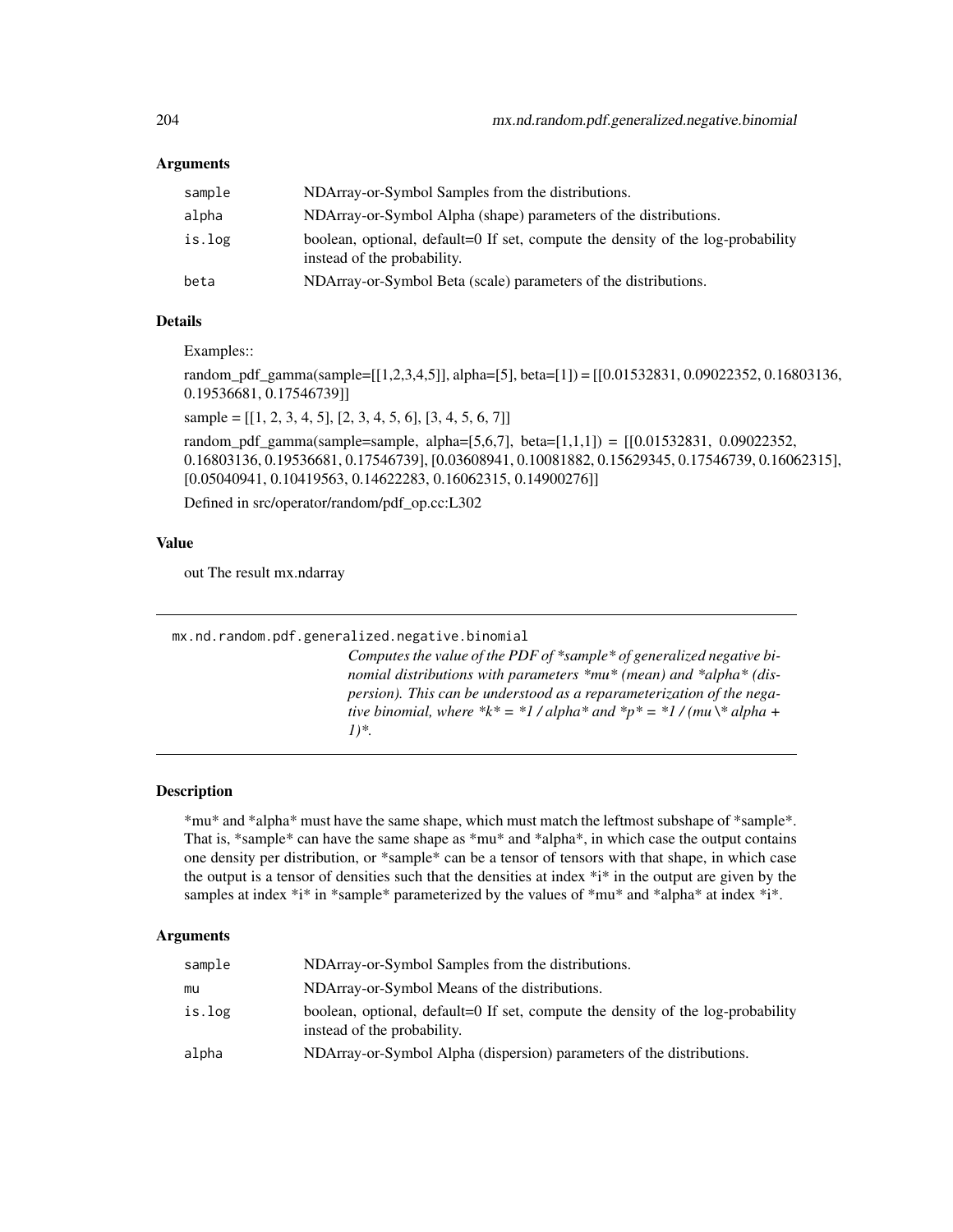#### Details

Examples::

random\_pdf\_generalized\_negative\_binomial(sample=[[1, 2, 3, 4]], alpha=[1], mu=[1]) = [[0.25, 0.125, 0.0625, 0.03125]]

sample =  $[[1,2,3,4], [1,2,3,4]]$  random\_pdf\_generalized\_negative\_binomial(sample=sample, alpha= $[1,$ 0.6666], mu=[1, 1.5]) = [[0.25, 0.125, 0.0625, 0.03125 ], [0.26517063, 0.16573331, 0.09667706, 0.05437994]]

Defined in src/operator/random/pdf\_op.cc:L313

#### Value

out The result mx.ndarray

mx.nd.random.pdf.negative.binomial

*Computes the value of the PDF of samples of negative binomial distributions with parameters \*k\* (failure limit) and \*p\* (failure probability).*

#### **Description**

\*k\* and \*p\* must have the same shape, which must match the leftmost subshape of \*sample\*. That is, \*sample\* can have the same shape as \*k\* and \*p\*, in which case the output contains one density per distribution, or \*sample\* can be a tensor of tensors with that shape, in which case the output is a tensor of densities such that the densities at index \*i\* in the output are given by the samples at index  $*$ i\* in \*sample\* parameterized by the values of  $*$ k\* and  $*$ p\* at index  $*$ i\*.

## Arguments

| sample | NDArray-or-Symbol Samples from the distributions.                                                              |
|--------|----------------------------------------------------------------------------------------------------------------|
| k      | NDArray-or-Symbol Limits of unsuccessful experiments.                                                          |
| is.log | boolean, optional, default=0 If set, compute the density of the log-probability<br>instead of the probability. |
| р      | NDArray-or-Symbol Failure probabilities in each experiment.                                                    |

#### Details

Examples::

random\_pdf\_negative\_binomial(sample=[[1,2,3,4]], k=[1], p=a[0.5]) = [[0.25, 0.125, 0.0625, 0.03125]]

# Note that k may be real-valued sample = [[1,2,3,4], [1,2,3,4]] random\_pdf\_negative\_binomial(sample=sample, k=[1, 1.5], p=[0.5, 0.5]) = [[0.25, 0.125, 0.0625, 0.03125 ], [0.26516506, 0.16572815, 0.09667476, 0.05437956]]

Defined in src/operator/random/pdf\_op.cc:L309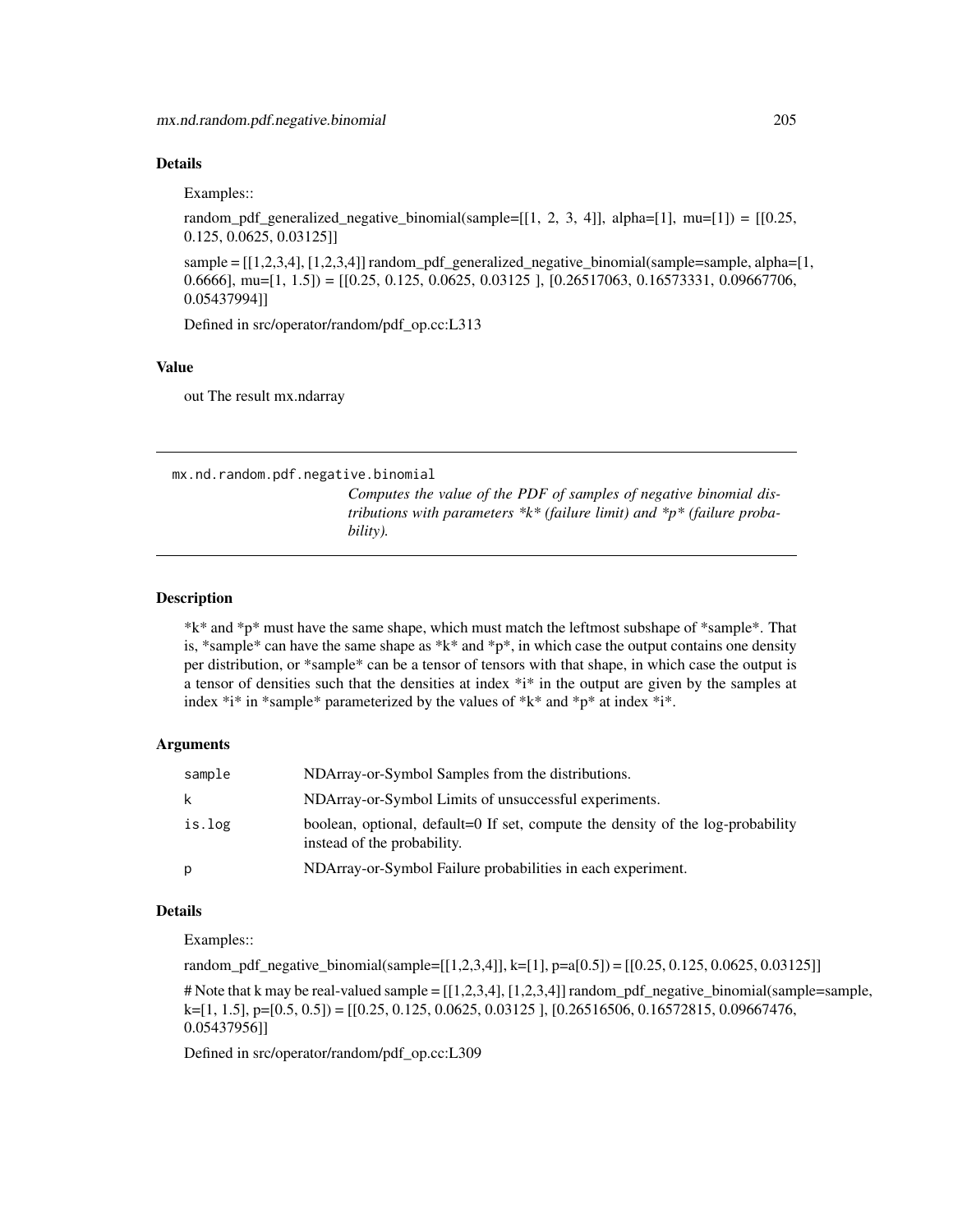#### Value

out The result mx.ndarray

mx.nd.random.pdf.normal

*Computes the value of the PDF of \*sample\* of normal distributions with parameters \*mu\* (mean) and \*sigma\* (standard deviation).*

## Description

\*mu\* and \*sigma\* must have the same shape, which must match the leftmost subshape of \*sample\*. That is, \*sample\* can have the same shape as \*mu\* and \*sigma\*, in which case the output contains one density per distribution, or \*sample\* can be a tensor of tensors with that shape, in which case the output is a tensor of densities such that the densities at index  $*$ i $*$  in the output are given by the samples at index  $*$ i $*$  in  $*$ sample $*$  parameterized by the values of  $*mu*$  and  $*sigma*$  at index  $*$ i $*$ .

#### Arguments

| sample | NDArray-or-Symbol Samples from the distributions.                                                              |
|--------|----------------------------------------------------------------------------------------------------------------|
| mu     | NDArray-or-Symbol Means of the distributions.                                                                  |
| is.log | boolean, optional, default=0 If set, compute the density of the log-probability<br>instead of the probability. |
| sigma  | NDArray-or-Symbol Standard deviations of the distributions.                                                    |
|        |                                                                                                                |

## Details

Examples::

sample =  $[-2, -1, 0, 1, 2]$ ] random\_pdf\_normal(sample=sample, mu=[0], sigma=[1]) = [[0.05399097, 0.24197073, 0.3989423, 0.24197073, 0.05399097]]

random\_pdf\_normal(sample=sample\*2, mu=[0,0], sigma=[1,2]) = [[0.05399097, 0.24197073, 0.3989423, 0.24197073, 0.05399097], [0.12098537, 0.17603266, 0.19947115, 0.17603266, 0.12098537]]

Defined in src/operator/random/pdf\_op.cc:L299

#### Value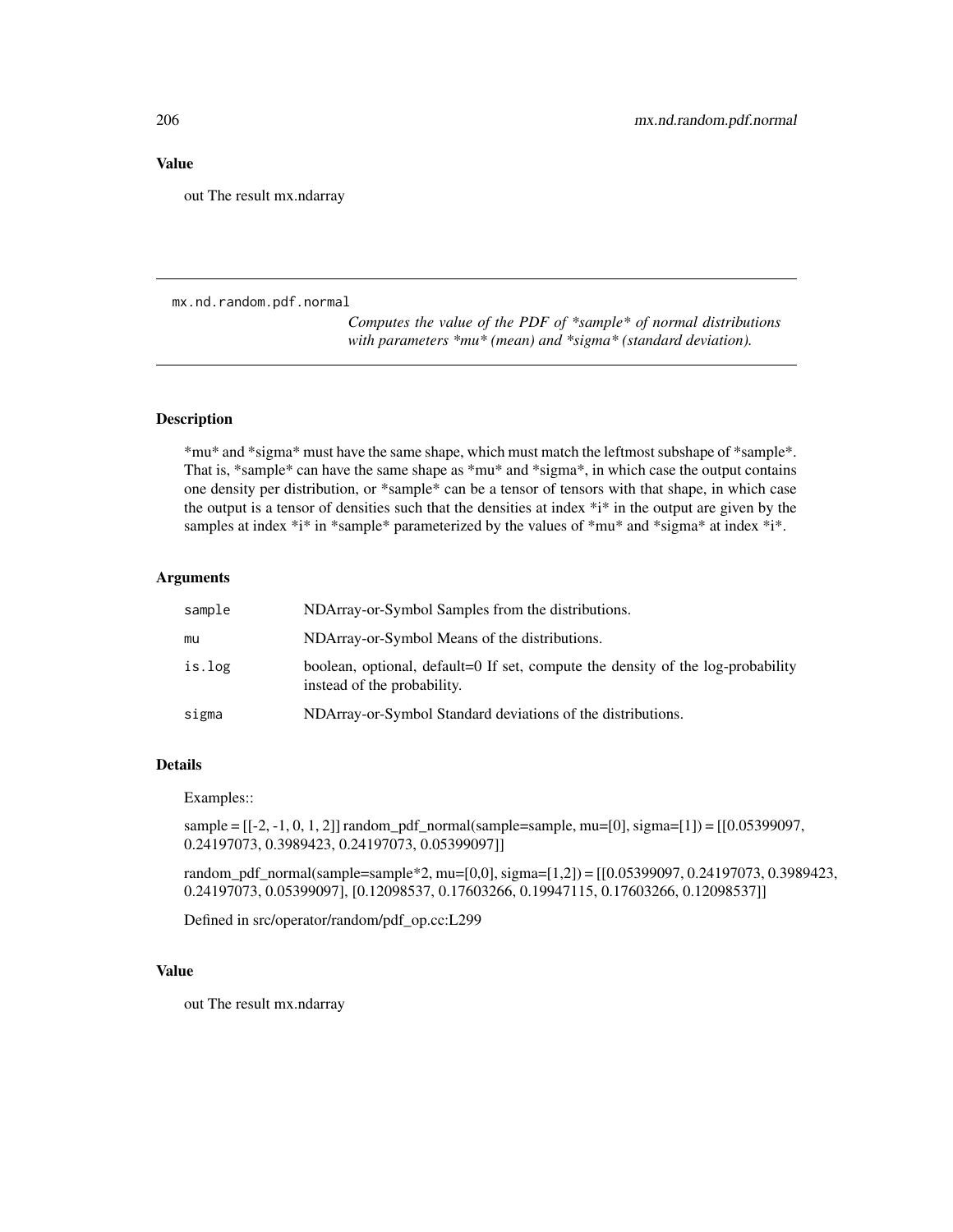mx.nd.random.pdf.poisson

*Computes the value of the PDF of \*sample\* of Poisson distributions with parameters \*lam\* (rate).*

#### Description

The shape of \*lam\* must match the leftmost subshape of \*sample\*. That is, \*sample\* can have the same shape as \*lam\*, in which case the output contains one density per distribution, or \*sample\* can be a tensor of tensors with that shape, in which case the output is a tensor of densities such that the densities at index  $*i*$  in the output are given by the samples at index  $*i*$  in  $*$ sample\* parameterized by the value of \*lam\* at index \*i\*.

#### Arguments

| sample | NDArray-or-Symbol Samples from the distributions.                                                              |
|--------|----------------------------------------------------------------------------------------------------------------|
| lam    | NDArray-or-Symbol Lambda (rate) parameters of the distributions.                                               |
| is.log | boolean, optional, default=0 If set, compute the density of the log-probability<br>instead of the probability. |

## Details

Examples::

random\_pdf\_poisson(sample=[[0,1,2,3]], lam=[1]) = [[0.36787945, 0.36787945, 0.18393973, 0.06131324]] sample =  $[[0,1,2,3], [0,1,2,3], [0,1,2,3]]$ 

random\_pdf\_poisson(sample=sample, lam=[1,2,3]) = [[0.36787945, 0.36787945, 0.18393973, 0.06131324], [0.13533528, 0.27067056, 0.27067056, 0.18044704], [0.04978707, 0.14936121, 0.22404182, 0.22404182]] Defined in src/operator/random/pdf\_op.cc:L306

#### Value

out The result mx.ndarray

mx.nd.random.pdf.uniform

*Computes the value of the PDF of \*sample\* of uniform distributions on the intervals given by \*[low,high)\*.*

#### Description

\*low\* and \*high\* must have the same shape, which must match the leftmost subshape of \*sample\*. That is, \*sample\* can have the same shape as \*low\* and \*high\*, in which case the output contains one density per distribution, or \*sample\* can be a tensor of tensors with that shape, in which case the output is a tensor of densities such that the densities at index  $*$ i $*$  in the output are given by the samples at index \*i\* in \*sample\* parameterized by the values of \*low\* and \*high\* at index \*i\*.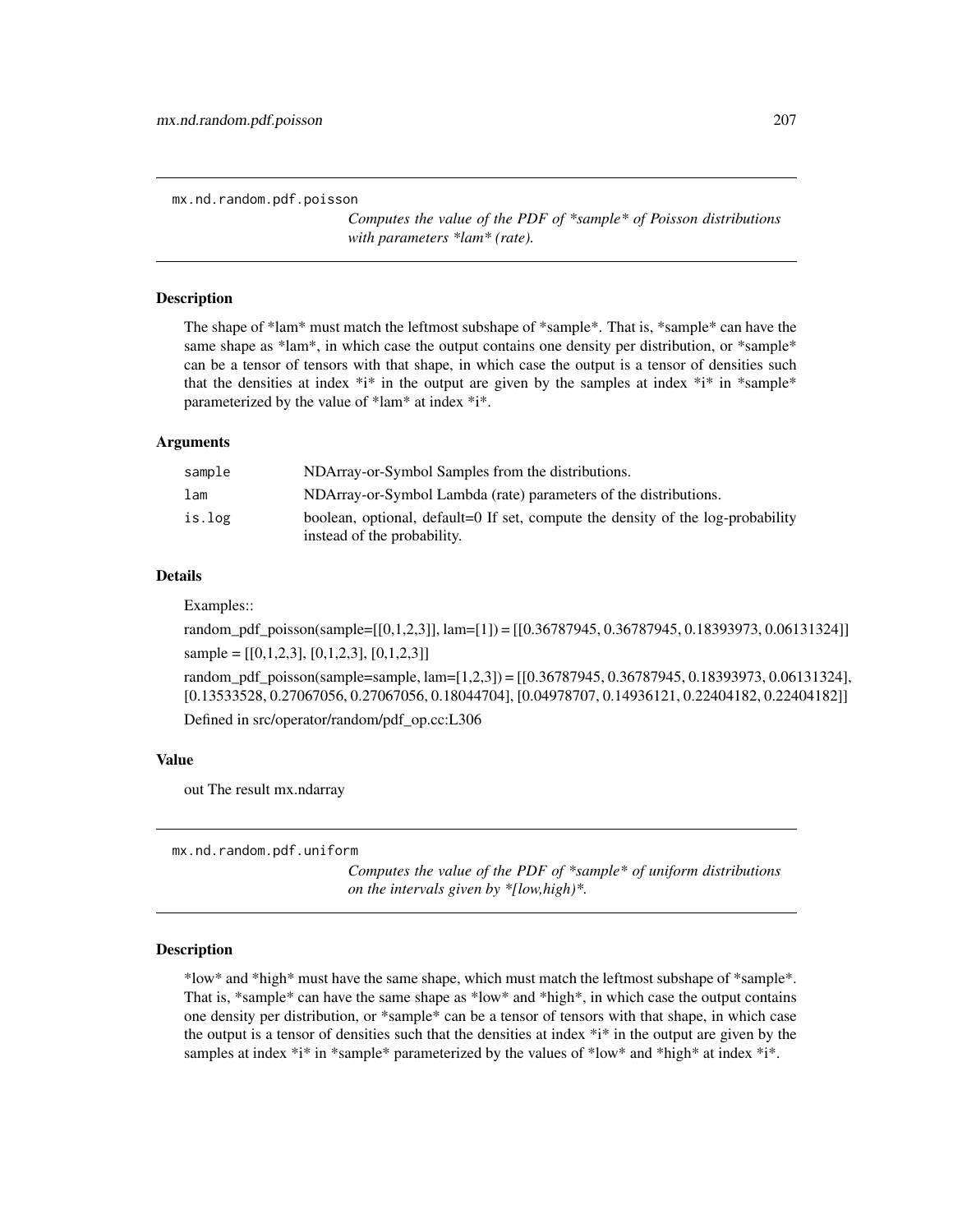#### Arguments

| sample | NDArray-or-Symbol Samples from the distributions.                                                              |
|--------|----------------------------------------------------------------------------------------------------------------|
| low    | NDArray-or-Symbol Lower bounds of the distributions.                                                           |
| is.log | boolean, optional, default=0 If set, compute the density of the log-probability<br>instead of the probability. |
| high   | NDArray-or-Symbol Upper bounds of the distributions.                                                           |

## Details

Examples::

random\_pdf\_uniform(sample=[[1,2,3,4]], low=[0], high=[10]) = [0.1, 0.1, 0.1, 0.1] sample =  $[[[1, 2, 3], [1, 2, 3]], [[1, 2, 3], [1, 2, 3]]]$  low =  $[[0, 0], [0, 0]]$  high =  $[[ 5, 10], [15, 10]]$ 20]] random\_pdf\_uniform(sample=sample, low=low, high=high) = [[[0.2, 0.2, 0.2 ], [0.1, 0.1, 0.1 ]], [[0.06667, 0.06667, 0.06667], [0.05, 0.05, 0.05 ]]]

Defined in src/operator/random/pdf\_op.cc:L297

#### Value

out The result mx.ndarray

mx.nd.random.poisson *Draw random samples from a Poisson distribution.*

## Description

Samples are distributed according to a Poisson distribution parametrized by \*lambda\* (rate). Samples will always be returned as a floating point data type.

#### Arguments

| lam   | float, optional, default=1 Lambda parameter (rate) of the Poisson distribution.                                                                                              |
|-------|------------------------------------------------------------------------------------------------------------------------------------------------------------------------------|
| shape | Shape(tuple), optional, default=None Shape of the output.                                                                                                                    |
| ctx   | string, optional, default="Context of output, in format $[$ cpulgpulcpu_pinned $]$ (n).<br>Only used for imperative calls.                                                   |
| dtype | 'None', 'float16', 'float32', 'float64', optional, default='None' DType of the out-<br>put in case this can't be inferred. Defaults to float 32 if not defined (dtype=None). |

#### Details

Example:: poisson(lam=4, shape= $(2,2)$ ) = [[ 5., 2.], [ 4., 6.]] Defined in src/operator/random/sample\_op.cc:L149

## Value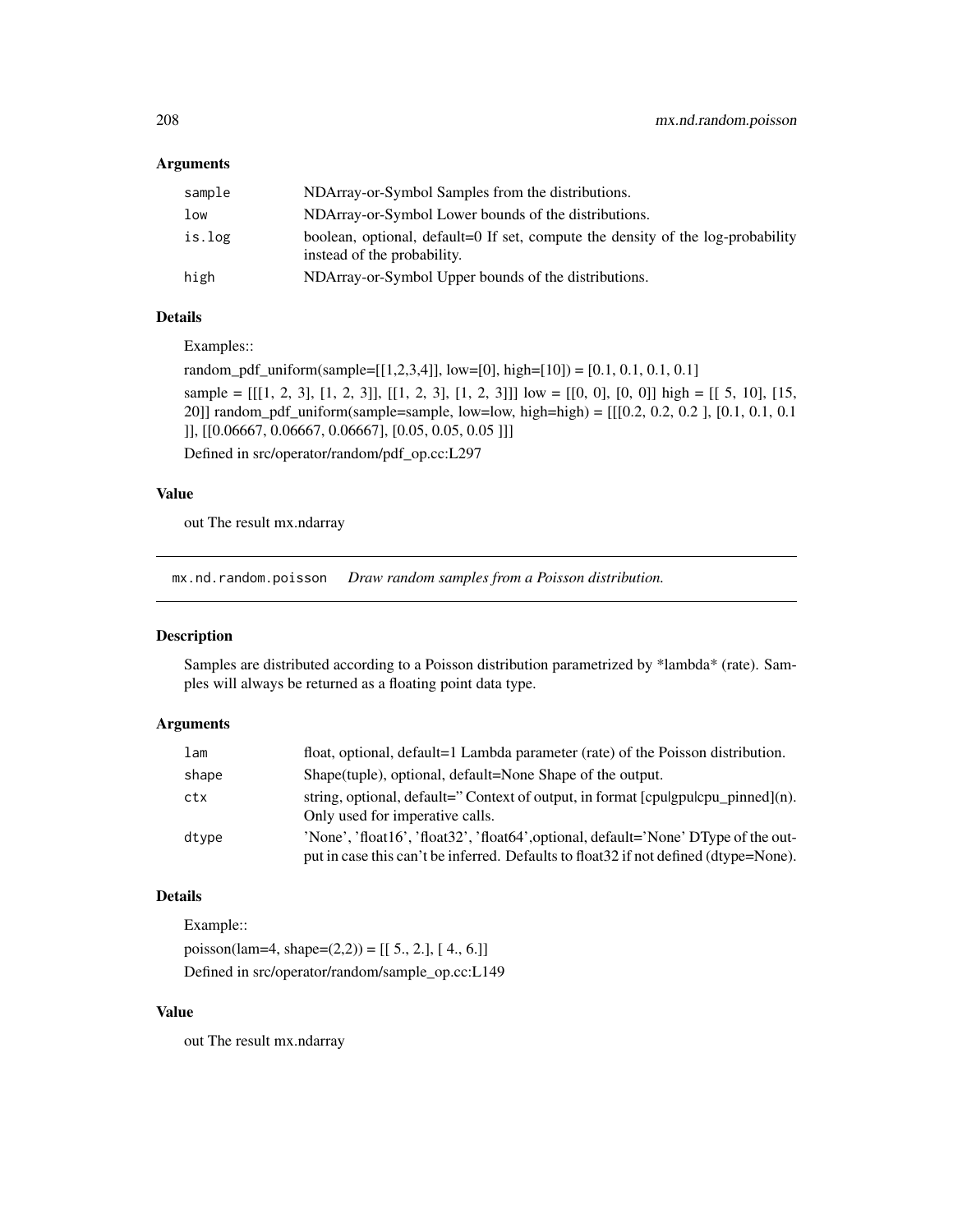mx.nd.random.randint *Draw random samples from a discrete uniform distribution.*

### Description

Samples are uniformly distributed over the half-open interval \*[low, high)\* (includes \*low\*, but excludes \*high\*).

## Arguments

| low   | long, required Lower bound of the distribution.                                                                                                          |
|-------|----------------------------------------------------------------------------------------------------------------------------------------------------------|
| high  | long, required Upper bound of the distribution.                                                                                                          |
| shape | Shape(tuple), optional, default=None Shape of the output.                                                                                                |
| ctx   | string, optional, default="Context of output, in format [cpulgpulcpu_pinned](n).<br>Only used for imperative calls.                                      |
| dtype | 'None', 'int32', 'int64', optional, default='None' DType of the output in case<br>this can't be inferred. Defaults to int32 if not defined (dtype=None). |

## Details

Example::

randint(low=0, high=5, shape= $(2,2)$ ) = [[ 0, 2], [ 3, 1]] Defined in src/operator/random/sample\_op.cc:L193

## Value

out The result mx.ndarray

mx.nd.random.uniform *Draw random samples from a uniform distribution.*

## Description

.. note:: The existing alias "uniform" is deprecated.

| low   | float, optional, default=0 Lower bound of the distribution.                                                                                                                  |
|-------|------------------------------------------------------------------------------------------------------------------------------------------------------------------------------|
| high  | float, optional, default=1 Upper bound of the distribution.                                                                                                                  |
| shape | Shape(tuple), optional, default=None Shape of the output.                                                                                                                    |
| ctx   | string, optional, default="Context of output, in format $[$ cpulgpulcpu_pinned $]$ (n).<br>Only used for imperative calls.                                                   |
| dtype | 'None', 'float16', 'float32', 'float64', optional, default='None' DType of the out-<br>put in case this can't be inferred. Defaults to float 32 if not defined (dtype=None). |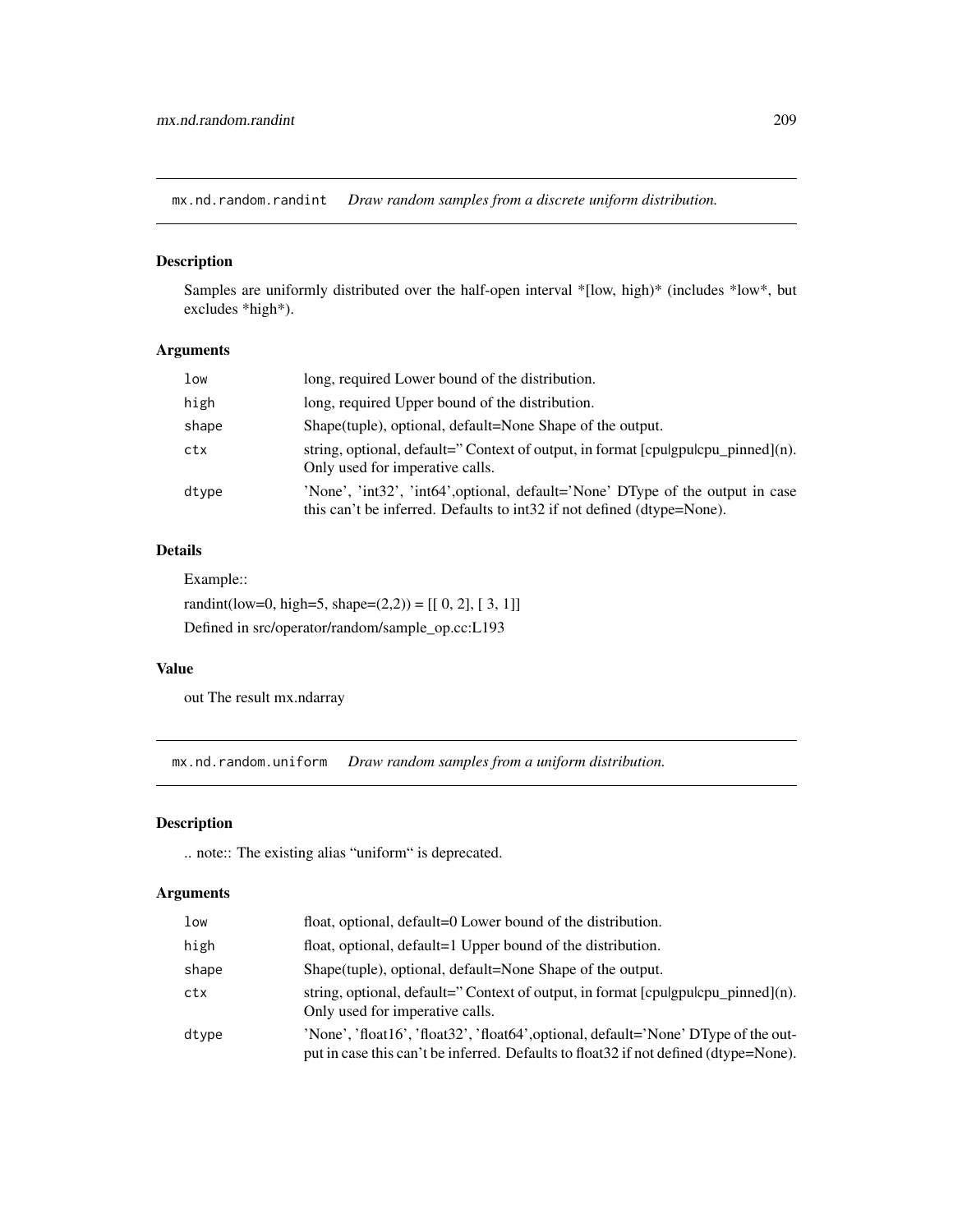## Details

Samples are uniformly distributed over the half-open interval \*[low, high)\* (includes \*low\*, but excludes \*high\*).

Example::

uniform(low=0, high=1, shape=(2,2)) = [[ 0.60276335, 0.85794562], [ 0.54488319, 0.84725171]]

Defined in src/operator/random/sample\_op.cc:L95

## Value

out The result mx.ndarray

mx.nd.ravel.multi.index

*Converts a batch of index arrays into an array of flat indices. The operator follows numpy conventions so a single multi index is given by a column of the input matrix. The leading dimension may be left unspecified by using -1 as placeholder.*

#### Description

Examples::

 $A = [[3,6,6],[4,5,1]]$  ravel(A, shape=(7,6)) = [22,41,37] ravel(A, shape=(-1,6)) = [22,41,37]

## Arguments

| data  | NDArray-or-Symbol Batch of multi-indices                                                         |  |
|-------|--------------------------------------------------------------------------------------------------|--|
| shape | Shape (tuple), optional, default=None Shape of the array into which the multi-<br>indices apply. |  |

#### Details

Defined in src/operator/tensor/ravel.cc:L41

#### Value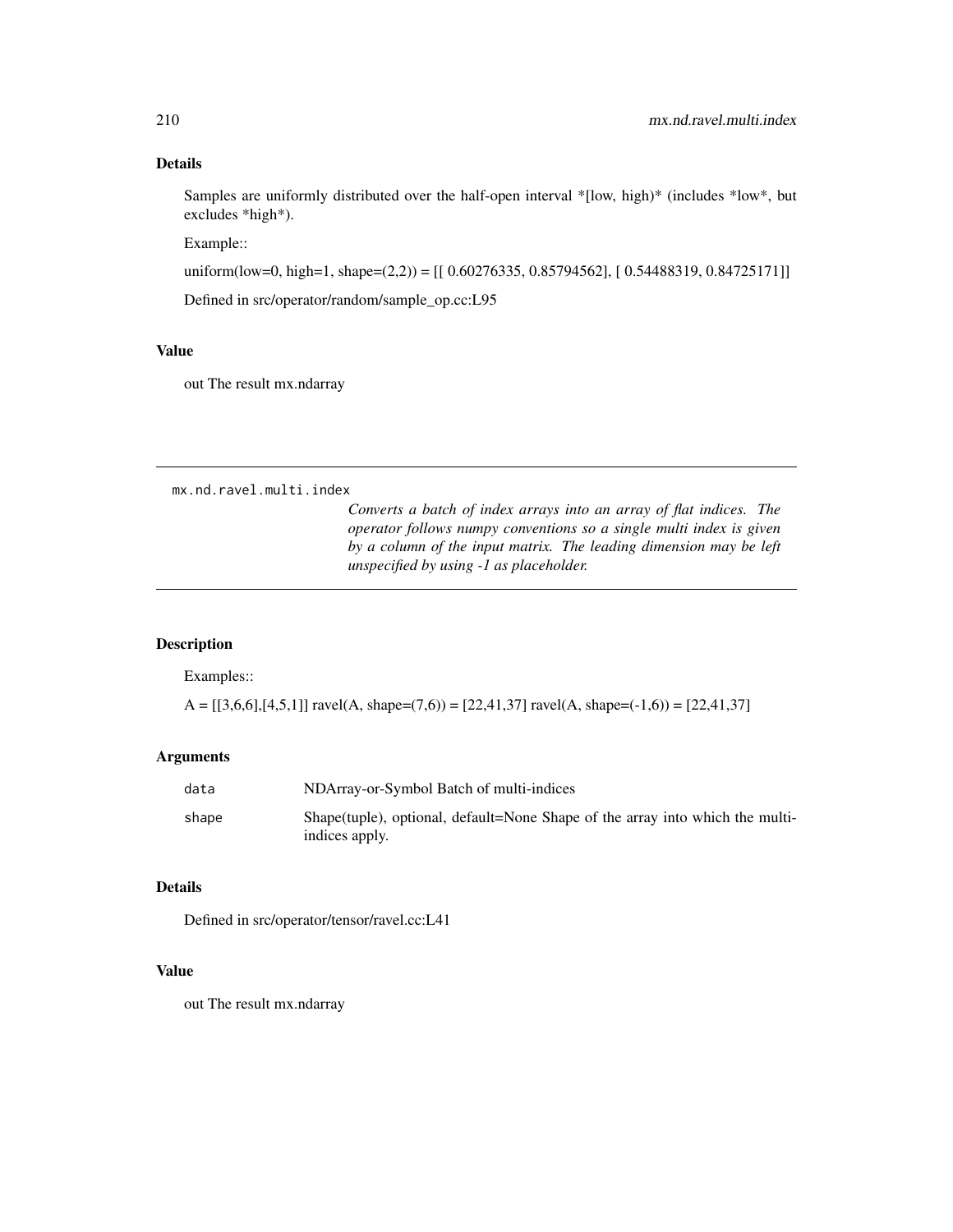.. math::  $\text{rbrt}(x) = 1/\sqrt{3}x$ 

## Arguments

data NDArray-or-Symbol The input array.

## Details

Example::

 $rot([1,8,-125]) = [1.0, 0.5, -0.2]$ 

Defined in src/operator/tensor/elemwise\_unary\_op\_pow.cc:L323

## Value

out The result mx.ndarray

mx.nd.reciprocal *Returns the reciprocal of the argument, element-wise.*

## Description

Calculates 1/x.

## Arguments

data NDArray-or-Symbol The input array.

## Details

Example::

reciprocal( $[-2, 1, 3, 1.6, 0.2]$ ) =  $[-0.5, 1.0, 0.33333334, 0.625, 5.0]$ Defined in src/operator/tensor/elemwise\_unary\_op\_pow.cc:L43

## Value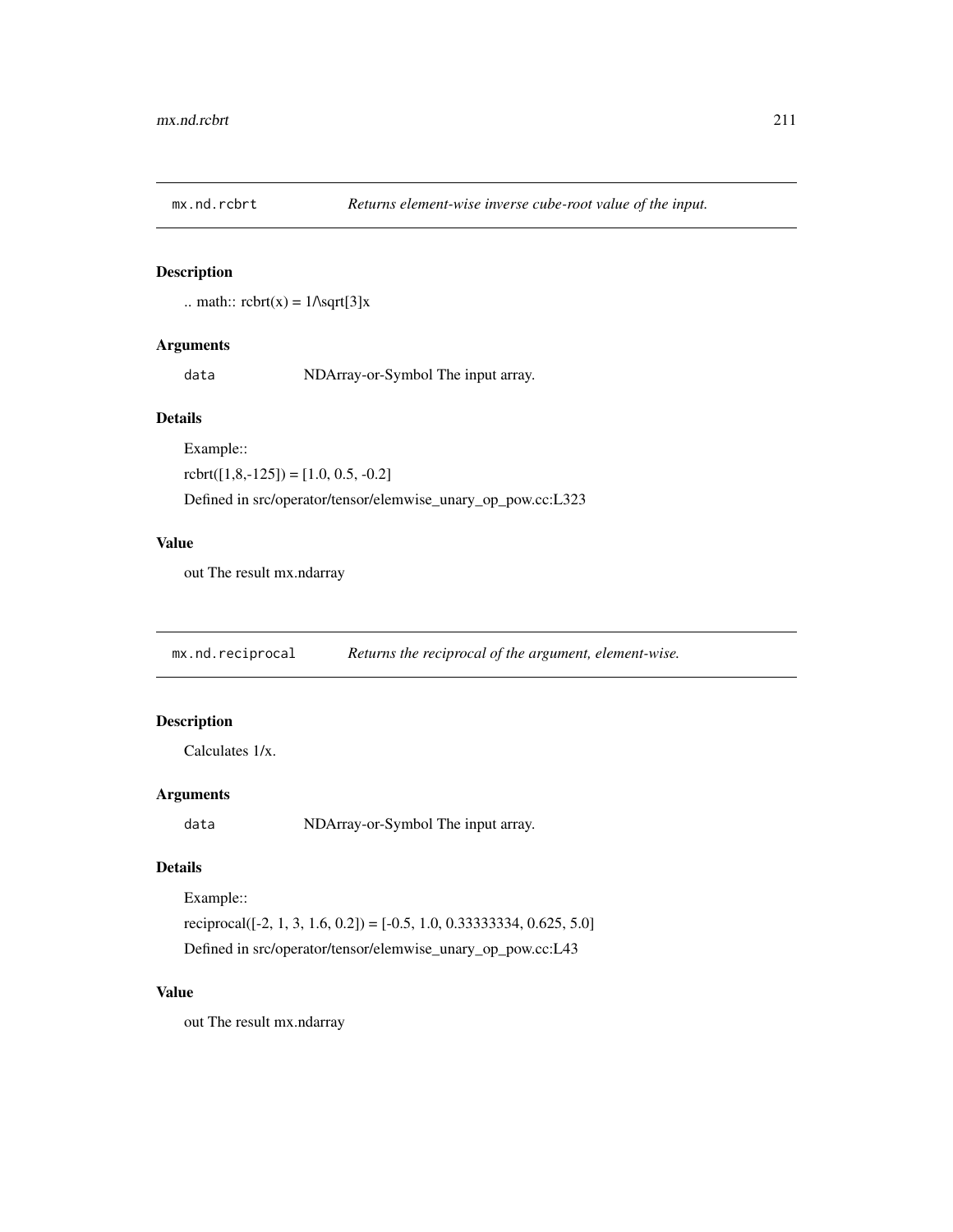.. math:: max(features, 0)

## Arguments

data NDArray-or-Symbol The input array.

## Details

The storage type of "relu" output depends upon the input storage type:  $-$  relu(default) = default  $-$  relu(row\_sparse) = row\_sparse  $-$  relu(csr) = csr Defined in src/operator/tensor/elemwise\_unary\_op\_basic.cc:L85

## Value

out The result mx.ndarray

| mx.nd.repeat | Repeats elements of an array. By default, "repeat" flattens the input                                                                            |
|--------------|--------------------------------------------------------------------------------------------------------------------------------------------------|
|              | array into 1-D and then repeats the elements:: $x = \begin{bmatrix} 1 \\ 2 \\ 1 \end{bmatrix}$ , $\begin{bmatrix} 3 \\ 4 \\ 1 \end{bmatrix}$ re- |
|              | peat(x, repeats=2) = [1, 1, 2, 2, 3, 3, 4, 4.] The parameter "axis"                                                                              |
|              | specifies the axis along which to perform repeat:: repeat(x, repeats=2,                                                                          |
|              | $axis=1$ = [[1, 1, 2, 2, ], [3, 3, 4, 4.]] repeat(x, repeats=2, axis=0)                                                                          |
|              | $=[[1, 2, 1, 1, 2, 1, 2, 1, 3, 4, 1, 3, 4, 1]$ repeat(x, repeats=2, axis=-1)                                                                     |
|              | $=$ [[ 1, 1, 2, 2, 1, [ 3, 3, 4, 4, 1]]                                                                                                          |

#### Description

Defined in src/operator/tensor/matrix\_op.cc:L743

## Arguments

| data    | NDArray-or-Symbol Input data array                                                                                                                           |
|---------|--------------------------------------------------------------------------------------------------------------------------------------------------------------|
| repeats | int, required The number of repetitions for each element.                                                                                                    |
| axis    | int or None, optional, default='None' The axis along which to repeat values.<br>The negative numbers are interpreted counting from the backward. By default, |
|         | use the flattened input array, and return a flat output array.                                                                                               |

#### Value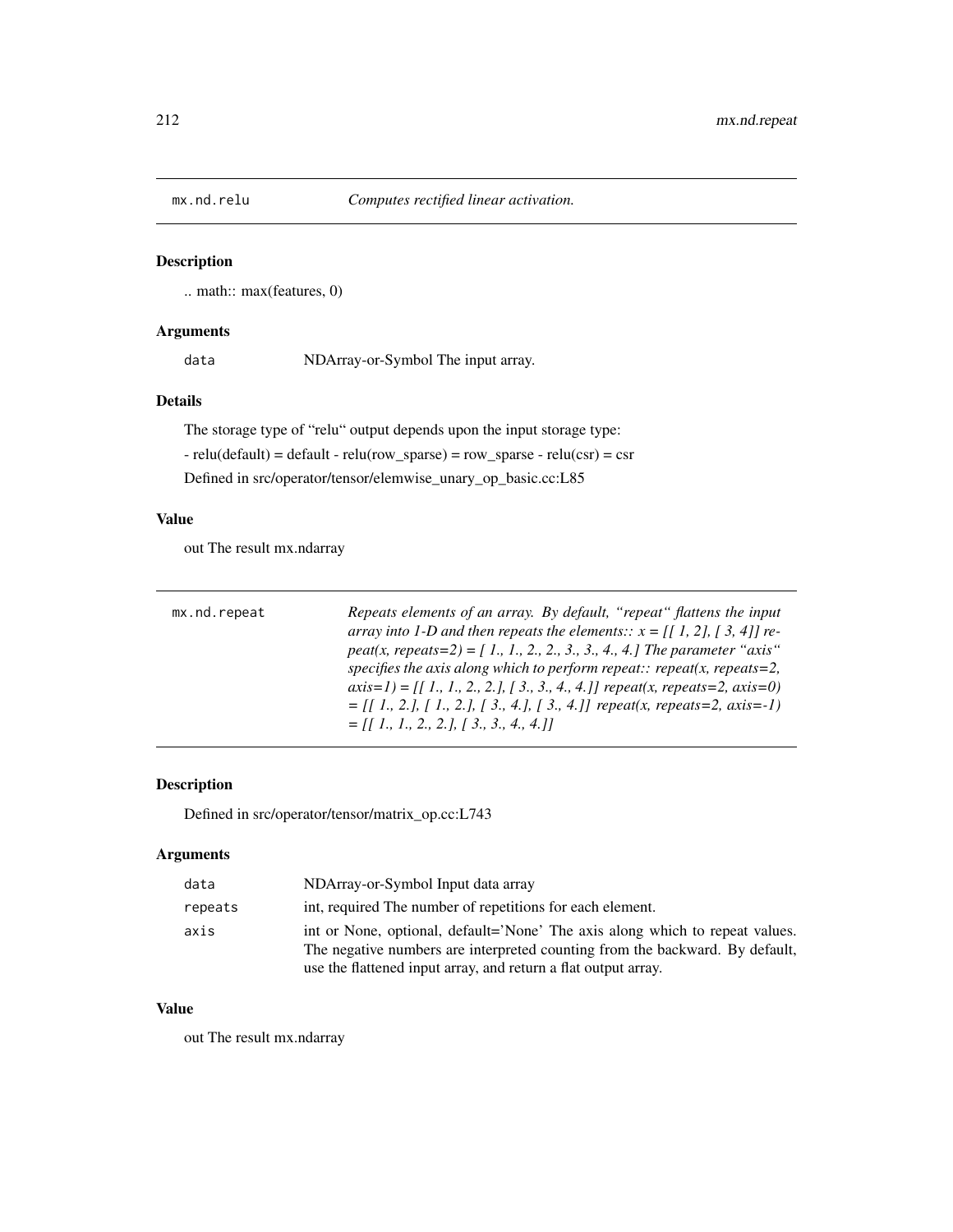mx.nd.reset.arrays *Set to zero multiple arrays*

# Description

Defined in src/operator/contrib/reset\_arrays.cc:L35

# Arguments

| data | NDArray-or-Symbol[] Arrays |
|------|----------------------------|
|      |                            |

num.arrays int, required number of input arrays.

## Value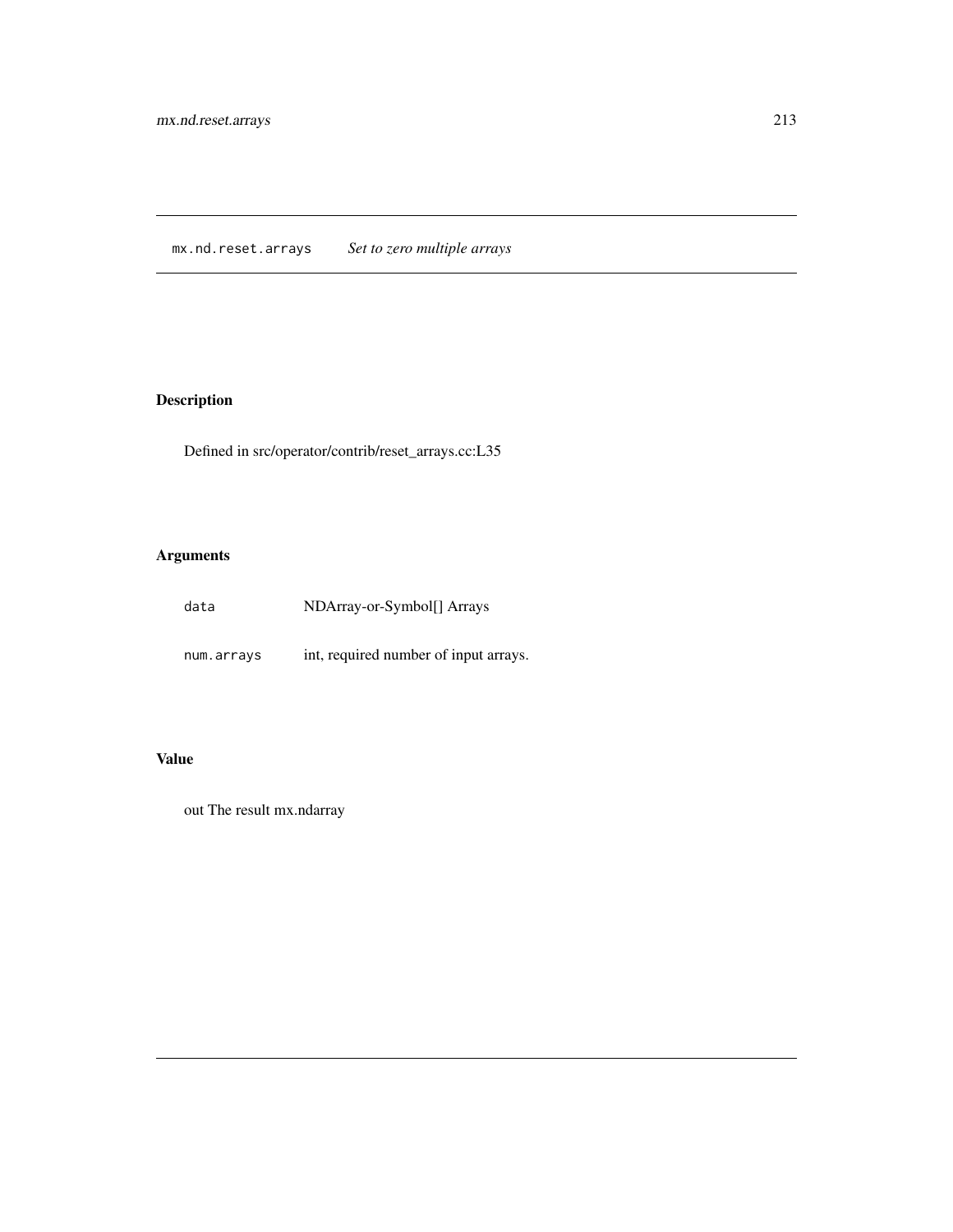mx.nd.Reshape *Reshapes the input array. .. note:: "Reshape" is deprecated, use "reshape" Given an array and a shape, this function returns a copy of the array in the new shape. The shape is a tuple of integers such as (2,3,4). The size of the new shape should be same as the size of the input array. Example:: reshape*( $[1,2,3,4]$ *, shape*= $(2,2)$ ) =  $[1,2]$ *, [3,4]] Some dimensions of the shape can take special values from the set 0, -1, -2, -3, -4. The significance of each is explained below: - "0" copy this dimension from the input to the output shape. Example:: input shape* =  $(2,3,4)$ *, shape* =  $(4,0,2)$ *, output shape* =  $(4,3,2)$  *- input shape = (2,3,4), shape = (2,0,0), output shape = (2,3,4) - "-1" infers the dimension of the output shape by using the remainder of the input dimensions keeping the size of the new array same as that of the input array. At most one dimension of shape can be -1. Example:: - input shape* =  $(2,3,4)$ *, shape* =  $(6,1,-1)$ *, output shape* =  $(6,1,4)$  - *input shape = (2,3,4), shape = (3,-1,8), output shape = (3,1,8) - input shape = (2,3,4), shape=(-1,), output shape = (24,) - "-2" copy all/remainder of the input dimensions to the output shape. Example:: - input shape = (2,3,4), shape = (-2,), output shape = (2,3,4) - input shape = (2,3,4),*  $shape = (2,-2)$ , *output shape* =  $(2,3,4)$  - *input shape* =  $(2,3,4)$ , *shape = (-2,1,1), output shape = (2,3,4,1,1) - "-3" use the product of two consecutive dimensions of the input shape as the output dimension. Example:: - input shape =*  $(2,3,4)$ *, shape =*  $(-3,4)$ *, output shape = (6,4) - input shape = (2,3,4,5), shape = (-3,-3), output shape = (6,20) - input shape = (2,3,4), shape = (0,-3), output shape = (2,12) - input shape* =  $(2,3,4)$ *, shape* =  $(-3,-2)$ *, output shape* =  $(6,4)$  - "-4" *split one dimension of the input into two dimensions passed subsequent to -4 in shape (can contain -1). Example:: - input shape =*  $(2,3,4)$ *, shape = (-4,1,2,-2), output shape =(1,2,3,4) - input shape = (2,3,4), shape = (2,-4,-1,3,-2), output shape = (2,1,3,4) If the argument 'reverse' is set to 1, then the special values are inferred from right to left. Example:: - without reverse=1, for input shape = (10,5,4), shape = (-1,0), output shape would be (40,5) - with reverse=1, output shape will be (50,4).*

#### Description

Defined in src/operator/tensor/matrix\_op.cc:L174

| data         | NDArray-or-Symbol Input data to reshape.                                                                                                                                             |
|--------------|--------------------------------------------------------------------------------------------------------------------------------------------------------------------------------------|
| shape        | Shape (tuple), optional, default=[] The target shape                                                                                                                                 |
| reverse      | boolean, optional, default=0 If true then the special values are inferred from<br>right to left                                                                                      |
| target.shape | Shape(tuple), optional, default=[] (Deprecated! Use "shape" instead.) Target<br>new shape. One and only one dim can be 0, in which case it will be inferred<br>from the rest of dims |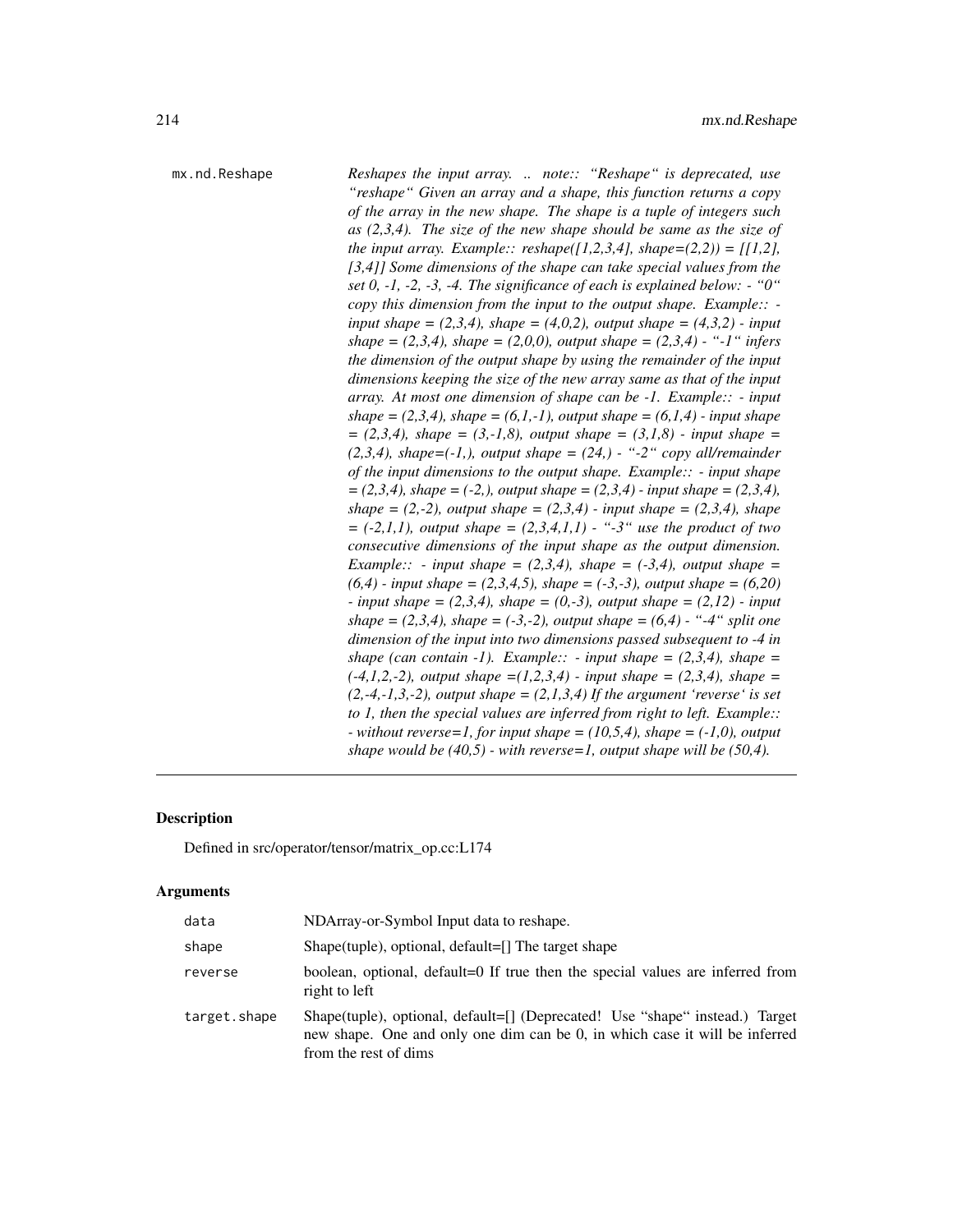keep.highest boolean, optional, default=0 (Deprecated! Use "shape" instead.) Whether keep the highest dim unchanged.If set to true, then the first dim in target\_shape is ignored,and always fixed as input

## Value

out The result mx.ndarray

| mx.nd.reshape | Reshapes the input array.  note:: "Reshape" is deprecated, use<br>"reshape" Given an array and a shape, this function returns a copy<br>of the array in the new shape. The shape is a tuple of integers such<br>as $(2,3,4)$ . The size of the new shape should be same as the size of<br>the input array. Example:: reshape([1,2,3,4], shape= $(2,2)$ ) = [[1,2],<br>[3,4]] Some dimensions of the shape can take special values from the<br>set 0, -1, -2, -3, -4. The significance of each is explained below: $-$ "0"<br>copy this dimension from the input to the output shape. Example:: $-\cdot$<br>input shape = $(2,3,4)$ , shape = $(4,0,2)$ , output shape = $(4,3,2)$ - input<br>shape = $(2,3,4)$ , shape = $(2,0,0)$ , output shape = $(2,3,4)$ - "-1" infers<br>the dimension of the output shape by using the remainder of the input<br>dimensions keeping the size of the new array same as that of the input<br>array. At most one dimension of shape can be $-1$ . Example:: $-$ input<br>shape = $(2,3,4)$ , shape = $(6,1,-1)$ , output shape = $(6,1,4)$ - input shape<br>$= (2,3,4)$ , shape $= (3,-1,8)$ , output shape $= (3,1,8)$ - input shape $=$<br>$(2,3,4)$ , shape= $(-1,$ ), output shape = $(24, )$ - "-2" copy all/remainder<br>of the input dimensions to the output shape. Example: $\cdot$ - input shape<br>$=(2,3,4)$ , shape = (-2,), output shape = (2,3,4) - input shape = (2,3,4),<br>shape = $(2,-2)$ , output shape = $(2,3,4)$ - input shape = $(2,3,4)$ , shape<br>$= (-2,1,1)$ , output shape $= (2,3,4,1,1)$ - "-3" use the product of two<br>consecutive dimensions of the input shape as the output dimension.<br><i>Example::</i> - <i>input shape</i> = $(2,3,4)$ <i>, shape</i> = $(-3,4)$ <i>, output shape</i> =<br>$(6,4)$ - input shape = $(2,3,4,5)$ , shape = $(-3,-3)$ , output shape = $(6,20)$<br>- input shape = $(2,3,4)$ , shape = $(0,-3)$ , output shape = $(2,12)$ - input<br>shape = $(2,3,4)$ , shape = $(-3,-2)$ , output shape = $(6,4)$ - "-4" split one<br>dimension of the input into two dimensions passed subsequent to -4 in<br>shape (can contain -1). Example:: - input shape = $(2,3,4)$ , shape =<br>$(-4,1,2,-2)$ , output shape = $(1,2,3,4)$ - input shape = $(2,3,4)$ , shape =<br>$(2,-4,-1,3,-2)$ , output shape = $(2,1,3,4)$ If the argument 'reverse' is set |
|---------------|----------------------------------------------------------------------------------------------------------------------------------------------------------------------------------------------------------------------------------------------------------------------------------------------------------------------------------------------------------------------------------------------------------------------------------------------------------------------------------------------------------------------------------------------------------------------------------------------------------------------------------------------------------------------------------------------------------------------------------------------------------------------------------------------------------------------------------------------------------------------------------------------------------------------------------------------------------------------------------------------------------------------------------------------------------------------------------------------------------------------------------------------------------------------------------------------------------------------------------------------------------------------------------------------------------------------------------------------------------------------------------------------------------------------------------------------------------------------------------------------------------------------------------------------------------------------------------------------------------------------------------------------------------------------------------------------------------------------------------------------------------------------------------------------------------------------------------------------------------------------------------------------------------------------------------------------------------------------------------------------------------------------------------------------------------------------------------------------------------------------------------------------------------------------------------------------------------------------------------------------------------------------------------------------------------------------------------------------------------|
|               | to 1, then the special values are inferred from right to left. Example::<br>- without reverse=1, for input shape = $(10,5,4)$ , shape = $(-1,0)$ , output<br>shape would be $(40,5)$ - with reverse=1, output shape will be $(50,4)$ .                                                                                                                                                                                                                                                                                                                                                                                                                                                                                                                                                                                                                                                                                                                                                                                                                                                                                                                                                                                                                                                                                                                                                                                                                                                                                                                                                                                                                                                                                                                                                                                                                                                                                                                                                                                                                                                                                                                                                                                                                                                                                                                   |
|               |                                                                                                                                                                                                                                                                                                                                                                                                                                                                                                                                                                                                                                                                                                                                                                                                                                                                                                                                                                                                                                                                                                                                                                                                                                                                                                                                                                                                                                                                                                                                                                                                                                                                                                                                                                                                                                                                                                                                                                                                                                                                                                                                                                                                                                                                                                                                                          |

## Description

Defined in src/operator/tensor/matrix\_op.cc:L174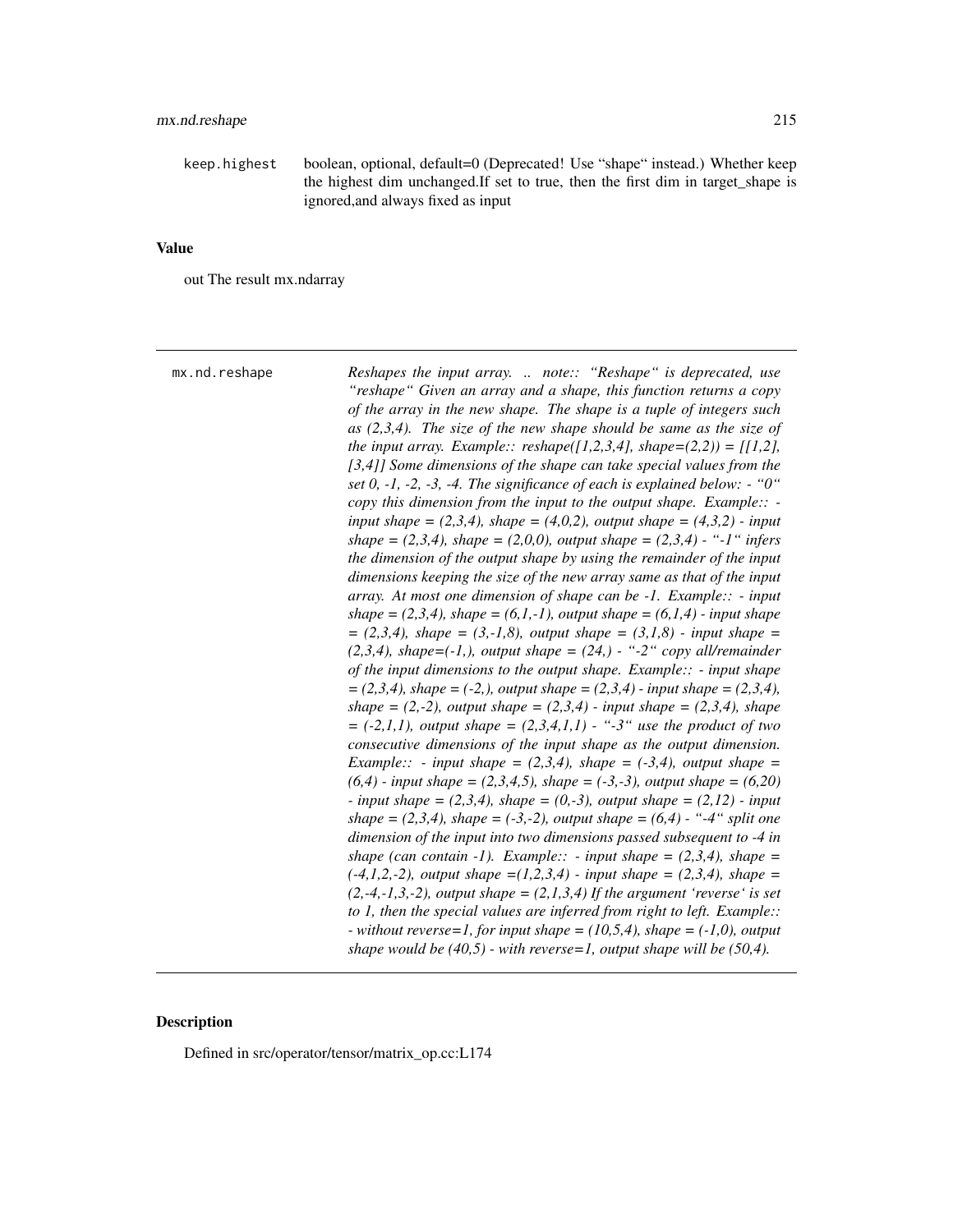# Arguments

| data         | NDArray-or-Symbol Input data to reshape.                                                                                                                                                               |
|--------------|--------------------------------------------------------------------------------------------------------------------------------------------------------------------------------------------------------|
| shape        | Shape(tuple), optional, default=[] The target shape                                                                                                                                                    |
| reverse      | boolean, optional, default=0 If true then the special values are inferred from<br>right to left                                                                                                        |
| target.shape | Shape(tuple), optional, default=[] (Deprecated! Use "shape" instead.) Target<br>new shape. One and only one dim can be 0, in which case it will be inferred<br>from the rest of dims                   |
| keep.highest | boolean, optional, default=0 (Deprecated! Use "shape" instead.) Whether keep<br>the highest dim unchanged. If set to true, then the first dim in target_shape is<br>ignored, and always fixed as input |

# Value

out The result mx.ndarray

| mx.nd.reshape.like | Reshape some or all dimensions of 'lhs' to have the same shape as |
|--------------------|-------------------------------------------------------------------|
|                    | some or all dimensions of 'rhs'.                                  |

# Description

Returns a \*\*view\*\* of the 'lhs' array with a new shape without altering any data.

| lhs       | NDArray-or-Symbol First input.                                                                                                                                           |
|-----------|--------------------------------------------------------------------------------------------------------------------------------------------------------------------------|
| rhs       | NDArray-or-Symbol Second input.                                                                                                                                          |
| lhs.begin | int or None, optional, default='None' Defaults to 0. The beginning index along<br>which the lhs dimensions are to be reshaped. Supports negative indices.                |
| lhs.end   | int or None, optional, default='None' Defaults to None. The ending index along<br>which the lhs dimensions are to be used for reshaping. Supports negative in-<br>dices. |
| rhs.begin | int or None, optional, default='None' Defaults to 0. The beginning index along<br>which the rhs dimensions are to be used for reshaping. Supports negative in-<br>dices. |
| rhs.end   | int or None, optional, default='None' Defaults to None. The ending index along<br>which the rhs dimensions are to be used for reshaping. Supports negative in-<br>dices. |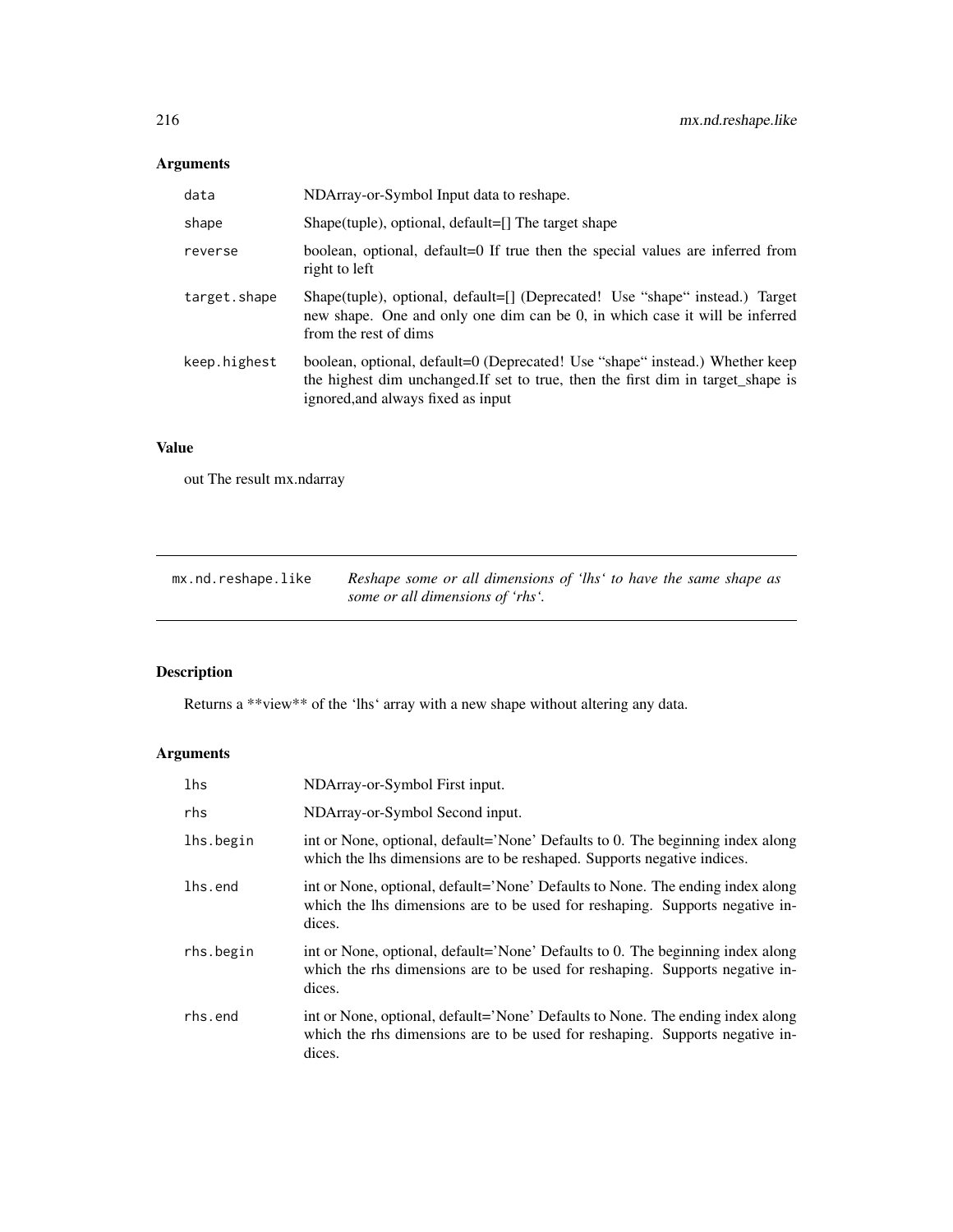## mx.nd.reverse 217

## Details

Example::

 $x = [1, 2, 3, 4, 5, 6]$   $y = [[0, -4], [3, 2], [2, 2]]$  reshape\_like(x, y) = [[1, 2], [3, 4], [5, 6]]

More precise control over how dimensions are inherited is achieved by specifying  $\setminus$  slices over the 'lhs' and 'rhs' array dimensions. Only the sliced 'lhs' dimensions \ are reshaped to the 'rhs' sliced dimensions, with the non-sliced 'lhs' dimensions staying the same.

Examples::

 $-$  lhs shape  $= (30,7)$ , rhs shape  $= (15,2,4)$ , lhs\_begin=0, lhs\_end=1, rhs\_begin=0, rhs\_end=2, output shape  $= (15,2,7)$  - lhs shape  $= (3, 5)$ , rhs shape  $= (1,15,4)$ , lhs\_begin=0, lhs\_end=2, rhs\_begin=1, rhs\_end=2, output shape  $=(15)$ 

Negative indices are supported, and 'None' can be used for either 'lhs\_end' or 'rhs\_end' to indicate the end of the range.

#### Example::

 $-$  lhs shape  $= (30, 12)$ , rhs shape  $= (4, 2, 2, 3)$ , lhs\_begin=-1, lhs\_end=None, rhs\_begin=1, rhs\_end=None, output shape =  $(30, 2, 2, 3)$ 

Defined in src/operator/tensor/elemwise\_unary\_op\_basic.cc:L511

## Value

out The result mx.ndarray

| Reverses the order of elements along given axis while preserving array       |
|------------------------------------------------------------------------------|
| shape. Note: reverse and flip are equivalent. We use reverse in the          |
| following examples. Examples:: $x = [[0, 1, 2, 3, 4, ], [5, 6, 7, ]$         |
| 8., 9.]] reverse(x, axis=0) = [[ 5., 6., 7., 8., 9.], [ 0., 1., 2., 3., 4.]] |
| reverse(x, axis=1) = [[4., 3., 2., 1., 0.], [9., 8., 7., 6., 5.]]            |
|                                                                              |

## Description

Defined in src/operator/tensor/matrix\_op.cc:L831

## Arguments

| data | NDArray-or-Symbol Input data array                         |
|------|------------------------------------------------------------|
| axis | Shape(tuple), required The axis which to reverse elements. |

#### Value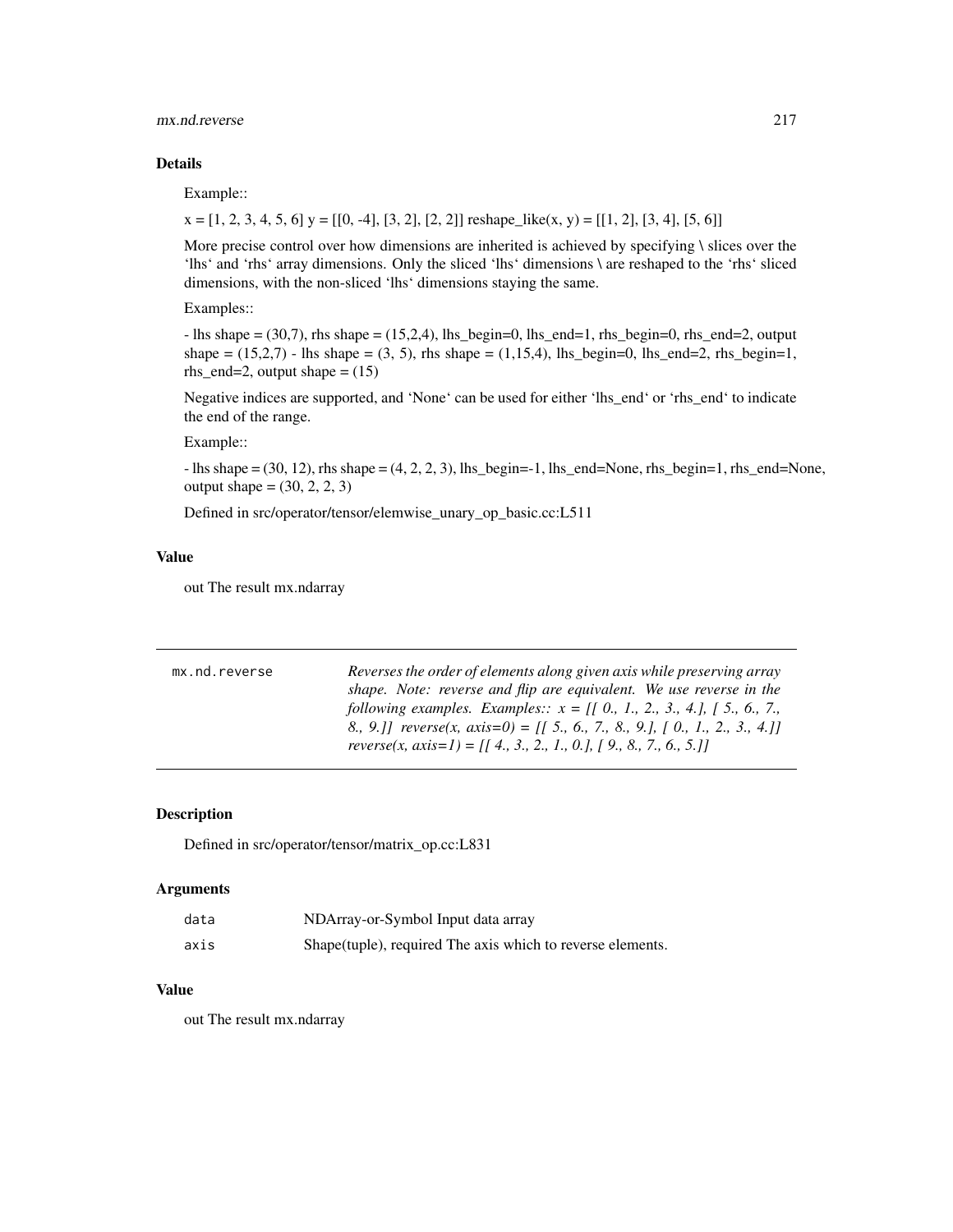# Description

.. note:: - For input "n.5" "rint" returns "n" while "round" returns "n+1". - For input "-n.5" both "rint" and "round" returns "-n-1".

#### Arguments

data NDArray-or-Symbol The input array.

## Details

Example::

 $rint([-1.5, 1.5, -1.9, 1.9, 2.1]) = [-2., 1., -2., 2., 2.]$ 

The storage type of "rint" output depends upon the input storage type:

 $-$  rint(default) = default  $-$  rint(row\_sparse) = row\_sparse  $-$  rint(csr) = csr

Defined in src/operator/tensor/elemwise\_unary\_op\_basic.cc:L798

## Value

out The result mx.ndarray

mx.nd.rmsprop.update *Update function for 'RMSProp' optimizer.*

## Description

'RMSprop' is a variant of stochastic gradient descent where the gradients are divided by a cache which grows with the sum of squares of recent gradients?

| weight  | NDArray-or-Symbol Weight                                                                                                                                                                                   |
|---------|------------------------------------------------------------------------------------------------------------------------------------------------------------------------------------------------------------|
| grad    | NDArray-or-Symbol Gradient                                                                                                                                                                                 |
| n       | NDArray-or-Symbol n                                                                                                                                                                                        |
| 1r      | float, required Learning rate                                                                                                                                                                              |
| gamma1  | float, optional, default=0.949999988 The decay rate of momentum estimates.                                                                                                                                 |
| epsilon | float, optional, default=9.99999994e-09 A small constant for numerical stability.                                                                                                                          |
| wd      | float, optional, default=0 Weight decay augments the objective function with a<br>regularization term that penalizes large weights. The penalty scales with the<br>square of the magnitude of each weight. |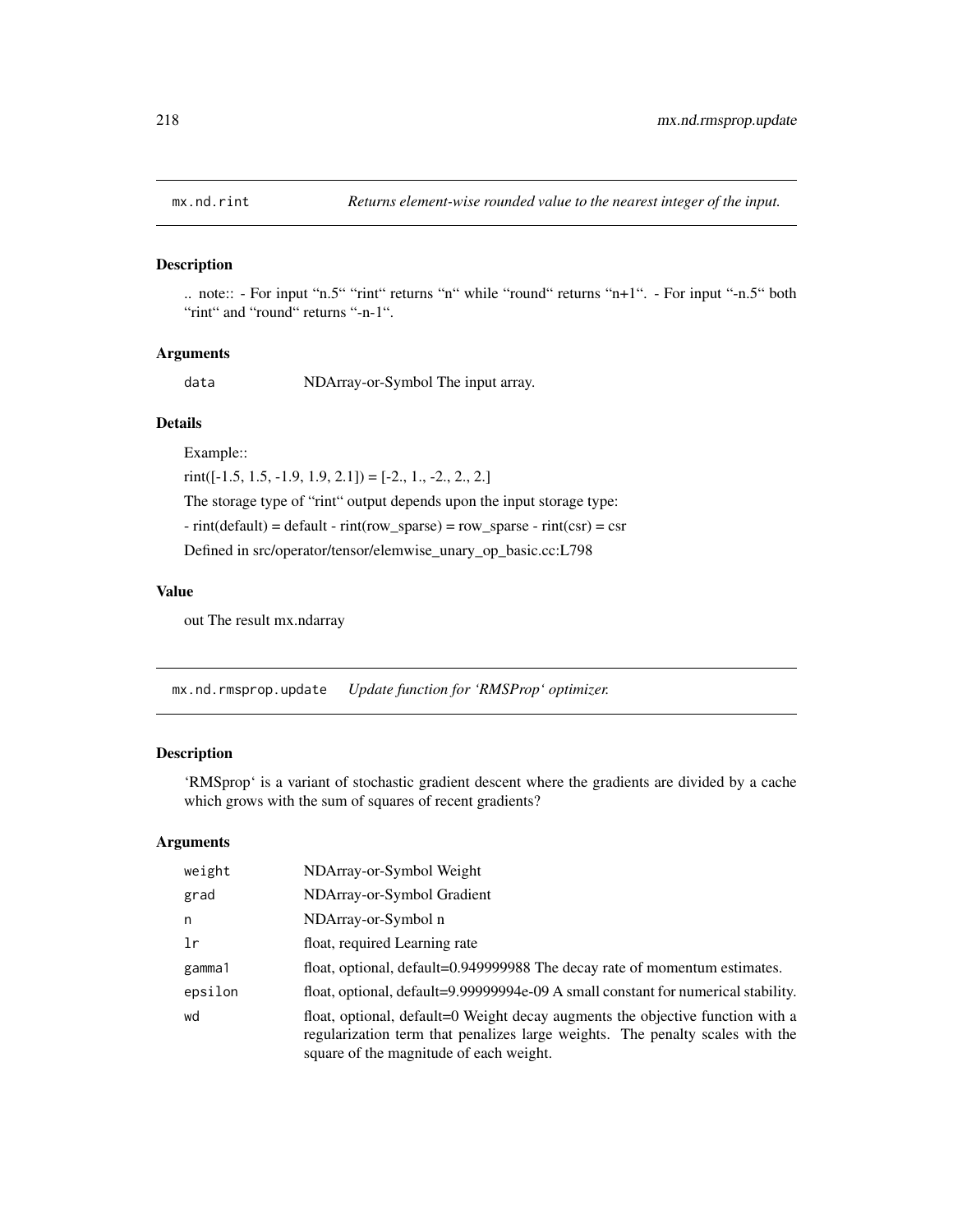| rescale.grad  | float, optional, default=1 Rescale gradient to $grad = rescale\_grad*grad$ .                                                                                                                                       |
|---------------|--------------------------------------------------------------------------------------------------------------------------------------------------------------------------------------------------------------------|
| clip.gradient | float, optional, default=-1 Clip gradient to the range of [-clip_gradient, clip_gradient]<br>If clip_gradient $\leq 0$ , gradient clipping is turned off. grad = max(min(grad,<br>clip_gradient), -clip_gradient). |
| clip.weights  | float, optional, default=-1 Clip weights to the range of [-clip_weights, clip_weights]<br>If clip_weights $\leq 0$ , weight clipping is turned off. weights = max(min(weights,<br>clip_weights), -clip_weights).   |

'RMSProp' is similar to 'AdaGrad', a popular variant of 'SGD' which adaptively tunes the learning rate of each parameter. 'AdaGrad' lowers the learning rate for each parameter monotonically over the course of training. While this is analytically motivated for convex optimizations, it may not be ideal for non-convex problems. 'RMSProp' deals with this heuristically by allowing the learning rates to rebound as the denominator decays over time.

Define the Root Mean Square (RMS) error criterion of the gradient as :math: 'RMS[g]\_t = \sqrtE[g^2]\_t + \epsilon', where :math:'g' represents gradient and :math:' $E[g^{\wedge}2]_t'$  is the decaying average over past squared gradient.

The :math: ' $E[g^2]$  t' is given by:

.. math::  $E[g^2]_t = \gamma * E[g^2]_t-1 + (1-\gamma)* g_t^2$ 

The update step is

.. math::  $theta_t+1 = \theta_t - \frac\eta\text{MS[g]}_t g_t$ 

The RMSProp code follows the version in http://www.cs.toronto.edu/~tijmen/csc321/slides/lecture\_slides\_lec6.pdf Tieleman & Hinton, 2012.

Hinton suggests the momentum term :math:'\gamma' to be 0.9 and the learning rate :math:'\eta' to be 0.001.

Defined in src/operator/optimizer\_op.cc:L796

## Value

out The result mx.ndarray

mx.nd.rmspropalex.update

*Update function for RMSPropAlex optimizer.*

## Description

'RMSPropAlex' is non-centered version of 'RMSProp'.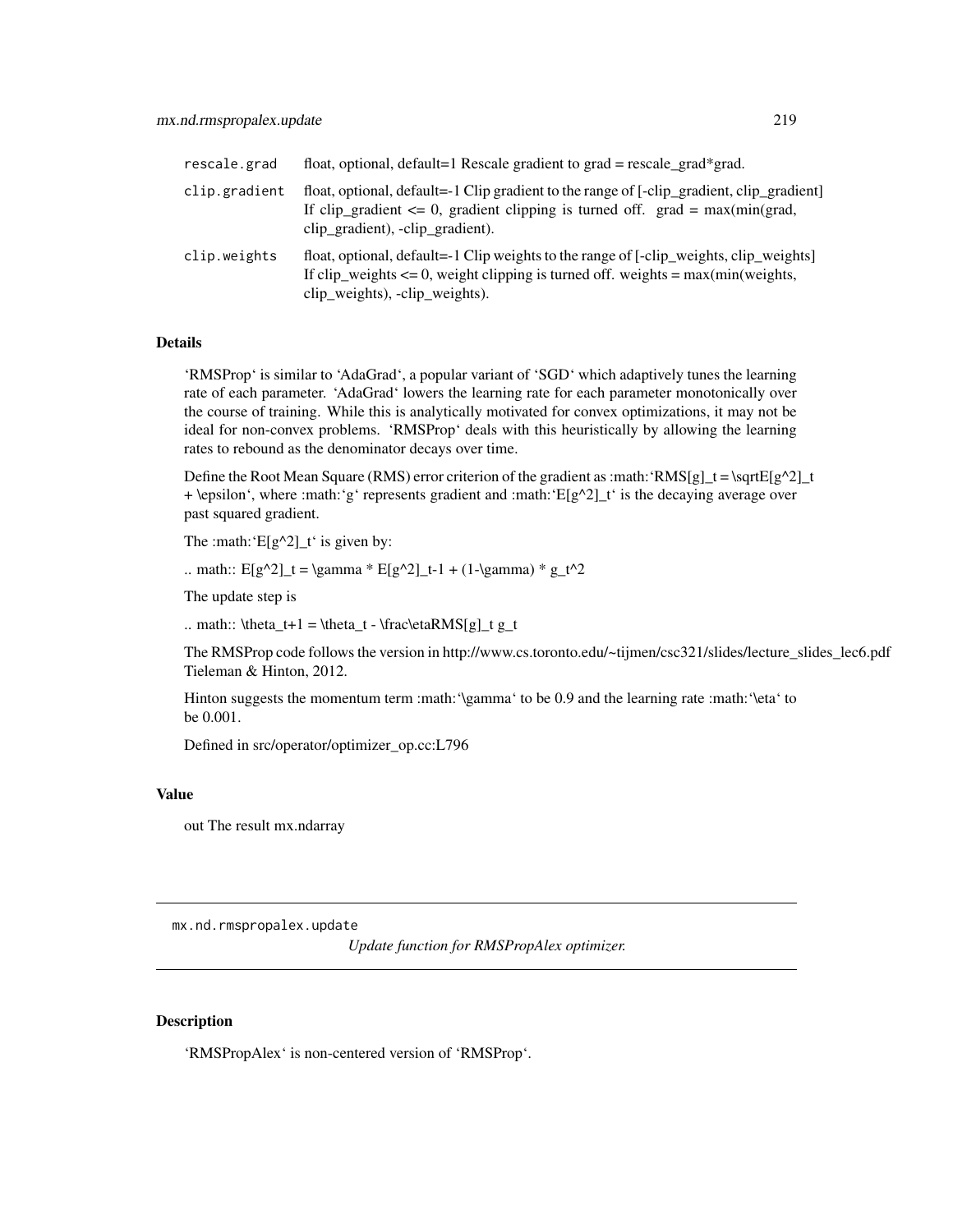# Arguments

| weight        | NDArray-or-Symbol Weight                                                                                                                                                                                           |
|---------------|--------------------------------------------------------------------------------------------------------------------------------------------------------------------------------------------------------------------|
| grad          | NDArray-or-Symbol Gradient                                                                                                                                                                                         |
| n             | NDArray-or-Symbol n                                                                                                                                                                                                |
| g             | NDArray-or-Symbol g                                                                                                                                                                                                |
| delta         | NDArray-or-Symbol delta                                                                                                                                                                                            |
| lr            | float, required Learning rate                                                                                                                                                                                      |
| gamma1        | float, optional, default=0.949999988 Decay rate.                                                                                                                                                                   |
| gamma2        | float, optional, default=0.899999976 Decay rate.                                                                                                                                                                   |
| epsilon       | float, optional, default=9.99999994e-09 A small constant for numerical stability.                                                                                                                                  |
| wd            | float, optional, default=0 Weight decay augments the objective function with a<br>regularization term that penalizes large weights. The penalty scales with the<br>square of the magnitude of each weight.         |
| rescale.grad  | float, optional, default=1 Rescale gradient to grad = rescale_grad*grad.                                                                                                                                           |
| clip.gradient | float, optional, default=-1 Clip gradient to the range of [-clip_gradient, clip_gradient]<br>If clip_gradient $\leq 0$ , gradient clipping is turned off. grad = max(min(grad,<br>clip_gradient), -clip_gradient). |
| clip.weights  | float, optional, default=-1 Clip weights to the range of [-clip_weights, clip_weights]<br>If $clip\_weights \le 0$ , weight clipping is turned off. weights = $max(min(weights,$<br>clip_weights), -clip_weights). |
|               |                                                                                                                                                                                                                    |

## Details

Define :math:' $E[g^2]_t'$  is the decaying average over past squared gradient and :math:' $E[g]_t'$  is the decaying average over past gradient.

.. math::  $E[g^2]_t = \gamma_1 * E[g^2]_t-1 + (1 - \gamma_1) * g_t^2\ E[g]_t = \gamma_1$ \* E[g]\_t-1 + (1 - \gamma\_1) \* g\_t\ \Delta\_t = \gamma\_2 \* \Delta\_t-1 - \frac\eta\sqrtE[g^2]\_t - $E[g]_t^2 + \epsilon \$ 

The update step is

.. math::  $\theta_t+1 = \theta_t + \Delta_t$ 

The RMSPropAlex code follows the version in http://arxiv.org/pdf/1308.0850v5.pdf Eq(38) - Eq(45) by Alex Graves, 2013.

Graves suggests the momentum term :math:'\gamma\_1' to be 0.95, :math:'\gamma\_2' to be 0.9 and the learning rate :math:'\eta' to be 0.0001.

Defined in src/operator/optimizer\_op.cc:L835

#### Value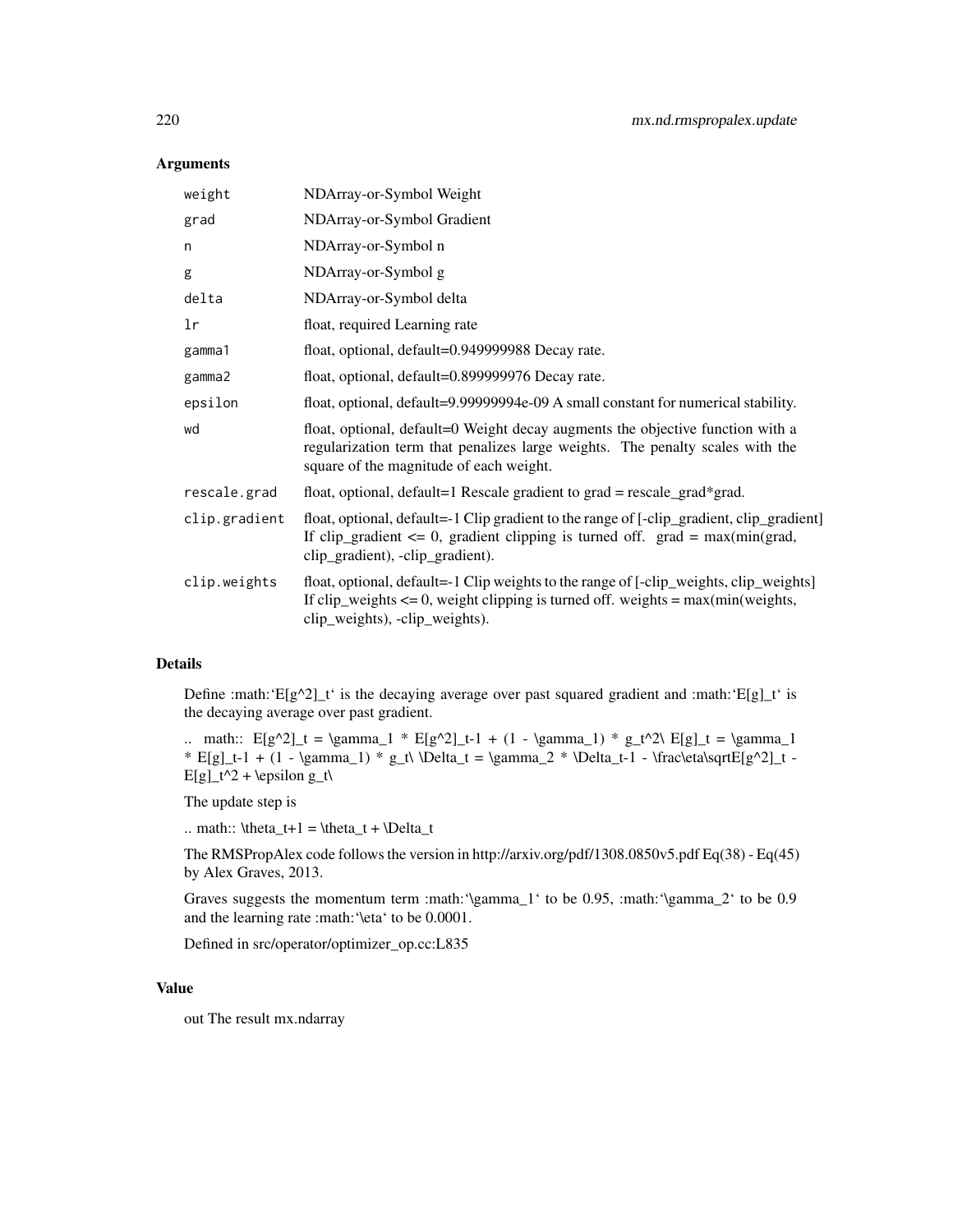mx.nd.RNN *Applies recurrent layers to input data. Currently, vanilla RNN, LSTM and GRU are implemented, with both multi-layer and bidirectional support.*

# Description

When the input data is of type float32 and the environment variables MXNET\_CUDA\_ALLOW\_TENSOR\_CORE and MXNET\_CUDA\_TENSOR\_OP\_MATH\_ALLOW\_CONVERSION are set to 1, this operator will try to use pseudo-float16 precision (float32 math with float16 I/O) precision in order to use Tensor Cores on suitable NVIDIA GPUs. This can sometimes give significant speedups.

| data                | NDArray-or-Symbol Input data to RNN                                                                                                                                  |
|---------------------|----------------------------------------------------------------------------------------------------------------------------------------------------------------------|
| parameters          | NDArray-or-Symbol Vector of all RNN trainable parameters concatenated                                                                                                |
| state               | NDArray-or-Symbol initial hidden state of the RNN                                                                                                                    |
| state.cell          | NDArray-or-Symbol initial cell state for LSTM networks (only for LSTM)                                                                                               |
| sequence.length     |                                                                                                                                                                      |
|                     | NDArray-or-Symbol Vector of valid sequence lengths for each element in batch.<br>(Only used if use_sequence_length kwarg is True)                                    |
| state.size          | int (non-negative), required size of the state for each layer                                                                                                        |
| num.layers          | int (non-negative), required number of stacked layers                                                                                                                |
| bidirectional       | boolean, optional, default=0 whether to use bidirectional recurrent layers                                                                                           |
| mode                | 'gru', 'lstm', 'rnn_relu', 'rnn_tanh', required the type of RNN to compute                                                                                           |
| p                   | float, optional, default=0 drop rate of the dropout on the outputs of each RNN<br>layer, except the last layer.                                                      |
| state.outputs       | boolean, optional, default=0 Whether to have the states as symbol outputs.                                                                                           |
| projection.size     |                                                                                                                                                                      |
|                     | int or None, optional, default='None' size of project size                                                                                                           |
| lstm.state.clip.min |                                                                                                                                                                      |
|                     | double or None, optional, default=None Minimum clip value of LSTM states.<br>This option must be used together with lstm_state_clip_max.                             |
| lstm.state.clip.max |                                                                                                                                                                      |
|                     | double or None, optional, default=None Maximum clip value of LSTM states.<br>This option must be used together with lstm_state_clip_min.                             |
| lstm.state.clip.nan |                                                                                                                                                                      |
|                     | boolean, optional, default=0 Whether to stop NaN from propagating in state by<br>clipping it to min/max. If clipping range is not specified, this option is ignored. |
| use.sequence.length |                                                                                                                                                                      |
|                     | boolean, optional, default=0 If set to true, this layer takes in an extra input pa-<br>rameter 'sequence_length' to specify variable length sequence                 |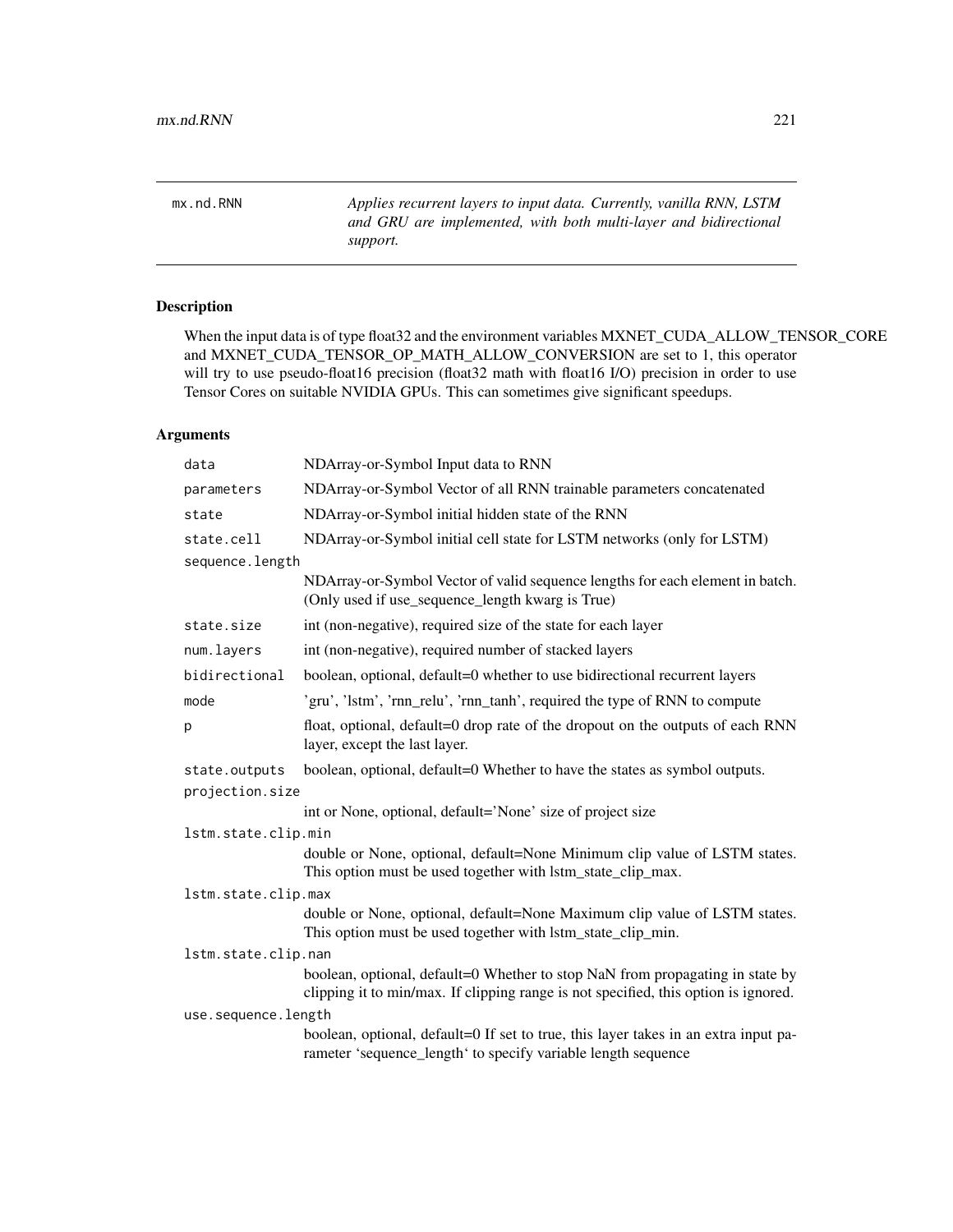\*\*Vanilla RNN\*\*

Applies a single-gate recurrent layer to input X. Two kinds of activation function are supported: ReLU and Tanh.

With ReLU activation function:

.. math::  $h_t = relu(W_i h * x_t + b_i h + W_h h * h_t(t-1) + b_h h)$ 

With Tanh activtion function:

.. math::  $h_t = \tanh(W_ih * x_t + b_ih + W_h * h_t-t-1) + b_hh$ 

Reference paper: Finding structure in time - Elman, 1988. https://crl.ucsd.edu/~elman/Papers/fsit.pdf

\*\*LSTM\*\*

Long Short-Term Memory - Hochreiter, 1997. http://www.bioinf.jku.at/publications/older/2604.pdf

.. math:: \beginarrayll i\_t = \mathrmsigmoid(W\_ii x\_t + b\_ii + W\_hi h\_(t-1) + b\_hi) \ f\_t = \mathrmsigmoid(W\_if x\_t + b\_if + W\_hf h\_(t-1) + b\_hf) \ g\_t = \tanh(W\_ig x\_t + b\_ig + W\_hc h\_(t-1)  $+ b_hg$ ) \  $o_t = \mathrm{mathrmsigmoid}(W_io x_t + b_io + W_ho h_t(t-1) + b_ho) \ c_t = f_t * c_t(t-1) + i_t$  $* g_t \ h_t = o_t * \tanh(c_t) \end{array}$ 

With the projection size being set, LSTM could use the projection feature to reduce the parameters size and give some speedups without significant damage to the accuracy.

Long Short-Term Memory Based Recurrent Neural Network Architectures for Large Vocabulary Speech Recognition - Sak et al. 2014. https://arxiv.org/abs/1402.1128

.. math:: \beginarrayll i\_t = \mathrmsigmoid(W\_ii x\_t + b\_ii + W\_ri r\_(t-1) + b\_ri) \ f\_t = \mathrmsigmoid(W\_if x\_t + b\_if + W\_rf r\_(t-1) + b\_rf) \ g\_t = \tanh(W\_ig x\_t + b\_ig + W\_rc r\_(t-1) +  $b_rg) \ o_t = \mathrm{mathrmsigmoid}(W_io x_t + b_o + W_iro r_i(t-1) + b_iro) \ c_t = f_t * c_i(t-1) + i_t *$  $g_t \ h_t = o_t * \tanh(c_t) r_t = W_hr h_t \end{array}$ 

\*\*GRU\*\*

Gated Recurrent Unit - Cho et al. 2014. http://arxiv.org/abs/1406.1078

The definition of GRU here is slightly different from paper but compatible with CUDNN.

.. math:: \beginarrayll r\_t = \mathrmsigmoid(W\_ir x\_t + b\_ir + W\_hr h\_(t-1) + b\_hr) \ z\_t =  $\mathrm{sum}\mathrm{imoid}(W_iz x t + b_iz + W_hz h(t-1) + b_hz) \ n t = \tanh(W_inz t + b_in + r_t *$  $(W_hn h_{t-1)+ b_hn) \ h_t = (1 - z_t) * n_t + z_t * h_{t-1} \ \end{math}$ 

Defined in src/operator/rnn.cc:L375

## Value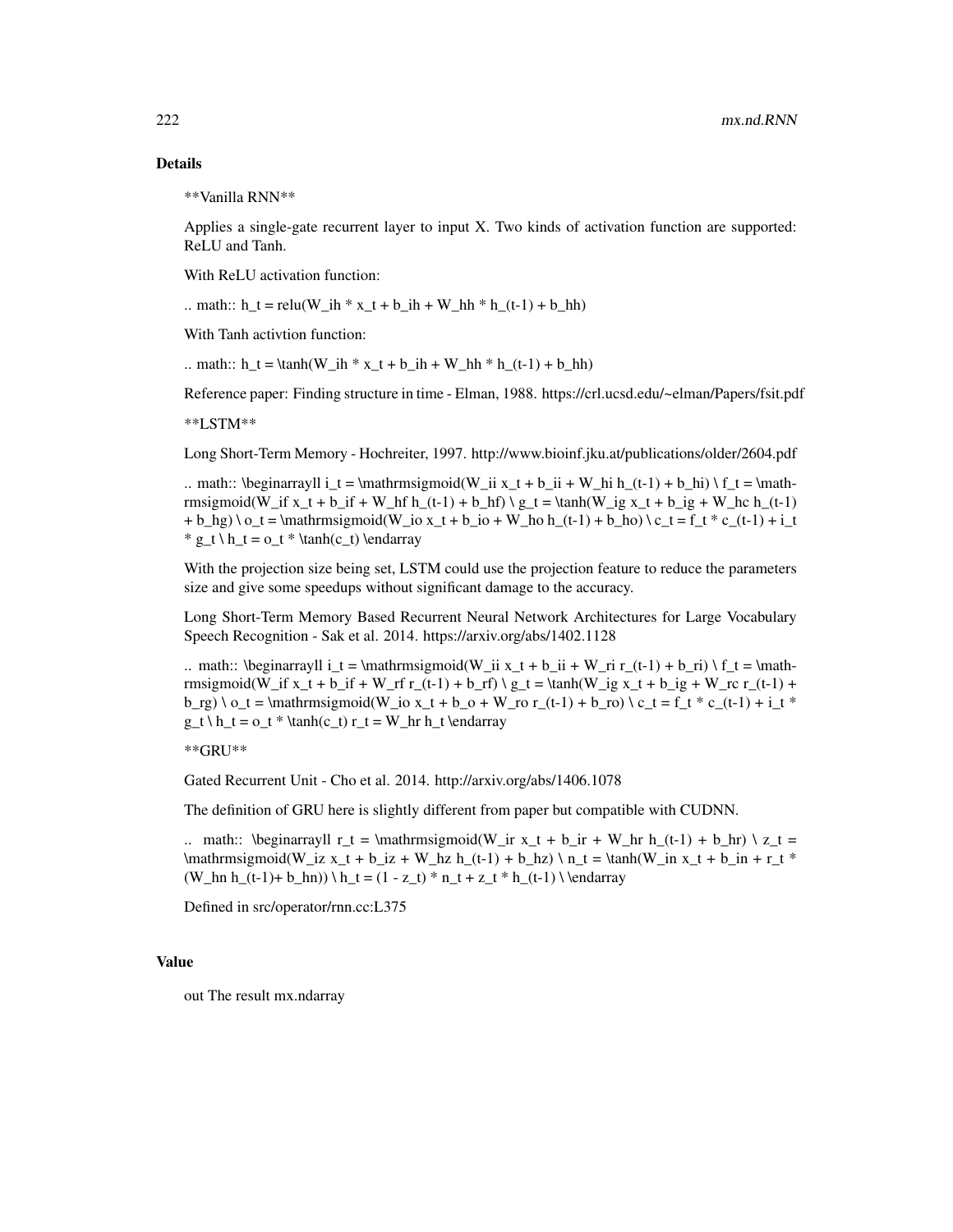## Description

ROI pooling is a variant of a max pooling layer, in which the output size is fixed and region of interest is a parameter. Its purpose is to perform max pooling on the inputs of non-uniform sizes to obtain fixed-size feature maps. ROI pooling is a neural-net layer mostly used in training a 'Fast R-CNN' network for object detection.

#### Arguments

| data          | NDArray-or-Symbol The input array to the pooling operator, a 4D Feature maps                                                                                                                                                                                                               |
|---------------|--------------------------------------------------------------------------------------------------------------------------------------------------------------------------------------------------------------------------------------------------------------------------------------------|
| rois          | NDArray-or-Symbol Bounding box coordinates, a 2D array of [[batch_index,<br>$x1, y1, x2, y2$ ]], where $(x1, y1)$ and $(x2, y2)$ are top left and bottom right<br>corners of designated region of interest. 'batch_index' indicates the index of<br>corresponding image in the input array |
| pooled.size   | Shape(tuple), required ROI pooling output shape $(h, w)$                                                                                                                                                                                                                                   |
| spatial.scale | float, required Ratio of input feature map height (or w) to raw image height (or<br>w). Equals the reciprocal of total stride in convolutional layers                                                                                                                                      |

## Details

This operator takes a 4D feature map as an input array and region proposals as 'rois', then it pools over sub-regions of input and produces a fixed-sized output array regardless of the ROI size.

To crop the feature map accordingly, you can resize the bounding box coordinates by changing the parameters 'rois' and 'spatial\_scale'.

The cropped feature maps are pooled by standard max pooling operation to a fixed size output indicated by a 'pooled\_size' parameter. batch\_size will change to the number of region bounding boxes after 'ROIPooling'.

The size of each region of interest doesn't have to be perfectly divisible by the number of pooling sections('pooled\_size').

Example::

 $x = [[[[ 0., 1., 2., 3., 4., 5.], [ 6., 7., 8., 9., 10., 11.], [ 12., 13., 14., 15., 16., 17.], [ 18., 19., 20., 21.,]$ 22., 23.], [ 24., 25., 26., 27., 28., 29.], [ 30., 31., 32., 33., 34., 35.], [ 36., 37., 38., 39., 40., 41.], [ 42., 43., 44., 45., 46., 47.]]]]

// region of interest i.e. bounding box coordinates.  $y = [[0,0,0,4,4]]$ 

// returns array of shape (2,2) according to the given roi with max pooling. ROIPooling(x, y, (2,2),  $1.0$ ) = [[[[ 14., 16.], [ 26., 28.]]]]

// region of interest is changed due to the change in 'spacial\_scale' parameter. ROIPooling $(x, y, z)$  $(2,2), 0.7$  = [[[[ 7., 9.], [ 19., 21.]]]]

Defined in src/operator/roi\_pooling.cc:L224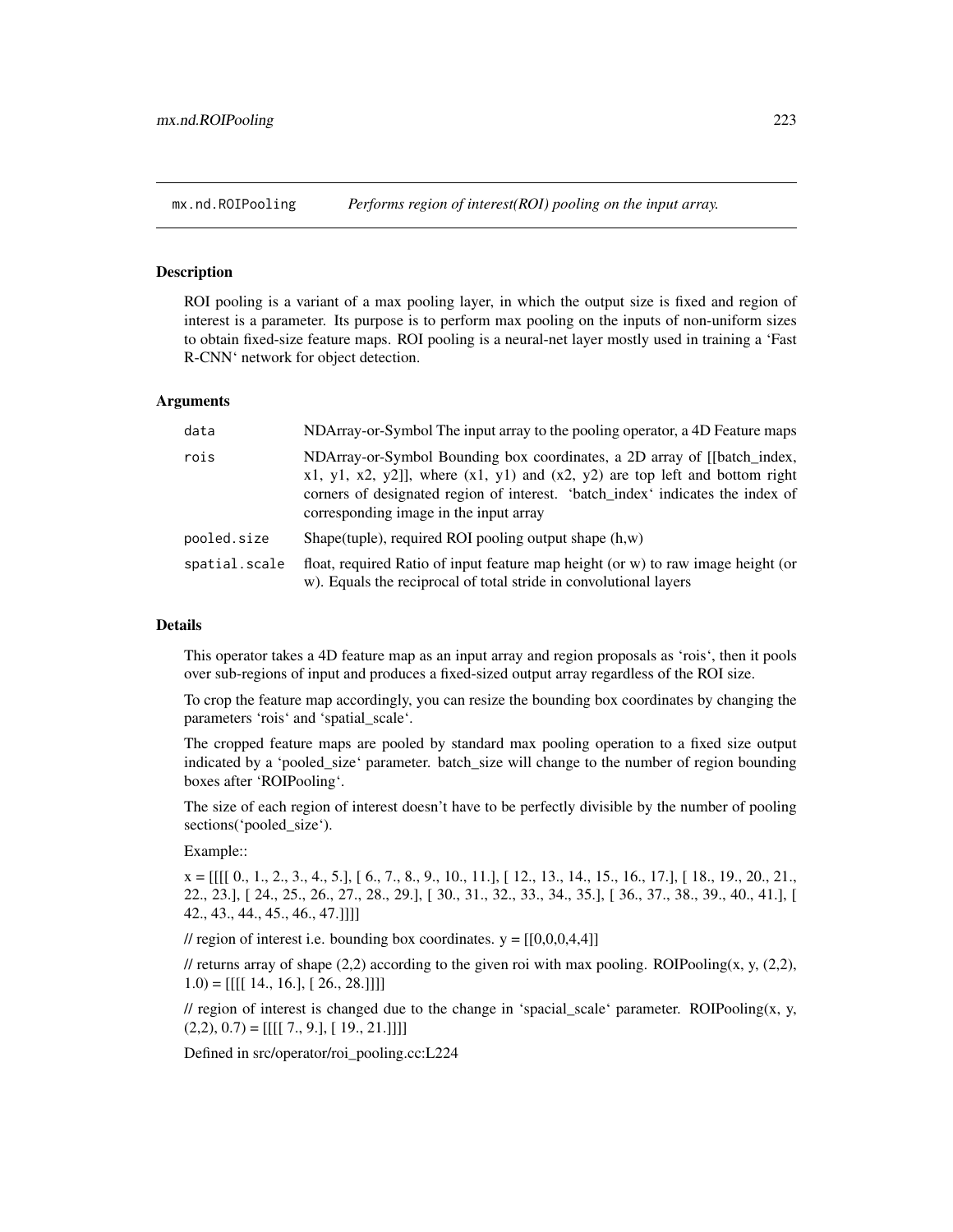## Value

out The result mx.ndarray

mx.nd.round *Returns element-wise rounded value to the nearest integer of the input.*

## Description

Example::

## Arguments

data NDArray-or-Symbol The input array.

# Details

round( $[-1.5, 1.5, -1.9, 1.9, 2.1]$ ) =  $[-2., 2., -2., 2., 2.]$ The storage type of "round" output depends upon the input storage type:  $-$  round(default) = default  $-$  round(row\_sparse) = row\_sparse  $-$  round(csr) = csr Defined in src/operator/tensor/elemwise\_unary\_op\_basic.cc:L777

#### Value

out The result mx.ndarray

mx.nd.rsqrt *Returns element-wise inverse square-root value of the input.*

# Description

```
.. math:: \text{rsqrt}(x) = 1/\text{sqrt}x
```
## Arguments

data NDArray-or-Symbol The input array.

#### Details

Example::

 $rsqrt([4,9,16]) = [0.5, 0.33333334, 0.25]$ 

The storage type of "rsqrt" output is always dense Defined in src/operator/tensor/elemwise\_unary\_op\_pow.cc:L221

## Value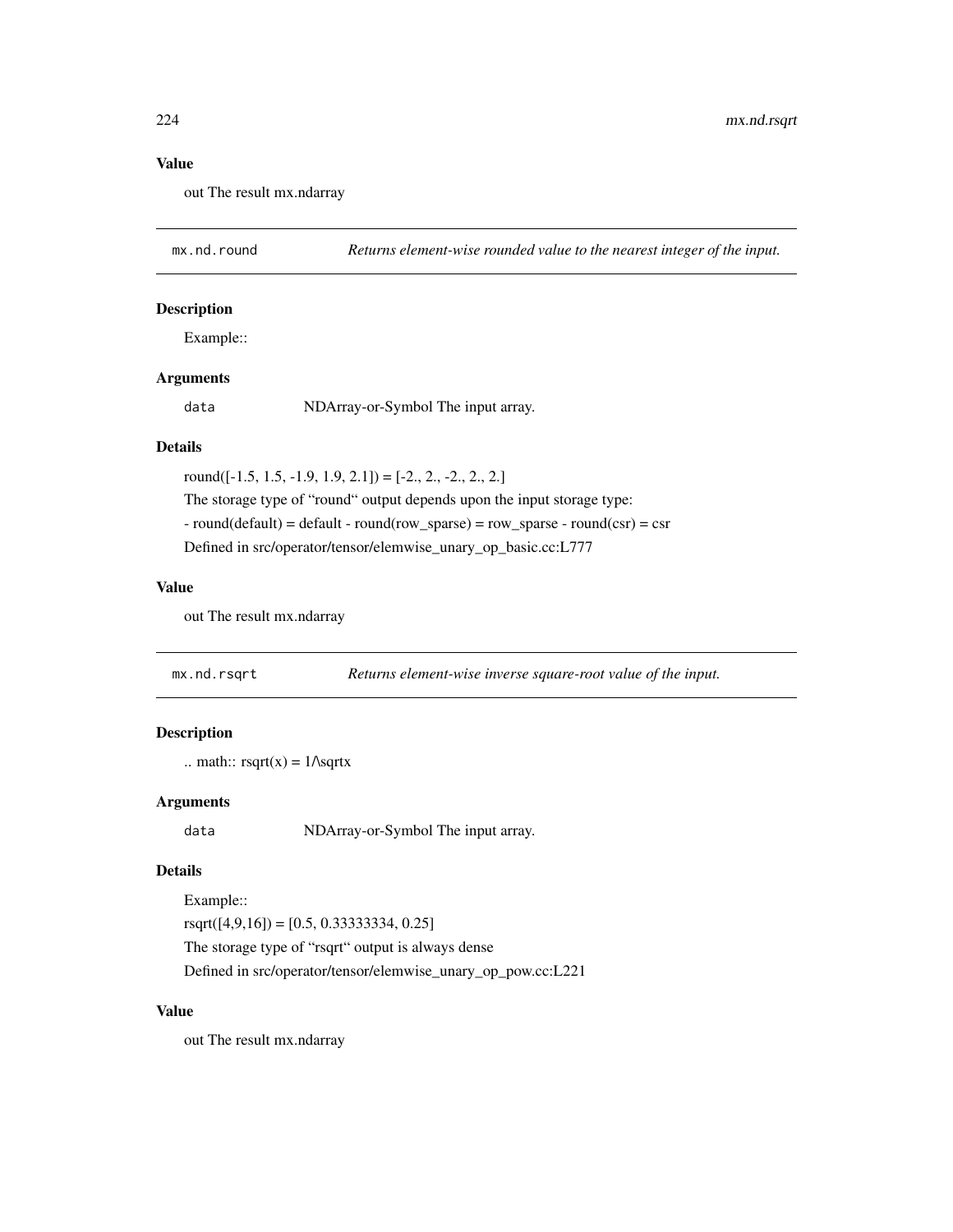```
mx.nd.sample.exponential
```
*Concurrent sampling from multiple exponential distributions with parameters lambda (rate).*

#### Description

The parameters of the distributions are provided as an input array. Let  $*[s]^*$  be the shape of the input array, \*n\* be the dimension of \*[s]\*, \*[t]\* be the shape specified as the parameter of the operator, and \*m\* be the dimension of \*[t]\*. Then the output will be a \*(n+m)\*-dimensional array with shape  $*[s]x[t]^*$ .

#### Arguments

| lam   | NDArray-or-Symbol Lambda (rate) parameters of the distributions.                                                                                                             |
|-------|------------------------------------------------------------------------------------------------------------------------------------------------------------------------------|
| shape | Shape(tuple), optional, default= $\lceil \rceil$ Shape to be sampled from each random dis-<br>tribution.                                                                     |
| dtype | 'None', 'float16', 'float32', 'float64', optional, default='None' DType of the out-<br>put in case this can't be inferred. Defaults to float 32 if not defined (dtype=None). |

## Details

For any valid \*n\*-dimensional index \*i\* with respect to the input array, \*output[i]\* will be an \*m\*dimensional array that holds randomly drawn samples from the distribution which is parameterized by the input value at index  $*i*$ . If the shape parameter of the operator is not set, then one sample will be drawn per distribution and the output array has the same shape as the input array.

Examples::

 $lam = [ 1.0, 8.5 ]$ 

// Draw a single sample for each distribution sample\_exponential(lam) = [ 0.51837951, 0.09994757]

// Draw a vector containing two samples for each distribution sample\_exponential(lam, shape= $(2)$ )  $=[[ 0.51837951, 0.19866663], [ 0.09994757, 0.50447971]]$ 

Defined in src/operator/random/multisample\_op.cc:L283

#### Value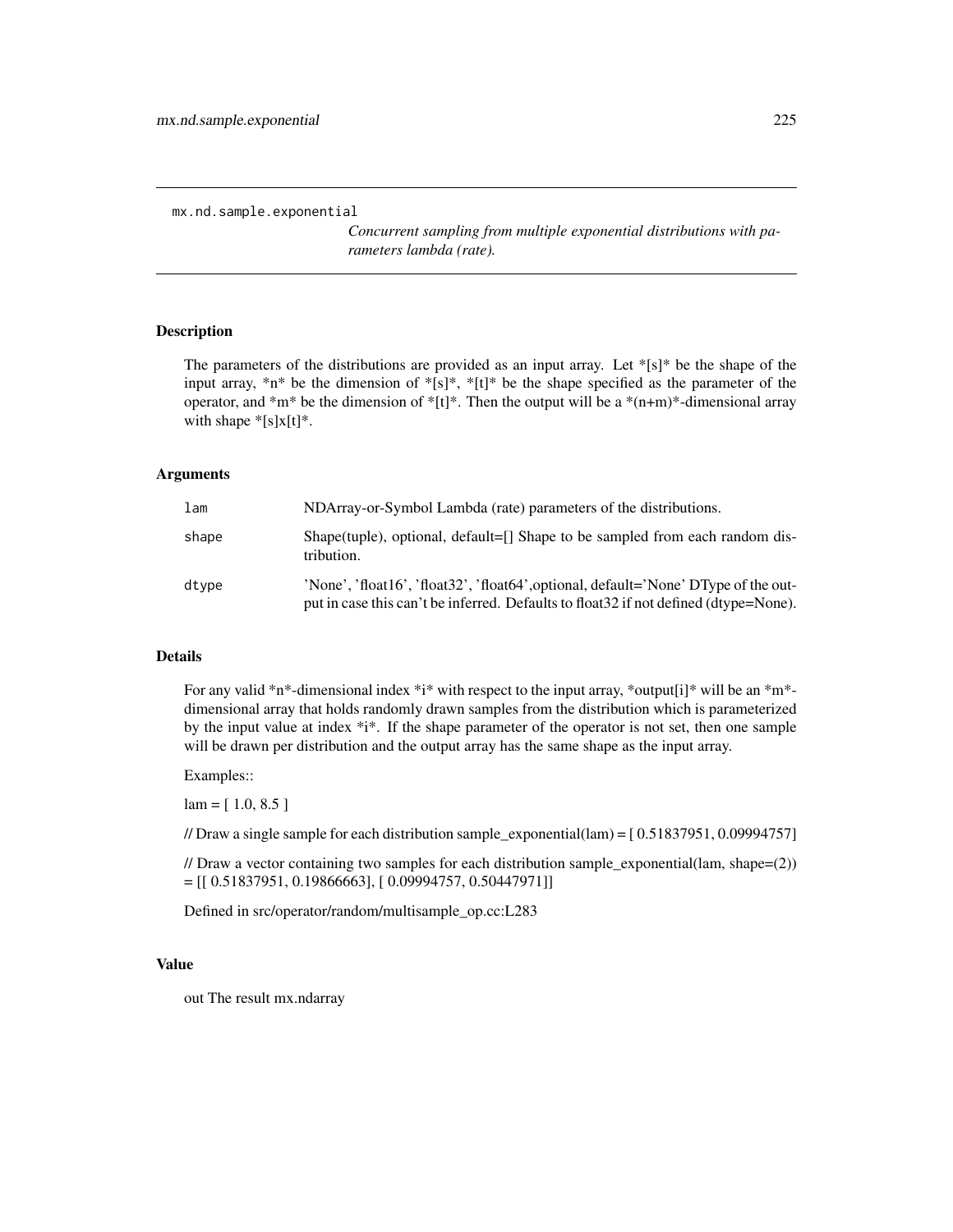mx.nd.sample.gamma *Concurrent sampling from multiple gamma distributions with parameters \*alpha\* (shape) and \*beta\* (scale).*

## Description

The parameters of the distributions are provided as input arrays. Let  $\frac{1}{s}[s]^*$  be the shape of the input arrays, \*n\* be the dimension of \*[s]\*, \*[t]\* be the shape specified as the parameter of the operator, and  $*m*$  be the dimension of  $*[t]^*$ . Then the output will be a  $*(n+m)*$ -dimensional array with shape  $*[s]x[t]^*$ .

## Arguments

| alpha | NDArray-or-Symbol Alpha (shape) parameters of the distributions.                                                                                                             |
|-------|------------------------------------------------------------------------------------------------------------------------------------------------------------------------------|
| shape | Shape(tuple), optional, default=[] Shape to be sampled from each random dis-<br>tribution.                                                                                   |
| dtype | 'None', 'float16', 'float32', 'float64', optional, default='None' DType of the out-<br>put in case this can't be inferred. Defaults to float 32 if not defined (dtype=None). |
| beta  | NDArray-or-Symbol Beta (scale) parameters of the distributions.                                                                                                              |

## Details

For any valid \*n\*-dimensional index \*i\* with respect to the input arrays, \*output[i]\* will be an \*m\*dimensional array that holds randomly drawn samples from the distribution which is parameterized by the input values at index \*i\*. If the shape parameter of the operator is not set, then one sample will be drawn per distribution and the output array has the same shape as the input arrays.

#### Examples::

alpha = [ 0.0, 2.5 ] beta = [ 1.0, 0.7 ]

// Draw a single sample for each distribution sample\_gamma(alpha, beta) =  $[0, 2.25797319]$ 

// Draw a vector containing two samples for each distribution sample\_gamma(alpha, beta, shape=(2))  $=[[ 0. , 0. ], [ 2.25797319, 1.70734084 ]]$ 

Defined in src/operator/random/multisample\_op.cc:L281

## Value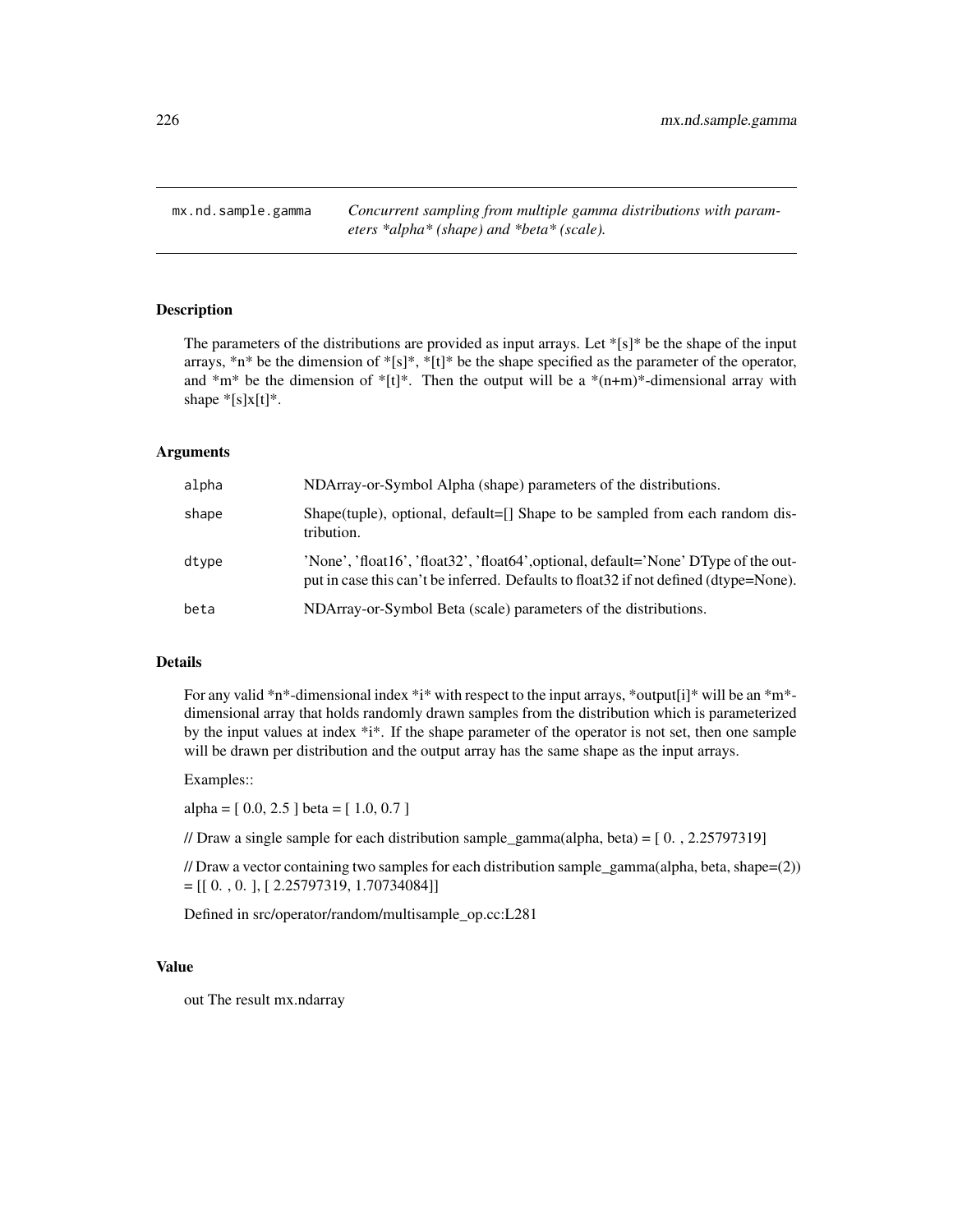*Concurrent sampling from multiple generalized negative binomial distributions with parameters \*mu\* (mean) and \*alpha\* (dispersion).*

# **Description**

The parameters of the distributions are provided as input arrays. Let  $\kappa s$ [s] $\kappa$  be the shape of the input arrays,  $*n*$  be the dimension of  $*[s]*$ ,  $*[t]*$  be the shape specified as the parameter of the operator, and  $*m*$  be the dimension of  $*[t]^*$ . Then the output will be a  $*(n+m)*$ -dimensional array with shape  $*[s]x[t]^*$ .

# Arguments

| mu    | NDArray-or-Symbol Means of the distributions.                                                                                                                                |
|-------|------------------------------------------------------------------------------------------------------------------------------------------------------------------------------|
| shape | Shape(tuple), optional, default=[] Shape to be sampled from each random dis-<br>tribution.                                                                                   |
| dtype | 'None', 'float16', 'float32', 'float64', optional, default='None' DType of the out-<br>put in case this can't be inferred. Defaults to float 32 if not defined (dtype=None). |
| alpha | NDArray-or-Symbol Alpha (dispersion) parameters of the distributions.                                                                                                        |

# Details

For any valid \*n\*-dimensional index \*i\* with respect to the input arrays, \*output[i]\* will be an \*m\*dimensional array that holds randomly drawn samples from the distribution which is parameterized by the input values at index \*i\*. If the shape parameter of the operator is not set, then one sample will be drawn per distribution and the output array has the same shape as the input arrays.

Samples will always be returned as a floating point data type.

Examples::

mu = [ 2.0, 2.5 ] alpha = [ 1.0, 0.1 ]

// Draw a single sample for each distribution sample\_generalized\_negative\_binomial(mu, alpha) = [ 0., 3.]

// Draw a vector containing two samples for each distribution sample\_generalized\_negative\_binomial(mu, alpha, shape= $(2)$ ) = [[ 0., 3.], [ 3., 1.]]

Defined in src/operator/random/multisample\_op.cc:L292

#### Value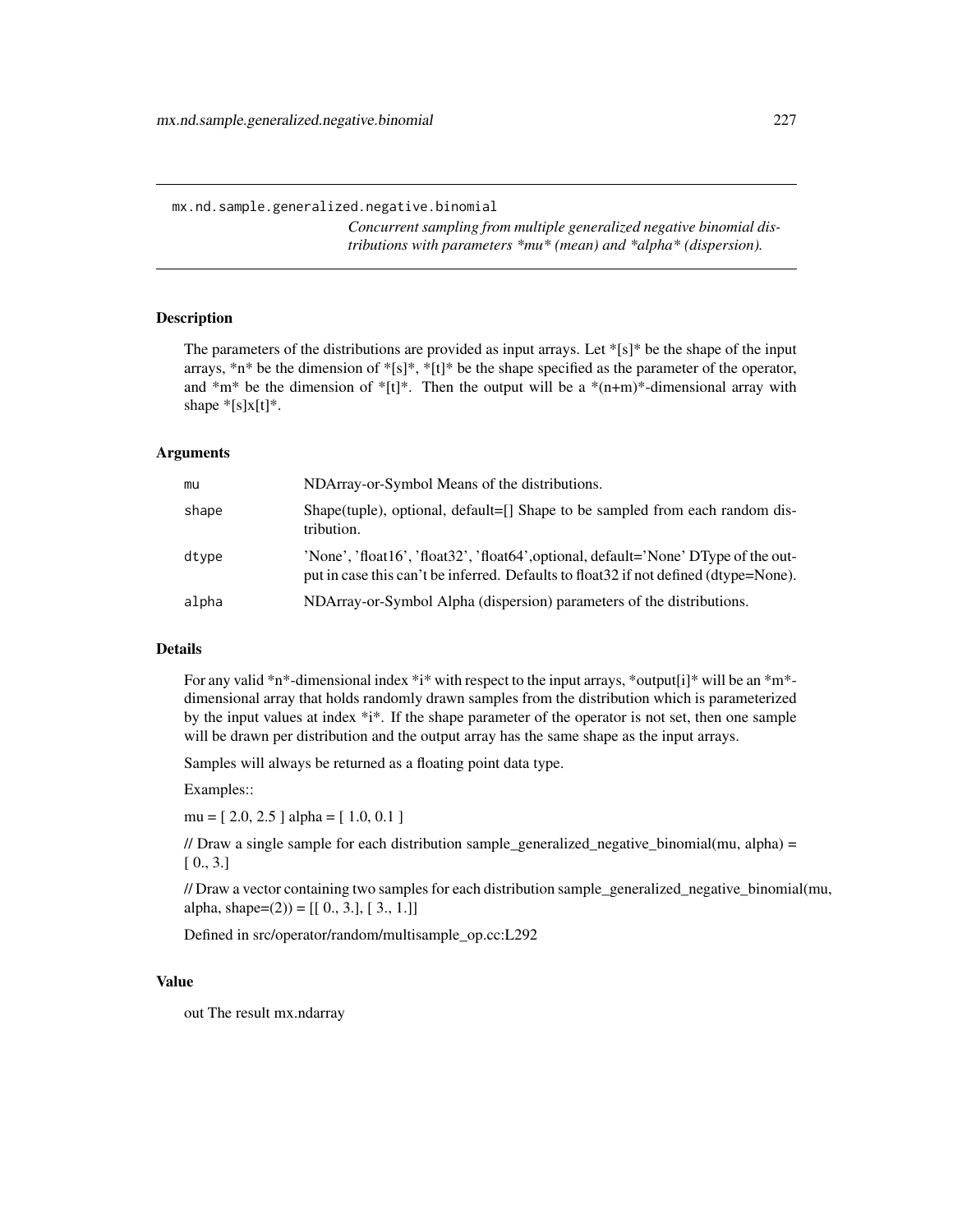```
mx.nd.sample.multinomial
```
*Concurrent sampling from multiple multinomial distributions.*

#### Description

\*data\* is an \*n\* dimensional array whose last dimension has length \*k\*, where \*k\* is the number of possible outcomes of each multinomial distribution. This operator will draw \*shape\* samples from each distribution. If shape is empty one sample will be drawn from each distribution.

#### Arguments

| data     | NDArray-or-Symbol Distribution probabilities. Must sum to one on the last<br>axis.                                                                                                                        |
|----------|-----------------------------------------------------------------------------------------------------------------------------------------------------------------------------------------------------------|
| shape    | Shape(tuple), optional, default=[] Shape to be sampled from each random dis-<br>tribution.                                                                                                                |
| get.prob | boolean, optional, default=0 Whether to also return the log probability of sam-<br>pled result. This is usually used for differentiating through stochastic variables,<br>e.g. in reinforcement learning. |
| dtype    | 'float16', 'float32', 'float64', 'int32', 'uint8', optional, default='int32' DType of<br>the output in case this can't be inferred.                                                                       |

## Details

If \*get\_prob\* is true, a second array containing log likelihood of the drawn samples will also be returned. This is usually used for reinforcement learning where you can provide reward as head gradient for this array to estimate gradient.

Note that the input distribution must be normalized, i.e. \*data\* must sum to 1 along its last axis.

Examples::

probs =  $[[0, 0.1, 0.2, 0.3, 0.4], [0.4, 0.3, 0.2, 0.1, 0]]$ 

// Draw a single sample for each distribution sample\_multinomial(probs) =  $[3, 0]$ 

// Draw a vector containing two samples for each distribution sample multinomial(probs, shape=(2))  $=[[4, 2], [0, 0]]$ 

// requests log likelihood sample\_multinomial(probs, get\_prob=True) =  $[2, 1]$ ,  $[0.2, 0.3]$ 

#### Value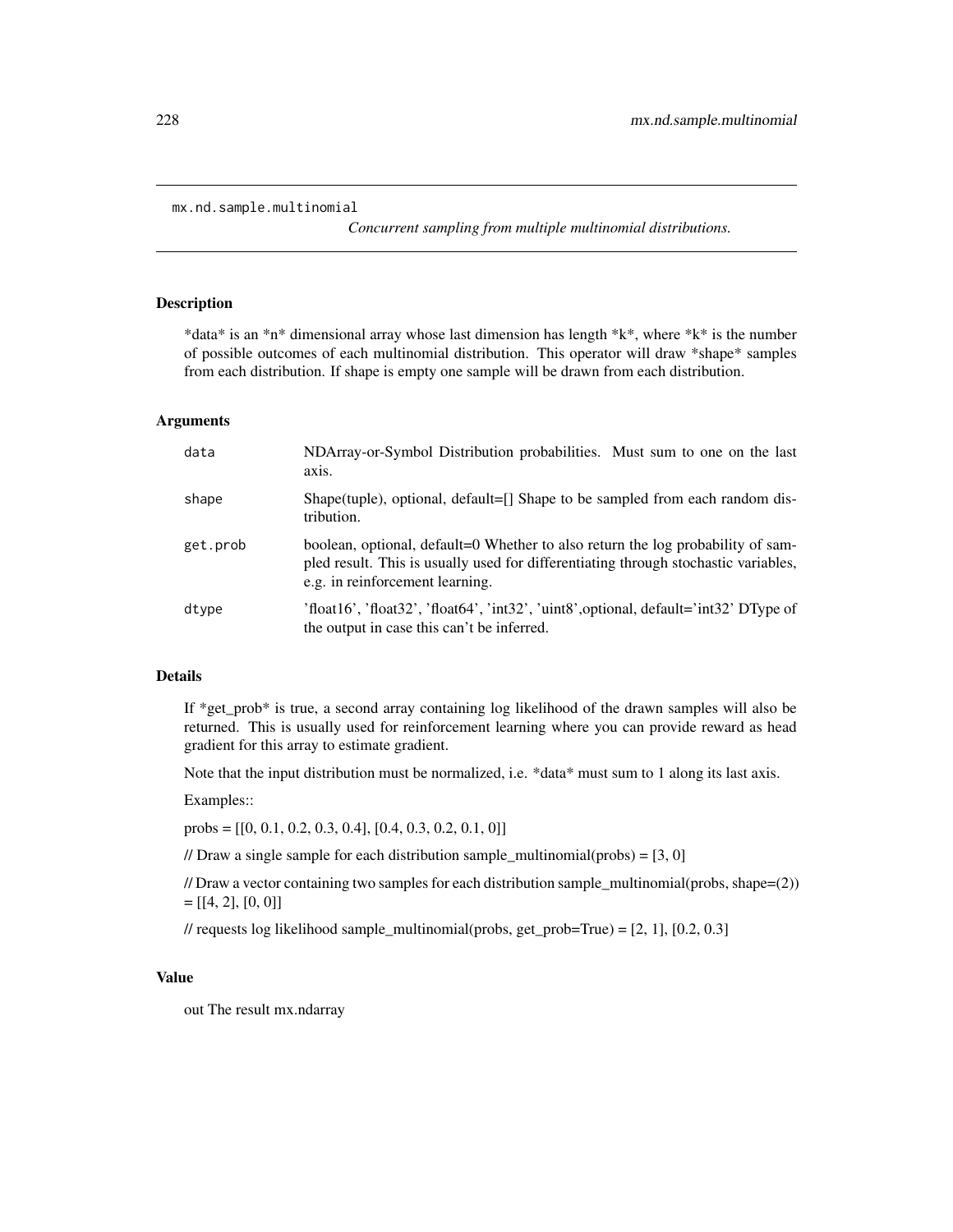*Concurrent sampling from multiple negative binomial distributions with parameters \*k\* (failure limit) and \*p\* (failure probability).*

#### Description

The parameters of the distributions are provided as input arrays. Let  $\frac{1}{s}[s]^*$  be the shape of the input arrays,  $*n*$  be the dimension of  $*[s]*$ ,  $*[t]*$  be the shape specified as the parameter of the operator, and  $*m*$  be the dimension of  $*[t]^*.$  Then the output will be a  $*(n+m)*$ -dimensional array with shape  $*[s]x[t]*$ .

#### Arguments

| k     | NDArray-or-Symbol Limits of unsuccessful experiments.                                                                                                                        |
|-------|------------------------------------------------------------------------------------------------------------------------------------------------------------------------------|
| shape | Shape(tuple), optional, default=[] Shape to be sampled from each random dis-<br>tribution.                                                                                   |
| dtype | 'None', 'float16', 'float32', 'float64', optional, default='None' DType of the out-<br>put in case this can't be inferred. Defaults to float 32 if not defined (dtype=None). |
| p     | NDArray-or-Symbol Failure probabilities in each experiment.                                                                                                                  |

## Details

For any valid \*n\*-dimensional index \*i\* with respect to the input arrays, \*output[i]\* will be an \*m\*dimensional array that holds randomly drawn samples from the distribution which is parameterized by the input values at index \*i\*. If the shape parameter of the operator is not set, then one sample will be drawn per distribution and the output array has the same shape as the input arrays.

Samples will always be returned as a floating point data type.

Examples::

 $k = [20, 49]$  p = [0.4, 0.77]

// Draw a single sample for each distribution sample\_negative\_binomial(k, p) =  $[15., 16.]$ 

// Draw a vector containing two samples for each distribution sample negative binomial(k, p, shape=(2)) =  $[[15., 50.], [16., 12.]]$ 

Defined in src/operator/random/multisample\_op.cc:L288

#### Value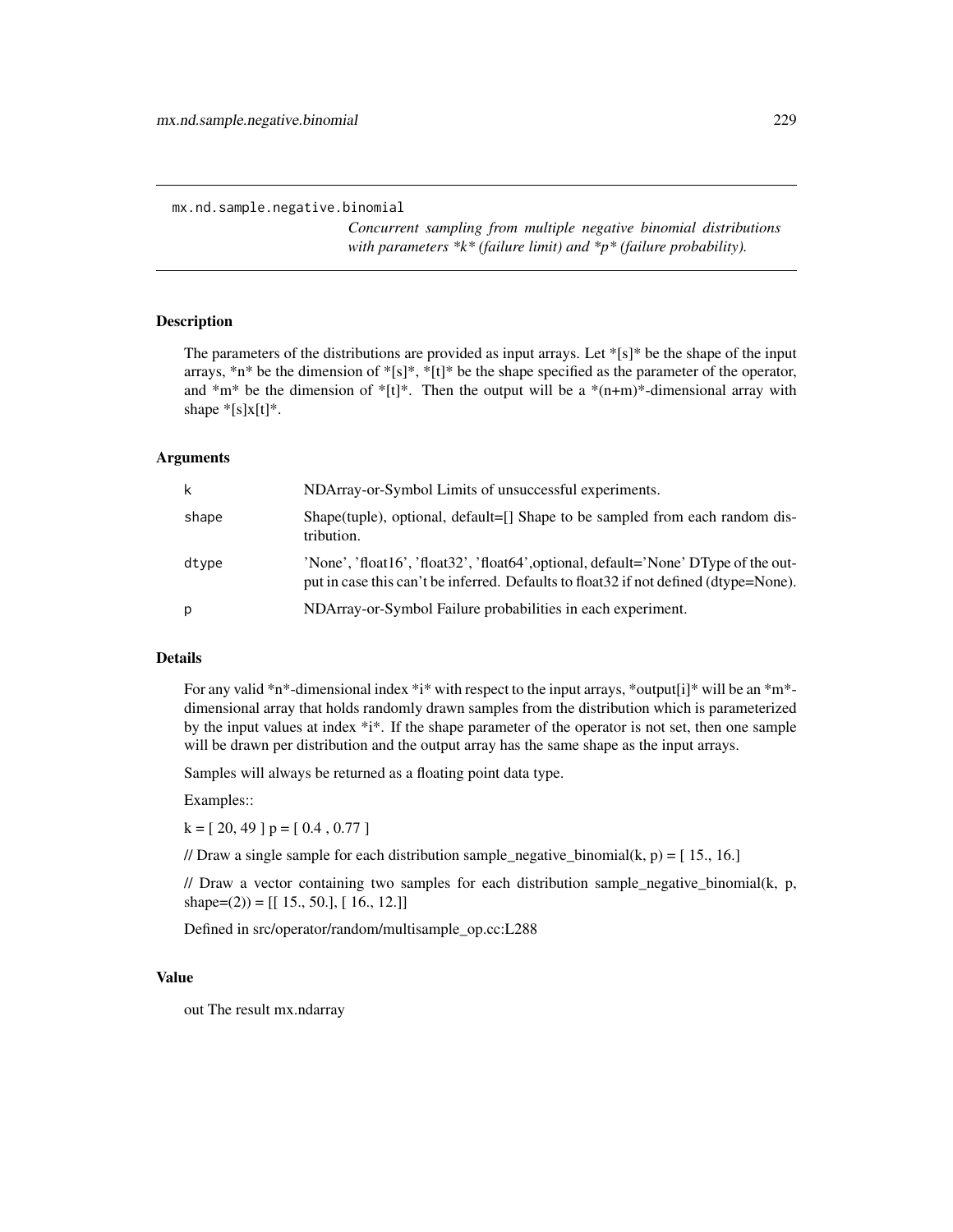mx.nd.sample.normal *Concurrent sampling from multiple normal distributions with parameters \*mu\* (mean) and \*sigma\* (standard deviation).*

## Description

The parameters of the distributions are provided as input arrays. Let  $\frac{1}{s}[s]^*$  be the shape of the input arrays, \*n\* be the dimension of \*[s]\*, \*[t]\* be the shape specified as the parameter of the operator, and  $*m*$  be the dimension of  $*[t]^*$ . Then the output will be a  $*(n+m)*$ -dimensional array with shape  $*[s]x[t]^*$ .

## Arguments

| mu    | NDArray-or-Symbol Means of the distributions.                                                                                                                                |  |
|-------|------------------------------------------------------------------------------------------------------------------------------------------------------------------------------|--|
| shape | Shape(tuple), optional, default=[] Shape to be sampled from each random dis-<br>tribution.                                                                                   |  |
| dtype | 'None', 'float16', 'float32', 'float64', optional, default='None' DType of the out-<br>put in case this can't be inferred. Defaults to float 32 if not defined (dtype=None). |  |
| sigma | NDArray-or-Symbol Standard deviations of the distributions.                                                                                                                  |  |

## Details

For any valid \*n\*-dimensional index \*i\* with respect to the input arrays, \*output[i]\* will be an \*m\*dimensional array that holds randomly drawn samples from the distribution which is parameterized by the input values at index \*i\*. If the shape parameter of the operator is not set, then one sample will be drawn per distribution and the output array has the same shape as the input arrays.

#### Examples::

mu = [ 0.0, 2.5 ] sigma = [ 1.0, 3.7 ]

// Draw a single sample for each distribution sample\_normal(mu, sigma) =  $[-0.56410581, 0.95934606]$ 

// Draw a vector containing two samples for each distribution sample\_normal(mu, sigma, shape=(2))  $=[[-0.56410581, 0.2928229], [0.95934606, 4.48287058]]$ 

Defined in src/operator/random/multisample\_op.cc:L278

## Value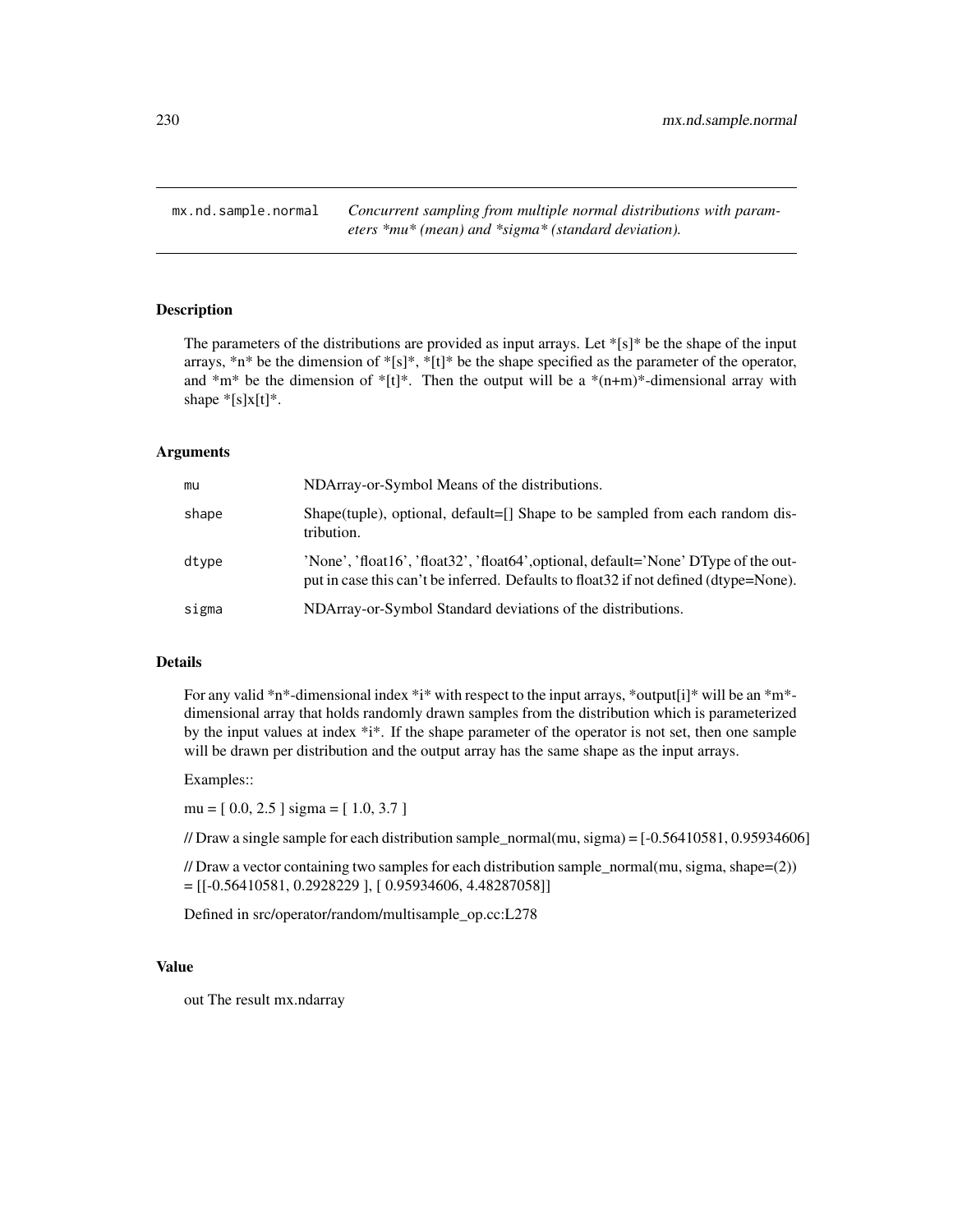mx.nd.sample.poisson *Concurrent sampling from multiple Poisson distributions with parameters lambda (rate).*

# Description

The parameters of the distributions are provided as an input array. Let  $|[s]|^*$  be the shape of the input array, \*n\* be the dimension of \*[s]\*, \*[t]\* be the shape specified as the parameter of the operator, and  $\text{*}^m\text{*}$  be the dimension of  $\text{*}[t]\text{*}$ . Then the output will be a  $\text{*}(n+m)\text{*}-dimensional$  array with shape  $*[s]x[t]^*$ .

#### Arguments

| lam   | NDArray-or-Symbol Lambda (rate) parameters of the distributions.                                                                                                             |  |
|-------|------------------------------------------------------------------------------------------------------------------------------------------------------------------------------|--|
| shape | Shape(tuple), optional, default=[] Shape to be sampled from each random dis-<br>tribution.                                                                                   |  |
| dtype | 'None', 'float16', 'float32', 'float64', optional, default='None' DType of the out-<br>put in case this can't be inferred. Defaults to float 32 if not defined (dtype=None). |  |

# Details

For any valid \*n\*-dimensional index \*i\* with respect to the input array, \*output[i]\* will be an \*m\*dimensional array that holds randomly drawn samples from the distribution which is parameterized by the input value at index  $*i*$ . If the shape parameter of the operator is not set, then one sample will be drawn per distribution and the output array has the same shape as the input array.

Samples will always be returned as a floating point data type.

Examples::

 $lam = [ 1.0, 8.5 ]$ 

// Draw a single sample for each distribution sample\_poisson(lam) =  $[0, 13.]$ 

// Draw a vector containing two samples for each distribution sample poisson(lam, shape=(2)) =  $[[$ 0., 4.], [ 13., 8.]]

Defined in src/operator/random/multisample\_op.cc:L285

## Value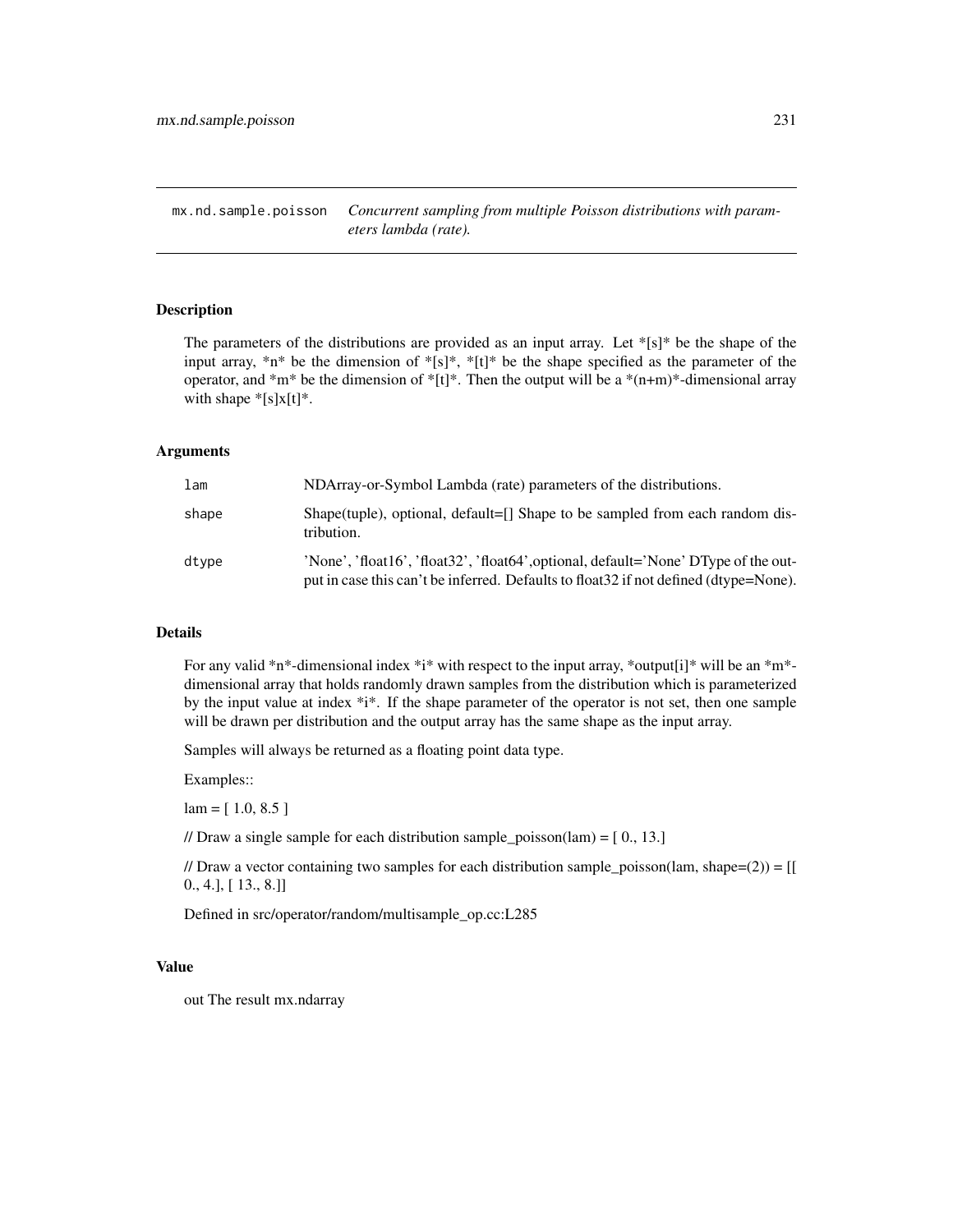mx.nd.sample.uniform *Concurrent sampling from multiple uniform distributions on the intervals given by \*[low,high)\*.*

# Description

The parameters of the distributions are provided as input arrays. Let  $\frac{1}{s}[s]^*$  be the shape of the input arrays, \*n\* be the dimension of \*[s]\*, \*[t]\* be the shape specified as the parameter of the operator, and  $*m*$  be the dimension of  $*[t]^*$ . Then the output will be a  $*(n+m)*$ -dimensional array with shape  $*[s]x[t]^*$ .

## Arguments

| low   | NDArray-or-Symbol Lower bounds of the distributions.                                                                                                                         |  |
|-------|------------------------------------------------------------------------------------------------------------------------------------------------------------------------------|--|
| shape | Shape(tuple), optional, default=[] Shape to be sampled from each random dis-<br>tribution.                                                                                   |  |
| dtype | 'None', 'float16', 'float32', 'float64', optional, default='None' DType of the out-<br>put in case this can't be inferred. Defaults to float 32 if not defined (dtype=None). |  |
| high  | NDArray-or-Symbol Upper bounds of the distributions.                                                                                                                         |  |

## Details

For any valid \*n\*-dimensional index \*i\* with respect to the input arrays, \*output[i]\* will be an \*m\*dimensional array that holds randomly drawn samples from the distribution which is parameterized by the input values at index \*i\*. If the shape parameter of the operator is not set, then one sample will be drawn per distribution and the output array has the same shape as the input arrays.

#### Examples::

 $low = [0.0, 2.5] high = [1.0, 3.7]$ 

// Draw a single sample for each distribution sample\_uniform(low, high) =  $[0.40451524, 3.18687344]$ 

// Draw a vector containing two samples for each distribution sample uniform(low, high, shape=(2))  $= [[ 0.40451524, 0.18017688], [ 3.18687344, 3.68352246]]$ 

Defined in src/operator/random/multisample\_op.cc:L276

## Value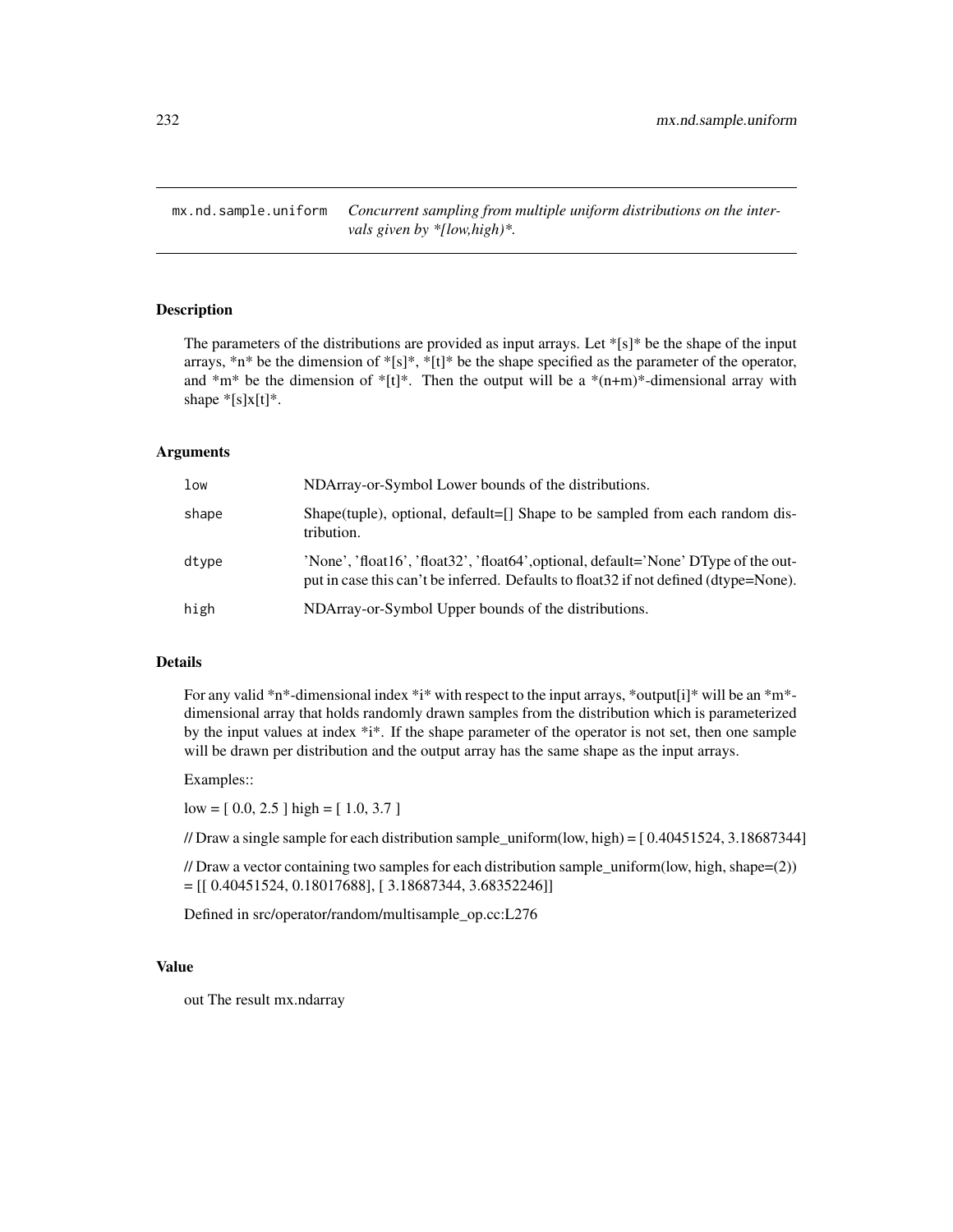## Description

Save an mx.nd.array object

#### Usage

mx.nd.save(ndarray, filename)

# Arguments

| ndarrav  | the mx.nd.array object            |
|----------|-----------------------------------|
| filename | the filename (including the path) |

# Examples

```
mat = mx.nd.array(1:3)mx.nd.save(mat, 'temp.mat')
mat2 = mx.nd.load('temp.mat')
as.array(mat)
as.array(mat2[[1]])
```
mx.nd.scatter.nd *Scatters data into a new tensor according to indices.*

# Description

Given 'data' with shape '(Y\_0, ..., Y\_K-1, X\_M, ..., X\_N-1)' and indices with shape '(M, Y\_0, ..., Y\_K-1)', the output will have shape '(X\_0, X\_1, ..., X\_N-1)', where 'M <= N'. If 'M == N', data shape should simply be  $'(Y_0, ..., Y_K-1)$ .

| data    | NDArray-or-Symbol data                   |
|---------|------------------------------------------|
| indices | NDArray-or-Symbol indices                |
| shape   | Shape (tuple), required Shape of output. |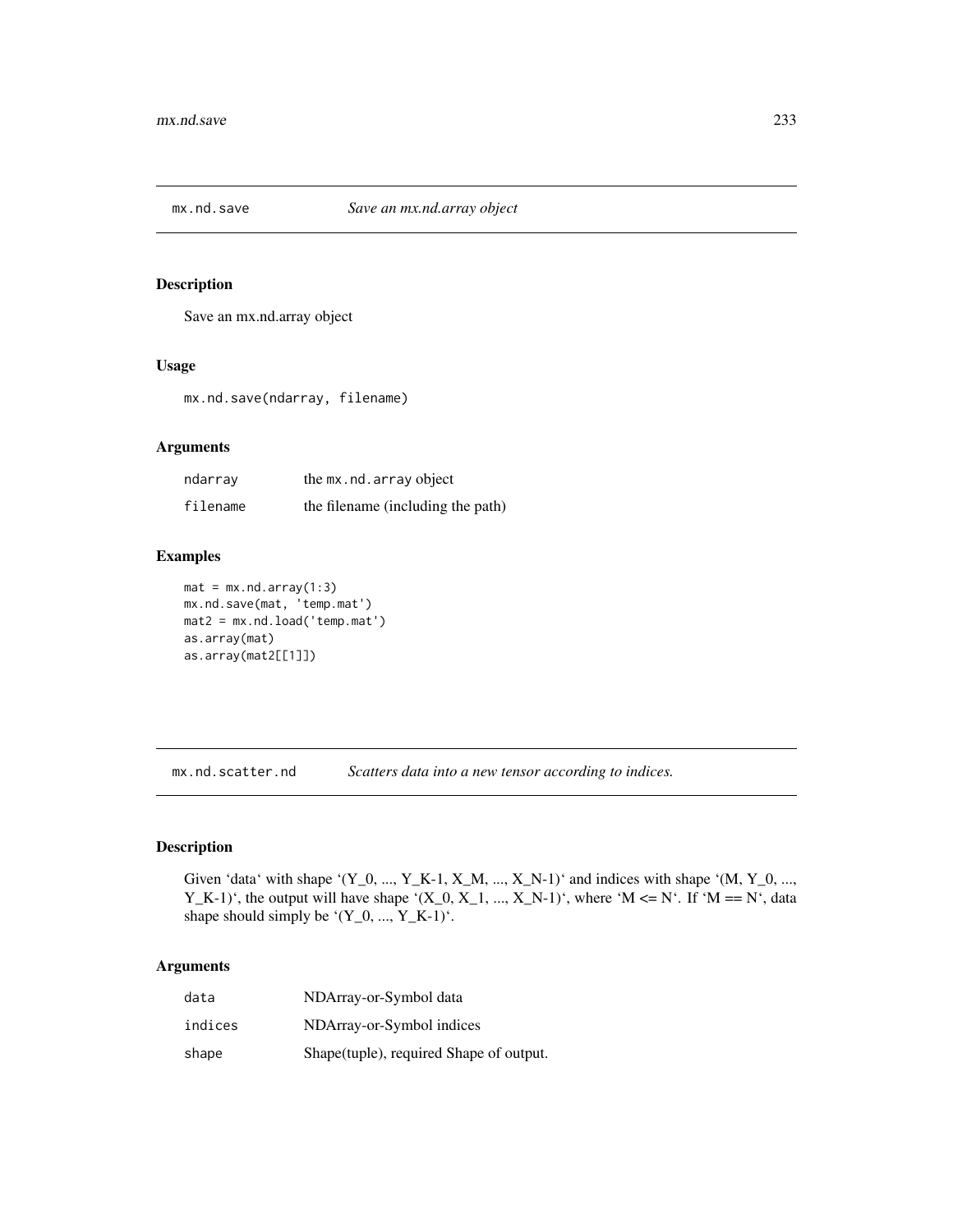The elements in output is defined as follows::

output[indices[0, y\_0, ..., y\_K-1], ..., indices[M-1, y\_0, ..., y\_K-1], x\_M, ..., x\_N-1] = data[y\_0, ..., y\_K-1, x\_M, ..., x\_N-1]

all other entries in output are 0.

.. warning::

If the indices have duplicates, the result will be non-deterministic and the gradient of 'scatter\_nd' will not be correct!!

Examples::

data =  $[2, 3, 0]$  indices =  $[[1, 1, 0], [0, 1, 0]]$  shape =  $(2, 2)$  scatter\_nd(data, indices, shape) =  $[[0, 1, 0]]$ 0], [2, 3]]

data =  $[[1, 2], [3, 4]], [[5, 6], [7, 8]]]$  indices =  $[[0, 1], [1, 1]]$  shape =  $(2, 2, 2, 2)$  scatter\_nd(data, indices, shape) =  $[[[[0, 0], [0, 0]],$ 

 $[[1, 2], [3, 4]]],$ [[[0, 0], [0, 0]],

 $[[5, 6], [7, 8]]]$ 

## Value

out The result mx.ndarray

mx.nd.SequenceLast *Takes the last element of a sequence.*

# Description

This function takes an n-dimensional input array of the form [max\_sequence\_length, batch\_size, other\_feature\_dims] and returns a (n-1)-dimensional array of the form [batch\_size, other\_feature\_dims].

| data                | NDArray-or-Symbol n-dimensional input array of the form [max_sequence_length,                                                                        |
|---------------------|------------------------------------------------------------------------------------------------------------------------------------------------------|
|                     | batch_size, other_feature_dims] where n>2                                                                                                            |
| sequence.length     |                                                                                                                                                      |
|                     | NDArray-or-Symbol vector of sequence lengths of the form [batch_size]                                                                                |
| use.sequence.length |                                                                                                                                                      |
|                     | boolean, optional, default=0 If set to true, this layer takes in an extra input pa-<br>rameter 'sequence_length' to specify variable length sequence |
| axis                | int, optional, default= $'0'$ . The sequence axis. Only values of 0 and 1 are currently<br>supported.                                                |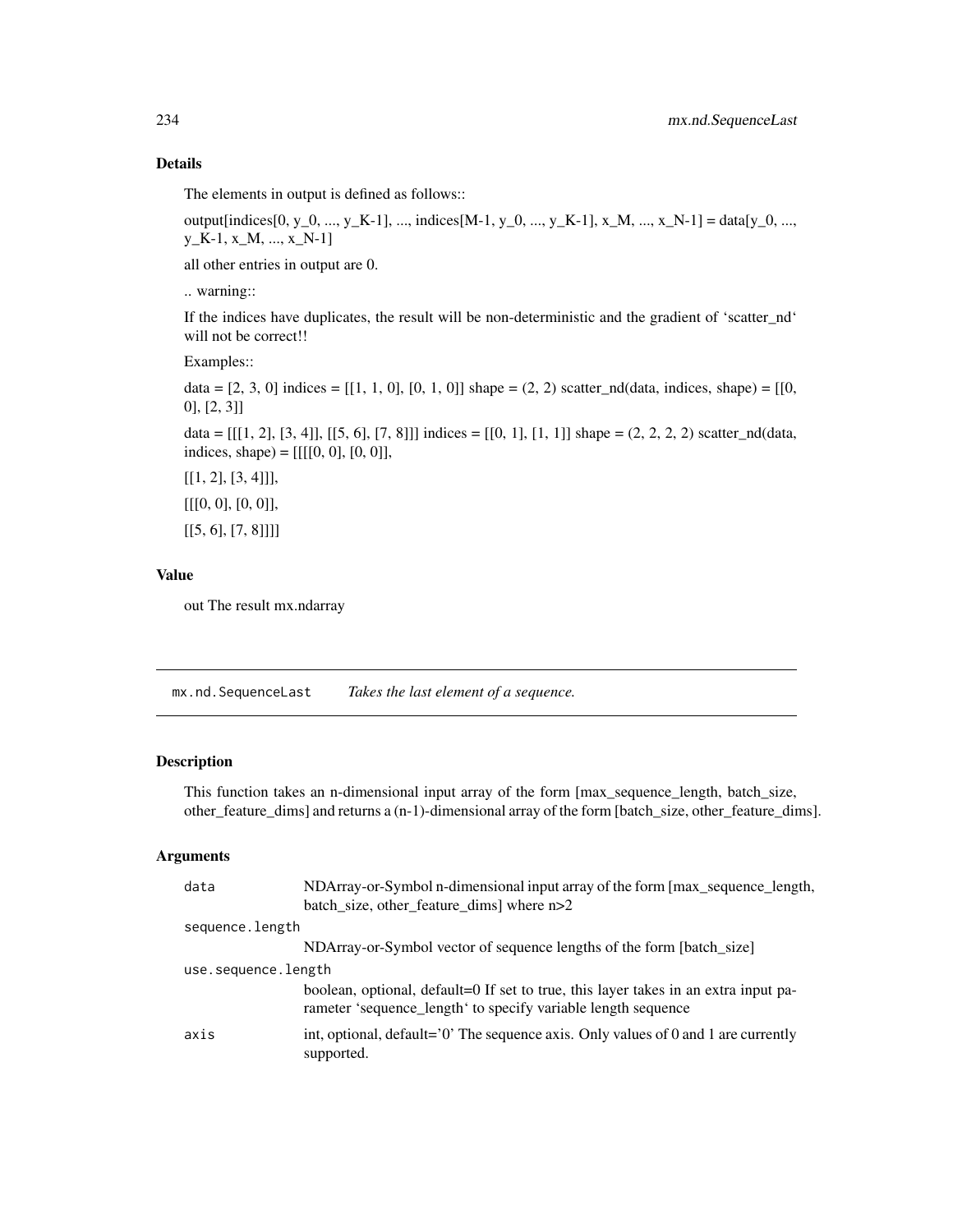Parameter 'sequence\_length' is used to handle variable-length sequences. 'sequence\_length' should be an input array of positive ints of dimension [batch\_size]. To use this parameter, set 'use\_sequence\_length' to 'True', otherwise each example in the batch is assumed to have the max sequence length.

.. note:: Alternatively, you can also use 'take' operator.

Example::

 $x = [[1., 2., 3.], [4., 5., 6.], [7., 8., 9.]],$ 

[[ 10., 11., 12.], [ 13., 14., 15.], [ 16., 17., 18.]],

[[ 19., 20., 21.], [ 22., 23., 24.], [ 25., 26., 27.]]]

// returns last sequence when sequence\_length parameter is not used SequenceLast(x) =  $[[19, 20, 16, 20, 16, 20, 16, 20, 16, 20, 16, 20, 16, 20, 16, 20, 16, 20, 16, 20, 16, 20, 16, 20, 16, 20, 16, 20, 16, 20, 16, 20, 20, 3$ 21.], [ 22., 23., 24.], [ 25., 26., 27.]]

// sequence\_length is used SequenceLast(x, sequence\_length=[1,1,1], use\_sequence\_length=True)  $=[[1., 2., 3.], [4., 5., 6.], [7., 8., 9.]]]$ 

// sequence\_length is used SequenceLast(x, sequence\_length=[1,2,3], use\_sequence\_length=True)  $=[[1., 2., 3.], [13., 14., 15.], [25., 26., 27.]]$ 

Defined in src/operator/sequence\_last.cc:L105

#### Value

out The result mx.ndarray

mx.nd.SequenceMask *Sets all elements outside the sequence to a constant value.*

## Description

This function takes an n-dimensional input array of the form [max\_sequence\_length, batch\_size, other\_feature\_dims] and returns an array of the same shape.

| data                | NDArray-or-Symbol n-dimensional input array of the form [max_sequence_length,                                                                        |  |
|---------------------|------------------------------------------------------------------------------------------------------------------------------------------------------|--|
|                     | batch size, other feature dims where n>2                                                                                                             |  |
| sequence.length     |                                                                                                                                                      |  |
|                     | NDArray-or-Symbol vector of sequence lengths of the form [batch_size]                                                                                |  |
| use.sequence.length |                                                                                                                                                      |  |
|                     | boolean, optional, default=0 If set to true, this layer takes in an extra input pa-<br>rameter 'sequence_length' to specify variable length sequence |  |
| value               | float, optional, default=0 The value to be used as a mask.                                                                                           |  |
| axis                | int, optional, default= $'0'$ . The sequence axis. Only values of 0 and 1 are currently<br>supported.                                                |  |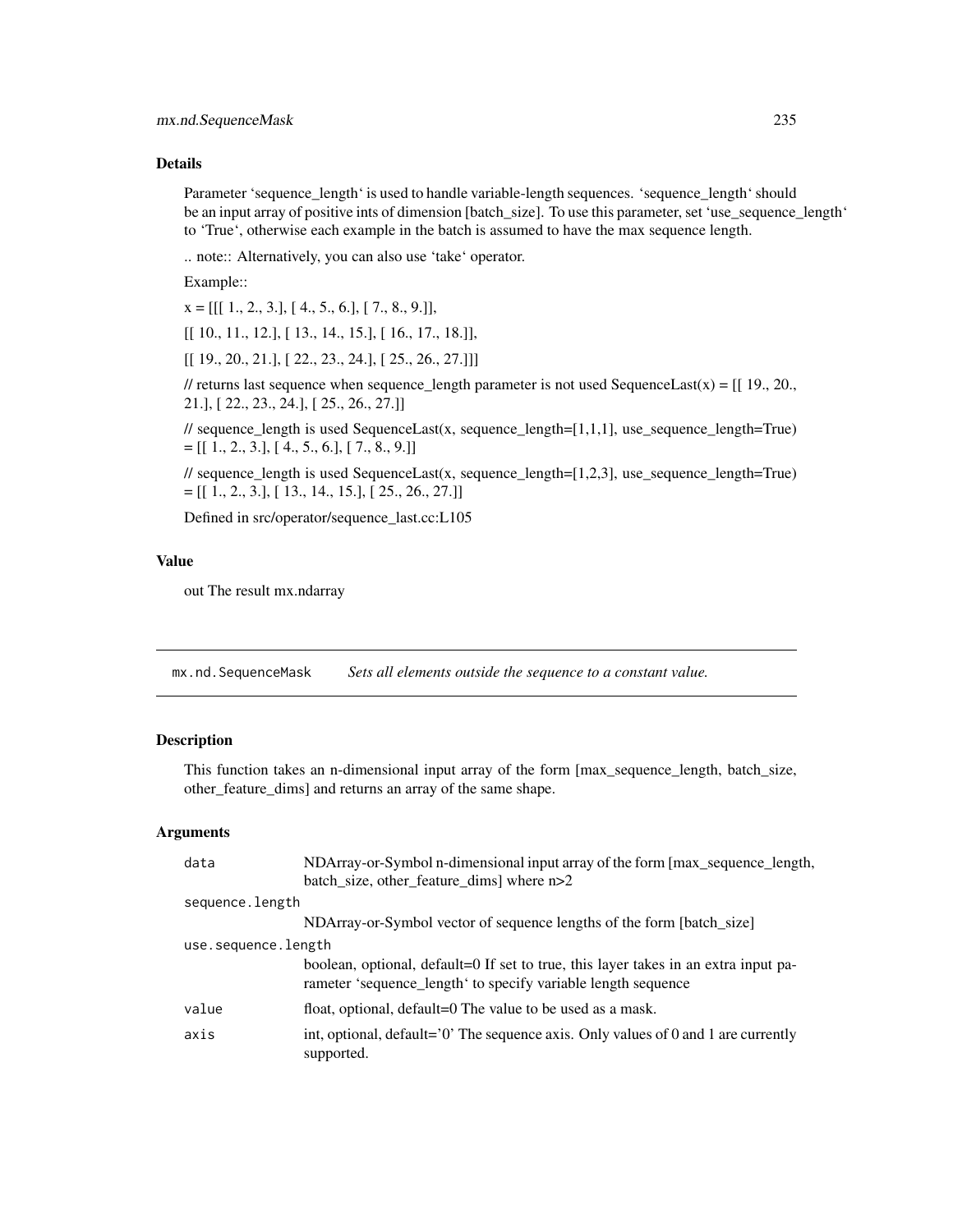Parameter 'sequence\_length' is used to handle variable-length sequences. 'sequence\_length' should be an input array of positive ints of dimension [batch\_size]. To use this parameter, set 'use\_sequence\_length' to 'True', otherwise each example in the batch is assumed to have the max sequence length and this operator works as the 'identity' operator.

Example::

 $x = [[1., 2., 3.], [4., 5., 6.]]$ 

[[ 7., 8., 9.], [ 10., 11., 12.]],

[[ 13., 14., 15.], [ 16., 17., 18.]]]

// Batch 1 B1 = [[ 1., 2., 3.], [ 7., 8., 9.], [ 13., 14., 15.]]

// Batch 2 B2 = [[ 4., 5., 6.], [ 10., 11., 12.], [ 16., 17., 18.]]

// works as identity operator when sequence\_length parameter is not used SequenceMask(x) =  $[[$ 1., 2., 3.], [ 4., 5., 6.]],

[[ 7., 8., 9.], [ 10., 11., 12.]],

[[ 13., 14., 15.], [ 16., 17., 18.]]]

// sequence length  $[1,1]$  means 1 of each batch will be kept // and other rows are masked with default mask value = 0 SequenceMask(x, sequence\_length=[1,1], use\_sequence\_length=True) =  $[[$ 1., 2., 3.], [ 4., 5., 6.]],

 $[[ [ 0., 0., 0.], [ 0., 0., 0.]]$ 

 $[[ [ 0., 0., 0.], [ 0., 0., 0.]]]$ 

// sequence\_length [2,3] means 2 of batch B1 and 3 of batch B2 will be kept // and other rows are masked with value  $= 1$  SequenceMask(x, sequence\_length=[2,3], use\_sequence\_length=True,  $value=1$ ) = [[[ 1., 2., 3.], [ 4., 5., 6.]],

[[ 7., 8., 9.], [ 10., 11., 12.]],

 $[[ 1., 1., 1.], [ 16., 17., 18.]]$ 

Defined in src/operator/sequence\_mask.cc:L185

#### Value

out The result mx.ndarray

mx.nd.SequenceReverse *Reverses the elements of each sequence.*

#### **Description**

This function takes an n-dimensional input array of the form [max\_sequence\_length, batch\_size, other\_feature\_dims] and returns an array of the same shape.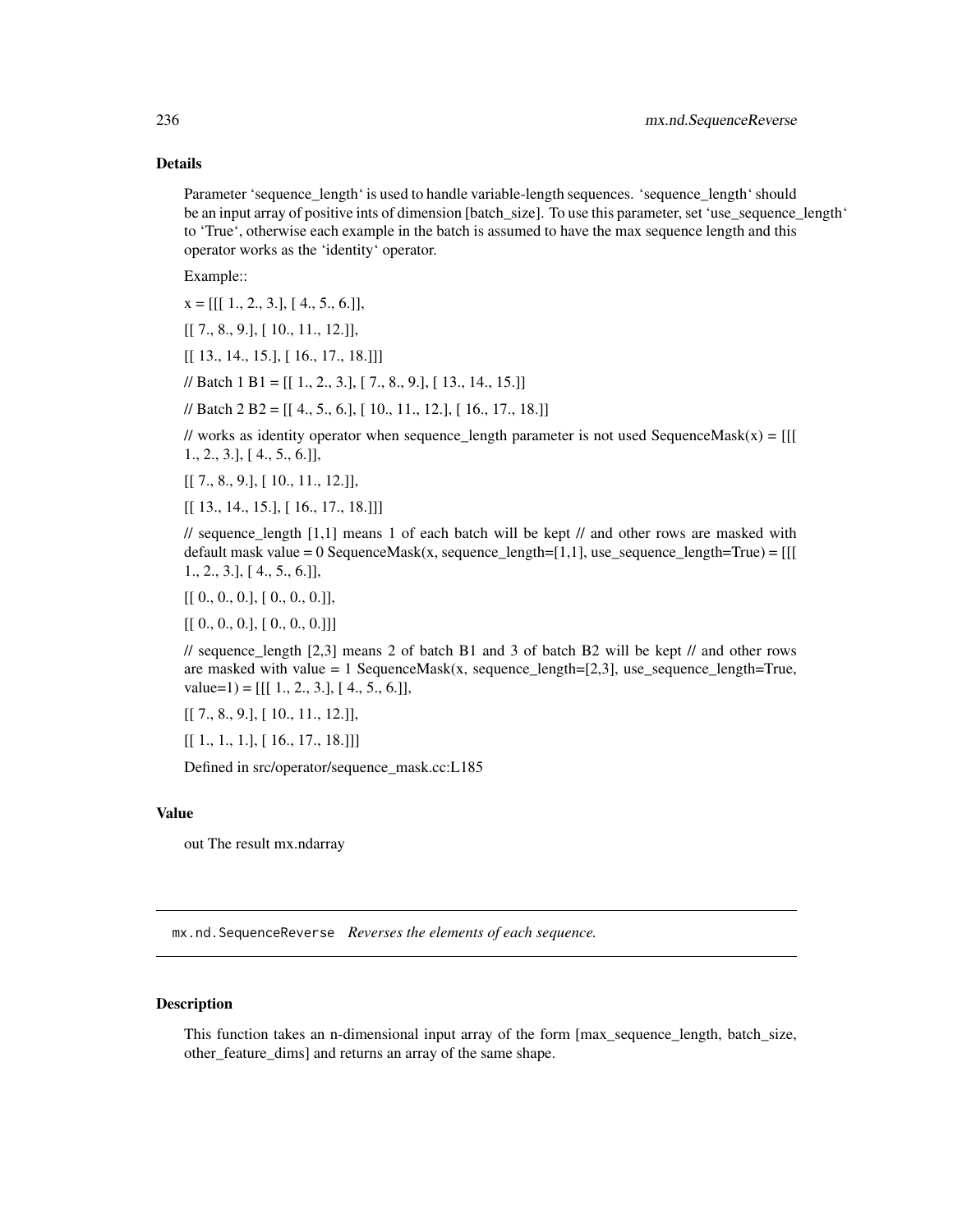#### Arguments

| data                | NDArray-or-Symbol n-dimensional input array of the form [max_sequence_length,<br>batch size, other dims where n>2                                    |  |
|---------------------|------------------------------------------------------------------------------------------------------------------------------------------------------|--|
| sequence.length     |                                                                                                                                                      |  |
|                     | NDArray-or-Symbol vector of sequence lengths of the form [batch_size]                                                                                |  |
| use.sequence.length |                                                                                                                                                      |  |
|                     | boolean, optional, default=0 If set to true, this layer takes in an extra input pa-<br>rameter 'sequence_length' to specify variable length sequence |  |
| axis                | int, optional, $default='0'$ The sequence axis. Only 0 is currently supported.                                                                       |  |

#### Details

Parameter 'sequence\_length' is used to handle variable-length sequences. 'sequence\_length' should be an input array of positive ints of dimension [batch\_size]. To use this parameter, set 'use\_sequence\_length' to 'True', otherwise each example in the batch is assumed to have the max sequence length.

Example::

 $x = [[1., 2., 3.], [4., 5., 6.]],$ 

[[ 7., 8., 9.], [ 10., 11., 12.]],

[[ 13., 14., 15.], [ 16., 17., 18.]]]

// Batch 1 B1 = [[ 1., 2., 3.], [ 7., 8., 9.], [ 13., 14., 15.]]

// Batch 2 B2 = [[ 4., 5., 6.], [ 10., 11., 12.], [ 16., 17., 18.]]

// returns reverse sequence when sequence\_length parameter is not used SequenceReverse(x) =  $[[$ 13., 14., 15.], [ 16., 17., 18.]],

[[ 7., 8., 9.], [ 10., 11., 12.]],

 $[[ 1., 2., 3.], [ 4., 5., 6.]]]$ 

 $\ell$  sequence\_length [2,2] means 2 rows of  $\ell$  both batch B1 and B2 will be reversed. SequenceReverse(x, sequence\_length=[2,2], use\_sequence\_length=True) =  $[[[ 7, 8, 9, ], [ 10, 11, 12, ]]$ ,

 $[[ 1., 2., 3.], [ 4., 5., 6.]]$ 

[[ 13., 14., 15.], [ 16., 17., 18.]]]

// sequence length  $[2,3]$  means 2 of batch B2 and 3 of batch B3 // will be reversed. SequenceReverse(x, sequence\_length=[2,3], use\_sequence\_length=True) =  $[[[ 7., 8., 9.], [ 16., 17., 18.]],$ 

[[ 1., 2., 3.], [ 10., 11., 12.]],

 $[[ 13., 14, 15.], [ 4., 5., 6.]]]$ 

Defined in src/operator/sequence\_reverse.cc:L121

#### Value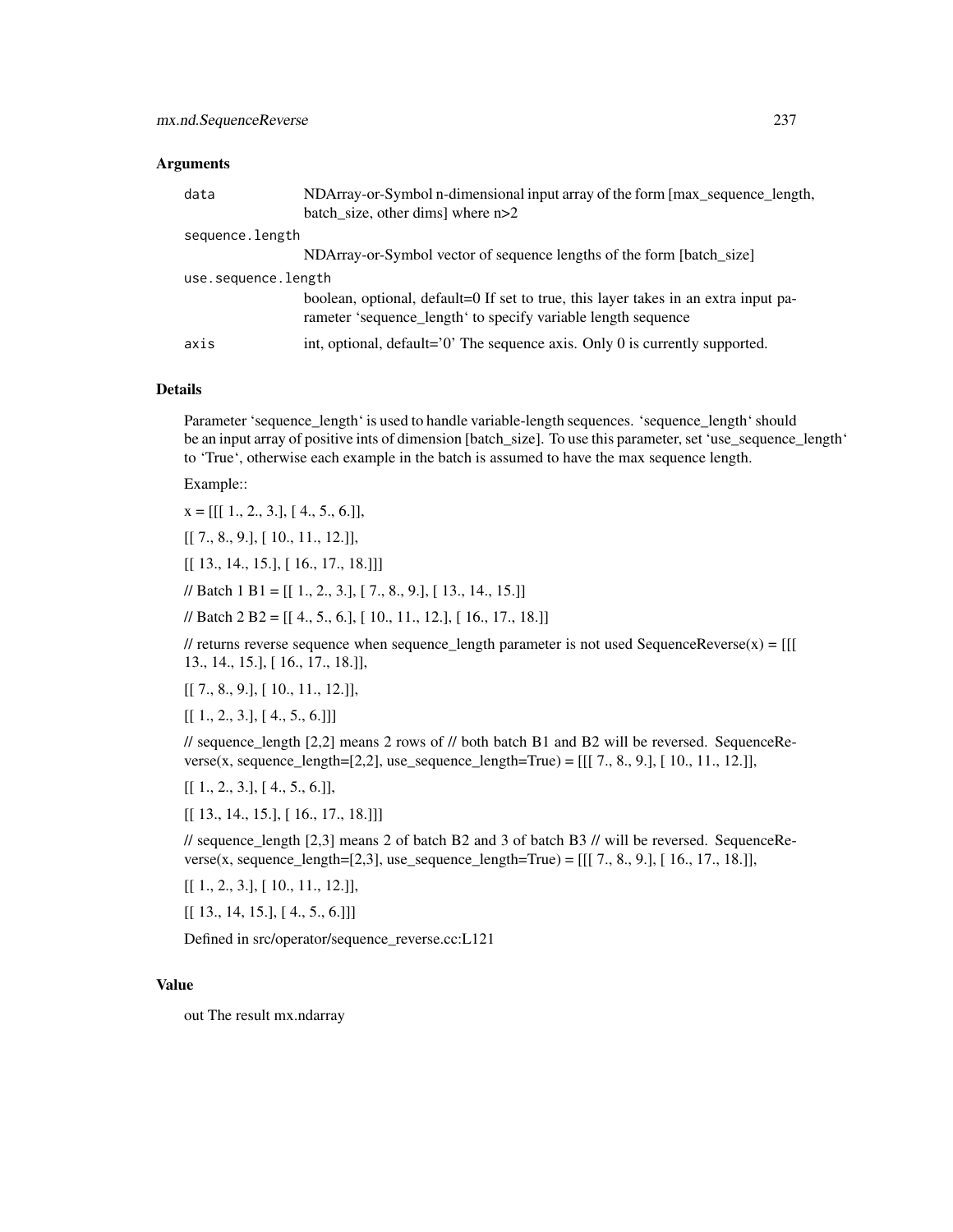mx.nd.sgd.mom.update *Momentum update function for Stochastic Gradient Descent (SGD) optimizer.*

#### Description

Momentum update has better convergence rates on neural networks. Mathematically it looks like below:

## Arguments

| weight        | NDArray-or-Symbol Weight                                                                                                                                                                                           |  |
|---------------|--------------------------------------------------------------------------------------------------------------------------------------------------------------------------------------------------------------------|--|
| grad          | NDArray-or-Symbol Gradient                                                                                                                                                                                         |  |
| mom           | NDArray-or-Symbol Momentum                                                                                                                                                                                         |  |
| 1r            | float, required Learning rate                                                                                                                                                                                      |  |
| momentum      | float, optional, default=0 The decay rate of momentum estimates at each epoch.                                                                                                                                     |  |
| wd            | float, optional, default=0 Weight decay augments the objective function with a<br>regularization term that penalizes large weights. The penalty scales with the<br>square of the magnitude of each weight.         |  |
| rescale.grad  | float, optional, default=1 Rescale gradient to $grad = rescale\_grad*grad$ .                                                                                                                                       |  |
| clip.gradient | float, optional, default=-1 Clip gradient to the range of [-clip_gradient, clip_gradient]<br>If clip_gradient $\leq 0$ , gradient clipping is turned off. grad = max(min(grad,<br>clip_gradient), -clip_gradient). |  |
| lazy.update   | boolean, optional, default=1 If true, lazy updates are applied if gradient's stype<br>is row_sparse and both weight and momentum have the same stype                                                               |  |

## Details

.. math::

 $v_1 = \alpha * \nabla J(W_0) \ v_t = \gamma v_t-1 - \alpha * \nabla J(W_t-1) \ W_t = W_t-1 + v_t$ 

It updates the weights using::

 $v =$  momentum  $* v$  - learning\_rate  $*$  gradient weight  $+= v$ 

Where the parameter "momentum" is the decay rate of momentum estimates at each epoch.

However, if grad's storage type is "row\_sparse", "lazy\_update" is True and weight's storage type is the same as momentum's storage type, only the row slices whose indices appear in grad.indices are updated (for both weight and momentum)::

for row in gradient.indices:  $v[row] = momentum[row] * v[row] - learning_rate * gradient[row]$ weight[row]  $+= v[row]$ 

Defined in src/operator/optimizer\_op.cc:L564

## Value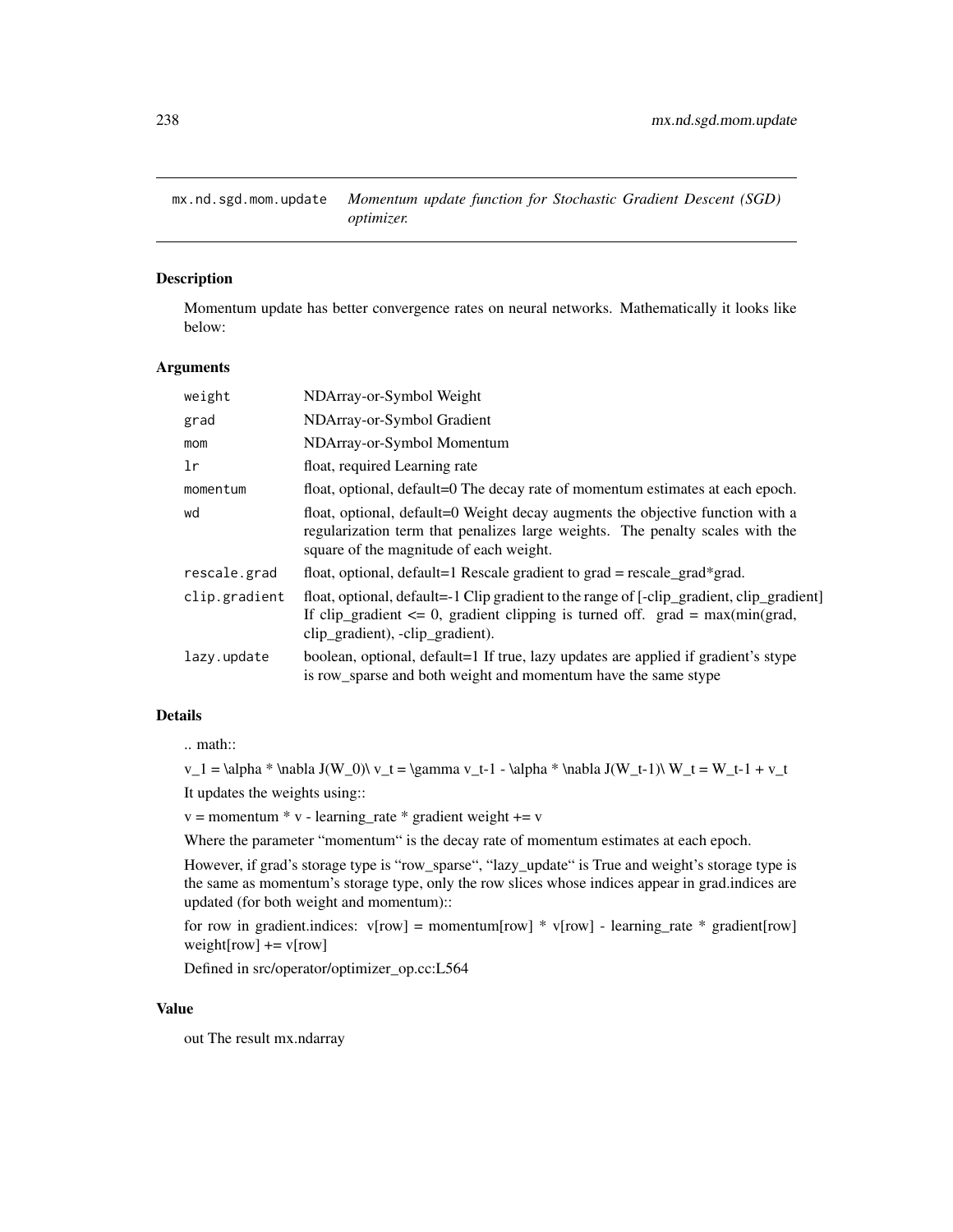# Description

It updates the weights using::

# Arguments

| weight        | NDArray-or-Symbol Weight                                                                                                                                                                                           |  |
|---------------|--------------------------------------------------------------------------------------------------------------------------------------------------------------------------------------------------------------------|--|
| grad          | NDArray-or-Symbol Gradient                                                                                                                                                                                         |  |
| 1r            | float, required Learning rate                                                                                                                                                                                      |  |
| wd            | float, optional, default=0 Weight decay augments the objective function with a<br>regularization term that penalizes large weights. The penalty scales with the<br>square of the magnitude of each weight.         |  |
| rescale.grad  | float, optional, default=1 Rescale gradient to $grad = rescale\_grad*grad$ .                                                                                                                                       |  |
| clip.gradient | float, optional, default=-1 Clip gradient to the range of [-clip_gradient, clip_gradient]<br>If clip_gradient $\leq 0$ , gradient clipping is turned off. grad = max(min(grad,<br>clip_gradient), -clip_gradient). |  |
| lazy.update   | boolean, optional, default=1 If true, lazy updates are applied if gradient's stype<br>is row sparse.                                                                                                               |  |

# Details

weight = weight - learning\_rate  $*$  (gradient + wd  $*$  weight)

However, if gradient is of "row\_sparse" storage type and "lazy\_update" is True, only the row slices whose indices appear in grad.indices are updated::

for row in gradient.indices: weight[row] = weight[row] - learning\_rate \* (gradient[row] + wd \* weight[row])

Defined in src/operator/optimizer\_op.cc:L523

#### Value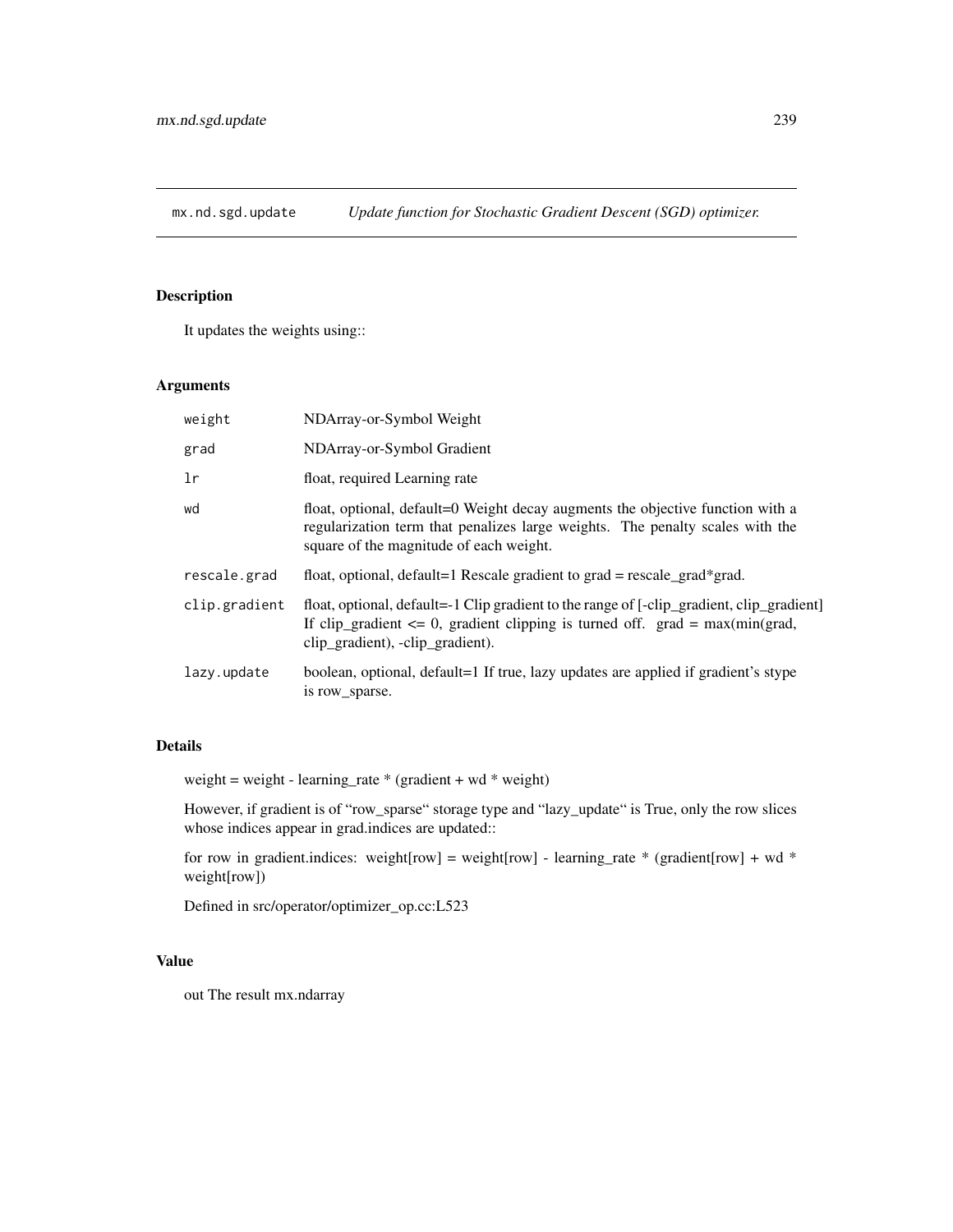mx.nd.shape.array *Returns a 1D int64 array containing the shape of data.*

## Description

Example::

## Arguments

data NDArray-or-Symbol Input Array.

## Details

shape\_array( $[[1,2,3,4], [5,6,7,8]]) = [2,4]$ 

Defined in src/operator/tensor/elemwise\_unary\_op\_basic.cc:L573

## Value

out The result mx.ndarray

mx.nd.shuffle *Randomly shuffle the elements.*

## Description

This shuffles the array along the first axis. The order of the elements in each subarray does not change. For example, if a 2D array is given, the order of the rows randomly changes, but the order of the elements in each row does not change.

## Arguments

data NDArray-or-Symbol Data to be shuffled.

## Value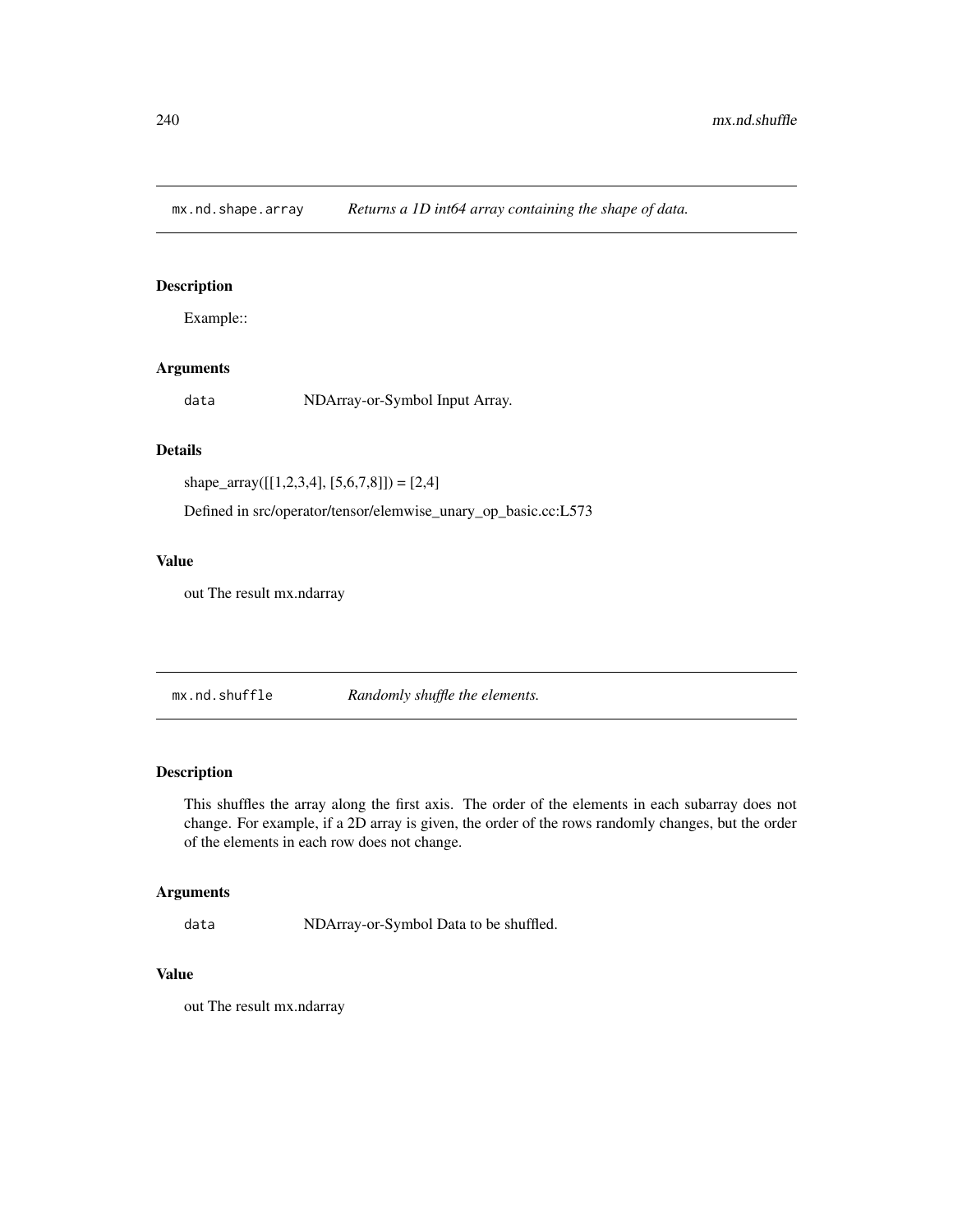# Description

.. math::  $y = 1 / (1 + \exp(-x))$ 

# Arguments

data NDArray-or-Symbol The input array.

# Details

The storage type of "sigmoid" output is always dense Defined in src/operator/tensor/elemwise\_unary\_op\_basic.cc:L119

#### Value

out The result mx.ndarray

| mx.nd.sign | Returns element-wise sign of the input. |  |
|------------|-----------------------------------------|--|
|            |                                         |  |

## Description

Example::

# Arguments

data NDArray-or-Symbol The input array.

## Details

 $sign([-2, 0, 3]) = [-1, 0, 1]$ 

The storage type of "sign" output depends upon the input storage type:

- sign(default) = default - sign(row\_sparse) = row\_sparse - sign(csr) = csr

Defined in src/operator/tensor/elemwise\_unary\_op\_basic.cc:L758

# Value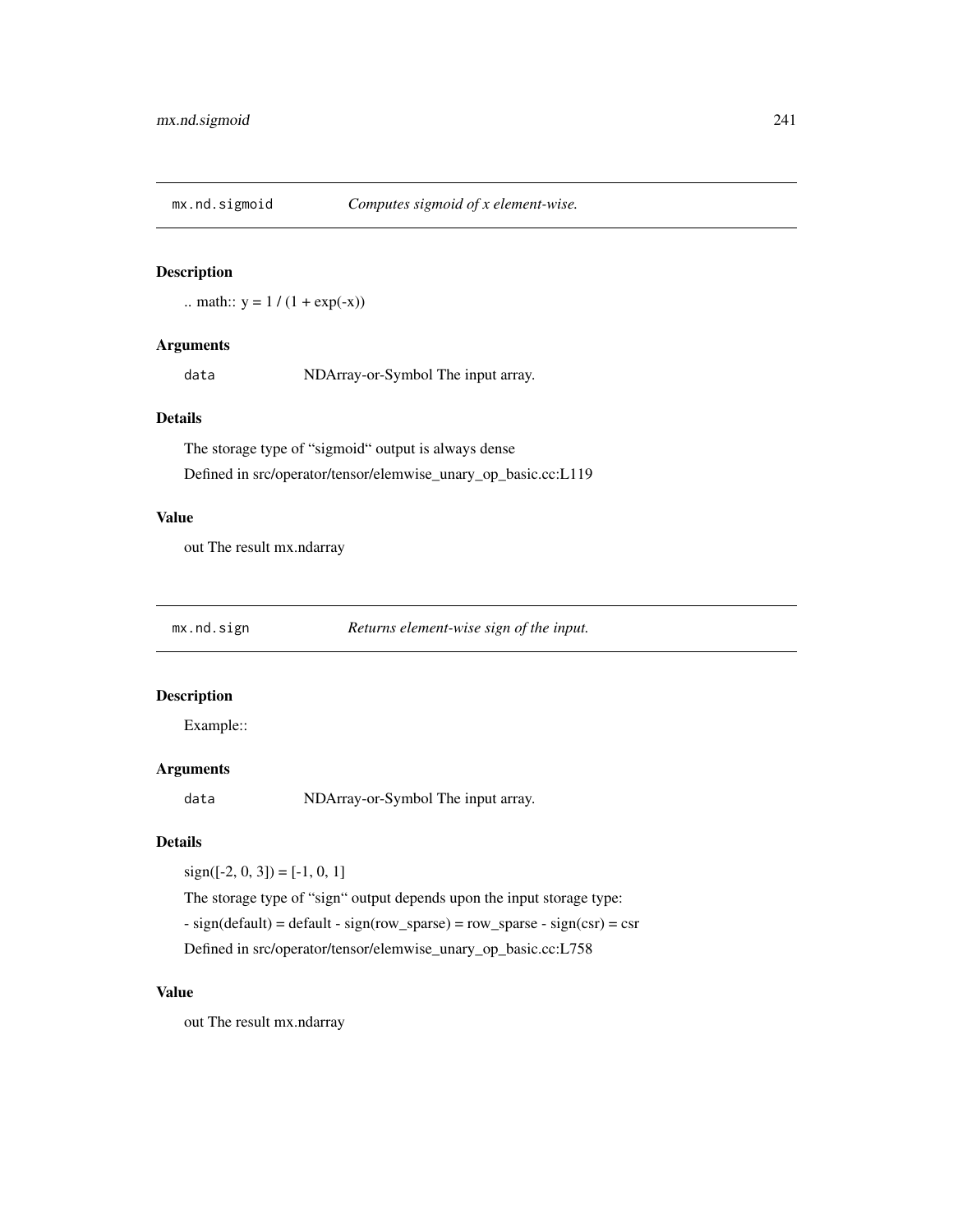mx.nd.signsgd.update *Update function for SignSGD optimizer.*

# Description

.. math::

## Arguments

| NDArray-or-Symbol Weight                                                                                                                                                                                           |  |
|--------------------------------------------------------------------------------------------------------------------------------------------------------------------------------------------------------------------|--|
| NDArray-or-Symbol Gradient                                                                                                                                                                                         |  |
| float, required Learning rate                                                                                                                                                                                      |  |
| float, optional, default=0 Weight decay augments the objective function with a<br>regularization term that penalizes large weights. The penalty scales with the<br>square of the magnitude of each weight.         |  |
| float, optional, default=1 Rescale gradient to grad = rescale_grad*grad.                                                                                                                                           |  |
| float, optional, default=-1 Clip gradient to the range of [-clip_gradient, clip_gradient]<br>If clip_gradient $\leq 0$ , gradient clipping is turned off. grad = max(min(grad,<br>clip_gradient), -clip_gradient). |  |
|                                                                                                                                                                                                                    |  |

# Details

 $g_t = \nabla J(W_t-1) \ W_t = W_t-1 - \eta_t \textrm{argn}(g_t)$ 

It updates the weights using::

weight = weight - learning\_rate \* sign(gradient)

.. note:: - sparse ndarray not supported for this optimizer yet.

Defined in src/operator/optimizer\_op.cc:L62

# Value

out The result mx.ndarray

mx.nd.signum.update *SIGN momentUM (Signum) optimizer.*

# Description

.. math::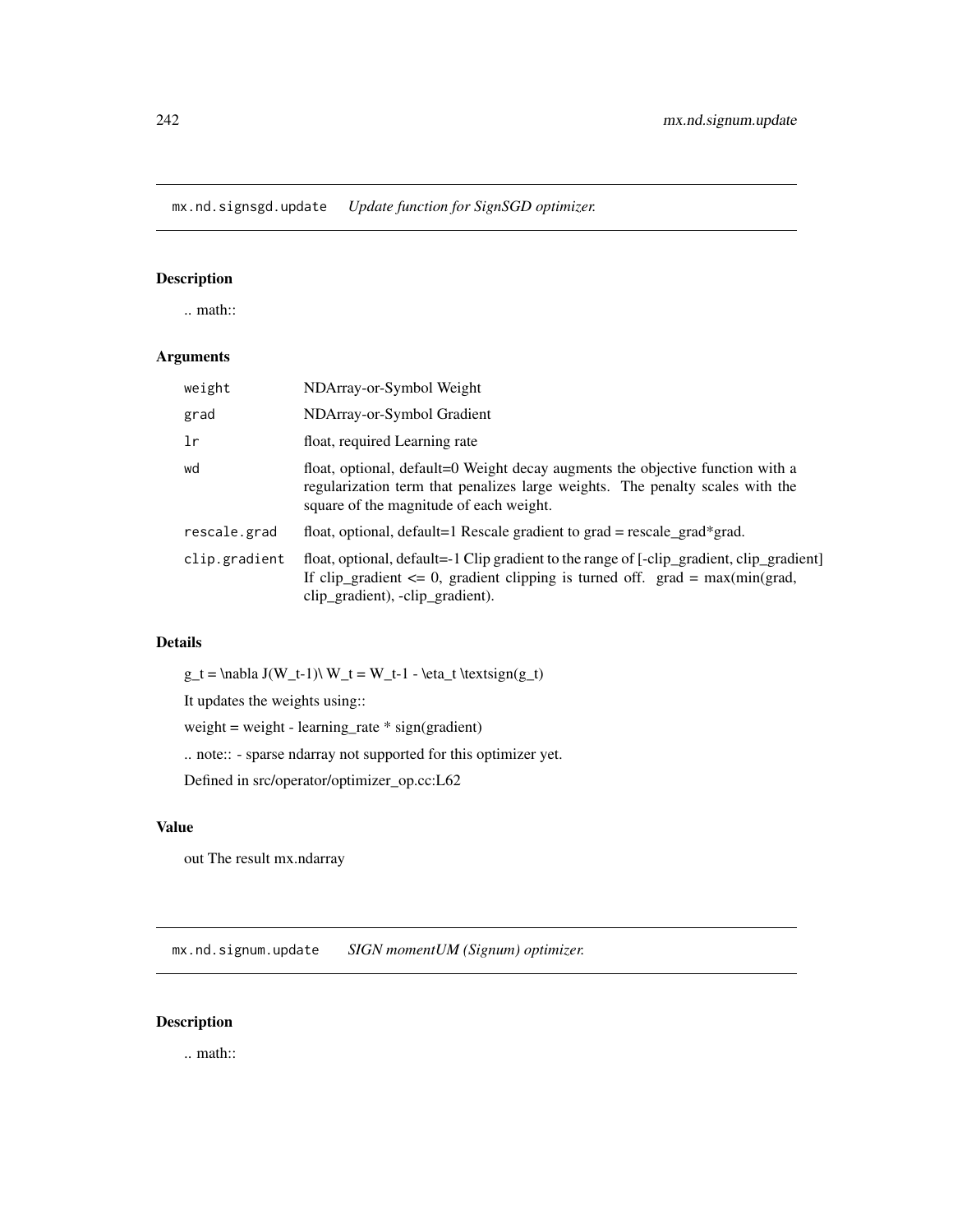#### mx.nd.sin 243

#### Arguments

| weight        | NDArray-or-Symbol Weight                                                                                                                                                                                           |
|---------------|--------------------------------------------------------------------------------------------------------------------------------------------------------------------------------------------------------------------|
| grad          | NDArray-or-Symbol Gradient                                                                                                                                                                                         |
| mom           | NDArray-or-Symbol Momentum                                                                                                                                                                                         |
| lr            | float, required Learning rate                                                                                                                                                                                      |
| momentum      | float, optional, default=0 The decay rate of momentum estimates at each epoch.                                                                                                                                     |
| wd            | float, optional, default=0 Weight decay augments the objective function with a<br>regularization term that penalizes large weights. The penalty scales with the<br>square of the magnitude of each weight.         |
| rescale.grad  | float, optional, default=1 Rescale gradient to $grad = rescale\_grad*grad$ .                                                                                                                                       |
| clip.gradient | float, optional, default=-1 Clip gradient to the range of [-clip_gradient, clip_gradient]<br>If clip_gradient $\leq 0$ , gradient clipping is turned off. grad = max(min(grad,<br>clip_gradient), -clip_gradient). |
| wd.lh         | float, optional, default=0 The amount of weight decay that does not go into gra-<br>dient/momentum calculations otherwise do weight decay algorithmically only.                                                    |

# Details

 $g_t = \nabla J(W_t-1)\ m_t = \beta m_t-1 + (1 - \beta) g_t\ W_t = W_t-1 - \eta_t \textrm{ for any } t \geq 0$ 

It updates the weights using:: state = momentum  $*$  state + (1-momentum)  $*$  gradient weight = weight - learning\_rate \* sign(state)

Where the parameter "momentum" is the decay rate of momentum estimates at each epoch.

.. note:: - sparse ndarray not supported for this optimizer yet.

Defined in src/operator/optimizer\_op.cc:L91

#### Value

out The result mx.ndarray

mx.nd.sin *Computes the element-wise sine of the input array.*

## Description

The input should be in radians (:math: '2\pi' rad equals 360 degrees).

#### Arguments

data NDArray-or-Symbol The input array.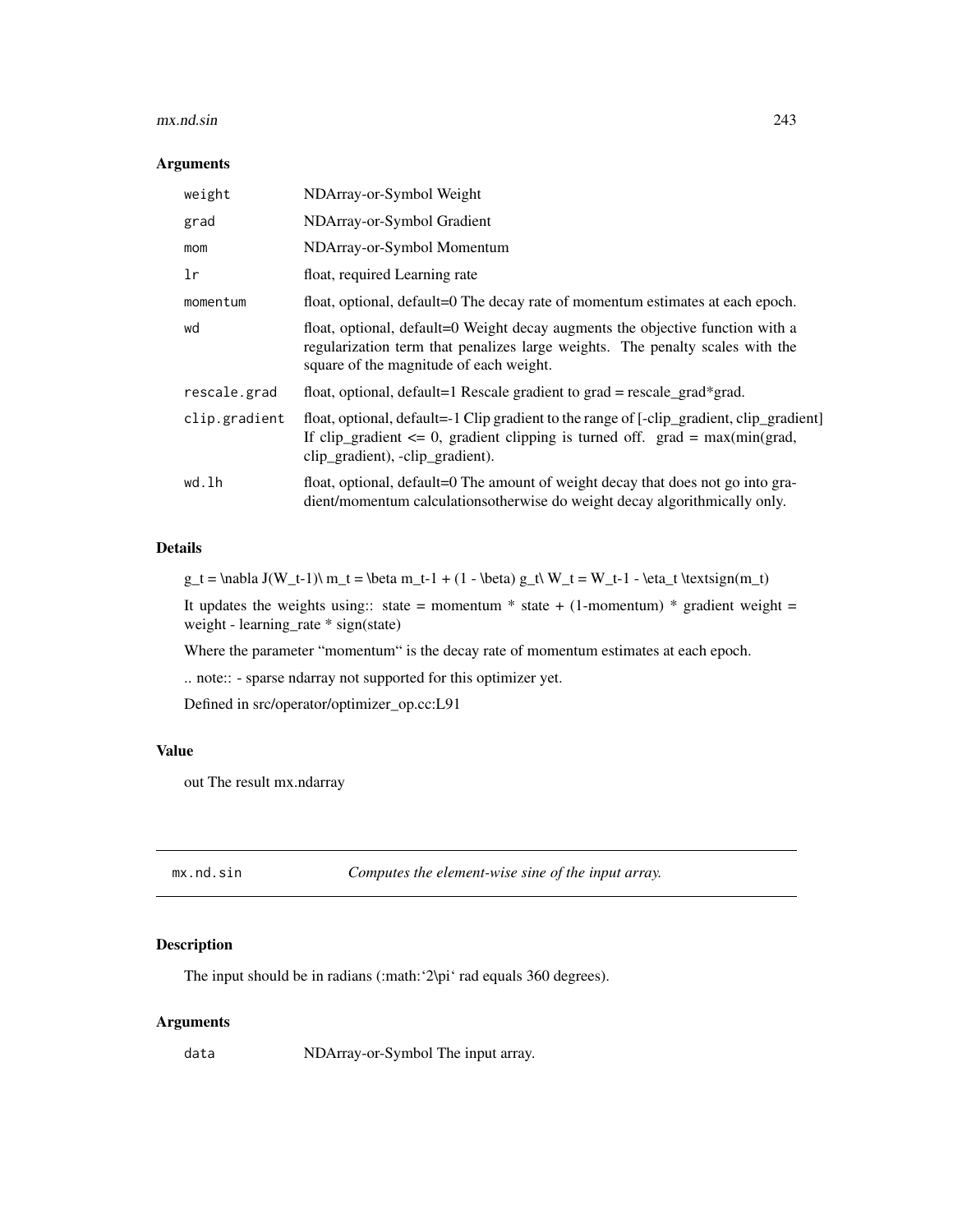.. math::  $sin([0, \pi/4, \pi/2]) = [0, 0.707, 1]$ The storage type of "sin" output depends upon the input storage type:  $- \sin(\text{default}) = \text{default} - \sin(\text{row\_sparse}) = \text{row\_sparse} - \sin(\text{csr}) = \text{csr}$ Defined in src/operator/tensor/elemwise\_unary\_op\_trig.cc:L47

# Value

out The result mx.ndarray

mx.nd.sinh *Returns the hyperbolic sine of the input array, computed element-wise.*

# Description

.. math::  $sinh(x) = 0.5 \times (exp(x) - exp(-x))$ 

#### Arguments

data NDArray-or-Symbol The input array.

#### Details

The storage type of "sinh" output depends upon the input storage type:

 $- \sinh(\text{default}) = \text{default} - \sinh(\text{row\_sparse}) = \text{row\_sparse} - \sinh(\text{csr}) = \text{csr}$ 

Defined in src/operator/tensor/elemwise\_unary\_op\_trig.cc:L371

#### Value

out The result mx.ndarray

mx.nd.size.array *Returns a 1D int64 array containing the size of data.*

# Description

Example::

#### Arguments

data NDArray-or-Symbol Input Array.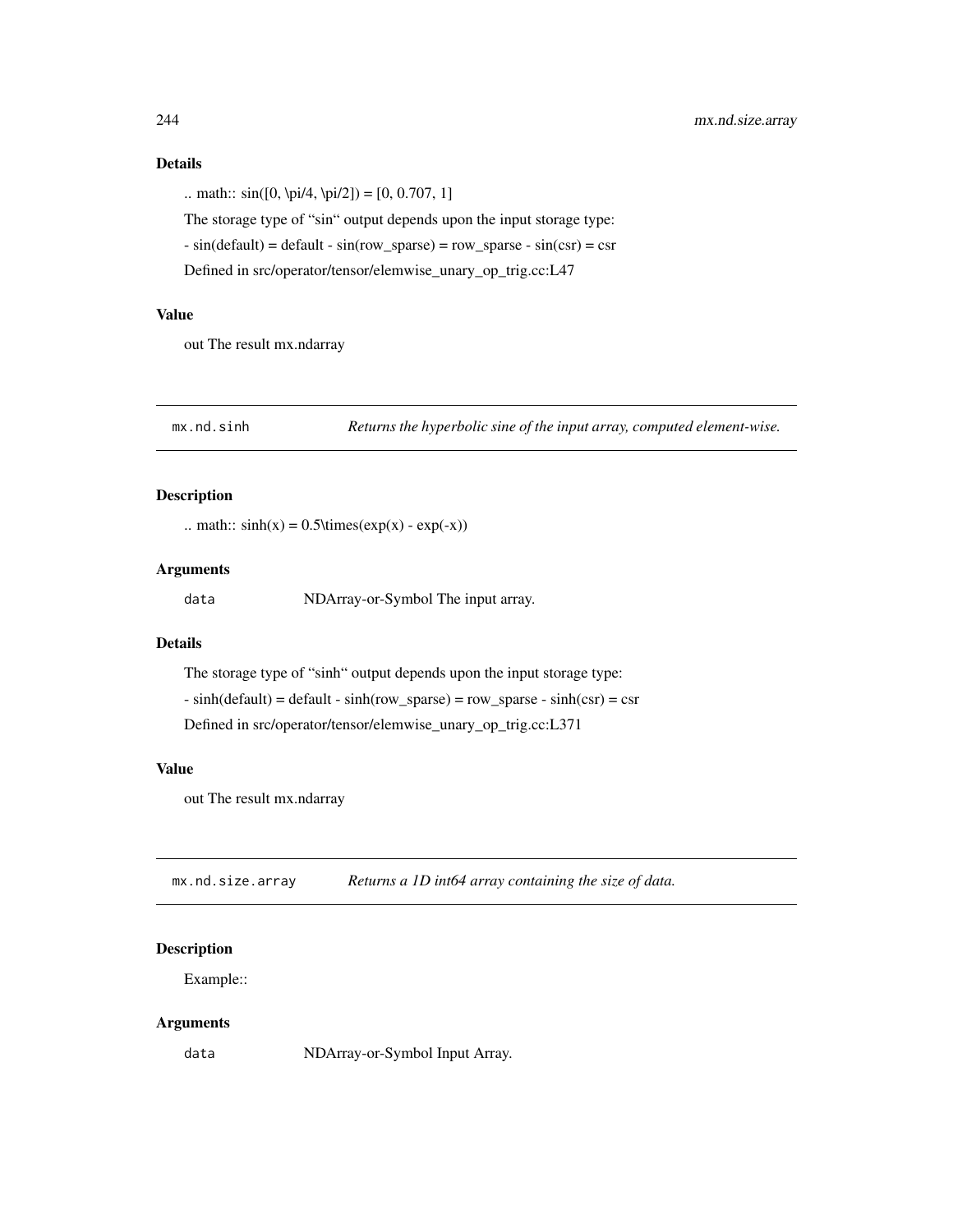mx.nd.slice.axis 245

# Details

 $size\_array([[1,2,3,4],[5,6,7,8]]) = [8]$ 

Defined in src/operator/tensor/elemwise\_unary\_op\_basic.cc:L624

## Value

out The result mx.ndarray

| mx.nd.slice.axis | Slices along a given axis. Returns an array slice along a given 'axis'<br>starting from the 'begin' index to the 'end' index. Examples:: $x = \iint$<br>1., 2., 3., 4.], [ 5., 6., 7., 8.], [ 9., 10., 11., 12.]] slice_axis(x, axis=0,<br>begin=1, end=3) = [[ 5., 6., 7., 8.], [ 9., 10., 11., 12.]] slice_axis(x,<br>axis=1, begin=0, end=2) = [[1., 2.], [5., 6.], [9., 10.]] slice_axis(x,<br>axis=1, begin=-3, end=-1) = $[$ [ 2., 3.], [ 6., 7.], [ 10., 11.]] |
|------------------|-----------------------------------------------------------------------------------------------------------------------------------------------------------------------------------------------------------------------------------------------------------------------------------------------------------------------------------------------------------------------------------------------------------------------------------------------------------------------|
|                  |                                                                                                                                                                                                                                                                                                                                                                                                                                                                       |

# Description

Defined in src/operator/tensor/matrix\_op.cc:L570

# Arguments

| data  | NDArray-or-Symbol Source input                                                                    |
|-------|---------------------------------------------------------------------------------------------------|
| axis  | int, required Axis along which to be sliced, supports negative indexes.                           |
| begin | int, required The beginning index along the axis to be sliced, supports negative<br>indexes.      |
| end   | int or None, required The ending index along the axis to be sliced, supports<br>negative indexes. |

# Value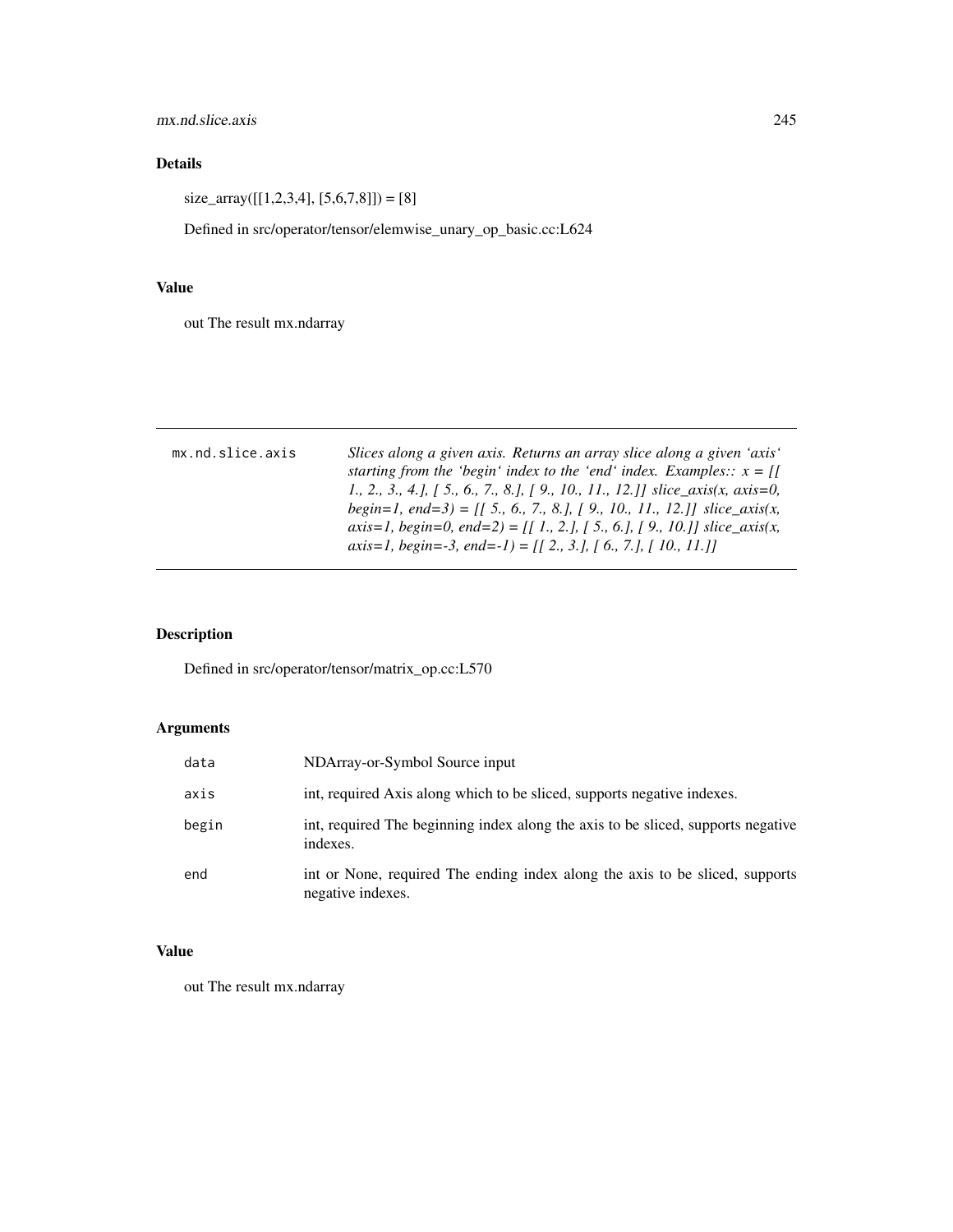mx.nd.slice.like *Slices a region of the array like the shape of another array. This function is similar to "slice", however, the 'begin' are always '0's and 'end' of specific axes are inferred from the second input 'shape\_like'. Given the second 'shape\_like' input of "shape=(d\_0, d\_1, ..., d\_n-1)", a "slice\_like" operator with default empty 'axes', it performs the following operation: " out = slice(input, begin=(0, 0, ..., 0), end=(d\_0, d\_1, ..., d\_n-1))". When 'axes' is not empty, it is used to speficy which axes are being sliced. Given a 4-d input data, "slice\_like" operator with "axes=(0, 2, -1)" will perform the following operation: " out = slice(input, begin=(0, 0, 0, 0), end=(d\_0, None, d\_2, d\_3))". Note that it is allowed to have first and second input with different dimensions, however, you have to make sure the 'axes' are specified and not exceeding the dimension limits. For example, given 'input\_1' with* "shape= $(2,3,4,5)$ " and 'input\_2' with "shape= $(1,2,3)$ ", it is not al*lowed to use: " out = slice\_like(a, b)" because ndim of 'input\_1' is 4, and ndim of 'input\_2' is 3. The following is allowed in this situation: " out = slice\_like(a, b, axes=(0, 2))" Example:: x = [[ 1., 2., 3., 4.], [ 5., 6., 7., 8.], [ 9., 10., 11., 12.]] y = [[ 0., 0., 0.], [ 0., 0., 0.]]*  $slice\_like(x, y) = [[ 1., 2., 3.] [ 5., 6., 7.]] slice\_like(x, y, axes=(0, 1))$ *= [[ 1., 2., 3.] [ 5., 6., 7.]] slice\_like(x, y, axes=(0)) = [[ 1., 2., 3., 4.] [ 5., 6., 7., 8.]] slice\_like(x, y, axes=(-1)) = [[ 1., 2., 3.] [ 5., 6., 7.] [ 9., 10., 11.]]*

#### Description

Defined in src/operator/tensor/matrix\_op.cc:L624

#### Arguments

| data       | NDArray-or-Symbol Source input                                                                                                                                                                                        |
|------------|-----------------------------------------------------------------------------------------------------------------------------------------------------------------------------------------------------------------------|
| shape.like | NDArray-or-Symbol Shape like input                                                                                                                                                                                    |
| axes       | Shape(tuple), optional, $default = []$ List of axes on which input data will be sliced<br>according to the corresponding size of the second input. By default will slice on<br>all axes. Negative axes are supported. |

#### Value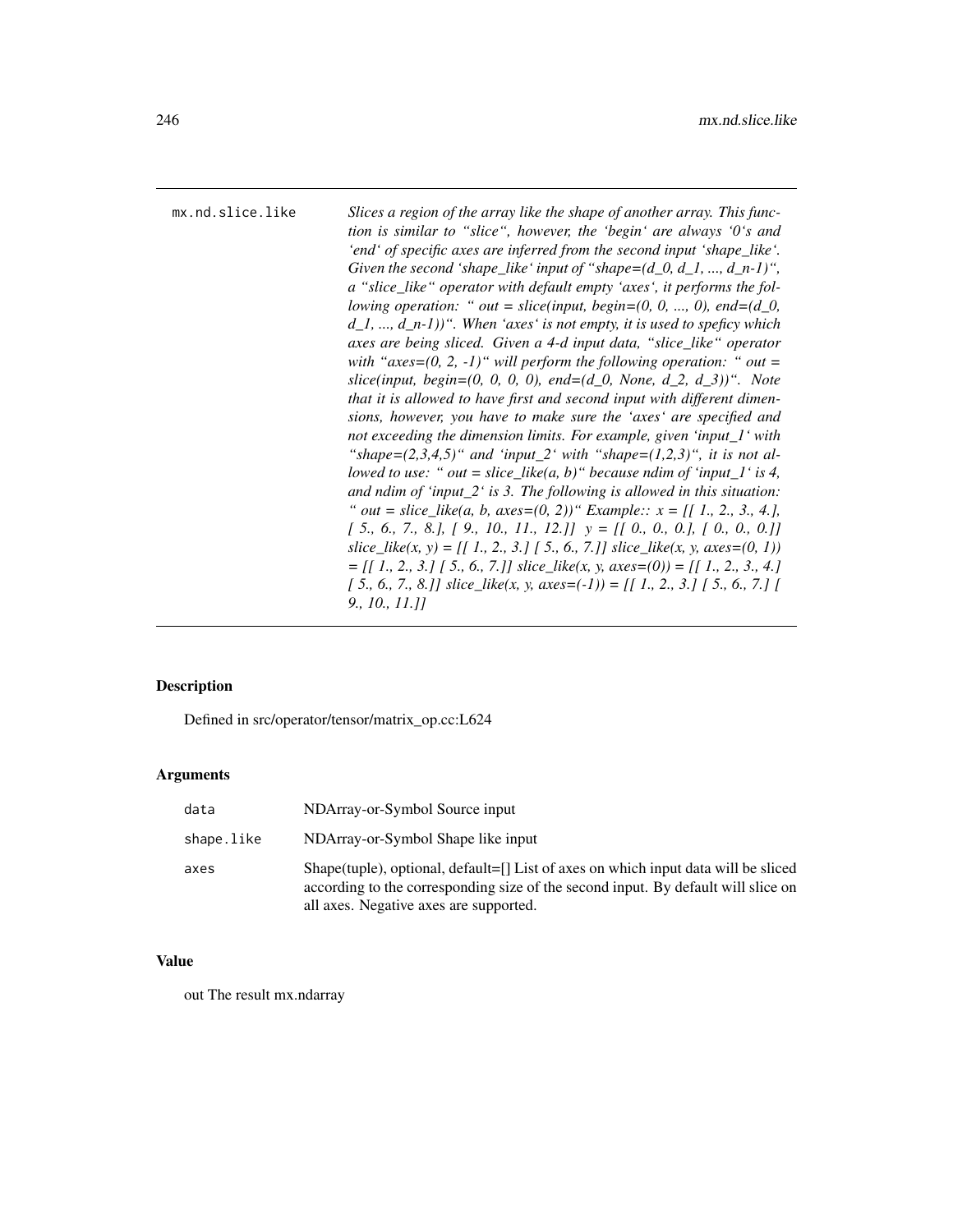mx.nd.SliceChannel *Splits an array along a particular axis into multiple sub-arrays.*

#### Description

.. note:: "SliceChannel" is deprecated. Use "split" instead.

#### Arguments

| data         | NDArray-or-Symbol The input                                                                                                                                                                                                                                                                                                       |
|--------------|-----------------------------------------------------------------------------------------------------------------------------------------------------------------------------------------------------------------------------------------------------------------------------------------------------------------------------------|
| num.outputs  | int, required Number of splits. Note that this should evenly divide the length of<br>the 'axis'.                                                                                                                                                                                                                                  |
| axis         | int, optional, default='1' Axis along which to split.                                                                                                                                                                                                                                                                             |
| squeeze.axis | boolean, optional, default=0 If true, Removes the axis with length 1 from the<br>shapes of the output arrays. **Note** that setting 'squeeze_axis' to "true" re-<br>moves axis with length 1 only along the 'axis' which it is split. Also 'squeeze_axis'<br>can be set to "true" only if "input.shape $[axis] == num_outputs$ ". |

#### Details

\*\*Note\*\* that 'num\_outputs' should evenly divide the length of the axis along which to split the array.

Example::

 $x = [[1.][2.]] [[3.][4.]] [[5.][6.]]] x.shape = (3, 2, 1)$ 

 $y = split(x, axis=1, num\_outputs=2)$  // a list of 2 arrays with shape  $(3, 1, 1)$   $y = [[[1.]] [[3.]] [[5.]]]$ 

[[[ 2.]] [[ 4.]] [[ 6.]]]

 $y[0]$ .shape =  $(3, 1, 1)$ 

 $z = split(x, axis=0, num\_outputs=3)$  // a list of 3 arrays with shape  $(1, 2, 1)$   $z = [[1, 1, 2, 1]]$ 

[[[ 3.] [ 4.]]]

 $[[[ 5.] [ 6.]]]$ 

 $z[0]$ .shape =  $(1, 2, 1)$ 

'squeeze\_axis=1' removes the axis with length 1 from the shapes of the output arrays. \*\*Note\*\* that setting 'squeeze\_axis' to "1" removes axis with length 1 only along the 'axis' which it is split. Also 'squeeze\_axis' can be set to true only if "input.shape[axis] == num\_outputs".

Example::

 $z =$  split(x, axis=0, num\_outputs=3, squeeze\_axis=1) // a list of 3 arrays with shape (2, 1)  $z = [[1.]$ [ 2.]]

 $[$ [ 3.] [ 4.]]

 $[$ [ 5.]  $[$  6.]]  $z[0]$ .shape =  $(2,1)$ 

Defined in src/operator/slice\_channel.cc:L106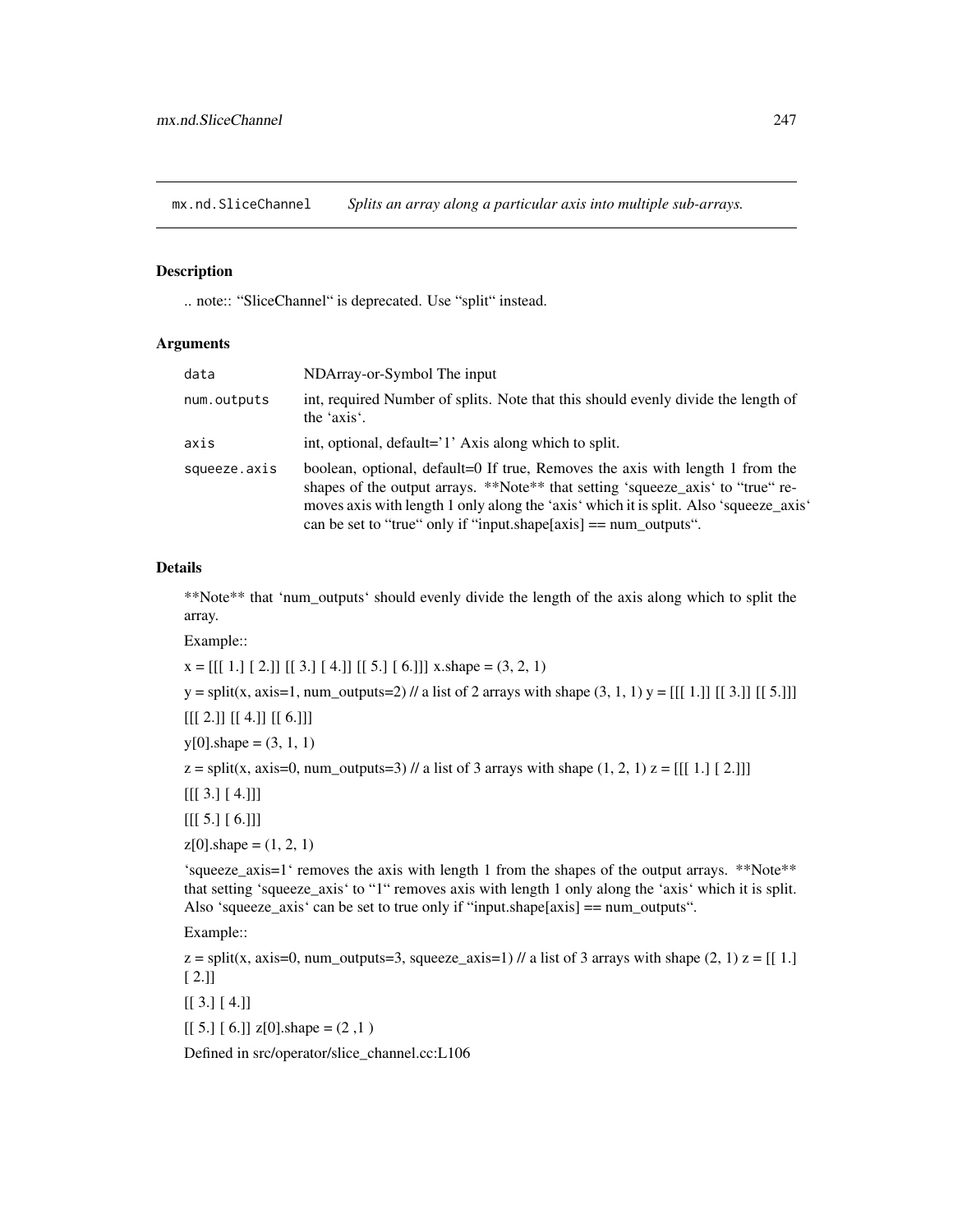# Value

out The result mx.ndarray

mx.nd.smooth.l1 *Calculate Smooth L1 Loss(lhs, scalar) by summing*

#### Description

.. math::

# Arguments

| data   | NDArray-or-Symbol source input |
|--------|--------------------------------|
| scalar | float scalar input             |

## Details

f(x) = \begincases (\sigma x)^2/2,& \textif x < 1/\sigma^2\ |x|-0.5/\sigma^2,& \textotherwise \endcases

where :math:'x' is an element of the tensor \*lhs\* and :math:'\sigma' is the scalar.

Example::

smooth\_ $11([1, 2, 3, 4]) = [0.5, 1.5, 2.5, 3.5]$  smooth\_ $11([1, 2, 3, 4],$  scalar=1) = [0.5, 1.5, 2.5, 3.5] Defined in src/operator/tensor/elemwise\_binary\_scalar\_op\_extended.cc:L108

#### Value

out The result mx.ndarray

| mx.nd.Softmax | Computes the gradient of cross entropy loss with respect to softmax |
|---------------|---------------------------------------------------------------------|
|               | output.                                                             |

# Description

- This operator computes the gradient in two steps. The cross entropy loss does not actually need to be computed.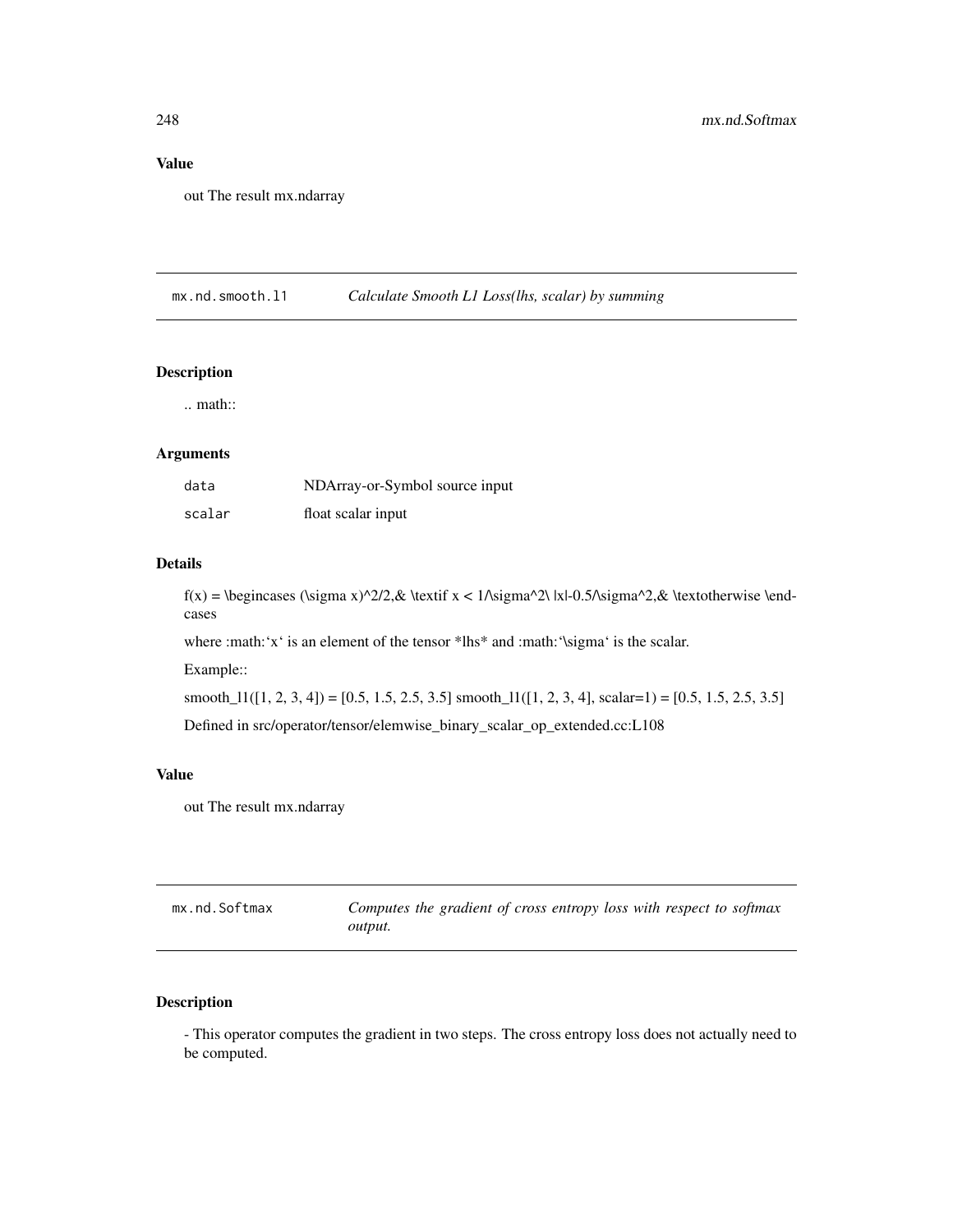## mx.nd.Softmax 249

#### Arguments

| data           | NDArray-or-Symbol Input array.                                                                                                                                                                                                                   |
|----------------|--------------------------------------------------------------------------------------------------------------------------------------------------------------------------------------------------------------------------------------------------|
| label          | NDArray-or-Symbol Ground truth label.                                                                                                                                                                                                            |
| grad.scale     | float, optional, default=1 Scales the gradient by a float factor.                                                                                                                                                                                |
| ignore.label   | float, optional, default=-1 The instances whose 'labels' == 'ignore_label' will<br>be ignored during backward, if 'use_ignore' is set to "true").                                                                                                |
| multi.output   | boolean, optional, default=0 If set to "true", the softmax function will be com-<br>puted along axis "1". This is applied when the shape of input array differs from<br>the shape of label array.                                                |
| use.ignore     | boolean, optional, default=0 If set to "true", the 'ignore_label' value will not<br>contribute to the backward gradient.                                                                                                                         |
| preserve.shape | boolean, optional, default=0 If set to "true", the softmax function will be com-<br>puted along the last axis $(4.1)$ .                                                                                                                          |
| normalization  | 'batch', 'null', 'valid', optional, default='null' Normalizes the gradient.                                                                                                                                                                      |
| out.grad       | boolean, optional, default=0 Multiplies gradient with output gradient element-<br>wise.                                                                                                                                                          |
| smooth.alpha   | float, optional, default=0 Constant for computing a label smoothed version of<br>cross-entropyfor the backwards pass. This constant gets subtracted from theone-<br>hot encoding of the gold label and distributed uniformly toall other labels. |

## Details

- Applies softmax function on the input array. - Computes and returns the gradient of cross entropy loss w.r.t. the softmax output.

- The softmax function, cross entropy loss and gradient is given by:
- Softmax Function:
- .. math::  $\text{S} = \frac{x_1}{\sum j} \exp(x_j)$
- Cross Entropy Function:
- .. math:: \textCE(label, output) = \sum\_i \textlabel\_i \log(\textoutput\_i)
- The gradient of cross entropy loss w.r.t softmax output:
- .. math::  $\text{gradient} = \text{output} \text{table}$

- During forward propagation, the softmax function is computed for each instance in the input array.

For general \*N\*-D input arrays with shape :math: ' $(d_1, d_2, ..., d_n)$ '. The size is :math: 's=d\_1 \cdot d\_2 \cdot \cdot \cdot d\_n'. We can use the parameters 'preserve\_shape' and 'multi\_output' to specify the way to compute softmax:

- By default, 'preserve\_shape' is "false". This operator will reshape the input array into a 2-D array with shape :math:' $(d_1, \frac{1}{\text{arcsd}})^2$ ' and then compute the softmax function for each row in the reshaped array, and afterwards reshape it back to the original shape :math: $(d_1, d_2, ..., d_n)$ . - If 'preserve\_shape' is "true", the softmax function will be computed along the last axis ('axis' = "-1"). - If 'multi\_output' is "true", the softmax function will be computed along the second axis  $('axis' = "1")$ .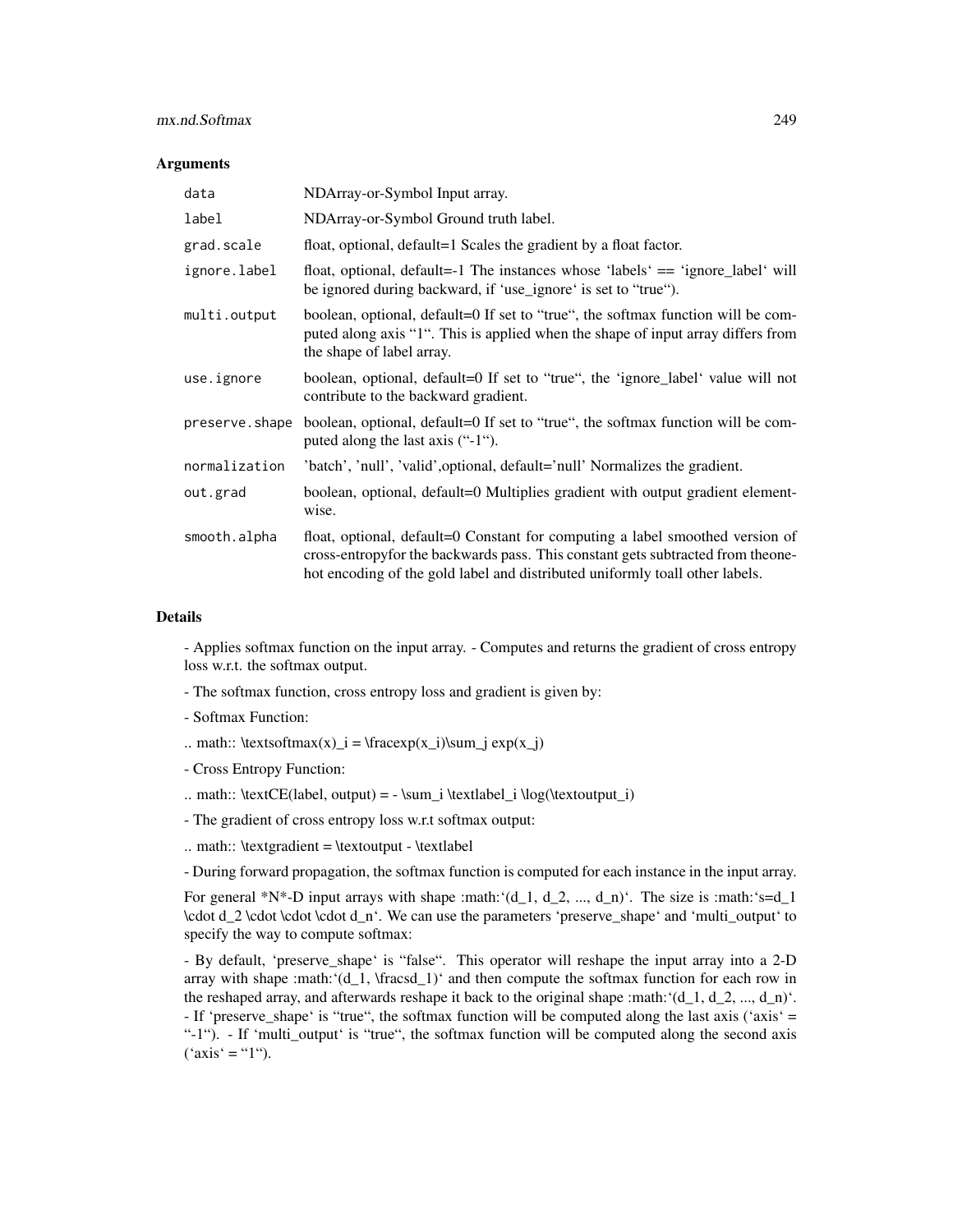- During backward propagation, the gradient of cross-entropy loss w.r.t softmax output array is computed. The provided label can be a one-hot label array or a probability label array.

- If the parameter 'use\_ignore' is "true", 'ignore\_label' can specify input instances with a particular label to be ignored during backward propagation. \*\*This has no effect when softmax 'output' has same shape as 'label'\*\*.

Example::

data = [[1,2,3,4],[2,2,2,2],[3,3,3,3],[4,4,4,4]] label = [1,0,2,3] ignore\_label = 1 SoftmaxOutput(data=data,  $label = label - label, multi-output=true, use ignore = true, light of the original line.$ output [[ 0.0320586 0.08714432 0.23688284 0.64391428] [ 0.25 0.25 0.25 0.25 ] [ 0.25 0.25 0.25 0.25 ] [ 0.25 0.25 0.25 0.25 ]] ## backward gradient output [[ 0. 0. 0. 0. ] [-0.75 0.25 0.25 0.25] [ 0.25 0.25 -0.75 0.25] [ 0.25 0.25 0.25 -0.75]] ## notice that the first row is all 0 because label[0] is 1, which is equal to ignore\_label.

- The parameter 'grad\_scale' can be used to rescale the gradient, which is often used to give each loss function different weights.

- This operator also supports various ways to normalize the gradient by 'normalization', The 'normalization' is applied if softmax output has different shape than the labels. The 'normalization' mode can be set to the followings:

- "'null'": do nothing. - "'batch'": divide the gradient by the batch size. - "'valid'": divide the gradient by the number of instances which are not ignored.

Defined in src/operator/softmax\_output.cc:L242

#### Value

out The result mx.ndarray

mx.nd.softmax *Applies the softmax function.*

## Description

The resulting array contains elements in the range (0,1) and the elements along the given axis sum up to 1.

| data        | NDArray-or-Symbol The input array.                                                                                                                                                             |
|-------------|------------------------------------------------------------------------------------------------------------------------------------------------------------------------------------------------|
| length      | NDArray-or-Symbol The length array.                                                                                                                                                            |
| axis        | int, optional, default='-1' The axis along which to compute softmax.                                                                                                                           |
| temperature | double or None, optional, default=None Temperature parameter in softmax                                                                                                                        |
| dtype       | None, 'float16', 'float32', 'float64', optional, default='None' DType of the out-<br>put in case this can't be inferred. Defaults to the same as input's dtype if not<br>defined (dtype=None). |
| use.length  | boolean or None, optional, default=0 Whether to use the length input as a mask<br>over the data input.                                                                                         |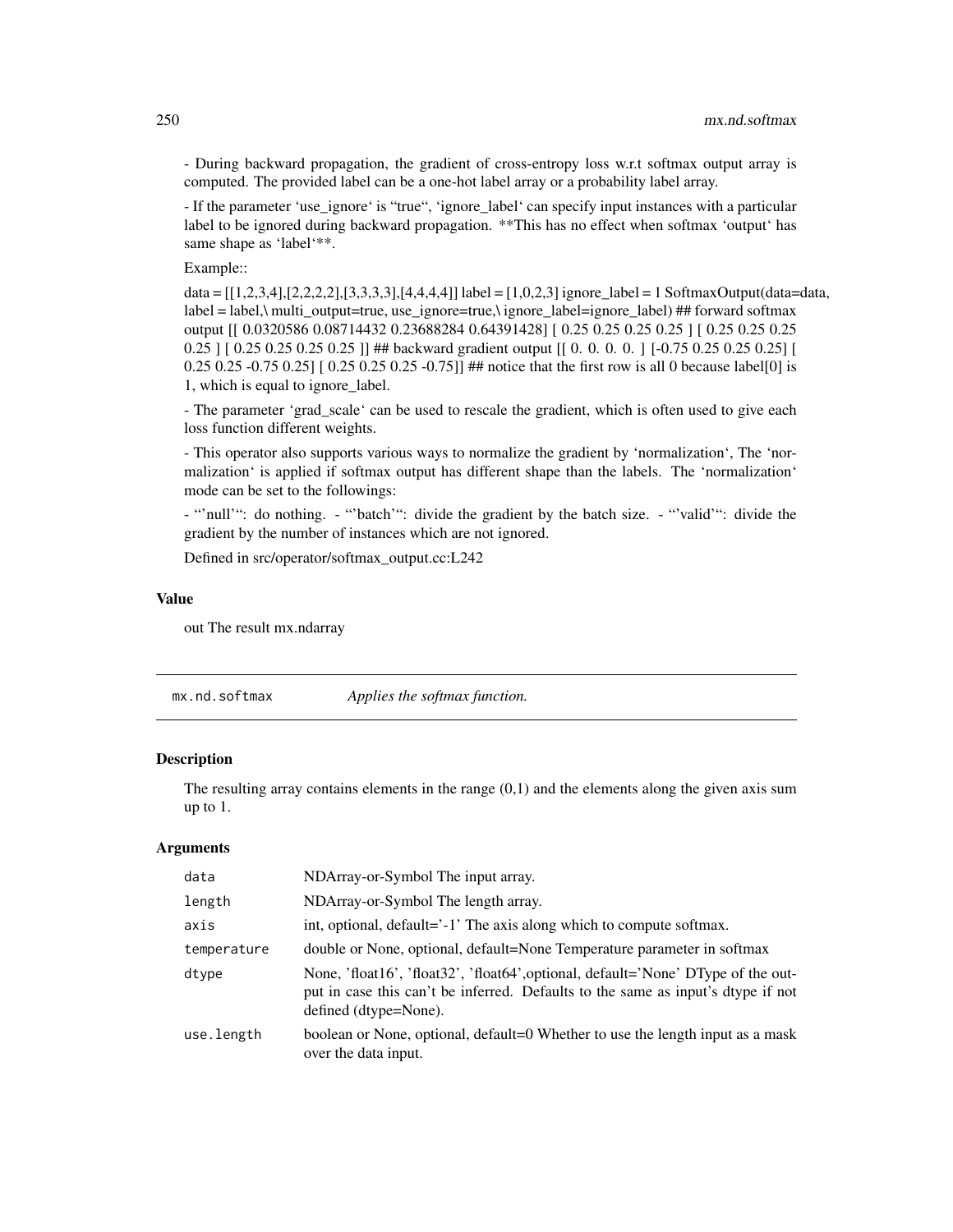.. math:: softmax(\mathbfz/t)\_j = \frace^z\_j/t\sum\_k=1^K e^z\_k/t for :math: ' $j = 1, ..., K$ ' t is the temperature parameter in softmax function. By default, t equals 1.0 Example:: x = [[ 1. 1. 1.] [ 1. 1. 1.]] softmax(x,axis=0) =  $[$ [ 0.5 0.5 0.5] [ 0.5 0.5 0.5]] softmax(x,axis=1) = [[ 0.33333334, 0.33333334, 0.33333334], [ 0.33333334, 0.33333334, 0.33333334]] Defined in src/operator/nn/softmax.cc:L135

#### Value

out The result mx.ndarray

mx.nd.softmax.cross.entropy

*Calculate cross entropy of softmax output and one-hot label.*

#### Description

- This operator computes the cross entropy in two steps: - Applies softmax function on the input array. - Computes and returns the cross entropy loss between the softmax output and the labels.

#### Arguments

| data  | NDArray-or-Symbol Input data  |
|-------|-------------------------------|
| label | NDArray-or-Symbol Input label |

#### Details

- The softmax function and cross entropy loss is given by:
- Softmax Function:
- .. math::  $\text{totmax}(x)_i = \frac{x_i}{\sum j} \exp(x_j)$
- Cross Entropy Function:
- .. math:: \textCE(label, output) = \sum\_i \textlabel\_i \log(\textoutput\_i)

Example::

 $x = [[1, 2, 3], [11, 7, 5]]$ 

 $label = [2, 0]$ 

softmax(x) = [[0.09003057, 0.24472848, 0.66524094], [0.97962922, 0.01794253, 0.00242826]] softmax\_cross\_entropy(data, label) = - log(0.66524084) - log(0.97962922) = 0.4281871 Defined in src/operator/loss\_binary\_op.cc:L58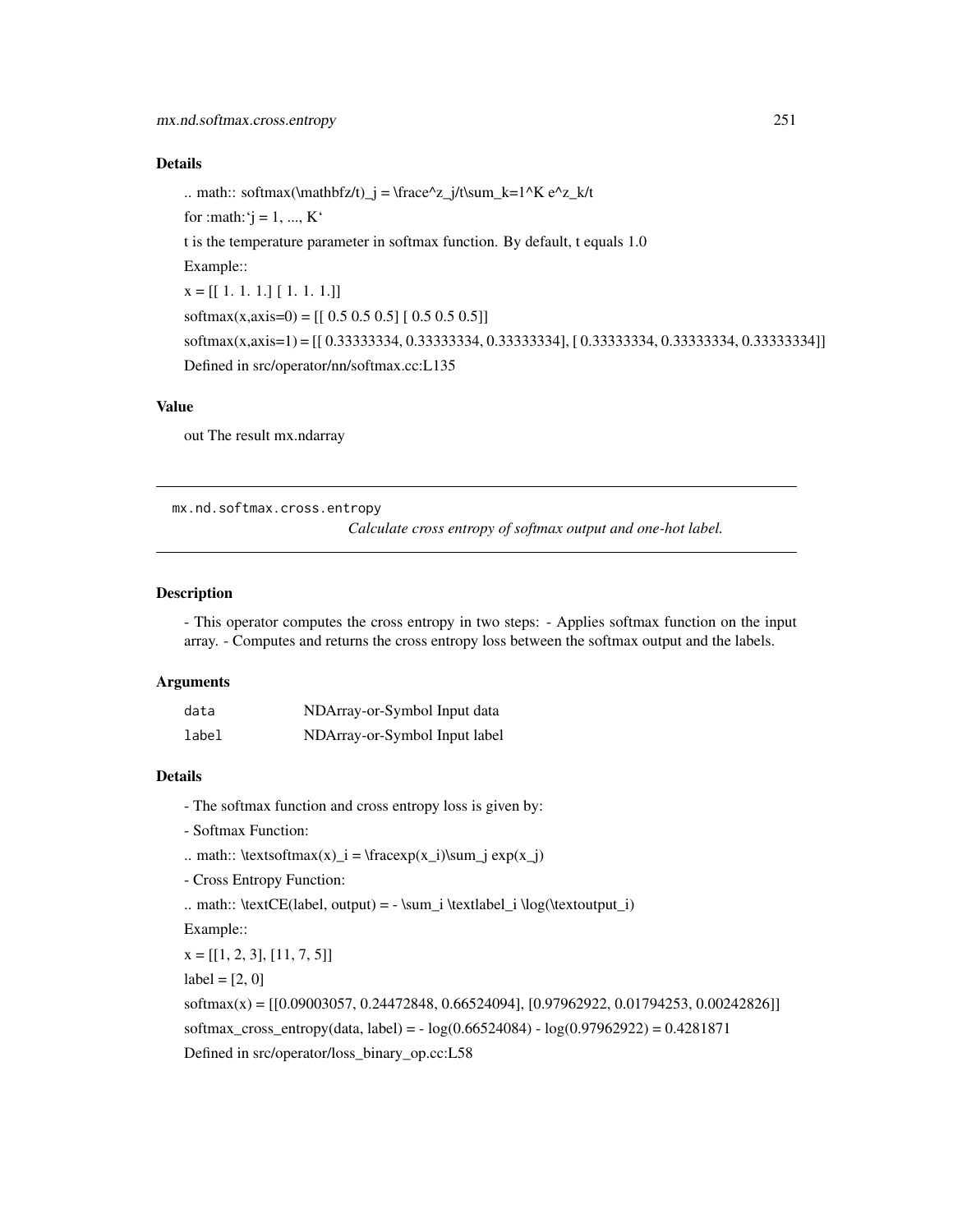## Value

out The result mx.ndarray

#### mx.nd.SoftmaxActivation

*Applies softmax activation to input. This is intended for internal layers.*

# Description

.. note::

#### Arguments

| data | NDArray-or-Symbol The input array.                                               |
|------|----------------------------------------------------------------------------------|
| mode | 'channel', 'instance', optional, default='instance' Specifies how to compute the |
|      | softmax. If set to "instance", it computes softmax for each instance. If set to  |
|      | "channel", It computes cross channel softmax for each position of each instance. |

#### Details

This operator has been deprecated, please use 'softmax'.

If 'mode' = "instance", this operator will compute a softmax for each instance in the batch. This is the default mode.

If 'mode' = "channel", this operator will compute a k-class softmax at each position of each instance, where 'k' = "num\_channel". This mode can only be used when the input array has at least 3 dimensions. This can be used for 'fully convolutional network', 'image segmentation', etc.

#### Example::

 $\gg$  input\_array = mx.nd.array([[3., 0.5, -0.5, 2., 7.],  $\gg$  [2., -.4, 7., 3., 0.2]])  $\gg$  softmax\_act = mx.nd.SoftmaxActivation(input\_array) »> print softmax\_act.asnumpy() [[ 1.78322066e-02 1.46375655e-03 5.38485940e-04 6.56010211e-03 9.73605454e-01] [ 6.56221947e-03 5.95310994e-04 9.73919690e-01 1.78379621e-02 1.08472735e-03]]

Defined in src/operator/nn/softmax\_activation.cc:L58

## Value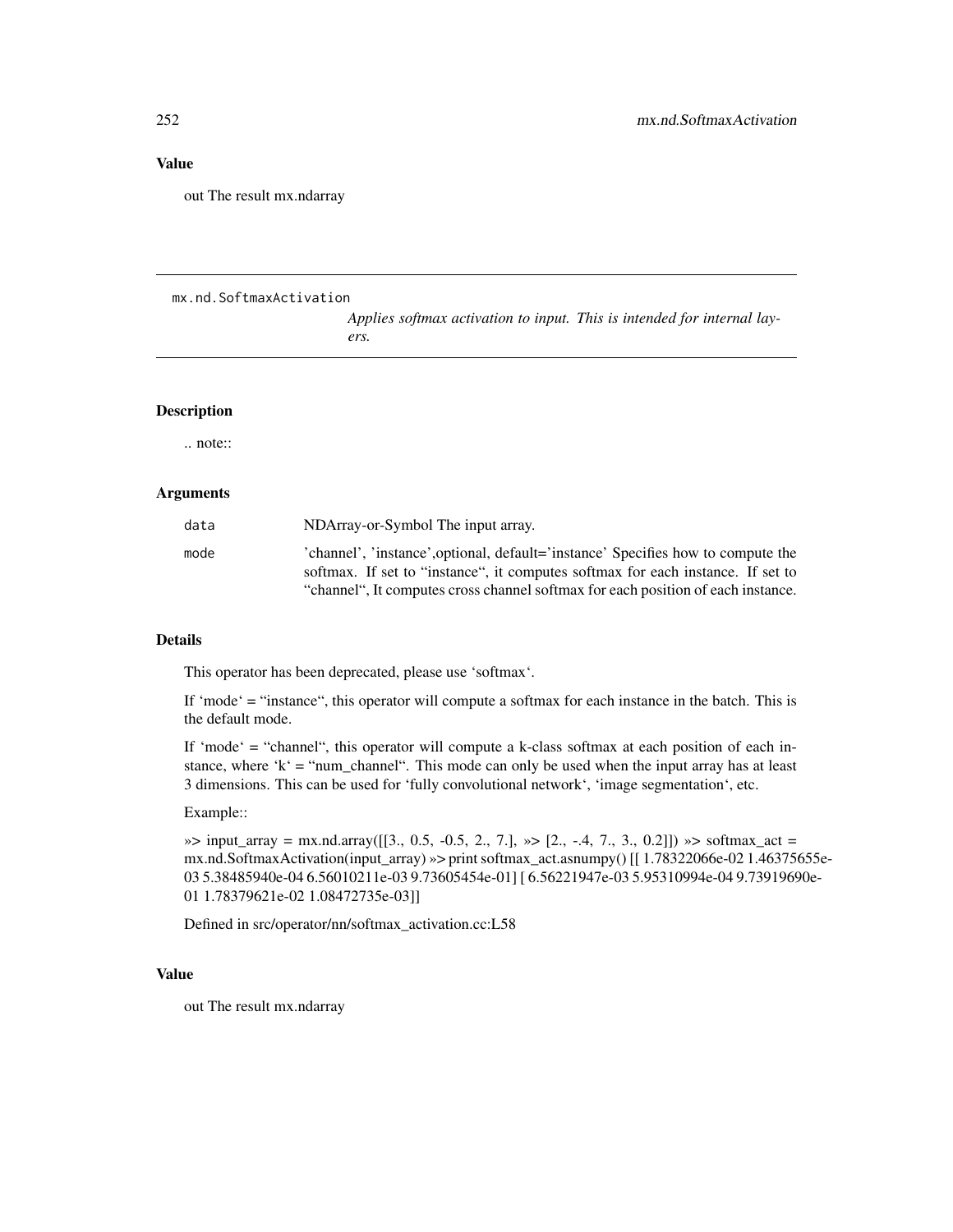mx.nd.SoftmaxOutput *Computes the gradient of cross entropy loss with respect to softmax output.*

# Description

- This operator computes the gradient in two steps. The cross entropy loss does not actually need to be computed.

## Arguments

| data           | NDArray-or-Symbol Input array.                                                                                                                                                                                                                    |
|----------------|---------------------------------------------------------------------------------------------------------------------------------------------------------------------------------------------------------------------------------------------------|
| label          | NDArray-or-Symbol Ground truth label.                                                                                                                                                                                                             |
| grad.scale     | float, optional, default=1 Scales the gradient by a float factor.                                                                                                                                                                                 |
| ignore.label   | float, optional, default=-1 The instances whose 'labels' == 'ignore_label' will<br>be ignored during backward, if 'use_ignore' is set to "true").                                                                                                 |
| multi.output   | boolean, optional, default=0 If set to "true", the softmax function will be com-<br>puted along axis "1". This is applied when the shape of input array differs from<br>the shape of label array.                                                 |
| use.ignore     | boolean, optional, default=0 If set to "true", the 'ignore_label' value will not<br>contribute to the backward gradient.                                                                                                                          |
| preserve.shape | boolean, optional, default=0 If set to "true", the softmax function will be com-<br>puted along the last axis $(4.1)$ .                                                                                                                           |
| normalization  | 'batch', 'null', 'valid', optional, default='null' Normalizes the gradient.                                                                                                                                                                       |
| out.grad       | boolean, optional, default=0 Multiplies gradient with output gradient element-<br>wise.                                                                                                                                                           |
| smooth.alpha   | float, optional, default=0 Constant for computing a label smoothed version of<br>cross-entropy for the backwards pass. This constant gets subtracted from theone-<br>hot encoding of the gold label and distributed uniformly toall other labels. |

## Details

- Applies softmax function on the input array. - Computes and returns the gradient of cross entropy loss w.r.t. the softmax output.

- The softmax function, cross entropy loss and gradient is given by:
- Softmax Function:
- .. math::  $\text{testsoftmax}(x) = \frac{r(x_i)}{\sum j} \exp(x_j)$
- Cross Entropy Function:
- .. math:: \textCE(label, output) = \sum\_i \textlabel\_i \log(\textoutput\_i)
- The gradient of cross entropy loss w.r.t softmax output:
- .. math:: \textgradient = \textoutput \textlabel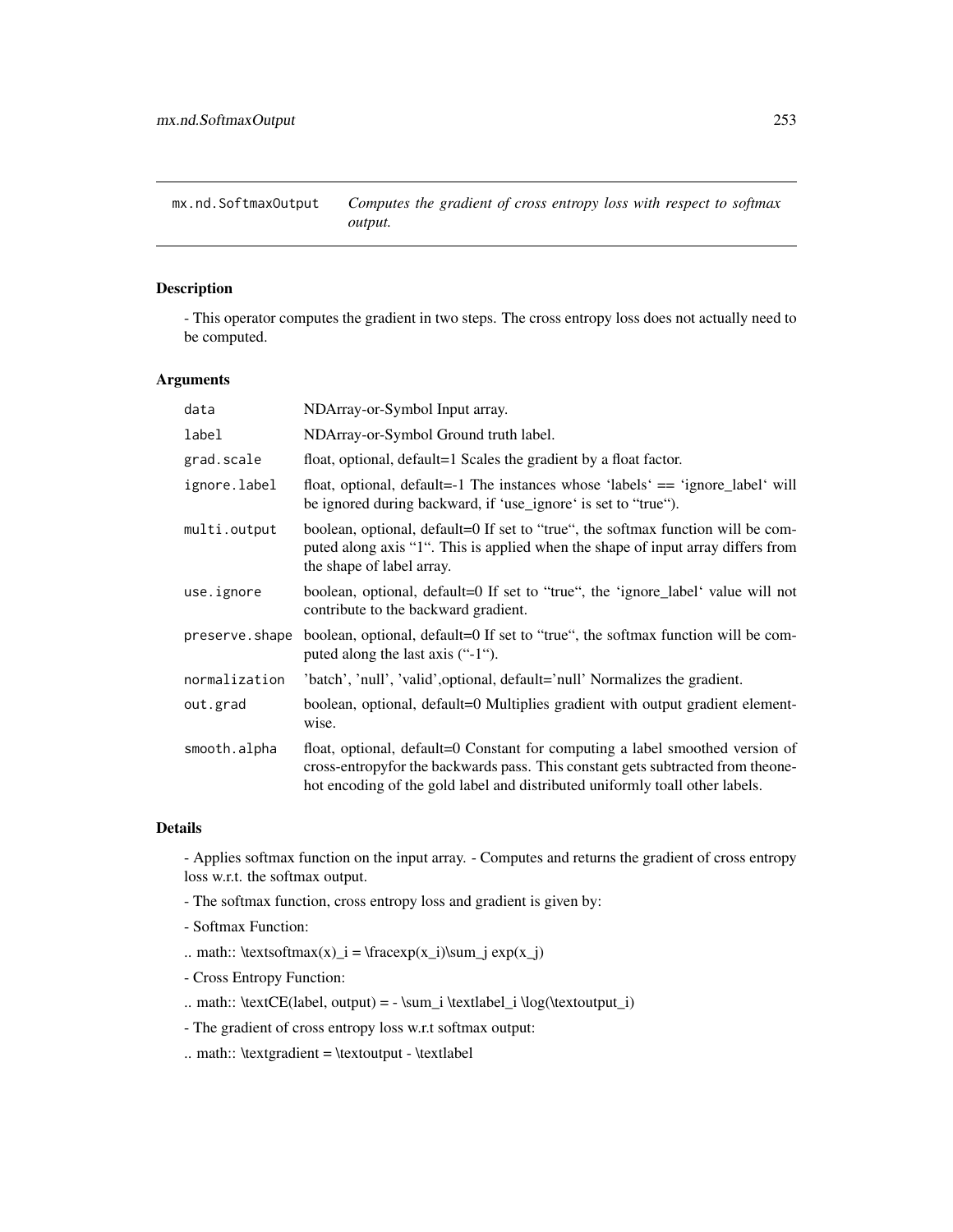- During forward propagation, the softmax function is computed for each instance in the input array.

For general \*N\*-D input arrays with shape :math:' $(d_1, d_2, ..., d_n)$ '. The size is :math:'s=d\_1 \cdot d\_2 \cdot \cdot \cdot d\_n'. We can use the parameters 'preserve\_shape' and 'multi\_output' to specify the way to compute softmax:

- By default, 'preserve\_shape' is "false". This operator will reshape the input array into a 2-D array with shape :math:' $(d_1, \frac{1}{\rceil})'$  and then compute the softmax function for each row in the reshaped array, and afterwards reshape it back to the original shape :math:  $(d_1, d_2, ..., d_n)$ . - If 'preserve\_shape' is "true", the softmax function will be computed along the last axis ('axis' = "-1"). - If 'multi\_output' is "true", the softmax function will be computed along the second axis  $("axis' = "1")$ .

- During backward propagation, the gradient of cross-entropy loss w.r.t softmax output array is computed. The provided label can be a one-hot label array or a probability label array.

- If the parameter 'use\_ignore' is "true", 'ignore\_label' can specify input instances with a particular label to be ignored during backward propagation. \*\*This has no effect when softmax 'output' has same shape as 'label'\*\*.

## Example::

data = [[1,2,3,4],[2,2,2,2],[3,3,3,3],[4,4,4,4]] label = [1,0,2,3] ignore\_label = 1 SoftmaxOutput(data=data, label = label,\ multi\_output=true, use\_ignore=true,\ ignore\_label=ignore\_label) ## forward softmax output [[ 0.0320586 0.08714432 0.23688284 0.64391428] [ 0.25 0.25 0.25 0.25 ] [ 0.25 0.25 0.25 0.25 ] [ 0.25 0.25 0.25 0.25 ]] ## backward gradient output [ [ 0. 0. 0. 0. ] [-0.75 0.25 0.25 0.25] [ 0.25 0.25 -0.75 0.25] [0.25 0.25 0.25 -0.75]] ## notice that the first row is all 0 because label[0] is 1, which is equal to ignore\_label.

- The parameter 'grad\_scale' can be used to rescale the gradient, which is often used to give each loss function different weights.

- This operator also supports various ways to normalize the gradient by 'normalization', The 'normalization' is applied if softmax output has different shape than the labels. The 'normalization' mode can be set to the followings:

- "'null'": do nothing. - "'batch'": divide the gradient by the batch size. - "'valid'": divide the gradient by the number of instances which are not ignored.

Defined in src/operator/softmax\_output.cc:L242

## Value

out The result mx.ndarray

mx.nd.softmin *Applies the softmin function.*

## **Description**

The resulting array contains elements in the range (0,1) and the elements along the given axis sum up to 1.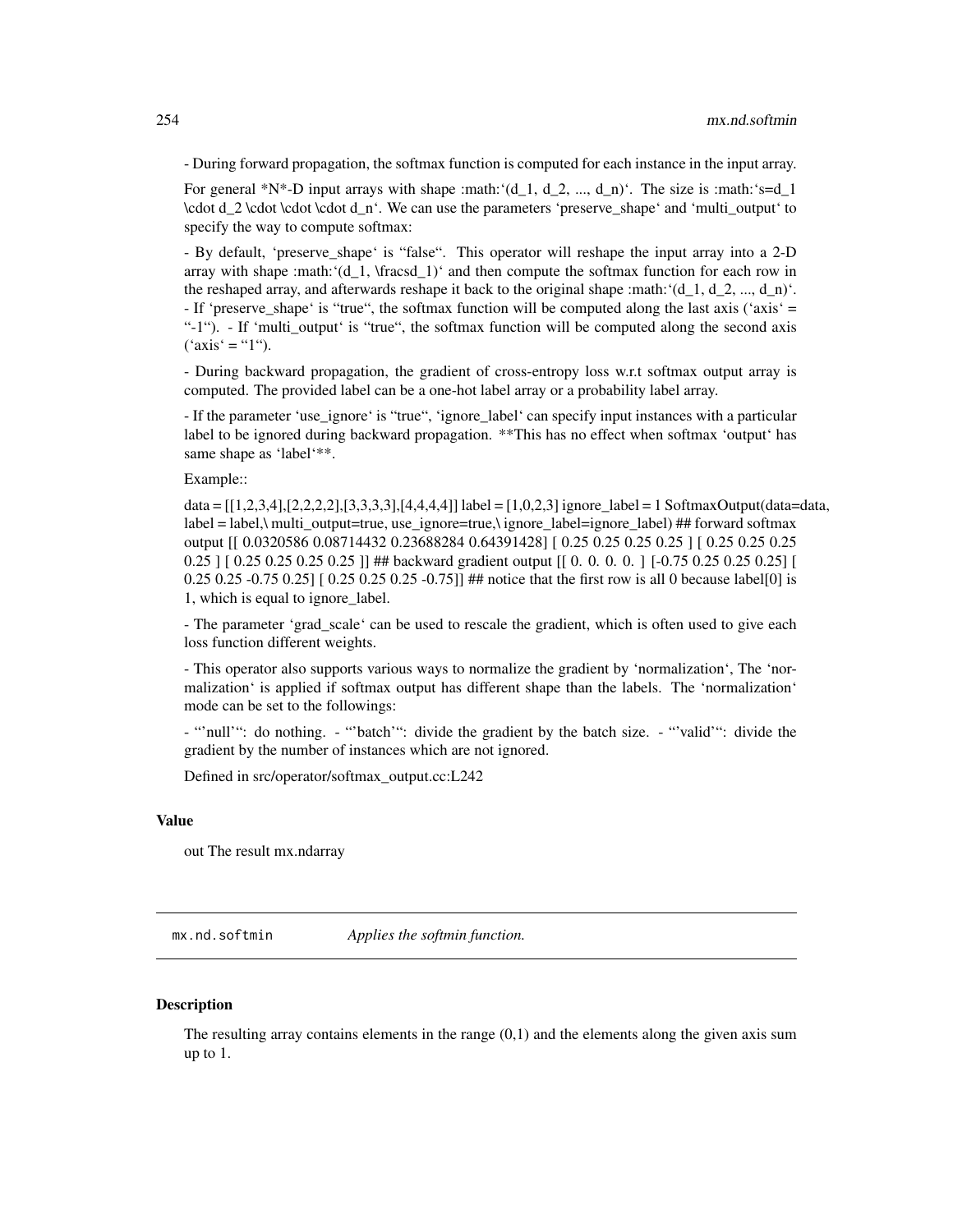# mx.nd.softsign 255

## Arguments

| data        | NDArray-or-Symbol The input array.                                                                                                                                                             |
|-------------|------------------------------------------------------------------------------------------------------------------------------------------------------------------------------------------------|
| axis        | int, optional, default='-1' The axis along which to compute softmax.                                                                                                                           |
| temperature | double or None, optional, default=None Temperature parameter in softmax                                                                                                                        |
| dtype       | None, 'float16', 'float32', 'float64', optional, default='None' DType of the out-<br>put in case this can't be inferred. Defaults to the same as input's dtype if not<br>defined (dtype=None). |
| use.length  | boolean or None, optional, default=0 Whether to use the length input as a mask<br>over the data input.                                                                                         |

## Details

.. math:: softmin(\mathbfz/t)\_j = \frace^-z\_j/t\sum\_k=1^K e^-z\_k/t for :math:' $j = 1, ..., K'$ t is the temperature parameter in softmax function. By default, t equals 1.0 Example::  $x = [[1, 2, 3.] [3, 2, 1.]]$ softmin(x,axis=0) =  $[$ [ 0.88079703, 0.5, 0.11920292], [ 0.11920292, 0.5, 0.88079703]] softmin(x,axis=1) = [[ 0.66524094, 0.24472848, 0.09003057], [ 0.09003057, 0.24472848, 0.66524094]] Defined in src/operator/nn/softmin.cc:L56

## Value

out The result mx.ndarray

mx.nd.softsign *Computes softsign of x element-wise.*

## Description

.. math::  $y = x / (1 + abs(x))$ 

## Arguments

data NDArray-or-Symbol The input array.

# Details

The storage type of "softsign" output is always dense Defined in src/operator/tensor/elemwise\_unary\_op\_basic.cc:L191

## Value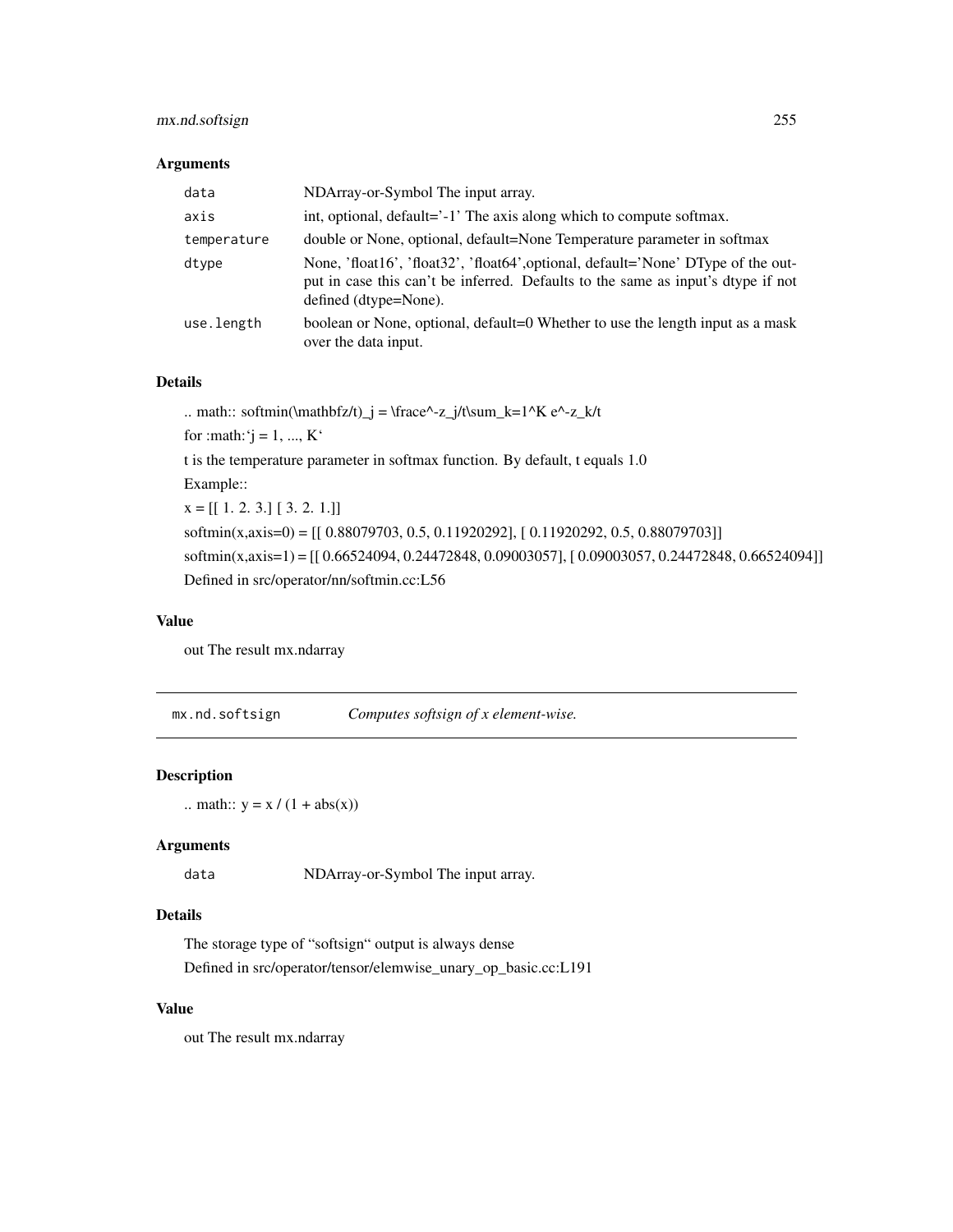Examples::

# Arguments

| data      | NDArray-or-Symbol The input array                                                                                                                  |
|-----------|----------------------------------------------------------------------------------------------------------------------------------------------------|
| axis      | int or None, optional, default='-1' Axis along which to choose sort the input<br>tensor. If not given, the flattened array is used. Default is -1. |
| is.ascend | boolean, optional, default=1 Whether to sort in ascending or descending order.                                                                     |

# Details

 $x = [[1, 4], [3, 1]]$ // sorts along the last axis sort(x) =  $[[ 1., 4.]$ ,  $[ 1., 3.]$ // flattens and then sorts sort $(x, axis=None) = [1, 1, 3, 4.]$ // sorts along the first axis sort(x, axis=0) =  $[[ 1., 1.]$ ,  $[ 3., 4.]$ // in a descend order sort(x, is\_ascend=0) =  $[[ 4., 1.], [ 3., 1.]]$ Defined in src/operator/tensor/ordering\_op.cc:L132

## Value

| mx.nd.space.to.depth | Rearranges(permutes)<br>blocks<br>data<br>of<br>spatial<br>into                  |
|----------------------|----------------------------------------------------------------------------------|
|                      | Similar to ONNX<br><i>SpaceToDepth</i><br>depth.<br><i>operator:</i>             |
|                      | https://github.com/onnx/onnx/blob/master/docs/Operators.md#SpaceToDepth          |
|                      | The output is a new tensor where the values from height and width                |
|                      | dimension are moved to the depth dimension. The reverse of this                  |
|                      | <i>operation is "depth_to_space" math:: \begingather* x \prime</i>               |
|                      | $=$ reshape(x, [N, C, H / block\_size, block\_size, W / block\_size,             |
|                      | block\_size]) \ x \prime \prime = transpose(x \prime, [0, 3, 5, 1,               |
|                      | 2, 4] $\ y = reshape(x \ prime \ prime, [N, C * (block \ size \ \ 2), H /$       |
|                      | block\_size, $W/block\text{size}$ ]) \endgather* where :math: 'x' is an input    |
|                      | tensor with default layout as : math: $\{N, C, H, W\}$ : [batch, channels,       |
|                      | height, width] and :math: 'y' is the output tensor of layout :math: '[N,         |
|                      | $C^*$ (block size $\wedge$ 2), H / block size, W / block size] ' Example:: $x =$ |
|                      | $[ 1 ]$ [0, 6, 1, 7, 2, 8], [12, 18, 13, 19, 14, 20], [3, 9, 4, 10, 5, 11], [15, |
|                      | 21, 16, 22, 17, 23]]]] space_to_depth(x, 2) = [[[[0, 1, 2], [3, 4, 5]],          |
|                      | $[16, 7, 8], [9, 10, 11], [112, 13, 14], [15, 16, 17], [118, 19, 20], [21,$      |
|                      | 22, 231111                                                                       |
|                      |                                                                                  |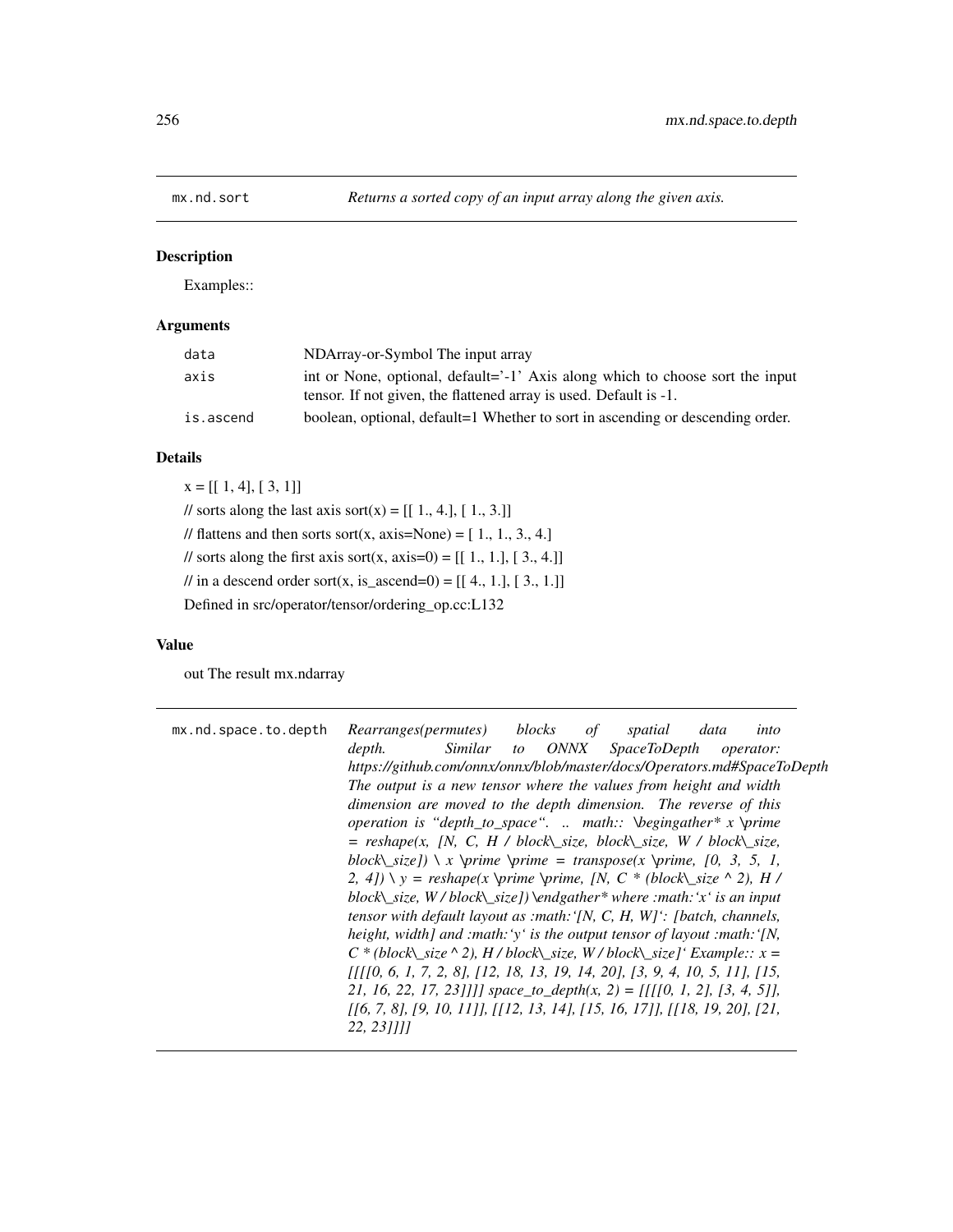Defined in src/operator/tensor/matrix\_op.cc:L1018

# Arguments

| data       | NDArray-or-Symbol Input ndarray                            |
|------------|------------------------------------------------------------|
| block.size | int, required Blocks of [block size, block size] are moved |

# Value

out The result mx.ndarray

mx.nd.SpatialTransformer

*Applies a spatial transformer to input feature map.*

# Description

Applies a spatial transformer to input feature map.

# Arguments

| data         | NDArray-or-Symbol Input data to the SpatialTransformerOp.                                                                                                                |
|--------------|--------------------------------------------------------------------------------------------------------------------------------------------------------------------------|
| loc          | NDArray-or-Symbol localisation net, the output dim should be 6 when trans-<br>form type is affine. You shold initialize the weight and bias with identity tran-<br>form. |
| target.shape | Shape(tuple), optional, default=[0,0] output shape(h, w) of spatial transformer:<br>(y, x)                                                                               |
|              | transform.type 'affine', required transformation type                                                                                                                    |
| sampler.type | 'bilinear', required sampling type                                                                                                                                       |
| cudnn.off    | boolean or None, optional, default=None whether to turn cudnn off                                                                                                        |

# Value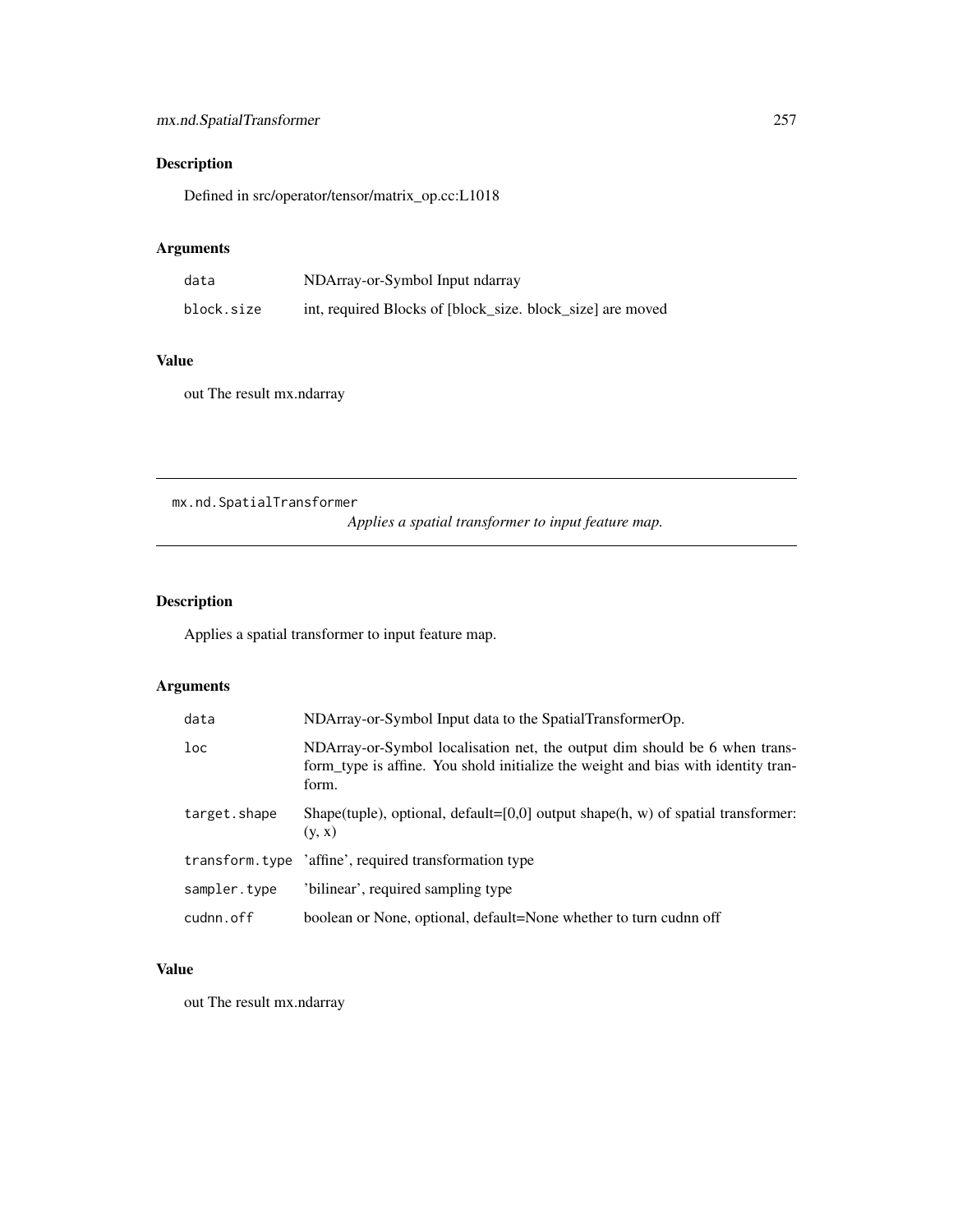.. note:: "SliceChannel" is deprecated. Use "split" instead.

#### Arguments

| data         | NDArray-or-Symbol The input                                                                                                                                                                                                                                                                                                       |
|--------------|-----------------------------------------------------------------------------------------------------------------------------------------------------------------------------------------------------------------------------------------------------------------------------------------------------------------------------------|
| num.outputs  | int, required Number of splits. Note that this should evenly divide the length of<br>the 'axis'.                                                                                                                                                                                                                                  |
| axis         | int, optional, default='1' Axis along which to split.                                                                                                                                                                                                                                                                             |
| squeeze.axis | boolean, optional, default=0 If true, Removes the axis with length 1 from the<br>shapes of the output arrays. **Note** that setting 'squeeze_axis' to "true" re-<br>moves axis with length 1 only along the 'axis' which it is split. Also 'squeeze_axis'<br>can be set to "true" only if "input.shape $[axis] == num_outputs$ ". |

## Details

\*\*Note\*\* that 'num\_outputs' should evenly divide the length of the axis along which to split the array.

Example::

 $x = [[1.][2.]] [[3.][4.]] [[5.][6.]]] x.shape = (3, 2, 1)$ 

 $y = split(x, axis=1, num\_outputs=2)$  // a list of 2 arrays with shape  $(3, 1, 1)$   $y = [[[1.]] [[3.]] [[5.]]]$ 

[[[ 2.]] [[ 4.]] [[ 6.]]]

 $y[0]$ .shape =  $(3, 1, 1)$ 

 $z = split(x, axis=0, num\_outputs=3)$  // a list of 3 arrays with shape  $(1, 2, 1)$   $z = [[1, 1, 2, 1]]$ 

[[[ 3.] [ 4.]]]

 $[[[ 5.] [ 6.]]]$ 

 $z[0]$ .shape =  $(1, 2, 1)$ 

'squeeze\_axis=1' removes the axis with length 1 from the shapes of the output arrays. \*\*Note\*\* that setting 'squeeze\_axis' to "1" removes axis with length 1 only along the 'axis' which it is split. Also 'squeeze\_axis' can be set to true only if "input.shape[axis] == num\_outputs".

Example::

 $z =$  split(x, axis=0, num\_outputs=3, squeeze\_axis=1) // a list of 3 arrays with shape (2, 1)  $z = [[1.]$ [ 2.]]

 $[$ [ 3.] [ 4.]]

 $[$ [ 5.]  $[$  6.]]  $z[0]$ .shape =  $(2,1)$ 

Defined in src/operator/slice\_channel.cc:L106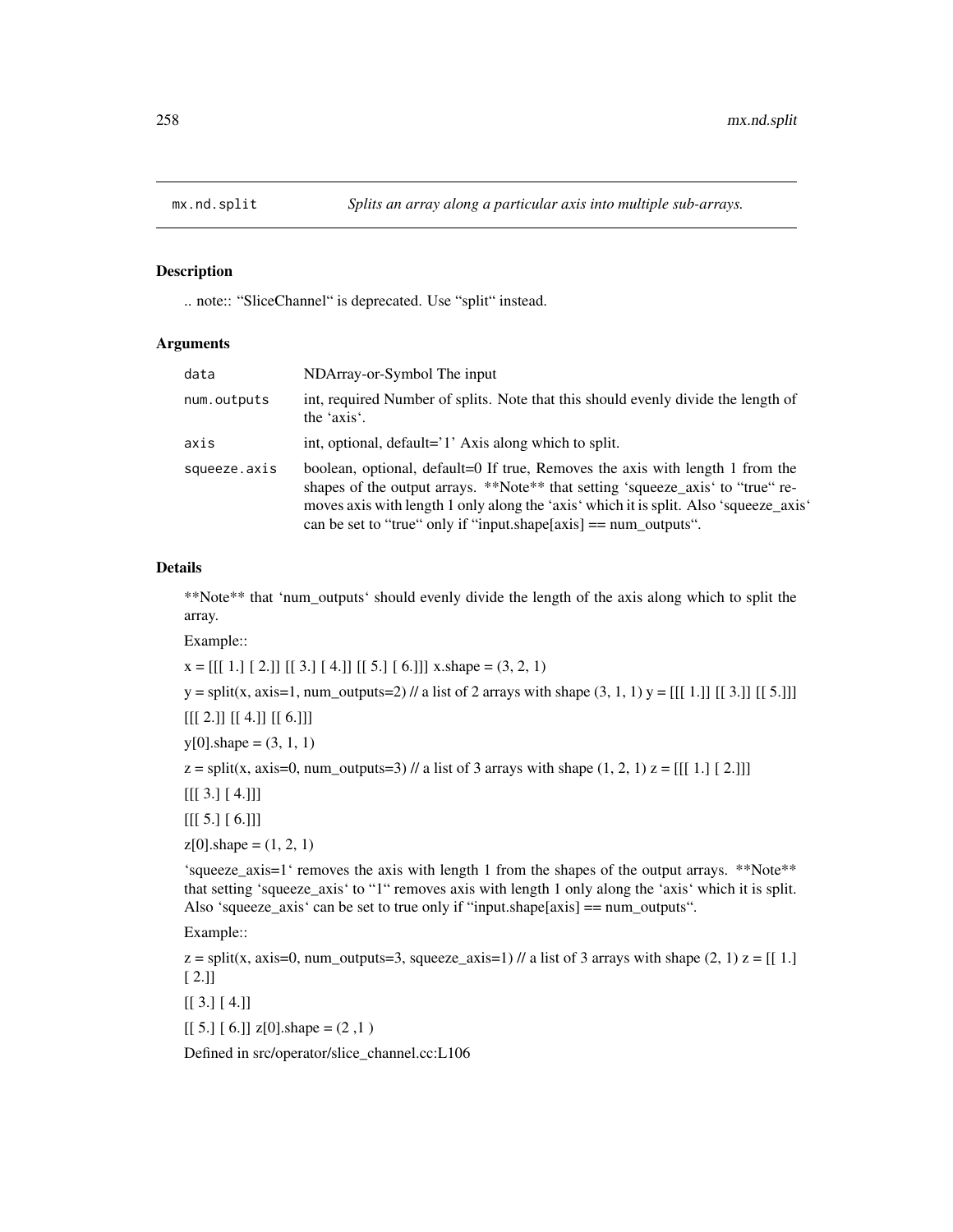# mx.nd.sqrt 259

## Value

out The result mx.ndarray

mx.nd.sqrt *Returns element-wise square-root value of the input.*

## Description

```
.. math:: \text{argrt}(x) = \sqrt{x}
```
## Arguments

data NDArray-or-Symbol The input array.

# Details

Example::

 $sqrt([4, 9, 16]) = [2, 3, 4]$ The storage type of "sqrt" output depends upon the input storage type:  $-$  sqrt(default) = default  $-$  sqrt(row\_sparse) = row\_sparse  $-$  sqrt(csr) = csr Defined in src/operator/tensor/elemwise\_unary\_op\_pow.cc:L170

#### Value

out The result mx.ndarray

mx.nd.square *Returns element-wise squared value of the input.*

## Description

.. math::  $square(x) = x^2$ 

## Arguments

data NDArray-or-Symbol The input array.

## Details

Example::

 $square([2, 3, 4]) = [4, 9, 16]$ 

The storage type of "square" output depends upon the input storage type:

 $-$  square(default) = default  $-$  square(row\_sparse) = row\_sparse  $-$  square(csr) = csr

Defined in src/operator/tensor/elemwise\_unary\_op\_pow.cc:L119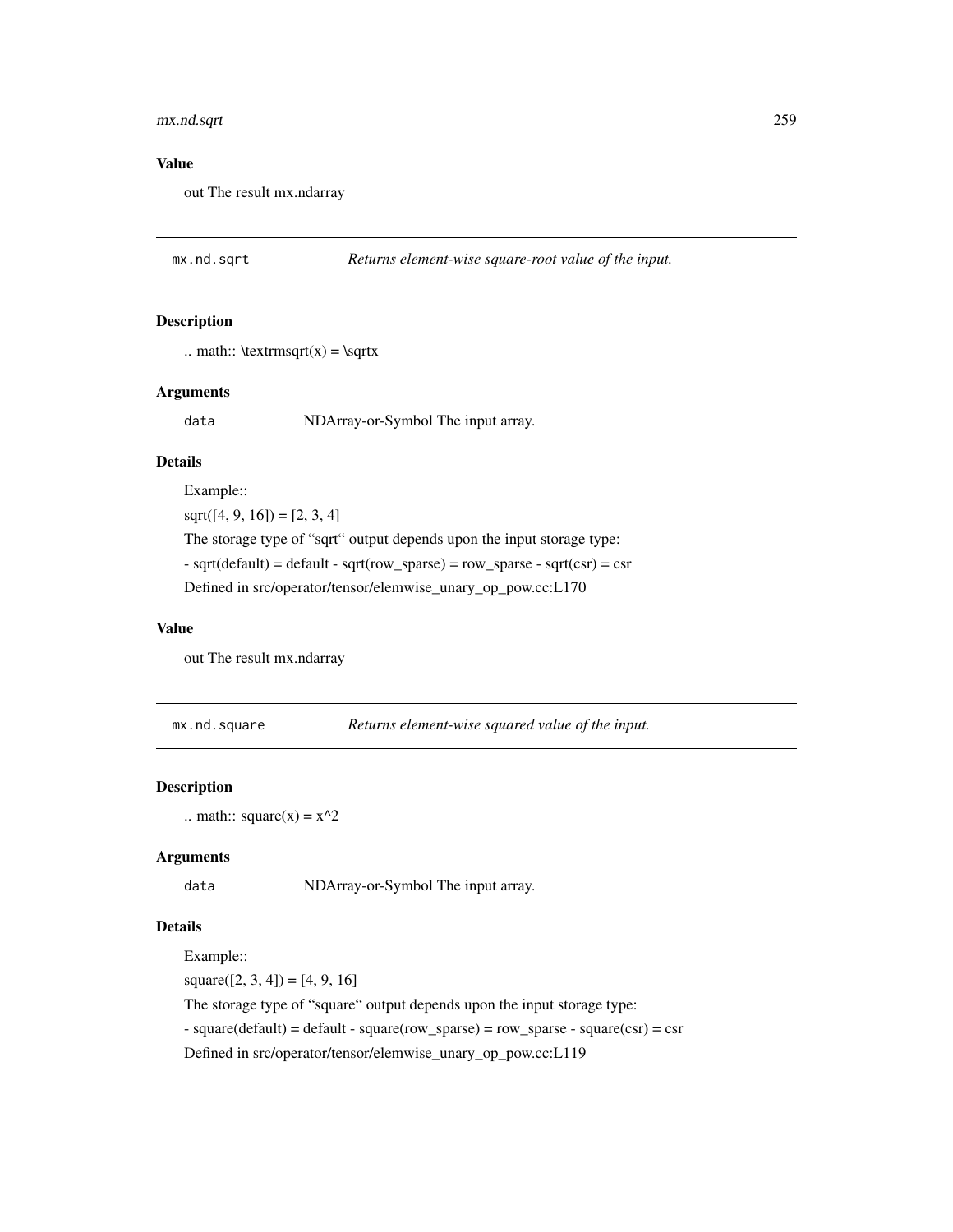## Value

out The result mx.ndarray

| mx.nd.squeeze | Remove single-dimensional entries from the shape of an array. Same                                          |
|---------------|-------------------------------------------------------------------------------------------------------------|
|               | behavior of defining the output tensor shape as numpy, squeeze for the                                      |
|               | most of cases. See the following note for exception. Examples:: data                                        |
|               | $=$ [[[0], [1], [2]]] squeeze(data) = [0, 1, 2] squeeze(data, axis=0)                                       |
|               | $=$ [[0], [1], [2]] squeeze(data, axis=2) = [[0, 1, 2]] squeeze(data,                                       |
|               | $axis=(0, 2)$ = [0, 1, 2]. Note:: The output of this operator will keep                                     |
|               | at least one dimension not removed. For example, squeeze( $\lceil \lceil \lceil 4 \rceil \rceil \rceil$ ) = |
|               | $[4]$ , while in numpy squeeze, the output will become a scalar.                                            |
|               |                                                                                                             |

## Description

Remove single-dimensional entries from the shape of an array. Same behavior of defining the output tensor shape as numpy.squeeze for the most of cases. See the following note for exception. Examples:: data =  $[[0], [1], [2]]$  squeeze(data) =  $[0, 1, 2]$  squeeze(data, axis=0) =  $[[0], [1], [2]]$ squeeze(data,  $axis=2$ ) = [[0, 1, 2]] squeeze(data,  $axis=(0, 2)$ ) = [0, 1, 2]. Note:: The output of this operator will keep at least one dimension not removed. For example, squeeze( $[[[4]]]$ ) = [4], while in numpy.squeeze, the output will become a scalar.

#### Arguments

| data | NDArray-or-Symbol data to squeeze                                                                                                                                                          |
|------|--------------------------------------------------------------------------------------------------------------------------------------------------------------------------------------------|
| axis | Shape or None, optional, default=None Selects a subset of the single-dimensional<br>entries in the shape. If an axis is selected with shape entry greater than one, an<br>error is raised. |
|      |                                                                                                                                                                                            |

## Value

out The result mx.ndarray

| mx.nd.stack | Join a sequence of arrays along a new axis. The axis parameter spec-         |
|-------------|------------------------------------------------------------------------------|
|             | <i>ifies the index of the new axis in the dimensions of the result. For</i>  |
|             | example, if $axis=0$ it will be the first dimension and if $axis=-1$ it will |
|             | be the last dimension. Examples:: $x = [1, 2]$ $y = [3, 4]$ stack(x, y) =    |
|             | $[1, 2], [3, 4]$ stack(x, y, axis=1) = $[1, 3], [2, 4]$                      |

## Description

Join a sequence of arrays along a new axis. The axis parameter specifies the index of the new axis in the dimensions of the result. For example, if axis=0 it will be the first dimension and if axis=-1 it will be the last dimension. Examples::  $x = [1, 2]$   $y = [3, 4]$  stack(x, y) = [[1, 2], [3, 4]] stack(x, y,  $axis=1) = [[1, 3], [2, 4]]$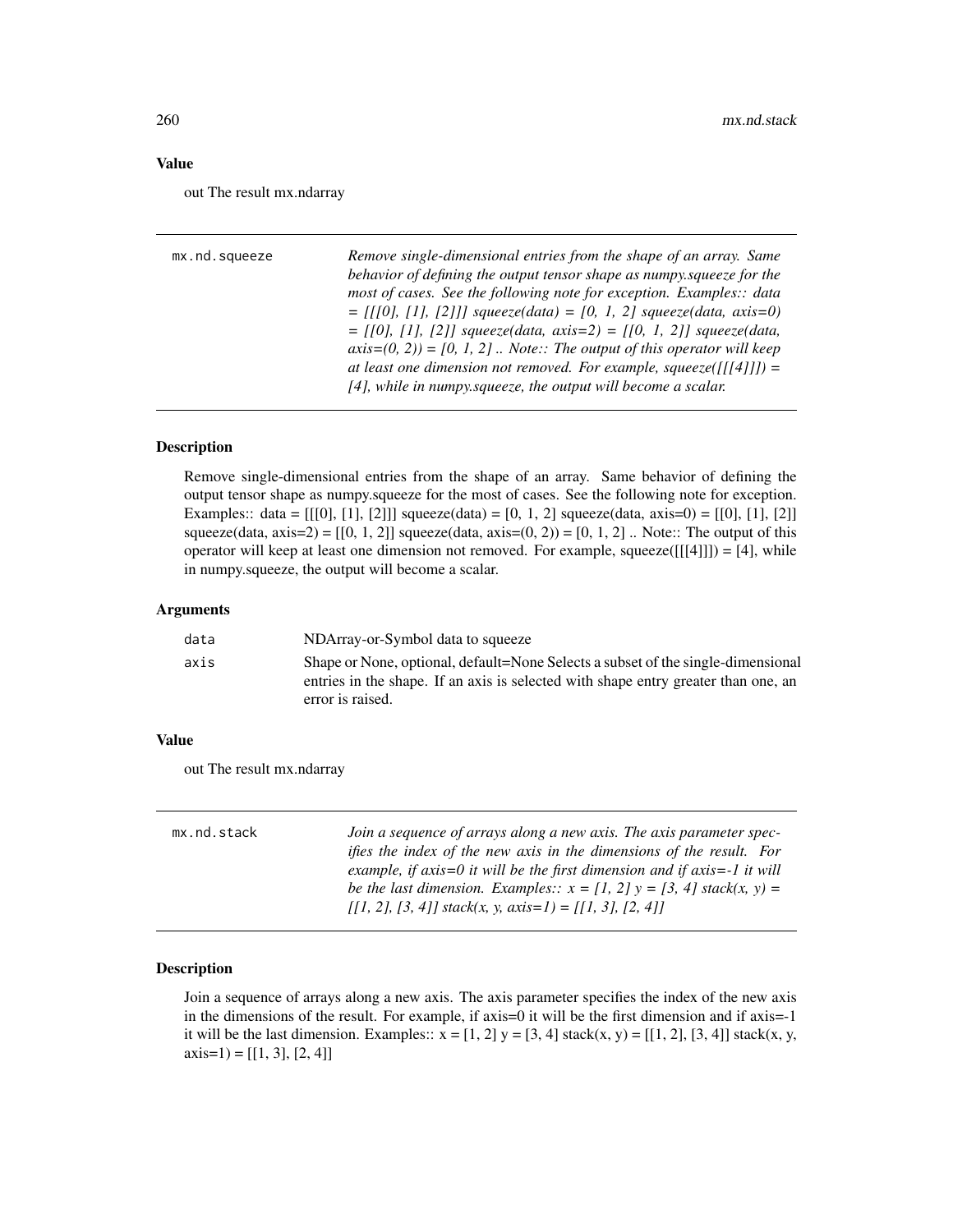# mx.nd.stop.gradient 261

## Arguments

| data     | NDArray-or-Symbol <sup>[]</sup> List of arrays to stack                                              |
|----------|------------------------------------------------------------------------------------------------------|
| axis     | int, optional, default='0' The axis in the result array along which the input arrays<br>are stacked. |
| num.args | int, required Number of inputs to be stacked.                                                        |

## Value

out The result mx.ndarray

mx.nd.stop.gradient *Stops gradient computation.*

# Description

Stops the accumulated gradient of the inputs from flowing through this operator in the backward direction. In other words, this operator prevents the contribution of its inputs to be taken into account for computing gradients.

## Arguments

data NDArray-or-Symbol The input array.

#### Details

Example::

 $v1 = [1, 2]$   $v2 = [0, 1]$  a = Variable('a') b = Variable('b') b\_stop\_grad = stop\_gradient(3  $*$  b) loss = MakeLoss(b\_stop\_grad + a)

executor = loss.simple\_bind(ctx=cpu(), a=(1,2), b=(1,2)) executor.forward(is\_train=True, a=v1, b=v2) executor.outputs [ 1. 5.]

executor.backward() executor.grad\_arrays [ 0. 0.] [ 1. 1.]

Defined in src/operator/tensor/elemwise\_unary\_op\_basic.cc:L325

## Value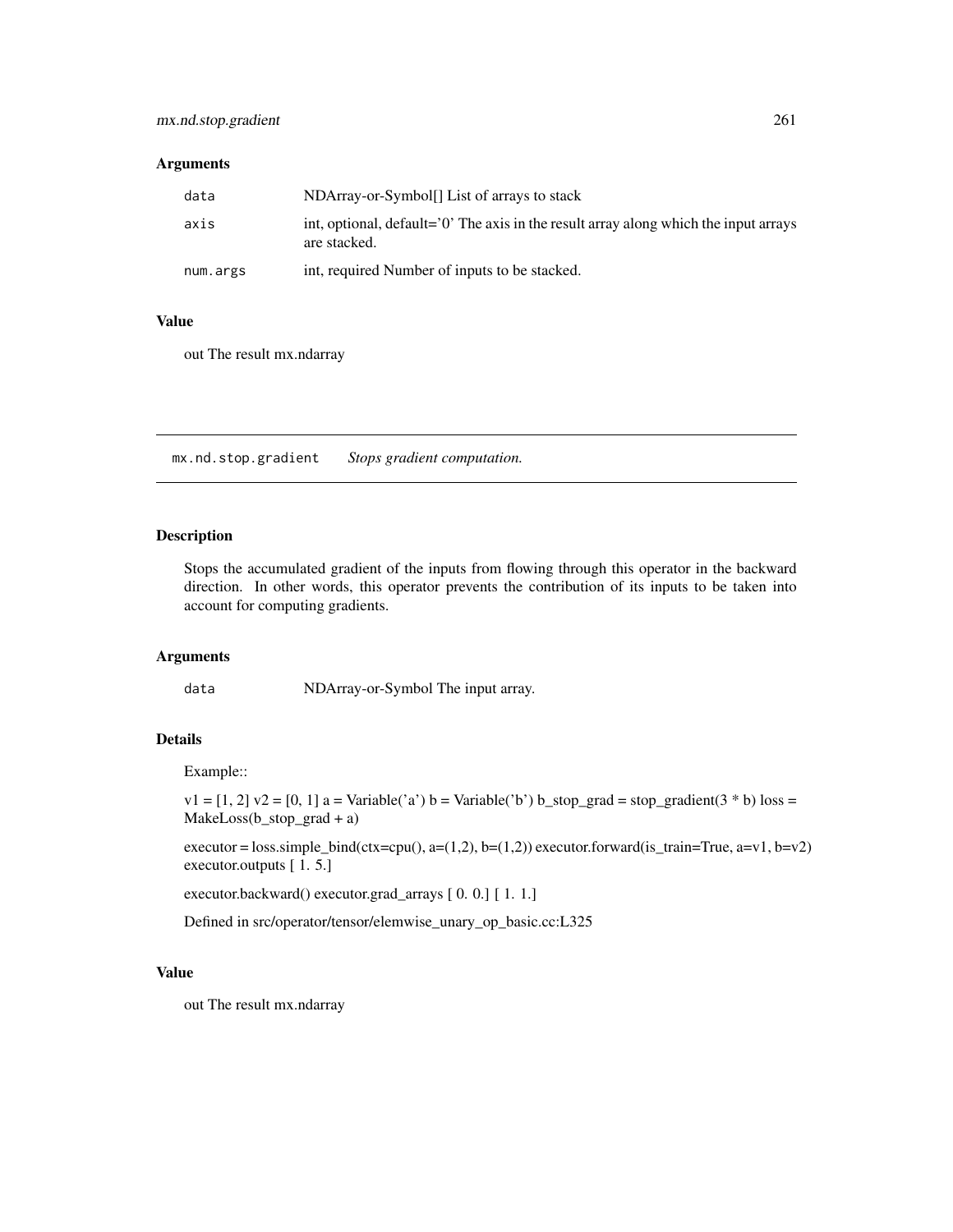.. Note::

## Arguments

| data     | NDArray-or-Symbol The input                                                                                                   |
|----------|-------------------------------------------------------------------------------------------------------------------------------|
| axis     | Shape or None, optional, default=None The axis or axes along which to perform<br>the reduction.                               |
|          | The default, 'axis= $()$ ', will compute over all elements into a scalar array with<br>shape $(1,)^{\prime}$ .                |
|          | If 'axis' is int, a reduction is performed on a particular axis.                                                              |
|          | If 'axis' is a tuple of ints, a reduction is performed on all the axes specified in<br>the tuple.                             |
|          | If 'exclude' is true, reduction will be performed on the axes that are NOT in axis<br>instead.                                |
|          | Negative values means indexing from right to left.                                                                            |
| keepdims | boolean, optional, default=0 If this is set to 'True', the reduced axes are left in<br>the result as dimension with size one. |
| exclude  | boolean, optional, default=0 Whether to perform reduction on axis that are NOT<br>in axis instead.                            |

## Details

'sum' and 'sum\_axis' are equivalent. For ndarray of csr storage type summation along axis 0 and axis 1 is supported. Setting keepdims or exclude to True will cause a fallback to dense operator.

Example::

data = [[[1, 2], [2, 3], [1, 3]], [[1, 4], [4, 3], [5, 2]], [[7, 1], [7, 2], [7, 3]]] sum(data, axis=1) [[ 4. 8.] [ 10. 9.] [ 21. 6.]] sum(data, axis=[1,2]) [ 12. 19. 27.]  $data = [[1, 2, 0], [3, 0, 1], [4, 1, 0]]$  $\text{csr} = \text{cast\_storage}(\text{data}, \text{'csr'})$ sum(csr, axis=0) [ 8. 3. 1.] sum(csr, axis=1) [ 3. 4. 5.]

Defined in src/operator/tensor/broadcast\_reduce\_sum\_value.cc:L66

## Value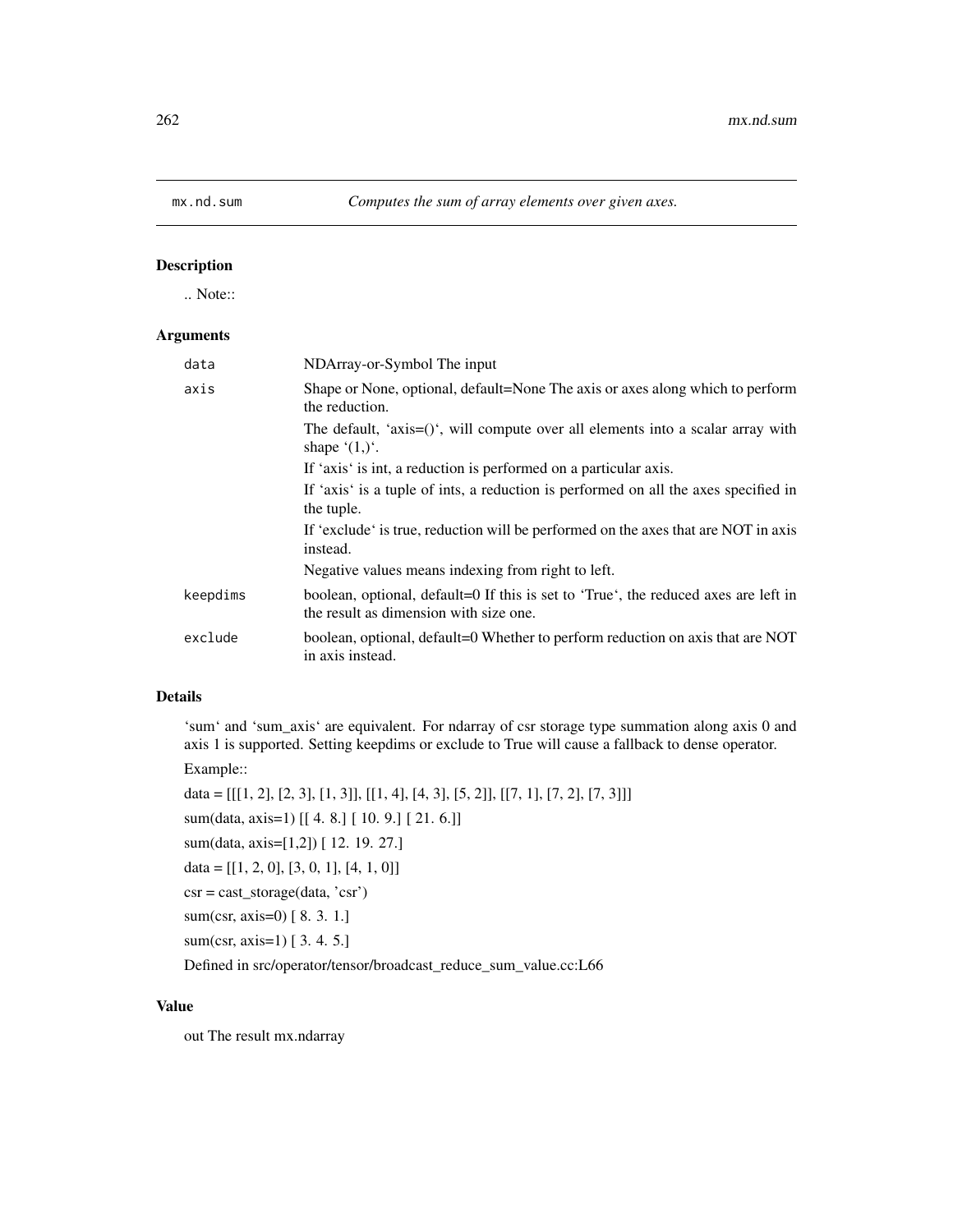.. Note::

## Arguments

| data     | NDArray-or-Symbol The input                                                                                                   |
|----------|-------------------------------------------------------------------------------------------------------------------------------|
| axis     | Shape or None, optional, default=None The axis or axes along which to perform<br>the reduction.                               |
|          | The default, 'axis= $()$ ', will compute over all elements into a scalar array with<br>shape $(1,)^{\prime}$ .                |
|          | If 'axis' is int, a reduction is performed on a particular axis.                                                              |
|          | If 'axis' is a tuple of ints, a reduction is performed on all the axes specified in<br>the tuple.                             |
|          | If 'exclude' is true, reduction will be performed on the axes that are NOT in axis<br>instead.                                |
|          | Negative values means indexing from right to left.                                                                            |
| keepdims | boolean, optional, default=0 If this is set to 'True', the reduced axes are left in<br>the result as dimension with size one. |
| exclude  | boolean, optional, default=0 Whether to perform reduction on axis that are NOT<br>in axis instead.                            |

## Details

'sum' and 'sum\_axis' are equivalent. For ndarray of csr storage type summation along axis 0 and axis 1 is supported. Setting keepdims or exclude to True will cause a fallback to dense operator.

Example::

data = [[[1, 2], [2, 3], [1, 3]], [[1, 4], [4, 3], [5, 2]], [[7, 1], [7, 2], [7, 3]]] sum(data, axis=1) [[ 4. 8.] [ 10. 9.] [ 21. 6.]] sum(data, axis=[1,2]) [ 12. 19. 27.]  $data = [[1, 2, 0], [3, 0, 1], [4, 1, 0]]$ csr = cast\_storage(data, 'csr') sum(csr, axis=0) [ 8. 3. 1.] sum(csr, axis=1) [ 3. 4. 5.]

Defined in src/operator/tensor/broadcast\_reduce\_sum\_value.cc:L66

## Value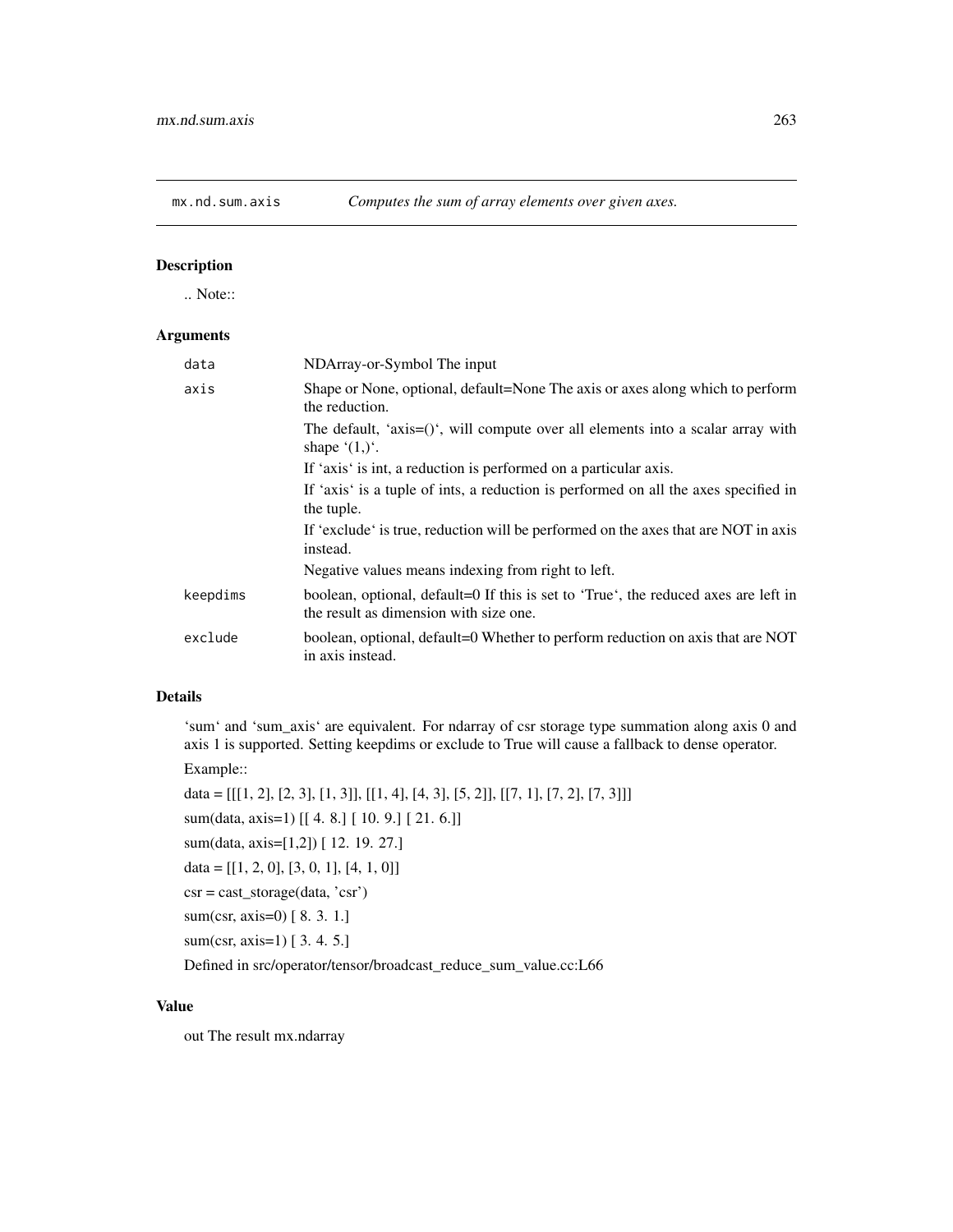This tutorial demonstrates using SVM as output layer for classification instead of softmax: https://github.com/apache/mxnet/t

# Arguments

| data                       | NDArray-or-Symbol Input data for SVM transformation.                                                                               |  |
|----------------------------|------------------------------------------------------------------------------------------------------------------------------------|--|
| label                      | NDArray-or-Symbol Class label for the input data.                                                                                  |  |
| margin                     | float, optional, default=1 The loss function penalizes outputs that lie outside this<br>margin. Default margin is 1.               |  |
| regularization.coefficient |                                                                                                                                    |  |
|                            | float, optional, default=1 Regularization parameter for the SVM. This balances<br>the tradeoff between coefficient size and error. |  |
| use.linear                 | boolean, optional, default=0 Whether to use L1-SVM objective. L2-SVM ob-<br>jective is used by default.                            |  |

## Value

out The result mx.ndarray

| mx.nd.swapaxes | Interchanges two axes of an array. |  |
|----------------|------------------------------------|--|
|----------------|------------------------------------|--|

# Description

Examples::

# Arguments

| data | NDArray-or-Symbol Input array.                            |
|------|-----------------------------------------------------------|
| dim1 | int, optional, default='0' the first axis to be swapped.  |
| dim2 | int, optional, default='0' the second axis to be swapped. |

# Details

 $x = [[1, 2, 3]])$  swapaxes $(x, 0, 1) = [[1], [2], [3]]$  $x = [[[ 0, 1], [ 2, 3]], [[ 4, 5], [ 6, 7]]]$  // (2,2,2) array swapaxes(x, 0, 2) = [[[ 0, 4], [ 2, 6]], [[ 1, 5], [ 3, 7]]] Defined in src/operator/swapaxis.cc:L69

## Value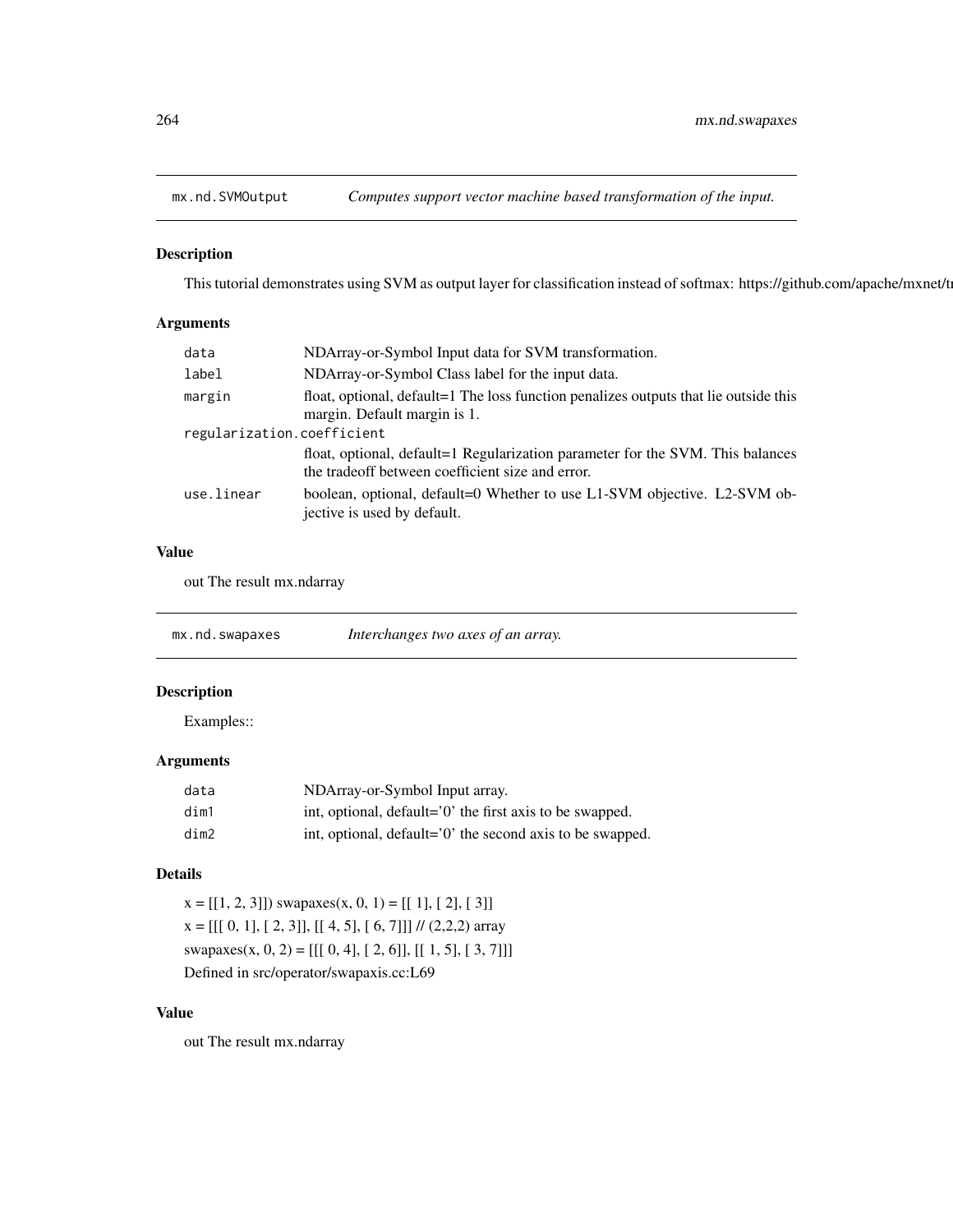Examples::

# Arguments

| data | NDArray-or-Symbol Input array.                            |
|------|-----------------------------------------------------------|
| dim1 | int, optional, default='0' the first axis to be swapped.  |
| dim2 | int, optional, default='0' the second axis to be swapped. |

## Details

 $x = [[1, 2, 3]])$  swapaxes $(x, 0, 1) = [[1], [2], [3]]$  $x = [[[ 0, 1], [ 2, 3]], [[ 4, 5], [ 6, 7]]]$  // (2,2,2) array swapaxes(x, 0, 2) = [[[ 0, 4], [ 2, 6]], [[ 1, 5], [ 3, 7]]] Defined in src/operator/swapaxis.cc:L69

## Value

out The result mx.ndarray

mx.nd.take *Takes elements from an input array along the given axis.*

# Description

This function slices the input array along a particular axis with the provided indices.

| a       | NDArray-or-Symbol The input array.                                                                                                                                                                                                                                                                                                                                        |
|---------|---------------------------------------------------------------------------------------------------------------------------------------------------------------------------------------------------------------------------------------------------------------------------------------------------------------------------------------------------------------------------|
| indices | NDArray-or-Symbol The indices of the values to be extracted.                                                                                                                                                                                                                                                                                                              |
| axis    | int, optional, default='0' The axis of input array to be taken. For input tensor of<br>rank r, it could be in the range of $[-r, r-1]$                                                                                                                                                                                                                                    |
| mode    | 'clip', 'raise', 'wrap', optional, default='clip' Specify how out-of-bound indices<br>bahave. Default is "clip". "clip" means clip to the range. So, if all indices<br>mentioned are too large, they are replaced by the index that addresses the last<br>element along an axis. "wrap" means to wrap around. "raise" means to raise an<br>error when index out of range. |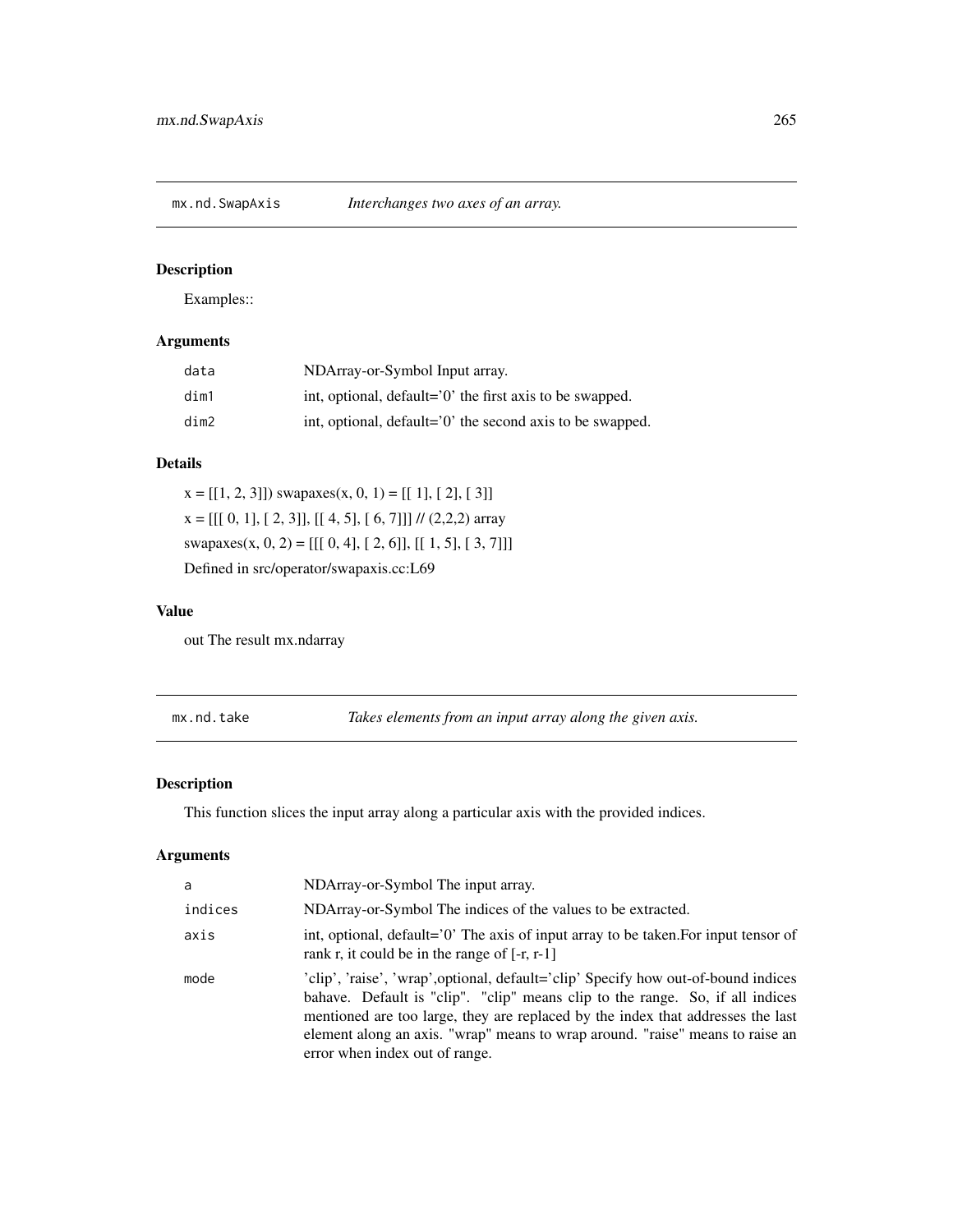## Details

Given data tensor of rank  $r \geq 1$ , and indices tensor of rank q, gather entries of the axis dimension of data (by default outer-most one as axis=0) indexed by indices, and concatenates them in an output tensor of rank  $q + (r - 1)$ .

Examples::

 $x = [4, 5, 6.]$ 

// Trivial case, take the second element along the first axis.

 $take(x, [1]) = [5, ]$ 

// The other trivial case, axis=-1, take the third element along the first axis

take(x, [3], axis=-1, mode='clip') = [6.]

 $x = [[1., 2.], [3., 4.], [5., 6.]]$ 

// In this case we will get rows 0 and 1, then 1 and 2. Along axis 0

take(x,  $[[0,1],[1,2]]) = [[1., 2.], [3., 4.]],$ 

 $[[ 3., 4.], [ 5., 6.]]]$ 

// In this case we will get rows 0 and 1, then 1 and 2 (calculated by wrapping around). // Along axis 1

take(x, [[0, 3], [-1, -2]], axis=1, mode='wrap') = [[[ 1. 2.] [ 2. 1.]]

[[ 3. 4.] [ 4. 3.]]

 $[[ 5. 6.] [ 6. 5.]]$ 

The storage type of "take" output depends upon the input storage type:

 $-$  take(default, default) = default - take(csr, default, axis=0) = csr

Defined in src/operator/tensor/indexing\_op.cc:L776

## Value

out The result mx.ndarray

mx.nd.tan *Computes the element-wise tangent of the input array.*

#### Description

The input should be in radians (:math: '2\pi' rad equals 360 degrees).

## Arguments

data NDArray-or-Symbol The input array.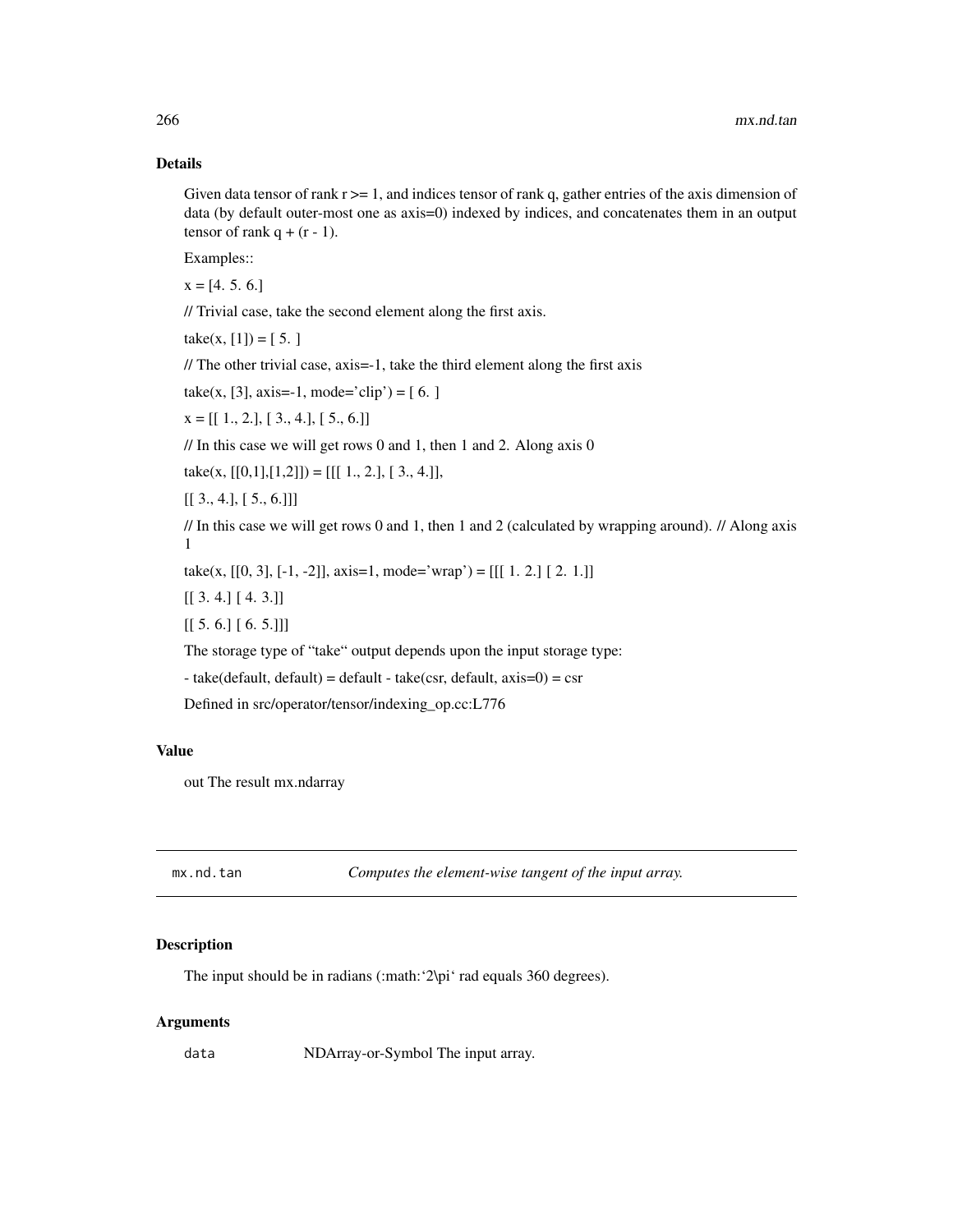#### mx.nd.tanh 267

# Details

.. math::  $tan([0, \pi/4, \pi/2]) = [0, 1, -inf]$ 

The storage type of "tan" output depends upon the input storage type:

- tan(default) = default - tan(row\_sparse) = row\_sparse - tan(csr) = csr

Defined in src/operator/tensor/elemwise\_unary\_op\_trig.cc:L140

#### Value

out The result mx.ndarray

| mx.nd.tanh | Returns the hyperbolic tangent of the input array, computed element- |
|------------|----------------------------------------------------------------------|
|            | wise.                                                                |

# Description

.. math::  $tanh(x) = sinh(x) / cosh(x)$ 

# Arguments

data NDArray-or-Symbol The input array.

# Details

The storage type of "tanh" output depends upon the input storage type:

 $-$  tanh(default) = default  $-$  tanh(row\_sparse) = row\_sparse  $-$  tanh(csr) = csr

Defined in src/operator/tensor/elemwise\_unary\_op\_trig.cc:L451

## Value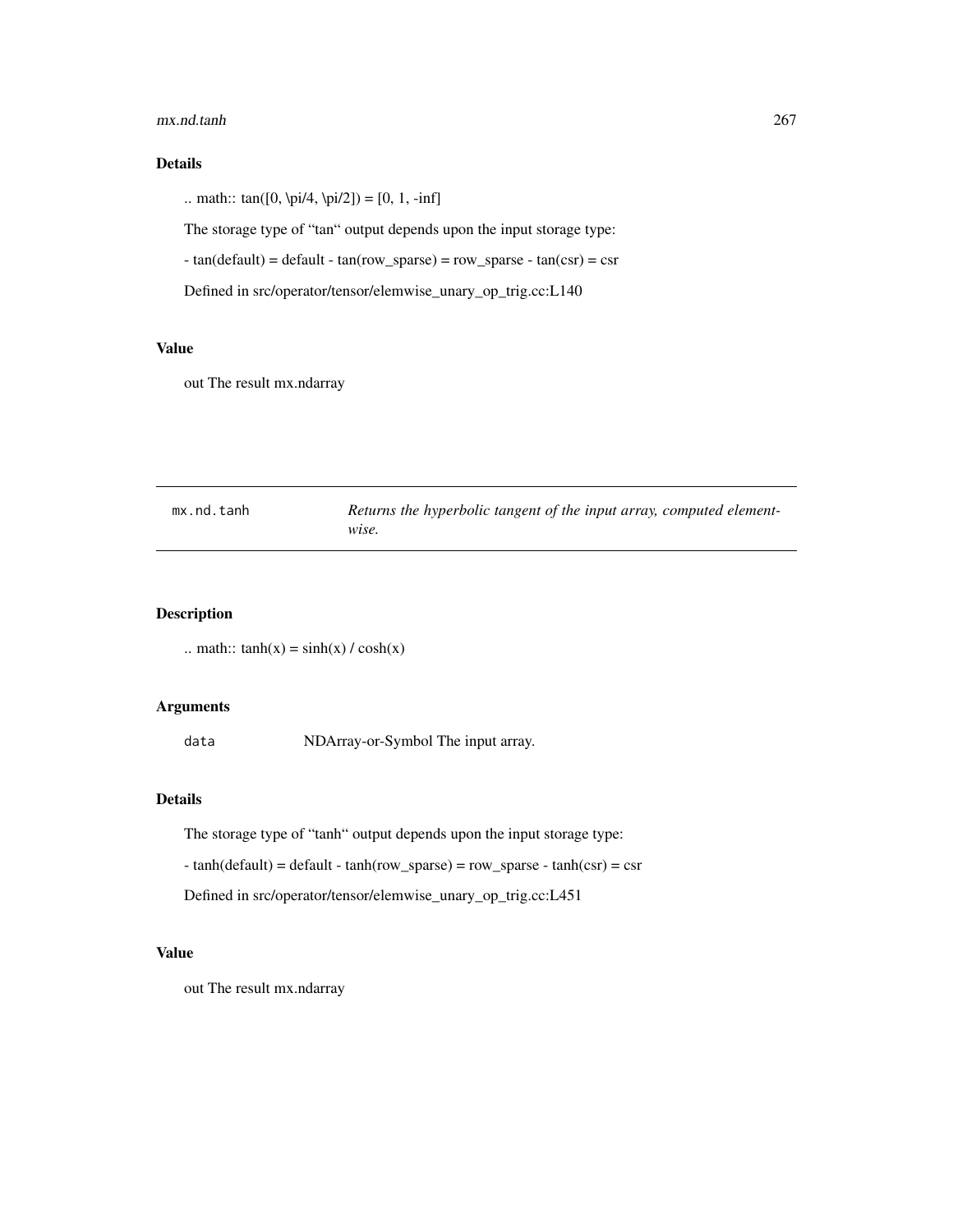| mx.nd.tile | Repeats the whole array multiple times. If "reps" has length *d*, and<br>input array has dimension of $*n*.$ There are three cases: $-**n=d**$ . |
|------------|--------------------------------------------------------------------------------------------------------------------------------------------------|
|            | Repeat *i*-th dimension of the input by "reps[i]" times:: $x = [[1, 2],$                                                                         |
|            | [3, 4]] tile(x, reps=(2,3)) = [[1, 2, 1, 2, 1, 2,], [3, 4, 3, 4, 3,                                                                              |
|            | 4.], [1., 2., 1., 2., 1., 2.], [3., 4., 3., 4., 3., 4.]] - ** $n>d**$ . "reps"                                                                   |
|            | is promoted to length $*n*$ by pre-pending 1's to it. Thus for an input                                                                          |
|            | shape " $(2,3)$ ", "repos= $(2,)$ " is treated as " $(1,2)$ ":: tile(x, reps= $(2,1)$ )                                                          |
|            | $=$ [[1, 2, 1, 2,], [3, 4, 3, 4,]] - **n <d**. input="" is="" promoted="" td="" the="" to<=""></d**.>                                            |
|            | be d-dimensional by prepending new axes. So a shape " $(2,2)$ " array                                                                            |
|            | is promoted to " $(1,2,2)$ " for 3-D replication:: tile(x, reps= $(2,2,3)$ ) =                                                                   |
|            | $\iiint 1_{1}^{1}$ , 2, 1, 2, 1, 2, 1, 3, 1, 3, 4, 3, 4, 3, 4, 1, 1, 2, 1, 2, 1, 2, 1, 2, 1, 3,                                                  |
|            | 4, 3, 4, 3, 4, 1], [[ 1, 2, 1, 2, 1, 2, 1, 3, 4, 3, 4, 3, 4, 1, [ 1, 2,                                                                          |
|            | 1., 2., 1., 2.1, 1 3., 4., 3., 4., 3., 4.111                                                                                                     |

Defined in src/operator/tensor/matrix\_op.cc:L795

# Arguments

| data | NDArray-or-Symbol Input data array                                                                                                                                                                                                                                                                                                                                  |
|------|---------------------------------------------------------------------------------------------------------------------------------------------------------------------------------------------------------------------------------------------------------------------------------------------------------------------------------------------------------------------|
| reps | Shape (tuple), required The number of times for repeating the tensor a. Each dim<br>size of reps must be a positive integer. If reps has length d, the result will have<br>dimension of max(d, a.ndim); If a.ndim $\lt d$ , a is promoted to be d-dimensional<br>by prepending new axes. If a.ndim $> d$ , reps is promoted to a.ndim by pre-<br>pending 1's to it. |

# Value

out The result mx.ndarray

| mx.nd.topk | Returns the indices of the top $*k*$ elements in an input array along the<br>given axis (by default). If ret_type is set to 'value' returns the value<br>of top *k* elements (instead of indices). In case of ret_type = 'both',<br>both value and index would be returned. The returned elements will<br>be sorted. |
|------------|----------------------------------------------------------------------------------------------------------------------------------------------------------------------------------------------------------------------------------------------------------------------------------------------------------------------|
|            |                                                                                                                                                                                                                                                                                                                      |

# Description

Examples::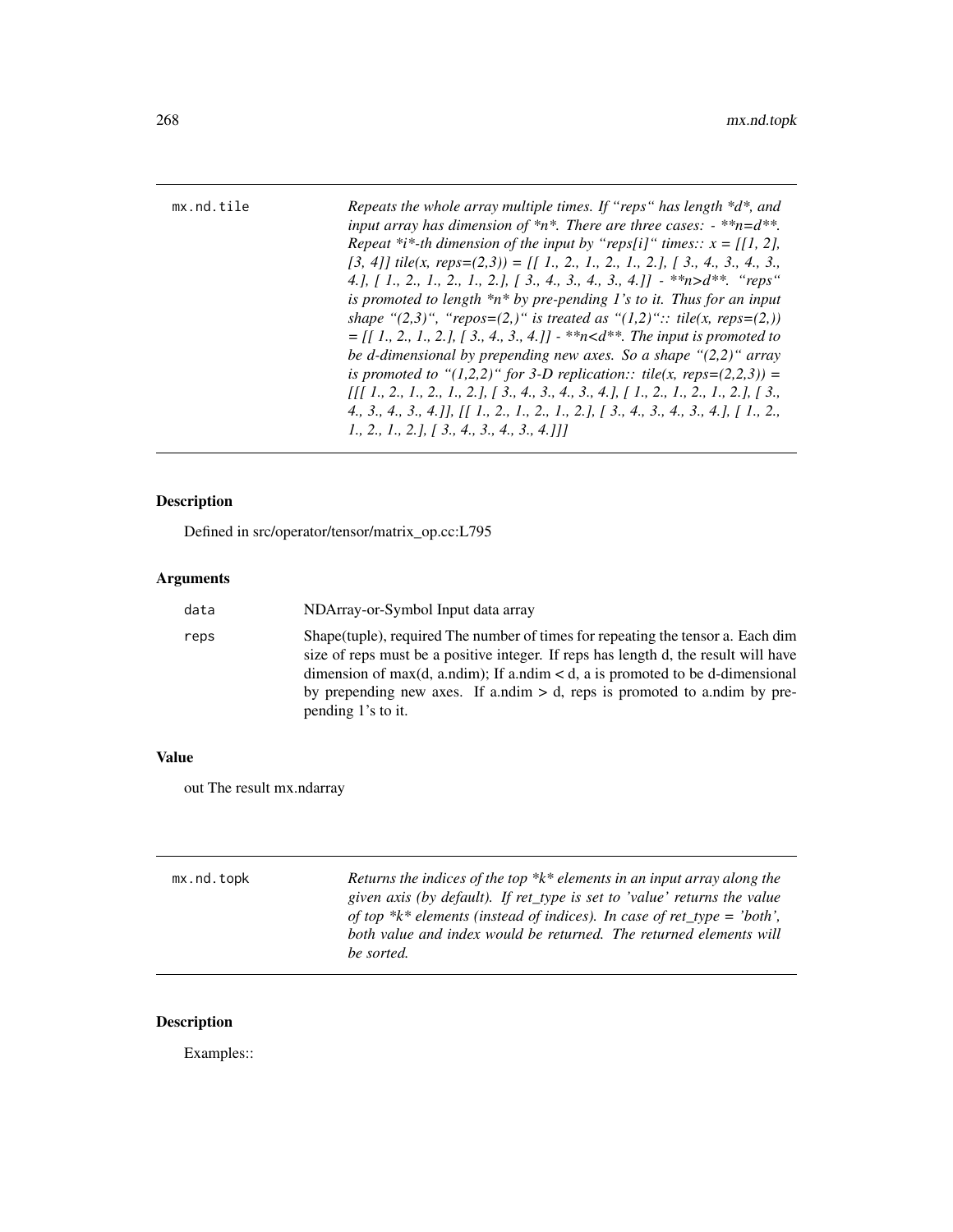## Arguments

| data      | NDArray-or-Symbol The input array                                                                                                                                                                                                                                                                                                                                    |
|-----------|----------------------------------------------------------------------------------------------------------------------------------------------------------------------------------------------------------------------------------------------------------------------------------------------------------------------------------------------------------------------|
| axis      | int or None, optional, default='-1' Axis along which to choose the top k indices.<br>If not given, the flattened array is used. Default is -1.                                                                                                                                                                                                                       |
| k         | int, optional, default='1' Number of top elements to select, should be always<br>smaller than or equal to the element number in the given axis. A global sort is<br>performed if set $k < 1$ .                                                                                                                                                                       |
| ret.typ   | 'both', 'indices', 'mask', 'value', optional, default='indices' The return type.<br>"value" means to return the top k values, "indices" means to return the indices<br>of the top k values, "mask" means to return a mask array containing $0$ and $1$ . 1<br>means the top k values. "both" means to return a list of both values and indices<br>of top k elements. |
| is.ascend | boolean, optional, default=0 Whether to choose k largest or k smallest elements.<br>Top K largest elements will be chosen if set to false.                                                                                                                                                                                                                           |
| dtype     | 'float16', 'float32', 'float64', 'int32', 'int64', 'uint8', optional, default='float32'<br>DType of the output indices when ret_typ is "indices" or "both". An error will<br>be raised if the selected data type cannot precisely represent the indices.                                                                                                             |

## Details

 $x = [[ 0.3, 0.2, 0.4], [ 0.1, 0.3, 0.2]]$ 

// returns an index of the largest element on last axis topk $(x) = [[2.], [1.]]$ 

// returns the value of top-2 largest elements on last axis topk(x, ret\_typ='value', k=2) =  $[[0.4, 0.3]$ , [ 0.3, 0.2]]

// returns the value of top-2 smallest elements on last axis topk(x, ret\_typ='value', k=2, is\_ascend=1)  $=[[ 0.2, 0.3], [ 0.1, 0.2]]$ 

// returns the value of top-2 largest elements on axis 0 topk(x, axis=0, ret\_typ='value', k=2) = [[ 0.3, 0.3, 0.4], [ 0.1, 0.2, 0.2]]

// flattens and then returns list of both values and indices topk(x, ret\_typ='both', k=2) = [[[  $0.4, 0.3$ ],  $[0.3, 0.2]]$ ,  $[[2., 0.], [1., 2.]]]$ 

Defined in src/operator/tensor/ordering\_op.cc:L67

## Value

| mx.nd.transpose | Permutes the dimensions of an array. Examples:: $x = \{ \begin{bmatrix} 1 \\ 2 \end{bmatrix}, \begin{bmatrix} 3 \\ 4 \end{bmatrix} \}$<br>transpose(x) = [[ 1., 3.], [ 2., 4.]] $x = [[1., 2.], [3., 4.]]$ , [[ 5., 6.], |
|-----------------|--------------------------------------------------------------------------------------------------------------------------------------------------------------------------------------------------------------------------|
|                 | [7., 8.]]] transpose(x) = [[[1., 5.], [3., 7.]], [[2., 6.], [4., 8.]]]<br>transpose(x, axes=(1,0,2)) = [[[ 1., 2.], [ 5., 6.]], [[ 3., 4.], [ 7., 8.]]]                                                                  |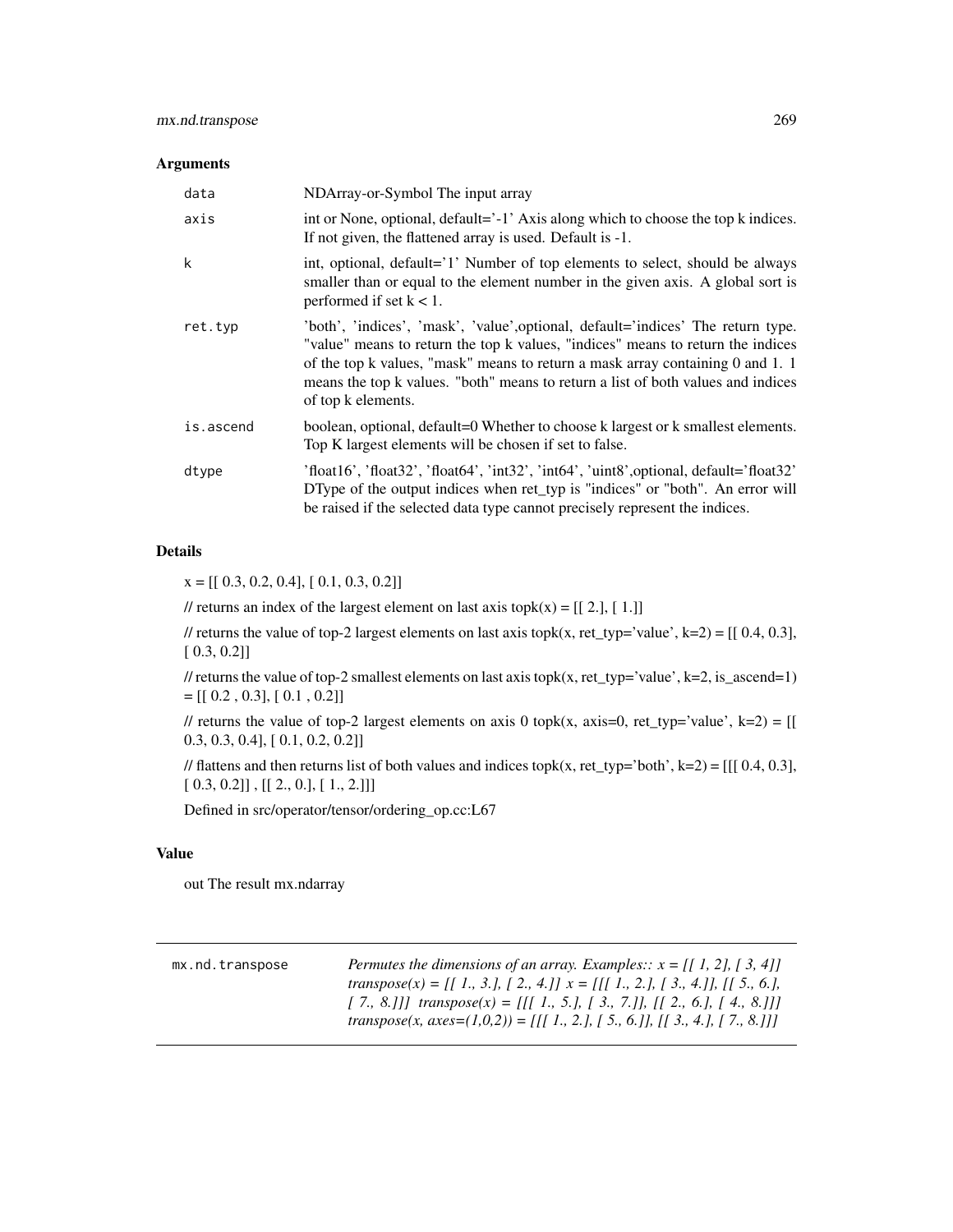Defined in src/operator/tensor/matrix\_op.cc:L327

# Arguments

| data | NDArray-or-Symbol Source input                                                                 |
|------|------------------------------------------------------------------------------------------------|
| axes | Shape(tuple), optional, default=[] Target axis order. By default the axes will be<br>inverted. |

# Value

out The result mx.ndarray

mx.nd.trunc *Return the element-wise truncated value of the input.*

# Description

The truncated value of the scalar x is the nearest integer i which is closer to zero than x is. In short, the fractional part of the signed number x is discarded.

# Arguments

data NDArray-or-Symbol The input array.

#### Details

Example::

 $trunc([-2.1, -1.9, 1.5, 1.9, 2.1]) = [-2., -1., 1., 1., 2.]$ 

The storage type of "trunc" output depends upon the input storage type:

 $-$  trunc(default) = default  $-$  trunc(row\_sparse) = row\_sparse  $-$  trunc(csr) = csr

Defined in src/operator/tensor/elemwise\_unary\_op\_basic.cc:L856

#### Value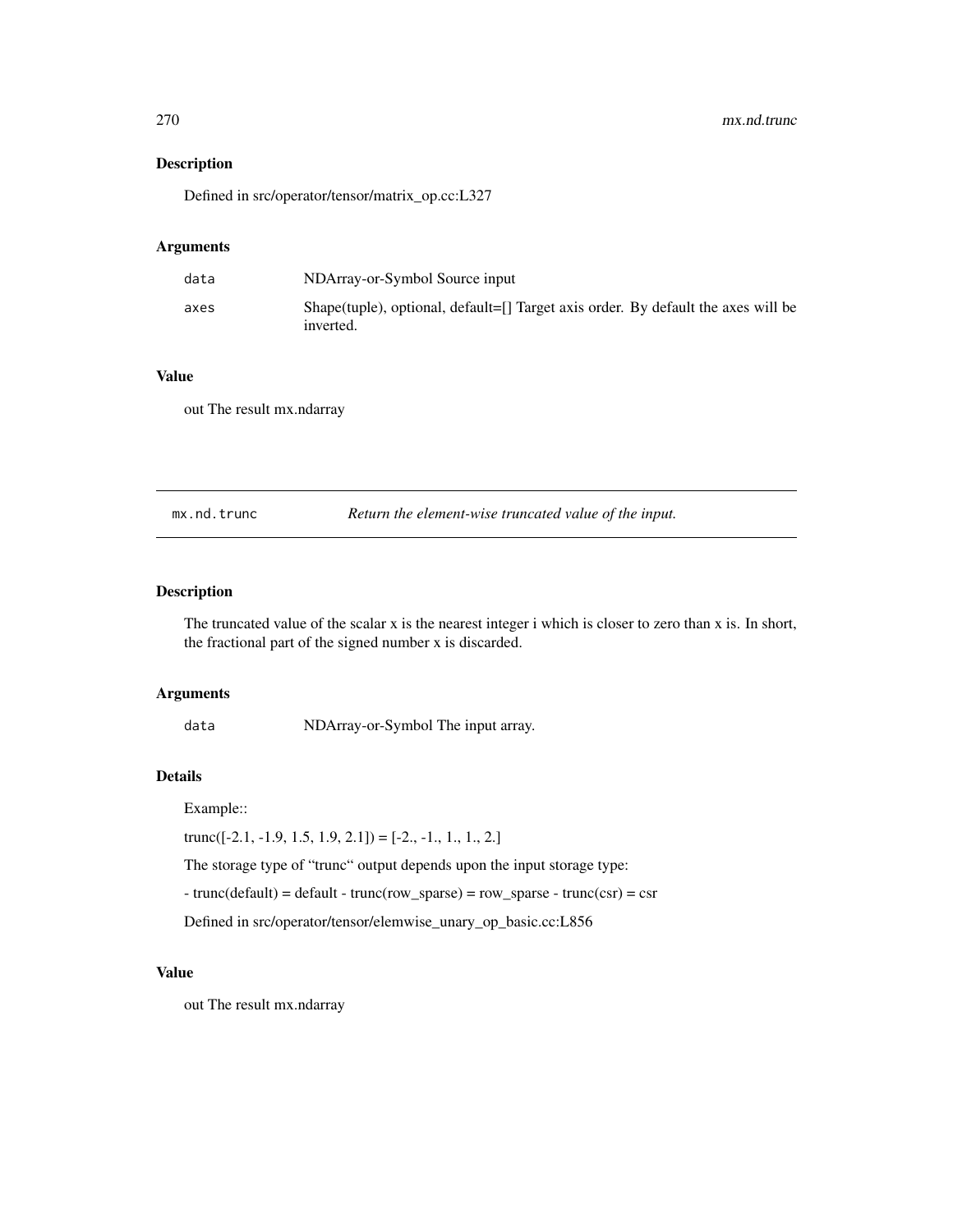.. note:: The existing alias "uniform" is deprecated.

# Arguments

| low   | float, optional, default=0 Lower bound of the distribution.                                                                                                                  |
|-------|------------------------------------------------------------------------------------------------------------------------------------------------------------------------------|
| high  | float, optional, default=1 Upper bound of the distribution.                                                                                                                  |
| shape | Shape(tuple), optional, default=None Shape of the output.                                                                                                                    |
| ctx   | string, optional, default="Context of output, in format [cpulgpulcpu_pinned](n).<br>Only used for imperative calls.                                                          |
| dtype | 'None', 'float16', 'float32', 'float64', optional, default='None' DType of the out-<br>put in case this can't be inferred. Defaults to float 32 if not defined (dtype=None). |

# Details

Samples are uniformly distributed over the half-open interval \*[low, high)\* (includes \*low\*, but excludes \*high\*).

Example::

uniform(low=0, high=1, shape=(2,2)) = [[ 0.60276335, 0.85794562], [ 0.54488319, 0.84725171]] Defined in src/operator/random/sample\_op.cc:L95

## Value

out The result mx.ndarray

| mx.nd.unravel.index | Converts an array of flat indices into a batch of index arrays. The |
|---------------------|---------------------------------------------------------------------|
|                     | operator follows numpy conventions so a single multi index is given |
|                     | by a column of the output matrix. The leading dimension may be left |
|                     | unspecified by using -1 as placeholder.                             |

# Description

Examples::

|                | data  | NDArray-or-Symbol Array of flat indices                                        |
|----------------|-------|--------------------------------------------------------------------------------|
| indices apply. | shape | Shape (tuple), optional, default=None Shape of the array into which the multi- |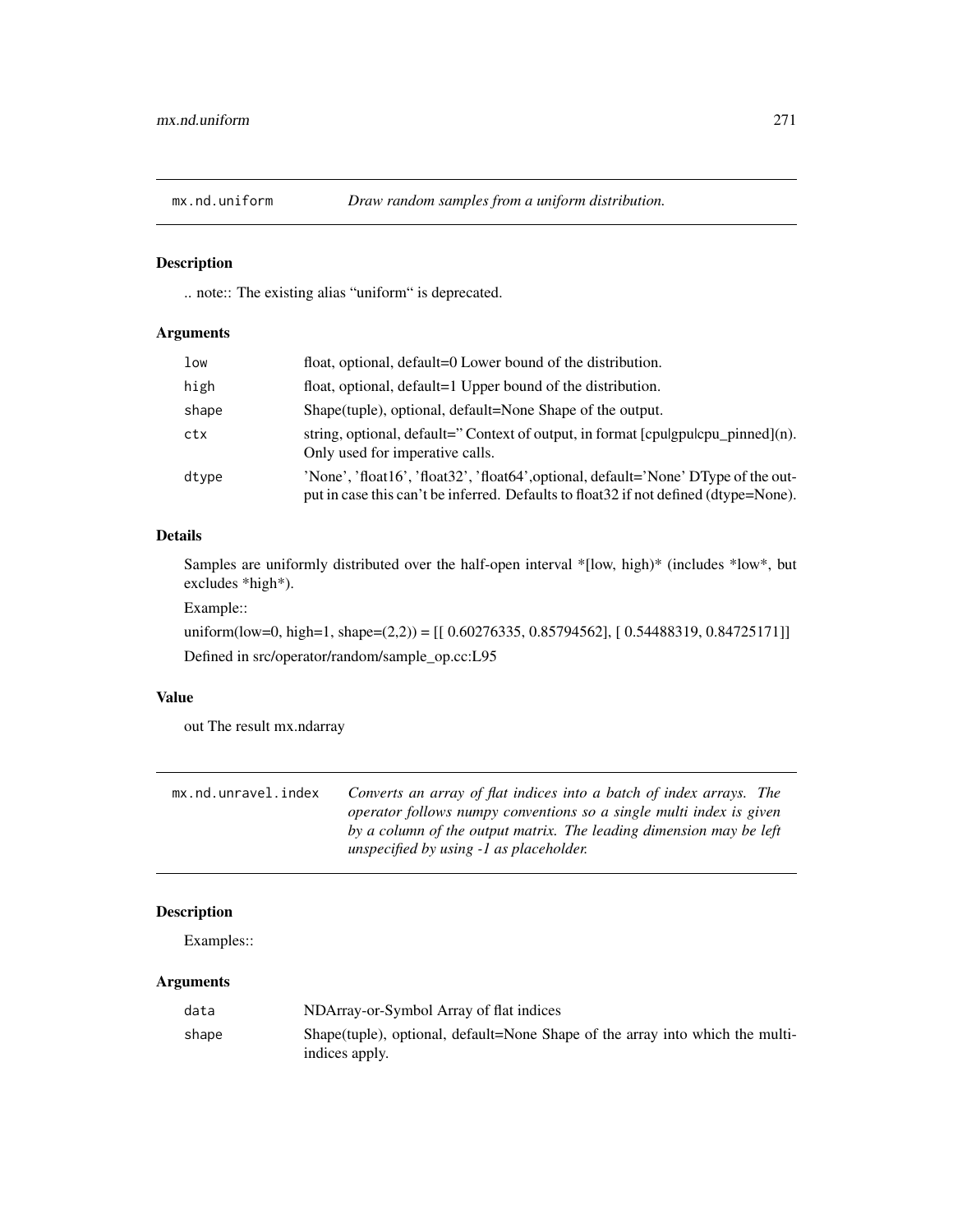# Details

 $A = [22, 41, 37]$  unravel $(A, shape=(7,6)) = [[3, 6, 6], [4, 5, 1]]$  unravel $(A, shape=(-1,6)) = [[3, 6, 6], [4, 5, 1]]$ Defined in src/operator/tensor/ravel.cc:L67

# Value

out The result mx.ndarray

mx.nd.UpSampling *Upsamples the given input data.*

# Description

Two algorithms ("sample\_type") are available for upsampling:

# Arguments

| data             | NDArray-or-Symbol[] Array of tensors to upsample. For bilinear upsampling,<br>there should be 2 inputs - 1 data and 1 weight.                                                                                                                                                        |  |
|------------------|--------------------------------------------------------------------------------------------------------------------------------------------------------------------------------------------------------------------------------------------------------------------------------------|--|
| scale            | int, required Up sampling scale                                                                                                                                                                                                                                                      |  |
| num.filter       | int, optional, default='0' Input filter. Only used by bilinear sample_type.Since<br>bilinear upsampling uses deconvolution, num_filters is set to the number of<br>channels.                                                                                                         |  |
| sample.type      | 'bilinear', 'nearest', required upsampling method                                                                                                                                                                                                                                    |  |
| multi.input.mode |                                                                                                                                                                                                                                                                                      |  |
|                  | 'concat', 'sum', optional, default='concat' How to handle multiple input. concat<br>means concatenate upsampled images along the channel dimension. sum means<br>add all images together, only available for nearest neighbor upsampling.                                            |  |
| num.args         | int, required Number of inputs to be upsampled. For nearest neighbor upsam-<br>pling, this can be 1-N; the size of output will be (scale*h_0,scale*w_0) and all<br>other inputs will be upsampled to the same size. For bilinear upsampling this<br>must be 2; 1 input and 1 weight. |  |
| workspace        | long (non-negative), optional, default=512 Tmp workspace for deconvolution<br>(MB)                                                                                                                                                                                                   |  |

# Details

- Nearest Neighbor - Bilinear

\*\*Nearest Neighbor Upsampling\*\*

Input data is expected to be NCHW.

Example::

 $x = [[[[1, 1, 1, ][[1, 1, 1, ][[1, 1, 1, ]]]]]$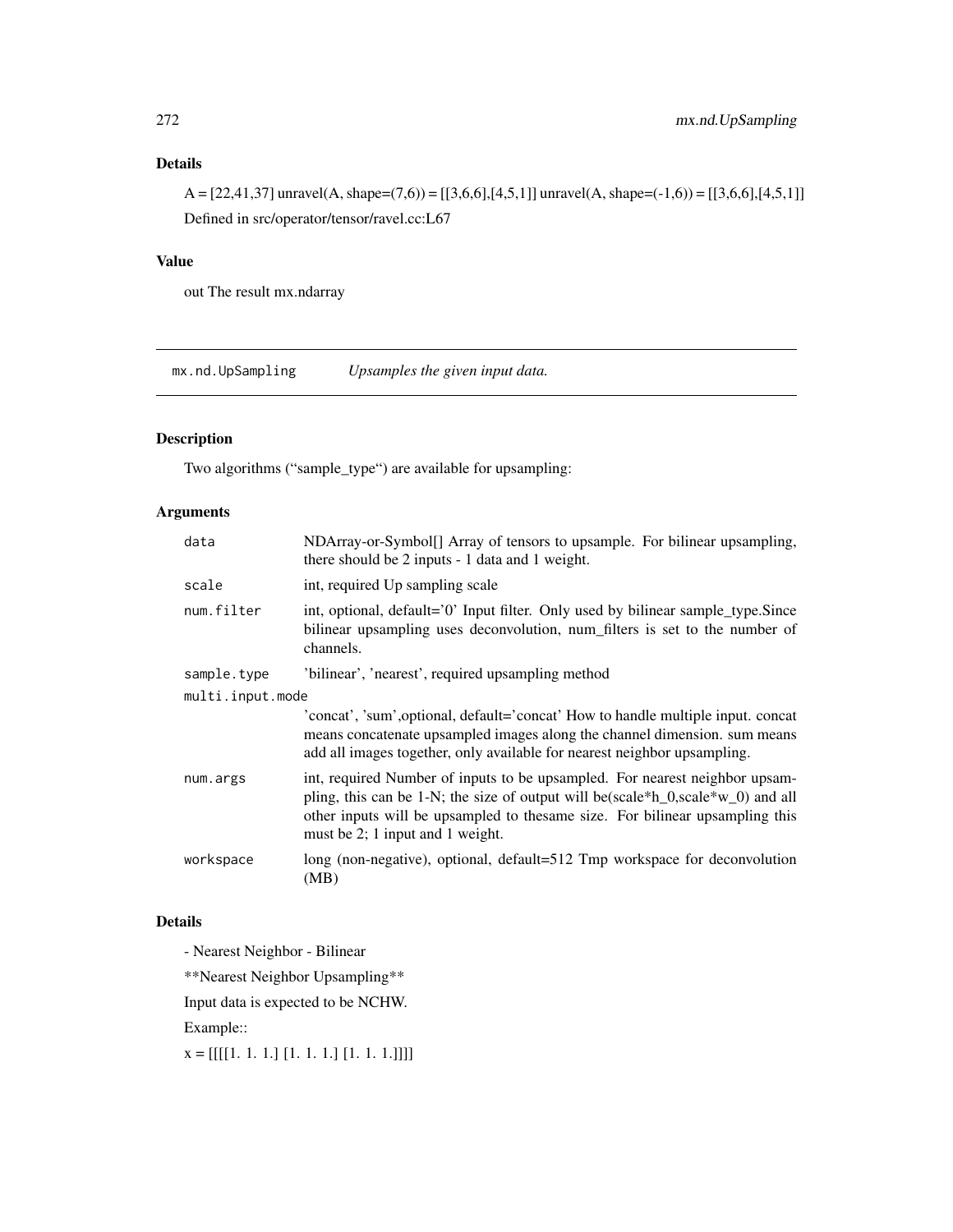#### mx.nd.where 273

UpSampling(x, scale=2, sample\_type='nearest') = [[[[1. 1. 1. 1. 1. 1.] [1. 1. 1. 1. 1. 1.] [1. 1. 1. 1. 1. 1.] [1. 1. 1. 1. 1. 1.] [1. 1. 1. 1. 1. 1.] [1. 1. 1. 1. 1. 1.]]]]

\*\*Bilinear Upsampling\*\*

Uses 'deconvolution' algorithm under the hood. You need provide both input data and the kernel.

Input data is expected to be NCHW.

'num\_filter' is expected to be same as the number of channels.

Example::

x = [[[[1. 1. 1.] [1. 1. 1.] [1. 1. 1.]]]]

 $w = [[[[1, 1, 1, 1, ][[1, 1, 1, 1, ][[1, 1, 1, 1, 1, ]]]]]$ 

UpSampling(x, w, scale=2, sample\_type='bilinear', num\_filter=1) =  $[[[1. 2. 2. 2. 2. 1.] [2. 4. 4. ]$ 4. 4. 2.] [2. 4. 4. 4. 4. 2.] [2. 4. 4. 4. 4. 2.] [2. 4. 4. 4. 4. 2.] [1. 2. 2. 2. 2. 1.]]]]

Defined in src/operator/nn/upsampling.cc:L172

#### Value

out The result mx.ndarray

mx.nd.where *Return the elements, either from x or y, depending on the condition.*

#### Description

Given three ndarrays, condition, x, and y, return an ndarray with the elements from x or y, depending on the elements from condition are true or false. x and y must have the same shape. If condition has the same shape as x, each element in the output array is from x if the corresponding element in the condition is true, and from y if false.

## Arguments

| condition    | NDArray-or-Symbol condition array |
|--------------|-----------------------------------|
| $\mathsf{x}$ | NDArray-or-Symbol                 |
| <b>V</b>     | NDArray-or-Symbol                 |

#### Details

If condition does not have the same shape as x, it must be a 1D array whose size is the same as x's first dimension size. Each row of the output array is from x's row if the corresponding element from condition is true, and from y's row if false.

Note that all non-zero values are interpreted as "True" in condition.

Examples::

 $x = [[1, 2], [3, 4]]$   $y = [[5, 6], [7, 8]]$  cond =  $[[0, 1], [-1, 0]]$ where(cond, x, y) =  $[[5, 2], [3, 8]]$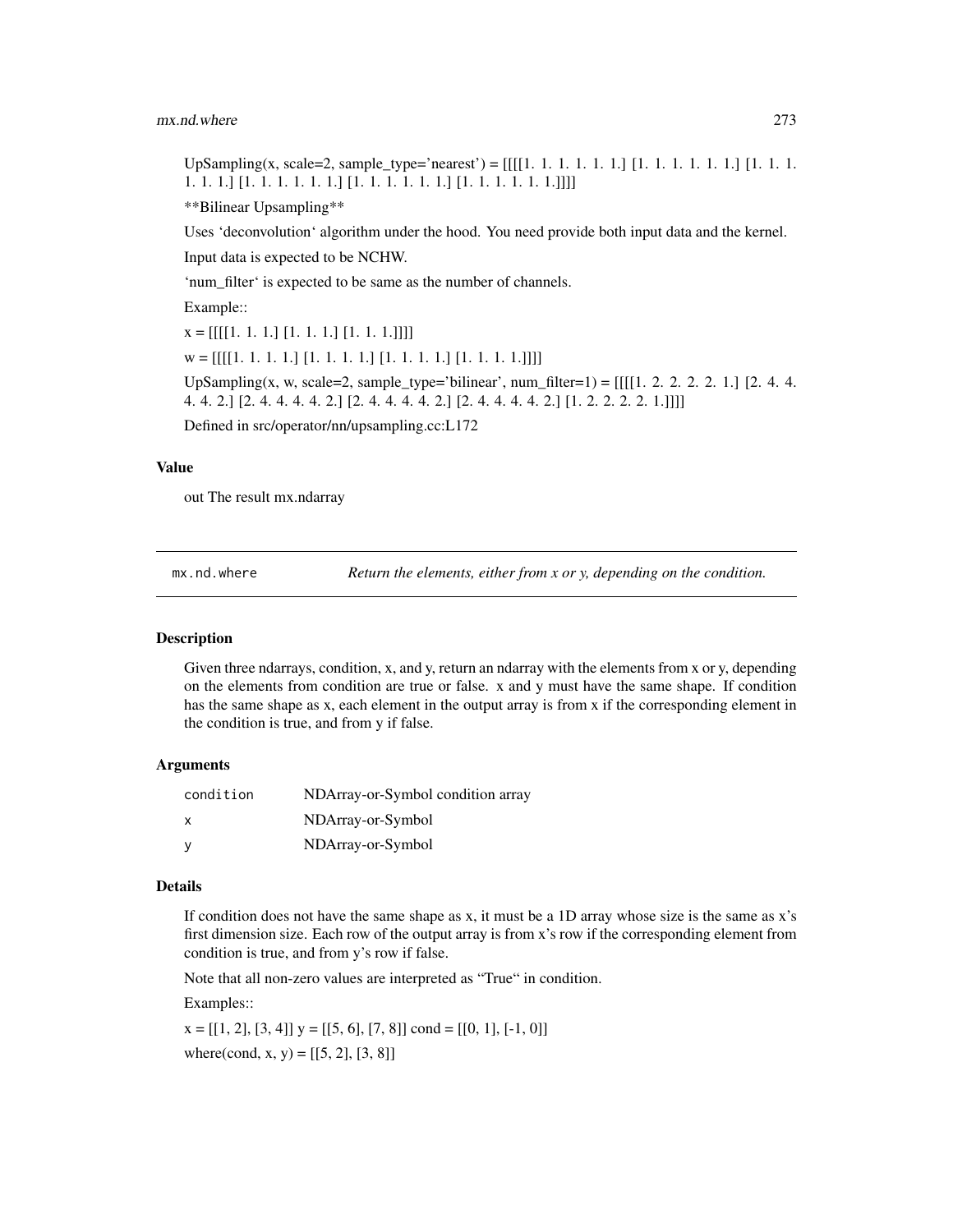$\text{csr\_cond} = \text{cast\_storage}(\text{cond}, \text{'csr'})$ 

where(csr\_cond, x, y) =  $[[5, 2], [3, 8]]$ 

Defined in src/operator/tensor/control\_flow\_op.cc:L56

## Value

out The result mx.ndarray

mx.nd.zeros *Generate an mx.nd.array object with zeros*

# Description

Generate an mx.nd.array object with zeros

# Usage

mx.nd.zeros(shape, ctx = NULL)

## Arguments

| shape | the dimension of the mx.nd.array                                                    |
|-------|-------------------------------------------------------------------------------------|
| ctx   | optional The context device of the array. mx.ctx.default() will be used in default. |

# Examples

```
mat = mx.nd.zeros(10)
as.array(mat)
mat2 = mx}.nd.zeros(c(5,5))as.array(mat)
mat3 = mx}.nd.zeroes(c(3,3,3))as.array(mat3)
```

| mx.nd.zeros.like | Return an array of zeros with the same shape, type and storage type |
|------------------|---------------------------------------------------------------------|
|                  | <i>as the input array.</i>                                          |

# Description

The storage type of "zeros\_like" output depends on the storage type of the input

# Arguments

data NDArray-or-Symbol The input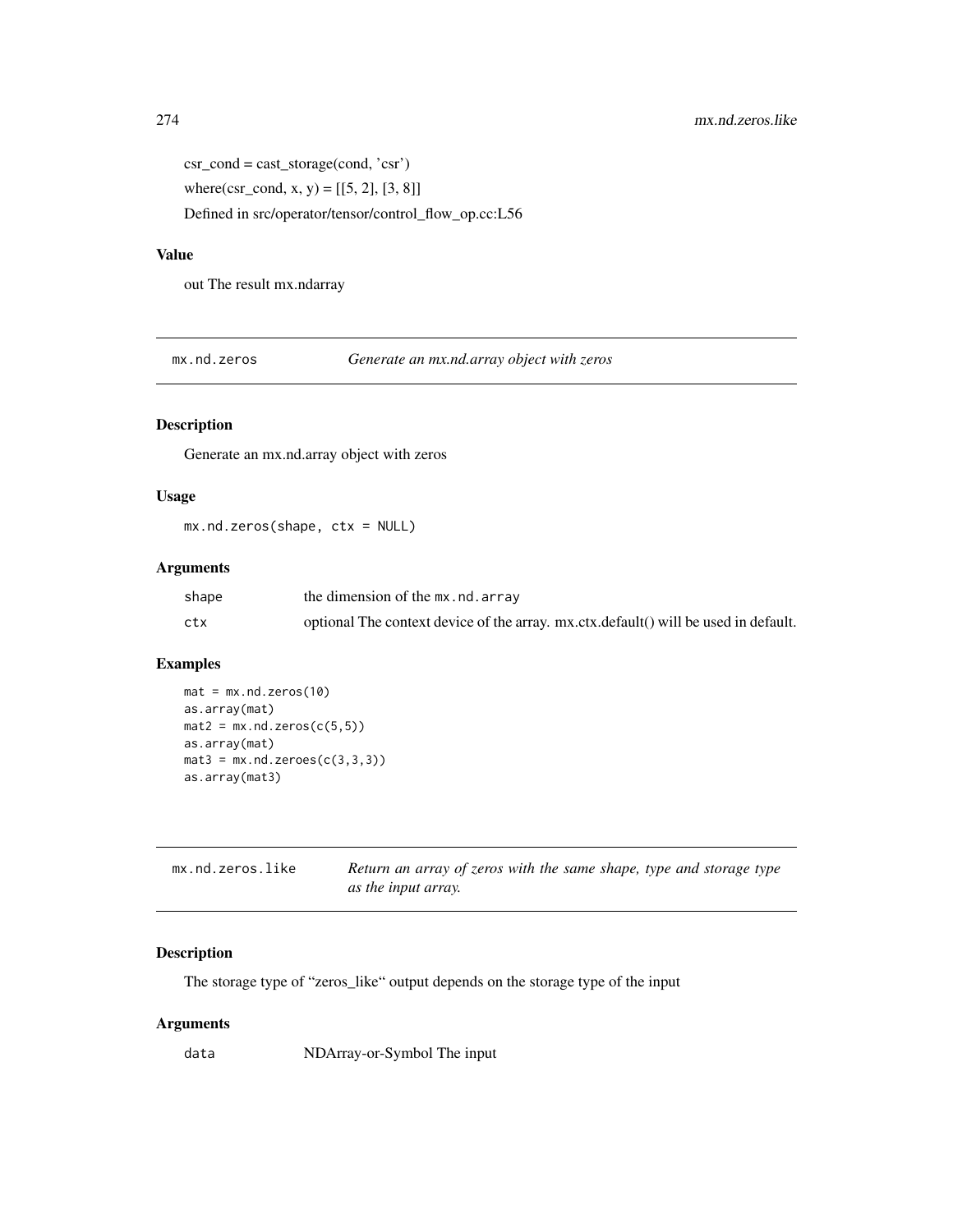# mx.opt.adadelta 275

# Details

- zeros\_like(row\_sparse) = row\_sparse - zeros\_like(csr) = csr - zeros\_like(default) = default Examples::

 $x = [[1., 1., 1.], [1., 1., 1.]]$ 

zeros\_like(x) =  $[[ 0., 0., 0.], [ 0., 0., 0.]]$ 

# Value

out The result mx.ndarray

mx.opt.adadelta *Create an AdaDelta optimizer with respective parameters.*

# Description

AdaDelta optimizer as described in Zeiler, M. D. (2012). \*ADADELTA: An adaptive learning rate method.\* http://arxiv.org/abs/1212.5701

# Usage

```
mx.opt.adadelta(
 rho = 0.9,
 epsilon = 1e-05,
 wd = 0,
 rescale.grad = 1,
 clip_gradient = -1)
```

| rho           | float, default=0.90 Decay rate for both squared gradients and delta x.                              |
|---------------|-----------------------------------------------------------------------------------------------------|
| epsilon       | float, default=1e-5 The constant as described in the thesis.                                        |
| wd            | float, default=0.0 L2 regularization coefficient add to all the weights.                            |
| rescale.grad  | float, default=1 rescaling factor of gradient.                                                      |
| clip_gradient | float, default=-1 (no clipping if $\lt 0$ ) clip gradient in range [-clip_gradient, clip_gradient]. |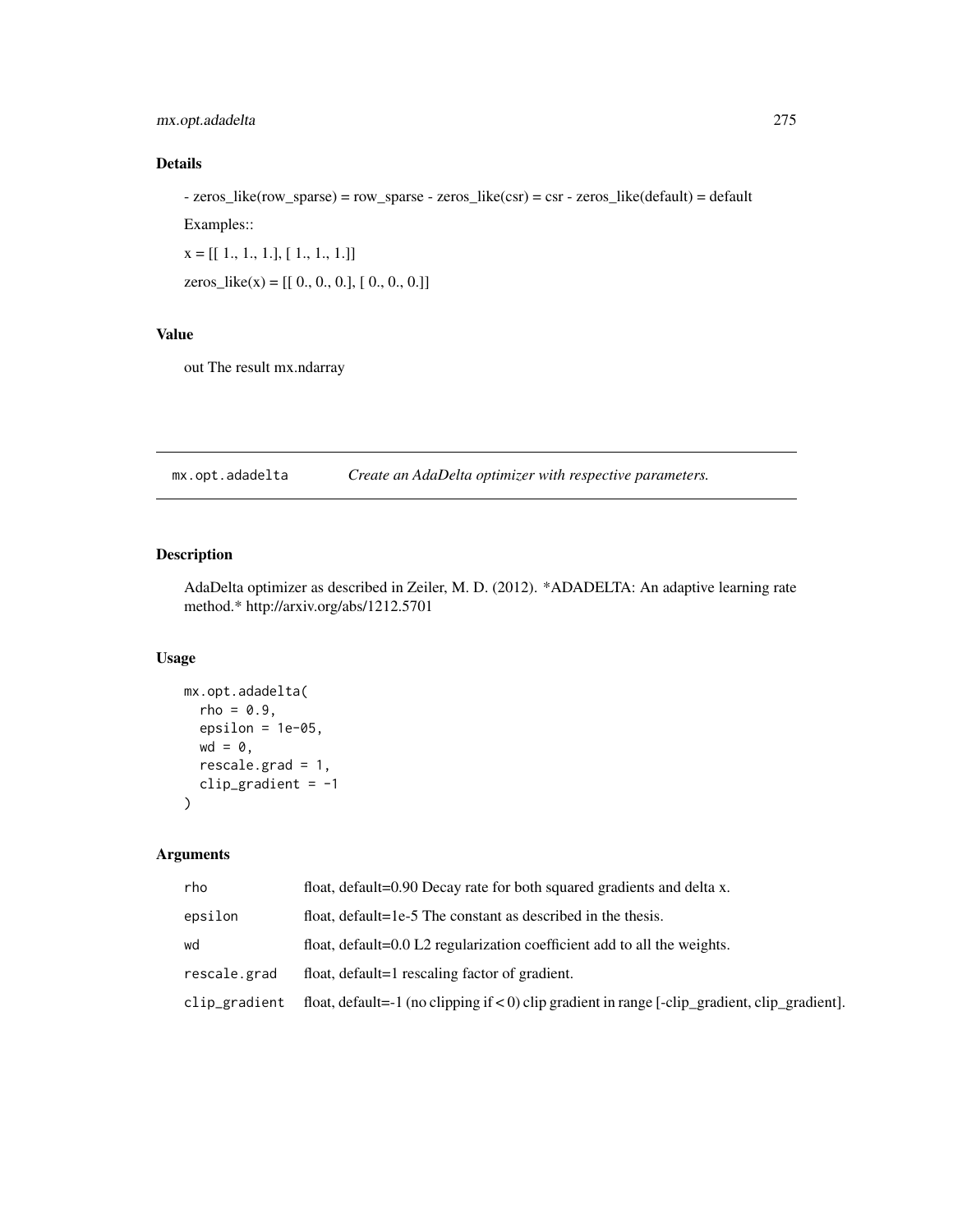mx.opt.adagrad *Create an AdaGrad optimizer with respective parameters. AdaGrad optimizer of Duchi et al., 2011,*

# Description

This code follows the version in http://arxiv.org/pdf/1212.5701v1.pdf Eq(5) by Matthew D. Zeiler, 2012. AdaGrad will help the network to converge faster in some cases.

## Usage

```
mx.opt.adagrad(
  learning.rate = 0.05,
  epsilon = 1e-08,
  wd = 0,
  rescale.grad = 1,
  clip_gradient = -1,
  lr_scheduler = NULL
\mathcal{E}
```
## Arguments

| learning.rate | float, default=0.05 Step size.                                                                                     |
|---------------|--------------------------------------------------------------------------------------------------------------------|
| epsilon       | float, $default=1e-8$                                                                                              |
| wd            | float, default=0.0 L2 regularization coefficient add to all the weights.                                           |
| rescale.grad  | float, default=1.0 rescaling factor of gradient.                                                                   |
| clip_gradient | float, default=-1.0 (no clipping if $\langle 0 \rangle$ clip gradient in range [-clip_gradient,<br>clip_gradient]. |
| lr_scheduler  | function, optional The learning rate scheduler.                                                                    |

mx.opt.adam *Create an Adam optimizer with respective parameters. Adam optimizer as described in [King2014].*

## Description

[King2014] Diederik Kingma, Jimmy Ba, Adam: A Method for Stochastic Optimization, http://arxiv.org/abs/1412.6980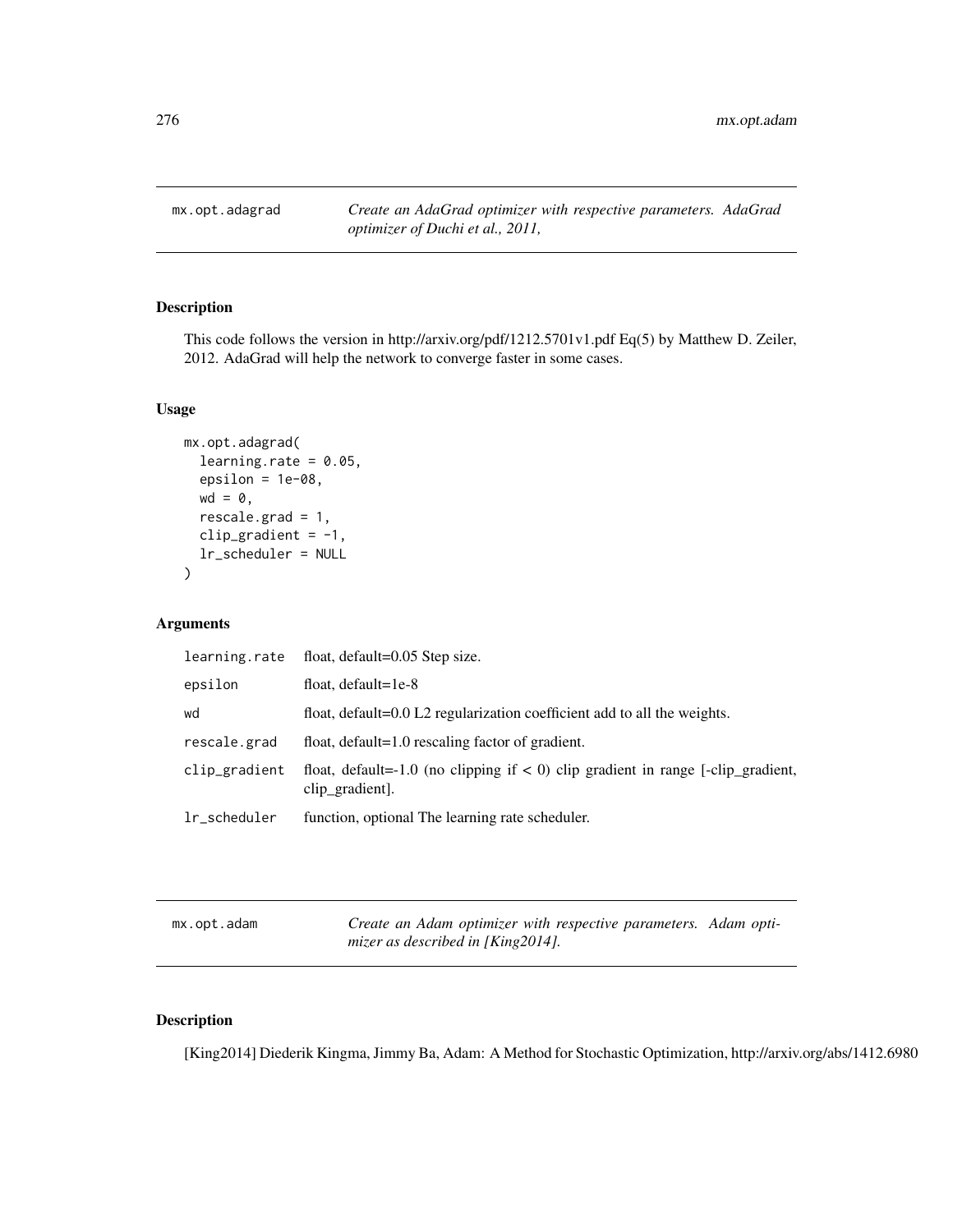mx.opt.create 277

# Usage

```
mx.opt.adam(
  learning.rate = 0.001,
  beta1 = 0.9,
  beta2 = 0.999,
  epsilon = 1e-08,
  wd = 0,
  rescale.grad = 1,
  clip_gradient = -1,
  lr_scheduler = NULL
\mathcal{L}
```
# Arguments

| learning.rate | float, default=1e-3 The initial learning rate.                                                                   |
|---------------|------------------------------------------------------------------------------------------------------------------|
| beta1         | float, default=0.9 Exponential decay rate for the first moment estimates.                                        |
| beta2         | float, default=0.999 Exponential decay rate for the second moment estimates.                                     |
| epsilon       | float, $default=1e-8$                                                                                            |
| wd            | float, default=0.0 L2 regularization coefficient add to all the weights.                                         |
| rescale.grad  | float, default=1.0 rescaling factor of gradient.                                                                 |
| clip_gradient | float, optional, default=-1 (no clipping if $\lt 0$ ) clip gradient in range [-clip_gradient,<br>clip_gradient]. |
| lr_scheduler  | function, optional The learning rate scheduler.                                                                  |
|               |                                                                                                                  |

mx.opt.create *Create an optimizer by name and parameters*

# Description

Create an optimizer by name and parameters

# Usage

mx.opt.create(name, ...)

| name     | The name of the optimizer |
|----------|---------------------------|
| $\cdots$ | Additional arguments      |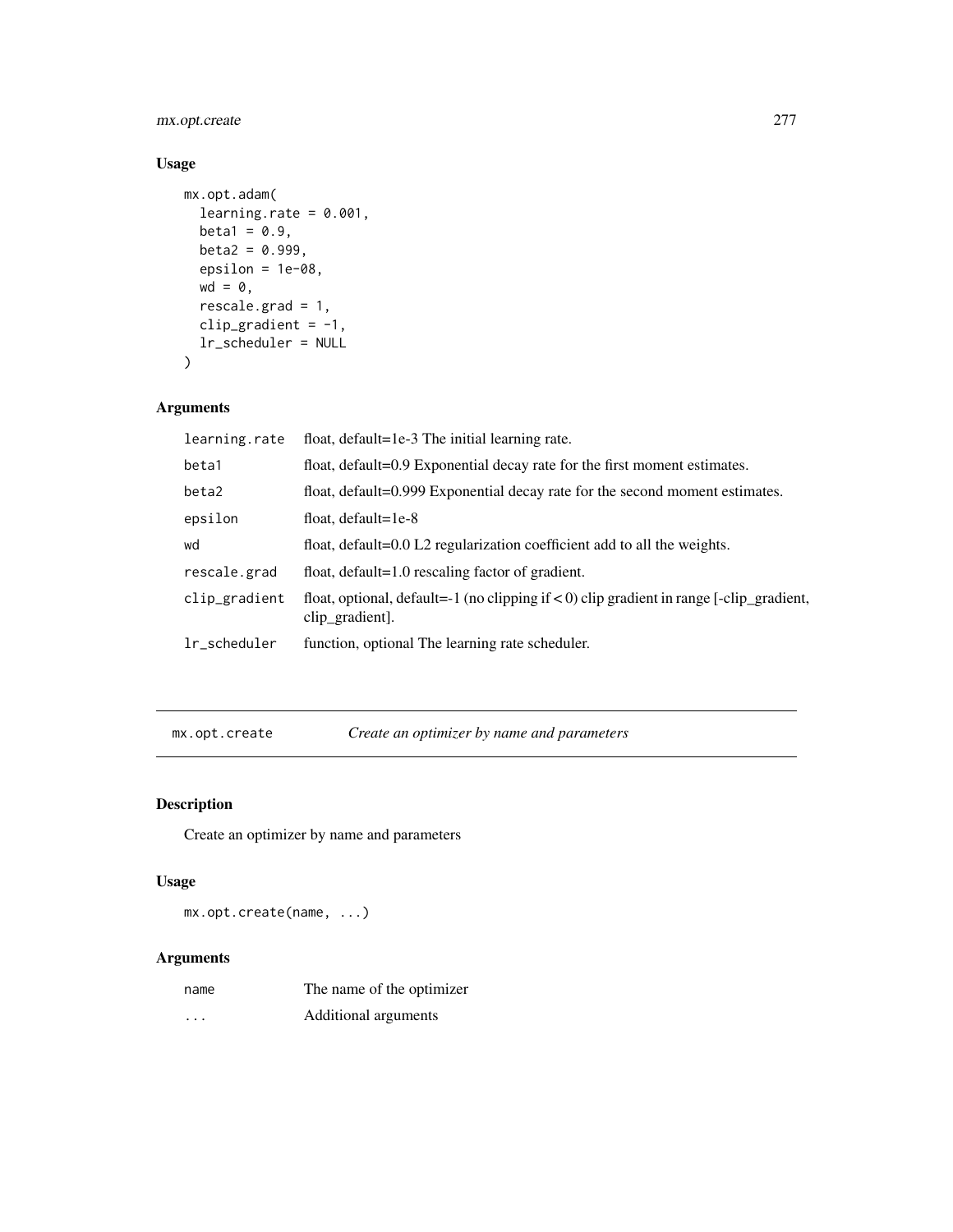Get an updater closure that can take list of weight and gradient and return updated list of weight.

## Usage

```
mx.opt.get.updater(optimizer, weights, ctx)
```
## Arguments

| optimizer | The optimizer               |
|-----------|-----------------------------|
| weights   | The weights to be optimized |

mx.opt.nag *Create a Nesterov Accelerated SGD( NAG) optimizer.*

# Description

NAG optimizer is described in Aleksandar Botev. et al (2016). \*NAG: A Nesterov accelerated SGD.\* https://arxiv.org/pdf/1607.01981.pdf

## Usage

```
mx.opt.nag(
  learning.rate = 0.01,
 momentum = 0,
 wd = 0,
  rescale.grad = 1,
  clip_gradient = -1,
  lr_scheduler = NULL
)
```

| float, default=0.01 The initial learning rate.<br>learning.rate                                                                   |  |
|-----------------------------------------------------------------------------------------------------------------------------------|--|
| float, default=0 The momentum value<br>momentum                                                                                   |  |
| float, default=0.0 L2 regularization coefficient added to all the weights.<br>wd                                                  |  |
| float, default=1.0 rescaling factor of gradient.<br>rescale.grad                                                                  |  |
| float, optional, default=-1 (no clipping if $\lt 0$ ) clip gradient in range [-clip_gradient,<br>clip_gradient<br>clip_gradient]. |  |
| function, optional The learning rate scheduler.<br>lr_scheduler                                                                   |  |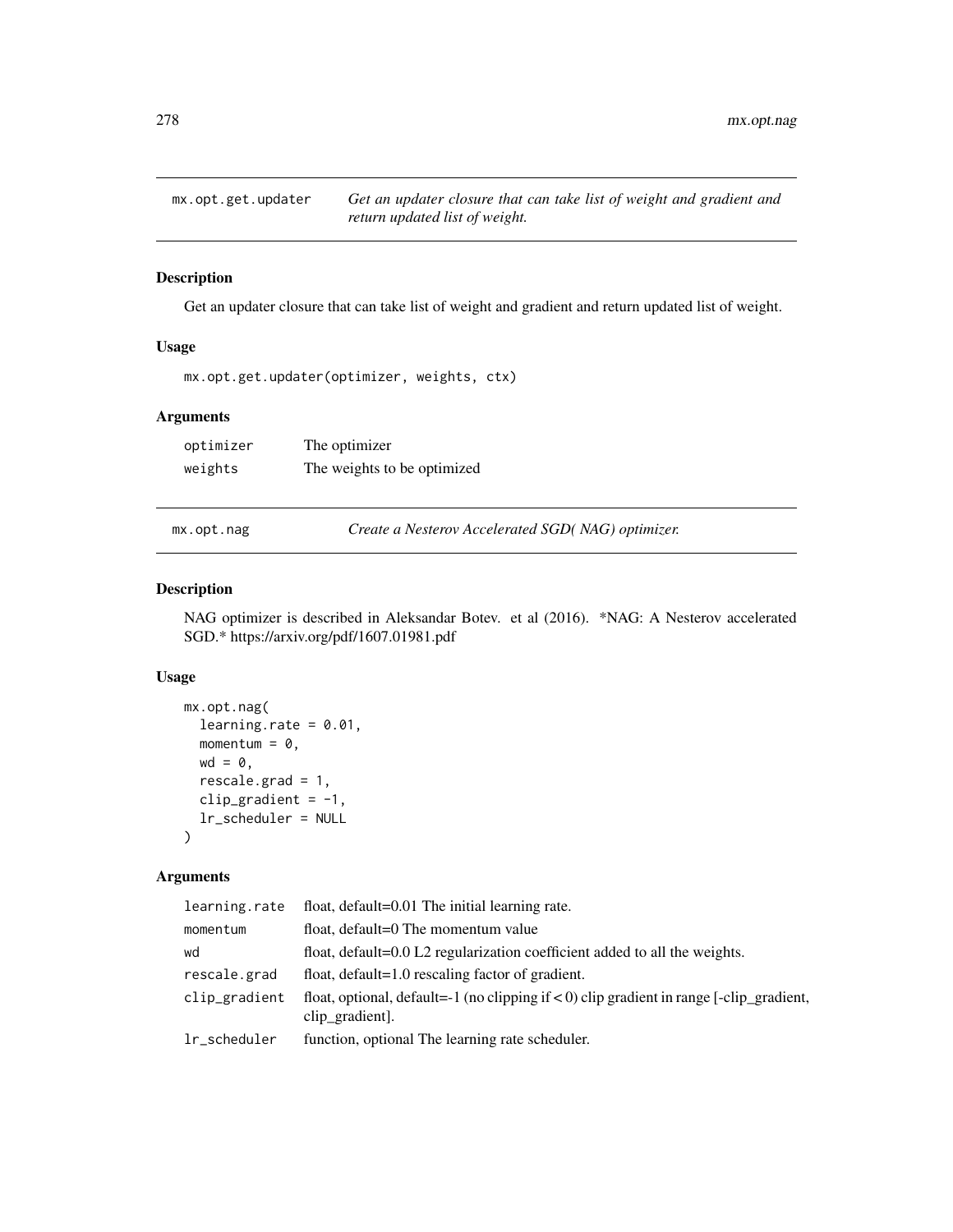mx.opt.rmsprop *Create an RMSProp optimizer with respective parameters. Reference: Tieleman T, Hinton G. Lecture 6.5-rmsprop: Divide the gradient by a running average of its recent magnitude[J]. COURSERA: Neural Networks for Machine Learning, 2012, 4(2). The code follows: http://arxiv.org/pdf/1308.0850v5.pdf Eq(38) - Eq(45) by Alex Graves, 2013.*

# Description

Create an RMSProp optimizer with respective parameters. Reference: Tieleman T, Hinton G. Lecture 6.5-rmsprop: Divide the gradient by a running average of its recent magnitude[J]. COURSERA: Neural Networks for Machine Learning, 2012, 4(2). The code follows: http://arxiv.org/pdf/1308.0850v5.pdf  $Eq(38)$  - Eq(45) by Alex Graves, 2013.

## Usage

```
mx.opt.rmsprop(
  learning.rate = 0.002,
  centered = TRUE,
  gamma1 = 0.95,
  gamma2 = 0.9,
  epsilon = 1e-04,
  wd = 0,
  rescale.grad = 1,
  clip_gradient = -1,
  lr_scheduler = NULL
)
```

| learning.rate | float, default=0.002 The initial learning rate.                                                                  |
|---------------|------------------------------------------------------------------------------------------------------------------|
| gamma1        | float, default=0.95 decay factor of moving average for gradient, gradient^2.                                     |
| gamma2        | float, default=0.9 "momentum" factor.                                                                            |
| epsilon       | float, $default=1e-4$                                                                                            |
| wd            | float, default=0.0 L2 regularization coefficient add to all the weights.                                         |
| rescale.grad  | float, default=1.0 rescaling factor of gradient.                                                                 |
| clip_gradient | float, optional, default=-1 (no clipping if $\lt 0$ ) clip gradient in range [-clip_gradient,<br>clip_gradient]. |
| lr_scheduler  | function, optional The learning rate scheduler.                                                                  |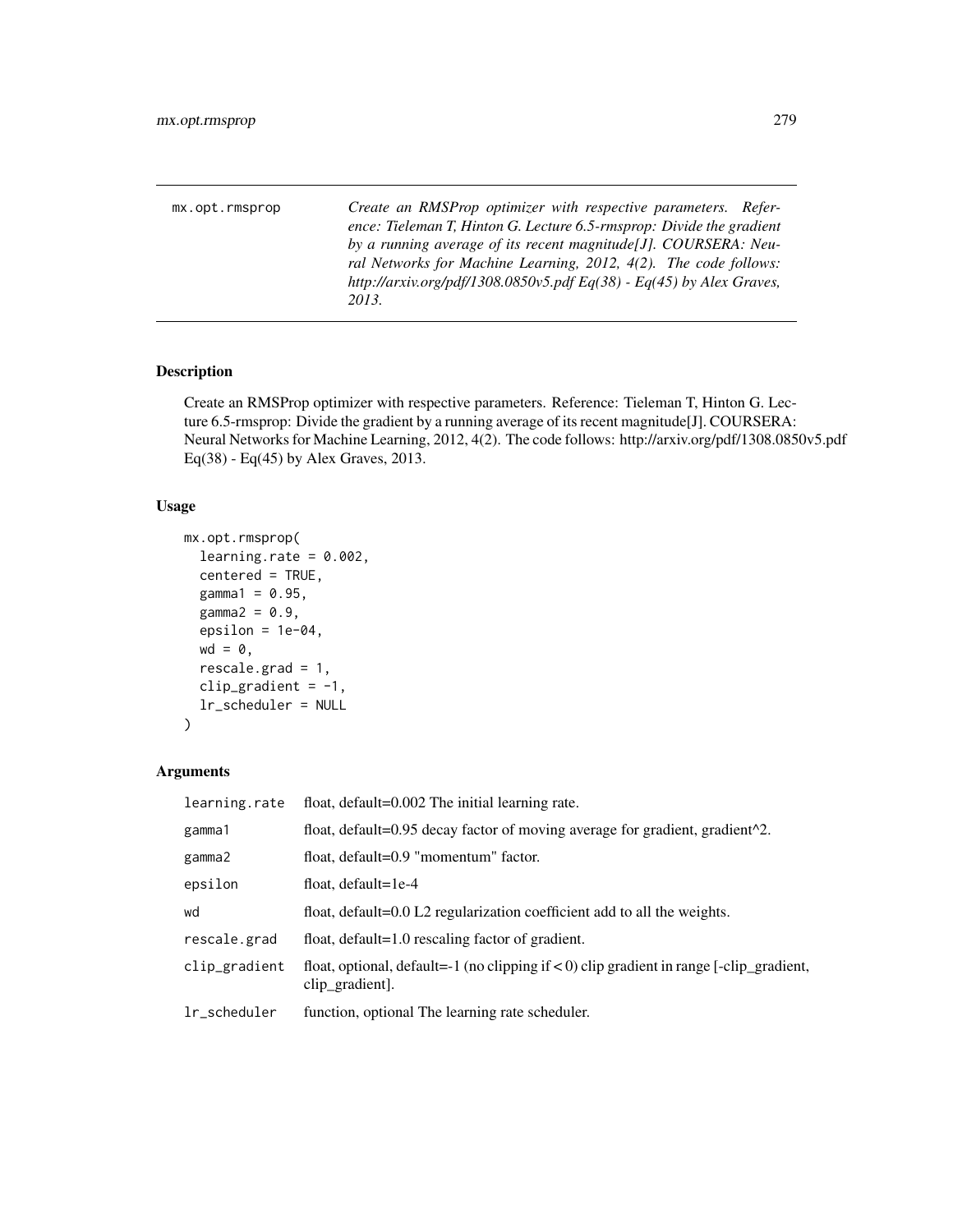Create an SGD optimizer with respective parameters. Perform SGD with momentum update

## Usage

```
mx.opt.sgd(
  learning.rate = 0.01,
 momentum = 0,
 wd = 0,
 rescale.grad = 1,
 clip_gradient = -1,
 lr_scheduler = NULL
)
```
# Arguments

| learning.rate | float, default=0.01 The initial learning rate.                                                                   |
|---------------|------------------------------------------------------------------------------------------------------------------|
| momentum      | float, default=0 The momentum value                                                                              |
| wd            | float, default=0.0 L2 regularization coefficient add to all the weights.                                         |
| rescale.grad  | float, default=1.0 rescaling factor of gradient.                                                                 |
| clip_gradient | float, optional, default=-1 (no clipping if $\lt 0$ ) clip gradient in range [-clip_gradient,<br>clip_gradient]. |
| lr_scheduler  | function, optional The learning rate scheduler.                                                                  |

mx.profiler.config *Set up the configuration of profiler.*

# Description

Set up the configuration of profiler.

## Usage

mx.profiler.config(params)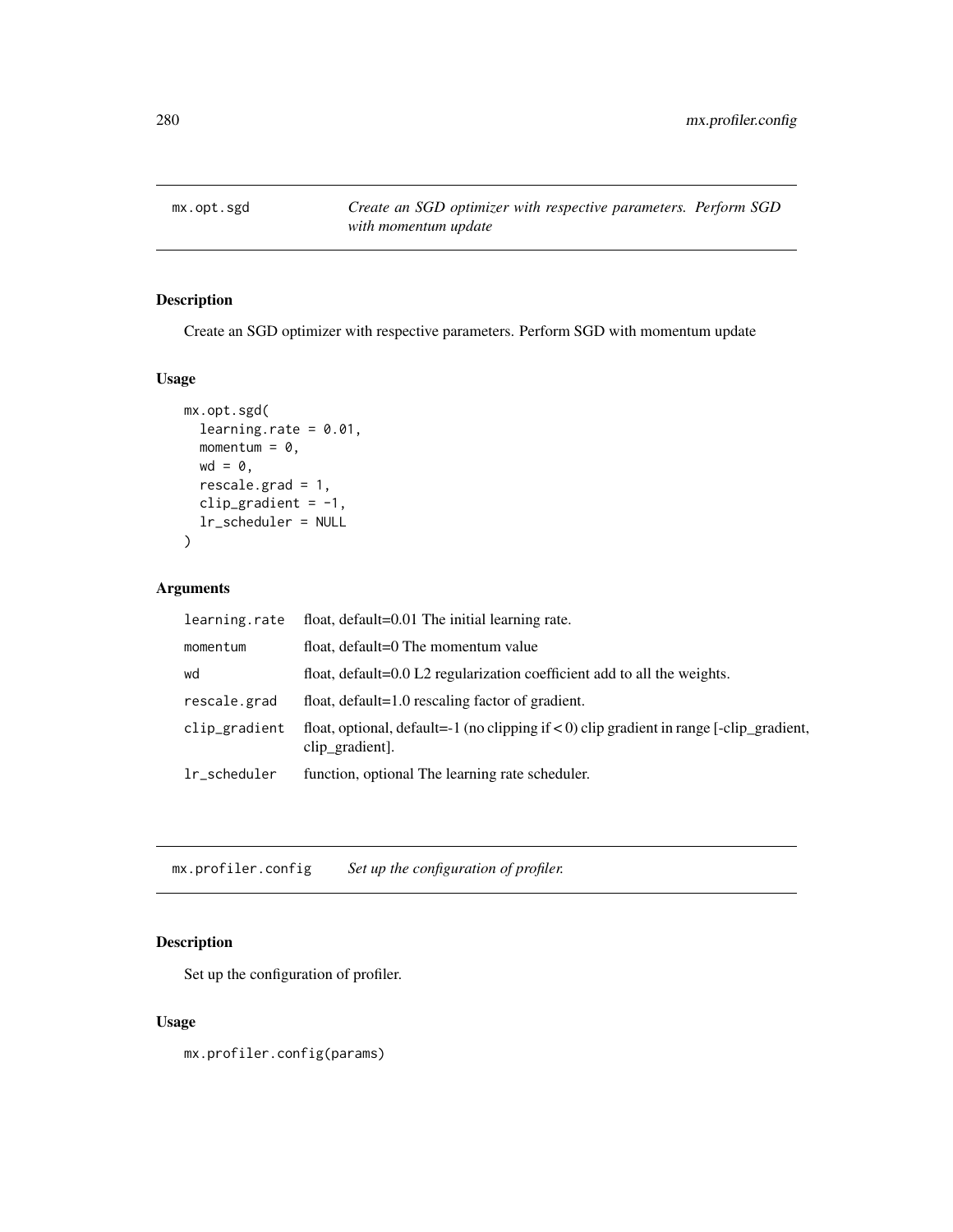# mx.profiler.state 281

## Arguments

flags list of key/value pair tuples. Indicates configuration parameters profile\_symbolic : boolean, whether to profile symbolic operators profile\_imperative : boolean, whether to profile imperative operators profile\_memory : boolean, whether to profile memory usage profile\_api : boolean, whether to profile the C API file\_name : string, output file for profile data continuous\_dump : boolean, whether to periodically dump profiling data to file dump\_period : float, seconds between profile data dumps

mx.profiler.state *Set up the profiler state to record operator.*

## Description

Set up the profiler state to record operator.

## Usage

```
mx.profiler.state(state = MX.PROF.STATE$STOP)
```
# Arguments

| state    | Indicting whether to run the profiler, can be 'MX.PROF.STATE\$RUN' or 'MX.PROF.STATE\$STOP'.<br>Default is 'MX.PROF.STATE\$STOP'. |
|----------|-----------------------------------------------------------------------------------------------------------------------------------|
| filename | The name of output trace file. Default is 'profile.json'                                                                          |

mx.rnorm *Generate nomal distribution with mean and sd.*

## Description

Generate nomal distribution with mean and sd.

#### Usage

```
mx.rnorm(shape, mean = 0, sd = 1, ctx = NULL)
```

| shape | Dimension, The shape (dimension) of the result.                                     |
|-------|-------------------------------------------------------------------------------------|
| mean  | numeric, The mean of distribution.                                                  |
| sd    | numeric, The standard deviations.                                                   |
| ctx.  | optional The context device of the array. mx.ctx.default() will be used in default. |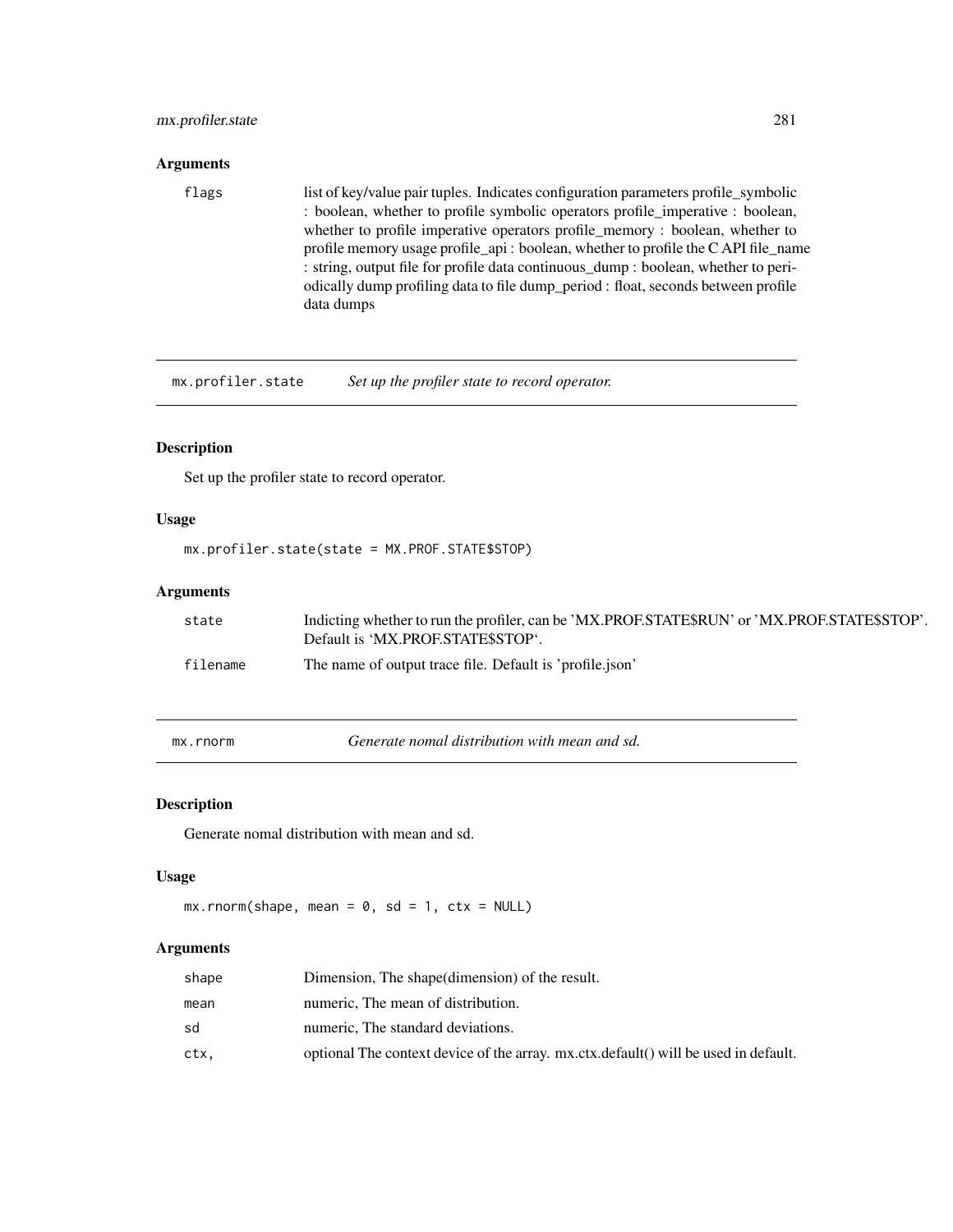#### 282 mx.runif

# Examples

```
mx.set.seed(0)
as.array(mx.runif(2))
# 0.5488135 0.5928446
mx.set.seed(0)
as.array(mx.rnorm(2))
# 2.212206 1.163079
```
mx.runif *Generate uniform distribution in [low, high) with specified shape.*

# Description

Generate uniform distribution in [low, high) with specified shape.

## Usage

```
mx.runif(shape, min = 0, max = 1, ctx = NULL)
```
# Arguments

| shape | Dimension, The shape (dimension) of the result.                                     |
|-------|-------------------------------------------------------------------------------------|
| min   | numeric, The lower bound of distribution.                                           |
| max   | numeric, The upper bound of distribution.                                           |
| ctx.  | optional The context device of the array. mx.ctx.default() will be used in default. |

# Examples

```
mx.set.seed(0)
as.array(mx.runif(2))
# 0.5488135 0.5928446
mx.set.seed(0)
as.array(mx.rnorm(2))
# 2.212206 1.163079
```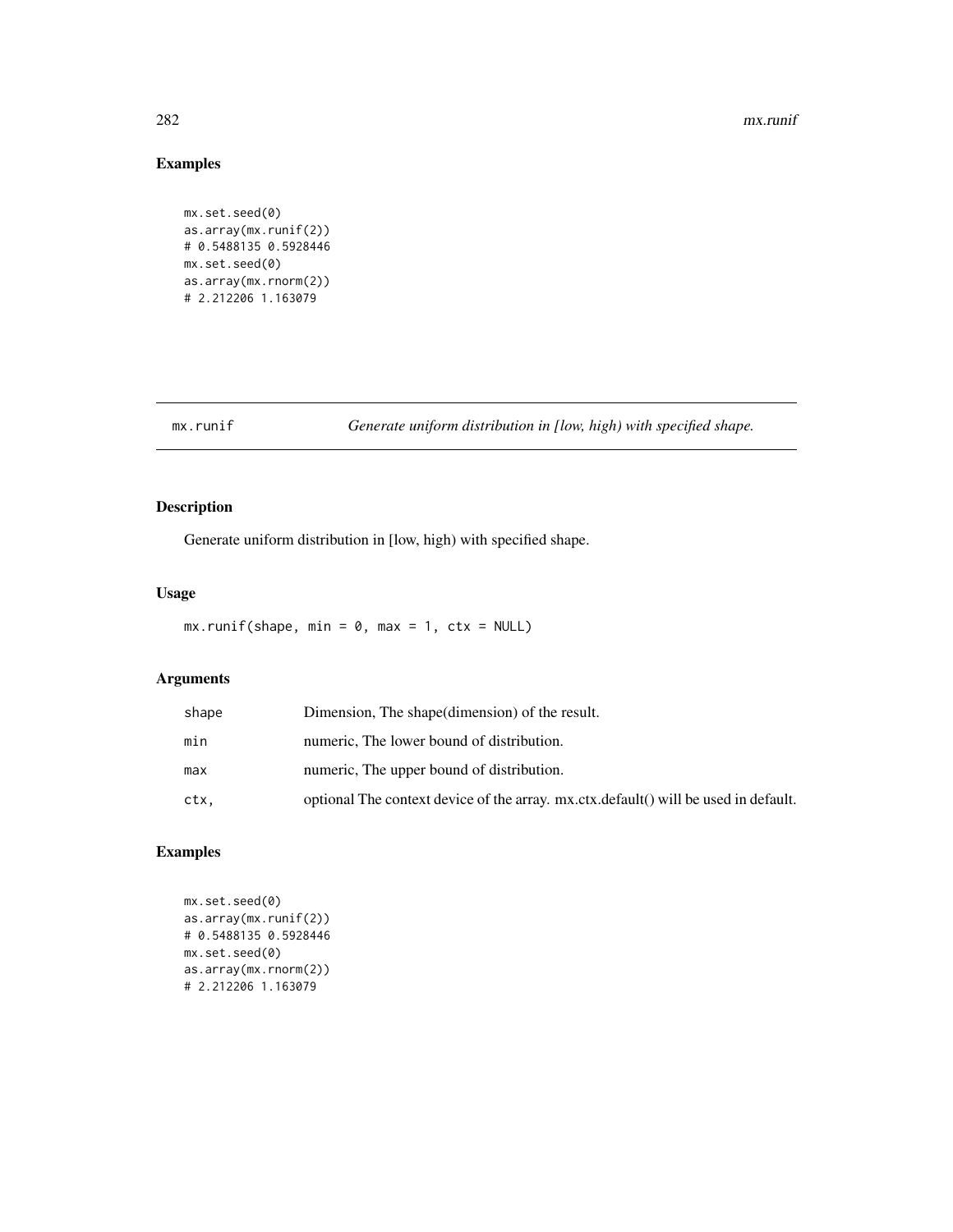Serialize MXNet model into RData-compatiable format.

#### Usage

```
mx.serialize(model)
```
## Arguments

| model       | The mxnet model                                                      |
|-------------|----------------------------------------------------------------------|
|             |                                                                      |
| mx.set.seed | Set the seed used by mxnet device-specific random number generators. |

## Description

Set the seed used by mxnet device-specific random number generators.

#### Usage

mx.set.seed(seed)

#### Arguments

seed the seed value to the device random number generators.

## Details

We have a specific reason why  $mx.set.$  seed is introduced, instead of simply use set. seed.

The reason that is that most of mxnet random number generator can run on different devices, such as GPU. We need to use massively parallel PRNG on GPU to get fast random number generations. It can also be quite costly to seed these PRNGs. So we introduced mx.set.seed for mxnet specific device random numbers.

# Examples

```
mx.set.seed(0)
as.array(mx.runif(2))
# 0.5488135 0.5928446
mx.set.seed(0)
as.array(mx.rnorm(2))
# 2.212206 1.163079
```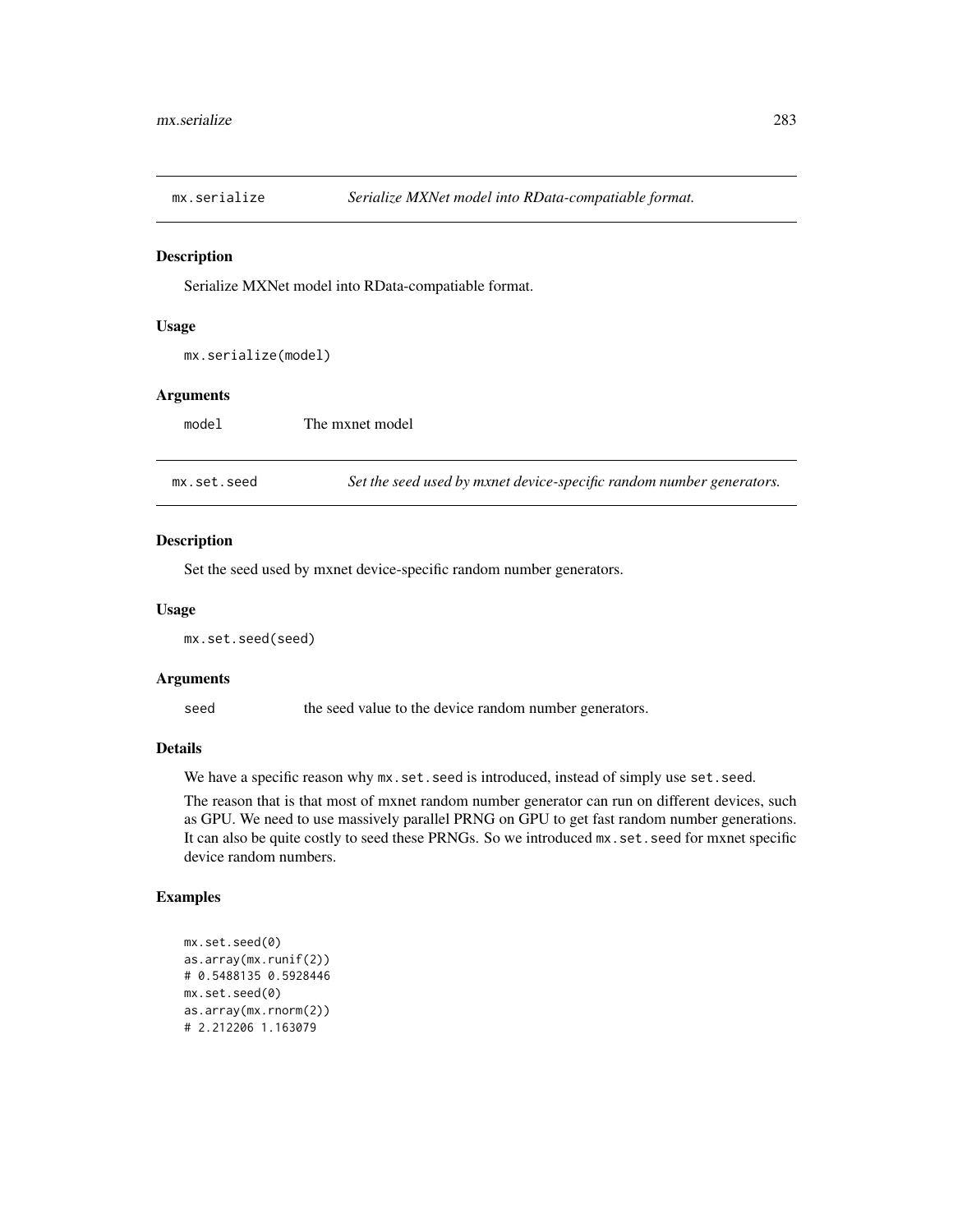Simple bind the symbol to executor, with information from input shapes.

#### Usage

```
mx \nsim simple.bind(symbol, ctx, grad.req = "null", fixed.param = NULL, ...)
```
mx.symbol.abs *abs:Returns element-wise absolute value of the input.*

## Description

Example::

# Usage

mx.symbol.abs(...)

## Arguments

| data | NDArray-or-Symbol The input array.             |
|------|------------------------------------------------|
| name | string, optional Name of the resulting symbol. |

#### Details

 $abs([-2, 0, 3]) = [2, 0, 3]$ 

The storage type of "abs" output depends upon the input storage type: - abs(default) = default - abs(row\_sparse) = row\_sparse - abs(csr) = csr Defined in src/operator/tensor/elemwise\_unary\_op\_basic.cc:L720

# Value

out The result mx.symbol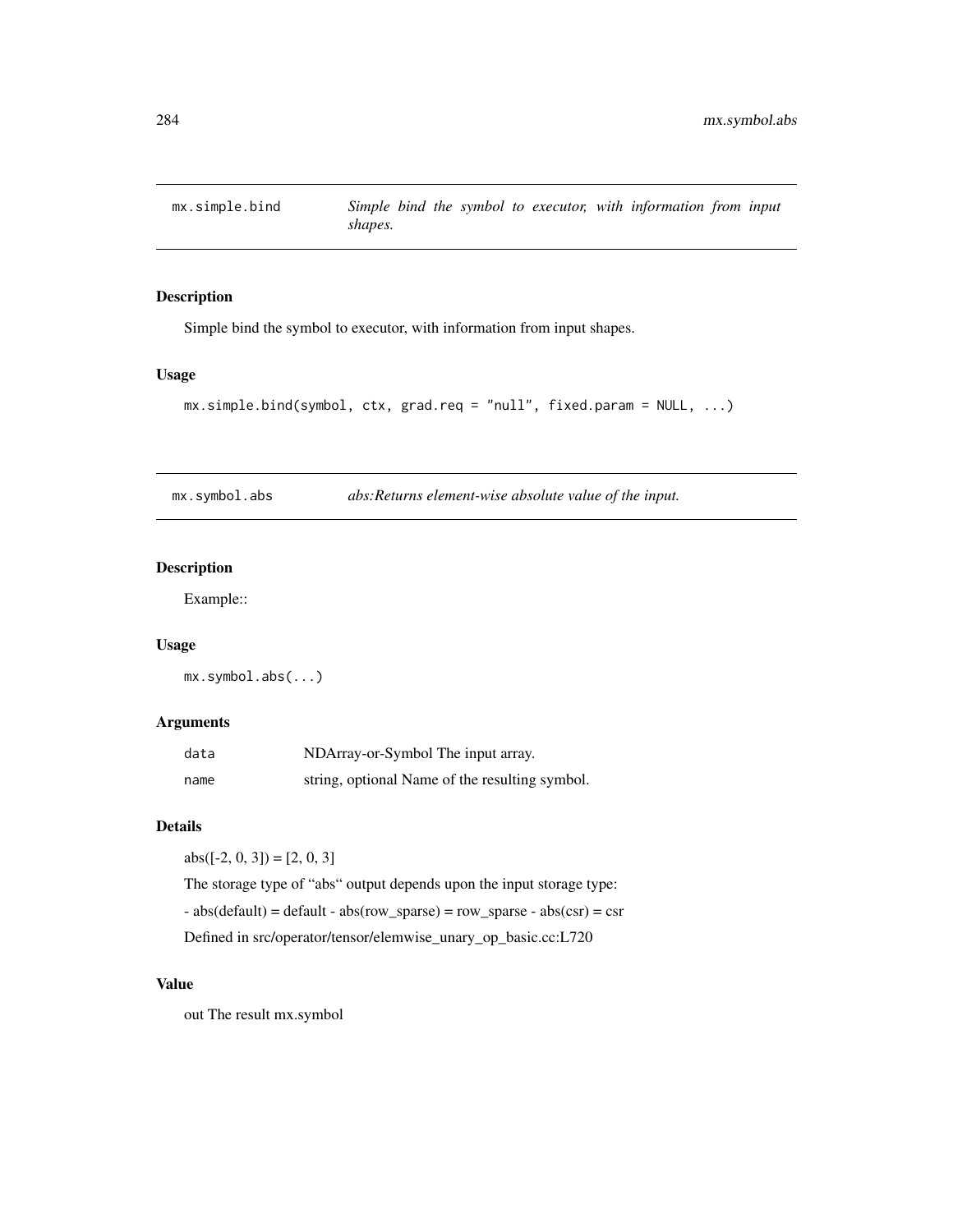mx.symbol.Activation *Activation:Applies an activation function element-wise to the input.*

## Description

The following activation functions are supported:

#### Usage

```
mx.symbol.Activation(...)
```
#### Arguments

| data     | NDArray-or-Symbol The input array.                                                                |
|----------|---------------------------------------------------------------------------------------------------|
| act.type | 'relu', 'sigmoid', 'softrelu', 'softsign', 'tanh', required Activation function to be<br>applied. |
| name     | string, optional Name of the resulting symbol.                                                    |

#### Details

- 'relu': Rectified Linear Unit, :math:'y = max(x, 0)' - 'sigmoid': :math:'y =  $\frac{\text{d}}{\text{d}}$  + exp(-x)' - 'tanh': Hyperbolic tangent, :math:'y =  $\frac{exp(x) - exp(-x)exp(x) + exp(-x)^{2} - 'softrelu'$ : Soft ReLU, or SoftPlus, :math:'y =  $log(1 + exp(x))$ ' - 'softsign': :math:'y = \fracx1 + abs(x)'

Defined in src/operator/nn/activation.cc:L164

## Value

out The result mx.symbol

mx.symbol.adam\_update *adam\_update:Update function for Adam optimizer. Adam is seen as a generalization of AdaGrad.*

## Description

Adam update consists of the following steps, where g represents gradient and m, v are 1st and 2nd order moment estimates (mean and variance).

## Usage

```
mx.symbol.adam_update(...)
```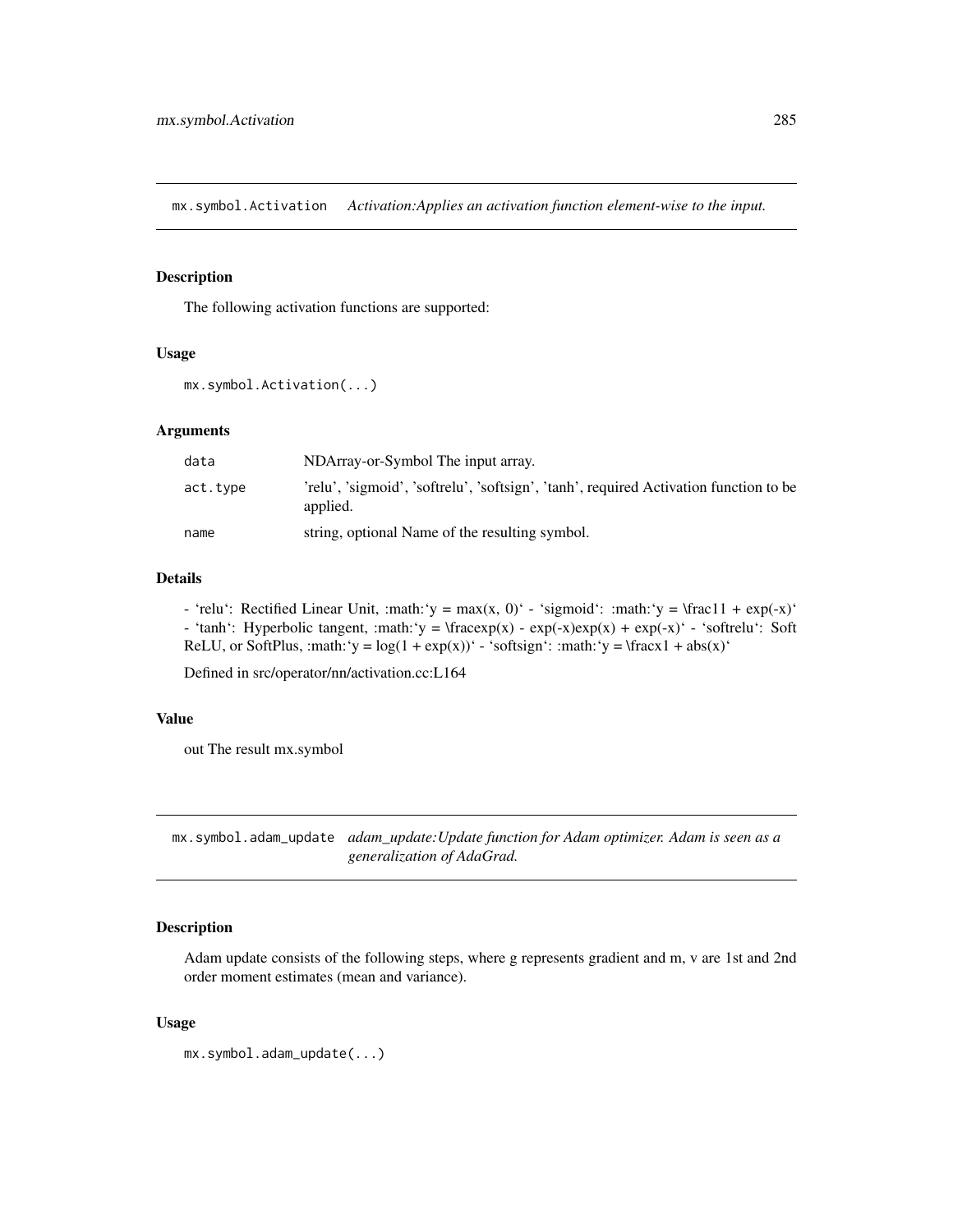## Arguments

| weight        | NDArray-or-Symbol Weight                                                                                                                                                                                           |
|---------------|--------------------------------------------------------------------------------------------------------------------------------------------------------------------------------------------------------------------|
| grad          | NDArray-or-Symbol Gradient                                                                                                                                                                                         |
| mean          | NDArray-or-Symbol Moving mean                                                                                                                                                                                      |
| var           | NDArray-or-Symbol Moving variance                                                                                                                                                                                  |
| lr            | float, required Learning rate                                                                                                                                                                                      |
| beta1         | float, optional, default=0.899999976 The decay rate for the 1st moment esti-<br>mates.                                                                                                                             |
| beta2         | float, optional, default=0.999000013 The decay rate for the 2nd moment esti-<br>mates.                                                                                                                             |
| epsilon       | float, optional, default=9.99999994e-09 A small constant for numerical stability.                                                                                                                                  |
| wd            | float, optional, default=0 Weight decay augments the objective function with a<br>regularization term that penalizes large weights. The penalty scales with the<br>square of the magnitude of each weight.         |
| rescale.grad  | float, optional, default=1 Rescale gradient to grad = rescale_grad*grad.                                                                                                                                           |
| clip.gradient | float, optional, default=-1 Clip gradient to the range of [-clip_gradient, clip_gradient]<br>If clip_gradient $\leq 0$ , gradient clipping is turned off. grad = max(min(grad,<br>clip_gradient), -clip_gradient). |
| lazy.update   | boolean, optional, default=1 If true, lazy updates are applied if gradient's stype<br>is row_sparse and all of w, m and v have the same stype                                                                      |
| name          | string, optional Name of the resulting symbol.                                                                                                                                                                     |

#### Details

.. math::

 $g_t = \nabla J(W_t-1)\n m_t = \beta_1 m_t-1 + (1 - \beta_1) g_t\n v_t = \beta_2 v_t-1 + (1 - \beta_2)$  $g_t^2\ W_t = W_t-1$  - \alpha \frac m\_t \sqrt v\_t + \epsilon

It updates the weights using::

m = beta1\*m + (1-beta1)\*grad v = beta2\*v + (1-beta2)\*(grad\*\*2) w += - learning\_rate \* m / (sqrt(v) + epsilon)

However, if grad's storage type is "row\_sparse", "lazy\_update" is True and the storage type of weight is the same as those of m and v, only the row slices whose indices appear in grad.indices are updated (for w, m and v)::

for row in grad.indices:  $m[row] = beta1*m[row] + (1-beta1)*grad[row] v[row] = beta2*v[row] +$  $(1-\beta)$  (grad[row]\*\*2) w[row] + = - learning\_rate \* m[row] / (sqrt(v[row]) + epsilon)

Defined in src/operator/optimizer\_op.cc:L687

# Value

out The result mx.symbol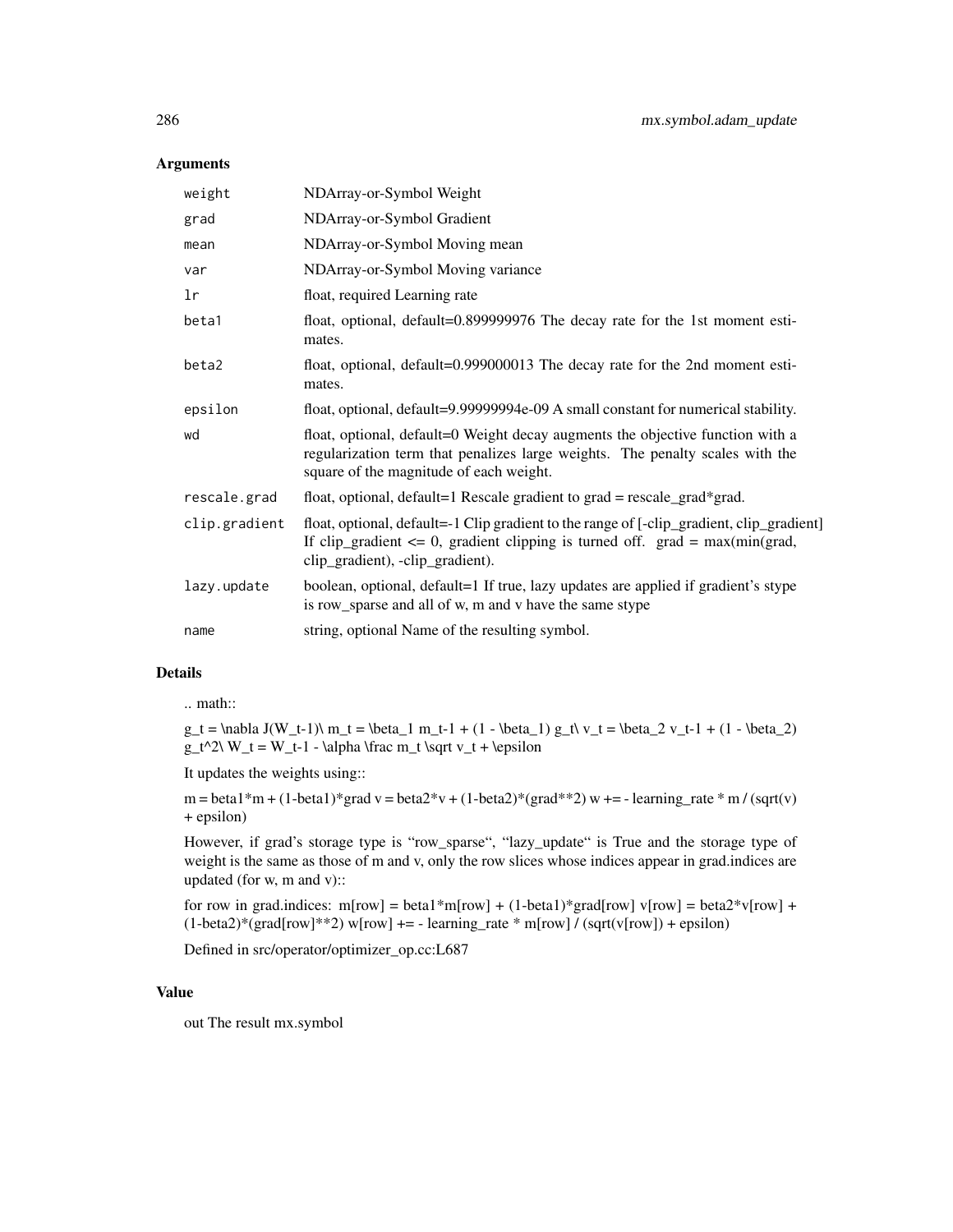mx.symbol.add\_n *add\_n:Adds all input arguments element-wise.*

#### Description

.. math::  $add\_{n}(a_1, a_2, ..., a_n) = a_1 + a_2 + ... + a_n$ 

## Usage

mx.symbol.add\_n(...)

#### Arguments

| args | NDArray-or-Symbol <sup>[]</sup> Positional input arguments |
|------|------------------------------------------------------------|
| name | string, optional Name of the resulting symbol.             |

## Details

"add\_n" is potentially more efficient than calling "add" by 'n' times.

The storage type of "add\_n" output depends on storage types of inputs

 $-$  add\_n(row\_sparse, row\_sparse, ..) = row\_sparse  $-$  add\_n(default, csr, default) = default  $-$  add\_n(any input combinations longer than  $4$  ( $>4$ ) with at least one default type) = default - otherwise, "add\_n" falls all inputs back to default storage and generates default storage

Defined in src/operator/tensor/elemwise\_sum.cc:L155

## Value

out The result mx.symbol

mx.symbol.all\_finite *all\_finite:Check if all the float numbers in the array are finite (used for AMP)*

# Description

Defined in src/operator/contrib/all\_finite.cc:L100

## Usage

mx.symbol.all\_finite(...)

| data        | NDArray Array                                        |
|-------------|------------------------------------------------------|
| init.output | boolean, optional, default=1 Initialize output to 1. |
| name        | string, optional Name of the resulting symbol.       |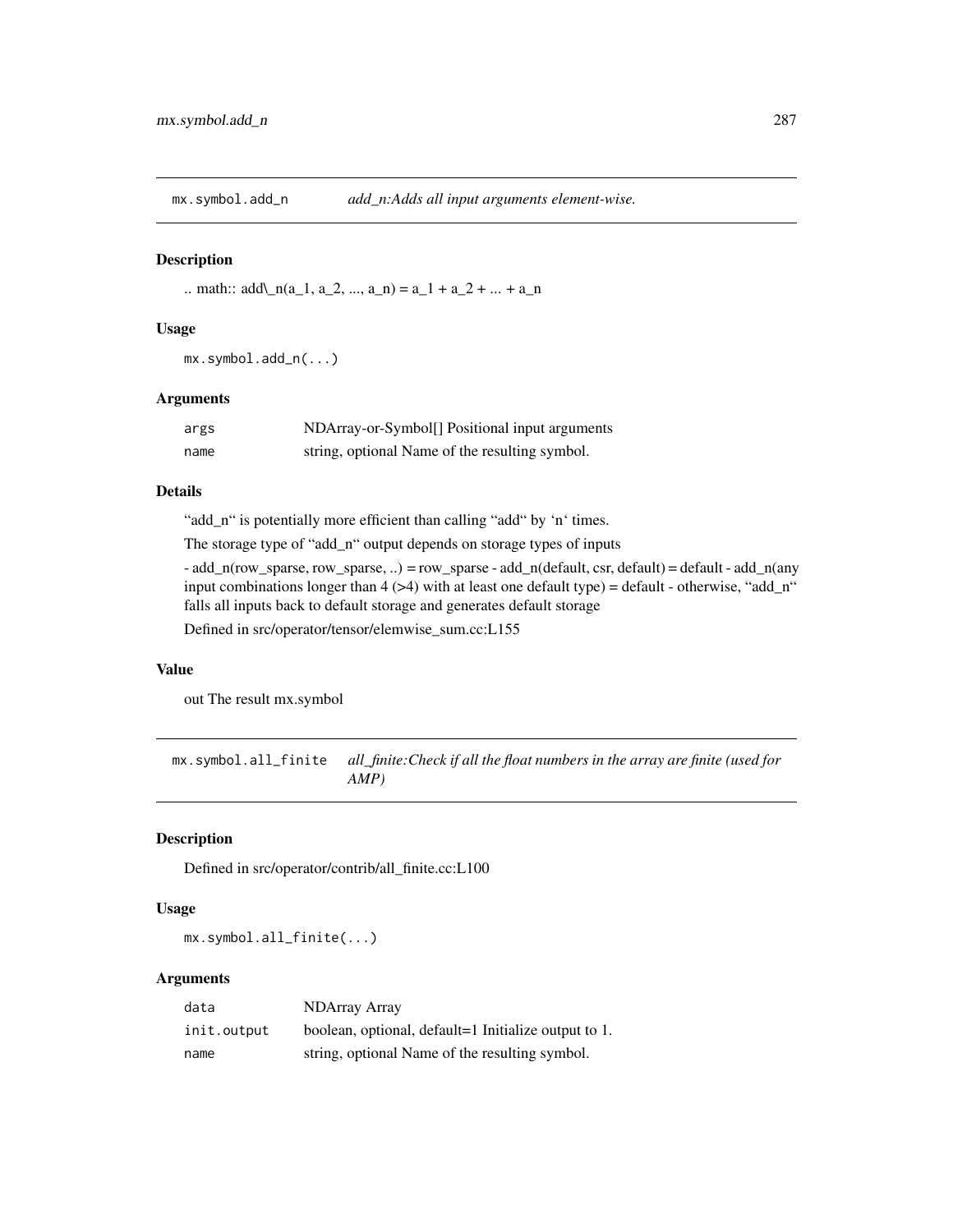## Value

out The result mx.symbol

mx.symbol.amp\_cast *amp\_cast:Cast function between low precision float/FP32 used by AMP.*

## Description

It casts only between low precision float/FP32 and does not do anything for other types.

# Usage

mx.symbol.amp\_cast(...)

# Arguments

| data  | NDArray-or-Symbol The input.                                                                                  |
|-------|---------------------------------------------------------------------------------------------------------------|
| dtype | 'bfloat16', 'float16', 'float32', 'float64', 'int32', 'int64', 'int8', 'uint8', required<br>Output data type. |
| name  | string, optional Name of the resulting symbol.                                                                |

## Details

Defined in src/operator/tensor/amp\_cast.cc:L125

# Value

out The result mx.symbol

mx.symbol.amp\_multicast

*amp\_multicast:Cast function used by AMP, that casts its inputs to the common widest type.*

# Description

It casts only between low precision float/FP32 and does not do anything for other types.

## Usage

mx.symbol.amp\_multicast(...)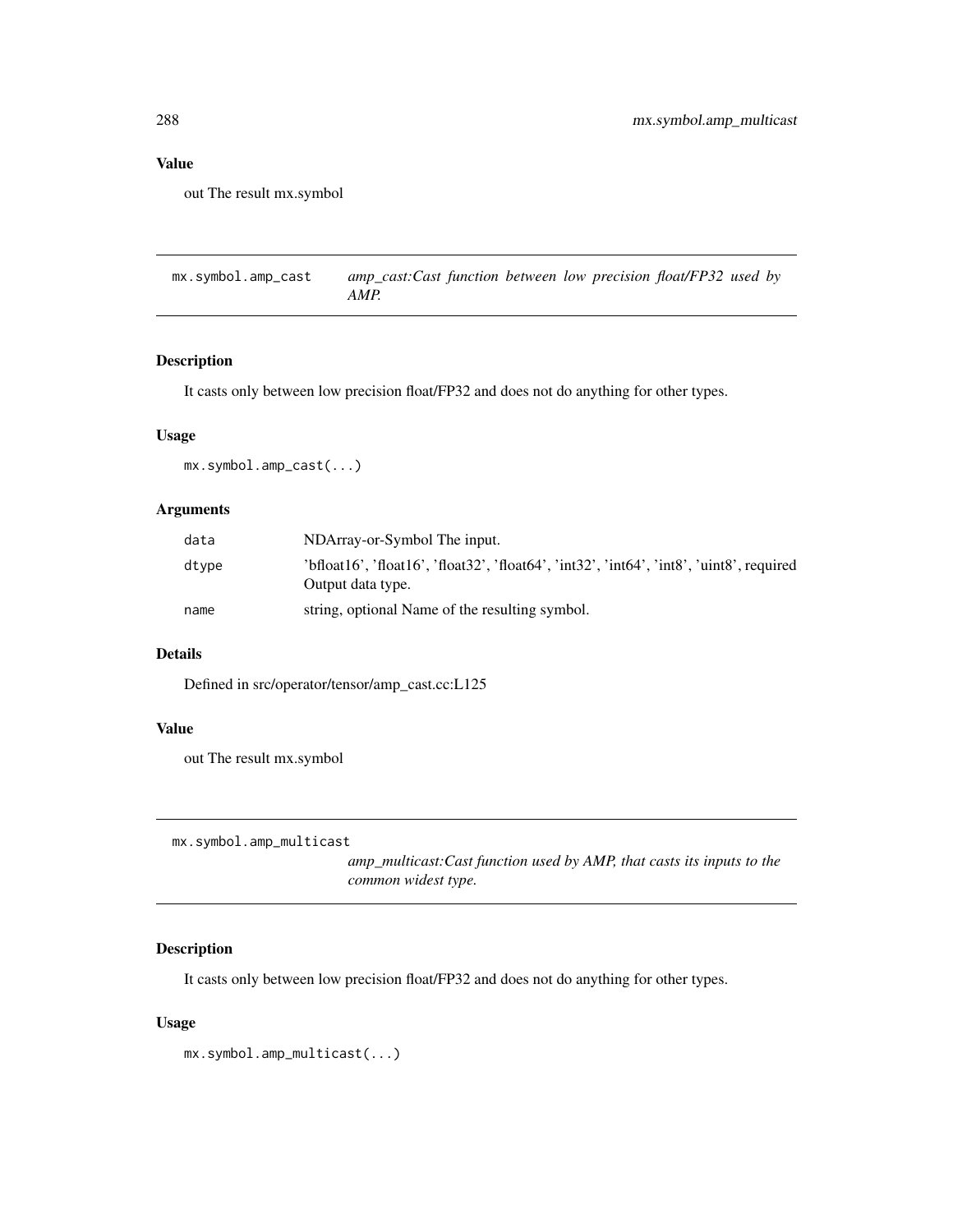## mx.symbol.arccos 289

#### Arguments

| data        | NDArray-or-Symbol <sup>[]</sup> Weights                                     |
|-------------|-----------------------------------------------------------------------------|
| num.outputs | int, required Number of input/output pairs to be casted to the widest type. |
| cast.narrow | boolean, optional, default=0 Whether to cast to the narrowest type          |
| name        | string, optional Name of the resulting symbol.                              |

## Details

Defined in src/operator/tensor/amp\_cast.cc:L169

## Value

out The result mx.symbol

mx.symbol.arccos *arccos:Returns element-wise inverse cosine of the input array.*

# Description

The input should be in range '[-1, 1]'. The output is in the closed interval :math:'[0, \pi]'

## Usage

mx.symbol.arccos(...)

## Arguments

| data | NDArray-or-Symbol The input array.             |
|------|------------------------------------------------|
| name | string, optional Name of the resulting symbol. |

## Details

.. math:: arccos([-1, -.707, 0, .707, 1]) = [\pi, 3\pi/4, \pi/2, \pi/4, 0] The storage type of "arccos" output is always dense Defined in src/operator/tensor/elemwise\_unary\_op\_trig.cc:L233

# Value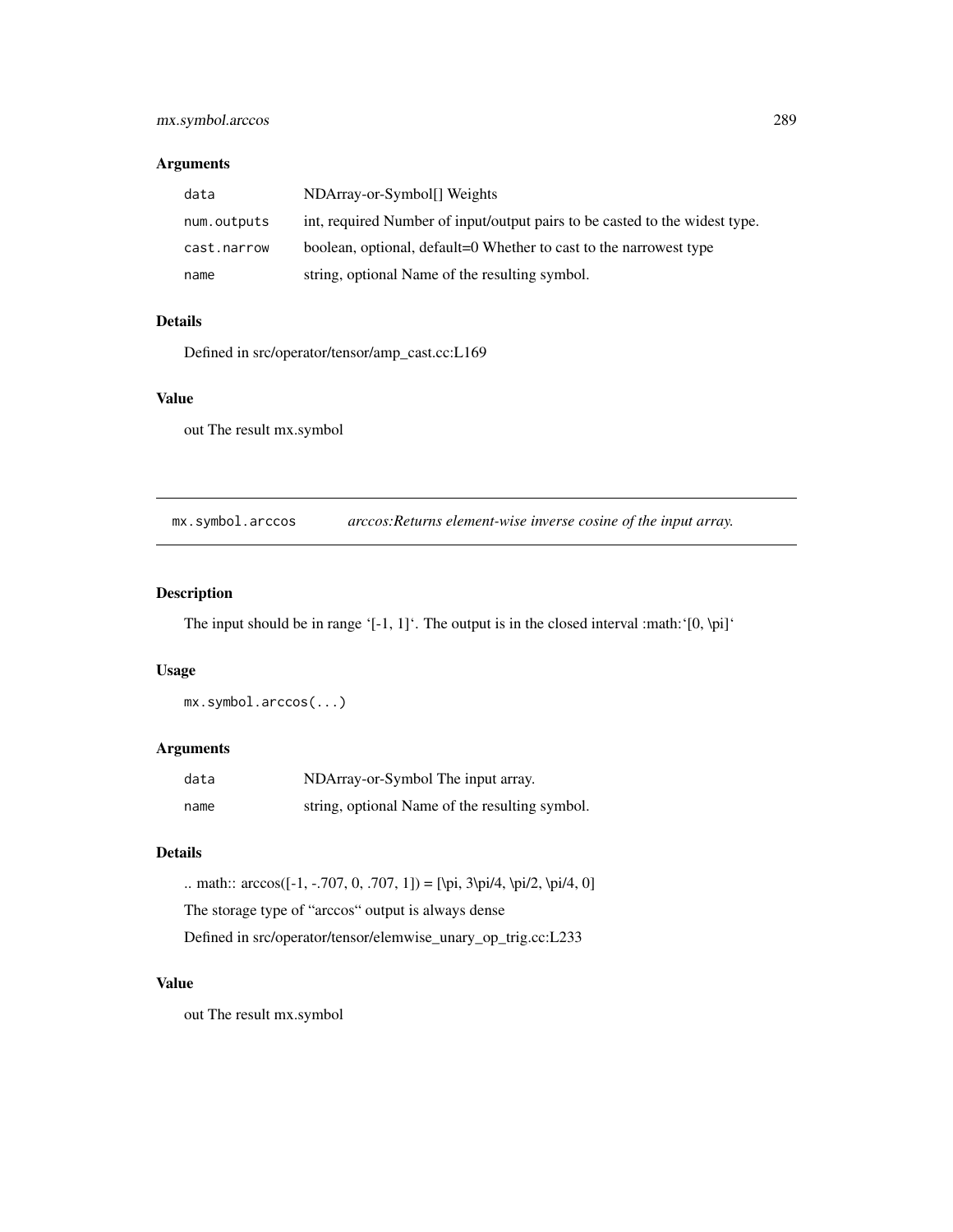mx.symbol.arccosh *arccosh:Returns the element-wise inverse hyperbolic cosine of the input array, \ computed element-wise.*

## Description

The storage type of "arccosh" output is always dense

#### Usage

mx.symbol.arccosh(...)

#### Arguments

| data | NDArray-or-Symbol The input array.             |
|------|------------------------------------------------|
| name | string, optional Name of the resulting symbol. |

#### Details

Defined in src/operator/tensor/elemwise\_unary\_op\_trig.cc:L535

#### Value

out The result mx.symbol

mx.symbol.arcsin *arcsin:Returns element-wise inverse sine of the input array.*

## Description

The input should be in the range '[-1, 1]'. The output is in the closed interval of [:math:'- $\pi/2$ ', :math:'\pi/2'].

#### Usage

mx.symbol.arcsin(...)

#### Arguments

| data | NDArray-or-Symbol The input array.             |
|------|------------------------------------------------|
| name | string, optional Name of the resulting symbol. |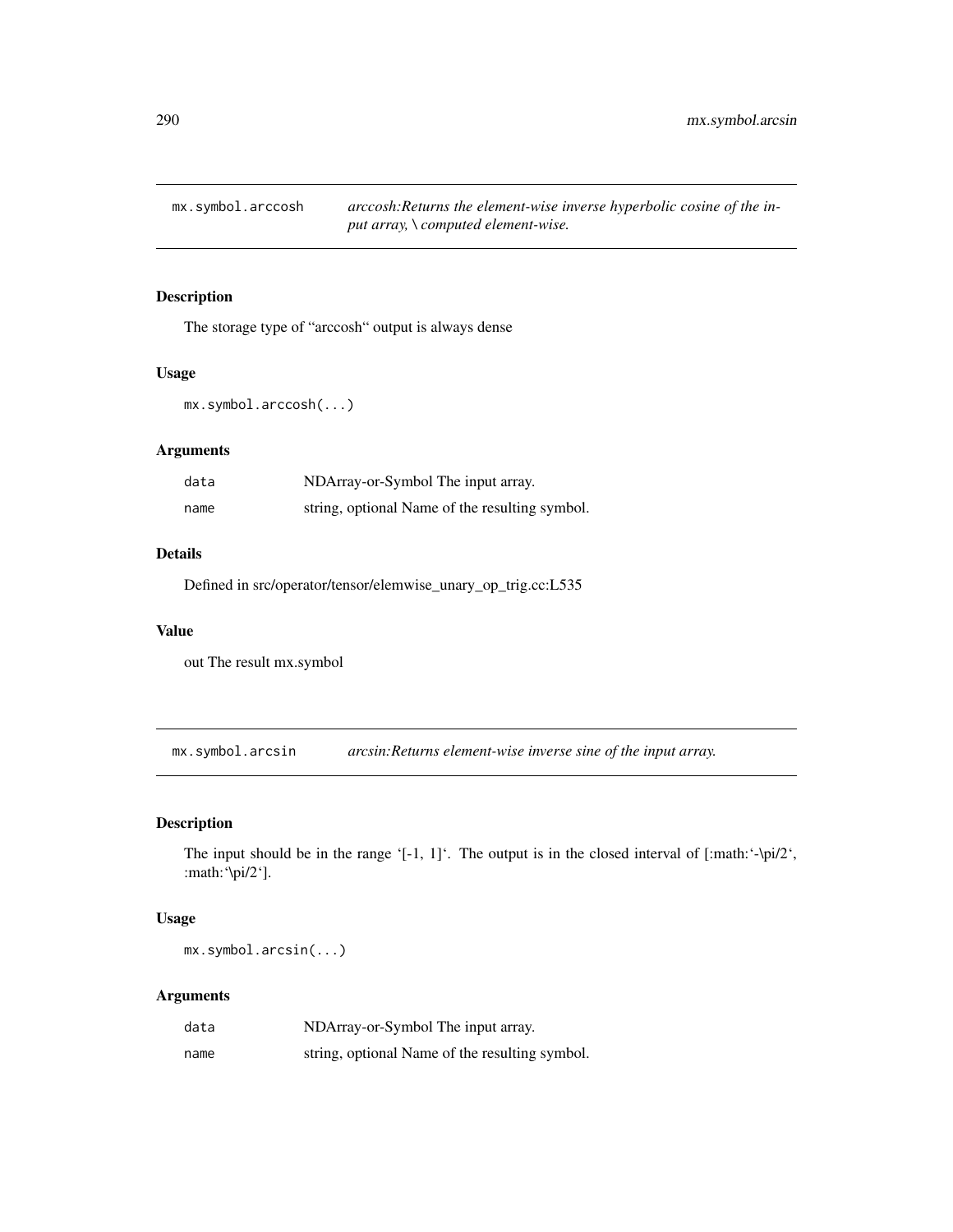# Details

.. math::  $arcsin([-1, -.707, 0, .707, 1]) = [-\pi/2, -\pi/4, 0, \pi/4, \pi/2]$ 

The storage type of "arcsin" output depends upon the input storage type:

 $\arcsin(\text{default}) = \text{default} - \arcsin(\text{row\_sparse}) = \text{row\_sparse} - \arcsin(\text{csr}) = \text{csr}$ 

Defined in src/operator/tensor/elemwise\_unary\_op\_trig.cc:L187

## Value

out The result mx.symbol

| mx.symbol.arcsinh | arcsinh: Returns the element-wise inverse hyperbolic sine of the input |
|-------------------|------------------------------------------------------------------------|
|                   | array, \ computed element-wise.                                        |

# Description

The storage type of "arcsinh" output depends upon the input storage type:

## Usage

mx.symbol.arcsinh(...)

## Arguments

| data | NDArray-or-Symbol The input array.             |
|------|------------------------------------------------|
| name | string, optional Name of the resulting symbol. |

# Details

- arcsinh(default) = default - arcsinh(row\_sparse) = row\_sparse - arcsinh(csr) = csr

Defined in src/operator/tensor/elemwise\_unary\_op\_trig.cc:L494

#### Value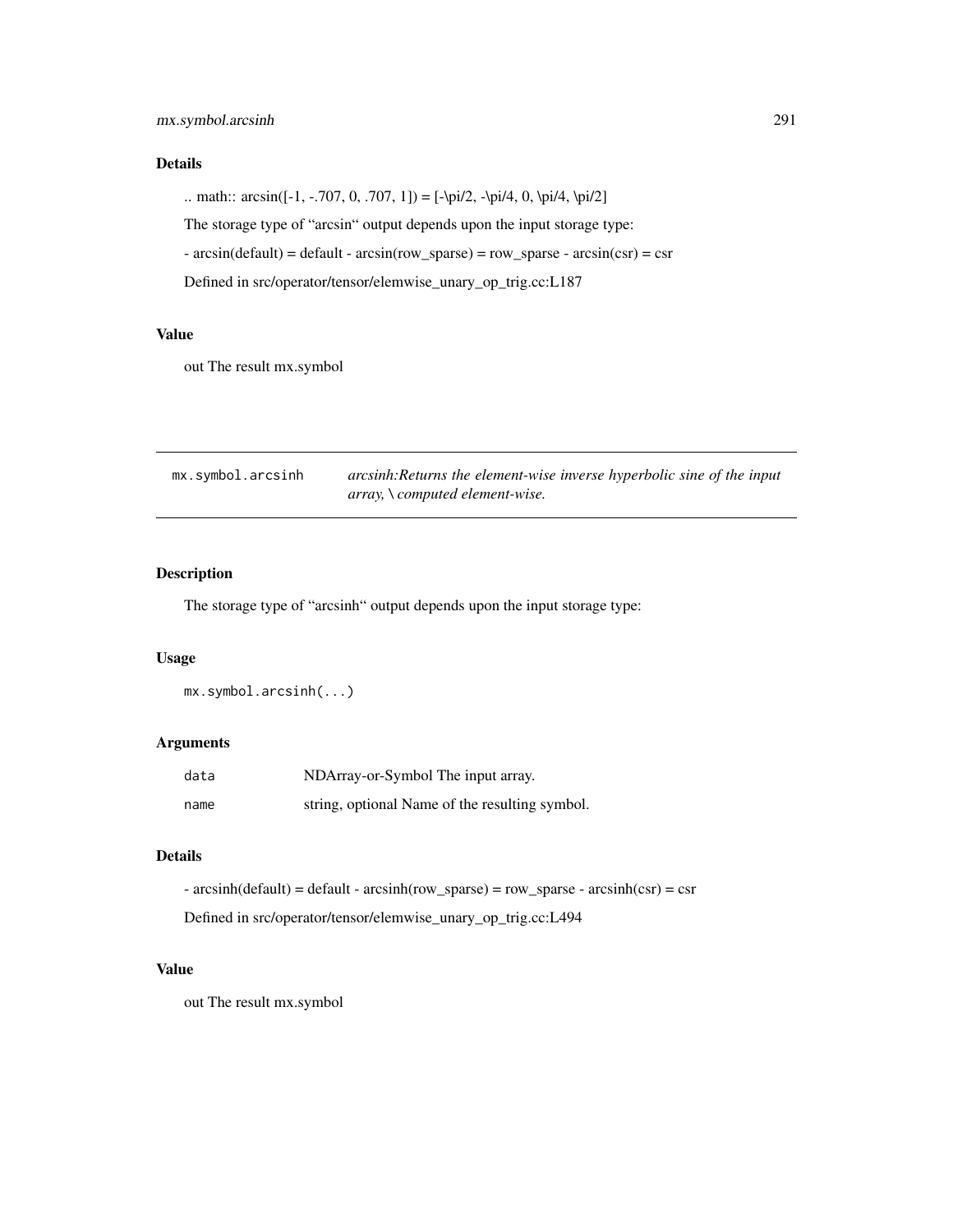# Description

The output is in the closed interval :math:'[-\pi/2, \pi/2]'

# Usage

```
mx.symbol.arctan(...)
```
## Arguments

| data | NDArray-or-Symbol The input array.             |
|------|------------------------------------------------|
| name | string, optional Name of the resulting symbol. |

## Details

.. math::  $\arctan([-1, 0, 1]) = [-\pi/4, 0, \pi/4]$ 

The storage type of "arctan" output depends upon the input storage type:

 $\text{-} \arctan(\text{default}) = \text{default} - \arctan(\text{row\_sparse}) = \text{row\_sparse} - \arctan(\text{csr}) = \text{csr}$ 

Defined in src/operator/tensor/elemwise\_unary\_op\_trig.cc:L282

#### Value

out The result mx.symbol

mx.symbol.arctanh *arctanh:Returns the element-wise inverse hyperbolic tangent of the input array, \ computed element-wise.*

#### Description

The storage type of "arctanh" output depends upon the input storage type:

## Usage

mx.symbol.arctanh(...)

#### Arguments

| data | NDArray-or-Symbol The input array.             |
|------|------------------------------------------------|
| name | string, optional Name of the resulting symbol. |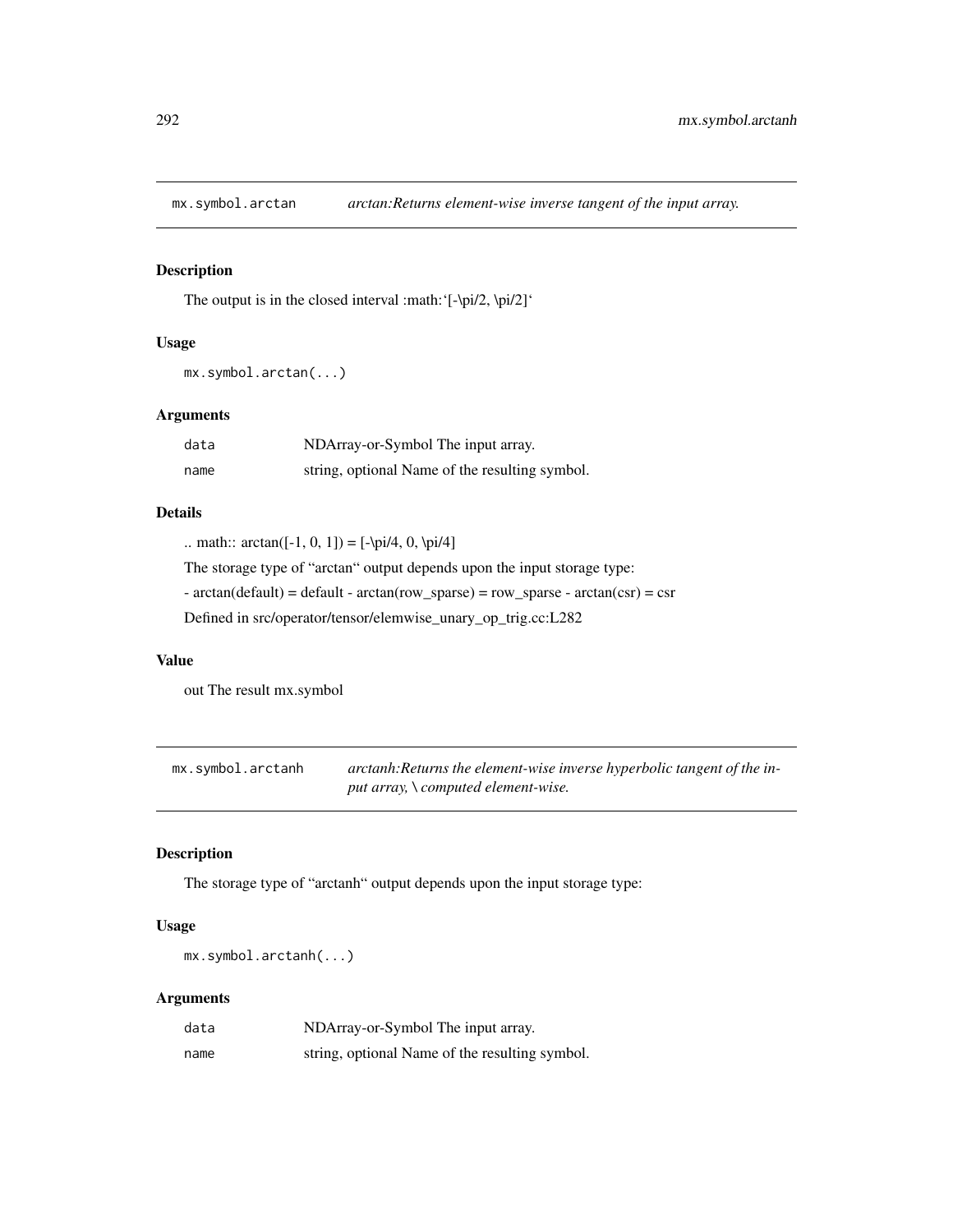# Details

 $\text{-} \arctanh(\text{default}) = \text{default} - \arctanh(\text{row\_sparse}) = \text{row\_sparse} - \arctanh(\text{csr}) = \text{csr}$ Defined in src/operator/tensor/elemwise\_unary\_op\_trig.cc:L579

#### Value

out The result mx.symbol

mx.symbol.argmax *argmax:Returns indices of the maximum values along an axis.*

## Description

In the case of multiple occurrences of maximum values, the indices corresponding to the first occurrence are returned.

# Usage

mx.symbol.argmax(...)

### Arguments

| data     | NDArray-or-Symbol The input                                                                                                                                                                                                      |
|----------|----------------------------------------------------------------------------------------------------------------------------------------------------------------------------------------------------------------------------------|
| axis     | int or None, optional, default='None' The axis along which to perform the re-<br>duction. Negative values means indexing from right to left. "Requires axis to be<br>set as int, because global reduction is not supported yet." |
| keepdims | boolean, optional, default=0 If this is set to 'True', the reduced axis is left in the<br>result as dimension with size one.                                                                                                     |
| name     | string, optional Name of the resulting symbol.                                                                                                                                                                                   |

#### Details

Examples::

 $x = [[0., 1., 2.], [3., 4., 5.]]$ 

// argmax along axis 0 argmax(x, axis=0) =  $[1., 1., 1.]$ 

// argmax along axis 1 argmax(x, axis=1) =  $[2., 2.]$ 

 $\ell$  argmax along axis 1 keeping same dims as an input array argmax(x, axis=1, keepdims=True) = [[ 2.], [ 2.]]

Defined in src/operator/tensor/broadcast\_reduce\_op\_index.cc:L51

#### Value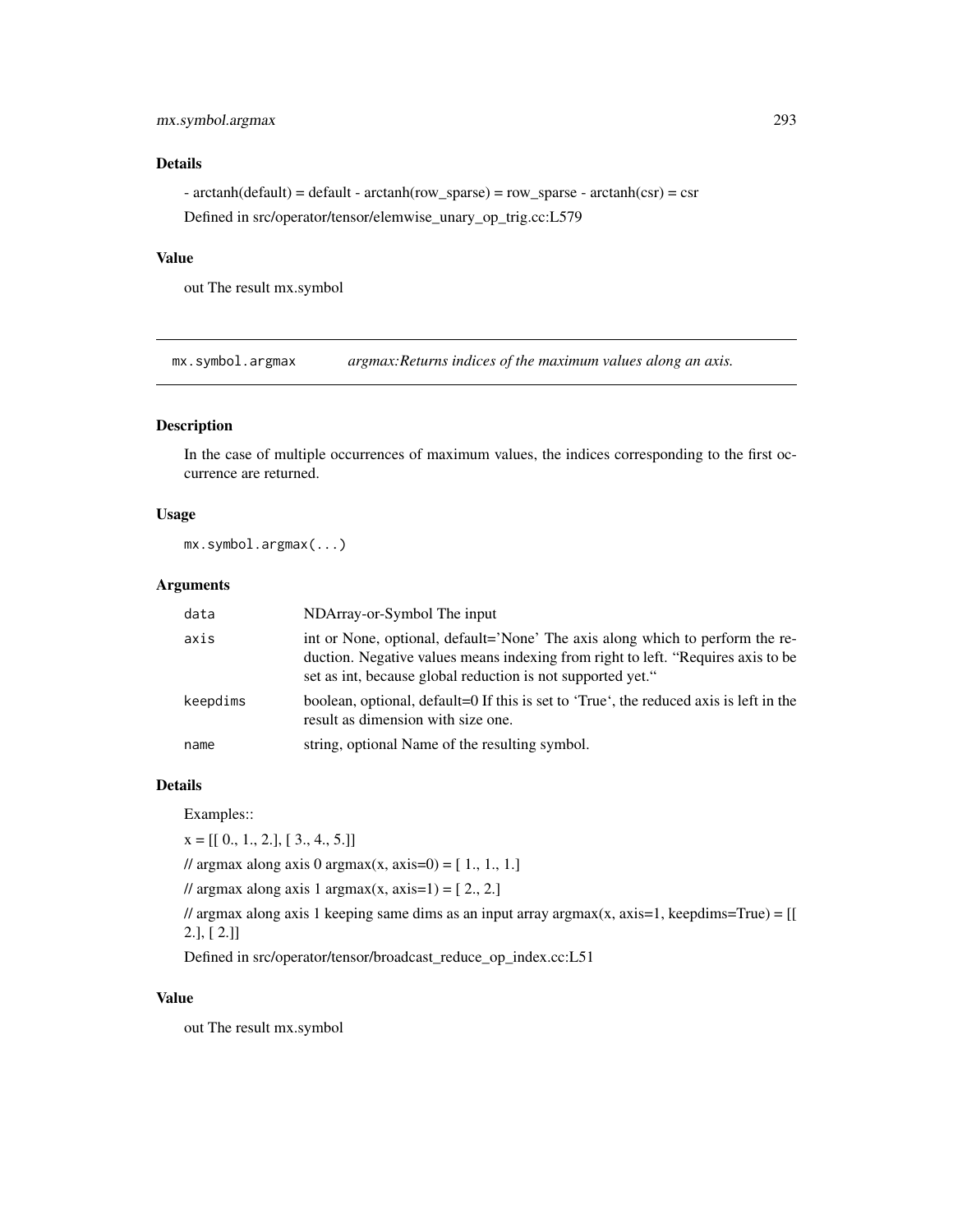```
mx.symbol.argmax_channel
```
*argmax\_channel:Returns argmax indices of each channel from the input array.*

#### Description

The result will be an NDArray of shape (num\_channel,).

## Usage

```
mx.symbol.argmax_channel(...)
```
## Arguments

| data | NDArray-or-Symbol The input array              |
|------|------------------------------------------------|
| name | string, optional Name of the resulting symbol. |

#### Details

In case of multiple occurrences of the maximum values, the indices corresponding to the first occurrence are returned.

Examples::

 $x = [[0., 1., 2.], [3., 4., 5.]]$ 

 $argmax_{\text{channel}}(x) = [2., 2.]$ 

Defined in src/operator/tensor/broadcast\_reduce\_op\_index.cc:L96

#### Value

out The result mx.symbol

mx.symbol.argmin *argmin:Returns indices of the minimum values along an axis.*

### Description

In the case of multiple occurrences of minimum values, the indices corresponding to the first occurrence are returned.

#### Usage

```
mx.symbol.argmin(...)
```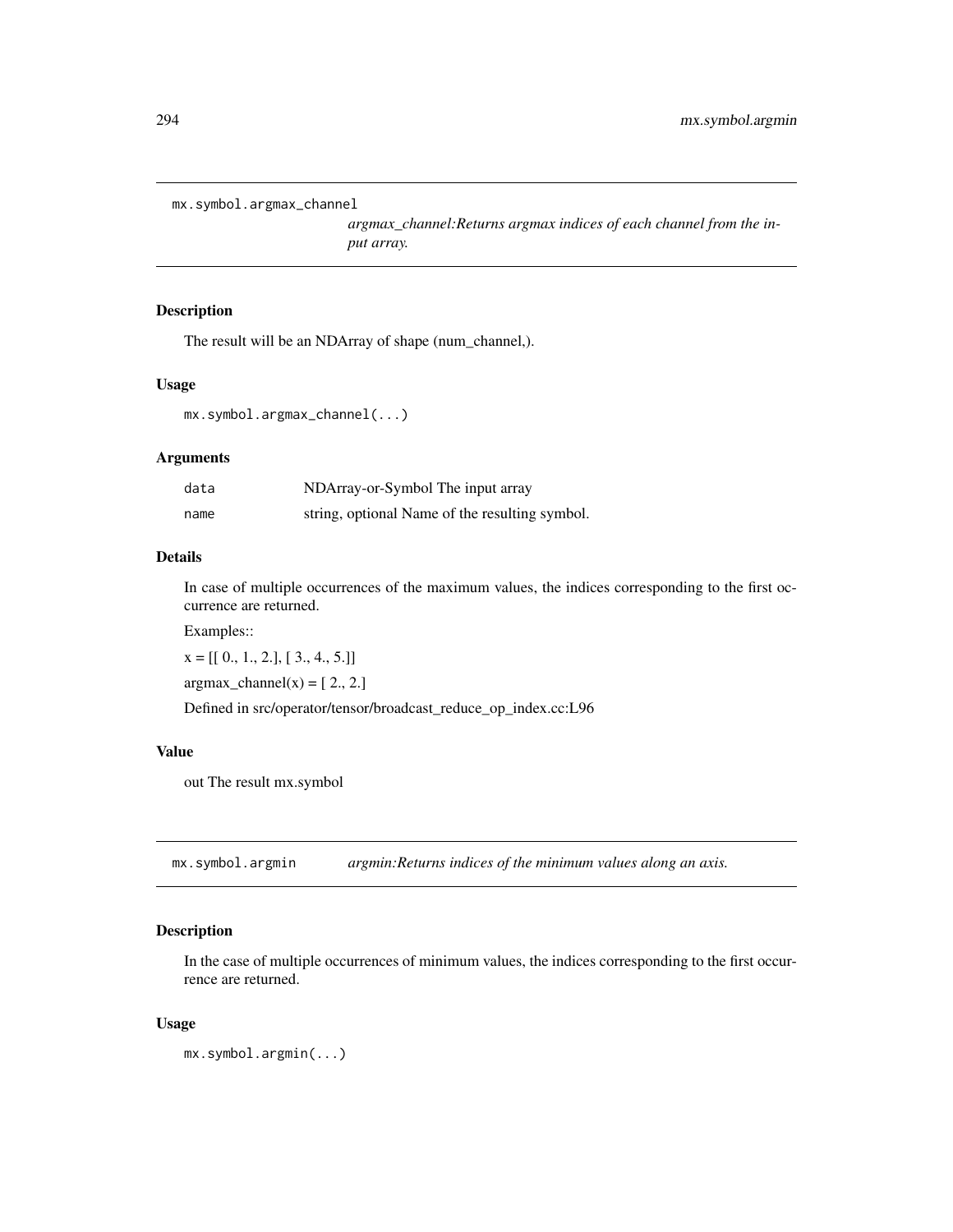#### Arguments

| data     | NDArray-or-Symbol The input                                                                                                                                                                                                      |
|----------|----------------------------------------------------------------------------------------------------------------------------------------------------------------------------------------------------------------------------------|
| axis     | int or None, optional, default='None' The axis along which to perform the re-<br>duction. Negative values means indexing from right to left. "Requires axis to be<br>set as int, because global reduction is not supported yet." |
| keepdims | boolean, optional, default=0 If this is set to 'True', the reduced axis is left in the<br>result as dimension with size one.                                                                                                     |
| name     | string, optional Name of the resulting symbol.                                                                                                                                                                                   |

#### Details

Examples::

 $x = [[0., 1., 2.], [3., 4., 5.]]$ 

// argmin along axis 0 argmin(x, axis=0) =  $[0., 0., 0.]$ 

// argmin along axis 1 argmin(x, axis=1) =  $[0., 0.]$ 

 $\ell$  argmin along axis 1 keeping same dims as an input array argmin(x, axis=1, keepdims=True) = [[ 0.], [ 0.]]

Defined in src/operator/tensor/broadcast\_reduce\_op\_index.cc:L76

# Value

out The result mx.symbol

| mx.symbol.argsort | argsort: Returns the indices that would sort an input array along the |  |  |  |  |  |
|-------------------|-----------------------------------------------------------------------|--|--|--|--|--|
|                   | given axis.                                                           |  |  |  |  |  |

## Description

This function performs sorting along the given axis and returns an array of indices having same shape as an input array that index data in sorted order.

## Usage

mx.symbol.argsort(...)

## Arguments

| data      | NDArray-or-Symbol The input array                                                                                                           |
|-----------|---------------------------------------------------------------------------------------------------------------------------------------------|
| axis      | int or None, optional, default='-1' Axis along which to sort the input tensor. If<br>not given, the flattened array is used. Default is -1. |
| is.ascend | boolean, optional, default=1 Whether to sort in ascending or descending order.                                                              |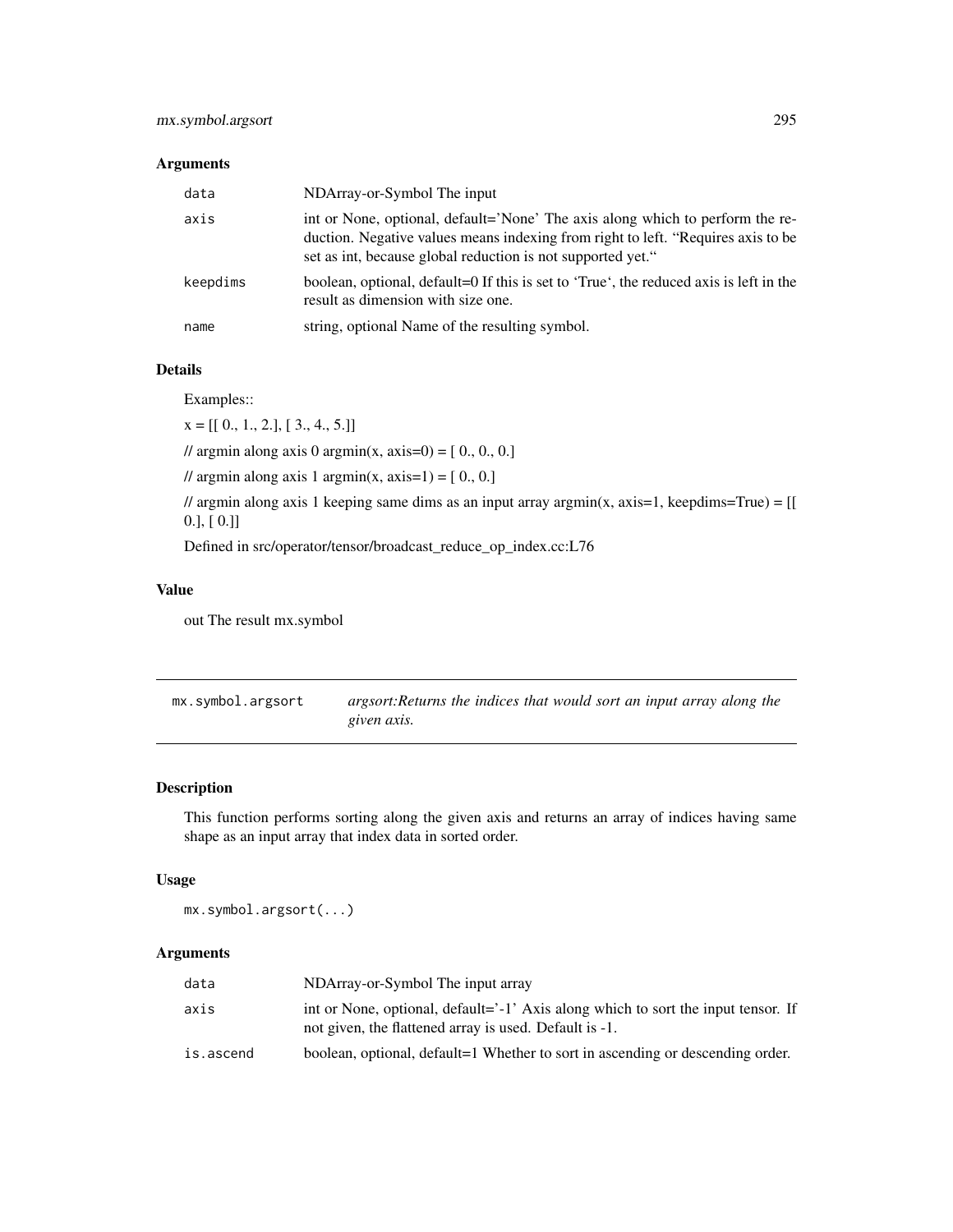| dtype | 'float16', 'float32', 'float64', 'int32', 'int64', 'uint8', optional, default='float32'      |
|-------|----------------------------------------------------------------------------------------------|
|       | DType of the output indices. It is only valid when ret_typ is "indices" or "both".           |
|       | An error will be raised if the selected data type cannot precisely represent the<br>indices. |
| name  | string, optional Name of the resulting symbol.                                               |

# Details

Examples::

 $x = [[ 0.3, 0.2, 0.4], [ 0.1, 0.3, 0.2]]$ // sort along axis -1 argsort(x) =  $[[ 1., 0., 2.], [ 0., 2., 1.]]$ // sort along axis 0 argsort(x, axis=0) =  $[[ 1., 0., 1.] [ 0., 1., 0.]]$ // flatten and then sort argsort(x, axis=None) =  $[3, 1, 5, 0, 4, 2]$ Defined in src/operator/tensor/ordering\_op.cc:L184

# Value

out The result mx.symbol

mx.symbol.BatchNorm *BatchNorm:Batch normalization.*

## Description

Normalizes a data batch by mean and variance, and applies a scale "gamma" as well as offset "beta".

# Usage

```
mx.symbol.BatchNorm(...)
```
# Arguments

| data        | NDArray-or-Symbol Input data to batch normalization                                                                                                                             |
|-------------|---------------------------------------------------------------------------------------------------------------------------------------------------------------------------------|
| gamma       | NDArray-or-Symbol gamma array                                                                                                                                                   |
| beta        | NDArray-or-Symbol beta array                                                                                                                                                    |
| moving.mean | NDArray-or-Symbol running mean of input                                                                                                                                         |
| moving.var  | NDArray-or-Symbol running variance of input                                                                                                                                     |
| eps         | double, optional, default=0.0010000000474974513 Epsilon to prevent div 0.<br>Must be no less than CUDNN_BN_MIN_EPSILON defined in cudnn.h when<br>using cudnn (usually $1e-5$ ) |
| momentum    | float, optional, default=0.899999976 Momentum for moving average                                                                                                                |
| fix.gamma   | boolean, optional, default=1 Fix gamma while training                                                                                                                           |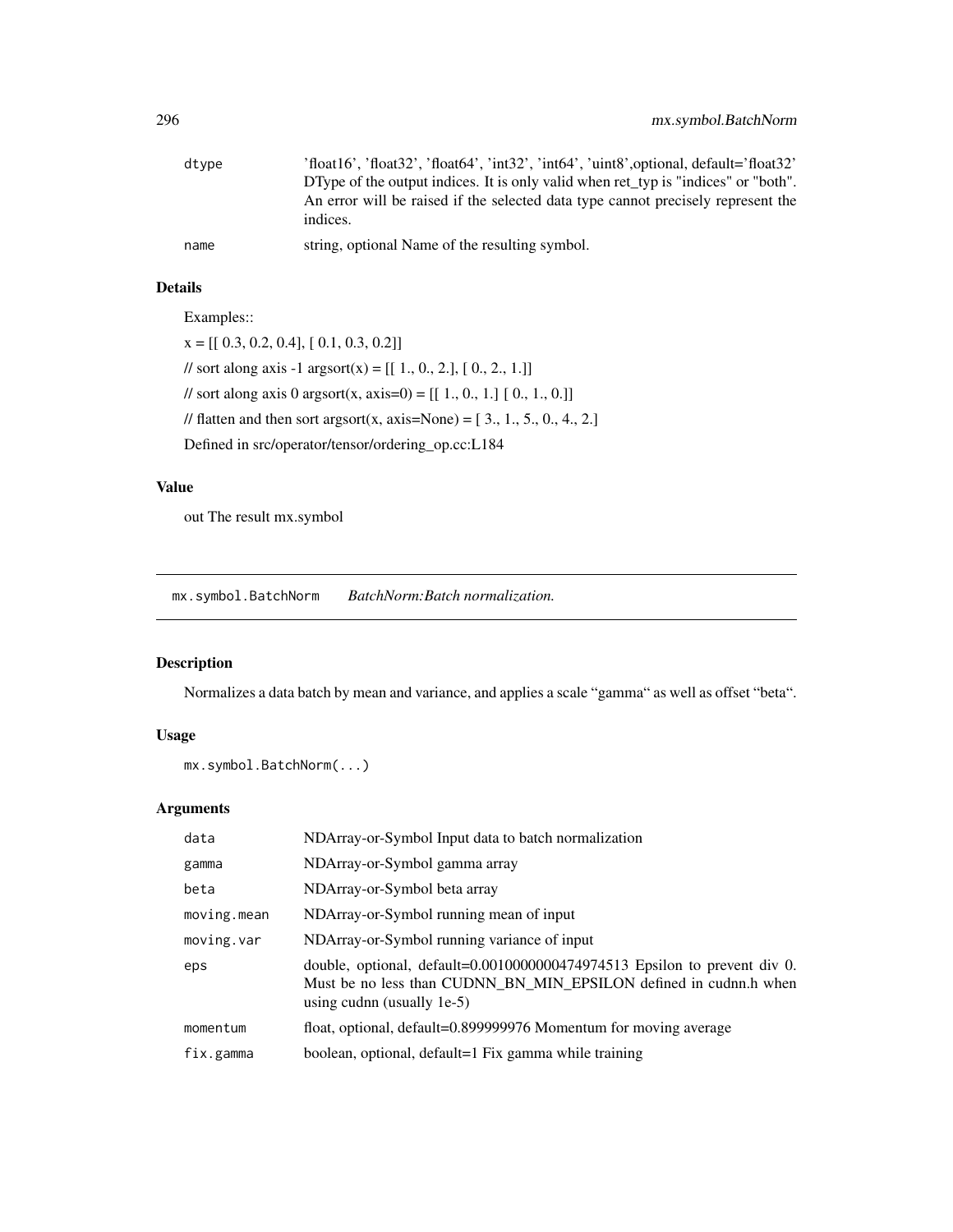| use.global.stats |                                                                                                                                                                                                                                                                     |  |
|------------------|---------------------------------------------------------------------------------------------------------------------------------------------------------------------------------------------------------------------------------------------------------------------|--|
|                  | boolean, optional, default=0 Whether use global moving statistics instead of<br>local batch-norm. This will force change batch-norm into a scale shift operator.                                                                                                    |  |
| output.mean.var  |                                                                                                                                                                                                                                                                     |  |
|                  | boolean, optional, default=0 Output the mean and inverse std                                                                                                                                                                                                        |  |
| axis             | int, optional, default='1' Specify which shape axis the channel is specified                                                                                                                                                                                        |  |
| cudnn.off        | boolean, optional, default=0 Do not select CUDNN operator, if available                                                                                                                                                                                             |  |
| min.calib.range  |                                                                                                                                                                                                                                                                     |  |
|                  | float or None, optional, default=None The minimum scalar value in the form of<br>float32 obtained through calibration. If present, it will be used to by quantized<br>batch norm op to calculate primitive scale. Note: this calib_range is to calib bn<br>output.  |  |
| max.calib.range  |                                                                                                                                                                                                                                                                     |  |
|                  | float or None, optional, default=None The maximum scalar value in the form of<br>float 32 obtained through calibration. If present, it will be used to by quantized<br>batch norm op to calculate primitive scale. Note: this calib range is to calib bn<br>output. |  |
| name             | string, optional Name of the resulting symbol.                                                                                                                                                                                                                      |  |

#### Details

Assume the input has more than one dimension and we normalize along axis 1. We first compute the mean and variance along this axis:

.. math::

data\\_mean[i] = mean(data[:,i,:,...]) \ data\\_var[i] = var(data[:,i,:,...])

Then compute the normalized output, which has the same shape as input, as following:

.. math::

 $out[:,i,...] = \frac{r}{i},..., j - data\$  mean[i]\sqrtdata\\_var[i]+\epsilon \* gamma[i] + beta[i]

Both \*mean\* and \*var\* returns a scalar by treating the input as a vector.

Assume the input has size  $*k*$  on axis 1, then both "gamma" and "beta" have shape  $*(k,)*$ . If "output\_mean\_var" is set to be true, then outputs both "data\_mean" and the inverse of "data\_var", which are needed for the backward pass. Note that gradient of these two outputs are blocked.

Besides the inputs and the outputs, this operator accepts two auxiliary states, "moving mean" and "moving\_var", which are \*k\*-length vectors. They are global statistics for the whole dataset, which are updated by::

moving\_mean = moving\_mean  $*$  momentum + data\_mean  $*$  (1 - momentum) moving\_var = moving\_var \* momentum + data\_var \* (1 - momentum)

If "use\_global\_stats" is set to be true, then "moving\_mean" and "moving\_var" are used instead of "data\_mean" and "data\_var" to compute the output. It is often used during inference.

The parameter "axis" specifies which axis of the input shape denotes the 'channel' (separately normalized groups). The default is 1. Specifying -1 sets the channel axis to be the last item in the input shape.

Both "gamma" and "beta" are learnable parameters. But if "fix\_gamma" is true, then set "gamma" to 1 and its gradient to 0.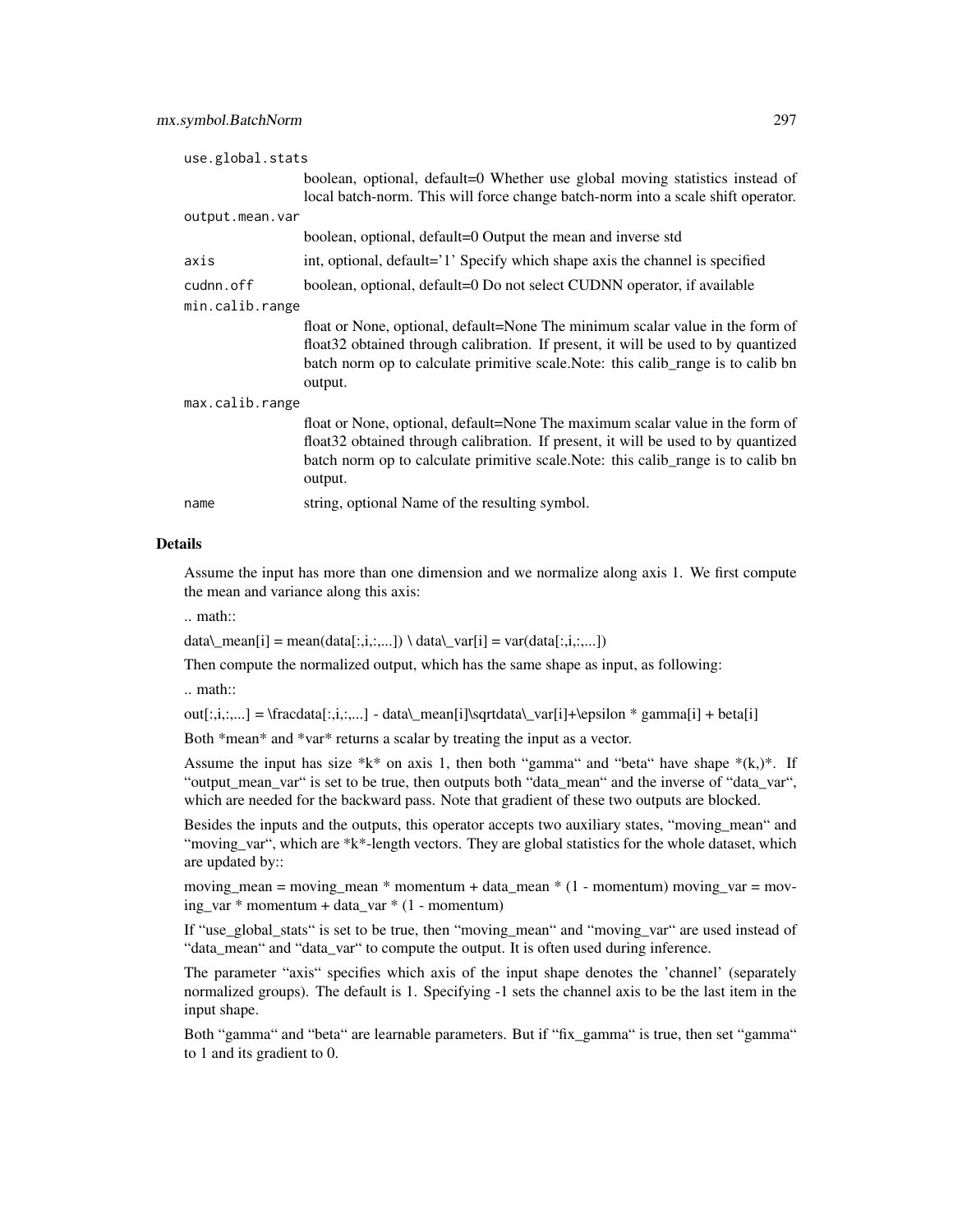.. Note:: When "fix\_gamma" is set to True, no sparse support is provided. If "fix\_gamma is" set to False, the sparse tensors will fallback.

Defined in src/operator/nn/batch\_norm.cc:L608

## Value

out The result mx.symbol

mx.symbol.BatchNorm\_v1

*BatchNorm\_v1:Batch normalization.*

## Description

This operator is DEPRECATED. Perform BatchNorm on the input.

#### Usage

```
mx.symbol.BatchNorm_v1(...)
```
## Arguments

| data             | NDArray-or-Symbol Input data to batch normalization                                                                                                              |  |
|------------------|------------------------------------------------------------------------------------------------------------------------------------------------------------------|--|
| gamma            | NDArray-or-Symbol gamma array                                                                                                                                    |  |
| beta             | NDArray-or-Symbol beta array                                                                                                                                     |  |
| eps              | float, optional, $default=0.00100000005$ Epsilon to prevent div 0                                                                                                |  |
| momentum         | float, optional, default=0.899999976 Momentum for moving average                                                                                                 |  |
| fix.gamma        | boolean, optional, default=1 Fix gamma while training                                                                                                            |  |
| use.global.stats |                                                                                                                                                                  |  |
|                  | boolean, optional, default=0 Whether use global moving statistics instead of<br>local batch-norm. This will force change batch-norm into a scale shift operator. |  |
| output.mean.var  |                                                                                                                                                                  |  |
|                  | boolean, optional, default=0 Output All, normal mean and var                                                                                                     |  |
| name             | string, optional Name of the resulting symbol.                                                                                                                   |  |

# Details

Normalizes a data batch by mean and variance, and applies a scale "gamma" as well as offset "beta".

Assume the input has more than one dimension and we normalize along axis 1. We first compute the mean and variance along this axis:

.. math::

data\\_mean[i] = mean(data[:,i,:,...]) \ data\\_var[i] = var(data[:,i,:,...])

Then compute the normalized output, which has the same shape as input, as following: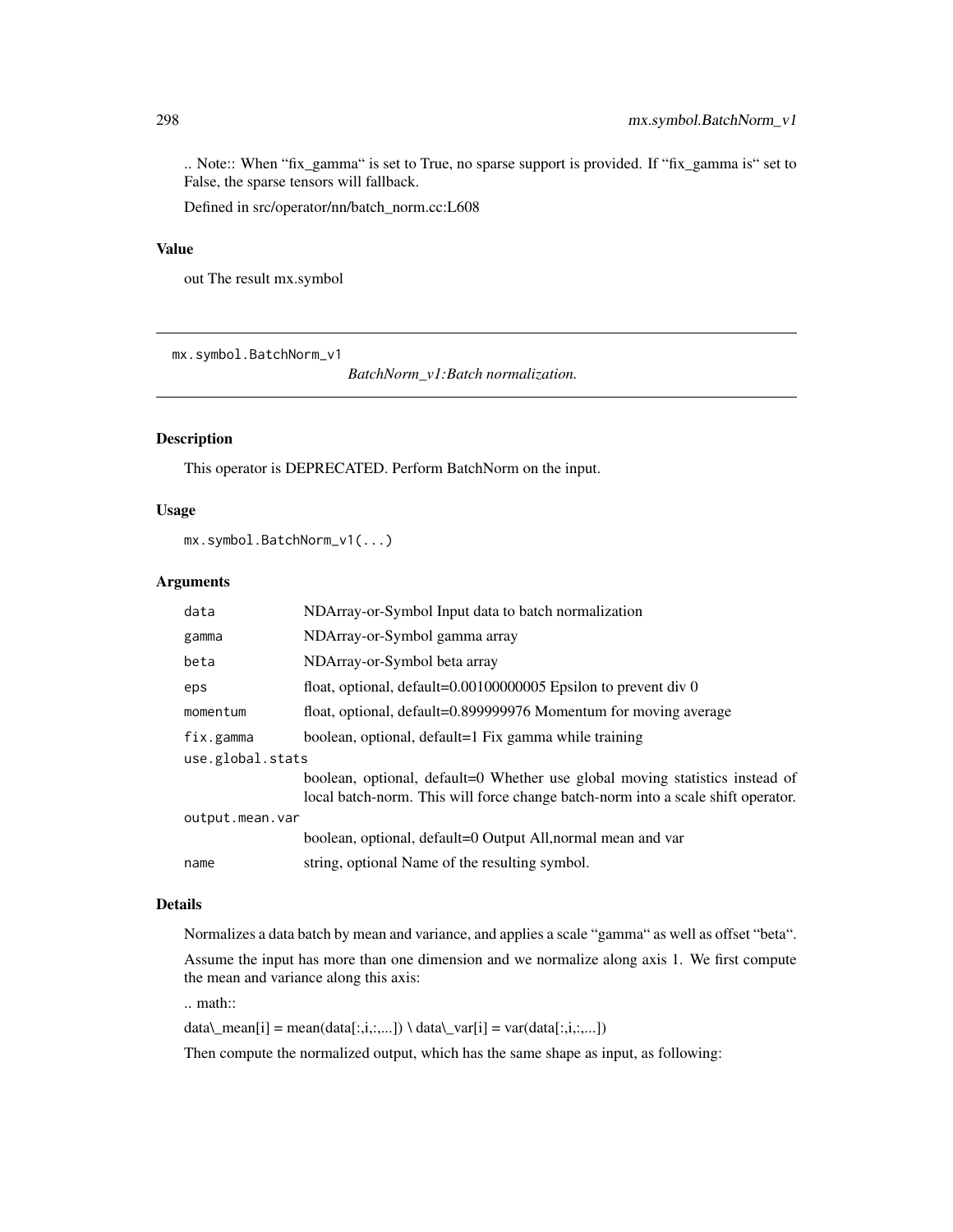.. math::

out[:,i,:,...] = \fracdata[:,i,:,...] - data\\_mean[i]\sqrtdata\\_var[i]+\epsilon \* gamma[i] + beta[i]

Both \*mean\* and \*var\* returns a scalar by treating the input as a vector.

Assume the input has size \*k\* on axis 1, then both "gamma" and "beta" have shape  $*(k,)*$ . If "output\_mean\_var" is set to be true, then outputs both "data\_mean" and "data\_var" as well, which are needed for the backward pass.

Besides the inputs and the outputs, this operator accepts two auxiliary states, "moving\_mean" and "moving\_var", which are \*k\*-length vectors. They are global statistics for the whole dataset, which are updated by::

moving\_mean = moving\_mean  $*$  momentum + data\_mean  $*$  (1 - momentum) moving\_var = moving\_var \* momentum + data\_var \* (1 - momentum)

If "use\_global\_stats" is set to be true, then "moving\_mean" and "moving\_var" are used instead of "data\_mean" and "data\_var" to compute the output. It is often used during inference.

Both "gamma" and "beta" are learnable parameters. But if "fix\_gamma" is true, then set "gamma" to 1 and its gradient to 0.

There's no sparse support for this operator, and it will exhibit problematic behavior if used with sparse tensors.

Defined in src/operator/batch\_norm\_v1.cc:L94

#### Value

out The result mx.symbol

mx.symbol.batch\_dot *batch\_dot:Batchwise dot product.*

#### Description

"batch\_dot" is used to compute dot product of "x" and "y" when "x" and "y" are data in batch, namely N-D ( $N \ge 3$ ) arrays in shape of '(B0, ..., B\_i, :, :)'.

#### Usage

```
mx.symbol.batch_dot(...)
```
#### Arguments

| lhs           | NDArray-or-Symbol The first input                                                                                                                                                                                                                                                                                                            |
|---------------|----------------------------------------------------------------------------------------------------------------------------------------------------------------------------------------------------------------------------------------------------------------------------------------------------------------------------------------------|
| rhs           | NDArray-or-Symbol The second input                                                                                                                                                                                                                                                                                                           |
| transpose.a   | boolean, optional, default=0 If true then transpose the first input before dot.                                                                                                                                                                                                                                                              |
| transpose.b   | boolean, optional, default=0 If true then transpose the second input before dot.                                                                                                                                                                                                                                                             |
| forward.stype | None, 'csr', 'default', 'row_sparse',optional, default='None' The desired stor-<br>age type of the forward output given by user, if the combination of input storage<br>types and this hint does not matchany implemented ones, the dot operator will<br>perform fallback operation and still produce an output of the desired storage type. |
| name          | string, optional Name of the resulting symbol.                                                                                                                                                                                                                                                                                               |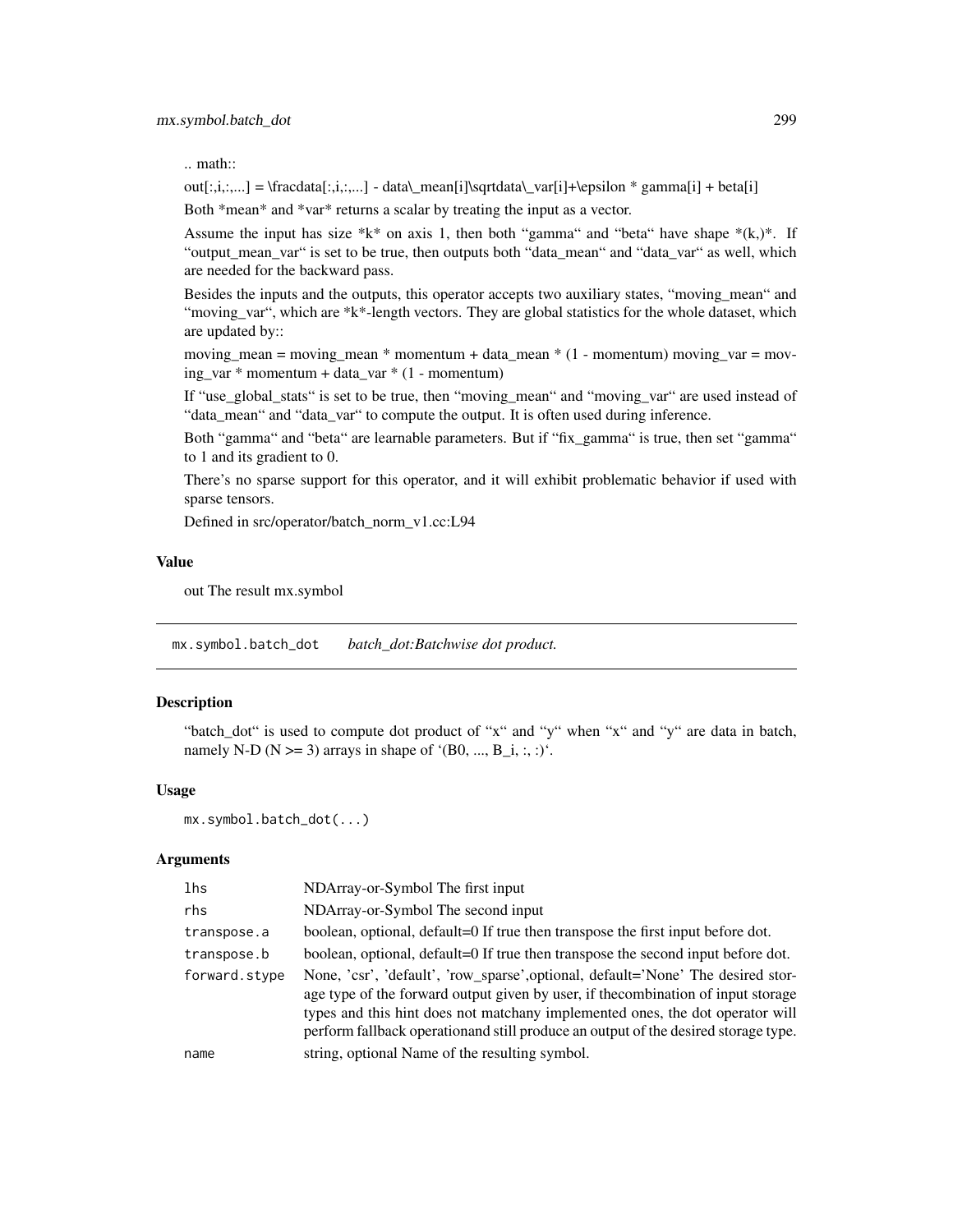## Details

For example, given "x" with shape '(B\_0, ..., B\_i, N, M)' and "y" with shape '(B\_0, ..., B\_i, M, K)', the result array will have shape '(B\_0, ..., B\_i, N, K)', which is computed by:: batch\_dot(x,y)[b\_0, ..., b\_i, :, :] = dot(x[b\_0, ..., b\_i, :, :], y[b\_0, ..., b\_i, :, :])

Defined in src/operator/tensor/dot.cc:L127

## Value

out The result mx.symbol

mx.symbol.batch\_take *batch\_take:Takes elements from a data batch.*

#### Description

.. note:: 'batch\_take' is deprecated. Use 'pick' instead.

#### Usage

mx.symbol.batch\_take(...)

# Arguments

| a       | NDArray-or-Symbol The input array              |
|---------|------------------------------------------------|
| indices | NDArray-or-Symbol The index array              |
| name    | string, optional Name of the resulting symbol. |

#### Details

Given an input array of shape "(d0, d1)" and indices of shape "(i0,)", the result will be an output array of shape "(i0,)" with::

 $output[i] = input[i, indices[i]]$ 

Examples::

 $x = [[1., 2.], [3., 4.], [5., 6.]]$ 

// takes elements with specified indices batch\_take(x,  $[0,1,0]$ ) = [1.4.5.]

Defined in src/operator/tensor/indexing\_op.cc:L835

#### Value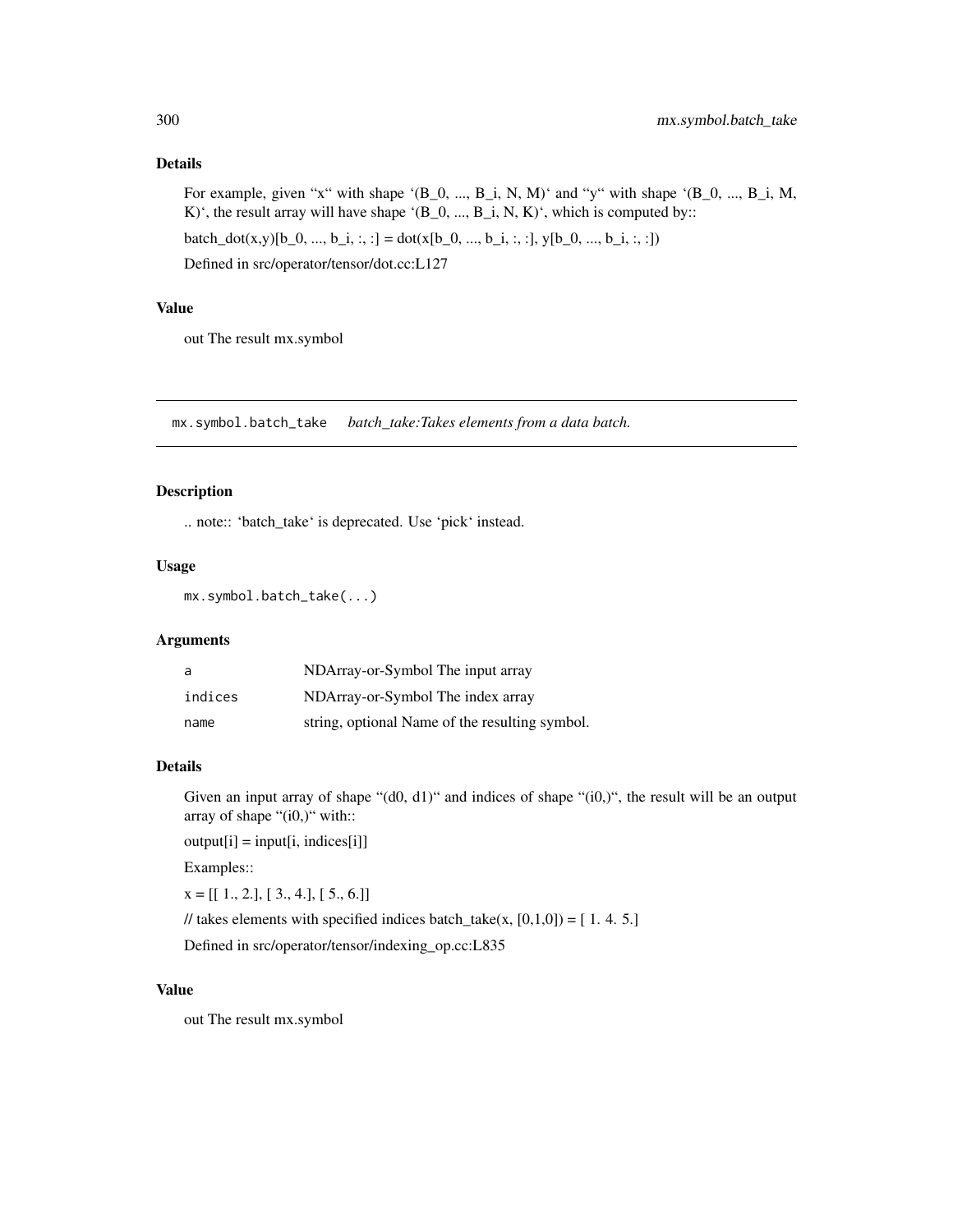*BilinearSampler:Applies bilinear sampling to input feature map.*

#### Description

Bilinear Sampling is the key of [NIPS2015] \"Spatial Transformer Networks\". The usage of the operator is very similar to remap function in OpenCV, except that the operator has the backward pass.

#### Usage

```
mx.symbol.BilinearSampler(...)
```
#### Arguments

| data      | NDArray-or-Symbol Input data to the Bilinear sampler Op.                        |
|-----------|---------------------------------------------------------------------------------|
| grid      | NDArray-or-Symbol Input grid to the Bilinear sampler Op. grid has two channels: |
|           | $X$ <sub>_SIC</sub> , $Y$ <sub>_SIC</sub>                                       |
| cudnn.off | boolean or None, optional, default=None whether to turn cudnn off               |
| name      | string, optional Name of the resulting symbol.                                  |

#### Details

Given :math:'data' and :math:'grid', then the output is computed by

.. math::  $x\_src = grid[batch, 0, y\_dst, x\_dst] \ y\_src = grid[batch, 1, y\_dst, x\_dst] \ output[batch,$ channel,  $y_dst$ ,  $x_dst$  = G(data[batch, channel,  $y_ssc$ ,  $x_ssc$ )

:math:'x\_dst', :math:'y\_dst' enumerate all spatial locations in :math:'output', and :math:'G()' denotes the bilinear interpolation kernel. The out-boundary points will be padded with zeros.The shape of the output will be (data.shape[0], data.shape[1], grid.shape[2], grid.shape[3]).

The operator assumes that :math:'data' has 'NCHW' layout and :math:'grid' has been normalized to [-1, 1].

BilinearSampler often cooperates with GridGenerator which generates sampling grids for BilinearSampler. GridGenerator supports two kinds of transformation: "affine" and "warp". If users want to design a CustomOp to manipulate :math:'grid', please firstly refer to the code of GridGenerator.

Example 1::

## Zoom out data two times data =  $\arctan\left(\left[\frac{1}{1}, 4, 3, 6\right], [1, 8, 8, 9], [0, 4, 1, 5], [1, 0, 1, 3]]\right]$ 

affine\_matrix =  $array([[2, 0, 0], [0, 2, 0]])$ 

affine\_matrix = reshape(affine\_matrix, shape= $(1, 6)$ )

grid = GridGenerator(data=affine\_matrix, transform\_type='affine', target\_shape=(4, 4))

out = BilinearSampler(data, grid)

out [[[[ 0, 0, 0, 0], [ 0, 3.5, 6.5, 0], [ 0, 1.25, 2.5, 0], [ 0, 0, 0, 0]]]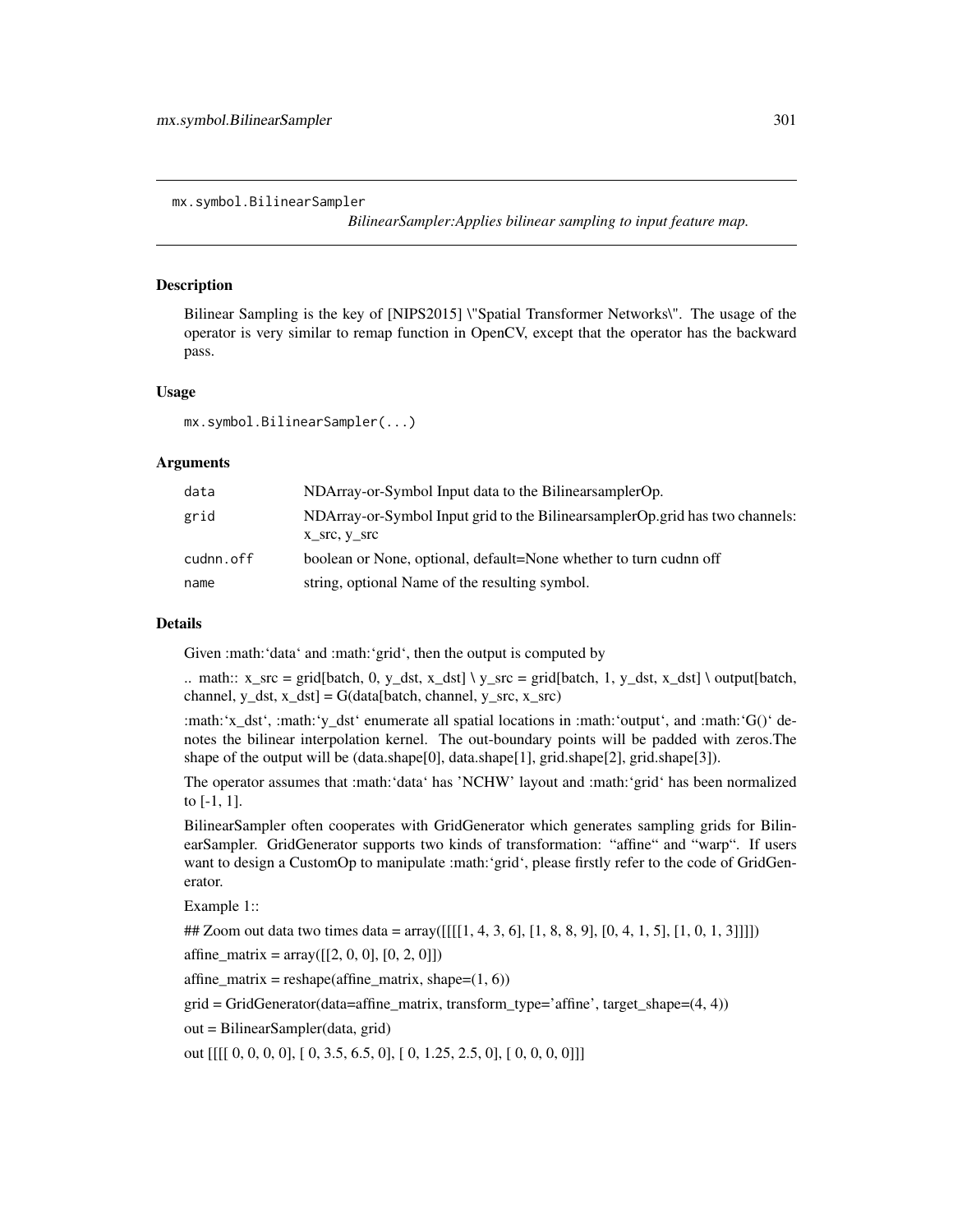```
Example 2::
## shift data horizontally by -1 pixel
data = array([[1, 4, 3, 6], [1, 8, 8, 9], [0, 4, 1, 5], [1, 0, 1, 3]]])warp_maxtrix = array([[[[1, 1, 1, 1, 1], [1, 1, 1, 1], [1, 1, 1, 1], [1, 1, 1, 1]], [[0, 0, 0, 0], [0, 0, 0], [0, 0, 0], [0, 0, 0]]0, 0, 0], [0, 0, 0, 0]]]])
grid = GridGenerator(data=warp_matrix, transform_type='warp') out = BilinearSampler(data, grid)
out [[[[ 4, 3, 6, 0], [ 8, 8, 9, 0], [ 4, 1, 5, 0], [ 0, 1, 3, 0]]]
Defined in src/operator/bilinear_sampler.cc:L255
```
#### Value

out The result mx.symbol

mx.symbol.BlockGrad *BlockGrad:Stops gradient computation.*

## Description

Stops the accumulated gradient of the inputs from flowing through this operator in the backward direction. In other words, this operator prevents the contribution of its inputs to be taken into account for computing gradients.

#### Usage

mx.symbol.BlockGrad(...)

#### Arguments

| data | NDArray-or-Symbol The input array.             |
|------|------------------------------------------------|
| name | string, optional Name of the resulting symbol. |

# Details

Example::

 $v1 = [1, 2]$   $v2 = [0, 1]$  a = Variable('a') b = Variable('b') b\_stop\_grad = stop\_gradient(3 \* b) loss = MakeLoss(b\_stop\_grad + a)

executor = loss.simple\_bind(ctx=cpu(), a=(1,2), b=(1,2)) executor.forward(is\_train=True, a=v1, b=v2) executor.outputs [ 1. 5.]

executor.backward() executor.grad\_arrays [ 0. 0.] [ 1. 1.]

Defined in src/operator/tensor/elemwise\_unary\_op\_basic.cc:L325

#### Value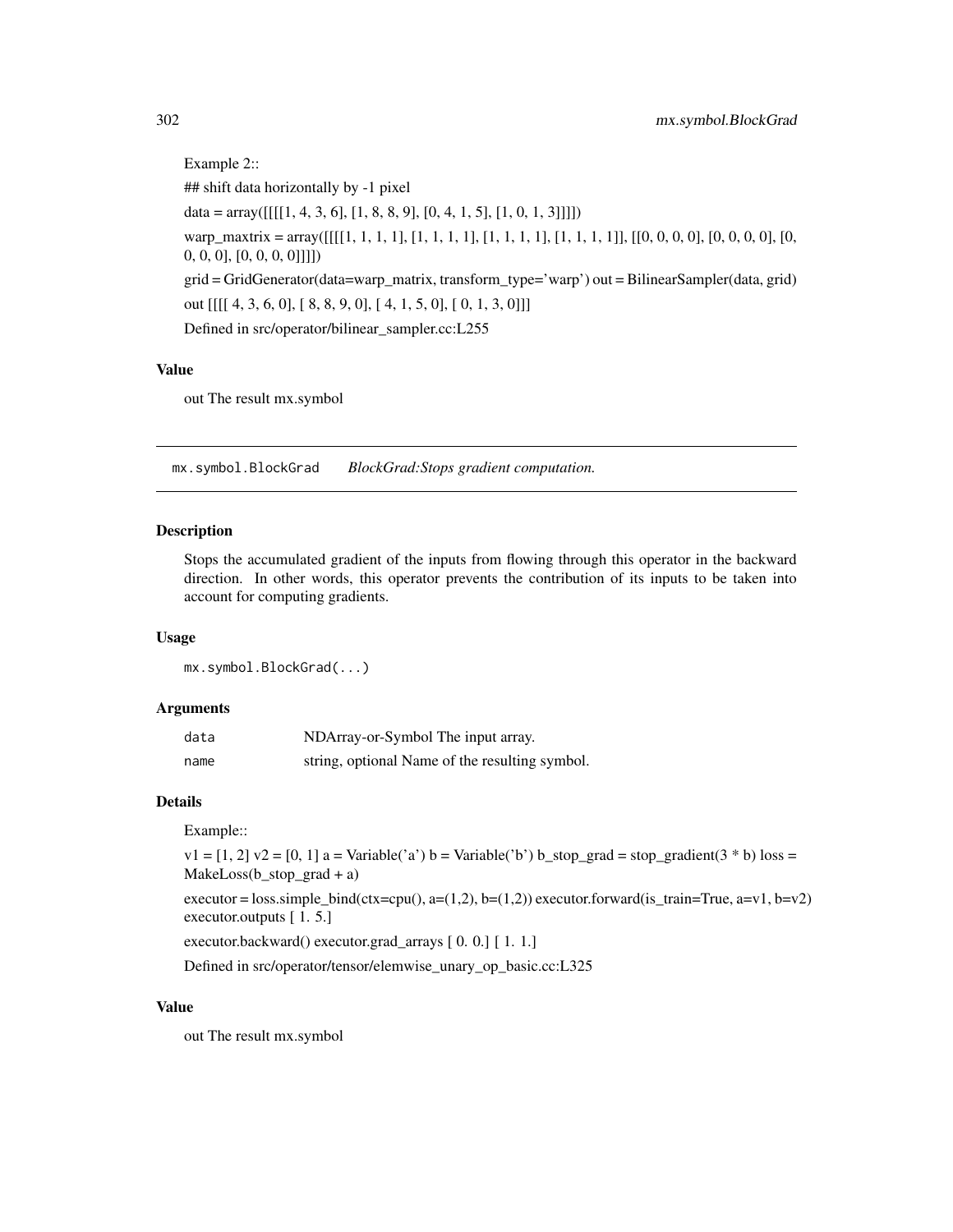mx.symbol.broadcast\_add

*broadcast\_add:Returns element-wise sum of the input arrays with broadcasting.*

# Description

'broadcast\_plus' is an alias to the function 'broadcast\_add'.

## Usage

```
mx.symbol.broadcast_add(...)
```
## Arguments

| lhs  | NDArray-or-Symbol First input to the function  |
|------|------------------------------------------------|
| rhs  | NDArray-or-Symbol Second input to the function |
| name | string, optional Name of the resulting symbol. |

## Details

Example::  $\mathtt{x} = [[\ 1.,\ 1.,\ 1.],[\ 1.,\ 1.,\ 1.]]$  $y = [[0.], [1.]]$ broadcast\_add(x, y) =  $[[ 1., 1., 1.]$ ,  $[ 2., 2., 2.]]$ broadcast\_plus(x, y) =  $[[ 1., 1., 1.], [ 2., 2., 2.]]$ Supported sparse operations: broadcast\_add(csr, dense(1D)) = dense broadcast\_add(dense(1D), csr) = dense Defined in src/operator/tensor/elemwise\_binary\_broadcast\_op\_basic.cc:L57

#### Value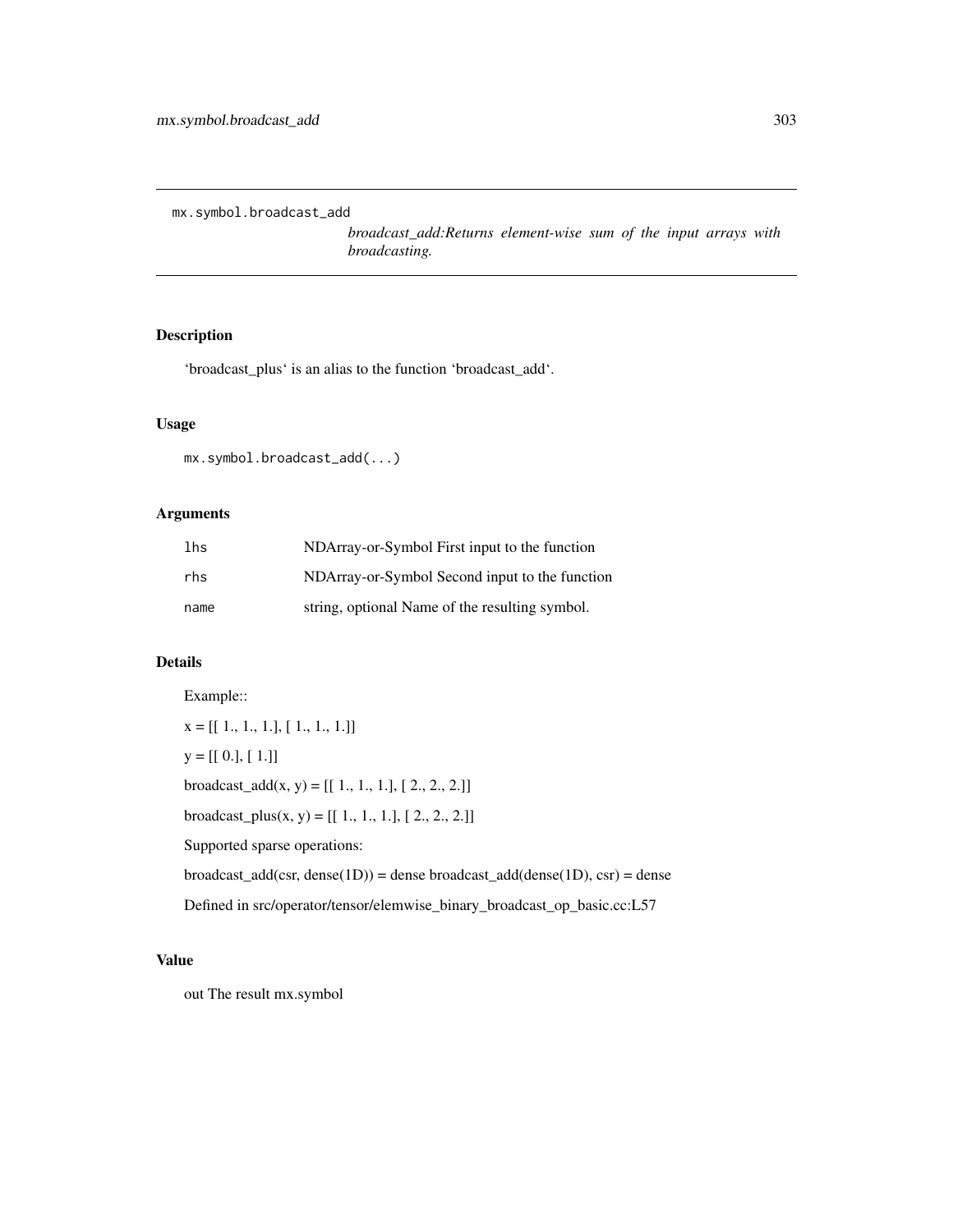mx.symbol.broadcast\_axes

*broadcast\_axes:Broadcasts the input array over particular axes.*

## Description

Broadcasting is allowed on axes with size 1, such as from  $(2,1,3,1)$  to  $(2,8,3,9)$ . Elements will be duplicated on the broadcasted axes.

#### Usage

```
mx.symbol.broadcast_axes(...)
```
## Arguments

| data | NDArray-or-Symbol The input                                               |
|------|---------------------------------------------------------------------------|
| axis | Shape(tuple), optional, default=[] The axes to perform the broadcasting.  |
| size | Shape(tuple), optional, default=[] Target sizes of the broadcasting axes. |
| name | string, optional Name of the resulting symbol.                            |

## Details

'broadcast\_axes' is an alias to the function 'broadcast\_axis'.

Example::

// given x of shape  $(1,2,1)$  x = [[[ 1.], [ 2.]]]

// broadcast x on on axis 2 broadcast\_axis(x, axis=2, size=3) =  $[[1, 1, 1, 1, 1, 2, 2, 2, 2, 1]]$  // broadcast x on on axes 0 and 2 broadcast\_axis(x, axis=(0,2), size=(2,3)) = [[[ 1., 1., 1.], [ 2., 2., 2.]], [[ 1., 1., 1.], [ 2., 2., 2.]]]

Defined in src/operator/tensor/broadcast\_reduce\_op\_value.cc:L92

## Value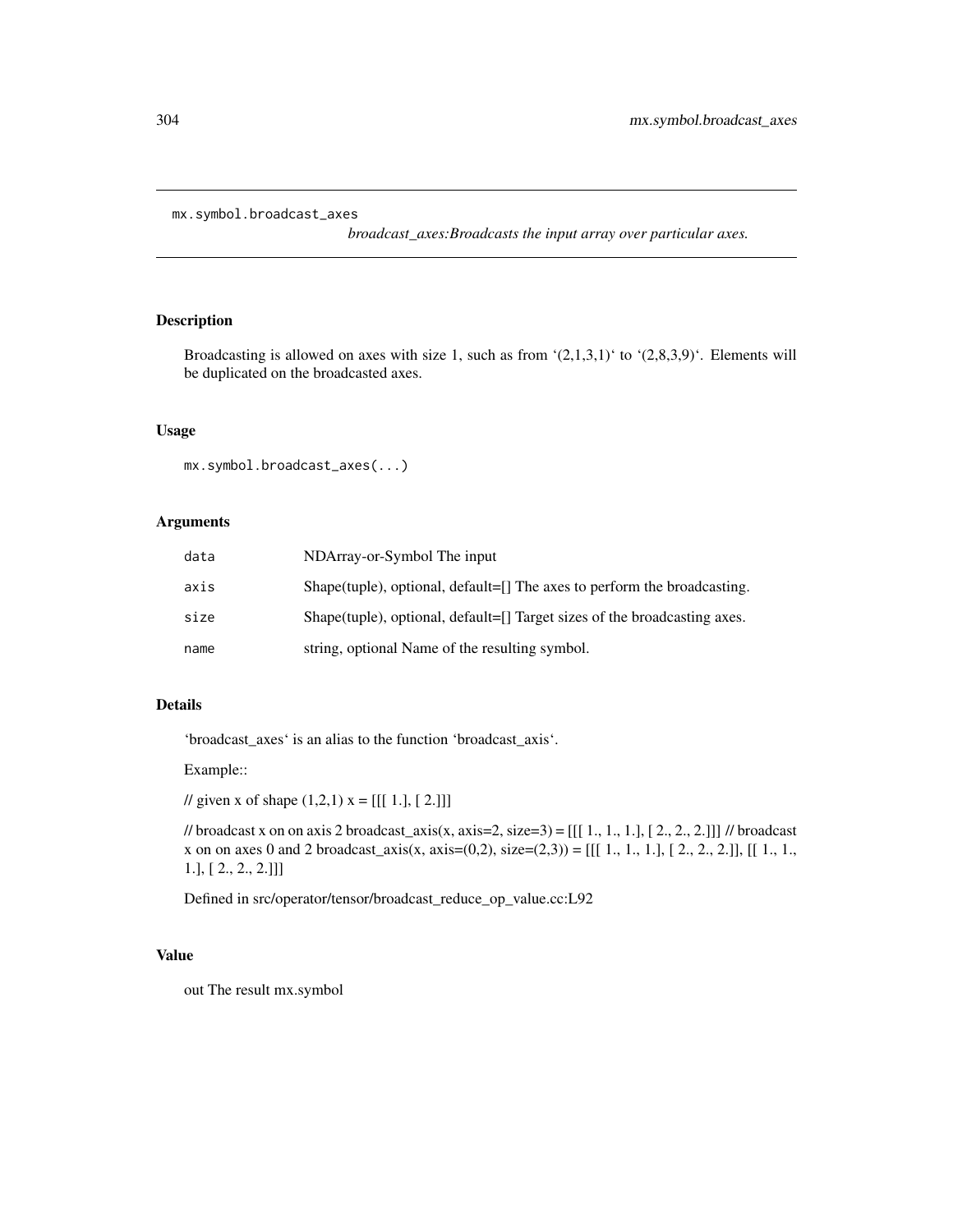mx.symbol.broadcast\_axis

*broadcast\_axis:Broadcasts the input array over particular axes.*

## Description

Broadcasting is allowed on axes with size 1, such as from  $(2,1,3,1)$  to  $(2,8,3,9)$ . Elements will be duplicated on the broadcasted axes.

#### Usage

```
mx.symbol.broadcast_axis(...)
```
## Arguments

| data | NDArray-or-Symbol The input                                               |
|------|---------------------------------------------------------------------------|
| axis | Shape(tuple), optional, default=[] The axes to perform the broadcasting.  |
| size | Shape(tuple), optional, default=[] Target sizes of the broadcasting axes. |
| name | string, optional Name of the resulting symbol.                            |

## Details

'broadcast\_axes' is an alias to the function 'broadcast\_axis'.

Example::

// given x of shape  $(1,2,1)$  x = [[[ 1.], [ 2.]]]

// broadcast x on on axis 2 broadcast\_axis(x, axis=2, size=3) =  $[[1, 1, 1, 1, 1, 2, 2, 2, 2, 1]]$  // broadcast x on on axes 0 and 2 broadcast\_axis(x, axis=(0,2), size=(2,3)) = [[[ 1., 1., 1.], [ 2., 2., 2.]], [[ 1., 1., 1.], [ 2., 2., 2.]]]

Defined in src/operator/tensor/broadcast\_reduce\_op\_value.cc:L92

## Value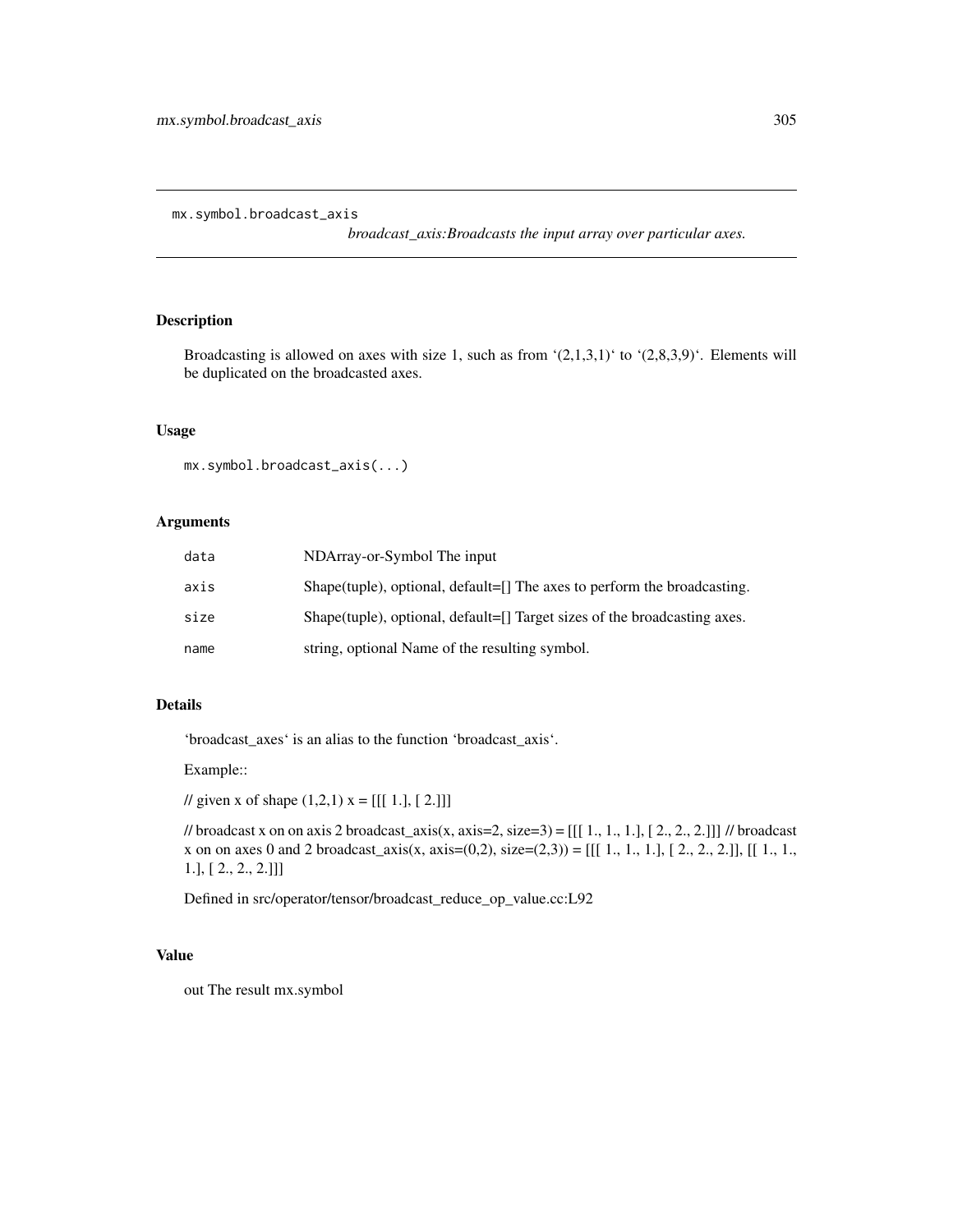```
mx.symbol.broadcast_div
```
*broadcast\_div:Returns element-wise division of the input arrays with broadcasting.*

## Description

Example::

#### Usage

mx.symbol.broadcast\_div(...)

#### Arguments

| lhs  | NDArray-or-Symbol First input to the function  |
|------|------------------------------------------------|
| rhs  | NDArray-or-Symbol Second input to the function |
| name | string, optional Name of the resulting symbol. |

#### Details

 $x = [[ 6., 6., 6.], [ 6., 6., 6.]]$  $y = [[2.], [3.]]$ broadcast\_div(x, y) =  $[[ 3., 3., 3.], [ 2., 2., 2.]]$ Supported sparse operations:  $broadcast\_div(csr, dense(1D)) = csr$ Defined in src/operator/tensor/elemwise\_binary\_broadcast\_op\_basic.cc:L186

## Value

out The result mx.symbol

mx.symbol.broadcast\_equal

*broadcast\_equal:Returns the result of element-wise \*\*equal to\*\* (==) comparison operation with broadcasting.*

# Description

Example::

#### Usage

mx.symbol.broadcast\_equal(...)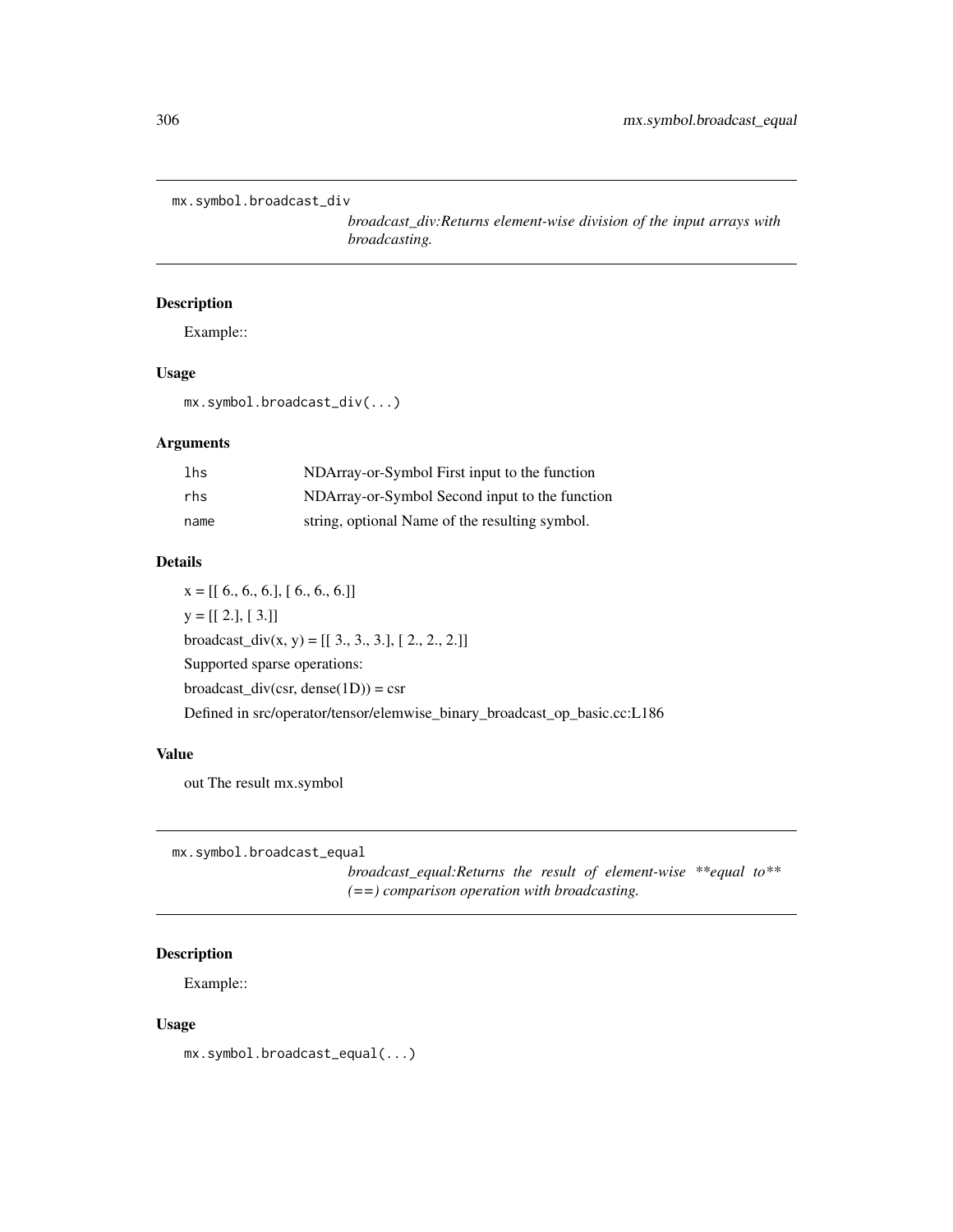## Arguments

| lhs  | NDArray-or-Symbol First input to the function  |
|------|------------------------------------------------|
| rhs  | NDArray-or-Symbol Second input to the function |
| name | string, optional Name of the resulting symbol. |

#### Details

x = [[ 1., 1., 1.], [ 1., 1., 1.]]  $y = [[0.], [1.]]$ broadcast\_equal(x, y) =  $[[ 0., 0., 0.], [ 1., 1., 1.]]$ Defined in src/operator/tensor/elemwise\_binary\_broadcast\_op\_logic.cc:L45

## Value

out The result mx.symbol

```
mx.symbol.broadcast_greater
```
*broadcast\_greater:Returns the result of element-wise \*\*greater than\*\* (>) comparison operation with broadcasting.*

## Description

Example::

#### Usage

```
mx.symbol.broadcast_greater(...)
```
## Arguments

| lhs  | NDArray-or-Symbol First input to the function  |
|------|------------------------------------------------|
| rhs  | NDArray-or-Symbol Second input to the function |
| name | string, optional Name of the resulting symbol. |

#### Details

x = [[ 1., 1., 1.], [ 1., 1., 1.]]  $y = [[0.], [1.]]$ broadcast\_greater(x, y) =  $[[ 1., 1., 1.], [ 0., 0., 0.]]$ Defined in src/operator/tensor/elemwise\_binary\_broadcast\_op\_logic.cc:L81

### Value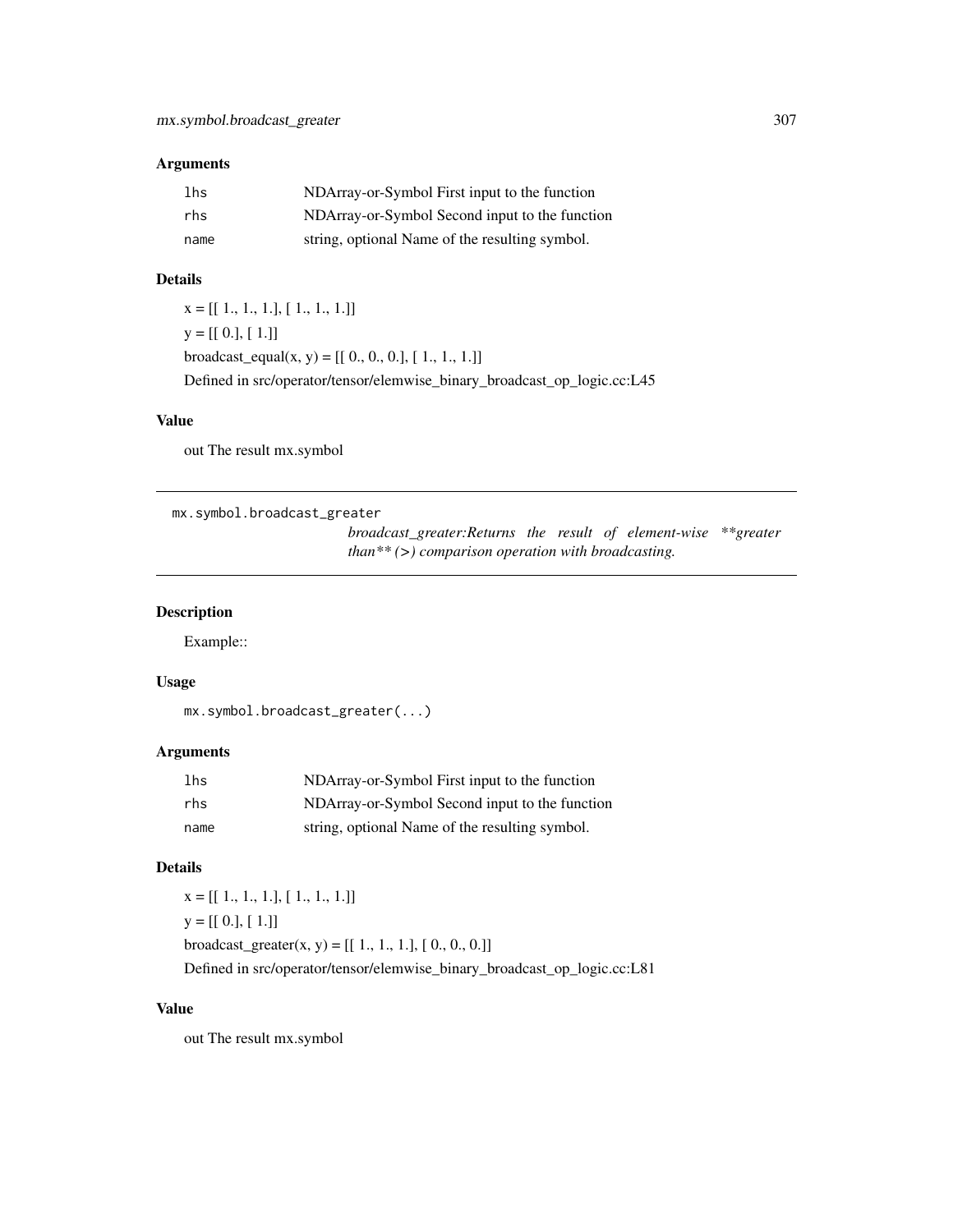mx.symbol.broadcast\_greater\_equal

*broadcast\_greater\_equal:Returns the result of element-wise \*\*greater than or equal to\*\* (>=) comparison operation with broadcasting.*

## Description

Example::

# Usage

mx.symbol.broadcast\_greater\_equal(...)

#### Arguments

| lhs  | NDArray-or-Symbol First input to the function  |
|------|------------------------------------------------|
| rhs  | NDArray-or-Symbol Second input to the function |
| name | string, optional Name of the resulting symbol. |

## Details

 $x = [[1., 1., 1.], [1., 1., 1.]]$  $y = [[0.], [1.]]$ broadcast\_greater\_equal(x, y) =  $[[ 1., 1., 1.], [ 1., 1., 1.]]$ Defined in src/operator/tensor/elemwise\_binary\_broadcast\_op\_logic.cc:L99

#### Value

out The result mx.symbol

mx.symbol.broadcast\_hypot

*broadcast\_hypot: Returns the hypotenuse of a right angled triangle, given its "legs" with broadcasting.*

# Description

It is equivalent to doing :math:'sqrt(x\_1^2 + x\_2^2)'.

# Usage

mx.symbol.broadcast\_hypot(...)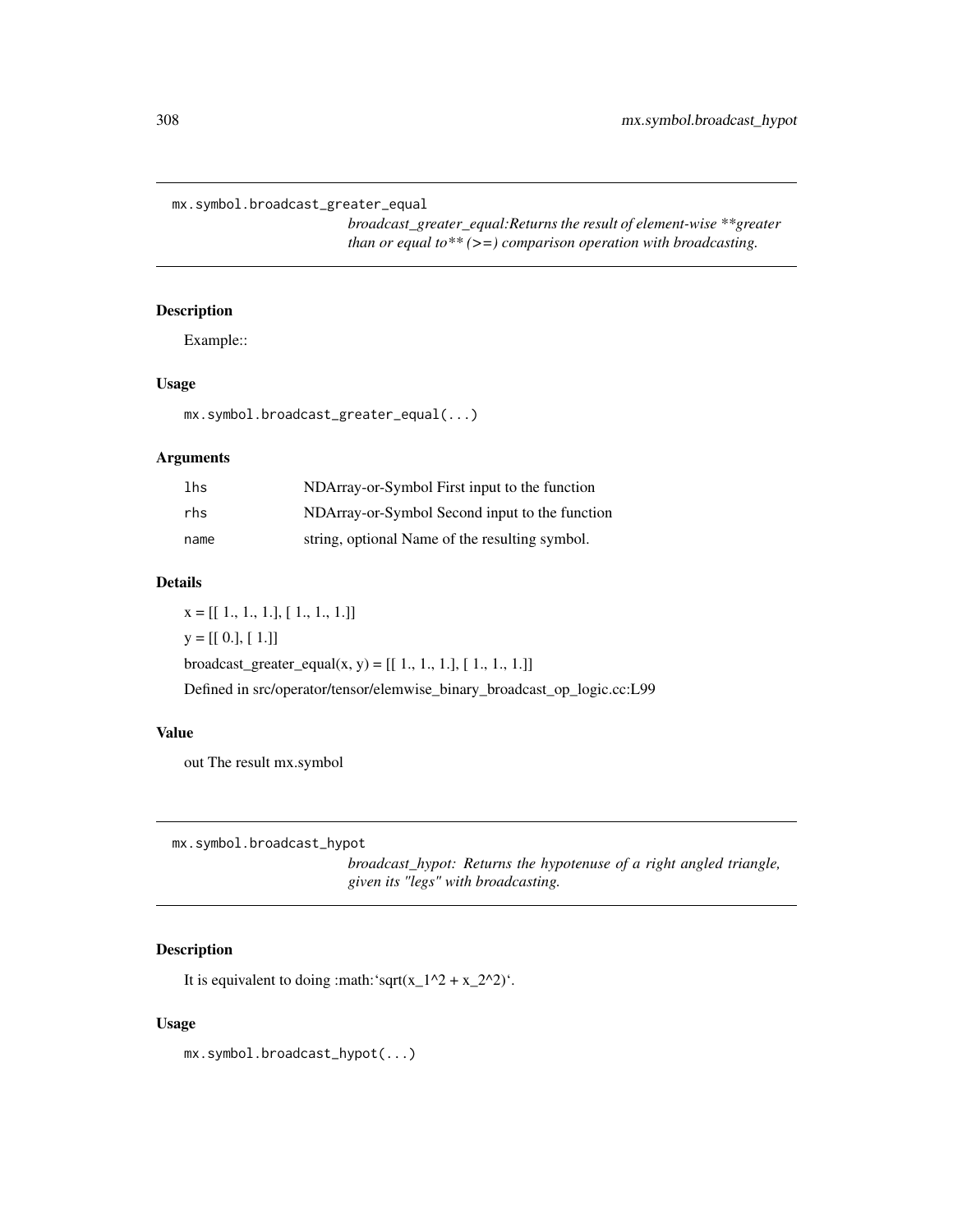## Arguments

| lhs  | NDArray-or-Symbol First input to the function  |
|------|------------------------------------------------|
| rhs  | NDArray-or-Symbol Second input to the function |
| name | string, optional Name of the resulting symbol. |

# Details

Example::  $x = [[3., 3., 3.]]$  $y = [[4.], [4.]]$ broadcast\_hypot(x, y) =  $[[ 5., 5., 5.]$ ,  $[ 5., 5., 5.]$ ]  $z = [[0.], [4.]]$ broadcast\_hypot $(x, z) = [[3., 3., 3.], [5., 5., 5.]]$ Defined in src/operator/tensor/elemwise\_binary\_broadcast\_op\_extended.cc:L157

#### Value

out The result mx.symbol

```
mx.symbol.broadcast_lesser
```
*broadcast\_lesser:Returns the result of element-wise \*\*lesser than\*\* (<) comparison operation with broadcasting.*

## Description

Example::

# Usage

mx.symbol.broadcast\_lesser(...)

## Arguments

| lhs  | NDArray-or-Symbol First input to the function  |
|------|------------------------------------------------|
| rhs  | NDArray-or-Symbol Second input to the function |
| name | string, optional Name of the resulting symbol. |

## Details

 $x = [[1., 1., 1.], [1., 1., 1.]]$  $y = [[0.], [1.]]$ broadcast\_lesser(x, y) =  $[[ 0., 0., 0.], [ 0., 0., 0.]]$ Defined in src/operator/tensor/elemwise\_binary\_broadcast\_op\_logic.cc:L117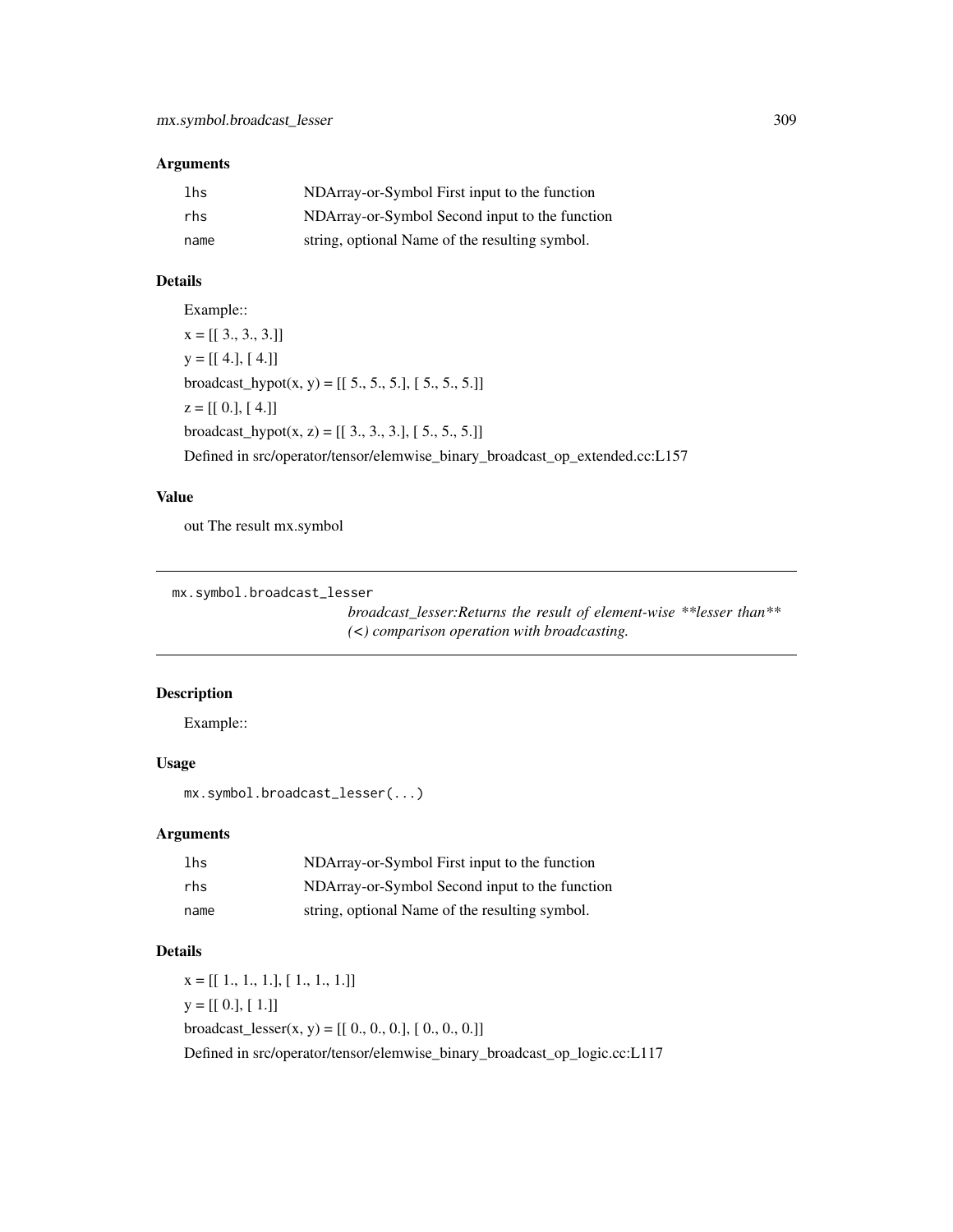# Value

out The result mx.symbol

mx.symbol.broadcast\_lesser\_equal

*broadcast\_lesser\_equal:Returns the result of element-wise \*\*lesser than or equal to\*\* (<=) comparison operation with broadcasting.*

## Description

Example::

# Usage

mx.symbol.broadcast\_lesser\_equal(...)

# Arguments

| lhs  | NDArray-or-Symbol First input to the function  |
|------|------------------------------------------------|
| rhs  | NDArray-or-Symbol Second input to the function |
| name | string, optional Name of the resulting symbol. |

#### Details

 $x = [[1., 1., 1.], [1., 1., 1.]]$  $y = [[0.], [1.]]$ broadcast\_lesser\_equal(x, y) =  $[[ 0., 0., 0.], [ 1., 1., 1.]]$ 

Defined in src/operator/tensor/elemwise\_binary\_broadcast\_op\_logic.cc:L135

# Value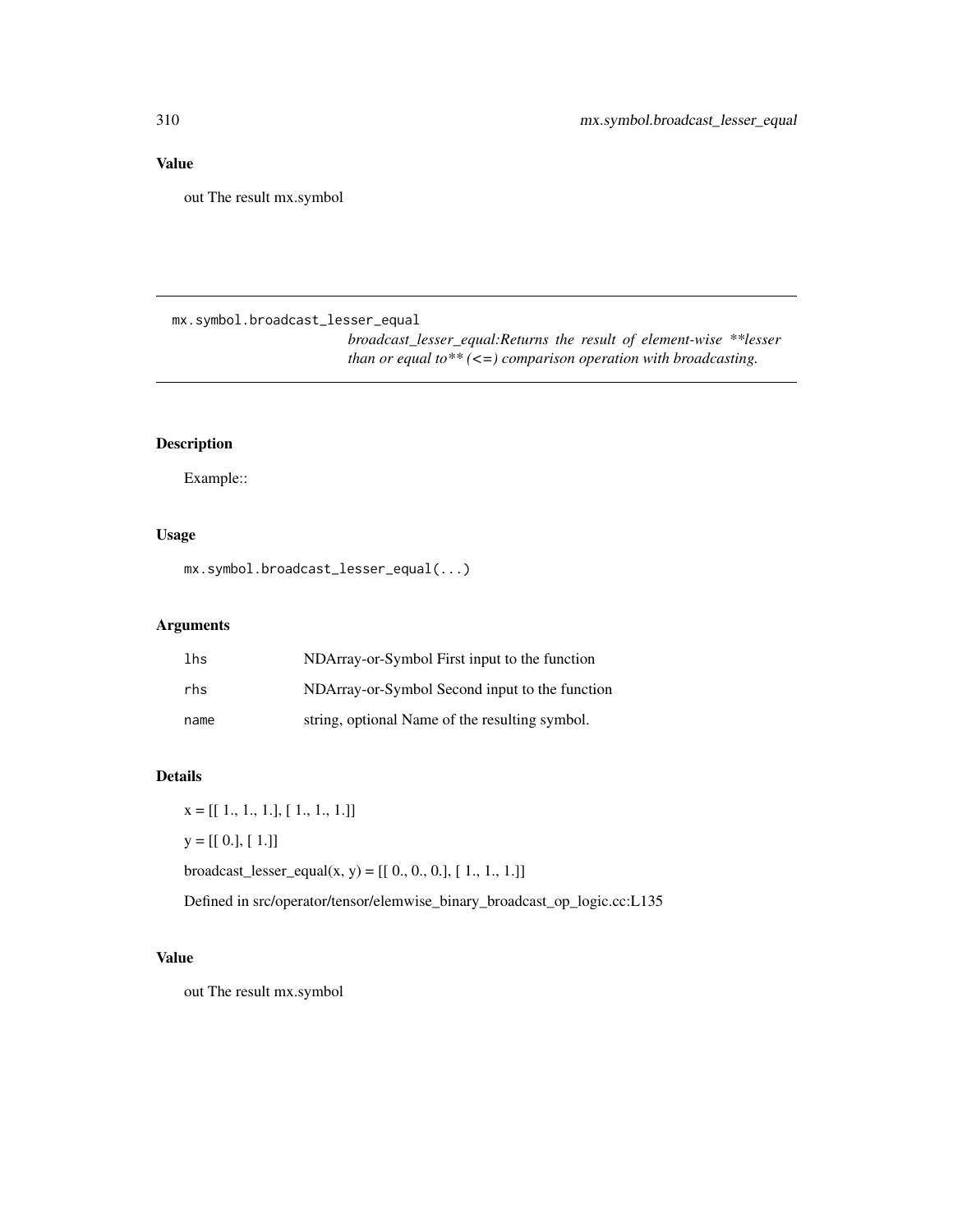mx.symbol.broadcast\_like

*broadcast\_like:Broadcasts lhs to have the same shape as rhs.*

## Description

Broadcasting is a mechanism that allows NDArrays to perform arithmetic operations with arrays of different shapes efficiently without creating multiple copies of arrays. Also see, 'Broadcasting <https://docs.scipy.org/doc/numpy/user/basics.broadcasting.html>'\_ for more explanation.

#### Usage

mx.symbol.broadcast\_like(...)

#### Arguments

| lhs      | NDArray-or-Symbol First input.                                                                 |
|----------|------------------------------------------------------------------------------------------------|
| rhs      | NDArray-or-Symbol Second input.                                                                |
| lhs.axes | Shape or None, optional, default=None Axes to perform broadcast on in the first<br>input array |
| rhs.axes | Shape or None, optional, default=None Axes to copy from the second input<br>array              |
| name     | string, optional Name of the resulting symbol.                                                 |

## Details

Broadcasting is allowed on axes with size 1, such as from  $(2,1,3,1)$  to  $(2,8,3,9)$ . Elements will be duplicated on the broadcasted axes.

For example::

broadcast\_like([[1,2,3]], [[5,6,7],[7,8,9]]) = [[ 1., 2., 3.], [ 1., 2., 3.]])

broadcast\_like([9], [1,2,3,4,5], lhs\_axes=(0,), rhs\_axes=(-1,)) = [9,9,9,9,9]

Defined in src/operator/tensor/broadcast\_reduce\_op\_value.cc:L178

### Value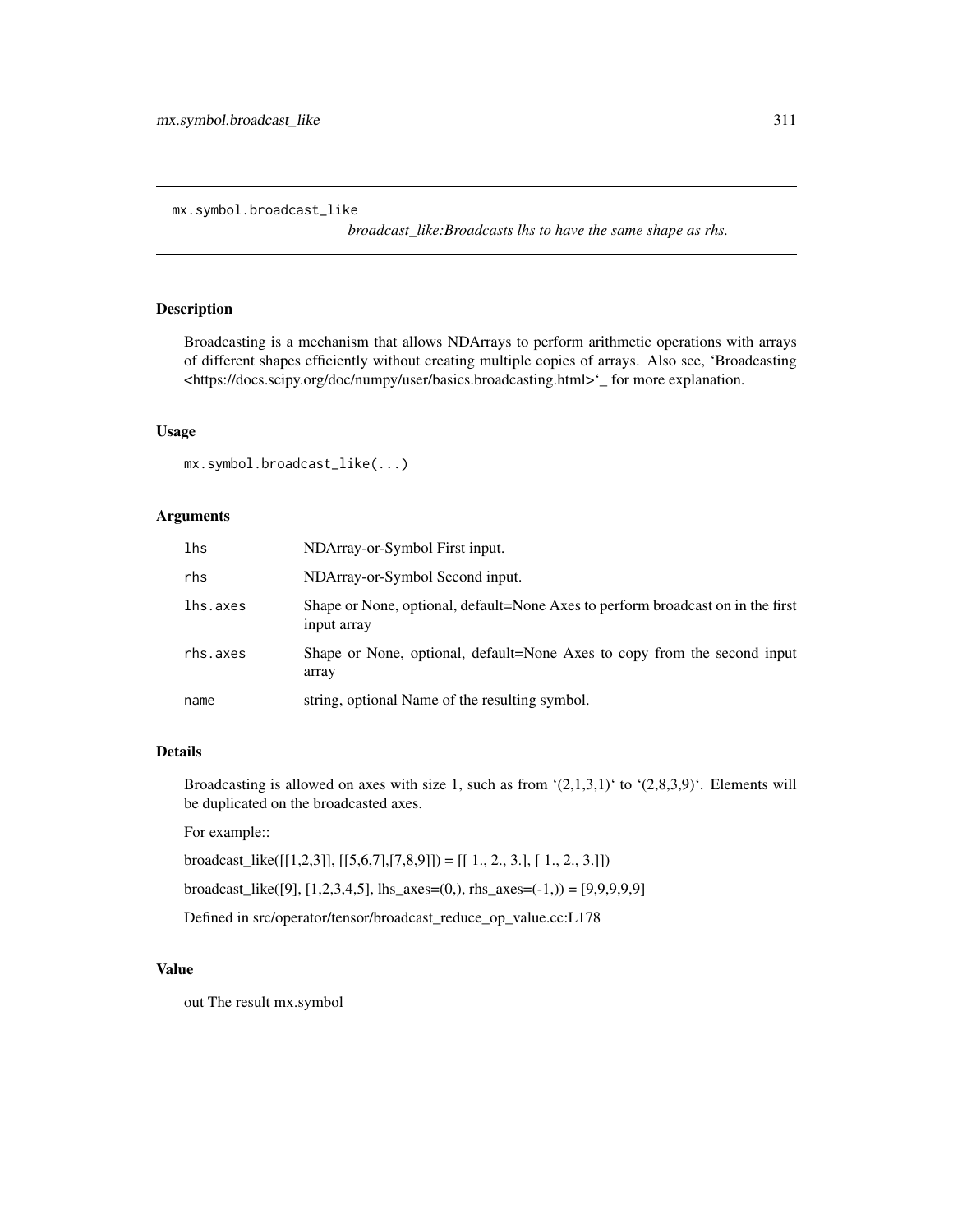mx.symbol.broadcast\_logical\_and

*broadcast\_logical\_and:Returns the result of element-wise \*\*logical and\*\* with broadcasting.*

## Description

Example::

# Usage

mx.symbol.broadcast\_logical\_and(...)

## Arguments

| lhs  | NDArray-or-Symbol First input to the function  |
|------|------------------------------------------------|
| rhs  | NDArray-or-Symbol Second input to the function |
| name | string, optional Name of the resulting symbol. |

## Details

x = [[ 1., 1., 1.], [ 1., 1., 1.]]  $y = [[0.], [1.]]$ broadcast\_logical\_and(x, y) =  $[[ 0., 0., 0.], [ 1., 1., 1.]]$ Defined in src/operator/tensor/elemwise\_binary\_broadcast\_op\_logic.cc:L153

#### Value

out The result mx.symbol

mx.symbol.broadcast\_logical\_or *broadcast\_logical\_or:Returns the result of element-wise \*\*logical or\*\* with broadcasting.*

# **Description**

Example::

# Usage

mx.symbol.broadcast\_logical\_or(...)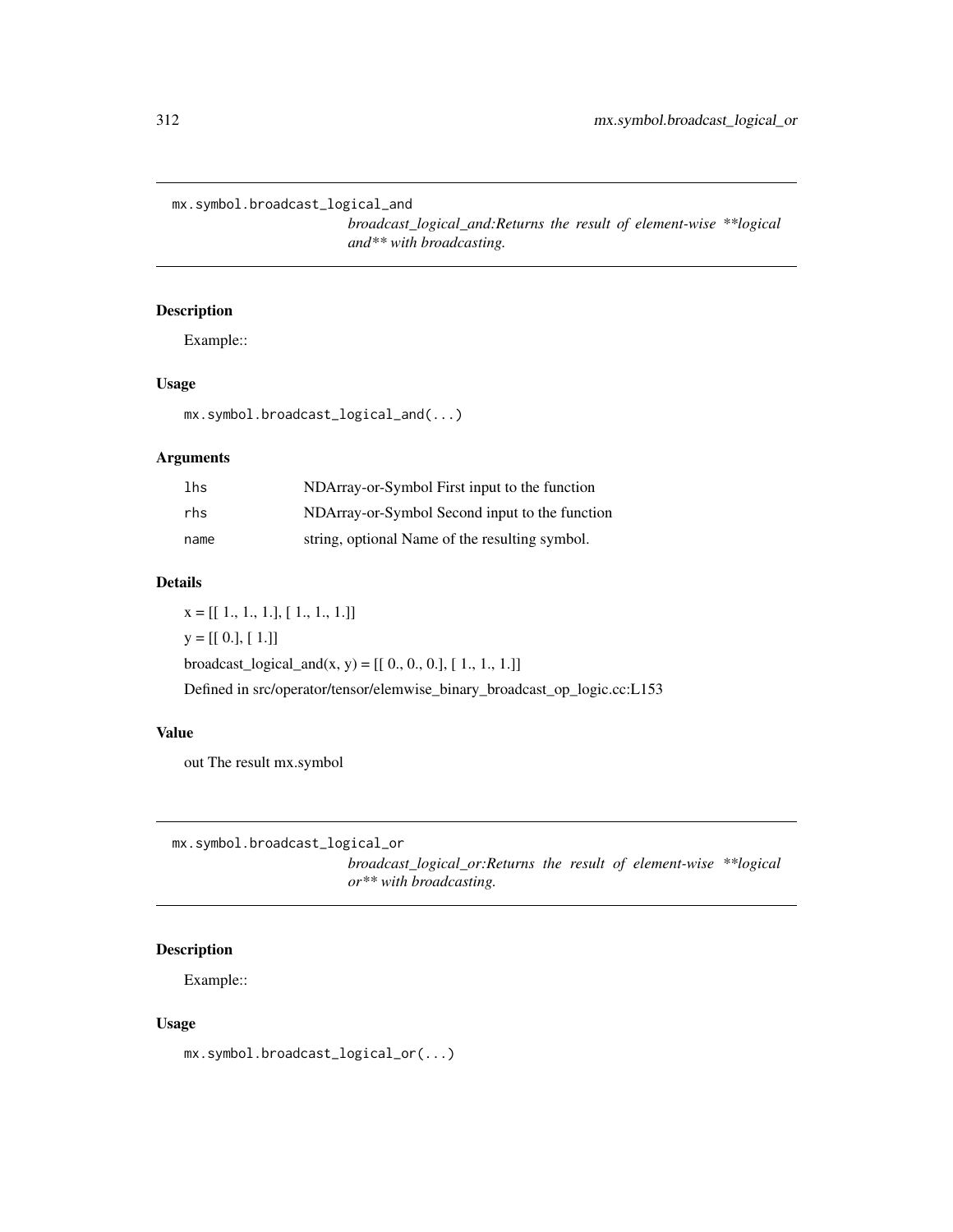## Arguments

| lhs  | NDArray-or-Symbol First input to the function  |
|------|------------------------------------------------|
| rhs  | NDArray-or-Symbol Second input to the function |
| name | string, optional Name of the resulting symbol. |

#### Details

 $x = [[1., 1., 0.], [1., 1., 0.]]$  $y = [[1.], [0.]]$ broadcast\_logical\_or(x, y) =  $[[ 1., 1., 1.], [ 1., 1., 0.]]$ Defined in src/operator/tensor/elemwise\_binary\_broadcast\_op\_logic.cc:L171

## Value

out The result mx.symbol

```
mx.symbol.broadcast_logical_xor
```
*broadcast\_logical\_xor:Returns the result of element-wise \*\*logical xor\*\* with broadcasting.*

## Description

Example::

#### Usage

```
mx.symbol.broadcast_logical_xor(...)
```
## Arguments

| lhs  | NDArray-or-Symbol First input to the function  |
|------|------------------------------------------------|
| rhs  | NDArray-or-Symbol Second input to the function |
| name | string, optional Name of the resulting symbol. |

## Details

 $x = [[1., 1., 0.], [1., 1., 0.]]$  $y = [[1.], [0.]]$ broadcast\_logical\_xor(x, y) =  $[[ 0., 0., 1.], [ 1., 1., 0.]]$ Defined in src/operator/tensor/elemwise\_binary\_broadcast\_op\_logic.cc:L189

#### Value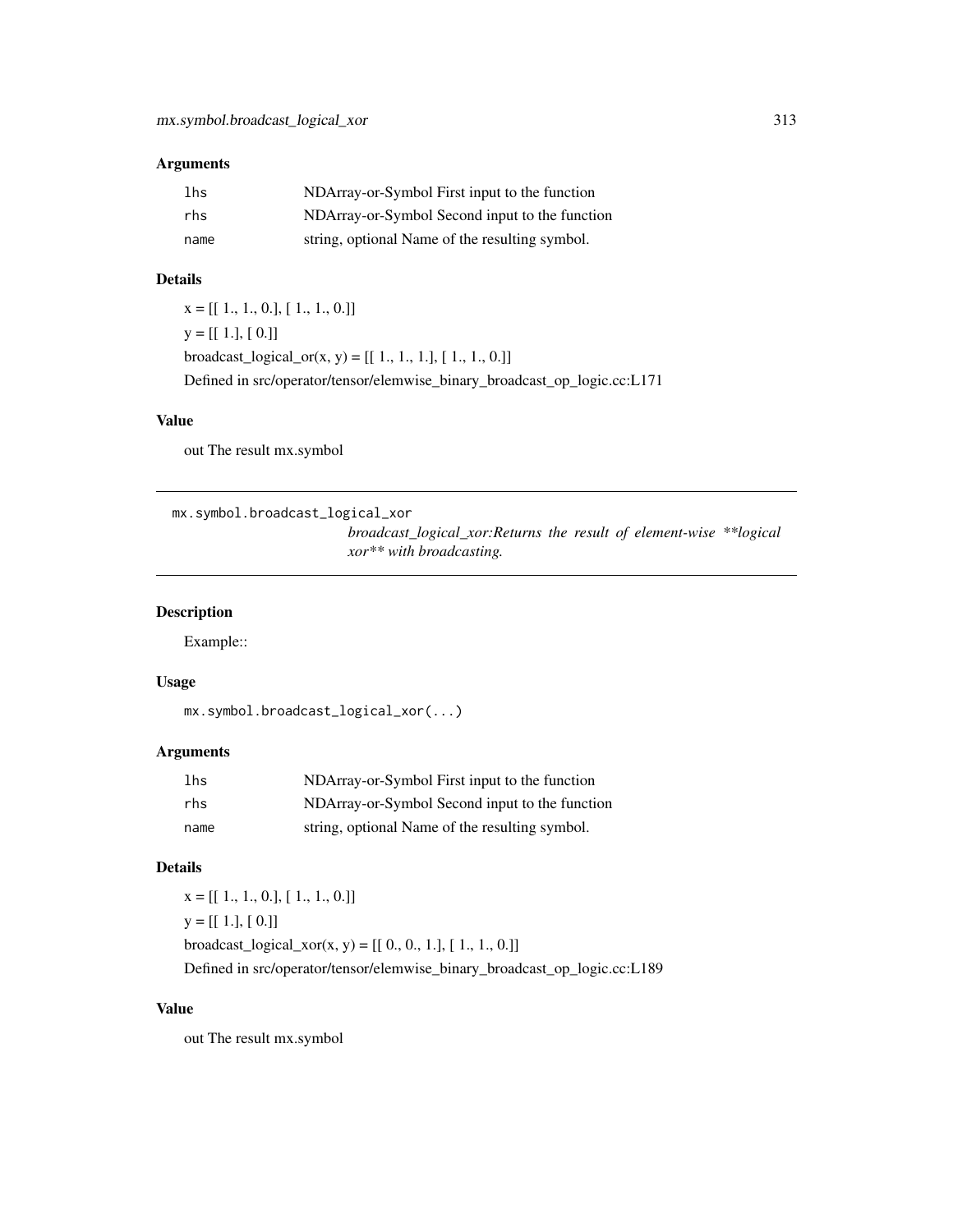```
mx.symbol.broadcast_maximum
```
*broadcast\_maximum:Returns element-wise maximum of the input arrays with broadcasting.*

## Description

This function compares two input arrays and returns a new array having the element-wise maxima.

# Usage

mx.symbol.broadcast\_maximum(...)

# Arguments

| lhs  | NDArray-or-Symbol First input to the function  |
|------|------------------------------------------------|
| rhs  | NDArray-or-Symbol Second input to the function |
| name | string, optional Name of the resulting symbol. |

#### Details

Example::

 $x = [[1., 1., 1.], [1., 1., 1.]]$  $y = [[0.], [1.]]$ broadcast\_maximum(x, y) =  $[[ 1., 1., 1.], [ 1., 1., 1.]]$ Defined in src/operator/tensor/elemwise\_binary\_broadcast\_op\_extended.cc:L80

#### Value

out The result mx.symbol

mx.symbol.broadcast\_minimum

*broadcast\_minimum:Returns element-wise minimum of the input arrays with broadcasting.*

## Description

This function compares two input arrays and returns a new array having the element-wise minima.

#### Usage

mx.symbol.broadcast\_minimum(...)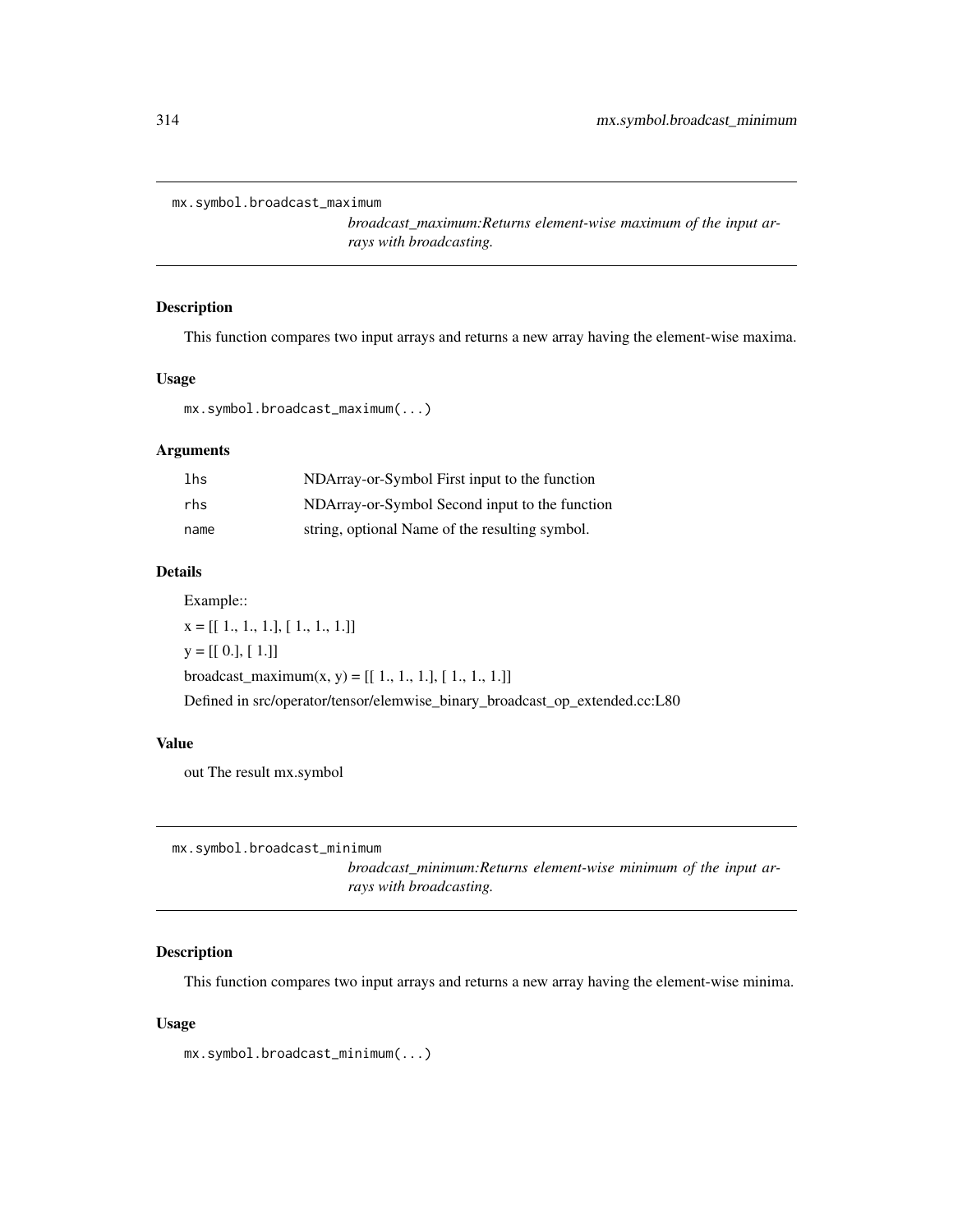## Arguments

| lhs  | NDArray-or-Symbol First input to the function  |
|------|------------------------------------------------|
| rhs  | NDArray-or-Symbol Second input to the function |
| name | string, optional Name of the resulting symbol. |

# Details

Example:: x = [[ 1., 1., 1.], [ 1., 1., 1.]]  $y = [[0.], [1.]]$ broadcast\_maximum(x, y) =  $[[ 0., 0., 0.], [ 1., 1., 1.]]$ Defined in src/operator/tensor/elemwise\_binary\_broadcast\_op\_extended.cc:L116

#### Value

out The result mx.symbol

mx.symbol.broadcast\_minus

*broadcast\_minus:Returns element-wise difference of the input arrays with broadcasting.*

## Description

'broadcast\_minus' is an alias to the function 'broadcast\_sub'.

# Usage

```
mx.symbol.broadcast_minus(...)
```
# Arguments

| lhs  | NDArray-or-Symbol First input to the function  |
|------|------------------------------------------------|
| rhs  | NDArray-or-Symbol Second input to the function |
| name | string, optional Name of the resulting symbol. |

## Details

Example:: x = [[ 1., 1., 1.], [ 1., 1., 1.]]  $y = [[0.], [1.]]$ broadcast\_sub $(x, y) = [[1., 1., 1.], [0., 0., 0.]]$ broadcast\_minus(x, y) =  $[[ 1., 1., 1.], [ 0., 0., 0.]]$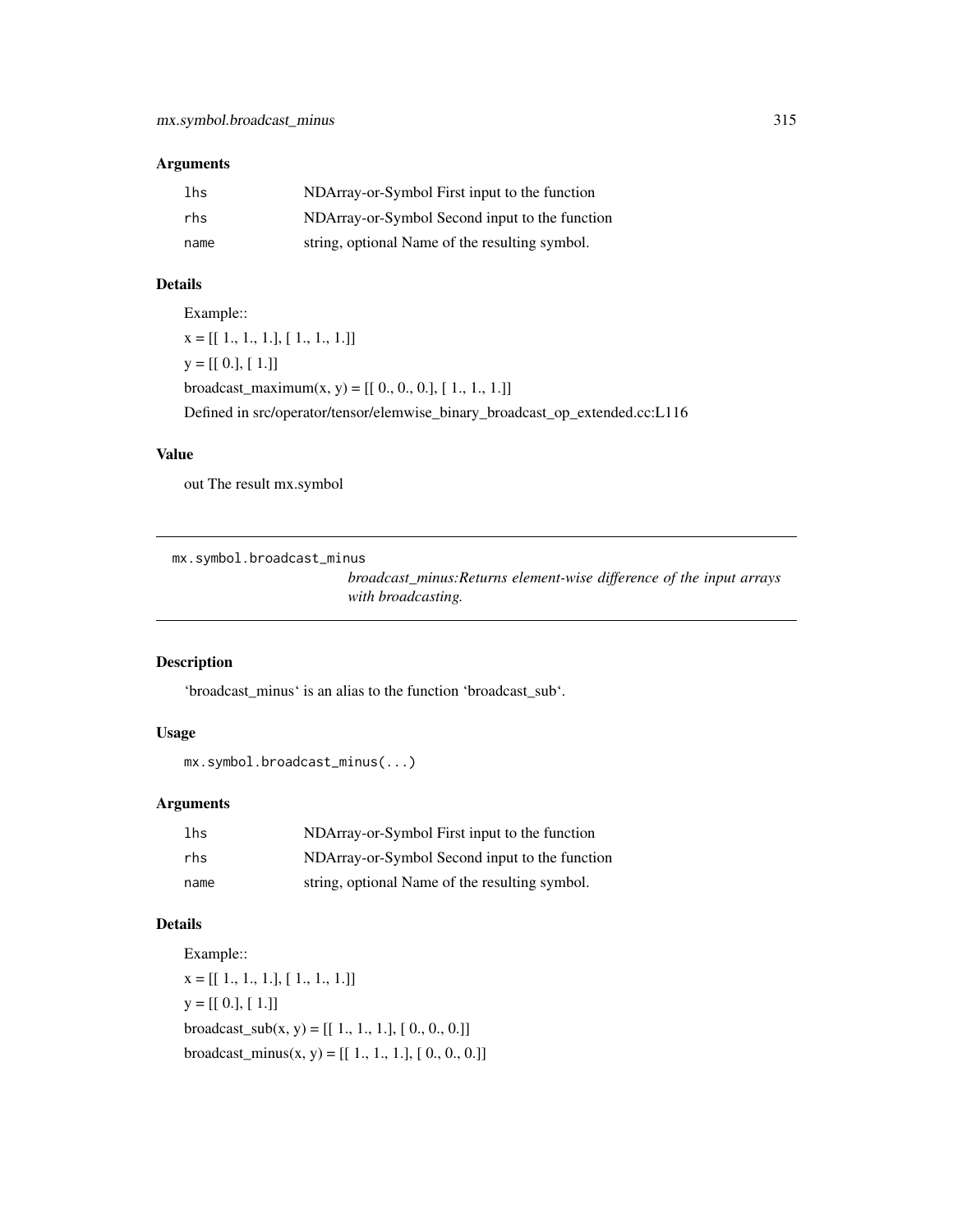Supported sparse operations:

 $broadcast\_sub/minus(csr, dense(1D)) = dense broadcast\_sub/minus(dense(1D), csr) = dense$ Defined in src/operator/tensor/elemwise\_binary\_broadcast\_op\_basic.cc:L105

## Value

out The result mx.symbol

mx.symbol.broadcast\_mod

*broadcast\_mod:Returns element-wise modulo of the input arrays with broadcasting.*

# Description

Example::

#### Usage

mx.symbol.broadcast\_mod(...)

## Arguments

| lhs  | NDArray-or-Symbol First input to the function  |
|------|------------------------------------------------|
| rhs  | NDArray-or-Symbol Second input to the function |
| name | string, optional Name of the resulting symbol. |

#### Details

 $x = [[ 8., 8., 8.], [ 8., 8., 8.]]$  $y = [[2.], [3.]]$ broadcast\_mod(x, y) =  $[[ 0., 0., 0.], [ 2., 2., 2.]]$ 

Defined in src/operator/tensor/elemwise\_binary\_broadcast\_op\_basic.cc:L221

# Value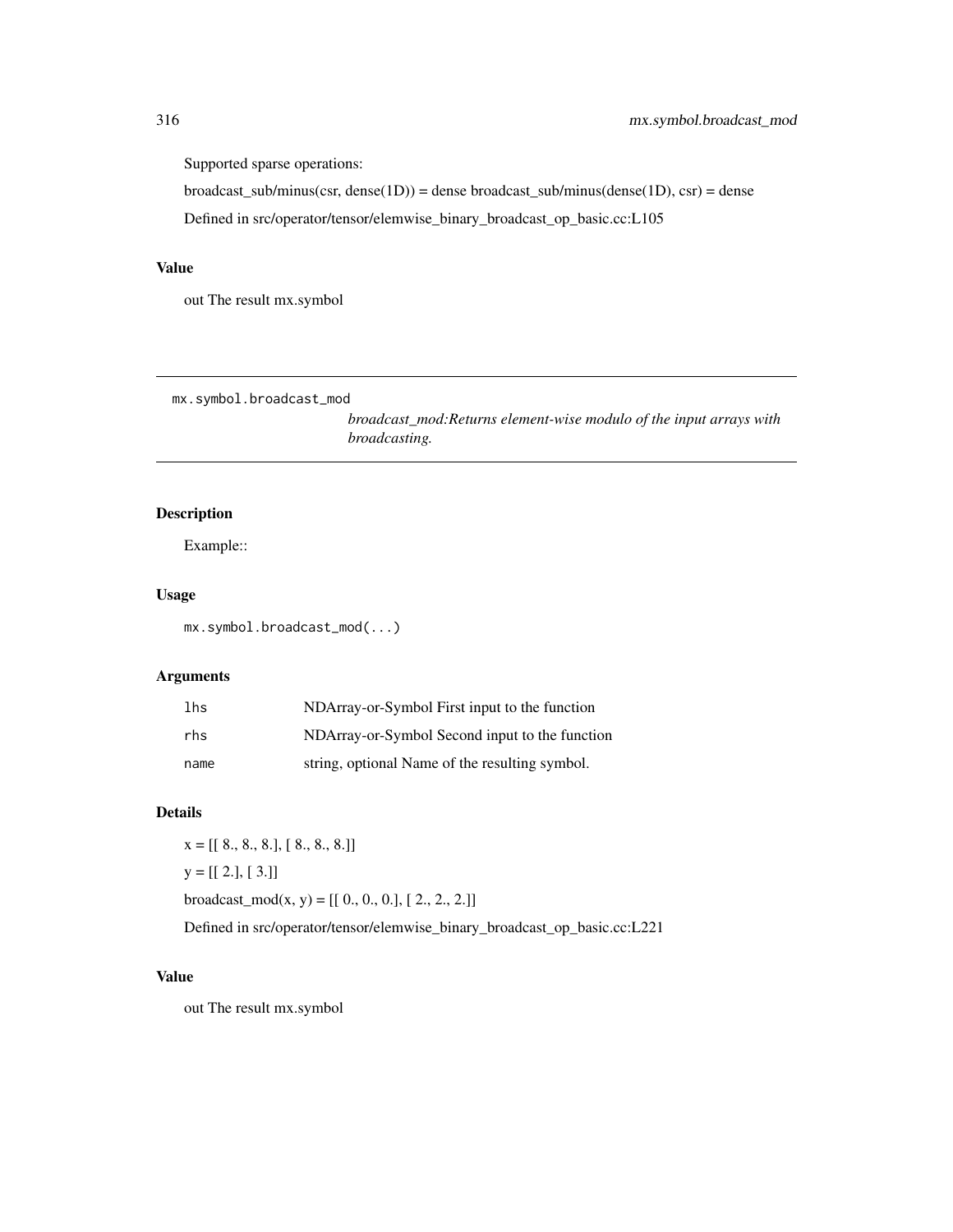```
mx.symbol.broadcast_mul
```
*broadcast\_mul:Returns element-wise product of the input arrays with broadcasting.*

# Description

Example::

#### Usage

mx.symbol.broadcast\_mul(...)

#### Arguments

| lhs  | NDArray-or-Symbol First input to the function  |
|------|------------------------------------------------|
| rhs  | NDArray-or-Symbol Second input to the function |
| name | string, optional Name of the resulting symbol. |

#### Details

 $x = [[1., 1., 1.], [1., 1., 1.]]$  $y = [[0.], [1.]]$ broadcast\_mul(x, y) = [[ 0., 0., 0.], [ 1., 1., 1.]] Supported sparse operations:  $broadcast\_mul(csr, dense(1D)) = csr$ Defined in src/operator/tensor/elemwise\_binary\_broadcast\_op\_basic.cc:L145

## Value

out The result mx.symbol

mx.symbol.broadcast\_not\_equal

*broadcast\_not\_equal:Returns the result of element-wise \*\*not equal to\*\* (!=) comparison operation with broadcasting.*

# Description

Example::

#### Usage

mx.symbol.broadcast\_not\_equal(...)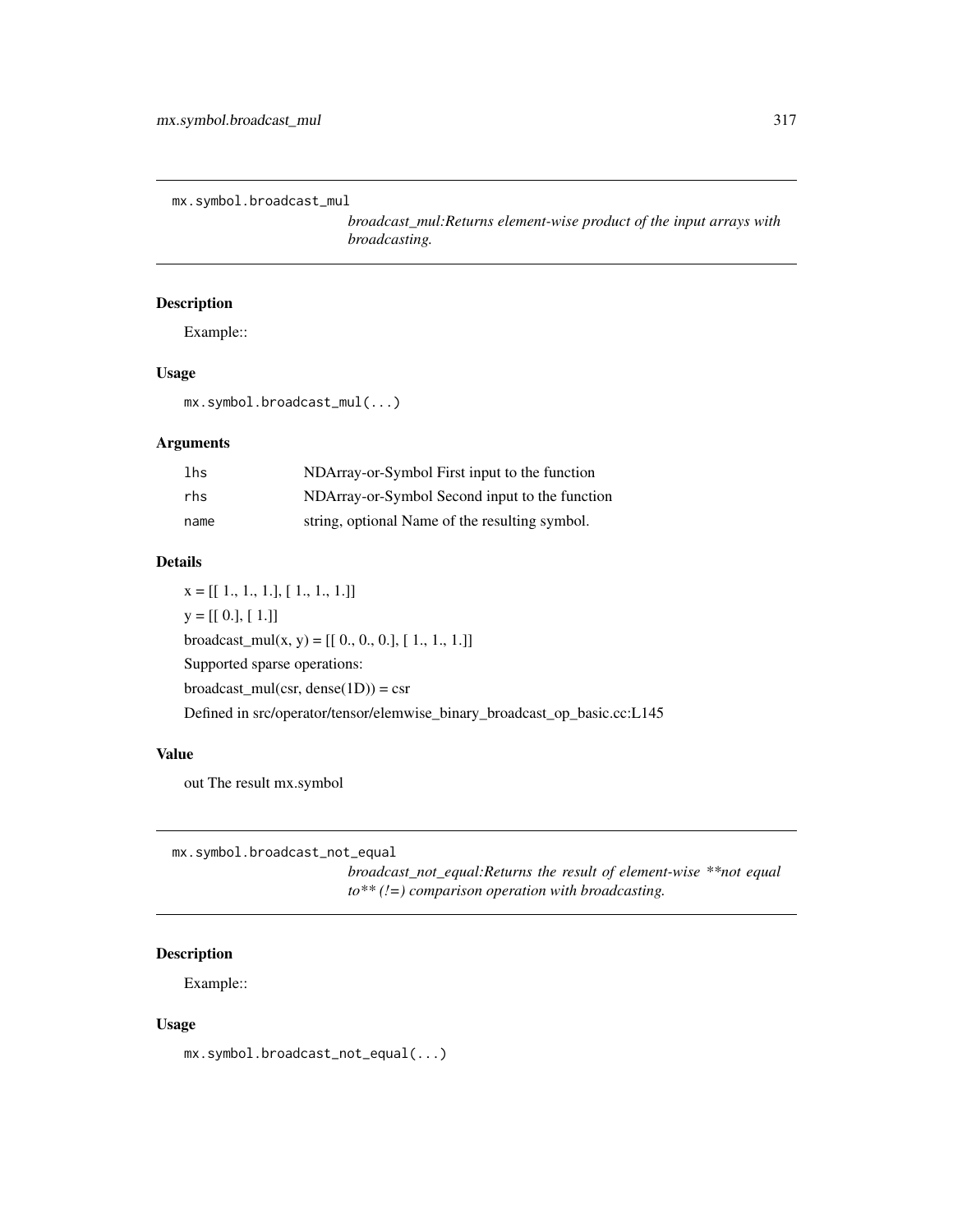## Arguments

| lhs  | NDArray-or-Symbol First input to the function  |
|------|------------------------------------------------|
| rhs  | NDArray-or-Symbol Second input to the function |
| name | string, optional Name of the resulting symbol. |

# Details

 $x = [[1., 1., 1.], [1., 1., 1.]]$  $y = [[0.], [1.]]$ broadcast\_not\_equal(x, y) =  $[[ 1., 1., 1.], [ 0., 0., 0.]]$ Defined in src/operator/tensor/elemwise\_binary\_broadcast\_op\_logic.cc:L63

#### Value

out The result mx.symbol

mx.symbol.broadcast\_plus

*broadcast\_plus:Returns element-wise sum of the input arrays with broadcasting.*

## Description

'broadcast\_plus' is an alias to the function 'broadcast\_add'.

#### Usage

```
mx.symbol.broadcast_plus(...)
```
## Arguments

| 1 <sub>hs</sub> | NDArray-or-Symbol First input to the function  |
|-----------------|------------------------------------------------|
| rhs             | NDArray-or-Symbol Second input to the function |
| name            | string, optional Name of the resulting symbol. |

## Details

Example::  $X = [[1., 1., 1.], [1., 1., 1.]]$  $y = [[0.], [1.]]$ broadcast\_add(x, y) =  $[[ 1., 1., 1.], [ 2., 2., 2.]]$ broadcast\_plus(x, y) =  $[[ 1., 1., 1.], [ 2., 2., 2.]]$ Supported sparse operations:  $broadcast\_add(csr, dense(1D)) = dense broadcast\_add(dense(1D), csr) = dense$ Defined in src/operator/tensor/elemwise\_binary\_broadcast\_op\_basic.cc:L57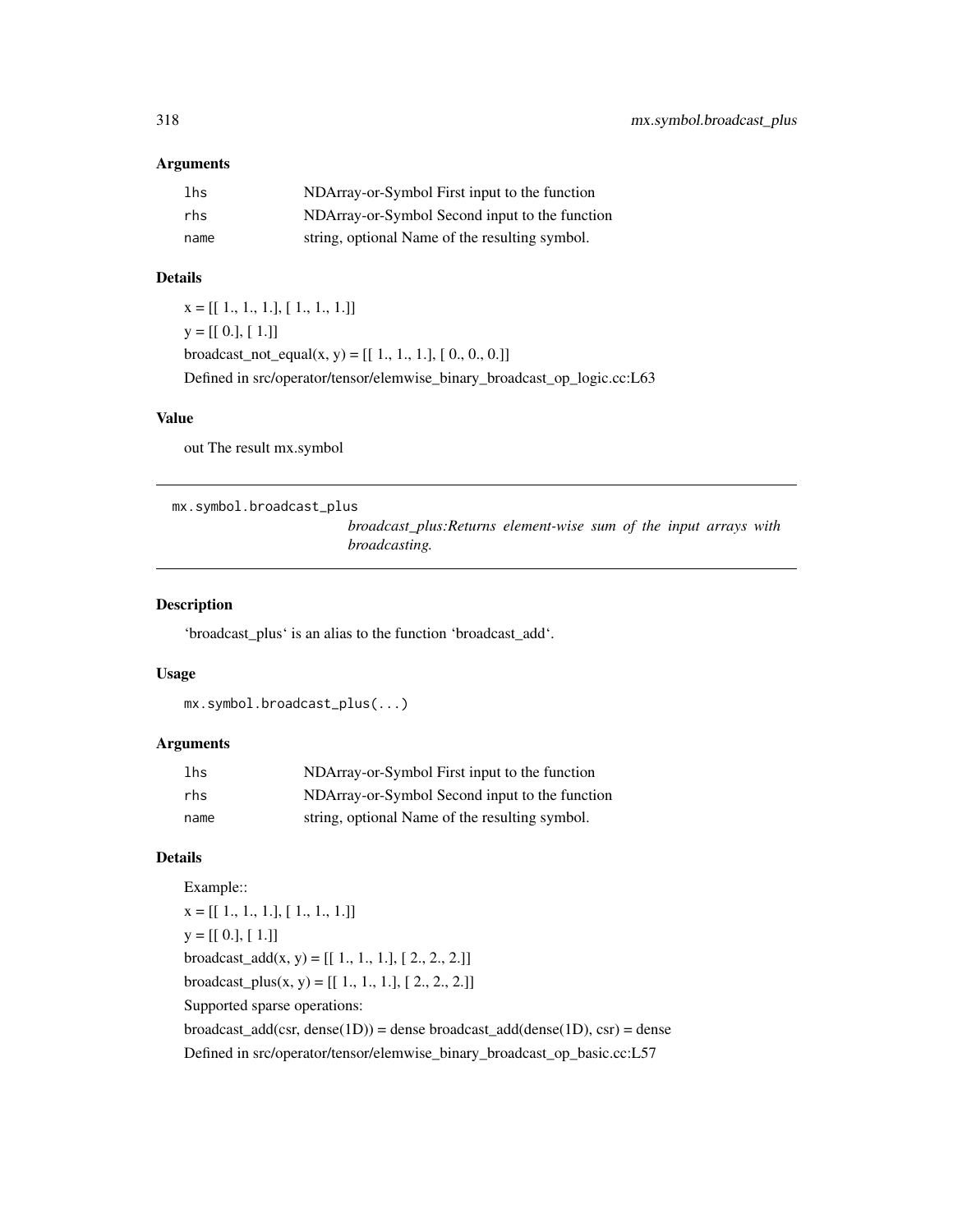# Value

out The result mx.symbol

mx.symbol.broadcast\_power

*broadcast\_power:Returns result of first array elements raised to powers from second array, element-wise with broadcasting.*

## Description

Example::

# Usage

mx.symbol.broadcast\_power(...)

# Arguments

| lhs  | NDArray-or-Symbol First input to the function  |
|------|------------------------------------------------|
| rhs  | NDArray-or-Symbol Second input to the function |
| name | string, optional Name of the resulting symbol. |

#### Details

 $x = [[1., 1., 1.], [1., 1., 1.]]$  $y = [[0.], [1.]]$ broadcast\_power(x, y) =  $[[ 2., 2., 2.]$ ,  $[ 4., 4., 4.]]$ 

Defined in src/operator/tensor/elemwise\_binary\_broadcast\_op\_extended.cc:L44

# Value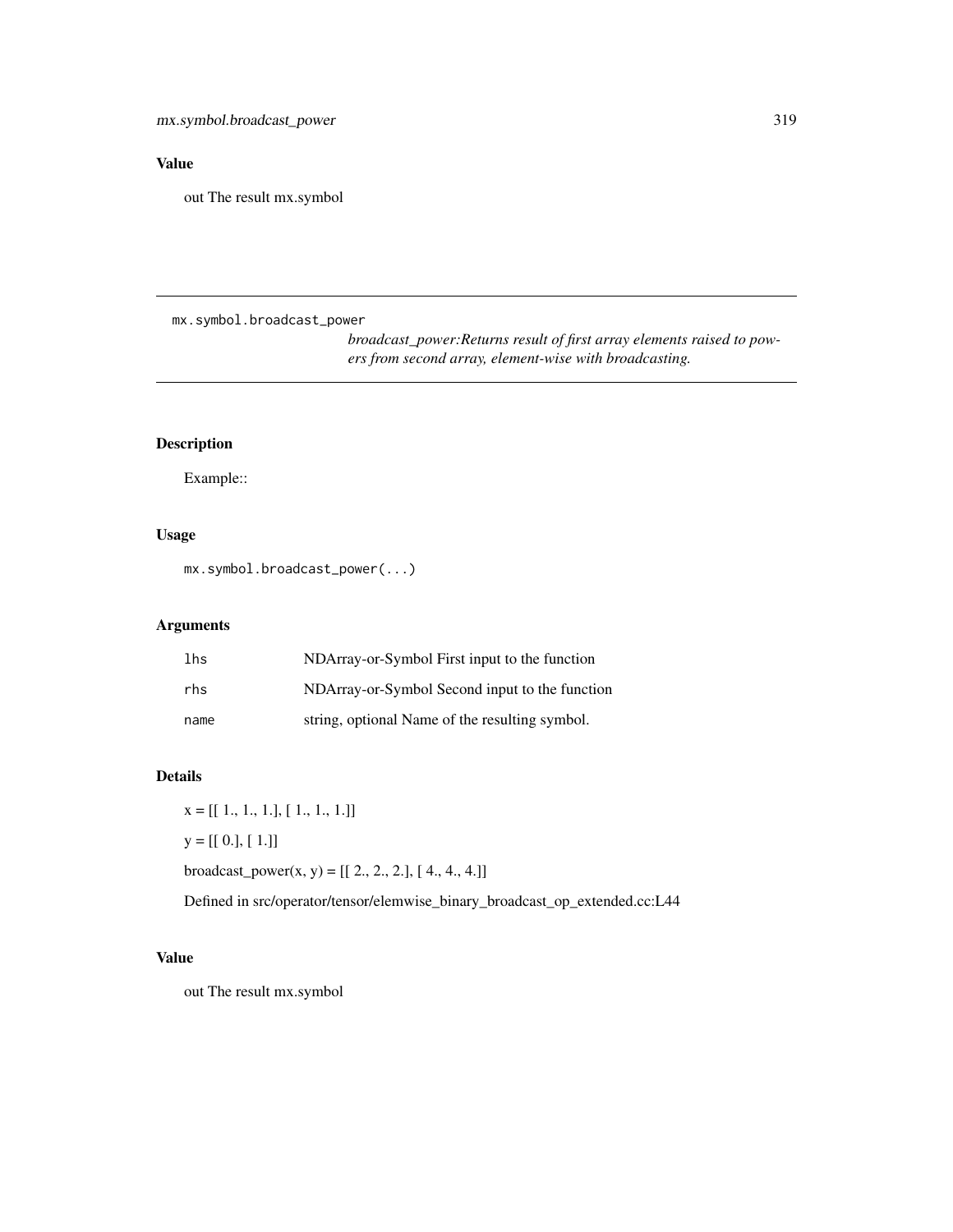mx.symbol.broadcast\_sub

*broadcast\_sub:Returns element-wise difference of the input arrays with broadcasting.*

# Description

'broadcast\_minus' is an alias to the function 'broadcast\_sub'.

## Usage

```
mx.symbol.broadcast_sub(...)
```
## Arguments

| lhs  | NDArray-or-Symbol First input to the function  |
|------|------------------------------------------------|
| rhs  | NDArray-or-Symbol Second input to the function |
| name | string, optional Name of the resulting symbol. |

## Details

Example::

 $\mathtt{x} = [[\ 1.,\ 1.,\ 1.],[\ 1.,\ 1.,\ 1.]]$  $y = [[0.], [1.]]$ broadcast\_sub $(x, y) = [[1., 1., 1.], [0., 0., 0.]]$ broadcast\_minus(x, y) =  $[[ 1., 1., 1.], [ 0., 0., 0.]]$ Supported sparse operations:  $broadcast\_sub/minus(csr, dense(1D)) = dense broadcast\_sub/minus(dense(1D), csr) = dense$ Defined in src/operator/tensor/elemwise\_binary\_broadcast\_op\_basic.cc:L105

## Value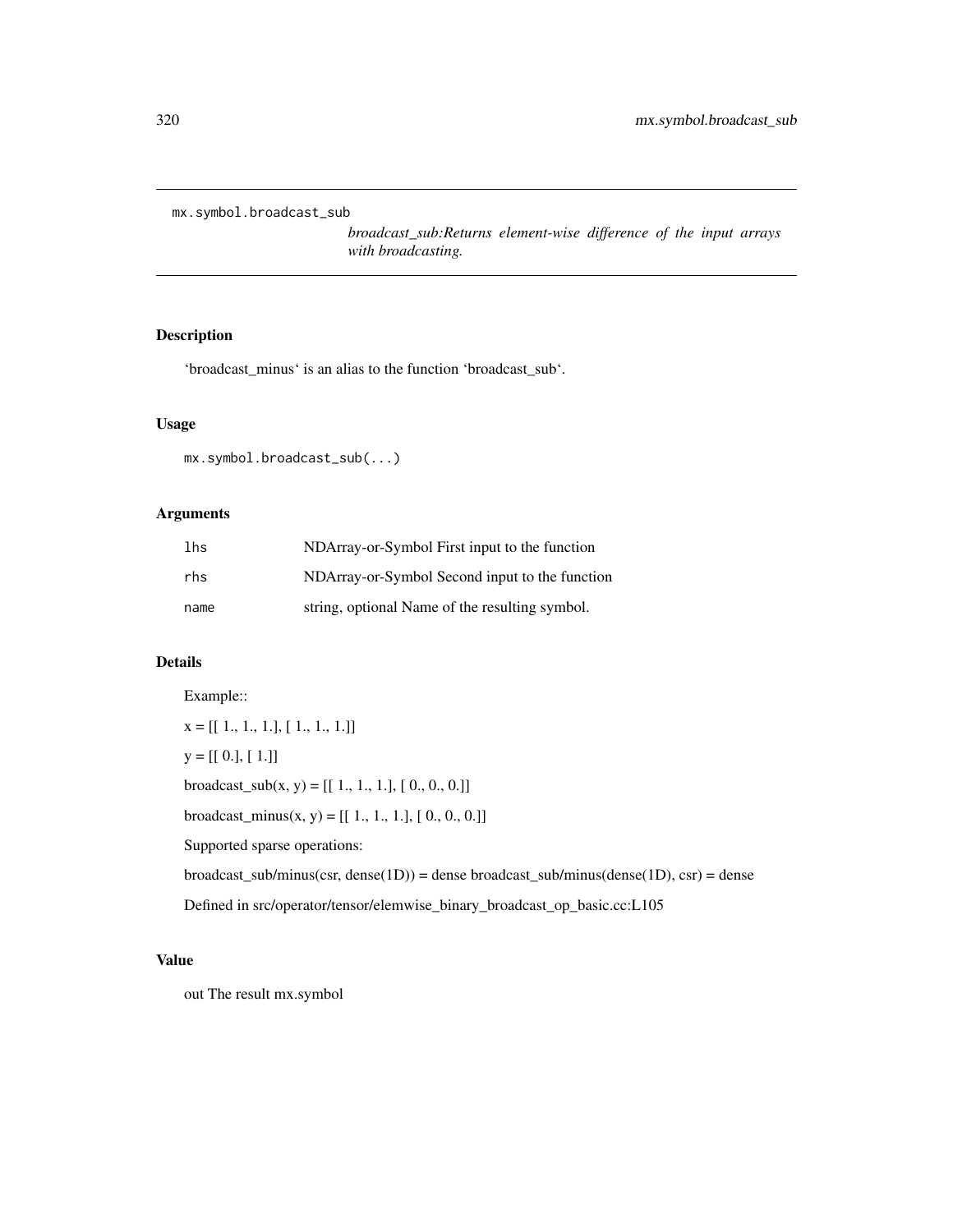mx.symbol.broadcast\_to

*broadcast\_to:Broadcasts the input array to a new shape.*

## Description

Broadcasting is a mechanism that allows NDArrays to perform arithmetic operations with arrays of different shapes efficiently without creating multiple copies of arrays. Also see, 'Broadcasting <https://docs.scipy.org/doc/numpy/user/basics.broadcasting.html>'\_ for more explanation.

#### Usage

```
mx.symbol.broadcast_to(...)
```
## Arguments

| data  | NDArray-or-Symbol The input                                                                                                                                                                                                                             |
|-------|---------------------------------------------------------------------------------------------------------------------------------------------------------------------------------------------------------------------------------------------------------|
| shape | Shape(tuple), optional, default=[] The shape of the desired array. We can set the<br>dim to zero if it's same as the original. E.g 'A = broadcast_to(B, shape= $(10, 0, 1)$ )<br>0))' has the same meaning as 'A = broadcast_axis(B, axis=0, size=10)'. |
| name  | string, optional Name of the resulting symbol.                                                                                                                                                                                                          |

# Details

Broadcasting is allowed on axes with size 1, such as from  $(2,1,3,1)'$  to  $(2,8,3,9)'$ . Elements will be duplicated on the broadcasted axes.

For example::

broadcast\_to( $[[1,2,3]]$ , shape=(2,3)) =  $[[1., 2., 3.]$ ,  $[1., 2., 3.]]$ )

The dimension which you do not want to change can also be kept as '0' which means copy the original value. So with 'shape=(2,0)', we will obtain the same result as in the above example.

Defined in src/operator/tensor/broadcast\_reduce\_op\_value.cc:L116

#### Value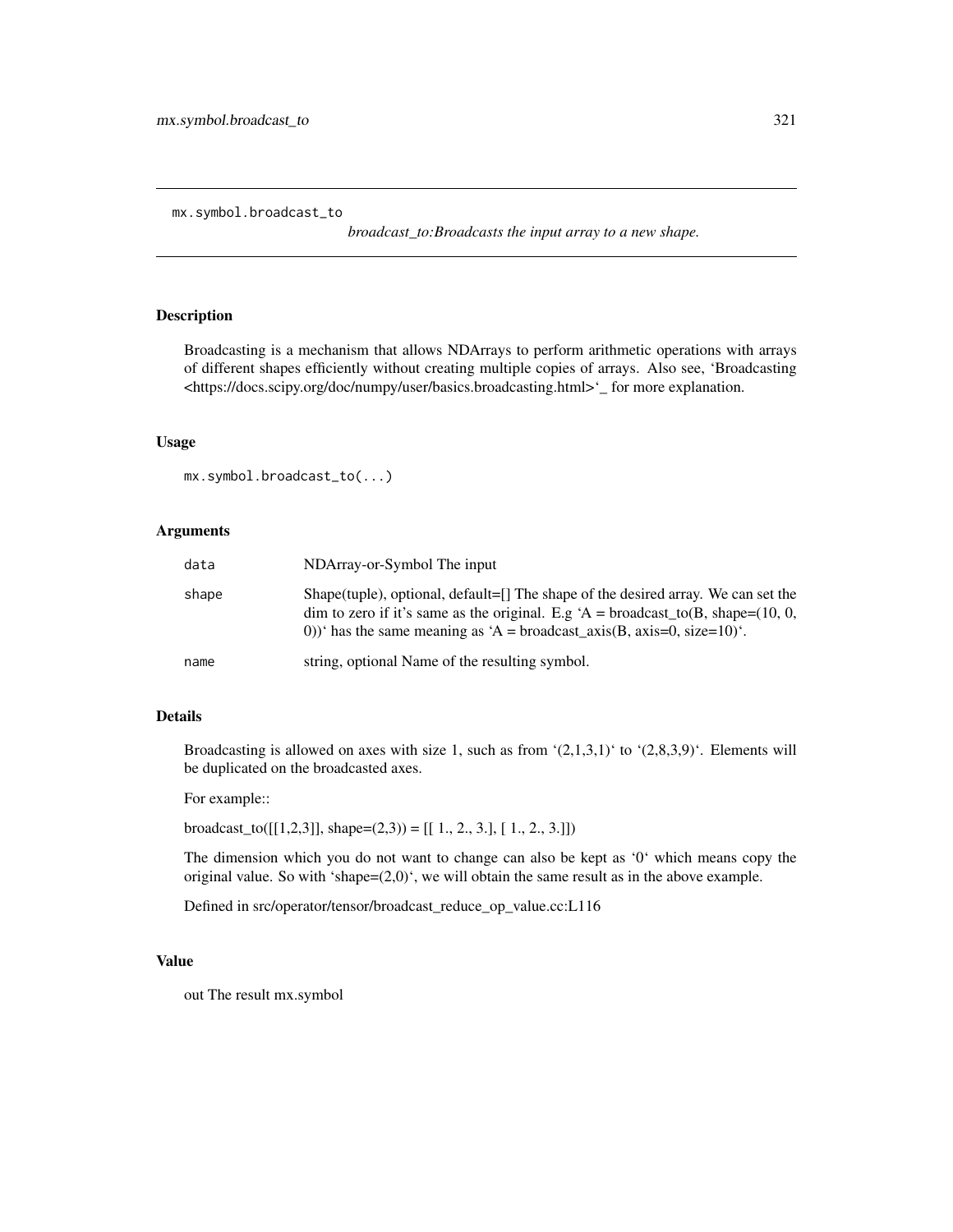## Description

.. note:: "Cast" is deprecated. Use "cast" instead.

#### Usage

mx.symbol.Cast(...)

# Arguments

| data  | NDArray-or-Symbol The input.                                                                                          |
|-------|-----------------------------------------------------------------------------------------------------------------------|
| dtvpe | 'bfloat16', 'bool', 'float16', 'float32', 'float64', 'int32', 'int64', 'int8', 'uint8',<br>required Output data type. |
| name  | string, optional Name of the resulting symbol.                                                                        |

# Details

Example::

cast([0.9, 1.3], dtype='int32') = [0, 1] cast([1e20, 11.1], dtype='float16') = [inf, 11.09375] cast([300, 11.1, 10.9, -1, -3], dtype='uint8' =  $[44, 11, 10, 255, 253]$ Defined in src/operator/tensor/elemwise\_unary\_op\_basic.cc:L664

#### Value

out The result mx.symbol

mx.symbol.cast *cast:Casts all elements of the input to a new type.*

## Description

.. note:: "Cast" is deprecated. Use "cast" instead.

## Usage

mx.symbol.cast(...)

## Arguments

| data  | NDArray-or-Symbol The input.                                                                                          |
|-------|-----------------------------------------------------------------------------------------------------------------------|
| dtvpe | 'bfloat16', 'bool', 'float16', 'float32', 'float64', 'int32', 'int64', 'int8', 'uint8',<br>required Output data type. |
| name  | string, optional Name of the resulting symbol.                                                                        |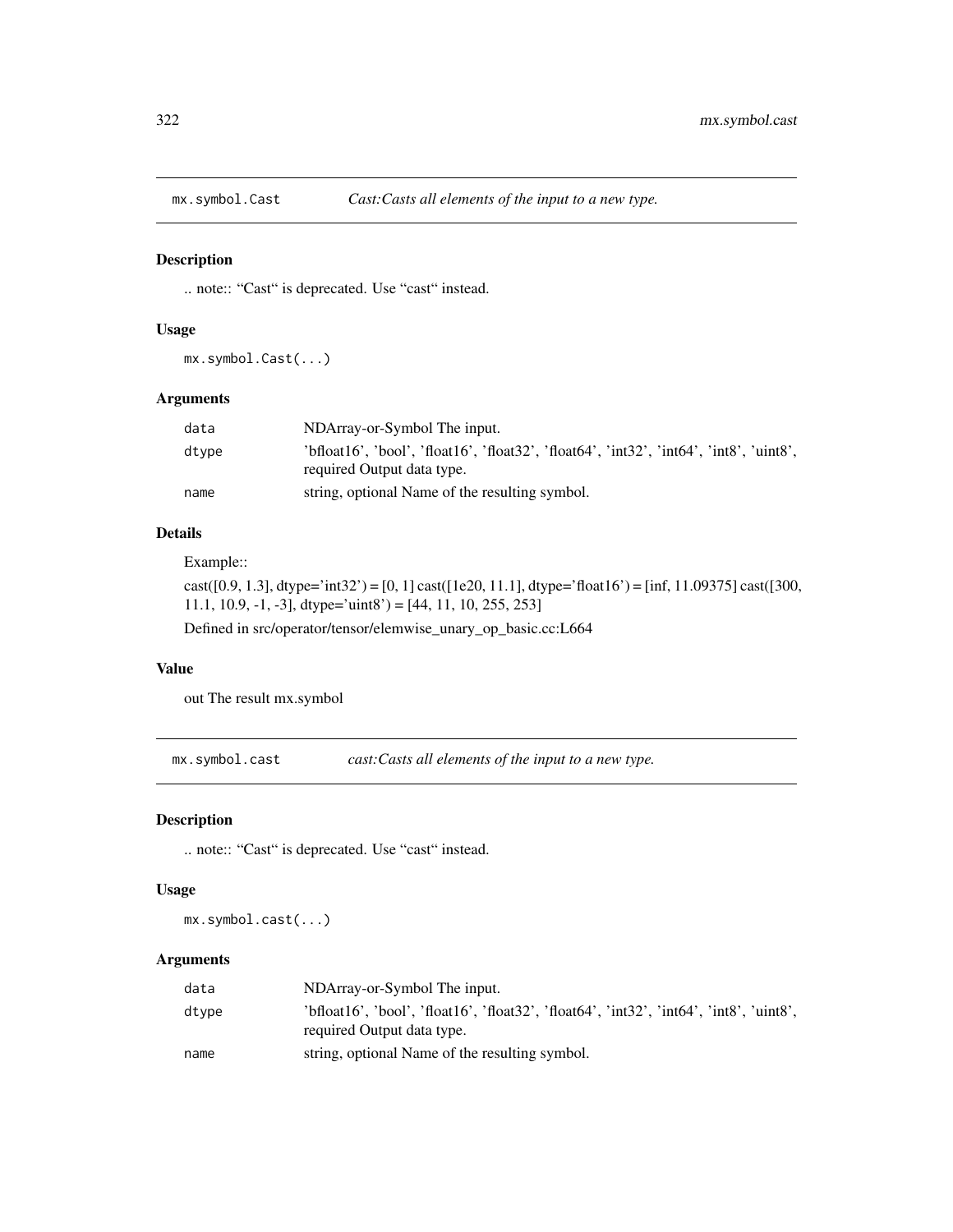## Details

Example::

cast([0.9, 1.3], dtype='int32') = [0, 1] cast([1e20, 11.1], dtype='float16') = [inf, 11.09375] cast([300, 11.1, 10.9,  $-1$ ,  $-3$ ], dtype='uint8' = [44, 11, 10, 255, 253]

Defined in src/operator/tensor/elemwise\_unary\_op\_basic.cc:L664

#### Value

out The result mx.symbol

mx.symbol.cast\_storage

*cast\_storage:Casts tensor storage type to the new type.*

#### Description

When an NDArray with default storage type is cast to csr or row\_sparse storage, the result is compact, which means:

#### Usage

mx.symbol.cast\_storage(...)

#### Arguments

| data  | NDArray-or-Symbol The input.                                  |
|-------|---------------------------------------------------------------|
| stype | 'csr', 'default', 'row sparse', required Output storage type. |
| name  | string, optional Name of the resulting symbol.                |

#### Details

- for csr, zero values will not be retained - for row\_sparse, row slices of all zeros will not be retained

The storage type of "cast\_storage" output depends on stype parameter:

- cast\_storage(csr, 'default') = default - cast\_storage(row\_sparse, 'default') = default - cast\_storage(default,  $'csr'$ ) = csr - cast\_storage(default, 'row\_sparse') = row\_sparse - cast\_storage(csr, 'csr') = csr cast\_storage(row\_sparse, 'row\_sparse') = row\_sparse

Example::

dense = [[ 0., 1., 0.], [ 2., 0., 3.], [ 0., 0., 0.], [ 0., 0., 0.]]

# cast to row\_sparse storage type rsp = cast\_storage(dense, 'row\_sparse') rsp.indices =  $[0, 1]$ rsp.values =  $[[ 0., 1., 0.], [ 2., 0., 3.]]$ 

# cast to csr storage type csr = cast\_storage(dense, 'csr') csr.indices =  $[1, 0, 2]$  csr.values =  $[1, 2,$ , 3.] csr.indptr = [0, 1, 3, 3, 3]

Defined in src/operator/tensor/cast\_storage.cc:L71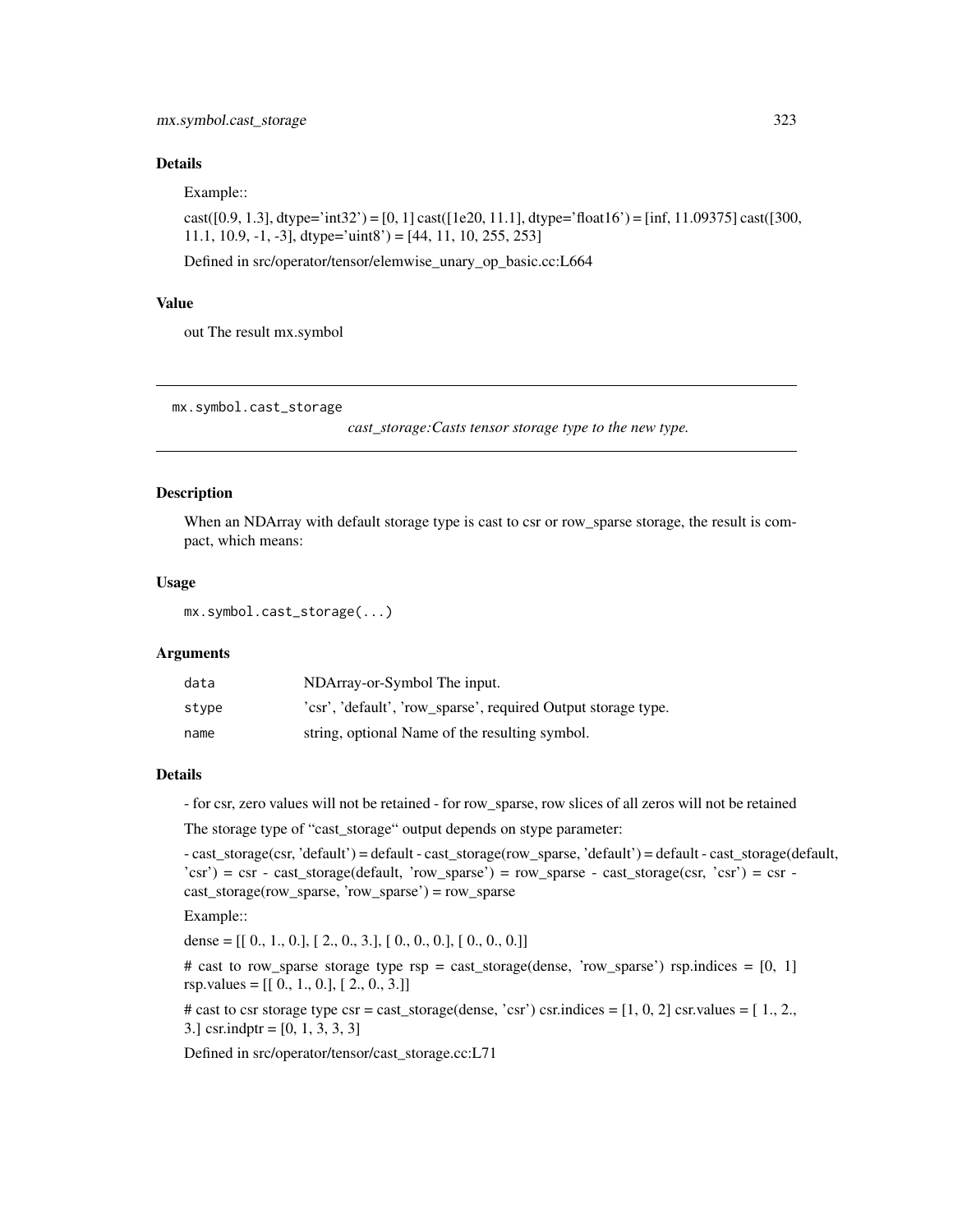# Value

out The result mx.symbol

mx.symbol.cbrt *cbrt:Returns element-wise cube-root value of the input.*

# Description

```
.. math:: \text{cbrt}(x) = \sqrt{3}x
```
#### Usage

mx.symbol.cbrt(...)

## Arguments

| data | NDArray-or-Symbol The input array.             |
|------|------------------------------------------------|
| name | string, optional Name of the resulting symbol. |

#### Details

Example::

 $\text{cbrt}([1, 8, -125]) = [1, 2, -5]$ The storage type of "cbrt" output depends upon the input storage type:  $-$  cbrt(default) = default  $-$  cbrt(row\_sparse) = row\_sparse  $-$  cbrt(csr) = csr Defined in src/operator/tensor/elemwise\_unary\_op\_pow.cc:L270

#### Value

out The result mx.symbol

| mx.symbol.ceil | ceil: Returns element-wise ceiling of the input. |
|----------------|--------------------------------------------------|
|----------------|--------------------------------------------------|

## Description

The ceil of the scalar x is the smallest integer i, such that  $i \geq x$ .

## Usage

mx.symbol.ceil(...)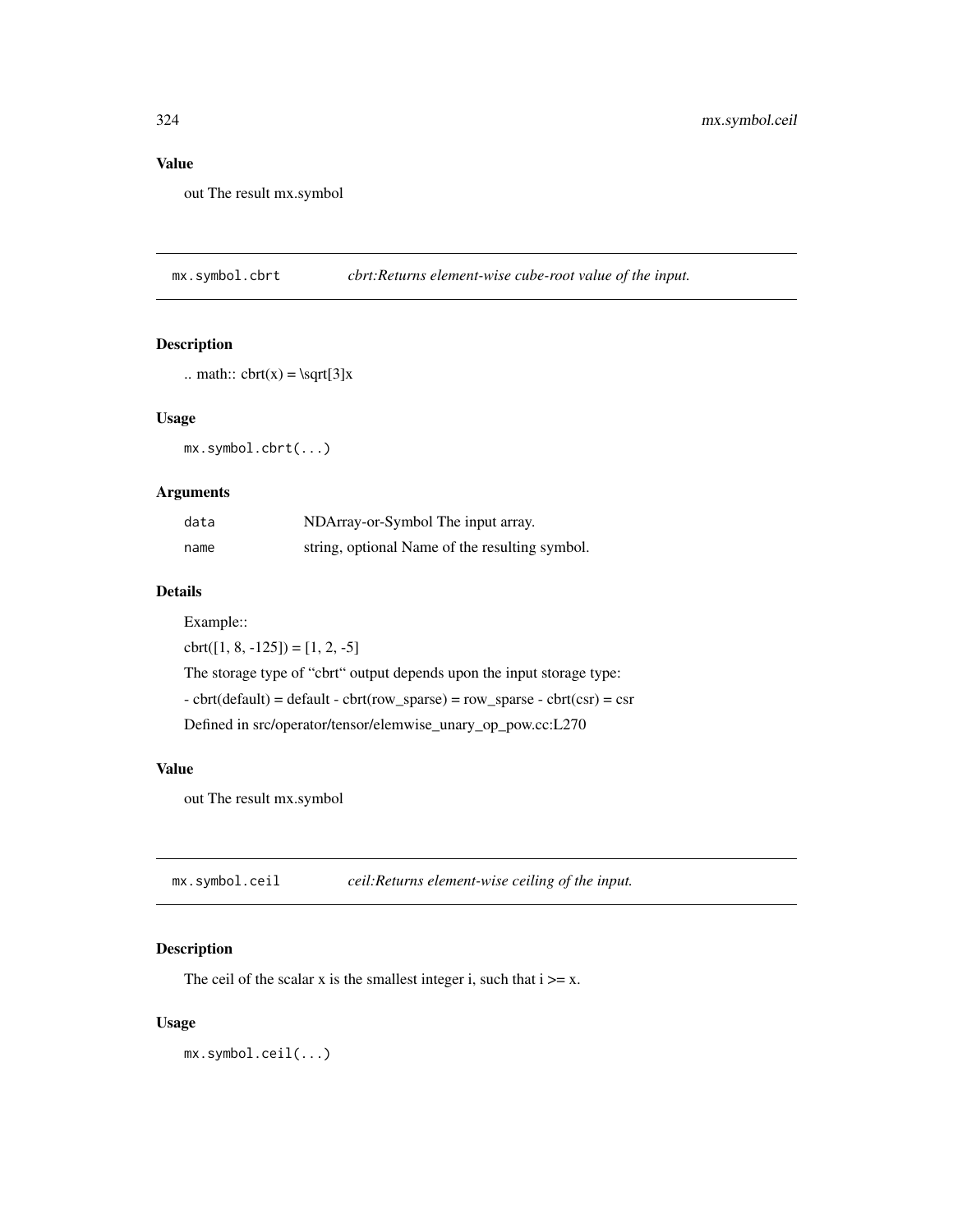## Arguments

| data | NDArray-or-Symbol The input array.             |
|------|------------------------------------------------|
| name | string, optional Name of the resulting symbol. |

## Details

Example::

 $ceil([-2.1, -1.9, 1.5, 1.9, 2.1]) = [-2., -1., 2., 2., 3.]$ The storage type of "ceil" output depends upon the input storage type:  $-$  ceil(default) = default  $-$  ceil(row\_sparse) = row\_sparse  $-$  ceil(csr) = csr Defined in src/operator/tensor/elemwise\_unary\_op\_basic.cc:L817

## Value

out The result mx.symbol

mx.symbol.choose\_element\_0index

*choose\_element\_0index:Picks elements from an input array according to the input indices along the given axis.*

## Description

Given an input array of shape "(d0, d1)" and indices of shape "(i0,)", the result will be an output array of shape "(i0,)" with::

## Usage

mx.symbol.choose\_element\_0index(...)

| data     | NDArray-or-Symbol The input array                                                                                                                                                                                                                                                                    |
|----------|------------------------------------------------------------------------------------------------------------------------------------------------------------------------------------------------------------------------------------------------------------------------------------------------------|
| index    | NDArray-or-Symbol The index array                                                                                                                                                                                                                                                                    |
| axis     | int or None, optional, default='-1' int or None. The axis to picking the elements.<br>Negative values means indexing from right to left. If is 'None', the elements in<br>the index w.r.t the flattened input will be picked.                                                                        |
| keepdims | boolean, optional, default=0 If true, the axis where we pick the elements is left<br>in the result as dimension with size one.                                                                                                                                                                       |
| mode     | 'clip', 'wrap', optional, default='clip' Specify how out-of-bound indices behave.<br>Default is "clip". "clip" means clip to the range. So, if all indices mentioned are<br>too large, they are replaced by the index that addresses the last element along an<br>axis. "wrap" means to wrap around. |
| name     | string, optional Name of the resulting symbol.                                                                                                                                                                                                                                                       |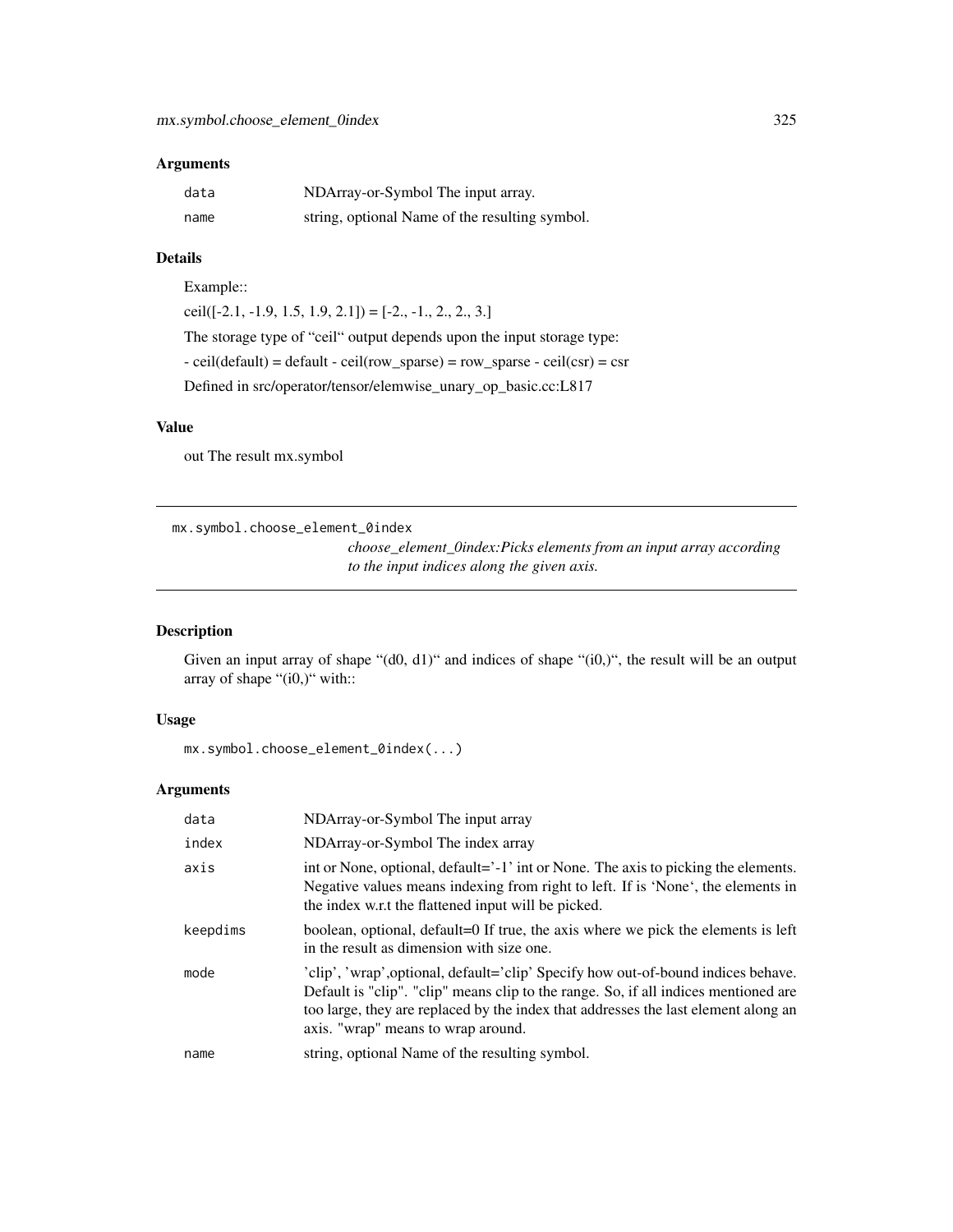## Details

 $output[i] = input[i, indices[i]]$ 

By default, if any index mentioned is too large, it is replaced by the index that addresses the last element along an axis (the 'clip' mode).

This function supports n-dimensional input and (n-1)-dimensional indices arrays.

Examples::

 $x = [[1., 2.], [3., 4.], [5., 6.]]$ 

// picks elements with specified indices along axis 0 pick(x, y=[0,1], 0) = [1., 4.]

// picks elements with specified indices along axis 1 pick(x, y=[0,1,0], 1) = [1,4,5.]

// picks elements with specified indices along axis 1 using 'wrap' mode // to place indicies that would normally be out of bounds pick(x, y=[2,-1,-2], 1, mode='wrap') =  $[1., 4., 5.]$ 

 $y = [[1.], [0.], [2.]]$ 

 $\ell$  picks elements with specified indices along axis 1 and dims are maintained pick(x, y, 1, keepdims=True) =  $[[ 2.], [ 3.], [ 6.]]$ 

Defined in src/operator/tensor/broadcast\_reduce\_op\_index.cc:L150

## Value

out The result mx.symbol

| mx.symbol.clip | clip: Clips (limits) the values in an array. Given an interval, values                                                |
|----------------|-----------------------------------------------------------------------------------------------------------------------|
|                | outside the interval are clipped to the interval edges. Clipping "x"                                                  |
|                | between 'a_min' and 'a_max' would be::  math:: $clip(x, a\_min,$                                                      |
|                | $a_{max}$ = \max(\min(x, a_max), a_min)) Example:: $x = [0, 1, 2, 3,$                                                 |
|                | 4, 5, 6, 7, 8, 9] $clip(x, 1, 8) = [1, 1, 2, 3, 4, 5, 6, 7, 8, 8]$                                                    |
|                | The storage type of "clip" output depends on storage types of inputs                                                  |
|                | and the a_min, a_max \ parameter values: - clip(default) = default -                                                  |
|                | $clip(row_sparse, a\_min \le 0, a\_max \ge 0) = row_sparse - clip(csr,$                                               |
|                | $a_{\text{min}} \leq 0$ , $a_{\text{max}} \geq 0$ = csr - clip(row_sparse, $a_{\text{min}} \leq 0$ , $a_{\text{max}}$ |
|                | $(6, 0)$ = default - clip(row_sparse, a_min > 0, a_max > 0) = default -                                               |
|                | $clip(csr, a\_min < 0, a\_max < 0) = csr - clip(csr, a\_min > 0, a\_max > 0$                                          |
|                | $0 = csr$                                                                                                             |

## Description

Defined in src/operator/tensor/matrix\_op.cc:L676

## Usage

mx.symbol.clip(...)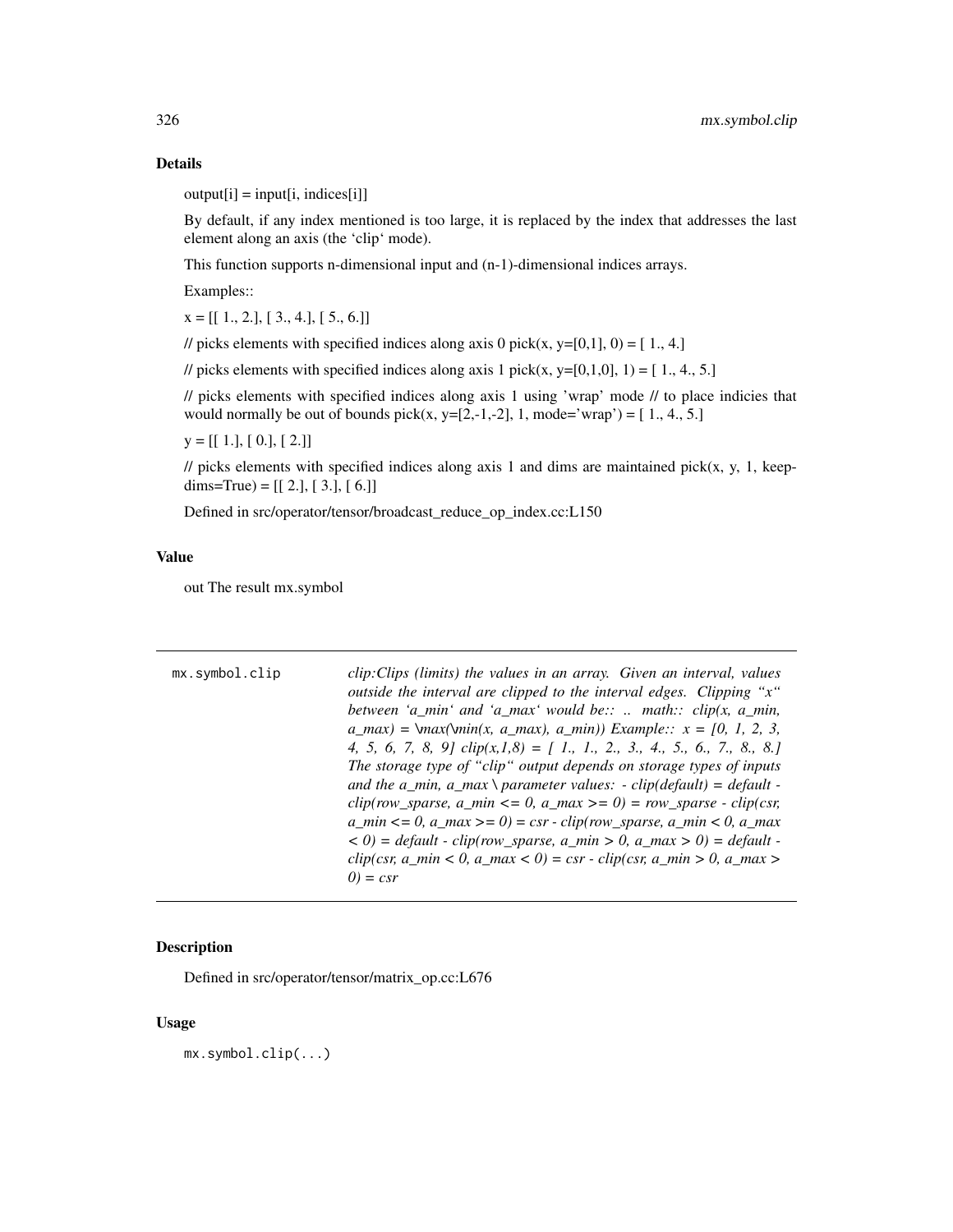#### Arguments

| data  | NDArray-or-Symbol Input array.                 |
|-------|------------------------------------------------|
| a.min | float, required Minimum value                  |
| a.max | float, required Maximum value                  |
| name  | string, optional Name of the resulting symbol. |

## Value

out The result mx.symbol

mx.symbol.col2im *col2im:Combining the output column matrix of im2col back to image array.*

# Description

Like :class:'~mxnet.ndarray.im2col', this operator is also used in the vanilla convolution implementation. Despite the name, col2im is not the reverse operation of im2col. Since there may be overlaps between neighbouring sliding blocks, the column elements cannot be directly put back into image. Instead, they are accumulated (i.e., summed) in the input image just like the gradient computation, so col2im is the gradient of im2col and vice versa.

## Usage

mx.symbol.col2im(...)

| data        | NDArray-or-Symbol Input array to combine sliding blocks.                                                                                                                    |
|-------------|-----------------------------------------------------------------------------------------------------------------------------------------------------------------------------|
| output.size | Shape(tuple), required The spatial dimension of image array: $(w, )$ , $(h, w)$ or $(d, )$<br>$h, w$ ).                                                                     |
| kernel      | Shape(tuple), required Sliding kernel size: $(w, b)$ , $(h, w)$ or $(d, h, w)$ .                                                                                            |
| stride      | Shape(tuple), optional, default= $[]$ The stride between adjacent sliding blocks in<br>spatial dimension: $(w,), (h, w)$ or $(d, h, w)$ . Defaults to 1 for each dimension. |
| dilate      | Shape(tuple), optional, default= $[]$ The spacing between adjacent kernel points:<br>$(w, b)$ , $(h, w)$ or $(d, h, w)$ . Defaults to 1 for each dimension.                 |
| pad         | Shape(tuple), optional, default=[] The zero-value padding size on both sides of<br>spatial dimension: $(w,), (h, w)$ or $(d, h, w)$ . Defaults to no padding.               |
| name        | string, optional Name of the resulting symbol.                                                                                                                              |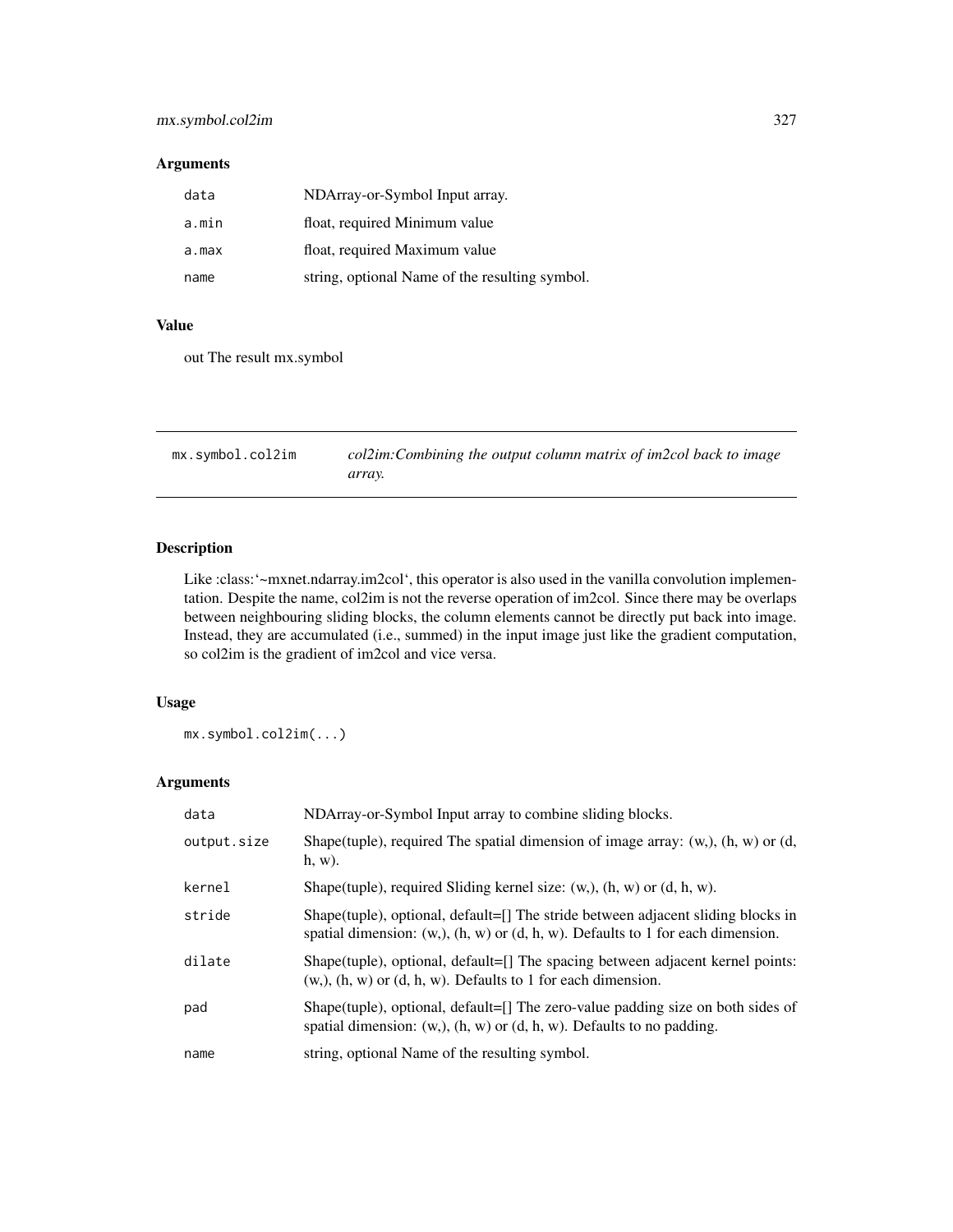# Details

Using the notation in im2col, given an input column array of shape :math:'(N, C \times \prod(\textkernel), W)<sup>'</sup>, this operator accumulates the column elements into output array of shape :math:<sup>'</sup>(N, C, \textoutput\_size[0], \textoutput\_size[1], ... )'. Only 1-D, 2-D and 3-D of spatial dimension is supported in this operator.

Defined in src/operator/nn/im2col.cc:L181

# Value

out The result mx.symbol

mx.symbol.Concat *Perform an feature concat on channel dim (dim 1) over all the inputs.*

# Description

Perform an feature concat on channel dim (dim 1) over all the inputs.

#### Usage

```
mx.symbol.Concat(data, num.args, dim = NULL, name = NULL)
```
#### Arguments

| data     | list, required List of tensors to concatenate            |
|----------|----------------------------------------------------------|
| num.args | int, required Number of inputs to be concated.           |
| dim      | int, optional, default='1' the dimension to be concated. |
| name     | string, optional Name of the resulting symbol.           |

## Value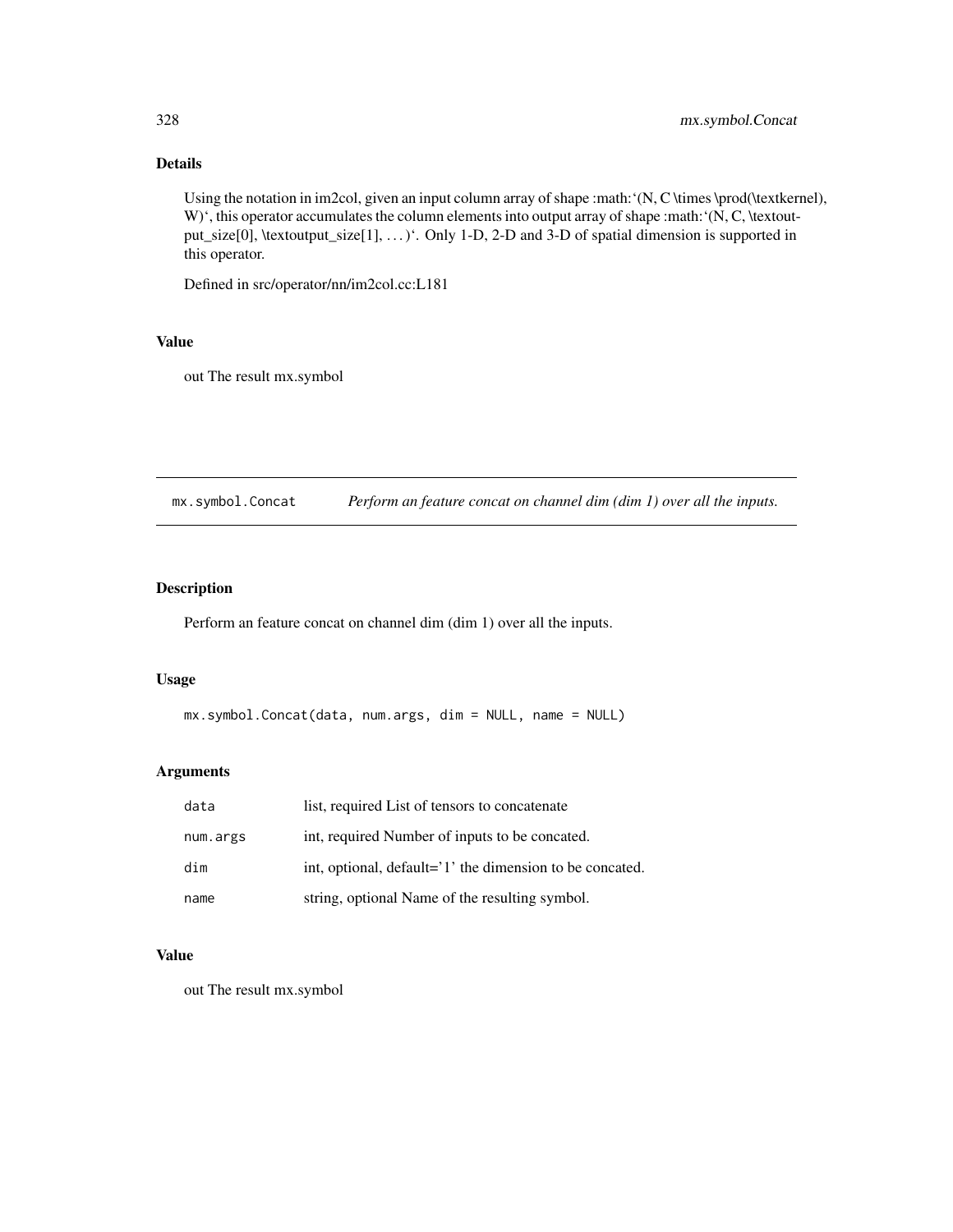mx.symbol.concat *Perform an feature concat on channel dim (dim 1) over all the inputs.*

## Description

Perform an feature concat on channel dim (dim 1) over all the inputs.

## Usage

```
mx.symbol.concat(data, num.args, dim = NULL, name = NULL)
```
## Arguments

| data     | list, required List of tensors to concatenate            |
|----------|----------------------------------------------------------|
| num.args | int, required Number of inputs to be concated.           |
| dim      | int, optional, default='1' the dimension to be concated. |
| name     | string, optional Name of the resulting symbol.           |

## Value

out The result mx.symbol

mx.symbol.Convolution *Convolution:Compute \*N\*-D convolution on \*(N+2)\*-D input.*

## Description

In the 2-D convolution, given input data with shape \*(batch\_size, channel, height, width)\*, the output is computed by

## Usage

```
mx.symbol.Convolution(...)
```

| data   | NDArray-or-Symbol Input data to the ConvolutionOp.                                                                              |
|--------|---------------------------------------------------------------------------------------------------------------------------------|
| weight | NDArray-or-Symbol Weight matrix.                                                                                                |
| bias   | NDArray-or-Symbol Bias parameter.                                                                                               |
| kernel | Shape(tuple), required Convolution kernel size: $(w, b)$ , $(h, w)$ or $(d, h, w)$                                              |
| stride | Shape(tuple), optional, default=[] Convolution stride: $(w, )$ , $(h, w)$ or $(d, h, w)$ .<br>Defaults to 1 for each dimension. |
| dilate | Shape(tuple), optional, default=[] Convolution dilate: $(w, )$ , $(h, w)$ or $(d, h, w)$ .<br>Defaults to 1 for each dimension. |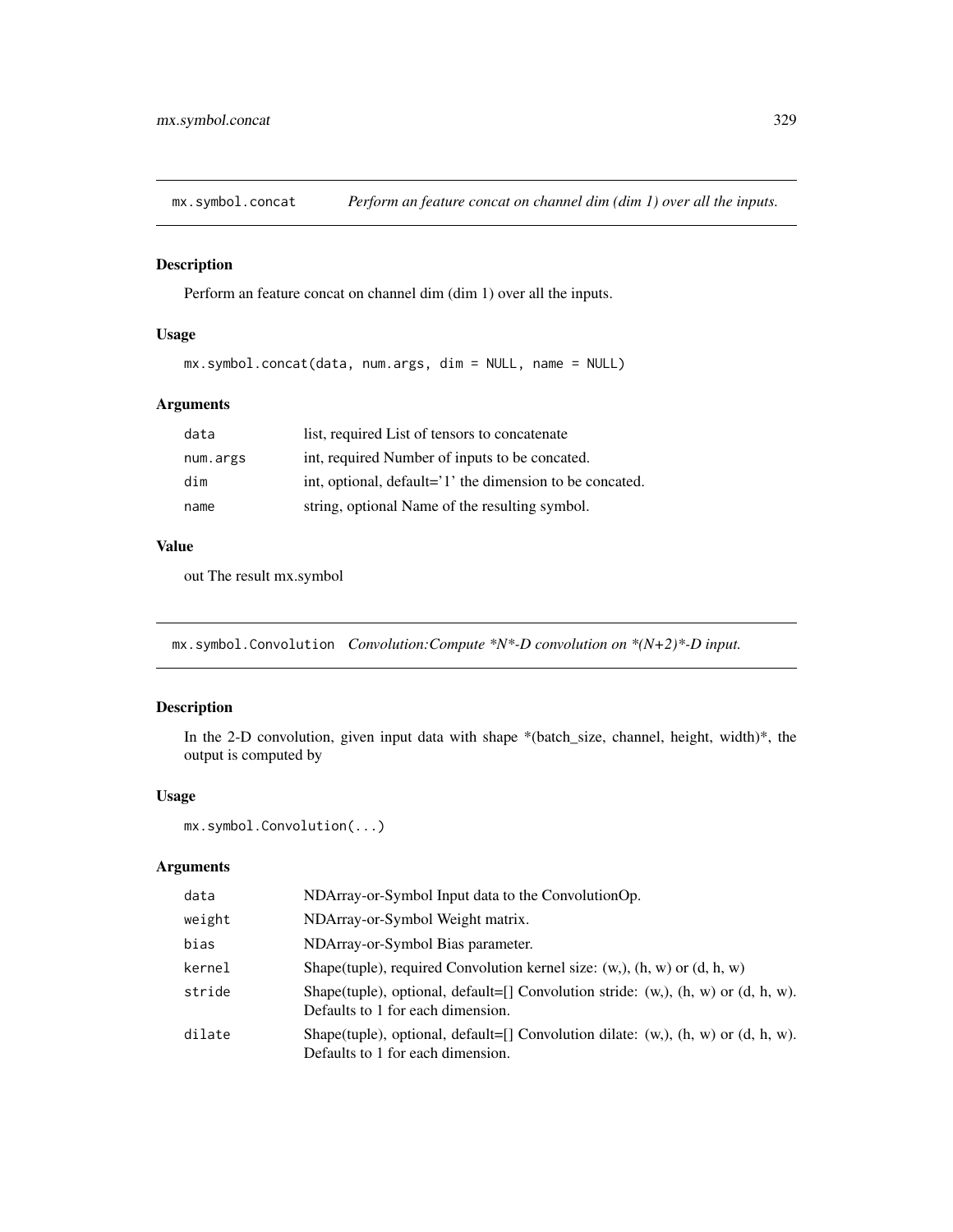| pad        | Shape(tuple), optional, default=[] Zero pad for convolution: $(w, h, w)$ or $(d, d)$<br>h, w). Defaults to no padding.                                                                                                                                                                                                                                                                     |
|------------|--------------------------------------------------------------------------------------------------------------------------------------------------------------------------------------------------------------------------------------------------------------------------------------------------------------------------------------------------------------------------------------------|
| num.filter | int (non-negative), required Convolution filter(channel) number                                                                                                                                                                                                                                                                                                                            |
| num.group  | int (non-negative), optional, default=1 Number of group partitions.                                                                                                                                                                                                                                                                                                                        |
| workspace  | long (non-negative), optional, default=1024 Maximum temporary workspace al-<br>lowed (MB) in convolution. This parameter has two usages. When CUDNN is<br>not used, it determines the effective batch size of the convolution kernel. When<br>CUDNN is used, it controls the maximum temporary storage used for tuning the<br>best CUDNN kernel when 'limited_workspace' strategy is used. |
| no.bias    | boolean, optional, default=0 Whether to disable bias parameter.                                                                                                                                                                                                                                                                                                                            |
| cudnn.tune | None, 'fastest', 'limited_workspace', 'off', optional, default='None' Whether to<br>pick convolution algo by running performance test.                                                                                                                                                                                                                                                     |
| cudnn.off  | boolean, optional, default=0 Turn off cudnn for this layer.                                                                                                                                                                                                                                                                                                                                |
| lavout     | None, 'NCDHW', 'NCHW', 'NCW', 'NDHWC', 'NHWC', optional, default='None'<br>Set layout for input, output and weight. Empty for default layout: NCW for 1d,<br>NCHW for 2d and NCDHW for 3d.NHWC and NDHWC are only supported on<br>GPU.                                                                                                                                                     |
| name       | string, optional Name of the resulting symbol.                                                                                                                                                                                                                                                                                                                                             |

## Details

.. math::

 $out[n,i,:]= bias[i] + \sum_{j=0}^{\text{channel data}[n,j,:,:]} \star weight[i,j,:,:]$ 

where :math: '\star' is the 2-D cross-correlation operator.

For general 2-D convolution, the shapes are

- \*\*data\*\*: \*(batch\_size, channel, height, width)\* - \*\*weight\*\*: \*(num\_filter, channel, kernel[0], kernel[1])\* - \*\*bias\*\*: \*(num\_filter,)\* - \*\*out\*\*: \*(batch\_size, num\_filter, out\_height, out\_width)\*. Define::

 $f(x,k,p,s,d) = floor((x+2*p-d*(k-1)-1)/s)+1$ 

then we have::

out\_height=f(height, kernel[0], pad[0], stride[0], dilate[0]) out\_width=f(width, kernel[1], pad[1], stride[1], dilate[1])

If "no\_bias" is set to be true, then the "bias" term is ignored.

The default data "layout" is \*NCHW\*, namely \*(batch\_size, channel, height, width)\*. We can choose other layouts such as \*NWC\*.

If "num\_group" is larger than 1, denoted by \*g\*, then split the input "data" evenly into \*g\* parts along the channel axis, and also evenly split "weight" along the first dimension. Next compute the convolution on the \*i\*-th part of the data with the \*i\*-th weight part. The output is obtained by concatenating all the \*g\* results.

1-D convolution does not have \*height\* dimension but only \*width\* in space.

- \*\*data\*\*: \*(batch\_size, channel, width)\* - \*\*weight\*\*: \*(num\_filter, channel, kernel[0])\* - \*\*bias\*\*: \*(num\_filter,)\* - \*\*out\*\*: \*(batch\_size, num\_filter, out\_width)\*.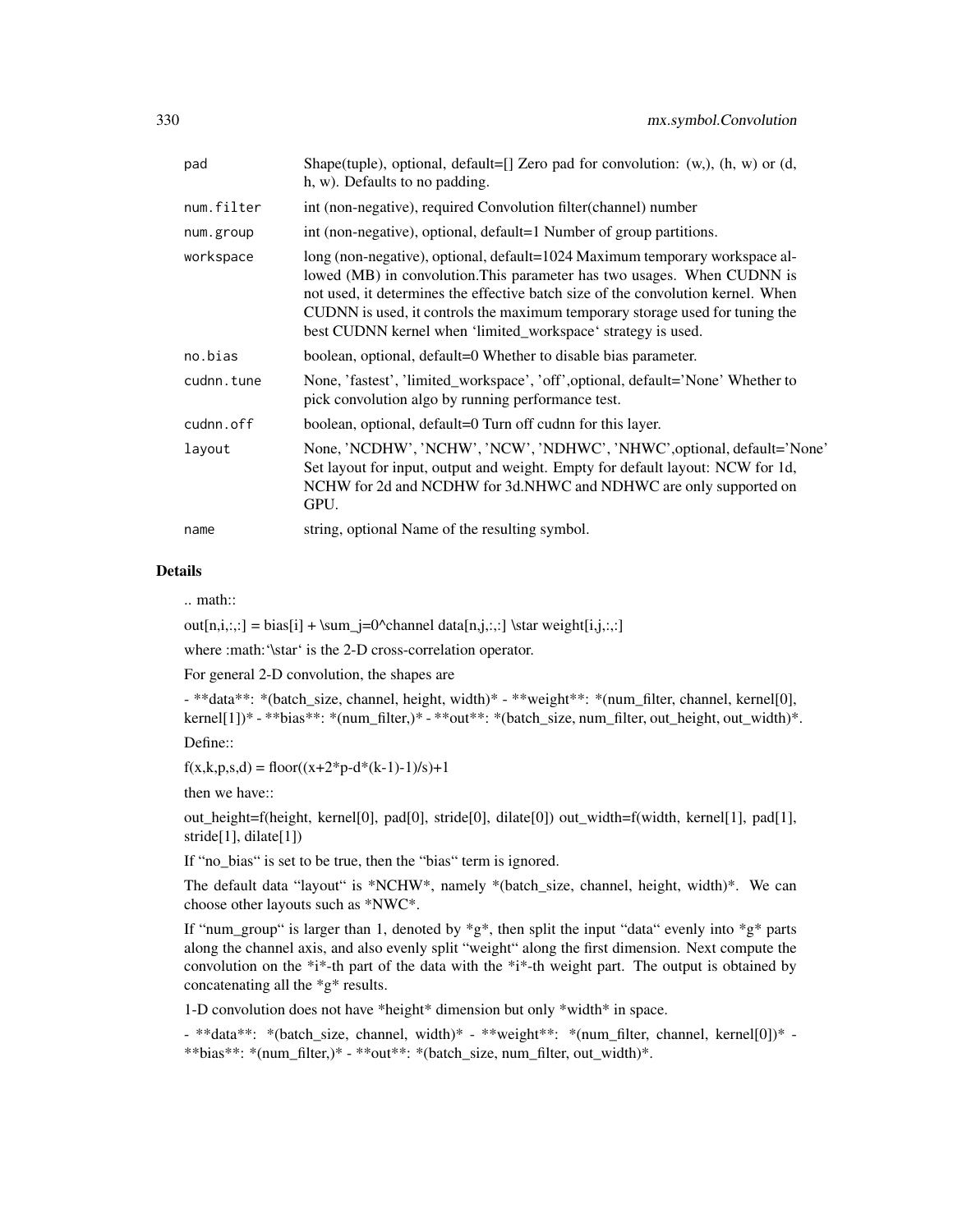3-D convolution adds an additional \*depth\* dimension besides \*height\* and \*width\*. The shapes are

- \*\*data\*\*: \*(batch\_size, channel, depth, height, width)\* - \*\*weight\*\*: \*(num\_filter, channel, kernel[0], kernel[1], kernel[2])\* - \*\*bias\*\*: \*(num\_filter,)\* - \*\*out\*\*: \*(batch\_size, num\_filter, out\_depth, out\_height, out\_width)\*.

Both "weight" and "bias" are learnable parameters.

There are other options to tune the performance.

- \*\*cudnn\_tune\*\*: enable this option leads to higher startup time but may give faster speed. Options are

- \*\*off\*\*: no tuning - \*\*limited\_workspace\*\*:run test and pick the fastest algorithm that doesn't exceed workspace limit. - \*\*fastest\*\*: pick the fastest algorithm and ignore workspace limit. -\*\*None\*\* (default): the behavior is determined by environment variable "MXNET\_CUDNN\_AUTOTUNE\_DEFAULT". 0 for off, 1 for limited workspace (default), 2 for fastest.

- \*\*workspace\*\*: A large number leads to more (GPU) memory usage but may improve the performance.

Defined in src/operator/nn/convolution.cc:L475

#### Value

out The result mx.symbol

```
mx.symbol.Convolution_v1
```
*Convolution\_v1:This operator is DEPRECATED. Apply convolution to input then add a bias.*

## Description

Convolution\_v1:This operator is DEPRECATED. Apply convolution to input then add a bias.

#### Usage

```
mx.symbol.Convolution_v1(...)
```

| data   | NDArray-or-Symbol Input data to the Convolution V1Op.                           |
|--------|---------------------------------------------------------------------------------|
| weight | NDArray-or-Symbol Weight matrix.                                                |
| bias   | NDArray-or-Symbol Bias parameter.                                               |
| kernel | Shape(tuple), required convolution kernel size: $(h, w)$ or $(d, h, w)$         |
| stride | Shape(tuple), optional, default=[] convolution stride: $(h, w)$ or $(d, h, w)$  |
| dilate | Shape(tuple), optional, default=[] convolution dilate: $(h, w)$ or $(d, h, w)$  |
| pad    | Shape(tuple), optional, default=[] pad for convolution: $(h, w)$ or $(d, h, w)$ |
|        |                                                                                 |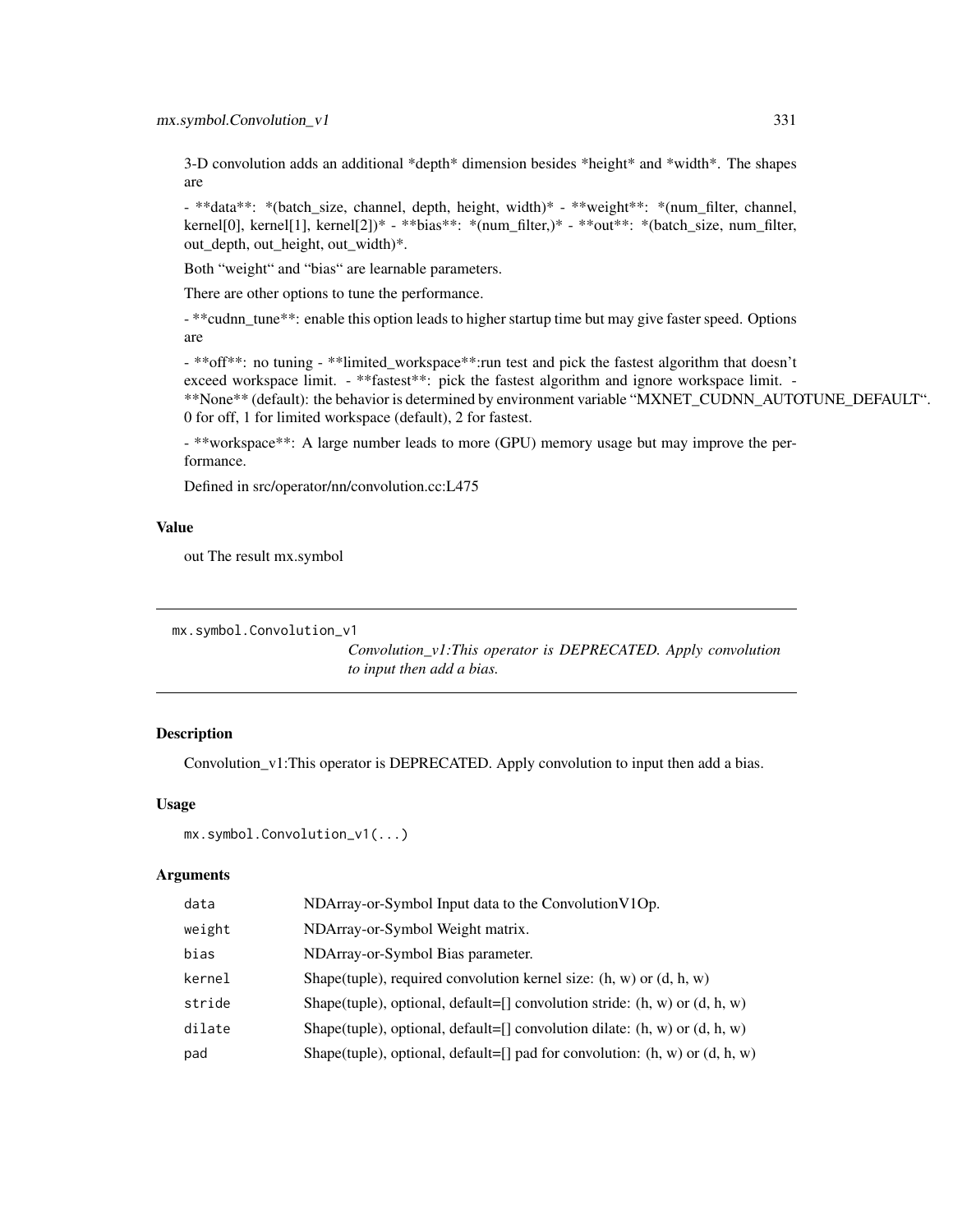| num.filter | int (non-negative), required convolution filter(channel) number                                                                                                                                                                                                                                                                                                                                                                                                                                                                                                                     |
|------------|-------------------------------------------------------------------------------------------------------------------------------------------------------------------------------------------------------------------------------------------------------------------------------------------------------------------------------------------------------------------------------------------------------------------------------------------------------------------------------------------------------------------------------------------------------------------------------------|
| num.group  | int (non-negative), optional, default=1 Number of group partitions. Equivalent<br>to slicing input into num_group partitions, apply convolution on each, then con-<br>catenate the results                                                                                                                                                                                                                                                                                                                                                                                          |
| workspace  | long (non-negative), optional, default=1024 Maximum temporary workspace al-<br>lowed for convolution (MB). This parameter determines the effective batch size<br>of the convolution kernel, which may be smaller than the given batch size. Also,<br>the workspace will be automatically enlarged to make sure that we can run the<br>kernel with batch_size=1                                                                                                                                                                                                                      |
| no.bias    | boolean, optional, default=0 Whether to disable bias parameter.                                                                                                                                                                                                                                                                                                                                                                                                                                                                                                                     |
| cudnn.tune | None, 'fastest', 'limited_workspace', 'off', optional, default='None' Whether to<br>pick convolution algo by running performance test. Leads to higher startup time<br>but may give faster speed. Options are: 'off': no tuning 'limited_workspace':<br>run test and pick the fastest algorithm that doesn't exceed workspace limit.<br>'fastest': pick the fastest algorithm and ignore workspace limit. If set to None<br>(default), behavior is determined by environment variable MXNET_CUDNN_AUTOTUNE_DEFAULT:<br>0 for off, 1 for limited workspace (default), 2 for fastest. |
| cudnn.off  | boolean, optional, default=0 Turn off cudnn for this layer.                                                                                                                                                                                                                                                                                                                                                                                                                                                                                                                         |
| layout     | None, 'NCDHW', 'NCHW', 'NDHWC', 'NHWC', optional, default='None' Set<br>layout for input, output and weight. Empty for default layout: NCHW for 2d<br>and NCDHW for 3d.                                                                                                                                                                                                                                                                                                                                                                                                             |
| name       | string, optional Name of the resulting symbol.                                                                                                                                                                                                                                                                                                                                                                                                                                                                                                                                      |
|            |                                                                                                                                                                                                                                                                                                                                                                                                                                                                                                                                                                                     |

## Value

out The result mx.symbol

mx.symbol.Correlation *Correlation:Applies correlation to inputs.*

# Description

The correlation layer performs multiplicative patch comparisons between two feature maps.

# Usage

mx.symbol.Correlation(...)

| data1       | NDArray-or-Symbol Input data1 to the correlation.                                            |
|-------------|----------------------------------------------------------------------------------------------|
| data2       | NDArray-or-Symbol Input data2 to the correlation.                                            |
| kernel.size | int (non-negative), optional, default=1 kernel size for Correlation must be an<br>odd number |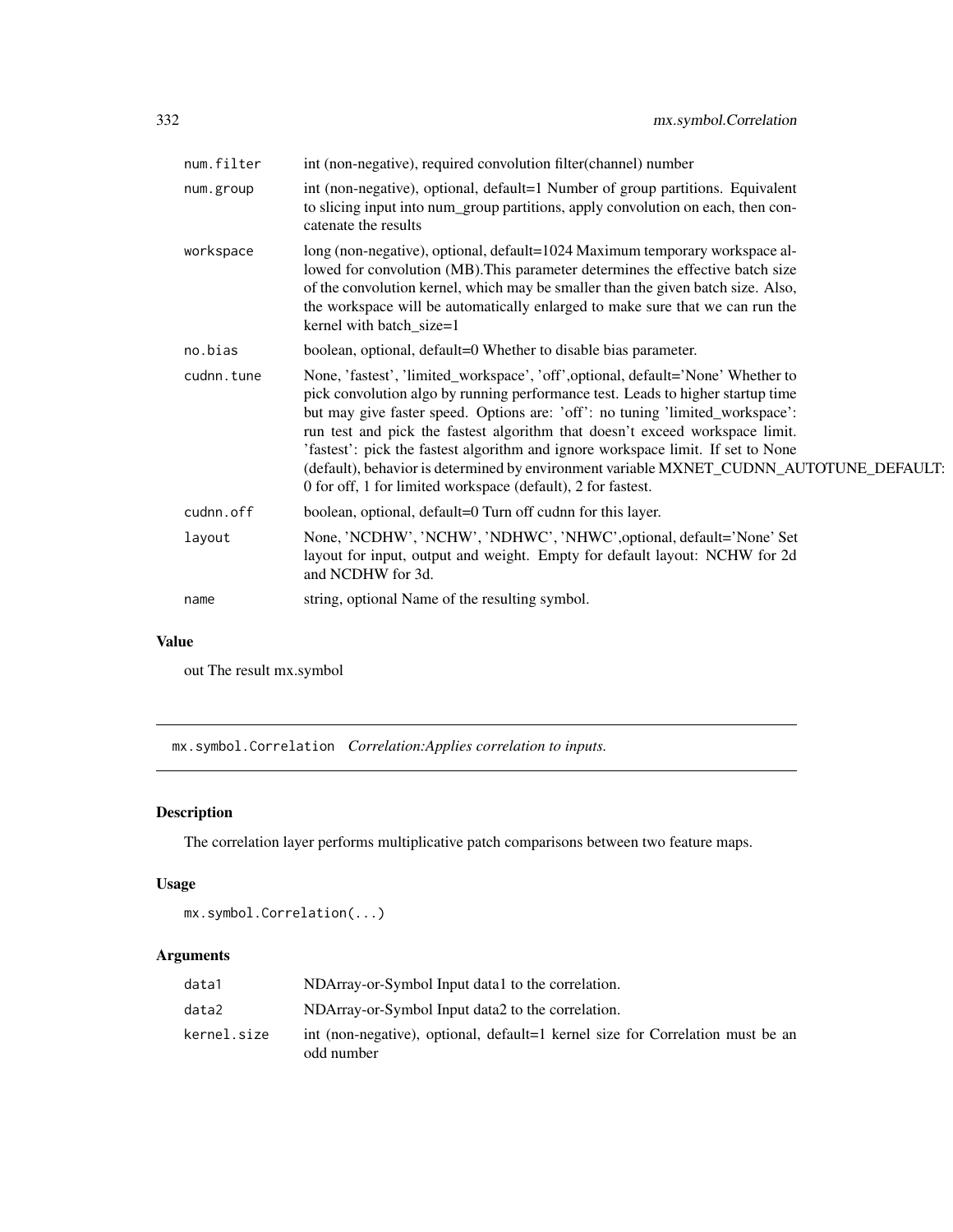max.displacement

|             | int (non-negative), optional, default=1 Max displacement of Correlation                                           |
|-------------|-------------------------------------------------------------------------------------------------------------------|
| stride1     | int (non-negative), optional, default=1 stride1 quantize data1 globally                                           |
| stride2     | int (non-negative), optional, default=1 stride2 quantize data2 within the neigh-<br>borhood centered around data1 |
| pad.size    | int (non-negative), optional, default=0 pad for Correlation                                                       |
| is.multiply | boolean, optional, default=1 operation type is either multiplication or subduction                                |
| name        | string, optional Name of the resulting symbol.                                                                    |

#### Details

Given two multi-channel feature maps :math:'f 1, f  $2'$ , with :math:'w', :math:'h', and :math:'c' being their width, height, and number of channels, the correlation layer lets the network compare each patch from :math:'f\_1' with each patch from :math:'f\_2'.

For now we consider only a single comparison of two patches. The 'correlation' of two patches centered at :math:'x\_1' in the first map and :math:'x\_2' in the second map is then defined as:

.. math::

 $c(x_1, x_2) = \sum o \in [-k,k] \times [-k,k] < f_1(x_1 + o), f_2(x_2 + o)$ 

for a square patch of size :math:'K:=2k+1'.

Note that the equation above is identical to one step of a convolution in neural networks, but instead of convolving data with a filter, it convolves data with other data. For this reason, it has no training weights.

Computing :math:' $c(x_1, x_2)$ ' involves :math:'c \* K^2' multiplications. Comparing all patch combinations involves :math:'w^2\*h^2' such computations.

Given a maximum displacement :math:'d', for each location :math:'x\_1' it computes correlations :math:' $c(x_1, x_2)$ ' only in a neighborhood of size :math:'D:=2d+1', by limiting the range of :math:'x\_2'. We use strides :math:'s\_1, s\_2', to quantize :math:'x\_1' globally and to quantize :math:'x\_2' within the neighborhood centered around :math:'x\_1'.

The final output is defined by the following expression:

.. math:: out[n, q, i, j] =  $c(x_i, j, x_q)$ 

where :math:'i' and :math:'j' enumerate spatial locations in :math:'f\_1', and :math:'q' denotes the :math:'q^th' neighborhood of :math:'x\_i,j'.

Defined in src/operator/correlation.cc:L197

#### Value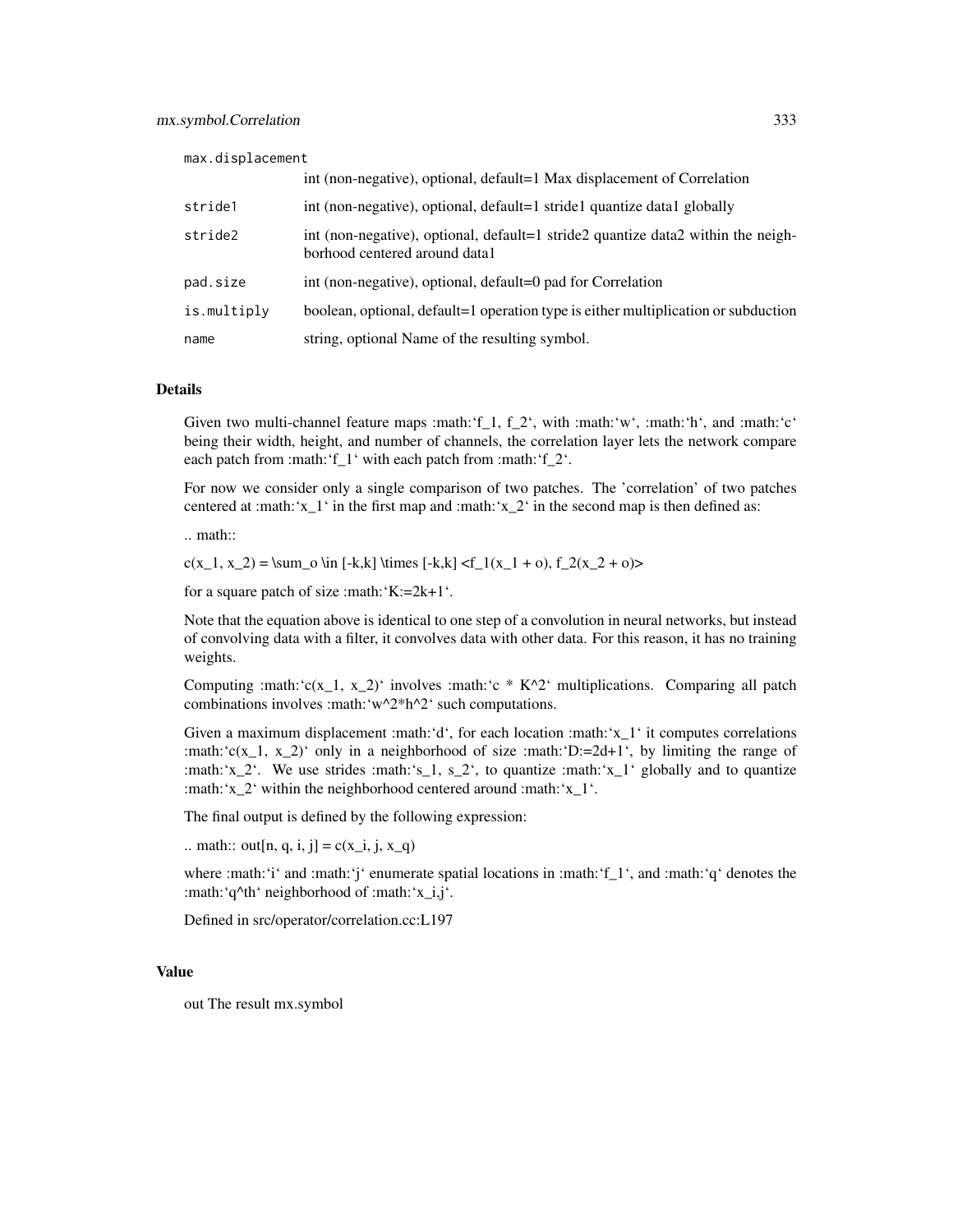# Description

The input should be in radians (:math: '2\pi' rad equals 360 degrees).

## Usage

mx.symbol.cos(...)

# Arguments

| data | NDArray-or-Symbol The input array.             |
|------|------------------------------------------------|
| name | string, optional Name of the resulting symbol. |

# Details

.. math::  $cos([0, \pi/4, \pi/2]) = [1, 0.707, 0]$ 

The storage type of "cos" output is always dense

Defined in src/operator/tensor/elemwise\_unary\_op\_trig.cc:L90

## Value

out The result mx.symbol

mx.symbol.cosh *cosh:Returns the hyperbolic cosine of the input array, computed element-wise.*

# Description

.. math::  $cosh(x) = 0.5 \times (exp(x) + exp(-x))$ 

## Usage

mx.symbol.cosh(...)

| data | NDArray-or-Symbol The input array.             |
|------|------------------------------------------------|
| name | string, optional Name of the resulting symbol. |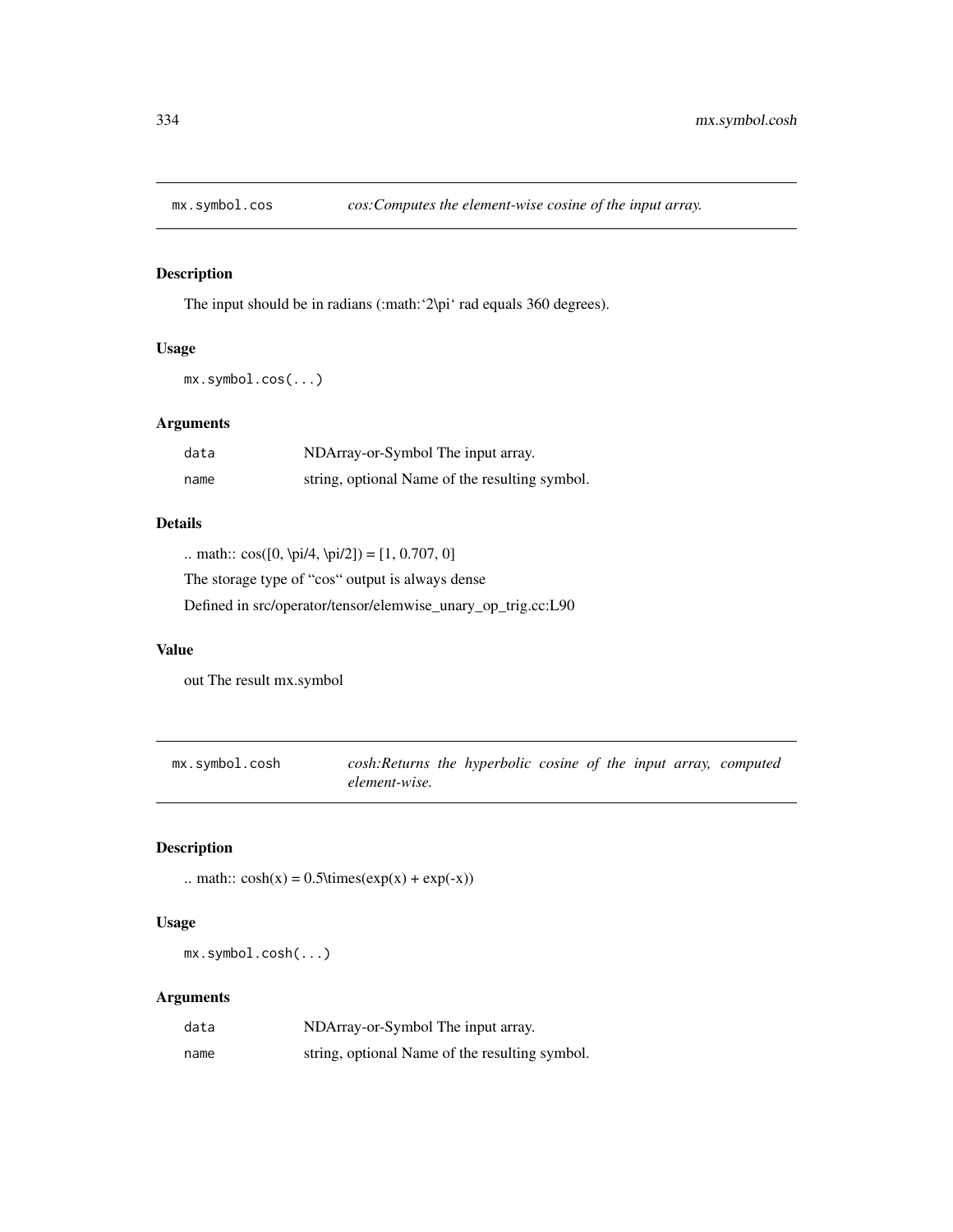## mx.symbol.Crop 335

# Details

The storage type of "cosh" output is always dense Defined in src/operator/tensor/elemwise\_unary\_op\_trig.cc:L409

#### Value

out The result mx.symbol

mx.symbol.Crop *Crop:*

# Description

.. note:: 'Crop' is deprecated. Use 'slice' instead.

## Usage

mx.symbol.Crop(...)

## Arguments

| data        | Symbol or Symbol. Tensor or List of Tensors, the second input will be used as<br>crop_like shape reference                                                                                                                       |
|-------------|----------------------------------------------------------------------------------------------------------------------------------------------------------------------------------------------------------------------------------|
| num.args    | int, required Number of inputs for crop, if equals one, then we will use the<br>h we write the height and width, else if equals two, then we will use the height and<br>width of the second input symbol, we name crop_like here |
| offset      | Shape(tuple), optional, default=[0,0] crop offset coordinate: $(y, x)$                                                                                                                                                           |
| h.w         | Shape(tuple), optional, default=[0,0] crop height and width: $(h, w)$                                                                                                                                                            |
| center.crop | boolean, optional, default=0 If set to true, then it will use be the center_crop,or<br>it will crop using the shape of crop_like                                                                                                 |
| name        | string, optional Name of the resulting symbol.                                                                                                                                                                                   |

## Details

Crop the 2nd and 3rd dim of input data, with the corresponding size of h\_w or with width and height of the second input symbol, i.e., with one input, we need h\_w to specify the crop height and width, otherwise the second input symbol's size will be used

Defined in src/operator/crop.cc:L49

## Value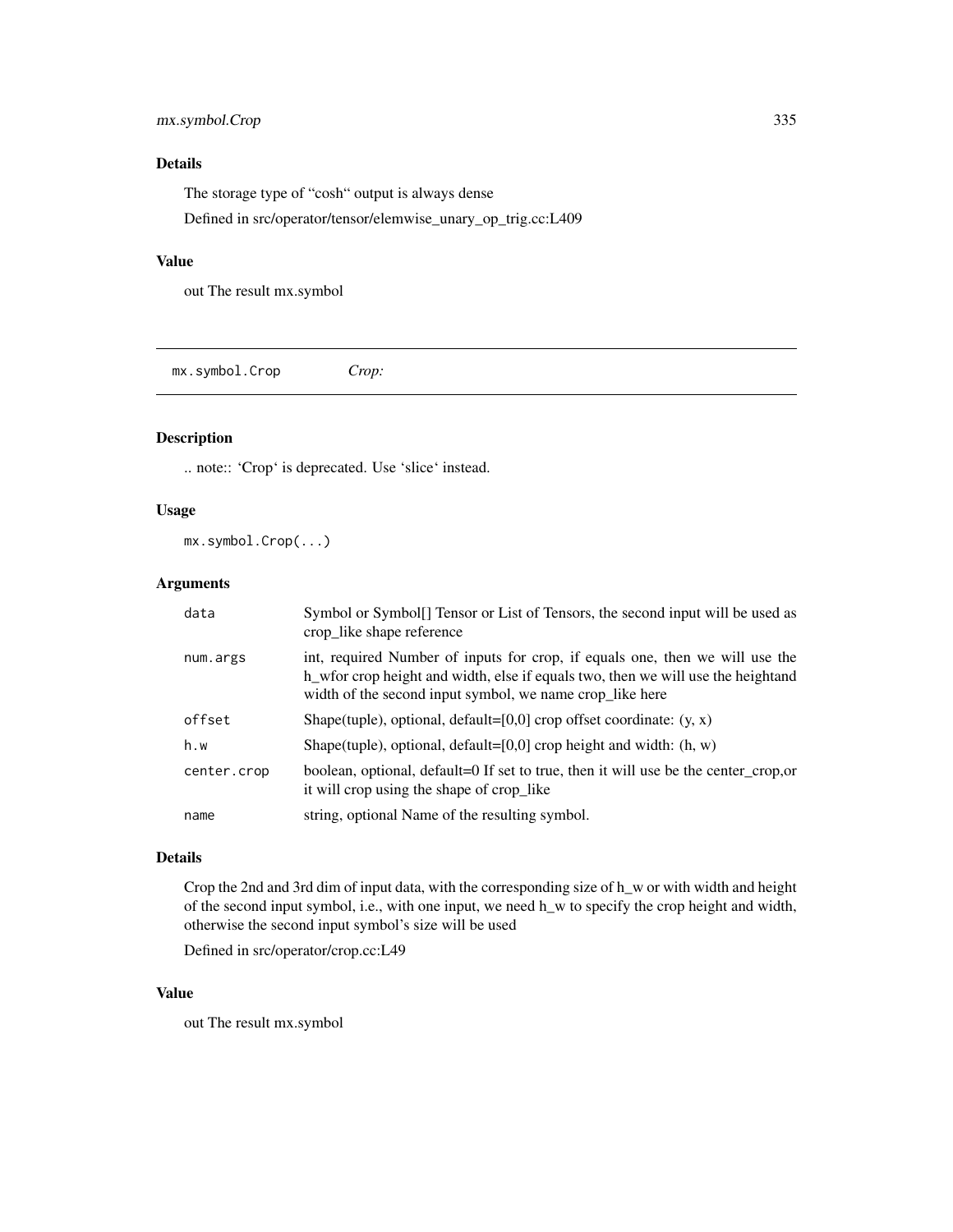mx.symbol.crop *crop:Slices a region of the array. .. note:: "crop" is deprecated. Use "slice" instead. This function returns a sliced array between the indices given by 'begin' and 'end' with the corresponding 'step'. For an input array of "shape=(d\_0, d\_1, ..., d\_n-1)", slice operation with "begin=(b\_0, b\_1...b\_m-1)", "end=(e\_0, e\_1, ..., e\_m-1)", and* " $step=(s_0, s_1, ..., s_m-1)$ ", where  $m \leq n$ , results in an array with *the shape* "(le\_0-b\_0|/|s\_0|, ..., |e\_m-1-b\_m-1|/|s\_m-1|, d\_m, ..., d\_n-*1)". The resulting array's \*k\*-th dimension contains elements from the \*k\*-th dimension of the input array starting from index "b\_k" (inclusive) with step "s\_k" until reaching "e\_k" (exclusive). If the \*k\*-th elements are 'None' in the sequence of 'begin', 'end', and 'step', the following rule will be used to set default values. If 's\_k' is 'None', set*  $'s_k = 1'.$  *If 's\_k > 0', set 'b\_k=0', 'e\_k=d\_k'; else, set 'b\_k=d\_k-1', 'e\_k=-1'. The storage type of "slice" output depends on storage types of inputs - slice(csr) = csr - otherwise, "slice" generates output with default storage .. note:: When input data storage type is csr, it only supports step=(), or step=(None,), or step=(1,) to generate a csr output. For other step parameter values, it falls back to slicing a dense tensor. Example:: x = [[ 1., 2., 3., 4.], [ 5., 6., 7., 8.], [ 9., 10., 11., 12.]] slice(x, begin=(0,1), end=(2,4)) = [[ 2., 3., 4.], [ 6., 7., 8.]] slice(x, begin=(None, 0), end=(None, 3), step=(-1, 2)) = [[9., 11.], [5., 7.], [1., 3.]]*

# **Description**

Defined in src/operator/tensor/matrix\_op.cc:L481

#### Usage

mx.symbol.crop(...)

#### Arguments

| data  | NDArray-or-Symbol Source input                                                                   |
|-------|--------------------------------------------------------------------------------------------------|
| begin | Shape (tuple), required starting indices for the slice operation, supports negative<br>indices.  |
| end   | Shape (tuple), required ending indices for the slice operation, supports negative<br>indices.    |
| step  | Shape(tuple), optional, default= $[]$ step for the slice operation, supports negative<br>values. |
| name  | string, optional Name of the resulting symbol.                                                   |

#### Value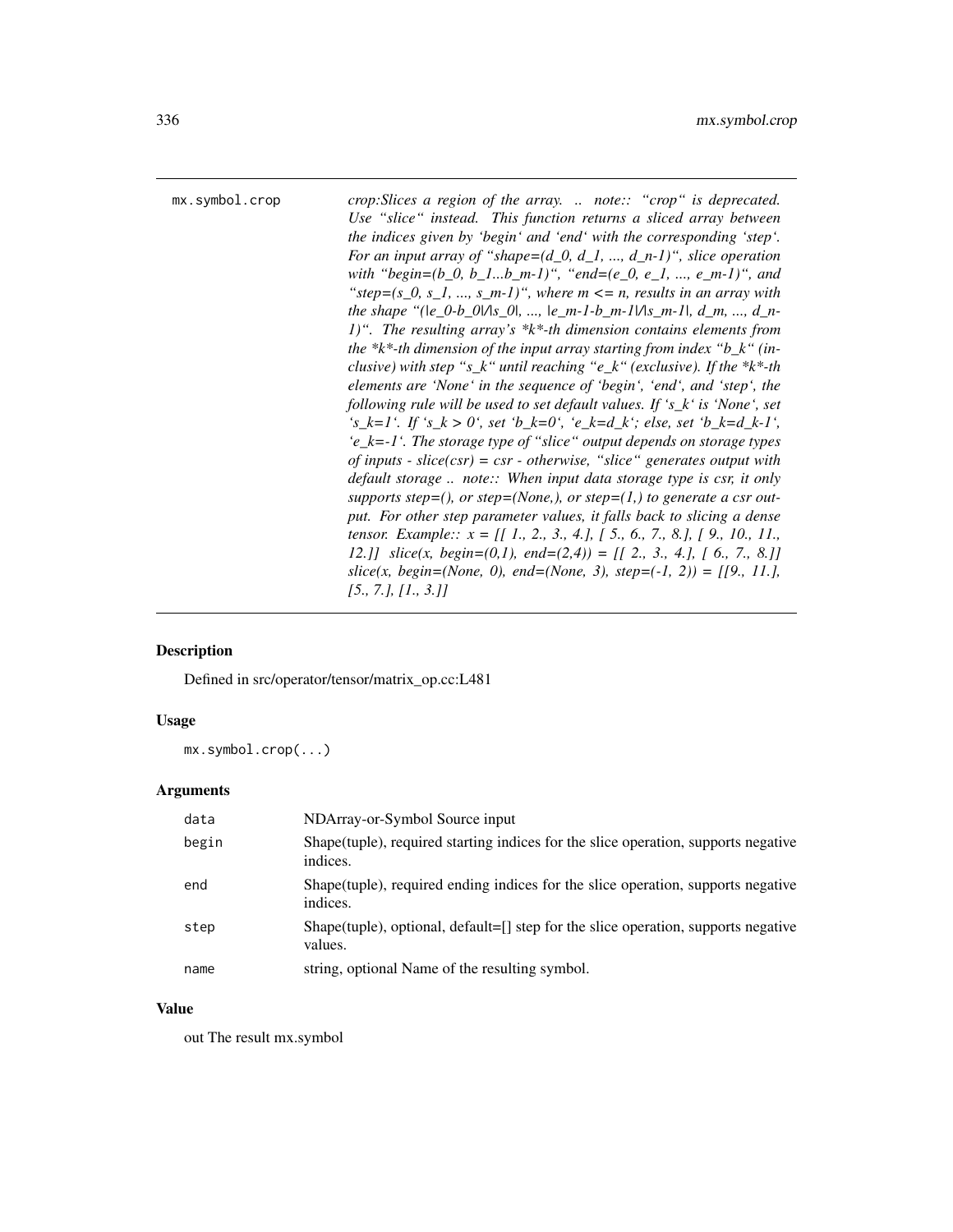mx.symbol.CTCLoss *CTCLoss:Connectionist Temporal Classification Loss.*

## Description

.. note:: The existing alias "contrib\_CTCLoss" is deprecated.

## Usage

```
mx.symbol.CTCLoss(...)
```
#### Arguments

| data              | NDArray-or-Symbol Input ndarray                                                                                                                                                                                                                                                                                                                                                                                                                                        |  |
|-------------------|------------------------------------------------------------------------------------------------------------------------------------------------------------------------------------------------------------------------------------------------------------------------------------------------------------------------------------------------------------------------------------------------------------------------------------------------------------------------|--|
| label             | NDArray-or-Symbol Ground-truth labels for the loss.                                                                                                                                                                                                                                                                                                                                                                                                                    |  |
| data.lengths      | NDArray-or-Symbol Lengths of data for each of the samples. Only required<br>when use_data_lengths is true.                                                                                                                                                                                                                                                                                                                                                             |  |
| label.lengths     | NDArray-or-Symbol Lengths of labels for each of the samples. Only required<br>when use_label_lengths is true.                                                                                                                                                                                                                                                                                                                                                          |  |
| use.data.lengths  |                                                                                                                                                                                                                                                                                                                                                                                                                                                                        |  |
|                   | boolean, optional, default=0 Whether the data lenghts are decided by 'data_lengths'.<br>If false, the lengths are equal to the max sequence length.                                                                                                                                                                                                                                                                                                                    |  |
| use.label.lengths |                                                                                                                                                                                                                                                                                                                                                                                                                                                                        |  |
|                   | boolean, optional, default=0 Whether the label lenghts are decided by 'label_lengths',<br>or derived from 'padding_mask'. If false, the lengths are derived from the first<br>occurrence of the value of 'padding_mask'. The value of 'padding_mask' is "0"<br>when first CTC label is reserved for blank, and "-1" when last label is reserved<br>for blank. See 'blank_label'.                                                                                       |  |
| blank.label       | 'first', 'last', optional, default='first' Set the label that is reserved for blank la-<br>bel.If "first", 0-th label is reserved, and label values for tokens in the vocabulary<br>are between "1" and "alphabet_size-1", and the padding mask is "-1". If "last",<br>last label value "alphabet_size-1" is reserved for blank label instead, and label<br>values for tokens in the vocabulary are between "0" and "alphabet_size-2", and<br>the padding mask is "0". |  |
| name              | string, optional Name of the resulting symbol.                                                                                                                                                                                                                                                                                                                                                                                                                         |  |
|                   |                                                                                                                                                                                                                                                                                                                                                                                                                                                                        |  |

# Details

The shapes of the inputs and outputs:

- \*\*data\*\*: '(sequence\_length, batch\_size, alphabet\_size)' - \*\*label\*\*: '(batch\_size, label\_sequence\_length)' - \*\*out\*\*: '(batch\_size)'

The 'data' tensor consists of sequences of activation vectors (without applying softmax), with ith channel in the last dimension corresponding to i-th label for i between 0 and alphabet\_size-1 (i.e always 0-indexed). Alphabet size should include one additional value reserved for blank label.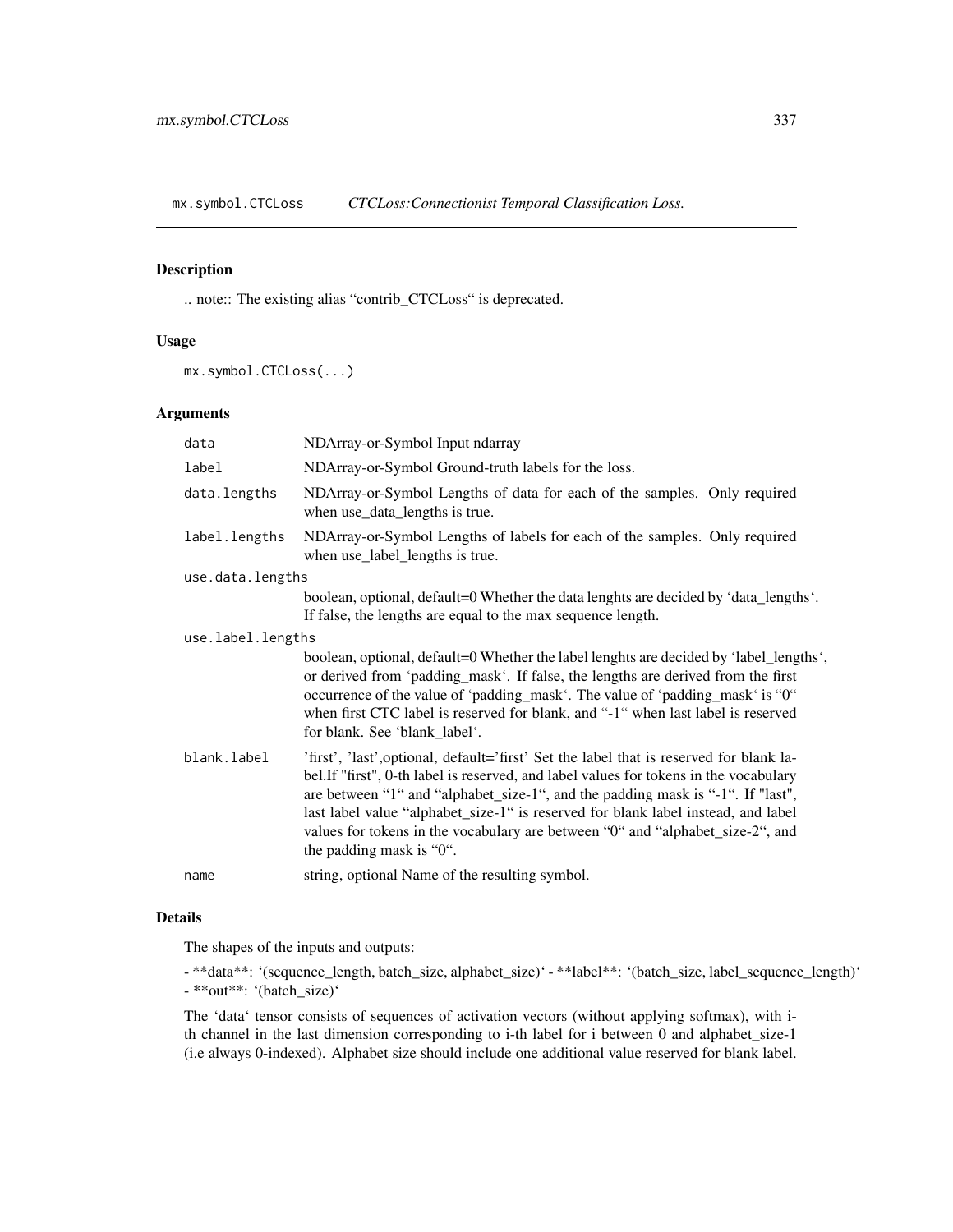When 'blank\_label' is ""first"", the "0"-th channel is be reserved for activation of blank label, or otherwise if it is "last", "(alphabet\_size-1)"-th channel should be reserved for blank label.

"label" is an index matrix of integers. When 'blank\_label' is ""first"", the value 0 is then reserved for blank label, and should not be passed in this matrix. Otherwise, when 'blank label' is ""last"", the value '(alphabet size-1)' is reserved for blank label.

If a sequence of labels is shorter than \*label\_sequence\_length\*, use the special padding value at the end of the sequence to conform it to the correct length. The padding value is '0' when 'blank\_label' is ""first"", and '-1' otherwise.

For example, suppose the vocabulary is '[a, b, c]', and in one batch we have three sequences 'ba', 'cbb', and 'abac'. When 'blank\_label' is ""first"", we can index the labels as ''a': 1, 'b': 2, 'c': 3', and we reserve the 0-th channel for blank label in data tensor. The resulting 'label' tensor should be padded to be::

 $[[2, 1, 0, 0], [3, 2, 2, 0], [1, 2, 1, 3]]$ 

When 'blank\_label' is ""last"", we can index the labels as 'a': 0, 'b': 1, 'c': 2', and we reserve the channel index 3 for blank label in data tensor. The resulting 'label' tensor should be padded to be::

 $[[1, 0, -1, -1], [2, 1, 1, -1], [0, 1, 0, 2]]$ 

"out" is a list of CTC loss values, one per example in the batch.

See \*Connectionist Temporal Classification: Labelling Unsegmented Sequence Data with Recurrent Neural Networks\*, A. Graves \*et al\*. for more information on the definition and the algorithm.

Defined in src/operator/nn/ctc\_loss.cc:L100

#### Value

out The result mx.symbol

mx.symbol.ctc\_loss *ctc\_loss:Connectionist Temporal Classification Loss.*

#### Description

.. note:: The existing alias "contrib\_CTCLoss" is deprecated.

## Usage

```
mx.symbol.ctc_loss(...)
```

| data          | NDArray-or-Symbol Input ndarray                                                                               |
|---------------|---------------------------------------------------------------------------------------------------------------|
| label         | NDArray-or-Symbol Ground-truth labels for the loss.                                                           |
| data.lengths  | NDArray-or-Symbol Lengths of data for each of the samples. Only required<br>when use data lengths is true.    |
| label.lengths | NDArray-or-Symbol Lengths of labels for each of the samples. Only required<br>when use_label_lengths is true. |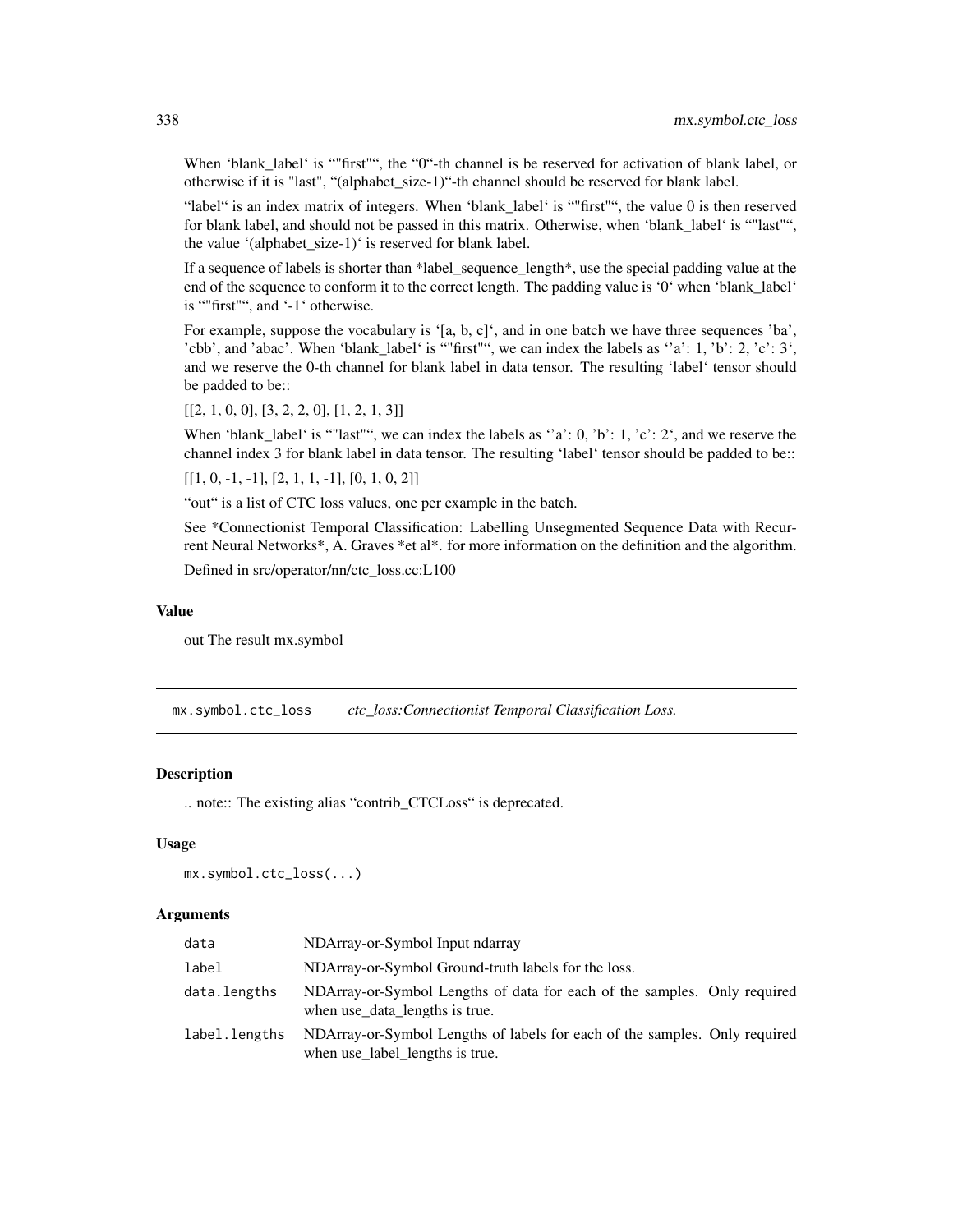| use.data.lengths |                   |                                                                                                                                                                                                                                                                                                                                                                                                                                                                         |
|------------------|-------------------|-------------------------------------------------------------------------------------------------------------------------------------------------------------------------------------------------------------------------------------------------------------------------------------------------------------------------------------------------------------------------------------------------------------------------------------------------------------------------|
|                  |                   | boolean, optional, default=0 Whether the data lenghts are decided by 'data_lengths'.<br>If false, the lengths are equal to the max sequence length.                                                                                                                                                                                                                                                                                                                     |
|                  | use.label.lengths |                                                                                                                                                                                                                                                                                                                                                                                                                                                                         |
|                  |                   | boolean, optional, default=0 Whether the label lenghts are decided by 'label_lengths',<br>or derived from 'padding_mask'. If false, the lengths are derived from the first<br>occurrence of the value of 'padding_mask'. The value of 'padding_mask' is "0"<br>when first CTC label is reserved for blank, and "-1" when last label is reserved<br>for blank. See 'blank label'.                                                                                        |
|                  | blank.label       | 'first', 'last', optional, default='first' Set the label that is reserved for blank la-<br>bel. If "first", 0-th label is reserved, and label values for tokens in the vocabulary<br>are between "1" and "alphabet_size-1", and the padding mask is "-1". If "last",<br>last label value "alphabet_size-1" is reserved for blank label instead, and label<br>values for tokens in the vocabulary are between "0" and "alphabet_size-2", and<br>the padding mask is "0". |
|                  | name              | string, optional Name of the resulting symbol.                                                                                                                                                                                                                                                                                                                                                                                                                          |
|                  |                   |                                                                                                                                                                                                                                                                                                                                                                                                                                                                         |

#### Details

The shapes of the inputs and outputs:

- \*\*data\*\*: '(sequence\_length, batch\_size, alphabet\_size)' - \*\*label\*\*: '(batch\_size, label\_sequence\_length)' - \*\*out\*\*: '(batch\_size)'

The 'data' tensor consists of sequences of activation vectors (without applying softmax), with ith channel in the last dimension corresponding to i-th label for i between 0 and alphabet size-1 (i.e always 0-indexed). Alphabet size should include one additional value reserved for blank label. When 'blank\_label' is ""first"", the "0"-th channel is be reserved for activation of blank label, or otherwise if it is "last", "(alphabet\_size-1)"-th channel should be reserved for blank label.

"label" is an index matrix of integers. When 'blank\_label' is ""first"", the value 0 is then reserved for blank label, and should not be passed in this matrix. Otherwise, when 'blank\_label' is ""last"", the value '(alphabet\_size-1)' is reserved for blank label.

If a sequence of labels is shorter than \*label\_sequence\_length\*, use the special padding value at the end of the sequence to conform it to the correct length. The padding value is '0' when 'blank\_label' is ""first"", and '-1' otherwise.

For example, suppose the vocabulary is '[a, b, c]', and in one batch we have three sequences 'ba', 'cbb', and 'abac'. When 'blank\_label' is ""first"", we can index the labels as ''a': 1, 'b': 2, 'c': 3', and we reserve the 0-th channel for blank label in data tensor. The resulting 'label' tensor should be padded to be::

 $[[2, 1, 0, 0], [3, 2, 2, 0], [1, 2, 1, 3]]$ 

When 'blank label' is ""last"", we can index the labels as ''a': 0, 'b': 1, 'c': 2', and we reserve the channel index 3 for blank label in data tensor. The resulting 'label' tensor should be padded to be::

 $[[1, 0, -1, -1], [2, 1, 1, -1], [0, 1, 0, 2]]$ 

"out" is a list of CTC loss values, one per example in the batch.

See \*Connectionist Temporal Classification: Labelling Unsegmented Sequence Data with Recurrent Neural Networks\*, A. Graves \*et al\*. for more information on the definition and the algorithm.

Defined in src/operator/nn/ctc\_loss.cc:L100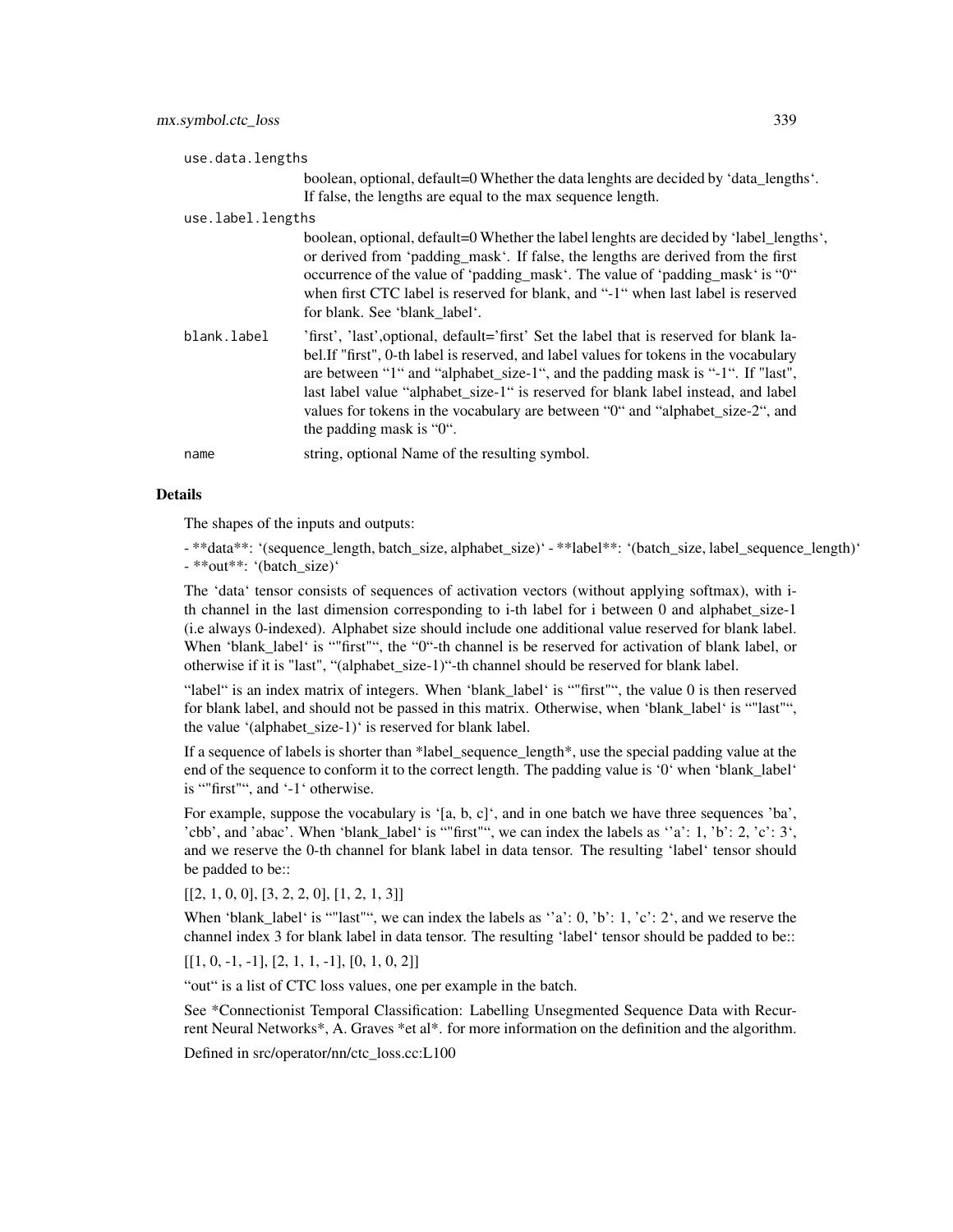# Value

out The result mx.symbol

mx.symbol.cumsum *cumsum:Return the cumulative sum of the elements along a given axis.*

## Description

Defined in src/operator/numpy/np\_cumsum.cc:L70

## Usage

mx.symbol.cumsum(...)

## Arguments

| a     | NDArray-or-Symbol Input ndarray                                                                                                                                                                                                                                                                                                                                                                        |
|-------|--------------------------------------------------------------------------------------------------------------------------------------------------------------------------------------------------------------------------------------------------------------------------------------------------------------------------------------------------------------------------------------------------------|
| axis  | int or None, optional, default='None' Axis along which the cumulative sum is<br>computed. The default (None) is to compute the cumsum over the flattened<br>array.                                                                                                                                                                                                                                     |
| dtype | None, 'float16', 'float32', 'float64', 'int32', 'int64', 'int8', optional, default='None'<br>Type of the returned array and of the accumulator in which the elements are<br>summed. If dtype is not specified, it defaults to the dtype of a, unless a has an<br>integer dtype with a precision less than that of the default platform integer. In<br>that case, the default platform integer is used. |
| name  | string, optional Name of the resulting symbol.                                                                                                                                                                                                                                                                                                                                                         |

## Value

out The result mx.symbol

| mx.symbol.Custom | Custom: Apply a custom operator implemented in a frontend language |
|------------------|--------------------------------------------------------------------|
|                  | (like Python).                                                     |

# Description

Custom operators should override required methods like 'forward' and 'backward'. The custom operator must be registered before it can be used. Please check the tutorial here: https://mxnet.incubator.apache.org/api/faq/new

## Usage

```
mx.symbol.Custom(...)
```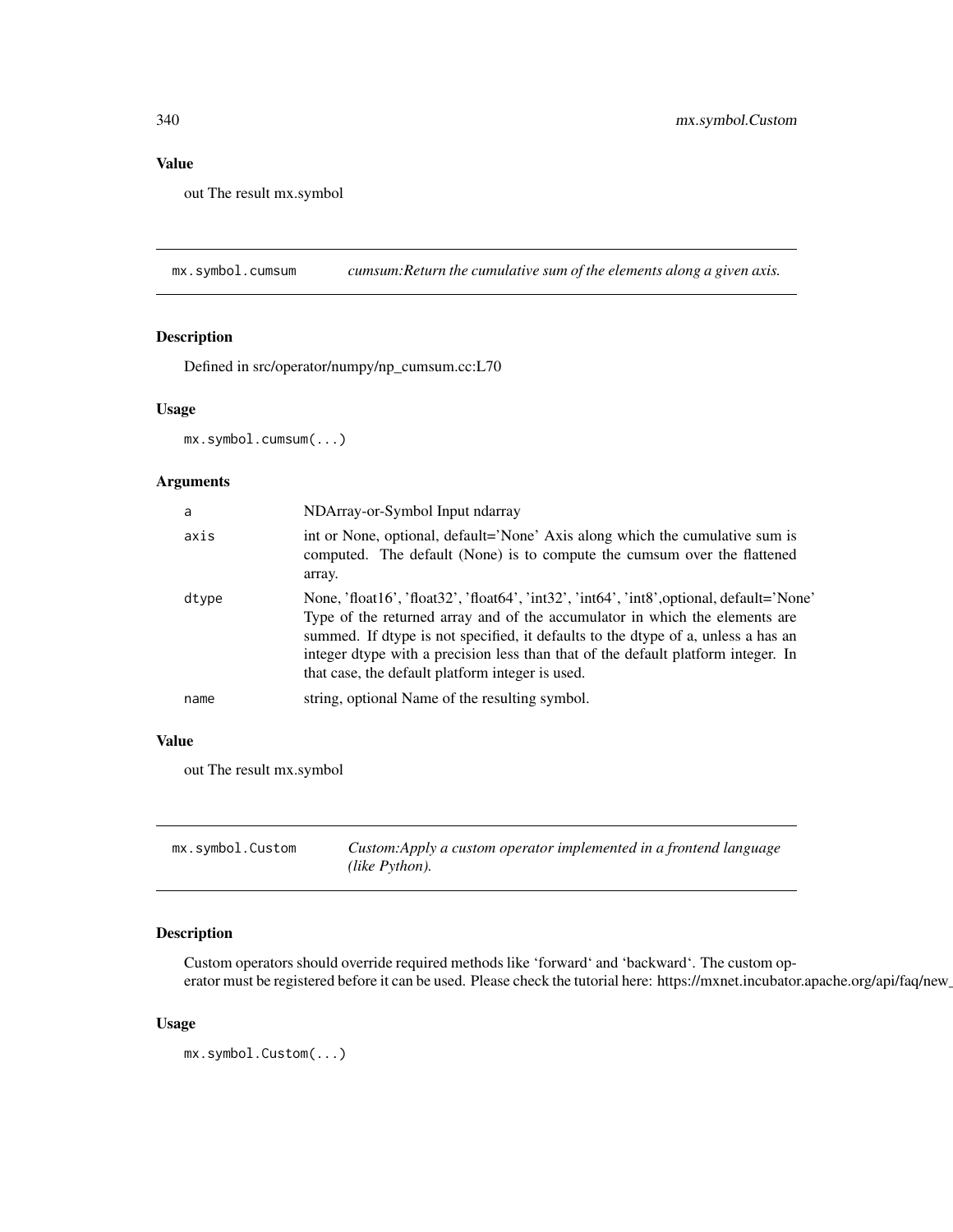## Arguments

| data    | NDArray-or-Symbol <sup>[]</sup> Input data for the custom operator.                                                        |
|---------|----------------------------------------------------------------------------------------------------------------------------|
| op.type | string Name of the custom operator. This is the name that is passed to 'mx.operator.register'<br>to register the operator. |
| name    | string, optional Name of the resulting symbol.                                                                             |

## Details

Defined in src/operator/custom/custom.cc:L546

#### Value

out The result mx.symbol

mx.symbol.Deconvolution

*Deconvolution:Computes 1D or 2D transposed convolution (aka fractionally strided convolution) of the input tensor. This operation can be seen as the gradient of Convolution operation with respect to its input. Convolution usually reduces the size of the input. Transposed convolution works the other way, going from a smaller input to a larger output while preserving the connectivity pattern.*

## Description

Deconvolution:Computes 1D or 2D transposed convolution (aka fractionally strided convolution) of the input tensor. This operation can be seen as the gradient of Convolution operation with respect to its input. Convolution usually reduces the size of the input. Transposed convolution works the other way, going from a smaller input to a larger output while preserving the connectivity pattern.

## Usage

```
mx.symbol.Deconvolution(...)
```

| data   | NDArray-or-Symbol Input tensor to the deconvolution operation.                                                                                                   |
|--------|------------------------------------------------------------------------------------------------------------------------------------------------------------------|
| weight | NDArray-or-Symbol Weights representing the kernel.                                                                                                               |
| bias   | NDArray-or-Symbol Bias added to the result after the deconvolution operation.                                                                                    |
| kernel | Shape(tuple), required Deconvolution kernel size: $(w, )$ , $(h, w)$ or $(d, h, w)$ . This<br>is same as the kernel size used for the corresponding convolution  |
| stride | Shape(tuple), optional, default= $[]$ The stride used for the corresponding convo-<br>lution: $(w, b, (h, w)$ or $(d, h, w)$ . Defaults to 1 for each dimension. |
| dilate | Shape(tuple), optional, default=[] Dilation factor for each dimension of the in-<br>put: $(w, b, (h, w)$ or $(d, h, w)$ . Defaults to 1 for each dimension.      |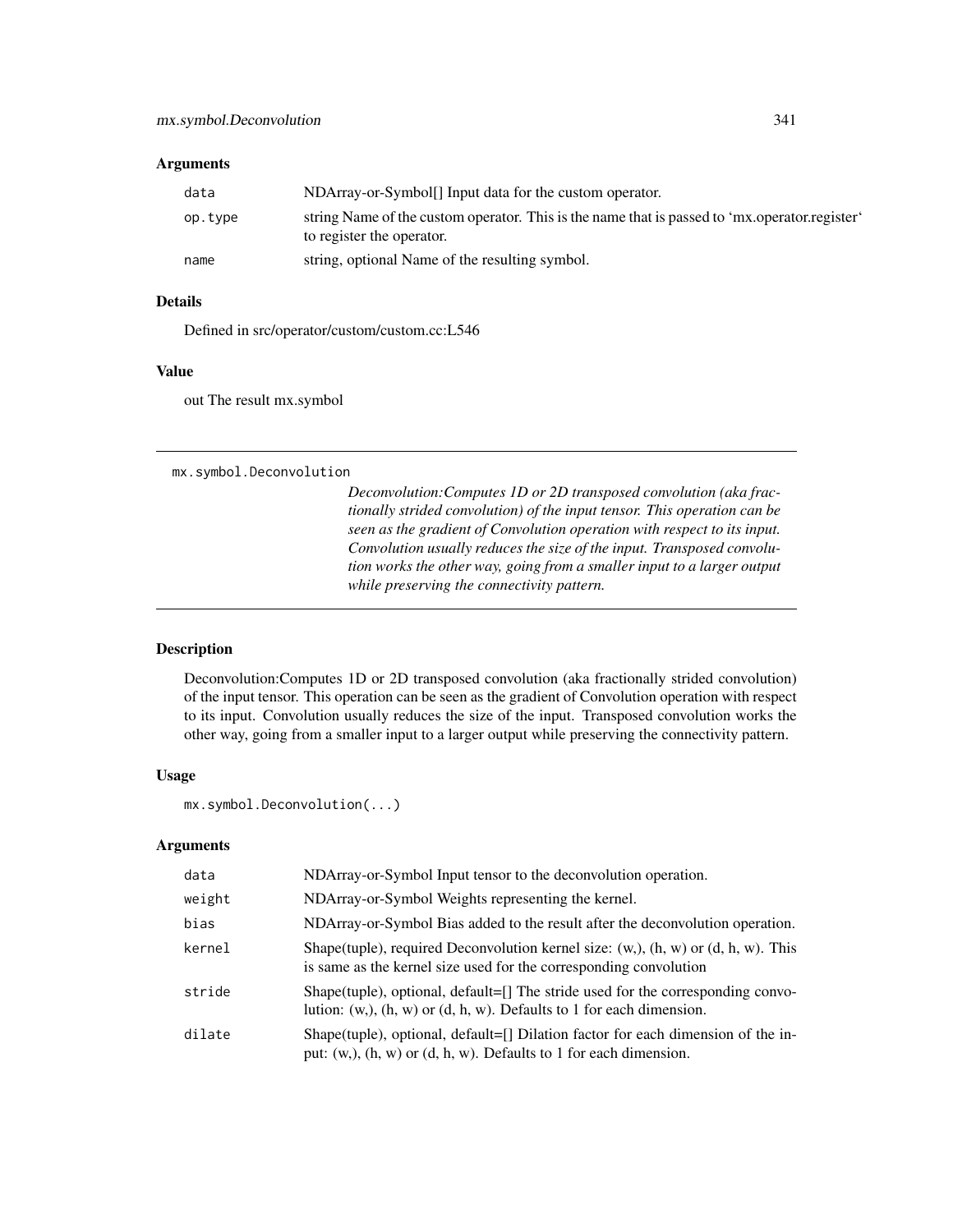| pad          | Shape(tuple), optional, default=[] The amount of implicit zero padding added<br>during convolution for each dimension of the input: $(w, )$ , $(h, w)$ or $(d, h, w)$ .<br>"(kernel-1)/2" is usually a good choice. If 'target_shape' is set, 'pad' will be<br>ignored and a padding that will generate the target shape will be used. Defaults<br>to no padding.                             |
|--------------|-----------------------------------------------------------------------------------------------------------------------------------------------------------------------------------------------------------------------------------------------------------------------------------------------------------------------------------------------------------------------------------------------|
| adj          | Shape(tuple), optional, default=[] Adjustment for output shape: $(w, )$ , $(h, w)$ or<br>(d, h, w). If 'target_shape' is set, 'adj' will be ignored and computed accord-<br>ingly.                                                                                                                                                                                                            |
| target.shape | Shape(tuple), optional, default=[] Shape of the output tensor: $(w, h, w)$ or $(d, d)$<br>$h, w$ ).                                                                                                                                                                                                                                                                                           |
| num.filter   | int (non-negative), required Number of output filters.                                                                                                                                                                                                                                                                                                                                        |
| num.group    | int (non-negative), optional, default=1 Number of groups partition.                                                                                                                                                                                                                                                                                                                           |
| workspace    | long (non-negative), optional, default=512 Maximum temporary workspace al-<br>lowed (MB) in deconvolution. This parameter has two usages. When CUDNN<br>is not used, it determines the effective batch size of the deconvolution kernel.<br>When CUDNN is used, it controls the maximum temporary storage used for<br>tuning the best CUDNN kernel when 'limited_workspace' strategy is used. |
| no.bias      | boolean, optional, default=1 Whether to disable bias parameter.                                                                                                                                                                                                                                                                                                                               |
| cudnn.tune   | None, 'fastest', 'limited_workspace', 'off', optional, default='None' Whether to<br>pick convolution algorithm by running performance test.                                                                                                                                                                                                                                                   |
| cudnn.off    | boolean, optional, default=0 Turn off cudnn for this layer.                                                                                                                                                                                                                                                                                                                                   |
| layout       | None, 'NCDHW', 'NCHW', 'NCW', 'NDHWC', 'NHWC', optional, default='None'<br>Set layout for input, output and weight. Empty for default layout, NCW for 1d,<br>NCHW for 2d and NCDHW for 3d.NHWC and NDHWC are only supported on<br>GPU.                                                                                                                                                        |
| name         | string, optional Name of the resulting symbol.                                                                                                                                                                                                                                                                                                                                                |
|              |                                                                                                                                                                                                                                                                                                                                                                                               |

# Value

out The result mx.symbol

| mx.symbol.degrees | degrees: Converts each element of the input array from radians to de- |
|-------------------|-----------------------------------------------------------------------|
|                   | grees.                                                                |

# Description

.. math:: degrees([0, \pi/2, \pi, 3\pi/2, 2\pi]) = [0, 90, 180, 270, 360]

# Usage

mx.symbol.degrees(...)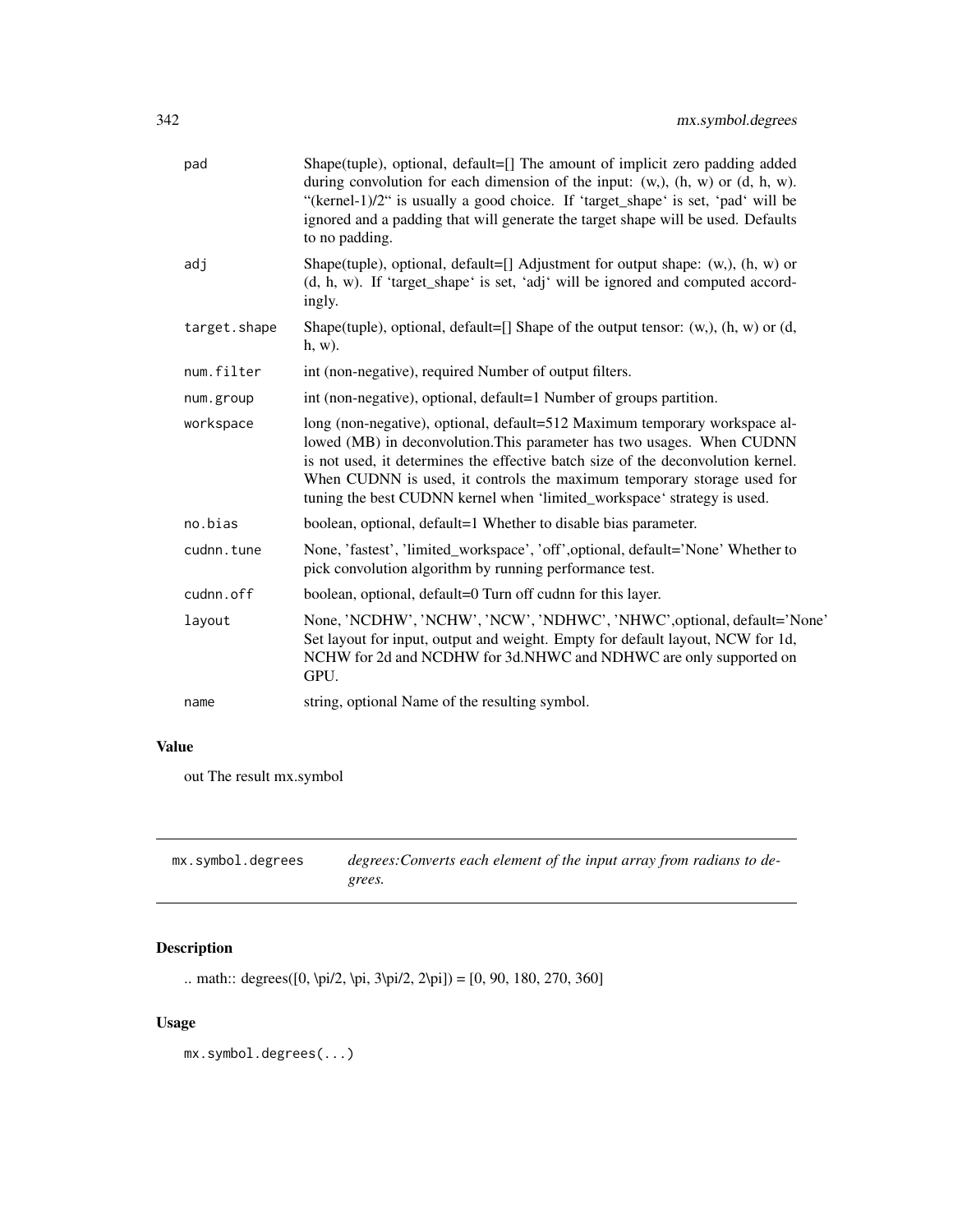#### **Arguments**

| data | NDArray-or-Symbol The input array.             |
|------|------------------------------------------------|
| name | string, optional Name of the resulting symbol. |

## Details

The storage type of "degrees" output depends upon the input storage type: - degrees(default) = default - degrees(row\_sparse) = row\_sparse - degrees(csr) = csr Defined in src/operator/tensor/elemwise\_unary\_op\_trig.cc:L332

#### Value

out The result mx.symbol

mx.symbol.depth\_to\_space

*depth\_to\_space:Rearranges(permutes) data from depth into blocks of spatial data. Similar to ONNX DepthToSpace operator: https://github.com/onnx/onnx/blob/master/docs/Operators.md#DepthToSpace. The output is a new tensor where the values from depth dimension are moved in spatial blocks to height and width dimension. The reverse of this operation is "space\_to\_depth". .. math:: \begingather\* x \prime = reshape(x, [N, block\\_size, block\\_size, C / (block\\_size ^ 2), H \* block* $\subseteq$ *size, W \* block* $\subseteq$ *size])*  $\setminus$ *x*  $\setminus$ *prime*  $\setminus$ *prime = transpose(x*  $\setminus$ *prime,*  $[0, 3, 4, 1, 5, 2]$ ) \ y = reshape(x \prime \prime, [N, C / (block\\_size ^ *2), H \* block\\_size, W \* block\\_size]) \endgather\* where :math:'x' is an input tensor with default layout as :math:'[N, C, H, W]': [batch, channels, height, width] and :math:'y' is the output tensor of layout :math:'[N, C / (block\\_size ^ 2), H \* block\\_size, W \* block\\_size]' Example:: x = [[[[0, 1, 2], [3, 4, 5]], [[6, 7, 8], [9, 10, 11]], [[12, 13, 14], [15, 16, 17]], [[18, 19, 20], [21, 22, 23]]]] depth\_to\_space(x, 2) = [[[[0, 6, 1, 7, 2, 8], [12, 18, 13, 19, 14, 20], [3, 9, 4, 10, 5, 11], [15, 21, 16, 22, 17, 23]]]]*

## **Description**

Defined in src/operator/tensor/matrix\_op.cc:L971

#### Usage

mx.symbol.depth\_to\_space(...)

| data       | NDArray-or-Symbol Input ndarray                            |
|------------|------------------------------------------------------------|
| block.size | int, required Blocks of [block size, block size] are moved |
| name       | string, optional Name of the resulting symbol.             |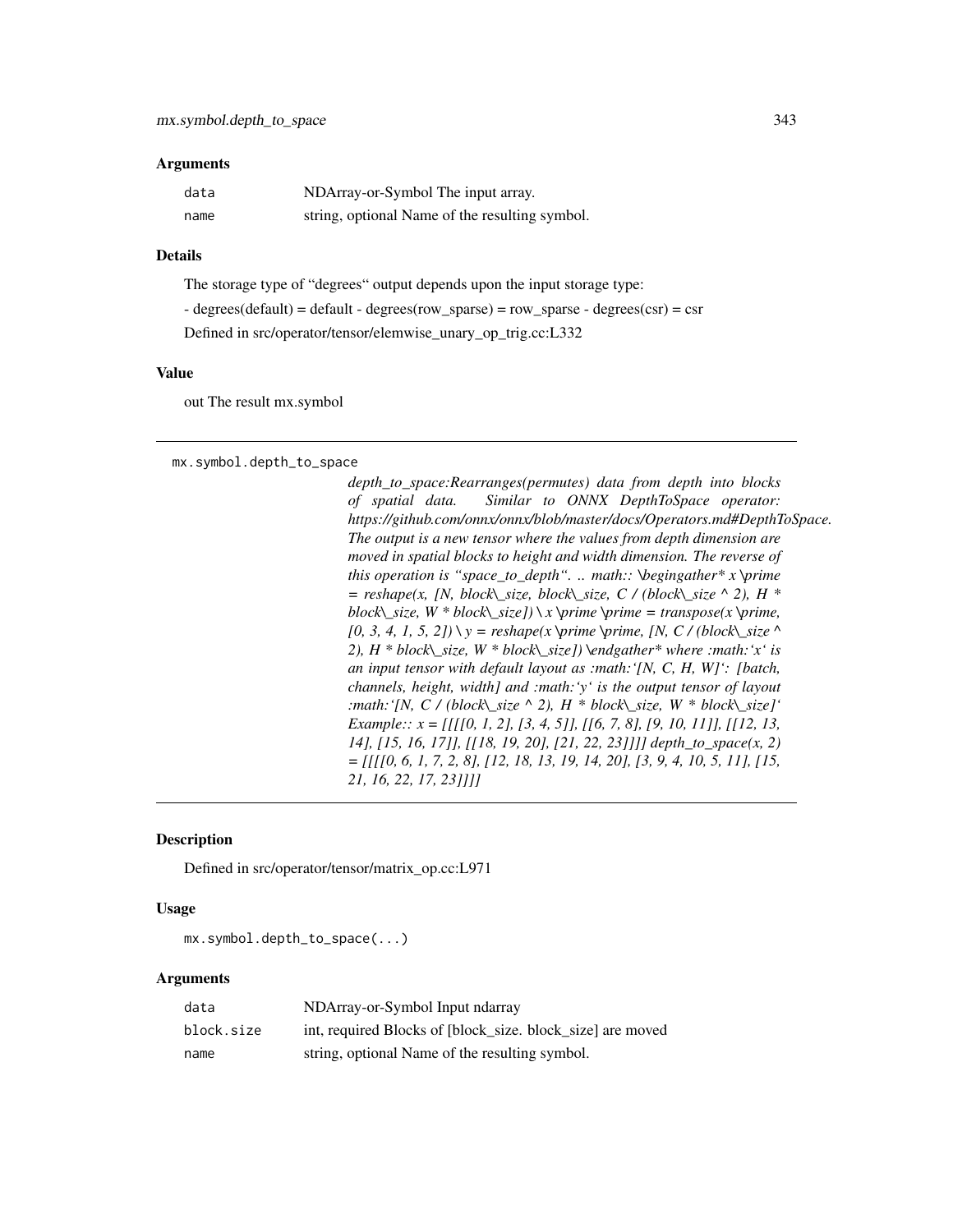## Value

out The result mx.symbol

mx.symbol.diag *diag:Extracts a diagonal or constructs a diagonal array.*

## Description

"diag"'s behavior depends on the input array dimensions:

#### Usage

mx.symbol.diag(...)

## Arguments

| data  | NDArray-or-Symbol Input ndarray                                                                                                                                                                                                      |
|-------|--------------------------------------------------------------------------------------------------------------------------------------------------------------------------------------------------------------------------------------|
| k     | int, optional, default= $0'$ Diagonal in question. The default is 0. Use k>0 for<br>diagonals above the main diagonal, and $k<0$ for diagonals below the main diag-<br>onal. If input has shape (S0 S1) k must be between -S0 and S1 |
| axis1 | int, optional, default='0' The first axis of the sub-arrays of interest. Ignored<br>when the input is a 1-D array.                                                                                                                   |
| axis2 | int, optional, default='1' The second axis of the sub-arrays of interest. Ignored<br>when the input is a 1-D array.                                                                                                                  |
| name  | string, optional Name of the resulting symbol.                                                                                                                                                                                       |

# Details

- 1-D arrays: constructs a 2-D array with the input as its diagonal, all other elements are zero. - N-D arrays: extracts the diagonals of the sub-arrays with axes specified by "axis1" and "axis2". The output shape would be decided by removing the axes numbered "axis1" and "axis2" from the input shape and appending to the result a new axis with the size of the diagonals in question.

For example, when the input shape is  $(2, 3, 4, 5)$ , "axis1" and "axis2" are 0 and 2 respectively and "k" is 0, the resulting shape would be ' $(3, 5, 2)$ '.

Examples::

 $x = [[1, 2, 3], [4, 5, 6]]$  $diag(x) = [1, 5]$ diag(x, k=1) =  $[2, 6]$ diag(x, k=-1) = [4]  $x = [1, 2, 3]$  $diag(x) = [[1, 0, 0], [0, 2, 0], [0, 0, 3]]$  $diag(x, k=1) = [[0, 1, 0], [0, 0, 2], [0, 0, 0]]$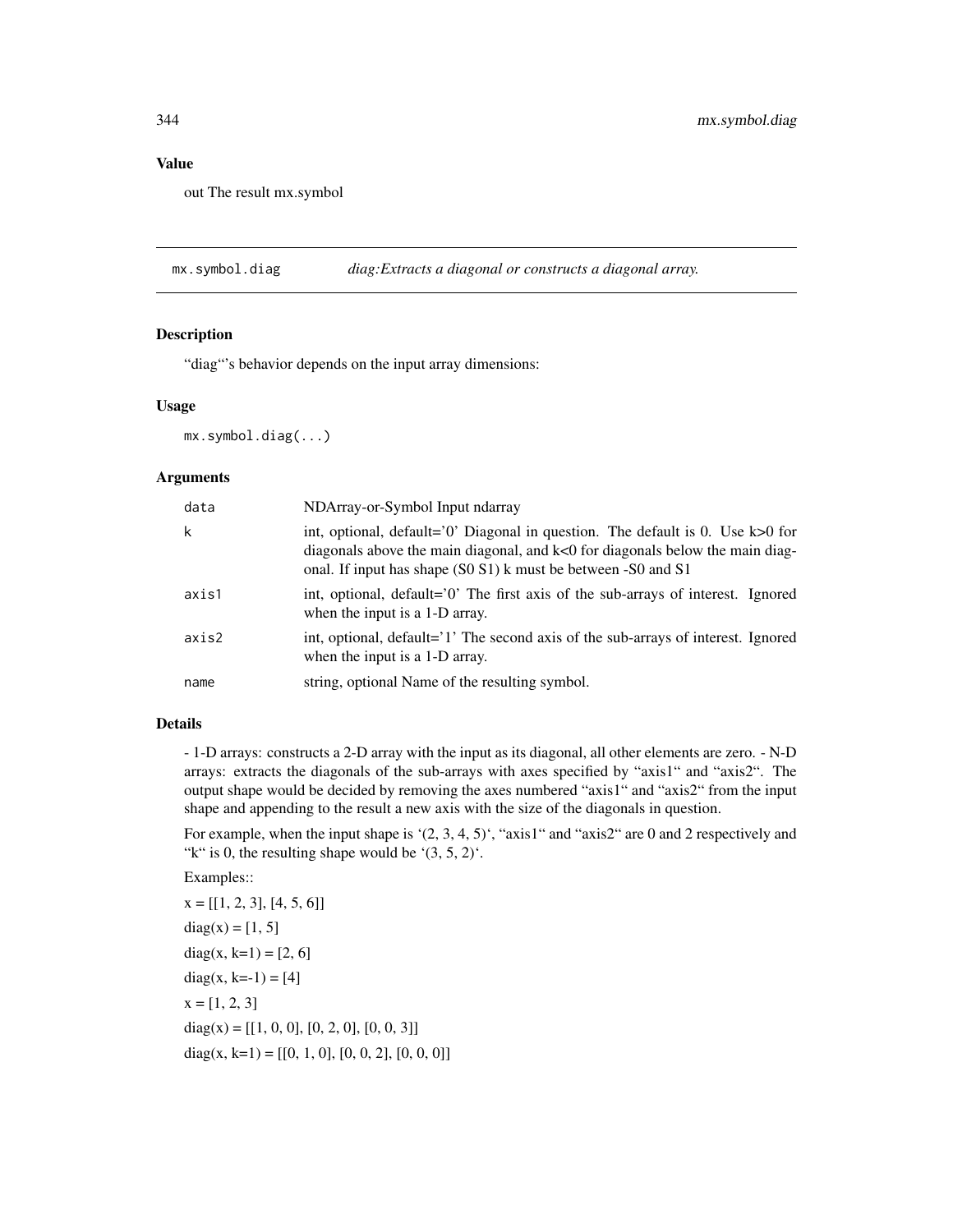## mx.symbol.dot 345

diag(x, k=-1) = [[0, 0, 0], [1, 0, 0], [0, 2, 0]]  $x = [[[1, 2], [3, 4]],$  $[[5, 6], [7, 8]]]$  $diag(x) = [[1, 7], [2, 8]]$ diag(x, k=1) = [[3], [4]] diag(x, axis1=-2, axis2=-1) =  $[[1, 4], [5, 8]]$ Defined in src/operator/tensor/diag\_op.cc:L86

#### Value

out The result mx.symbol

mx.symbol.dot *dot:Dot product of two arrays.*

## Description

"dot"'s behavior depends on the input array dimensions:

## Usage

mx.symbol.dot(...)

## Arguments

| lhs           | NDArray-or-Symbol The first input                                                                                                                                                                                                                                                                                                             |
|---------------|-----------------------------------------------------------------------------------------------------------------------------------------------------------------------------------------------------------------------------------------------------------------------------------------------------------------------------------------------|
| rhs           | NDArray-or-Symbol The second input                                                                                                                                                                                                                                                                                                            |
| transpose.a   | boolean, optional, default=0 If true then transpose the first input before dot.                                                                                                                                                                                                                                                               |
| transpose.b   | boolean, optional, default=0 If true then transpose the second input before dot.                                                                                                                                                                                                                                                              |
| forward.stype | None, 'csr', 'default', 'row_sparse', optional, default='None' The desired stor-<br>age type of the forward output given by user, if the combination of input storage<br>types and this hint does not matchany implemented ones, the dot operator will<br>perform fallback operation and still produce an output of the desired storage type. |
| name          | string, optional Name of the resulting symbol.                                                                                                                                                                                                                                                                                                |

#### Details

- 1-D arrays: inner product of vectors - 2-D arrays: matrix multiplication - N-D arrays: a sum product over the last axis of the first input and the first axis of the second input

For example, given 3-D "x" with shape '(n,m,k)' and "y" with shape '(k,r,s)', the result array will have shape '(n,m,r,s)'. It is computed by::

 $dot(x,y)[i,j,a,b] = sum(x[i,j,:]*y[:,a,b])$ 

Example::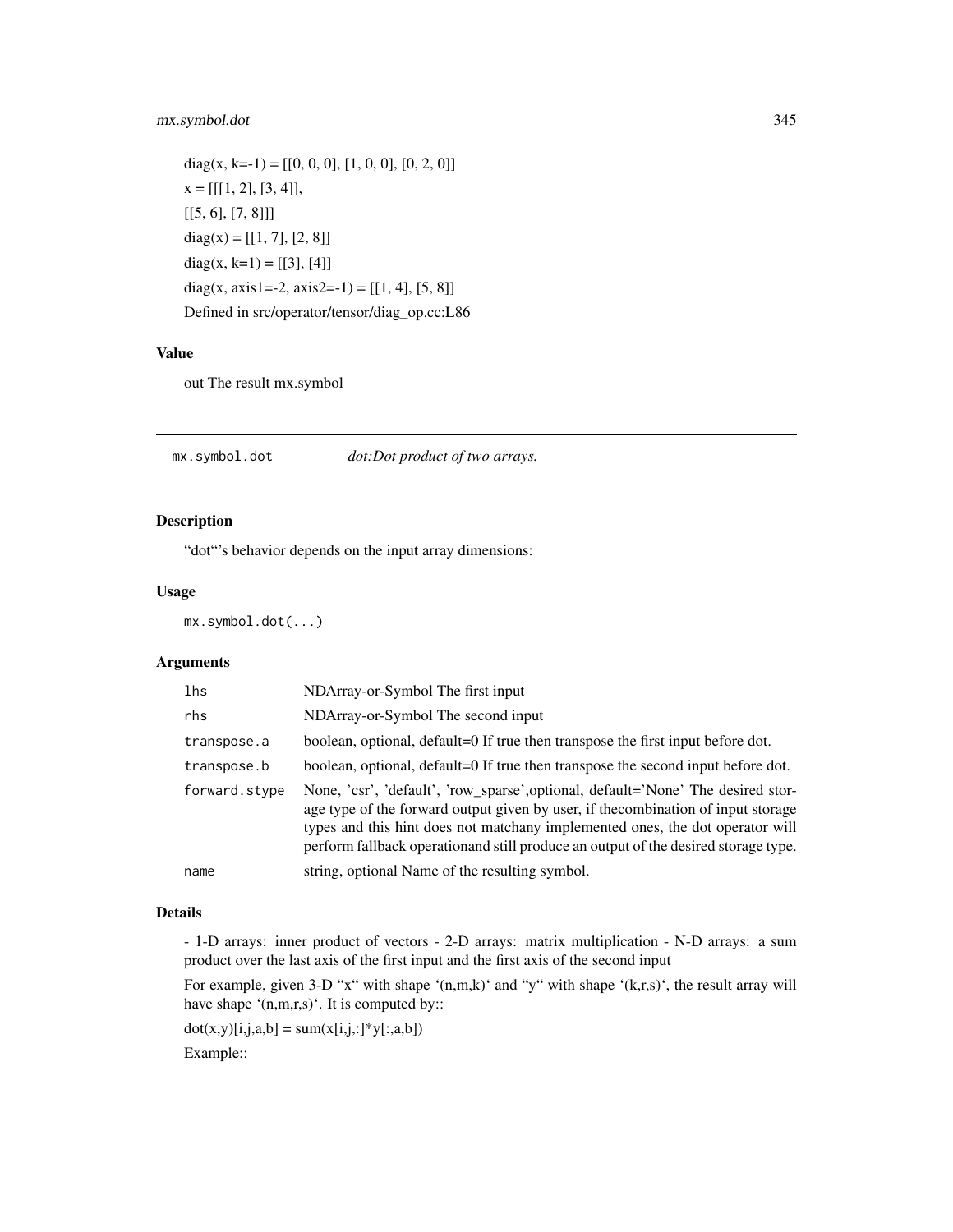$x =$ reshape([0,1,2,3,4,5,6,7], shape=(2,2,2))  $y =$ reshape([7,6,5,4,3,2,1,0], shape=(2,2,2)) dot(x,y)[0,0,1,1]  $= 0$  sum(x[0,0,:]\*y[:,1,1]) = 0

The storage type of "dot" output depends on storage types of inputs, transpose option and forward stype option for output storage type. Implemented sparse operations include:

- dot(default, default, transpose\_a=True/False, transpose\_b=True/False) = default - dot(csr, default, transpose\_a=True) = default - dot(csr, default, transpose\_a=True) = row\_sparse - dot(csr, default)  $=$  default - dot(csr, row\_sparse) = default - dot(default, csr) = csr (CPU only) - dot(default, csr, forward\_stype='default') = default - dot(default, csr, transpose\_b=True, forward\_stype='default') = default

If the combination of input storage types and forward\_stype does not match any of the above patterns, "dot" will fallback and generate output with default storage.

.. Note::

If the storage type of the lhs is "csr", the storage type of gradient w.r.t rhs will be "row\_sparse". Only a subset of optimizers support sparse gradients, including SGD, AdaGrad and Adam. Note that by default lazy updates is turned on, which may perform differently from standard updates. For more details, please check the Optimization API at: https://mxnet.incubator.apache.org/api/python/optimization/optimization.html

Defined in src/operator/tensor/dot.cc:L77

#### Value

out The result mx.symbol

mx.symbol.Dropout *Dropout:Applies dropout operation to input array.*

## Description

- During training, each element of the input is set to zero with probability p. The whole array is rescaled by :math:'1/(1-p)' to keep the expected sum of the input unchanged.

#### Usage

```
mx.symbol.Dropout(...)
```

| data      | NDArray-or-Symbol Input array to which dropout will be applied.                                                                         |
|-----------|-----------------------------------------------------------------------------------------------------------------------------------------|
| p         | float, optional, default=0.5 Fraction of the input that gets dropped out during<br>training time.                                       |
| mode      | 'always', 'training', optional, default='training' Whether to only turn on dropout<br>during training or to also turn on for inference. |
| axes      | Shape(tuple), optional, default=[] Axes for variational dropout kernel.                                                                 |
| cudnn.off | boolean or None, optional, default=0 Whether to turn off cudnn in dropout op-<br>erator. This option is ignored if axes is specified.   |
| name      | string, optional Name of the resulting symbol.                                                                                          |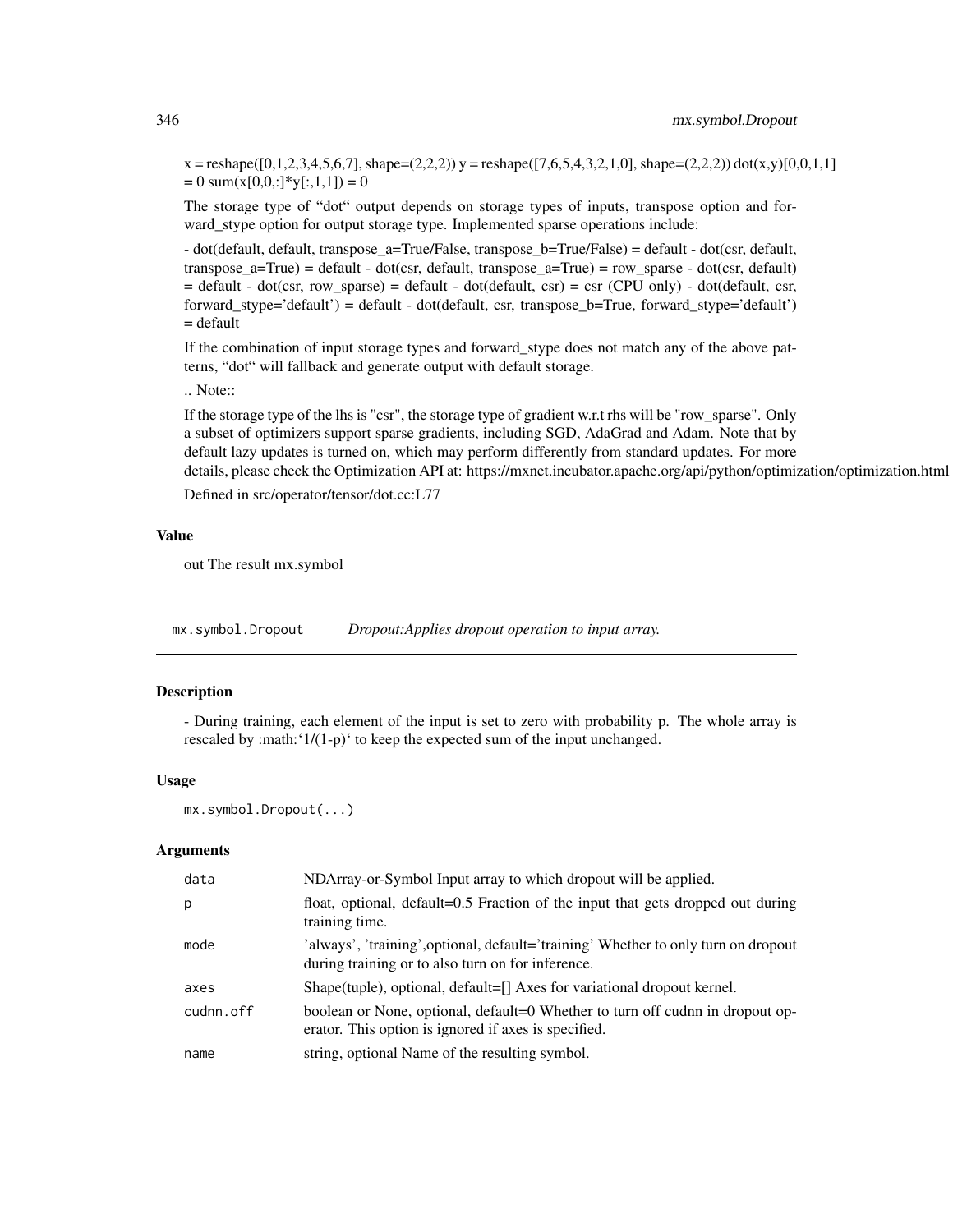## Details

- During testing, this operator does not change the input if mode is 'training'. If mode is 'always', the same computaion as during training will be applied.

Example::

random.seed(998) input\_array = array( $[3., 0.5, -0.5, 2., 7.]$ ,  $[2., -0.4, 7., 3., 0.2]$ ]) a = symbol.Variable('a') dropout = symbol.Dropout(a,  $p = 0.2$ ) executor = dropout.simple\_bind(a = input\_array.shape)

## If training executor.forward(is\_train = True,  $a = input_{array}$ ) executor.outputs  $[$  [ 3.75 0.625 -0. 2.5 8.75 ] [ 2.5 -0.5 8.75 3.75 0. ]]

## If testing executor.forward(is\_train = False,  $a = input_{array}$ ) executor.outputs  $\begin{bmatrix} 1 & 3 & 0.5 & -0.5 & 2 & 7 \end{bmatrix}$ ] [ 2. -0.4 7. 3. 0.2 ]]

Defined in src/operator/nn/dropout.cc:L95

## Value

out The result mx.symbol

mx.symbol.ElementWiseSum

*ElementWiseSum:Adds all input arguments element-wise.*

#### Description

.. math::  $add\_{n}(a_1, a_2, ..., a_n) = a_1 + a_2 + ... + a_n$ 

#### Usage

```
mx.symbol.ElementWiseSum(...)
```
## Arguments

| args | NDArray-or-Symbol <sup>[]</sup> Positional input arguments |
|------|------------------------------------------------------------|
| name | string, optional Name of the resulting symbol.             |

## **Details**

"add\_n" is potentially more efficient than calling "add" by 'n' times.

The storage type of "add\_n" output depends on storage types of inputs

 $-$  add\_n(row\_sparse, row\_sparse, ..) = row\_sparse  $-$  add\_n(default, csr, default) = default  $-$  add\_n(any input combinations longer than  $4$  ( $>4$ ) with at least one default type) = default - otherwise, "add\_n" falls all inputs back to default storage and generates default storage

Defined in src/operator/tensor/elemwise\_sum.cc:L155

#### Value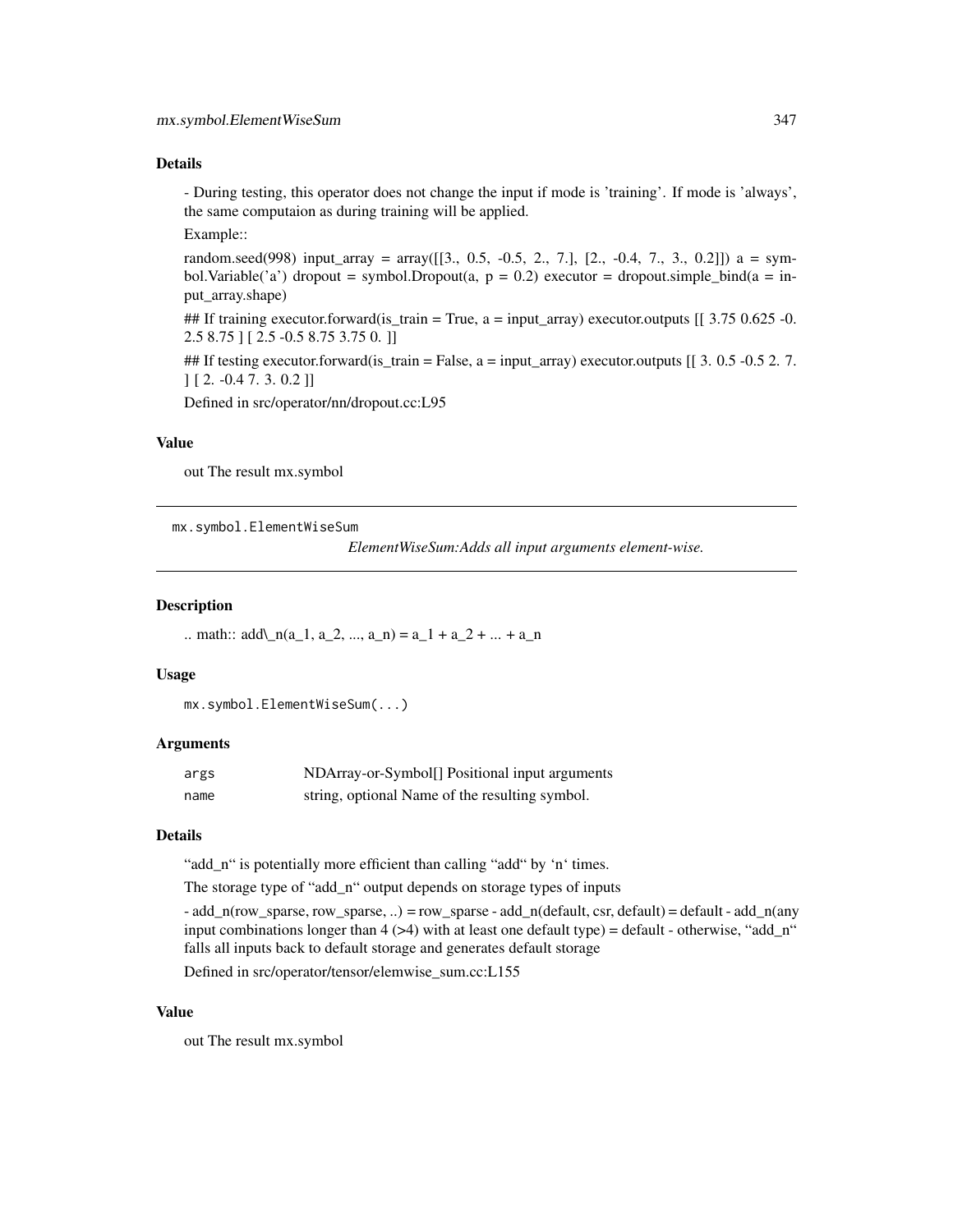```
mx.symbol.elemwise_add
```
*elemwise\_add:Adds arguments element-wise.*

# Description

The storage type of "elemwise\_add" output depends on storage types of inputs

## Usage

```
mx.symbol.elemwise_add(...)
```
## Arguments

| lhs  | NDArray-or-Symbol first input                  |
|------|------------------------------------------------|
| rhs  | NDArray-or-Symbol second input                 |
| name | string, optional Name of the resulting symbol. |

## Details

- elemwise\_add(row\_sparse, row\_sparse) = row\_sparse - elemwise\_add(csr, csr) = csr - elemwise\_add(default, csr) = default - elemwise\_add(csr, default) = default - elemwise\_add(default, rsp) = default - elemwise\_add(rsp, default) = default - otherwise, "elemwise\_add" generates output with default storage

## Value

out The result mx.symbol

mx.symbol.elemwise\_div

*elemwise\_div:Divides arguments element-wise.*

#### Description

The storage type of "elemwise\_div" output is always dense

#### Usage

mx.symbol.elemwise\_div(...)

| lhs  | NDArray-or-Symbol first input                  |
|------|------------------------------------------------|
| rhs  | NDArray-or-Symbol second input                 |
| name | string, optional Name of the resulting symbol. |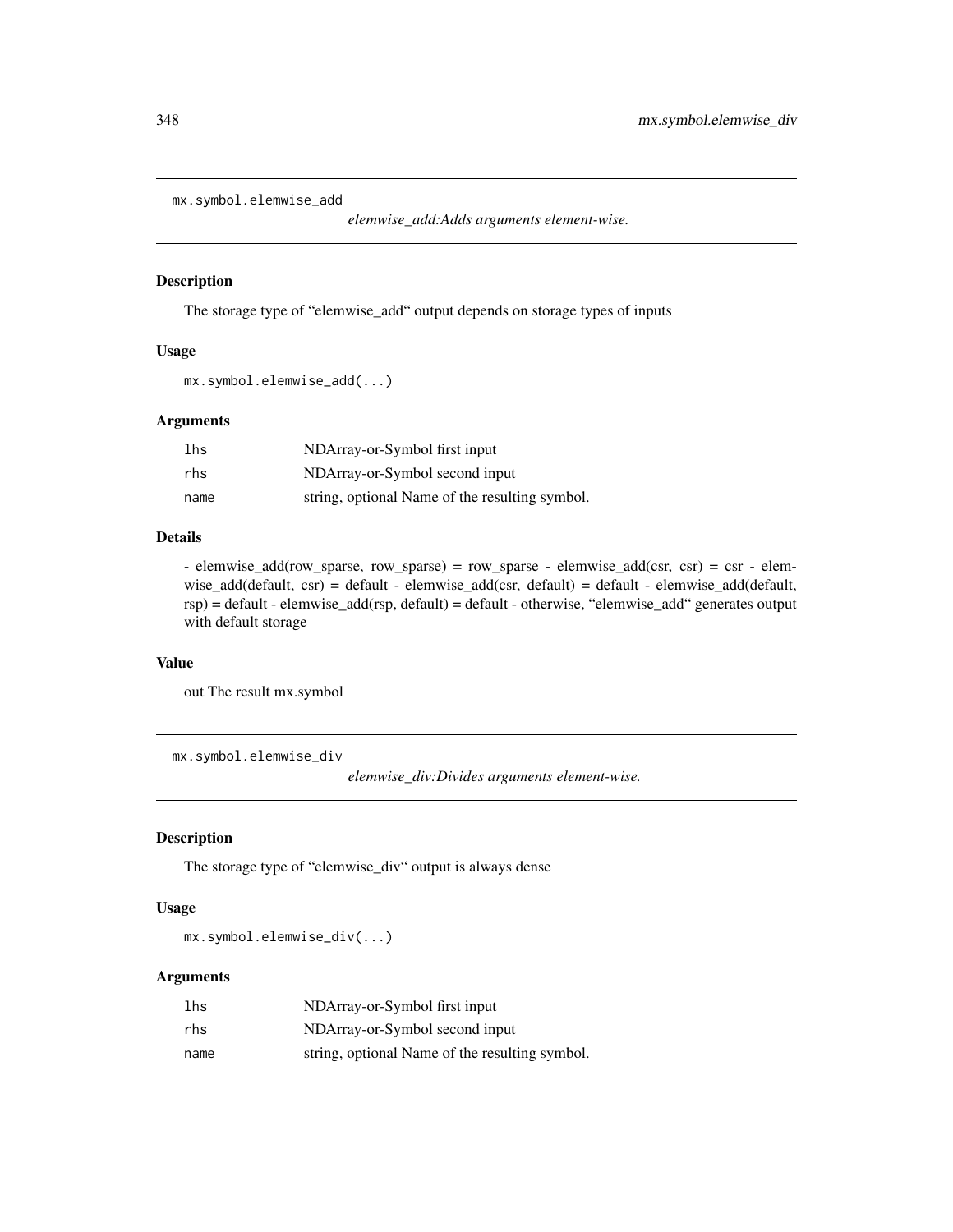## Value

out The result mx.symbol

mx.symbol.elemwise\_mul

*elemwise\_mul:Multiplies arguments element-wise.*

## Description

The storage type of "elemwise\_mul" output depends on storage types of inputs

#### Usage

mx.symbol.elemwise\_mul(...)

## Arguments

| lhs  | NDArray-or-Symbol first input                  |
|------|------------------------------------------------|
| rhs  | NDArray-or-Symbol second input                 |
| name | string, optional Name of the resulting symbol. |

## Details

- elemwise\_mul(default, default) = default - elemwise\_mul(row\_sparse, row\_sparse) = row\_sparse elemwise\_mul(default, row\_sparse) = row\_sparse - elemwise\_mul(row\_sparse, default) = row\_sparse - elemwise\_mul(csr, csr) = csr - otherwise, "elemwise\_mul" generates output with default storage

## Value

out The result mx.symbol

mx.symbol.elemwise\_sub

*elemwise\_sub:Subtracts arguments element-wise.*

## Description

The storage type of "elemwise\_sub" output depends on storage types of inputs

## Usage

mx.symbol.elemwise\_sub(...)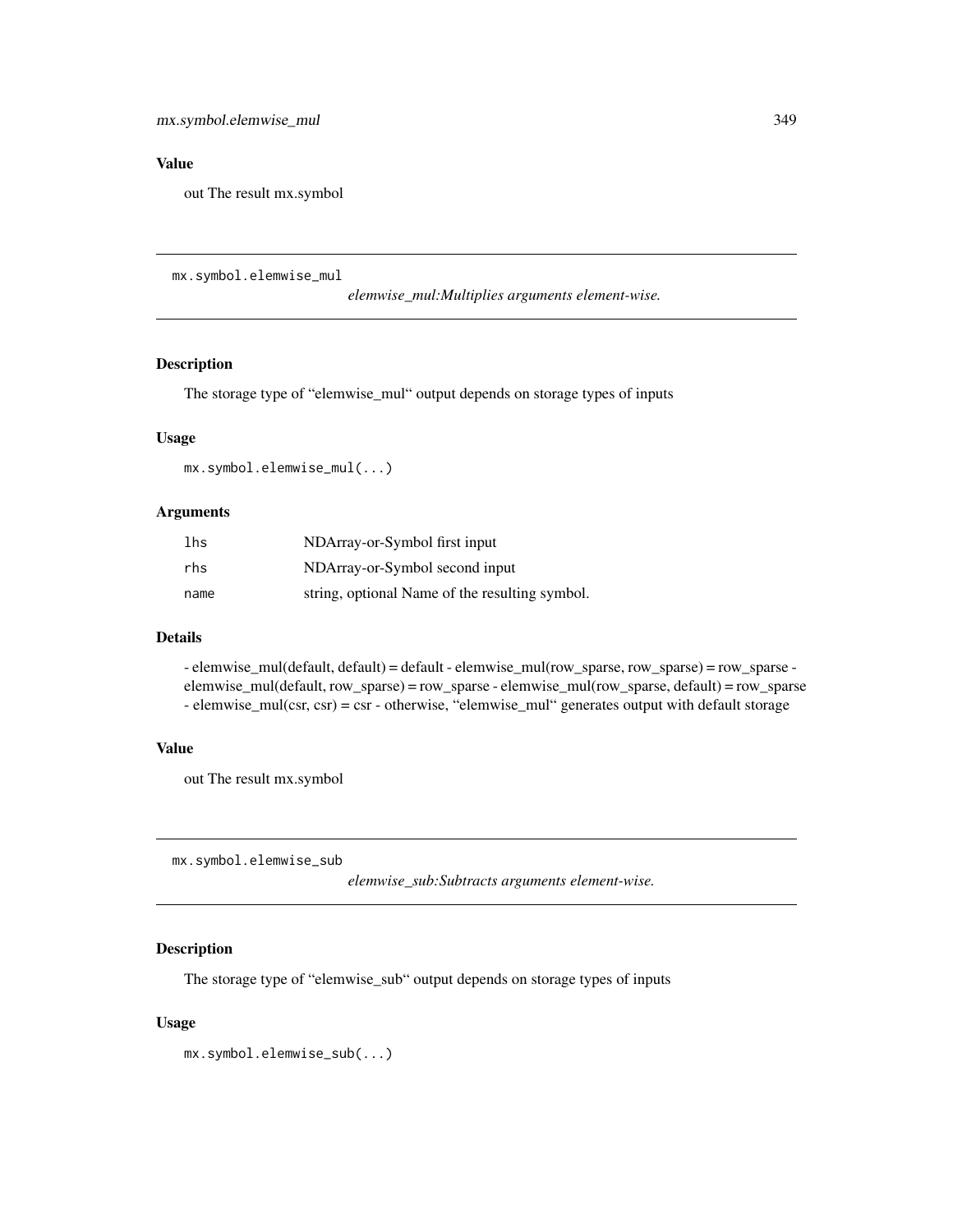#### Arguments

| lhs  | NDArray-or-Symbol first input                  |
|------|------------------------------------------------|
| rhs  | NDArray-or-Symbol second input                 |
| name | string, optional Name of the resulting symbol. |

## Details

- elemwise\_sub(row\_sparse, row\_sparse) = row\_sparse - elemwise\_sub(csr, csr) = csr - elemwise\_sub(default, csr) = default - elemwise\_sub(csr, default) = default - elemwise\_sub(default, rsp) = default - elemwise\_sub(rsp, default) = default - otherwise, "elemwise\_sub" generates output with default storage

## Value

out The result mx.symbol

mx.symbol.Embedding *Embedding:Maps integer indices to vector representations (embeddings).*

## Description

This operator maps words to real-valued vectors in a high-dimensional space, called word embeddings. These embeddings can capture semantic and syntactic properties of the words. For example, it has been noted that in the learned embedding spaces, similar words tend to be close to each other and dissimilar words far apart.

## Usage

```
mx.symbol.Embedding(...)
```

| data        | NDArray-or-Symbol The input array to the embedding operator.                                                                                      |
|-------------|---------------------------------------------------------------------------------------------------------------------------------------------------|
| weight      | NDArray-or-Symbol The embedding weight matrix.                                                                                                    |
| input.dim   | int, required Vocabulary size of the input indices.                                                                                               |
| output.dim  | int, required Dimension of the embedding vectors.                                                                                                 |
| dtype       | 'bfloat16', 'float16', 'float32', 'float64', 'int32', 'int64', 'int8', 'uint8', optional,<br>default='float32' Data type of weight.               |
| sparse.grad | boolean, optional, default=0 Compute row sparse gradient in the backward cal-<br>culation. If set to True, the grad's storage type is row_sparse. |
| name        | string, optional Name of the resulting symbol.                                                                                                    |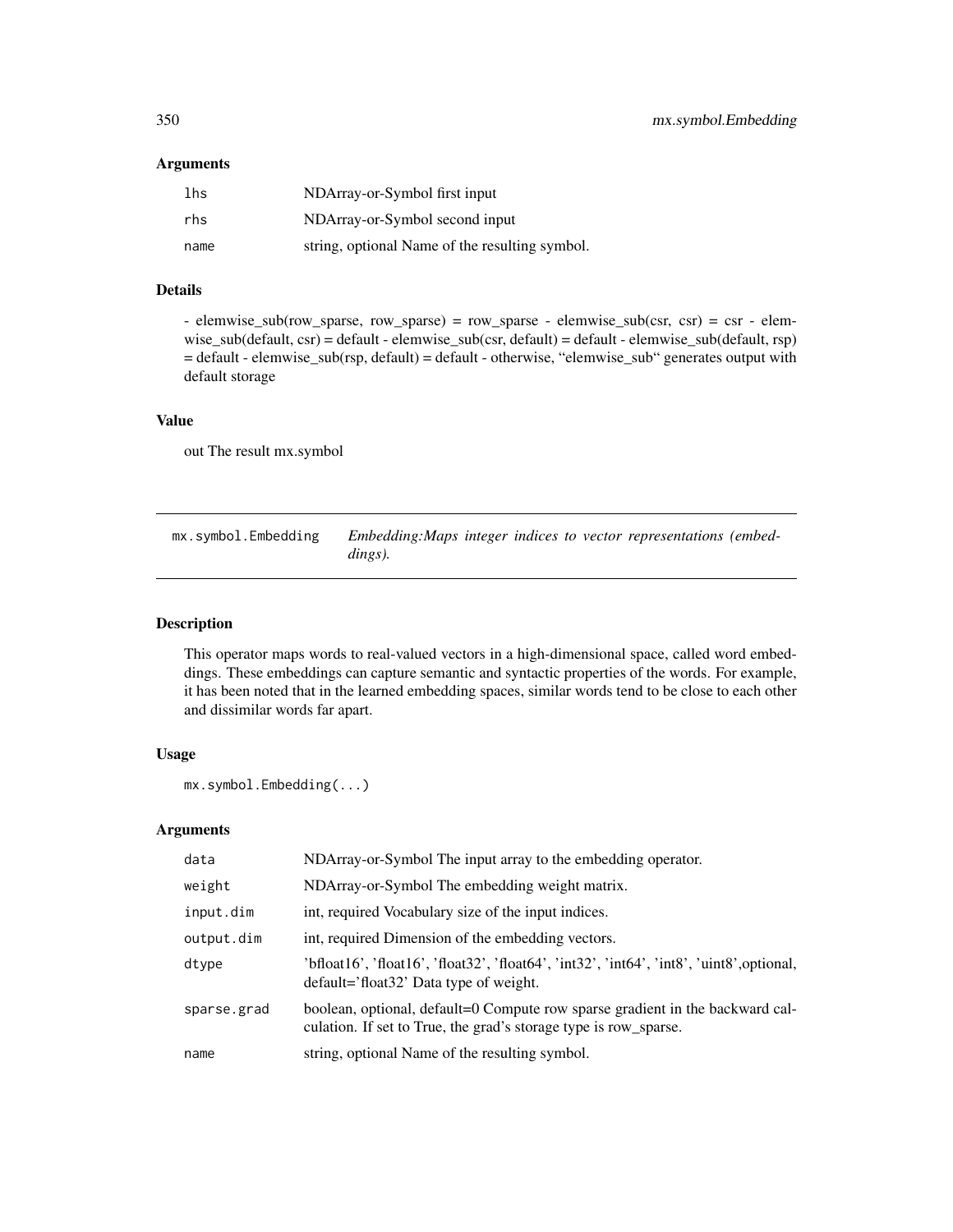mx.symbol.erf 351

#### Details

For an input array of shape  $(d1, ..., dK)$ , the shape of an output array is  $(d1, ..., dK)$ , output dim). All the input values should be integers in the range [0, input\_dim).

If the input\_dim is ip0 and output\_dim is op0, then shape of the embedding weight matrix must be (ip0, op0).

When "sparse\_grad" is False, if any index mentioned is too large, it is replaced by the index that addresses the last vector in an embedding matrix. When "sparse\_grad" is True, an error will be raised if invalid indices are found.

Examples::

input  $\dim = 4$  output  $\dim = 5$ 

// Each row in weight matrix y represents a word. So,  $y = (w0, w1, w2, w3)$  y =  $[$ [ 0., 1, 2, 3, 4.], [ 5., 6., 7., 8., 9.], [ 10., 11., 12., 13., 14.], [ 15., 16., 17., 18., 19.]]

// Input array x represents n-grams(2-gram). So,  $x = [(w1, w3), (w0, w2)]x = [[1, 3.], [0., 2.]]$ 

// Mapped input x to its vector representation y. Embedding(x, y, 4, 5) =  $[[[5., 6., 7., 8., 9.], [15.,]$ 16., 17., 18., 19.]],

 $[[ 0., 1., 2., 3., 4.], [ 10., 11., 12., 13., 14.]]]$ 

The storage type of weight can be either row\_sparse or default.

.. Note::

If "sparse\_grad" is set to True, the storage type of gradient w.r.t weights will be "row\_sparse". Only a subset of optimizers support sparse gradients, including SGD, AdaGrad and Adam. Note that by default lazy updates is turned on, which may perform differently from standard updates. For more details, please check the Optimization API at: https://mxnet.incubator.apache.org/api/python/optimization/optimization.html

Defined in src/operator/tensor/indexing\_op.cc:L597

#### Value

out The result mx.symbol

mx.symbol.erf *erf:Returns element-wise gauss error function of the input.*

## **Description**

Example::

## Usage

```
mx.symbol.erf(...)
```

| data | NDArray-or-Symbol The input array.             |
|------|------------------------------------------------|
| name | string, optional Name of the resulting symbol. |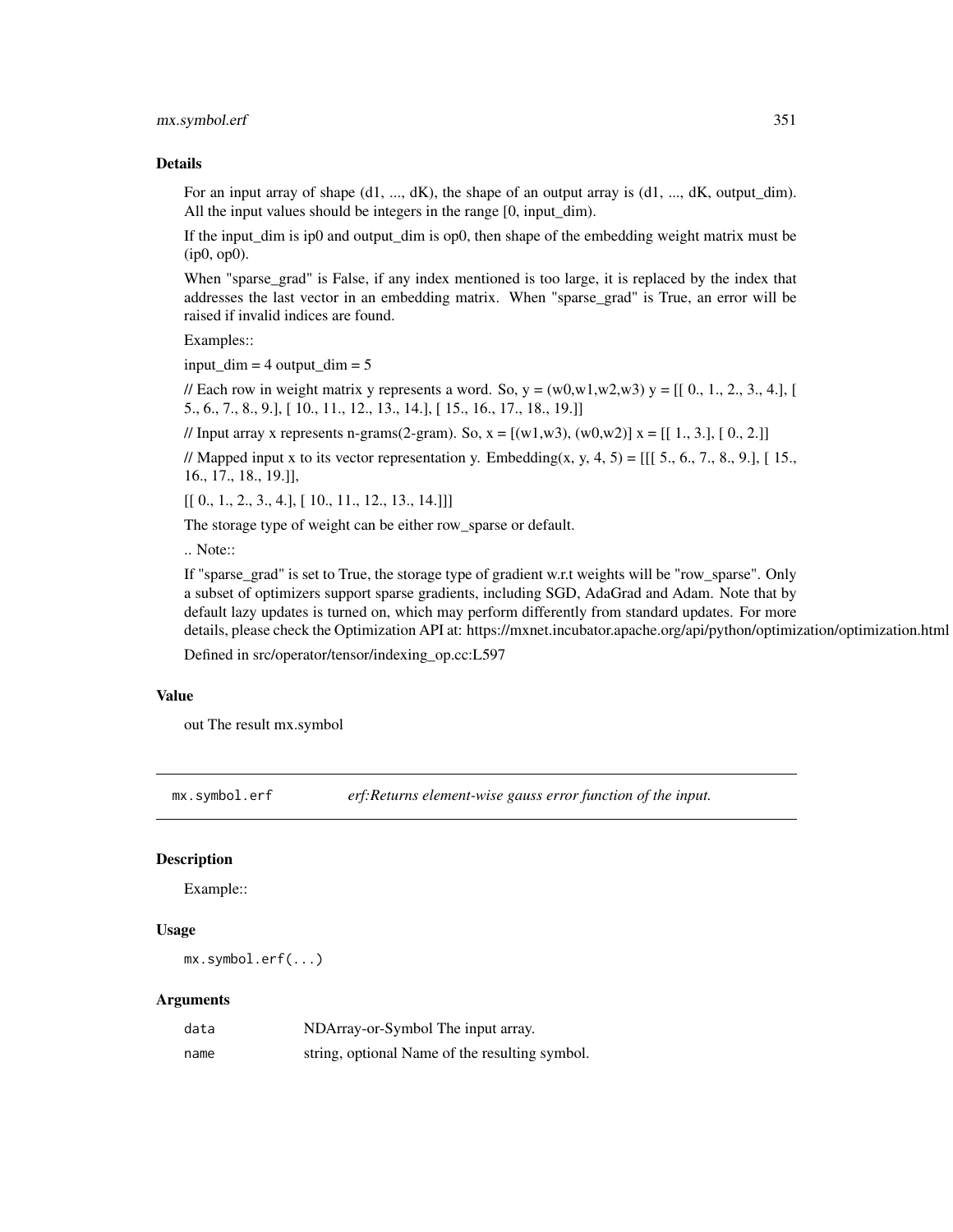## Details

 $erf([0, -1., 10.]) = [0., -0.8427, 1.]$ 

Defined in src/operator/tensor/elemwise\_unary\_op\_basic.cc:L886

## Value

out The result mx.symbol

mx.symbol.erfinv *erfinv:Returns element-wise inverse gauss error function of the input.*

# Description

Example::

## Usage

```
mx.symbol.erfinv(...)
```
## Arguments

| data | NDArray-or-Symbol The input array.             |
|------|------------------------------------------------|
| name | string, optional Name of the resulting symbol. |

## Details

erfinv $([0, 0.5., -1.]) = [0., 0.4769, -inf]$ 

Defined in src/operator/tensor/elemwise\_unary\_op\_basic.cc:L908

#### Value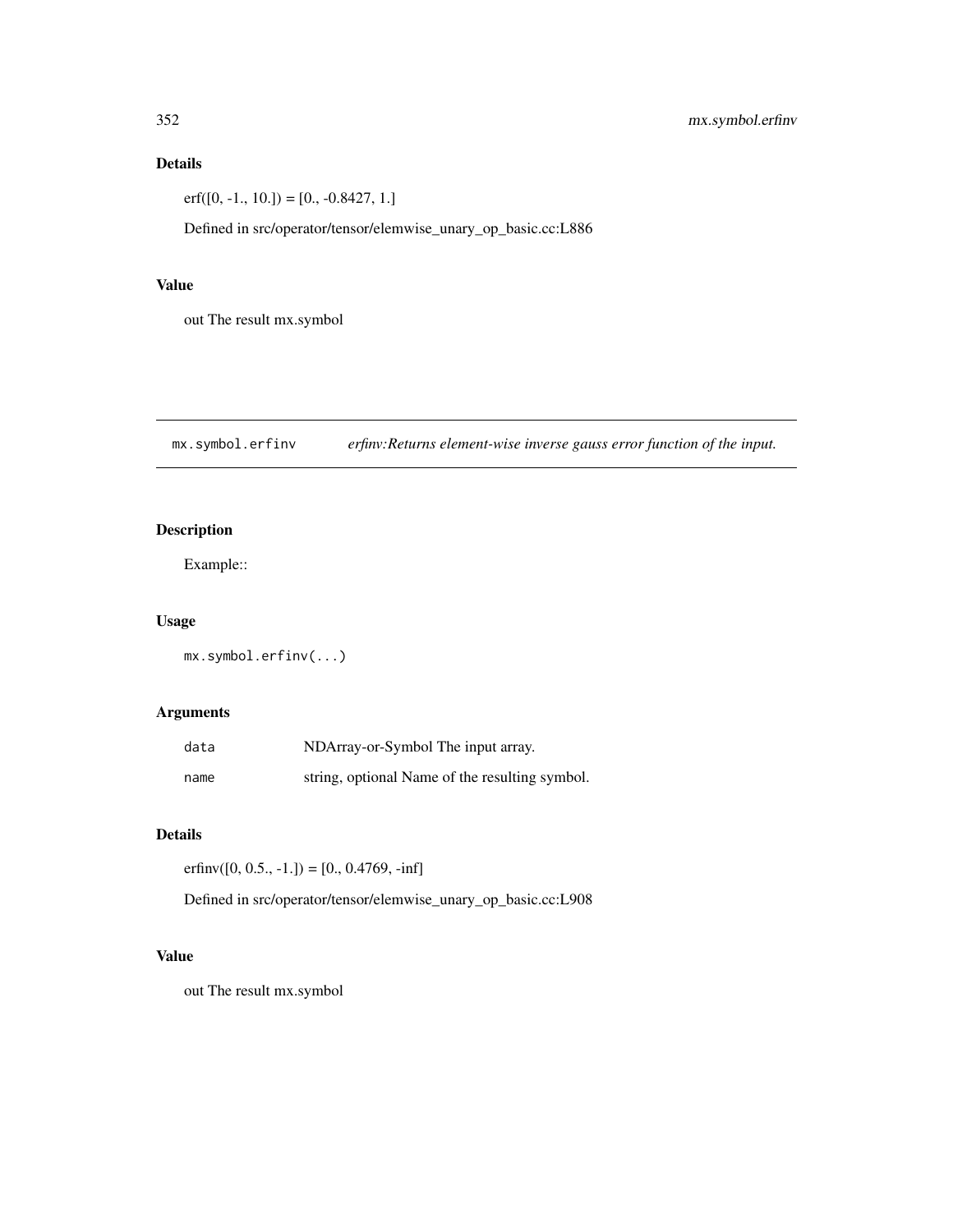## Description

```
.. math:: exp(x) = e^x \approx 2.718^x
```
## Usage

mx.symbol.exp(...)

## Arguments

| data | NDArray-or-Symbol The input array.             |
|------|------------------------------------------------|
| name | string, optional Name of the resulting symbol. |

## Details

Example::

 $exp([0, 1, 2]) = [1., 2.71828175, 7.38905621]$ The storage type of "exp" output is always dense Defined in src/operator/tensor/elemwise\_unary\_op\_logexp.cc:L64

#### Value

out The result mx.symbol

mx.symbol.expand\_dims *expand\_dims:Inserts a new axis of size 1 into the array shape For example, given "x" with shape "(2,3,4)", then "expand\_dims(x, axis=1)" will return a new array with shape "(2,1,3,4)".*

## Description

Defined in src/operator/tensor/matrix\_op.cc:L394

## Usage

mx.symbol.expand\_dims(...)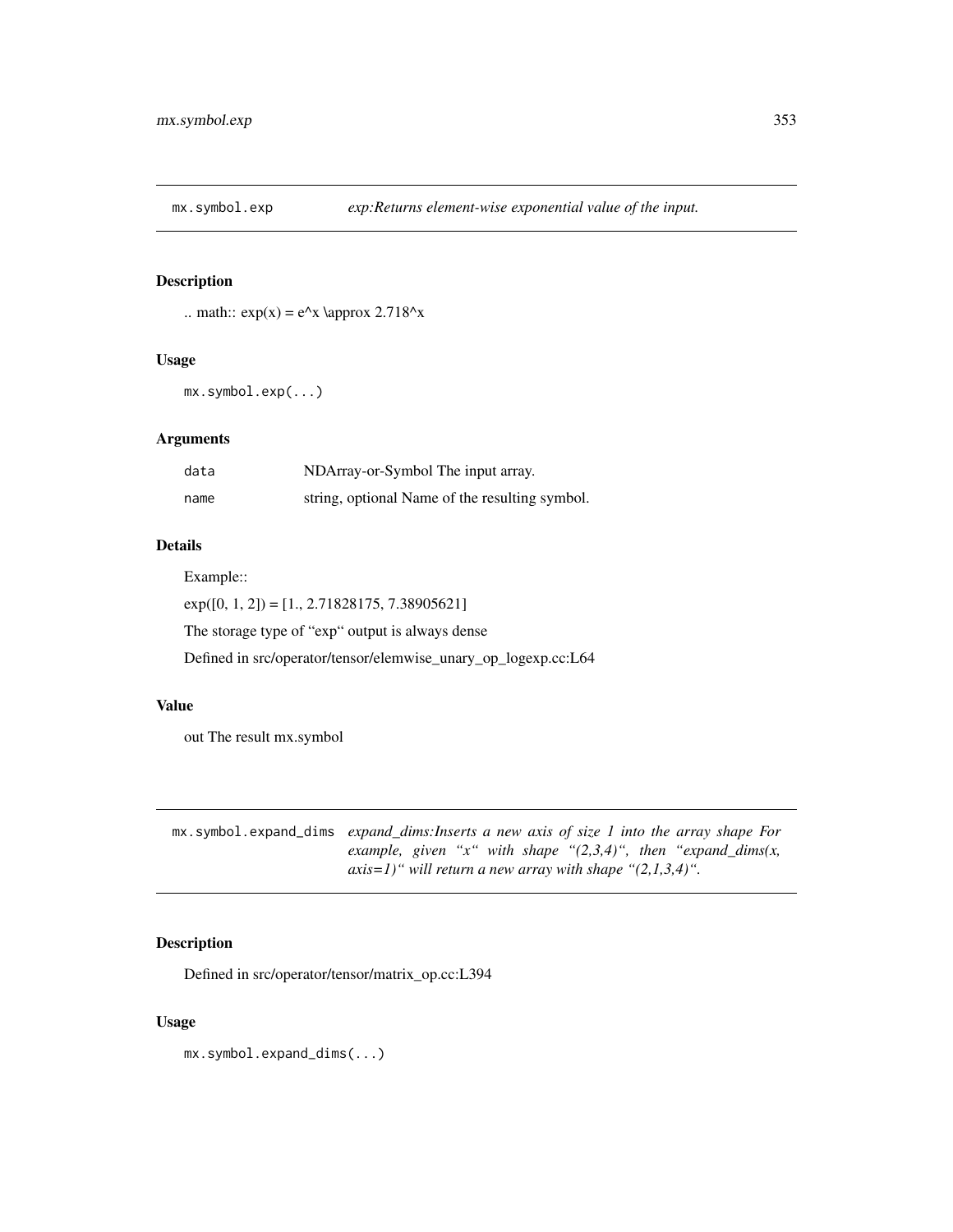# Arguments

| data | NDArray-or-Symbol Source input                                                                                                                                                          |
|------|-----------------------------------------------------------------------------------------------------------------------------------------------------------------------------------------|
| axis | int, required Position where new axis is to be inserted. Suppose that the in-<br>put 'NDArray''s dimension is 'ndim', the range of the inserted axis is '[-ndim,<br>$ndim$ <sup>'</sup> |
| name | string, optional Name of the resulting symbol.                                                                                                                                          |

## Value

out The result mx.symbol

mx.symbol.expm1 *expm1:Returns "exp(x) - 1" computed element-wise on the input.*

## Description

This function provides greater precision than " $exp(x)$  - 1" for small values of "x".

## Usage

mx.symbol.expm1(...)

## Arguments

| data | NDArray-or-Symbol The input array.             |
|------|------------------------------------------------|
| name | string, optional Name of the resulting symbol. |

## Details

The storage type of "expm1" output depends upon the input storage type:

 $-$  expm1(default) = default  $-$  expm1(row\_sparse) = row\_sparse  $-$  expm1(csr) = csr

Defined in src/operator/tensor/elemwise\_unary\_op\_logexp.cc:L244

#### Value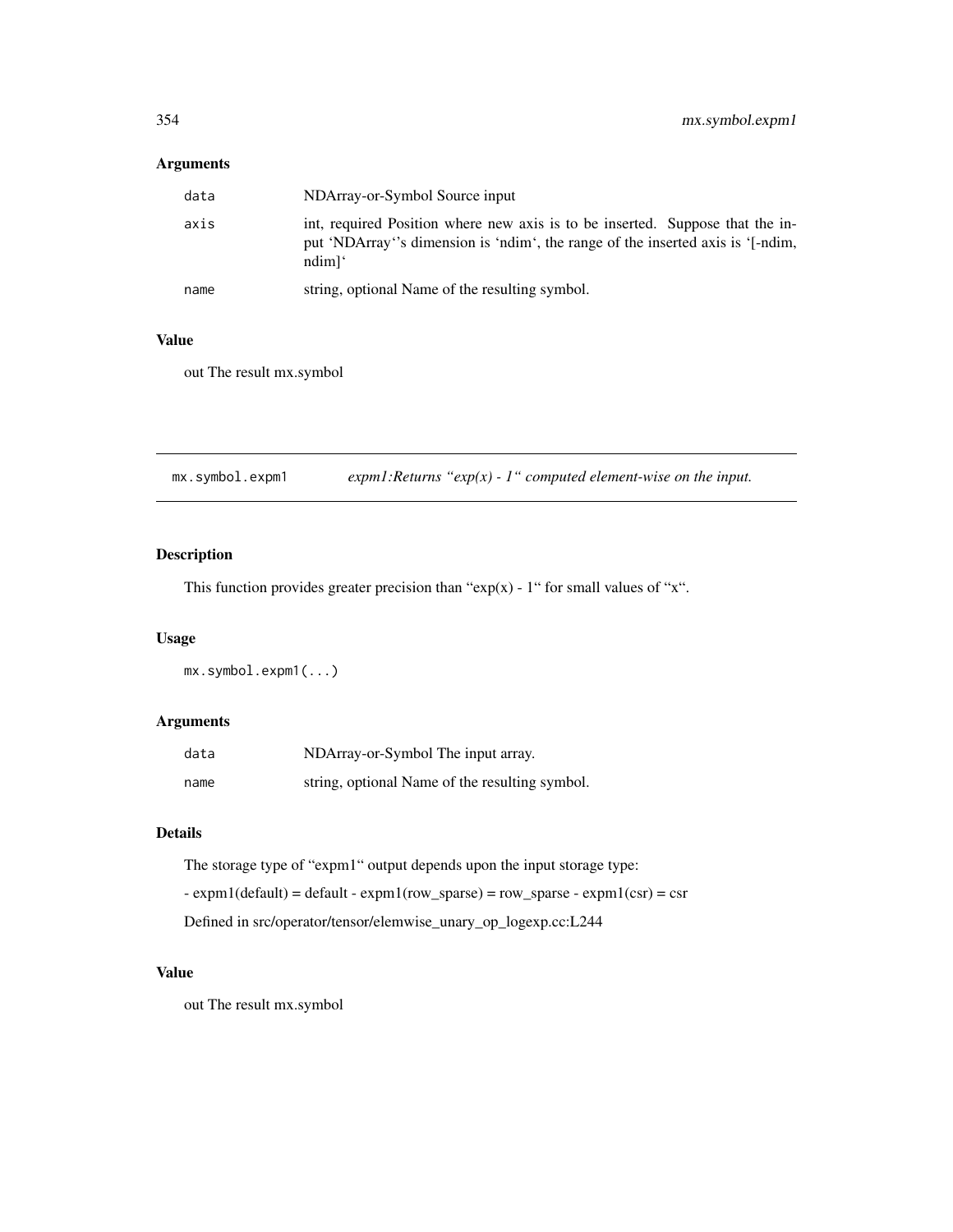mx.symbol.fill\_element\_0index

*fill\_element\_0index:Fill one element of each line(row for python, column for R/Julia) in lhs according to index indicated by rhs and values indicated by mhs. This function assume rhs uses 0-based index.*

## Description

fill\_element\_0index:Fill one element of each line(row for python, column for R/Julia) in lhs according to index indicated by rhs and values indicated by mhs. This function assume rhs uses 0-based index.

## Usage

mx.symbol.fill\_element\_0index(...)

## Arguments

| lhs  | NDArray Left operand to the function.          |
|------|------------------------------------------------|
| mhs  | NDArray Middle operand to the function.        |
| rhs  | NDArray Right operand to the function.         |
| name | string, optional Name of the resulting symbol. |

# Value

out The result mx.symbol

| mx.symbol.fix | fix: Returns element-wise rounded value to the nearest $\setminus$ integer to- |  |  |  |  |
|---------------|--------------------------------------------------------------------------------|--|--|--|--|
|               | wards zero of the input.                                                       |  |  |  |  |

## Description

Example::

## Usage

```
mx.symbol.fix(...)
```

| data | NDArray-or-Symbol The input array.             |
|------|------------------------------------------------|
| name | string, optional Name of the resulting symbol. |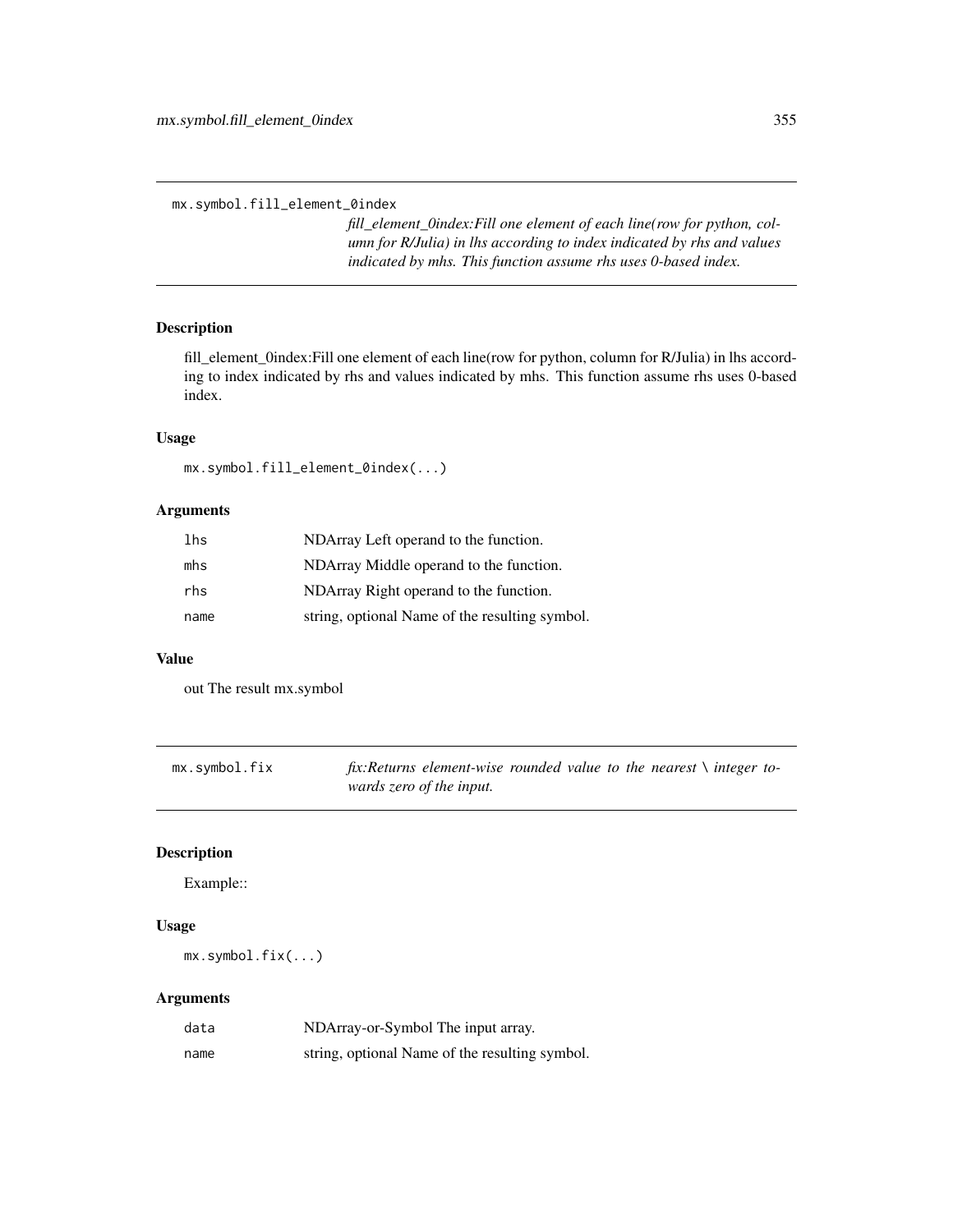## Details

 $fix([-2.1, -1.9, 1.9, 2.1]) = [-2., -1., 1., 2.]$ 

The storage type of "fix" output depends upon the input storage type:

 $-$  fix(default) = default  $-$  fix(row\_sparse) = row\_sparse  $-$  fix(csr) = csr

Defined in src/operator/tensor/elemwise\_unary\_op\_basic.cc:L874

## Value

out The result mx.symbol

| mx.symbol.Flatten | Flatten: Flattens the input array into a 2-D array by collapsing the        |
|-------------------|-----------------------------------------------------------------------------|
|                   | higher dimensions.  note:: 'Flatten' is deprecated. Use 'flat-              |
|                   | ten' instead. For an input array with shape " $(d1, d2, , dk)$ ",           |
|                   | 'flatten' operation reshapes the input array into an output array           |
|                   | of shape " $(d1, d2^**dk)$ ". Note that the behavior of this func-          |
|                   | tion is different from numpy.ndarray.flatten, which behaves similar         |
|                   | to mxnet.ndarray.reshape((-1,)). Example:: $x = [[1,2,3], [4,5,6],$         |
|                   | $[7,8,9]$ ], [ [1,2,3], [4,5,6], [7,8,9] ]], flatten(x) = [[ 1, 2, 3, 4, 5, |
|                   | $6.$ , 7., 8., 9.], $1.$ , 2., 3., 4., 5., 6., 7., 8., 9.11                 |

# Description

Defined in src/operator/tensor/matrix\_op.cc:L249

## Usage

mx.symbol.Flatten(...)

## Arguments

| data | NDArray-or-Symbol Input array.                 |
|------|------------------------------------------------|
| name | string, optional Name of the resulting symbol. |

#### Value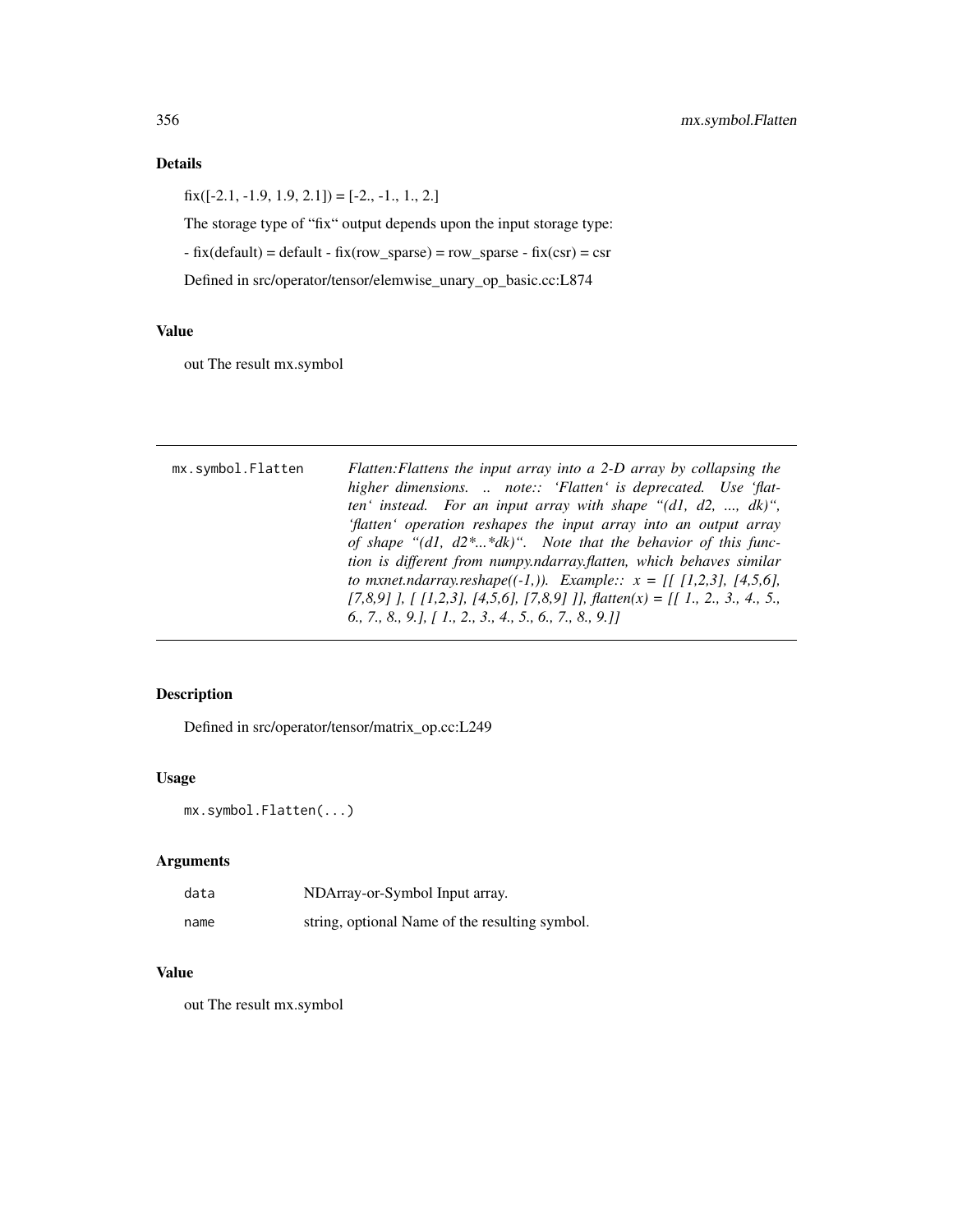| mx.symbol.flatten | flatten: Flattens the input array into a 2-D array by collapsing the      |
|-------------------|---------------------------------------------------------------------------|
|                   | higher dimensions.  note:: 'Flatten' is deprecated. Use 'flat-            |
|                   | ten' instead. For an input array with shape " $(d1, d2, , dk)$ ",         |
|                   | 'flatten' operation reshapes the input array into an output array         |
|                   | of shape " $(d1, d2^**dk)$ ". Note that the behavior of this func-        |
|                   | tion is different from numpy.ndarray.flatten, which behaves similar       |
|                   | to mxnet.ndarray.reshape((-1,)). Example:: $x = [1, 1, 2, 3], [4, 5, 6],$ |
|                   | [7,8,9] ], [ [1,2,3], [4,5,6], [7,8,9] ]], flatten(x) = [[ 1, 2, 3, 4, 5, |
|                   | $[6., 7., 8., 9.], [1., 2., 3., 4., 5., 6., 7., 8., 9.]]$                 |

# Description

Defined in src/operator/tensor/matrix\_op.cc:L249

## Usage

mx.symbol.flatten(...)

# Arguments

| data | NDArray-or-Symbol Input array.                 |
|------|------------------------------------------------|
| name | string, optional Name of the resulting symbol. |

## Value

out The result mx.symbol

| mx.symbol.flip | flip: Reverses the order of elements along given axis while preserving           |
|----------------|----------------------------------------------------------------------------------|
|                | array shape. Note: reverse and flip are equivalent. We use reverse in            |
|                | the following examples. Examples:: $x = [[0, 1, 2, 3, 4, ], [5, 6, ]$            |
|                | 7., 8., 9.]] reverse(x, axis=0) = [[ 5., 6., 7., 8., 9.], [ 0., 1., 2., 3., 4.]] |
|                | reverse(x, axis=1) = [[4., 3., 2., 1., 0.], [9., 8., 7., 6., 5.]]                |

# Description

Defined in src/operator/tensor/matrix\_op.cc:L831

# Usage

mx.symbol.flip(...)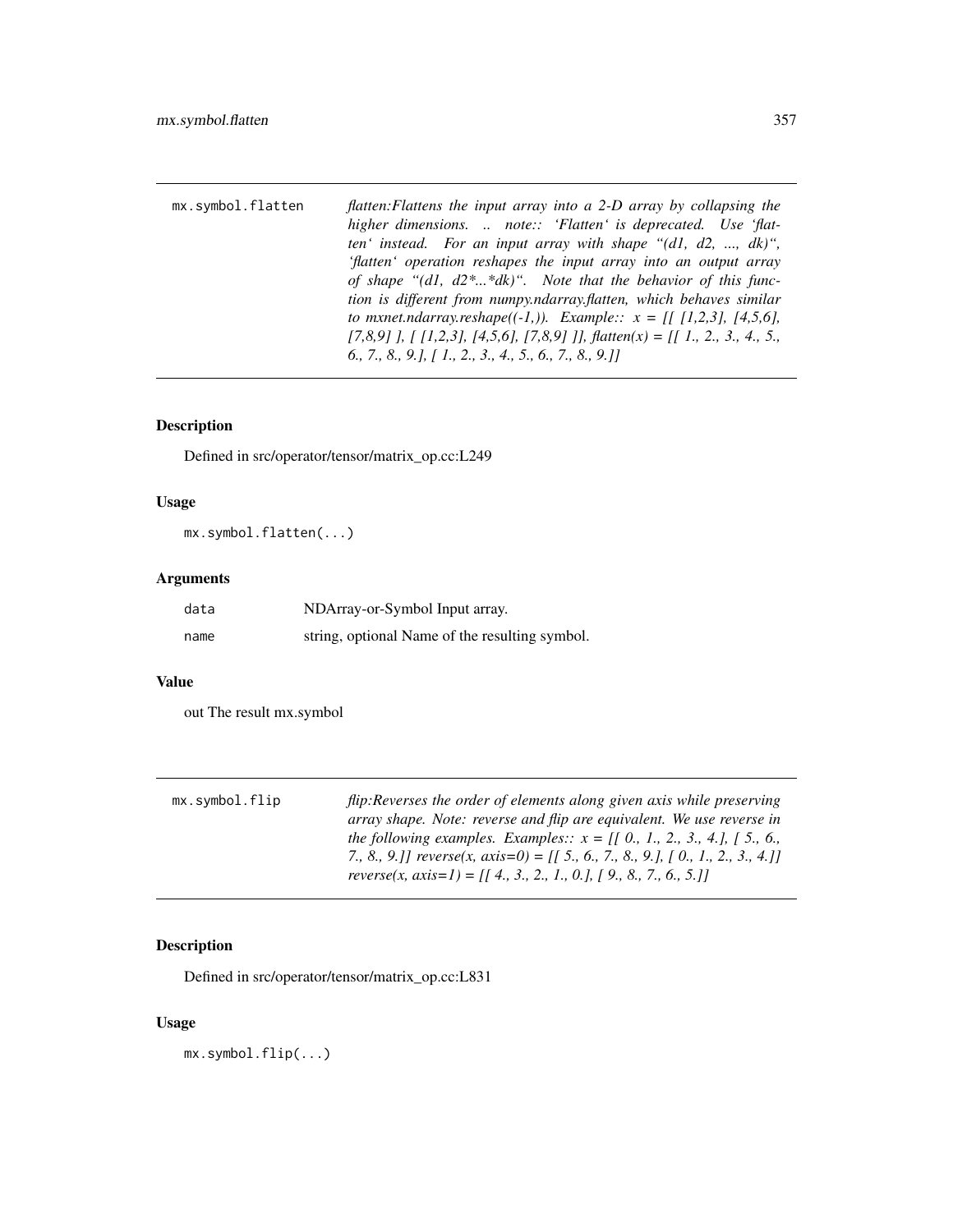## Arguments

| data | NDArray-or-Symbol Input data array                          |
|------|-------------------------------------------------------------|
| axis | Shape (tuple), required The axis which to reverse elements. |
| name | string, optional Name of the resulting symbol.              |

## Value

out The result mx.symbol

mx.symbol.floor *floor:Returns element-wise floor of the input.*

## Description

The floor of the scalar x is the largest integer i, such that  $i \le x$ .

## Usage

mx.symbol.floor(...)

## Arguments

| data | NDArray-or-Symbol The input array.             |
|------|------------------------------------------------|
| name | string, optional Name of the resulting symbol. |

## Details

Example::

floor( $[-2.1, -1.9, 1.5, 1.9, 2.1]$ ) =  $[-3., -2., 1., 1., 2.]$ 

The storage type of "floor" output depends upon the input storage type:

 $-$  floor(default) = default  $-$  floor(row\_sparse) = row\_sparse  $-$  floor(csr) = csr

Defined in src/operator/tensor/elemwise\_unary\_op\_basic.cc:L836

# Value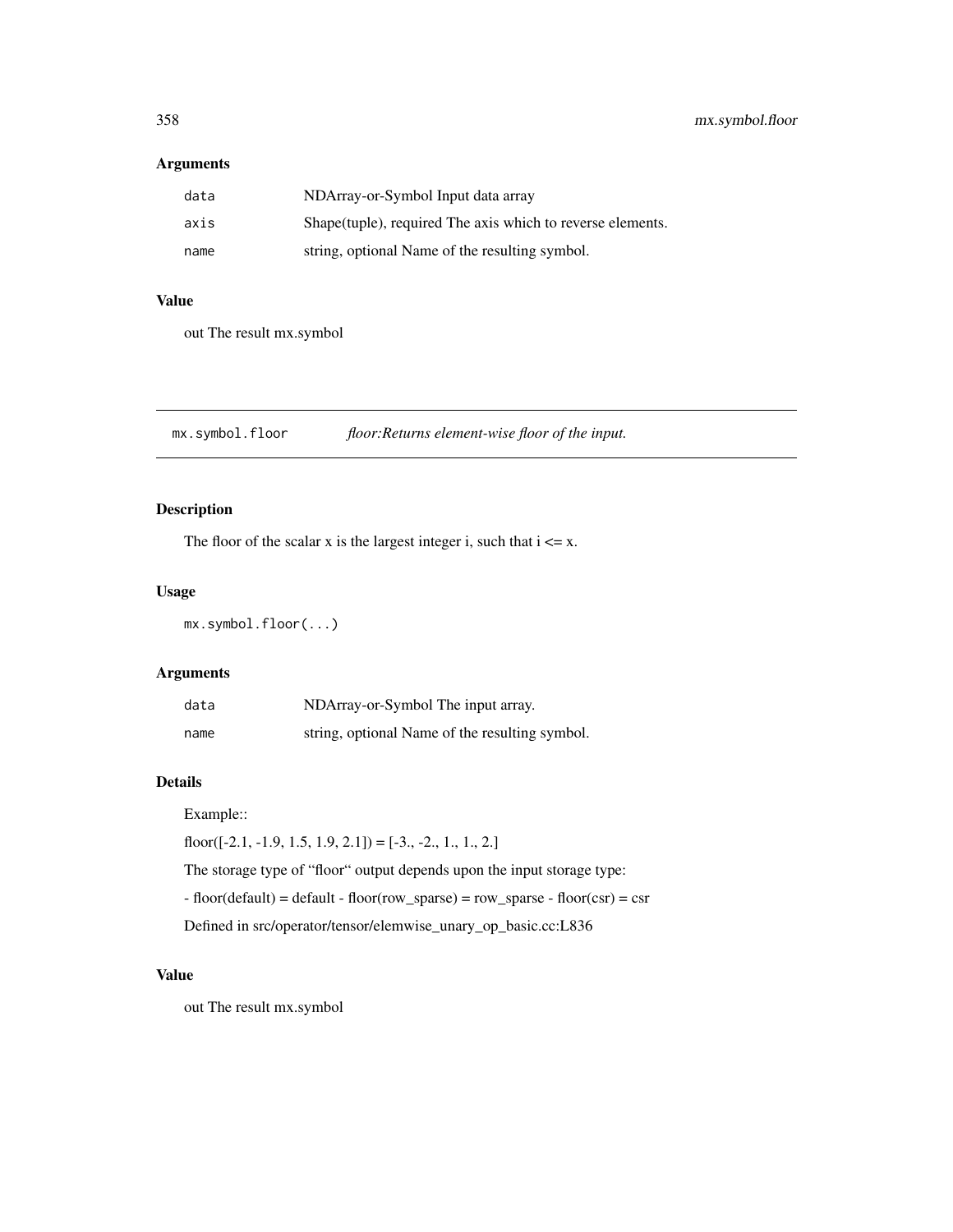mx.symbol.ftml\_update *ftml\_update:The FTML optimizer described in \*FTML - Follow the Moving Leader in Deep Learning\*, available at http://proceedings.mlr.press/v70/zheng17a/zheng17a.pdf.*

## Description

.. math::

## Usage

mx.symbol.ftml\_update(...)

## Arguments

| NDArray-or-Symbol Weight                                                                                                                                                                                           |
|--------------------------------------------------------------------------------------------------------------------------------------------------------------------------------------------------------------------|
| NDArray-or-Symbol Gradient                                                                                                                                                                                         |
| NDArray-or-Symbol Internal state "d_t"                                                                                                                                                                             |
| NDArray-or-Symbol Internal state "v_t"                                                                                                                                                                             |
| NDArray-or-Symbol Internal state "z_t"                                                                                                                                                                             |
| float, required Learning rate.                                                                                                                                                                                     |
| float, optional, $default=0.600000024$ Generally close to 0.5.                                                                                                                                                     |
| float, optional, default=0.999000013 Generally close to 1.                                                                                                                                                         |
| double, optional, default=9.9999999392252903e-09 Epsilon to prevent div 0.                                                                                                                                         |
| int, required Number of update.                                                                                                                                                                                    |
| float, optional, default=0 Weight decay augments the objective function with a<br>regularization term that penalizes large weights. The penalty scales with the<br>square of the magnitude of each weight.         |
| float, optional, default=1 Rescale gradient to grad = rescale_grad*grad.                                                                                                                                           |
| float, optional, default=-1 Clip gradient to the range of [-clip_gradient, clip_gradient]<br>If clip_gradient $\leq 0$ , gradient clipping is turned off. grad = max(min(grad,<br>clip_gradient), -clip_gradient). |
| string, optional Name of the resulting symbol.                                                                                                                                                                     |
|                                                                                                                                                                                                                    |

#### Details

g\_t = \nabla J(W\_t-1)\ v\_t = \beta\_2 v\_t-1 + (1 - \beta\_2) g\_t^2\ d\_t = \frac 1 - \beta\_1^t \eta\_t (\sqrt  $\frac{v_t 1 - \beta_2^t + \epsilon_1 \sigma_t = d_t - \beta_1 d_t - 1 z_t = \beta_1 z_t - 1 + (1 - \beta_1^t)$  $g_t - \sigma_t W_t-1 W_t = - \frac{z_t d_t}{\sigma}$ 

Defined in src/operator/optimizer\_op.cc:L639

## Value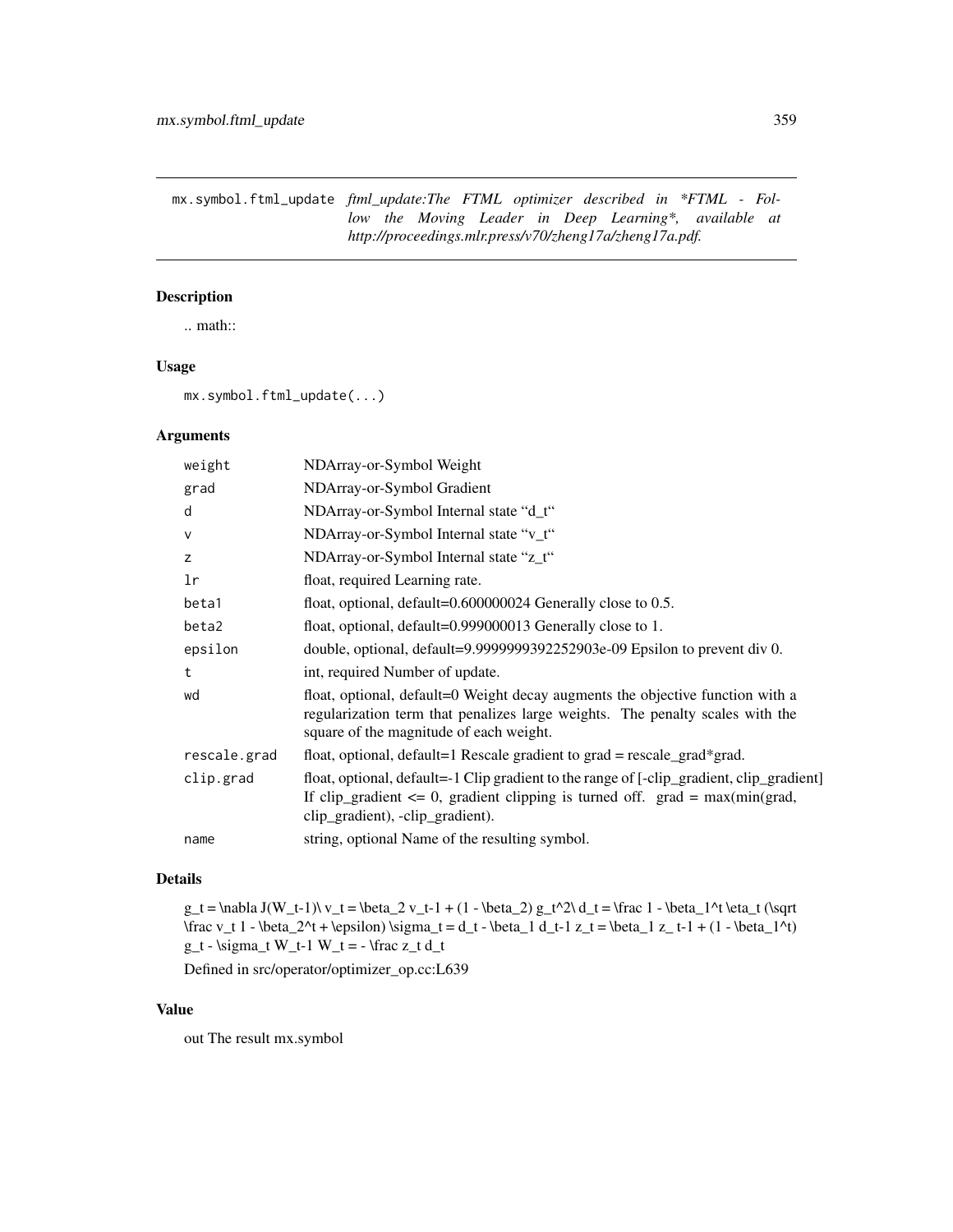mx.symbol.ftrl\_update *ftrl\_update:Update function for Ftrl optimizer. Referenced from \*Ad Click Prediction: a View from the Trenches\*, available at http://dl.acm.org/citation.cfm?id=2488200.*

## Description

It updates the weights using::

## Usage

mx.symbol.ftrl\_update(...)

## Arguments

| weight        | NDArray-or-Symbol Weight                                                                                                                                                                                          |
|---------------|-------------------------------------------------------------------------------------------------------------------------------------------------------------------------------------------------------------------|
| grad          | NDArray-or-Symbol Gradient                                                                                                                                                                                        |
| z             | NDArray-or-Symbol z                                                                                                                                                                                               |
| n             | NDArray-or-Symbol Square of grad                                                                                                                                                                                  |
| 1r            | float, required Learning rate                                                                                                                                                                                     |
| lamda1        | float, optional, default=0.00999999978 The L1 regularization coefficient.                                                                                                                                         |
| beta          | float, optional, default=1 Per-Coordinate Learning Rate beta.                                                                                                                                                     |
| wd            | float, optional, default=0 Weight decay augments the objective function with a<br>regularization term that penalizes large weights. The penalty scales with the<br>square of the magnitude of each weight.        |
| rescale.grad  | float, optional, default=1 Rescale gradient to $grad = rescale\_grad*grad$ .                                                                                                                                      |
| clip.gradient | float, optional, default=-1 Clip gradient to the range of [-clip_gradient, clip_gradient]<br>If clip_gradient $\leq$ 0, gradient clipping is turned off. grad = max(min(grad,<br>clip_gradient), -clip_gradient). |
| name          | string, optional Name of the resulting symbol.                                                                                                                                                                    |

## Details

rescaled\_grad = clip(grad \* rescale\_grad, clip\_gradient) z += rescaled\_grad - (sqrt(n + rescaled\_grad\*\*2)  $-$  sqrt(n)) \* weight / learning\_rate n += rescaled\_grad\*\*2 w = (sign(z) \* lamda1 - z) / ((beta + sqrt(n)) / learning\_rate + wd)  $*(abs(z) > landa1)$ 

If w, z and n are all of "row\_sparse" storage type, only the row slices whose indices appear in grad.indices are updated (for w, z and n)::

for row in grad.indices: rescaled\_grad[row] = clip(grad[row] \* rescale\_grad, clip\_gradient) z[row] += rescaled\_grad[row] - (sqrt(n[row] + rescaled\_grad[row]\*\*2) - sqrt(n[row])) \* weight[row] / learning\_rate n[row] += rescaled\_grad[row]\*\*2 w[row] = (sign(z[row]) \* lamda1 - z[row]) / ((beta  $+$  sqrt(n[row])) / learning\_rate  $+$  wd)  $*$  (abs(z[row]) > lamda1)

Defined in src/operator/optimizer\_op.cc:L875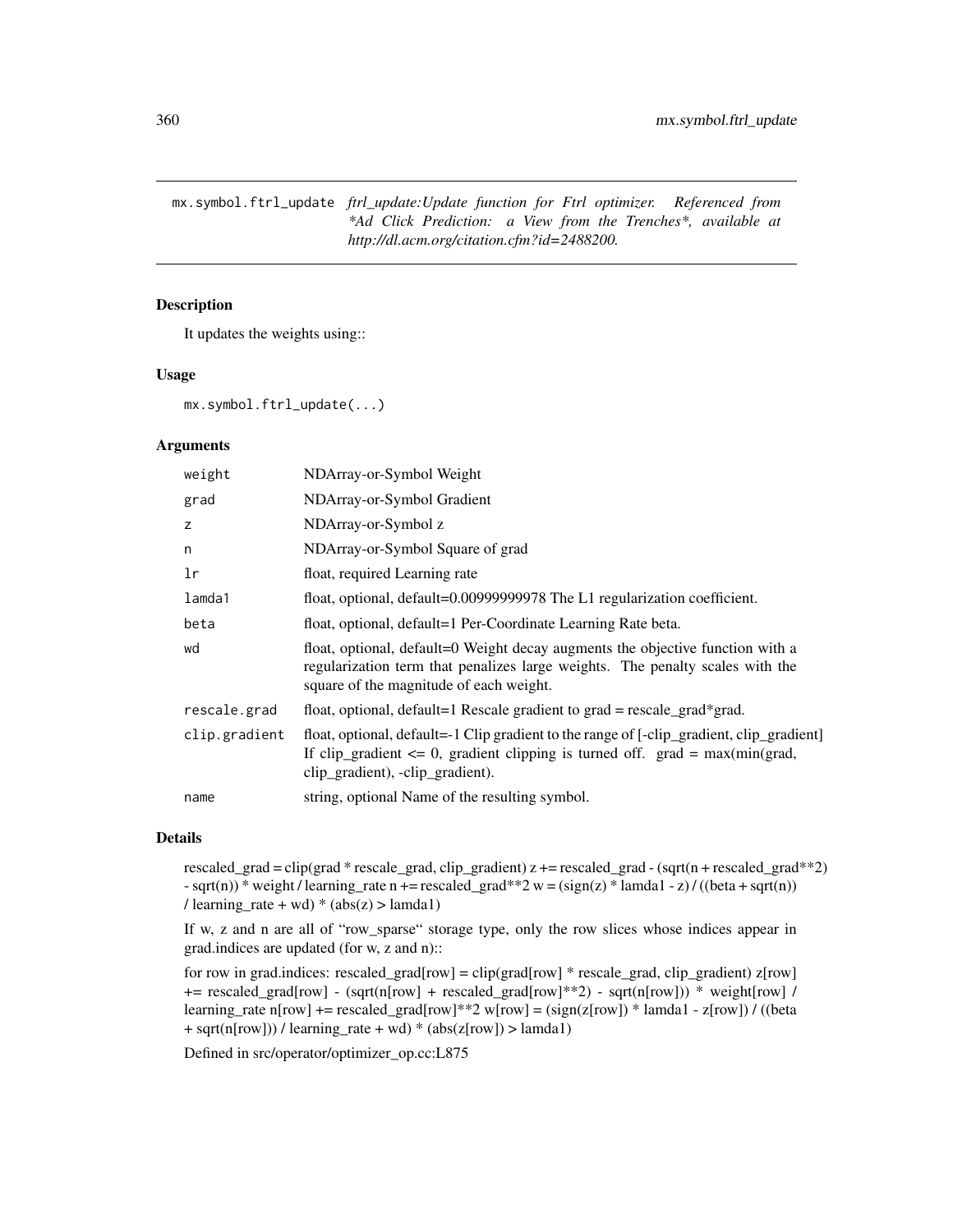out The result mx.symbol

```
mx.symbol.FullyConnected
```
*FullyConnected:Applies a linear transformation: :math:'Y = XW^T + b'.*

#### Description

If "flatten" is set to be true, then the shapes are:

#### Usage

mx.symbol.FullyConnected(...)

#### **Arguments**

| data       | NDArray-or-Symbol Input data.                                                                        |
|------------|------------------------------------------------------------------------------------------------------|
| weight     | NDArray-or-Symbol Weight matrix.                                                                     |
| bias       | NDArray-or-Symbol Bias parameter.                                                                    |
| num.hidden | int, required Number of hidden nodes of the output.                                                  |
| no.bias    | boolean, optional, default=0 Whether to disable bias parameter.                                      |
| flatten    | boolean, optional, default=1 Whether to collapse all but the first axis of the input<br>data tensor. |
| name       | string, optional Name of the resulting symbol.                                                       |

# Details

- \*\*data\*\*: '(batch\_size, x1, x2, ..., xn)' - \*\*weight\*\*: '(num\_hidden, x1 \* x2 \* ... \* xn)' -\*\*bias\*\*: '(num\_hidden,)' - \*\*out\*\*: '(batch\_size, num\_hidden)'

If "flatten" is set to be false, then the shapes are:

- \*\*data\*\*: '(x1, x2, ..., xn, input\_dim)' - \*\*weight\*\*: '(num\_hidden, input\_dim)' - \*\*bias\*\*: '(num\_hidden,)' - \*\*out\*\*: '(x1, x2, ..., xn, num\_hidden)'

The learnable parameters include both "weight" and "bias".

If "no\_bias" is set to be true, then the "bias" term is ignored.

.. Note::

The sparse support for FullyConnected is limited to forward evaluation with 'row\_sparse' weight and bias, where the length of 'weight.indices' and 'bias.indices' must be equal to 'num\_hidden'. This could be useful for model inference with 'row\_sparse' weights trained with importance sampling or noise contrastive estimation.

To compute linear transformation with 'csr' sparse data, sparse.dot is recommended instead of sparse.FullyConnected.

Defined in src/operator/nn/fully\_connected.cc:L286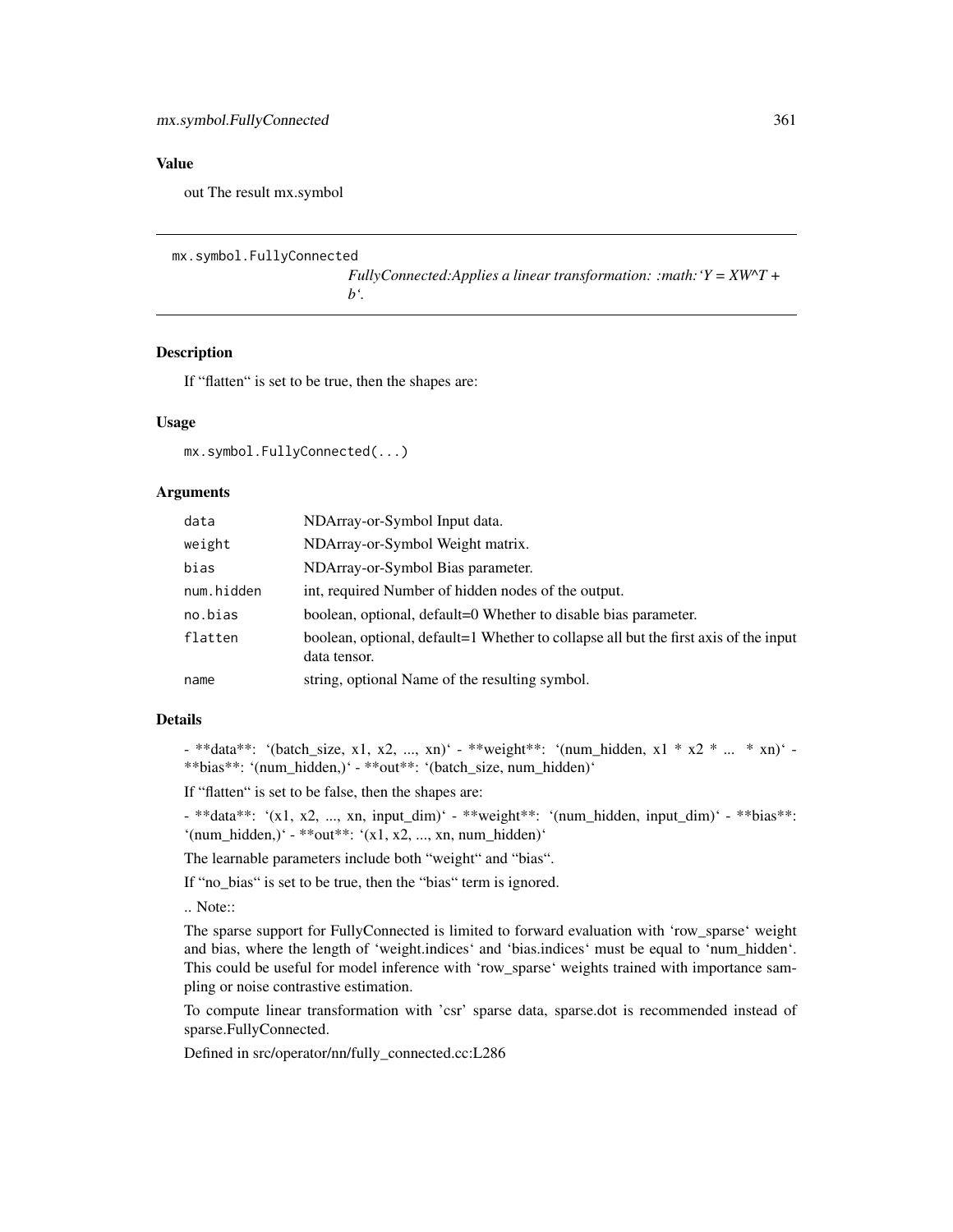out The result mx.symbol

| mx.symbol.gamma | gamma: Returns the gamma function (extension of the factorial func- |
|-----------------|---------------------------------------------------------------------|
|                 | tion \ to the reals), computed element-wise on the input array.     |

# Description

The storage type of "gamma" output is always dense

# Usage

mx.symbol.gamma(...)

# Arguments

| data | NDArray-or-Symbol The input array.             |
|------|------------------------------------------------|
| name | string, optional Name of the resulting symbol. |

# Value

out The result mx.symbol

| mx.symbol.gammaln | gammaln: Returns element-wise log of the absolute value of the gamma |
|-------------------|----------------------------------------------------------------------|
|                   | function $\setminus$ of the input.                                   |

# Description

The storage type of "gammaln" output is always dense

# Usage

mx.symbol.gammaln(...)

# Arguments

| data | NDArray-or-Symbol The input array.             |
|------|------------------------------------------------|
| name | string, optional Name of the resulting symbol. |

## Value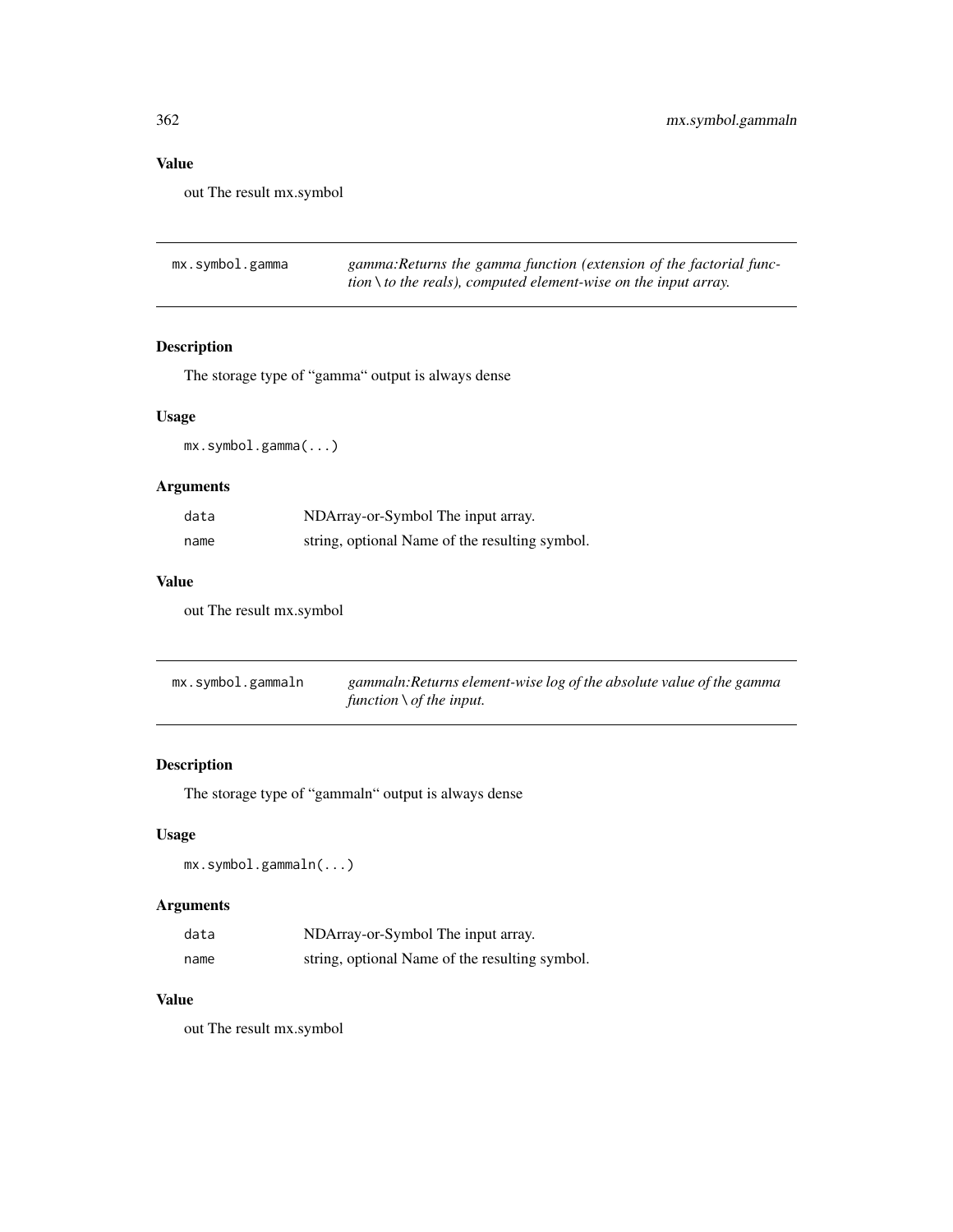mx.symbol.gather\_nd *gather\_nd:Gather elements or slices from 'data' and store to a tensor whose shape is defined by 'indices'.*

## Description

Given 'data' with shape ' $(X_0, X_1, ..., X_N-1)$ ' and indices with shape ' $(M, Y_0, ..., Y_K-1)$ ', the output will have shape '(Y\_0, ..., Y\_K-1, X\_M, ..., X\_N-1)', where 'M <= N'. If 'M == N', output shape will simply be  $(Y_0, ..., Y_K-1)$ .

#### Usage

mx.symbol.gather\_nd(...)

## Arguments

| data    | NDArray-or-Symbol data                         |
|---------|------------------------------------------------|
| indices | NDArray-or-Symbol indices                      |
| name    | string, optional Name of the resulting symbol. |

## Details

The elements in output is defined as follows::

output[y\_0, ..., y\_K-1, x\_M, ..., x\_N-1] = data[indices[0, y\_0, ..., y\_K-1], ..., indices[M-1, y\_0, ..., y\_K-1], x\_M, ..., x\_N-1]

Examples::

data =  $[[0, 1], [2, 3]]$  indices =  $[[1, 1, 0], [0, 1, 0]]$  gather\_nd(data, indices) =  $[2, 3, 0]$ 

data =  $[[1, 2], [3, 4]], [[5, 6], [7, 8]]]$  indices =  $[[0, 1], [1, 0]]$  gather\_nd(data, indices) =  $[[3, 4], [5, 1]]$ 6]]

# Value

out The result mx.symbol

mx.symbol.GridGenerator

*GridGenerator:Generates 2D sampling grid for bilinear sampling.*

#### Description

GridGenerator:Generates 2D sampling grid for bilinear sampling.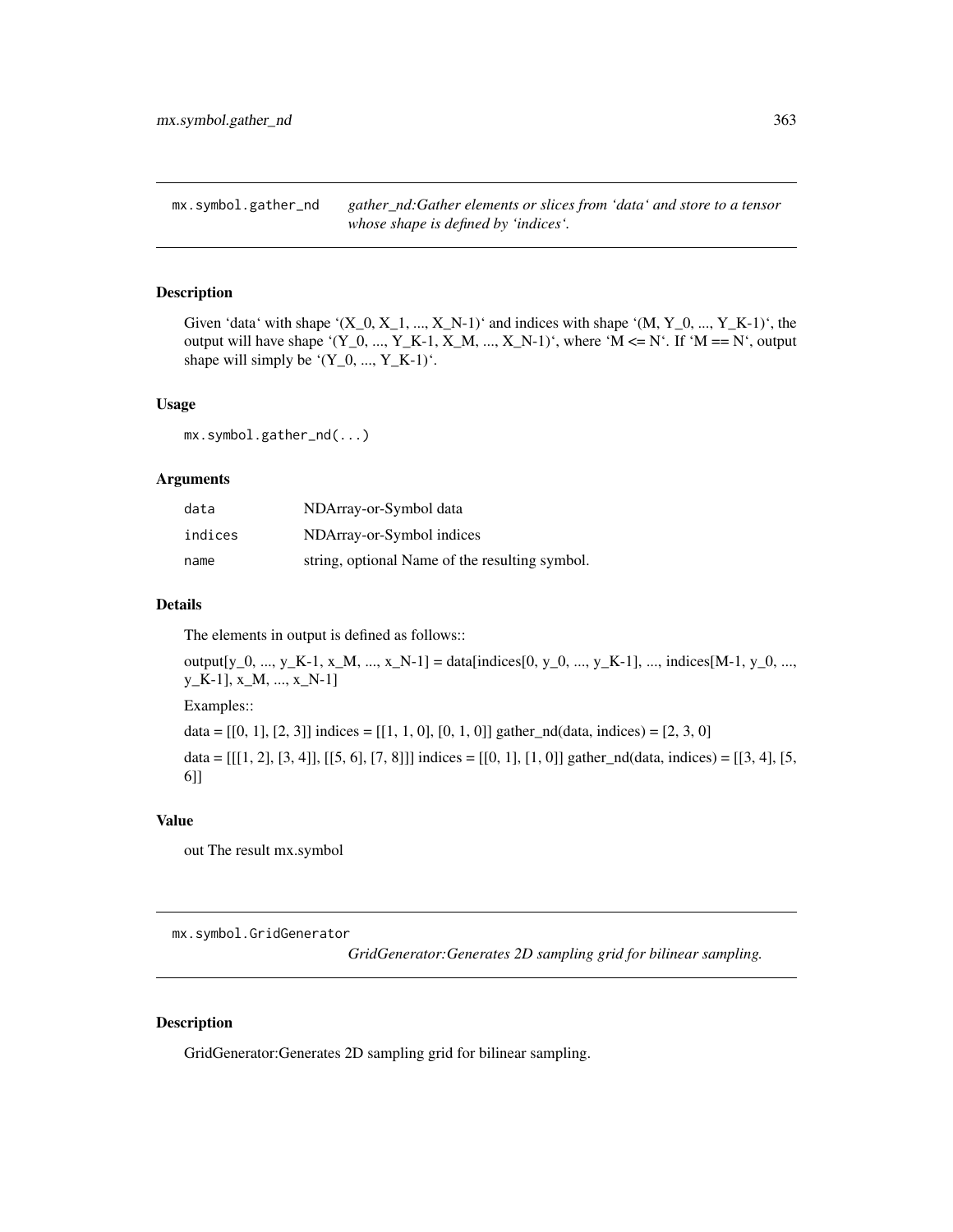# Usage

```
mx.symbol.GridGenerator(...)
```
# Arguments

| data         | NDArray-or-Symbol Input data to the function.                                                                                                                                                                                  |
|--------------|--------------------------------------------------------------------------------------------------------------------------------------------------------------------------------------------------------------------------------|
|              | transform type 'affine', 'warp', required The type of transformation. For 'affine', input data<br>should be an affine matrix of size (batch, 6). For 'warp', input data should be an<br>optical flow of size (batch, 2, h, w). |
| target.shape | Shape(tuple), optional, default= $[0,0]$ Specifies the output shape $(H, W)$ . This is<br>required if transformation type is 'affine'. If transformation type is 'warp', this<br>parameter is ignored.                         |
| name         | string, optional Name of the resulting symbol.                                                                                                                                                                                 |

# Value

out The result mx.symbol

mx.symbol.Group *Create a symbol that groups symbols together.*

# Description

Create a symbol that groups symbols together.

# Usage

```
mx.symbol.Group(...)
```
# Arguments

kwarg Variable length of symbols or list of symbol.

# Value

The result symbol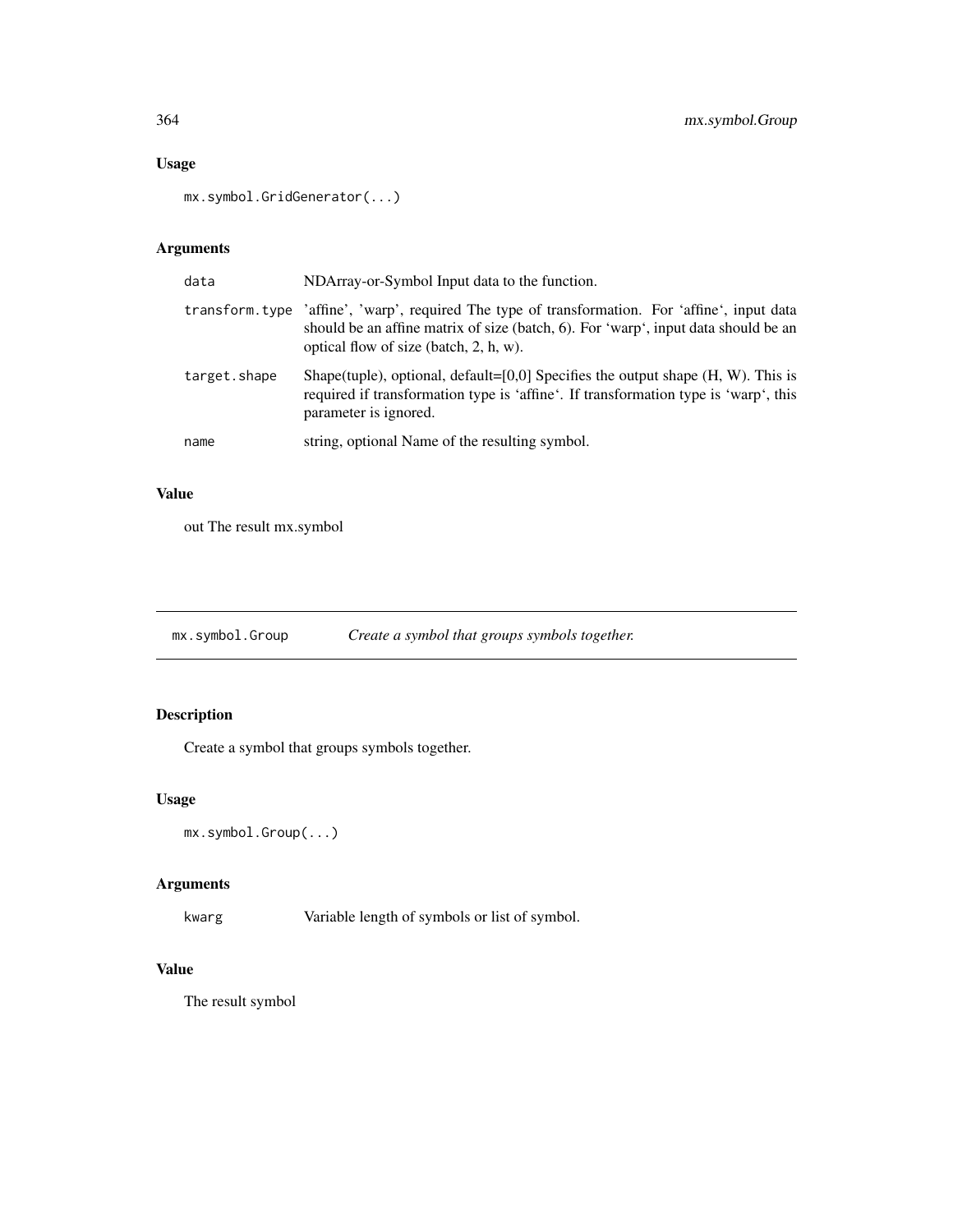## Description

The input channels are separated into "num\_groups" groups, each containing "num\_channels / num\_groups" channels. The mean and standard-deviation are calculated separately over the each group.

#### Usage

mx.symbol.GroupNorm(...)

# Arguments

| data            | NDArray-or-Symbol Input data                                                                     |  |
|-----------------|--------------------------------------------------------------------------------------------------|--|
| gamma           | NDArray-or-Symbol gamma array                                                                    |  |
| beta            | NDArray-or-Symbol beta array                                                                     |  |
| num.groups      | int, optional, default='1' Total number of groups.                                               |  |
| eps             | float, optional, default=9.99999975e-06 An 'epsilon' parameter to prevent divi-<br>sion by $0$ . |  |
| output.mean.var |                                                                                                  |  |
|                 | boolean, optional, default=0 Output the mean and std calculated along the given<br>axis.         |  |
| name            | string, optional Name of the resulting symbol.                                                   |  |

## Details

# .. math::

data = data.reshape((N, num\_groups, C // num\_groups, ...)) out = \fracdata - mean(data, axis)\sqrtvar(data, axis) + \epsilon \* gamma + beta

Both "gamma" and "beta" are learnable parameters.

Defined in src/operator/nn/group\_norm.cc:L76

# Value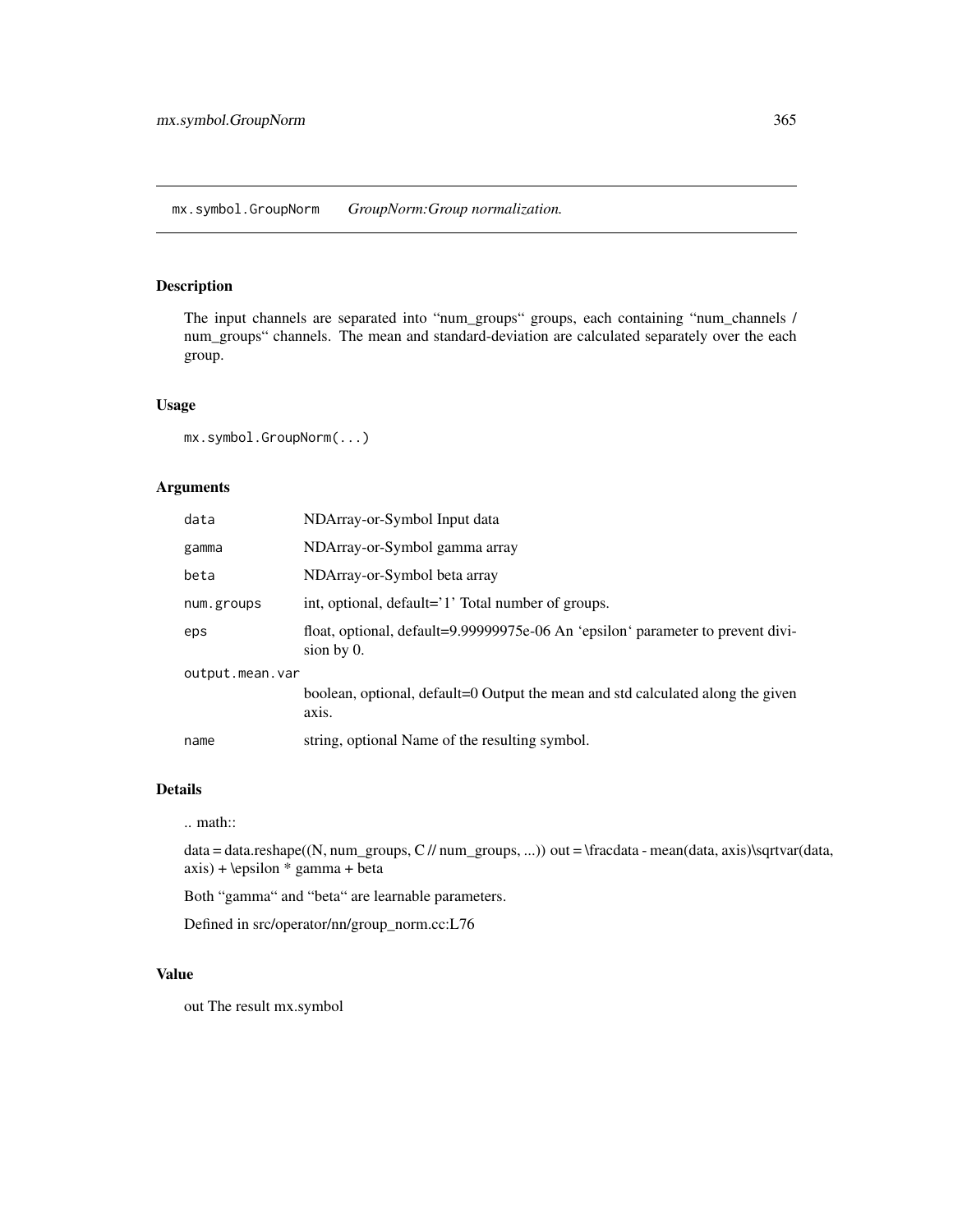```
mx.symbol.hard_sigmoid
```
*hard\_sigmoid:Computes hard sigmoid of x element-wise.*

# Description

```
.. math:: y = max(0, min(1, alpha * x + beta))
```
# Usage

```
mx.symbol.hard_sigmoid(...)
```
# Arguments

| data  | NDArray-or-Symbol The input array.                         |
|-------|------------------------------------------------------------|
| alpha | float, optional, default=0.200000003 Slope of hard sigmoid |
| beta  | float, optional, default=0.5 Bias of hard sigmoid.         |
| name  | string, optional Name of the resulting symbol.             |

# Details

Defined in src/operator/tensor/elemwise\_unary\_op\_basic.cc:L161

#### Value

out The result mx.symbol

mx.symbol.identity *identity:Returns a copy of the input.*

# Description

From:src/operator/tensor/elemwise\_unary\_op\_basic.cc:244

# Usage

```
mx.symbol.identity(...)
```
# Arguments

| data | NDArray-or-Symbol The input array.             |
|------|------------------------------------------------|
| name | string, optional Name of the resulting symbol. |

# Value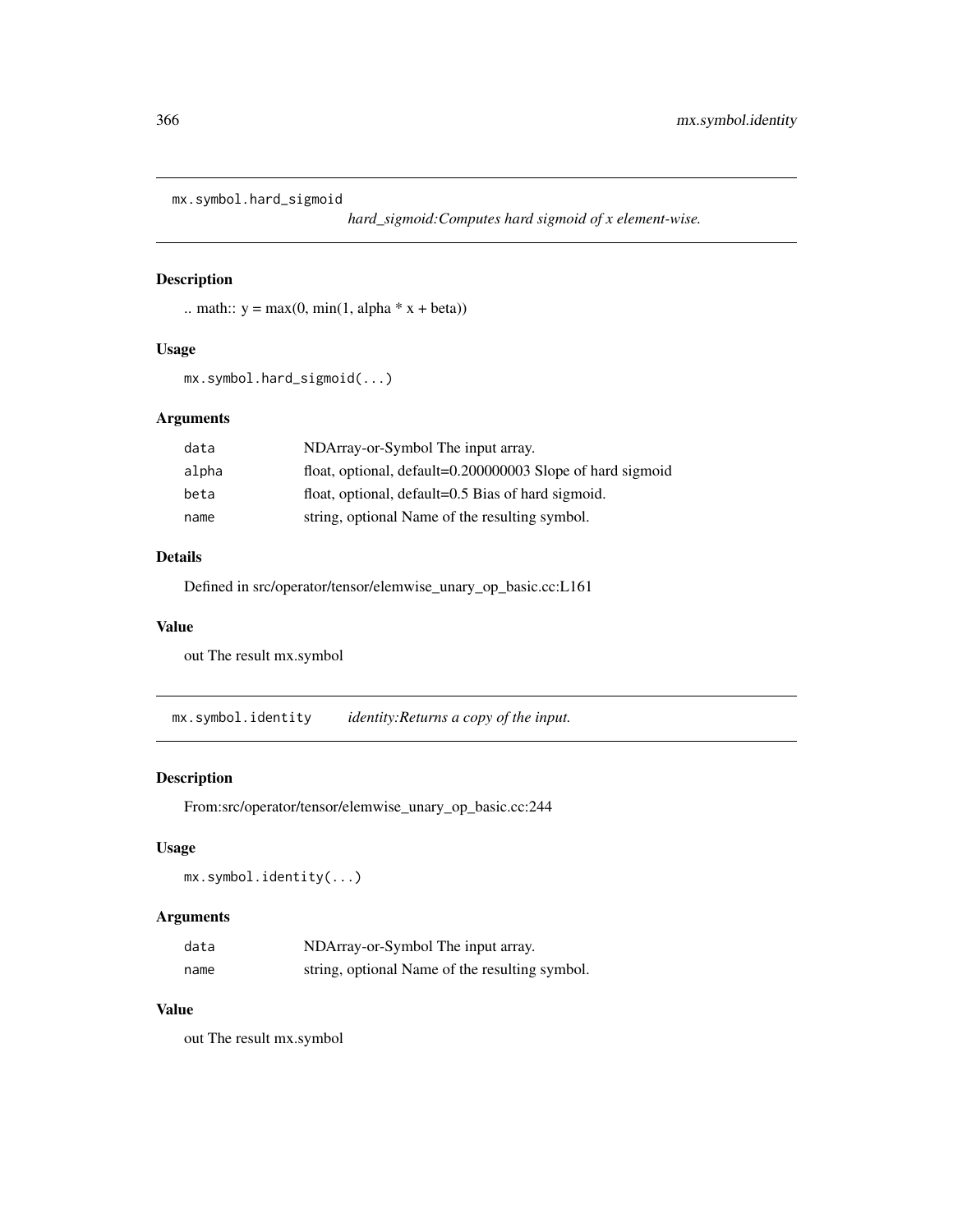mx.symbol.IdentityAttachKLSparseReg

*IdentityAttachKLSparseReg:Apply a sparse regularization to the output a sigmoid activation function.*

# Description

IdentityAttachKLSparseReg:Apply a sparse regularization to the output a sigmoid activation function.

## Usage

mx.symbol.IdentityAttachKLSparseReg(...)

## Arguments

| data              | NDArray-or-Symbol Input data.                                                                 |  |
|-------------------|-----------------------------------------------------------------------------------------------|--|
| sparseness.target |                                                                                               |  |
|                   | float, optional, default=0.100000001 The sparseness target                                    |  |
| penalty           | float, optional, default=0.00100000005 The tradeoff parameter for the sparse-<br>ness penalty |  |
| momentum          | float, optional, default=0.899999976 The momentum for running average                         |  |
| name              | string, optional Name of the resulting symbol.                                                |  |

## Value

out The result mx.symbol

mx.symbol.im2col *im2col:Extract sliding blocks from input array.*

#### Description

This operator is used in vanilla convolution implementation to transform the sliding blocks on image to column matrix, then the convolution operation can be computed by matrix multiplication between column and convolution weight. Due to the close relation between im2col and convolution, the concept of \*\*kernel\*\*, \*\*stride\*\*, \*\*dilate\*\* and \*\*pad\*\* in this operator are inherited from convolution operation.

#### Usage

mx.symbol.im2col(...)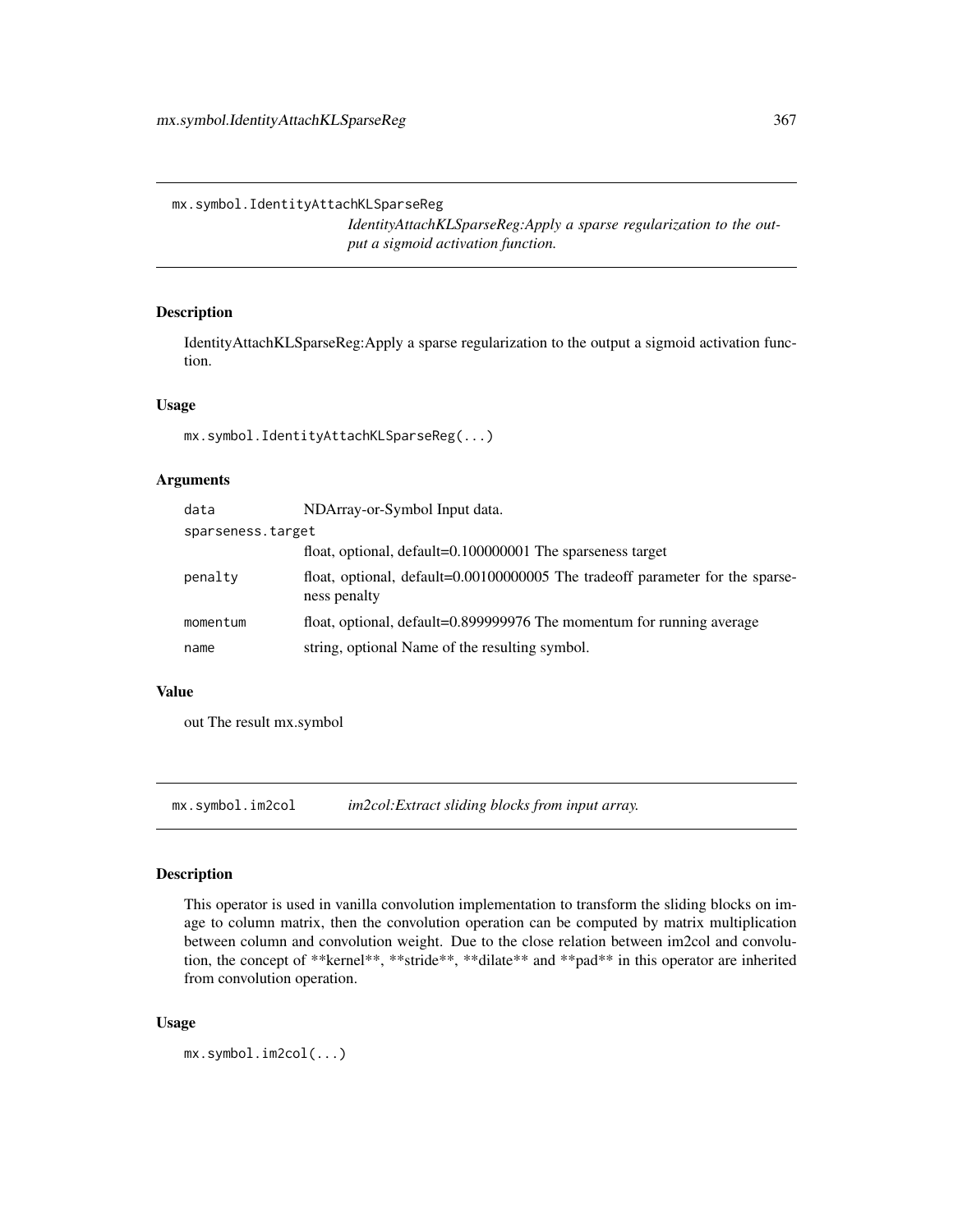#### Arguments

| data   | NDArray-or-Symbol Input array to extract sliding blocks.                                                                                                                 |
|--------|--------------------------------------------------------------------------------------------------------------------------------------------------------------------------|
| kernel | Shape(tuple), required Sliding kernel size: $(w, b)$ , $(h, w)$ or $(d, h, w)$ .                                                                                         |
| stride | Shape(tuple), optional, default=[] The stride between adjacent sliding blocks in<br>spatial dimension: $(w,), (h, w)$ or $(d, h, w)$ . Defaults to 1 for each dimension. |
| dilate | Shape(tuple), optional, default=[] The spacing between adjacent kernel points:<br>$(w, b)$ , $(h, w)$ or $(d, h, w)$ . Defaults to 1 for each dimension.                 |
| pad    | Shape(tuple), optional, default=[] The zero-value padding size on both sides of<br>spatial dimension: $(w,), (h, w)$ or $(d, h, w)$ . Defaults to no padding.            |
| name   | string, optional Name of the resulting symbol.                                                                                                                           |

## Details

Given the input data of shape :math: $(N, C, *)'$ , where :math: $'N'$  is the batch size, :math: $'C'$  is the channel size, and :math:'\*' is the arbitrary spatial dimension, the output column array is always with shape :math:'(N, C \times \prod(\textkernel), W)', where :math:'C \times \prod(\textkernel)' is the block size, and :math:'W' is the block number which is the spatial size of the convolution output with same input parameters. Only 1-D, 2-D and 3-D of spatial dimension is supported in this operator.

Defined in src/operator/nn/im2col.cc:L99

#### Value

out The result mx.symbol

mx.symbol.infer.shape *Inference the shape of arguments, outputs, and auxiliary states.*

## Description

Inference the shape of arguments, outputs, and auxiliary states.

## Usage

```
mx.symbol.infer.shape(symbol, ...)
```
## Arguments

symbol The mx.symbol object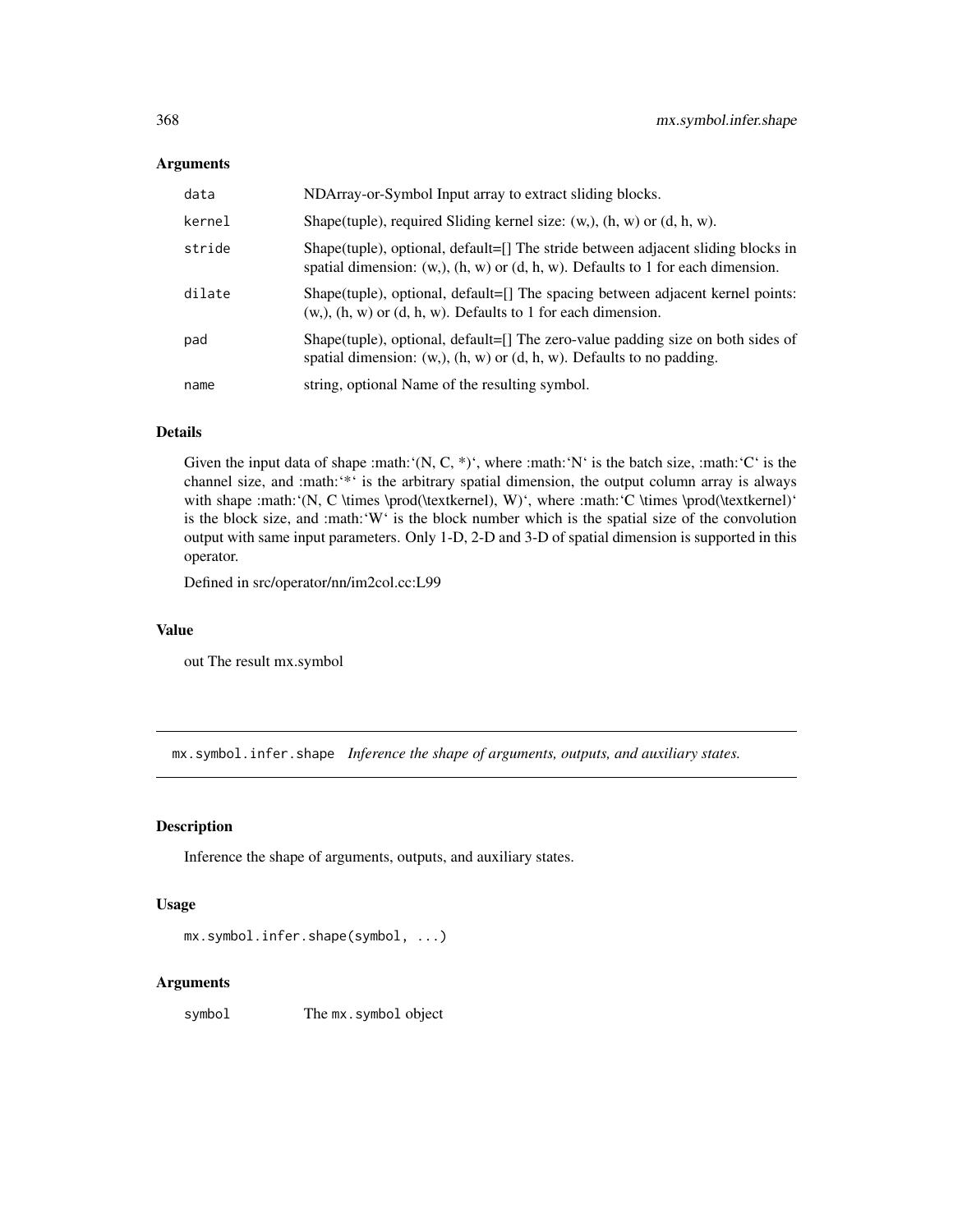mx.symbol.InstanceNorm

*InstanceNorm:Applies instance normalization to the n-dimensional input array.*

## Description

This operator takes an n-dimensional input array where (n>2) and normalizes the input using the following formula:

## Usage

```
mx.symbol.InstanceNorm(...)
```
## Arguments

| data  | NDArray-or-Symbol An n-dimensional input array $(n > 2)$ of the form [batch,<br>channel, spatial_dim1, spatial_dim2, ].  |
|-------|--------------------------------------------------------------------------------------------------------------------------|
| gamma | NDArray-or-Symbol A vector of length 'channel', which multiplies the normal-<br>ized input.                              |
| beta  | NDArray-or-Symbol A vector of length 'channel', which is added to the product<br>of the normalized input and the weight. |
| eps   | float, optional, default=0.00100000005 An 'epsilon' parameter to prevent divi-<br>sion by $0$ .                          |
| name  | string, optional Name of the resulting symbol.                                                                           |

# Details

.. math::

out = \fracx - mean[data] \sqrtVar[data] + \epsilon \* gamma + beta

This layer is similar to batch normalization layer ('BatchNorm') with two differences: first, the normalization is carried out per example (instance), not over a batch. Second, the same normalization is applied both at test and train time. This operation is also known as 'contrast normalization'.

If the input data is of shape [batch, channel, spacial\_dim1, spacial\_dim2, ...], 'gamma' and 'beta' parameters must be vectors of shape [channel].

This implementation is based on this paper [1]\_

.. [1] Instance Normalization: The Missing Ingredient for Fast Stylization, D. Ulyanov, A. Vedaldi, V. Lempitsky, 2016 (arXiv:1607.08022v2).

Examples::

// Input of shape  $(2,1,2)$   $x = [[[ 1.1, 2.2]], [[ 3.3, 4.4]])]$ 

// gamma parameter of length 1 gamma =  $[1.5]$ 

// beta parameter of length 1 beta =  $[0.5]$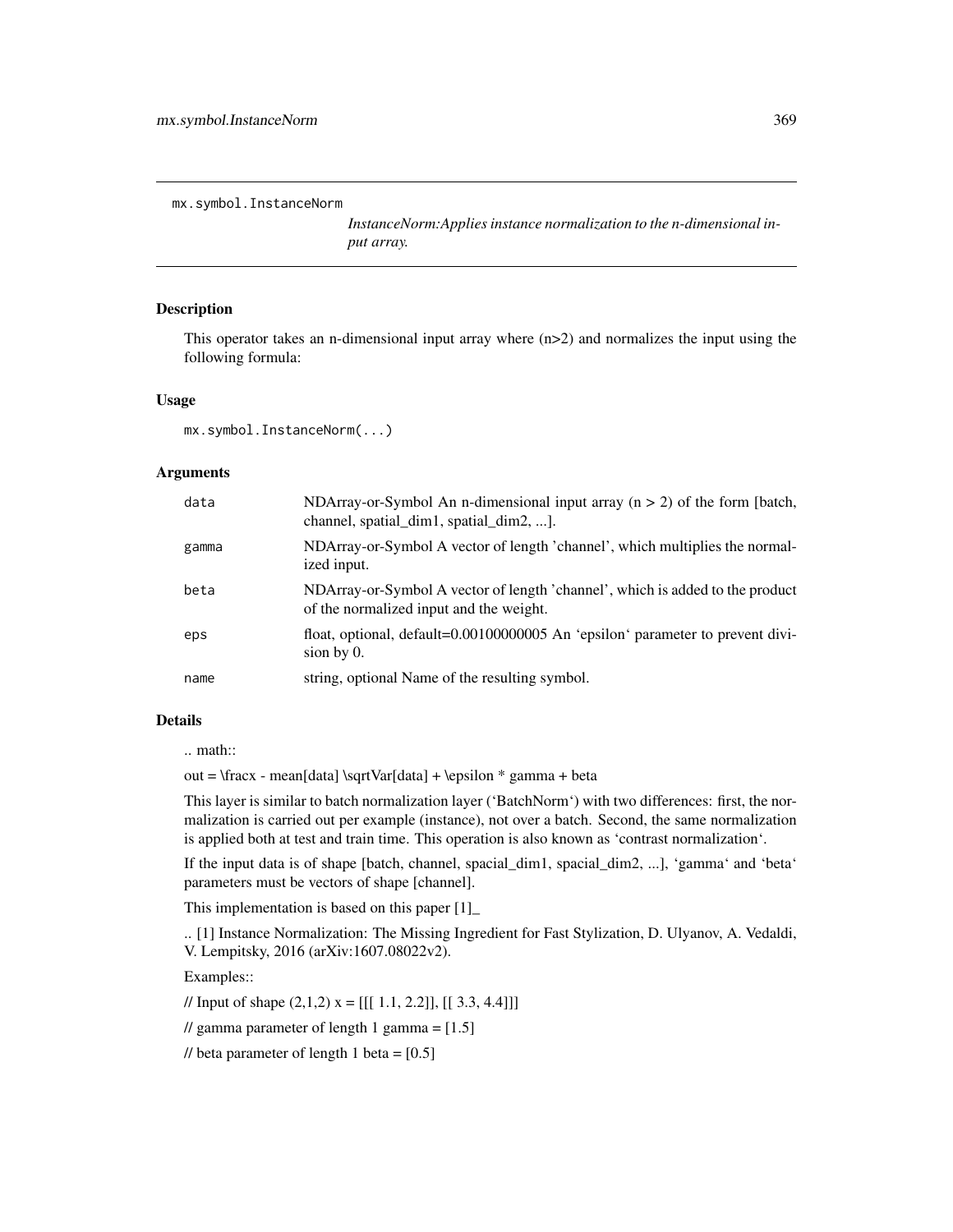// Instance normalization is calculated with the above formula InstanceNorm $(x, gamma, beta) = [[$ 0.997527 , 1.99752665]], [[-0.99752653, 1.99752724]]]

Defined in src/operator/instance\_norm.cc:L94

## Value

out The result mx.symbol

mx.symbol.khatri\_rao *khatri\_rao:Computes the Khatri-Rao product of the input matrices.*

#### Description

Given a collection of :math:'n' input matrices,

## Usage

```
mx.symbol.khatri_rao(...)
```
#### Arguments

| args | NDArray-or-Symbol <sup>[]</sup> Positional input matrices |
|------|-----------------------------------------------------------|
| name | string, optional Name of the resulting symbol.            |

#### Details

.. math::  $A_1 \in \mathbb{R}^M_1 \times M, \ldots, A_n \in \mathbb{R}^M_n \times N$ ,

the (column-wise) Khatri-Rao product is defined as the matrix,

.. math::  $X = A_1 \otimes \cdots \otimes A_n \in \mathbb{R}^M_1 \cdots M_n$ ) \times N,

where the :math:'k' th column is equal to the column-wise outer product :math:'A\_1\_k \otimes  $\cdot$  \cdots \otimes A\_n\_k' where :math: $A_i_k'$  is the kth column of the ith matrix.

#### Example::

 $\gg$  A = mx.nd.array([[1, -1],  $\gg$  [2, -3]])  $\gg$  B = mx.nd.array([[1, 4],  $\gg$  [2, 5],  $\gg$  [3, 6]])  $\gg$  C = mx.nd.khatri\_rao(A, B) »> print(C.asnumpy()) [[ 1. -4.] [ 2. -5.] [ 3. -6.] [ 2. -12.] [ 4. -15.] [ 6. -18.]]

Defined in src/operator/contrib/krprod.cc:L108

## Value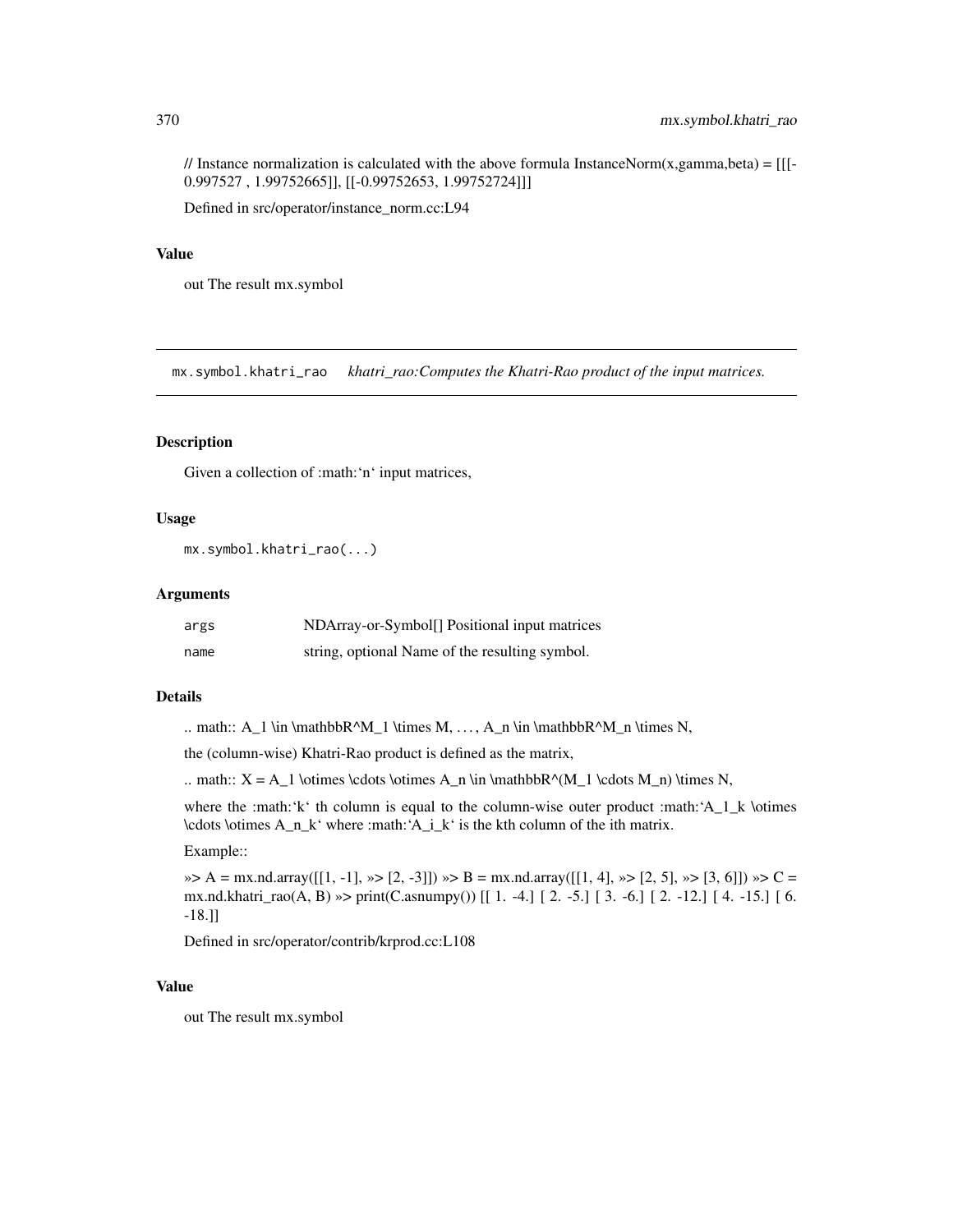mx.symbol.L2Normalization

*L2Normalization:Normalize the input array using the L2 norm.*

## **Description**

For 1-D NDArray, it computes::

#### Usage

mx.symbol.L2Normalization(...)

# Arguments

| data | NDArray-or-Symbol Input array to normalize.                                                                               |
|------|---------------------------------------------------------------------------------------------------------------------------|
| eps  | float, optional, default=1.00000001e-10 A small constant for numerical stability.                                         |
| mode | 'channel', 'instance', 'spatial', optional, default='instance' Specify the dimen-<br>sion along which to compute L2 norm. |
| name | string, optional Name of the resulting symbol.                                                                            |

#### Details

 $out = data / sqrt(sum(data ** 2) +eps)$ 

For N-D NDArray, if the input array has shape (N, N, ..., N),

with "mode" = "instance", it normalizes each instance in the multidimensional array by its L2 norm.::

for i in 0...N out[i,:,:,...,:] = data[i,:,:,...,:] / sqrt(sum(data[i,:,:,...,:] \*\* 2) + eps)

with "mode" = "channel", it normalizes each channel in the array by its L2 norm.::

for i in 0...N out[:,i,:,...,:] = data[:,i,:,...,:] / sqrt(sum(data[:,i,:,...,:] \*\* 2) + eps)

with "mode" = "spatial", it normalizes the cross channel norm for each position in the array by its L2 norm.::

for dim in 2...N for i in 0...N out[.....,i,...] = take(out, indices=i, axis=dim) / sqrt(sum(take(out, indices=i,  $axis=dim$ )  $** 2$ ) + eps) -dim-

Example::

 $x = [[[1,2], [3,4]], [[2,2], [5,6]]]$ 

L2Normalization(x, mode='instance') =[[[ 0.18257418 0.36514837] [ 0.54772252 0.73029673]] [[ 0.24077171 0.24077171] [ 0.60192931 0.72231513]]]

L2Normalization(x, mode='channel') =[[[ 0.31622776 0.44721359] [ 0.94868326 0.89442718]] [[ 0.37139067 0.31622776] [ 0.92847669 0.94868326]]]

L2Normalization(x, mode='spatial') =[[[ 0.44721359 0.89442718] [ 0.60000002 0.80000001]] [[ 0.70710677 0.70710677] [ 0.6401844 0.76822126]]]

Defined in src/operator/l2\_normalization.cc:L195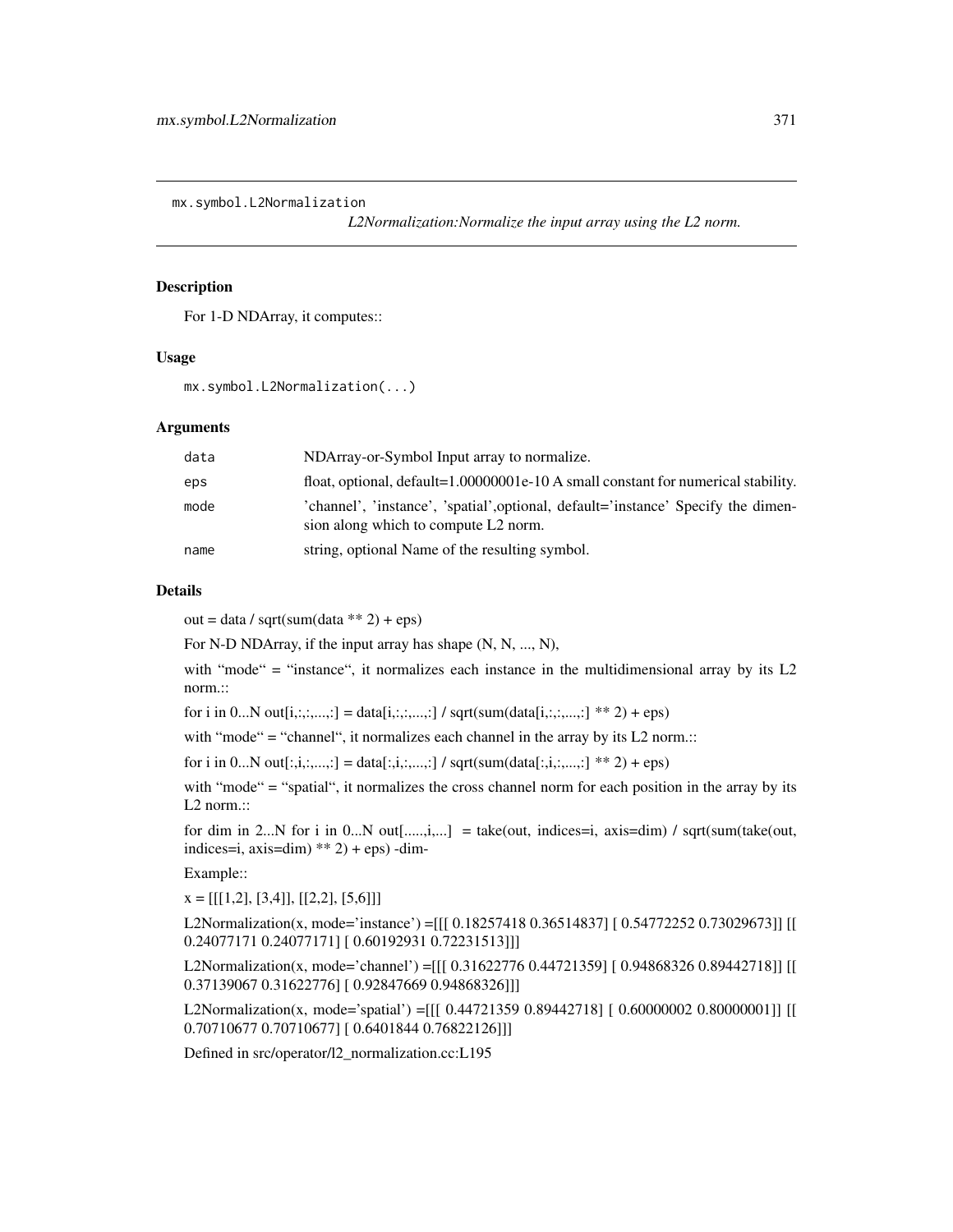out The result mx.symbol

mx.symbol.lamb\_update\_phase1

*lamb\_update\_phase1:Phase I of lamb update it performs the following operations and returns g:.*

# Description

Link to paper: https://arxiv.org/pdf/1904.00962.pdf

# Usage

mx.symbol.lamb\_update\_phase1(...)

| weight          | NDArray-or-Symbol Weight                                                                                                                                                                                           |  |
|-----------------|--------------------------------------------------------------------------------------------------------------------------------------------------------------------------------------------------------------------|--|
| grad            | NDArray-or-Symbol Gradient                                                                                                                                                                                         |  |
| mean            | NDArray-or-Symbol Moving mean                                                                                                                                                                                      |  |
| var             | NDArray-or-Symbol Moving variance                                                                                                                                                                                  |  |
| beta1           | float, optional, default=0.899999976 The decay rate for the 1st moment esti-<br>mates.                                                                                                                             |  |
| beta2           | float, optional, default=0.999000013 The decay rate for the 2nd moment esti-<br>mates.                                                                                                                             |  |
| epsilon         | float, optional, default=9.99999997e-07 A small constant for numerical stability.                                                                                                                                  |  |
| t               | int, required Index update count.                                                                                                                                                                                  |  |
| bias.correction |                                                                                                                                                                                                                    |  |
|                 | boolean, optional, default=1 Whether to use bias correction.                                                                                                                                                       |  |
| wd              | float, required Weight decay augments the objective function with a regulariza-<br>tion term that penalizes large weights. The penalty scales with the square of the<br>magnitude of each weight.                  |  |
| rescale.grad    | float, optional, default=1 Rescale gradient to $grad = rescale\_grad*grad$ .                                                                                                                                       |  |
| clip.gradient   | float, optional, default=-1 Clip gradient to the range of [-clip_gradient, clip_gradient]<br>If clip_gradient $\leq 0$ , gradient clipping is turned off. grad = max(min(grad,<br>clip_gradient), -clip_gradient). |  |
| name            | string, optional Name of the resulting symbol.                                                                                                                                                                     |  |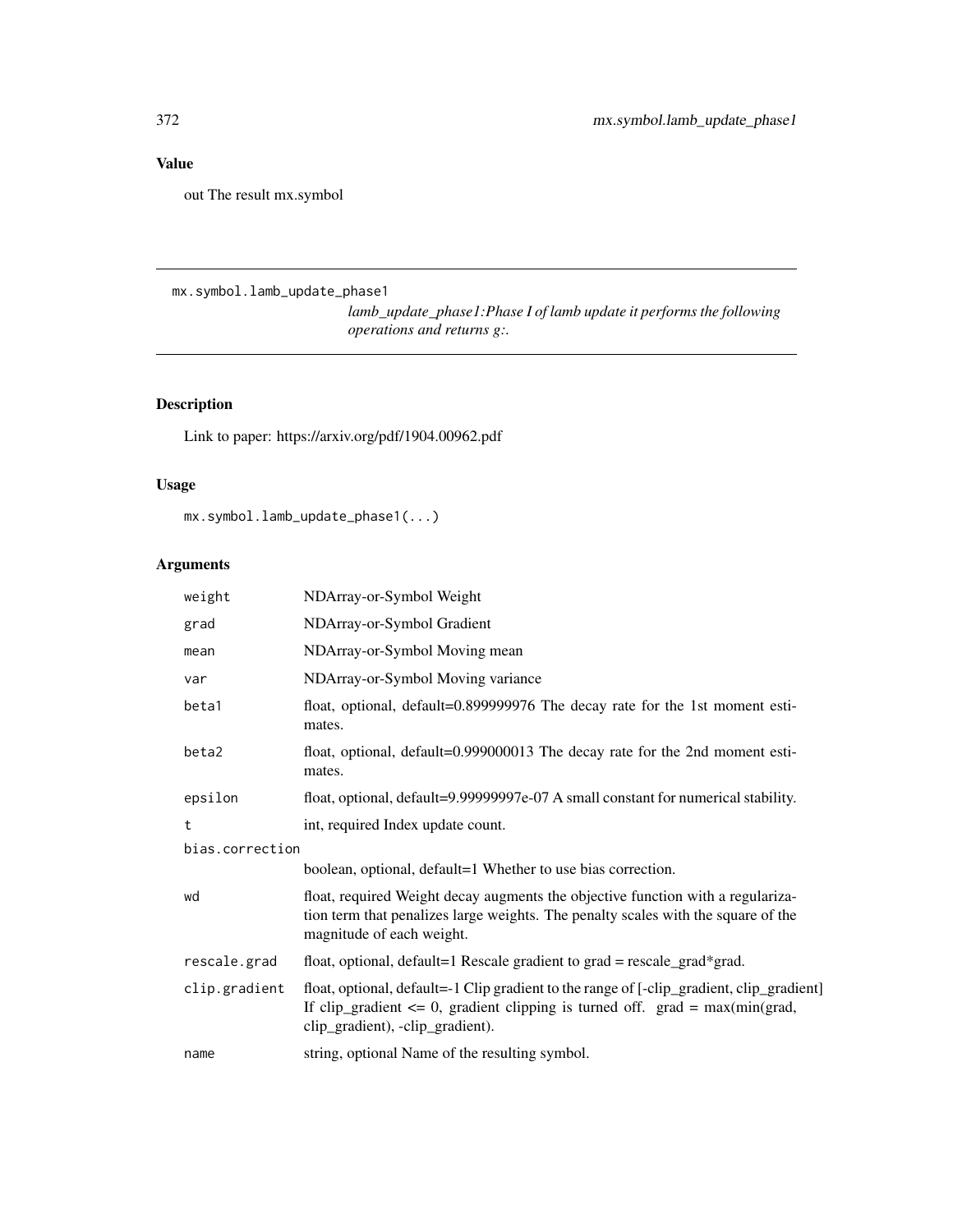.. math::  $\begin{bmatrix} \begin{bmatrix} \begin{bmatrix} 1 \\ 2 \end{bmatrix} \end{bmatrix}$  and  $\end{bmatrix}$   $\begin{bmatrix} \begin{bmatrix} 1 \\ 2 \end{bmatrix} \end{bmatrix}$   $\begin{bmatrix} \begin{bmatrix} 1 \\ 2 \end{bmatrix} \end{bmatrix}$   $\begin{bmatrix} \begin{bmatrix} 1 \\ 2 \end{bmatrix} \end{bmatrix}$   $\begin{bmatrix} \begin{bmatrix} 1 \\ 2 \end{bmatrix} \end{bmatrix}$   $\begin{bmatrix} \begin{bmatrix} 1 \\ 2 \end{bmatrix} \end{bmatrix}$  if (grad  $>$  clip\_gradient) then grad = clip\_gradient

mean = beta1 \* mean + (1 - beta1) \* grad; variance = beta2 \* variance + (1. - beta2) \* grad  $\wedge$  2;

if (bias correction) then mean hat = mean / (1. - beta1^t); var\_hat = var / (1 - beta2^t); g = mean\_hat / (var\_hat^(1/2) + epsilon) + wd \* weight; else g = mean / (var\_data^(1/2) + epsilon) + wd \* weight; \endgather\*

Defined in src/operator/optimizer\_op.cc:L952

## Value

out The result mx.symbol

mx.symbol.lamb\_update\_phase2

*lamb\_update\_phase2:Phase II of lamb update it performs the following operations and updates grad.*

## Description

Link to paper: https://arxiv.org/pdf/1904.00962.pdf

#### Usage

```
mx.symbol.lamb_update_phase2(...)
```
## **Arguments**

| weight      | NDArray-or-Symbol Weight                                                                                       |
|-------------|----------------------------------------------------------------------------------------------------------------|
| g           | NDArray-or-Symbol Output of lamb_update_phase 1                                                                |
| r1          | NDArray-or-Symbol r1                                                                                           |
| r2          | NDArray-or-Symbol r2                                                                                           |
| 1r          | float, required Learning rate                                                                                  |
| lower.bound | float, optional, default=-1 Lower limit of norm of weight. If lower_bound $\leq 0$ ,<br>Lower limit is not set |
| upper.bound | float, optional, default=-1 Upper limit of norm of weight. If upper_bound $\leq 0$ ,<br>Upper limit is not set |
| name        | string, optional Name of the resulting symbol.                                                                 |
|             |                                                                                                                |

# Details

.. math:: \begingather\* if (lower\_bound >= 0) then  $r1 = max(r1, lower\_bound)$  if (upper\_bound >= 0) then  $r1 = max(r1, upper\_bound)$ 

if (r1 == 0 or r2 == 0) then lr = lr else lr = lr \* (r1/r2) weight = weight - lr \* g \endgather\*

Defined in src/operator/optimizer\_op.cc:L991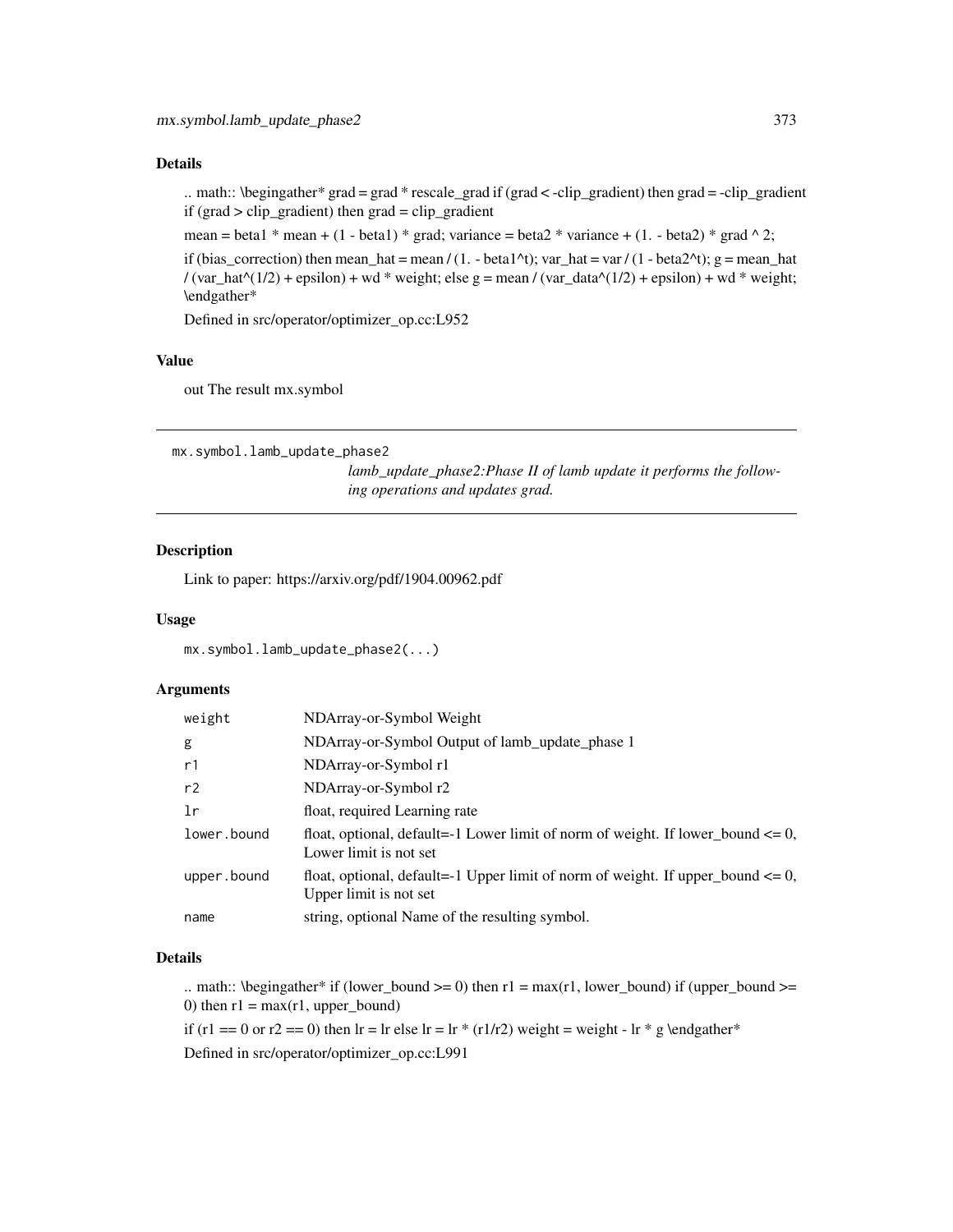out The result mx.symbol

mx.symbol.LayerNorm *LayerNorm:Layer normalization.*

# Description

Normalizes the channels of the input tensor by mean and variance, and applies a scale "gamma" as well as offset "beta".

#### Usage

mx.symbol.LayerNorm(...)

#### **Arguments**

| data            | NDArray-or-Symbol Input data to layer normalization                                                                                                                                     |  |
|-----------------|-----------------------------------------------------------------------------------------------------------------------------------------------------------------------------------------|--|
| gamma           | NDArray-or-Symbol gamma array                                                                                                                                                           |  |
| beta            | NDArray-or-Symbol beta array                                                                                                                                                            |  |
| axis            | int, optional, default='-1' The axis to perform layer normalization. Usually, this<br>should be be axis of the channel dimension. Negative values means indexing<br>from right to left. |  |
| eps             | float, optional, default=9.99999975e-06 An 'epsilon' parameter to prevent divi-<br>sion by $0$ .                                                                                        |  |
| output.mean.var |                                                                                                                                                                                         |  |
|                 | boolean, optional, default=0 Output the mean and std calculated along the given<br>axis.                                                                                                |  |
| name            | string, optional Name of the resulting symbol.                                                                                                                                          |  |

## Details

Assume the input has more than one dimension and we normalize along axis 1. We first compute the mean and variance along this axis and then compute the normalized output, which has the same shape as input, as following:

.. math::

out = \fracdata - mean(data, axis)\sqrtvar(data, axis) + \epsilon \* gamma + beta

Both "gamma" and "beta" are learnable parameters.

Unlike BatchNorm and InstanceNorm, the \*mean\* and \*var\* are computed along the channel dimension.

Assume the input has size  $*k*$  on axis 1, then both "gamma" and "beta" have shape  $*(k,)*$ . If "output\_mean\_var" is set to be true, then outputs both "data\_mean" and "data\_std". Note that no gradient will be passed through these two outputs.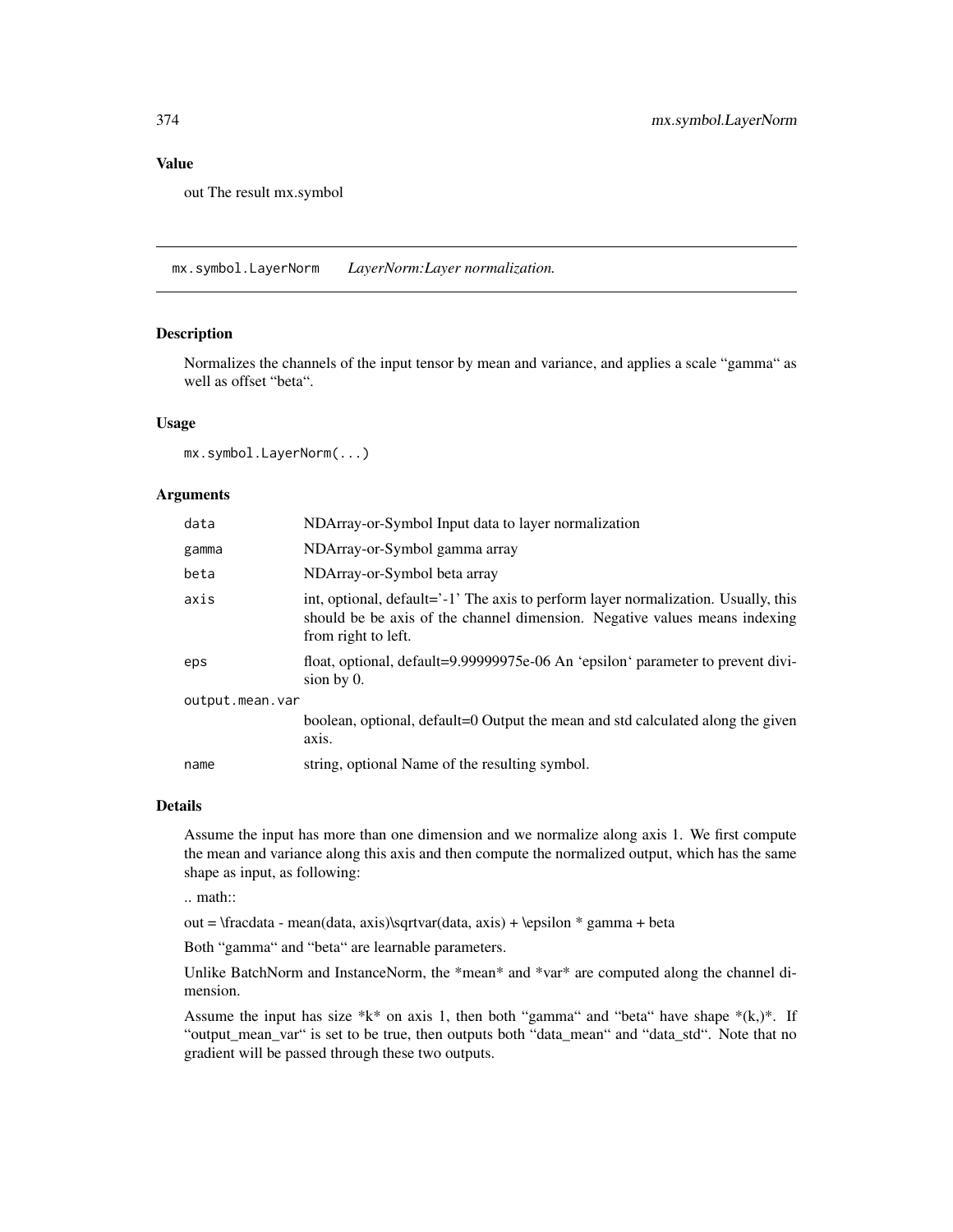# mx.symbol.LeakyReLU 375

The parameter "axis" specifies which axis of the input shape denotes the 'channel' (separately normalized groups). The default is -1, which sets the channel axis to be the last item in the input shape.

Defined in src/operator/nn/layer\_norm.cc:L201

#### Value

out The result mx.symbol

mx.symbol.LeakyReLU *LeakyReLU:Applies Leaky rectified linear unit activation elementwise to the input.*

## Description

Leaky ReLUs attempt to fix the "dying ReLU" problem by allowing a small 'slope' when the input is negative and has a slope of one when input is positive.

# Usage

mx.symbol.LeakyReLU(...)

## Arguments

| data        | NDArray-or-Symbol Input data to activation function.                                                              |
|-------------|-------------------------------------------------------------------------------------------------------------------|
| gamma       | NDArray-or-Symbol Input data to activation function.                                                              |
| act.type    | 'elu', 'gelu', 'leaky', 'prelu', 'rrelu', 'selu', optional, default='leaky' Activation<br>function to be applied. |
| slope       | float, optional, default= $0.25$ Init slope for the activation. (For leaky and elu only)                          |
| lower.bound | float, optional, default=0.125 Lower bound of random slope. (For rrelu only)                                      |
| upper.bound | float, optional, default=0.333999991 Upper bound of random slope. (For rrelu<br>only)                             |
| name        | string, optional Name of the resulting symbol.                                                                    |

#### Details

The following modified ReLU Activation functions are supported:

- \*elu\*: Exponential Linear Unit. 'y = x > 0 ? x : slope \* (exp(x)-1)' - \*selu\*: Scaled Exponential Linear Unit. 'y = lambda \* (x > 0 ? x : alpha \* (exp(x) - 1))' where \*lambda = 1.0507009873554804934193349852946\* and \*alpha = 1.6732632423543772848170429916717\*. - \*leaky\*: Leaky ReLU. 'y =  $x > 0$  ? x : slope \*  $x'$  - \*prelu\*: Parametric ReLU. This is same as \*leaky\* except that 'slope' is learnt during training. - \*rrelu\*: Randomized ReLU. same as \*leaky\* but the 'slope' is uniformly and randomly chosen from \*[lower\_bound, upper\_bound)\* for training, while fixed to be \*(lower\_bound+upper\_bound)/2\* for inference.

Defined in src/operator/leaky\_relu.cc:L162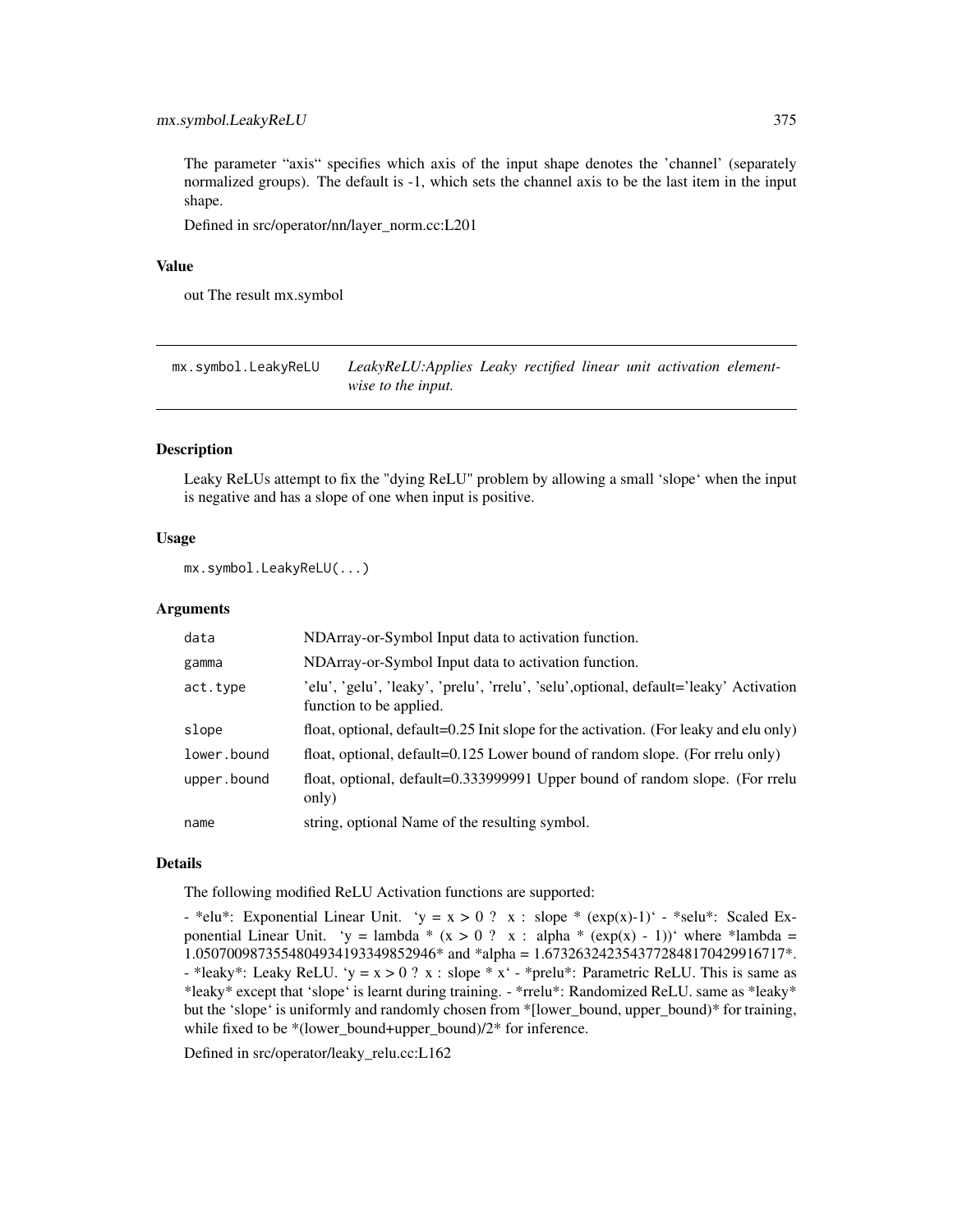out The result mx.symbol

mx.symbol.linalg\_det *linalg\_det:Compute the determinant of a matrix. Input is a tensor \*A\* of dimension \*n >= 2\*.*

## Description

If  $*n=2^*$ ,  $*A^*$  is a square matrix. We compute:

#### Usage

```
mx.symbol.linalg_det(...)
```
#### Arguments

| A    | NDArray-or-Symbol Tensor of square matrix      |
|------|------------------------------------------------|
| name | string, optional Name of the resulting symbol. |

# Details

 $*$ out $* = *det(A)*$ 

If \*n>2\*, \*det\* is performed separately on the trailing two dimensions for all inputs (batch mode).

.. note:: The operator supports float32 and float64 data types only. .. note:: There is no gradient backwarded when A is non-invertible (which is equivalent to  $det(A) = 0$ ) because zero is rarely hit upon in float point computation and the Jacobi's formula on determinant gradient is not computationally efficient when A is non-invertible.

## Examples::

Single matrix determinant A =  $[[1., 4.], [2., 3.]] \det(A) = [-5.]$ Batch matrix determinant A =  $[[1., 4.], [2., 3.]], [[2., 3.], [1., 4.]]) \det(A) = [-5., 5.]$ 

Defined in src/operator/tensor/la\_op.cc:L974

## Value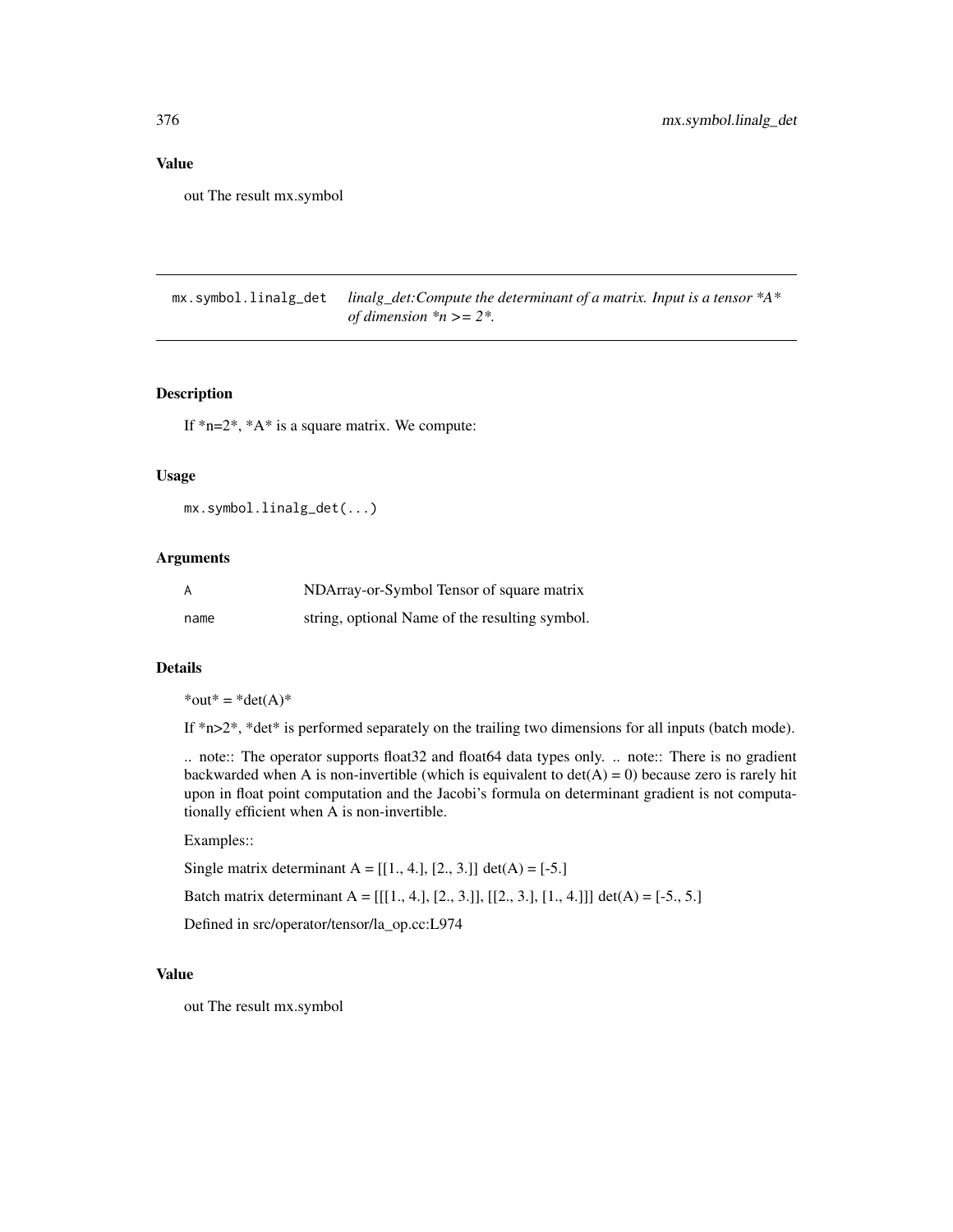mx.symbol.linalg\_extractdiag

*linalg\_extractdiag:Extracts the diagonal entries of a square matrix. Input is a tensor \*A\* of dimension \*n >= 2\*.*

# Description

If \*n=2\*, then \*A\* represents a single square matrix which diagonal elements get extracted as a 1-dimensional tensor.

#### Usage

```
mx.symbol.linalg_extractdiag(...)
```
## Arguments

| A      | NDArray-or-Symbol Tensor of square matrices                                                                                                                                                   |
|--------|-----------------------------------------------------------------------------------------------------------------------------------------------------------------------------------------------|
| offset | int, optional, default='0' Offset of the diagonal versus the main diagonal. 0<br>corresponds to the main diagonal, a negative/positive value to diagonals be-<br>low/above the main diagonal. |
| name   | string, optional Name of the resulting symbol.                                                                                                                                                |

## Details

If  $*n>2$ <sup>\*</sup>, then  $*A*$  represents a batch of square matrices on the trailing two dimensions. The extracted diagonals are returned as an \*n-1\*-dimensional tensor.

.. note:: The operator supports float32 and float64 data types only.

Examples::

Single matrix diagonal extraction  $A = [[1.0, 2.0], [3.0, 4.0]]$ 

extractdiag $(A) = [1.0, 4.0]$ 

extractdiag $(A, 1) = [2.0]$ 

Batch matrix diagonal extraction A = [[[1.0, 2.0], [3.0, 4.0]], [[5.0, 6.0], [7.0, 8.0]]]

extractdiag(A) =  $[[1.0, 4.0], [5.0, 8.0]]$ 

Defined in src/operator/tensor/la\_op.cc:L494

#### Value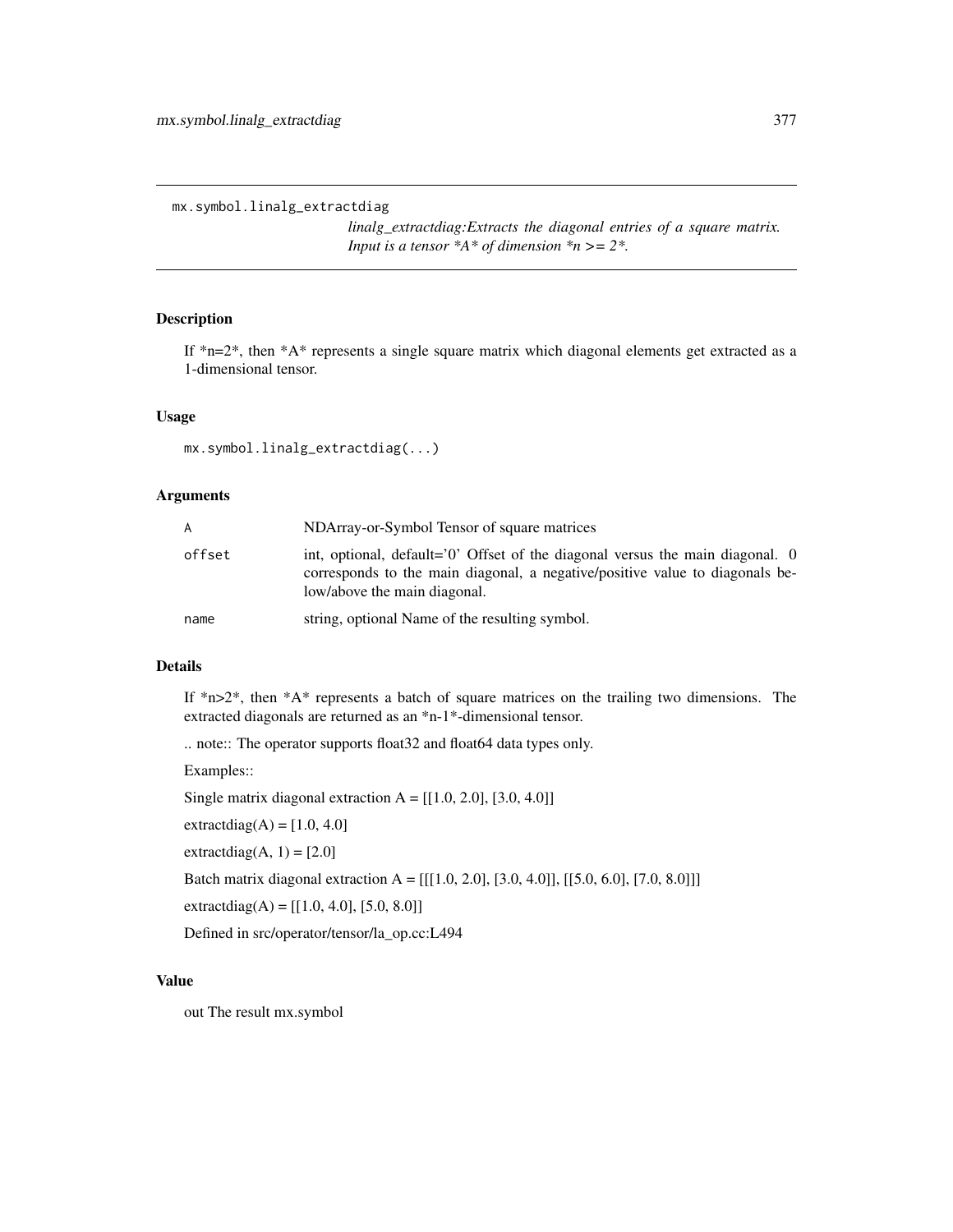#### mx.symbol.linalg\_extracttrian

*linalg\_extracttrian:Extracts a triangular sub-matrix from a square matrix. Input is a tensor \*A\* of dimension \*n >= 2\*.*

## Description

If  $n=2$ <sup>\*</sup>, then  $A^*$  represents a single square matrix from which a triangular sub-matrix is extracted as a 1-dimensional tensor.

#### Usage

```
mx.symbol.linalg_extracttrian(...)
```
## Arguments

| $\mathsf{A}$ | NDArray-or-Symbol Tensor of square matrices                                                                                                                                                     |
|--------------|-------------------------------------------------------------------------------------------------------------------------------------------------------------------------------------------------|
| offset       | int, optional, default= $0'$ Offset of the diagonal versus the main diagonal. 0<br>corresponds to the main diagonal, a negative/positive value to diagonals be-<br>low/above the main diagonal. |
| lower        | boolean, optional, default=1 Refer to the lower triangular matrix if lower=true,<br>refer to the upper otherwise. Only relevant when offset= $0$                                                |
| name         | string, optional Name of the resulting symbol.                                                                                                                                                  |

#### Details

If  $n>2^*$ , then  $*A^*$  represents a batch of square matrices on the trailing two dimensions. The extracted triangular sub-matrices are returned as an \*n-1\*-dimensional tensor.

The \*offset\* and \*lower\* parameters determine the triangle to be extracted:

- When  $*$ offset  $= 0*$  either the lower or upper triangle with respect to the main diagonal is extracted depending on the value of parameter \*lower\*. - When \*offset =  $k > 0$ \* the upper triangle with respect to the k-th diagonal above the main diagonal is extracted. - When \*offset =  $k < 0$ \* the lower triangle with respect to the k-th diagonal below the main diagonal is extracted.

.. note:: The operator supports float32 and float64 data types only.

Examples::

Single triagonal extraction  $A = [[1.0, 2.0], [3.0, 4.0]]$ 

extracttrian(A) =  $[1.0, 3.0, 4.0]$  extracttrian(A, lower=False) =  $[1.0, 2.0, 4.0]$  extracttrian(A, 1) =  $[2.0]$  extracttrian(A, -1) = [3.0]

Batch triagonal extraction A =  $[[[1.0, 2.0], [3.0, 4.0]], [[5.0, 6.0], [7.0, 8.0]]]$ 

extracttrian(A) =  $[[1.0, 3.0, 4.0], [5.0, 7.0, 8.0]]$ 

Defined in src/operator/tensor/la\_op.cc:L604

#### Value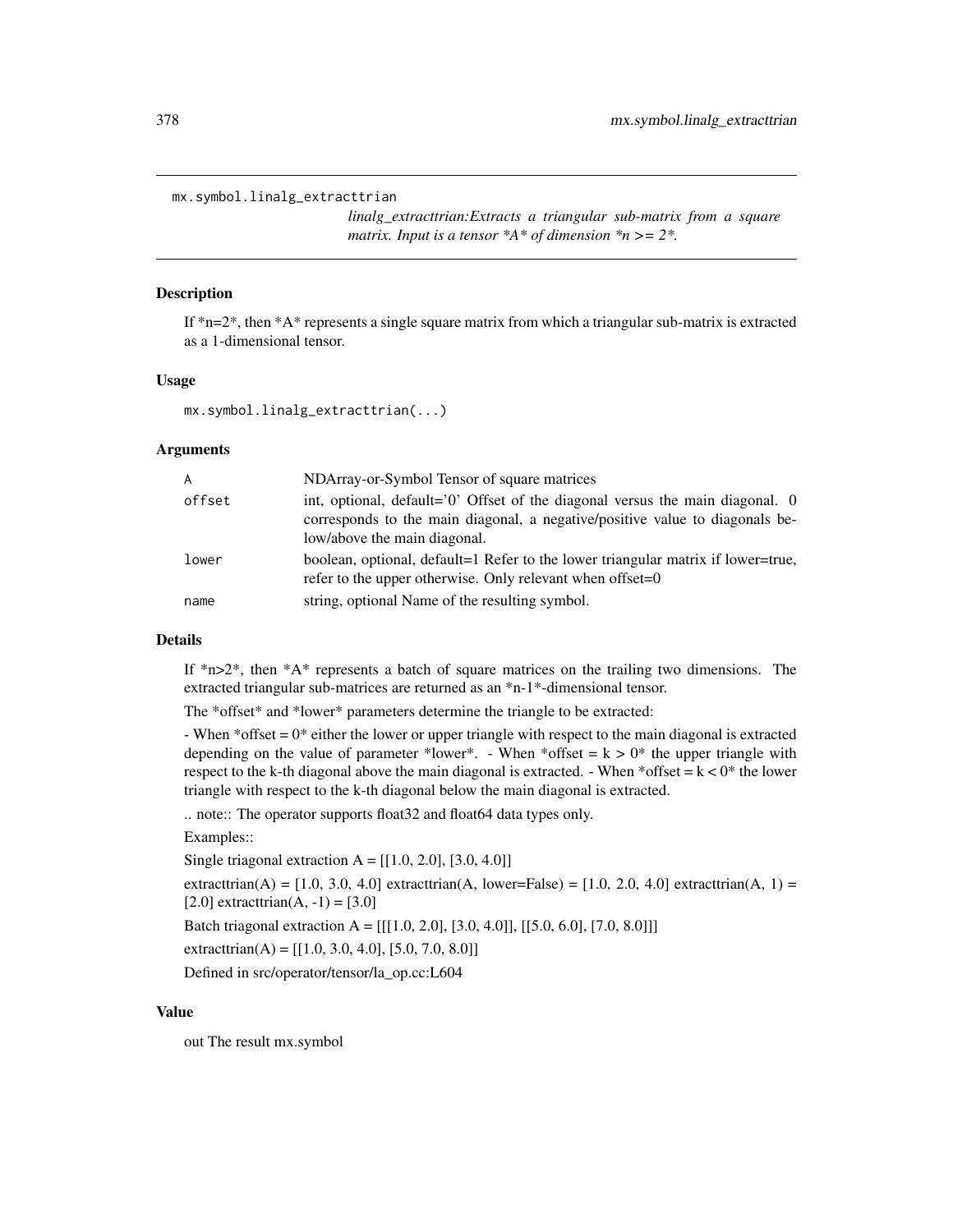mx.symbol.linalg\_gelqf

*linalg\_gelqf:LQ factorization for general matrix. Input is a tensor \*A\* of dimension*  $n \geq 2$ .

# Description

If  $*_{n=2}$ , we compute the LQ factorization (LAPACK  $*_{\text{gelqf*}}$ , followed by  $*_{\text{orglq*}}$ ).  $*A*$  must have shape  $*(x, y)$  with  $*x \leq y^*$ , and must have full rank  $*=x^*$ . The LQ factorization consists of \*L\* with shape  $*(x, x)*$  and  $*Q*$  with shape  $*(x, y)*$ , so that:

## Usage

mx.symbol.linalg\_gelqf(...)

## Arguments

| A    | NDArray-or-Symbol Tensor of input matrices to be factorized |
|------|-------------------------------------------------------------|
| name | string, optional Name of the resulting symbol.              |

#### Details

 $^*A^* = ^*L^* \backslash^* *Q^*$ 

Here,  $*L*$  is lower triangular (upper triangle equal to zero) with nonzero diagonal, and  $*Q*$  is row-orthonormal, meaning that

\*Q\* \\* \*Q\*\ :sup:'T'

is equal to the identity matrix of shape  $*(x, x)^*$ .

If  $*n>2^*$ ,  $*gelff*$  is performed separately on the trailing two dimensions for all inputs (batch mode).

.. note:: The operator supports float32 and float64 data types only.

Examples::

Single LQ factorization A =  $[[1, 2, 3], [4, 5, 6]]$  Q, L =  $gelqf(A)$  Q =  $[[-0.26726124, -1.26726124, -1.26726124, -1.26726124, -1.26726124, -1.26726124, -1.26726124, -1.26726124, -1.26726124, -1.26726124, -1.26726124, -1.26726124, -1.2672$ 0.53452248, -0.80178373], [0.87287156, 0.21821789, -0.43643578]] L = [[-3.74165739, 0.], [- 8.55235974, 1.96396101]]

Batch LQ factorization A =  $[[[1, 2, 3, 1], [4, 5, 6, 1], [[7, 8, 9, 1], [10, 11, 12, 1]]]$  Q, L =  $gelqf(A)$  $Q = [[[-0.26726124, -0.53452248, -0.80178373], [0.87287156, 0.21821789, -0.43643578]], [[-0.87287156, 0.21821789, -0.43643578]],$ 0.50257071, -0.57436653, -0.64616234], [0.7620735, 0.05862104, -0.64483142]]] L = [[[-3.74165739, 0.], [-8.55235974, 1.96396101]], [[-13.92838828, 0.], [-19.09768702, 0.52758934]]]

Defined in src/operator/tensor/la\_op.cc:L797

# Value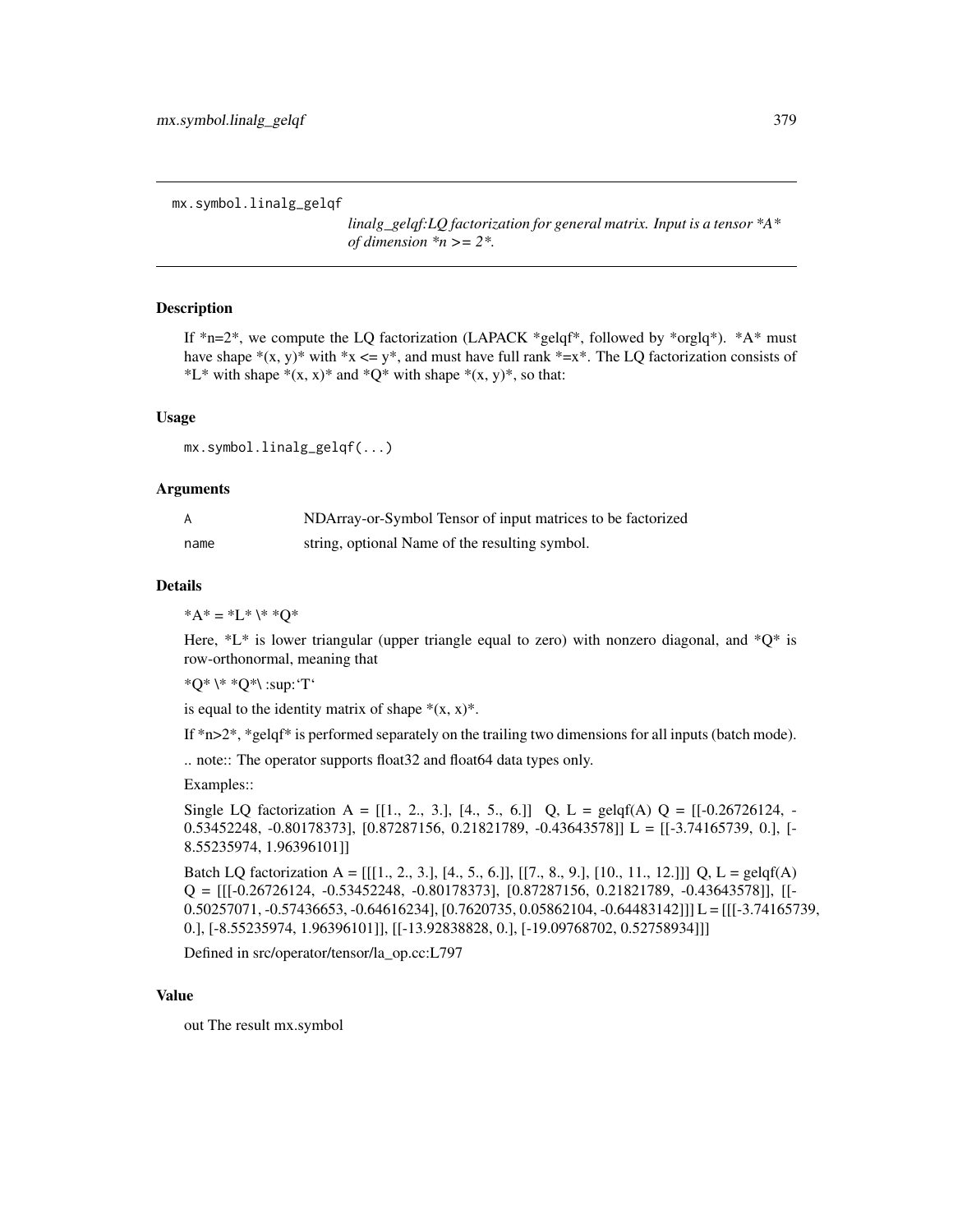mx.symbol.linalg\_gemm *linalg\_gemm:Performs general matrix multiplication and accumulation. Input are tensors \*A\*, \*B\*, \*C\*, each of dimension \*n >= 2\* and having the same shape on the leading \*n-2\* dimensions.*

#### Description

If  $n=2$ <sup>\*</sup>, the BLAS3 function  $*$  gemm $*$  is performed:

#### Usage

```
mx.symbol.linalg_gemm(...)
```
#### Arguments

| A           | NDArray-or-Symbol Tensor of input matrices                                 |
|-------------|----------------------------------------------------------------------------|
| B           | NDArray-or-Symbol Tensor of input matrices                                 |
| C           | NDArray-or-Symbol Tensor of input matrices                                 |
| transpose.a | boolean, optional, default=0 Multiply with transposed of first input (A).  |
| transpose.b | boolean, optional, default=0 Multiply with transposed of second input (B). |
| alpha       | double, optional, default=1 Scalar factor multiplied with $A^*B$ .         |
| beta        | double, optional, default=1 Scalar factor multiplied with C.               |
| axis        | int, optional, default='-2' Axis corresponding to the matrix rows.         |
| name        | string, optional Name of the resulting symbol.                             |

#### Details

\*out\* = \*alpha\* \\* \*op\*\ (\*A\*) \\* \*op\*\ (\*B\*) + \*beta\* \\* \*C\*

Here, \*alpha\* and \*beta\* are scalar parameters, and \*op()\* is either the identity or matrix transposition (depending on \*transpose\_a\*, \*transpose\_b\*).

If \*n>2\*, \*gemm\* is performed separately for a batch of matrices. The column indices of the matrices are given by the last dimensions of the tensors, the row indices by the axis specified with the \*axis\* parameter. By default, the trailing two dimensions will be used for matrix encoding.

For a non-default axis parameter, the operation performed is equivalent to a series of swapaxes/gemm/swapaxes calls. For example let  $*A^*, *B^*, *C^*$  be 5 dimensional tensors. Then gemm( $*A^*, *B^*, *C^*,$ axis=1) is equivalent to the following without the overhead of the additional swapaxis operations::

 $A1 = \text{swapaxes}(A, \text{dim}1=1, \text{dim}2=3) B1 = \text{swapaxes}(B, \text{dim}1=1, \text{dim}2=3) C = \text{swapaxes}(C, \text{dim}1=1,$ dim2=3) C = gemm(A1, B1, C) C = swapaxis(C, dim1=1, dim2=3)

When the input data is of type float 32 and the environment variables MXNET\_CUDA\_ALLOW\_TENSOR\_CORE and MXNET\_CUDA\_TENSOR\_OP\_MATH\_ALLOW\_CONVERSION are set to 1, this operator will try to use pseudo-float16 precision (float32 math with float16 I/O) precision in order to use Tensor Cores on suitable NVIDIA GPUs. This can sometimes give significant speedups.

.. note:: The operator supports float32 and float64 data types only.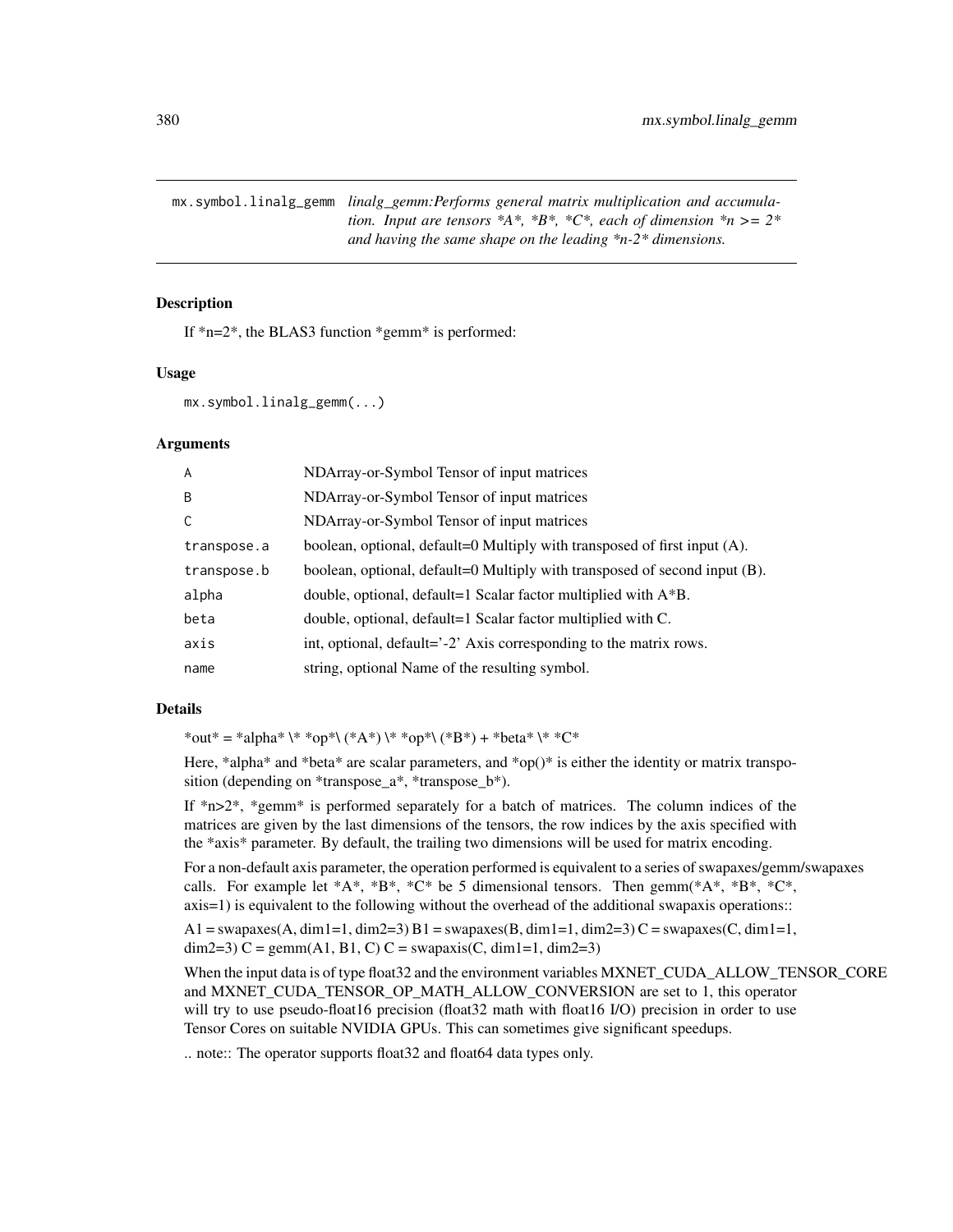Examples::

Single matrix multiply-add  $A = [[1.0, 1.0], [1.0, 1.0]] B = [[1.0, 1.0], [1.0, 1.0], [1.0, 1.0]] C =$  $[[1.0, 1.0, 1.0], [1.0, 1.0, 1.0]]$  gemm(A, B, C, transpose\_b=True, alpha=2.0, beta=10.0) = [[14.0, 14.0, 14.0], [14.0, 14.0, 14.0]]

Batch matrix multiply-add  $A = [[[1.0, 1.0]], [[0.1, 0.1]]) B = [[[1.0, 1.0]], [[0.1, 0.1]]) C = [[[10.0]],$  $[0.01]$ ]] gemm(A, B, C, transpose\_b=True, alpha=2.0, beta=10.0) =  $[[[104.0]]$ ,  $[[0.14]]$ ]

Defined in src/operator/tensor/la\_op.cc:L88

## Value

out The result mx.symbol

```
mx.symbol.linalg_gemm2
```
*linalg\_gemm2:Performs general matrix multiplication. Input are tensors \*A\*, \*B\*, each of dimension \*n >= 2\* and having the same shape on the leading \*n-2\* dimensions.*

#### Description

If  $n=2$ <sup>\*</sup>, the BLAS3 function  $n$ <sup>\*</sup> gemm<sup>\*</sup> is performed:

#### Usage

```
mx.symbol.linalg_gemm2(...)
```
#### Arguments

| A           | NDArray-or-Symbol Tensor of input matrices                                 |
|-------------|----------------------------------------------------------------------------|
| B           | NDArray-or-Symbol Tensor of input matrices                                 |
| transpose.a | boolean, optional, default=0 Multiply with transposed of first input (A).  |
| transpose.b | boolean, optional, default=0 Multiply with transposed of second input (B). |
| alpha       | double, optional, default=1 Scalar factor multiplied with $A^*B$ .         |
| axis        | int, optional, default='-2' Axis corresponding to the matrix row indices.  |
| name        | string, optional Name of the resulting symbol.                             |

## Details

\*out\* = \*alpha\* \\* \*op\*\ (\*A\*) \\* \*op\*\ (\*B\*)

Here \*alpha\* is a scalar parameter and \*op()\* is either the identity or the matrix transposition (depending on \*transpose\_a\*, \*transpose\_b\*).

If \*n>2\*, \*gemm\* is performed separately for a batch of matrices. The column indices of the matrices are given by the last dimensions of the tensors, the row indices by the axis specified with the \*axis\* parameter. By default, the trailing two dimensions will be used for matrix encoding.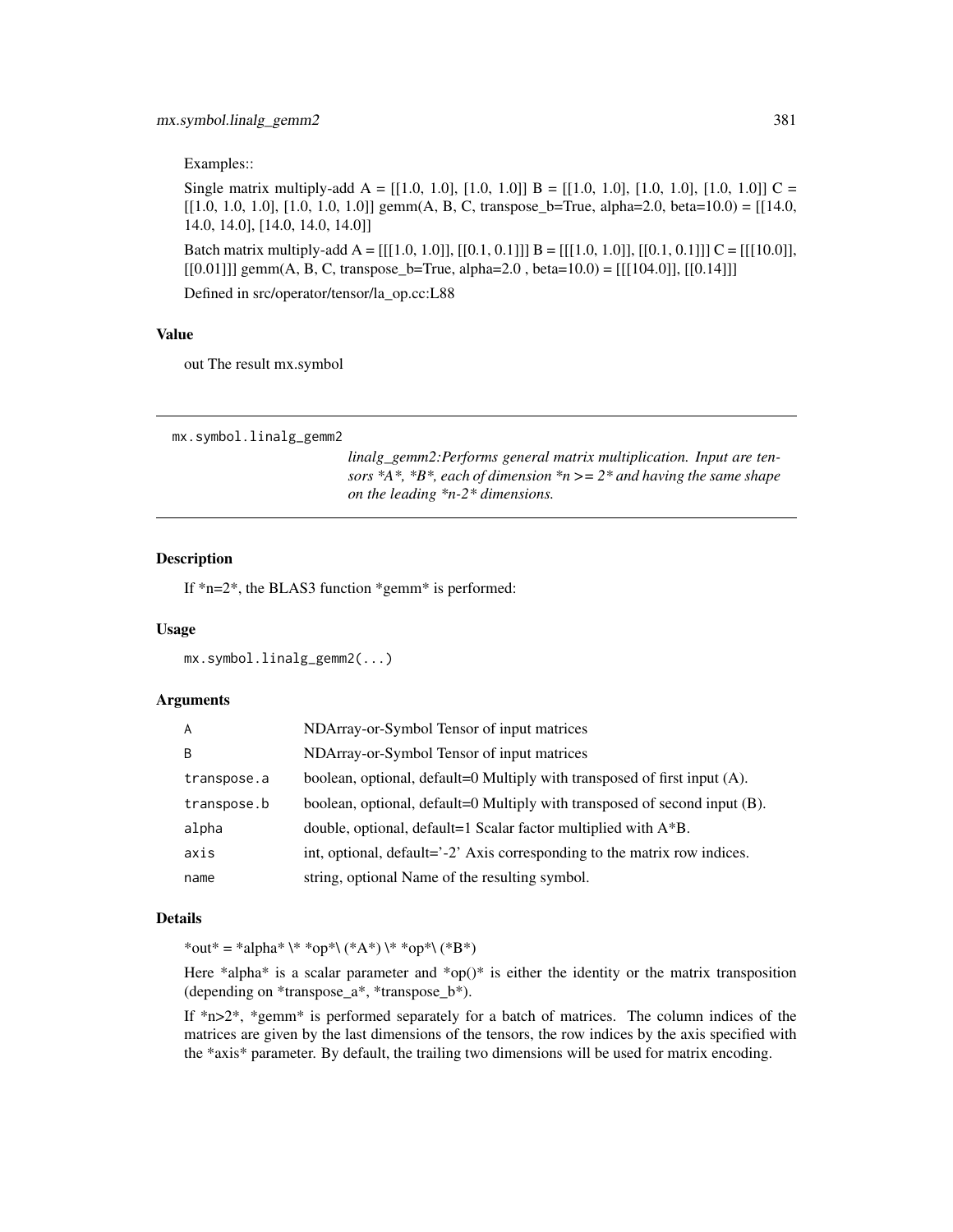For a non-default axis parameter, the operation performed is equivalent to a series of swapaxes/gemm/swapaxes calls. For example let  $^*A^*$ ,  $^*B^*$  be 5 dimensional tensors. Then gemm( $^*A^*$ ,  $^*B^*$ , axis=1) is equivalent to the following without the overhead of the additional swapaxis operations::

 $A1 = \text{swapaxes}(A, \text{dim}1=1, \text{dim}2=3) \ B1 = \text{swapaxes}(B, \text{dim}1=1, \text{dim}2=3) \ C = \text{gem}m2(A1, B1) \ C$  $=$  swapaxis(C, dim1=1, dim2=3)

When the input data is of type float 32 and the environment variables MXNET\_CUDA\_ALLOW\_TENSOR\_CORE and MXNET\_CUDA\_TENSOR\_OP\_MATH\_ALLOW\_CONVERSION are set to 1, this operator will try to use pseudo-float16 precision (float32 math with float16 I/O) precision in order to use Tensor Cores on suitable NVIDIA GPUs. This can sometimes give significant speedups.

.. note:: The operator supports float32 and float64 data types only.

Examples::

Single matrix multiply  $A = [[1.0, 1.0], [1.0, 1.0]] B = [[1.0, 1.0], [1.0, 1.0], [1.0, 1.0]]$  gemm2(A, B, transpose\_b=True, alpha=2.0) = [[4.0, 4.0, 4.0], [4.0, 4.0, 4.0]]

Batch matrix multiply  $A = [[[1.0, 1.0]], [[0.1, 0.1]]) B = [[[1.0, 1.0]], [[0.1, 0.1]])$  gemm2(A, B, transpose\_b=True, alpha=2.0) =  $[[[4.0]], [[0.04]]]$ 

Defined in src/operator/tensor/la\_op.cc:L162

## Value

out The result mx.symbol

mx.symbol.linalg\_inverse

*linalg\_inverse:Compute the inverse of a matrix. Input is a tensor \*A\* of dimension \*n >= 2\*.*

## Description

If  $*n=2^*$ ,  $*A^*$  is a square matrix. We compute:

#### Usage

```
mx.symbol.linalg_inverse(...)
```

| A    | NDArray-or-Symbol Tensor of square matrix      |
|------|------------------------------------------------|
| name | string, optional Name of the resulting symbol. |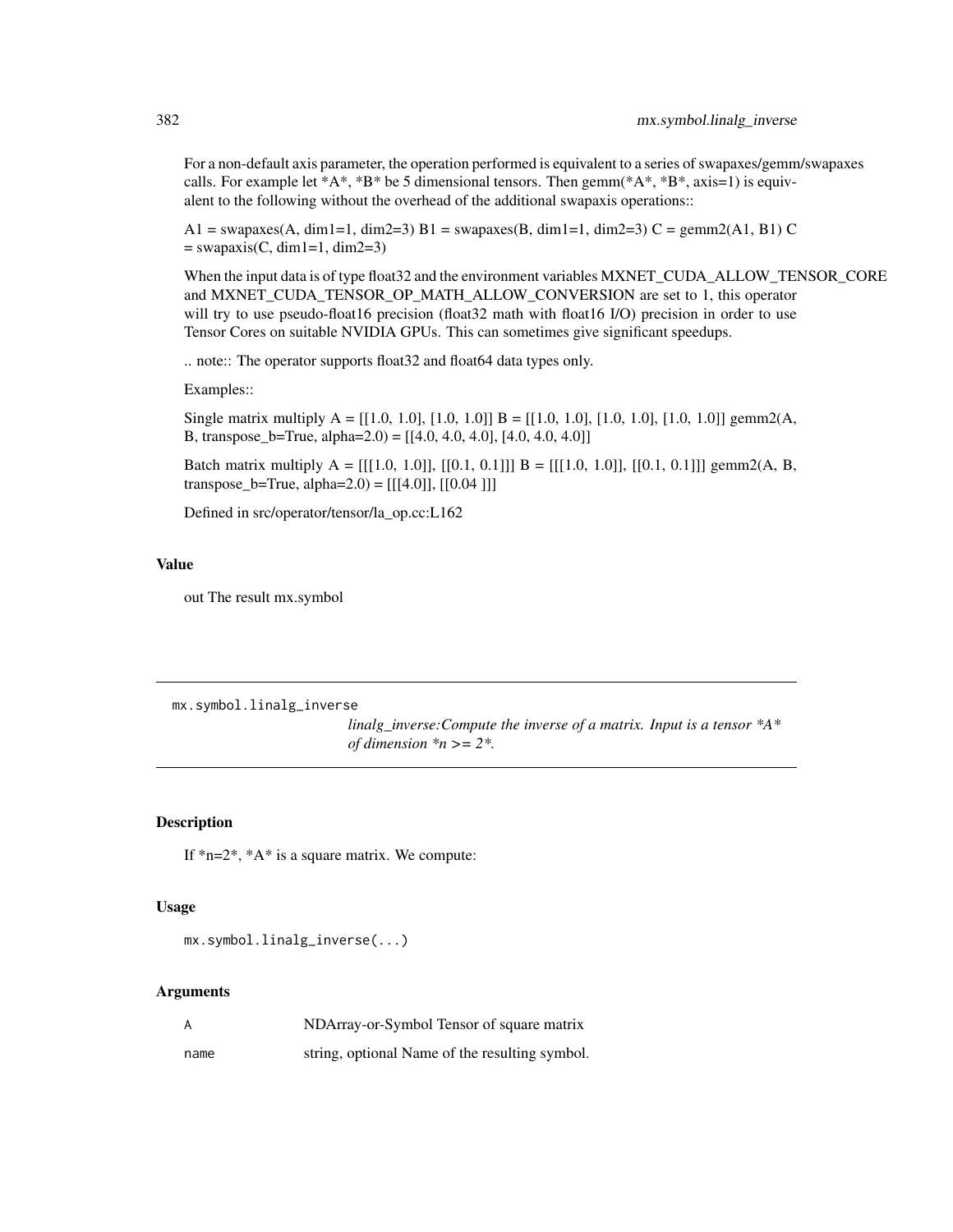\*out\* =  $*A^*$ \:sup:'-1'

If  $*$ n $>$ 2 $*$ ,  $*$ inverse $*$  is performed separately on the trailing two dimensions for all inputs (batch mode).

.. note:: The operator supports float32 and float64 data types only.

Examples::

Single matrix inverse  $A = [[1., 4.], [2., 3.]]$  inverse $(A) = [[-0.6, 0.8], [0.4, -0.2]]$ 

Batch matrix inverse A = [[[1., 4.], [2., 3.]], [[1., 3.], [2., 4.]]] inverse(A) = [[[-0.6, 0.8], [0.4, -0.2]],  $[[-2., 1.5], [1., -0.5]]]$ 

Defined in src/operator/tensor/la\_op.cc:L919

#### Value

out The result mx.symbol

mx.symbol.linalg\_makediag

*linalg\_makediag:Constructs a square matrix with the input as diagonal. Input is a tensor \*A\* of dimension \*n >= 1\*.*

# Description

If  $*_{n=1}$ , then  $*A*$  represents the diagonal entries of a single square matrix. This matrix will be returned as a 2-dimensional tensor. If \*n>1\*, then \*A\* represents a batch of diagonals of square matrices. The batch of diagonal matrices will be returned as an \*n+1\*-dimensional tensor.

#### Usage

mx.symbol.linalg\_makediag(...)

| A      | NDArray-or-Symbol Tensor of diagonal entries                                                                                                                                                  |
|--------|-----------------------------------------------------------------------------------------------------------------------------------------------------------------------------------------------|
| offset | int, optional, default='0' Offset of the diagonal versus the main diagonal. 0<br>corresponds to the main diagonal, a negative/positive value to diagonals be-<br>low/above the main diagonal. |
| name   | string, optional Name of the resulting symbol.                                                                                                                                                |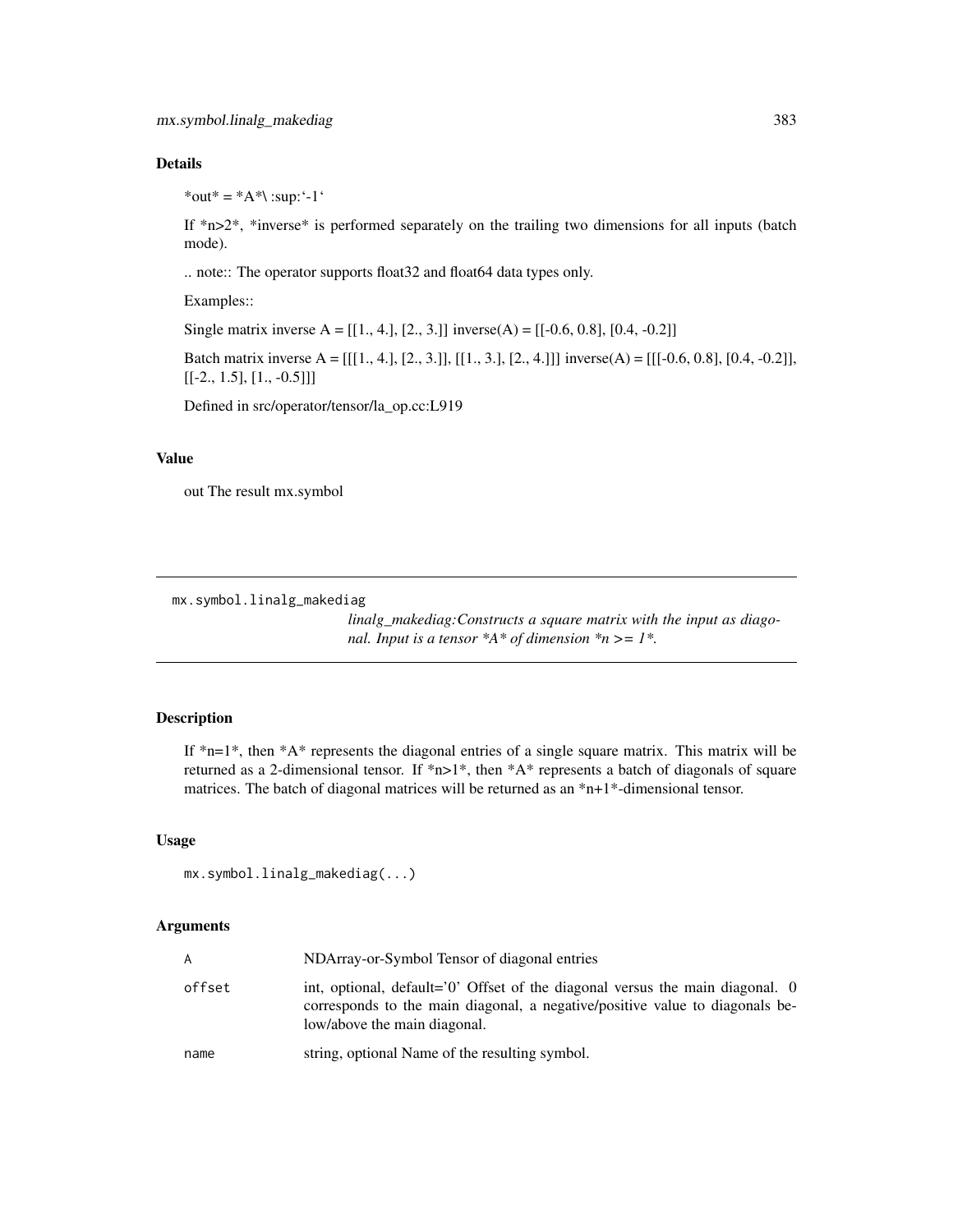.. note:: The operator supports float32 and float64 data types only.

Examples::

Single diagonal matrix construction  $A = [1.0, 2.0]$ 

makediag(A) =  $[[1.0, 0.0], [0.0, 2.0]]$ 

makediag(A, 1) = [[0.0, 1.0, 0.0], [0.0, 0.0, 2.0], [0.0, 0.0, 0.0]]

Batch diagonal matrix construction  $A = [[1.0, 2.0], [3.0, 4.0]]$ 

makediag(A) =  $[[[1.0, 0.0], [0.0, 2.0]], [[3.0, 0.0], [0.0, 4.0]]]$ 

Defined in src/operator/tensor/la\_op.cc:L546

#### Value

out The result mx.symbol

mx.symbol.linalg\_maketrian

*linalg\_maketrian:Constructs a square matrix with the input representing a specific triangular sub-matrix. This is basically the inverse of \*linalg.extracttrian\*. Input is a tensor \*A\* of dimension \*n >= 1\*.*

## Description

If  $*_{n=1*}$ , then  $*A*$  represents the entries of a triangular matrix which is lower triangular if  $*$ offset<0\* or \*offset=0\*, \*lower=true\*. The resulting matrix is derived by first constructing the square matrix with the entries outside the triangle set to zero and then adding \*offset\*-times an additional diagonal with zero entries to the square matrix.

#### Usage

```
mx.symbol.linalg_maketrian(...)
```

| A      | NDArray-or-Symbol Tensor of triangular matrices stored as vectors                                                                                                                             |
|--------|-----------------------------------------------------------------------------------------------------------------------------------------------------------------------------------------------|
| offset | int, optional, default='0' Offset of the diagonal versus the main diagonal. 0<br>corresponds to the main diagonal, a negative/positive value to diagonals be-<br>low/above the main diagonal. |
| lower  | boolean, optional, default=1 Refer to the lower triangular matrix if lower=true,<br>refer to the upper otherwise. Only relevant when offset= $0$                                              |
| name   | string, optional Name of the resulting symbol.                                                                                                                                                |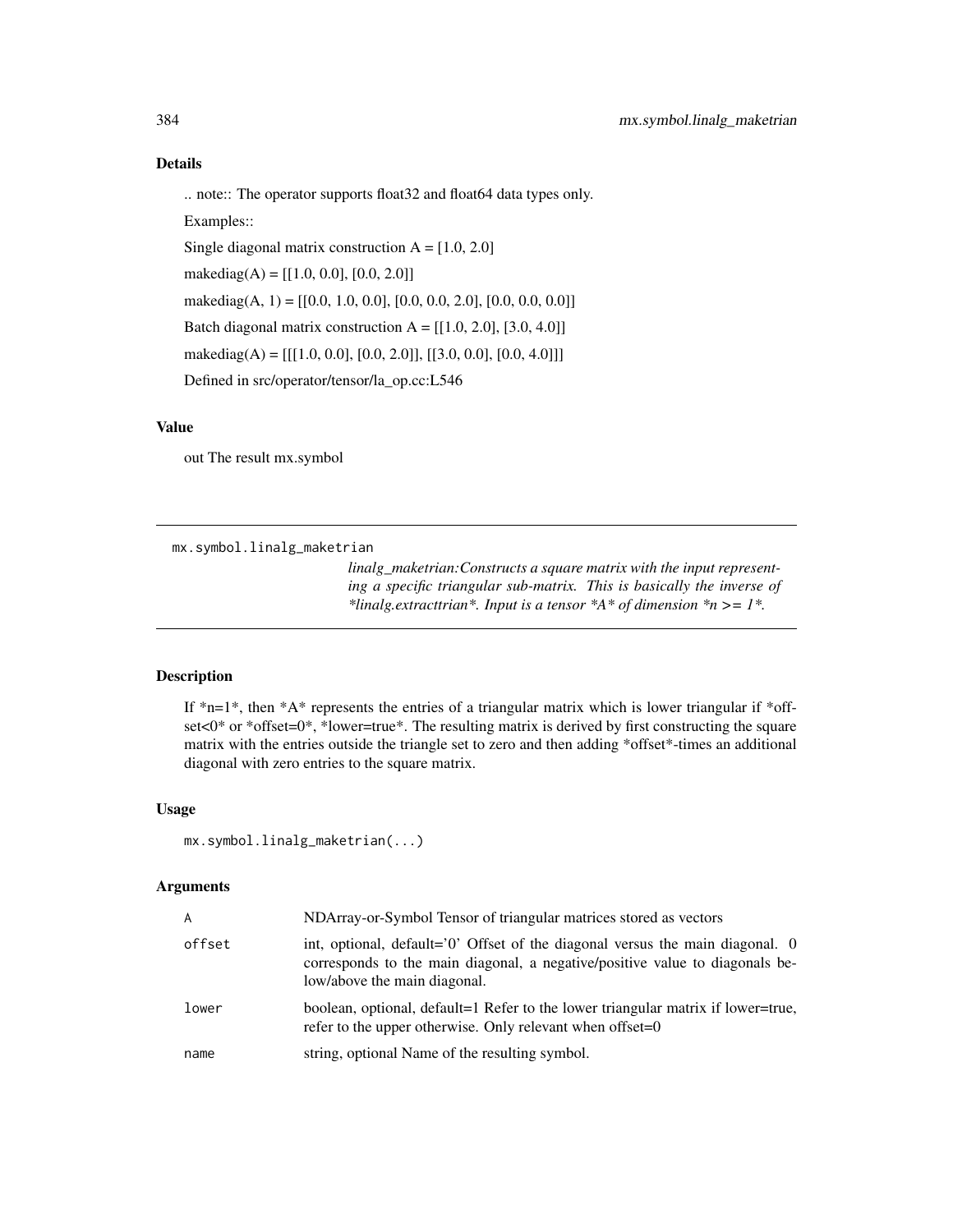If  $*n>1*$ , then  $*A*$  represents a batch of triangular sub-matrices. The batch of corresponding square matrices is returned as an \*n+1\*-dimensional tensor.

.. note:: The operator supports float32 and float64 data types only.

Examples::

Single matrix construction  $A = [1.0, 2.0, 3.0]$ 

maketrian(A) =  $[[1.0, 0.0], [2.0, 3.0]]$ 

maketrian(A, lower=false) =  $[[1.0, 2.0], [0.0, 3.0]]$ 

maketrian(A, offset=1) =  $[(0.0, 1.0, 2.0], [0.0, 0.0, 3.0], [0.0, 0.0, 0.0]]$  maketrian(A, offset=-1) =  $[ [ 0.0, 0.0, 0.0], [ 1.0, 0.0, 0.0], [ 2.0, 3.0, 0.0] ]$ 

Batch matrix construction A =  $[[1.0, 2.0, 3.0], [4.0, 5.0, 6.0]]$ 

maketrian(A) =  $[[[1.0, 0.0], [2.0, 3.0]], [[4.0, 0.0], [5.0, 6.0]])$ 

maketrian(A, offset=1) = [[[0.0, 1.0, 2.0], [0.0, 0.0, 3.0], [0.0, 0.0, 0.0]], [[0.0, 4.0, 5.0], [0.0, 0.0, 6.0], [0.0, 0.0, 0.0]]]

Defined in src/operator/tensor/la\_op.cc:L672

## Value

out The result mx.symbol

mx.symbol.linalg\_potrf

*linalg\_potrf:Performs Cholesky factorization of a symmetric positivedefinite matrix. Input is a tensor \*A\* of dimension \*n >= 2\*.*

# Description

If  $*n=2^*$ , the Cholesky factor  $*B^*$  of the symmetric, positive definite matrix  $*A^*$  is computed.  $*B^*$ is triangular (entries of upper or lower triangle are all zero), has positive diagonal entries, and:

#### Usage

mx.symbol.linalg\_potrf(...)

|      | NDArray-or-Symbol Tensor of input matrices to be decomposed |
|------|-------------------------------------------------------------|
| name | string, optional Name of the resulting symbol.              |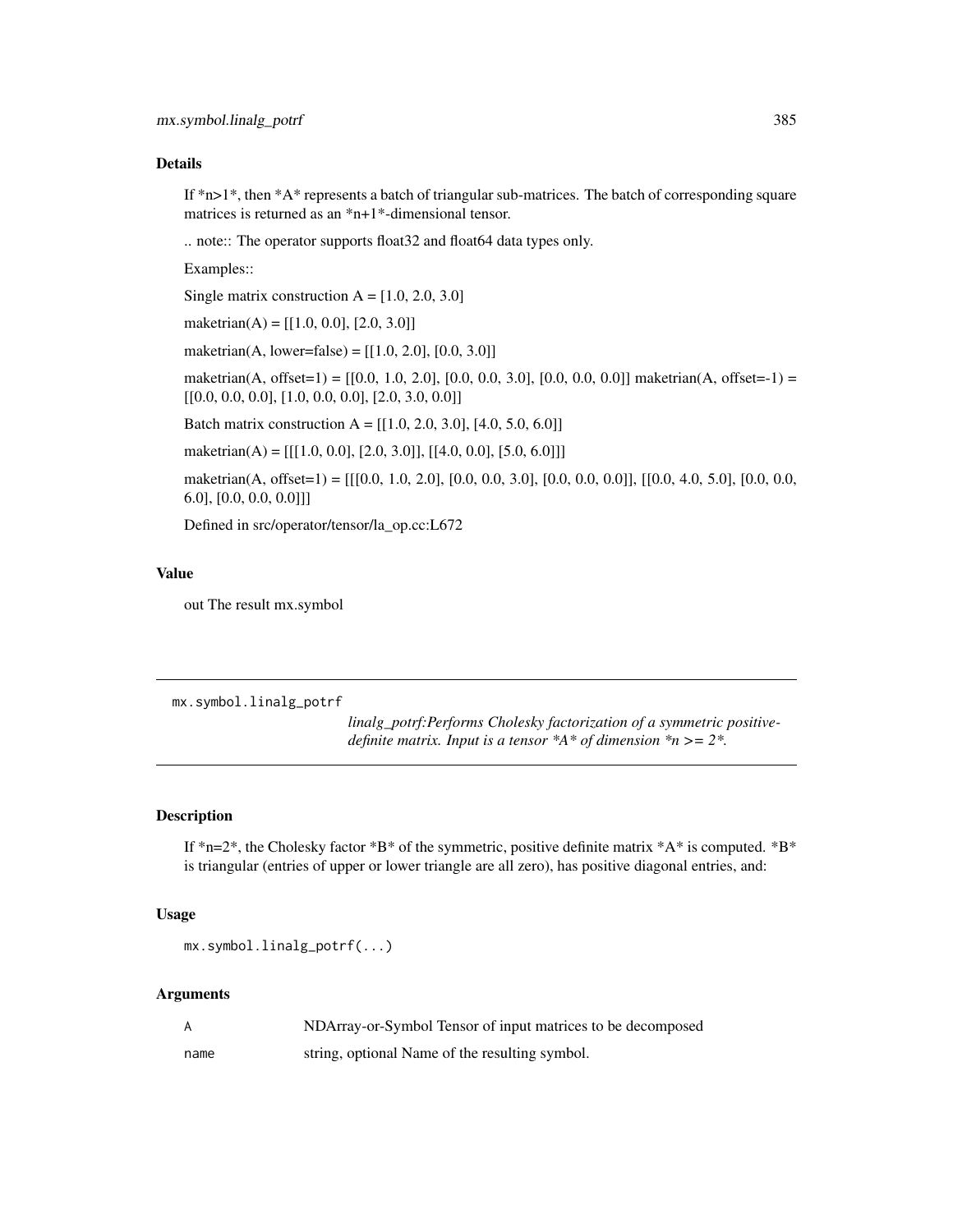\*A\* = \*B\* \\* \*B\*\ :sup:'T' if \*lower\* = \*true\* \*A\* = \*B\*\ :sup:'T' \\* \*B\* if \*lower\* = \*false\* If \*n>2\*, \*potrf\* is performed separately on the trailing two dimensions for all inputs (batch mode). .. note:: The operator supports float32 and float64 data types only. Examples:: Single matrix factorization A =  $[[4.0, 1.0], [1.0, 4.25]]$  potrf(A) =  $[[2.0, 0], [0.5, 2.0]]$ Batch matrix factorization  $A = [[[4.0, 1.0], [1.0, 4.25]], [[16.0, 4.0], [4.0, 17.0]])$  potrf(A) = [[[2.0, 0], [0.5, 2.0]], [[4.0, 0], [1.0, 4.0]]]

Defined in src/operator/tensor/la\_op.cc:L213

# Value

out The result mx.symbol

mx.symbol.linalg\_potri

*linalg\_potri:Performs matrix inversion from a Cholesky factorization. Input is a tensor \*A\* of dimension \*n >= 2\*.*

#### Description

If  $n=2^*$ ,  $A^*$  is a triangular matrix (entries of upper or lower triangle are all zero) with positive diagonal. We compute:

#### Usage

```
mx.symbol.linalg_potri(...)
```
# Arguments

|      | NDArray-or-Symbol Tensor of lower triangular matrices |
|------|-------------------------------------------------------|
| name | string, optional Name of the resulting symbol.        |

## Details

\*out\* = \*A\*\ :sup:'-T' \\* \*A\*\ :sup:'-1' if \*lower\* = \*true\* \*out\* = \*A\*\ :sup:'-1' \\* \*A\*\ :sup:'- $T'$  if \*lower\* = \*false\*

In other words, if \*A\* is the Cholesky factor of a symmetric positive definite matrix \*B\* (obtained by \*potrf\*), then

\*out\* =  $*B^*$  :sup: '-1'

If  $*n>2$ <sup>\*</sup>, \*potri\* is performed separately on the trailing two dimensions for all inputs (batch mode).

.. note:: The operator supports float32 and float64 data types only.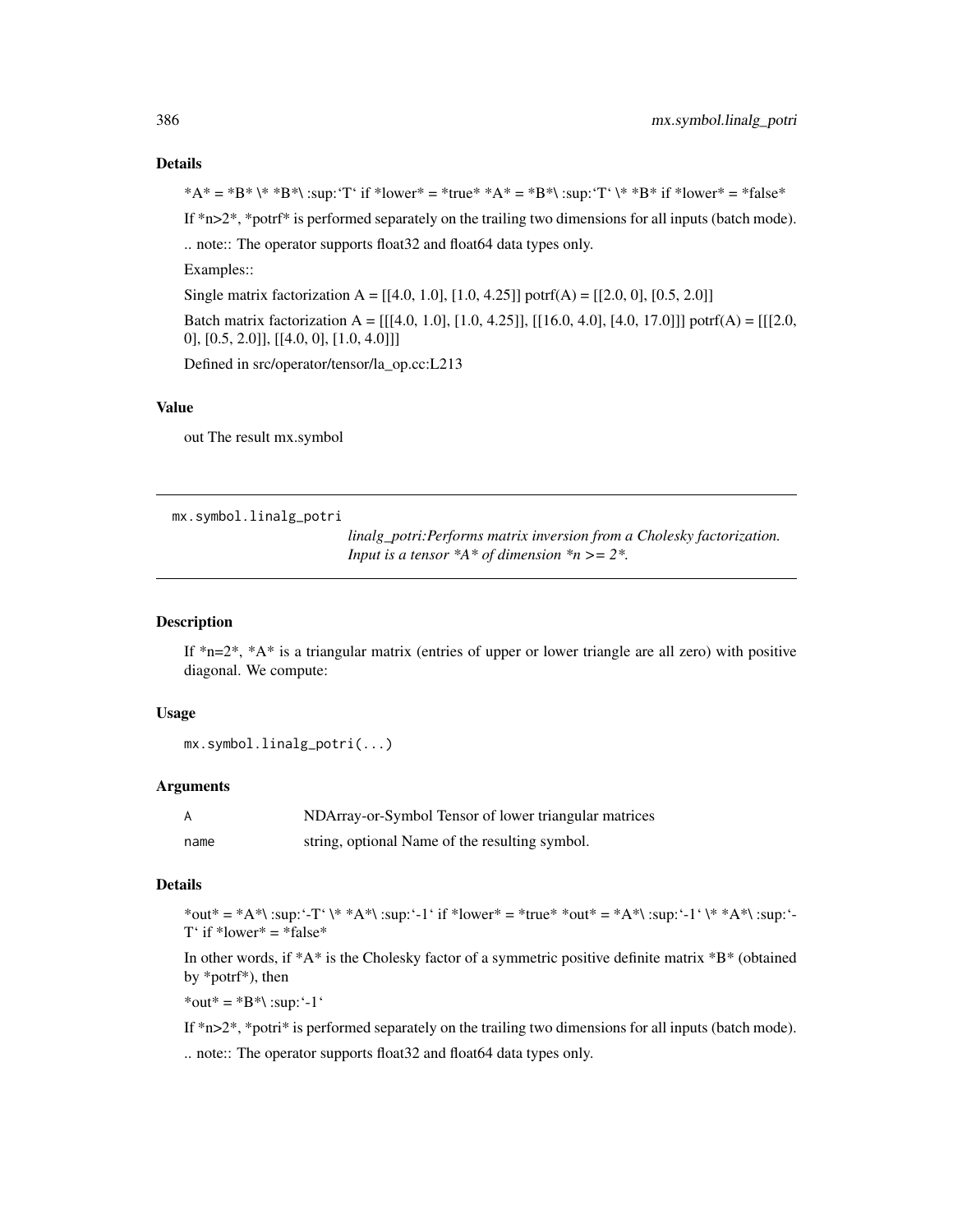.. note:: Use this operator only if you are certain you need the inverse of  $B^*B^*$ , and cannot use the Cholesky factor  $^*A^*$  ( $^*$ potrf $^*$ ), together with backsubstitution ( $^*$ trsm $^*$ ). The latter is numerically much safer, and also cheaper.

Examples::

Single matrix inverse A =  $[[2.0, 0], [0.5, 2.0]]$  potri $(A)$  =  $[[0.26563, -0.0625], [-0.0625, 0.25]]$ Batch matrix inverse A =  $[[[2.0, 0], [0.5, 2.0]], [[4.0, 0], [1.0, 4.0]]]$  potri $(A) = [[[0.26563, -0.0625],$ [-0.0625, 0.25]], [[0.06641, -0.01562], [-0.01562, 0,0625]]]

Defined in src/operator/tensor/la\_op.cc:L274

#### Value

out The result mx.symbol

mx.symbol.linalg\_slogdet

*linalg\_slogdet:Compute the sign and log of the determinant of a matrix. Input is a tensor \*A\* of dimension \*n >= 2\*.*

## **Description**

If \*n=2\*, \*A\* is a square matrix. We compute:

## Usage

```
mx.symbol.linalg_slogdet(...)
```
## Arguments

| A    | NDArray-or-Symbol Tensor of square matrix      |
|------|------------------------------------------------|
| name | string, optional Name of the resulting symbol. |

## Details

 $*sign* = *sign(det(A)) * *logabsdet* = *log(abs(det(A))) *$ 

If  $*n>2*$ ,  $*slogdet*$  is performed separately on the trailing two dimensions for all inputs (batch mode).

.. note:: The operator supports float32 and float64 data types only. .. note:: The gradient is not properly defined on sign, so the gradient of it is not backwarded. .. note:: No gradient is backwarded when A is non-invertible. Please see the docs of operator det for detail.

Examples::

Single matrix signed log determinant  $A = [[2, 3, 1], [1, 4, 1]]$  sign, logabsdet = slogdet(A) sign = [1.] logabsdet = [1.609438]

Batch matrix signed log determinant  $A = [[2, 3, 1], [1, 4, 1], [[1, 2, 1], [2, 4, 1], [[1, 2, 1], [4, 3, 1]]$  sign, logabsdet = slogdet(A) sign =  $[1, 0, -1]$  logabsdet =  $[1.609438, -\text{inf}, 1.609438]$ 

Defined in src/operator/tensor/la\_op.cc:L1033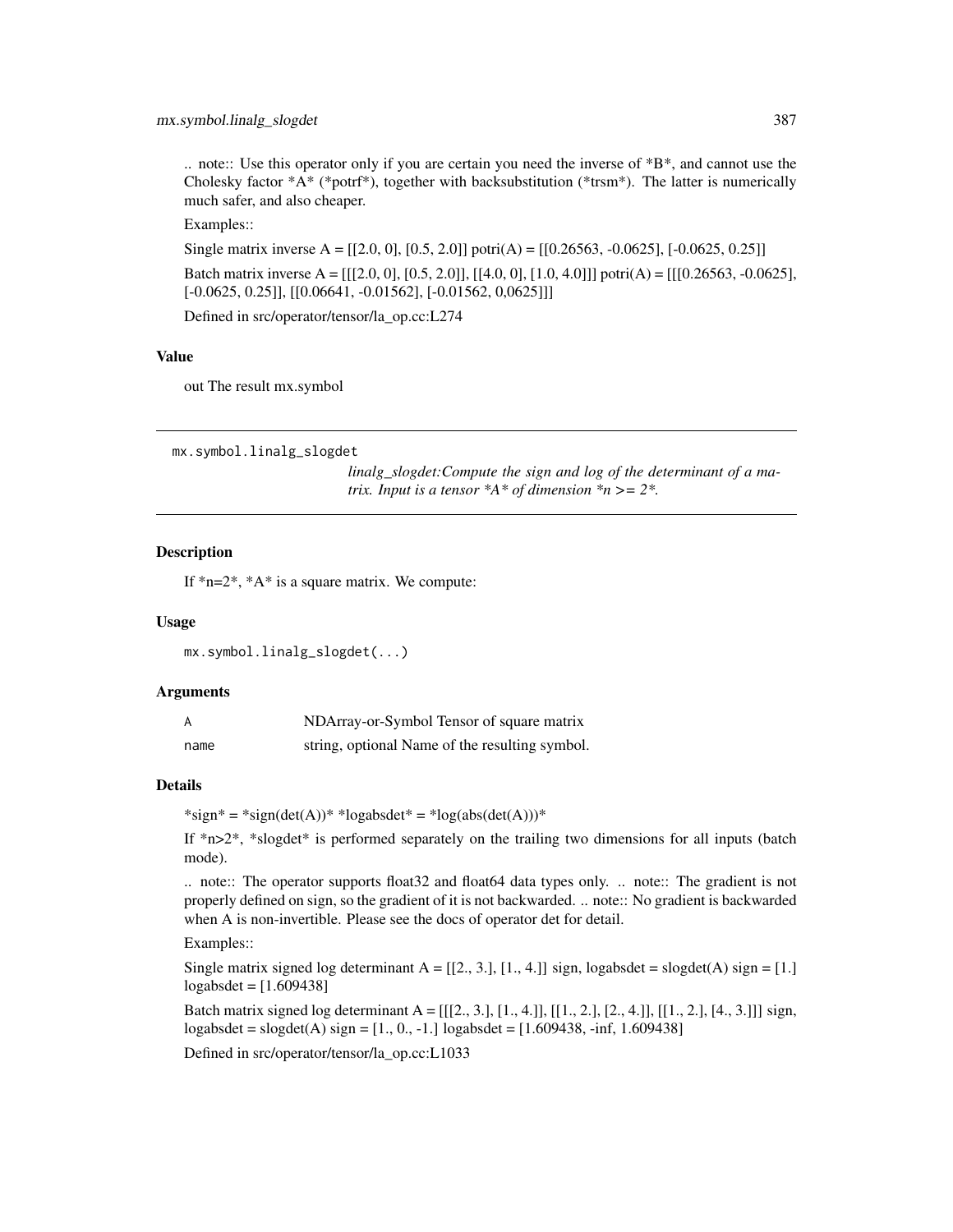out The result mx.symbol

mx.symbol.linalg\_sumlogdiag

*linalg\_sumlogdiag:Computes the sum of the logarithms of the diagonal elements of a square matrix. Input is a tensor \*A\* of dimension \*n >= 2\*.*

## Description

If  $n=2^*$ ,  $A*$  must be square with positive diagonal entries. We sum the natural logarithms of the diagonal elements, the result has shape (1,).

## Usage

mx.symbol.linalg\_sumlogdiag(...)

# Arguments

| А    | NDArray-or-Symbol Tensor of square matrices    |
|------|------------------------------------------------|
| name | string, optional Name of the resulting symbol. |

## Details

If \*n>2\*, \*sumlogdiag\* is performed separately on the trailing two dimensions for all inputs (batch mode).

.. note:: The operator supports float32 and float64 data types only.

Examples::

Single matrix reduction A =  $[[1.0, 1.0], [1.0, 7.0]]$  sumlogdiag(A) =  $[1.9459]$ 

Batch matrix reduction A =  $[[[1.0, 1.0], [1.0, 7.0]], [[3.0, 0], [0, 17.0]])$  sumlogdiag(A) =  $[1.9459,$ 3.9318]

Defined in src/operator/tensor/la\_op.cc:L444

## Value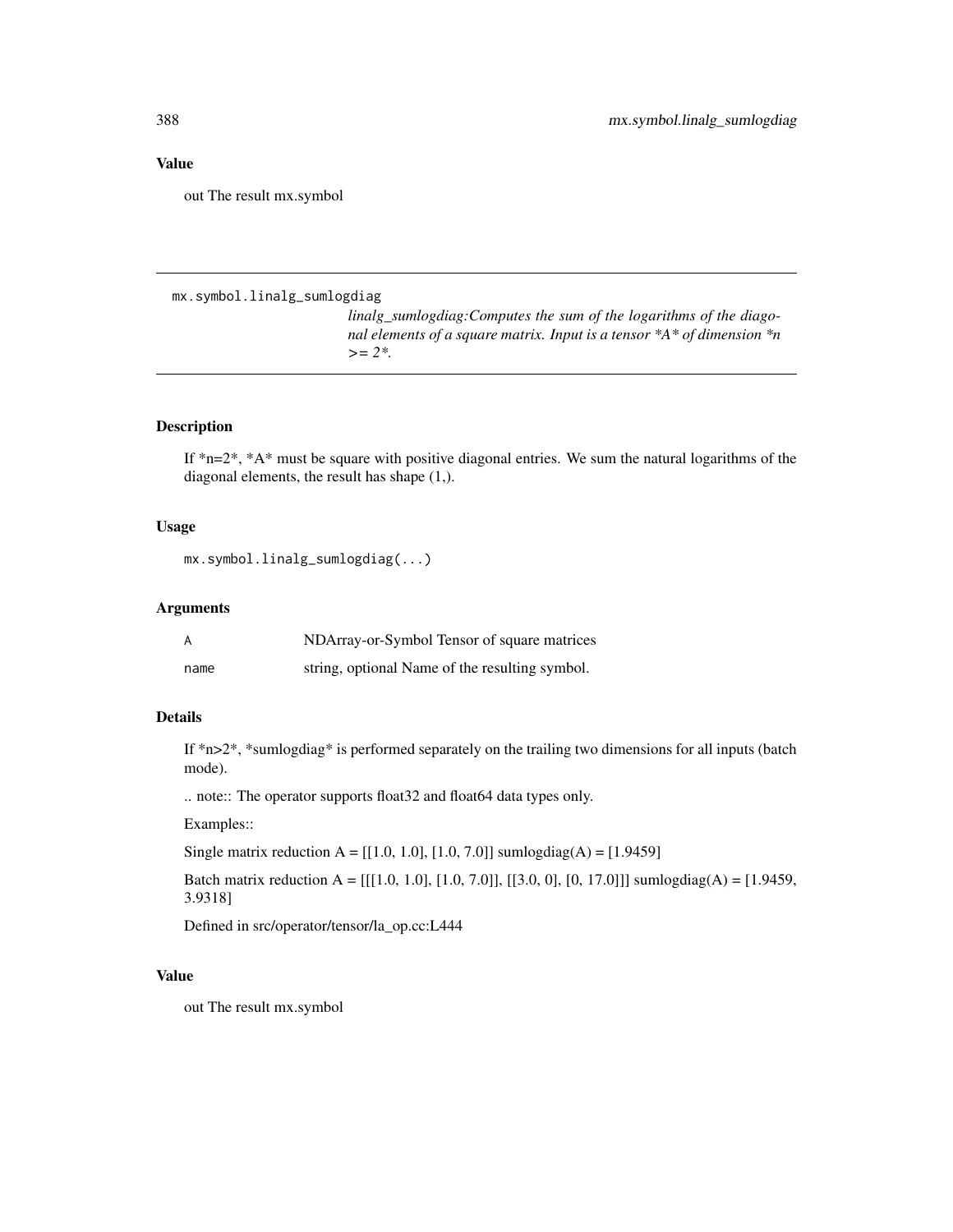mx.symbol.linalg\_syrk *linalg\_syrk:Multiplication of matrix with its transpose. Input is a tensor*  $*A*$  *of dimension*  $*n \geq 2*.$ 

# Description

If \*n=2\*, the operator performs the BLAS3 function \*syrk\*:

## Usage

mx.symbol.linalg\_syrk(...)

## Arguments

| A         | NDArray-or-Symbol Tensor of input matrices                             |
|-----------|------------------------------------------------------------------------|
| transpose | boolean, optional, default=0 Use transpose of input matrix.            |
| alpha     | double, optional, default=1 Scalar factor to be applied to the result. |
| name      | string, optional Name of the resulting symbol.                         |

## Details

\*out\* = \*alpha\* \\* \*A\* \\* \*A\*\ :sup:'T'

if \*transpose=False\*, or

\*out\* = \*alpha\* \\* \*A\*\ :sup: 'T' \ \\* \*A\*

if \*transpose=True\*.

If \*n>2\*, \*syrk\* is performed separately on the trailing two dimensions for all inputs (batch mode).

.. note:: The operator supports float32 and float64 data types only.

Examples::

Single matrix multiply A = [[1., 2., 3.], [4., 5., 6.]] syrk(A, alpha=1., transpose=False) = [[14., 32.], [32., 77.]] syrk(A, alpha=1., transpose=True) = [[17., 22., 27.], [22., 29., 36.], [27., 36., 45.]]

Batch matrix multiply  $A = [[1., 1.]], [[0.1, 0.1]])$  syrk $(A, alpha=2., transpose=False) = [[[4.]],$ [[0.04]]]

Defined in src/operator/tensor/la\_op.cc:L729

#### Value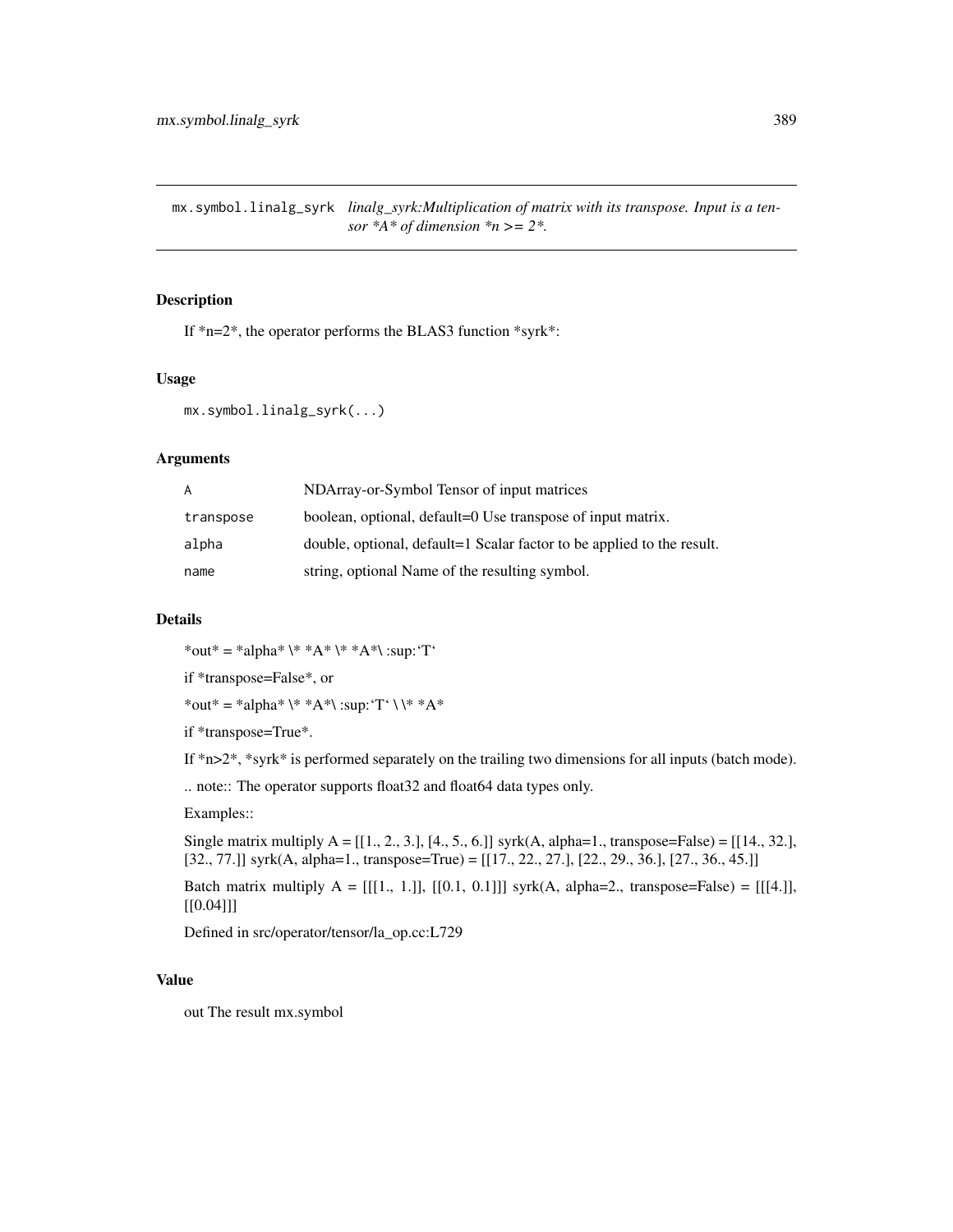mx.symbol.linalg\_trmm *linalg\_trmm:Performs multiplication with a lower triangular matrix. Input are tensors \*A\*, \*B\*, each of dimension \*n >= 2\* and having the same shape on the leading \*n-2\* dimensions.*

# Description

If  $n=2^*$ ,  $*A^*$  must be triangular. The operator performs the BLAS3 function  $*$ trmm $*$ :

## Usage

```
mx.symbol.linalg_trmm(...)
```
## Arguments

| A         | NDArray-or-Symbol Tensor of lower triangular matrices                                                               |
|-----------|---------------------------------------------------------------------------------------------------------------------|
| B         | NDArray-or-Symbol Tensor of matrices                                                                                |
| transpose | boolean, optional, default=0 Use transposed of the triangular matrix                                                |
| rightside | boolean, optional, default=0 Multiply triangular matrix from the right to non-<br>triangular one.                   |
| lower     | boolean, optional, default=1 True if the triangular matrix is lower triangular,<br>false if it is upper triangular. |
| alpha     | double, optional, default=1 Scalar factor to be applied to the result.                                              |
| name      | string, optional Name of the resulting symbol.                                                                      |

# Details

\*out\* = \*alpha\* \\* \*op\*\ (\*A\*) \\* \*B\*

if \*rightside=False\*, or

\*out\* = \*alpha\* \\* \*B\* \\* \*op\*\ (\*A\*)

if \*rightside=True\*. Here, \*alpha\* is a scalar parameter, and \*op()\* is either the identity or the matrix transposition (depending on \*transpose\*).

If \*n>2\*, \*trmm\* is performed separately on the trailing two dimensions for all inputs (batch mode).

.. note:: The operator supports float32 and float64 data types only.

Examples::

Single triangular matrix multiply  $A = [[1.0, 0], [1.0, 1.0]] B = [[1.0, 1.0, 1.0], [1.0, 1.0], 1.0]$ trmm(A, B, alpha=2.0) =  $[[2.0, 2.0, 2.0], [4.0, 4.0, 4.0]]$ 

Batch triangular matrix multiply  $A = [[[1.0, 0], [1.0, 1.0]], [[1.0, 0], [1.0, 1.0]])]$   $B = [[[1.0, 1.0, 1.0],$ [1.0, 1.0, 1.0]], [[0.5, 0.5, 0.5], [0.5, 0.5, 0.5]]] trmm(A, B, alpha=2.0) = [[[2.0, 2.0, 2.0], [4.0, 4.0, 4.0]], [[1.0, 1.0, 1.0], [2.0, 2.0, 2.0]]]

Defined in src/operator/tensor/la\_op.cc:L332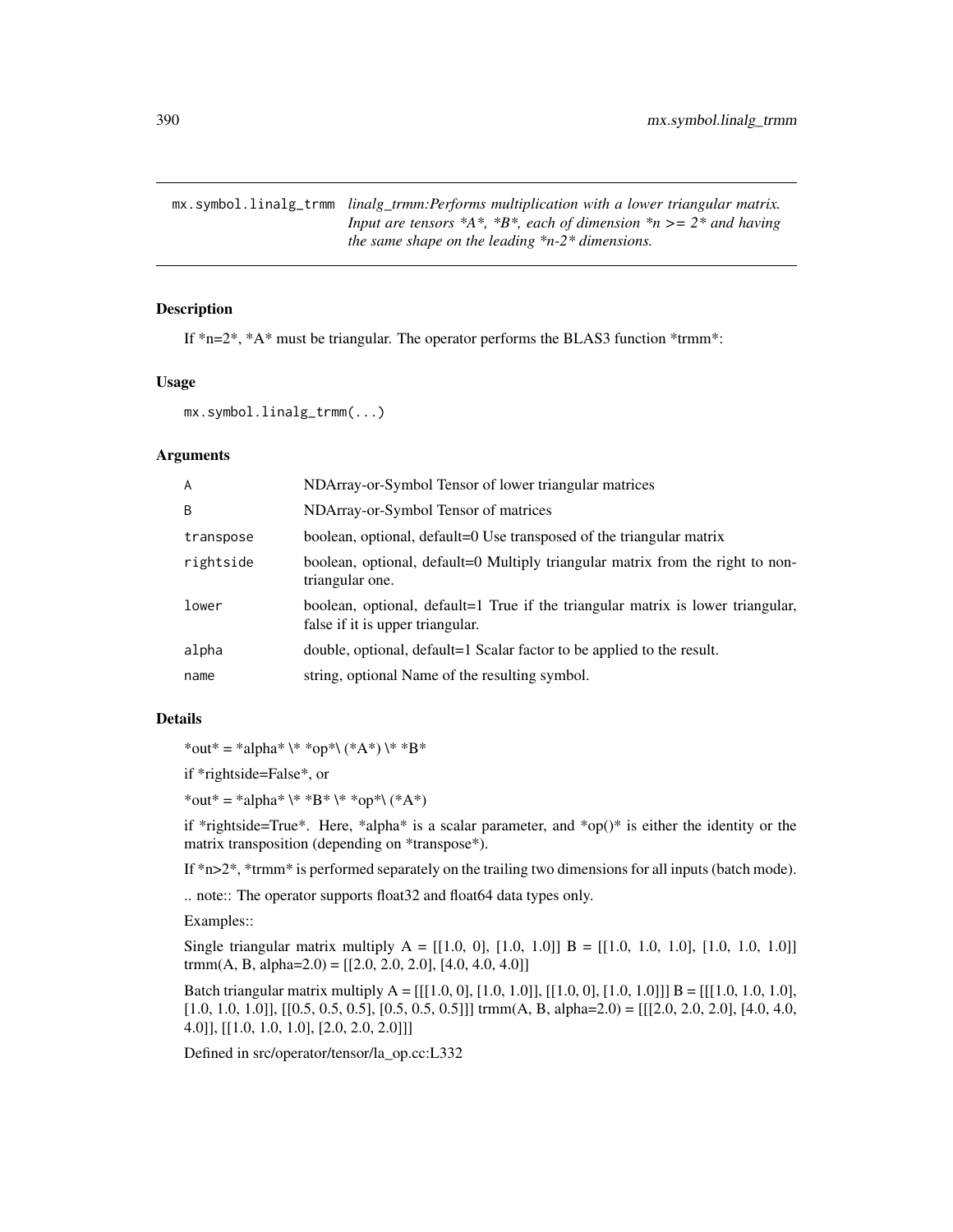out The result mx.symbol

```
mx.symbol.linalg_trsm linalg_trsm:Solves matrix equation involving a lower triangular ma-
                          trix. Input are tensors *A*, *B*, each of dimension *n >= 2* and
                          having the same shape on the leading *n-2* dimensions.
```
# Description

If  $n=2^*$ ,  $A^*$  must be triangular. The operator performs the BLAS3 function  $*$ trsm $*$ , solving for \*out\* in:

## Usage

mx.symbol.linalg\_trsm(...)

## Arguments

| A         | NDArray-or-Symbol Tensor of lower triangular matrices                                                               |
|-----------|---------------------------------------------------------------------------------------------------------------------|
| B         | NDArray-or-Symbol Tensor of matrices                                                                                |
| transpose | boolean, optional, default=0 Use transposed of the triangular matrix                                                |
| rightside | boolean, optional, default=0 Multiply triangular matrix from the right to non-<br>triangular one.                   |
| lower     | boolean, optional, default=1 True if the triangular matrix is lower triangular,<br>false if it is upper triangular. |
| alpha     | double, optional, default=1 Scalar factor to be applied to the result.                                              |
| name      | string, optional Name of the resulting symbol.                                                                      |

#### Details

\*op\*\  $(*A^*) \$  \* \*out\* = \*alpha\* \\* \*B\*

if \*rightside=False\*, or

\*out\*  $\\*$  \*op\*\ (\*A\*) = \*alpha\* \\* \*B\*

if \*rightside=True\*. Here, \*alpha\* is a scalar parameter, and \*op()\* is either the identity or the matrix transposition (depending on \*transpose\*).

If \*n>2\*, \*trsm\* is performed separately on the trailing two dimensions for all inputs (batch mode).

.. note:: The operator supports float32 and float64 data types only.

Examples::

Single matrix solve A =  $[[1.0, 0], [1.0, 1.0]]$  B =  $[[2.0, 2.0, 2.0], [4.0, 4.0, 4.0]]$  trsm(A, B, alpha= $(0.5)$  = [[1.0, 1.0, 1.0]], [1.0, 1.0, 1.0]]

Batch matrix solve A =  $[[[1.0, 0], [1.0, 1.0]], [[1.0, 0], [1.0, 1.0]]]$  B =  $[[[2.0, 2.0, 2.0], [4.0, 4.0, 4.0],]$ 4.0]], [[4.0, 4.0, 4.0], [8.0, 8.0, 8.0]]] trsm(A, B, alpha=0.5) = [[[1.0, 1.0, 1.0], [1.0, 1.0, 1.0]], [[2.0, 2.0, 2.0], [2.0, 2.0, 2.0]]]

Defined in src/operator/tensor/la\_op.cc:L395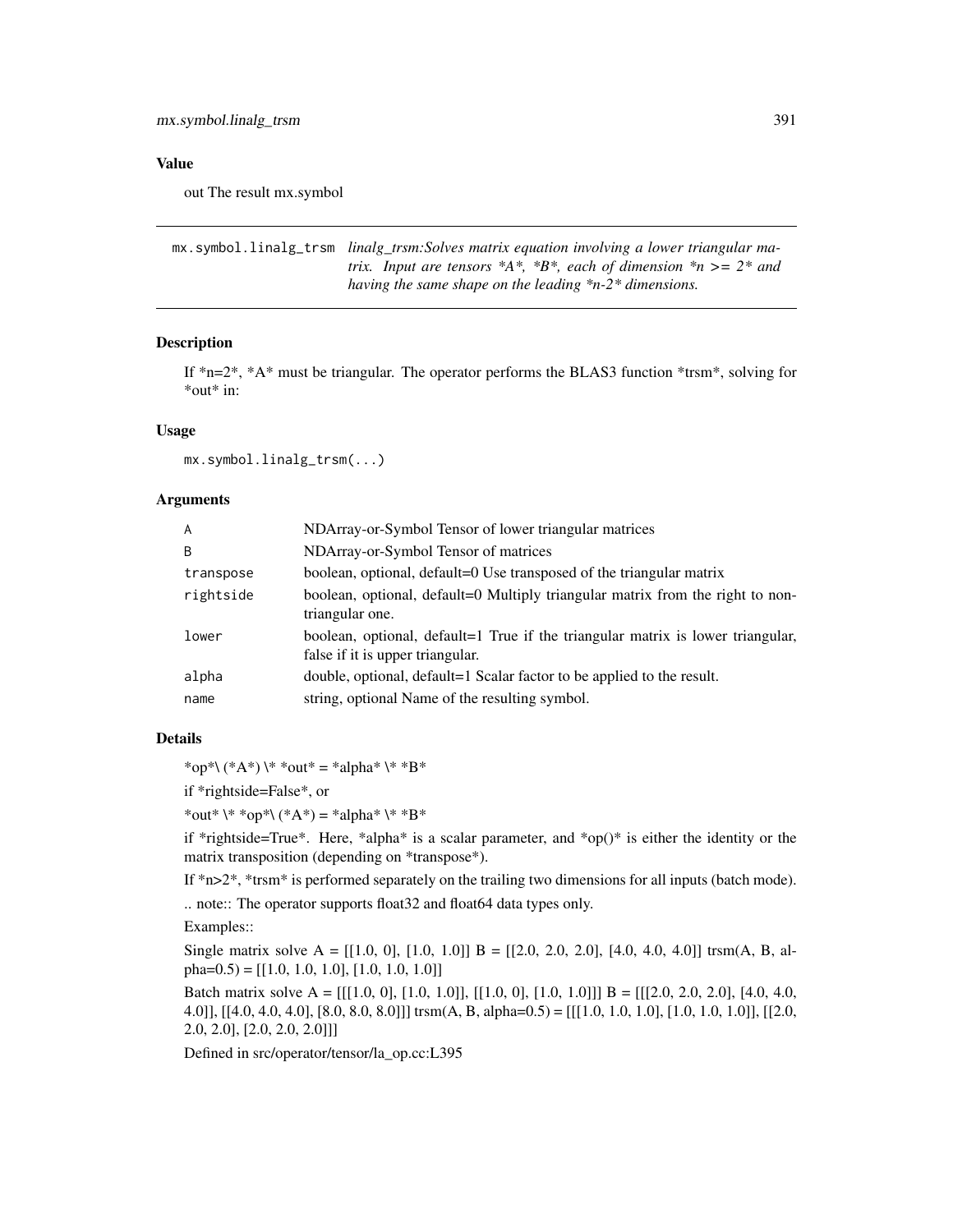out The result mx.symbol

#### mx.symbol.LinearRegressionOutput

*LinearRegressionOutput:Computes and optimizes for squared loss during backward propagation. Just outputs "data" during forward propagation.*

### Description

If :math:' $\hat{\text{Maty}_i}$ ' is the predicted value of the i-th sample, and :math:' $\text{y}_i$ ' is the corresponding target value, then the squared loss estimated over :math:'n' samples is defined as

#### Usage

```
mx.symbol.LinearRegressionOutput(...)
```
#### Arguments

| data       | NDArray-or-Symbol Input data to the function.                   |
|------------|-----------------------------------------------------------------|
| label      | NDArray-or-Symbol Input label to the function.                  |
| grad.scale | float, optional, default=1 Scale the gradient by a float factor |
| name       | string, optional Name of the resulting symbol.                  |

#### Details

:math:'\textSquaredLoss(\textbfY, \hat\textbfY ) = \frac1n \sum\_i=0^n-1 \lVert \textbfy\_i - \hat\textbfy\_i \rVert\_2'

.. note:: Use the LinearRegressionOutput as the final output layer of a net.

The storage type of "label" can be "default" or "csr"

- LinearRegressionOutput(default, default) = default - LinearRegressionOutput(default, csr) = default

By default, gradients of this loss function are scaled by factor '1/m', where m is the number of regression outputs of a training example. The parameter 'grad\_scale' can be used to change this scale to 'grad\_scale/m'.

Defined in src/operator/regression\_output.cc:L92

# Value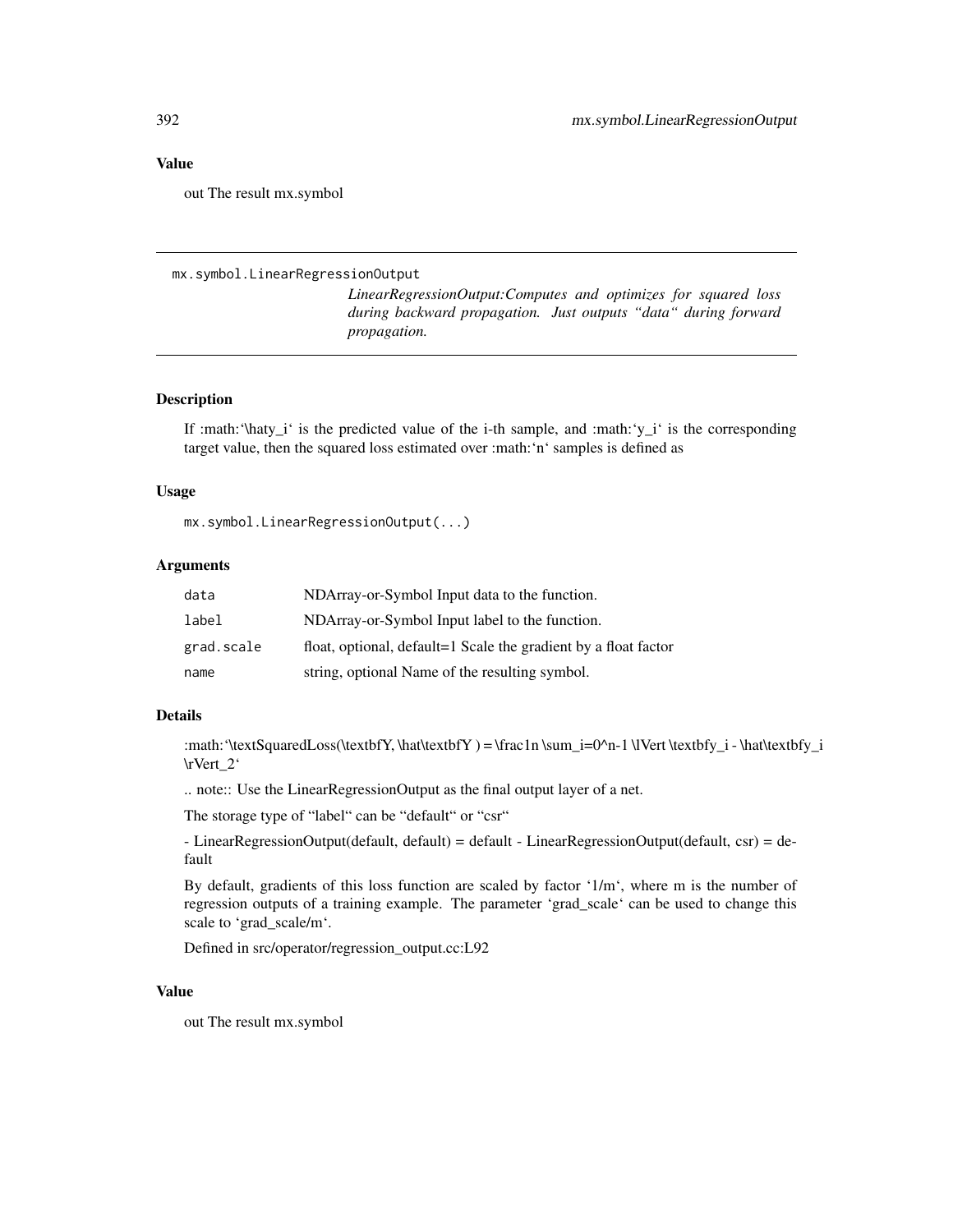# Description

Load an mx.symbol object

# Usage

mx.symbol.load(file.name)

## Arguments

filename the filename (including the path)

# Examples

```
data = mx.symbol.Variable('data')
mx.symbol.save(data, 'temp.symbol')
data2 = mx.symbol.load('temp.symbol')
```
mx.symbol.load.json *Load an mx.symbol object from a json string*

# Description

Load an mx.symbol object from a json string

## Arguments

str the json str represent a mx.symbol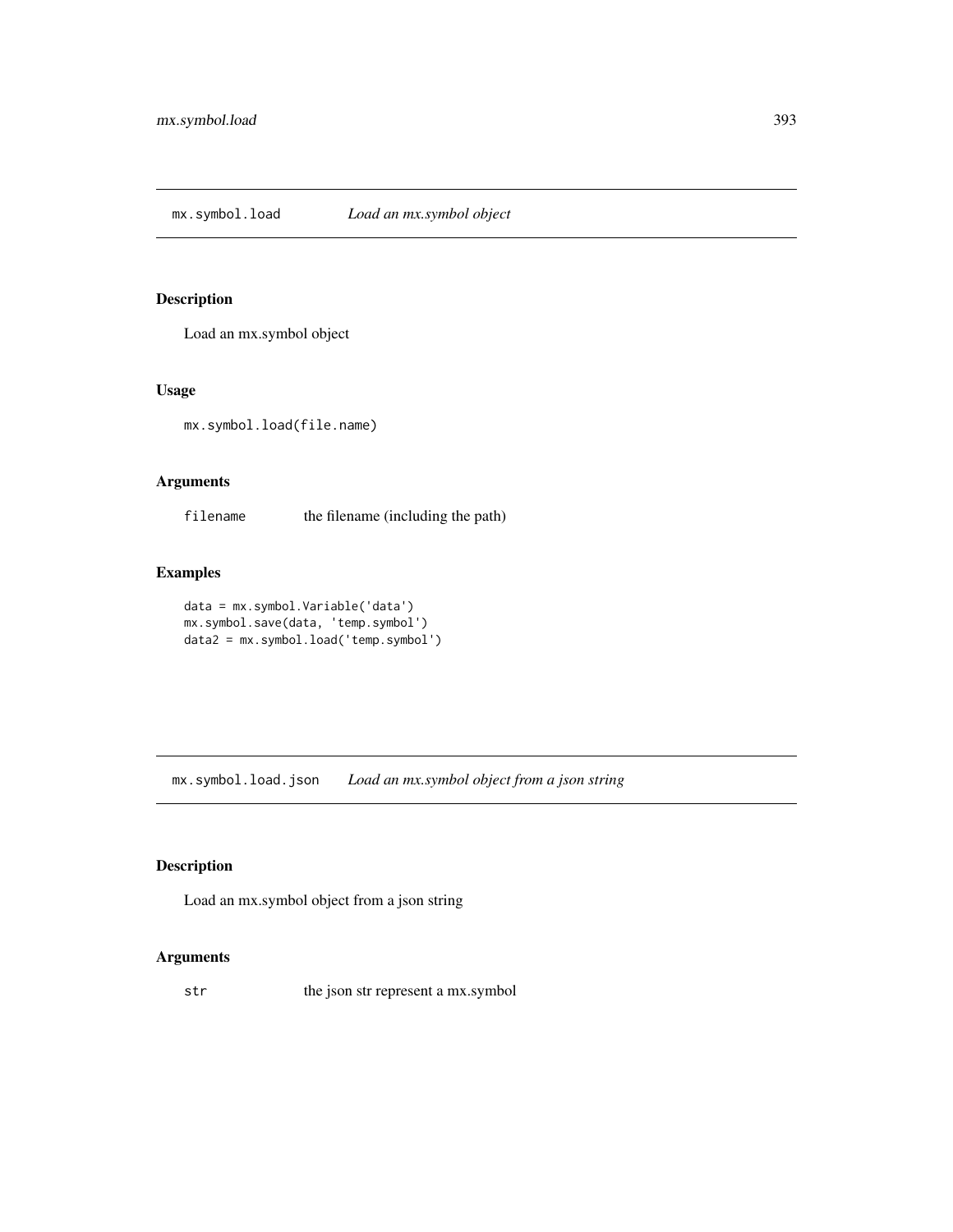# Description

The natural logarithm is logarithm in base \*e\*, so that "log( $exp(x)$ ) = x"

## Usage

```
mx.symbol.log(...)
```
# Arguments

| data | NDArray-or-Symbol The input array.             |
|------|------------------------------------------------|
| name | string, optional Name of the resulting symbol. |

## Details

The storage type of "log" output is always dense Defined in src/operator/tensor/elemwise\_unary\_op\_logexp.cc:L77

## Value

out The result mx.symbol

mx.symbol.log10 *log10:Returns element-wise Base-10 logarithmic value of the input.*

# Description

" $10^{**}$ log $10(x) = x$ "

#### Usage

mx.symbol.log10(...)

#### Arguments

| data | NDArray-or-Symbol The input array.             |
|------|------------------------------------------------|
| name | string, optional Name of the resulting symbol. |

## Details

The storage type of "log10" output is always dense Defined in src/operator/tensor/elemwise\_unary\_op\_logexp.cc:L94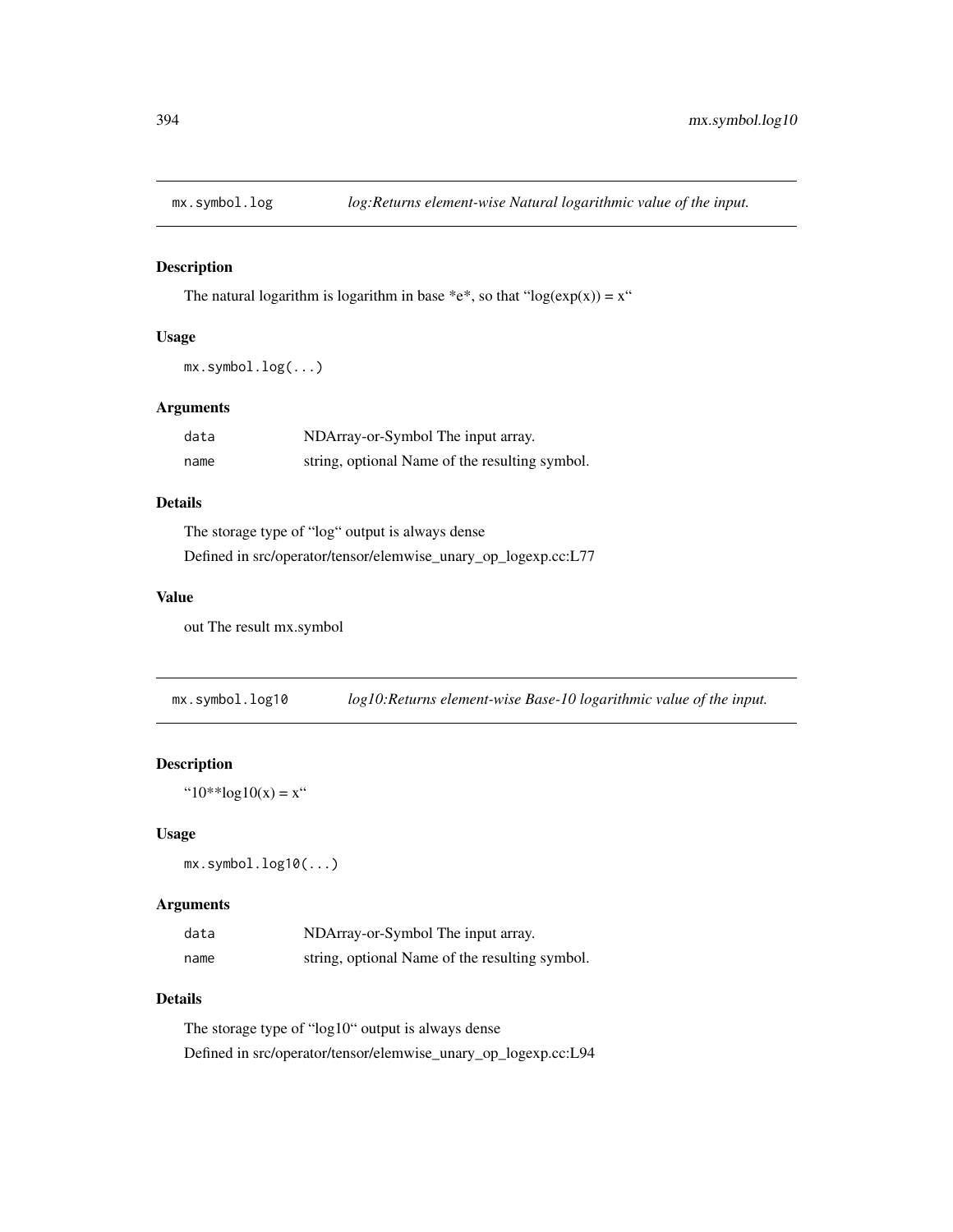# mx.symbol.log1p 395

# Value

out The result mx.symbol

 $mx$ . symbol. log1p  $loglp$ : *Returns element-wise* " $log(1 + x)$ " value of the input.

# Description

This function is more accurate than " $log(1 + x)$ " for small "x" so that :math: '1+x\approx 1'

# Usage

mx.symbol.log1p(...)

## Arguments

| data | NDArray-or-Symbol The input array.             |
|------|------------------------------------------------|
| name | string, optional Name of the resulting symbol. |

# Details

The storage type of "log1p" output depends upon the input storage type:

 $-$  log1p(default) = default  $-$  log1p(row\_sparse) = row\_sparse  $-$  log1p(csr) = csr

Defined in src/operator/tensor/elemwise\_unary\_op\_logexp.cc:L199

## Value

out The result mx.symbol

mx.symbol.log2 *log2:Returns element-wise Base-2 logarithmic value of the input.*

# Description

" $2**\log 2(x) = x$ "

#### Usage

mx.symbol.log2(...)

| data | NDArray-or-Symbol The input array.             |
|------|------------------------------------------------|
| name | string, optional Name of the resulting symbol. |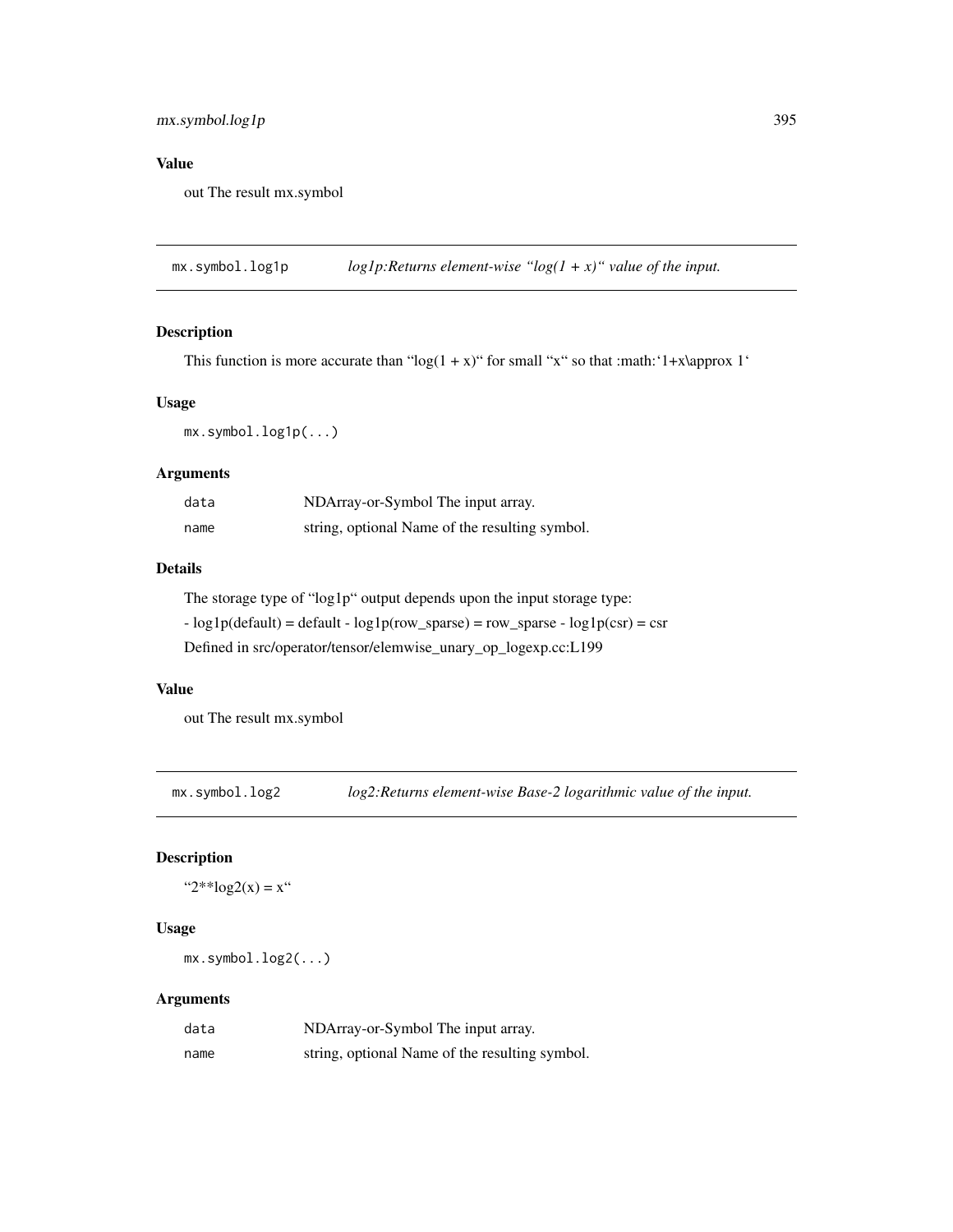The storage type of "log2" output is always dense

Defined in src/operator/tensor/elemwise\_unary\_op\_logexp.cc:L106

## Value

out The result mx.symbol

mx.symbol.logical\_not *logical\_not:Returns the result of logical NOT (!) function*

## Description

Example:  $logical\_not([-2., 0., 1.]) = [0., 1., 0.]$ 

# Usage

mx.symbol.logical\_not(...)

#### Arguments

| data | NDArray-or-Symbol The input array.             |
|------|------------------------------------------------|
| name | string, optional Name of the resulting symbol. |

## Value

out The result mx.symbol

mx.symbol.LogisticRegressionOutput

*LogisticRegressionOutput:Applies a logistic function to the input.*

# Description

The logistic function, also known as the sigmoid function, is computed as :math:'\frac11+exp(- \textbfx)'.

## Usage

mx.symbol.LogisticRegressionOutput(...)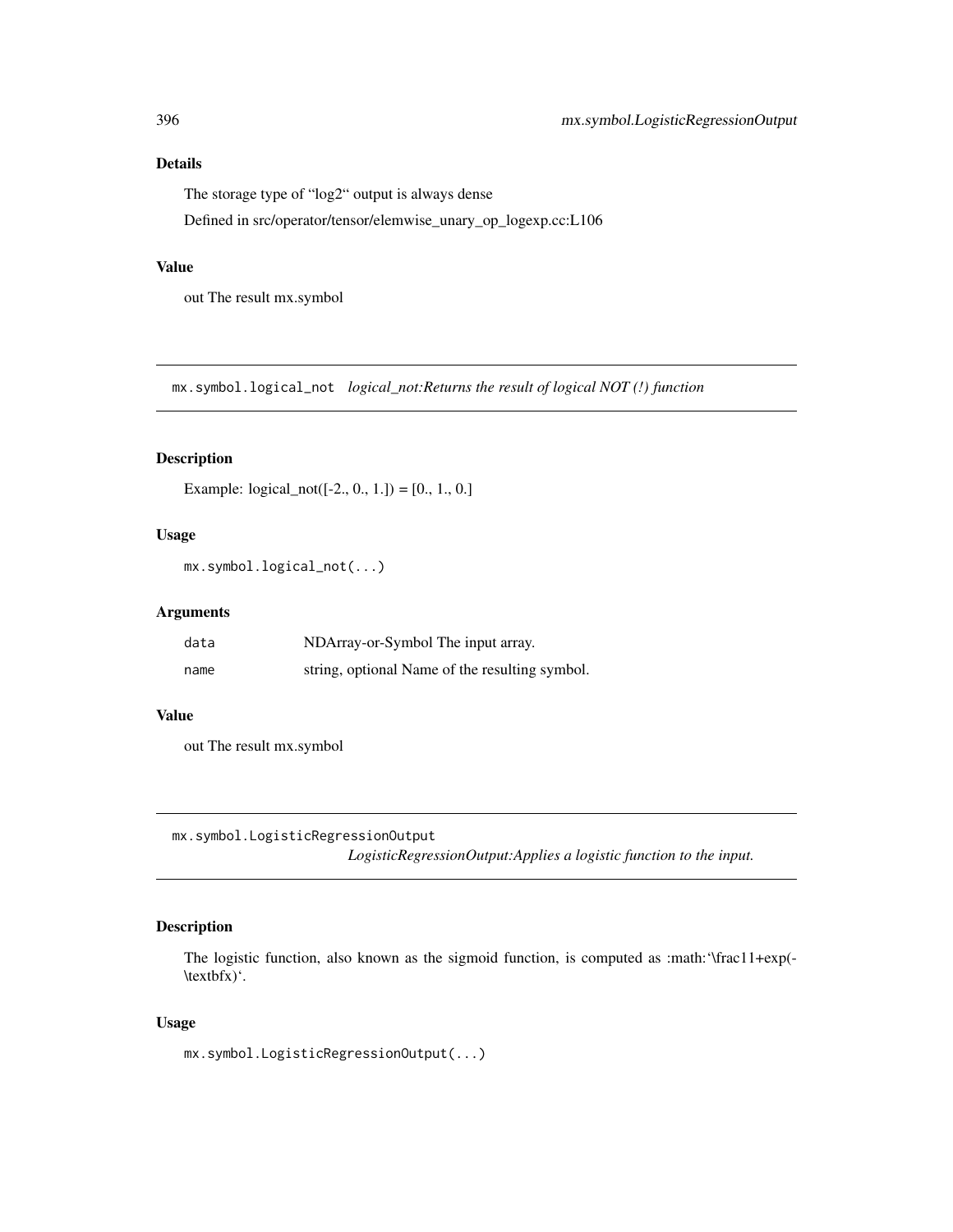| data       | NDArray-or-Symbol Input data to the function.                   |
|------------|-----------------------------------------------------------------|
| label      | NDArray-or-Symbol Input label to the function.                  |
| grad.scale | float, optional, default=1 Scale the gradient by a float factor |
| name       | string, optional Name of the resulting symbol.                  |

#### Details

Commonly, the sigmoid is used to squash the real-valued output of a linear model :math:'wTx+b' into the [0,1] range so that it can be interpreted as a probability. It is suitable for binary classification or probability prediction tasks.

.. note:: Use the LogisticRegressionOutput as the final output layer of a net.

The storage type of "label" can be "default" or "csr"

- LogisticRegressionOutput(default, default) = default - LogisticRegressionOutput(default, csr) = default

The loss function used is the Binary Cross Entropy Loss:

:math:'-(y\log(p) +  $(1 - y)\log(1 - p)$ )'

Where 'y' is the ground truth probability of positive outcome for a given example, and 'p' the probability predicted by the model. By default, gradients of this loss function are scaled by factor '1/m', where m is the number of regression outputs of a training example. The parameter 'grad\_scale' can be used to change this scale to 'grad\_scale/m'.

Defined in src/operator/regression\_output.cc:L152

#### Value

out The result mx.symbol

mx.symbol.log\_softmax *log\_softmax:Computes the log softmax of the input. This is equivalent to computing softmax followed by log.*

#### Description

Examples::

#### Usage

mx.symbol.log\_softmax(...)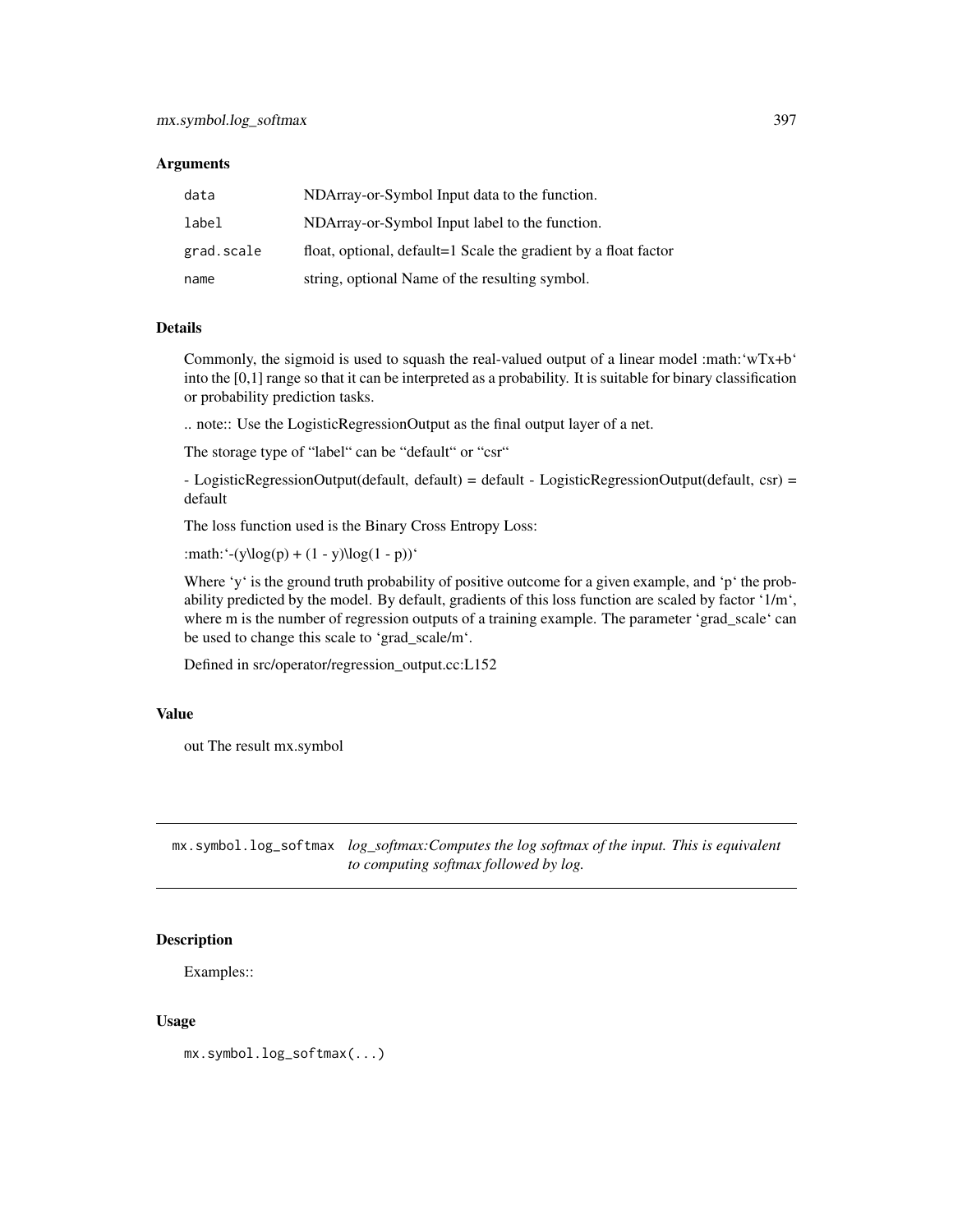| data        | NDArray-or-Symbol The input array.                                                                                                                                                             |
|-------------|------------------------------------------------------------------------------------------------------------------------------------------------------------------------------------------------|
| axis        | int, optional, default='-1' The axis along which to compute softmax.                                                                                                                           |
| temperature | double or None, optional, default=None Temperature parameter in softmax                                                                                                                        |
| dtype       | None, 'float16', 'float32', 'float64', optional, default='None' DType of the out-<br>put in case this can't be inferred. Defaults to the same as input's dtype if not<br>defined (dtype=None). |
| use.length  | boolean or None, optional, default=0 Whether to use the length input as a mask<br>over the data input.                                                                                         |
| name        | string, optional Name of the resulting symbol.                                                                                                                                                 |

## Details

»> x = mx.nd.array([1, 2, .1]) »> mx.nd.log\_softmax(x).asnumpy() array([-1.41702998, -0.41702995, -2.31702995], dtype=float32)

 $\gg$  x = mx.nd.array( [[1, 2, .1],[.1, 2, 1]] )  $\gg$  mx.nd.log\_softmax(x, axis=0).asnumpy() array([[-0.34115392, -0.69314718, -1.24115396], [-1.24115396, -0.69314718, -0.34115392]], dtype=float32)

## Value

out The result mx.symbol

mx.symbol.LRN *LRN:Applies local response normalization to the input.* 

## Description

The local response normalization layer performs "lateral inhibition" by normalizing over local input regions.

## Usage

mx.symbol.LRN(...)

| data  | NDArray-or-Symbol Input data to LRN                                                                              |
|-------|------------------------------------------------------------------------------------------------------------------|
| alpha | float, optional, default=9.99999975e-05 The variance scaling parameter :math: '\alpha'<br>in the LRN expression. |
| beta  | float, optional, default=0.75 The power parameter : math: '\beta' in the LRN ex-<br>pression.                    |
| knorm | float, optional, default=2 The parameter :math: 'k' in the LRN expression.                                       |
| nsize | int (non-negative), required normalization window width in elements.                                             |
| name  | string, optional Name of the resulting symbol.                                                                   |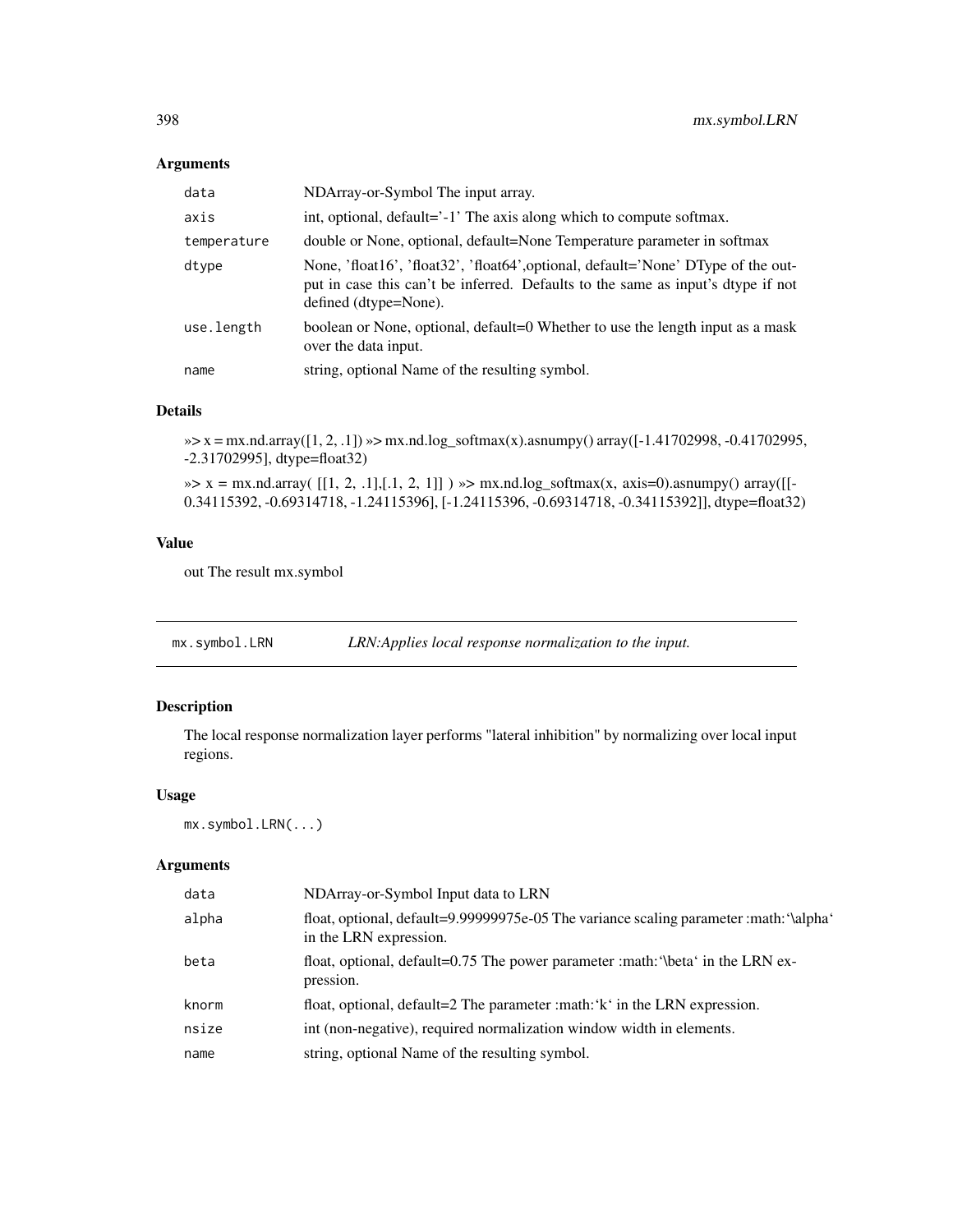If :math:'a  $x,y'^i$  is the activity of a neuron computed by applying kernel :math:'i' at position :math: $'(x, y)'$  and then applying the ReLU nonlinearity, the response-normalized activity :math: $'b_x, y'^i'$ is given by the expression:

.. math::  $b_x, y^i = \frac{x,y^i\Big|_{\frac{y}{k + \frac{\alpha}{\beta}}}{\frac{y}{k + \frac{\alpha}{\beta}}}}$  = max(0, i-\fracn2)^min(N-1, i+\fracn2)  $(a_x,y^i)^2\Big\{ \begin{array}{c} a \to b \end{array} \Big\}$ 

where the sum runs over :math: 'n<sup>4</sup> "adjacent" kernel maps at the same spatial position, and :math: 'N<sup>4</sup> is the total number of kernels in the layer.

Defined in src/operator/nn/lrn.cc:L157

## Value

out The result mx.symbol

mx.symbol.MAERegressionOutput *MAERegressionOutput:Computes mean absolute error of the input.*

#### Description

MAE is a risk metric corresponding to the expected value of the absolute error.

#### Usage

```
mx.symbol.MAERegressionOutput(...)
```
#### Arguments

| data       | NDArray-or-Symbol Input data to the function.                   |
|------------|-----------------------------------------------------------------|
| label      | NDArray-or-Symbol Input label to the function.                  |
| grad.scale | float, optional, default=1 Scale the gradient by a float factor |
| name       | string, optional Name of the resulting symbol.                  |

#### Details

If :math:'\haty\_i' is the predicted value of the i-th sample, and :math:'y\_i' is the corresponding target value, then the mean absolute error (MAE) estimated over :math:'n' samples is defined as :math:'\textMAE(\textbfY, \hat\textbfY) = \frac1n \sum\_i=0^n-1 \lVert \textbfy\_i - \hat\textbfy\_i \rVert\_1'

.. note:: Use the MAERegressionOutput as the final output layer of a net.

The storage type of "label" can be "default" or "csr"

- MAERegressionOutput(default, default) = default - MAERegressionOutput(default, csr) = default By default, gradients of this loss function are scaled by factor '1/m', where m is the number of regression outputs of a training example. The parameter 'grad\_scale' can be used to change this scale to 'grad\_scale/m'.

Defined in src/operator/regression\_output.cc:L120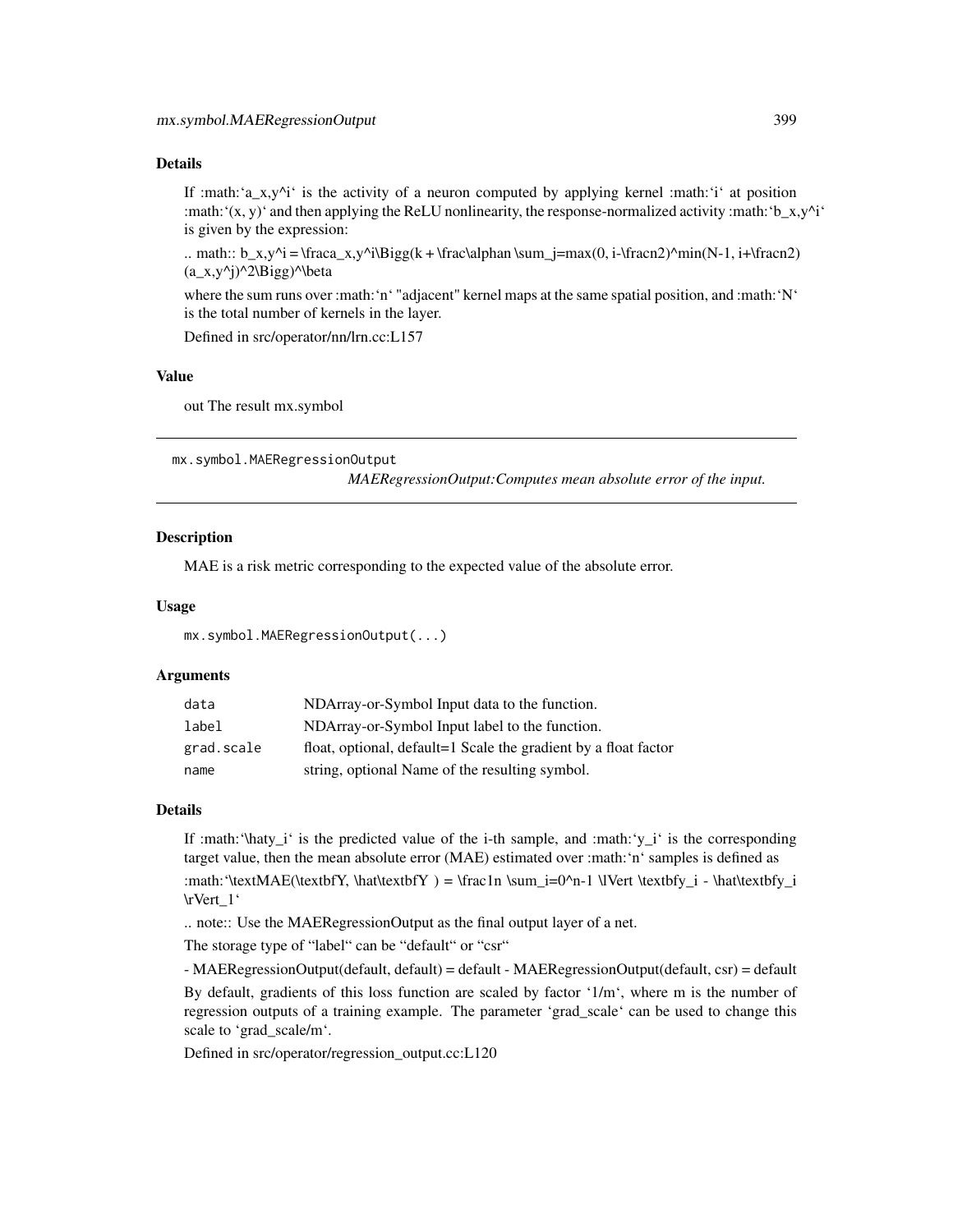#### Value

out The result mx.symbol

mx.symbol.MakeLoss *MakeLoss:Make your own loss function in network construction.*

#### Description

This operator accepts a customized loss function symbol as a terminal loss and the symbol should be an operator with no backward dependency. The output of this function is the gradient of loss with respect to the input data.

#### Usage

mx.symbol.MakeLoss(...)

#### **Arguments**

| data          | NDArray-or-Symbol Input array.                                                                                                                                                                                                                                                                                      |
|---------------|---------------------------------------------------------------------------------------------------------------------------------------------------------------------------------------------------------------------------------------------------------------------------------------------------------------------|
| grad.scale    | float, optional, default=1 Gradient scale as a supplement to unary and binary<br>operators                                                                                                                                                                                                                          |
| valid.thresh  | float, optional, default=0 clip each element in the array to $0$ when it is less than<br>"valid_thresh". This is used when "normalization" is set to "valid"".                                                                                                                                                      |
| normalization | 'batch', 'null', 'valid', optional, default='null' If this is set to null, the output<br>gradient will not be normalized. If this is set to batch, the output gradient will<br>be divided by the batch size. If this is set to valid, the output gradient will be<br>divided by the number of valid input elements. |
| name          | string, optional Name of the resulting symbol.                                                                                                                                                                                                                                                                      |

#### Details

For example, if you are a making a cross entropy loss function. Assume "out" is the predicted output and "label" is the true label, then the cross entropy can be defined as::

cross\_entropy = label \* log(out) + (1 - label) \* log(1 - out) loss = MakeLoss(cross\_entropy)

We will need to use "MakeLoss" when we are creating our own loss function or we want to combine multiple loss functions. Also we may want to stop some variables' gradients from backpropagation. See more detail in "BlockGrad" or "stop\_gradient".

In addition, we can give a scale to the loss by setting "grad\_scale", so that the gradient of the loss will be rescaled in the backpropagation.

.. note:: This operator should be used as a Symbol instead of NDArray.

Defined in src/operator/make\_loss.cc:L70

#### Value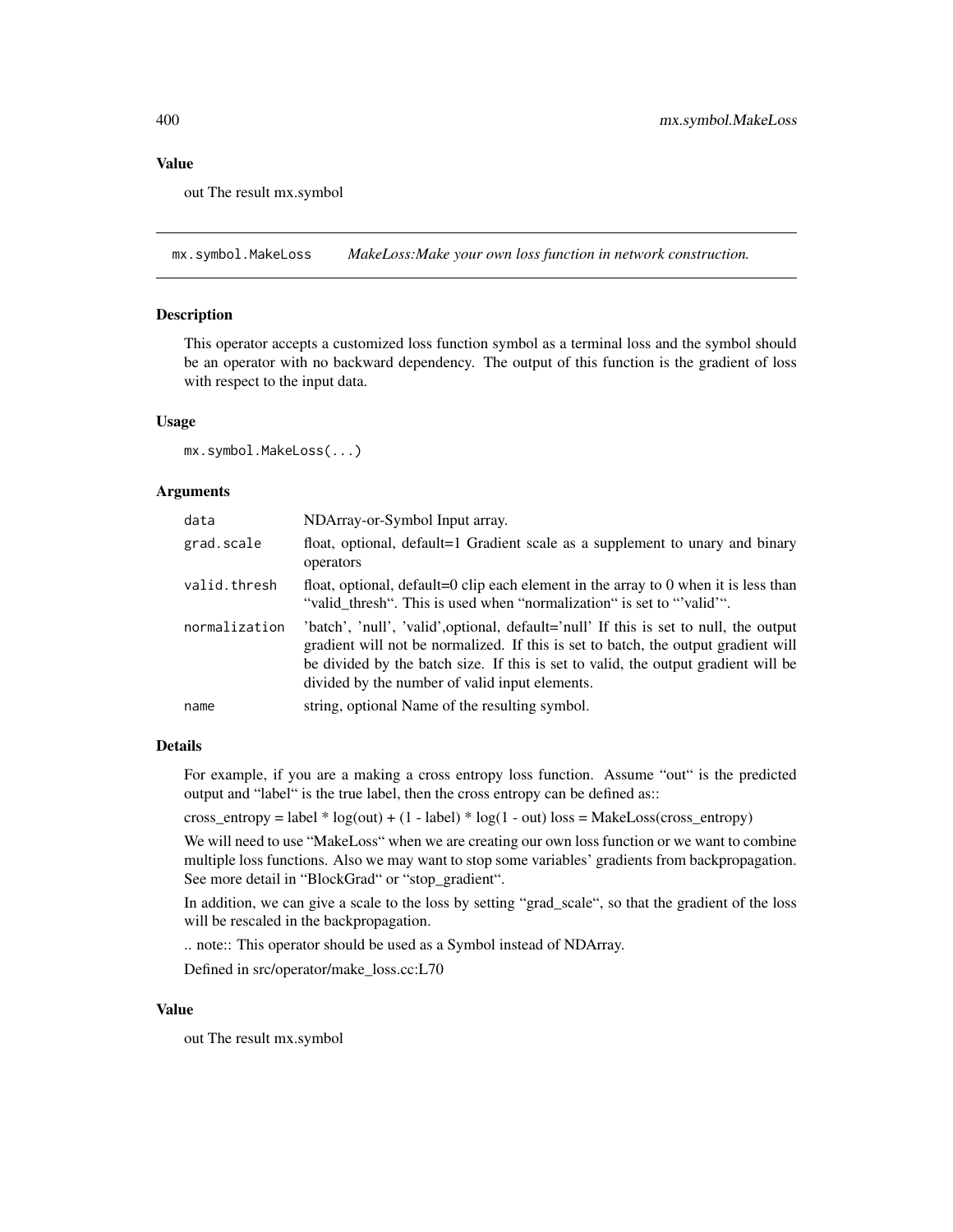mx.symbol.make\_loss *make\_loss:Make your own loss function in network construction.*

#### Description

This operator accepts a customized loss function symbol as a terminal loss and the symbol should be an operator with no backward dependency. The output of this function is the gradient of loss with respect to the input data.

#### Usage

mx.symbol.make\_loss(...)

## Arguments

| data | NDArray-or-Symbol The input array.             |
|------|------------------------------------------------|
| name | string, optional Name of the resulting symbol. |

#### Details

For example, if you are a making a cross entropy loss function. Assume "out" is the predicted output and "label" is the true label, then the cross entropy can be defined as::

cross\_entropy = label  $*$  log(out) + (1 - label)  $*$  log(1 - out) loss = make\_loss(cross\_entropy)

We will need to use "make\_loss" when we are creating our own loss function or we want to combine multiple loss functions. Also we may want to stop some variables' gradients from backpropagation. See more detail in "BlockGrad" or "stop\_gradient".

The storage type of "make\_loss" output depends upon the input storage type:

- make\_loss(default) = default - make\_loss(row\_sparse) = row\_sparse

Defined in src/operator/tensor/elemwise\_unary\_op\_basic.cc:L358

#### Value

out The result mx.symbol

mx.symbol.max *max:Computes the max of array elements over given axes.*

#### **Description**

Defined in src/operator/tensor/./broadcast\_reduce\_op.h:L31

#### Usage

mx.symbol.max(...)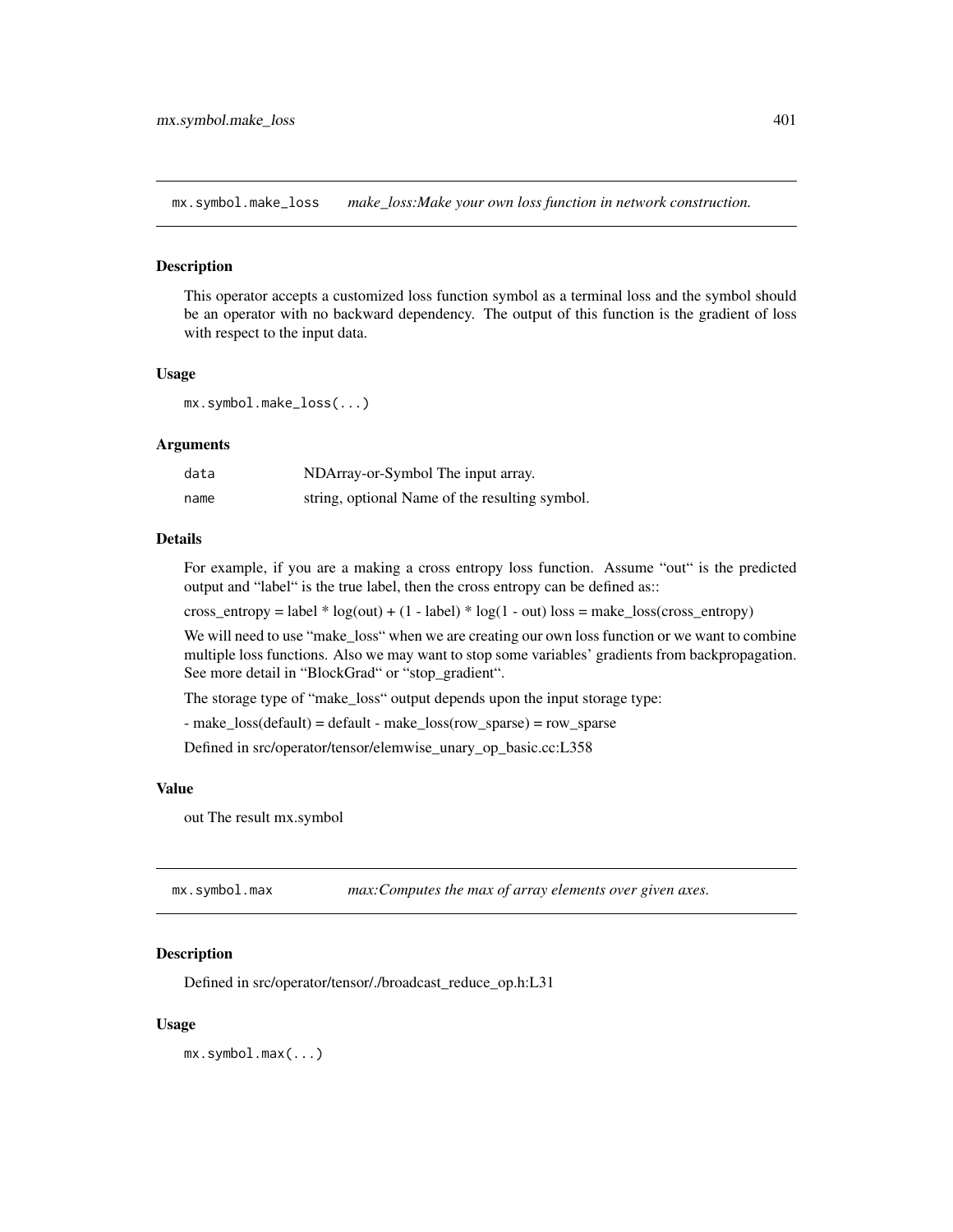| data     | NDArray-or-Symbol The input                                                                                                   |
|----------|-------------------------------------------------------------------------------------------------------------------------------|
| axis     | Shape or None, optional, default=None The axis or axes along which to perform<br>the reduction.                               |
|          | The default, 'axis= $()$ ', will compute over all elements into a scalar array with<br>shape $(1,)^{\prime}$ .                |
|          | If 'axis' is int, a reduction is performed on a particular axis.                                                              |
|          | If 'axis' is a tuple of ints, a reduction is performed on all the axes specified in<br>the tuple.                             |
|          | If 'exclude' is true, reduction will be performed on the axes that are NOT in axis<br>instead.                                |
|          | Negative values means indexing from right to left.                                                                            |
| keepdims | boolean, optional, default=0 If this is set to 'True', the reduced axes are left in<br>the result as dimension with size one. |
| exclude  | boolean, optional, default=0 Whether to perform reduction on axis that are NOT<br>in axis instead.                            |
| name     | string, optional Name of the resulting symbol.                                                                                |

# Value

out The result mx.symbol

mx.symbol.max\_axis *max\_axis:Computes the max of array elements over given axes.*

# Description

Defined in src/operator/tensor/./broadcast\_reduce\_op.h:L31

# Usage

```
mx.symbol.max_axis(...)
```

| data | NDArray-or-Symbol The input                                                                                    |
|------|----------------------------------------------------------------------------------------------------------------|
| axis | Shape or None, optional, default=None The axis or axes along which to perform<br>the reduction.                |
|      | The default, 'axis= $()$ ', will compute over all elements into a scalar array with<br>shape $(1,)^{\prime}$ . |
|      | If 'axis' is int, a reduction is performed on a particular axis.                                               |
|      | If 'axis' is a tuple of ints, a reduction is performed on all the axes specified in<br>the tuple.              |
|      | If 'exclude' is true, reduction will be performed on the axes that are NOT in axis<br>instead.                 |
|      | Negative values means indexing from right to left.                                                             |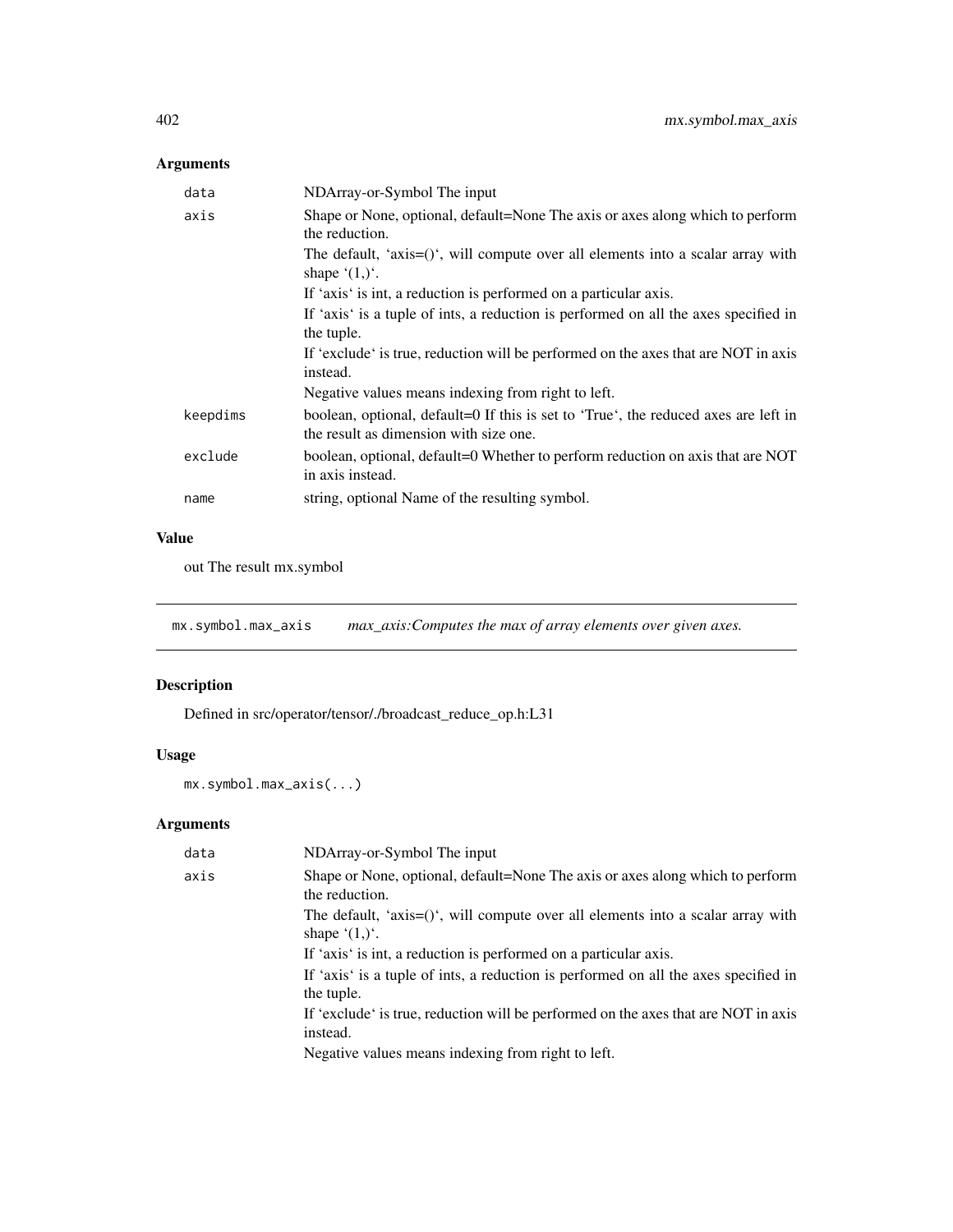# mx.symbol.mean 403

| keepdims | boolean, optional, default=0 If this is set to 'True', the reduced axes are left in<br>the result as dimension with size one. |
|----------|-------------------------------------------------------------------------------------------------------------------------------|
| exclude  | boolean, optional, default=0 Whether to perform reduction on axis that are NOT<br>in axis instead.                            |
| name     | string, optional Name of the resulting symbol.                                                                                |

# Value

out The result mx.symbol

mx.symbol.mean *mean:Computes the mean of array elements over given axes.*

# Description

Defined in src/operator/tensor/./broadcast\_reduce\_op.h:L83

## Usage

mx.symbol.mean(...)

# Arguments

| data     | NDArray-or-Symbol The input                                                                                                   |
|----------|-------------------------------------------------------------------------------------------------------------------------------|
| axis     | Shape or None, optional, default=None The axis or axes along which to perform<br>the reduction.                               |
|          | The default, 'axis= $()$ ', will compute over all elements into a scalar array with<br>shape $(1,)^{\prime}$ .                |
|          | If 'axis' is int, a reduction is performed on a particular axis.                                                              |
|          | If 'axis' is a tuple of ints, a reduction is performed on all the axes specified in<br>the tuple.                             |
|          | If 'exclude' is true, reduction will be performed on the axes that are NOT in axis<br>instead.                                |
|          | Negative values means indexing from right to left.                                                                            |
| keepdims | boolean, optional, default=0 If this is set to 'True', the reduced axes are left in<br>the result as dimension with size one. |
| exclude  | boolean, optional, default=0 Whether to perform reduction on axis that are NOT<br>in axis instead.                            |
| name     | string, optional Name of the resulting symbol.                                                                                |

# Value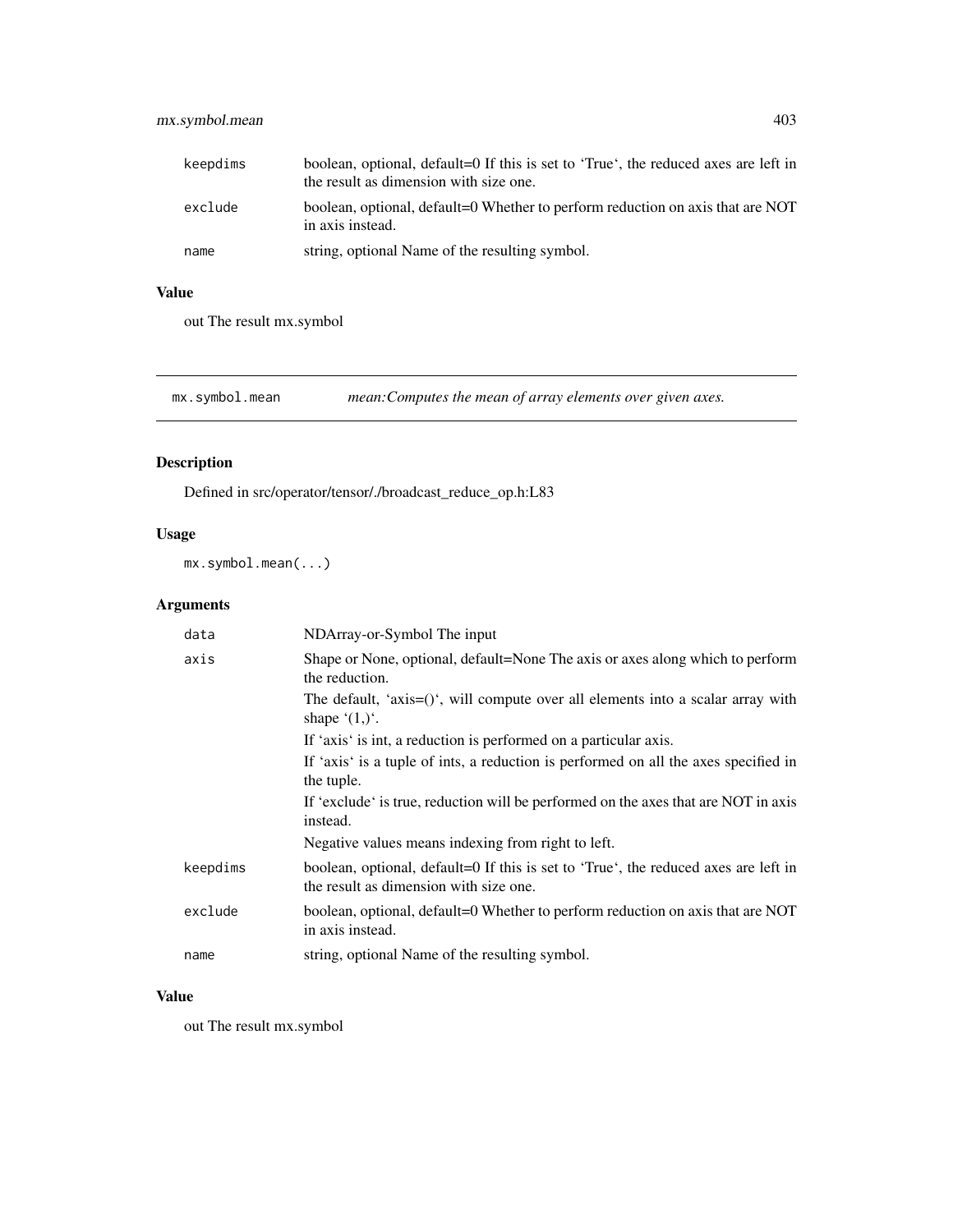#### Description

The mean and variance are calculated by aggregating the contents of data across axes. If x is 1-D and axes = [0] this is just the mean and variance of a vector.

#### Usage

mx.symbol.moments(...)

#### Arguments

| data     | NDArray-or-Symbol Input ndarray                                                                        |
|----------|--------------------------------------------------------------------------------------------------------|
| axes     | Shape or None, optional, default=None Array of ints. Axes along which to<br>compute mean and variance. |
| keepdims | boolean, optional, default=0 produce moments with the same dimensionality as<br>the input.             |
| name     | string, optional Name of the resulting symbol.                                                         |

#### Details

Example:

 $x = [[1, 2, 3], [4, 5, 6]]$  mean, var = moments(data=x, axes=[0]) mean = [2.5, 3.5, 4.5] var =  $[2.25, 2.25, 2.25]$  mean, var = moments(data=x, axes=[1]) mean = [2.0, 5.0] var = [0.666666667, 0.66666667] mean, var = moments(data=x, axis=[0, 1]) mean = [3.5] var = [2.9166667]

Defined in src/operator/nn/moments.cc:L53

#### Value

out The result mx.symbol

mx.symbol.mp\_lamb\_update\_phase1

*mp\_lamb\_update\_phase1:Mixed Precision version of Phase I of lamb update it performs the following operations and returns g:.*

# Description

Link to paper: https://arxiv.org/pdf/1904.00962.pdf

#### Usage

mx.symbol.mp\_lamb\_update\_phase1(...)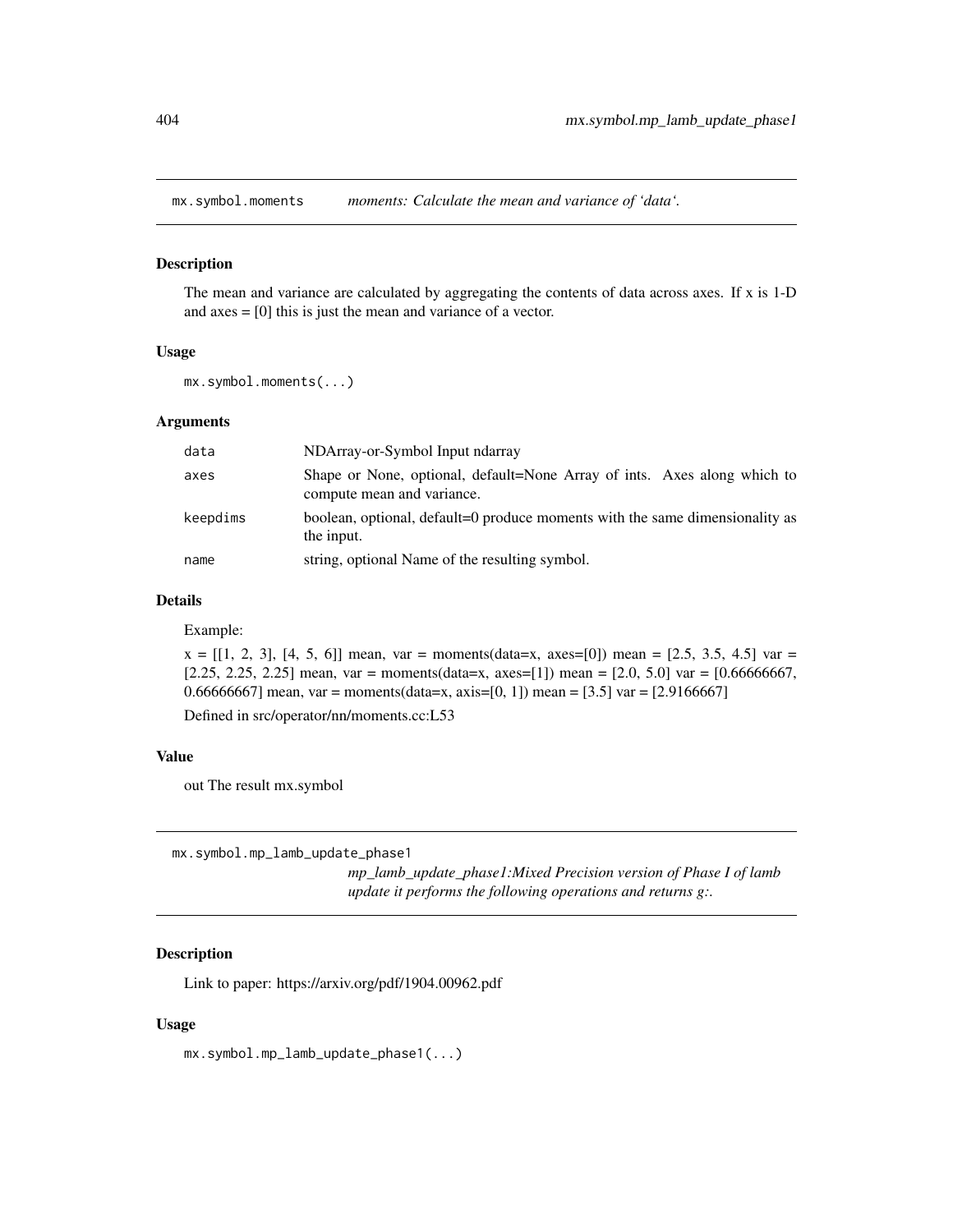| weight          | NDArray-or-Symbol Weight                                                                                                                                                                                           |  |
|-----------------|--------------------------------------------------------------------------------------------------------------------------------------------------------------------------------------------------------------------|--|
| grad            | NDArray-or-Symbol Gradient                                                                                                                                                                                         |  |
| mean            | NDArray-or-Symbol Moving mean                                                                                                                                                                                      |  |
| var             | NDArray-or-Symbol Moving variance                                                                                                                                                                                  |  |
| weight32        | NDArray-or-Symbol Weight32                                                                                                                                                                                         |  |
| beta1           | float, optional, default=0.899999976 The decay rate for the 1st moment esti-<br>mates.                                                                                                                             |  |
| beta2           | float, optional, default=0.999000013 The decay rate for the 2nd moment esti-<br>mates.                                                                                                                             |  |
| epsilon         | float, optional, default=9.99999997e-07 A small constant for numerical stability.                                                                                                                                  |  |
| t               | int, required Index update count.                                                                                                                                                                                  |  |
| bias.correction |                                                                                                                                                                                                                    |  |
|                 | boolean, optional, default=1 Whether to use bias correction.                                                                                                                                                       |  |
| wd              | float, required Weight decay augments the objective function with a regulariza-<br>tion term that penalizes large weights. The penalty scales with the square of the<br>magnitude of each weight.                  |  |
| rescale.grad    | float, optional, default=1 Rescale gradient to grad = rescale_grad*grad.                                                                                                                                           |  |
| clip.gradient   | float, optional, default=-1 Clip gradient to the range of [-clip_gradient, clip_gradient]<br>If clip_gradient $\leq 0$ , gradient clipping is turned off. grad = max(min(grad,<br>clip_gradient), -clip_gradient). |  |
| name            | string, optional Name of the resulting symbol.                                                                                                                                                                     |  |
|                 |                                                                                                                                                                                                                    |  |

### Details

.. math:: \begingather\* grad32 = grad(float16) \* rescale\_grad if (grad < -clip\_gradient) then grad =  $-clip\_gradient$  if (grad  $> clip\_gradient$ ) then grad  $= clip\_gradient$ 

mean = beta1 \* mean + (1 - beta1) \* grad; variance = beta2 \* variance + (1. - beta2) \* grad  $\land$  2;

if (bias\_correction) then mean\_hat = mean / (1. - beta1^t); var\_hat = var / (1 - beta2^t); g = mean\_hat / (var\_hat^(1/2) + epsilon) + wd \* weight32; else g = mean / (var\_data^(1/2) + epsilon) + wd \* weight32; \endgather\*

Defined in src/operator/optimizer\_op.cc:L1032

#### Value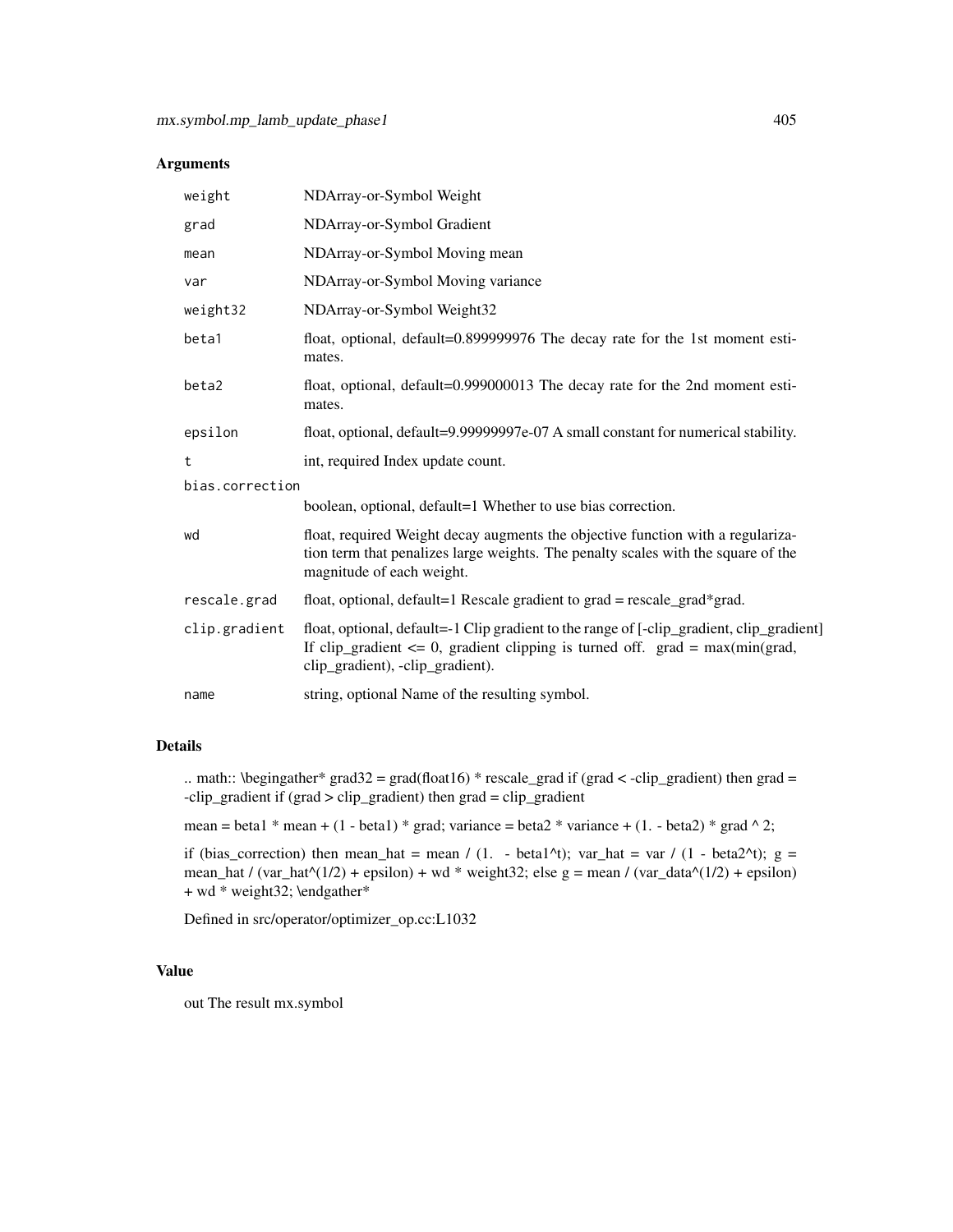mx.symbol.mp\_lamb\_update\_phase2

*mp\_lamb\_update\_phase2:Mixed Precision version Phase II of lamb update it performs the following operations and updates grad.*

#### Description

Link to paper: https://arxiv.org/pdf/1904.00962.pdf

#### Usage

mx.symbol.mp\_lamb\_update\_phase2(...)

#### Arguments

| weight      | NDArray-or-Symbol Weight                                                                                       |
|-------------|----------------------------------------------------------------------------------------------------------------|
| g           | NDArray-or-Symbol Output of mp_lamb_update_phase 1                                                             |
| r1          | NDArray-or-Symbol r1                                                                                           |
| r2          | NDArray-or-Symbol r2                                                                                           |
| weight32    | NDArray-or-Symbol Weight32                                                                                     |
| 1r          | float, required Learning rate                                                                                  |
| lower.bound | float, optional, default=-1 Lower limit of norm of weight. If lower_bound $\leq 0$ ,<br>Lower limit is not set |
| upper.bound | float, optional, default=-1 Upper limit of norm of weight. If upper_bound $\leq 0$ ,<br>Upper limit is not set |
| name        | string, optional Name of the resulting symbol.                                                                 |

#### Details

.. math:: \begingather\* if (lower\_bound >= 0) then  $r1 = max(r1, lower\_bound)$  if (upper\_bound >= 0) then  $r1 = max(r1, upper\_bound)$ 

if (r1 == 0 or r2 == 0) then lr = lr else lr = lr \* (r1/r2) weight32 = weight32 - lr \* g weight(float16) = weight32 \endgather\*

Defined in src/operator/optimizer\_op.cc:L1074

#### Value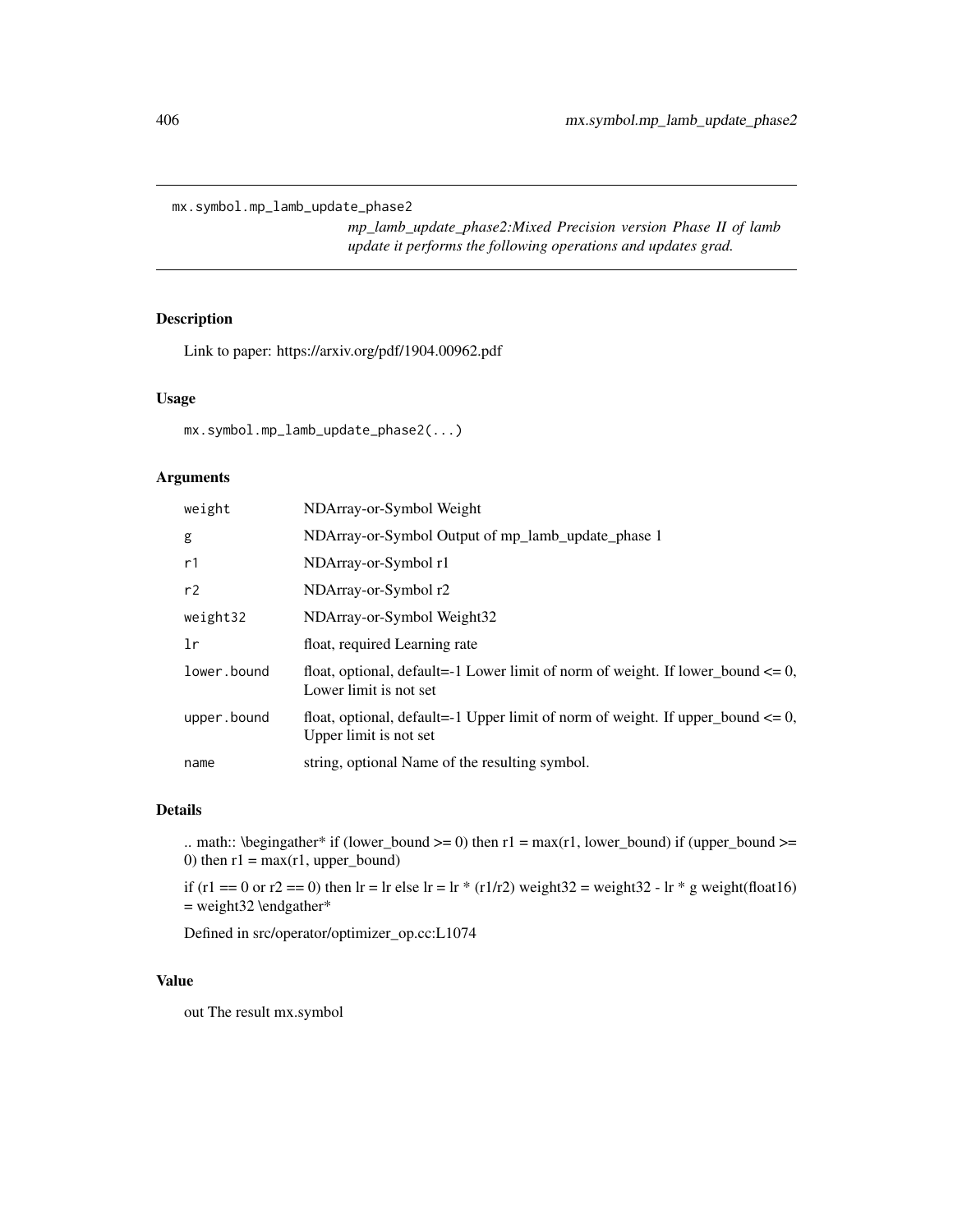mx.symbol.mp\_nag\_mom\_update

*mp\_nag\_mom\_update:Update function for multi-precision Nesterov Accelerated Gradient( NAG) optimizer.*

# Description

Defined in src/operator/optimizer\_op.cc:L744

# Usage

mx.symbol.mp\_nag\_mom\_update(...)

# Arguments

| weight        | NDArray-or-Symbol Weight                                                                                                                                                                                          |
|---------------|-------------------------------------------------------------------------------------------------------------------------------------------------------------------------------------------------------------------|
| grad          | NDArray-or-Symbol Gradient                                                                                                                                                                                        |
| mom           | NDArray-or-Symbol Momentum                                                                                                                                                                                        |
| weight32      | NDArray-or-Symbol Weight32                                                                                                                                                                                        |
| lr            | float, required Learning rate                                                                                                                                                                                     |
| momentum      | float, optional, default=0 The decay rate of momentum estimates at each epoch.                                                                                                                                    |
| wd            | float, optional, default=0 Weight decay augments the objective function with a<br>regularization term that penalizes large weights. The penalty scales with the<br>square of the magnitude of each weight.        |
| rescale.grad  | float, optional, default=1 Rescale gradient to $grad = rescale\_grad*grad$ .                                                                                                                                      |
| clip.gradient | float, optional, default=-1 Clip gradient to the range of [-clip_gradient, clip_gradient]<br>If clip_gradient $\leq$ 0, gradient clipping is turned off. grad = max(min(grad,<br>clip_gradient), -clip_gradient). |
| name          | string, optional Name of the resulting symbol.                                                                                                                                                                    |

#### Value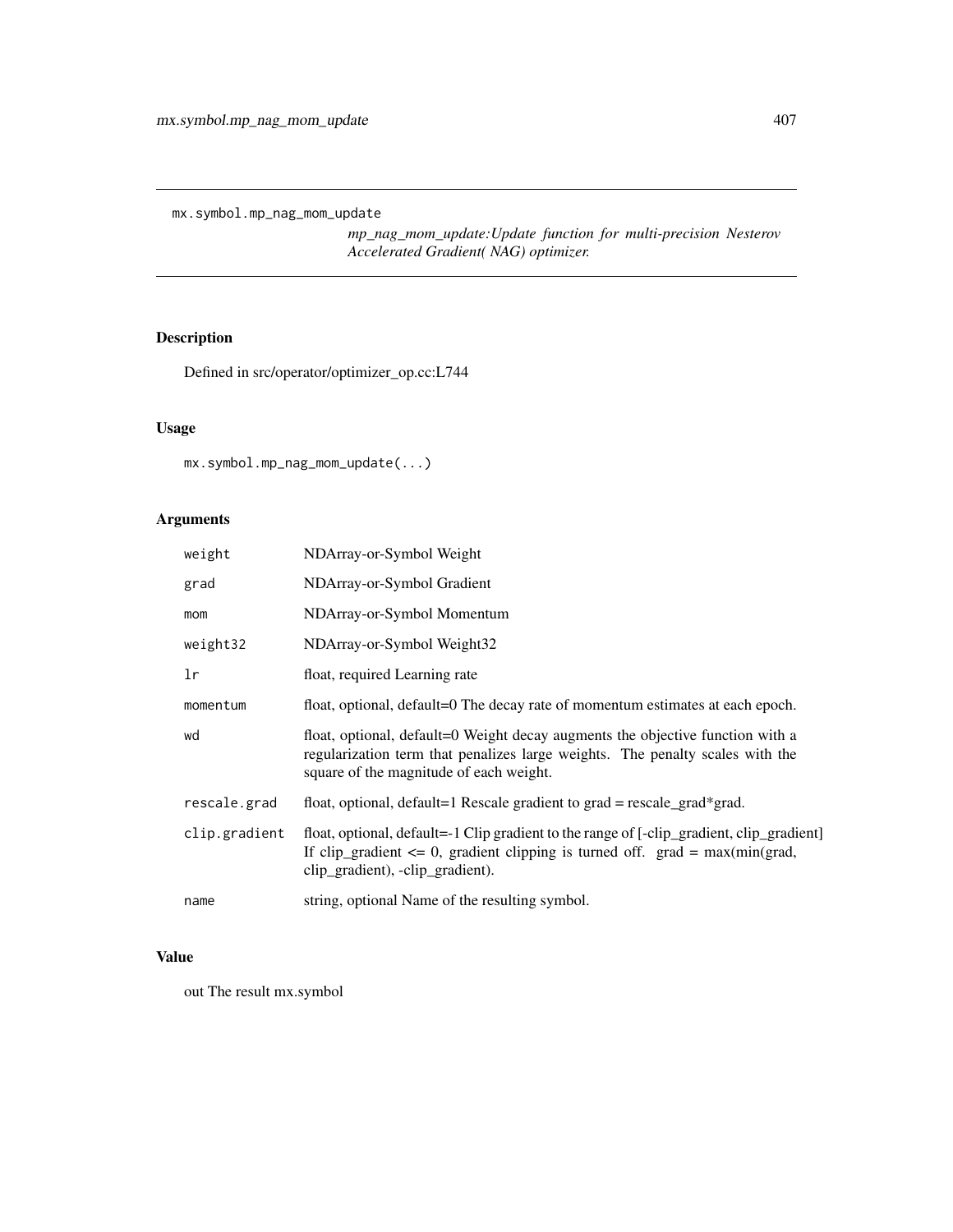mx.symbol.mp\_sgd\_mom\_update

*mp\_sgd\_mom\_update:Updater function for multi-precision sgd optimizer*

# Description

mp\_sgd\_mom\_update:Updater function for multi-precision sgd optimizer

## Usage

```
mx.symbol.mp_sgd_mom_update(...)
```
# Arguments

| weight        | NDArray-or-Symbol Weight                                                                                                                                                                                           |  |
|---------------|--------------------------------------------------------------------------------------------------------------------------------------------------------------------------------------------------------------------|--|
| grad          | NDArray-or-Symbol Gradient                                                                                                                                                                                         |  |
| mom           | NDArray-or-Symbol Momentum                                                                                                                                                                                         |  |
| weight32      | NDArray-or-Symbol Weight32                                                                                                                                                                                         |  |
| lr            | float, required Learning rate                                                                                                                                                                                      |  |
| momentum      | float, optional, default=0 The decay rate of momentum estimates at each epoch.                                                                                                                                     |  |
| wd            | float, optional, default=0 Weight decay augments the objective function with a<br>regularization term that penalizes large weights. The penalty scales with the<br>square of the magnitude of each weight.         |  |
| rescale.grad  | float, optional, default=1 Rescale gradient to $grad = rescale\_grad*grad$ .                                                                                                                                       |  |
| clip.gradient | float, optional, default=-1 Clip gradient to the range of [-clip_gradient, clip_gradient]<br>If clip_gradient $\leq 0$ , gradient clipping is turned off. grad = max(min(grad,<br>clip_gradient), -clip_gradient). |  |
| lazy.update   | boolean, optional, default=1 If true, lazy updates are applied if gradient's stype<br>is row_sparse and both weight and momentum have the same stype                                                               |  |
| name          | string, optional Name of the resulting symbol.                                                                                                                                                                     |  |

## Value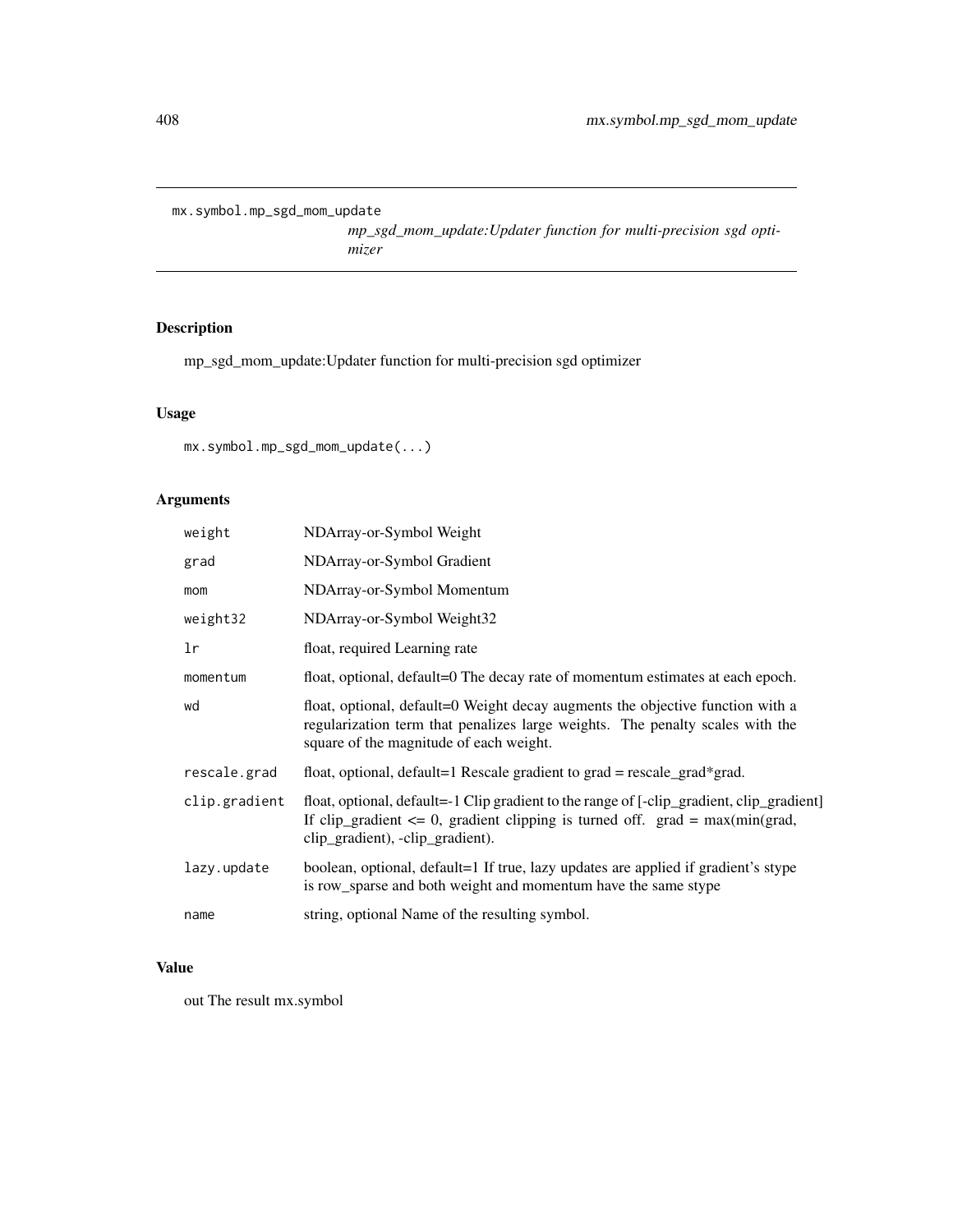mx.symbol.mp\_sgd\_update

*mp\_sgd\_update:Updater function for multi-precision sgd optimizer*

## Description

mp\_sgd\_update:Updater function for multi-precision sgd optimizer

#### Usage

mx.symbol.mp\_sgd\_update(...)

# Arguments

| weight        | NDArray-or-Symbol Weight                                                                                                                                                                                           |
|---------------|--------------------------------------------------------------------------------------------------------------------------------------------------------------------------------------------------------------------|
| grad          | NDArray-or-Symbol gradient                                                                                                                                                                                         |
| weight32      | NDArray-or-Symbol Weight32                                                                                                                                                                                         |
| 1r            | float, required Learning rate                                                                                                                                                                                      |
| wd            | float, optional, default=0 Weight decay augments the objective function with a<br>regularization term that penalizes large weights. The penalty scales with the<br>square of the magnitude of each weight.         |
| rescale.grad  | float, optional, default=1 Rescale gradient to $grad = rescale\_grad*grad$ .                                                                                                                                       |
| clip.gradient | float, optional, default=-1 Clip gradient to the range of [-clip_gradient, clip_gradient]<br>If clip_gradient $\leq 0$ , gradient clipping is turned off. grad = max(min(grad,<br>clip_gradient), -clip_gradient). |
| lazy.update   | boolean, optional, default=1 If true, lazy updates are applied if gradient's stype<br>is row sparse.                                                                                                               |
| name          | string, optional Name of the resulting symbol.                                                                                                                                                                     |

#### Value

out The result mx.symbol

mx.symbol.multi\_all\_finite

*multi\_all\_finite:Check if all the float numbers in all the arrays are finite (used for AMP)*

## Description

Defined in src/operator/contrib/all\_finite.cc:L132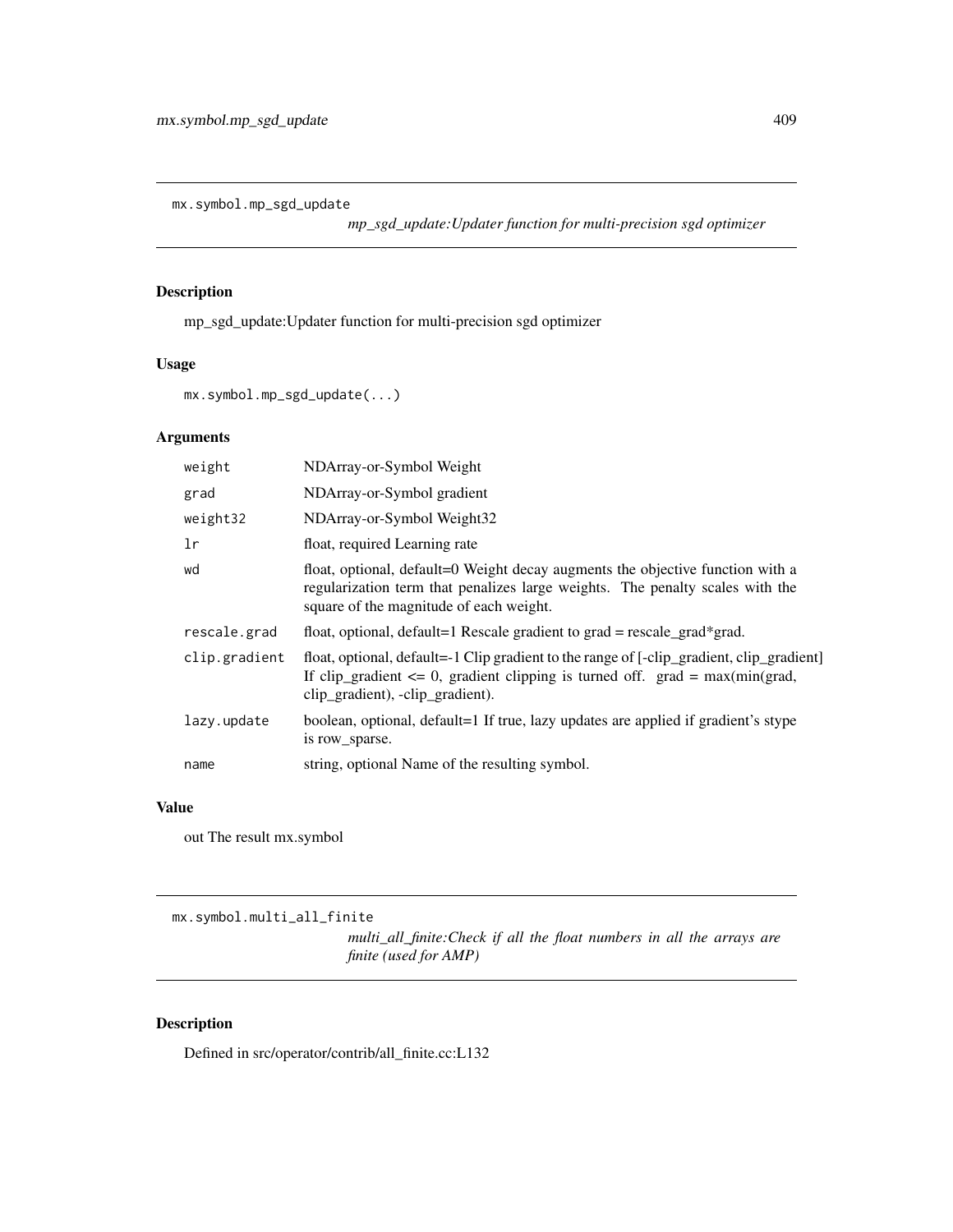# Usage

mx.symbol.multi\_all\_finite(...)

# Arguments

| data        | NDArray-or-Symbol[] Arrays                           |
|-------------|------------------------------------------------------|
| num.arrays  | int, optional, default='1' Number of arrays.         |
| init.output | boolean, optional, default=1 Initialize output to 1. |
| name        | string, optional Name of the resulting symbol.       |

#### Value

out The result mx.symbol

mx.symbol.multi\_lars *multi\_lars:Compute the LARS coefficients of multiple weights and grads from their sums of square"*

## Description

Defined in src/operator/contrib/multi\_lars.cc:L36

## Usage

mx.symbol.multi\_lars(...)

# Arguments

| lrs          | NDArray-or-Symbol Learning rates to scale by LARS coefficient    |
|--------------|------------------------------------------------------------------|
|              | weights.sum.sq NDArray-or-Symbol sum of square of weights arrays |
| grads.sum.sq | NDArray-or-Symbol sum of square of gradients arrays              |
| wds          | NDArray-or-Symbol weight decays                                  |
| eta          | float, required LARS eta                                         |
| eps          | float, required LARS eps.                                        |
| rescale.grad | float, optional, default=1 Gradient rescaling factor             |
| name         | string, optional Name of the resulting symbol.                   |

## Value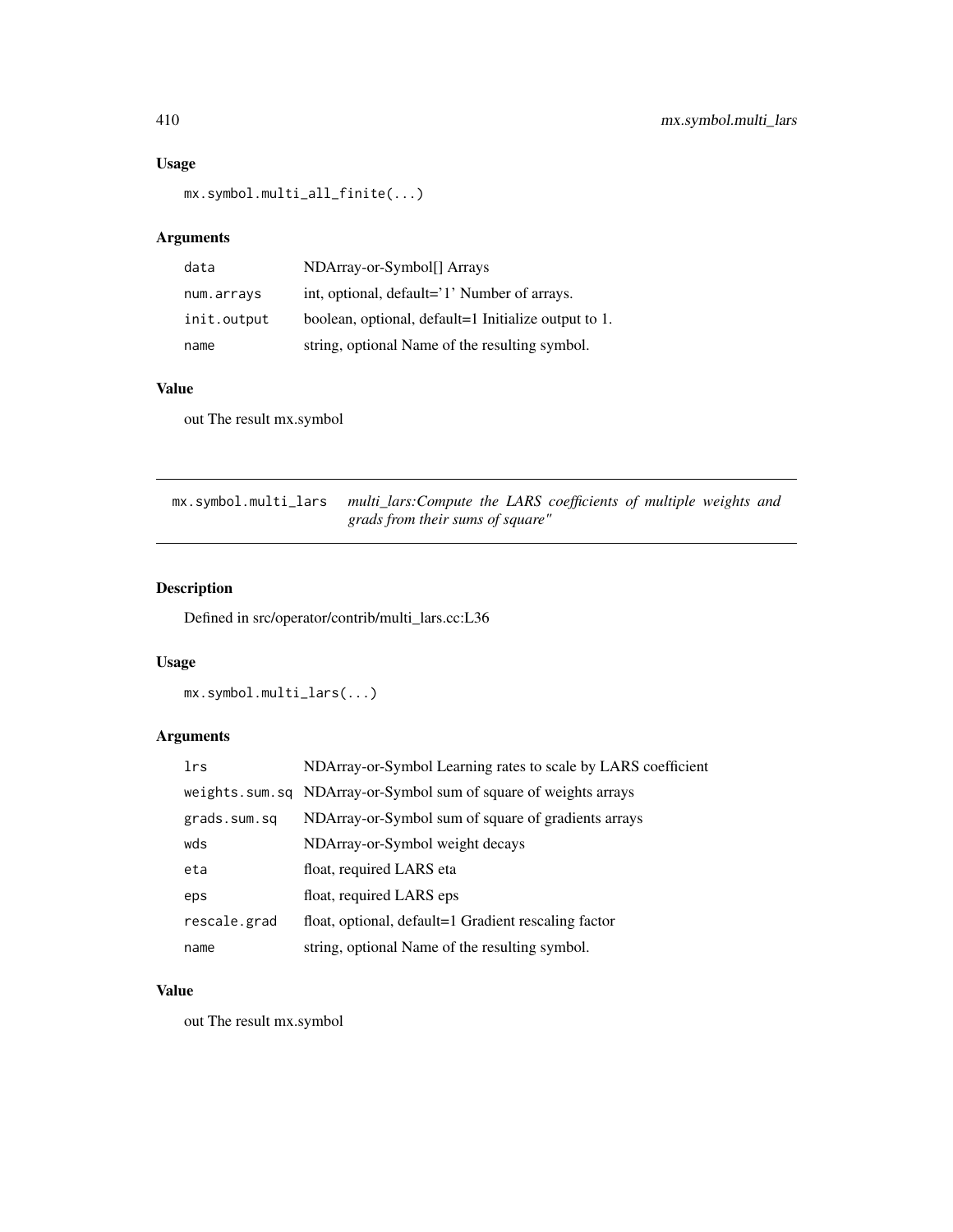mx.symbol.multi\_mp\_sgd\_mom\_update

*multi\_mp\_sgd\_mom\_update:Momentum update function for multiprecision Stochastic Gradient Descent (SGD) optimizer.*

## Description

Momentum update has better convergence rates on neural networks. Mathematically it looks like below:

#### Usage

```
mx.symbol.multi_mp_sgd_mom_update(...)
```
## Arguments

| data          | NDArray-or-Symbol[] Weights                                                                                                                                                                                          |  |
|---------------|----------------------------------------------------------------------------------------------------------------------------------------------------------------------------------------------------------------------|--|
| lrs           | tuple of <float>, required Learning rates.</float>                                                                                                                                                                   |  |
| wds           | tuple of <float>, required Weight decay augments the objective function with<br/>a regularization term that penalizes large weights. The penalty scales with the<br/>square of the magnitude of each weight.</float> |  |
| momentum      | float, optional, default=0 The decay rate of momentum estimates at each epoch.                                                                                                                                       |  |
| rescale.grad  | float, optional, default=1 Rescale gradient to $grad = rescale\_grad*grad$ .                                                                                                                                         |  |
| clip.gradient | float, optional, default=-1 Clip gradient to the range of [-clip_gradient, clip_gradient]<br>If clip_gradient $\leq 0$ , gradient clipping is turned off. grad = max(min(grad,<br>clip_gradient), -clip_gradient).   |  |
| num.weights   | int, optional, default='1' Number of updated weights.                                                                                                                                                                |  |
| name          | string, optional Name of the resulting symbol.                                                                                                                                                                       |  |

# Details

.. math::

 $v_1 = \alpha * \nabla J(W_0) \ v_t = \gamma v_t-1 - \alpha * \nabla J(W_t-1) \ W_t = W_t-1 + v_t$ It updates the weights using::

 $v =$  momentum  $* v$  - learning\_rate  $*$  gradient weight  $+= v$ 

Where the parameter "momentum" is the decay rate of momentum estimates at each epoch.

Defined in src/operator/optimizer\_op.cc:L471

#### Value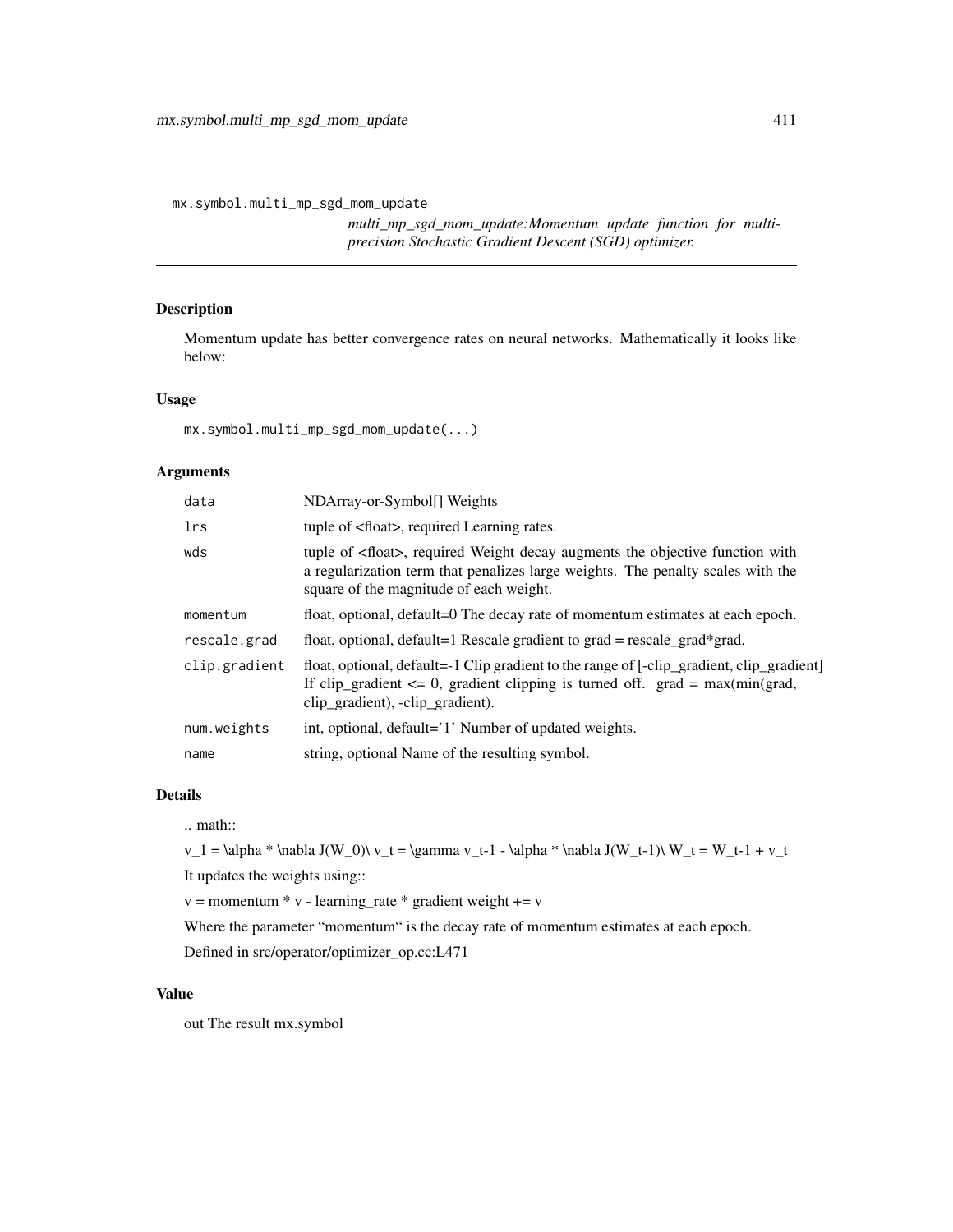mx.symbol.multi\_mp\_sgd\_update

*multi\_mp\_sgd\_update:Update function for multi-precision Stochastic Gradient Descent (SDG) optimizer.*

# Description

It updates the weights using::

## Usage

```
mx.symbol.multi_mp_sgd_update(...)
```
# Arguments

| data          | NDArray-or-Symbol[] Weights                                                                                                                                                                                          |  |
|---------------|----------------------------------------------------------------------------------------------------------------------------------------------------------------------------------------------------------------------|--|
| lrs           | tuple of <float>, required Learning rates.</float>                                                                                                                                                                   |  |
| wds           | tuple of <float>, required Weight decay augments the objective function with<br/>a regularization term that penalizes large weights. The penalty scales with the<br/>square of the magnitude of each weight.</float> |  |
| rescale.grad  | float, optional, default=1 Rescale gradient to grad = rescale_grad*grad.                                                                                                                                             |  |
| clip.gradient | float, optional, default=-1 Clip gradient to the range of [-clip_gradient, clip_gradient]<br>If clip_gradient $\leq 0$ , gradient clipping is turned off. grad = max(min(grad,<br>clip_gradient), -clip_gradient).   |  |
| num.weights   | int, optional, default='1' Number of updated weights.                                                                                                                                                                |  |
| name          | string, optional Name of the resulting symbol.                                                                                                                                                                       |  |
|               |                                                                                                                                                                                                                      |  |

# Details

weight = weight - learning\_rate \* (gradient + wd \* weight)

Defined in src/operator/optimizer\_op.cc:L416

## Value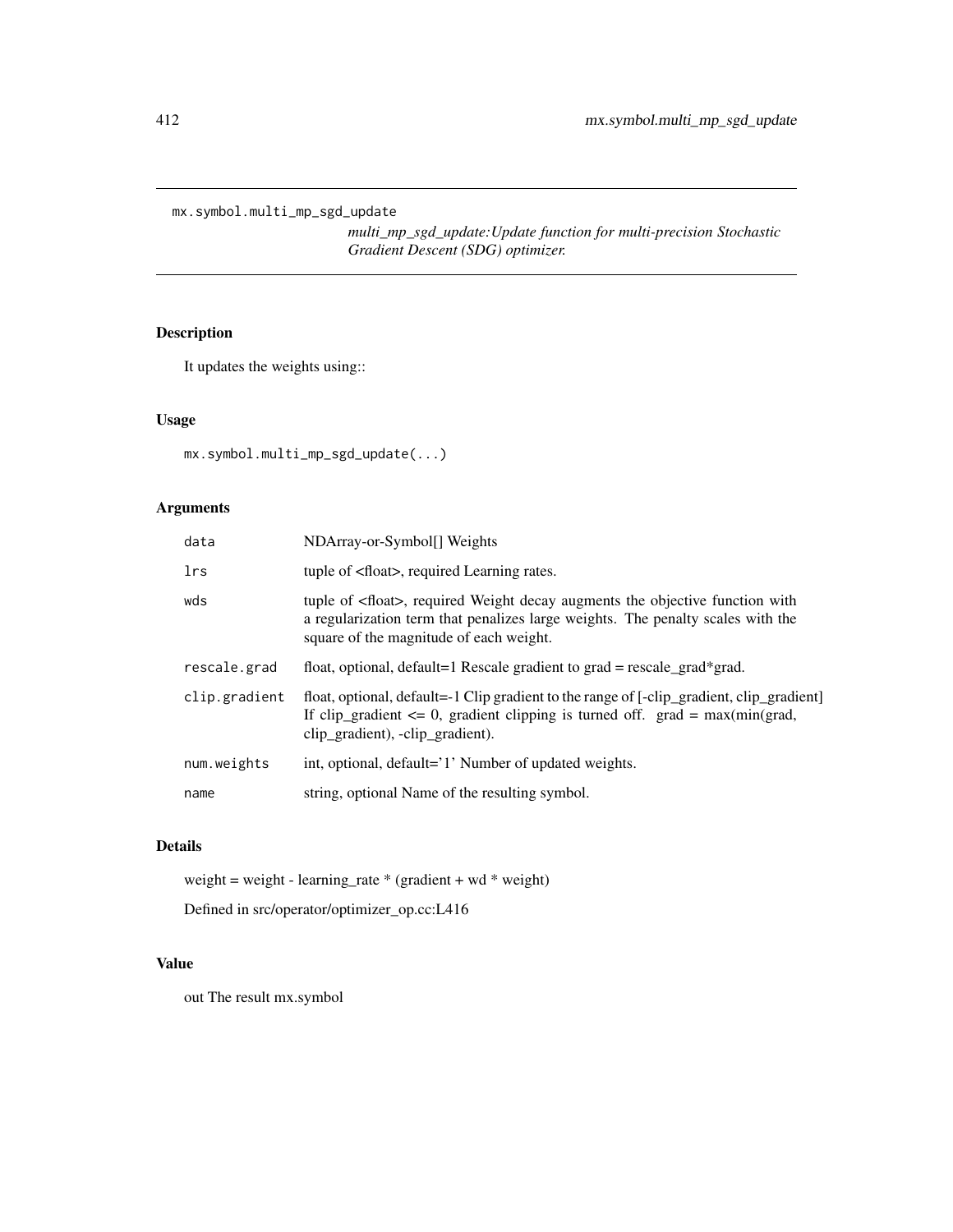mx.symbol.multi\_sgd\_mom\_update

*multi\_sgd\_mom\_update:Momentum update function for Stochastic Gradient Descent (SGD) optimizer.*

## Description

Momentum update has better convergence rates on neural networks. Mathematically it looks like below:

#### Usage

```
mx.symbol.multi_sgd_mom_update(...)
```
## Arguments

| data          | NDArray-or-Symbol[] Weights, gradients and momentum                                                                                                                                                                  |  |
|---------------|----------------------------------------------------------------------------------------------------------------------------------------------------------------------------------------------------------------------|--|
| lrs           | tuple of <float>, required Learning rates.</float>                                                                                                                                                                   |  |
| wds           | tuple of <float>, required Weight decay augments the objective function with<br/>a regularization term that penalizes large weights. The penalty scales with the<br/>square of the magnitude of each weight.</float> |  |
| momentum      | float, optional, default=0 The decay rate of momentum estimates at each epoch.                                                                                                                                       |  |
| rescale.grad  | float, optional, default=1 Rescale gradient to $grad = rescale\_grad*grad$ .                                                                                                                                         |  |
| clip.gradient | float, optional, default=-1 Clip gradient to the range of [-clip_gradient, clip_gradient]<br>If clip_gradient $\leq 0$ , gradient clipping is turned off. grad = max(min(grad,<br>clip_gradient), -clip_gradient).   |  |
| num.weights   | int, optional, default='1' Number of updated weights.                                                                                                                                                                |  |
| name          | string, optional Name of the resulting symbol.                                                                                                                                                                       |  |

# Details

.. math::

 $v_1 = \alpha * \nabla J(W_0) \ v_t = \gamma v_t-1 - \alpha * \nabla J(W_t-1) \ W_t = W_t-1 + v_t$ It updates the weights using::

 $v =$  momentum  $* v$  - learning\_rate  $*$  gradient weight  $+= v$ 

Where the parameter "momentum" is the decay rate of momentum estimates at each epoch.

Defined in src/operator/optimizer\_op.cc:L373

#### Value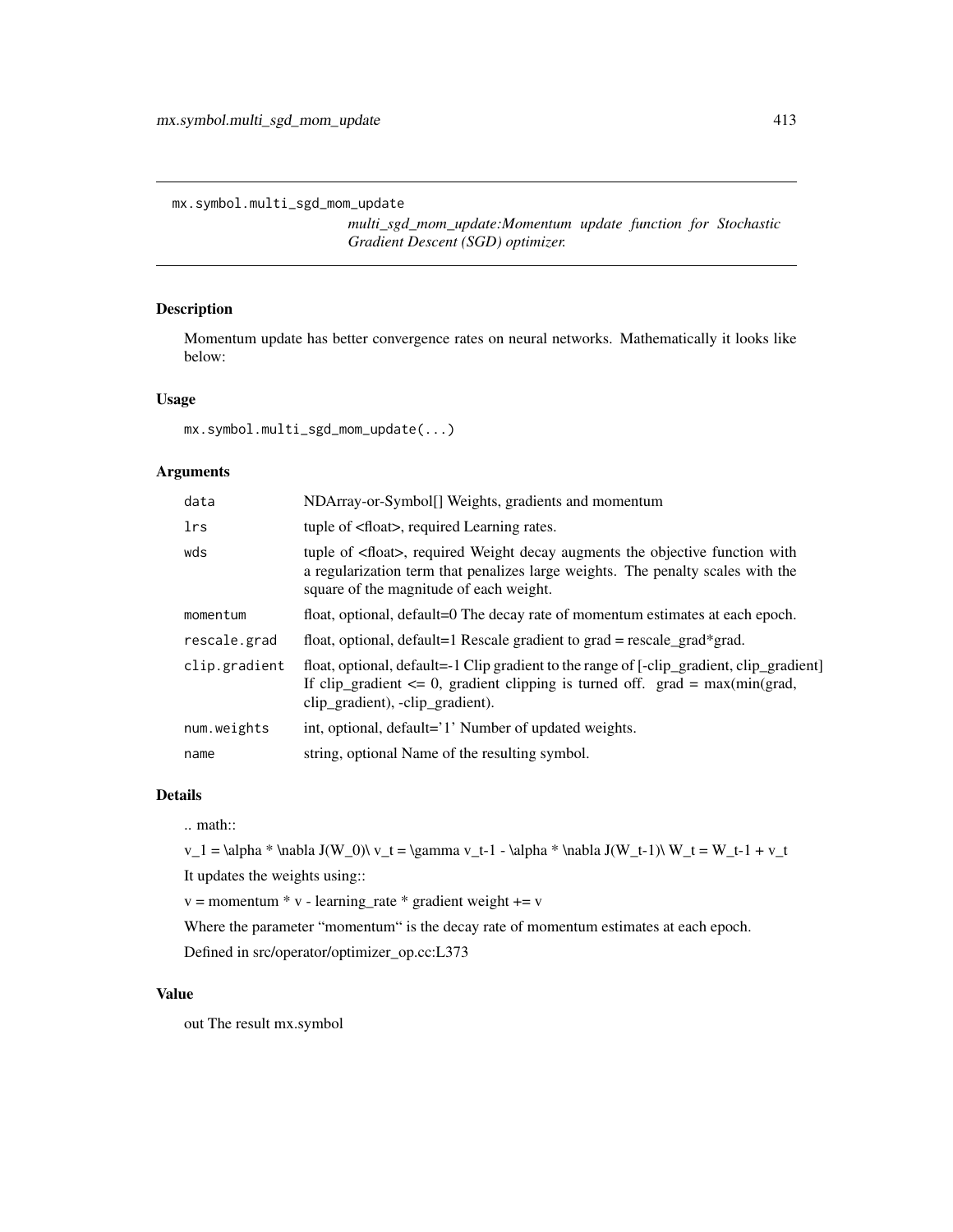mx.symbol.multi\_sgd\_update

*multi\_sgd\_update:Update function for Stochastic Gradient Descent (SDG) optimizer.*

# Description

It updates the weights using::

#### Usage

mx.symbol.multi\_sgd\_update(...)

# Arguments

| data          | NDArray-or-Symbol[] Weights                                                                                                                                                                                          |  |
|---------------|----------------------------------------------------------------------------------------------------------------------------------------------------------------------------------------------------------------------|--|
| lrs           | tuple of <float>, required Learning rates.</float>                                                                                                                                                                   |  |
| wds           | tuple of <float>, required Weight decay augments the objective function with<br/>a regularization term that penalizes large weights. The penalty scales with the<br/>square of the magnitude of each weight.</float> |  |
| rescale.grad  | float, optional, default=1 Rescale gradient to $grad = rescale\_grad*grad$ .                                                                                                                                         |  |
| clip.gradient | float, optional, default=-1 Clip gradient to the range of [-clip_gradient, clip_gradient]<br>If clip_gradient $\leq 0$ , gradient clipping is turned off. grad = max(min(grad,<br>clip_gradient), -clip_gradient).   |  |
| num.weights   | int, optional, default='1' Number of updated weights.                                                                                                                                                                |  |
| name          | string, optional Name of the resulting symbol.                                                                                                                                                                       |  |
|               |                                                                                                                                                                                                                      |  |

# Details

weight = weight - learning\_rate \* (gradient + wd \* weight)

Defined in src/operator/optimizer\_op.cc:L328

## Value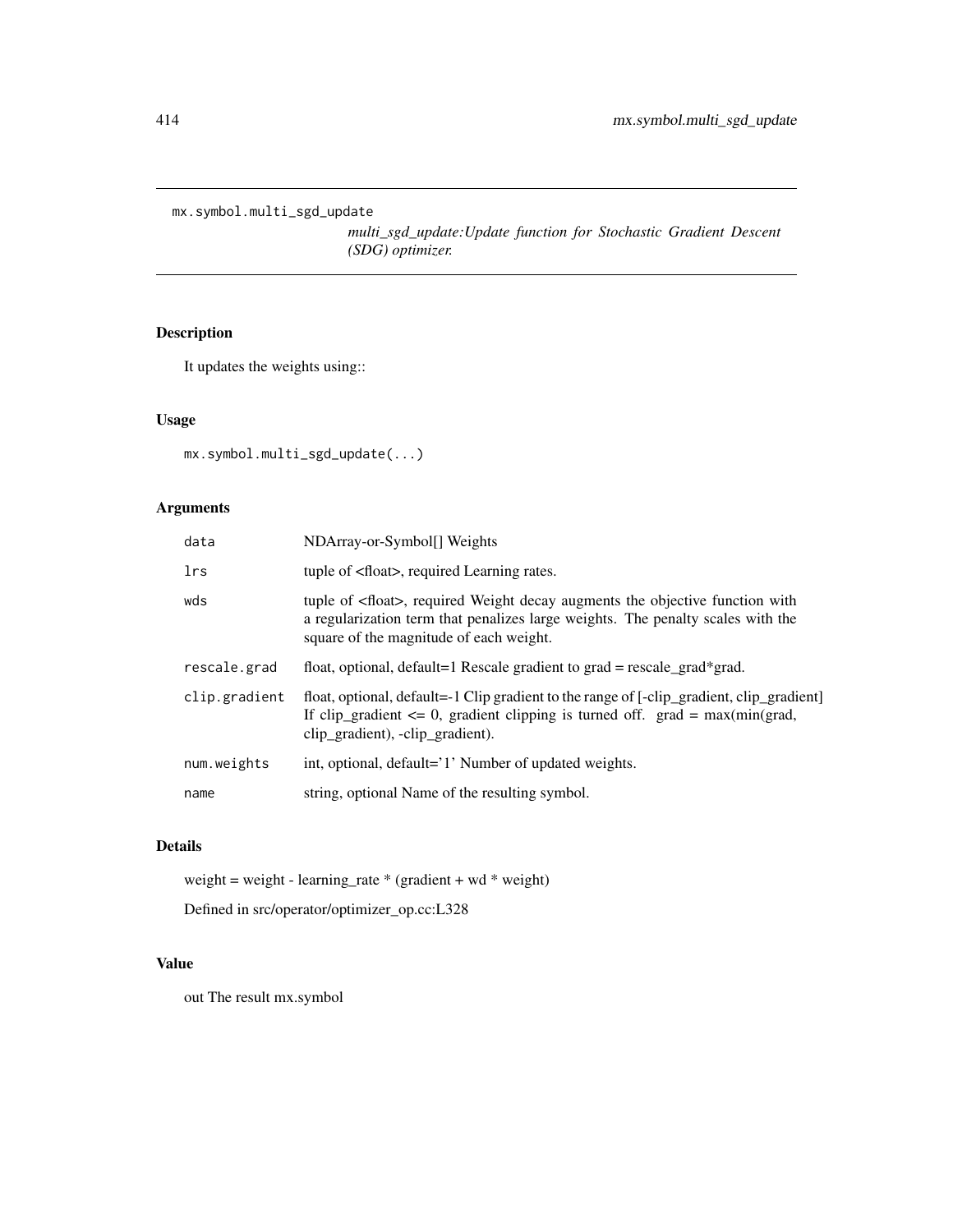mx.symbol.multi\_sum\_sq

*multi\_sum\_sq:Compute the sums of squares of multiple arrays*

## Description

Defined in src/operator/contrib/multi\_sum\_sq.cc:L35

#### Usage

mx.symbol.multi\_sum\_sq(...)

## Arguments

| data       | NDArray-or-Symbol <sup>[]</sup> Arrays         |
|------------|------------------------------------------------|
| num.arrays | int, required number of input arrays.          |
| name       | string, optional Name of the resulting symbol. |

#### Value

out The result mx.symbol

```
mx.symbol.nag_mom_update
```
*nag\_mom\_update:Update function for Nesterov Accelerated Gradient( NAG) optimizer. It updates the weights using the following formula,*

## Description

```
.. math:: v_t = \gamma v_t - 1 + \eta * \nabla J(W_t - 1 - \gamma v_t - 1)\nW_t = W_t - 1 - v_t
```
# Usage

```
mx.symbol.nag_mom_update(...)
```

| weight   | NDArray-or-Symbol Weight                                                       |
|----------|--------------------------------------------------------------------------------|
| grad     | NDArray-or-Symbol Gradient                                                     |
| mom      | NDArray-or-Symbol Momentum                                                     |
| lr       | float, required Learning rate                                                  |
| momentum | float, optional, default=0 The decay rate of momentum estimates at each epoch. |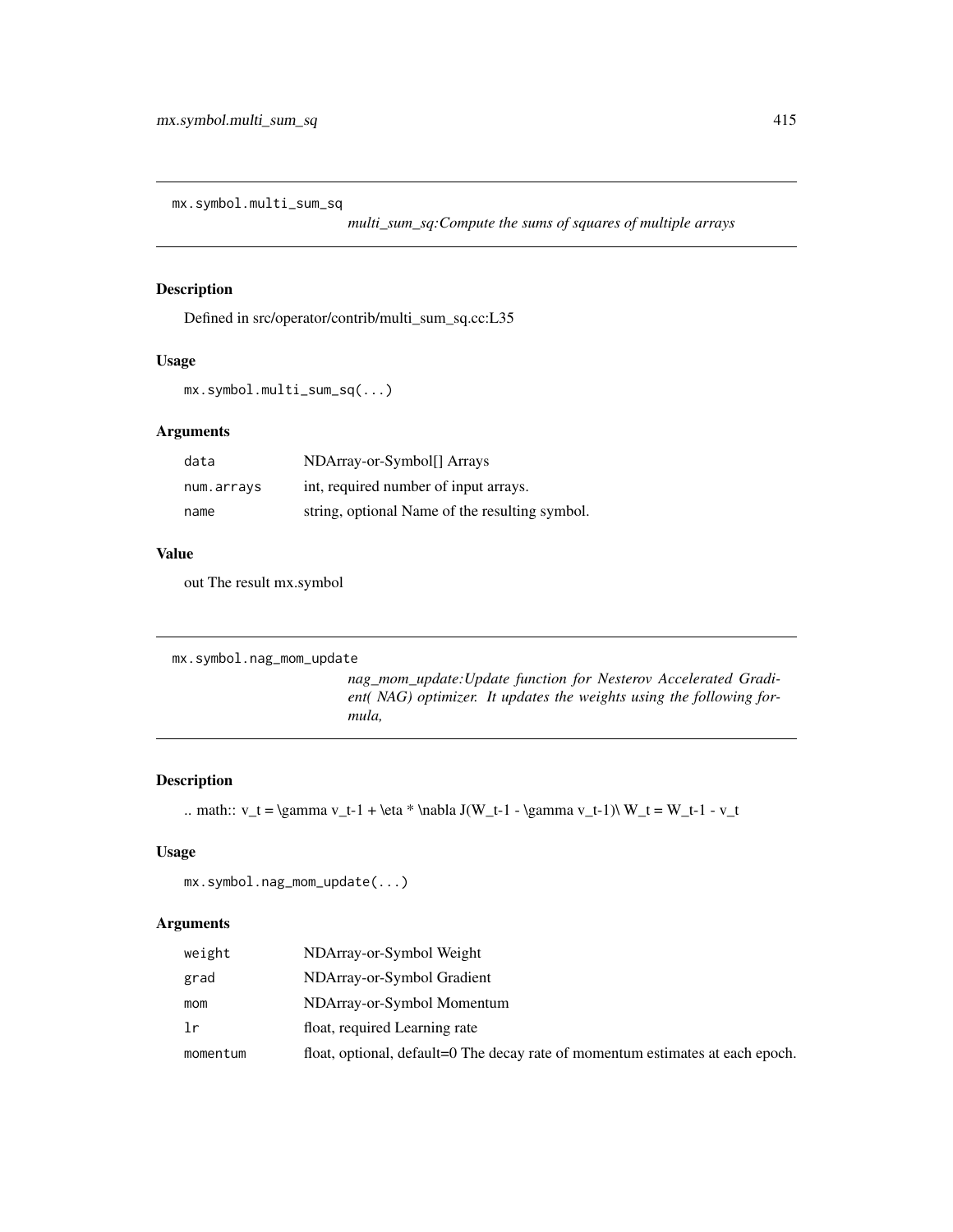| wd            | float, optional, default=0 Weight decay augments the objective function with a<br>regularization term that penalizes large weights. The penalty scales with the<br>square of the magnitude of each weight.         |
|---------------|--------------------------------------------------------------------------------------------------------------------------------------------------------------------------------------------------------------------|
| rescale.grad  | float, optional, default=1 Rescale gradient to grad = rescale_grad*grad.                                                                                                                                           |
| clip.gradient | float, optional, default=-1 Clip gradient to the range of [-clip_gradient, clip_gradient]<br>If clip_gradient $\leq 0$ , gradient clipping is turned off. grad = max(min(grad,<br>clip_gradient), -clip_gradient). |
| name          | string, optional Name of the resulting symbol.                                                                                                                                                                     |

Where :math:'\eta' is the learning rate of the optimizer :math:'\gamma' is the decay rate of the momentum estimate :math:'\v\_t' is the update vector at time step 't' :math:'\W\_t' is the weight vector at time step 't'

Defined in src/operator/optimizer\_op.cc:L725

## Value

out The result mx.symbol

| mx.symbol.nanprod | nanprod: Computes the product of array elements over given axes |  |  |  |  |
|-------------------|-----------------------------------------------------------------|--|--|--|--|
|                   | <i>treating Not a Numbers ("NaN") as one.</i>                   |  |  |  |  |

## Description

nanprod:Computes the product of array elements over given axes treating Not a Numbers ("NaN") as one.

## Usage

```
mx.symbol.nanprod(...)
```

| data | NDArray-or-Symbol The input                                                                                    |
|------|----------------------------------------------------------------------------------------------------------------|
| axis | Shape or None, optional, default=None The axis or axes along which to perform<br>the reduction.                |
|      | The default, 'axis= $()$ ', will compute over all elements into a scalar array with<br>shape $(1,)^{\prime}$ . |
|      | If 'axis' is int, a reduction is performed on a particular axis.                                               |
|      | If 'axis' is a tuple of ints, a reduction is performed on all the axes specified in<br>the tuple.              |
|      | If 'exclude' is true, reduction will be performed on the axes that are NOT in axis<br>instead.                 |
|      | Negative values means indexing from right to left.                                                             |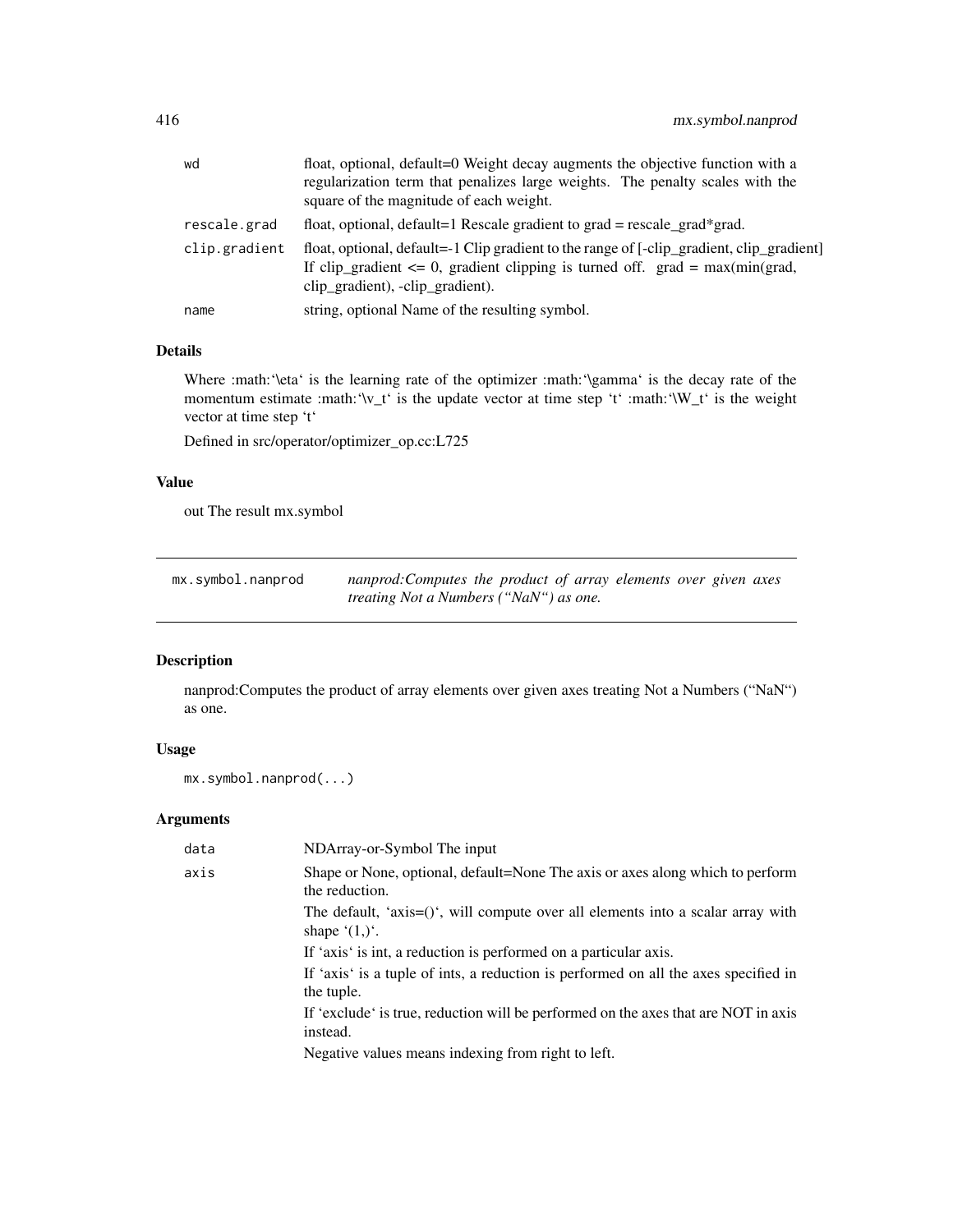| keepdims | boolean, optional, default=0 If this is set to 'True', the reduced axes are left in<br>the result as dimension with size one. |
|----------|-------------------------------------------------------------------------------------------------------------------------------|
| exclude  | boolean, optional, default=0 Whether to perform reduction on axis that are NOT<br>in axis instead.                            |
| name     | string, optional Name of the resulting symbol.                                                                                |

Defined in src/operator/tensor/broadcast\_reduce\_prod\_value.cc:L46

## Value

out The result mx.symbol

| mx.symbol.nansum | nansum: Computes the sum of array elements over given axes treating |
|------------------|---------------------------------------------------------------------|
|                  | Not a Numbers ("NaN") as zero.                                      |

# Description

nansum:Computes the sum of array elements over given axes treating Not a Numbers ("NaN") as zero.

# Usage

mx.symbol.nansum(...)

| data     | NDArray-or-Symbol The input                                                                                                   |
|----------|-------------------------------------------------------------------------------------------------------------------------------|
| axis     | Shape or None, optional, default=None The axis or axes along which to perform<br>the reduction.                               |
|          | The default, 'axis=()', will compute over all elements into a scalar array with<br>shape $(1,)^{\prime}$ .                    |
|          | If 'axis' is int, a reduction is performed on a particular axis.                                                              |
|          | If 'axis' is a tuple of ints, a reduction is performed on all the axes specified in<br>the tuple.                             |
|          | If 'exclude' is true, reduction will be performed on the axes that are NOT in axis<br>instead.                                |
|          | Negative values means indexing from right to left.                                                                            |
| keepdims | boolean, optional, default=0 If this is set to 'True', the reduced axes are left in<br>the result as dimension with size one. |
| exclude  | boolean, optional, default=0 Whether to perform reduction on axis that are NOT<br>in axis instead.                            |
| name     | string, optional Name of the resulting symbol.                                                                                |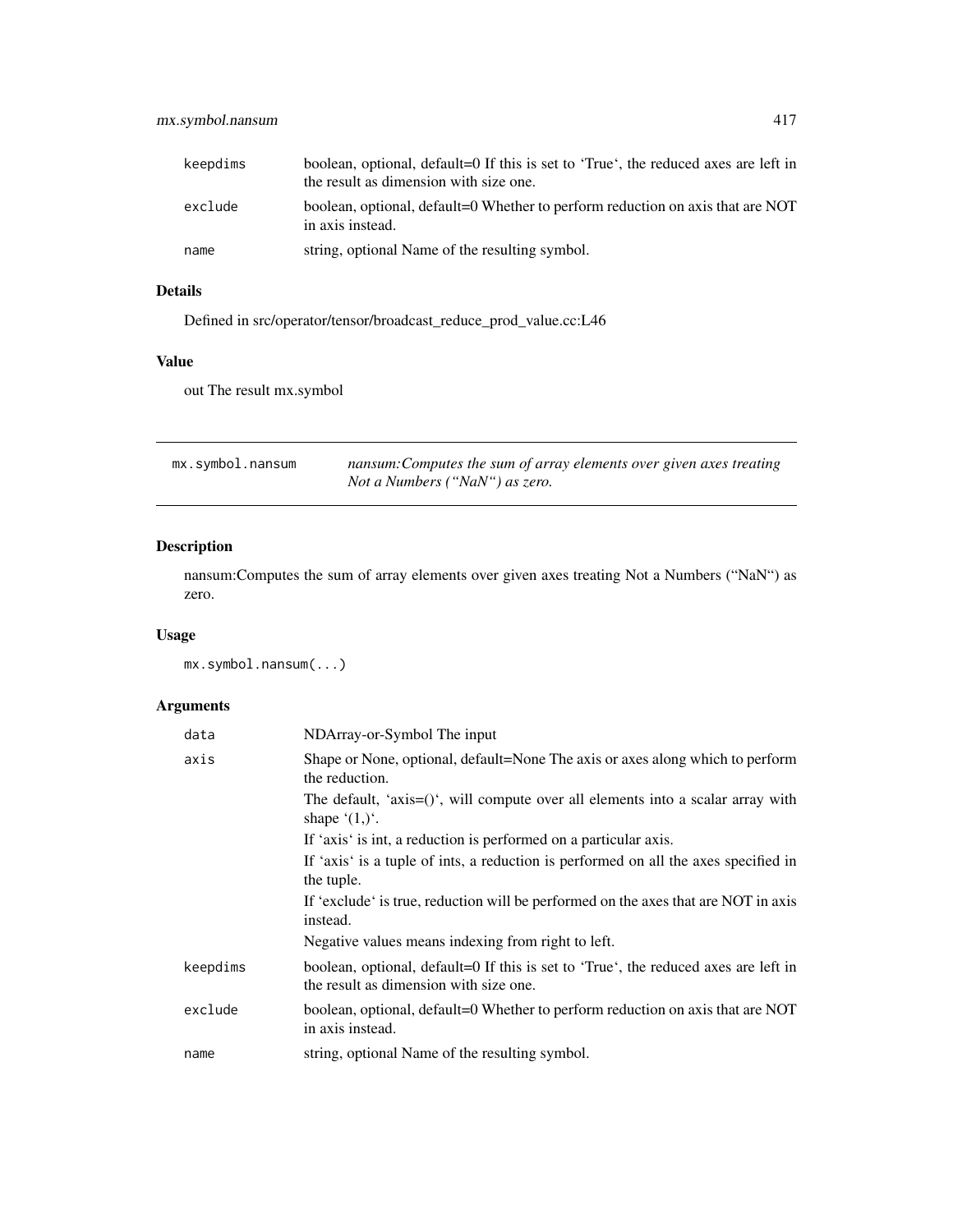Defined in src/operator/tensor/broadcast\_reduce\_sum\_value.cc:L101

## Value

out The result mx.symbol

mx.symbol.negative *negative:Numerical negative of the argument, element-wise.*

## Description

The storage type of "negative" output depends upon the input storage type:

#### Usage

mx.symbol.negative(...)

#### Arguments

| data | NDArray-or-Symbol The input array.             |
|------|------------------------------------------------|
| name | string, optional Name of the resulting symbol. |

#### Details

- negative(default) = default - negative(row\_sparse) = row\_sparse - negative(csr) = csr

#### Value

out The result mx.symbol

mx.symbol.norm *norm:Computes the norm on an NDArray.*

## Description

This operator computes the norm on an NDArray with the specified axis, depending on the value of the ord parameter. By default, it computes the L2 norm on the entire array. Currently only ord=2 supports sparse ndarrays.

#### Usage

mx.symbol.norm(...)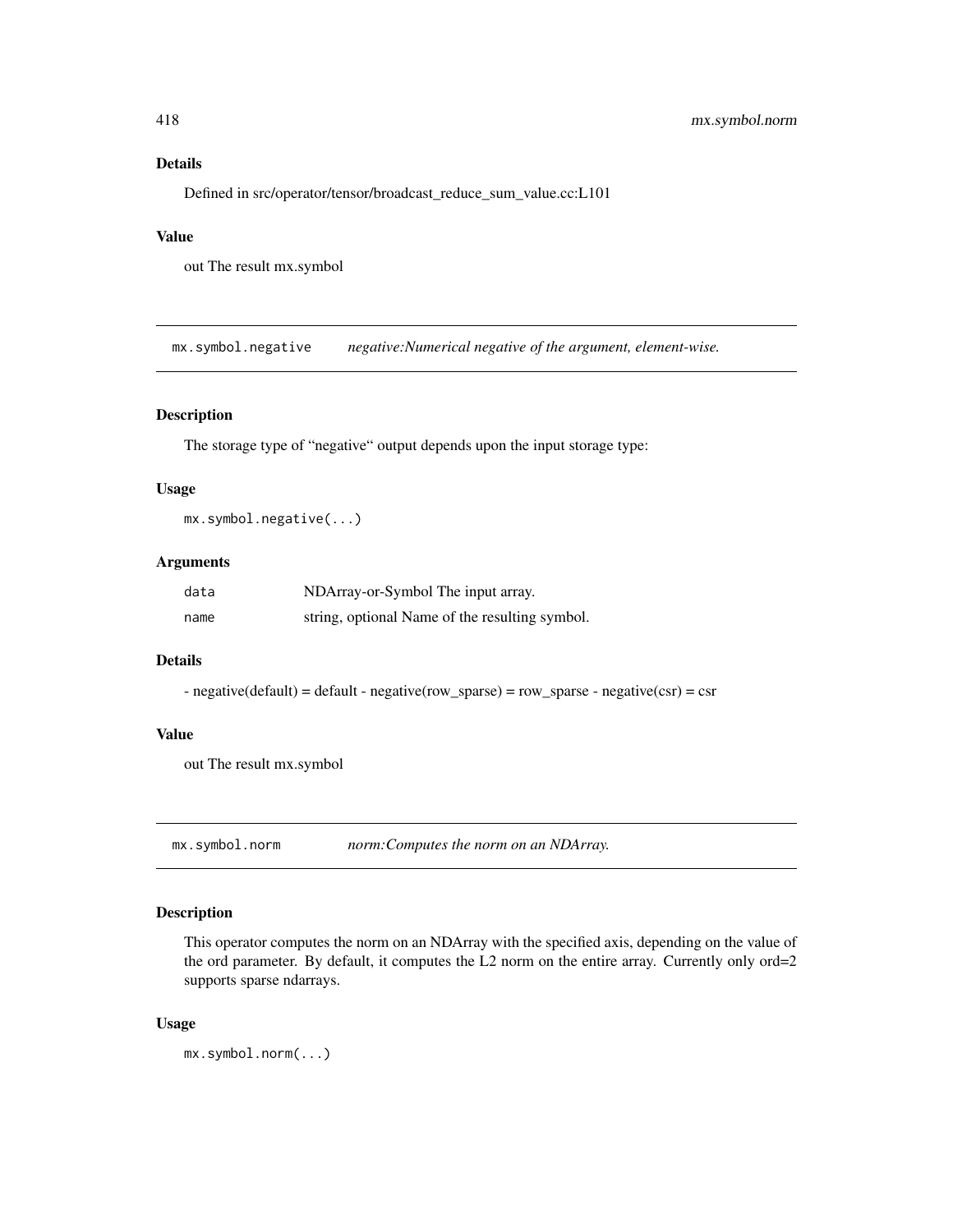| data      | NDArray-or-Symbol The input                                                                                                                                                                                                                                                                                                                                                                                      |
|-----------|------------------------------------------------------------------------------------------------------------------------------------------------------------------------------------------------------------------------------------------------------------------------------------------------------------------------------------------------------------------------------------------------------------------|
| ord       | int, optional, default='2' Order of the norm. Currently ord=1 and ord=2 is sup-<br>ported.                                                                                                                                                                                                                                                                                                                       |
| axis      | Shape or None, optional, default=None The axis or axes along which to perform<br>the reduction. The default, ' $axis=()$ ', will compute over all elements into a scalar<br>array with shape $(1,)^{\prime}$ . If 'axis' is int, a reduction is performed on a particular<br>axis. If 'axis' is a 2-tuple, it specifies the axes that hold 2-D matrices, and the<br>matrix norms of these matrices are computed. |
| out.dtype | None, 'float16', 'float32', 'float64', 'int32', 'int64', 'int8', optional, default='None'<br>The data type of the output.                                                                                                                                                                                                                                                                                        |
| keepdims  | boolean, optional, default=0 If this is set to 'True', the reduced axis is left in the<br>result as dimension with size one.                                                                                                                                                                                                                                                                                     |
| name      | string, optional Name of the resulting symbol.                                                                                                                                                                                                                                                                                                                                                                   |

## Details

Examples::

 $x = [[[1, 2], [3, 4]], [[2, 2], [5, 6]]]$ norm(x, ord=2, axis=1) = [[3.1622777 4.472136 ] [5.3851647 6.3245554]] norm(x, ord=1, axis=1) =  $[[4., 6.], [7., 8.]]$ rsp = x.cast\_storage('row\_sparse')  $norm(rsp) = [5.47722578]$  $\text{csr} = \text{x}.\text{cast\_storage}('\text{csr'})$  $norm(csr) = [5.47722578]$ Defined in src/operator/tensor/broadcast\_reduce\_norm\_value.cc:L88

#### Value

out The result mx.symbol

mx.symbol.normal *normal:Draw random samples from a normal (Gaussian) distribution.*

## Description

.. note:: The existing alias "normal" is deprecated.

## Usage

mx.symbol.normal(...)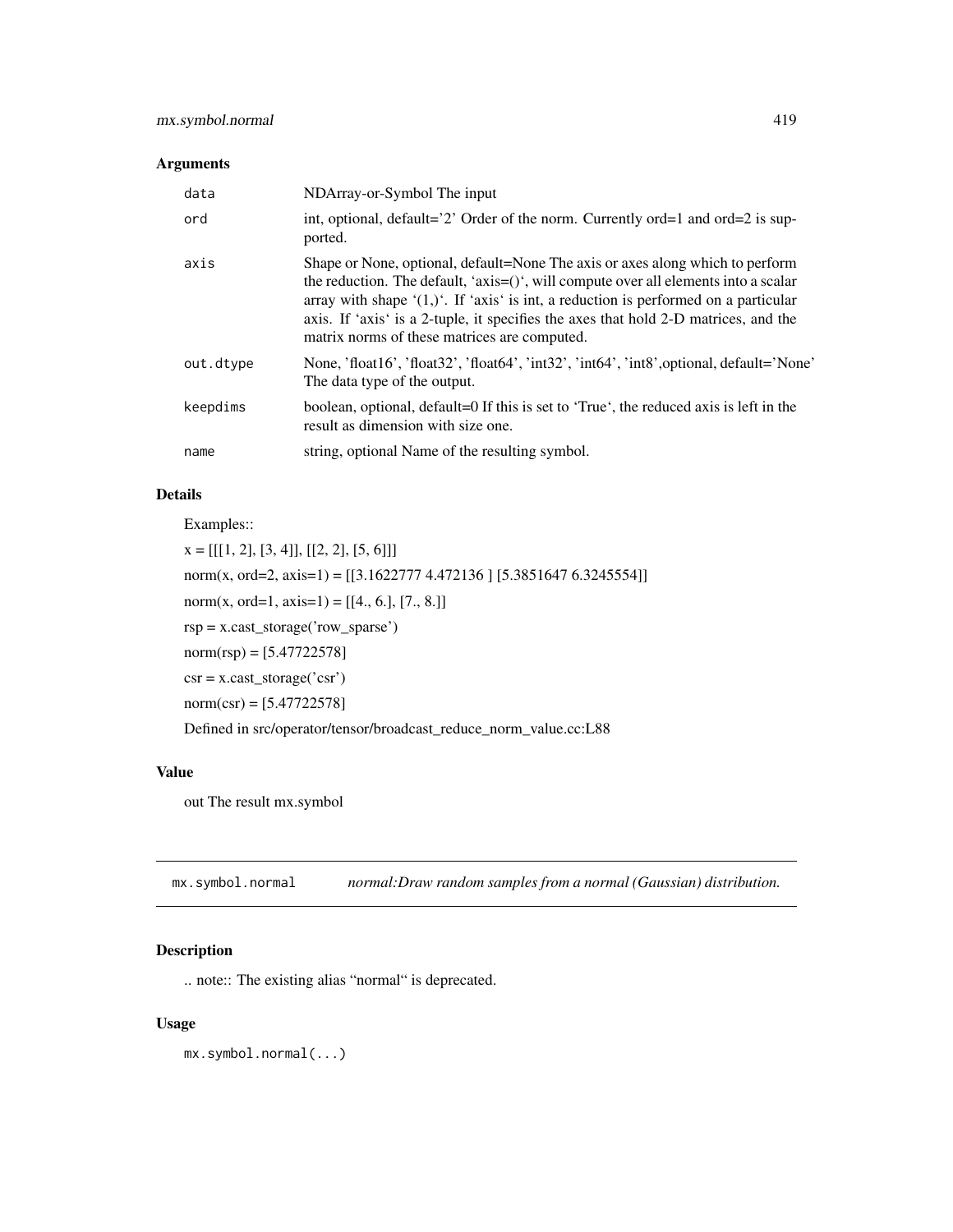| loc   | float, optional, default=0 Mean of the distribution.                                                                                                                         |
|-------|------------------------------------------------------------------------------------------------------------------------------------------------------------------------------|
| scale | float, optional, default=1 Standard deviation of the distribution.                                                                                                           |
| shape | Shape(tuple), optional, default=None Shape of the output.                                                                                                                    |
| ctx   | string, optional, default="Context of output, in format [cpulgpulcpu_pinned](n).<br>Only used for imperative calls.                                                          |
| dtype | 'None', 'float16', 'float32', 'float64', optional, default='None' DType of the out-<br>put in case this can't be inferred. Defaults to float 32 if not defined (dtype=None). |
| name  | string, optional Name of the resulting symbol.                                                                                                                               |

#### Details

Samples are distributed according to a normal distribution parametrized by \*loc\* (mean) and \*scale\* (standard deviation).

Example::

normal(loc=0, scale=1, shape=(2,2)) = [[ 1.89171135, -1.16881478], [-1.23474145, 1.55807114]] Defined in src/operator/random/sample\_op.cc:L112

# Value

out The result mx.symbol

| mx.symbol.ones_like | ones_like:Return an array of ones with the same shape and type as the |
|---------------------|-----------------------------------------------------------------------|
|                     | <i>input array.</i>                                                   |

# Description

Examples::

## Usage

mx.symbol.ones\_like(...)

## Arguments

| data | NDArray-or-Symbol The input                    |
|------|------------------------------------------------|
| name | string, optional Name of the resulting symbol. |

## Details

 $x = [[0., 0., 0.], [0., 0., 0.]]$ ones\_like(x) =  $[[ 1., 1., 1.], [ 1., 1., 1.]]$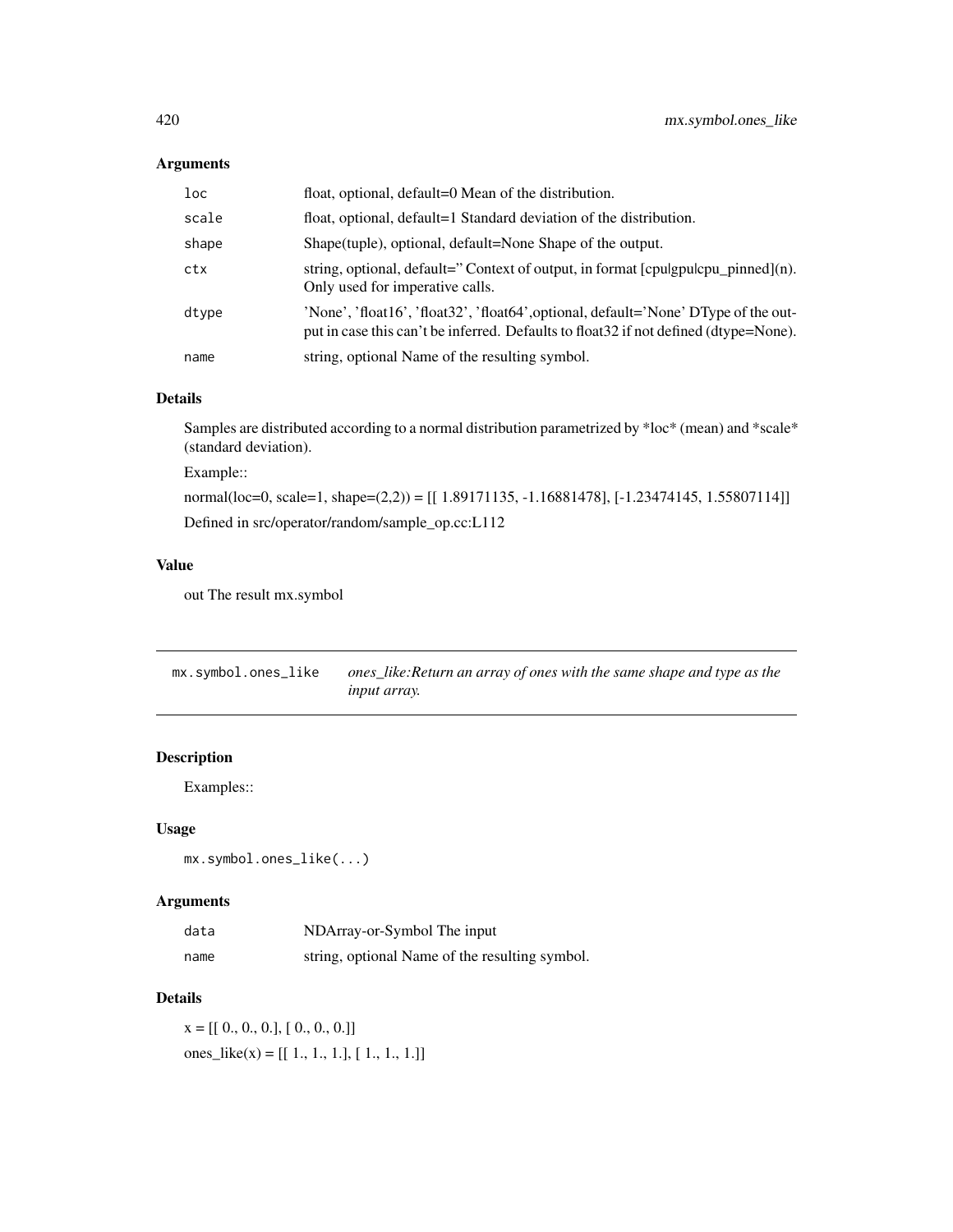## Value

out The result mx.symbol

mx.symbol.one\_hot *one\_hot:Returns a one-hot array.*

## Description

The locations represented by 'indices' take value 'on\_value', while all other locations take value 'off\_value'.

# Usage

mx.symbol.one\_hot(...)

## Arguments

| indices   | NDArray-or-Symbol array of locations where to set on_value                                                                           |
|-----------|--------------------------------------------------------------------------------------------------------------------------------------|
| depth     | int, required Depth of the one hot dimension.                                                                                        |
| on.value  | double, optional, default=1 The value assigned to the locations represented by<br>indices.                                           |
| off.value | double, optional, default=0 The value assigned to the locations not represented<br>by indices.                                       |
| dtype     | 'bfloat16', 'float16', 'float32', 'float64', 'int32', 'int64', 'int8', 'uint8', optional,<br>$default='float32' DType of the output$ |
| name      | string, optional Name of the resulting symbol.                                                                                       |

## Details

'one\_hot' operation with 'indices' of shape "(i0, i1)" and 'depth' of "d" would result in an output array of shape " $(i0, i1, d)$ " with::

 $output[i,j,:] = off_value output[i,j,indices[i,j]] = on_value$ 

Examples::

one\_hot( $[1,0,2,0]$ , 3) =  $[[0. 1. 0.] [1. 0. 0.] [0. 0. 1.] [1. 0. 0.]]$ 

one\_hot([1,0,2,0], 3, on\_value=8, off\_value=1, dtype='int32') = [[1 8 1] [8 1 1] [1 1 8] [8 1 1]]

one\_hot([[1,0],[1,0],[2,0]], 3) = [[[ 0. 1. 0.] [ 1. 0. 0.]]

 $[[0.1.0.] [1.0.0.]]$ 

 $[[0.0.1.] [1.0.0.]]]$ 

Defined in src/operator/tensor/indexing\_op.cc:L882

## Value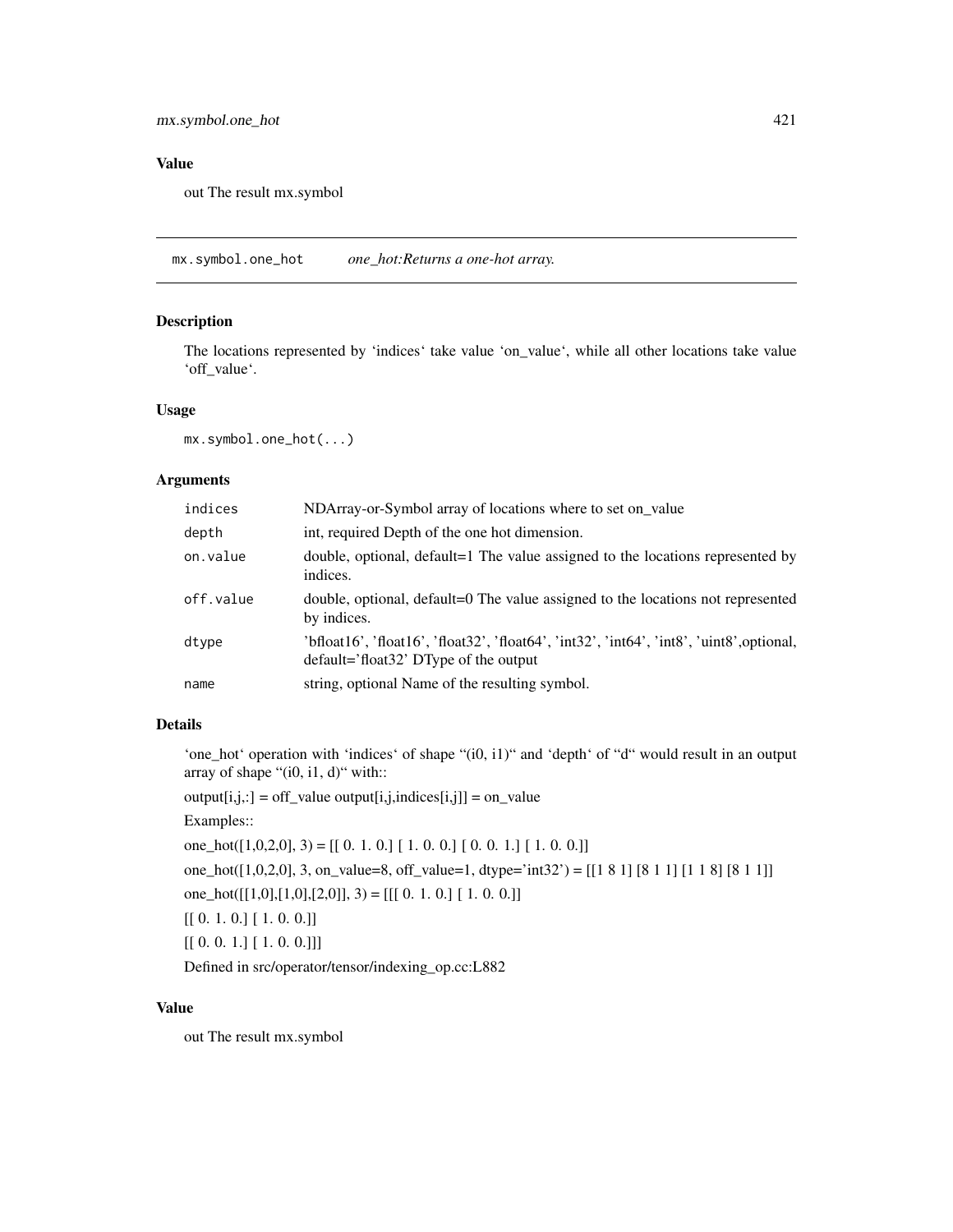#### Description

.. note:: 'Pad' is deprecated. Use 'pad' instead.

#### Usage

mx.symbol.Pad(...)

## Arguments

| data      | NDArray-or-Symbol An n-dimensional input array.                                                                                                                                                                                                                                                                                                                          |
|-----------|--------------------------------------------------------------------------------------------------------------------------------------------------------------------------------------------------------------------------------------------------------------------------------------------------------------------------------------------------------------------------|
| mode      | 'constant', 'edge', 'reflect', required Padding type to use. "constant" pads with<br>'constant_value' "edge" pads using the edge values of the input array "reflect"<br>pads by reflecting values with respect to the edges.                                                                                                                                             |
| pad.width | Shape (tuple), required Widths of the padding regions applied to the edges of<br>each axis. It is a tuple of integer padding widths for each axis of the format "(be-<br>fore_1, after_1, , before_N, after_N)". It should be of length " $2*N$ " where<br>"N" is the number of dimensions of the array. This is equivalent to pad_width in<br>numpy.pad, but flattened. |
|           | constant value double, optional, default=0 The value used for padding when 'mode' is "con-<br>stant".                                                                                                                                                                                                                                                                    |
| name      | string, optional Name of the resulting symbol.                                                                                                                                                                                                                                                                                                                           |

#### Details

.. note:: Current implementation only supports 4D and 5D input arrays with padding applied only on axes 1, 2 and 3. Expects axes 4 and 5 in 'pad\_width' to be zero.

This operation pads an input array with either a 'constant\_value' or edge values along each axis of the input array. The amount of padding is specified by 'pad\_width'.

'pad\_width' is a tuple of integer padding widths for each axis of the format "(before\_1, after\_1, ... , before\_N, after\_N)". The 'pad\_width' should be of length "2\*N" where "N" is the number of dimensions of the array.

For dimension "N" of the input array, "before\_N" and "after\_N" indicates how many values to add before and after the elements of the array along dimension "N". The widths of the higher two dimensions "before\_1", "after\_1", "before\_2", "after\_2" must be 0.

Example::

 $x = [[[[1. 2. 3.][4. 5. 6.]]]$ [[ 7. 8. 9.] [ 10. 11. 12.]]] [[[ 11. 12. 13.] [ 14. 15. 16.]] [[ 17. 18. 19.] [ 20. 21. 22.]]]]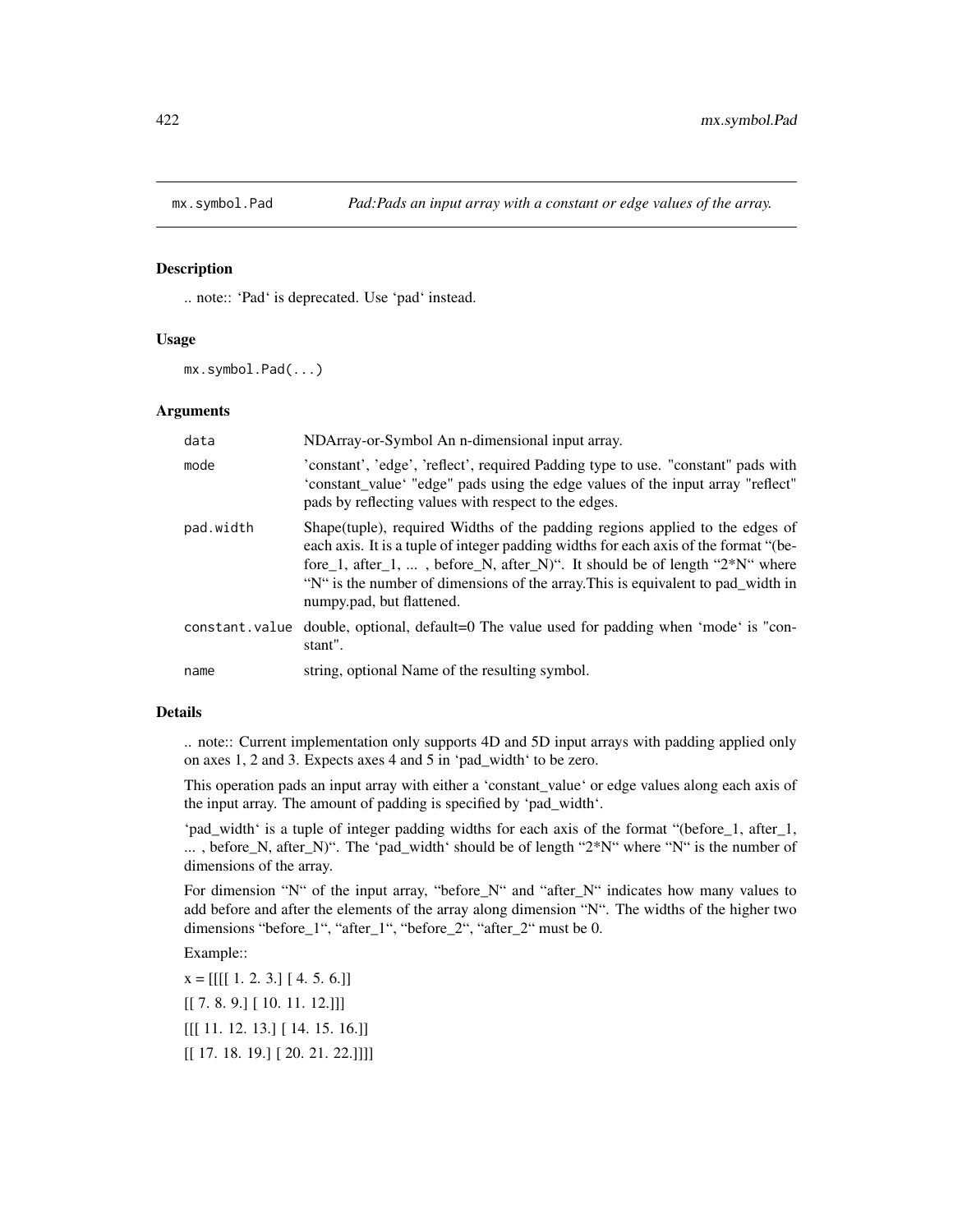$pad(x, mode='edge", pad\_width=(0,0,0,0,1,1,1,1)) =$  $[[[[ 1. 1. 2. 3. 3.] [ 1. 1. 2. 3. 3.] [ 4. 4. 5. 6. 6.] [ 4. 4. 5. 6. 6.]]$ [[ 7. 7. 8. 9. 9.] [ 7. 7. 8. 9. 9.] [ 10. 10. 11. 12. 12.] [ 10. 10. 11. 12. 12.]]] [[[ 11. 11. 12. 13. 13.] [ 11. 11. 12. 13. 13.] [ 14. 14. 15. 16. 16.] [ 14. 14. 15. 16. 16.]] [[ 17. 17. 18. 19. 19.] [ 17. 17. 18. 19. 19.] [ 20. 20. 21. 22. 22.] [ 20. 20. 21. 22. 22.]]]] pad(x, mode="constant", constant\_value=0, pad\_width= $(0,0,0,0,1,1,1,1)$ ) =  $[[[[0. 0. 0. 0. 0. 0.]] [0. 1. 2. 3. 0.]] [0. 4. 5. 6. 0.]] [0. 0. 0. 0. 0.]]$  $[[0. 0. 0. 0. 0.]] [0. 7. 8. 9. 0.] [0. 10. 11. 12. 0.] [0. 0. 0. 0. 0.]]]$  $[[[ 0. 0. 0. 0. 0. ] [ 0. 11. 12. 13. 0. ] [ 0. 14. 15. 16. 0.] [ 0. 0. 0. 0. 0. ]]$  $[[ [ 0. 0. 0. 0. 0.] [ 0. 17. 18. 19. 0.] [ 0. 20. 21. 22. 0.] [ 0. 0. 0. 0.]]]]$ Defined in src/operator/pad.cc:L765

#### Value

out The result mx.symbol

mx.symbol.pad *pad:Pads an input array with a constant or edge values of the array.*

#### Description

.. note:: 'Pad' is deprecated. Use 'pad' instead.

## Usage

mx.symbol.pad(...)

| data      | NDArray-or-Symbol An n-dimensional input array.                                                                                                                                                                                                                                                                                                                         |
|-----------|-------------------------------------------------------------------------------------------------------------------------------------------------------------------------------------------------------------------------------------------------------------------------------------------------------------------------------------------------------------------------|
| mode      | 'constant', 'edge', 'reflect', required Padding type to use. "constant" pads with<br>'constant_value' "edge" pads using the edge values of the input array "reflect"<br>pads by reflecting values with respect to the edges.                                                                                                                                            |
| pad.width | Shape(tuple), required Widths of the padding regions applied to the edges of<br>each axis. It is a tuple of integer padding widths for each axis of the format "(be-<br>fore_1, after_1, , before_N, after_N)". It should be of length " $2*N$ " where<br>"N" is the number of dimensions of the array. This is equivalent to pad_width in<br>numpy.pad, but flattened. |
|           | constant value double, optional, default=0 The value used for padding when 'mode' is "con-<br>stant".                                                                                                                                                                                                                                                                   |
| name      | string, optional Name of the resulting symbol.                                                                                                                                                                                                                                                                                                                          |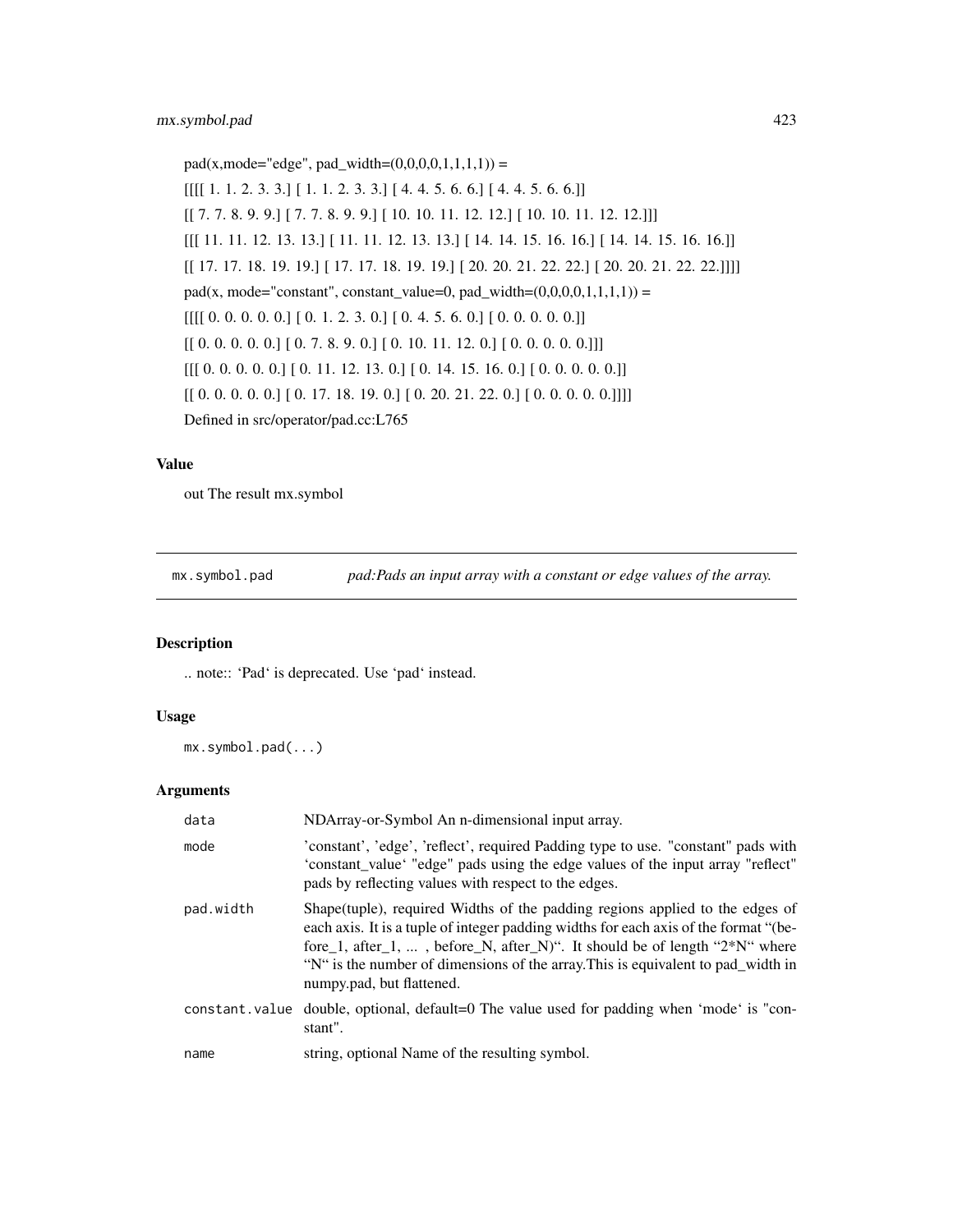.. note:: Current implementation only supports 4D and 5D input arrays with padding applied only on axes 1, 2 and 3. Expects axes 4 and 5 in 'pad\_width' to be zero.

This operation pads an input array with either a 'constant\_value' or edge values along each axis of the input array. The amount of padding is specified by 'pad\_width'.

'pad\_width' is a tuple of integer padding widths for each axis of the format "(before\_1, after\_1, ... , before\_N, after\_N)". The 'pad\_width' should be of length "2\*N" where "N" is the number of dimensions of the array.

For dimension "N" of the input array, "before\_N" and "after\_N" indicates how many values to add before and after the elements of the array along dimension "N". The widths of the higher two dimensions "before\_1", "after\_1", "before\_2", "after\_2" must be 0.

#### Example::

 $x = [[[[ 1. 2. 3. ] [ 4. 5. 6.]]]$  $[[ 7. 8. 9.] [ 10. 11. 12.]]]$ [[[ 11. 12. 13.] [ 14. 15. 16.]] [[ 17. 18. 19.] [ 20. 21. 22.]]]]  $pad(x, mode='edge", pad\_width=(0,0,0,0,1,1,1,1)) =$  $[[[[ 1. 1. 2. 3. 3.] [ 1. 1. 2. 3. 3.] [ 4. 4. 5. 6. 6.] [ 4. 4. 5. 6. 6.]]$ [[ 7. 7. 8. 9. 9.] [ 7. 7. 8. 9. 9.] [ 10. 10. 11. 12. 12.] [ 10. 10. 11. 12. 12.]]] [[[ 11. 11. 12. 13. 13.] [ 11. 11. 12. 13. 13.] [ 14. 14. 15. 16. 16.] [ 14. 14. 15. 16. 16.]] [[ 17. 17. 18. 19. 19.] [ 17. 17. 18. 19. 19.] [ 20. 20. 21. 22. 22.] [ 20. 20. 21. 22. 22.]]]] pad(x, mode="constant", constant\_value=0, pad\_width= $(0,0,0,0,1,1,1,1)$ ) =  $[[[[0. 0. 0. 0. 0. 0.]] [0. 1. 2. 3. 0.]] [0. 4. 5. 6. 0.]] [0. 0. 0. 0. 0.]]$  $[[ 0. 0. 0. 0. 0.]**[ 0. 7. 8. 9. 0.**] [ 0. 10. 11. 12. 0.] [ 0. 0. 0. 0. 0.]]$  $[[[ 0. 0. 0. 0. 0. ] [ 0. 11. 12. 13. 0. ] [ 0. 14. 15. 16. 0.] [ 0. 0. 0. 0. 0. ]]$  $[[ 0. 0. 0. 0. 0.]  
 [ 0. 17. 18. 19. 0.] [ 0. 20. 21. 22. 0.] [ 0. 0. 0. 0. 0.]]]]$ Defined in src/operator/pad.cc:L765

#### Value

out The result mx.symbol

| mx.symbol.pick | pick: Picks elements from an input array according to the input indices |
|----------------|-------------------------------------------------------------------------|
|                | along the given axis.                                                   |

#### **Description**

Given an input array of shape " $(d0, d1)$ " and indices of shape " $(i0, 0)$ ", the result will be an output array of shape "(i0,)" with::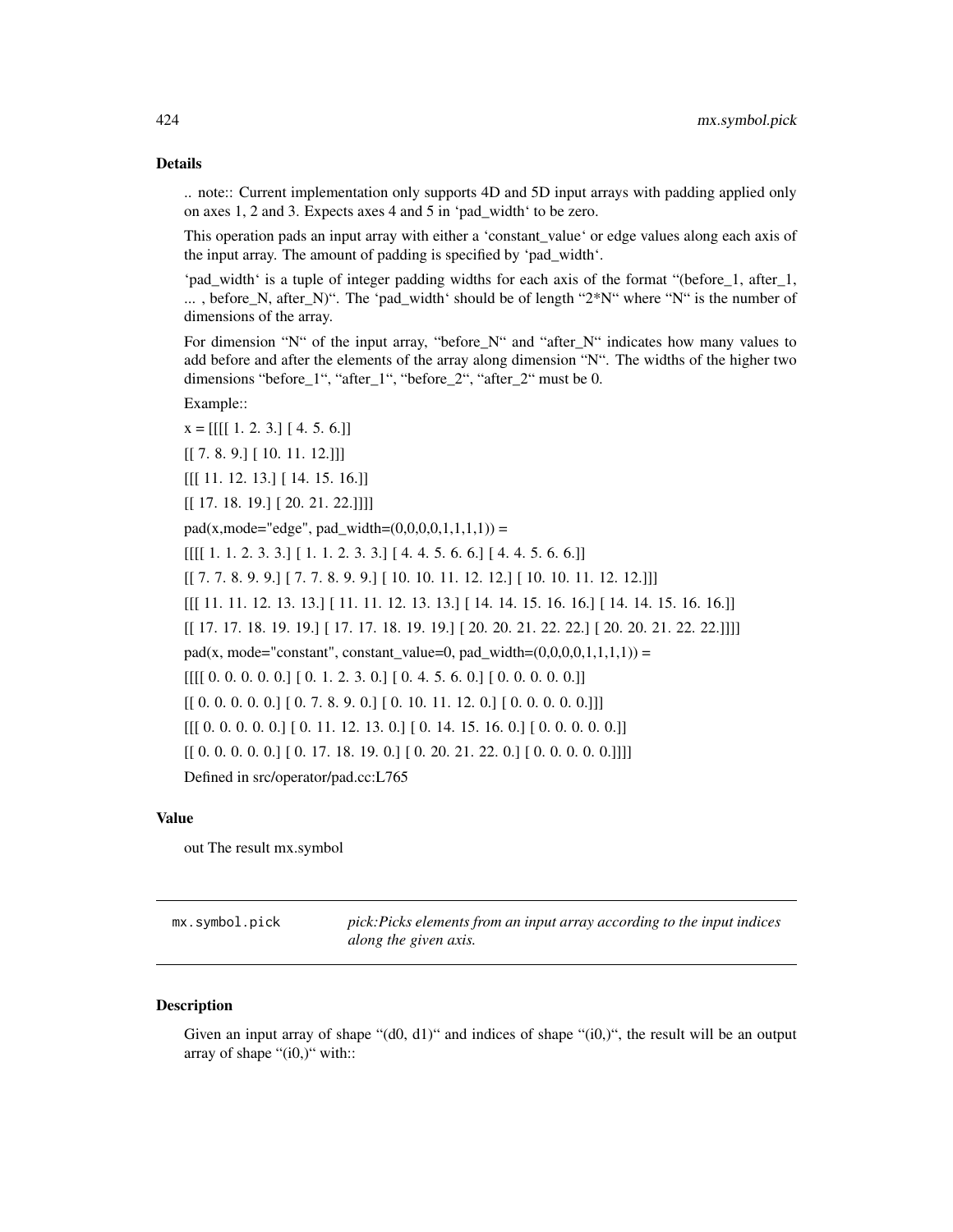## mx.symbol.pick 425

## Usage

mx.symbol.pick(...)

## Arguments

| data     | NDArray-or-Symbol The input array                                                                                                                                                                                                                                                                    |
|----------|------------------------------------------------------------------------------------------------------------------------------------------------------------------------------------------------------------------------------------------------------------------------------------------------------|
| index    | NDArray-or-Symbol The index array                                                                                                                                                                                                                                                                    |
| axis     | int or None, optional, default='-1' int or None. The axis to picking the elements.<br>Negative values means indexing from right to left. If is 'None', the elements in<br>the index w.r.t the flattened input will be picked.                                                                        |
| keepdims | boolean, optional, default=0 If true, the axis where we pick the elements is left<br>in the result as dimension with size one.                                                                                                                                                                       |
| mode     | 'clip', 'wrap', optional, default='clip' Specify how out-of-bound indices behave.<br>Default is "clip". "clip" means clip to the range. So, if all indices mentioned are<br>too large, they are replaced by the index that addresses the last element along an<br>axis. "wrap" means to wrap around. |
| name     | string, optional Name of the resulting symbol.                                                                                                                                                                                                                                                       |

#### Details

 $output[i] = input[i, indices[i]]$ 

By default, if any index mentioned is too large, it is replaced by the index that addresses the last element along an axis (the 'clip' mode).

This function supports n-dimensional input and (n-1)-dimensional indices arrays.

Examples::

 $x = [[1., 2.], [3., 4.], [5., 6.]]$ 

// picks elements with specified indices along axis 0 pick(x, y=[0,1], 0) = [1., 4.]

// picks elements with specified indices along axis 1 pick(x, y=[0,1,0], 1) =  $[1., 4., 5.]$ 

// picks elements with specified indices along axis 1 using 'wrap' mode // to place indicies that would normally be out of bounds pick(x, y=[2,-1,-2], 1, mode='wrap') =  $[1., 4., 5.]$ 

 $y = [[1.], [0.], [2.]]$ 

 $\ell$  picks elements with specified indices along axis 1 and dims are maintained pick(x, y, 1, keepdims=True) =  $[[ 2.], [ 3.], [ 6.]]$ 

Defined in src/operator/tensor/broadcast\_reduce\_op\_index.cc:L150

## Value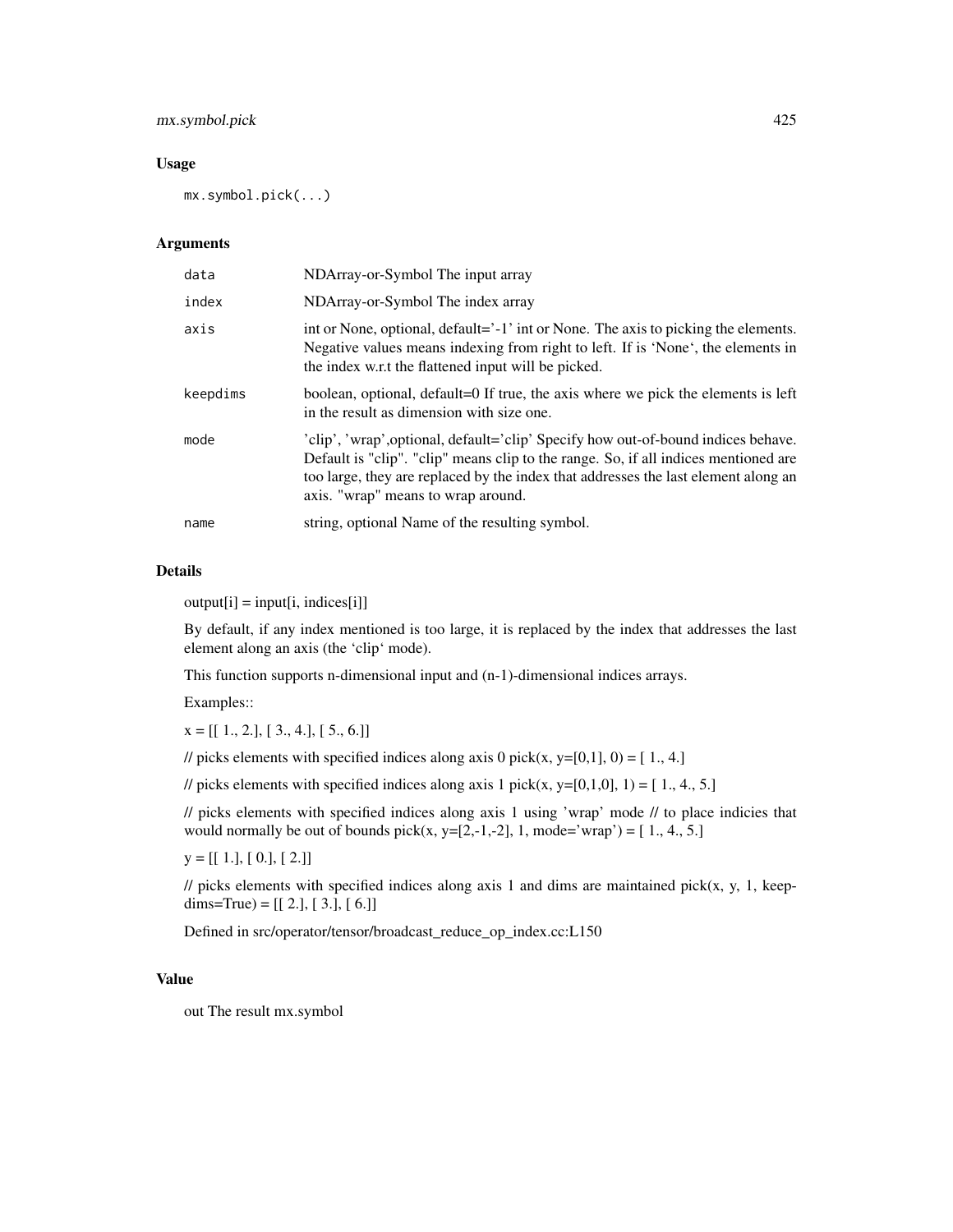mx.symbol.Pooling *Pooling:Performs pooling on the input.*

# Description

The shapes for 1-D pooling are

# Usage

mx.symbol.Pooling(...)

| data               | NDArray-or-Symbol Input data to the pooling operator.                                                                                                                                                                                                                                                                                                               |  |
|--------------------|---------------------------------------------------------------------------------------------------------------------------------------------------------------------------------------------------------------------------------------------------------------------------------------------------------------------------------------------------------------------|--|
| kernel             | Shape(tuple), optional, default=[] Pooling kernel size: $(y, x)$ or $(d, y, x)$                                                                                                                                                                                                                                                                                     |  |
| pool.type          | 'avg', 'lp', 'max', 'sum', optional, default='max' Pooling type to be applied.                                                                                                                                                                                                                                                                                      |  |
| global.pool        | boolean, optional, default=0 Ignore kernel size, do global pooling based on cur-<br>rent input feature map.                                                                                                                                                                                                                                                         |  |
| cudnn.off          | boolean, optional, default=0 Turn off cudnn pooling and use MXNet pooling<br>operator.                                                                                                                                                                                                                                                                              |  |
| pooling.convention |                                                                                                                                                                                                                                                                                                                                                                     |  |
|                    | 'full', 'same', 'valid', optional, default='valid' Pooling convention to be applied.                                                                                                                                                                                                                                                                                |  |
| stride             | Shape(tuple), optional, default=[] Stride: for pooling $(y, x)$ or $(d, y, x)$ . Defaults<br>to 1 for each dimension.                                                                                                                                                                                                                                               |  |
| pad                | Shape(tuple), optional, default=[] Pad for pooling: $(y, x)$ or $(d, y, x)$ . Defaults to<br>no padding.                                                                                                                                                                                                                                                            |  |
| p.value            | int or None, optional, default='None' Value of p for Lp pooling, can be 1 or 2,<br>required for Lp Pooling.                                                                                                                                                                                                                                                         |  |
| count.include.pad  |                                                                                                                                                                                                                                                                                                                                                                     |  |
|                    | boolean or None, optional, default=None Only used for AvgPool, specify whether<br>to count padding elements for average<br>calculation. For example, with a $5*5$ ker-<br>nel on a 3*3 corner of a image, the sum of the 9 valid elements will be divided<br>by 25 if this is set to true, or it will be divided by 9 if this is set to false. Defaults<br>to true. |  |
| layout             | None, 'NCDHW', 'NCHW', 'NCW', 'NDHWC', 'NHWC', 'NWC', optional,<br>default='None' Set layout for input and output. Empty for default layout: NCW<br>for 1d, NCHW for 2d and NCDHW for 3d.                                                                                                                                                                           |  |
| name               | string, optional Name of the resulting symbol.                                                                                                                                                                                                                                                                                                                      |  |
|                    |                                                                                                                                                                                                                                                                                                                                                                     |  |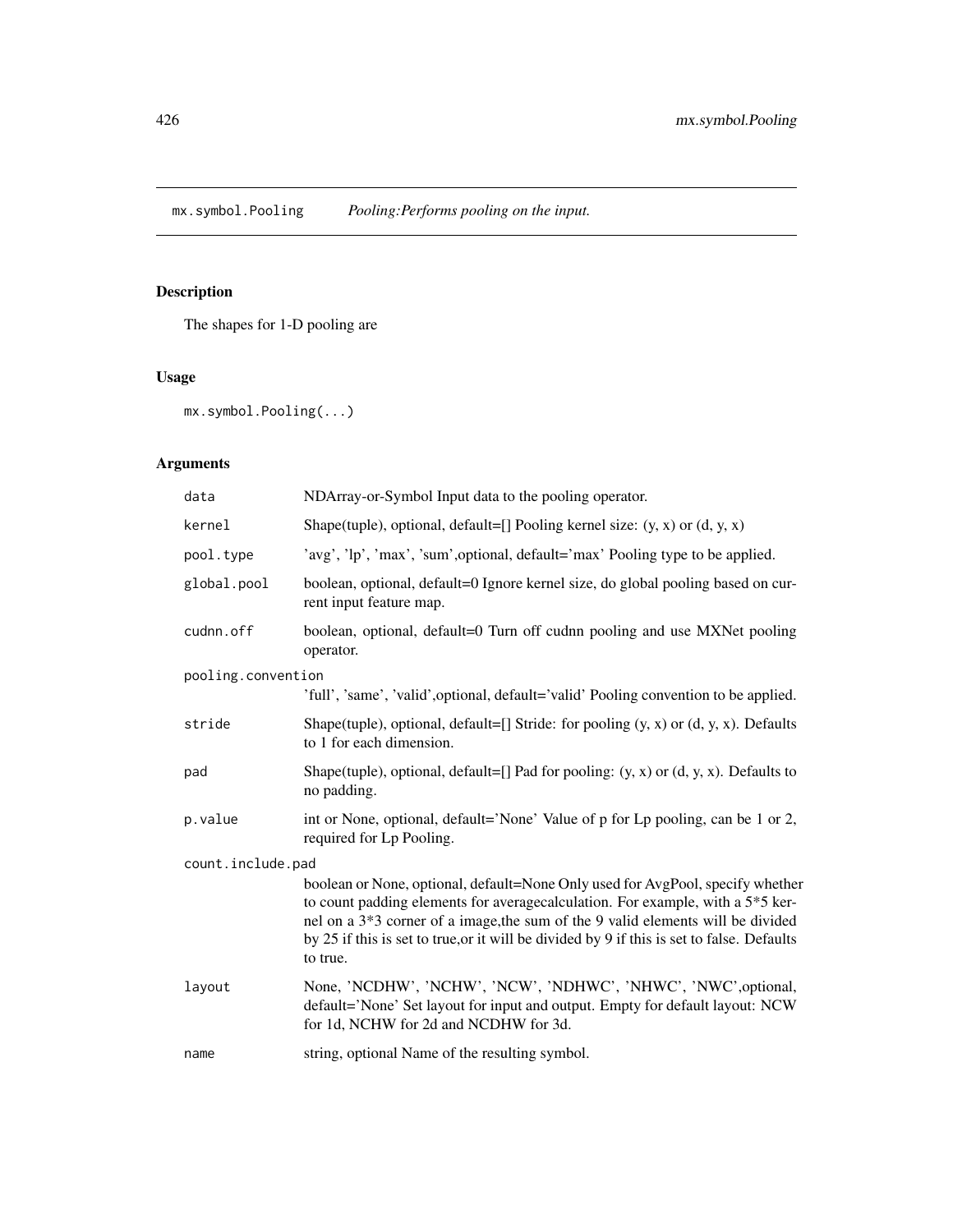- \*\*data\*\* and \*\*out\*\*: \*(batch\_size, channel, width)\* (NCW layout) or \*(batch\_size, width, channel)\* (NWC layout),

The shapes for 2-D pooling are

- \*\*data\*\* and \*\*out\*\*: \*(batch\_size, channel, height, width)\* (NCHW layout) or \*(batch\_size, height, width, channel)\* (NHWC layout),

out\_height = f(height, kernel[0], pad[0], stride[0]) out\_width = f(width, kernel[1], pad[1], stride[1])

The definition of \*f\* depends on "pooling\_convention", which has two options:

- \*\*valid\*\* (default)::

 $f(x, k, p, s) = floor((x+2*p-k)/s)+1$ 

- \*\*full\*\*, which is compatible with Caffe::

 $f(x, k, p, s) = \text{ceil}((x+2*p-k)/s)+1$ 

When "global\_pool" is set to be true, then global pooling is performed. It will reset "kernel=(height, width)" and set the appropiate padding to 0.

Three pooling options are supported by "pool\_type":

- \*\*avg\*\*: average pooling - \*\*max\*\*: max pooling - \*\*sum\*\*: sum pooling - \*\*lp\*\*: Lp pooling For 3-D pooling, an additional \*depth\* dimension is added before \*height\*. Namely the input data and output will have shape \*(batch\_size, channel, depth, height, width)\* (NCDHW layout) or \*(batch\_size, depth, height, width, channel)\* (NDHWC layout).

Notes on Lp pooling:

Lp pooling was first introduced by this paper: https://arxiv.org/pdf/1204.3968.pdf. L-1 pooling is simply sum pooling, while L-inf pooling is simply max pooling. We can see that Lp pooling stands between those two, in practice the most common value for p is 2.

For each window "X", the mathematical expression for Lp pooling is:

:math: $f(X) = \sqrt{p}\sum_{x^X x^p}$ 

Defined in src/operator/nn/pooling.cc:L416

#### Value

out The result mx.symbol

mx.symbol.Pooling\_v1 *Pooling\_v1:This operator is DEPRECATED. Perform pooling on the input.*

#### **Description**

The shapes for 2-D pooling is

#### Usage

mx.symbol.Pooling\_v1(...)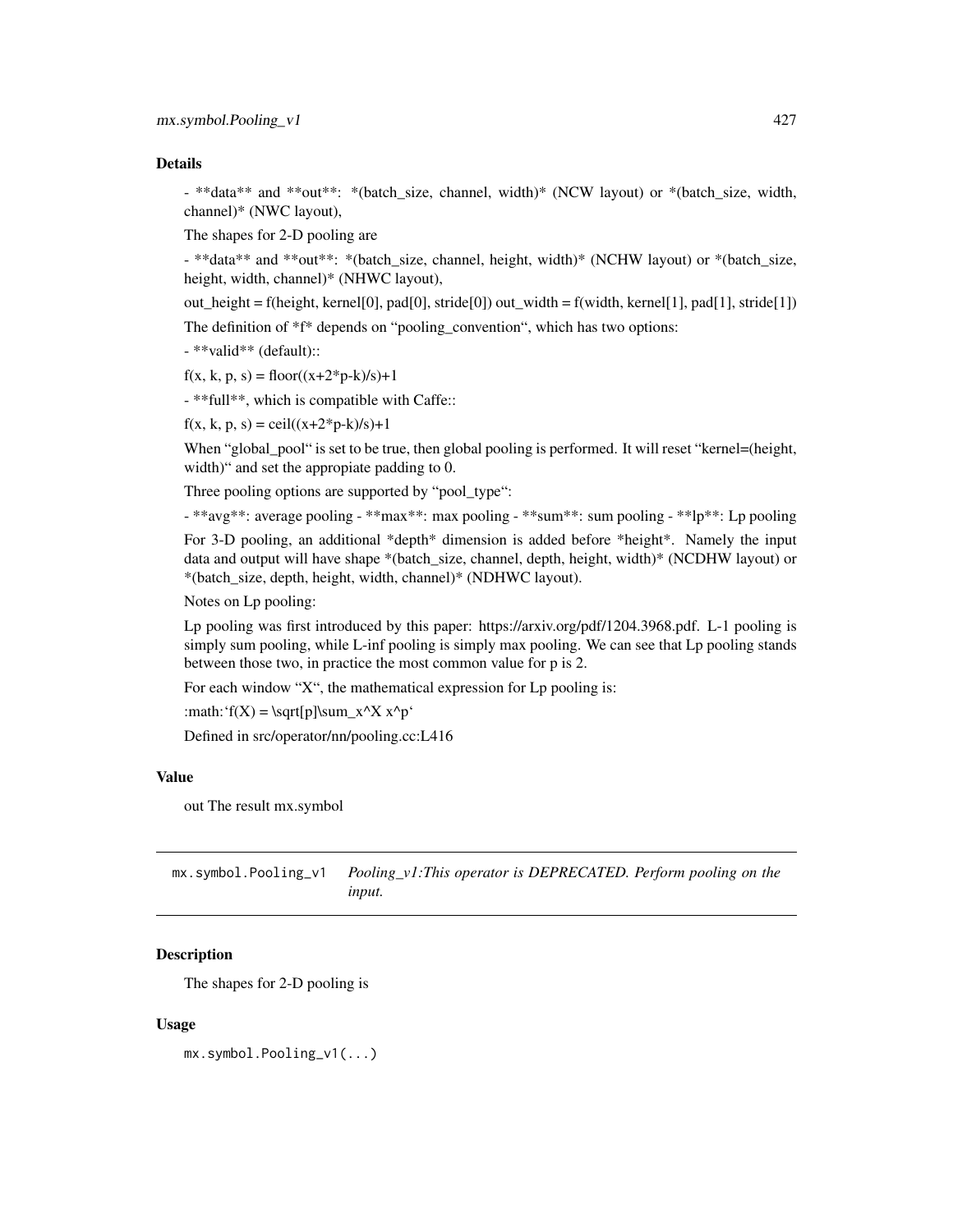| data                                                                                               | NDArray-or-Symbol Input data to the pooling operator.                                                       |
|----------------------------------------------------------------------------------------------------|-------------------------------------------------------------------------------------------------------------|
| kernel                                                                                             | Shape(tuple), optional, default=[] pooling kernel size: $(y, x)$ or $(d, y, x)$                             |
| pool.type                                                                                          | 'avg', 'max', 'sum', optional, default='max' Pooling type to be applied.                                    |
| global.pool                                                                                        | boolean, optional, default=0 Ignore kernel size, do global pooling based on cur-<br>rent input feature map. |
| pooling.convention<br>'full', 'valid', optional, default='valid' Pooling convention to be applied. |                                                                                                             |
| stride                                                                                             | Shape(tuple), optional, default=[] stride: for pooling $(y, x)$ or $(d, y, x)$                              |
| pad                                                                                                | Shape(tuple), optional, default=[] pad for pooling: $(y, x)$ or $(d, y, x)$                                 |
| name                                                                                               | string, optional Name of the resulting symbol.                                                              |

## Details

- \*\*data\*\*: \*(batch\_size, channel, height, width)\* - \*\*out\*\*: \*(batch\_size, num\_filter, out\_height, out\_width)\*, with::

out\_height = f(height, kernel[0], pad[0], stride[0]) out\_width = f(width, kernel[1], pad[1], stride[1])

The definition of \*f\* depends on "pooling\_convention", which has two options:

- \*\*valid\*\* (default)::

 $f(x, k, p, s) = floor((x+2*p-k)/s)+1$ 

- \*\*full\*\*, which is compatible with Caffe::

 $f(x, k, p, s) = \text{ceil}((x+2*p-k)/s)+1$ 

But "global\_pool" is set to be true, then do a global pooling, namely reset "kernel=(height, width)".

Three pooling options are supported by "pool\_type":

- \*\*avg\*\*: average pooling - \*\*max\*\*: max pooling - \*\*sum\*\*: sum pooling

1-D pooling is special case of 2-D pooling with \*weight=1\* and \*kernel[1]=1\*.

For 3-D pooling, an additional \*depth\* dimension is added before \*height\*. Namely the input data will have shape \*(batch\_size, channel, depth, height, width)\*.

Defined in src/operator/pooling\_v1.cc:L103

## Value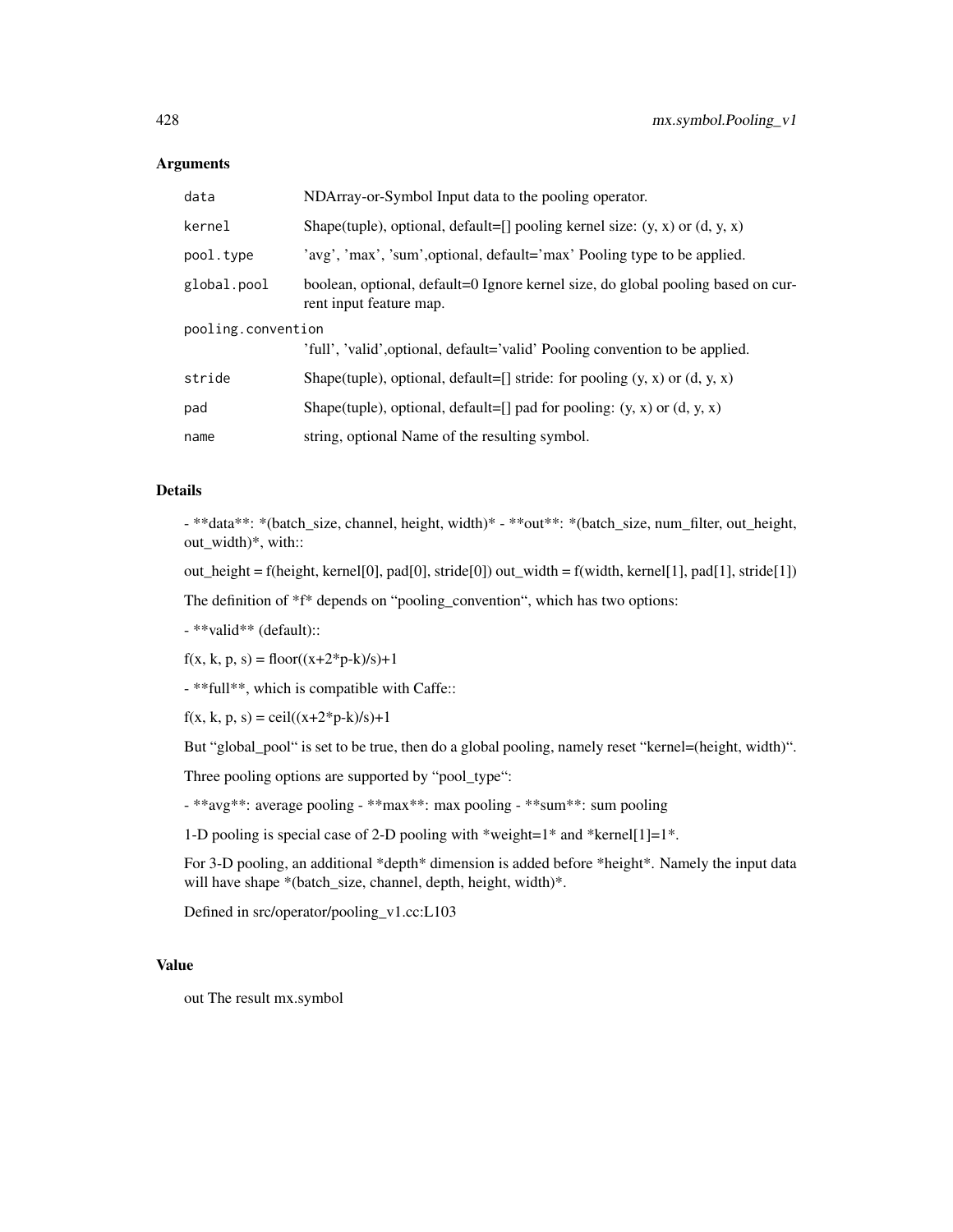*preloaded\_multi\_mp\_sgd\_mom\_update:Momentum update function for multi-precision Stochastic Gradient Descent (SGD) optimizer.*

## Description

Momentum update has better convergence rates on neural networks. Mathematically it looks like below:

#### Usage

mx.symbol.preloaded\_multi\_mp\_sgd\_mom\_update(...)

## Arguments

| data          | NDArray-or-Symbol[] Weights, gradients, momentums, learning rates and weight<br>decays                                                                                                                             |
|---------------|--------------------------------------------------------------------------------------------------------------------------------------------------------------------------------------------------------------------|
| momentum      | float, optional, default=0 The decay rate of momentum estimates at each epoch.                                                                                                                                     |
| rescale.grad  | float, optional, default=1 Rescale gradient to $grad = rescale\_grad*grad$ .                                                                                                                                       |
| clip.gradient | float, optional, default=-1 Clip gradient to the range of [-clip_gradient, clip_gradient]<br>If clip_gradient $\leq 0$ , gradient clipping is turned off. grad = max(min(grad,<br>clip_gradient), -clip_gradient). |
| num.weights   | int, optional, default='1' Number of updated weights.                                                                                                                                                              |
| name          | string, optional Name of the resulting symbol.                                                                                                                                                                     |

## Details

.. math::

 $v_1 = \alpha * \nabla J(W_0) \ v_t = \gamma v_t-1 - \alpha * \nabla J(W_t-1) \ W_t = W_t-1 + v_t$ 

It updates the weights using::

 $v =$  momentum  $* v$  - learning\_rate  $*$  gradient weight  $+= v$ 

Where the parameter "momentum" is the decay rate of momentum estimates at each epoch.

Defined in src/operator/contrib/preloaded\_multi\_sgd.cc:L199

#### Value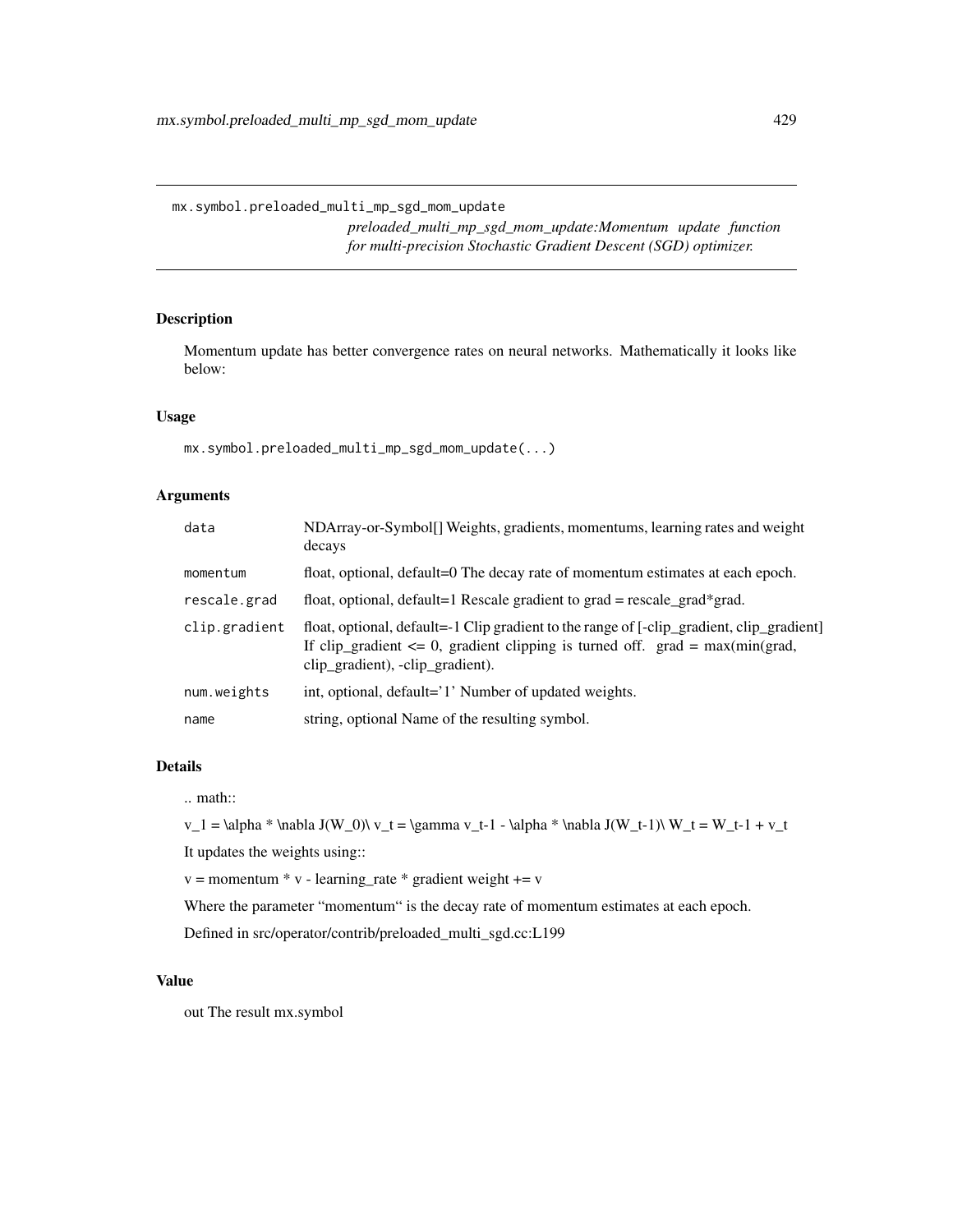mx.symbol.preloaded\_multi\_mp\_sgd\_update

*preloaded\_multi\_mp\_sgd\_update:Update function for multi-precision Stochastic Gradient Descent (SDG) optimizer.*

## Description

It updates the weights using::

#### Usage

mx.symbol.preloaded\_multi\_mp\_sgd\_update(...)

#### Arguments

| data          | NDArray-or-Symbol[] Weights, gradients, learning rates and weight decays                                                                                                                                           |
|---------------|--------------------------------------------------------------------------------------------------------------------------------------------------------------------------------------------------------------------|
| rescale.grad  | float, optional, default=1 Rescale gradient to grad = rescale_grad*grad.                                                                                                                                           |
| clip.gradient | float, optional, default=-1 Clip gradient to the range of [-clip_gradient, clip_gradient]<br>If clip_gradient $\leq 0$ , gradient clipping is turned off. grad = max(min(grad,<br>clip_gradient), -clip_gradient). |
| num.weights   | int, optional, default='1' Number of updated weights.                                                                                                                                                              |
| name          | string, optional Name of the resulting symbol.                                                                                                                                                                     |

#### Details

weight = weight - learning\_rate  $*$  (gradient + wd  $*$  weight) Defined in src/operator/contrib/preloaded\_multi\_sgd.cc:L139

#### Value

out The result mx.symbol

mx.symbol.preloaded\_multi\_sgd\_mom\_update

*preloaded\_multi\_sgd\_mom\_update:Momentum update function for Stochastic Gradient Descent (SGD) optimizer.*

## Description

Momentum update has better convergence rates on neural networks. Mathematically it looks like below:

#### Usage

mx.symbol.preloaded\_multi\_sgd\_mom\_update(...)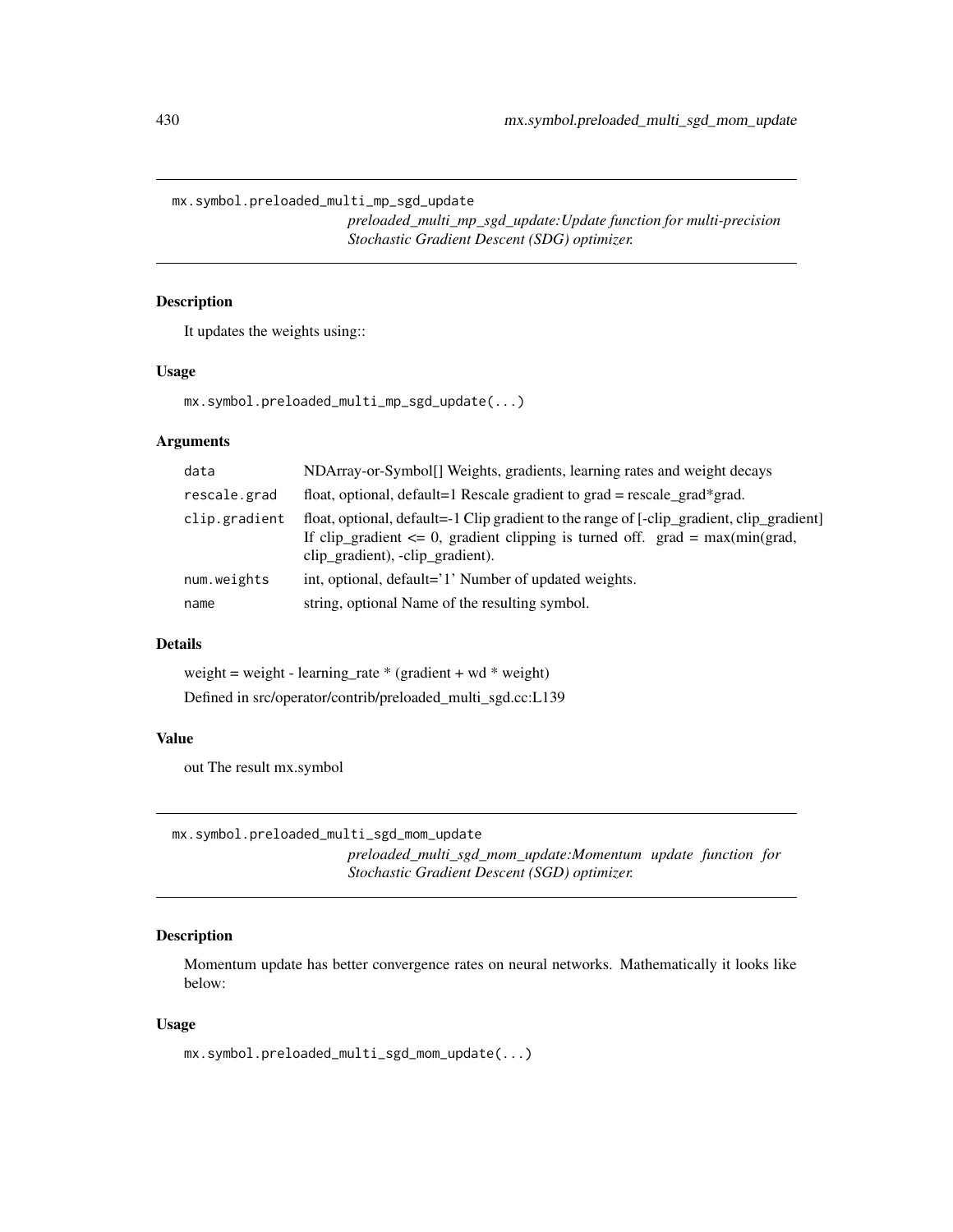| data          | NDArray-or-Symbol[] Weights, gradients, momentum, learning rates and weight<br>decays                                                                                                                              |
|---------------|--------------------------------------------------------------------------------------------------------------------------------------------------------------------------------------------------------------------|
| momentum      | float, optional, default=0 The decay rate of momentum estimates at each epoch.                                                                                                                                     |
| rescale.grad  | float, optional, default=1 Rescale gradient to grad = rescale_grad*grad.                                                                                                                                           |
| clip.gradient | float, optional, default=-1 Clip gradient to the range of [-clip_gradient, clip_gradient]<br>If clip_gradient $\leq 0$ , gradient clipping is turned off. grad = max(min(grad,<br>clip_gradient), -clip_gradient). |
| num.weights   | int, optional, default='1' Number of updated weights.                                                                                                                                                              |
| name          | string, optional Name of the resulting symbol.                                                                                                                                                                     |

#### Details

.. math::

v\_1 = \alpha \* \nabla J(W\_0)\ v\_t = \gamma v\_t-1 - \alpha \* \nabla J(W\_t-1)\ W\_t = W\_t-1 + v\_t It updates the weights using::

 $v =$  momentum  $* v$  - learning\_rate  $*$  gradient weight  $+= v$ 

Where the parameter "momentum" is the decay rate of momentum estimates at each epoch.

Defined in src/operator/contrib/preloaded\_multi\_sgd.cc:L90

#### Value

out The result mx.symbol

mx.symbol.preloaded\_multi\_sgd\_update *preloaded\_multi\_sgd\_update:Update function for Stochastic Gradient Descent (SDG) optimizer.*

# Description

It updates the weights using::

## Usage

```
mx.symbol.preloaded_multi_sgd_update(...)
```

| data          | NDArray-or-Symbol[] Weights, gradients, learning rates and weight decays                                                                                                                                           |
|---------------|--------------------------------------------------------------------------------------------------------------------------------------------------------------------------------------------------------------------|
| rescale.grad  | float, optional, default=1 Rescale gradient to $grad = rescale\_grad*grad$ .                                                                                                                                       |
| clip.gradient | float, optional, default=-1 Clip gradient to the range of [-clip_gradient, clip_gradient]<br>If clip_gradient $\leq 0$ , gradient clipping is turned off. grad = max(min(grad,<br>clip_gradient), -clip_gradient). |
| num.weights   | int, optional, default='1' Number of updated weights.                                                                                                                                                              |
| name          | string, optional Name of the resulting symbol.                                                                                                                                                                     |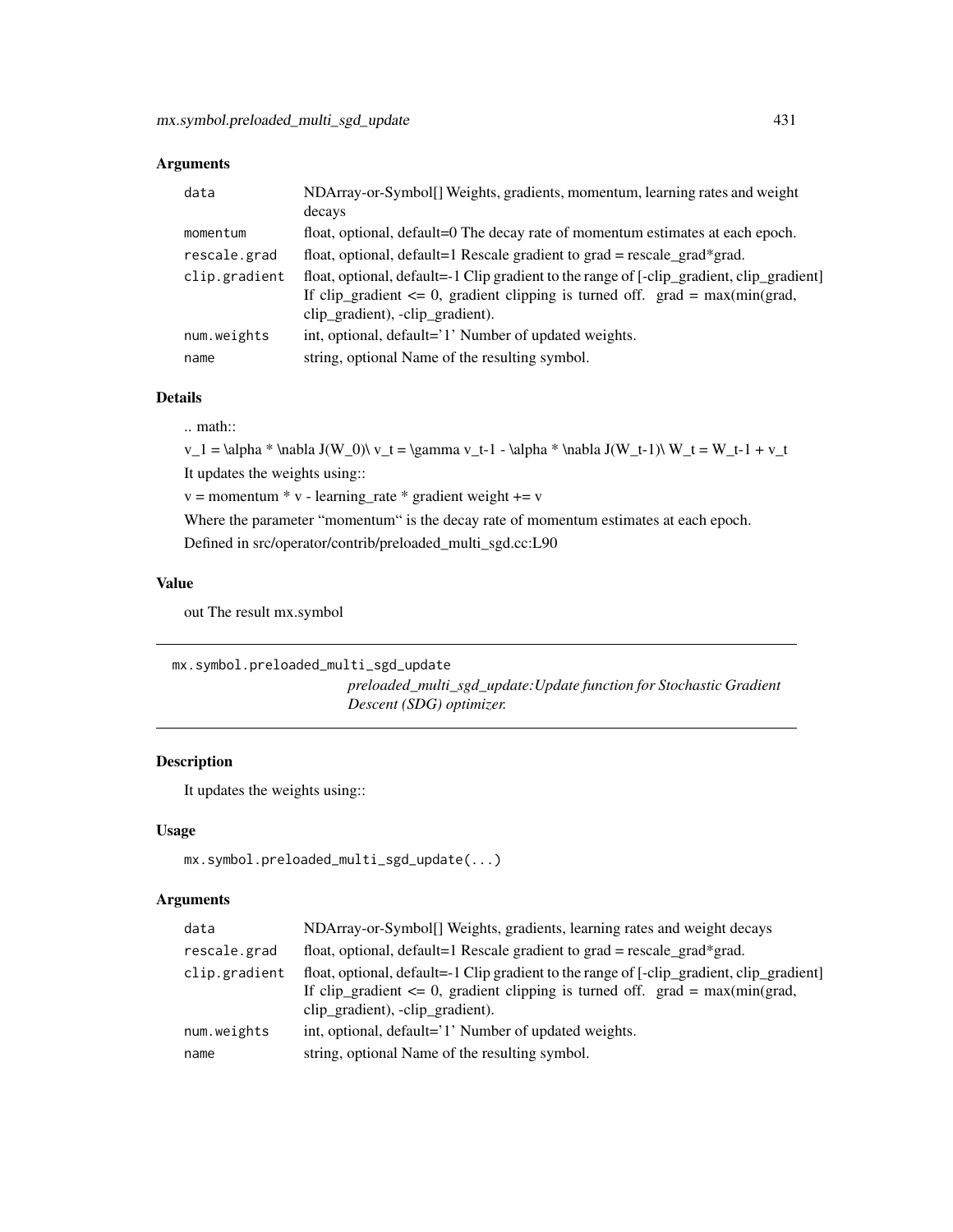weight = weight - learning\_rate \* (gradient + wd \* weight) Defined in src/operator/contrib/preloaded\_multi\_sgd.cc:L41

## Value

out The result mx.symbol

mx.symbol.prod *prod:Computes the product of array elements over given axes.* 

## Description

Defined in src/operator/tensor/./broadcast\_reduce\_op.h:L30

## Usage

mx.symbol.prod(...)

# Arguments

| data     | NDArray-or-Symbol The input                                                                                                   |
|----------|-------------------------------------------------------------------------------------------------------------------------------|
| axis     | Shape or None, optional, default=None The axis or axes along which to perform<br>the reduction.                               |
|          | The default, 'axis=()', will compute over all elements into a scalar array with<br>shape $(1,)^{\prime}$ .                    |
|          | If 'axis' is int, a reduction is performed on a particular axis.                                                              |
|          | If 'axis' is a tuple of ints, a reduction is performed on all the axes specified in<br>the tuple.                             |
|          | If 'exclude' is true, reduction will be performed on the axes that are NOT in axis<br>instead.                                |
|          | Negative values means indexing from right to left.                                                                            |
| keepdims | boolean, optional, default=0 If this is set to 'True', the reduced axes are left in<br>the result as dimension with size one. |
| exclude  | boolean, optional, default=0 Whether to perform reduction on axis that are NOT<br>in axis instead.                            |
| name     | string, optional Name of the resulting symbol.                                                                                |

#### Value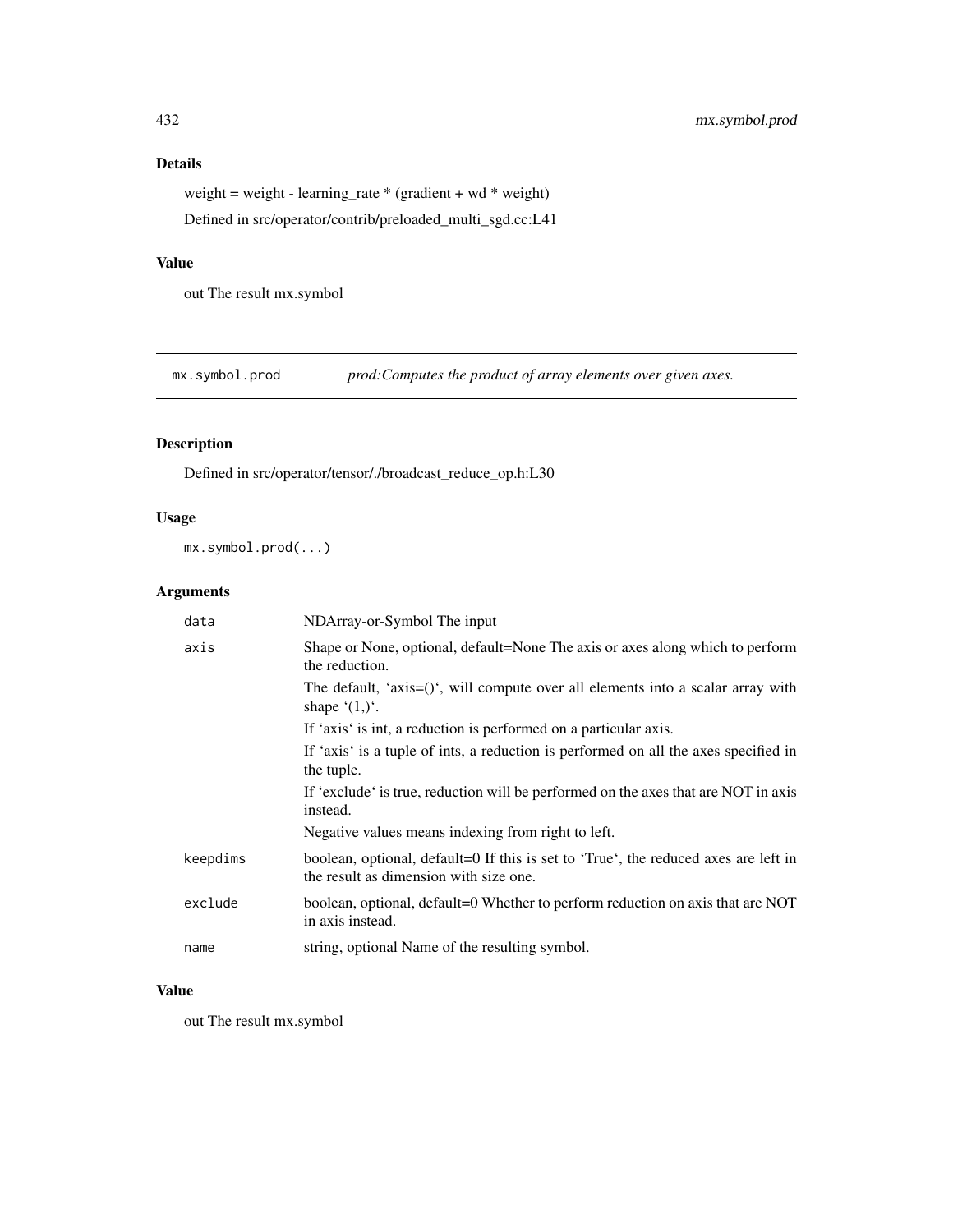mx.symbol.radians *radians:Converts each element of the input array from degrees to radians.*

# Description

```
.. math:: radians([0, 90, 180, 270, 360]) = [0, \pi/2, \pi, 3\pi/2, 2\pi]
```
# Usage

mx.symbol.radians(...)

## Arguments

| data | NDArray-or-Symbol The input array.             |
|------|------------------------------------------------|
| name | string, optional Name of the resulting symbol. |

# Details

The storage type of "radians" output depends upon the input storage type:

 $-$  radians(default) = default  $-$  radians(row\_sparse) = row\_sparse  $-$  radians(csr) = csr

Defined in src/operator/tensor/elemwise\_unary\_op\_trig.cc:L351

# Value

out The result mx.symbol

mx.symbol.random\_exponential

*random\_exponential:Draw random samples from an exponential distribution.*

# Description

Samples are distributed according to an exponential distribution parametrized by \*lambda\* (rate).

## Usage

mx.symbol.random\_exponential(...)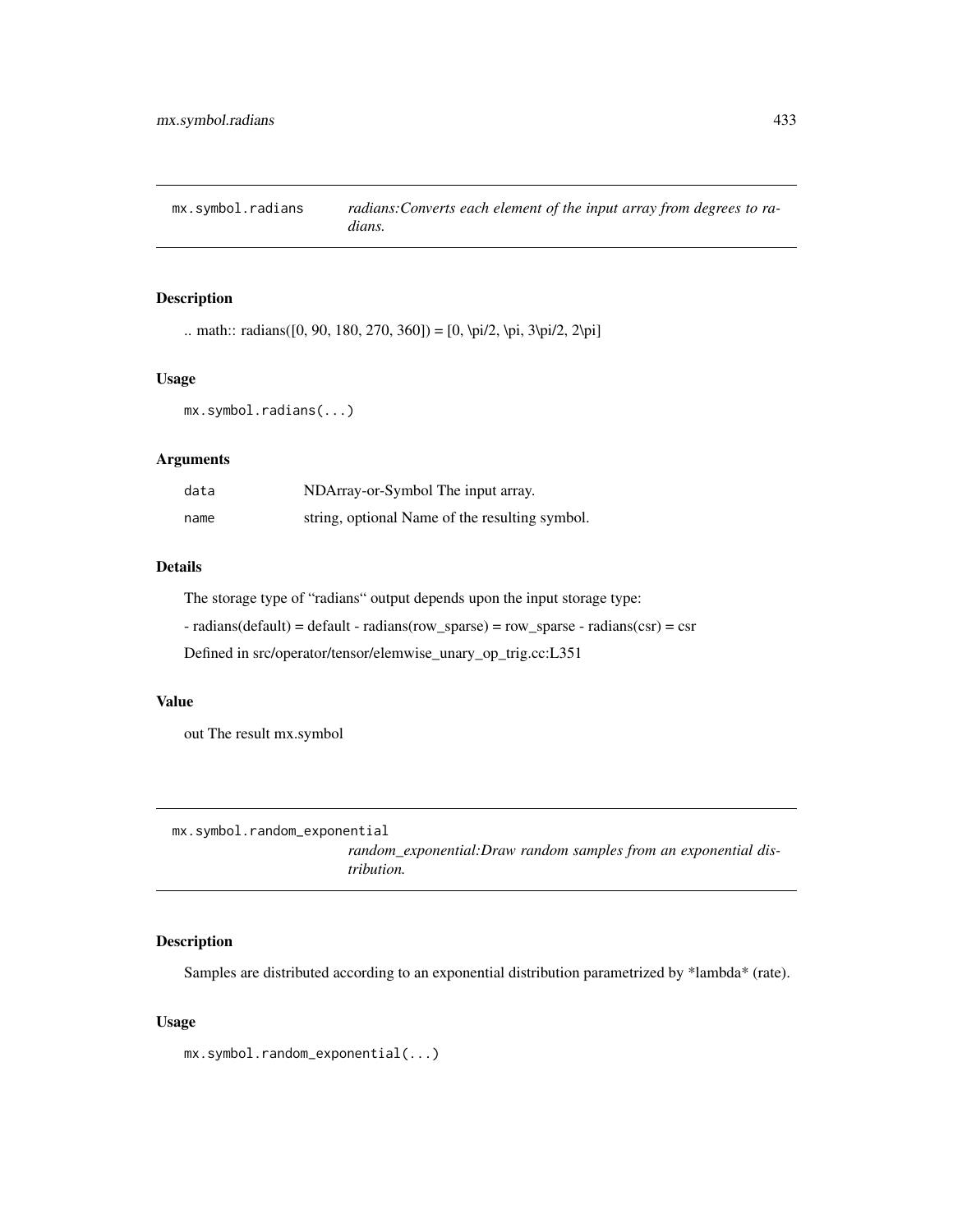# Arguments

| lam   | float, optional, default=1 Lambda parameter (rate) of the exponential distribu-<br>tion.                                                                                     |
|-------|------------------------------------------------------------------------------------------------------------------------------------------------------------------------------|
| shape | Shape (tuple), optional, default=None Shape of the output.                                                                                                                   |
| ctx   | string, optional, default="Context of output, in format $[$ cpulgpulcpu_pinned $]$ (n).<br>Only used for imperative calls.                                                   |
| dtype | 'None', 'float16', 'float32', 'float64', optional, default='None' DType of the out-<br>put in case this can't be inferred. Defaults to float 32 if not defined (dtype=None). |
| name  | string, optional Name of the resulting symbol.                                                                                                                               |

# Details

Example::

exponential(lam=4, shape=(2,2)) = [[ 0.0097189 , 0.08999364], [ 0.04146638, 0.31715935]] Defined in src/operator/random/sample\_op.cc:L136

# Value

out The result mx.symbol

```
mx.symbol.random_gamma
```
*random\_gamma:Draw random samples from a gamma distribution.*

# Description

Samples are distributed according to a gamma distribution parametrized by \*alpha\* (shape) and \*beta\* (scale).

# Usage

```
mx.symbol.random_gamma(...)
```

| alpha | float, optional, default=1 Alpha parameter (shape) of the gamma distribution.                                                                                                |
|-------|------------------------------------------------------------------------------------------------------------------------------------------------------------------------------|
| beta  | float, optional, default=1 Beta parameter (scale) of the gamma distribution.                                                                                                 |
| shape | Shape (tuple), optional, default=None Shape of the output.                                                                                                                   |
| ctx   | string, optional, default="Context of output, in format $[$ cpulgpulcpu_pinned $]$ (n).<br>Only used for imperative calls.                                                   |
| dtype | 'None', 'float16', 'float32', 'float64', optional, default='None' DType of the out-<br>put in case this can't be inferred. Defaults to float 32 if not defined (dtype=None). |
| name  | string, optional Name of the resulting symbol.                                                                                                                               |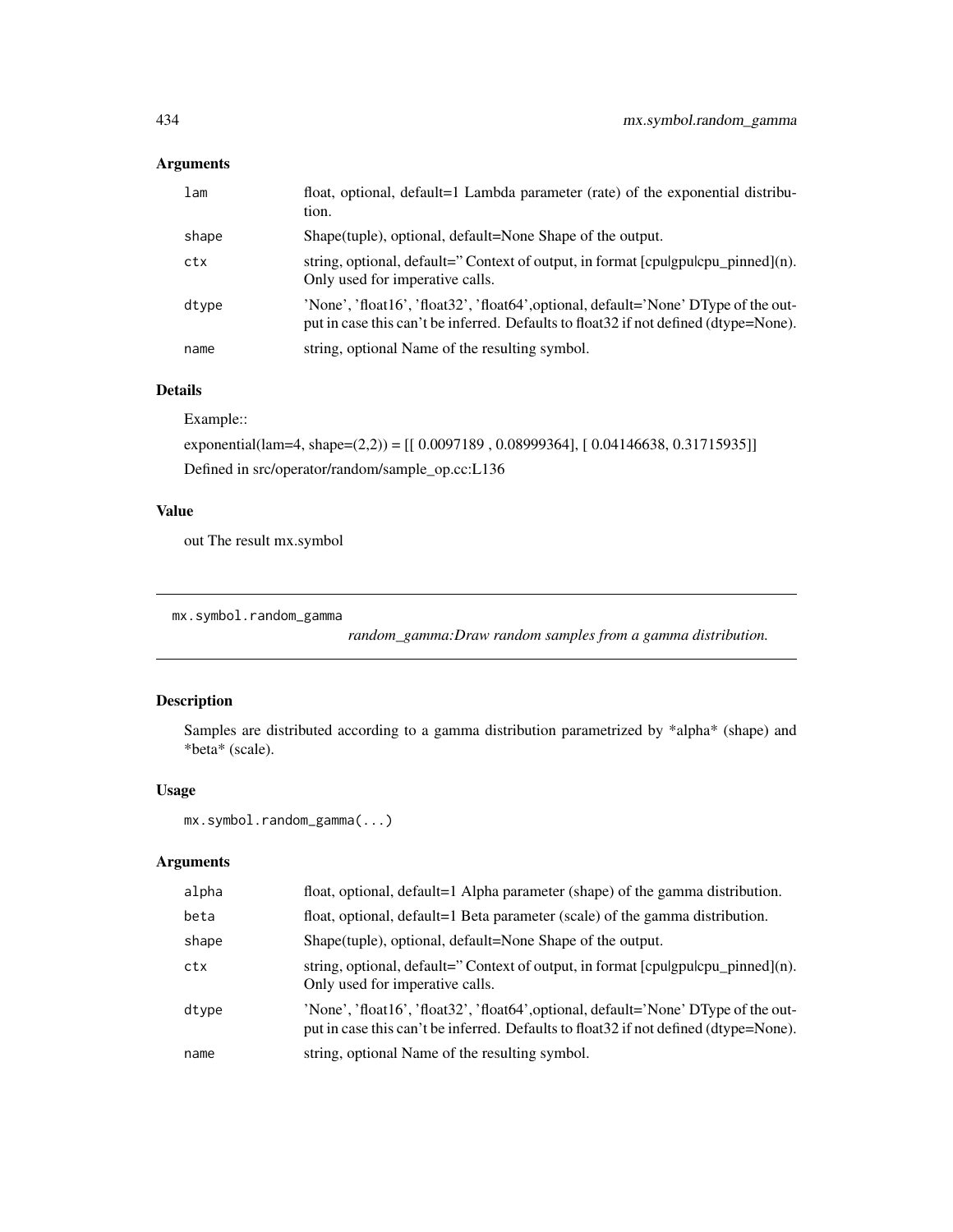# Details

#### Example::

gamma(alpha=9, beta=0.5, shape=(2,2)) = [[ 7.10486984, 3.37695289], [ 3.91697288, 3.65933681]] Defined in src/operator/random/sample\_op.cc:L124

## Value

out The result mx.symbol

mx.symbol.random\_generalized\_negative\_binomial

*random\_generalized\_negative\_binomial:Draw random samples from a generalized negative binomial distribution.*

## Description

Samples are distributed according to a generalized negative binomial distribution parametrized by \*mu\* (mean) and \*alpha\* (dispersion). \*alpha\* is defined as \*1/k\* where \*k\* is the failure limit of the number of unsuccessful experiments (generalized to real numbers). Samples will always be returned as a floating point data type.

# Usage

mx.symbol.random\_generalized\_negative\_binomial(...)

# Arguments

| mu    | float, optional, default=1 Mean of the negative binomial distribution.                                                                                                       |
|-------|------------------------------------------------------------------------------------------------------------------------------------------------------------------------------|
| alpha | float, optional, default=1 Alpha (dispersion) parameter of the negative binomial<br>distribution.                                                                            |
| shape | Shape (tuple), optional, default=None Shape of the output.                                                                                                                   |
| ctx   | string, optional, default="Context of output, in format [cpulgpulcpu_pinned](n).<br>Only used for imperative calls.                                                          |
| dtype | 'None', 'float16', 'float32', 'float64', optional, default='None' DType of the out-<br>put in case this can't be inferred. Defaults to float 32 if not defined (dtype=None). |
| name  | string, optional Name of the resulting symbol.                                                                                                                               |

#### Details

Example::

generalized\_negative\_binomial(mu=2.0, alpha=0.3, shape= $(2,2)$ ) = [[ 2., 1.], [ 6., 4.]] Defined in src/operator/random/sample\_op.cc:L178

# Value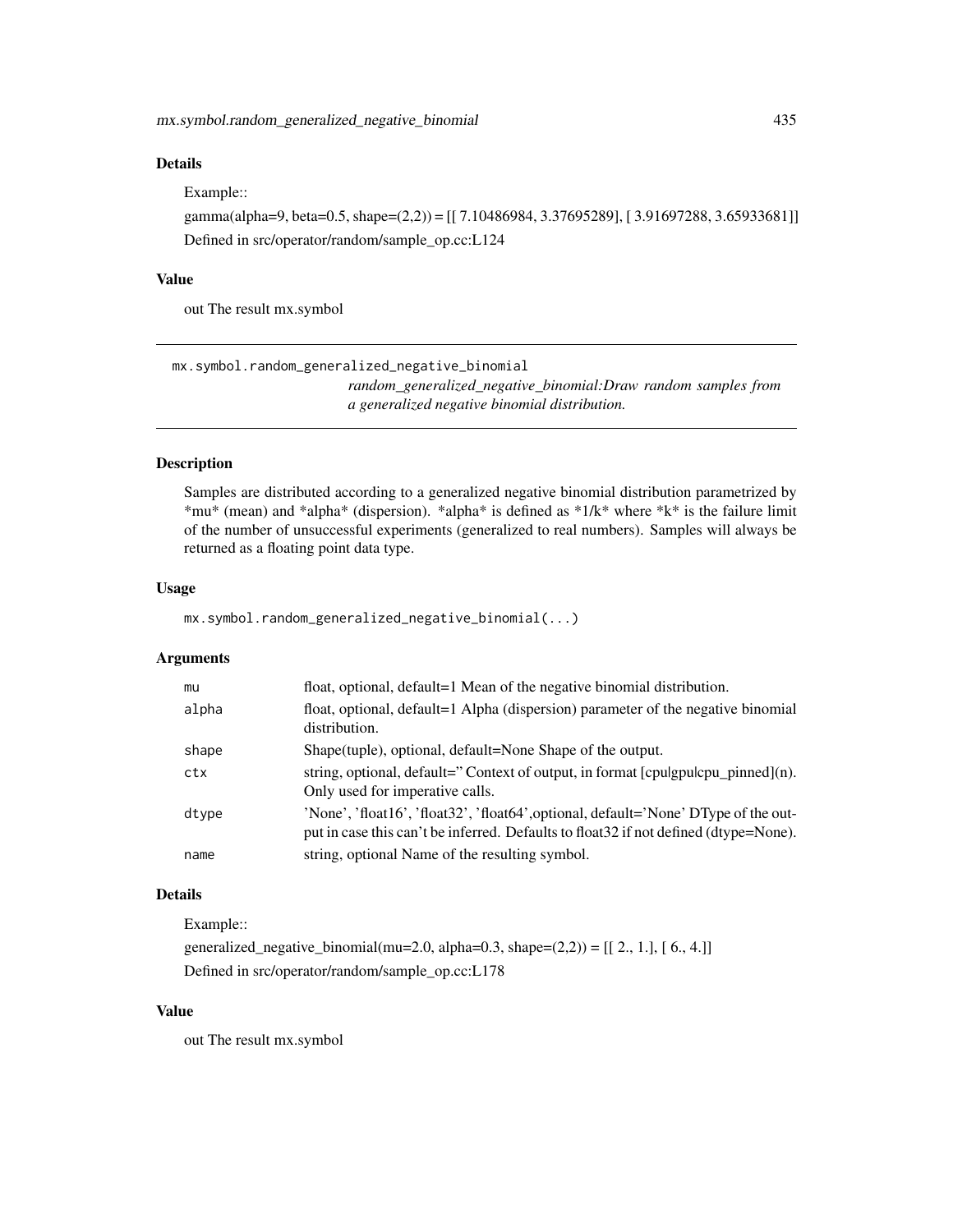mx.symbol.random\_negative\_binomial

*random\_negative\_binomial:Draw random samples from a negative binomial distribution.*

# Description

Samples are distributed according to a negative binomial distribution parametrized by \*k\* (limit of unsuccessful experiments) and  $*p*$  (failure probability in each experiment). Samples will always be returned as a floating point data type.

## Usage

mx.symbol.random\_negative\_binomial(...)

# Arguments

| k     | int, optional, default='1' Limit of unsuccessful experiments.                                                                                                                |
|-------|------------------------------------------------------------------------------------------------------------------------------------------------------------------------------|
| p     | float, optional, default=1 Failure probability in each experiment.                                                                                                           |
| shape | Shape(tuple), optional, default=None Shape of the output.                                                                                                                    |
| ctx   | string, optional, default="Context of output, in format [cpulgpulcpu_pinned](n).<br>Only used for imperative calls.                                                          |
| dtype | 'None', 'float16', 'float32', 'float64', optional, default='None' DType of the out-<br>put in case this can't be inferred. Defaults to float 32 if not defined (dtype=None). |
| name  | string, optional Name of the resulting symbol.                                                                                                                               |

# Details

Example::

negative\_binomial(k=3, p=0.4, shape= $(2,2)$ ) = [[ 4., 7.], [ 2., 5.]]

Defined in src/operator/random/sample\_op.cc:L163

# Value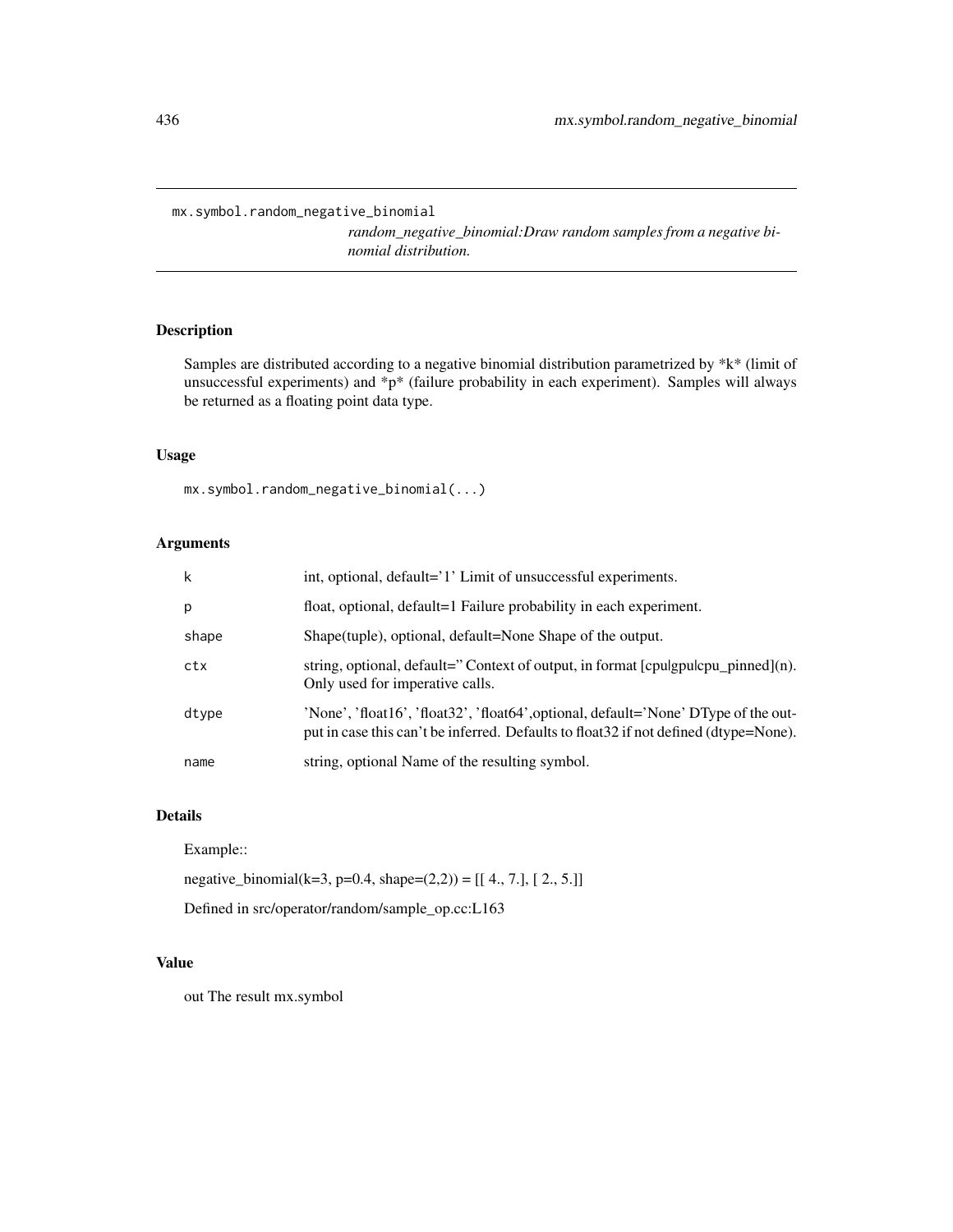mx.symbol.random\_normal

*random\_normal:Draw random samples from a normal (Gaussian) distribution.*

# Description

.. note:: The existing alias "normal" is deprecated.

## Usage

```
mx.symbol.random_normal(...)
```
# Arguments

| $1$ oc | float, optional, default=0 Mean of the distribution.                                                                                                                         |
|--------|------------------------------------------------------------------------------------------------------------------------------------------------------------------------------|
| scale  | float, optional, default=1 Standard deviation of the distribution.                                                                                                           |
| shape  | Shape(tuple), optional, default=None Shape of the output.                                                                                                                    |
| ctx    | string, optional, default="Context of output, in format [cpulgpulcpu_pinned](n).<br>Only used for imperative calls.                                                          |
| dtype  | 'None', 'float16', 'float32', 'float64', optional, default='None' DType of the out-<br>put in case this can't be inferred. Defaults to float 32 if not defined (dtype=None). |
| name   | string, optional Name of the resulting symbol.                                                                                                                               |

# Details

Samples are distributed according to a normal distribution parametrized by \*loc\* (mean) and \*scale\* (standard deviation).

Example::

normal(loc=0, scale=1, shape=(2,2)) = [[ 1.89171135, -1.16881478], [-1.23474145, 1.55807114]] Defined in src/operator/random/sample\_op.cc:L112

# Value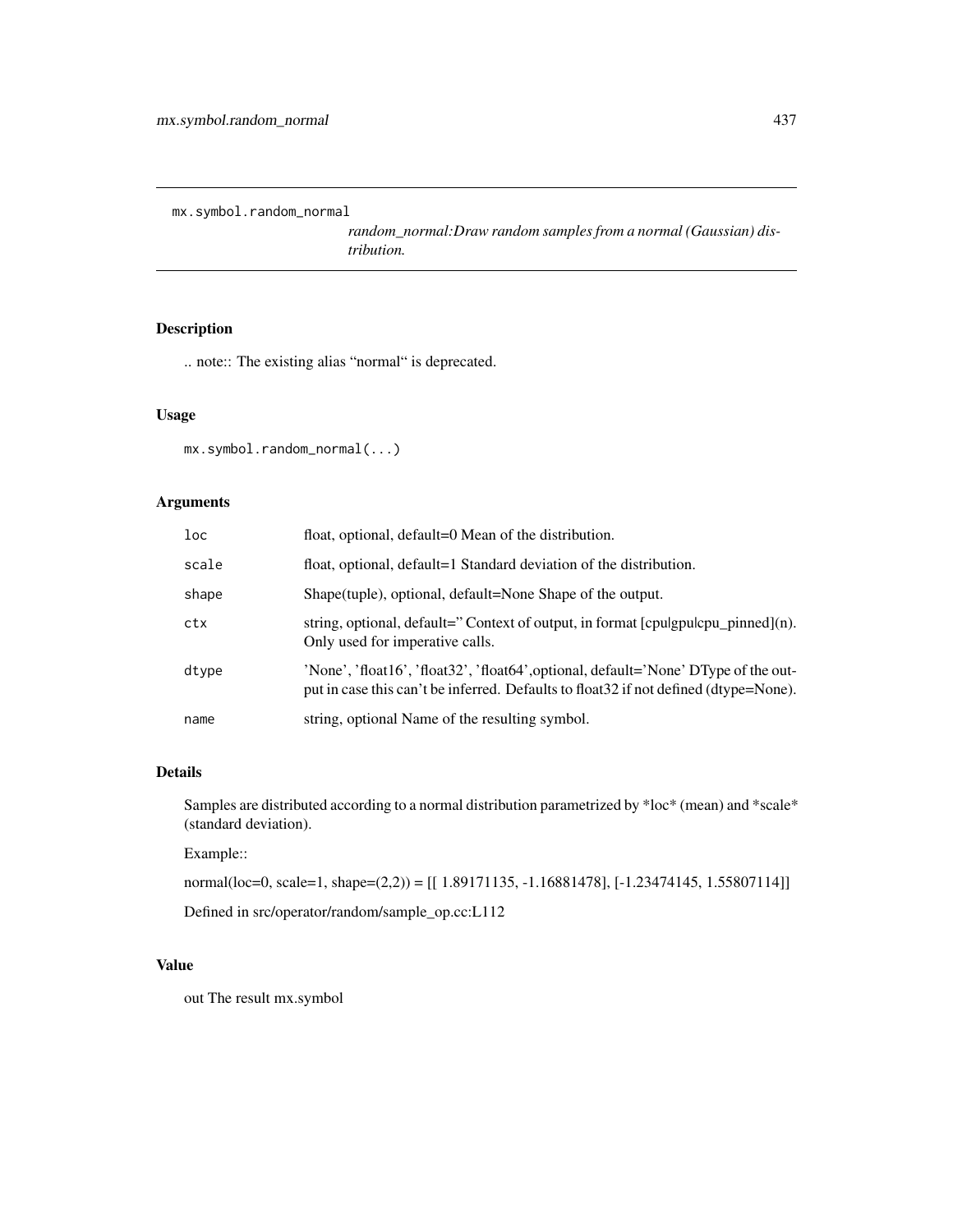mx.symbol.random\_pdf\_dirichlet

*random\_pdf\_dirichlet:Computes the value of the PDF of \*sample\* of Dirichlet distributions with parameter \*alpha\*.*

# **Description**

The shape of \*alpha\* must match the leftmost subshape of \*sample\*. That is, \*sample\* can have the same shape as \*alpha\*, in which case the output contains one density per distribution, or \*sample\* can be a tensor of tensors with that shape, in which case the output is a tensor of densities such that the densities at index  $*$ i\* in the output are given by the samples at index  $*$ i\* in \*sample\* parameterized by the value of \*alpha\* at index \*i\*.

## Usage

mx.symbol.random\_pdf\_dirichlet(...)

# Arguments

| sample | NDArray-or-Symbol Samples from the distributions.                                                              |
|--------|----------------------------------------------------------------------------------------------------------------|
| alpha  | NDArray-or-Symbol Concentration parameters of the distributions.                                               |
| is.log | boolean, optional, default=0 If set, compute the density of the log-probability<br>instead of the probability. |
| name   | string, optional Name of the resulting symbol.                                                                 |

# Details

Examples::

random\_pdf\_dirichlet(sample=[[1,2],[2,3],[3,4]], alpha=[2.5, 2.5]) = [38.413498, 199.60245, 564.56085] sample =  $[[[1, 2, 3], [10, 20, 30], [100, 200, 300]], [[0.1, 0.2, 0.3], [0.01, 0.02, 0.03], [0.001, 0.002,$ 0.003]]]

random\_pdf\_dirichlet(sample=sample, alpha=[0.1, 0.4, 0.9]) = [[2.3257459e-02, 5.8420084e-04, 1.4674458e-05], [9.2589635e-01, 3.6860607e+01, 1.4674468e+03]]

Defined in src/operator/random/pdf\_op.cc:L315

## Value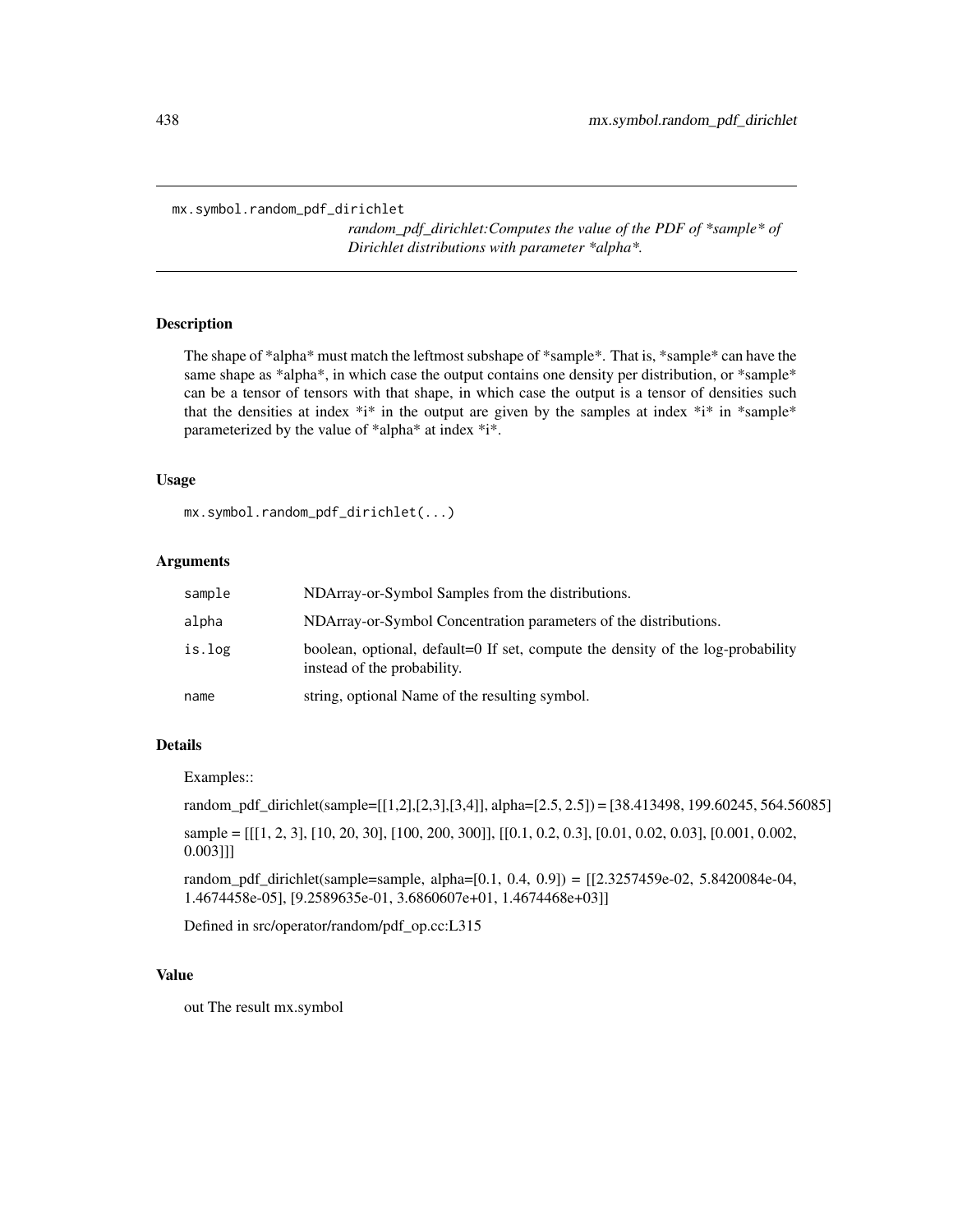mx.symbol.random\_pdf\_exponential

*random\_pdf\_exponential:Computes the value of the PDF of \*sample\* of exponential distributions with parameters \*lam\* (rate).*

#### Description

The shape of \*lam\* must match the leftmost subshape of \*sample\*. That is, \*sample\* can have the same shape as \*lam\*, in which case the output contains one density per distribution, or \*sample\* can be a tensor of tensors with that shape, in which case the output is a tensor of densities such that the densities at index  $*$ i $*$  in the output are given by the samples at index  $*$ i $*$  in  $*$ sample $*$ parameterized by the value of \*lam\* at index \*i\*.

## Usage

mx.symbol.random\_pdf\_exponential(...)

## Arguments

| sample | NDArray-or-Symbol Samples from the distributions.                                                              |
|--------|----------------------------------------------------------------------------------------------------------------|
| lam    | NDArray-or-Symbol Lambda (rate) parameters of the distributions.                                               |
| is.log | boolean, optional, default=0 If set, compute the density of the log-probability<br>instead of the probability. |
| name   | string, optional Name of the resulting symbol.                                                                 |

#### Details

Examples::

random\_pdf\_exponential(sample=[[1, 2, 3]],  $\text{lam}=[1]$ ) = [[0.36787945, 0.13533528, 0.04978707]]

sample = [[1,2,3], [1,2,3], [1,2,3]]

random\_pdf\_exponential(sample=sample, lam=[1,0.5,0.25]) = [[0.36787945, 0.13533528, 0.04978707], [0.30326533, 0.18393973, 0.11156508], [0.1947002, 0.15163267, 0.11809164]]

Defined in src/operator/random/pdf\_op.cc:L304

# Value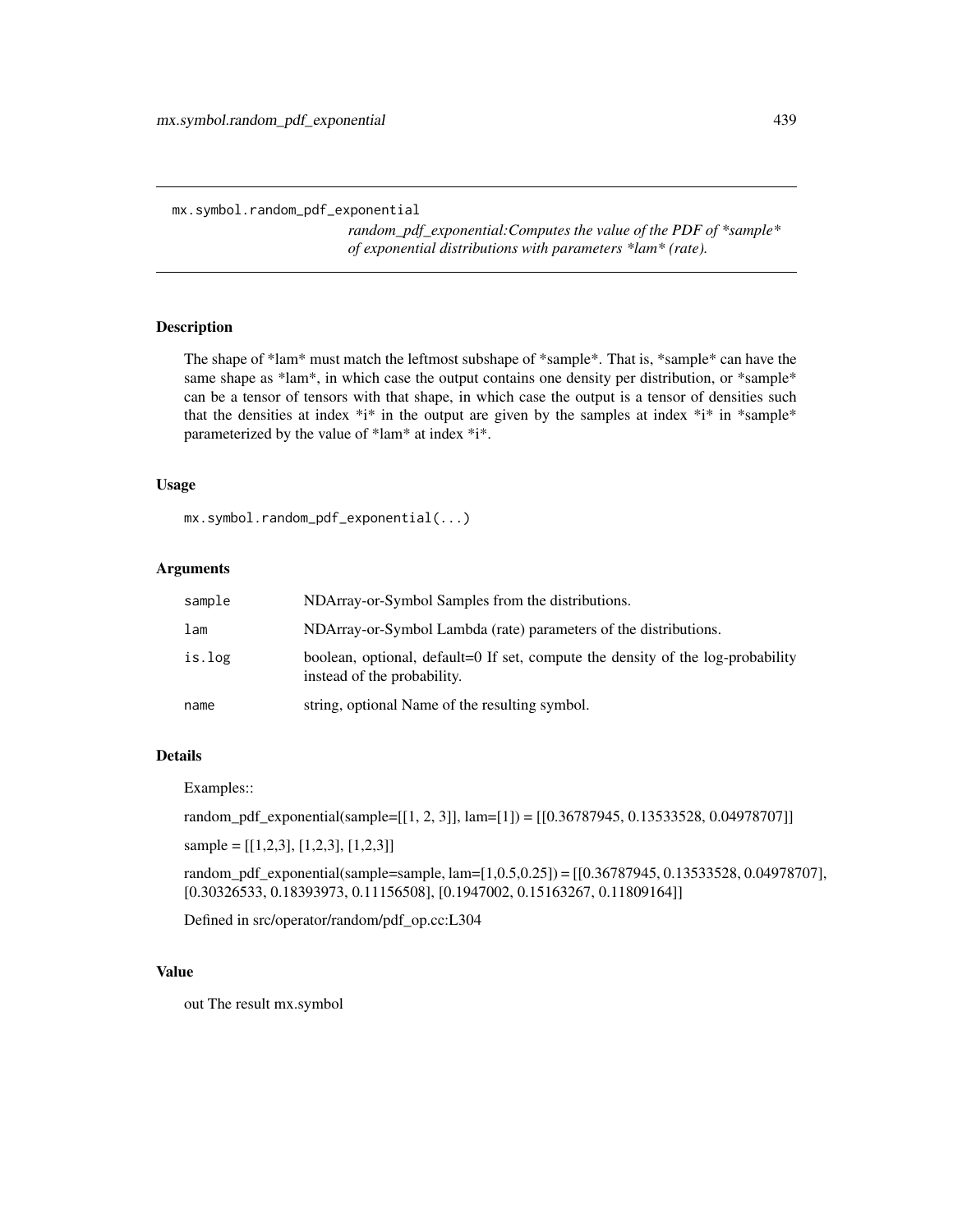```
mx.symbol.random_pdf_gamma
```
*random\_pdf\_gamma:Computes the value of the PDF of \*sample\* of gamma distributions with parameters \*alpha\* (shape) and \*beta\* (rate).*

#### **Description**

\*alpha\* and \*beta\* must have the same shape, which must match the leftmost subshape of \*sample\*. That is, \*sample\* can have the same shape as \*alpha\* and \*beta\*, in which case the output contains one density per distribution, or \*sample\* can be a tensor of tensors with that shape, in which case the output is a tensor of densities such that the densities at index \*i\* in the output are given by the samples at index \*i\* in \*sample\* parameterized by the values of \*alpha\* and \*beta\* at index \*i\*.

## Usage

```
mx.symbol.random_pdf_gamma(...)
```
## Arguments

| sample | NDArray-or-Symbol Samples from the distributions.                                                              |
|--------|----------------------------------------------------------------------------------------------------------------|
| alpha  | NDArray-or-Symbol Alpha (shape) parameters of the distributions.                                               |
| is.log | boolean, optional, default=0 If set, compute the density of the log-probability<br>instead of the probability. |
| beta   | NDArray-or-Symbol Beta (scale) parameters of the distributions.                                                |
| name   | string, optional Name of the resulting symbol.                                                                 |

## Details

Examples::

random\_pdf\_gamma(sample=[[1,2,3,4,5]], alpha=[5], beta=[1]) = [[0.01532831, 0.09022352, 0.16803136, 0.19536681, 0.17546739]]

sample =  $[[1, 2, 3, 4, 5], [2, 3, 4, 5, 6], [3, 4, 5, 6, 7]]$ 

random\_pdf\_gamma(sample=sample, alpha=[5,6,7], beta=[1,1,1]) = [[0.01532831, 0.09022352, 0.16803136, 0.19536681, 0.17546739], [0.03608941, 0.10081882, 0.15629345, 0.17546739, 0.16062315], [0.05040941, 0.10419563, 0.14622283, 0.16062315, 0.14900276]]

Defined in src/operator/random/pdf\_op.cc:L302

# Value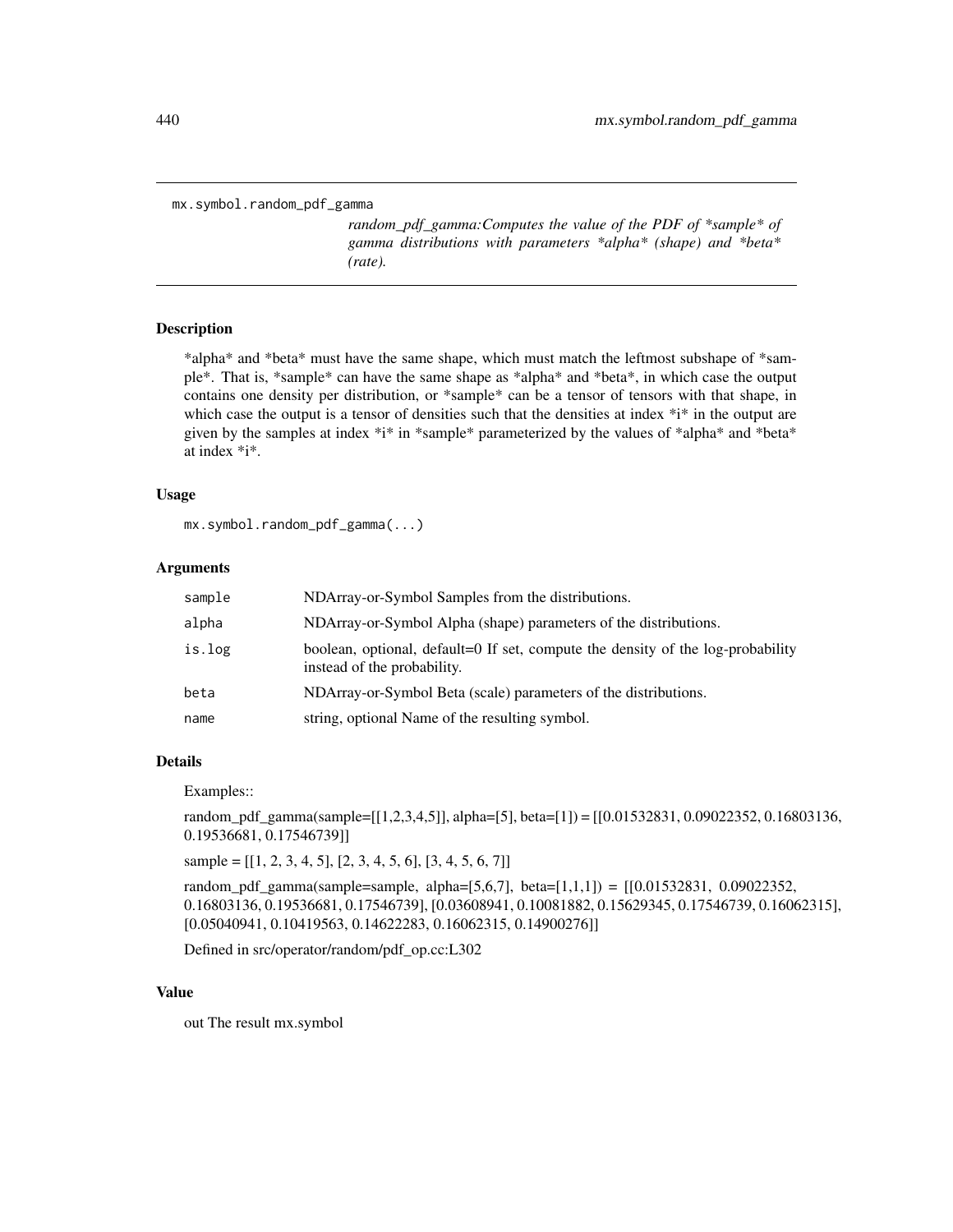mx.symbol.random\_pdf\_generalized\_negative\_binomial

*random\_pdf\_generalized\_negative\_binomial:Computes the value of the PDF of \*sample\* of generalized negative binomial distributions with parameters \*mu\* (mean) and \*alpha\* (dispersion). This can be understood as a reparameterization of the negative binomial, where* \*k\* = \*1 / alpha\* and \*p\* = \*1 / (mu \\* alpha + 1)\*.

# Description

\*mu\* and \*alpha\* must have the same shape, which must match the leftmost subshape of \*sample\*. That is, \*sample\* can have the same shape as \*mu\* and \*alpha\*, in which case the output contains one density per distribution, or \*sample\* can be a tensor of tensors with that shape, in which case the output is a tensor of densities such that the densities at index  $*$ i $*$  in the output are given by the samples at index  $*$ i\* in \*sample\* parameterized by the values of  $*mu*$  and  $*alpha*$  at index  $*$ i\*.

## Usage

```
mx.symbol.random_pdf_generalized_negative_binomial(...)
```
## Arguments

| sample | NDArray-or-Symbol Samples from the distributions.                                                              |
|--------|----------------------------------------------------------------------------------------------------------------|
| mu     | NDArray-or-Symbol Means of the distributions.                                                                  |
| is.log | boolean, optional, default=0 If set, compute the density of the log-probability<br>instead of the probability. |
| alpha  | NDArray-or-Symbol Alpha (dispersion) parameters of the distributions.                                          |
| name   | string, optional Name of the resulting symbol.                                                                 |

#### Details

Examples::

random\_pdf\_generalized\_negative\_binomial(sample=[[1, 2, 3, 4]], alpha=[1], mu=[1]) = [[0.25, 0.125, 0.0625, 0.03125]]

sample = [[1,2,3,4], [1,2,3,4]] random\_pdf\_generalized\_negative\_binomial(sample=sample, alpha=[1, 0.6666], mu=[1, 1.5]) = [[0.25, 0.125, 0.0625, 0.03125 ], [0.26517063, 0.16573331, 0.09667706, 0.05437994]]

Defined in src/operator/random/pdf\_op.cc:L313

# Value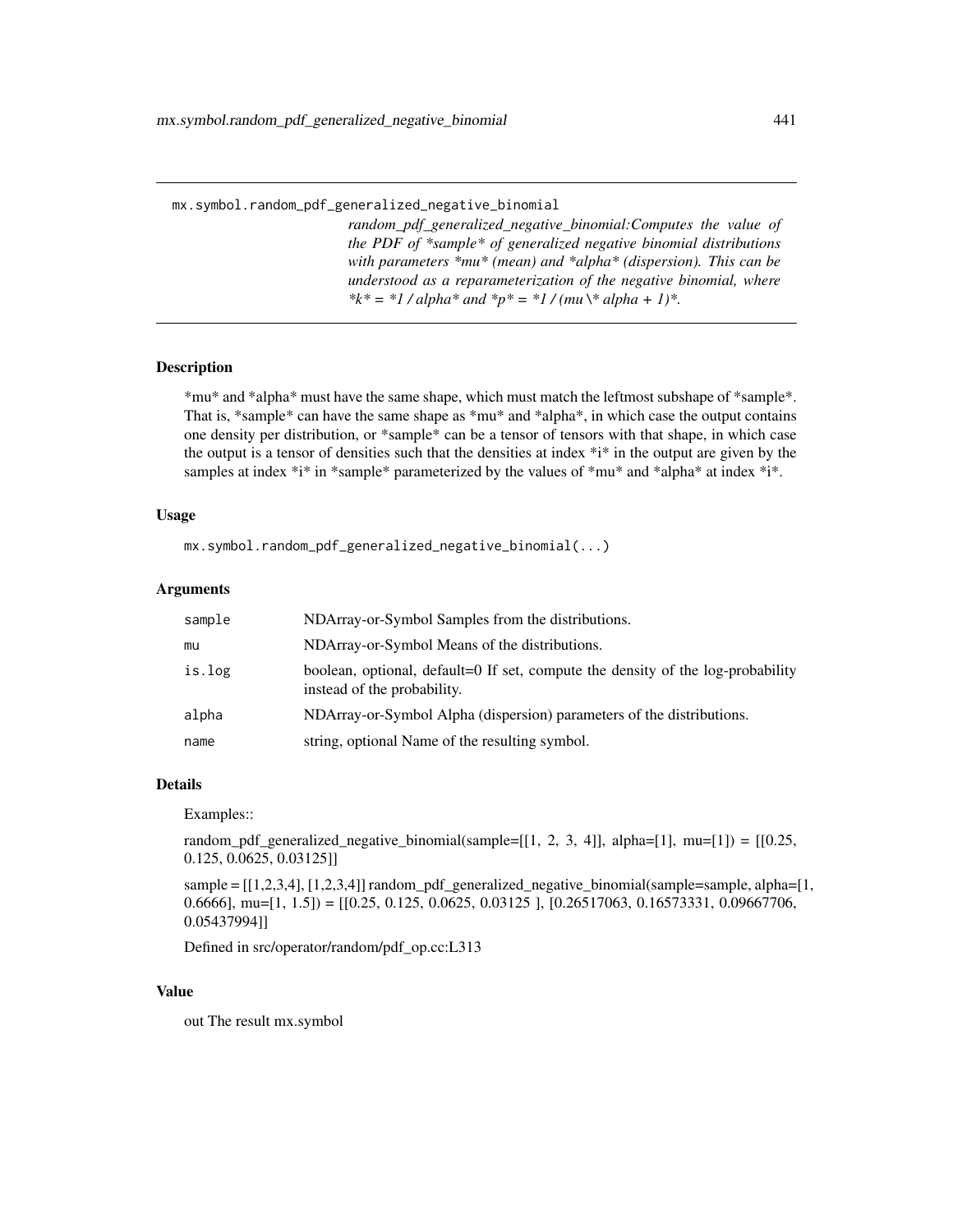mx.symbol.random\_pdf\_negative\_binomial

*random\_pdf\_negative\_binomial:Computes the value of the PDF of samples of negative binomial distributions with parameters \*k\* (failure limit) and \*p\* (failure probability).*

## Description

\*k\* and \*p\* must have the same shape, which must match the leftmost subshape of \*sample\*. That is, \*sample\* can have the same shape as \*k\* and \*p\*, in which case the output contains one density per distribution, or \*sample\* can be a tensor of tensors with that shape, in which case the output is a tensor of densities such that the densities at index \*i\* in the output are given by the samples at index \*i\* in \*sample\* parameterized by the values of \*k\* and \*p\* at index \*i\*.

## Usage

mx.symbol.random\_pdf\_negative\_binomial(...)

## Arguments

| sample | NDArray-or-Symbol Samples from the distributions.                                                              |
|--------|----------------------------------------------------------------------------------------------------------------|
| k      | NDArray-or-Symbol Limits of unsuccessful experiments.                                                          |
| is.log | boolean, optional, default=0 If set, compute the density of the log-probability<br>instead of the probability. |
| р      | NDArray-or-Symbol Failure probabilities in each experiment.                                                    |
| name   | string, optional Name of the resulting symbol.                                                                 |

## Details

Examples::

random\_pdf\_negative\_binomial(sample=[[1,2,3,4]], k=[1], p=a[0.5]) = [[0.25, 0.125, 0.0625, 0.03125]]

# Note that k may be real-valued sample = [[1,2,3,4], [1,2,3,4]] random\_pdf\_negative\_binomial(sample=sample, k=[1, 1.5], p=[0.5, 0.5]) = [[0.25, 0.125, 0.0625, 0.03125 ], [0.26516506, 0.16572815, 0.09667476, 0.05437956]]

Defined in src/operator/random/pdf\_op.cc:L309

## Value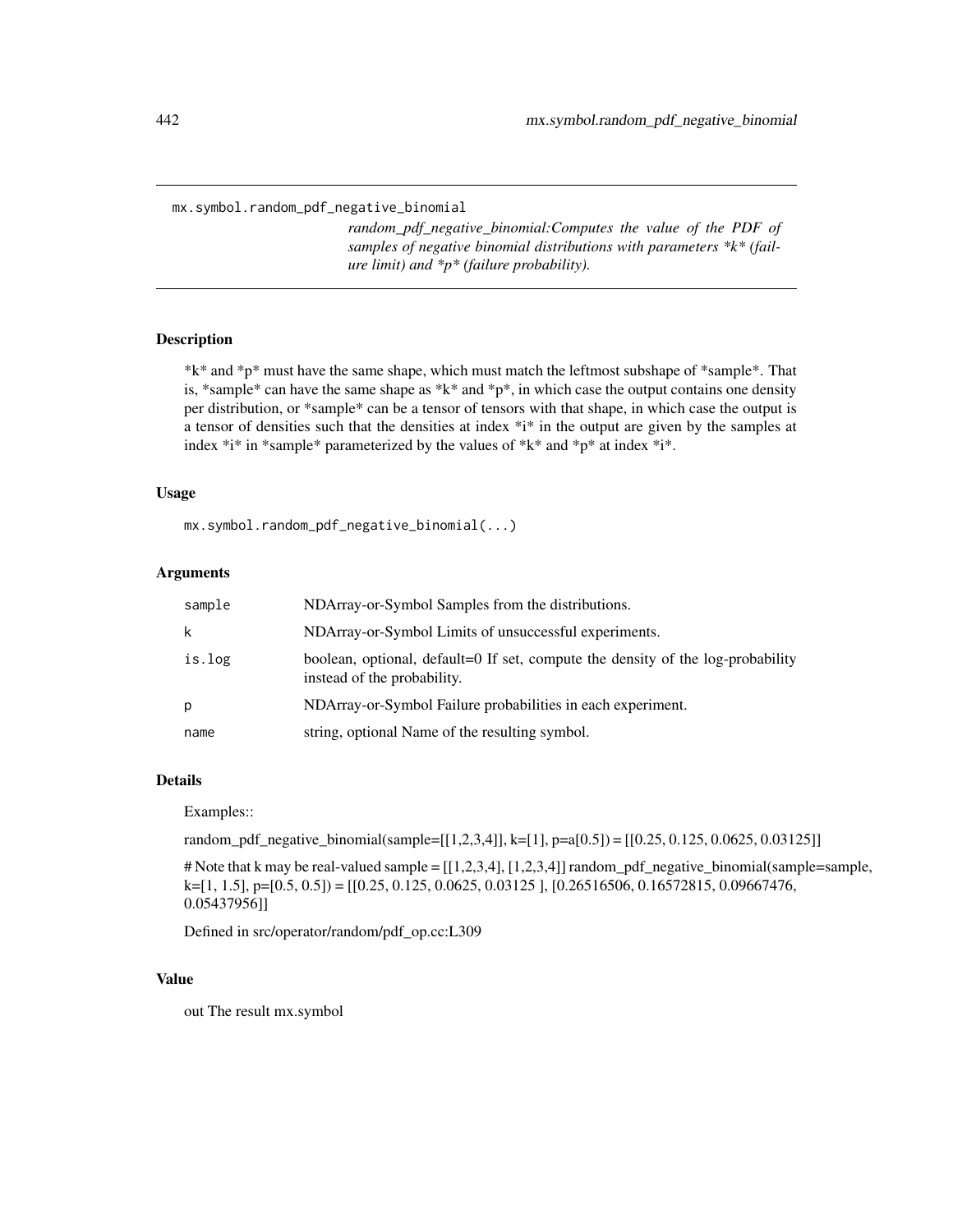mx.symbol.random\_pdf\_normal

*random\_pdf\_normal:Computes the value of the PDF of \*sample\* of normal distributions with parameters \*mu\* (mean) and \*sigma\* (standard deviation).*

## Description

\*mu\* and \*sigma\* must have the same shape, which must match the leftmost subshape of \*sample\*. That is, \*sample\* can have the same shape as \*mu\* and \*sigma\*, in which case the output contains one density per distribution, or \*sample\* can be a tensor of tensors with that shape, in which case the output is a tensor of densities such that the densities at index  $*$ i $*$  in the output are given by the samples at index \*i\* in \*sample\* parameterized by the values of \*mu\* and \*sigma\* at index \*i\*.

## Usage

mx.symbol.random\_pdf\_normal(...)

# Arguments

| sample | NDArray-or-Symbol Samples from the distributions.                                                              |
|--------|----------------------------------------------------------------------------------------------------------------|
| mu     | NDArray-or-Symbol Means of the distributions.                                                                  |
| is.log | boolean, optional, default=0 If set, compute the density of the log-probability<br>instead of the probability. |
| sigma  | NDArray-or-Symbol Standard deviations of the distributions.                                                    |
| name   | string, optional Name of the resulting symbol.                                                                 |

## Details

Examples::

sample = [[-2, -1, 0, 1, 2]] random\_pdf\_normal(sample=sample, mu=[0], sigma=[1]) = [[0.05399097, 0.24197073, 0.3989423, 0.24197073, 0.05399097]]

random\_pdf\_normal(sample=sample\*2, mu=[0,0], sigma=[1,2]) = [[0.05399097, 0.24197073, 0.3989423, 0.24197073, 0.05399097], [0.12098537, 0.17603266, 0.19947115, 0.17603266, 0.12098537]]

Defined in src/operator/random/pdf\_op.cc:L299

#### Value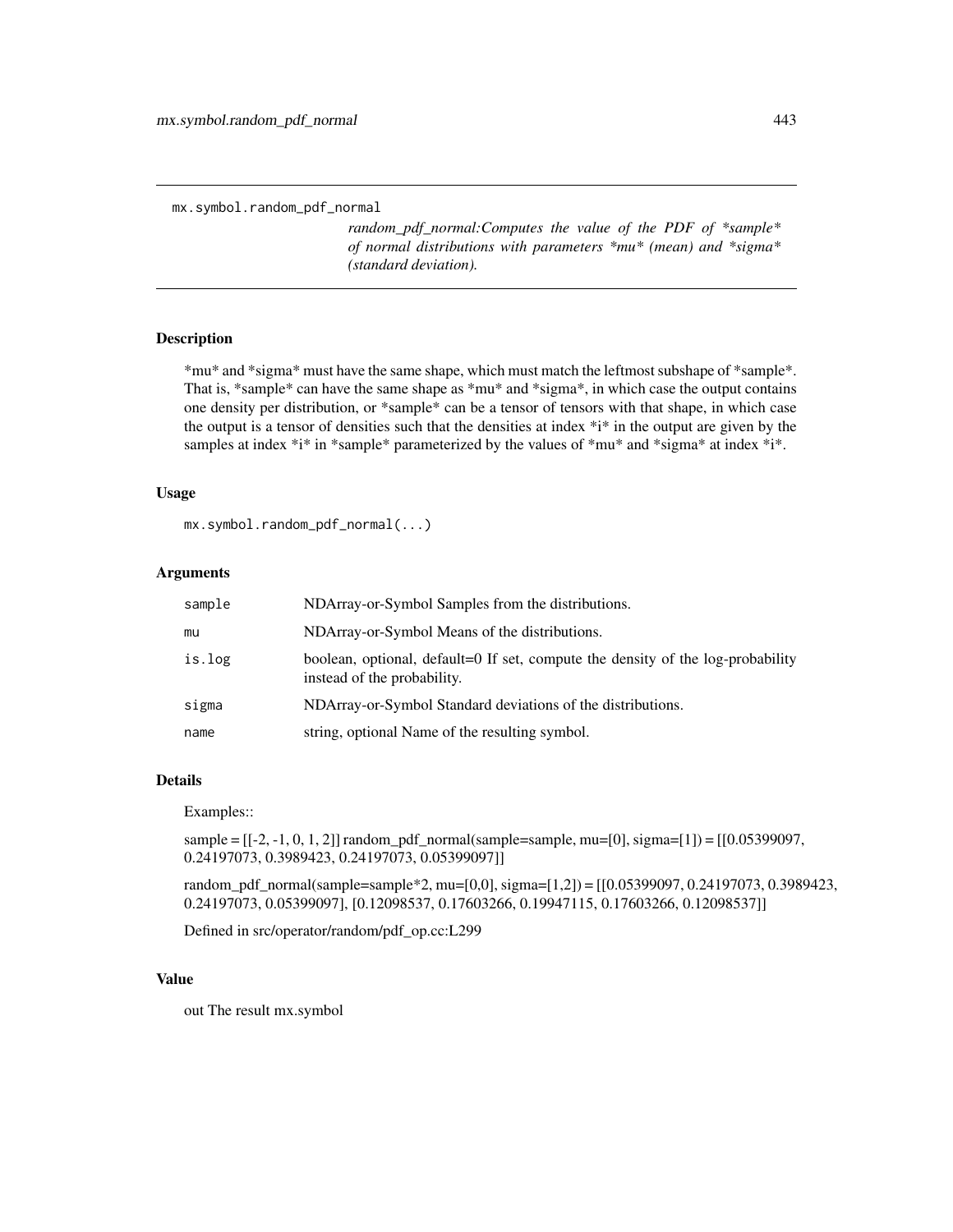```
mx.symbol.random_pdf_poisson
```
*random\_pdf\_poisson:Computes the value of the PDF of \*sample\* of Poisson distributions with parameters \*lam\* (rate).*

#### Description

The shape of \*lam\* must match the leftmost subshape of \*sample\*. That is, \*sample\* can have the same shape as \*lam\*, in which case the output contains one density per distribution, or \*sample\* can be a tensor of tensors with that shape, in which case the output is a tensor of densities such that the densities at index  $*$ i $*$  in the output are given by the samples at index  $*$ i $*$  in  $*$ sample $*$ parameterized by the value of \*lam\* at index \*i\*.

## Usage

mx.symbol.random\_pdf\_poisson(...)

## Arguments

| sample | NDArray-or-Symbol Samples from the distributions.                                                              |
|--------|----------------------------------------------------------------------------------------------------------------|
| lam    | NDArray-or-Symbol Lambda (rate) parameters of the distributions.                                               |
| is.log | boolean, optional, default=0 If set, compute the density of the log-probability<br>instead of the probability. |
| name   | string, optional Name of the resulting symbol.                                                                 |

#### Details

Examples::

random\_pdf\_poisson(sample=[[0,1,2,3]], lam=[1]) = [[0.36787945, 0.36787945, 0.18393973, 0.06131324]]

sample =  $[[0,1,2,3], [0,1,2,3], [0,1,2,3]]$ 

random\_pdf\_poisson(sample=sample, lam=[1,2,3]) = [[0.36787945, 0.36787945, 0.18393973, 0.06131324], [0.13533528, 0.27067056, 0.27067056, 0.18044704], [0.04978707, 0.14936121, 0.22404182, 0.22404182]]

Defined in src/operator/random/pdf\_op.cc:L306

# Value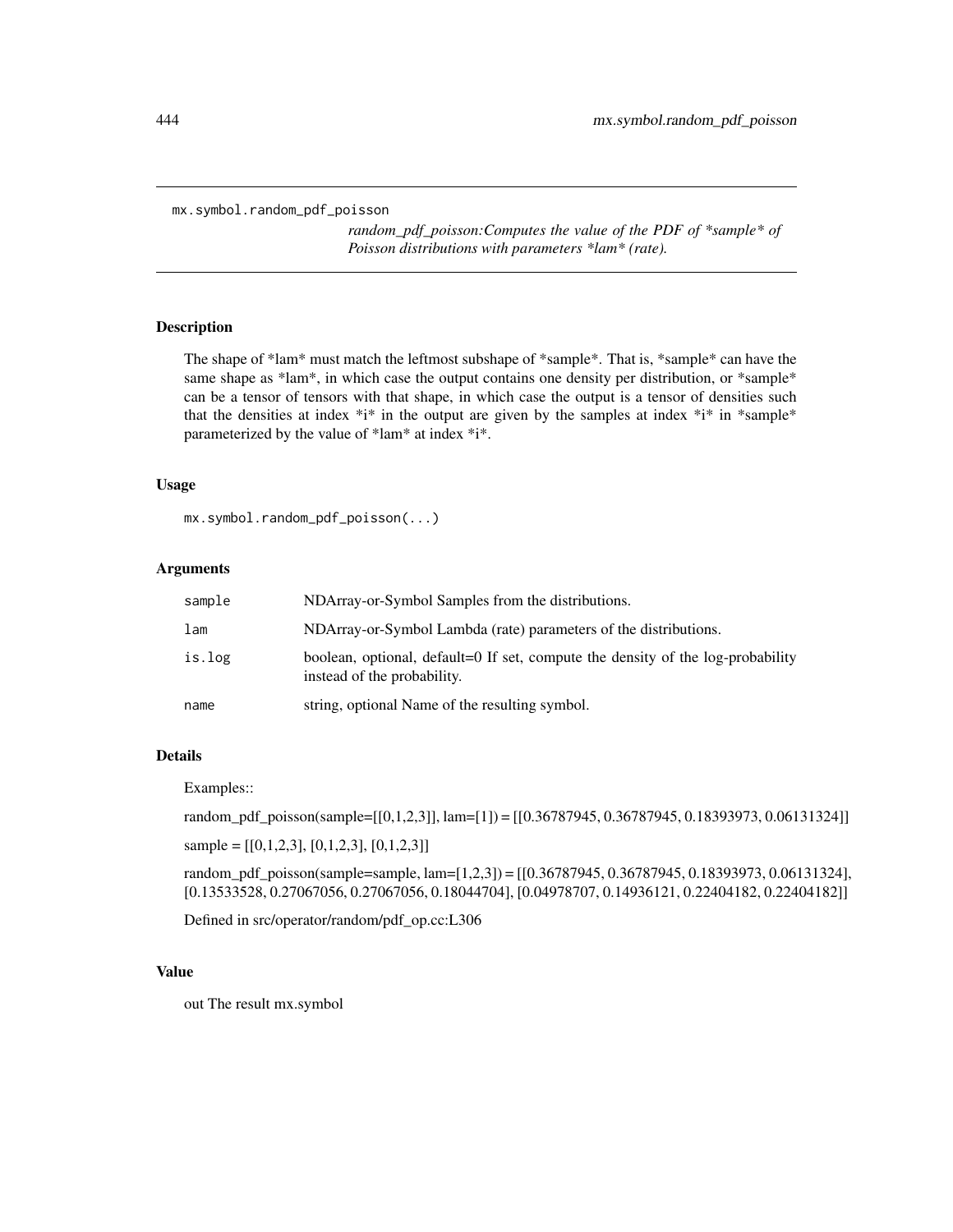mx.symbol.random\_pdf\_uniform

*random\_pdf\_uniform:Computes the value of the PDF of \*sample\* of uniform distributions on the intervals given by \*[low,high)\*.*

# **Description**

\*low\* and \*high\* must have the same shape, which must match the leftmost subshape of \*sample\*. That is, \*sample\* can have the same shape as \*low\* and \*high\*, in which case the output contains one density per distribution, or \*sample\* can be a tensor of tensors with that shape, in which case the output is a tensor of densities such that the densities at index  $*$ i $*$  in the output are given by the samples at index  $*$ i\* in \*sample\* parameterized by the values of \*low\* and \*high\* at index \*i\*.

## Usage

mx.symbol.random\_pdf\_uniform(...)

## Arguments

| sample | NDArray-or-Symbol Samples from the distributions.                                                              |
|--------|----------------------------------------------------------------------------------------------------------------|
| low    | NDArray-or-Symbol Lower bounds of the distributions.                                                           |
| is.log | boolean, optional, default=0 If set, compute the density of the log-probability<br>instead of the probability. |
| high   | NDArray-or-Symbol Upper bounds of the distributions.                                                           |
| name   | string, optional Name of the resulting symbol.                                                                 |

## Details

Examples::

random\_pdf\_uniform(sample=[[1,2,3,4]], low=[0], high=[10]) = [0.1, 0.1, 0.1, 0.1]

sample =  $[[[1, 2, 3], [1, 2, 3]], [[1, 2, 3], [1, 2, 3]]]$  low =  $[[0, 0], [0, 0]]$  high =  $[[ 5, 10], [15, 10]]$ 20]] random\_pdf\_uniform(sample=sample, low=low, high=high) = [[[0.2, 0.2, 0.2 ], [0.1, 0.1, 0.1 ]], [[0.06667, 0.06667, 0.06667], [0.05, 0.05, 0.05 ]]]

Defined in src/operator/random/pdf\_op.cc:L297

# Value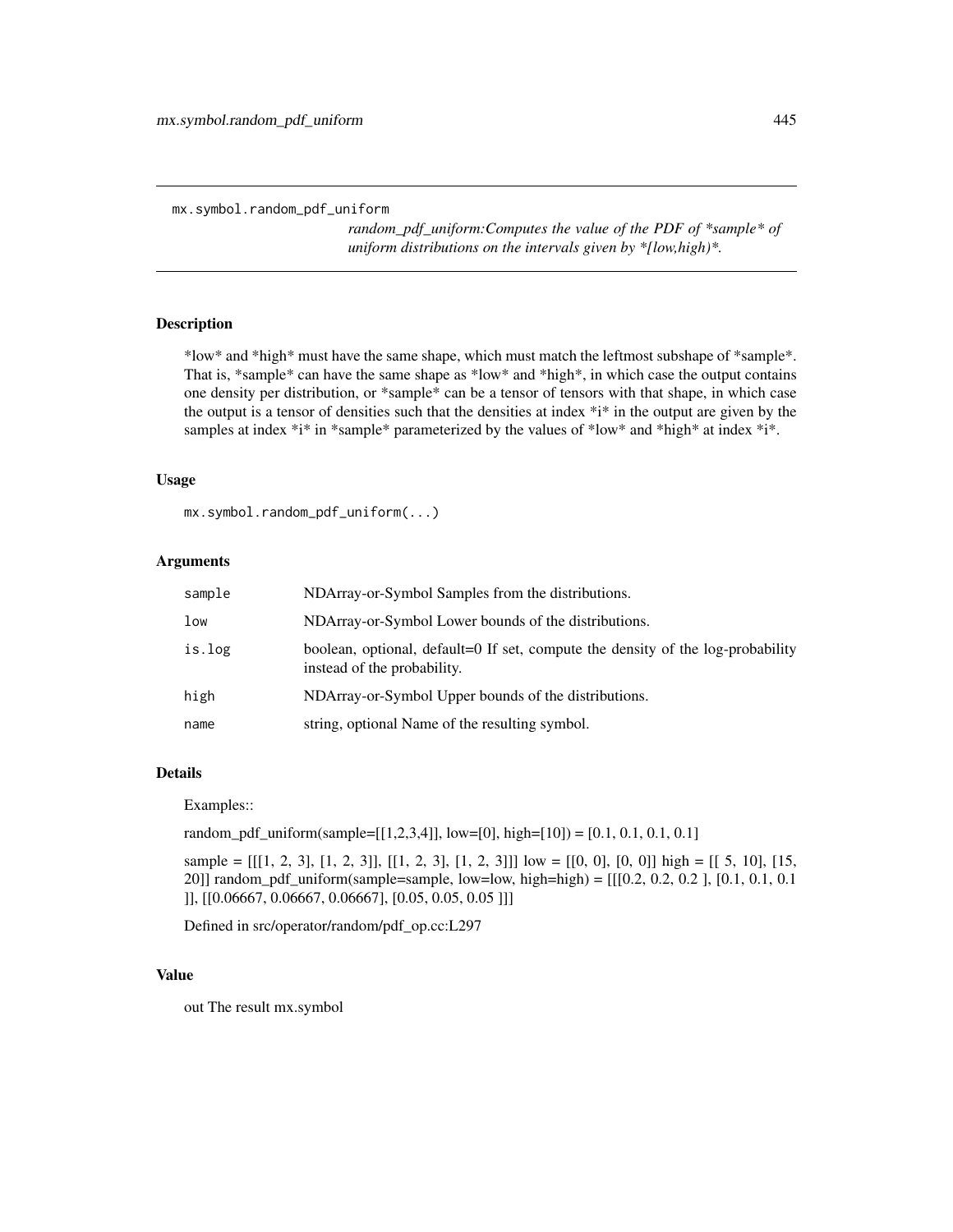```
mx.symbol.random_poisson
```
*random\_poisson:Draw random samples from a Poisson distribution.*

# Description

Samples are distributed according to a Poisson distribution parametrized by \*lambda\* (rate). Samples will always be returned as a floating point data type.

# Usage

```
mx.symbol.random_poisson(...)
```
# Arguments

| lam   | float, optional, default=1 Lambda parameter (rate) of the Poisson distribution.                                                                                              |
|-------|------------------------------------------------------------------------------------------------------------------------------------------------------------------------------|
| shape | Shape (tuple), optional, default=None Shape of the output.                                                                                                                   |
| ctx   | string, optional, default="Context of output, in format [cpulgpulcpu_pinned](n).<br>Only used for imperative calls.                                                          |
| dtype | 'None', 'float16', 'float32', 'float64', optional, default='None' DType of the out-<br>put in case this can't be inferred. Defaults to float 32 if not defined (dtype=None). |
| name  | string, optional Name of the resulting symbol.                                                                                                                               |

# Details

```
Example::
poisson(lam=4, shape=(2,2)) = [[ 5., 2.], [ 4., 6.]]
Defined in src/operator/random/sample_op.cc:L149
```
## Value

out The result mx.symbol

mx.symbol.random\_randint

*random\_randint:Draw random samples from a discrete uniform distribution.*

## Description

Samples are uniformly distributed over the half-open interval \*[low, high)\* (includes \*low\*, but excludes \*high\*).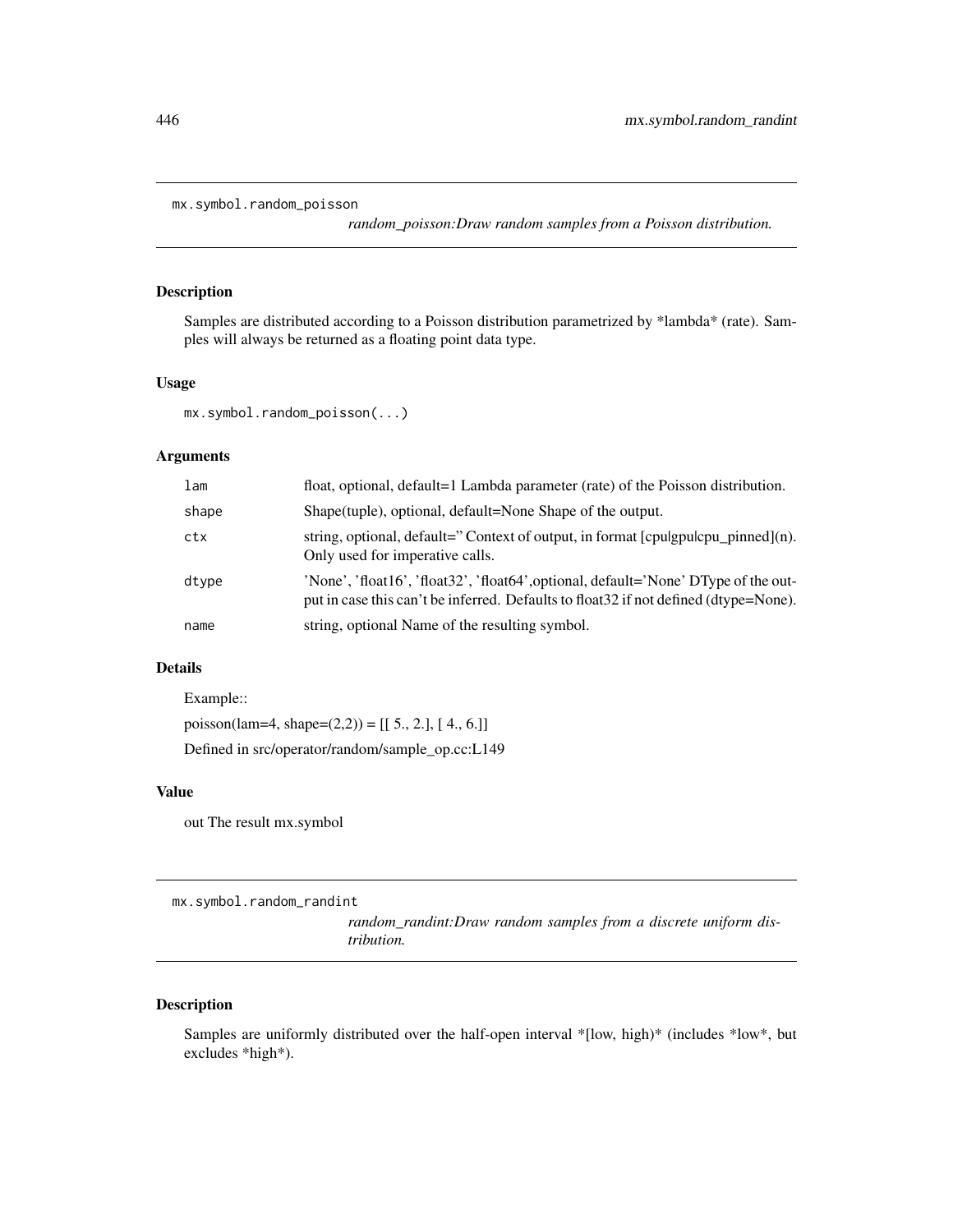# Usage

mx.symbol.random\_randint(...)

# Arguments

| low   | long, required Lower bound of the distribution.                                                                                                          |
|-------|----------------------------------------------------------------------------------------------------------------------------------------------------------|
| high  | long, required Upper bound of the distribution.                                                                                                          |
| shape | Shape(tuple), optional, default=None Shape of the output.                                                                                                |
| ctx   | string, optional, default="Context of output, in format [cpulgpulcpu_pinned](n).<br>Only used for imperative calls.                                      |
| dtype | 'None', 'int32', 'int64', optional, default='None' DType of the output in case<br>this can't be inferred. Defaults to int32 if not defined (dtype=None). |
| name  | string, optional Name of the resulting symbol.                                                                                                           |

# Details

Example:: randint(low=0, high=5, shape= $(2,2)$ ) = [[ 0, 2], [ 3, 1]] Defined in src/operator/random/sample\_op.cc:L193

# Value

out The result mx.symbol

```
mx.symbol.random_uniform
```
*random\_uniform:Draw random samples from a uniform distribution.*

# Description

.. note:: The existing alias "uniform" is deprecated.

# Usage

```
mx.symbol.random_uniform(...)
```

| low   | float, optional, default=0 Lower bound of the distribution.                                                                                                                  |
|-------|------------------------------------------------------------------------------------------------------------------------------------------------------------------------------|
| high  | float, optional, default=1 Upper bound of the distribution.                                                                                                                  |
| shape | Shape (tuple), optional, default=None Shape of the output.                                                                                                                   |
| ctx   | string, optional, default="Context of output, in format [cpulgpulcpu_pinned](n).<br>Only used for imperative calls.                                                          |
| dtype | 'None', 'float16', 'float32', 'float64', optional, default='None' DType of the out-<br>put in case this can't be inferred. Defaults to float 32 if not defined (dtype=None). |
| name  | string, optional Name of the resulting symbol.                                                                                                                               |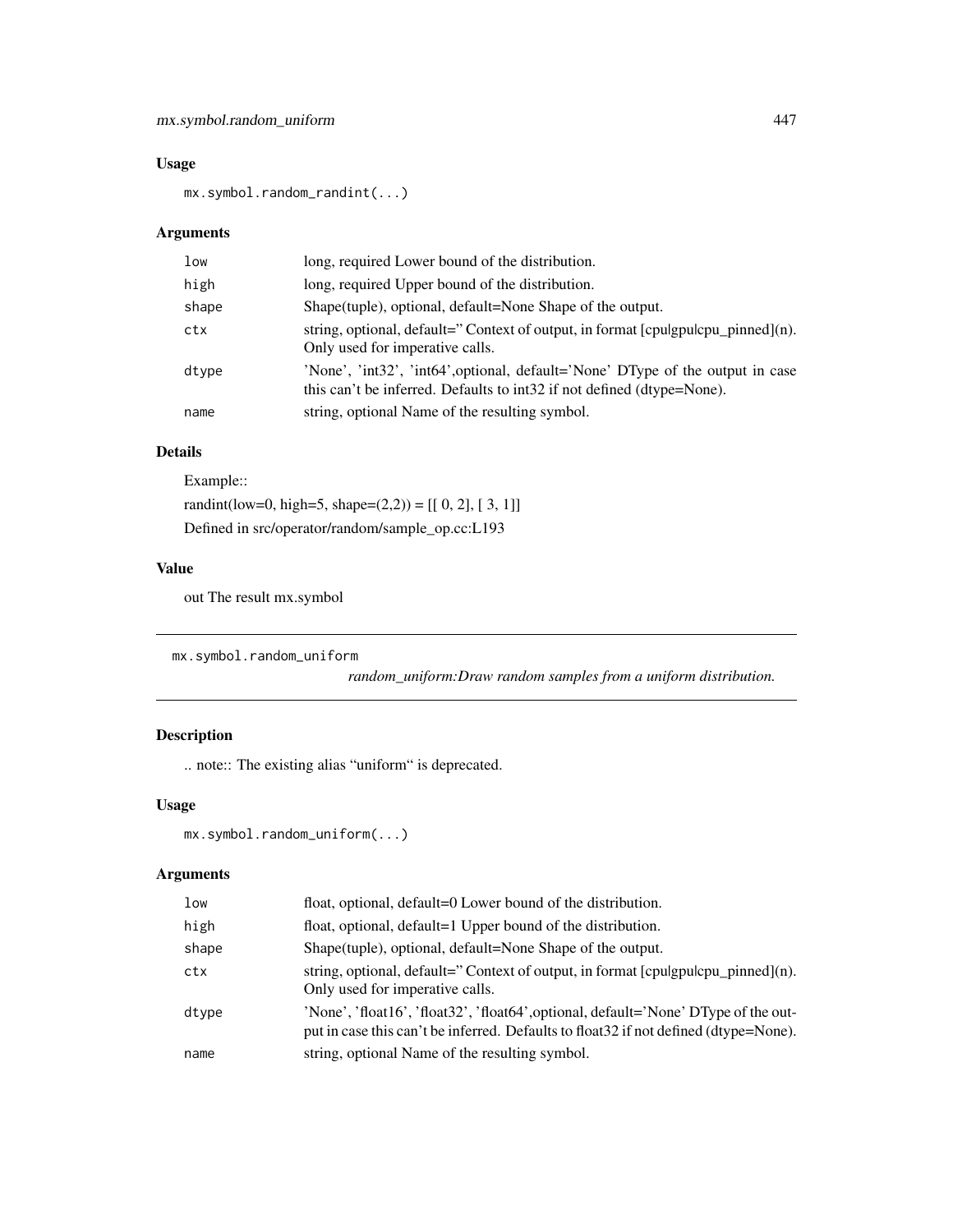## Details

Samples are uniformly distributed over the half-open interval \*[low, high)\* (includes \*low\*, but excludes \*high\*).

Example::

uniform(low=0, high=1, shape=(2,2)) = [[ 0.60276335, 0.85794562], [ 0.54488319, 0.84725171]] Defined in src/operator/random/sample\_op.cc:L95

## Value

out The result mx.symbol

mx.symbol.ravel\_multi\_index

*ravel\_multi\_index:Converts a batch of index arrays into an array of flat indices. The operator follows numpy conventions so a single multi index is given by a column of the input matrix. The leading dimension may be left unspecified by using -1 as placeholder.*

# Description

Examples::

 $A = [[3,6,6],[4,5,1]]$  ravel $(A, shape=(7,6)) = [22,41,37]$  ravel $(A, shape=(-1,6)) = [22,41,37]$ 

# Usage

```
mx.symbol.ravel_multi_index(...)
```
# Arguments

| data  | NDArray-or-Symbol Batch of multi-indices                                                         |
|-------|--------------------------------------------------------------------------------------------------|
| shape | Shape (tuple), optional, default=None Shape of the array into which the multi-<br>indices apply. |
| name  | string, optional Name of the resulting symbol.                                                   |

# Details

Defined in src/operator/tensor/ravel.cc:L41

## Value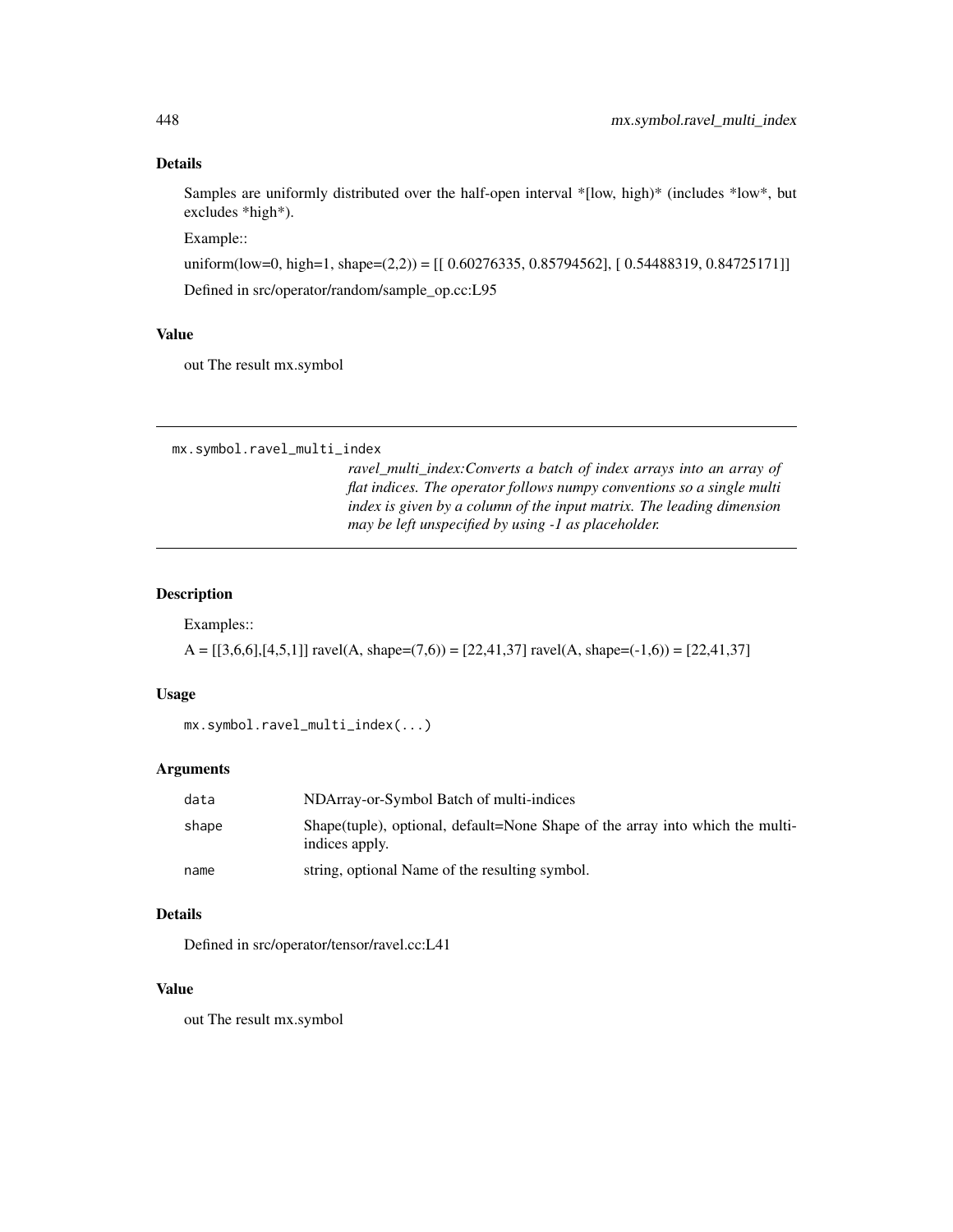mx.symbol.rcbrt *rcbrt:Returns element-wise inverse cube-root value of the input.*

# Description

.. math::  $\text{rot}(x) = 1/\sqrt{3}x$ 

# Usage

```
mx.symbol.rcbrt(...)
```
# Arguments

| data | NDArray-or-Symbol The input array.             |
|------|------------------------------------------------|
| name | string, optional Name of the resulting symbol. |

# Details

Example::

 $rot([1,8,-125]) = [1.0, 0.5, -0.2]$ 

Defined in src/operator/tensor/elemwise\_unary\_op\_pow.cc:L323

## Value

out The result mx.symbol

mx.symbol.reciprocal *reciprocal:Returns the reciprocal of the argument, element-wise.*

# Description

Calculates 1/x.

# Usage

mx.symbol.reciprocal(...)

| data | NDArray-or-Symbol The input array.             |
|------|------------------------------------------------|
| name | string, optional Name of the resulting symbol. |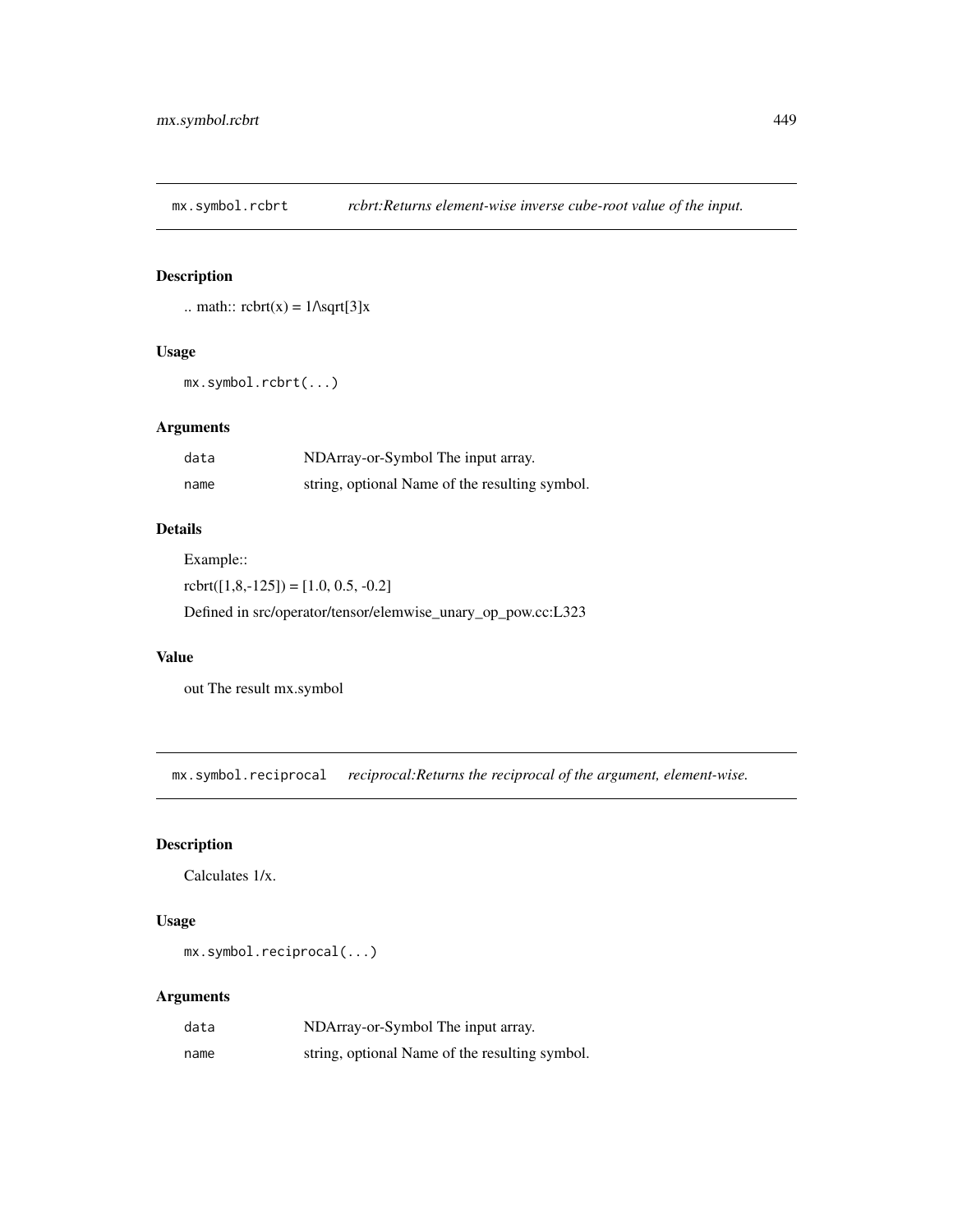# Details

Example::

```
reciprocal([-2, 1, 3, 1.6, 0.2]) = [-0.5, 1.0, 0.33333334, 0.625, 5.0]
```
Defined in src/operator/tensor/elemwise\_unary\_op\_pow.cc:L43

# Value

out The result mx.symbol

mx.symbol.relu *relu:Computes rectified linear activation.*

# Description

.. math:: max(features, 0)

#### Usage

mx.symbol.relu(...)

# Arguments

| data | NDArray-or-Symbol The input array.             |
|------|------------------------------------------------|
| name | string, optional Name of the resulting symbol. |

# Details

The storage type of "relu" output depends upon the input storage type: - relu(default) = default - relu(row\_sparse) = row\_sparse - relu(csr) = csr Defined in src/operator/tensor/elemwise\_unary\_op\_basic.cc:L85

# Value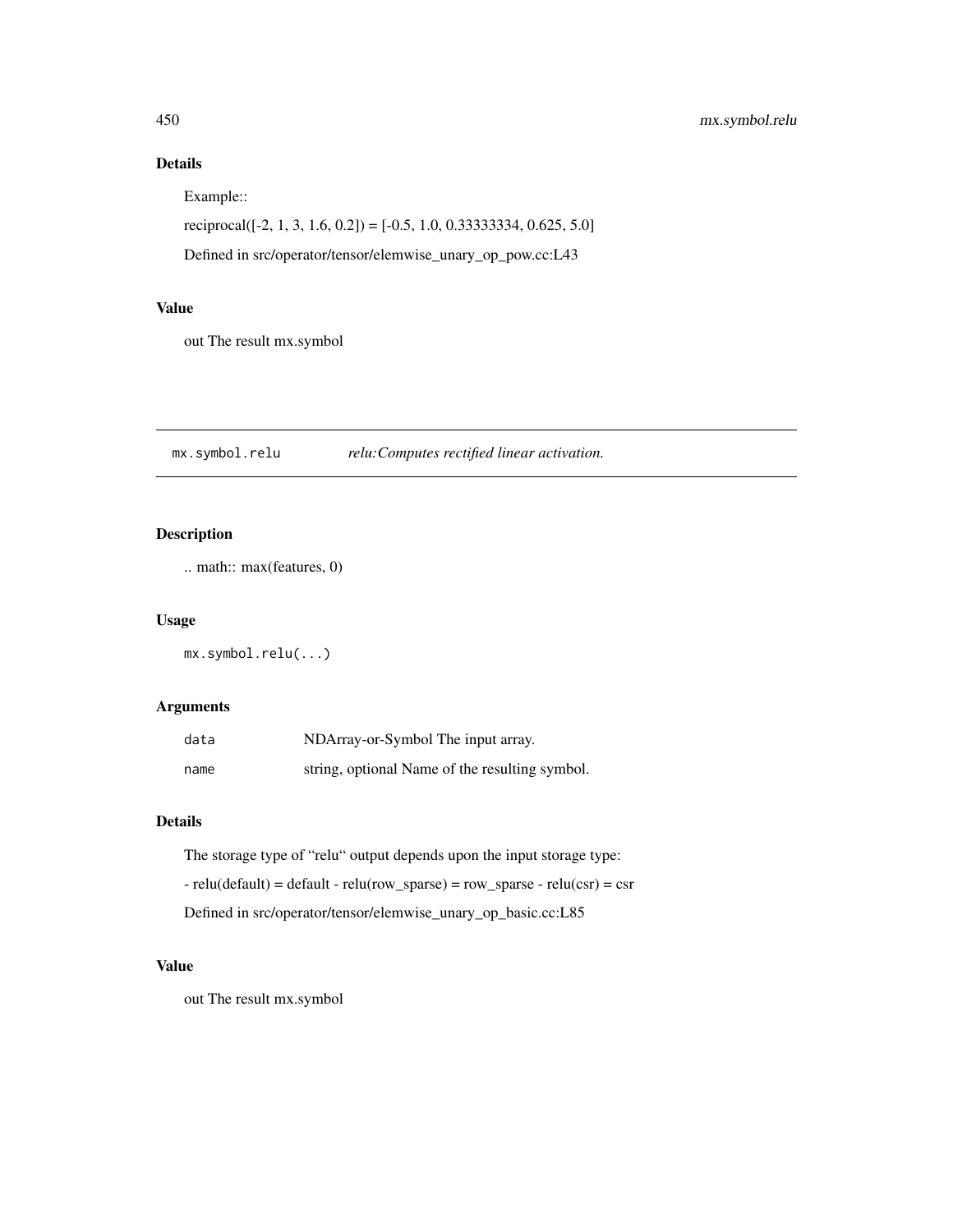| mx.symbol.repeat | repeat: Repeats elements of an array. By default, "repeat" flattens the    |
|------------------|----------------------------------------------------------------------------|
|                  | input array into 1-D and then repeats the elements:: $x = [[1, 2], [3,$    |
|                  | 4] repeat(x, repeats=2) = [1, 1, 2, 2, 3, 3, 4, 4.] The parame-            |
|                  | ter "axis" specifies the axis along which to perform repeat:: repeat(x,    |
|                  | repeats=2, $axis=1$ ) = [[1., 1., 2., 2.], [3., 3., 4., 4.]] repeat(x, re- |
|                  | peats=2, $axis=0$ ) = [[1, 2,], [1, 2,], [3, 4,], [3, 4,]] repeat(x,       |
|                  | repeats=2, axis=-1) = $[[ 1, 1, 2, 2, 1, 3, 3, 4, 4, 1]$                   |

# Description

Defined in src/operator/tensor/matrix\_op.cc:L743

# Usage

mx.symbol.repeat(...)

# Arguments

| data    | NDArray-or-Symbol Input data array                                                                                                                                                                                             |
|---------|--------------------------------------------------------------------------------------------------------------------------------------------------------------------------------------------------------------------------------|
| repeats | int, required The number of repetitions for each element.                                                                                                                                                                      |
| axis    | int or None, optional, default='None' The axis along which to repeat values.<br>The negative numbers are interpreted counting from the backward. By default,<br>use the flattened input array, and return a flat output array. |
| name    | string, optional Name of the resulting symbol.                                                                                                                                                                                 |

# Value

out The result mx.symbol

mx.symbol.reset\_arrays

*reset\_arrays:Set to zero multiple arrays*

# Description

Defined in src/operator/contrib/reset\_arrays.cc:L35

# Usage

mx.symbol.reset\_arrays(...)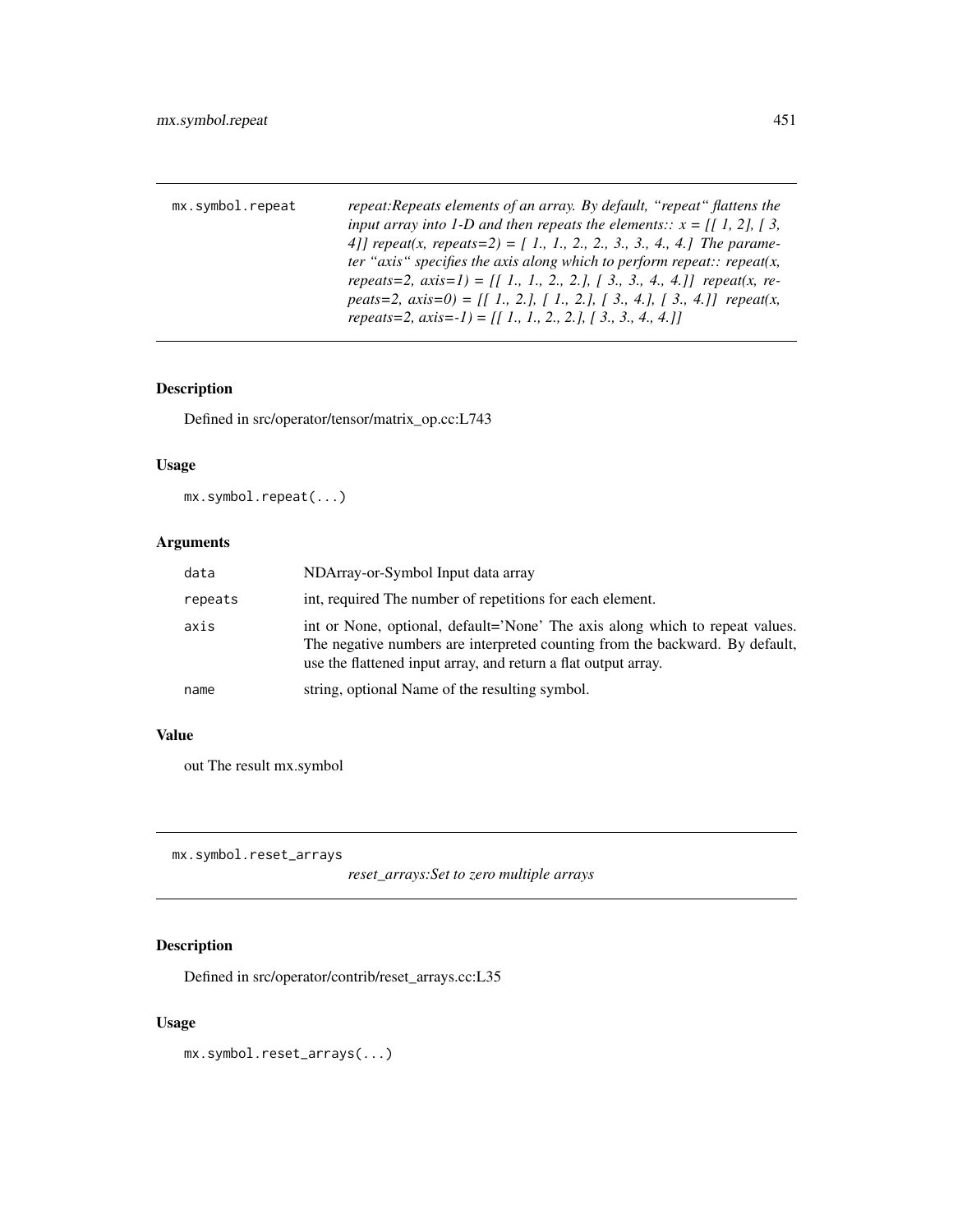# Arguments

| data       | NDArray-or-Symbol[] Arrays                     |
|------------|------------------------------------------------|
| num.arrays | int, required number of input arrays.          |
| name       | string, optional Name of the resulting symbol. |

# Value

out The result mx.symbol

| mx.symbol.Reshape | Reshape: Reshapes the input array.  note:: "Reshape" is deprecated,<br>use "reshape" Given an array and a shape, this function returns a<br>copy of the array in the new shape. The shape is a tuple of integers<br>such as $(2,3,4)$ . The size of the new shape should be same as the size of<br>the input array. Example:: reshape([1,2,3,4], shape= $(2,2)$ ) = [[1,2],<br>[3,4]] Some dimensions of the shape can take special values from the<br>set 0, -1, -2, -3, -4. The significance of each is explained below: $-$ "0"<br>copy this dimension from the input to the output shape. Example:: $-$<br>input shape = $(2,3,4)$ , shape = $(4,0,2)$ , output shape = $(4,3,2)$ - input<br>shape = $(2,3,4)$ , shape = $(2,0,0)$ , output shape = $(2,3,4)$ - "-1" infers<br>the dimension of the output shape by using the remainder of the input<br>dimensions keeping the size of the new array same as that of the input<br>array. At most one dimension of shape can be -1. Example:: - input<br>shape = $(2,3,4)$ , shape = $(6,1,-1)$ , output shape = $(6,1,4)$ - input shape<br>$= (2,3,4)$ , shape $= (3,-1,8)$ , output shape $= (3,1,8)$ - input shape $=$<br>$(2,3,4)$ , shape= $(-1,$ ), output shape = $(24,)$ - "-2" copy all/remainder<br>of the input dimensions to the output shape. Example:: $-$ input shape<br>$=(2,3,4)$ , shape = (-2,), output shape = (2,3,4) - input shape = (2,3,4),<br>shape = $(2,-2)$ , output shape = $(2,3,4)$ - input shape = $(2,3,4)$ , shape<br>$= (-2,1,1)$ , output shape $= (2,3,4,1,1)$ - "-3" use the product of two<br>consecutive dimensions of the input shape as the output dimension.<br><i>Example::</i> - <i>input shape</i> = $(2,3,4)$ <i>, shape</i> = $(-3,4)$ <i>, output shape</i> =<br>$(6,4)$ - input shape = (2,3,4,5), shape = (-3,-3), output shape = (6,20)<br>- input shape = $(2,3,4)$ , shape = $(0,-3)$ , output shape = $(2,12)$ - input<br>shape = $(2,3,4)$ , shape = $(-3,-2)$ , output shape = $(6,4)$ - "-4" split one<br>dimension of the input into two dimensions passed subsequent to -4 in<br>shape (can contain -1). Example:: - input shape = $(2,3,4)$ , shape =<br>$(-4,1,2,-2)$ , output shape = $(1,2,3,4)$ - input shape = $(2,3,4)$ , shape =<br>$(2,-4,-1,3,-2)$ , output shape = $(2,1,3,4)$ If the argument 'reverse' is set<br>to 1, then the special values are inferred from right to left. Example:: |
|-------------------|-----------------------------------------------------------------------------------------------------------------------------------------------------------------------------------------------------------------------------------------------------------------------------------------------------------------------------------------------------------------------------------------------------------------------------------------------------------------------------------------------------------------------------------------------------------------------------------------------------------------------------------------------------------------------------------------------------------------------------------------------------------------------------------------------------------------------------------------------------------------------------------------------------------------------------------------------------------------------------------------------------------------------------------------------------------------------------------------------------------------------------------------------------------------------------------------------------------------------------------------------------------------------------------------------------------------------------------------------------------------------------------------------------------------------------------------------------------------------------------------------------------------------------------------------------------------------------------------------------------------------------------------------------------------------------------------------------------------------------------------------------------------------------------------------------------------------------------------------------------------------------------------------------------------------------------------------------------------------------------------------------------------------------------------------------------------------------------------------------------------------------------------------------------------------------------------------------------------------------------------------------------------------------------------------------------------------------------------------------------------------------------------------------------------------|
|                   | - without reverse=1, for input shape = $(10,5,4)$ , shape = $(-1,0)$ , output<br>shape would be $(40,5)$ - with reverse=1, output shape will be $(50,4)$ .                                                                                                                                                                                                                                                                                                                                                                                                                                                                                                                                                                                                                                                                                                                                                                                                                                                                                                                                                                                                                                                                                                                                                                                                                                                                                                                                                                                                                                                                                                                                                                                                                                                                                                                                                                                                                                                                                                                                                                                                                                                                                                                                                                                                                                                            |

# Description

Defined in src/operator/tensor/matrix\_op.cc:L174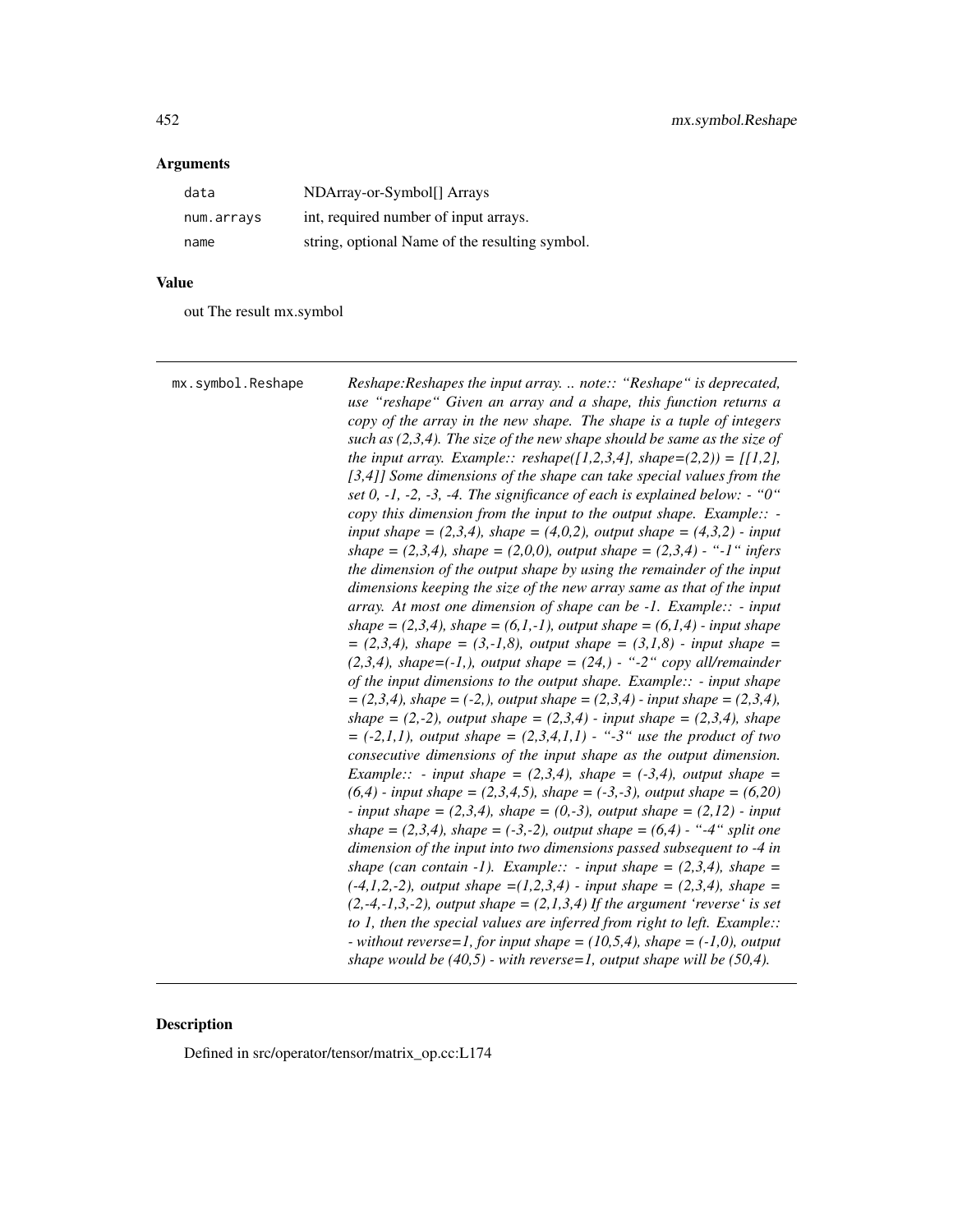# Usage

mx.symbol.Reshape(...)

# Arguments

| data         | NDArray-or-Symbol Input data to reshape.                                                                                                                                                               |
|--------------|--------------------------------------------------------------------------------------------------------------------------------------------------------------------------------------------------------|
| shape        | Shape(tuple), optional, default=[] The target shape                                                                                                                                                    |
| reverse      | boolean, optional, default=0 If true then the special values are inferred from<br>right to left                                                                                                        |
| target.shape | Shape(tuple), optional, default=[] (Deprecated! Use "shape" instead.) Target<br>new shape. One and only one dim can be 0, in which case it will be inferred<br>from the rest of dims                   |
| keep.highest | boolean, optional, default=0 (Deprecated! Use "shape" instead.) Whether keep<br>the highest dim unchanged. If set to true, then the first dim in target_shape is<br>ignored, and always fixed as input |
| name         | string, optional Name of the resulting symbol.                                                                                                                                                         |

# Value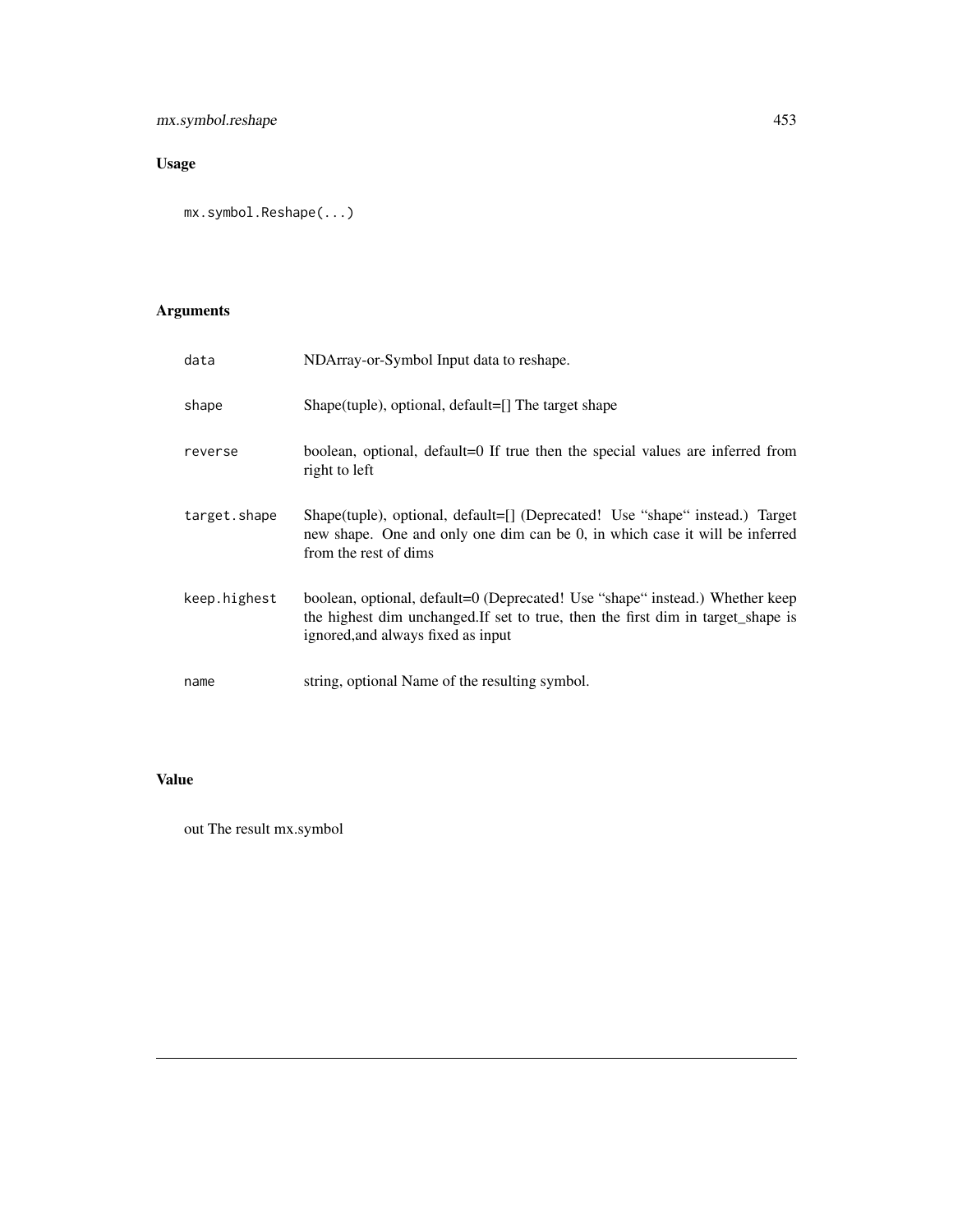mx.symbol.reshape *reshape:Reshapes the input array. .. note:: "Reshape" is deprecated, use "reshape" Given an array and a shape, this function returns a copy of the array in the new shape. The shape is a tuple of integers such as (2,3,4). The size of the new shape should be same as the size of the input array. Example:: reshape*( $[1,2,3,4]$ *, shape*= $(2,2)$ ) =  $[1,2]$ *, [3,4]] Some dimensions of the shape can take special values from the set 0, -1, -2, -3, -4. The significance of each is explained below: - "0" copy this dimension from the input to the output shape. Example:: input shape* =  $(2,3,4)$ *, shape* =  $(4,0,2)$ *, output shape* =  $(4,3,2)$  *- input shape = (2,3,4), shape = (2,0,0), output shape = (2,3,4) - "-1" infers the dimension of the output shape by using the remainder of the input dimensions keeping the size of the new array same as that of the input array. At most one dimension of shape can be -1. Example:: - input shape* =  $(2,3,4)$ *, shape* =  $(6,1,-1)$ *, output shape* =  $(6,1,4)$  - *input shape = (2,3,4), shape = (3,-1,8), output shape = (3,1,8) - input shape = (2,3,4), shape=(-1,), output shape = (24,) - "-2" copy all/remainder of the input dimensions to the output shape. Example:: - input shape = (2,3,4), shape = (-2,), output shape = (2,3,4) - input shape = (2,3,4), shape* =  $(2,-2)$ *, output shape* =  $(2,3,4)$  *- input shape* =  $(2,3,4)$ *, shape = (-2,1,1), output shape = (2,3,4,1,1) - "-3" use the product of two consecutive dimensions of the input shape as the output dimension. Example:: - input shape =*  $(2,3,4)$ *, shape =*  $(-3,4)$ *, output shape = (6,4) - input shape = (2,3,4,5), shape = (-3,-3), output shape = (6,20) - input shape = (2,3,4), shape = (0,-3), output shape = (2,12) - input shape* =  $(2,3,4)$ *, shape* =  $(-3,-2)$ *, output shape* =  $(6,4)$  - "-4" *split one dimension of the input into two dimensions passed subsequent to -4 in shape (can contain -1). Example:: - input shape =*  $(2,3,4)$ *, shape = (-4,1,2,-2), output shape =(1,2,3,4) - input shape = (2,3,4), shape = (2,-4,-1,3,-2), output shape = (2,1,3,4) If the argument 'reverse' is set to 1, then the special values are inferred from right to left. Example:: - without reverse=1, for input shape = (10,5,4), shape = (-1,0), output shape would be (40,5) - with reverse=1, output shape will be (50,4).*

## **Description**

Defined in src/operator/tensor/matrix\_op.cc:L174

#### Usage

mx.symbol.reshape(...)

| data    | NDArray-or-Symbol Input data to reshape.                                                        |
|---------|-------------------------------------------------------------------------------------------------|
| shape   | Shape (tuple), optional, default=[] The target shape                                            |
| reverse | boolean, optional, default=0 If true then the special values are inferred from<br>right to left |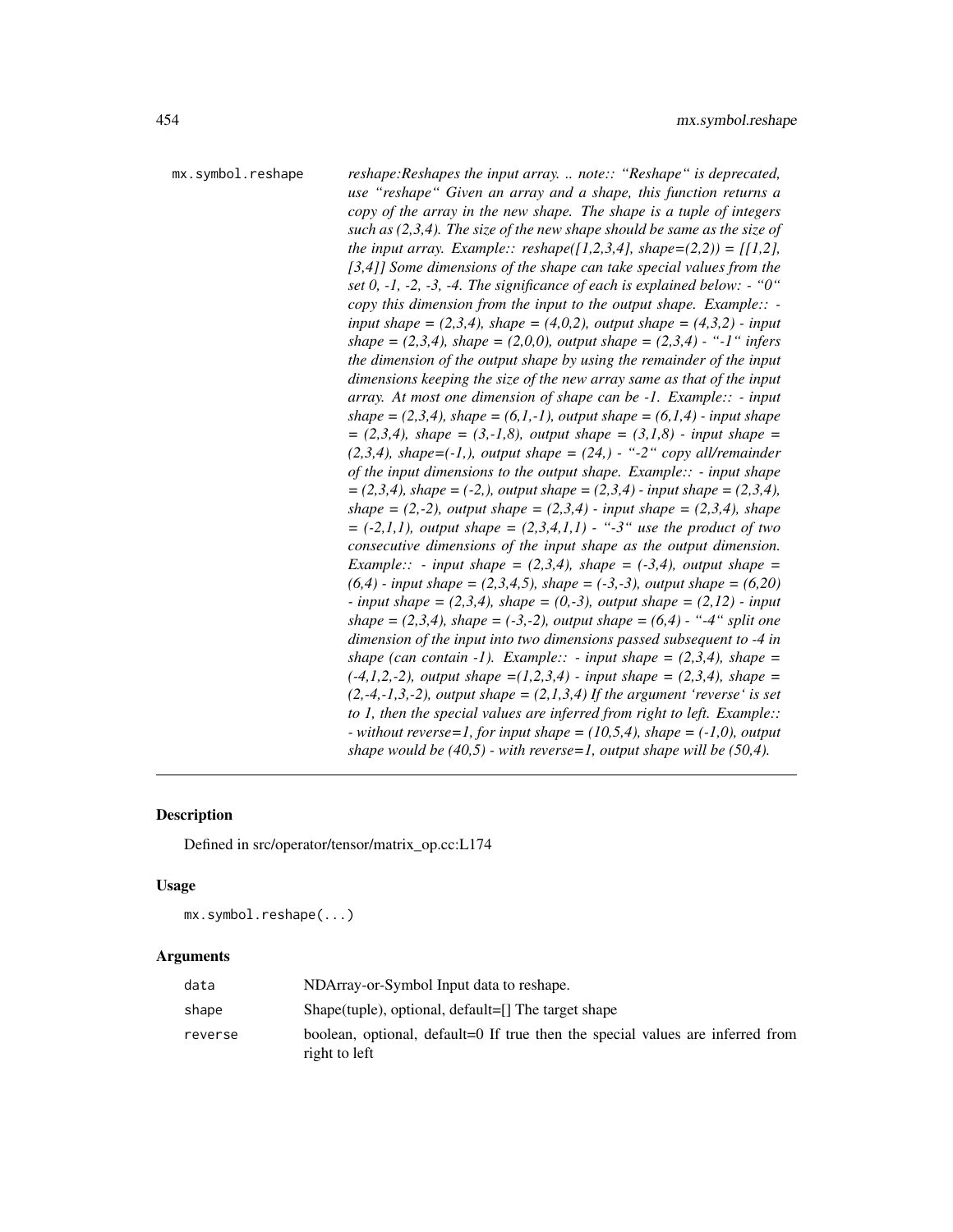| target.shape | Shape(tuple), optional, default=[] (Deprecated! Use "shape" instead.) Target<br>new shape. One and only one dim can be 0, in which case it will be inferred<br>from the rest of dims                   |
|--------------|--------------------------------------------------------------------------------------------------------------------------------------------------------------------------------------------------------|
| keep.highest | boolean, optional, default=0 (Deprecated! Use "shape" instead.) Whether keep<br>the highest dim unchanged. If set to true, then the first dim in target shape is<br>ignored, and always fixed as input |
| name         | string, optional Name of the resulting symbol.                                                                                                                                                         |

# Value

out The result mx.symbol

```
mx.symbol.reshape_like
```
*reshape\_like:Reshape some or all dimensions of 'lhs' to have the same shape as some or all dimensions of 'rhs'.*

# Description

Returns a \*\*view\*\* of the 'lhs' array with a new shape without altering any data.

# Usage

```
mx.symbol.reshape_like(...)
```

| lhs       | NDArray-or-Symbol First input.                                                                                                                                           |
|-----------|--------------------------------------------------------------------------------------------------------------------------------------------------------------------------|
| rhs       | NDArray-or-Symbol Second input.                                                                                                                                          |
| lhs.begin | int or None, optional, default='None' Defaults to 0. The beginning index along<br>which the lhs dimensions are to be reshaped. Supports negative indices.                |
| lhs.end   | int or None, optional, default='None' Defaults to None. The ending index along<br>which the lhs dimensions are to be used for reshaping. Supports negative in-<br>dices. |
| rhs.begin | int or None, optional, default='None' Defaults to 0. The beginning index along<br>which the rhs dimensions are to be used for reshaping. Supports negative in-<br>dices. |
| rhs.end   | int or None, optional, default='None' Defaults to None. The ending index along<br>which the rhs dimensions are to be used for reshaping. Supports negative in-<br>dices. |
| name      | string, optional Name of the resulting symbol.                                                                                                                           |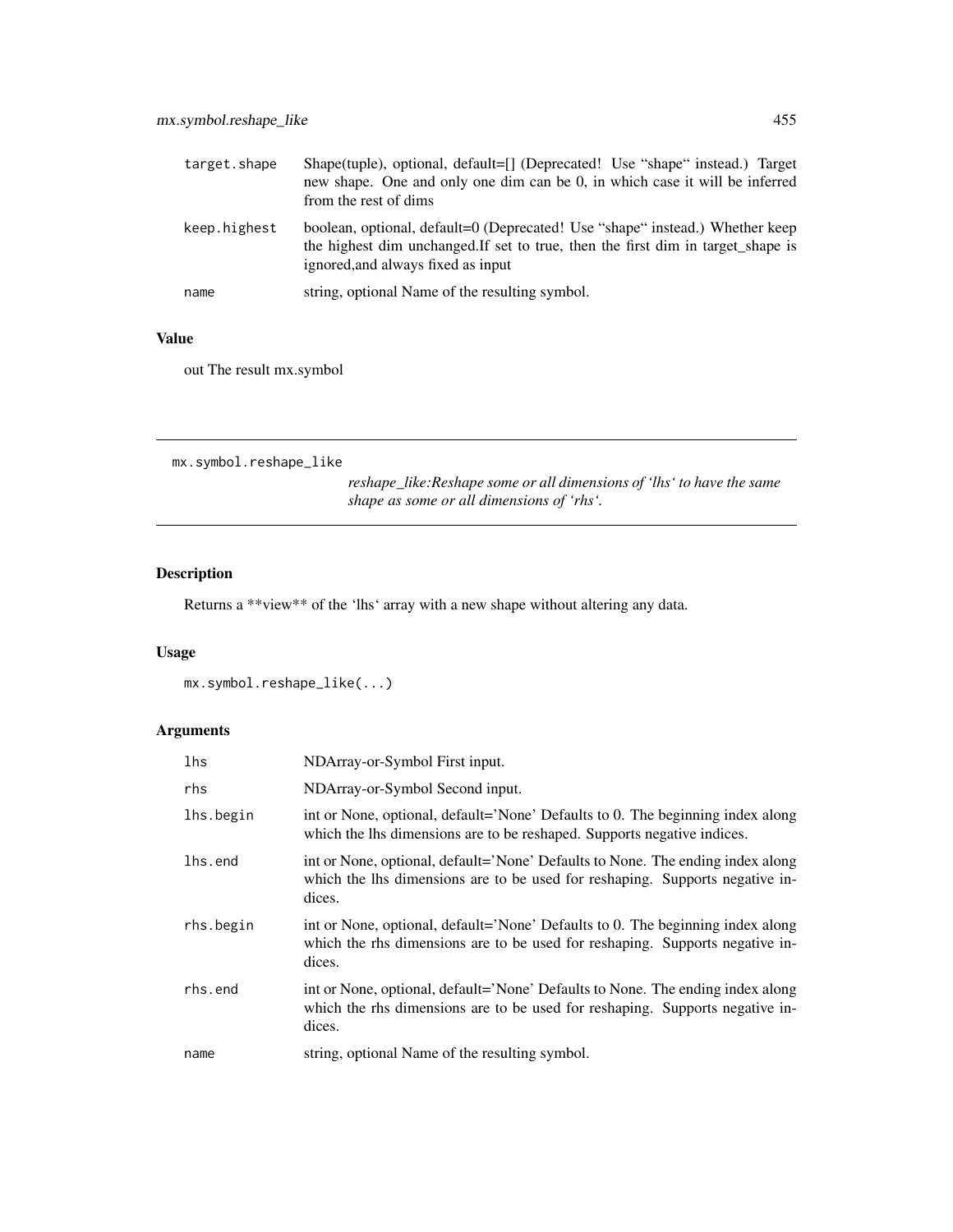# Details

Example::

 $x = [1, 2, 3, 4, 5, 6]$  y = [[0, -4], [3, 2], [2, 2]] reshape\_like(x, y) = [[1, 2], [3, 4], [5, 6]]

More precise control over how dimensions are inherited is achieved by specifying  $\iota$  slices over the 'lhs' and 'rhs' array dimensions. Only the sliced 'lhs' dimensions \ are reshaped to the 'rhs' sliced dimensions, with the non-sliced 'lhs' dimensions staying the same.

Examples::

 $-$  lhs shape  $= (30,7)$ , rhs shape  $= (15,2,4)$ , lhs\_begin=0, lhs\_end=1, rhs\_begin=0, rhs\_end=2, output shape =  $(15,2,7)$  - lhs shape =  $(3, 5)$ , rhs shape =  $(1,15,4)$ , lhs\_begin=0, lhs\_end=2, rhs\_begin=1, rhs\_end=2, output shape  $= (15)$ 

Negative indices are supported, and 'None' can be used for either 'lhs\_end' or 'rhs\_end' to indicate the end of the range.

Example::

 $-$  lhs shape  $=(30, 12)$ , rhs shape  $=(4, 2, 2, 3)$ , lhs\_begin=-1, lhs\_end=None, rhs\_begin=1, rhs\_end=None, output shape =  $(30, 2, 2, 3)$ 

Defined in src/operator/tensor/elemwise\_unary\_op\_basic.cc:L511

# Value

out The result mx.symbol

| mx.symbol.reverse | reverse: Reverses the order of elements along given axis while preserv-          |
|-------------------|----------------------------------------------------------------------------------|
|                   | ing array shape. Note: reverse and flip are equivalent. We use reverse           |
|                   |                                                                                  |
|                   | 7., 8., 9.]] reverse(x, axis=0) = [[ 5., 6., 7., 8., 9.], [ 0., 1., 2., 3., 4.]] |
|                   | reverse(x, axis=1) = [[ 4., 3., 2., 1., 0.], [ 9., 8., 7., 6., 5.]]              |

# Description

Defined in src/operator/tensor/matrix\_op.cc:L831

## Usage

mx.symbol.reverse(...)

## Arguments

| data | NDArray-or-Symbol Input data array                          |
|------|-------------------------------------------------------------|
| axis | Shape (tuple), required The axis which to reverse elements. |
| name | string, optional Name of the resulting symbol.              |

# Value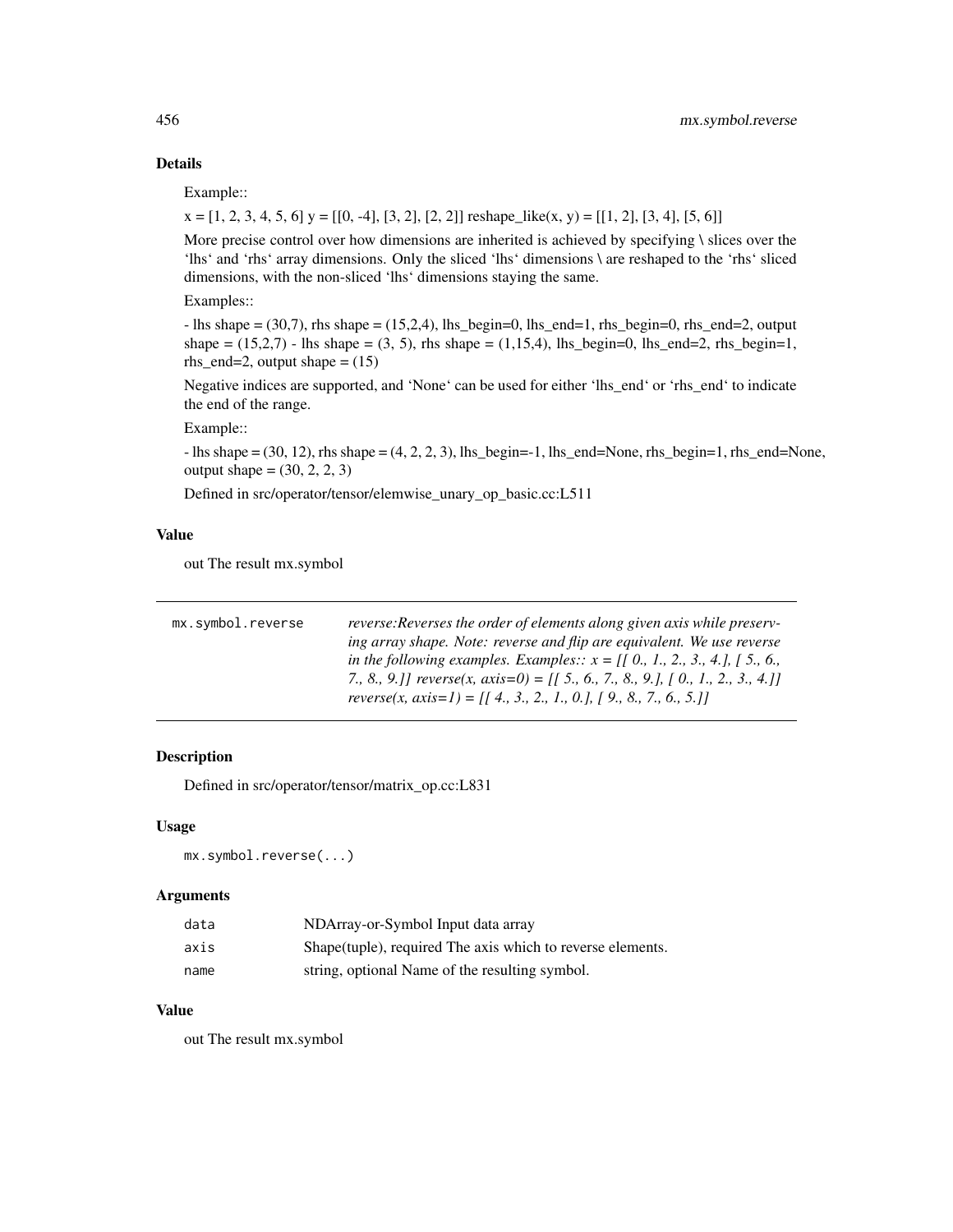# Description

.. note:: - For input "n.5" "rint" returns "n" while "round" returns "n+1". - For input "-n.5" both "rint" and "round" returns "-n-1".

## Usage

mx.symbol.rint(...)

# Arguments

| data | NDArray-or-Symbol The input array.             |
|------|------------------------------------------------|
| name | string, optional Name of the resulting symbol. |

# Details

Example::

 $rint([-1.5, 1.5, -1.9, 1.9, 2.1]) = [-2., 1., -2., 2., 2.]$ 

The storage type of "rint" output depends upon the input storage type:

 $-$  rint(default) = default  $-$  rint(row\_sparse) = row\_sparse  $-$  rint(csr) = csr

Defined in src/operator/tensor/elemwise\_unary\_op\_basic.cc:L798

## Value

out The result mx.symbol

mx.symbol.rmspropalex\_update

*rmspropalex\_update:Update function for RMSPropAlex optimizer.*

# Description

'RMSPropAlex' is non-centered version of 'RMSProp'.

## Usage

mx.symbol.rmspropalex\_update(...)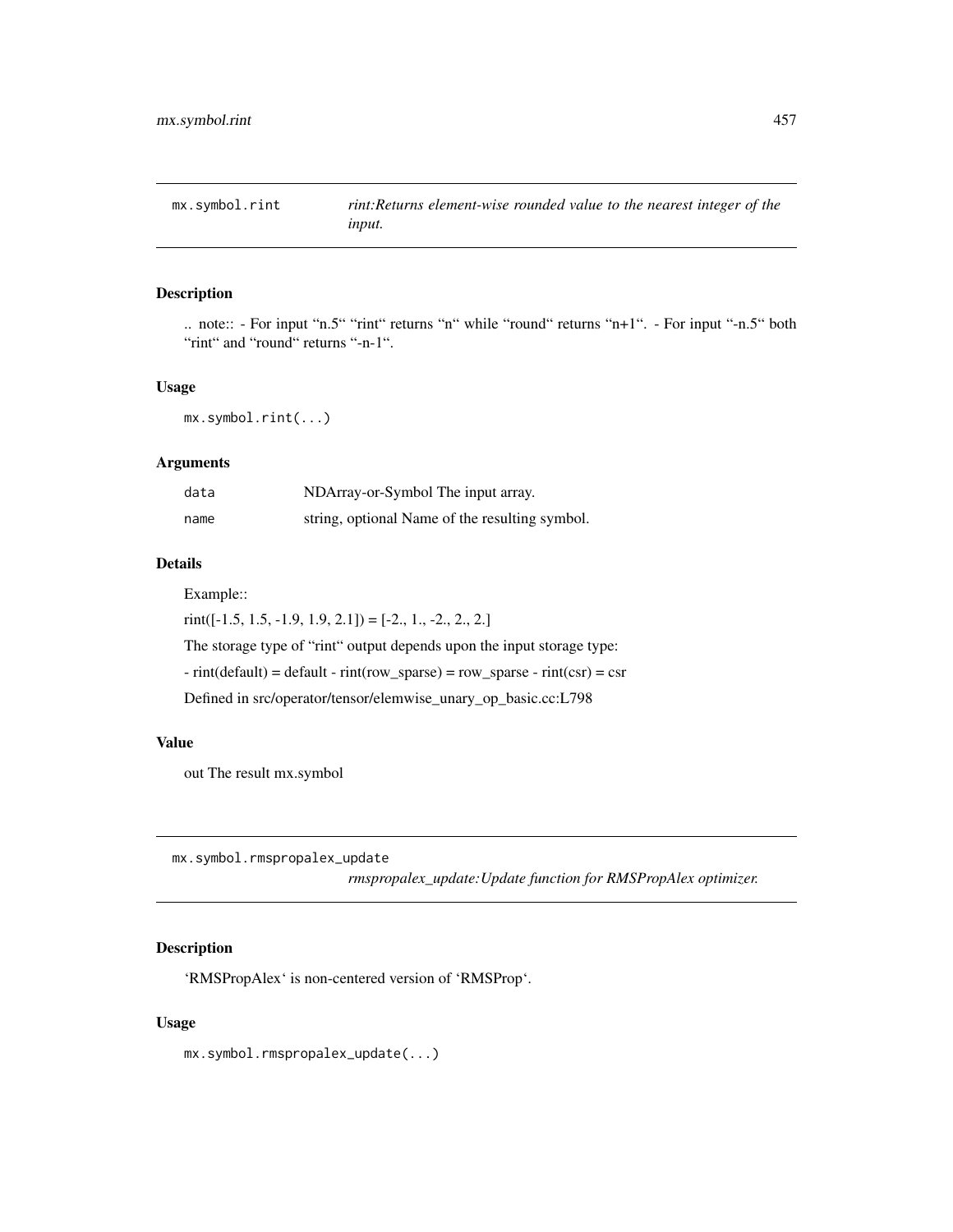## Arguments

| weight        | NDArray-or-Symbol Weight                                                                                                                                                                                           |
|---------------|--------------------------------------------------------------------------------------------------------------------------------------------------------------------------------------------------------------------|
| grad          | NDArray-or-Symbol Gradient                                                                                                                                                                                         |
| n             | NDArray-or-Symbol n                                                                                                                                                                                                |
| g             | NDArray-or-Symbol g                                                                                                                                                                                                |
| delta         | NDArray-or-Symbol delta                                                                                                                                                                                            |
| lr            | float, required Learning rate                                                                                                                                                                                      |
| gamma1        | float, optional, default=0.949999988 Decay rate.                                                                                                                                                                   |
| gamma2        | float, optional, default=0.899999976 Decay rate.                                                                                                                                                                   |
| epsilon       | float, optional, default=9.99999994e-09 A small constant for numerical stability.                                                                                                                                  |
| wd            | float, optional, default=0 Weight decay augments the objective function with a<br>regularization term that penalizes large weights. The penalty scales with the<br>square of the magnitude of each weight.         |
| rescale.grad  | float, optional, default=1 Rescale gradient to grad = rescale_grad*grad.                                                                                                                                           |
| clip.gradient | float, optional, default=-1 Clip gradient to the range of [-clip_gradient, clip_gradient]<br>If clip_gradient $\leq 0$ , gradient clipping is turned off. grad = max(min(grad,<br>clip_gradient), -clip_gradient). |
| clip.weights  | float, optional, default=-1 Clip weights to the range of [-clip_weights, clip_weights]<br>If clip_weights $\leq 0$ , weight clipping is turned off. weights = max(min(weights,<br>clip_weights), -clip_weights).   |
| name          | string, optional Name of the resulting symbol.                                                                                                                                                                     |

# Details

Define :math:' $E[g^2]_t'$  is the decaying average over past squared gradient and :math:' $E[g]_t'$  is the decaying average over past gradient.

.. math::  $E[g^2]_t = \gamma_1 * E[g^2]_t - 1 + (1 - \gamma_1) * g_t^2\ E[g]_t = \gamma_1$ \* E[g]\_t-1 + (1 - \gamma\_1) \* g\_t\ \Delta\_t = \gamma\_2 \* \Delta\_t-1 - \frac\eta\sqrtE[g^2]\_t - $E[g]_t^2 + \epsilon \$ 

The update step is

.. math::  $\theta_t+1 = \theta_t + \Delta_t$ 

The RMSPropAlex code follows the version in http://arxiv.org/pdf/1308.0850v5.pdf Eq(38) - Eq(45) by Alex Graves, 2013.

Graves suggests the momentum term :math:'\gamma\_1' to be 0.95, :math:'\gamma\_2' to be 0.9 and the learning rate :math:'\eta' to be 0.0001.

Defined in src/operator/optimizer\_op.cc:L835

# Value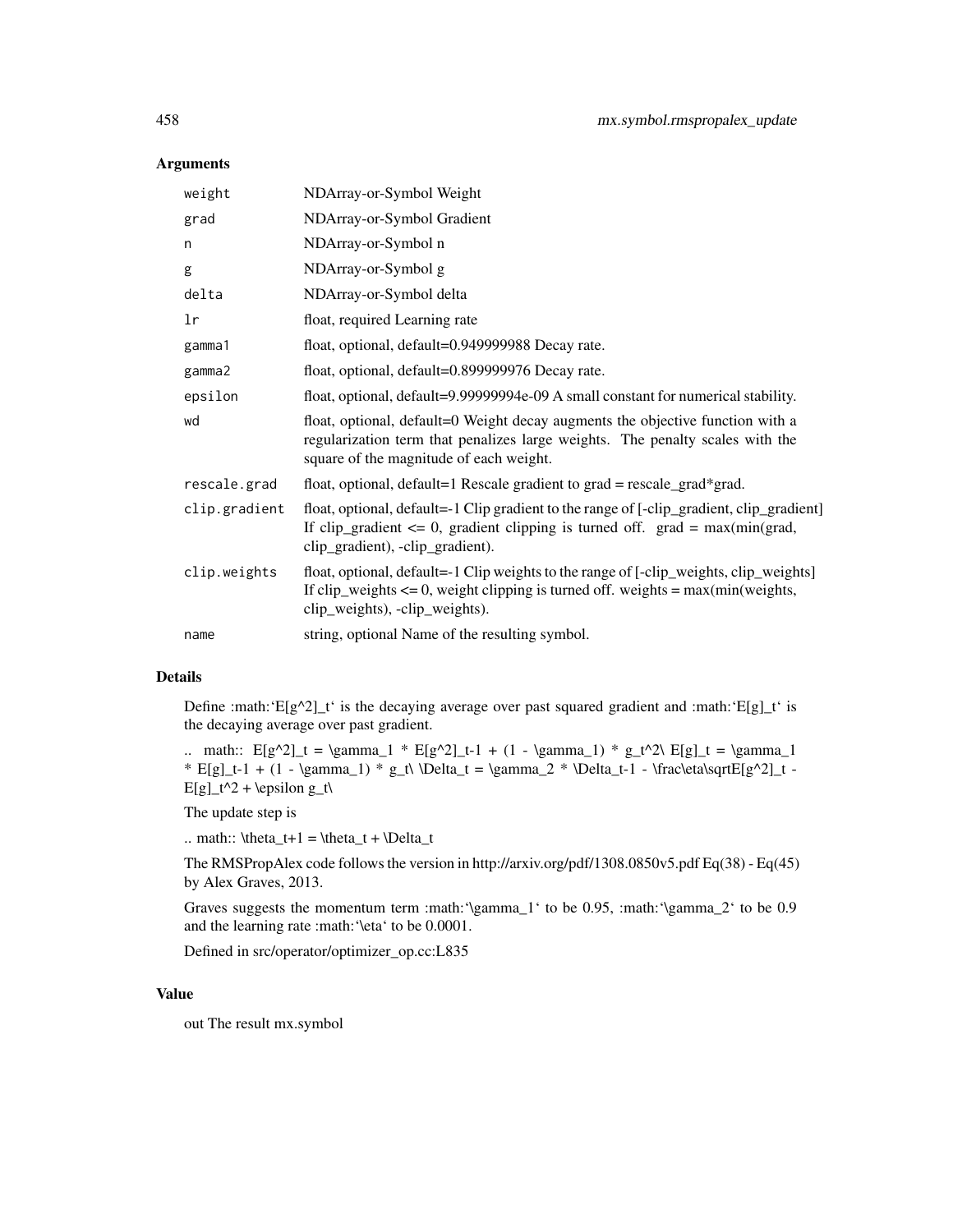mx.symbol.rmsprop\_update

*rmsprop\_update:Update function for 'RMSProp' optimizer.*

# Description

'RMSprop' is a variant of stochastic gradient descent where the gradients are divided by a cache which grows with the sum of squares of recent gradients?

## Usage

mx.symbol.rmsprop\_update(...)

# Arguments

| weight        | NDArray-or-Symbol Weight                                                                                                                                                                                           |
|---------------|--------------------------------------------------------------------------------------------------------------------------------------------------------------------------------------------------------------------|
| grad          | NDArray-or-Symbol Gradient                                                                                                                                                                                         |
| n             | NDArray-or-Symbol n                                                                                                                                                                                                |
| lr            | float, required Learning rate                                                                                                                                                                                      |
| gamma1        | float, optional, default=0.949999988 The decay rate of momentum estimates.                                                                                                                                         |
| epsilon       | float, optional, default=9.99999994e-09 A small constant for numerical stability.                                                                                                                                  |
| wd            | float, optional, default=0 Weight decay augments the objective function with a<br>regularization term that penalizes large weights. The penalty scales with the<br>square of the magnitude of each weight.         |
| rescale.grad  | float, optional, default=1 Rescale gradient to grad = rescale_grad*grad.                                                                                                                                           |
| clip.gradient | float, optional, default=-1 Clip gradient to the range of [-clip_gradient, clip_gradient]<br>If clip_gradient $\leq 0$ , gradient clipping is turned off. grad = max(min(grad,<br>clip_gradient), -clip_gradient). |
| clip.weights  | float, optional, default=-1 Clip weights to the range of [-clip_weights, clip_weights]<br>If clip_weights $\leq 0$ , weight clipping is turned off. weights = max(min(weights,<br>clip_weights), -clip_weights).   |
| name          | string, optional Name of the resulting symbol.                                                                                                                                                                     |

#### Details

'RMSProp' is similar to 'AdaGrad', a popular variant of 'SGD' which adaptively tunes the learning rate of each parameter. 'AdaGrad' lowers the learning rate for each parameter monotonically over the course of training. While this is analytically motivated for convex optimizations, it may not be ideal for non-convex problems. 'RMSProp' deals with this heuristically by allowing the learning rates to rebound as the denominator decays over time.

Define the Root Mean Square (RMS) error criterion of the gradient as :math:'RMS[g]\_t = \sqrtE[g^2]\_t + \epsilon', where :math:'g' represents gradient and :math:' $E[g^2]_t'$  is the decaying average over past squared gradient.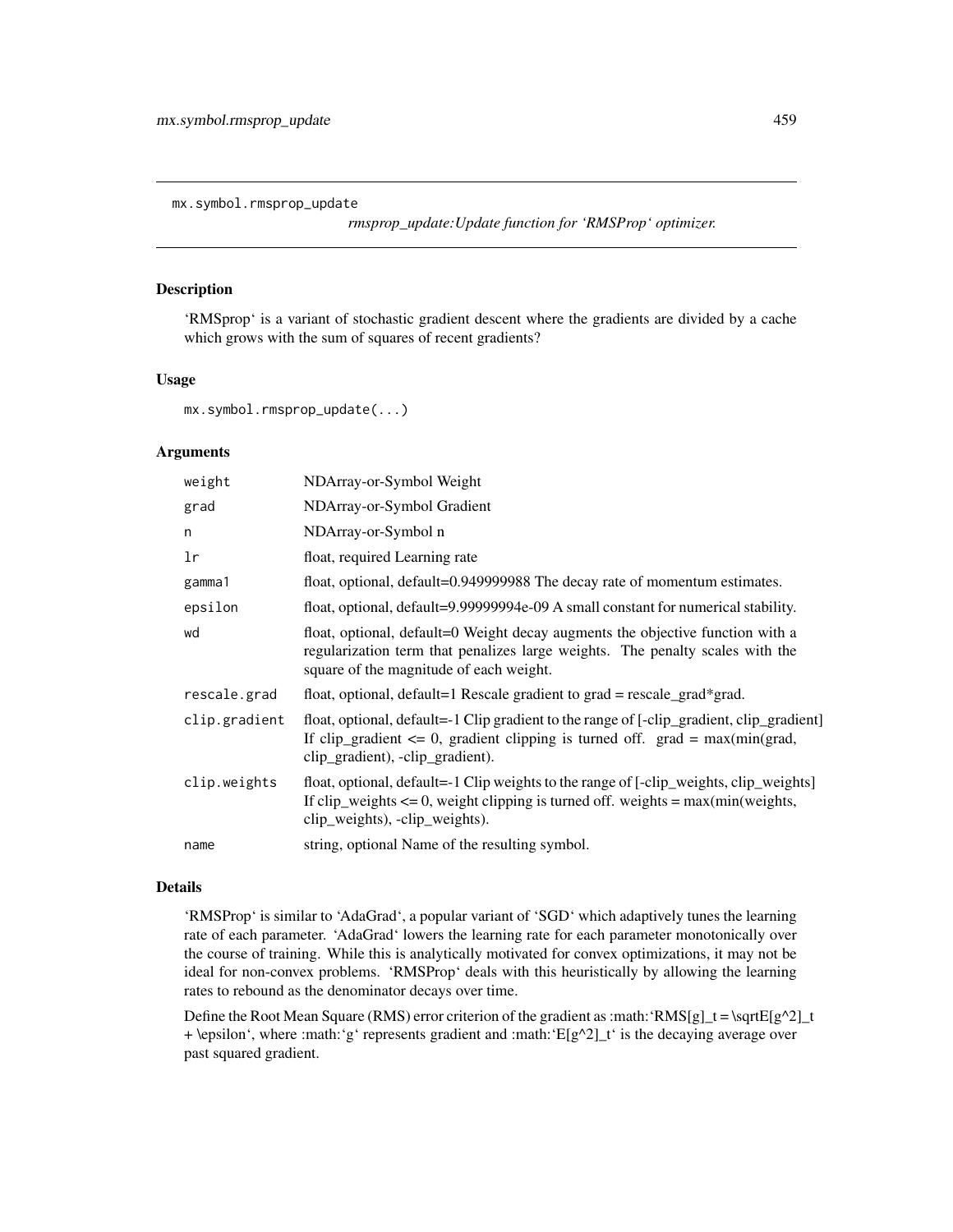The :math: ' $E[g^2]$  t' is given by:

.. math::  $E[g^2]_t = \gamma * E[g^2]_t-1 + (1-\gamma)* g_t^2$ 

The update step is

.. math:: \theta\_t+1 = \theta\_t - \frac\etaRMS[g]\_t g\_t

The RMSProp code follows the version in http://www.cs.toronto.edu/~tijmen/csc321/slides/lecture\_slides\_lec6.pdf Tieleman & Hinton, 2012.

Hinton suggests the momentum term :math:'\gamma' to be 0.9 and the learning rate :math:'\eta' to be 0.001.

Defined in src/operator/optimizer\_op.cc:L796

## Value

out The result mx.symbol

mx.symbol.RNN *RNN:Applies recurrent layers to input data. Currently, vanilla RNN, LSTM and GRU are implemented, with both multi-layer and bidirectional support.*

## Description

When the input data is of type float32 and the environment variables MXNET\_CUDA\_ALLOW\_TENSOR\_CORE and MXNET\_CUDA\_TENSOR\_OP\_MATH\_ALLOW\_CONVERSION are set to 1, this operator will try to use pseudo-float16 precision (float32 math with float16 I/O) precision in order to use Tensor Cores on suitable NVIDIA GPUs. This can sometimes give significant speedups.

## Usage

mx.symbol.RNN(...)

| data            | NDArray-or-Symbol Input data to RNN                                                                                               |  |
|-----------------|-----------------------------------------------------------------------------------------------------------------------------------|--|
| parameters      | NDArray-or-Symbol Vector of all RNN trainable parameters concatenated                                                             |  |
| state           | NDArray-or-Symbol initial hidden state of the RNN                                                                                 |  |
| state.cell      | NDArray-or-Symbol initial cell state for LSTM networks (only for LSTM)                                                            |  |
| sequence.length |                                                                                                                                   |  |
|                 | NDArray-or-Symbol Vector of valid sequence lengths for each element in batch.<br>(Only used if use_sequence_length kwarg is True) |  |
| state.size      | int (non-negative), required size of the state for each layer                                                                     |  |
| num.layers      | int (non-negative), required number of stacked layers                                                                             |  |
| bidirectional   | boolean, optional, default=0 whether to use bidirectional recurrent layers                                                        |  |
| mode            | 'gru', 'lstm', 'rnn_relu', 'rnn_tanh', required the type of RNN to compute                                                        |  |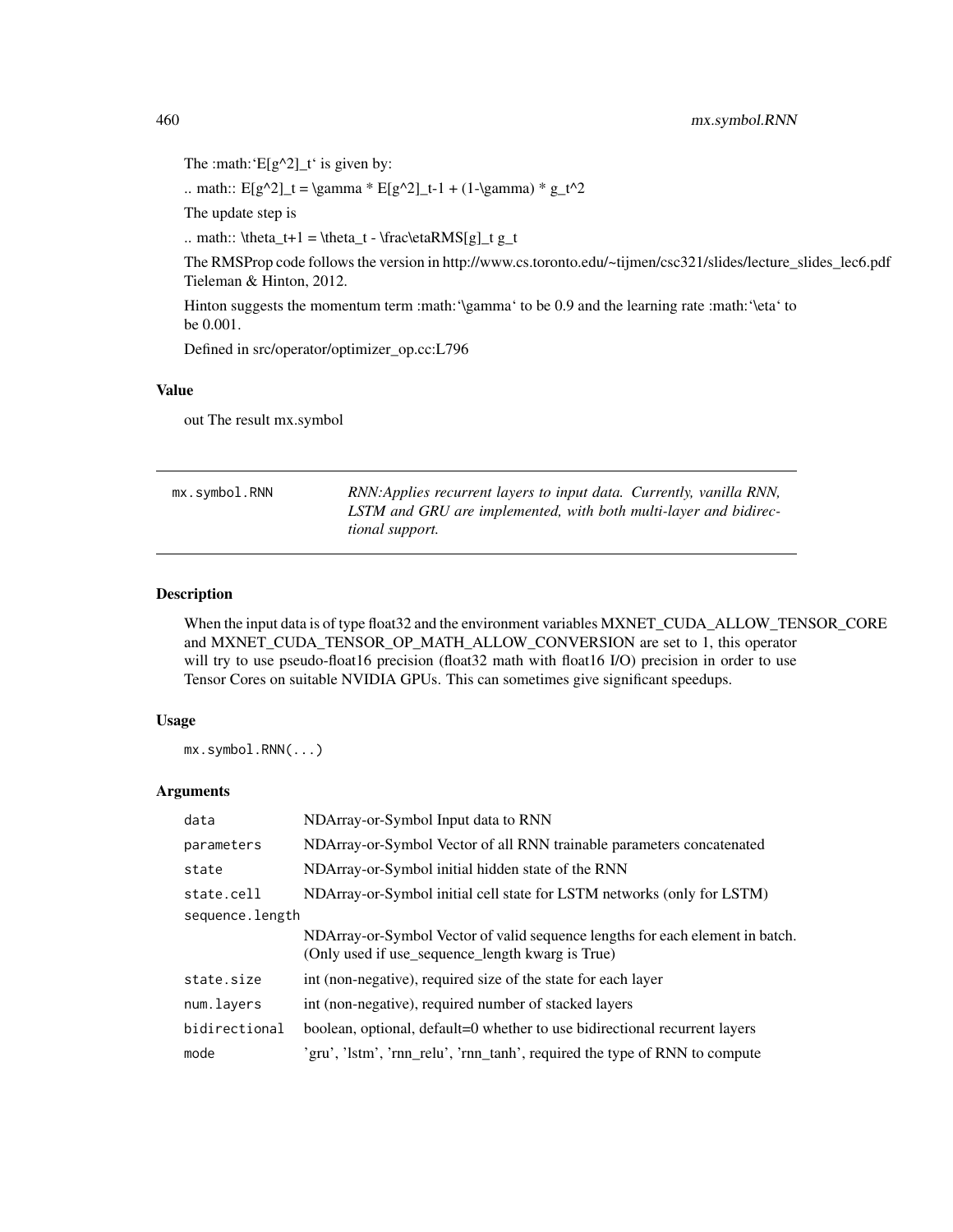| p                   | float, optional, default=0 drop rate of the dropout on the outputs of each RNN<br>layer, except the last layer.                                                      |  |
|---------------------|----------------------------------------------------------------------------------------------------------------------------------------------------------------------|--|
| state.outputs       | boolean, optional, default=0 Whether to have the states as symbol outputs.                                                                                           |  |
| projection.size     |                                                                                                                                                                      |  |
|                     | int or None, optional, default='None' size of project size                                                                                                           |  |
| lstm.state.clip.min |                                                                                                                                                                      |  |
|                     | double or None, optional, default=None Minimum clip value of LSTM states.<br>This option must be used together with lstm_state_clip_max.                             |  |
| lstm.state.clip.max |                                                                                                                                                                      |  |
|                     | double or None, optional, default=None Maximum clip value of LSTM states.<br>This option must be used together with lstm_state_clip_min.                             |  |
| lstm.state.clip.nan |                                                                                                                                                                      |  |
|                     | boolean, optional, default=0 Whether to stop NaN from propagating in state by<br>clipping it to min/max. If clipping range is not specified, this option is ignored. |  |
| use.sequence.length |                                                                                                                                                                      |  |
|                     | boolean, optional, default=0 If set to true, this layer takes in an extra input pa-<br>rameter 'sequence_length' to specify variable length sequence                 |  |
| name                | string, optional Name of the resulting symbol.                                                                                                                       |  |

## Details

\*\*Vanilla RNN\*\*

Applies a single-gate recurrent layer to input X. Two kinds of activation function are supported: ReLU and Tanh.

With ReLU activation function:

.. math::  $h_t = relu(W_i h * x_t + b_i h + W_h h * h_t(t-1) + b_h h)$ 

With Tanh activtion function:

.. math::  $h_t = \tanh(W_ih * x_t + b_ih + W_hh * h_t-t-1) + b_hh)$ 

Reference paper: Finding structure in time - Elman, 1988. https://crl.ucsd.edu/~elman/Papers/fsit.pdf \*\*LSTM\*\*

Long Short-Term Memory - Hochreiter, 1997. http://www.bioinf.jku.at/publications/older/2604.pdf

.. math:: \beginarrayll i\_t = \mathrmsigmoid(W\_ii x\_t + b\_ii + W\_hi h\_(t-1) + b\_hi) \ f\_t = \mathrmsigmoid(W\_if  $x_t + b_f$  + W\_hf h\_(t-1) + b\_hf) \g\_t = \tanh(W\_ig  $x_t + b_f$  + W\_hc h\_(t-1) + b hg) \ o\_t = \mathrmsigmoid(W\_io x\_t + b\_io + W\_ ho h\_(t-1) + b\_ ho) \ c\_t = f\_t \* c\_(t-1) + i\_t  $* g_t \ h_t = o_t * \tanh(c_t) \end{array}$ 

With the projection size being set, LSTM could use the projection feature to reduce the parameters size and give some speedups without significant damage to the accuracy.

Long Short-Term Memory Based Recurrent Neural Network Architectures for Large Vocabulary Speech Recognition - Sak et al. 2014. https://arxiv.org/abs/1402.1128

.. math:: \beginarrayll i\_t = \mathrmsigmoid(W\_ii x\_t + b\_ii + W\_ri r\_(t-1) + b\_ri) \ f\_ t = \mathrmsigmoid(W\_if x\_t + b\_if + W\_rf r\_(t-1) + b\_rf) \ g\_t = \tanh(W\_ig x\_t + b\_ig + W\_rc r\_(t-1) +  $b_rg) \ o_t = \mathrm{mathrmsigmoid}(W_i o_x t + b_o + W_i o_r(t-1) + b_r o) \ c_t = f_t * c_1(t-1) + i_t *$  $g_t \ h_t = o_t * \tanh(c_t) r_t = W_h r h_t \end{array}$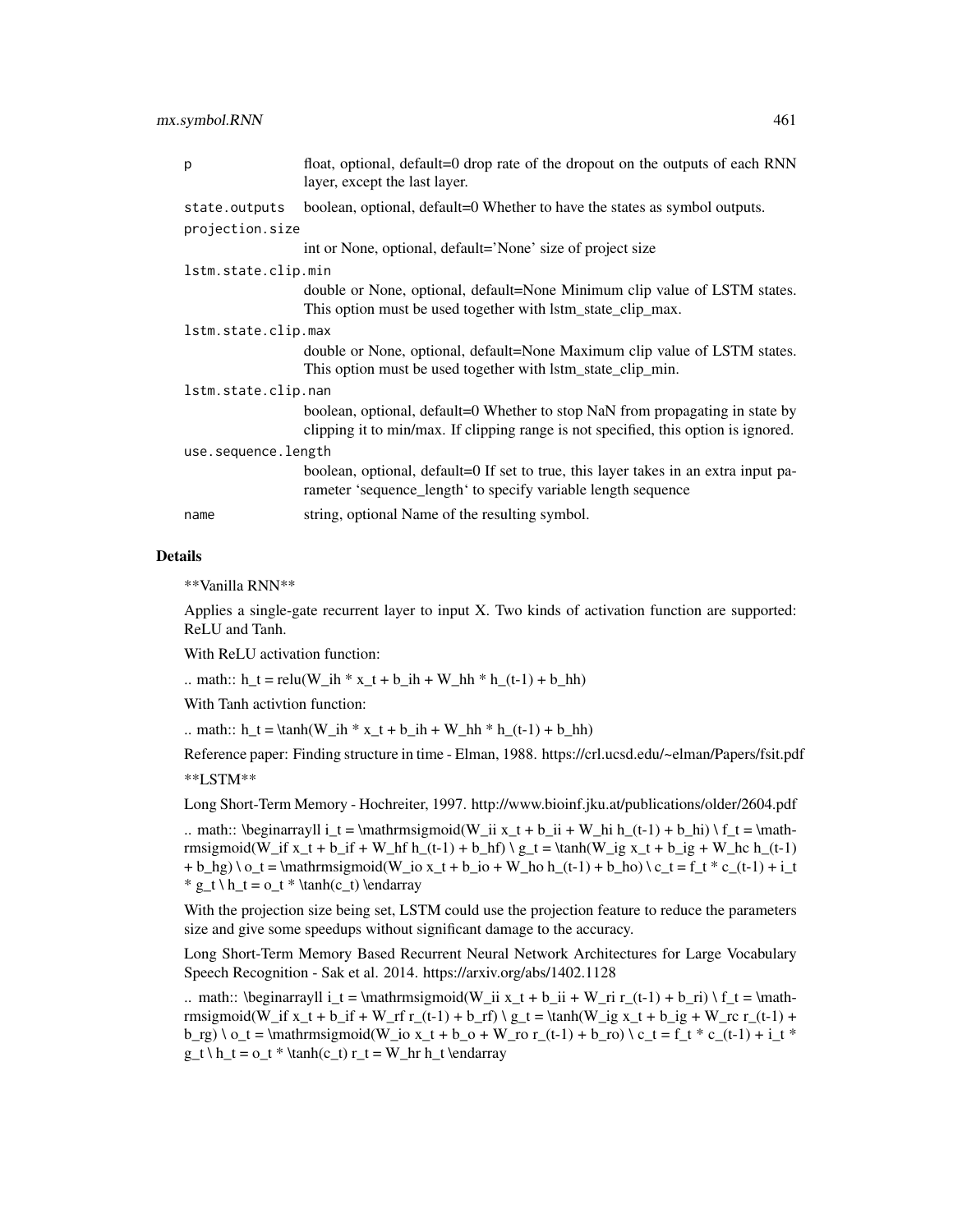\*\*GRU\*\*

Gated Recurrent Unit - Cho et al. 2014. http://arxiv.org/abs/1406.1078

The definition of GRU here is slightly different from paper but compatible with CUDNN.

.. math:: \beginarrayll r\_t = \mathrmsigmoid(W\_ir x\_t + b\_ir + W\_hr h\_(t-1) + b\_hr) \ z\_t =  $\mathrm{im}\mathrm{im}\mathrm{im}\mathrm{im}\mathrm{im}\mathrm{v}_1z$  x\_t + b\_iz + W\_hz h\_(t-1) + b\_hz) \ n\_t = \tanh(W\_in x\_t + b\_in + r\_t \*  $(W_hn h_{t-1)+ b_hn) \ h_t = (1 - z_t) * n_t + z_t * h_{t-1} \ \end{bmatrix}$ 

Defined in src/operator/rnn.cc:L375

# Value

out The result mx.symbol

mx.symbol.ROIPooling *ROIPooling:Performs region of interest(ROI) pooling on the input array.*

## Description

ROI pooling is a variant of a max pooling layer, in which the output size is fixed and region of interest is a parameter. Its purpose is to perform max pooling on the inputs of non-uniform sizes to obtain fixed-size feature maps. ROI pooling is a neural-net layer mostly used in training a 'Fast R-CNN' network for object detection.

# Usage

```
mx.symbol.ROIPooling(...)
```

| data          | NDArray-or-Symbol The input array to the pooling operator, a 4D Feature maps                                                                                                                                                                                                               |
|---------------|--------------------------------------------------------------------------------------------------------------------------------------------------------------------------------------------------------------------------------------------------------------------------------------------|
| rois          | NDArray-or-Symbol Bounding box coordinates, a 2D array of [[batch_index,<br>$x1, y1, x2, y2$ ]], where $(x1, y1)$ and $(x2, y2)$ are top left and bottom right<br>corners of designated region of interest. 'batch_index' indicates the index of<br>corresponding image in the input array |
| pooled.size   | Shape(tuple), required ROI pooling output shape $(h, w)$                                                                                                                                                                                                                                   |
| spatial.scale | float, required Ratio of input feature map height (or w) to raw image height (or<br>w). Equals the reciprocal of total stride in convolutional layers                                                                                                                                      |
| name          | string, optional Name of the resulting symbol.                                                                                                                                                                                                                                             |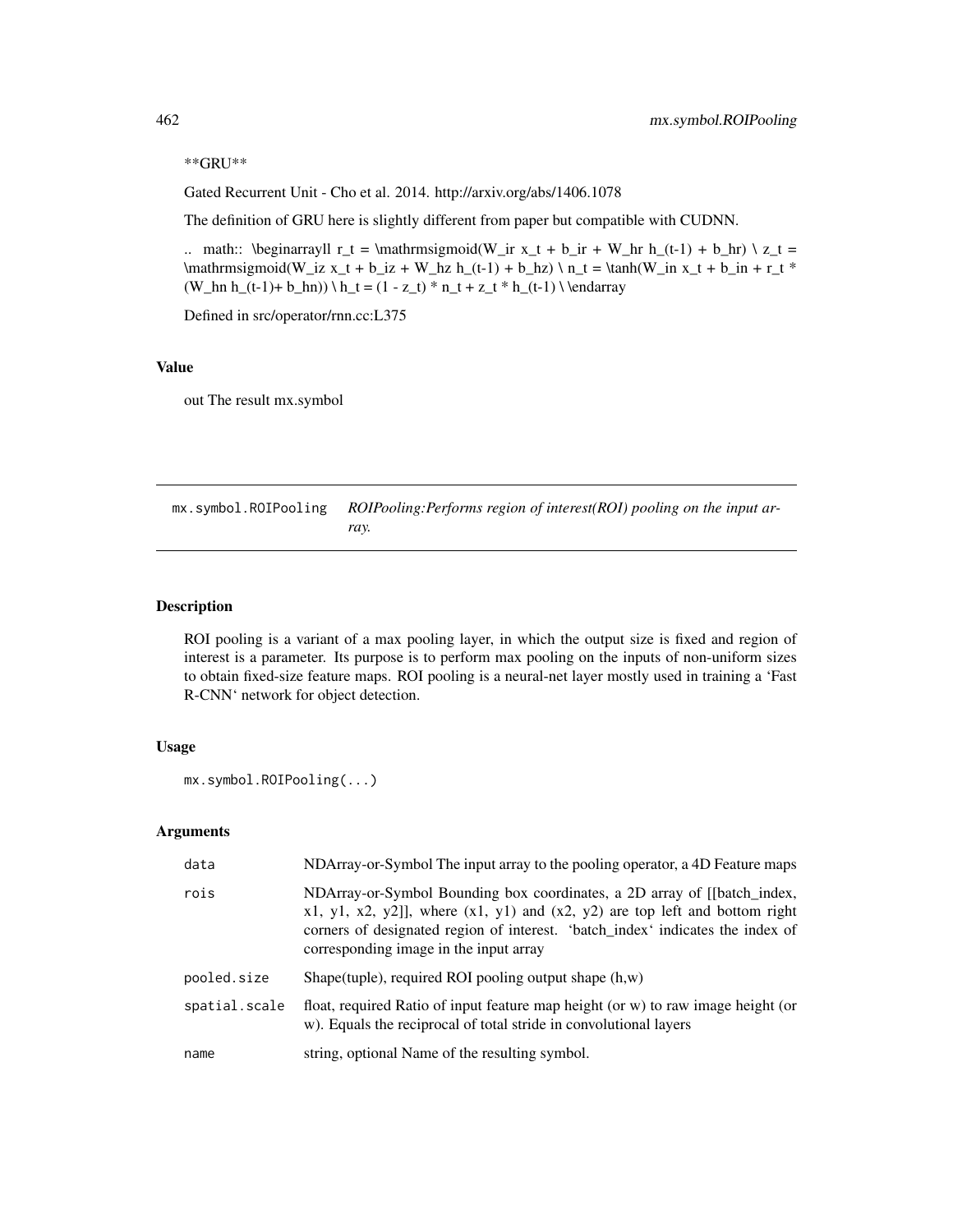## Details

This operator takes a 4D feature map as an input array and region proposals as 'rois', then it pools over sub-regions of input and produces a fixed-sized output array regardless of the ROI size.

To crop the feature map accordingly, you can resize the bounding box coordinates by changing the parameters 'rois' and 'spatial\_scale'.

The cropped feature maps are pooled by standard max pooling operation to a fixed size output indicated by a 'pooled\_size' parameter. batch\_size will change to the number of region bounding boxes after 'ROIPooling'.

The size of each region of interest doesn't have to be perfectly divisible by the number of pooling sections('pooled\_size').

Example::

 $x = [[[[ 0., 1., 2., 3., 4., 5.], [ 6., 7., 8., 9., 10., 11.], [ 12., 13., 14., 15., 16., 17.], [ 18., 19., 20., 21.,]$ 22., 23.], [ 24., 25., 26., 27., 28., 29.], [ 30., 31., 32., 33., 34., 35.], [ 36., 37., 38., 39., 40., 41.], [ 42., 43., 44., 45., 46., 47.]]]]

// region of interest i.e. bounding box coordinates.  $y = [[0,0,0,4,4]]$ 

// returns array of shape  $(2,2)$  according to the given roi with max pooling. ROIPooling(x, y,  $(2,2)$ ,  $1.0$ ) = [[[[ 14., 16.], [ 26., 28.]]]]

// region of interest is changed due to the change in 'spacial\_scale' parameter. ROIPooling $(x, y, z)$  $(2,2), (0.7) = [[[[7., 9.], [19., 21.]]]]$ 

Defined in src/operator/roi\_pooling.cc:L224

# Value

out The result mx.symbol

mx.symbol.round *round:Returns element-wise rounded value to the nearest integer of the input.*

# Description

Example::

# Usage

mx.symbol.round(...)

| data | NDArray-or-Symbol The input array.             |
|------|------------------------------------------------|
| name | string, optional Name of the resulting symbol. |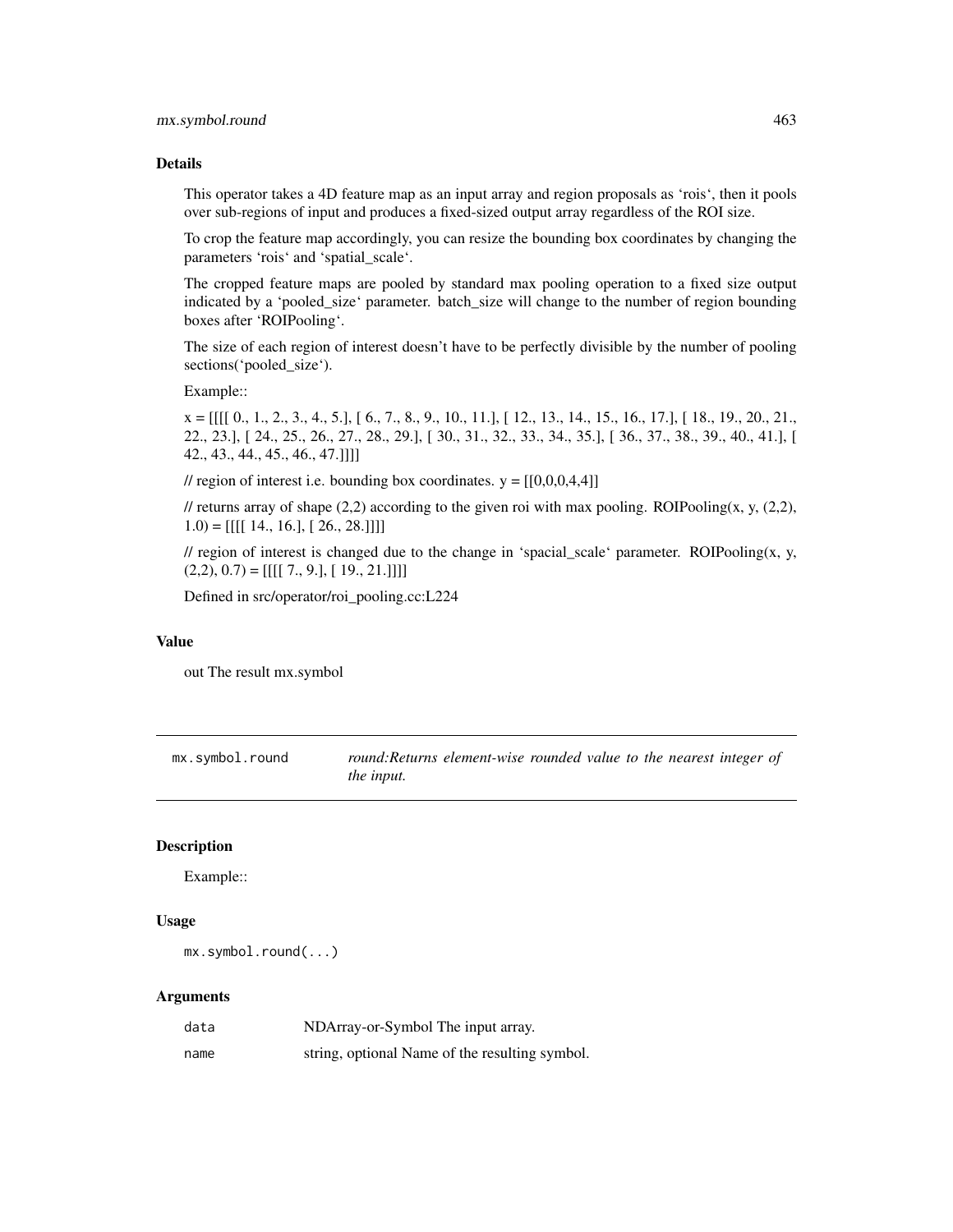# Details

round( $[-1.5, 1.5, -1.9, 1.9, 2.1]$ ) =  $[-2., 2., -2., 2., 2.]$ The storage type of "round" output depends upon the input storage type:  $-$  round(default) = default  $-$  round(row\_sparse) = row\_sparse  $-$  round(csr) = csr Defined in src/operator/tensor/elemwise\_unary\_op\_basic.cc:L777

# Value

out The result mx.symbol

mx.symbol.rsqrt *rsqrt:Returns element-wise inverse square-root value of the input.*

# Description

```
.. math:: rsqrt(x) = 1\text{/sqrt}x
```
#### Usage

mx.symbol.rsqrt(...)

# Arguments

| data | NDArray-or-Symbol The input array.             |
|------|------------------------------------------------|
| name | string, optional Name of the resulting symbol. |

# Details

Example::

 $rsqrt([4,9,16]) = [0.5, 0.33333334, 0.25]$ 

The storage type of "rsqrt" output is always dense

Defined in src/operator/tensor/elemwise\_unary\_op\_pow.cc:L221

# Value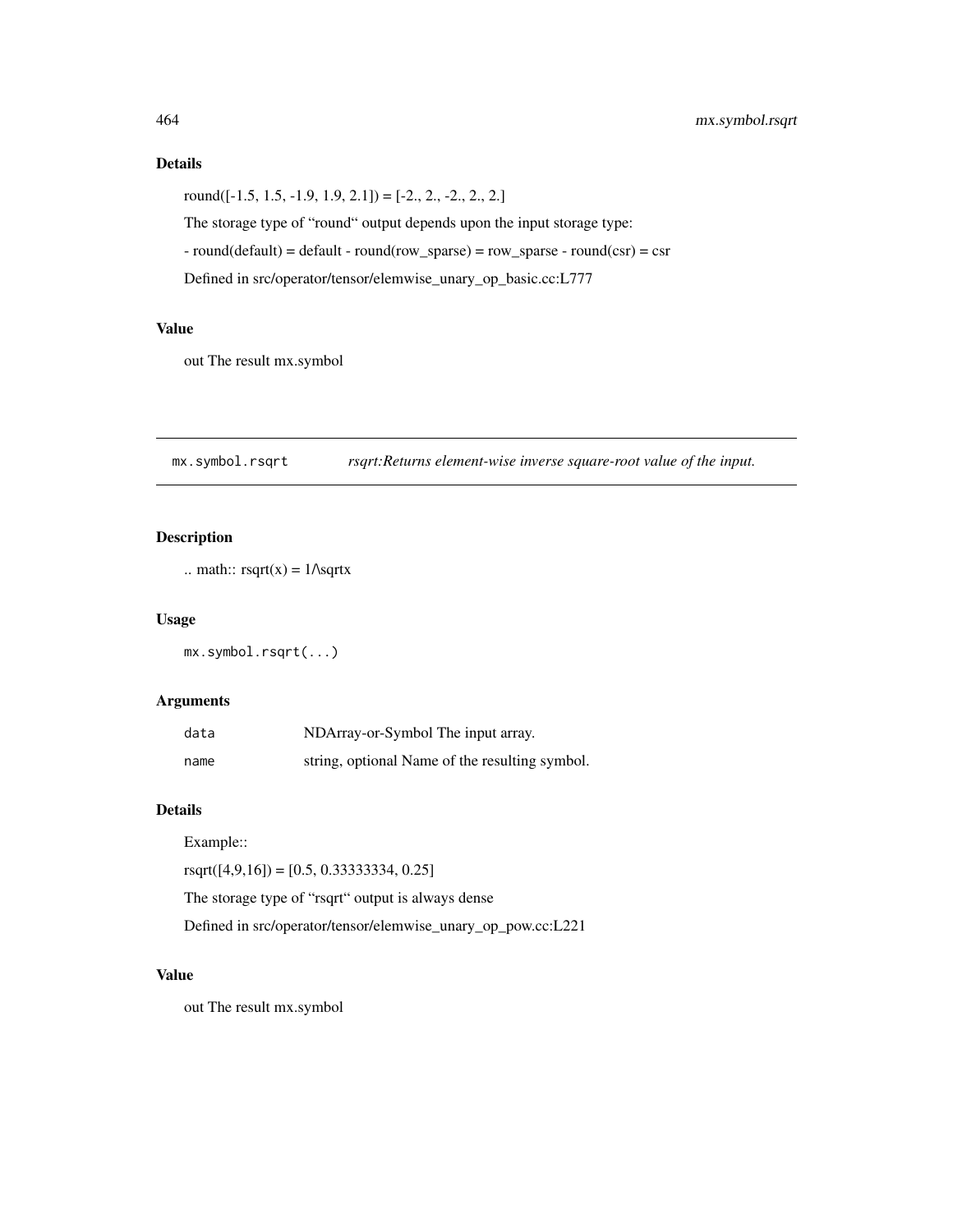mx.symbol.sample\_exponential

*sample\_exponential:Concurrent sampling from multiple exponential distributions with parameters lambda (rate).*

# Description

The parameters of the distributions are provided as an input array. Let  $\{s\}$ <sup>\*</sup> be the shape of the input array,  $*n*$  be the dimension of  $*[s]^*, *[t]^*$  be the shape specified as the parameter of the operator, and \*m\* be the dimension of \*[t]\*. Then the output will be a \*(n+m)\*-dimensional array with shape  $*[s]x[t]^*$ .

# Usage

```
mx.symbol.sample_exponential(...)
```
## Arguments

| lam   | NDArray-or-Symbol Lambda (rate) parameters of the distributions.                                                                                                             |
|-------|------------------------------------------------------------------------------------------------------------------------------------------------------------------------------|
| shape | Shape(tuple), optional, default= $\Box$ Shape to be sampled from each random dis-<br>tribution.                                                                              |
| dtype | 'None', 'float16', 'float32', 'float64', optional, default='None' DType of the out-<br>put in case this can't be inferred. Defaults to float 32 if not defined (dtype=None). |
| name  | string, optional Name of the resulting symbol.                                                                                                                               |

#### Details

For any valid \*n\*-dimensional index \*i\* with respect to the input array, \*output[i]\* will be an \*m\*dimensional array that holds randomly drawn samples from the distribution which is parameterized by the input value at index  $*i*$ . If the shape parameter of the operator is not set, then one sample will be drawn per distribution and the output array has the same shape as the input array.

#### Examples::

 $lam = [ 1.0, 8.5 ]$ 

// Draw a single sample for each distribution sample\_exponential(lam) = [ 0.51837951, 0.09994757]

// Draw a vector containing two samples for each distribution sample\_exponential(lam, shape= $(2)$ )  $=$  [[ 0.51837951, 0.19866663], [ 0.09994757, 0.50447971]]

Defined in src/operator/random/multisample\_op.cc:L283

#### Value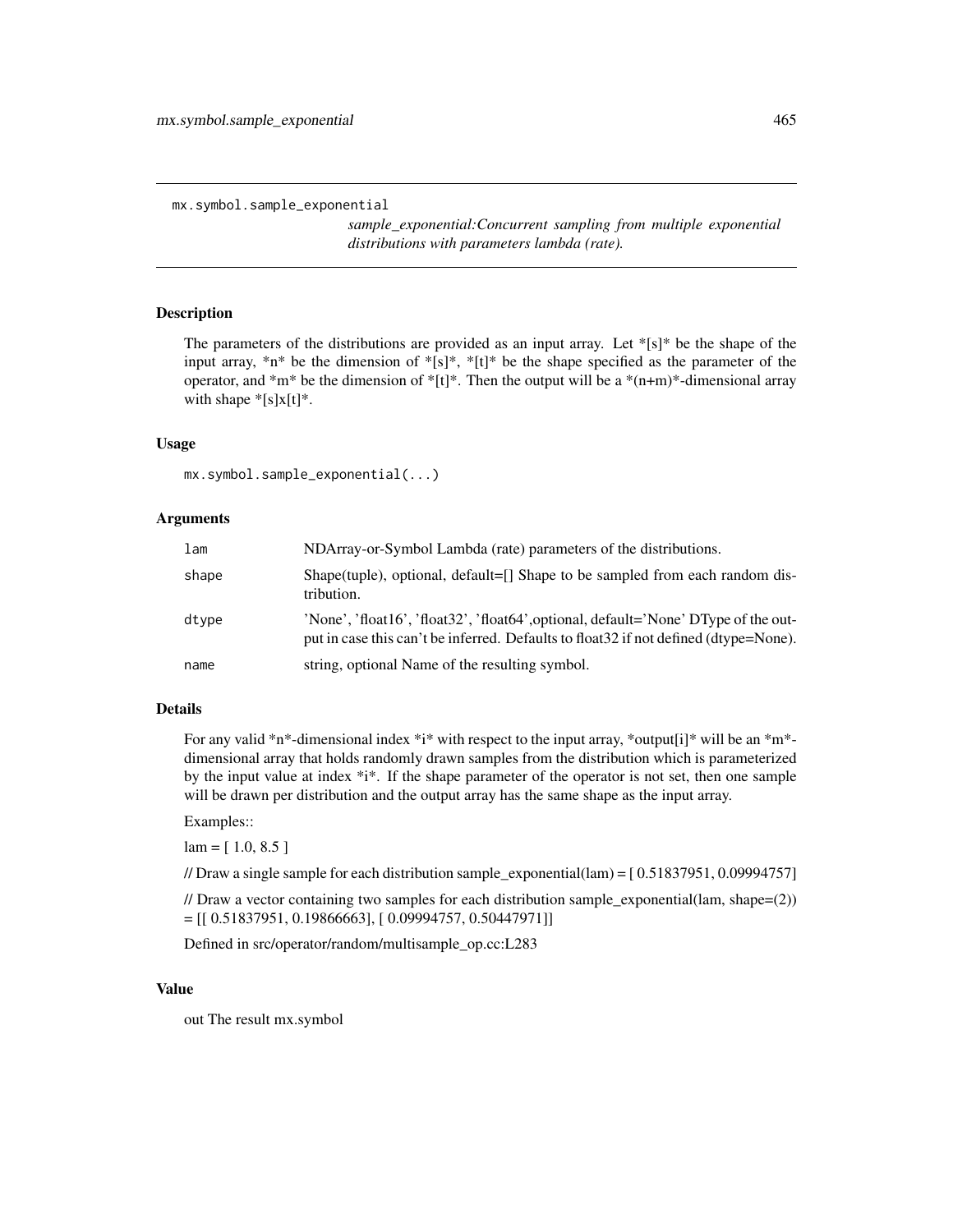mx.symbol.sample\_gamma

*sample\_gamma:Concurrent sampling from multiple gamma distributions with parameters \*alpha\* (shape) and \*beta\* (scale).*

# Description

The parameters of the distributions are provided as input arrays. Let \*[s]\* be the shape of the input arrays,  $*n*$  be the dimension of  $*[s]*$ ,  $*[t]*$  be the shape specified as the parameter of the operator, and  $*m*$  be the dimension of  $*[t]^*$ . Then the output will be a  $*(n+m)*$ -dimensional array with shape  $\sqrt[*]{s}x[t]^*$ .

## Usage

mx.symbol.sample\_gamma(...)

## Arguments

| alpha | NDArray-or-Symbol Alpha (shape) parameters of the distributions.                                                                                                             |
|-------|------------------------------------------------------------------------------------------------------------------------------------------------------------------------------|
| shape | Shape(tuple), optional, default=[] Shape to be sampled from each random dis-<br>tribution.                                                                                   |
| dtype | 'None', 'float16', 'float32', 'float64', optional, default='None' DType of the out-<br>put in case this can't be inferred. Defaults to float 32 if not defined (dtype=None). |
| beta  | NDArray-or-Symbol Beta (scale) parameters of the distributions.                                                                                                              |
| name  | string, optional Name of the resulting symbol.                                                                                                                               |

# Details

For any valid \*n\*-dimensional index \*i\* with respect to the input arrays, \*output[i]\* will be an \*m\*dimensional array that holds randomly drawn samples from the distribution which is parameterized by the input values at index \*i\*. If the shape parameter of the operator is not set, then one sample will be drawn per distribution and the output array has the same shape as the input arrays.

## Examples::

alpha =  $[0.0, 2.5]$  beta =  $[1.0, 0.7]$ 

// Draw a single sample for each distribution sample\_gamma(alpha, beta) =  $[0, 2.25797319]$ 

// Draw a vector containing two samples for each distribution sample\_gamma(alpha, beta, shape=(2))  $=[[ 0, 0, 0, ] , [ 2.25797319, 1.70734084 ]]$ 

Defined in src/operator/random/multisample\_op.cc:L281

## Value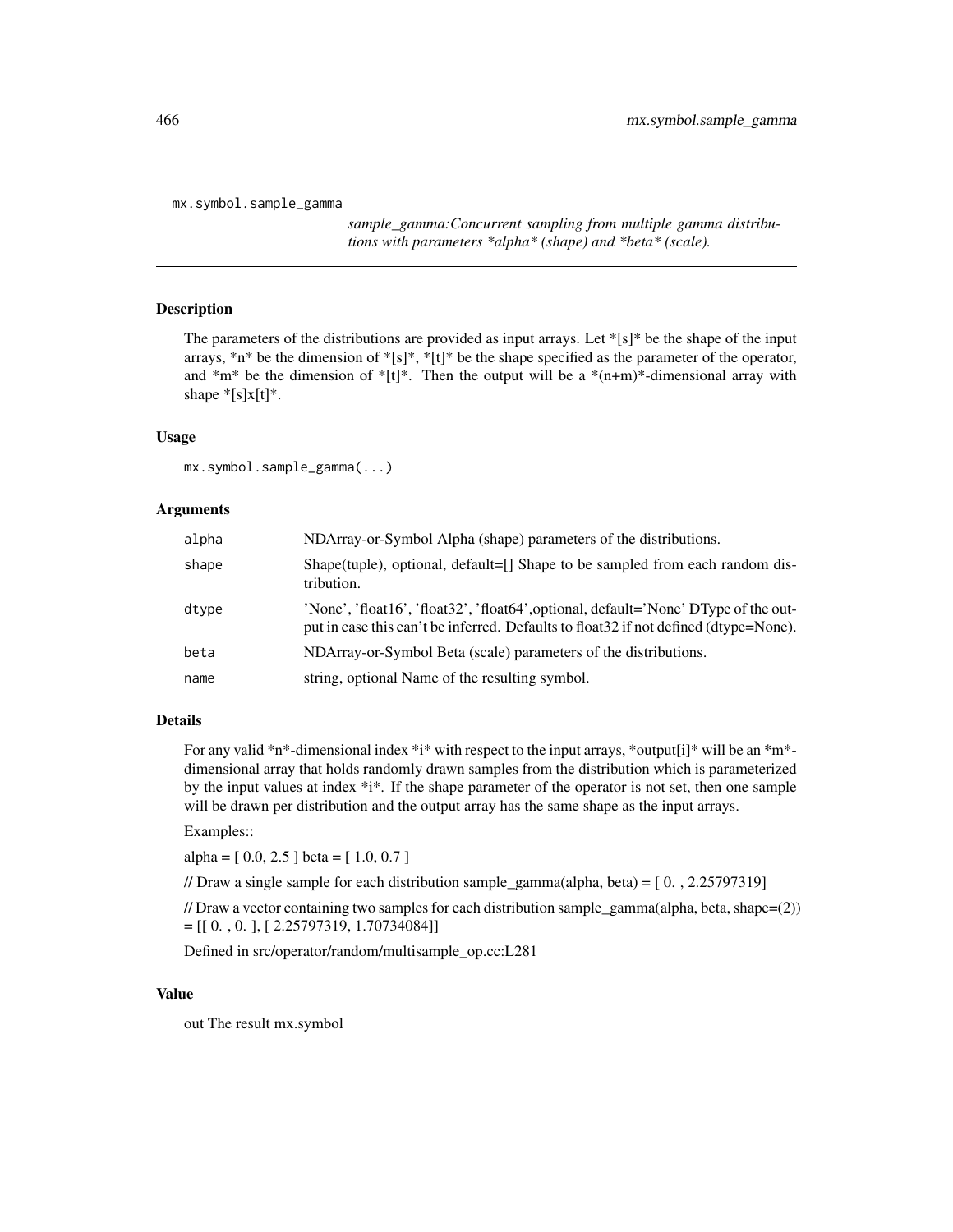mx.symbol.sample\_generalized\_negative\_binomial

*sample\_generalized\_negative\_binomial:Concurrent sampling from multiple generalized negative binomial distributions with parameters \*mu\* (mean) and \*alpha\* (dispersion).*

# **Description**

The parameters of the distributions are provided as input arrays. Let  $\frac{1}{s}[s]^*$  be the shape of the input arrays,  $*n*$  be the dimension of  $*[s]*$ ,  $*[t]*$  be the shape specified as the parameter of the operator, and  $*m*$  be the dimension of  $*[t]*$ . Then the output will be a  $*(n+m)*$ -dimensional array with shape  $*[s]x[t]*$ .

## Usage

mx.symbol.sample\_generalized\_negative\_binomial(...)

## Arguments

| mu    | NDArray-or-Symbol Means of the distributions.                                                                                                                                |
|-------|------------------------------------------------------------------------------------------------------------------------------------------------------------------------------|
| shape | Shape(tuple), optional, default=[] Shape to be sampled from each random dis-<br>tribution.                                                                                   |
| dtype | 'None', 'float16', 'float32', 'float64', optional, default='None' DType of the out-<br>put in case this can't be inferred. Defaults to float 32 if not defined (dtype=None). |
| alpha | NDArray-or-Symbol Alpha (dispersion) parameters of the distributions.                                                                                                        |
| name  | string, optional Name of the resulting symbol.                                                                                                                               |

## Details

For any valid \*n\*-dimensional index \*i\* with respect to the input arrays, \*output[i]\* will be an \*m\*dimensional array that holds randomly drawn samples from the distribution which is parameterized by the input values at index \*i\*. If the shape parameter of the operator is not set, then one sample will be drawn per distribution and the output array has the same shape as the input arrays.

Samples will always be returned as a floating point data type.

Examples::

mu = [ 2.0, 2.5 ] alpha = [ 1.0, 0.1 ]

// Draw a single sample for each distribution sample\_generalized\_negative\_binomial(mu, alpha) =  $[0., 3.]$ 

// Draw a vector containing two samples for each distribution sample\_generalized\_negative\_binomial(mu, alpha, shape=(2)) =  $[[0., 3.], [3., 1.]]$ 

Defined in src/operator/random/multisample\_op.cc:L292

# Value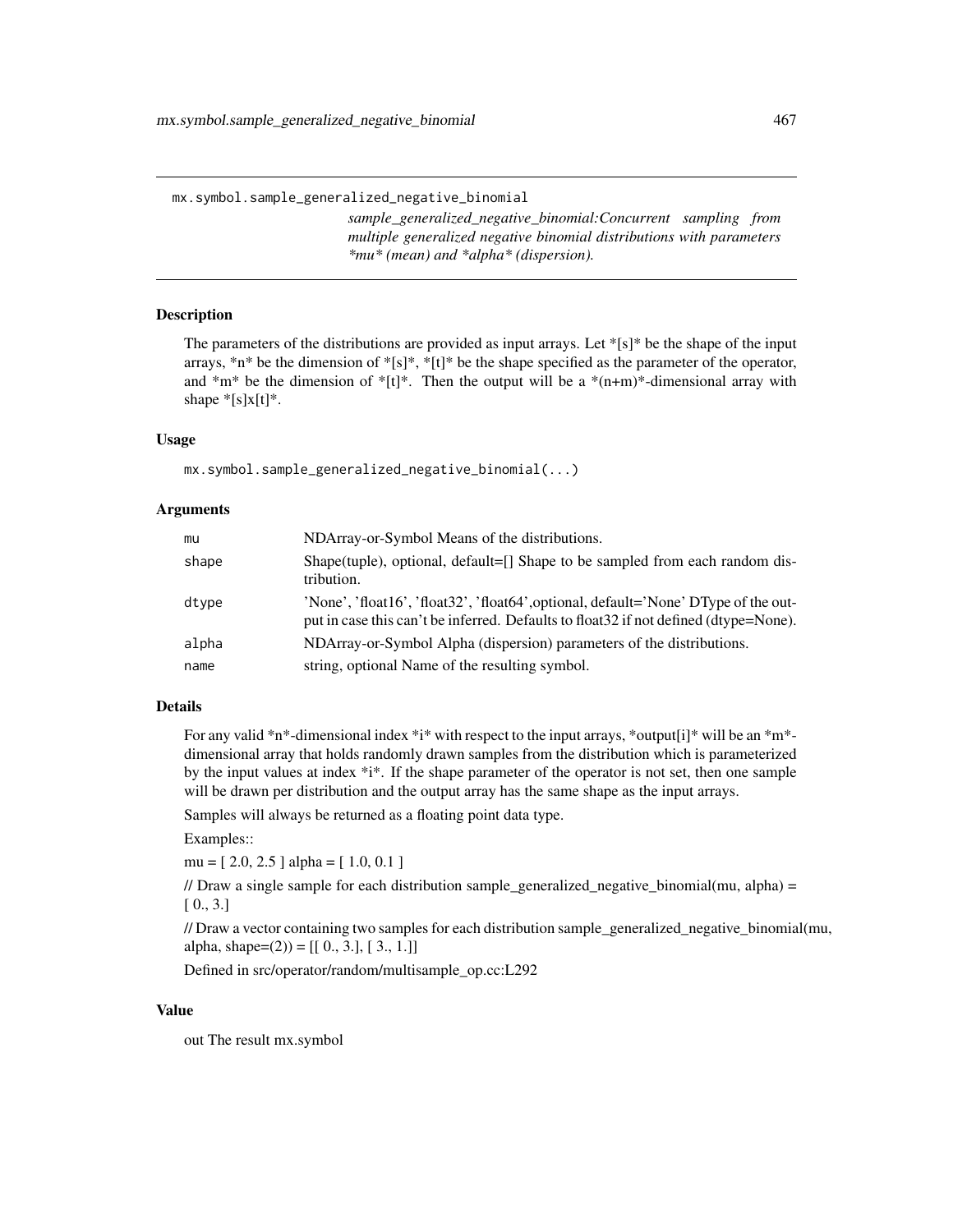```
mx.symbol.sample_multinomial
```
*sample\_multinomial:Concurrent sampling from multiple multinomial distributions.*

## Description

\*data\* is an \*n\* dimensional array whose last dimension has length \*k\*, where \*k\* is the number of possible outcomes of each multinomial distribution. This operator will draw \*shape\* samples from each distribution. If shape is empty one sample will be drawn from each distribution.

## Usage

```
mx.symbol.sample_multinomial(...)
```
## Arguments

| data     | NDArray-or-Symbol Distribution probabilities. Must sum to one on the last<br>axis.                                                                                                                        |
|----------|-----------------------------------------------------------------------------------------------------------------------------------------------------------------------------------------------------------|
| shape    | Shape(tuple), optional, default=[] Shape to be sampled from each random dis-<br>tribution.                                                                                                                |
| get.prob | boolean, optional, default=0 Whether to also return the log probability of sam-<br>pled result. This is usually used for differentiating through stochastic variables,<br>e.g. in reinforcement learning. |
| dtype    | 'float16', 'float32', 'float64', 'int32', 'uint8', optional, $\delta$ default='int32' DType of<br>the output in case this can't be inferred.                                                              |
| name     | string, optional Name of the resulting symbol.                                                                                                                                                            |

## Details

If  $*$ get prob $*$  is true, a second array containing log likelihood of the drawn samples will also be returned. This is usually used for reinforcement learning where you can provide reward as head gradient for this array to estimate gradient.

Note that the input distribution must be normalized, i.e. \*data\* must sum to 1 along its last axis.

Examples::

probs =  $[[0, 0.1, 0.2, 0.3, 0.4], [0.4, 0.3, 0.2, 0.1, 0]]$ 

// Draw a single sample for each distribution sample\_multinomial(probs) =  $[3, 0]$ 

// Draw a vector containing two samples for each distribution sample\_multinomial(probs, shape=(2))  $=[[4, 2], [0, 0]]$ 

// requests log likelihood sample\_multinomial(probs, get\_prob=True) =  $[2, 1]$ ,  $[0.2, 0.3]$ 

## Value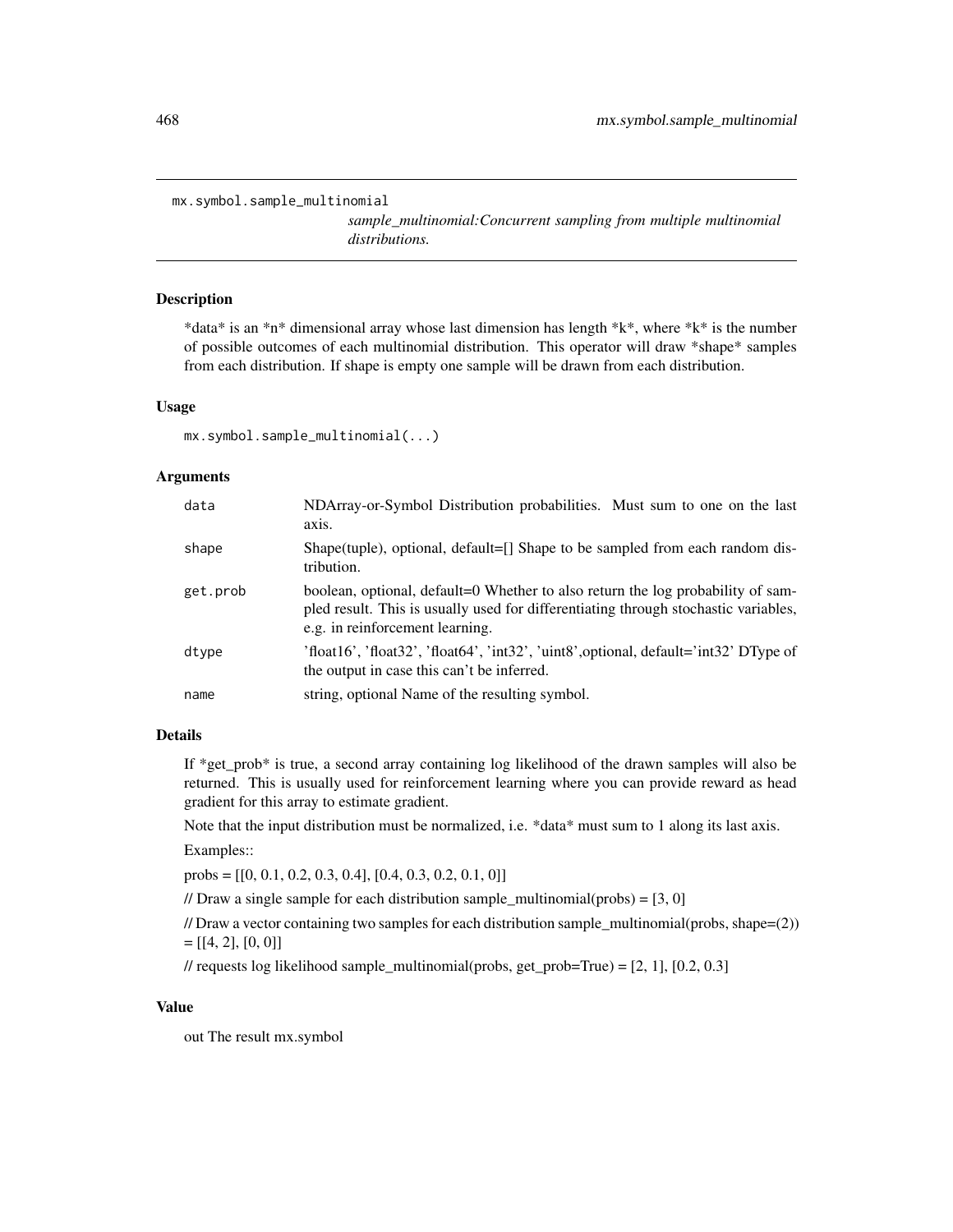mx.symbol.sample\_negative\_binomial

*sample\_negative\_binomial:Concurrent sampling from multiple negative binomial distributions with parameters \*k\* (failure limit) and \*p\* (failure probability).*

### Description

The parameters of the distributions are provided as input arrays. Let  $|[s]^*$  be the shape of the input arrays, \*n\* be the dimension of \*[s]\*, \*[t]\* be the shape specified as the parameter of the operator, and  $\pi$ <sup>\*</sup> m<sup>\*</sup> be the dimension of  $\pi$ [t]<sup>\*</sup>. Then the output will be a  $\pi$ <sup>\*</sup>(n+m)<sup>\*</sup>-dimensional array with shape  $\sqrt[*]{s}x[t]^*$ .

### Usage

```
mx.symbol.sample_negative_binomial(...)
```
#### **Arguments**

| k     | NDArray-or-Symbol Limits of unsuccessful experiments.                                                                                                                        |
|-------|------------------------------------------------------------------------------------------------------------------------------------------------------------------------------|
| shape | Shape(tuple), optional, default=[] Shape to be sampled from each random dis-<br>tribution.                                                                                   |
| dtype | 'None', 'float16', 'float32', 'float64', optional, default='None' DType of the out-<br>put in case this can't be inferred. Defaults to float 32 if not defined (dtype=None). |
| p     | NDArray-or-Symbol Failure probabilities in each experiment.                                                                                                                  |
| name  | string, optional Name of the resulting symbol.                                                                                                                               |

# Details

For any valid \*n\*-dimensional index \*i\* with respect to the input arrays, \*output[i]\* will be an \*m\*dimensional array that holds randomly drawn samples from the distribution which is parameterized by the input values at index \*i\*. If the shape parameter of the operator is not set, then one sample will be drawn per distribution and the output array has the same shape as the input arrays.

Samples will always be returned as a floating point data type.

Examples::

 $k = [20, 49]$  p = [0.4, 0.77]

// Draw a single sample for each distribution sample\_negative\_binomial $(k, p) = [15, 16.]$ 

// Draw a vector containing two samples for each distribution sample\_negative\_binomial(k, p, shape=(2)) =  $[[ 15., 50.], [ 16., 12.]]$ 

Defined in src/operator/random/multisample\_op.cc:L288

#### Value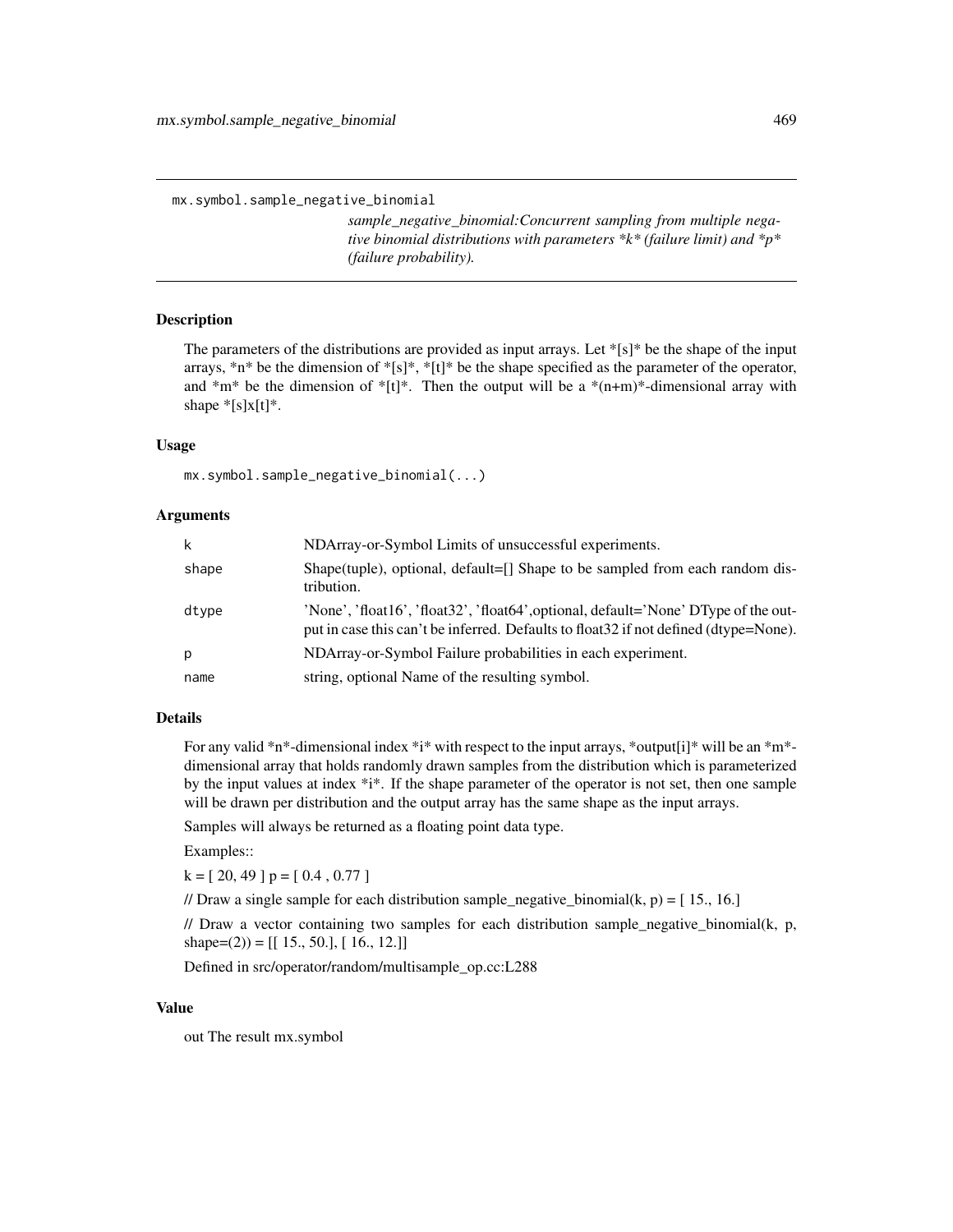```
mx.symbol.sample_normal
```
*sample\_normal:Concurrent sampling from multiple normal distributions with parameters \*mu\* (mean) and \*sigma\* (standard deviation).*

# Description

The parameters of the distributions are provided as input arrays. Let \*[s]\* be the shape of the input arrays,  $*n*$  be the dimension of  $*[s]*$ ,  $*[t]*$  be the shape specified as the parameter of the operator, and  $*m*$  be the dimension of  $*[t]^*$ . Then the output will be a  $*(n+m)*$ -dimensional array with shape  $\sqrt[*]{s}x[t]^*$ .

#### Usage

mx.symbol.sample\_normal(...)

#### Arguments

| mu    | NDArray-or-Symbol Means of the distributions.                                                                                                                                |
|-------|------------------------------------------------------------------------------------------------------------------------------------------------------------------------------|
| shape | Shape(tuple), optional, default= $\lceil \cdot \rceil$ Shape to be sampled from each random dis-<br>tribution.                                                               |
| dtype | 'None', 'float16', 'float32', 'float64', optional, default='None' DType of the out-<br>put in case this can't be inferred. Defaults to float 32 if not defined (dtype=None). |
| sigma | NDArray-or-Symbol Standard deviations of the distributions.                                                                                                                  |
| name  | string, optional Name of the resulting symbol.                                                                                                                               |

# Details

For any valid \*n\*-dimensional index \*i\* with respect to the input arrays, \*output[i]\* will be an \*m\*dimensional array that holds randomly drawn samples from the distribution which is parameterized by the input values at index  $*i*$ . If the shape parameter of the operator is not set, then one sample will be drawn per distribution and the output array has the same shape as the input arrays.

# Examples::

 $mu = [0.0, 2.5]$  sigma = [1.0, 3.7]

// Draw a single sample for each distribution sample\_normal(mu, sigma) =  $[-0.56410581, 0.95934606]$ 

// Draw a vector containing two samples for each distribution sample\_normal(mu, sigma, shape=(2))  $=[[-0.56410581, 0.2928229], [0.95934606, 4.48287058]]$ 

Defined in src/operator/random/multisample\_op.cc:L278

### Value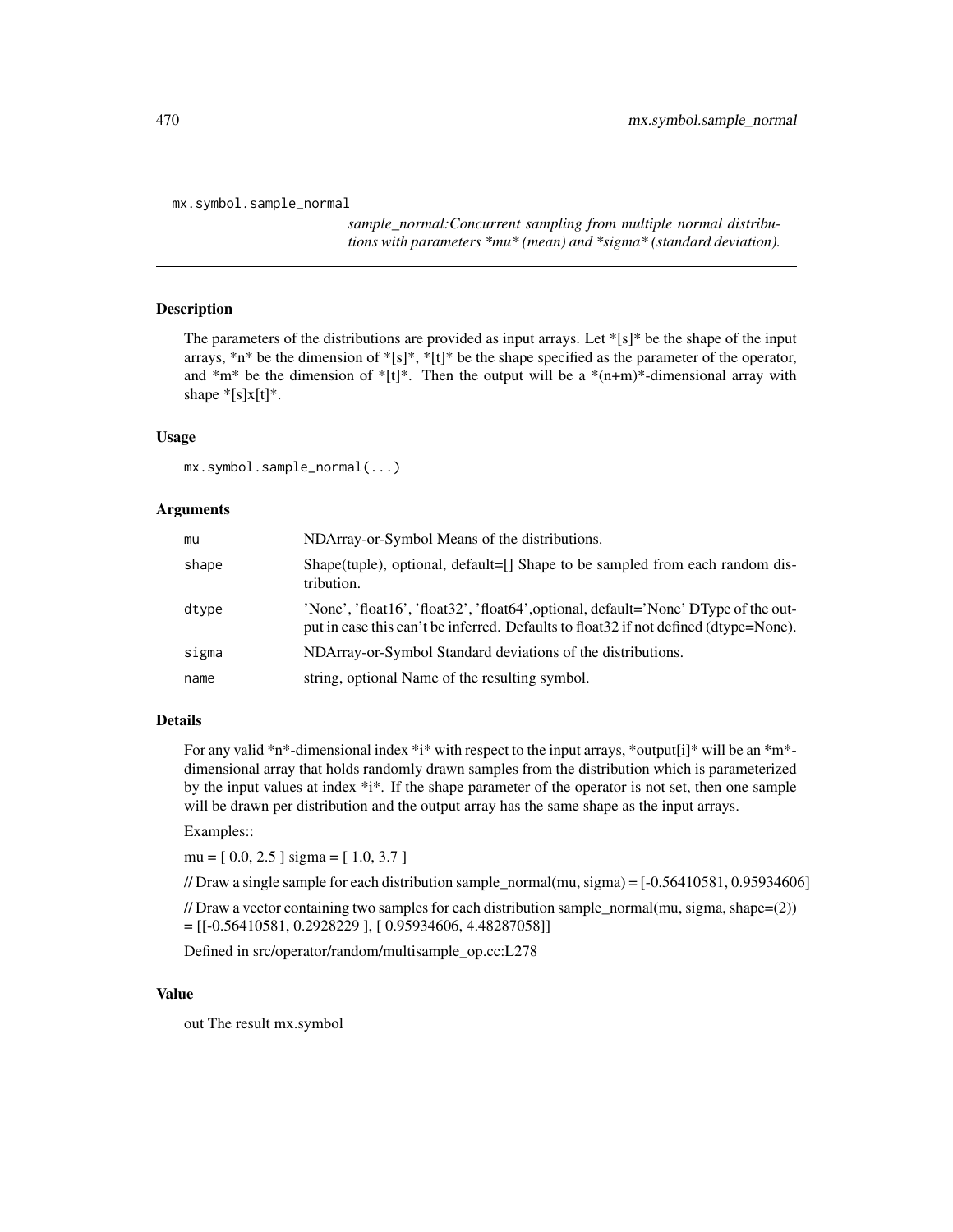```
mx.symbol.sample_poisson
```
*sample\_poisson:Concurrent sampling from multiple Poisson distributions with parameters lambda (rate).*

# Description

The parameters of the distributions are provided as an input array. Let  $*\{s\}$  be the shape of the input array, \*n\* be the dimension of \*[s]\*, \*[t]\* be the shape specified as the parameter of the operator, and  $\text{*}m\text{*}$  be the dimension of  $\text{*}[t]\text{*}$ . Then the output will be a  $\text{*}(n+m)\text{*}$ -dimensional array with shape  $\sqrt[*]{s}x[t]^*$ .

#### Usage

mx.symbol.sample\_poisson(...)

#### Arguments

| lam   | NDArray-or-Symbol Lambda (rate) parameters of the distributions.                                                                                                             |
|-------|------------------------------------------------------------------------------------------------------------------------------------------------------------------------------|
| shape | Shape(tuple), optional, default= $\lceil \cdot \rceil$ Shape to be sampled from each random dis-<br>tribution.                                                               |
| dtype | 'None', 'float16', 'float32', 'float64', optional, default='None' DType of the out-<br>put in case this can't be inferred. Defaults to float 32 if not defined (dtype=None). |
| name  | string, optional Name of the resulting symbol.                                                                                                                               |

# Details

For any valid \*n\*-dimensional index \*i\* with respect to the input array, \*output[i]\* will be an \*m\*dimensional array that holds randomly drawn samples from the distribution which is parameterized by the input value at index \*i\*. If the shape parameter of the operator is not set, then one sample will be drawn per distribution and the output array has the same shape as the input array.

Samples will always be returned as a floating point data type.

Examples::

 $lam = [ 1.0, 8.5 ]$ 

// Draw a single sample for each distribution sample\_poisson(lam) =  $[0, 13.]$ 

// Draw a vector containing two samples for each distribution sample\_poisson(lam, shape=(2)) =  $[[$ 0., 4.], [ 13., 8.]]

Defined in src/operator/random/multisample\_op.cc:L285

### Value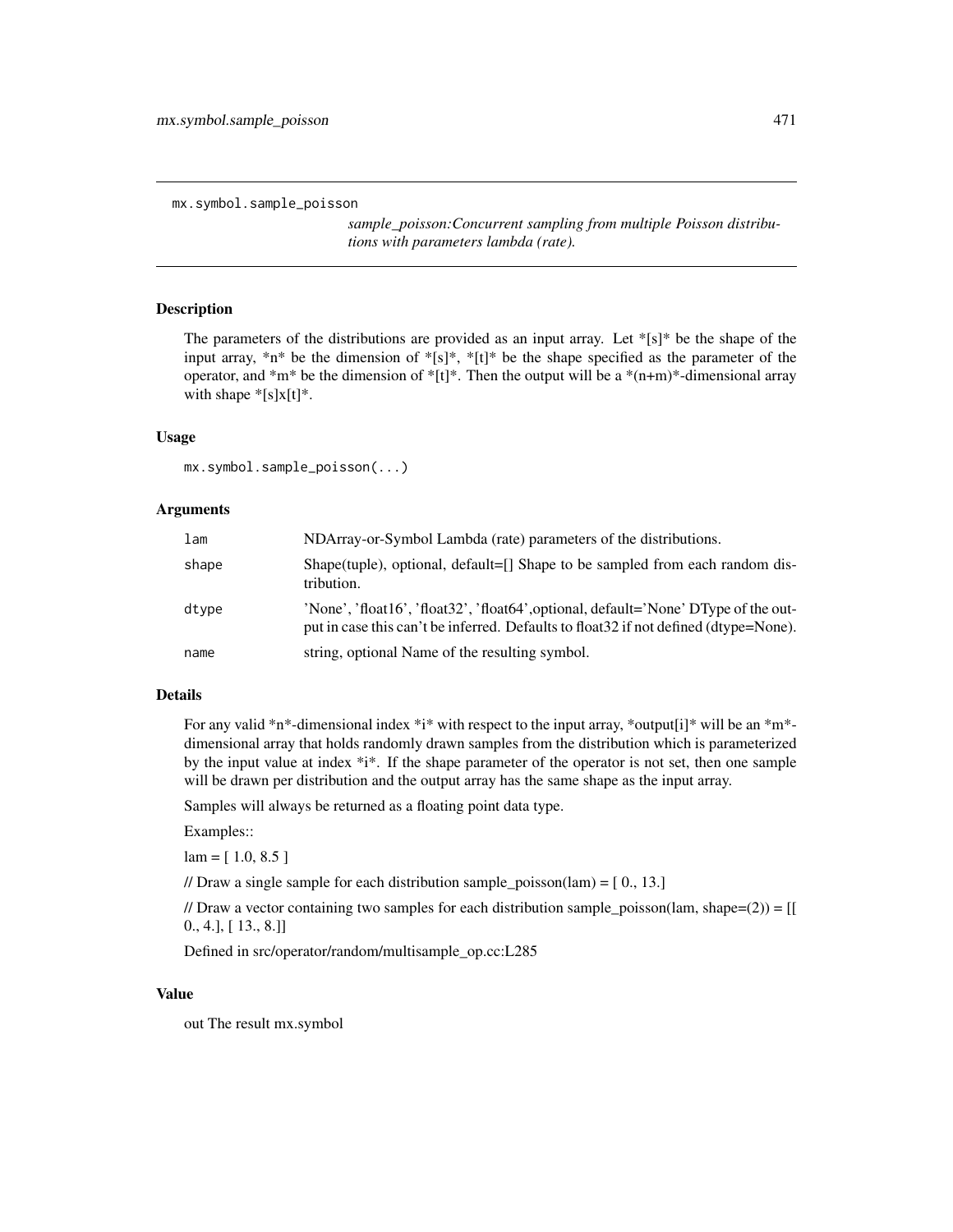```
mx.symbol.sample_uniform
```
*sample\_uniform:Concurrent sampling from multiple uniform distributions on the intervals given by \*[low,high)\*.*

# Description

The parameters of the distributions are provided as input arrays. Let \*[s]\* be the shape of the input arrays, \*n\* be the dimension of \*[s]\*, \*[t]\* be the shape specified as the parameter of the operator, and  $*m*$  be the dimension of  $*[t]^*$ . Then the output will be a  $*(n+m)*$ -dimensional array with shape  $*[s]x[t]*$ .

#### Usage

mx.symbol.sample\_uniform(...)

#### **Arguments**

| low   | NDArray-or-Symbol Lower bounds of the distributions.                                                                                                                         |
|-------|------------------------------------------------------------------------------------------------------------------------------------------------------------------------------|
| shape | Shape(tuple), optional, default=[] Shape to be sampled from each random dis-<br>tribution.                                                                                   |
| dtype | 'None', 'float16', 'float32', 'float64', optional, default='None' DType of the out-<br>put in case this can't be inferred. Defaults to float 32 if not defined (dtype=None). |
| high  | NDArray-or-Symbol Upper bounds of the distributions.                                                                                                                         |
| name  | string, optional Name of the resulting symbol.                                                                                                                               |

# Details

For any valid \*n\*-dimensional index \*i\* with respect to the input arrays, \*output[i]\* will be an \*m\*dimensional array that holds randomly drawn samples from the distribution which is parameterized by the input values at index \*i\*. If the shape parameter of the operator is not set, then one sample will be drawn per distribution and the output array has the same shape as the input arrays.

## Examples::

low = [ 0.0, 2.5 ] high = [ 1.0, 3.7 ]

// Draw a single sample for each distribution sample\_uniform(low, high) =  $[0.40451524, 3.18687344]$ 

// Draw a vector containing two samples for each distribution sample\_uniform(low, high, shape=(2))  $=[[ 0.40451524, 0.18017688], [ 3.18687344, 3.68352246] ]$ 

Defined in src/operator/random/multisample\_op.cc:L276

# Value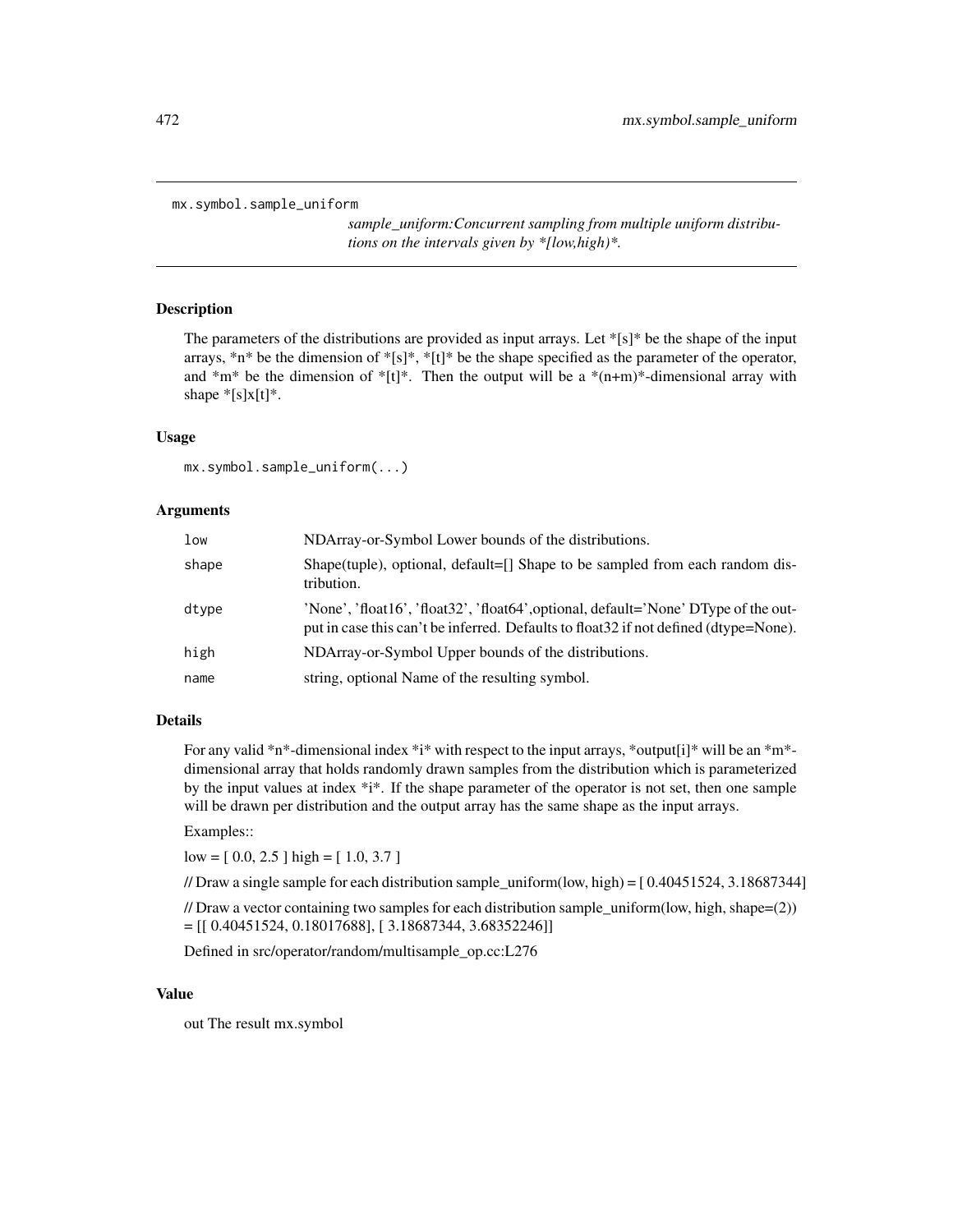mx.symbol.save *Save an mx.symbol object*

# Description

Save an mx.symbol object

# Usage

mx.symbol.save(symbol, filename)

# Arguments

| symbol   | the mx.symbol object              |
|----------|-----------------------------------|
| filename | the filename (including the path) |

# Examples

```
data = mx.symbol.Variable('data')
mx.symbol.save(data, 'temp.symbol')
data2 = mx.symbol.load('temp.symbol')
```
mx.symbol.scatter\_nd *scatter\_nd:Scatters data into a new tensor according to indices.*

# Description

Given 'data' with shape '(Y\_0, ..., Y\_K-1, X\_M, ..., X\_N-1)' and indices with shape '(M, Y\_0, ..., Y\_K-1)', the output will have shape '(X\_0, X\_1, ..., X\_N-1)', where 'M <= N'. If 'M == N', data shape should simply be  $'(Y_0, ..., Y_K-1)$ .

#### Usage

```
mx.symbol.scatter_nd(...)
```

| data    | NDArray-or-Symbol data                         |
|---------|------------------------------------------------|
| indices | NDArray-or-Symbol indices                      |
| shape   | Shape (tuple), required Shape of output.       |
| name    | string, optional Name of the resulting symbol. |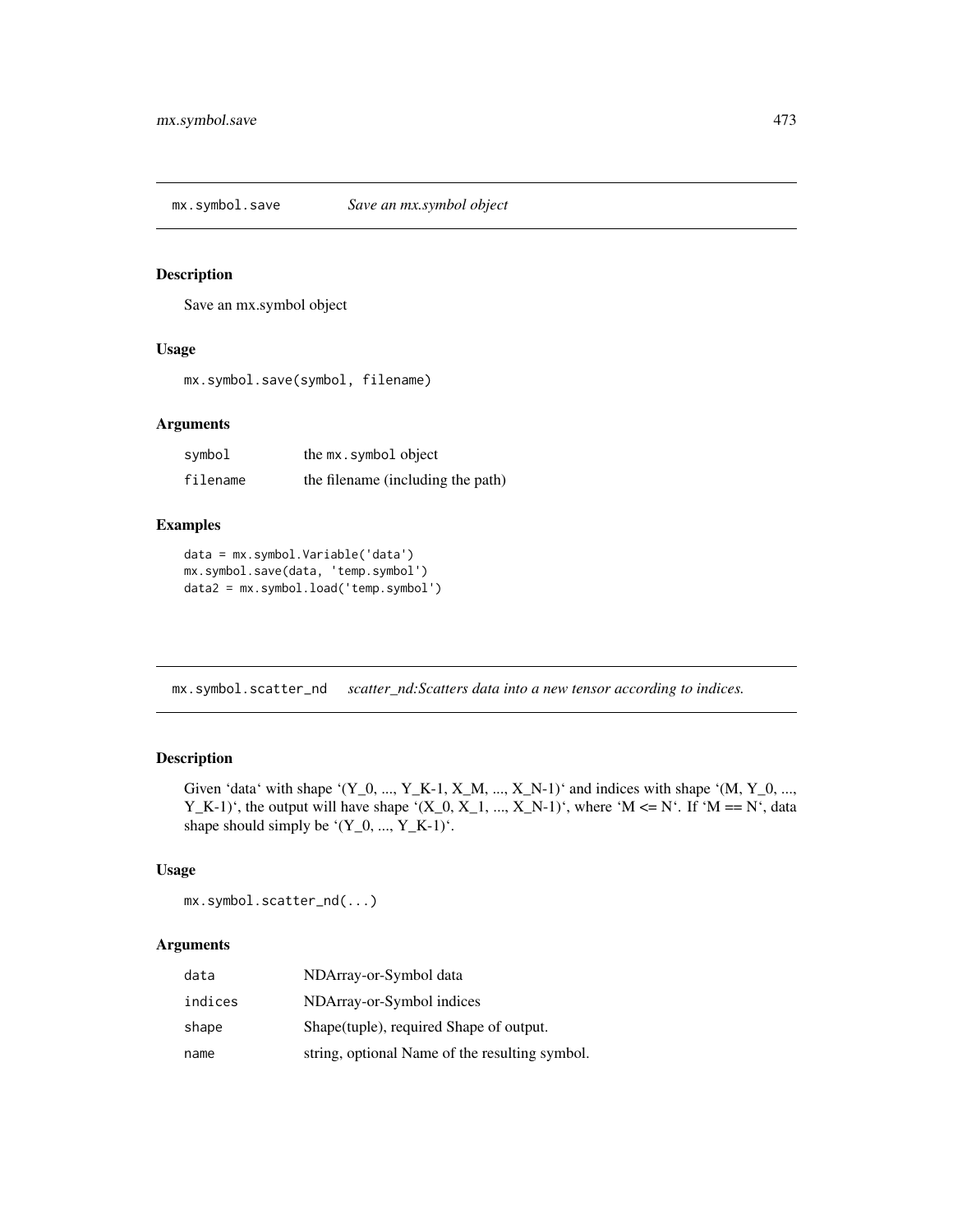The elements in output is defined as follows::

output[indices[0, y\_0, ..., y\_K-1], ..., indices[M-1, y\_0, ..., y\_K-1], x\_M, ..., x\_N-1] = data[y\_0, ..., y\_K-1, x\_M, ..., x\_N-1]

all other entries in output are 0.

.. warning::

If the indices have duplicates, the result will be non-deterministic and the gradient of 'scatter\_nd' will not be correct!!

Examples::

data =  $[2, 3, 0]$  indices =  $[[1, 1, 0], [0, 1, 0]]$  shape =  $(2, 2)$  scatter\_nd(data, indices, shape) =  $[[0, 1, 0]]$ 0], [2, 3]]

data =  $[[1, 2], [3, 4]], [[5, 6], [7, 8]]]$  indices =  $[[0, 1], [1, 1]]$  shape =  $(2, 2, 2, 2)$  scatter\_nd(data, indices, shape) =  $[[[[0, 0], [0, 0]],$ 

 $[[1, 2], [3, 4]]],$ [[[0, 0], [0, 0]],  $[[5, 6], [7, 8]]]$ 

## Value

out The result mx.symbol

```
mx.symbol.SequenceLast
```
*SequenceLast:Takes the last element of a sequence.*

# Description

This function takes an n-dimensional input array of the form [max\_sequence\_length, batch\_size, other\_feature\_dims] and returns a (n-1)-dimensional array of the form [batch\_size, other\_feature\_dims].

#### Usage

```
mx.symbol.SequenceLast(...)
```

| data                | NDArray-or-Symbol n-dimensional input array of the form [max_sequence_length,                                                                        |
|---------------------|------------------------------------------------------------------------------------------------------------------------------------------------------|
|                     | batch_size, other_feature_dims] where n>2                                                                                                            |
| sequence.length     |                                                                                                                                                      |
|                     | NDArray-or-Symbol vector of sequence lengths of the form [batch size]                                                                                |
| use.sequence.length |                                                                                                                                                      |
|                     | boolean, optional, default=0 If set to true, this layer takes in an extra input pa-<br>rameter 'sequence_length' to specify variable length sequence |
|                     |                                                                                                                                                      |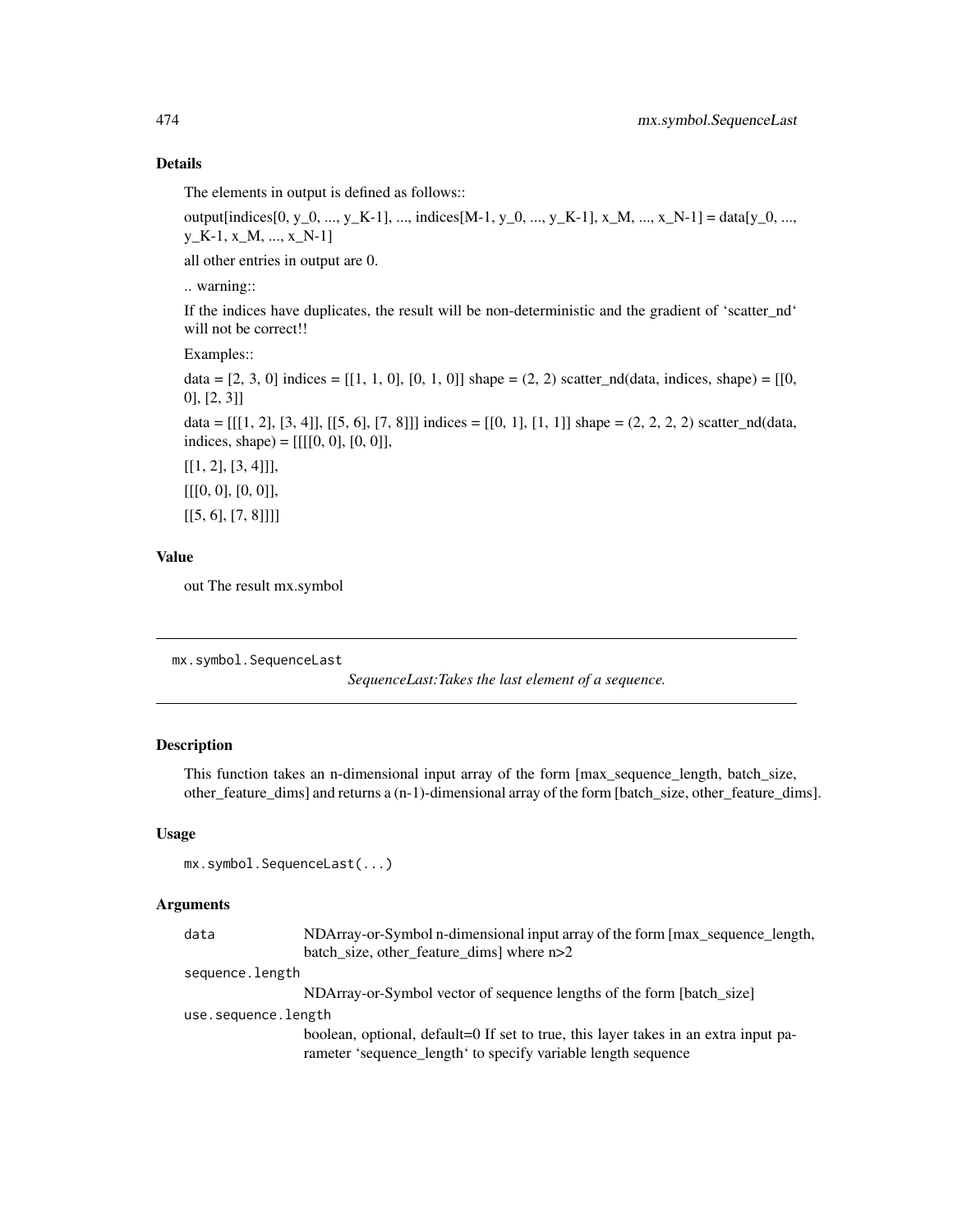| axis | int, optional, $default='0'$ . The sequence axis. Only values of 0 and 1 are currently<br>supported. |
|------|------------------------------------------------------------------------------------------------------|
| name | string, optional Name of the resulting symbol.                                                       |

Parameter 'sequence\_length' is used to handle variable-length sequences. 'sequence\_length' should be an input array of positive ints of dimension [batch\_size]. To use this parameter, set 'use\_sequence\_length' to 'True', otherwise each example in the batch is assumed to have the max sequence length.

.. note:: Alternatively, you can also use 'take' operator.

Example::

 $x = [[1., 2., 3.], [4., 5., 6.], [7., 8., 9.]],$ 

[[ 10., 11., 12.], [ 13., 14., 15.], [ 16., 17., 18.]],

 $[$  [ 19., 20., 21.],  $[$  22., 23., 24.],  $[$  25., 26., 27.]]]

// returns last sequence when sequence\_length parameter is not used SequenceLast(x) =  $[[19., 20.,$ 21.], [ 22., 23., 24.], [ 25., 26., 27.]]

// sequence\_length is used SequenceLast(x, sequence\_length=[1,1,1], use\_sequence\_length=True)  $=[[1., 2., 3.], [4., 5., 6.], [7., 8., 9.]]$ 

// sequence\_length is used SequenceLast(x, sequence\_length=[1,2,3], use\_sequence\_length=True)  $=[[ 1., 2., 3.] , [ 13., 14., 15.] , [ 25., 26., 27.] ]$ 

Defined in src/operator/sequence\_last.cc:L105

#### Value

out The result mx.symbol

mx.symbol.SequenceMask

*SequenceMask:Sets all elements outside the sequence to a constant value.*

## Description

This function takes an n-dimensional input array of the form [max\_sequence\_length, batch\_size, other\_feature\_dims] and returns an array of the same shape.

#### Usage

mx.symbol.SequenceMask(...)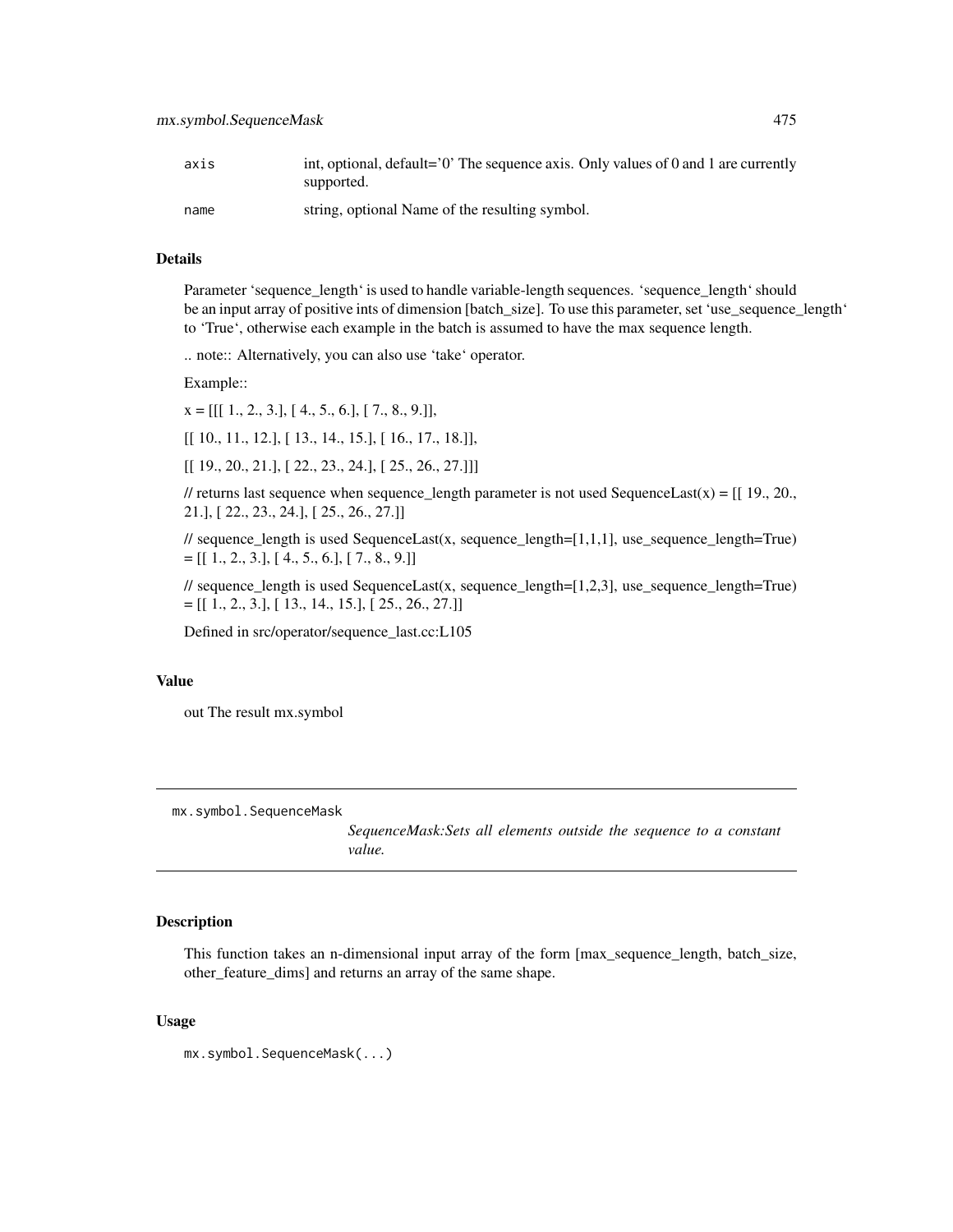#### Arguments

| data                | NDArray-or-Symbol n-dimensional input array of the form [max_sequence_length,<br>batch_size, other_feature_dims] where n>2                           |
|---------------------|------------------------------------------------------------------------------------------------------------------------------------------------------|
| sequence.length     |                                                                                                                                                      |
|                     | NDArray-or-Symbol vector of sequence lengths of the form [batch_size]                                                                                |
| use.sequence.length |                                                                                                                                                      |
|                     | boolean, optional, default=0 If set to true, this layer takes in an extra input pa-<br>rameter 'sequence_length' to specify variable length sequence |
| value               | float, optional, default=0 The value to be used as a mask.                                                                                           |
| axis                | int, optional, default= $0'$ . The sequence axis. Only values of 0 and 1 are currently<br>supported.                                                 |
| name                | string, optional Name of the resulting symbol.                                                                                                       |

#### Details

Parameter 'sequence\_length' is used to handle variable-length sequences. 'sequence\_length' should be an input array of positive ints of dimension [batch\_size]. To use this parameter, set 'use\_sequence\_length' to 'True', otherwise each example in the batch is assumed to have the max sequence length and this operator works as the 'identity' operator.

Example::

 $x = [[1., 2., 3.], [4., 5., 6.]],$ 

[[ 7., 8., 9.], [ 10., 11., 12.]],

 $[[ 13., 14., 15.], [ 16., 17., 18.]]]$ 

// Batch 1 B1 = [[ 1., 2., 3.], [ 7., 8., 9.], [ 13., 14., 15.]]

// Batch 2 B2 = [[ 4., 5., 6.], [ 10., 11., 12.], [ 16., 17., 18.]]

// works as identity operator when sequence\_length parameter is not used SequenceMask(x) =  $[[$ 1., 2., 3.], [ 4., 5., 6.]],

[[ 7., 8., 9.], [ 10., 11., 12.]],

[[ 13., 14., 15.], [ 16., 17., 18.]]]

 $\frac{1}{2}$  // sequence\_length [1,1] means 1 of each batch will be kept // and other rows are masked with default mask value = 0 SequenceMask(x, sequence\_length=[1,1], use\_sequence\_length=True) =  $[[$ 1., 2., 3.], [ 4., 5., 6.]],

 $[[ [ 0., 0., 0.], [ 0., 0., 0.]]$ 

 $[[ [ 0., 0., 0.], [ 0., 0., 0.]]]$ 

// sequence\_length [2,3] means 2 of batch B1 and 3 of batch B2 will be kept // and other rows are masked with value  $= 1$  SequenceMask(x, sequence\_length=[2,3], use\_sequence\_length=True,  $value=1$ ) = [[[ 1., 2., 3.], [ 4., 5., 6.]],

[[ 7., 8., 9.], [ 10., 11., 12.]],

 $[[ 1., 1., 1.], [ 16., 17., 18.]]]$ 

Defined in src/operator/sequence\_mask.cc:L185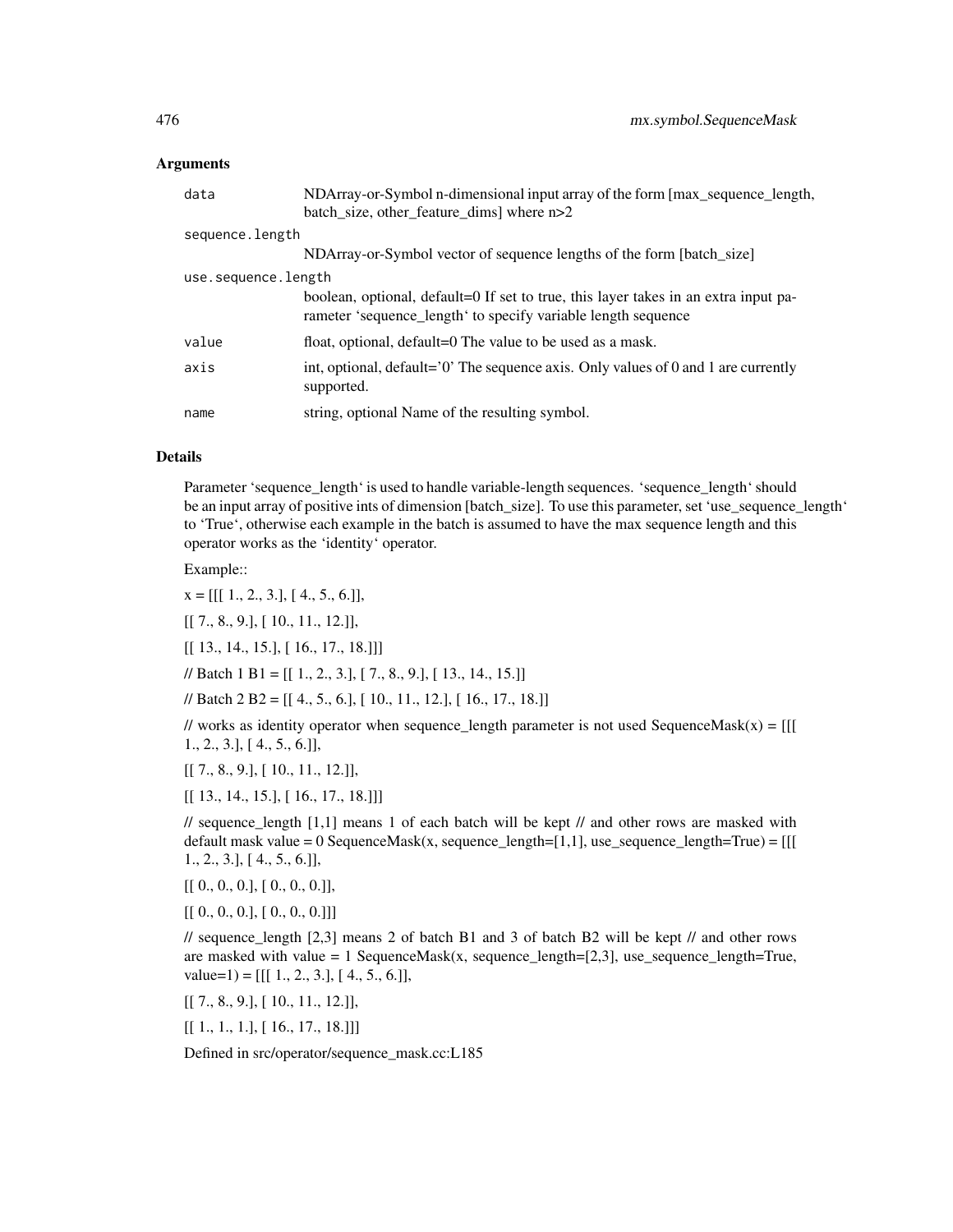# Value

out The result mx.symbol

#### mx.symbol.SequenceReverse

*SequenceReverse:Reverses the elements of each sequence.*

#### Description

This function takes an n-dimensional input array of the form [max\_sequence\_length, batch\_size, other\_feature\_dims] and returns an array of the same shape.

# Usage

mx.symbol.SequenceReverse(...)

#### Arguments

| data                | NDArray-or-Symbol n-dimensional input array of the form [max_sequence_length,                                                                        |
|---------------------|------------------------------------------------------------------------------------------------------------------------------------------------------|
|                     | batch size, other dims where $n>2$                                                                                                                   |
| sequence.length     |                                                                                                                                                      |
|                     | NDArray-or-Symbol vector of sequence lengths of the form [batch_size]                                                                                |
| use.sequence.length |                                                                                                                                                      |
|                     | boolean, optional, default=0 If set to true, this layer takes in an extra input pa-<br>rameter 'sequence_length' to specify variable length sequence |
| axis                | int, optional, default= $0'$ . The sequence axis. Only 0 is currently supported.                                                                     |
| name                | string, optional Name of the resulting symbol.                                                                                                       |

#### Details

Parameter 'sequence\_length' is used to handle variable-length sequences. 'sequence\_length' should be an input array of positive ints of dimension [batch\_size]. To use this parameter, set 'use\_sequence\_length' to 'True', otherwise each example in the batch is assumed to have the max sequence length.

Example::

 $x = [[1., 2., 3.], [4., 5., 6.]]$ 

[[ 7., 8., 9.], [ 10., 11., 12.]],

[[ 13., 14., 15.], [ 16., 17., 18.]]]

 $\mathcal{U}$  Batch 1 B1 = [[ 1., 2., 3.], [ 7., 8., 9.], [ 13., 14., 15.]]

// Batch 2 B2 = [[ 4., 5., 6.], [ 10., 11., 12.], [ 16., 17., 18.]]

// returns reverse sequence when sequence\_length parameter is not used SequenceReverse(x) =  $[[$ 13., 14., 15.], [ 16., 17., 18.]],

[[ 7., 8., 9.], [ 10., 11., 12.]],

 $[[ 1., 2., 3.], [ 4., 5., 6.]]]$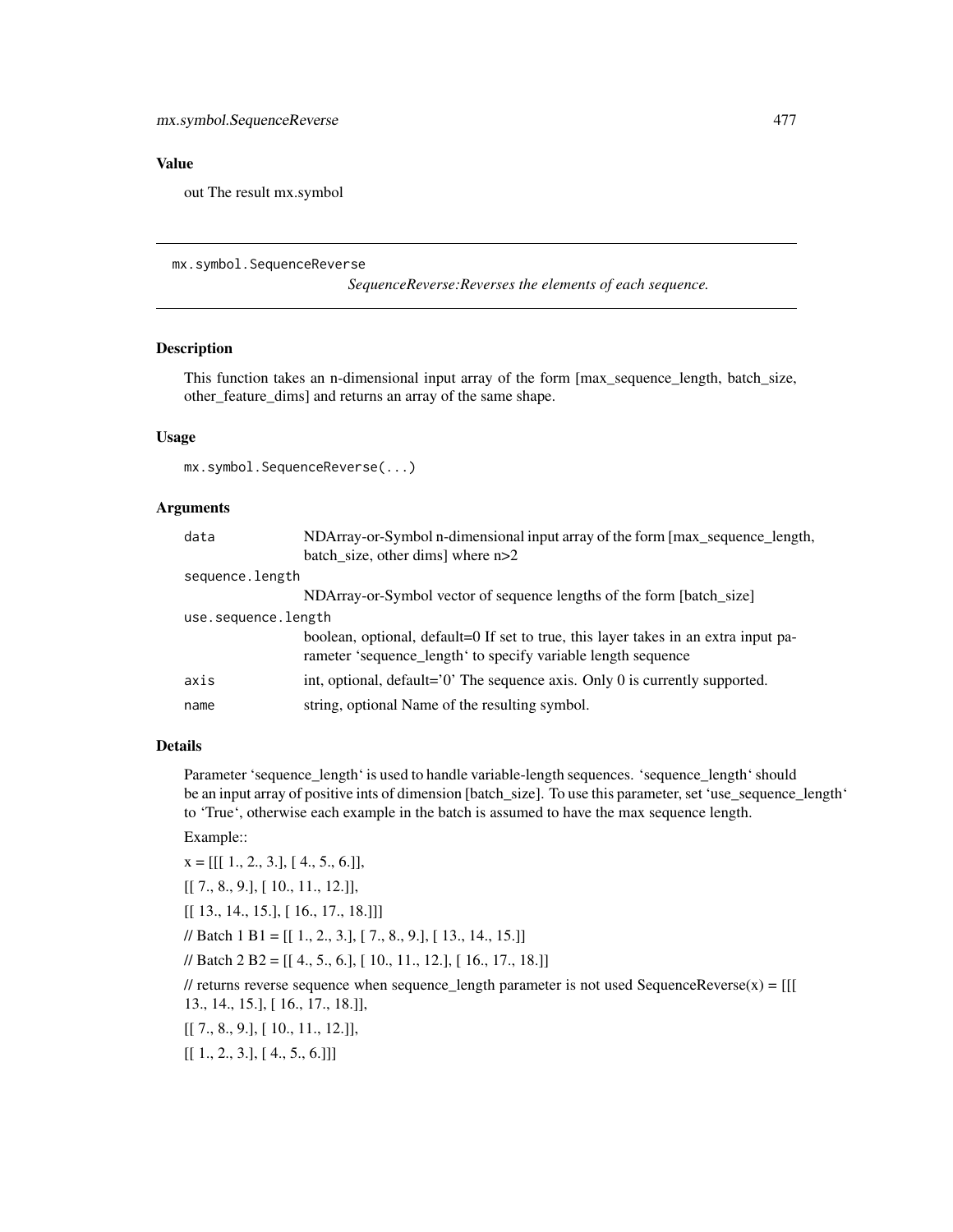$\ell$  sequence length [2,2] means 2 rows of  $\ell$  both batch B1 and B2 will be reversed. SequenceReverse(x, sequence\_length=[2,2], use\_sequence\_length=True) =  $[[[ 7, 8, 9, ], [ 10, 11, 12, ]],$ [[ 1., 2., 3.], [ 4., 5., 6.]], [[ 13., 14., 15.], [ 16., 17., 18.]]] // sequence\_length [2,3] means 2 of batch B2 and 3 of batch B3 // will be reversed. SequenceReverse(x, sequence\_length=[2,3], use\_sequence\_length=True) =  $[[[ 7., 8., 9.], [ 16., 17., 18.]],$ [[ 1., 2., 3.], [ 10., 11., 12.]],  $[[ 13., 14, 15.], [ 4., 5., 6.]]]$ Defined in src/operator/sequence\_reverse.cc:L121

# Value

out The result mx.symbol

mx.symbol.sgd\_mom\_update

*sgd\_mom\_update:Momentum update function for Stochastic Gradient Descent (SGD) optimizer.*

#### Description

Momentum update has better convergence rates on neural networks. Mathematically it looks like below:

## Usage

mx.symbol.sgd\_mom\_update(...)

| weight        | NDArray-or-Symbol Weight                                                                                                                                                                                           |
|---------------|--------------------------------------------------------------------------------------------------------------------------------------------------------------------------------------------------------------------|
| grad          | NDArray-or-Symbol Gradient                                                                                                                                                                                         |
| mom           | NDArray-or-Symbol Momentum                                                                                                                                                                                         |
| lr            | float, required Learning rate                                                                                                                                                                                      |
| momentum      | float, optional, default=0 The decay rate of momentum estimates at each epoch.                                                                                                                                     |
| wd            | float, optional, default=0 Weight decay augments the objective function with a<br>regularization term that penalizes large weights. The penalty scales with the<br>square of the magnitude of each weight.         |
| rescale.grad  | float, optional, default=1 Rescale gradient to grad = rescale_grad*grad.                                                                                                                                           |
| clip.gradient | float, optional, default=-1 Clip gradient to the range of [-clip_gradient, clip_gradient]<br>If clip_gradient $\leq 0$ , gradient clipping is turned off. grad = max(min(grad,<br>clip_gradient), -clip_gradient). |
| lazy.update   | boolean, optional, default=1 If true, lazy updates are applied if gradient's stype<br>is row_sparse and both weight and momentum have the same stype                                                               |
| name          | string, optional Name of the resulting symbol.                                                                                                                                                                     |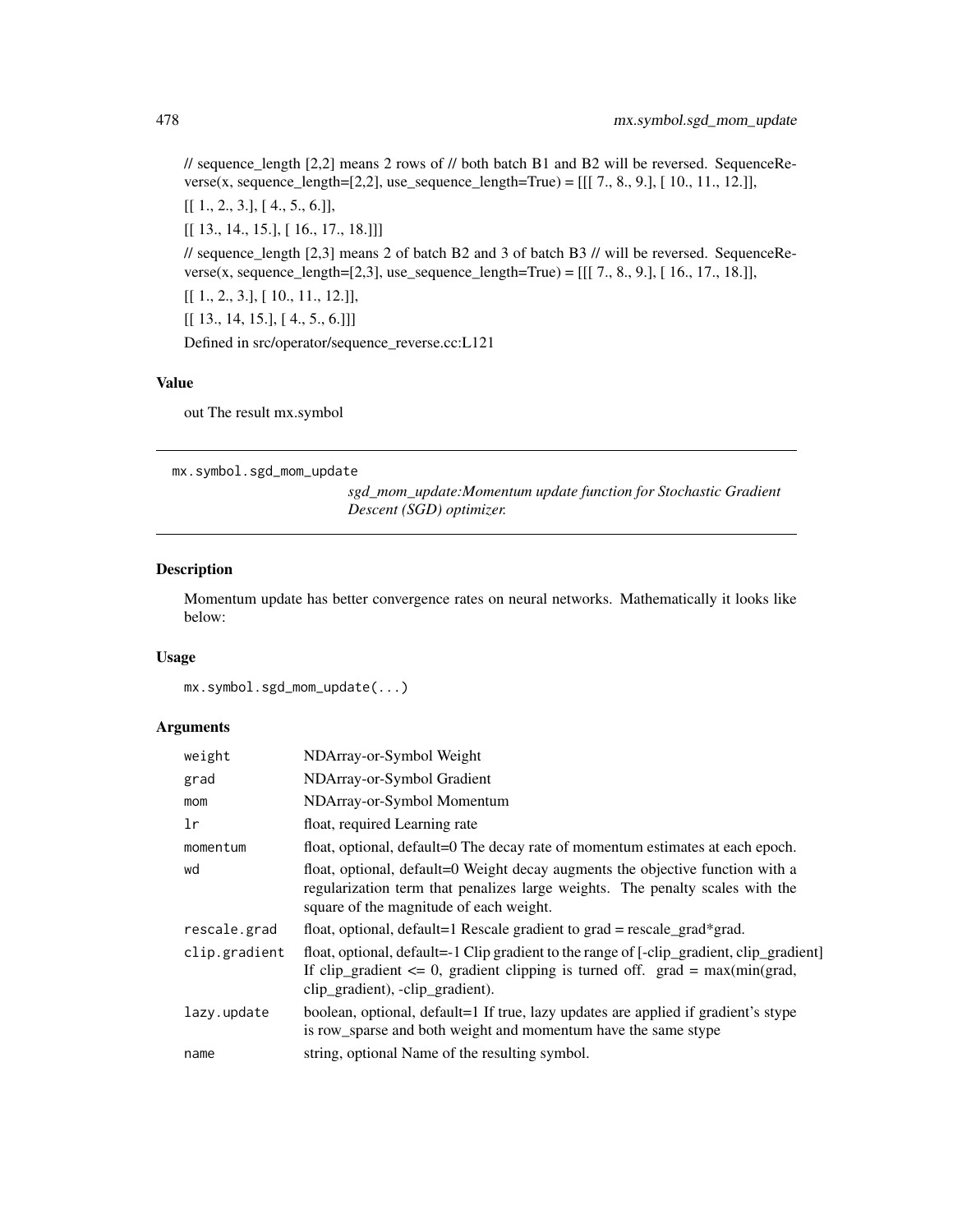.. math::

v\_1 = \alpha \* \nabla J(W\_0)\ v\_t = \gamma v\_t-1 - \alpha \* \nabla J(W\_t-1)\ W\_t = W\_t-1 + v\_t

It updates the weights using::

 $v =$  momentum  $* v$  - learning\_rate  $*$  gradient weight  $+= v$ 

Where the parameter "momentum" is the decay rate of momentum estimates at each epoch.

However, if grad's storage type is "row\_sparse", "lazy\_update" is True and weight's storage type is the same as momentum's storage type, only the row slices whose indices appear in grad.indices are updated (for both weight and momentum)::

for row in gradient.indices:  $v[row] = momentum[row] * v[row] - learning_rate * gradient[row]$ weight[row]  $+= v[row]$ 

Defined in src/operator/optimizer\_op.cc:L564

# Value

out The result mx.symbol

mx.symbol.sgd\_update *sgd\_update:Update function for Stochastic Gradient Descent (SGD) optimizer.*

#### Description

It updates the weights using::

# Usage

```
mx.symbol.sgd_update(...)
```

| weight        | NDArray-or-Symbol Weight                                                                                                                                                                                           |
|---------------|--------------------------------------------------------------------------------------------------------------------------------------------------------------------------------------------------------------------|
| grad          | NDArray-or-Symbol Gradient                                                                                                                                                                                         |
| 1r            | float, required Learning rate                                                                                                                                                                                      |
| wd            | float, optional, default=0 Weight decay augments the objective function with a<br>regularization term that penalizes large weights. The penalty scales with the<br>square of the magnitude of each weight.         |
| rescale.grad  | float, optional, default=1 Rescale gradient to grad = rescale_grad*grad.                                                                                                                                           |
| clip.gradient | float, optional, default=-1 Clip gradient to the range of [-clip_gradient, clip_gradient]<br>If clip_gradient $\leq 0$ , gradient clipping is turned off. grad = max(min(grad,<br>clip_gradient), -clip_gradient). |
| lazy.update   | boolean, optional, default=1 If true, lazy updates are applied if gradient's stype<br>is row_sparse.                                                                                                               |
| name          | string, optional Name of the resulting symbol.                                                                                                                                                                     |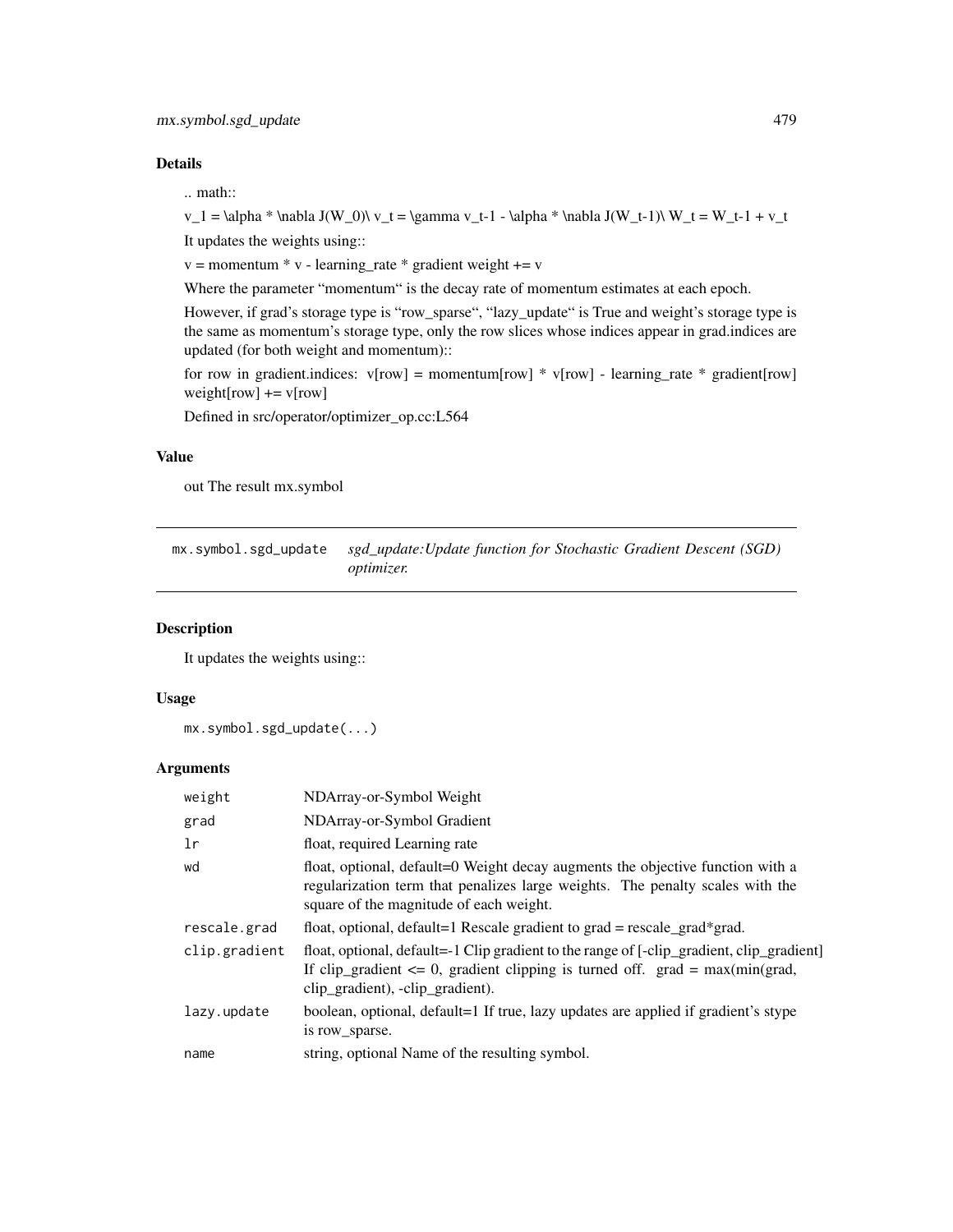weight = weight - learning\_rate \* (gradient + wd \* weight)

However, if gradient is of "row\_sparse" storage type and "lazy\_update" is True, only the row slices whose indices appear in grad.indices are updated::

for row in gradient.indices: weight[row] = weight[row] - learning\_rate \* (gradient[row] + wd \* weight[row])

Defined in src/operator/optimizer\_op.cc:L523

# Value

out The result mx.symbol

mx.symbol.shape\_array *shape\_array:Returns a 1D int64 array containing the shape of data.*

# Description

Example::

# Usage

```
mx.symbol.shape_array(...)
```
## Arguments

| data | NDArray-or-Symbol Input Array.                 |
|------|------------------------------------------------|
| name | string, optional Name of the resulting symbol. |

# Details

shape\_array( $[[1,2,3,4], [5,6,7,8]]) = [2,4]$ 

Defined in src/operator/tensor/elemwise\_unary\_op\_basic.cc:L573

#### Value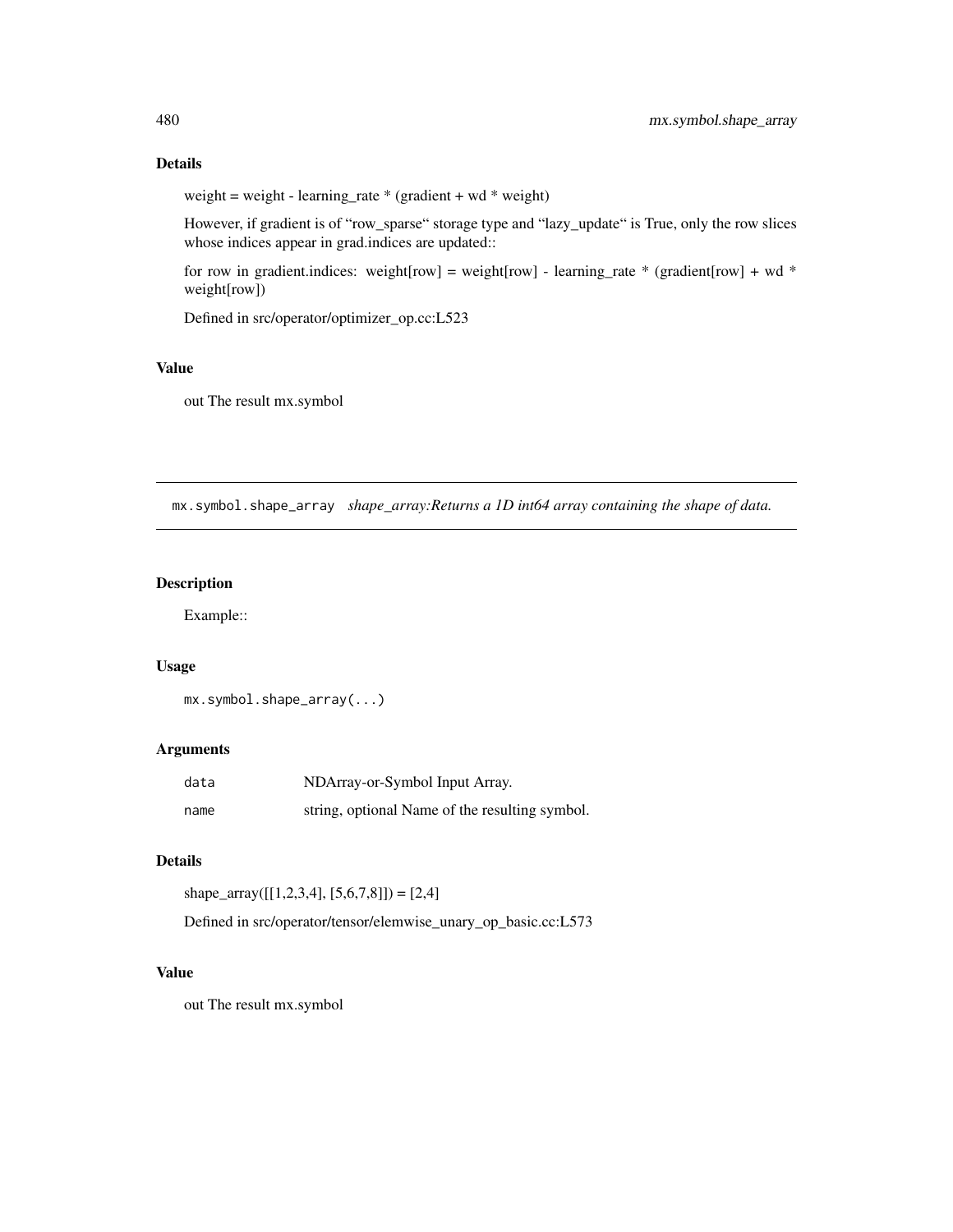mx.symbol.shuffle *shuffle:Randomly shuffle the elements.*

#### Description

This shuffles the array along the first axis. The order of the elements in each subarray does not change. For example, if a 2D array is given, the order of the rows randomly changes, but the order of the elements in each row does not change.

# Usage

mx.symbol.shuffle(...)

# Arguments

| data | NDArray-or-Symbol Data to be shuffled.         |
|------|------------------------------------------------|
| name | string, optional Name of the resulting symbol. |

# Value

out The result mx.symbol

mx.symbol.sigmoid *sigmoid:Computes sigmoid of x element-wise.*

# Description

.. math::  $y = 1 / (1 + \exp(-x))$ 

# Usage

mx.symbol.sigmoid(...)

# Arguments

| data | NDArray-or-Symbol The input array.             |
|------|------------------------------------------------|
| name | string, optional Name of the resulting symbol. |

# Details

The storage type of "sigmoid" output is always dense

Defined in src/operator/tensor/elemwise\_unary\_op\_basic.cc:L119

# Value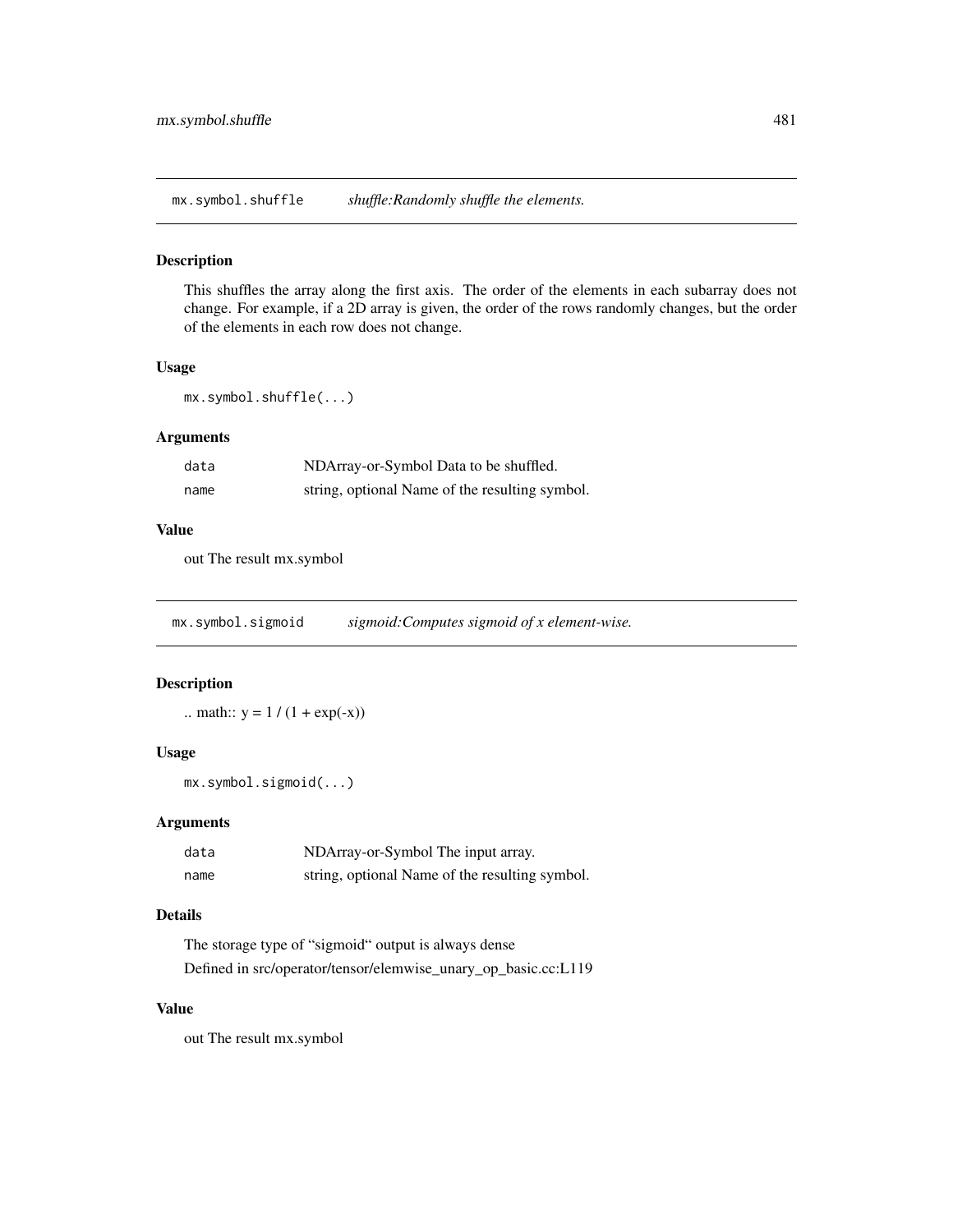# Description

Example::

# Usage

mx.symbol.sign(...)

# Arguments

| data | NDArray-or-Symbol The input array.             |
|------|------------------------------------------------|
| name | string, optional Name of the resulting symbol. |

## Details

 $sign([-2, 0, 3]) = [-1, 0, 1]$ 

The storage type of "sign" output depends upon the input storage type:

 $-$  sign(default) = default  $-$  sign(row\_sparse) = row\_sparse  $-$  sign(csr) = csr

Defined in src/operator/tensor/elemwise\_unary\_op\_basic.cc:L758

## Value

out The result mx.symbol

mx.symbol.signsgd\_update

*signsgd\_update:Update function for SignSGD optimizer.*

# Description

.. math::

# Usage

mx.symbol.signsgd\_update(...)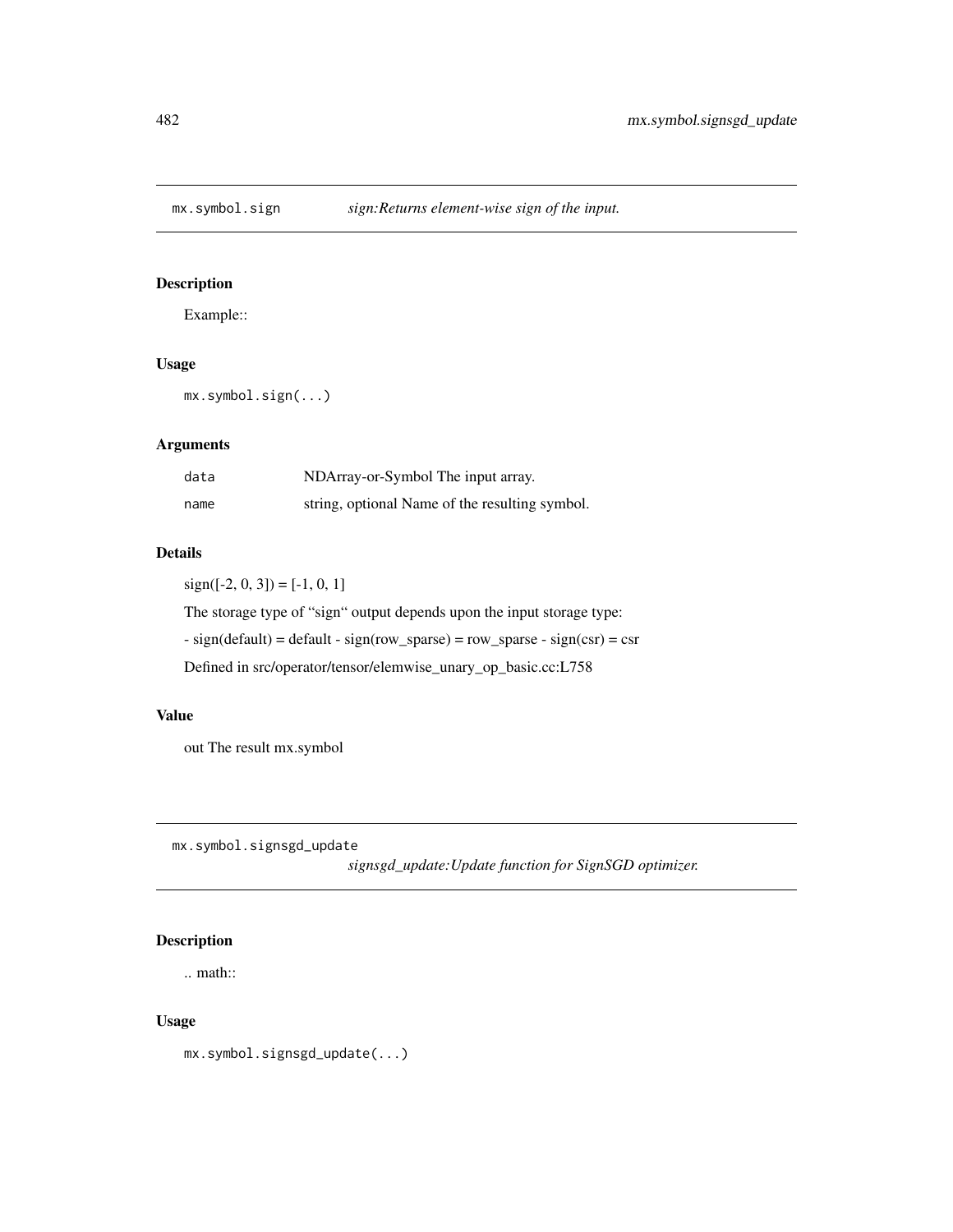# Arguments

| weight        | NDArray-or-Symbol Weight                                                                                                                                                                                           |
|---------------|--------------------------------------------------------------------------------------------------------------------------------------------------------------------------------------------------------------------|
| grad          | NDArray-or-Symbol Gradient                                                                                                                                                                                         |
| 1r            | float, required Learning rate                                                                                                                                                                                      |
| wd            | float, optional, default=0 Weight decay augments the objective function with a<br>regularization term that penalizes large weights. The penalty scales with the<br>square of the magnitude of each weight.         |
| rescale.grad  | float, optional, default=1 Rescale gradient to grad = rescale grad*grad.                                                                                                                                           |
| clip.gradient | float, optional, default=-1 Clip gradient to the range of [-clip_gradient, clip_gradient]<br>If clip_gradient $\leq 0$ , gradient clipping is turned off. grad = max(min(grad,<br>clip_gradient), -clip_gradient). |
| name          | string, optional Name of the resulting symbol.                                                                                                                                                                     |

# Details

 $g_t = \nabla J(W_t-1)\nW_t = W_t-1 - \eta_t \text{sign}(g_t)$ 

It updates the weights using::

weight = weight - learning\_rate \* sign(gradient)

.. note:: - sparse ndarray not supported for this optimizer yet.

Defined in src/operator/optimizer\_op.cc:L62

## Value

out The result mx.symbol

mx.symbol.signum\_update

*signum\_update:SIGN momentUM (Signum) optimizer.*

# Description

.. math::

# Usage

mx.symbol.signum\_update(...)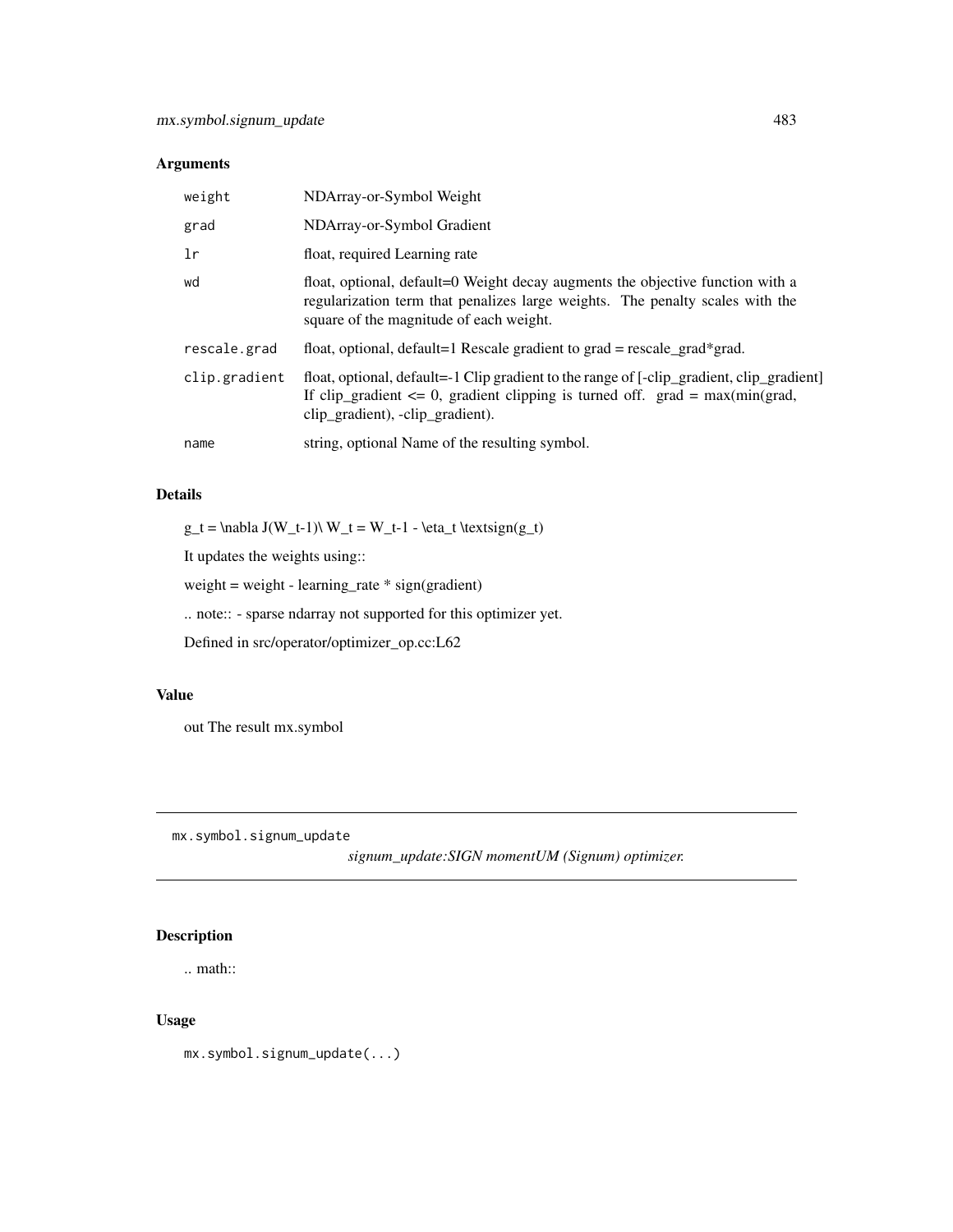# Arguments

| weight        | NDArray-or-Symbol Weight                                                                                                                                                                                           |
|---------------|--------------------------------------------------------------------------------------------------------------------------------------------------------------------------------------------------------------------|
| grad          | NDArray-or-Symbol Gradient                                                                                                                                                                                         |
| mom           | NDArray-or-Symbol Momentum                                                                                                                                                                                         |
| 1r            | float, required Learning rate                                                                                                                                                                                      |
| momentum      | float, optional, default=0 The decay rate of momentum estimates at each epoch.                                                                                                                                     |
| wd            | float, optional, default=0 Weight decay augments the objective function with a<br>regularization term that penalizes large weights. The penalty scales with the<br>square of the magnitude of each weight.         |
| rescale.grad  | float, optional, default=1 Rescale gradient to grad = rescale_grad*grad.                                                                                                                                           |
| clip.gradient | float, optional, default=-1 Clip gradient to the range of [-clip_gradient, clip_gradient]<br>If clip_gradient $\leq 0$ , gradient clipping is turned off. grad = max(min(grad,<br>clip_gradient), -clip_gradient). |
| wd.lh         | float, optional, default=0 The amount of weight decay that does not go into gra-<br>dient/momentum calculations otherwise do weight decay algorithmically only.                                                    |
| name          | string, optional Name of the resulting symbol.                                                                                                                                                                     |

# Details

 $g_t = \nabla J(W_t-1)\ m_t = \beta m_t-1 + (1 - \beta) g_t\ W_t = W_t-1 - \eta_t \textrm{ for any } t \in W_t$ 

It updates the weights using:: state = momentum \* state +  $(1-momentum)$  \* gradient weight = weight - learning\_rate \* sign(state)

Where the parameter "momentum" is the decay rate of momentum estimates at each epoch.

.. note:: - sparse ndarray not supported for this optimizer yet.

Defined in src/operator/optimizer\_op.cc:L91

# Value

out The result mx.symbol

mx.symbol.sin *sin:Computes the element-wise sine of the input array.*

# Description

The input should be in radians (:math:'2\pi' rad equals 360 degrees).

#### Usage

mx.symbol.sin(...)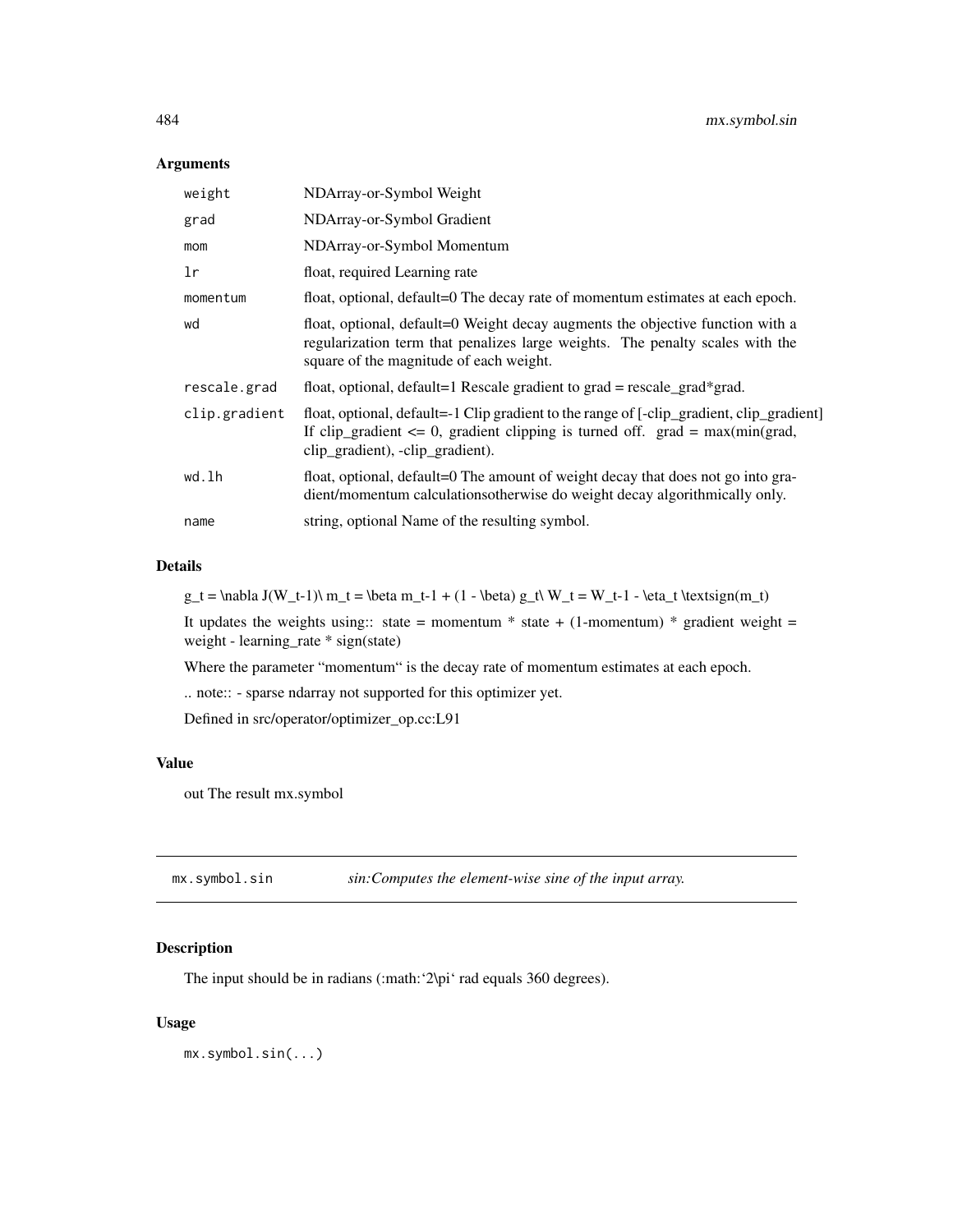# mx.symbol.sinh 485

### Arguments

| data | NDArray-or-Symbol The input array.             |
|------|------------------------------------------------|
| name | string, optional Name of the resulting symbol. |

#### Details

.. math::  $sin([0, \pi/4, \pi/2]) = [0, 0.707, 1]$ 

The storage type of "sin" output depends upon the input storage type:

 $- \sin(\text{default}) = \text{default} - \sin(\text{row\_sparse}) = \text{row\_sparse} - \sin(\text{csr}) = \text{csr}$ 

Defined in src/operator/tensor/elemwise\_unary\_op\_trig.cc:L47

# Value

out The result mx.symbol

| mx.symbol.sinh | sinh: Returns the hyperbolic sine of the input array, computed element- |
|----------------|-------------------------------------------------------------------------|
|                | wise.                                                                   |

# Description

.. math::  $sinh(x) = 0.5\times(exp(x) - exp(-x))$ 

# Usage

mx.symbol.sinh(...)

# Arguments

| data | NDArray-or-Symbol The input array.             |
|------|------------------------------------------------|
| name | string, optional Name of the resulting symbol. |

# Details

The storage type of "sinh" output depends upon the input storage type:  $- \sinh(\text{default}) = \text{default} - \sinh(\text{row\_sparse}) = \text{row\_sparse} - \sinh(\text{csr}) = \text{csr}$ Defined in src/operator/tensor/elemwise\_unary\_op\_trig.cc:L371

#### Value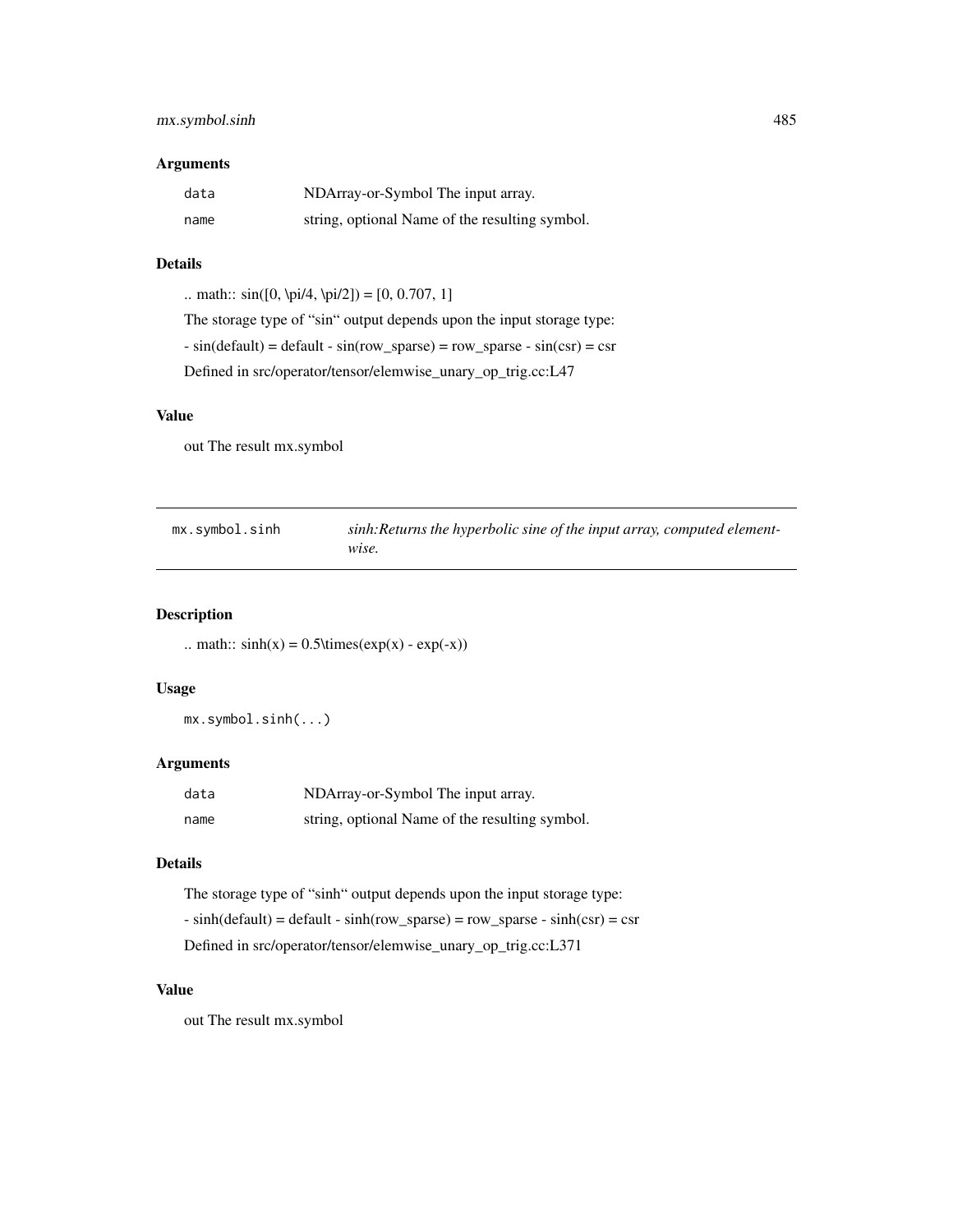mx.symbol.size\_array *size\_array:Returns a 1D int64 array containing the size of data.*

# Description

Example::

# Usage

```
mx.symbol.size_array(...)
```
# Arguments

| data | NDArray-or-Symbol Input Array.                 |
|------|------------------------------------------------|
| name | string, optional Name of the resulting symbol. |

# Details

 $size\_array([[1,2,3,4],[5,6,7,8]]) = [8]$ 

Defined in src/operator/tensor/elemwise\_unary\_op\_basic.cc:L624

# Value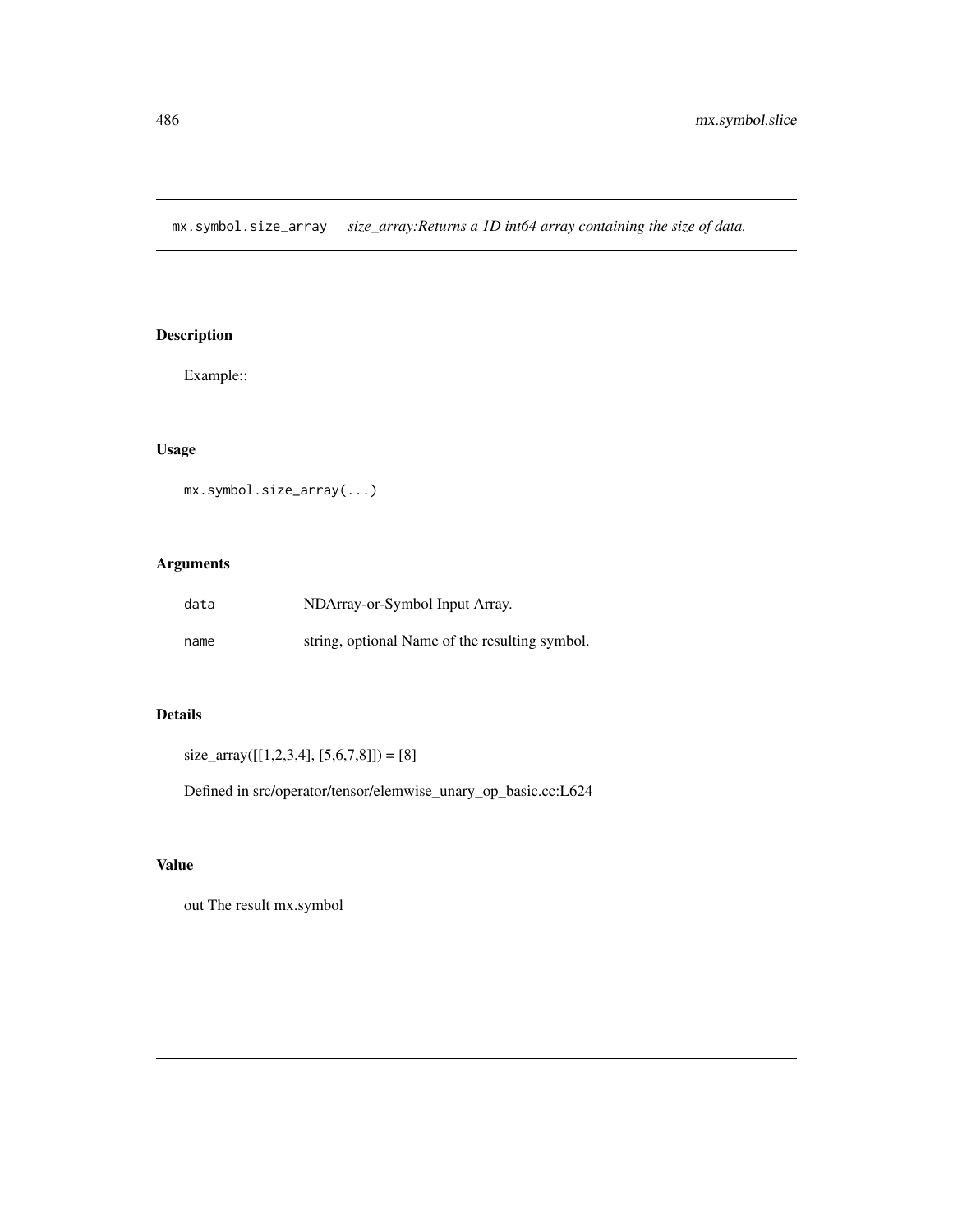```
mx.symbol.slice slice:Slices a region of the array. .. note:: "crop" is deprecated.
                            Use "slice" instead. This function returns a sliced array between
                            the indices given by 'begin' and 'end' with the corresponding 'step'.
                            For an input array of "shape=(d_0, d_1, ..., d_n-1)", slice operation
                            with "begin=(b_0, b_1...b_m-1)", "end=(e_0, e_1, ..., e_m-1)", and
                            "step=(s\ 0, s\ 1, ..., s\ m-1)", where m \leq n, results in an array with
                            the shape "(|e_0-b_0|/|s_0|, ..., |e_m-1-b_m-1|/|s_m-1|, d_m, ..., d_n-
                            1)". The resulting array's *k*-th dimension contains elements from
                            the *k*-th dimension of the input array starting from index "b_k" (in-
                            clusive) with step "s_k" until reaching "e_k" (exclusive). If the *k*-th
                            elements are 'None' in the sequence of 'begin', 'end', and 'step', the
                            following rule will be used to set default values. If 's_k' is 'None', set
                            's_k=1'. If 's_k > 0', set 'b_k=0', 'e_k=d_k'; else, set 'b_k=d_k-1',
                            'e_k=-1'. The storage type of "slice" output depends on storage types
                            of inputs - slice(csr) = csr - otherwise, "slice" generates output with
                            default storage .. note:: When input data storage type is csr, it only
                            supports step=(), or step=(None), or step=(1), to generate a csr out-
                            put. For other step parameter values, it falls back to slicing a dense
                            tensor. Example:: x = [[ 1., 2., 3., 4.], [ 5., 6., 7., 8.], [ 9., 10., 11.,
                            12.]] slice(x, begin=(0,1), end=(2,4)) = [[ 2., 3., 4.], [ 6., 7., 8.]]
                            slice(x, begin=(None, 0), end=(None, 3), step=(-1, 2)) = [[9., 11.],[5., 7.], [1., 3.]]
```
## Description

Defined in src/operator/tensor/matrix\_op.cc:L481

# Usage

mx.symbol.slice(...)

#### Arguments

| data  | NDArray-or-Symbol Source input                                                                   |
|-------|--------------------------------------------------------------------------------------------------|
| begin | Shape (tuple), required starting indices for the slice operation, supports negative<br>indices.  |
| end   | Shape (tuple), required ending indices for the slice operation, supports negative<br>indices.    |
| step  | Shape(tuple), optional, default= $[]$ step for the slice operation, supports negative<br>values. |
| name  | string, optional Name of the resulting symbol.                                                   |

## Value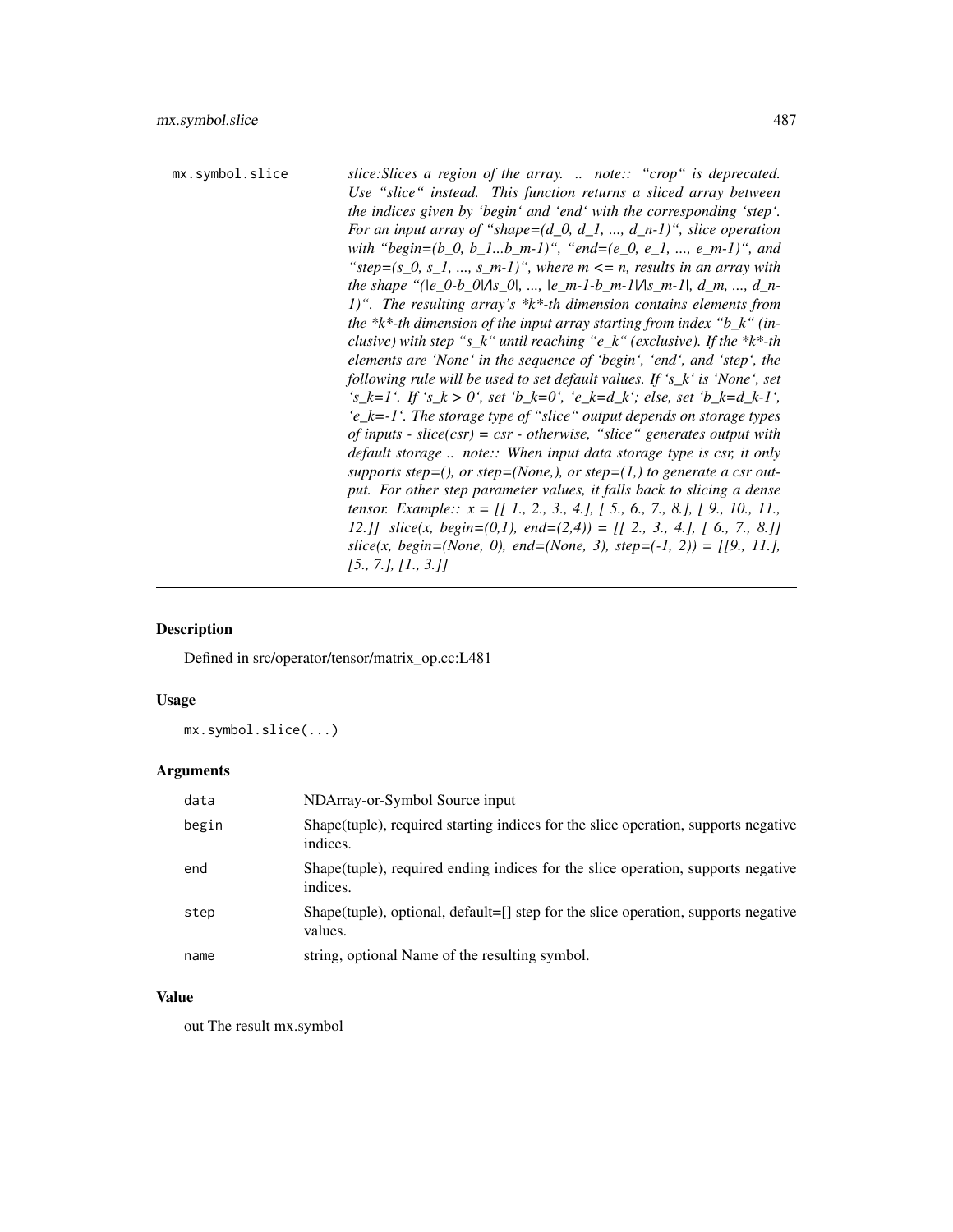```
mx.symbol.SliceChannel
```
*SliceChannel:Splits an array along a particular axis into multiple subarrays.*

# Description

.. note:: "SliceChannel" is deprecated. Use "split" instead.

## Usage

```
mx.symbol.SliceChannel(...)
```
## Arguments

| data         | NDArray-or-Symbol The input                                                                                                                                                                                                                                                                                                       |
|--------------|-----------------------------------------------------------------------------------------------------------------------------------------------------------------------------------------------------------------------------------------------------------------------------------------------------------------------------------|
| num.outputs  | int, required Number of splits. Note that this should evenly divide the length of<br>the 'axis'.                                                                                                                                                                                                                                  |
| axis         | int, optional, default='1' Axis along which to split.                                                                                                                                                                                                                                                                             |
| squeeze.axis | boolean, optional, default=0 If true, Removes the axis with length 1 from the<br>shapes of the output arrays. **Note** that setting 'squeeze_axis' to "true" re-<br>moves axis with length 1 only along the 'axis' which it is split. Also 'squeeze_axis'<br>can be set to "true" only if "input.shape $[axis] == num_outputs"$ . |
| name         | string, optional Name of the resulting symbol.                                                                                                                                                                                                                                                                                    |

# Details

\*\*Note\*\* that 'num\_outputs' should evenly divide the length of the axis along which to split the array.

Example::

 $x = [[1.][2.]] [[3.][4.]] [[5.][6.]]] x.shape = (3, 2, 1)$ 

 $y = split(x, axis=1, num\_outputs=2)$  // a list of 2 arrays with shape  $(3, 1, 1)$   $y = [[[1.]] [[3.]] [[5.]]]$ 

 $[[[ 2.]] [[ 4.]] [[ 6.]]]$ 

 $y[0]$ .shape =  $(3, 1, 1)$ 

 $z = \text{split}(x, \text{ axis}=0, \text{ num\_outputs}=3)$  // a list of 3 arrays with shape  $(1, 2, 1)$   $z = [[1, 1, 1, 2, 1]]$ 

 $[[ [ 3.] [ 4.] ]]$ 

 $[[[ 5.] [ 6.]]]$ 

 $z[0]$ .shape =  $(1, 2, 1)$ 

'squeeze\_axis=1' removes the axis with length 1 from the shapes of the output arrays. \*\*Note\*\* that setting 'squeeze\_axis' to "1" removes axis with length 1 only along the 'axis' which it is split. Also 'squeeze\_axis' can be set to true only if "input.shape[axis] == num\_outputs".

Example::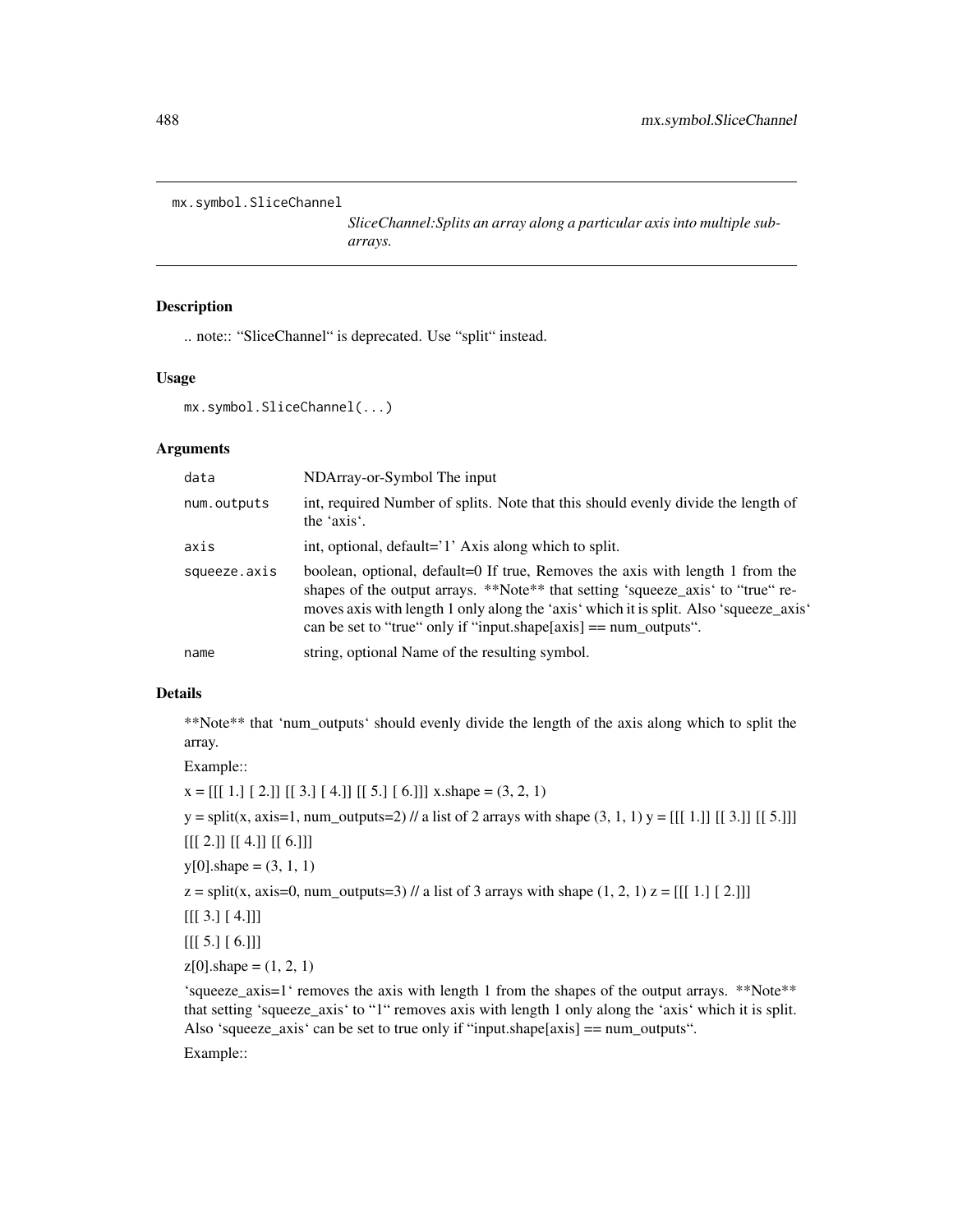$z =$ split(x, axis=0, num\_outputs=3, squeeze\_axis=1) // a list of 3 arrays with shape (2, 1)  $z = [[1.]$ [ 2.]]

[[ 3.] [ 4.]]

 $[[ 5.] [ 6.]$  z[0].shape =  $(2,1)$ 

Defined in src/operator/slice\_channel.cc:L106

# Value

out The result mx.symbol

| mx.symbol.slice_axis | slice_axis: Slices along a given axis. Returns an array slice along a                                                                                             |
|----------------------|-------------------------------------------------------------------------------------------------------------------------------------------------------------------|
|                      | given 'axis' starting from the 'begin' index to the 'end' index. Ex-                                                                                              |
|                      | amples:: $x = \begin{bmatrix} 1 & 1 & 2 & 3 & 4 \end{bmatrix}$ , $\begin{bmatrix} 5 & 6 & 7 & 8 \end{bmatrix}$ , $\begin{bmatrix} 9 & 10 & 11 & 12 \end{bmatrix}$ |
|                      | slice_axis(x, axis=0, begin=1, end=3) = $[$ [ 5., 6., 7., 8.], [9., 10., 11.,                                                                                     |
|                      | 12.]] slice_axis(x, axis=1, begin=0, end=2) = [[1., 2.], [5., 6.], [9.,                                                                                           |
|                      | 10.]] slice_axis(x, axis=1, begin=-3, end=-1) = [[ 2., 3.], [ 6., 7.], [                                                                                          |
|                      | 10., 11.11                                                                                                                                                        |
|                      |                                                                                                                                                                   |

# Description

Defined in src/operator/tensor/matrix\_op.cc:L570

# Usage

mx.symbol.slice\_axis(...)

# Arguments

| data  | NDArray-or-Symbol Source input                                                                    |
|-------|---------------------------------------------------------------------------------------------------|
| axis  | int, required Axis along which to be sliced, supports negative indexes.                           |
| begin | int, required The beginning index along the axis to be sliced, supports negative<br>indexes.      |
| end   | int or None, required The ending index along the axis to be sliced, supports<br>negative indexes. |
| name  | string, optional Name of the resulting symbol.                                                    |

# Value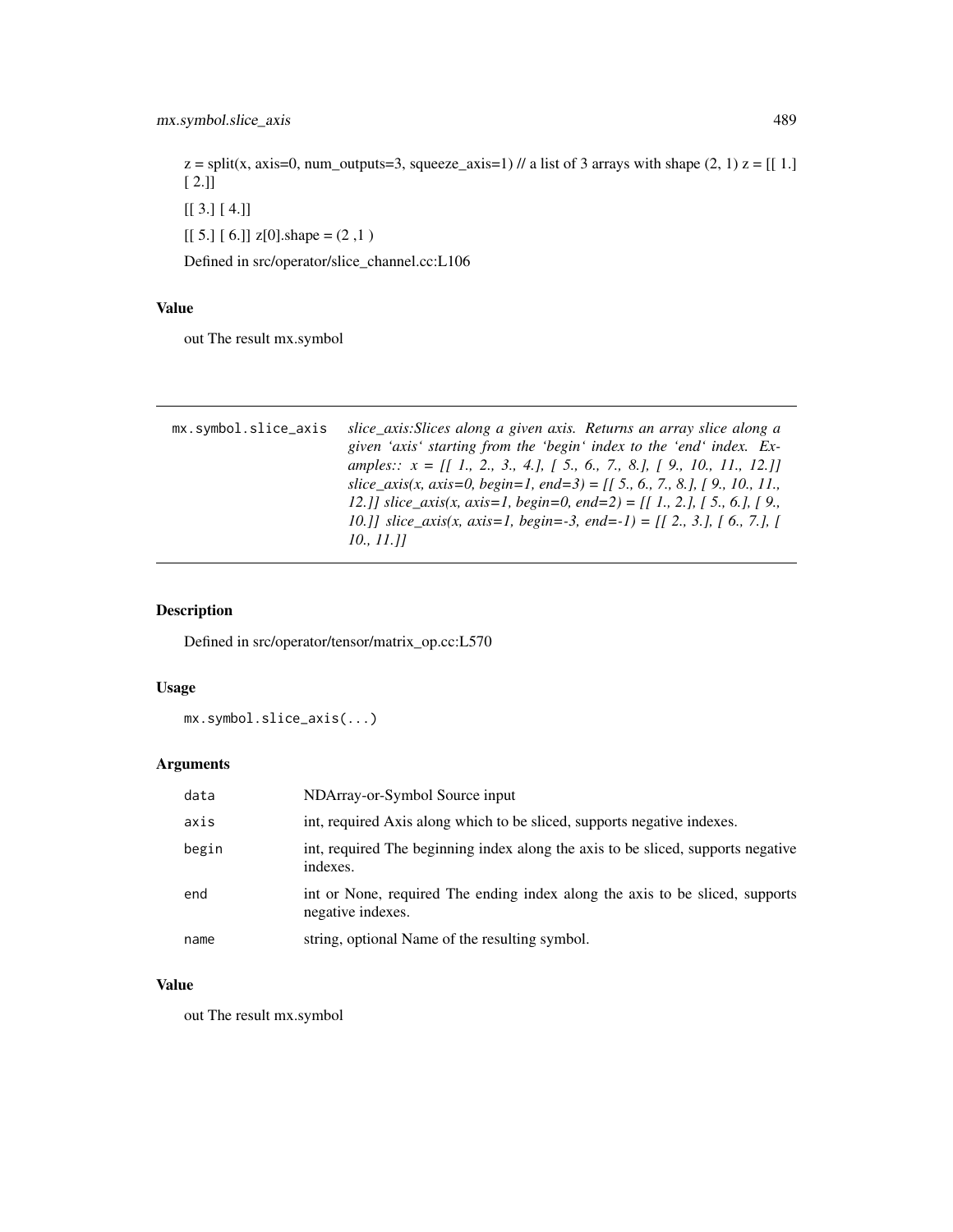mx.symbol.slice\_like *slice\_like:Slices a region of the array like the shape of another array. This function is similar to "slice", however, the 'begin' are always '0's and 'end' of specific axes are inferred from the second input 'shape\_like'. Given the second 'shape\_like' input of "shape=(d\_0, d\_1, ..., d\_n-1)", a "slice\_like" operator with default empty 'axes', it performs the following operation: " out = slice(input, begin=(0, 0, ..., 0), end=(d\_0, d\_1, ..., d\_n-1))". When 'axes' is not empty, it is used to speficy which axes are being sliced. Given a 4-d input data, "slice\_like" operator with "axes=(0, 2, -1)" will perform the following operation: " out = slice(input, begin=(0, 0, 0, 0), end=(d\_0, None, d\_2, d\_3))". Note that it is allowed to have first and second input with different dimensions, however, you have to make sure the 'axes' are specified and not exceeding the dimension limits. For example, given 'input\_1' with "shape=(2,3,4,5)" and 'input\_2' with* "shape= $(1,2,3)$ ", it is not allowed to use: " out = slice like(a, b)" *because ndim of 'input\_1' is 4, and ndim of 'input\_2' is 3. The following is allowed in this situation:* " *out = slice\_like(a, b, axes=(0, 2))*" *Example:: x = [[ 1., 2., 3., 4.], [ 5., 6., 7., 8.], [ 9., 10., 11., 12.]] y = [[ 0., 0., 0.], [ 0., 0., 0.]] slice\_like(x, y) = [[ 1., 2., 3.] [ 5., 6., 7.]]*  $slice\_like(x, y, axes=(0, 1)) = \{ [ 1, 2, 3, 1] [ 5, 6, 7, 1] \} slice\_like(x, y,$  $axes=(0)$ ) = [[ 1., 2., 3., 4.] [ 5., 6., 7., 8.]] slice\_like(x, y, axes=(-1)) *= [[ 1., 2., 3.] [ 5., 6., 7.] [ 9., 10., 11.]]*

#### **Description**

Defined in src/operator/tensor/matrix\_op.cc:L624

#### Usage

mx.symbol.slice\_like(...)

#### Arguments

| data       | NDArray-or-Symbol Source input                                                                                                                                                                                        |
|------------|-----------------------------------------------------------------------------------------------------------------------------------------------------------------------------------------------------------------------|
| shape.like | NDArray-or-Symbol Shape like input                                                                                                                                                                                    |
| axes       | Shape(tuple), optional, $default = []$ List of axes on which input data will be sliced<br>according to the corresponding size of the second input. By default will slice on<br>all axes. Negative axes are supported. |
| name       | string, optional Name of the resulting symbol.                                                                                                                                                                        |

#### Value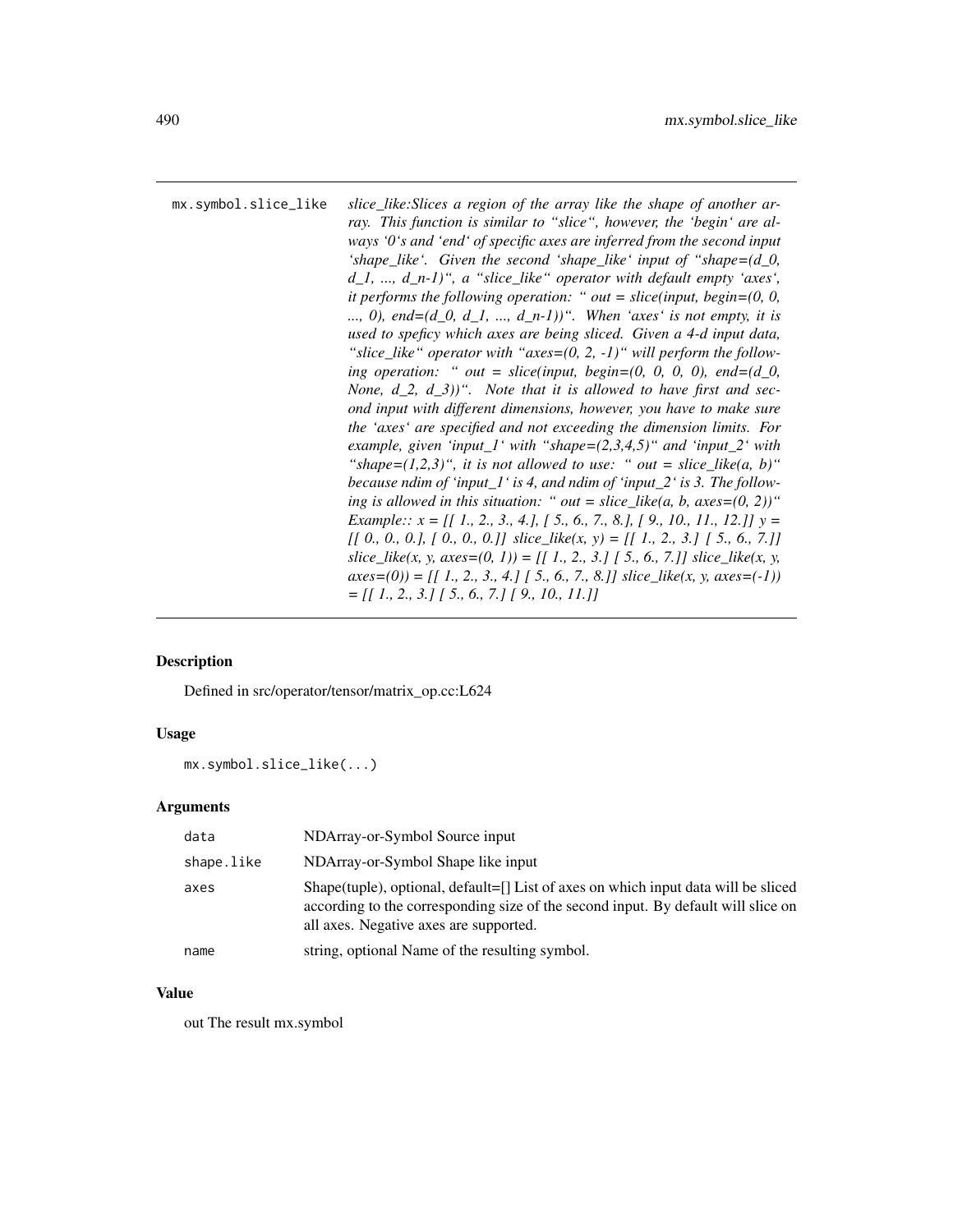mx.symbol.smooth\_l1 *smooth\_l1:Calculate Smooth L1 Loss(lhs, scalar) by summing*

# Description

.. math::

# Usage

```
mx.symbol.smooth_l1(...)
```
# Arguments

| data   | NDArray-or-Symbol source input                 |
|--------|------------------------------------------------|
| scalar | float scalar input                             |
| name   | string, optional Name of the resulting symbol. |

# Details

f(x) = \begincases (\sigma x)^2/2,& \textif x < 1/\sigma^2\ |x|-0.5/\sigma^2,& \textotherwise \endcases

where :math:'x' is an element of the tensor \*lhs\* and :math:'\sigma' is the scalar.

Example::

smooth\_ $11([1, 2, 3, 4]) = [0.5, 1.5, 2.5, 3.5]$  smooth\_ $11([1, 2, 3, 4],$  scalar=1) = [0.5, 1.5, 2.5, 3.5] Defined in src/operator/tensor/elemwise\_binary\_scalar\_op\_extended.cc:L108

# Value

out The result mx.symbol

| mx.symbol.Softmax | Softmax: Computes the gradient of cross entropy loss with respect to |
|-------------------|----------------------------------------------------------------------|
|                   | softmax output.                                                      |

# Description

- This operator computes the gradient in two steps. The cross entropy loss does not actually need to be computed.

#### Usage

mx.symbol.Softmax(...)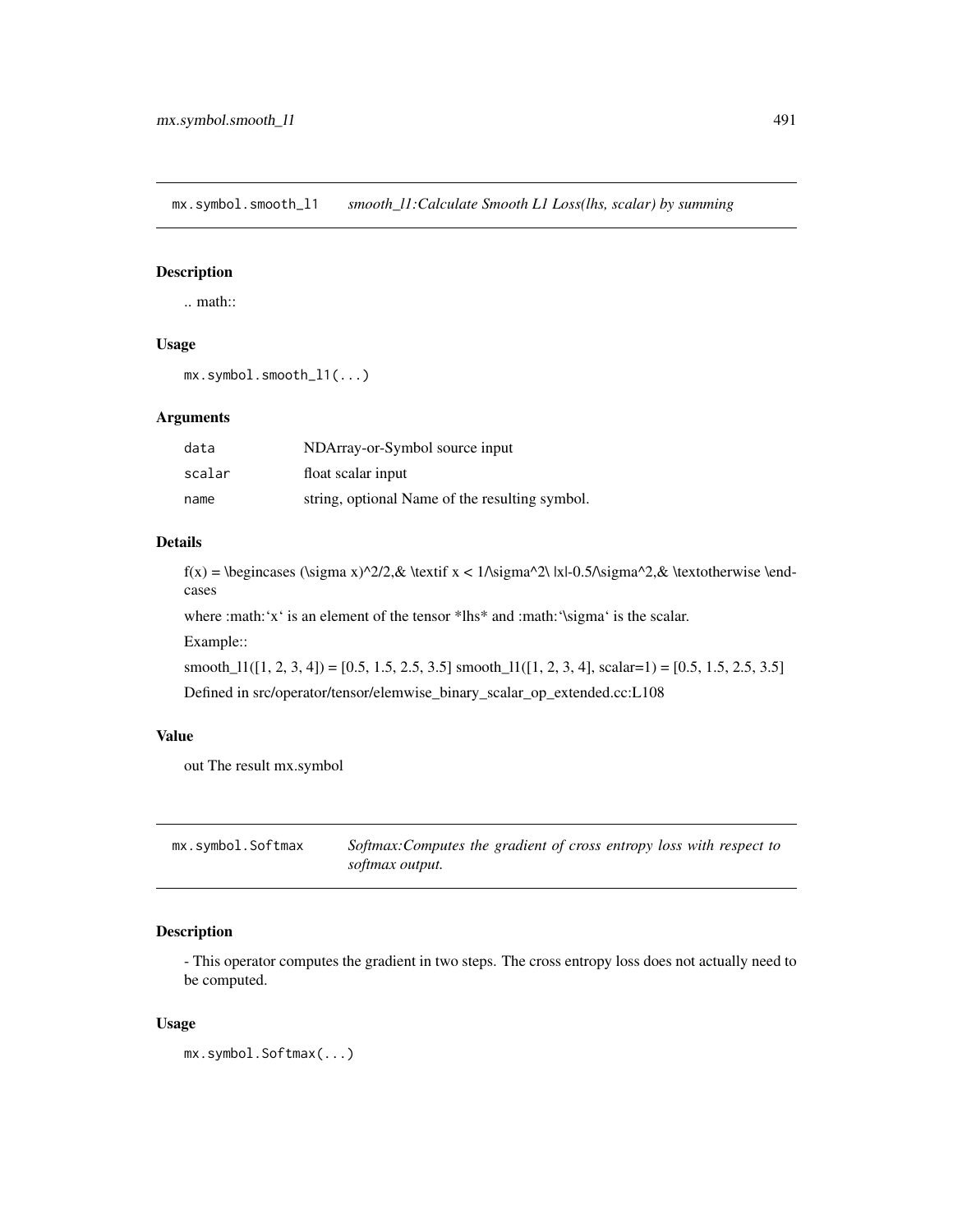#### **Arguments**

| data           | NDArray-or-Symbol Input array.                                                                                                                                                                                                                   |  |
|----------------|--------------------------------------------------------------------------------------------------------------------------------------------------------------------------------------------------------------------------------------------------|--|
| label          | NDArray-or-Symbol Ground truth label.                                                                                                                                                                                                            |  |
| grad.scale     | float, optional, default=1 Scales the gradient by a float factor.                                                                                                                                                                                |  |
| ignore.label   | float, optional, default=-1 The instances whose 'labels' == 'ignore_label' will<br>be ignored during backward, if 'use_ignore' is set to "true").                                                                                                |  |
| multi.output   | boolean, optional, default=0 If set to "true", the softmax function will be com-<br>puted along axis "1". This is applied when the shape of input array differs from<br>the shape of label array.                                                |  |
| use.ignore     | boolean, optional, default=0 If set to "true", the 'ignore_label' value will not<br>contribute to the backward gradient.                                                                                                                         |  |
| preserve.shape | boolean, optional, default=0 If set to "true", the softmax function will be com-<br>puted along the last axis ("-1").                                                                                                                            |  |
| normalization  | 'batch', 'null', 'valid', optional, default='null' Normalizes the gradient.                                                                                                                                                                      |  |
| out.grad       | boolean, optional, default=0 Multiplies gradient with output gradient element-<br>wise.                                                                                                                                                          |  |
| smooth.alpha   | float, optional, default=0 Constant for computing a label smoothed version of<br>cross-entropyfor the backwards pass. This constant gets subtracted from theone-<br>hot encoding of the gold label and distributed uniformly toall other labels. |  |
| name           | string, optional Name of the resulting symbol.                                                                                                                                                                                                   |  |

#### Details

- Applies softmax function on the input array. - Computes and returns the gradient of cross entropy loss w.r.t. the softmax output.

- The softmax function, cross entropy loss and gradient is given by:
- Softmax Function:
- .. math::  $\text{textsoftmax}(x) = \frac{r(x_i)}{\sum j} \exp(x_j)$
- Cross Entropy Function:
- .. math:: \textCE(label, output) =  $-\sum_i \text{label}_i \log(\text{output}_i)$
- The gradient of cross entropy loss w.r.t softmax output:
- $\ldots$  math:: \textgradient = \textoutput \textlabel

- During forward propagation, the softmax function is computed for each instance in the input array.

For general \*N\*-D input arrays with shape :math:'(d\_1, d\_2, ..., d\_n)'. The size is :math:'s=d\_1 \cdot d\_2 \cdot \cdot \cdot d\_n'. We can use the parameters 'preserve\_shape' and 'multi\_output' to specify the way to compute softmax:

- By default, 'preserve\_shape' is "false". This operator will reshape the input array into a 2-D array with shape :math: $(d_1, \frac{1}{\text{rascad}_1})'$  and then compute the softmax function for each row in the reshaped array, and afterwards reshape it back to the original shape :math:  $(d_1, d_2, ..., d_n)$ . - If 'preserve\_shape' is "true", the softmax function will be computed along the last axis ('axis' = "-1"). - If 'multi\_output' is "true", the softmax function will be computed along the second axis  $('axis' = "1")$ .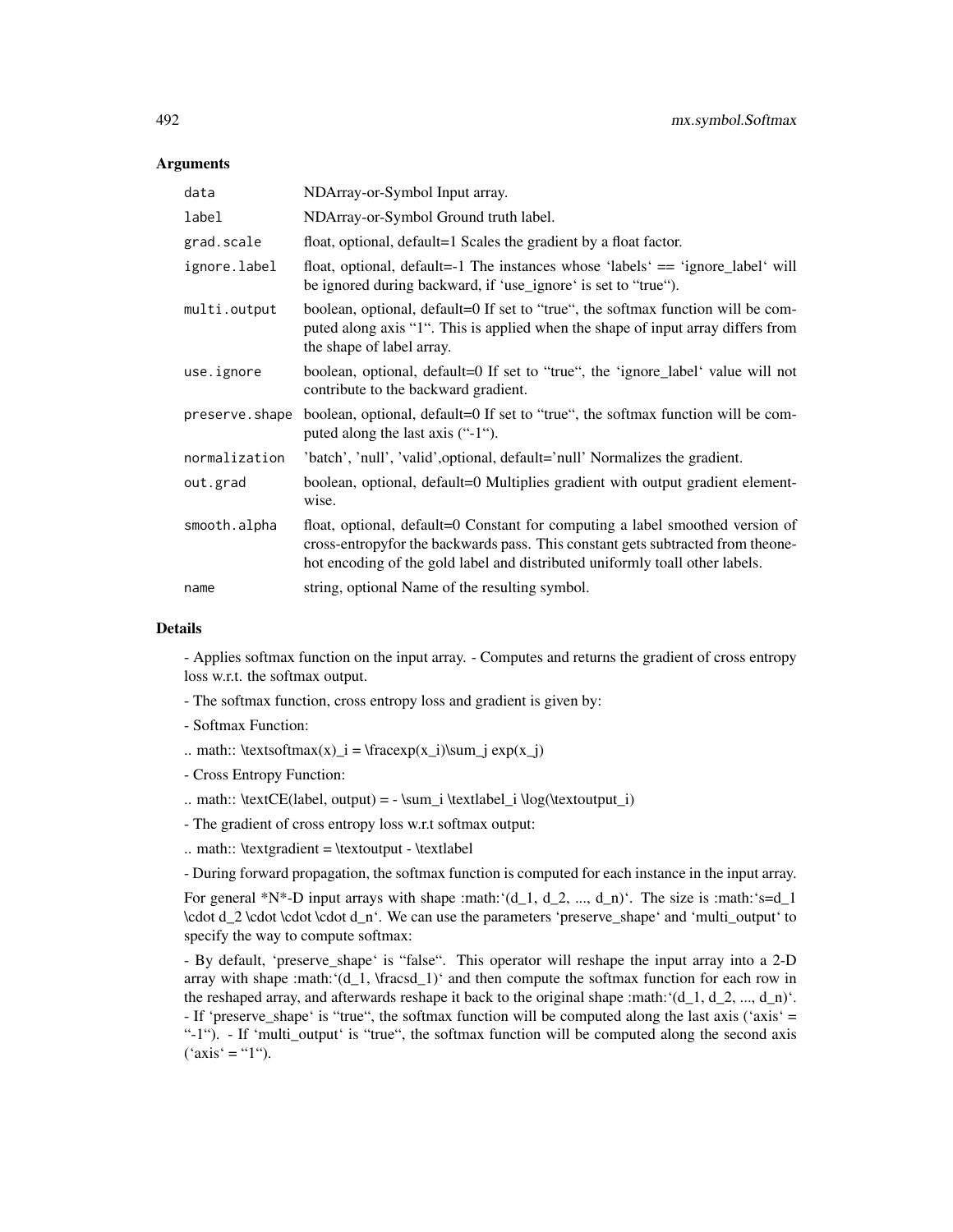- During backward propagation, the gradient of cross-entropy loss w.r.t softmax output array is computed. The provided label can be a one-hot label array or a probability label array.

- If the parameter 'use\_ignore' is "true", 'ignore\_label' can specify input instances with a particular label to be ignored during backward propagation. \*\*This has no effect when softmax 'output' has same shape as 'label'\*\*.

Example::

data = [[1,2,3,4],[2,2,2,2],[3,3,3,3],[4,4,4,4]] label = [1,0,2,3] ignore\_label = 1 SoftmaxOutput(data=data, label = label,\ multi\_output=true, use\_ignore=true,\ ignore\_label=ignore\_label) ## forward softmax output [[ 0.0320586 0.08714432 0.23688284 0.64391428] [ 0.25 0.25 0.25 0.25 ] [ 0.25 0.25 0.25 0.25 ] [ 0.25 0.25 0.25 0.25 ]] ## backward gradient output [[ 0. 0. 0. 0. ] [-0.75 0.25 0.25 0.25] [ 0.25 0.25 -0.75 0.25]  $\lceil 0.25 \rceil$  0.25 0.25 -0.75]] ## notice that the first row is all 0 because label[0] is 1, which is equal to ignore\_label.

- The parameter 'grad scale' can be used to rescale the gradient, which is often used to give each loss function different weights.

- This operator also supports various ways to normalize the gradient by 'normalization', The 'normalization' is applied if softmax output has different shape than the labels. The 'normalization' mode can be set to the followings:

- "'null'": do nothing. - "'batch'": divide the gradient by the batch size. - "'valid'": divide the gradient by the number of instances which are not ignored.

Defined in src/operator/softmax\_output.cc:L242

#### Value

out The result mx.symbol

mx.symbol.softmax *softmax:Applies the softmax function.*

#### **Description**

The resulting array contains elements in the range  $(0,1)$  and the elements along the given axis sum up to 1.

#### Usage

mx.symbol.softmax(...)

| data        | NDArray-or-Symbol The input array.                                      |
|-------------|-------------------------------------------------------------------------|
| length      | NDArray-or-Symbol The length array.                                     |
| axis        | int, optional, default='-1' The axis along which to compute softmax.    |
| temperature | double or None, optional, default=None Temperature parameter in softmax |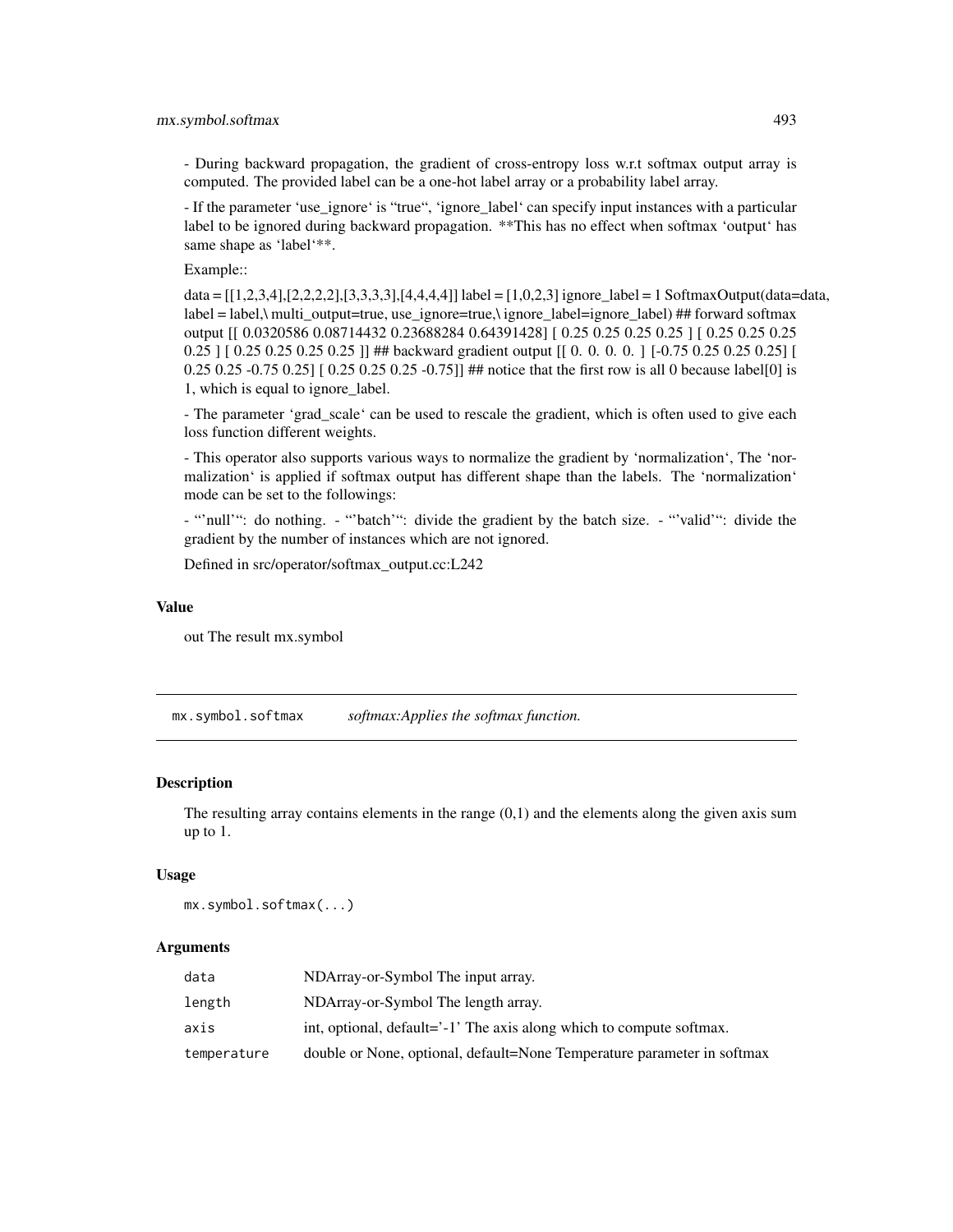| dtype      | None, 'float16', 'float32', 'float64', optional, default='None' DType of the out-<br>put in case this can't be inferred. Defaults to the same as input's dtype if not<br>defined (dtype=None). |
|------------|------------------------------------------------------------------------------------------------------------------------------------------------------------------------------------------------|
| use.length | boolean or None, optional, default=0 Whether to use the length input as a mask<br>over the data input.                                                                                         |
| name       | string, optional Name of the resulting symbol.                                                                                                                                                 |

.. math:: softmax(\mathbfz/t)\_j = \frace^z\_j/t\sum\_k=1^K e^z\_k/t

for :math: ' $j = 1, ..., K$ '

t is the temperature parameter in softmax function. By default, t equals 1.0

Example::

 $x = [[ 1, 1, 1, 1, 1, 1, 1, 1, 1, 1, 1]]$  $softmax(x, axis=0) = [[ 0.5 0.5 0.5] [ 0.5 0.5 0.5]]$ softmax(x,axis=1) = [[ 0.33333334, 0.33333334, 0.33333334], [ 0.33333334, 0.33333334, 0.33333334]] Defined in src/operator/nn/softmax.cc:L135

# Value

out The result mx.symbol

```
mx.symbol.SoftmaxActivation
```
*SoftmaxActivation:Applies softmax activation to input. This is intended for internal layers.*

# Description

.. note::

#### Usage

```
mx.symbol.SoftmaxActivation(...)
```

| data | NDArray-or-Symbol The input array.                                                                                                                                                                                                                      |
|------|---------------------------------------------------------------------------------------------------------------------------------------------------------------------------------------------------------------------------------------------------------|
| mode | 'channel', 'instance', optional, default='instance' Specifies how to compute the<br>softmax. If set to "instance", it computes softmax for each instance. If set to<br>"channel". It computes cross channel softmax for each position of each instance. |
| name | string, optional Name of the resulting symbol.                                                                                                                                                                                                          |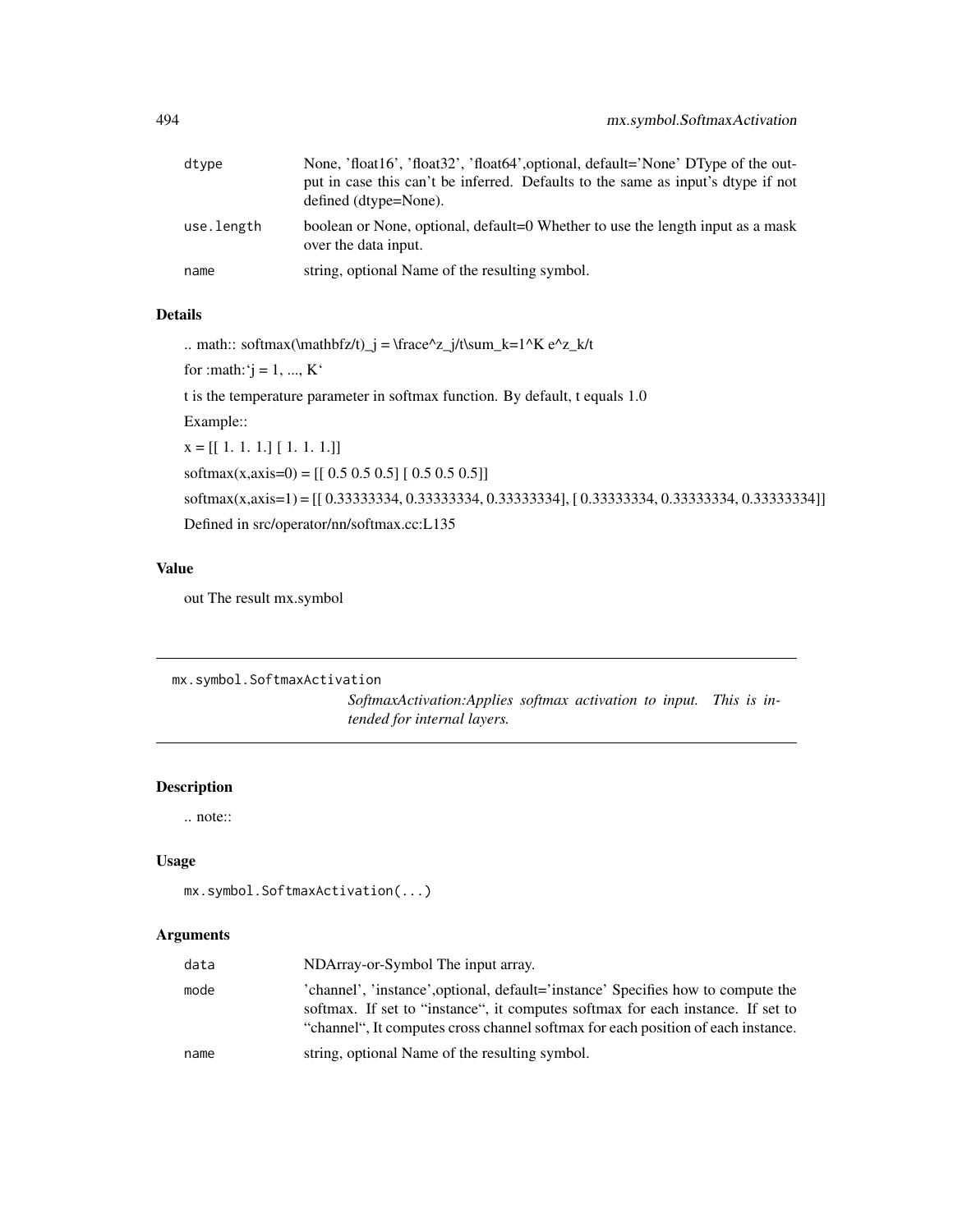This operator has been deprecated, please use 'softmax'.

If 'mode' = "instance", this operator will compute a softmax for each instance in the batch. This is the default mode.

If 'mode' = "channel", this operator will compute a k-class softmax at each position of each instance, where 'k' = "num\_channel". This mode can only be used when the input array has at least 3 dimensions. This can be used for 'fully convolutional network', 'image segmentation', etc.

Example::

```
\gg input_array = mx.nd.array([[3., 0.5, -0.5, 2., 7.], \gg [2., -.4, 7., 3., 0.2]]) \gg softmax_act =
mx.nd.SoftmaxActivation(input_array) »> print softmax_act.asnumpy() [[ 1.78322066e-02 1.46375655e-
03 5.38485940e-04 6.56010211e-03 9.73605454e-01] [ 6.56221947e-03 5.95310994e-04 9.73919690e-
01 1.78379621e-02 1.08472735e-03]]
```
Defined in src/operator/nn/softmax\_activation.cc:L58

#### Value

out The result mx.symbol

mx.symbol.SoftmaxOutput

*SoftmaxOutput:Computes the gradient of cross entropy loss with respect to softmax output.*

## Description

- This operator computes the gradient in two steps. The cross entropy loss does not actually need to be computed.

#### Usage

mx.symbol.SoftmaxOutput(...)

| data         | NDArray-or-Symbol Input array.                                                                                                                                                                    |
|--------------|---------------------------------------------------------------------------------------------------------------------------------------------------------------------------------------------------|
| label        | NDArray-or-Symbol Ground truth label.                                                                                                                                                             |
| grad.scale   | float, optional, default=1 Scales the gradient by a float factor.                                                                                                                                 |
| ignore.label | float, optional, default=-1 The instances whose 'labels' == 'ignore_label' will<br>be ignored during backward, if 'use_ignore' is set to "true").                                                 |
| multi.output | boolean, optional, default=0 If set to "true", the softmax function will be com-<br>puted along axis "1". This is applied when the shape of input array differs from<br>the shape of label array. |
| use.ignore   | boolean, optional, default=0 If set to "true", the 'ignore_label' value will not<br>contribute to the backward gradient.                                                                          |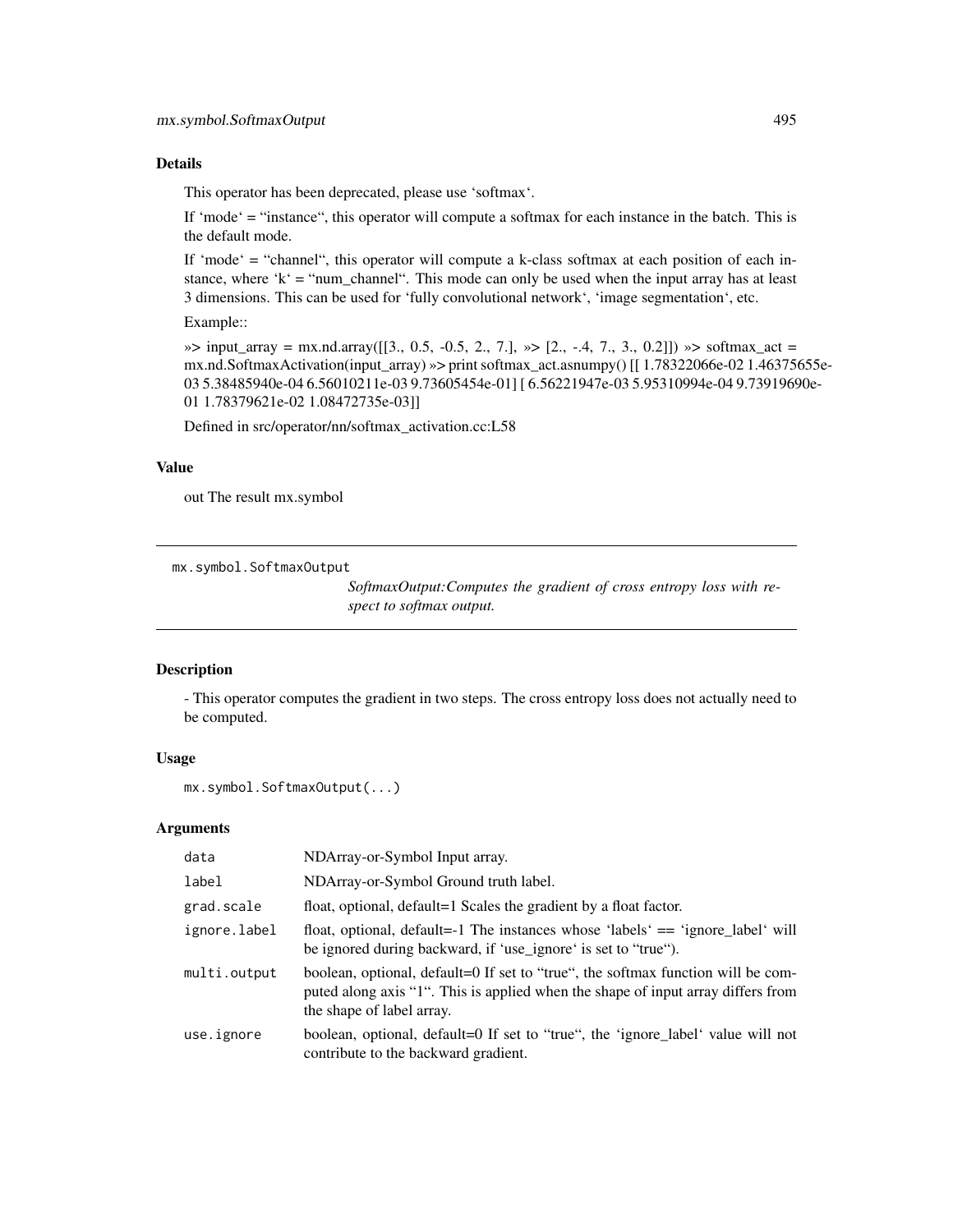|               | preserve. shape boolean, optional, default=0 If set to "true", the softmax function will be com-<br>puted along the last axis ("-1").                                                                                                             |
|---------------|---------------------------------------------------------------------------------------------------------------------------------------------------------------------------------------------------------------------------------------------------|
| normalization | 'batch', 'null', 'valid', optional, default='null' Normalizes the gradient.                                                                                                                                                                       |
| out.grad      | boolean, optional, default=0 Multiplies gradient with output gradient element-<br>wise.                                                                                                                                                           |
| smooth.alpha  | float, optional, default=0 Constant for computing a label smoothed version of<br>cross-entropy for the backwards pass. This constant gets subtracted from theone-<br>hot encoding of the gold label and distributed uniformly toall other labels. |
| name          | string, optional Name of the resulting symbol.                                                                                                                                                                                                    |

- Applies softmax function on the input array. - Computes and returns the gradient of cross entropy loss w.r.t. the softmax output.

- The softmax function, cross entropy loss and gradient is given by:
- Softmax Function:
- .. math::  $\text{if } \text{if } x \leq x \leq x_i \leq x_i$
- Cross Entropy Function:
- .. math:: \textCE(label, output) = \sum\_i \textlabel i \log(\textoutput\_i)
- The gradient of cross entropy loss w.r.t softmax output:
- $\ldots$  math:: \textgradient = \textoutput \textlabel

- During forward propagation, the softmax function is computed for each instance in the input array.

For general \*N\*-D input arrays with shape :math: '(d\_1, d\_2, ..., d\_n)'. The size is :math: 's=d\_1 \cdot d\_2 \cdot \cdot \cdot d\_n'. We can use the parameters 'preserve\_shape' and 'multi\_output' to specify the way to compute softmax:

- By default, 'preserve\_shape' is "false". This operator will reshape the input array into a 2-D array with shape :math: $(d_1, \frac{1}{\text{mod } 1})$  and then compute the softmax function for each row in the reshaped array, and afterwards reshape it back to the original shape :math: ' $(d_1, d_2, ..., d_n)$ '. - If 'preserve\_shape' is "true", the softmax function will be computed along the last axis ('axis' = "-1"). - If 'multi\_output' is "true", the softmax function will be computed along the second axis  $("axis' = "1")$ .

- During backward propagation, the gradient of cross-entropy loss w.r.t softmax output array is computed. The provided label can be a one-hot label array or a probability label array.

- If the parameter 'use\_ignore' is "true", 'ignore\_label' can specify input instances with a particular label to be ignored during backward propagation. \*\*This has no effect when softmax 'output' has same shape as 'label'\*\*.

Example::

data =  $[[1,2,3,4],[2,2,2,2],[3,3,3,3],[4,4,4,4]]$  label =  $[1,0,2,3]$  ignore label = 1 SoftmaxOutput(data=data, label = label,\ multi\_output=true, use\_ignore=true,\ ignore\_label=ignore\_label) ## forward softmax output [[ 0.0320586 0.08714432 0.23688284 0.64391428] [ 0.25 0.25 0.25 0.25 ] [ 0.25 0.25 0.25 0.25 ] [ 0.25 0.25 0.25 0.25 ]] ## backward gradient output [ [ 0. 0. 0. 0. ] [-0.75 0.25 0.25 0.25] [ 0.25 0.25 -0.75 0.25] [  $0.25$  0.25 0.25 -0.75]] ## notice that the first row is all 0 because label[0] is 1, which is equal to ignore\_label.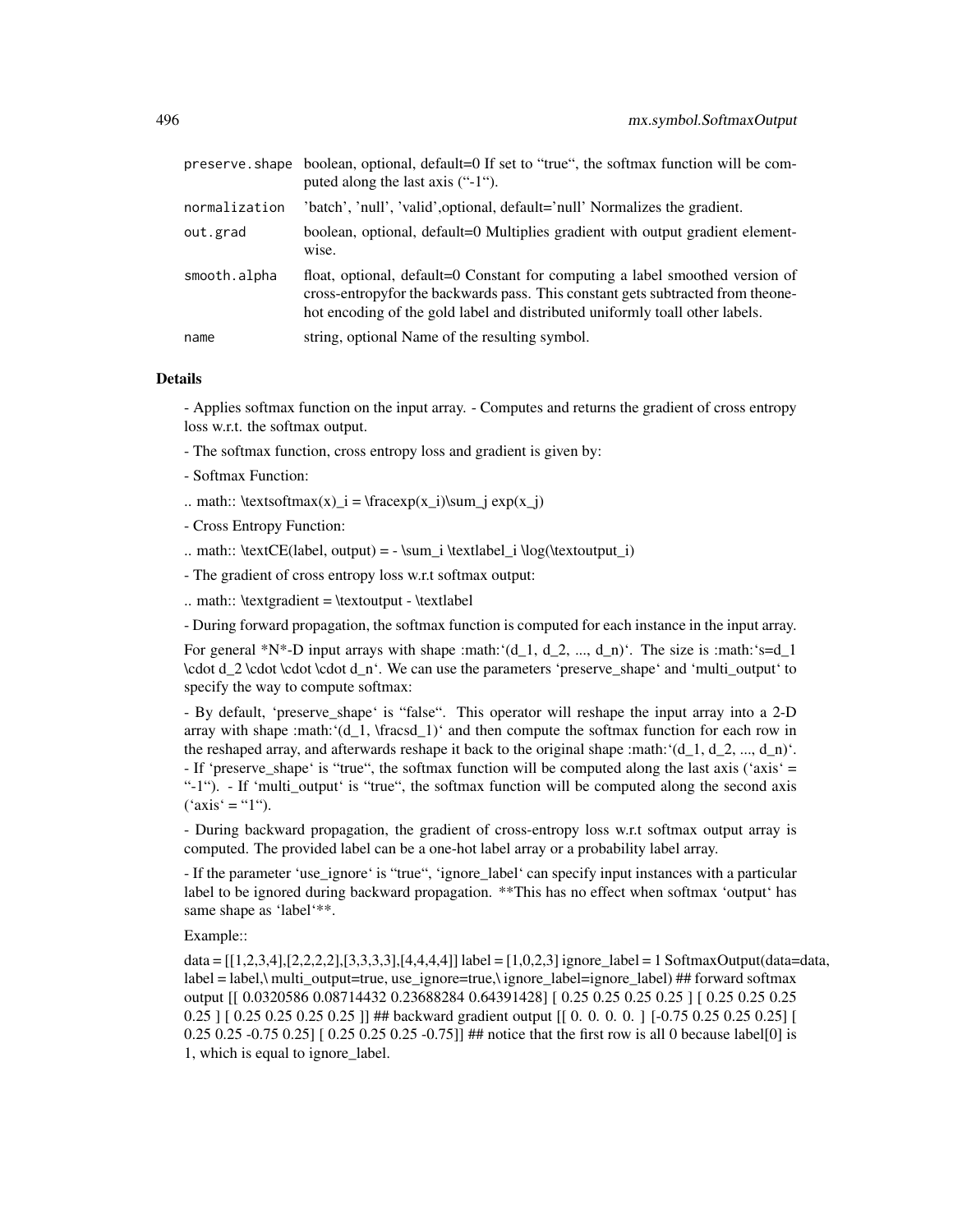- The parameter 'grad\_scale' can be used to rescale the gradient, which is often used to give each loss function different weights.

- This operator also supports various ways to normalize the gradient by 'normalization', The 'normalization' is applied if softmax output has different shape than the labels. The 'normalization' mode can be set to the followings:

- "'null'": do nothing. - "'batch'": divide the gradient by the batch size. - "'valid'": divide the gradient by the number of instances which are not ignored.

Defined in src/operator/softmax\_output.cc:L242

# Value

out The result mx.symbol

```
mx.symbol.softmax_cross_entropy
```
*softmax\_cross\_entropy:Calculate cross entropy of softmax output and one-hot label.*

# **Description**

- This operator computes the cross entropy in two steps: - Applies softmax function on the input array. - Computes and returns the cross entropy loss between the softmax output and the labels.

#### Usage

mx.symbol.softmax\_cross\_entropy(...)

#### **Arguments**

| data  | NDArray-or-Symbol Input data                   |
|-------|------------------------------------------------|
| label | NDArray-or-Symbol Input label                  |
| name  | string, optional Name of the resulting symbol. |

#### Details

- The softmax function and cross entropy loss is given by:
- Softmax Function:
- .. math::  $\text{textsoftmax}(x) = \frac{r(x_i)}{\sum j} \exp(x_j)$
- Cross Entropy Function:
- .. math:: \textCE(label, output) = \sum\_i \textlabel\_i \log(\textoutput\_i)

Example::

 $x = [[1, 2, 3], [11, 7, 5]]$ 

 $label = [2, 0]$ 

softmax(x) = [[0.09003057, 0.24472848, 0.66524094], [0.97962922, 0.01794253, 0.00242826]] softmax cross entropy(data, label) =  $-$  log(0.66524084)  $-$  log(0.97962922) = 0.4281871 Defined in src/operator/loss\_binary\_op.cc:L58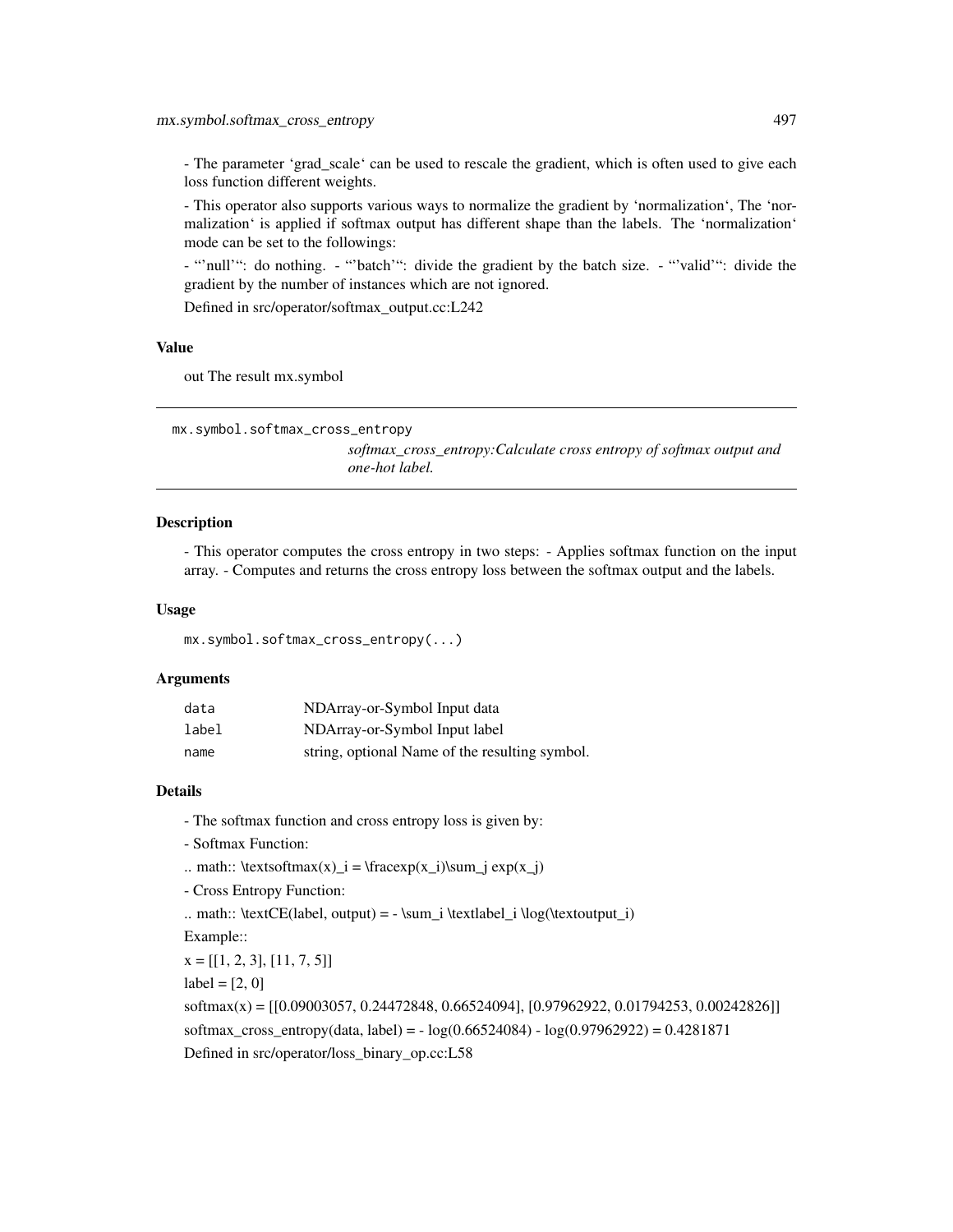# Value

out The result mx.symbol

mx.symbol.softmin *softmin:Applies the softmin function.*

# Description

The resulting array contains elements in the range  $(0,1)$  and the elements along the given axis sum up to 1.

#### Usage

mx.symbol.softmin(...)

# Arguments

| data        | NDArray-or-Symbol The input array.                                                                                                                                                             |
|-------------|------------------------------------------------------------------------------------------------------------------------------------------------------------------------------------------------|
| axis        | int, optional, default='-1' The axis along which to compute softmax.                                                                                                                           |
| temperature | double or None, optional, default=None Temperature parameter in softmax                                                                                                                        |
| dtype       | None, 'float16', 'float32', 'float64', optional, default='None' DType of the out-<br>put in case this can't be inferred. Defaults to the same as input's dtype if not<br>defined (dtype=None). |
| use.length  | boolean or None, optional, default=0 Whether to use the length input as a mask<br>over the data input.                                                                                         |
| name        | string, optional Name of the resulting symbol.                                                                                                                                                 |

# Details

.. math:: softmin(\mathbfz/t)\_j = \frace^-z\_j/t\sum\_k=1^K e^-z\_k/t

for :math: $j = 1, ..., K'$ 

t is the temperature parameter in softmax function. By default, t equals 1.0

Example::

 $x = [[1, 2, 3.] [3, 2, 1.]]$ 

```
softmin(x,axis=0) = [[ 0.88079703, 0.5, 0.11920292], [ 0.11920292, 0.5, 0.88079703]]
softmin(x,axis=1) = [[ 0.66524094, 0.24472848, 0.09003057], [ 0.09003057, 0.24472848, 0.66524094]]
Defined in src/operator/nn/softmin.cc:L56
```
## Value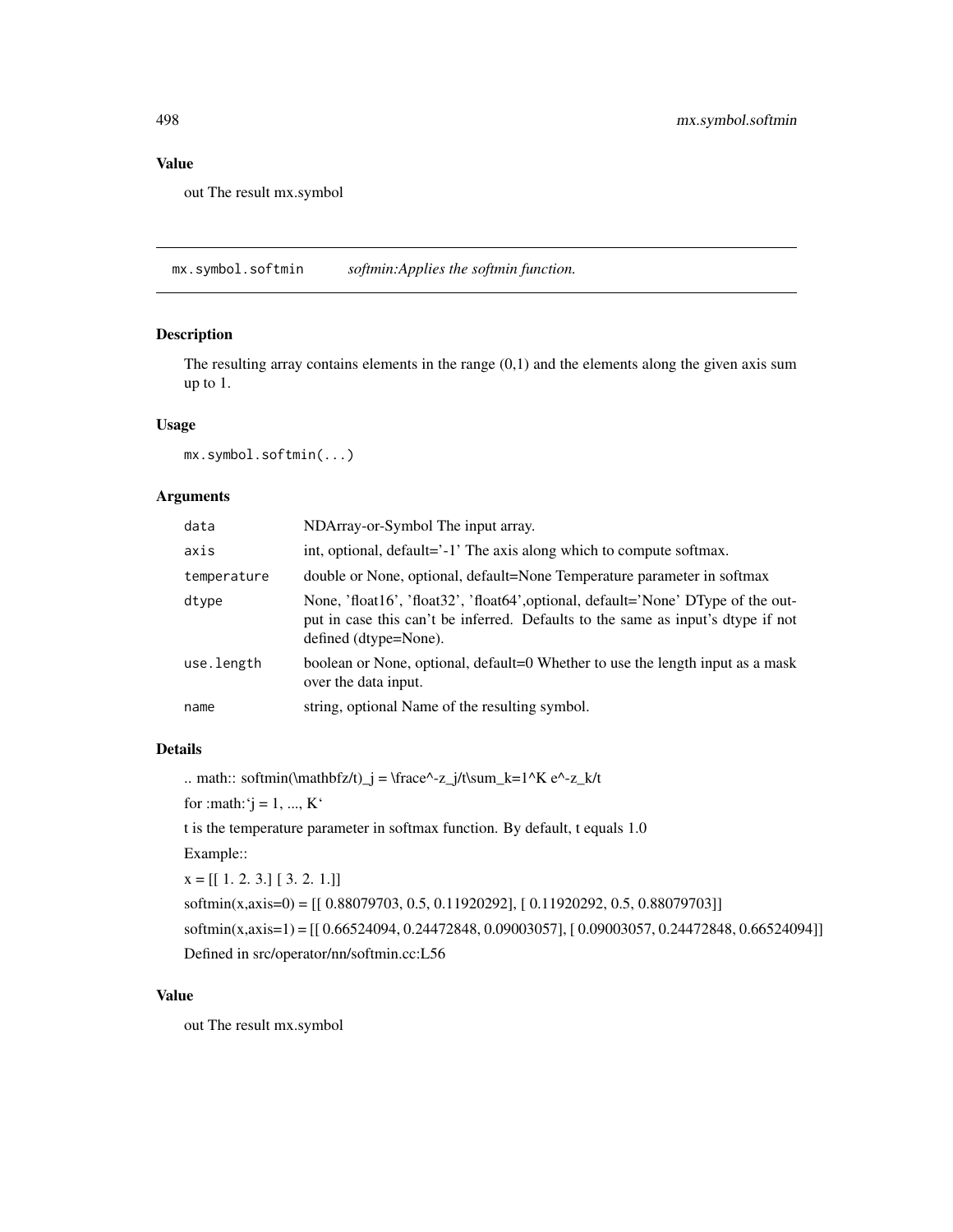mx.symbol.softsign *softsign:Computes softsign of x element-wise.*

# Description

.. math::  $y = x / (1 + abs(x))$ 

# Usage

```
mx.symbol.softsign(...)
```
# Arguments

| data | NDArray-or-Symbol The input array.             |
|------|------------------------------------------------|
| name | string, optional Name of the resulting symbol. |

# Details

The storage type of "softsign" output is always dense Defined in src/operator/tensor/elemwise\_unary\_op\_basic.cc:L191

# Value

out The result mx.symbol

mx.symbol.sort *sort:Returns a sorted copy of an input array along the given axis.*

# Description

Examples::

# Usage

```
mx.symbol.sort(...)
```

| data      | NDArray-or-Symbol The input array                                                                                                                  |
|-----------|----------------------------------------------------------------------------------------------------------------------------------------------------|
| axis      | int or None, optional, default='-1' Axis along which to choose sort the input<br>tensor. If not given, the flattened array is used. Default is -1. |
| is.ascend | boolean, optional, default=1 Whether to sort in ascending or descending order.                                                                     |
| name      | string, optional Name of the resulting symbol.                                                                                                     |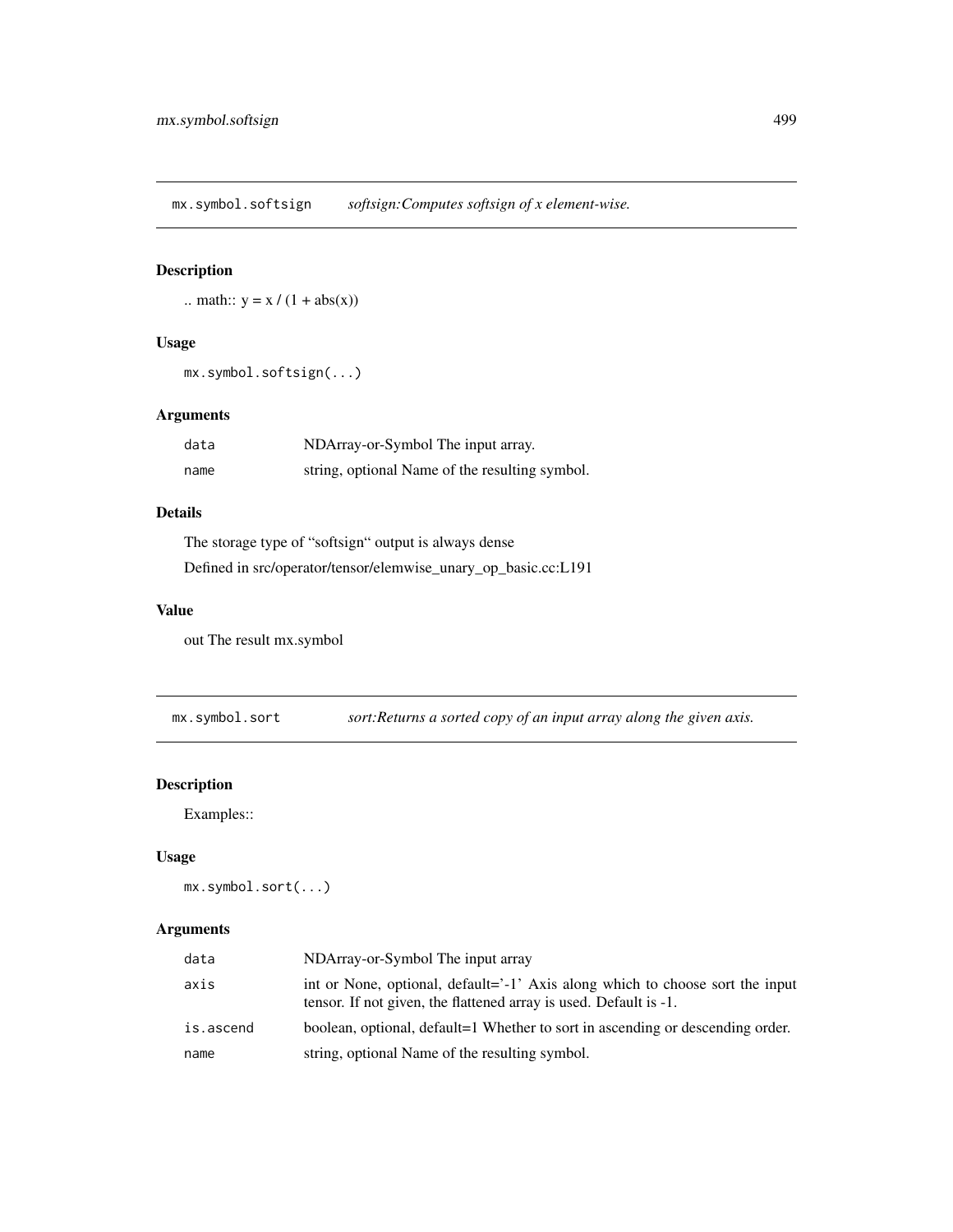$x = [[1, 4], [3, 1]]$ // sorts along the last axis sort(x) =  $[[ 1., 4.], [ 1., 3.]]$ // flattens and then sorts sort(x, axis=None) =  $[1, 1, 3, 4]$ // sorts along the first axis sort(x, axis=0) =  $[[ 1., 1.]$ ,  $[ 3., 4.]$ // in a descend order sort(x, is\_ascend=0) =  $[[ 4., 1.], [ 3., 1.]]$ Defined in src/operator/tensor/ordering\_op.cc:L132

#### Value

out The result mx.symbol

mx.symbol.space\_to\_depth

*space\_to\_depth:Rearranges(permutes) blocks of spatial data into depth. Similar to ONNX SpaceToDepth operator: https://github.com/onnx/onnx/blob/master/docs/Operators.md#SpaceToDepth The output is a new tensor where the values from height and width dimension are moved to the depth dimension. The reverse of this operation is "depth\_to\_space". .. math:: \begingather\* x \prime = reshape(x, [N, C, H / block\\_size, block\\_size, W / block\\_size, block\\_size]) \ x \prime \prime = transpose(x \prime, [0, 3, 5, 1, 2, 4]) \ y = reshape(x \prime \prime, [N, C \* (block\\_size ^ 2), H / block\\_size, W / block\\_size]) \endgather\* where :math:'x' is an input tensor with default layout as :math:'[N, C, H, W]': [batch, channels, height, width] and :math:'y' is the output tensor of layout :math:'[N, C \* (block\\_size ^ 2), H / block\\_size, W / block\\_size]' Example:: x = [[[[0, 6, 1, 7, 2, 8], [12, 18, 13, 19, 14, 20], [3, 9, 4, 10, 5, 11], [15, 21, 16, 22, 17, 23]]]] space\_to\_depth(x, 2) = [[[[0, 1, 2], [3, 4, 5]], [[6, 7, 8], [9, 10, 11]], [[12, 13, 14], [15, 16, 17]], [[18, 19, 20], [21, 22, 23]]]]*

#### **Description**

Defined in src/operator/tensor/matrix\_op.cc:L1018

#### Usage

mx.symbol.space\_to\_depth(...)

| data       | NDArray-or-Symbol Input ndarray                            |
|------------|------------------------------------------------------------|
| block.size | int, required Blocks of [block size, block size] are moved |
| name       | string, optional Name of the resulting symbol.             |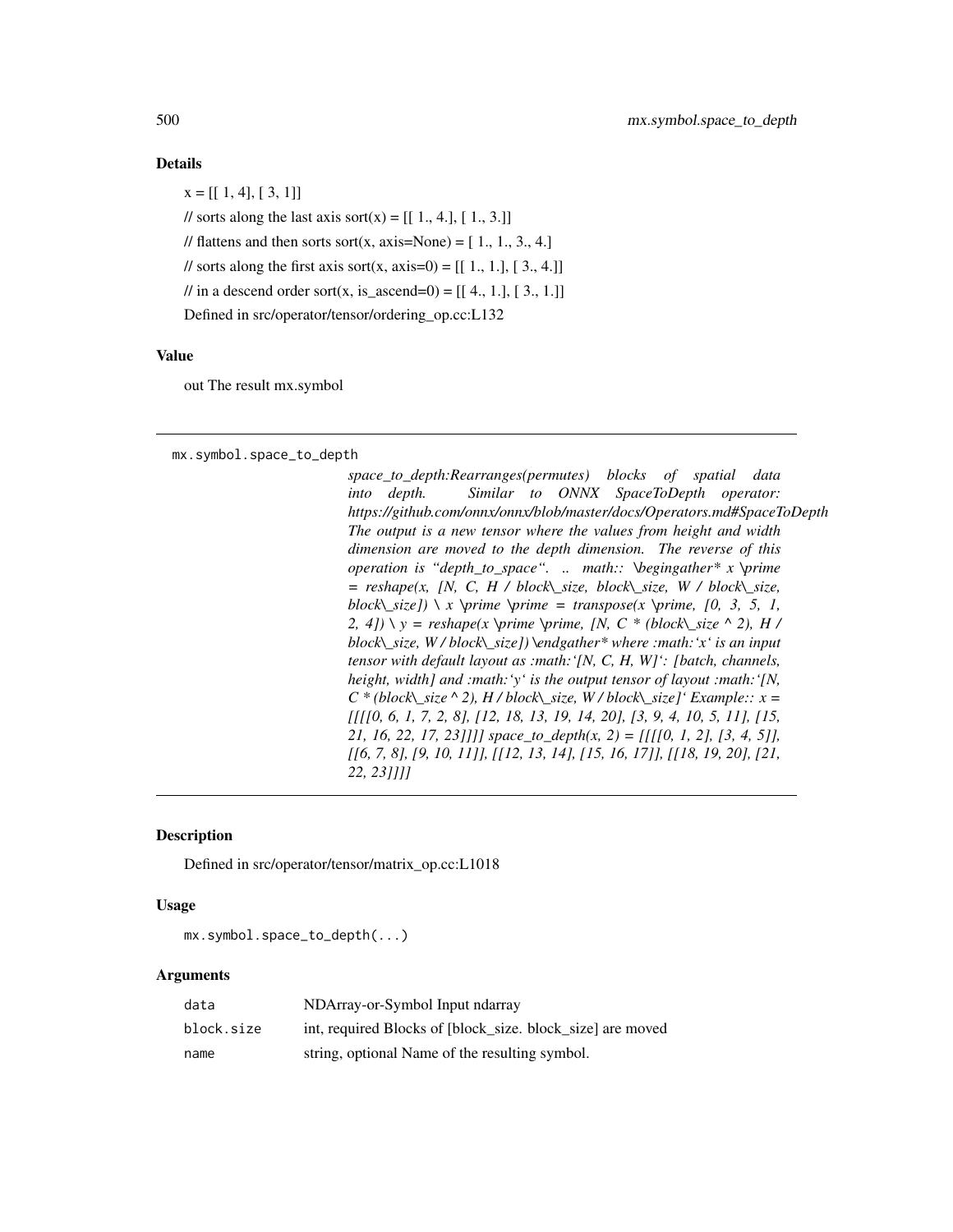# Value

out The result mx.symbol

mx.symbol.SpatialTransformer

*SpatialTransformer:Applies a spatial transformer to input feature map.*

# Description

SpatialTransformer:Applies a spatial transformer to input feature map.

# Usage

mx.symbol.SpatialTransformer(...)

# Arguments

| data            | NDArray-or-Symbol Input data to the SpatialTransformerOp.                                                                                                                |
|-----------------|--------------------------------------------------------------------------------------------------------------------------------------------------------------------------|
| $_{\text{loc}}$ | NDArray-or-Symbol localisation net, the output dim should be 6 when trans-<br>form type is affine. You shold initialize the weight and bias with identity tran-<br>form. |
| target.shape    | Shape(tuple), optional, default=[0,0] output shape(h, w) of spatial transformer:<br>(y, x)                                                                               |
|                 | transform.type 'affine', required transformation type                                                                                                                    |
| sampler.type    | 'bilinear', required sampling type                                                                                                                                       |
| cudnn.off       | boolean or None, optional, default=None whether to turn cudnn off                                                                                                        |
| name            | string, optional Name of the resulting symbol.                                                                                                                           |

# Value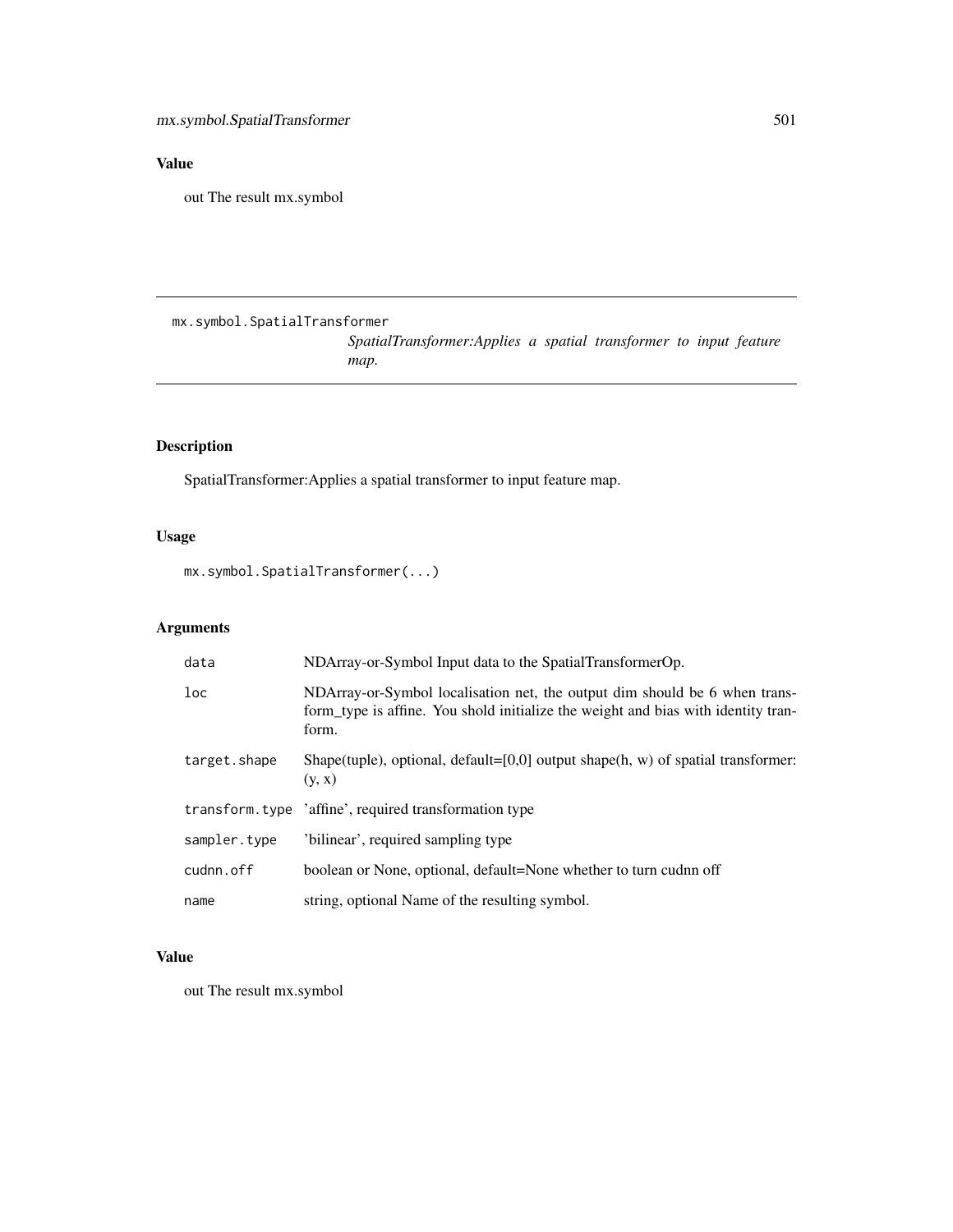#### Description

.. note:: "SliceChannel" is deprecated. Use "split" instead.

#### Usage

mx.symbol.split(...)

#### Arguments

| data         | NDArray-or-Symbol The input                                                                                                                                                                                                                                                                                                       |
|--------------|-----------------------------------------------------------------------------------------------------------------------------------------------------------------------------------------------------------------------------------------------------------------------------------------------------------------------------------|
| num.outputs  | int, required Number of splits. Note that this should evenly divide the length of<br>the 'axis'.                                                                                                                                                                                                                                  |
| axis         | int, optional, default='1' Axis along which to split.                                                                                                                                                                                                                                                                             |
| squeeze.axis | boolean, optional, default=0 If true, Removes the axis with length 1 from the<br>shapes of the output arrays. **Note** that setting 'squeeze_axis' to "true" re-<br>moves axis with length 1 only along the 'axis' which it is split. Also 'squeeze_axis'<br>can be set to "true" only if "input.shape $[axis] == num_outputs$ ". |
| name         | string, optional Name of the resulting symbol.                                                                                                                                                                                                                                                                                    |

# Details

\*\*Note\*\* that 'num\_outputs' should evenly divide the length of the axis along which to split the array.

Example::

 $x = [[1.][2.]] [[3.][4.]] [[5.][6.]]] x.shape = (3, 2, 1)$ 

y = split(x, axis=1, num\_outputs=2) // a list of 2 arrays with shape (3, 1, 1) y = [[[ 1.]] [[ 3.]] [[ 5.]]]

 $[[[ 2.]] [[ 4.]] [[ 6.]]]$ 

 $y[0]$ .shape =  $(3, 1, 1)$ 

 $z = \text{split}(x, \text{ axis}=0, \text{ num\_outputs}=3)$  // a list of 3 arrays with shape  $(1, 2, 1)$   $z = [[1, 1, 1, 2, 1]]$ 

 $[[[ 3.] [ 4.]]]$ 

 $[[[ 5.] [ 6.]]]$ 

 $z[0]$ .shape =  $(1, 2, 1)$ 

'squeeze\_axis=1' removes the axis with length 1 from the shapes of the output arrays. \*\*Note\*\* that setting 'squeeze\_axis' to "1" removes axis with length 1 only along the 'axis' which it is split. Also 'squeeze\_axis' can be set to true only if "input.shape[axis] == num\_outputs".

Example::

 $z =$  split(x, axis=0, num\_outputs=3, squeeze\_axis=1) // a list of 3 arrays with shape (2, 1)  $z = [[1.]$ [ 2.]]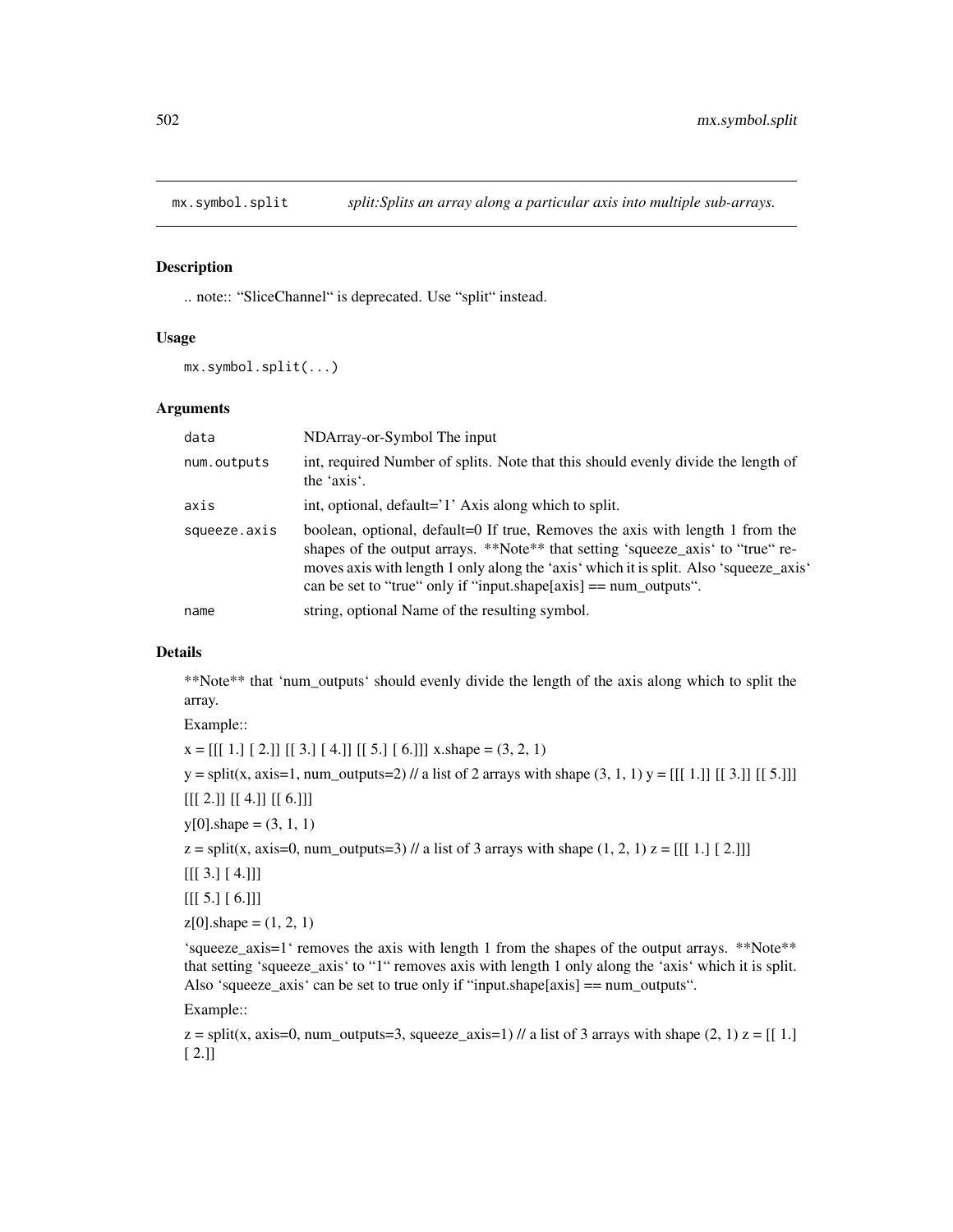# mx.symbol.sqrt 503

 $[$ [ 3.] [ 4.]]  $[[ 5.] [ 6.]$  z[0].shape =  $(2,1)$ Defined in src/operator/slice\_channel.cc:L106

# Value

out The result mx.symbol

mx.symbol.sqrt *sqrt:Returns element-wise square-root value of the input.*

# Description

```
.. math:: \text{argrt}(x) = \sqrt{ }
```
# Usage

mx.symbol.sqrt(...)

# Arguments

| data | NDArray-or-Symbol The input array.             |
|------|------------------------------------------------|
| name | string, optional Name of the resulting symbol. |

## Details

Example::

 $sqrt([4, 9, 16]) = [2, 3, 4]$ 

The storage type of "sqrt" output depends upon the input storage type:  $-$  sqrt(default) = default  $-$  sqrt(row\_sparse) = row\_sparse  $-$  sqrt(csr) = csr

Defined in src/operator/tensor/elemwise\_unary\_op\_pow.cc:L170

#### Value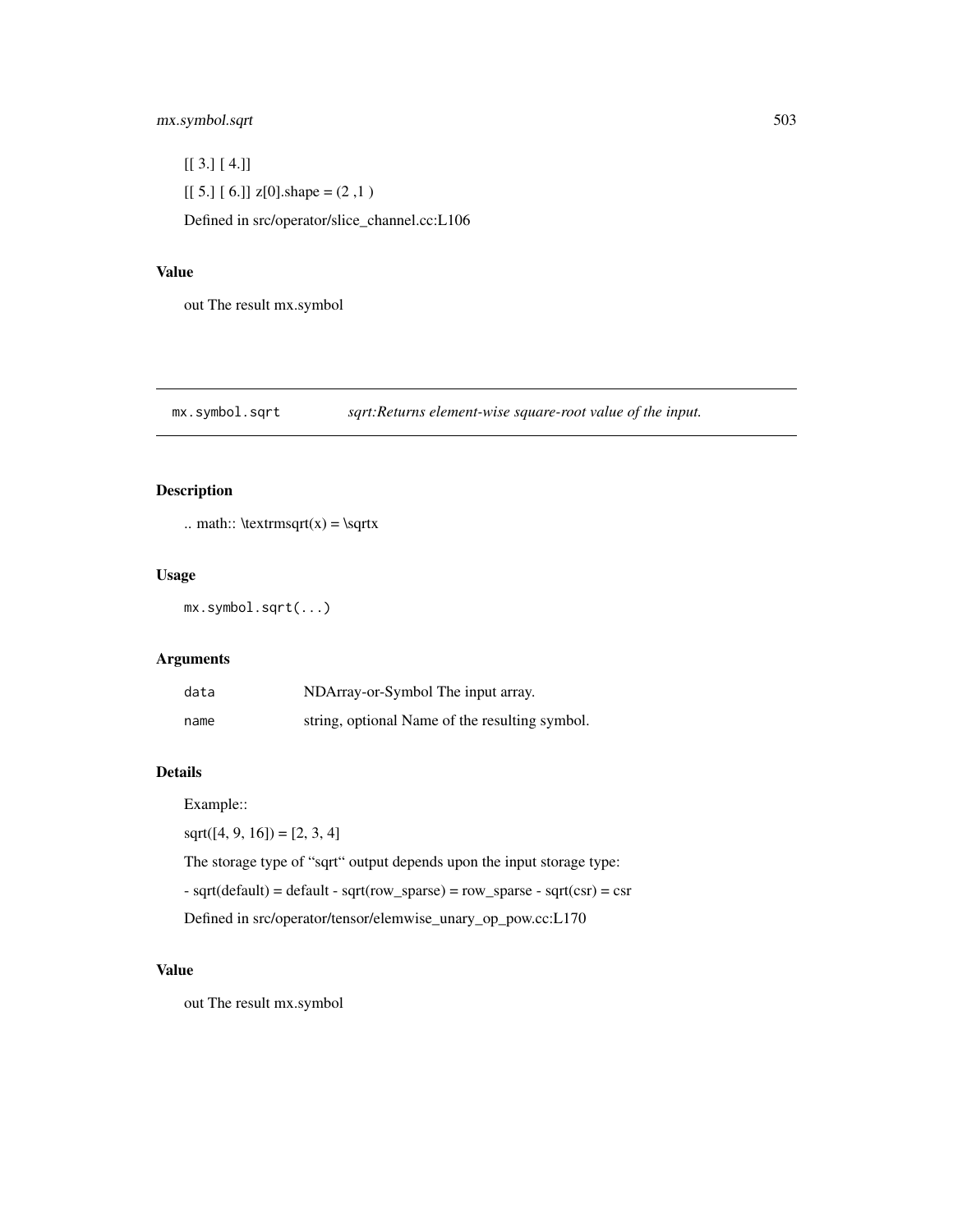mx.symbol.square *square:Returns element-wise squared value of the input.*

# Description

```
.. math:: square(x) = x^2
```
# Usage

```
mx.symbol.square(...)
```
# Arguments

| data | NDArray-or-Symbol The input array.             |
|------|------------------------------------------------|
| name | string, optional Name of the resulting symbol. |

# Details

Example::

 $square([2, 3, 4]) = [4, 9, 16]$ 

The storage type of "square" output depends upon the input storage type:

- square(default) = default - square(row\_sparse) = row\_sparse - square(csr) = csr

Defined in src/operator/tensor/elemwise\_unary\_op\_pow.cc:L119

#### Value

| mx.symbol.squeeze | squeeze: Remove single-dimensional entries from the shape of an        |
|-------------------|------------------------------------------------------------------------|
|                   | Same behavior of defining the output tensor shape as<br>array.         |
|                   | numpy squeeze for the most of cases. See the following note for ex-    |
|                   | ception. Examples:: $data = [[0], [1], [2]]$ squeeze(data) = [0, 1, 2] |
|                   | squeeze(data, axis=0) = [[0], [1], [2]] squeeze(data, axis=2) = [[0,   |
|                   | 1, 2]] squeeze(data, axis=(0, 2)) = [0, 1, 2]  Note:: The output of    |
|                   | this operator will keep at least one dimension not removed. For exam-  |
|                   | ple, squeeze([[[4]]]) = [4], while in numpy.squeeze, the output will   |
|                   | become a scalar.                                                       |
|                   |                                                                        |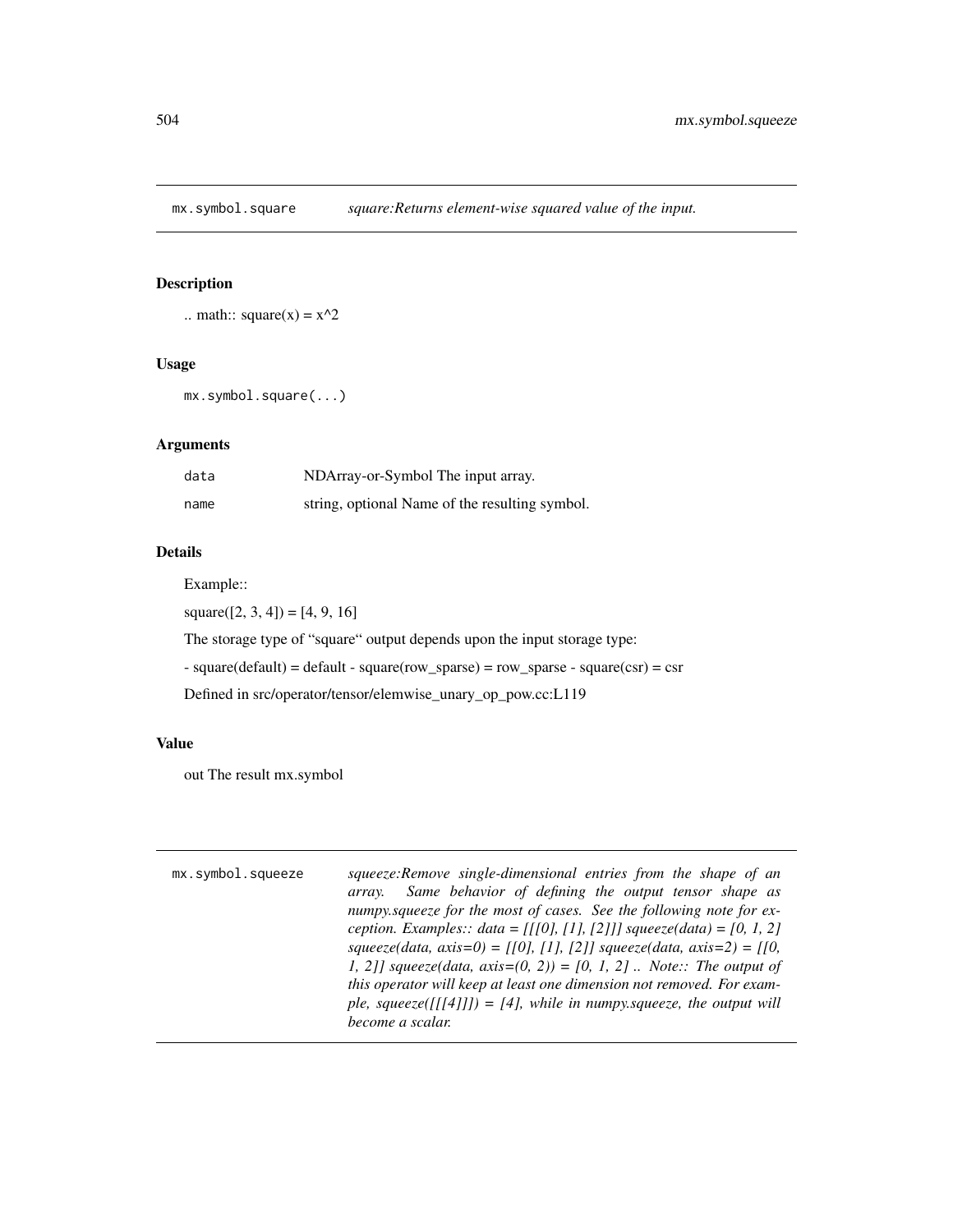# <span id="page-504-0"></span>mx.symbol.stack 505

#### Description

squeeze:Remove single-dimensional entries from the shape of an array. Same behavior of defining the output tensor shape as numpy.squeeze for the most of cases. See the following note for exception. Examples:: data =  $[[0], [1], [2]]$  squeeze(data) = [0, 1, 2] squeeze(data, axis=0) =  $[[0], [1],$ [2]] squeeze(data, axis=2) = [[0, 1, 2]] squeeze(data, axis= $(0, 2)$ ) = [0, 1, 2] .. Note:: The output of this operator will keep at least one dimension not removed. For example, squeeze( $[[[4]]$ ) = [4], while in numpy.squeeze, the output will become a scalar.

## Usage

mx.symbol.squeeze(...)

#### **Arguments**

| data | NDArray-or-Symbol data to squeeze                                                                                                                                                          |
|------|--------------------------------------------------------------------------------------------------------------------------------------------------------------------------------------------|
| axis | Shape or None, optional, default=None Selects a subset of the single-dimensional<br>entries in the shape. If an axis is selected with shape entry greater than one, an<br>error is raised. |
| name | string, optional Name of the resulting symbol.                                                                                                                                             |

#### Value

out The result mx.symbol

| mx.symbol.stack | stack: Join a sequence of arrays along a new axis. The axis parameter                                                                       |
|-----------------|---------------------------------------------------------------------------------------------------------------------------------------------|
|                 | specifies the index of the new axis in the dimensions of the result. For                                                                    |
|                 | example, if $axis=0$ it will be the first dimension and if $axis=-1$ it will                                                                |
|                 | be the last dimension. Examples:: $x = [1, 2]$ $y = [3, 4]$ stack(x, y) =                                                                   |
|                 | $\left[ \begin{array}{c} 11, 21, 3, 4 \end{array} \right]$ stack(x, y, axis=1) = $\left[ \begin{array}{c} 11, 31, 2, 4 \end{array} \right]$ |

#### Description

stack:Join a sequence of arrays along a new axis. The axis parameter specifies the index of the new axis in the dimensions of the result. For example, if axis=0 it will be the first dimension and if axis=-1 it will be the last dimension. Examples::  $x = [1, 2] y = [3, 4]$  stack(x, y) = [[1, 2], [3, 4]] stack(x, y, axis=1) =  $[[1, 3], [2, 4]]$ 

#### Usage

```
mx.symbol.stack(...)
```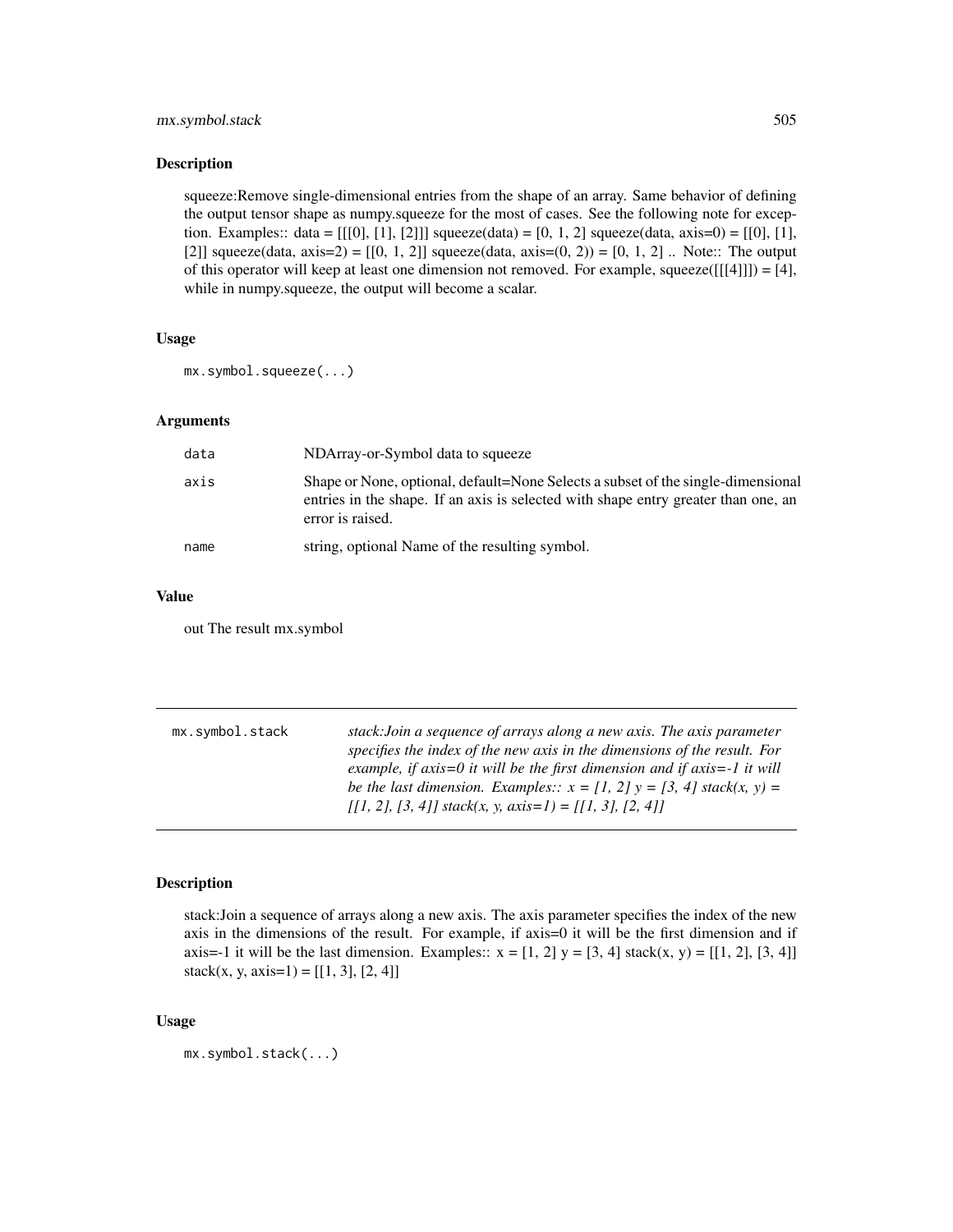#### <span id="page-505-0"></span>Arguments

| data     | NDArray-or-Symbol. List of arrays to stack                                                               |
|----------|----------------------------------------------------------------------------------------------------------|
| axis     | int, optional, $default='0'$ . The axis in the result array along which the input arrays<br>are stacked. |
| num.args | int, required Number of inputs to be stacked.                                                            |
| name     | string, optional Name of the resulting symbol.                                                           |

#### Value

out The result mx.symbol

mx.symbol.stop\_gradient

*stop\_gradient:Stops gradient computation.*

# Description

Stops the accumulated gradient of the inputs from flowing through this operator in the backward direction. In other words, this operator prevents the contribution of its inputs to be taken into account for computing gradients.

#### Usage

mx.symbol.stop\_gradient(...)

# Arguments

| data | NDArray-or-Symbol The input array.             |
|------|------------------------------------------------|
| name | string, optional Name of the resulting symbol. |

#### Details

Example::

 $v1 = [1, 2]$   $v2 = [0, 1]$  a = Variable('a') b = Variable('b') b\_stop\_grad = stop\_gradient(3 \* b) loss = MakeLoss(b\_stop\_grad + a)

executor = loss.simple\_bind(ctx=cpu(), a=(1,2), b=(1,2)) executor.forward(is\_train=True, a=v1, b=v2) executor.outputs [ 1. 5.]

executor.backward() executor.grad\_arrays [ 0. 0.] [ 1. 1.]

Defined in src/operator/tensor/elemwise\_unary\_op\_basic.cc:L325

#### Value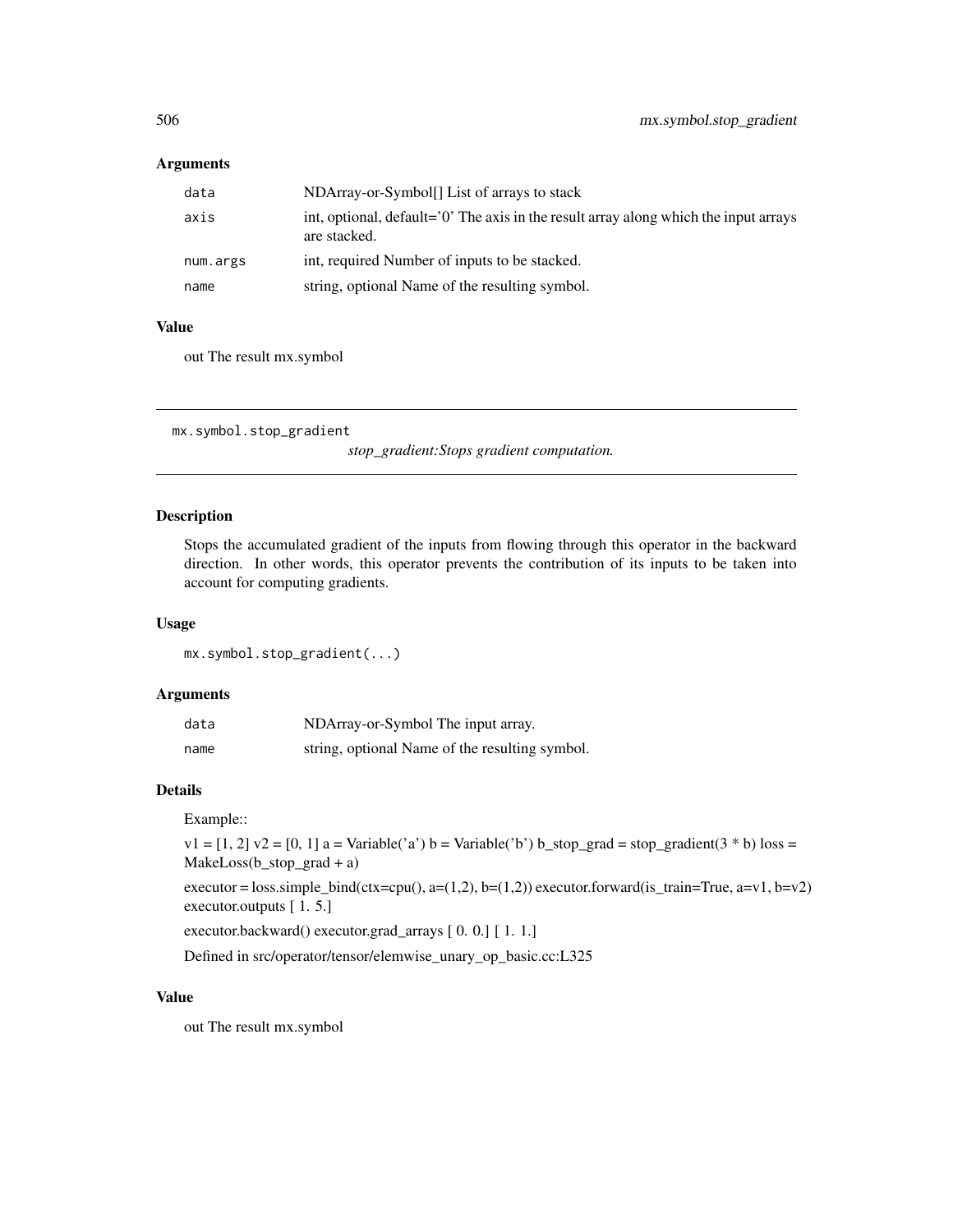<span id="page-506-0"></span>

.. Note::

# Usage

mx.symbol.sum(...)

#### Arguments

| data     | NDArray-or-Symbol The input                                                                                                   |
|----------|-------------------------------------------------------------------------------------------------------------------------------|
| axis     | Shape or None, optional, default=None The axis or axes along which to perform<br>the reduction.                               |
|          | The default, 'axis= $()$ ', will compute over all elements into a scalar array with<br>shape $(1,)^{\prime}$ .                |
|          | If 'axis' is int, a reduction is performed on a particular axis.                                                              |
|          | If 'axis' is a tuple of ints, a reduction is performed on all the axes specified in<br>the tuple.                             |
|          | If 'exclude' is true, reduction will be performed on the axes that are NOT in axis<br>instead.                                |
|          | Negative values means indexing from right to left.                                                                            |
| keepdims | boolean, optional, default=0 If this is set to 'True', the reduced axes are left in<br>the result as dimension with size one. |
| exclude  | boolean, optional, default=0 Whether to perform reduction on axis that are NOT<br>in axis instead.                            |
| name     | string, optional Name of the resulting symbol.                                                                                |

#### Details

'sum' and 'sum\_axis' are equivalent. For ndarray of csr storage type summation along axis 0 and axis 1 is supported. Setting keepdims or exclude to True will cause a fallback to dense operator. Example::

```
data = [[[1, 2], [2, 3], [1, 3]], [[1, 4], [4, 3], [5, 2]], [[7, 1], [7, 2], [7, 3]]]sum(data, axis=1) [[ 4. 8.] [ 10. 9.] [ 21. 6.]]
sum(data, axis=[1,2]) [ 12. 19. 27.]
data = [[1, 2, 0], [3, 0, 1], [4, 1, 0]]csr = cast_storage(data, 'csr')
sum(csr, axis=0) [ 8. 3. 1.]
sum(csr, axis=1) [ 3. 4. 5.]
```
Defined in src/operator/tensor/broadcast\_reduce\_sum\_value.cc:L66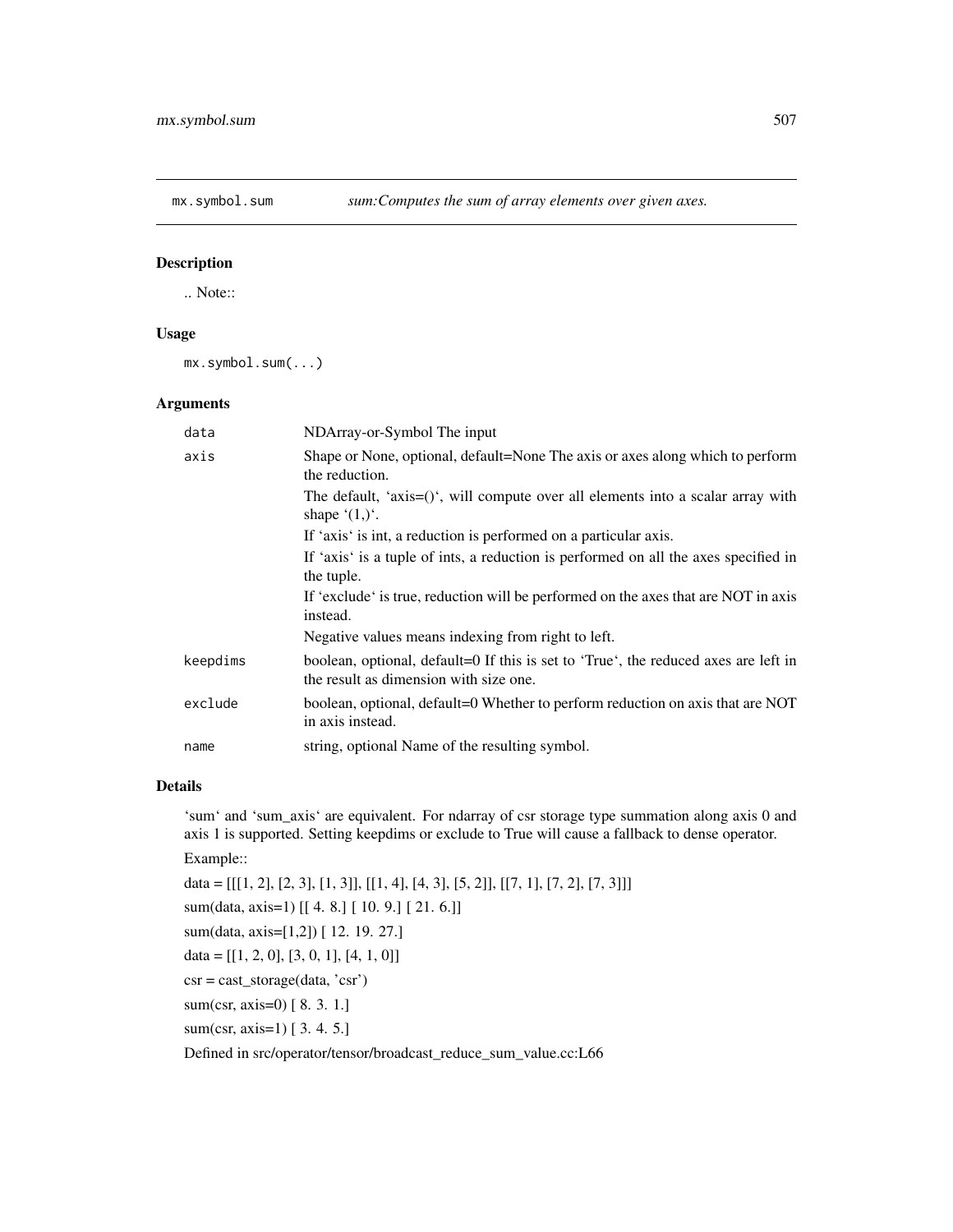#### Value

out The result mx.symbol

mx.symbol.sum\_axis *sum\_axis:Computes the sum of array elements over given axes.*

#### Description

.. Note::

#### Usage

mx.symbol.sum\_axis(...)

# Arguments

| data     | NDArray-or-Symbol The input                                                                                                   |
|----------|-------------------------------------------------------------------------------------------------------------------------------|
| axis     | Shape or None, optional, default=None The axis or axes along which to perform<br>the reduction.                               |
|          | The default, 'axis= $()$ ', will compute over all elements into a scalar array with<br>shape $(1,)^{\prime}$ .                |
|          | If 'axis' is int, a reduction is performed on a particular axis.                                                              |
|          | If 'axis' is a tuple of ints, a reduction is performed on all the axes specified in<br>the tuple.                             |
|          | If 'exclude' is true, reduction will be performed on the axes that are NOT in axis<br>instead.                                |
|          | Negative values means indexing from right to left.                                                                            |
| keepdims | boolean, optional, default=0 If this is set to 'True', the reduced axes are left in<br>the result as dimension with size one. |
| exclude  | boolean, optional, default=0 Whether to perform reduction on axis that are NOT<br>in axis instead.                            |
| name     | string, optional Name of the resulting symbol.                                                                                |

# Details

'sum' and 'sum\_axis' are equivalent. For ndarray of csr storage type summation along axis 0 and axis 1 is supported. Setting keepdims or exclude to True will cause a fallback to dense operator.

Example::

data =  $[[[1, 2], [2, 3], [1, 3]], [[1, 4], [4, 3], [5, 2]], [[7, 1], [7, 2], [7, 3]]]$ sum(data, axis=1) [[ 4. 8.] [ 10. 9.] [ 21. 6.]] sum(data, axis=[1,2]) [ 12. 19. 27.] data =  $[[1, 2, 0], [3, 0, 1], [4, 1, 0]]$ csr = cast\_storage(data, 'csr')

<span id="page-507-0"></span>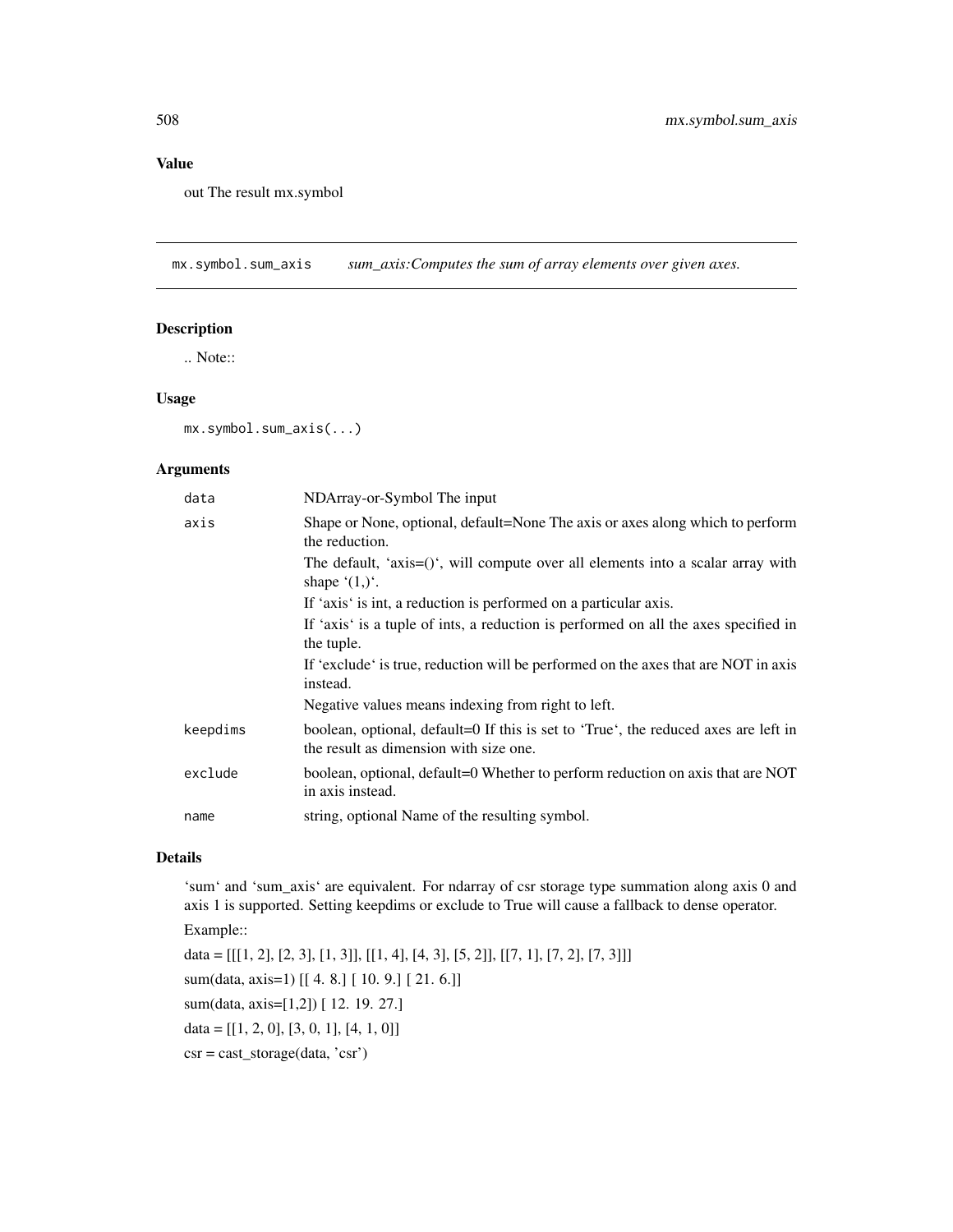<span id="page-508-0"></span>sum(csr, axis=0) [ 8. 3. 1.]

sum(csr, axis=1) [ 3. 4. 5.]

Defined in src/operator/tensor/broadcast\_reduce\_sum\_value.cc:L66

### Value

out The result mx.symbol

mx.symbol.SVMOutput *SVMOutput:Computes support vector machine based transformation of the input.*

# Description

This tutorial demonstrates using SVM as output layer for classification instead of softmax: https://github.com/apache/mxnet/t

# Usage

mx.symbol.SVMOutput(...)

# Arguments

| data       | NDArray-or-Symbol Input data for SVM transformation.                                                                               |  |  |  |  |  |
|------------|------------------------------------------------------------------------------------------------------------------------------------|--|--|--|--|--|
| label      | NDArray-or-Symbol Class label for the input data.                                                                                  |  |  |  |  |  |
| margin     | float, optional, default=1 The loss function penalizes outputs that lie outside this<br>margin. Default margin is 1.               |  |  |  |  |  |
|            | regularization.coefficient                                                                                                         |  |  |  |  |  |
|            | float, optional, default=1 Regularization parameter for the SVM. This balances<br>the tradeoff between coefficient size and error. |  |  |  |  |  |
| use.linear | boolean, optional, default=0 Whether to use L1-SVM objective. L2-SVM ob-<br>jective is used by default.                            |  |  |  |  |  |
| name       | string, optional Name of the resulting symbol.                                                                                     |  |  |  |  |  |

#### Value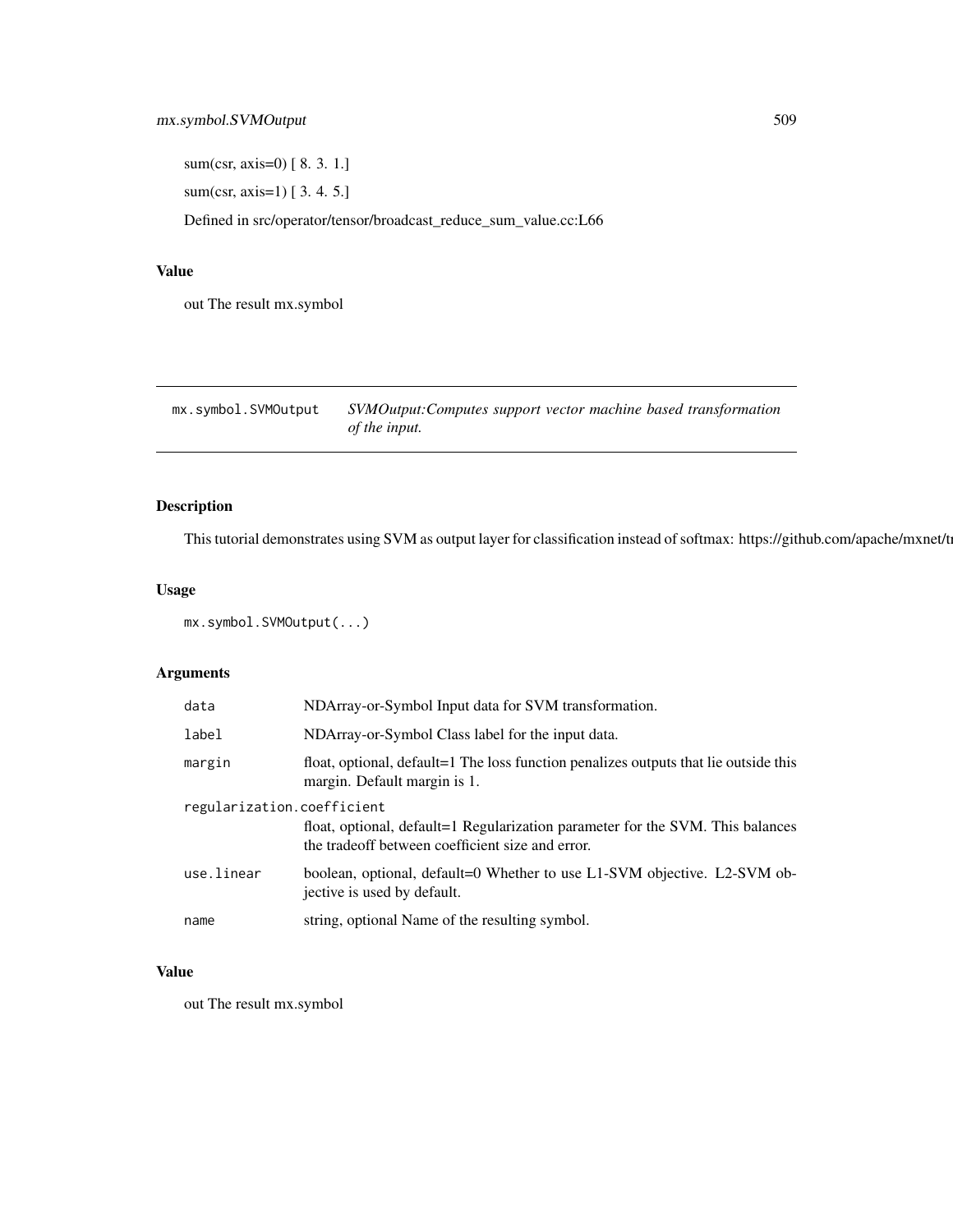<span id="page-509-0"></span>mx.symbol.swapaxes *swapaxes:Interchanges two axes of an array.*

# Description

Examples::

# Usage

mx.symbol.swapaxes(...)

# Arguments

| data | NDArray-or-Symbol Input array.                            |
|------|-----------------------------------------------------------|
| dim1 | int, optional, default='0' the first axis to be swapped.  |
| dim2 | int, optional, default='0' the second axis to be swapped. |
| name | string, optional Name of the resulting symbol.            |

# Details

 $x = [[1, 2, 3]])$  swapaxes $(x, 0, 1) = [[1], [2], [3]]$  $x = [[[ 0, 1], [ 2, 3]], [[ 4, 5], [ 6, 7]]]$  // (2,2,2) array swapaxes(x, 0, 2) = [[[ 0, 4], [ 2, 6]], [[ 1, 5], [ 3, 7]]] Defined in src/operator/swapaxis.cc:L69

# Value

out The result mx.symbol

mx.symbol.SwapAxis *SwapAxis:Interchanges two axes of an array.*

# Description

Examples::

# Usage

mx.symbol.SwapAxis(...)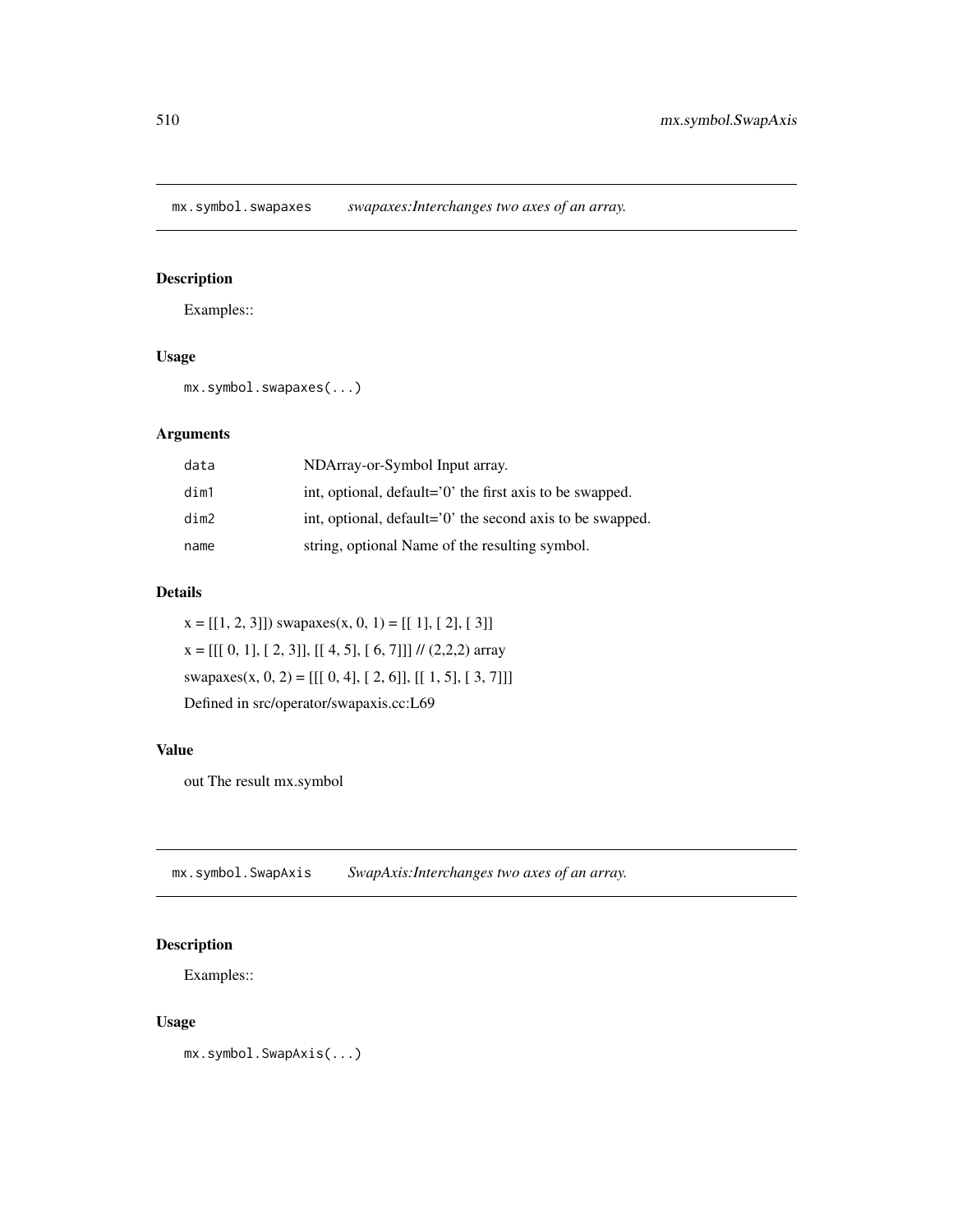# <span id="page-510-0"></span>mx.symbol.take 511

# Arguments

| data | NDArray-or-Symbol Input array.                            |
|------|-----------------------------------------------------------|
| dim1 | int, optional, default='0' the first axis to be swapped.  |
| dim2 | int, optional, default='0' the second axis to be swapped. |
| name | string, optional Name of the resulting symbol.            |

#### Details

 $x = [[1, 2, 3]])$  swapaxes $(x, 0, 1) = [[1], [2], [3]]$  $x = [[[ 0, 1], [ 2, 3]], [[ 4, 5], [ 6, 7]]]$  // (2,2,2) array swapaxes(x, 0, 2) = [[[ 0, 4], [ 2, 6]], [[ 1, 5], [ 3, 7]]] Defined in src/operator/swapaxis.cc:L69

#### Value

out The result mx.symbol

mx.symbol.take *take:Takes elements from an input array along the given axis.*

# Description

This function slices the input array along a particular axis with the provided indices.

# Usage

mx.symbol.take(...)

| a       | NDArray-or-Symbol The input array.                                                                                                                                                                                                                                                                                                                                        |  |  |  |  |  |  |
|---------|---------------------------------------------------------------------------------------------------------------------------------------------------------------------------------------------------------------------------------------------------------------------------------------------------------------------------------------------------------------------------|--|--|--|--|--|--|
| indices | NDArray-or-Symbol The indices of the values to be extracted.                                                                                                                                                                                                                                                                                                              |  |  |  |  |  |  |
| axis    | int, optional, default='0' The axis of input array to be taken. For input tensor of<br>rank r, it could be in the range of $[-r, r-1]$                                                                                                                                                                                                                                    |  |  |  |  |  |  |
| mode    | 'clip', 'raise', 'wrap', optional, default='clip' Specify how out-of-bound indices<br>bahave. Default is "clip". "clip" means clip to the range. So, if all indices<br>mentioned are too large, they are replaced by the index that addresses the last<br>element along an axis. "wrap" means to wrap around. "raise" means to raise an<br>error when index out of range. |  |  |  |  |  |  |
| name    | string, optional Name of the resulting symbol.                                                                                                                                                                                                                                                                                                                            |  |  |  |  |  |  |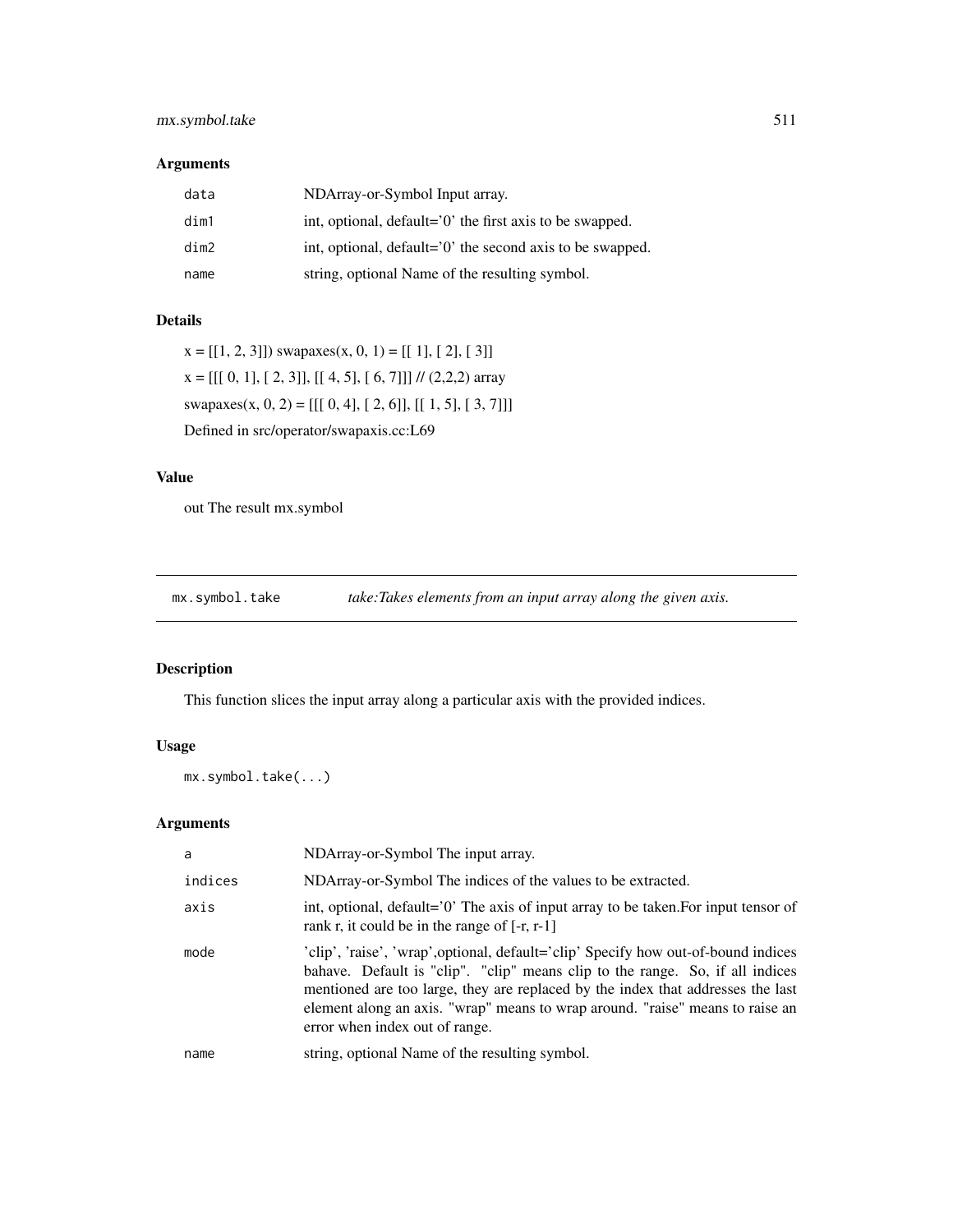# Details

Given data tensor of rank  $r \geq 1$ , and indices tensor of rank q, gather entries of the axis dimension of data (by default outer-most one as axis=0) indexed by indices, and concatenates them in an output tensor of rank  $q + (r - 1)$ .

Examples::

 $x = [4, 5, 6]$ 

// Trivial case, take the second element along the first axis.

take(x, [1]) = [5.]

// The other trivial case, axis=-1, take the third element along the first axis

 $take(x, [3], axis=-1, mode='clip') = [6.]$ 

 $x = [[1., 2.], [3., 4.], [5., 6.]]$ 

// In this case we will get rows 0 and 1, then 1 and 2. Along axis 0

take(x,  $[[0,1],[1,2]]) = [[1, 2, 1], [3, 4, 1]],$ 

 $[[ 3., 4.], [ 5., 6.]]]$ 

// In this case we will get rows 0 and 1, then 1 and 2 (calculated by wrapping around). // Along axis 1

take(x,  $[[0, 3], [-1, -2]],$  axis=1, mode='wrap') =  $[[[1, 2,] [2, 1.]]]$ 

[[ 3. 4.] [ 4. 3.]]

 $[[ 5. 6.] [ 6. 5.]]$ 

The storage type of "take" output depends upon the input storage type:

- take(default, default) = default - take(csr, default, axis=0) = csr

Defined in src/operator/tensor/indexing\_op.cc:L776

# Value

out The result mx.symbol

mx.symbol.tan *tan:Computes the element-wise tangent of the input array.* 

#### Description

The input should be in radians (:math: '2\pi' rad equals 360 degrees).

#### Usage

mx.symbol.tan(...)

| data | NDArray-or-Symbol The input array.             |
|------|------------------------------------------------|
| name | string, optional Name of the resulting symbol. |

<span id="page-511-0"></span>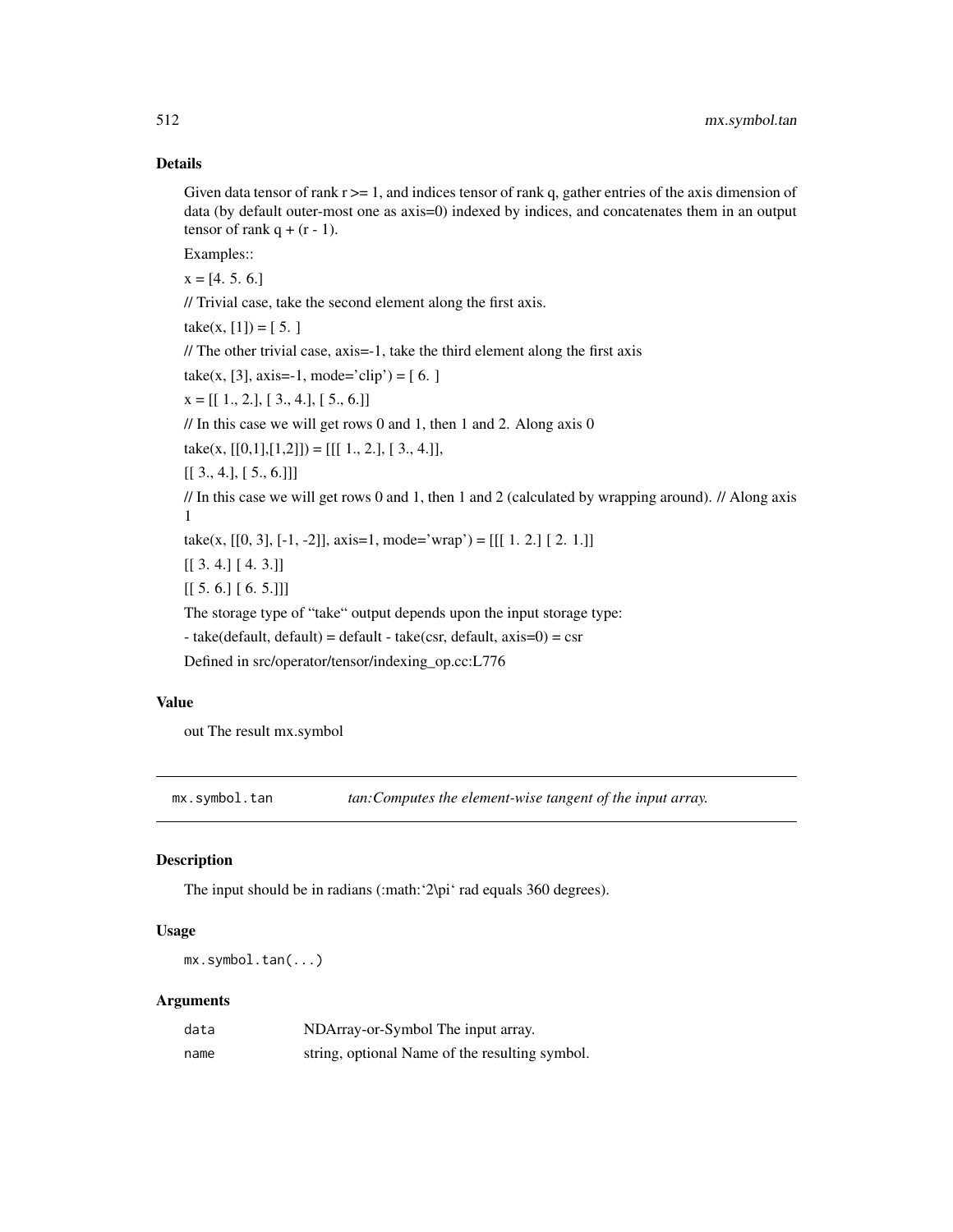# <span id="page-512-0"></span>mx.symbol.tanh 513

# Details

.. math::  $tan([0, \pi/4, \pi/2]) = [0, 1, -inf]$ 

The storage type of "tan" output depends upon the input storage type:

- tan(default) = default - tan(row\_sparse) = row\_sparse - tan(csr) = csr

Defined in src/operator/tensor/elemwise\_unary\_op\_trig.cc:L140

#### Value

out The result mx.symbol

| mx.symbol.tanh | tanh: Returns the hyperbolic tangent of the input array, computed |  |  |  |  |
|----------------|-------------------------------------------------------------------|--|--|--|--|
|                | element-wise.                                                     |  |  |  |  |

# Description

```
.. math:: tanh(x) = sinh(x) / cosh(x)
```
# Usage

mx.symbol.tanh(...)

# Arguments

| data | NDArray-or-Symbol The input array.             |
|------|------------------------------------------------|
| name | string, optional Name of the resulting symbol. |

#### Details

The storage type of "tanh" output depends upon the input storage type:

- tanh(default) = default - tanh(row\_sparse) = row\_sparse - tanh(csr) = csr

Defined in src/operator/tensor/elemwise\_unary\_op\_trig.cc:L451

### Value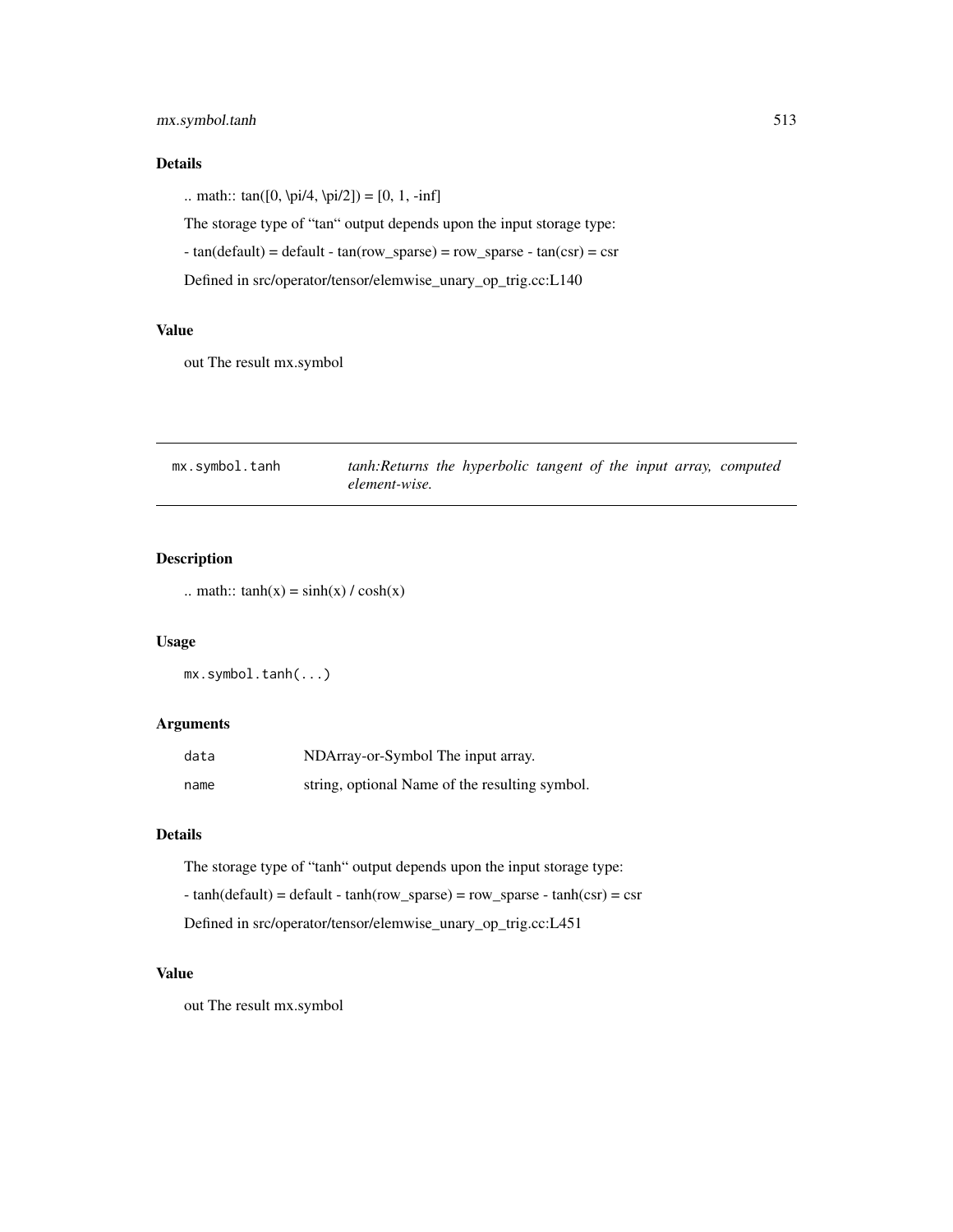<span id="page-513-0"></span>

| mx.symbol.tile | tile: Repeats the whole array multiple times. If "reps" has length                                                                        |
|----------------|-------------------------------------------------------------------------------------------------------------------------------------------|
|                | $*d*$ , and input array has dimension of $*n*$ . There are three cases:                                                                   |
|                | $-$ **n=d**. Repeat *i*-th dimension of the input by "reps[i]" times.:                                                                    |
|                | $x = [[1, 2], [3, 4]]$ tile(x, reps=(2,3)) = [[1, 2, 1, 2, 1, 2,], [3, 4,                                                                 |
|                | 3., 4., 3., 4.], $\lceil 1, 2, 1, 2, 1, 2, 1, 2, \rceil$ $\lceil 3, 4, 3, 4, 3, 4, \rceil$ $-$ **n>d**.                                   |
|                | "reps" is promoted to length $*n * by$ pre-pending 1's to it. Thus for                                                                    |
|                | an input shape " $(2,3)$ ", "repos= $(2,)$ " is treated as " $(1,2)$ ":: tile(x,                                                          |
|                | $reps=(2, 0) = \iint 1, 2, 1, 2, 1, 2, 1, 2, 1, 3, 4, 3, 4, 1$ - **n <d**. input<="" td="" the=""></d**.>                                 |
|                | is promoted to be d-dimensional by prepending new axes. So a shape                                                                        |
|                | "(2,2)" array is promoted to "(1,2,2)" for 3-D replication:: tile(x,                                                                      |
|                | $reps=(2,2,3)) = \iiint 1, 2, 1, 2, 1, 2, 1, 2, 1, 3, 4, 3, 4, 3, 4, 1, 1, 1, 2, 1$                                                       |
|                | 1., 2., 1., 2.], [ 3., 4., 3., 4., 3., 4.]], [[ 1., 2., 1., 2., 1., 2.], [ 3., 4., 3.,                                                    |
|                | 4., 3., 4.], $\begin{bmatrix} 1 \\ 2 \\ 3 \end{bmatrix}$ , 1., 2., 1., 2.], $\begin{bmatrix} 3 \\ 3 \\ 4 \end{bmatrix}$ , 3., 4., 3., 4.] |
|                |                                                                                                                                           |

Defined in src/operator/tensor/matrix\_op.cc:L795

# Usage

mx.symbol.tile(...)

# Arguments

| data | NDArray-or-Symbol Input data array                                                                                                                                                                                                                                                                                                                                  |
|------|---------------------------------------------------------------------------------------------------------------------------------------------------------------------------------------------------------------------------------------------------------------------------------------------------------------------------------------------------------------------|
| reps | Shape (tuple), required The number of times for repeating the tensor a. Each dim<br>size of reps must be a positive integer. If reps has length d, the result will have<br>dimension of max(d, a.ndim); If a.ndim $\lt d$ , a is promoted to be d-dimensional<br>by prepending new axes. If a.ndim $> d$ , reps is promoted to a.ndim by pre-<br>pending 1's to it. |
| name | string, optional Name of the resulting symbol.                                                                                                                                                                                                                                                                                                                      |

# Value

| mx.symbol.topk | topk: Returns the indices of the top $*k*$ elements in an input array     |
|----------------|---------------------------------------------------------------------------|
|                | along the given axis (by default). If ret_type is set to 'value' returns  |
|                | the value of top *k* elements (instead of indices). In case of ret type = |
|                | 'both', both value and index would be returned. The returned elements'    |
|                | will be sorted.                                                           |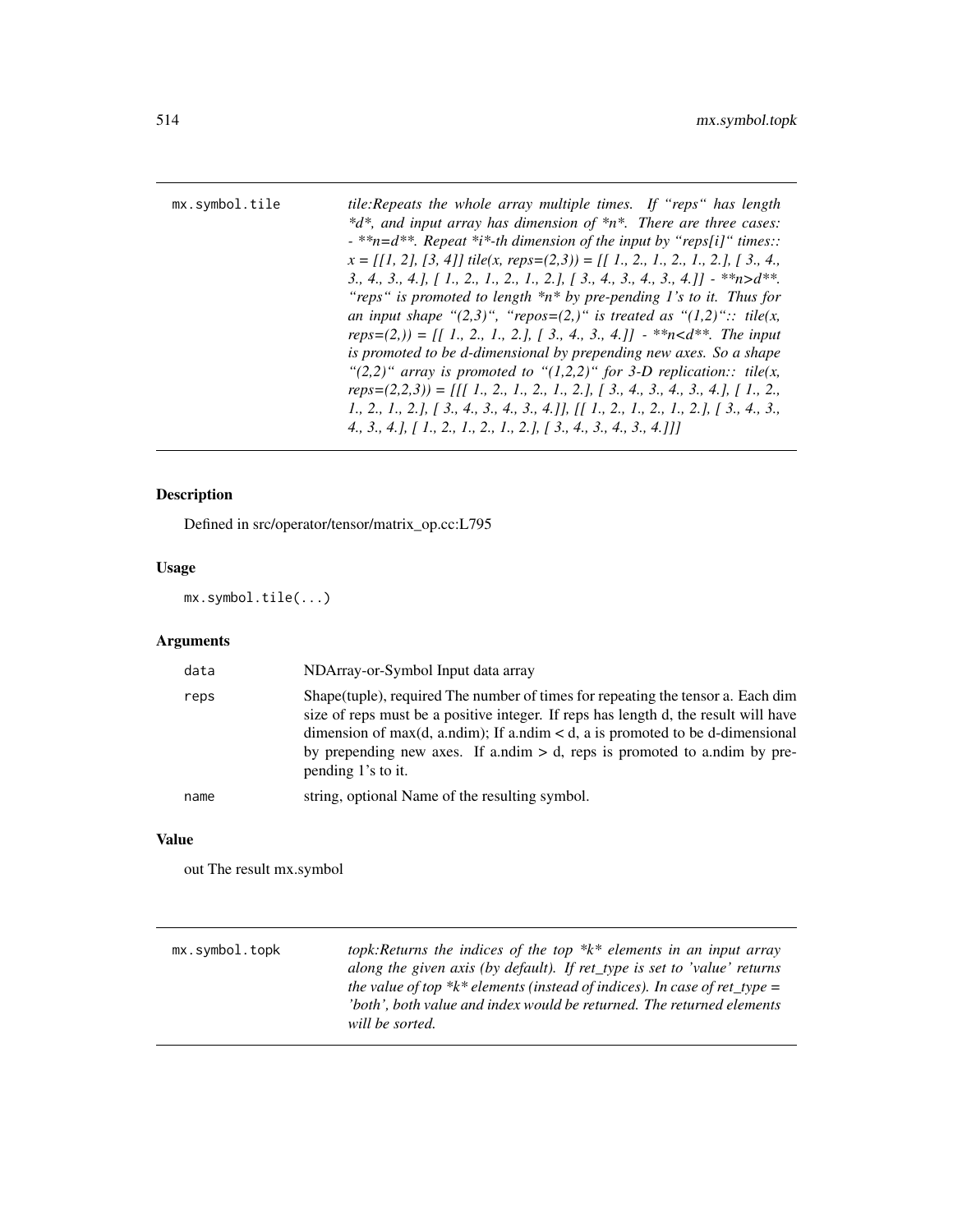# mx.symbol.topk 515

#### Description

Examples::

#### Usage

mx.symbol.topk(...)

# Arguments

| data      | NDArray-or-Symbol The input array                                                                                                                                                                                                                                                                                                                               |
|-----------|-----------------------------------------------------------------------------------------------------------------------------------------------------------------------------------------------------------------------------------------------------------------------------------------------------------------------------------------------------------------|
| axis      | int or None, optional, default='-1' Axis along which to choose the top k indices.<br>If not given, the flattened array is used. Default is -1.                                                                                                                                                                                                                  |
| k         | int, optional, default='1' Number of top elements to select, should be always<br>smaller than or equal to the element number in the given axis. A global sort is<br>performed if set $k < 1$ .                                                                                                                                                                  |
| ret.typ   | 'both', 'indices', 'mask', 'value', optional, default='indices' The return type.<br>"value" means to return the top k values, "indices" means to return the indices<br>of the top k values, "mask" means to return a mask array containing 0 and 1. 1<br>means the top k values. "both" means to return a list of both values and indices<br>of top k elements. |
| is.ascend | boolean, optional, default=0 Whether to choose k largest or k smallest elements.<br>Top K largest elements will be chosen if set to false.                                                                                                                                                                                                                      |
| dtype     | $'float16', 'float32', 'float64', 'int32', 'int64', 'uint8', optional, default='float32'')$<br>DType of the output indices when ret_typ is "indices" or "both". An error will<br>be raised if the selected data type cannot precisely represent the indices.                                                                                                    |
| name      | string, optional Name of the resulting symbol.                                                                                                                                                                                                                                                                                                                  |

#### Details

 $x = [[ 0.3, 0.2, 0.4], [ 0.1, 0.3, 0.2]]$ 

// returns an index of the largest element on last axis topk $(x) = [[2.], [1.]]$ 

// returns the value of top-2 largest elements on last axis topk(x, ret\_typ='value', k=2) =  $[[0.4, 0.3]$ , [ 0.3, 0.2]]

// returns the value of top-2 smallest elements on last axis topk(x, ret\_typ='value', k=2, is\_ascend=1)  $=[[ 0.2, 0.3], [ 0.1, 0.2]]$ 

// returns the value of top-2 largest elements on axis 0 topk(x, axis=0, ret\_typ='value', k=2) = [[ 0.3, 0.3, 0.4], [ 0.1, 0.2, 0.2]]

// flattens and then returns list of both values and indices topk(x, ret\_typ='both', k=2) = [[[  $0.4, 0.3$ ],  $[0.3, 0.2]]$ ,  $[2., 0.], [1., 2.]]$ 

Defined in src/operator/tensor/ordering\_op.cc:L67

# Value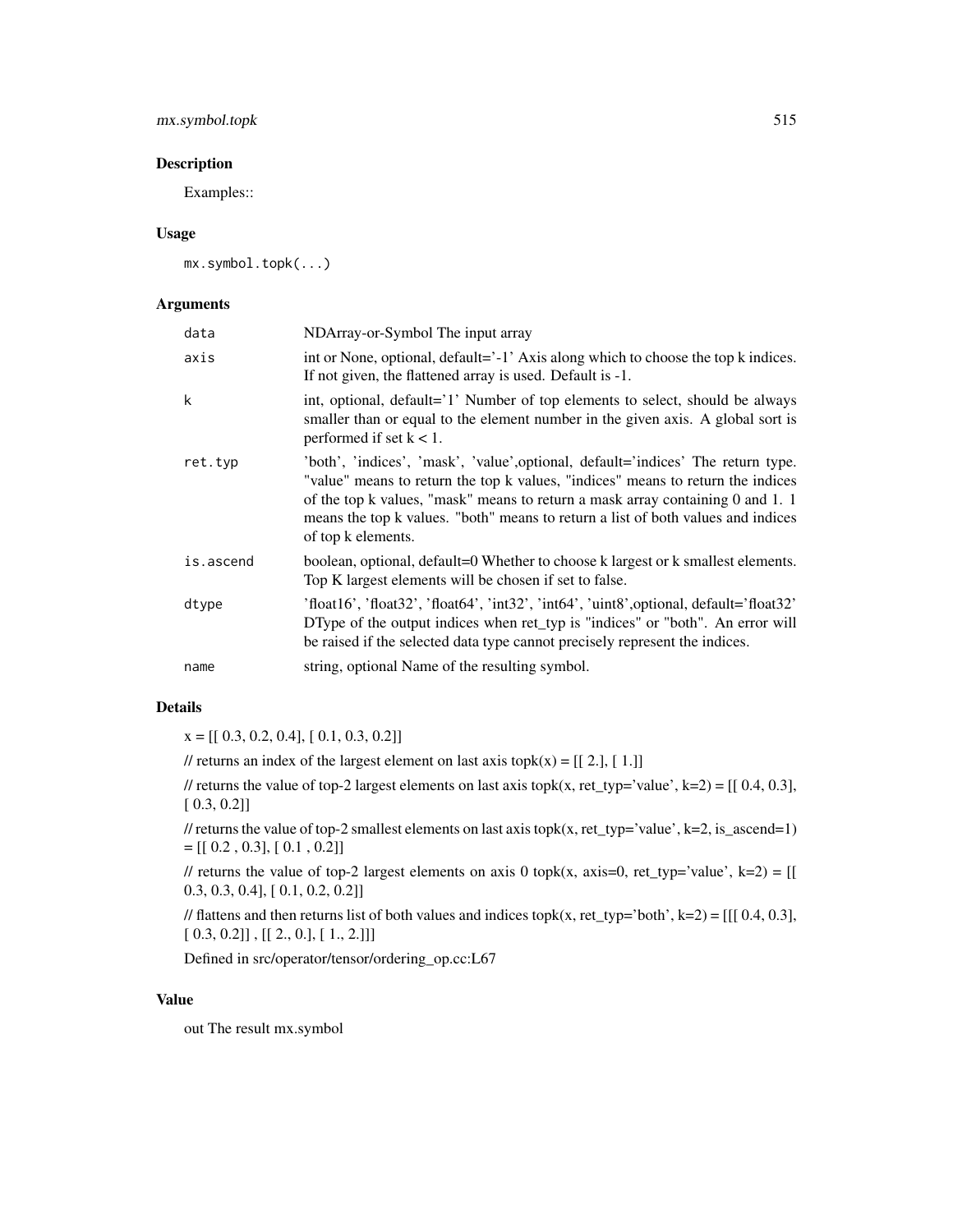<span id="page-515-0"></span>

| mx.symbol.transpose | transpose: Permutes the dimensions of an array. Examples:: $x = \iint_1$ ,        |
|---------------------|-----------------------------------------------------------------------------------|
|                     | 2], [ 3, 4]] transpose(x) = [[ 1., 3.], [ 2., 4.]] $x = [[1., 2.], [3., 4.]]$ ,   |
|                     | [[ 5., 6.], [ 7., 8.]]] transpose(x) = [[[ 1., 5.], [ 3., 7.]], [[ 2., 6.], [ 4., |
|                     | 8.]] transpose(x, axes=(1,0,2)) = [[[ 1, 2,], [ 5, 6.]], [[ 3, 4,], [ 7,          |
|                     | 8.111                                                                             |

Defined in src/operator/tensor/matrix\_op.cc:L327

# Usage

mx.symbol.transpose(...)

# Arguments

| data | NDArray-or-Symbol Source input                                                                 |
|------|------------------------------------------------------------------------------------------------|
| axes | Shape(tuple), optional, default=[] Target axis order. By default the axes will be<br>inverted. |
| name | string, optional Name of the resulting symbol.                                                 |

# Value

out The result mx.symbol

mx.symbol.trunc *trunc:Return the element-wise truncated value of the input.*

# Description

The truncated value of the scalar x is the nearest integer i which is closer to zero than x is. In short, the fractional part of the signed number x is discarded.

# Usage

mx.symbol.trunc(...)

| data | NDArray-or-Symbol The input array.             |
|------|------------------------------------------------|
| name | string, optional Name of the resulting symbol. |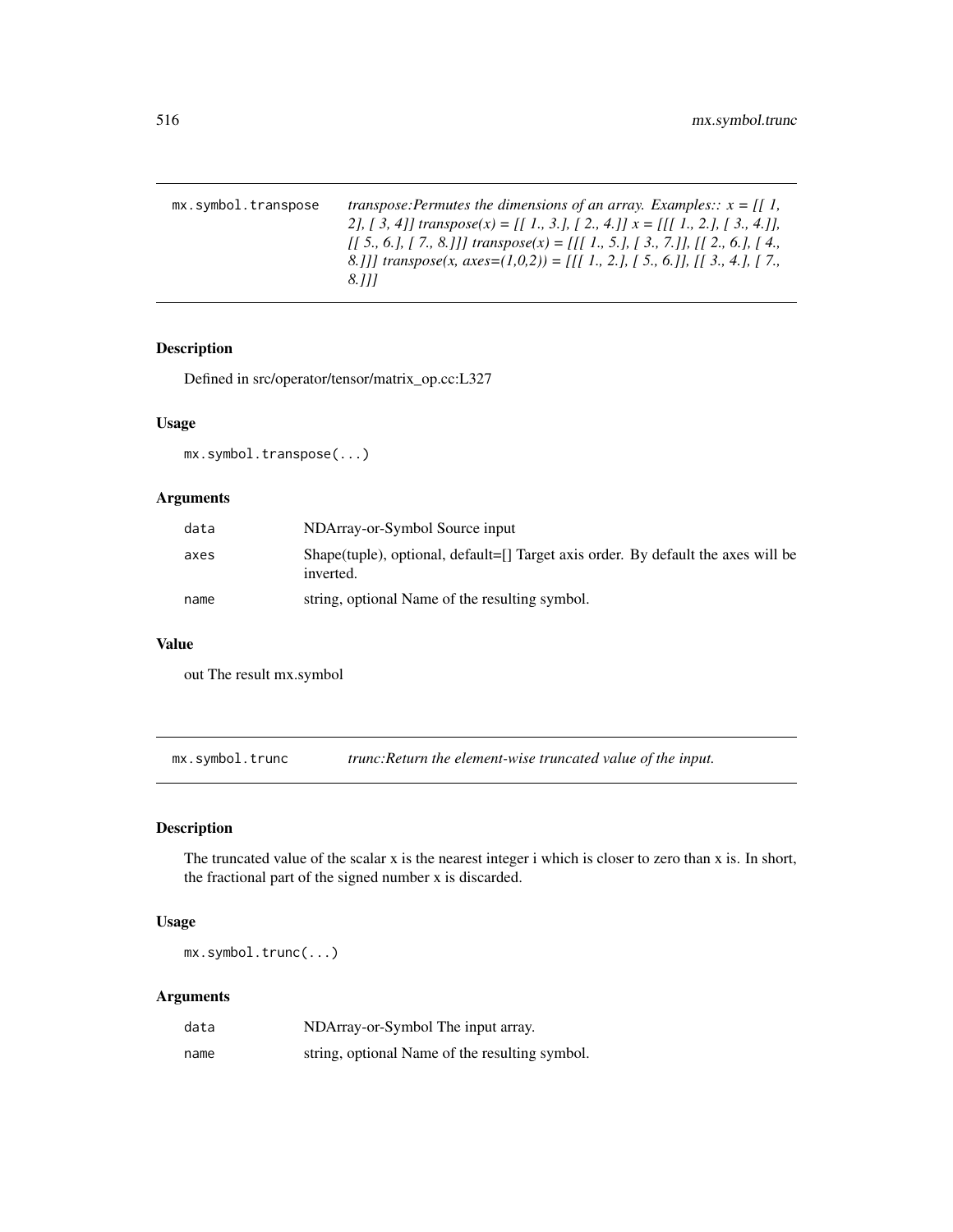# <span id="page-516-0"></span>mx.symbol.uniform 517

# Details

Example::

trunc $([-2.1, -1.9, 1.5, 1.9, 2.1])$  =  $[-2., -1., 1., 1., 2.]$ 

The storage type of "trunc" output depends upon the input storage type:

 $-$  trunc(default) = default  $-$  trunc(row\_sparse) = row\_sparse  $-$  trunc(csr) = csr

Defined in src/operator/tensor/elemwise\_unary\_op\_basic.cc:L856

# Value

out The result mx.symbol

mx.symbol.uniform *uniform:Draw random samples from a uniform distribution.*

#### Description

.. note:: The existing alias "uniform" is deprecated.

#### Usage

mx.symbol.uniform(...)

# Arguments

| low   | float, optional, default=0 Lower bound of the distribution.                                                                                                                  |
|-------|------------------------------------------------------------------------------------------------------------------------------------------------------------------------------|
| high  | float, optional, default=1 Upper bound of the distribution.                                                                                                                  |
| shape | Shape(tuple), optional, default=None Shape of the output.                                                                                                                    |
| ctx   | string, optional, default="Context of output, in format $[$ cpulgpulcpu_pinned $]$ (n).<br>Only used for imperative calls.                                                   |
| dtype | 'None', 'float16', 'float32', 'float64', optional, default='None' DType of the out-<br>put in case this can't be inferred. Defaults to float 32 if not defined (dtype=None). |
| name  | string, optional Name of the resulting symbol.                                                                                                                               |

# Details

Samples are uniformly distributed over the half-open interval \*[low, high)\* (includes \*low\*, but excludes \*high\*).

# Example::

uniform(low=0, high=1, shape=(2,2)) =  $[$ [ 0.60276335, 0.85794562], [ 0.54488319, 0.84725171]] Defined in src/operator/random/sample\_op.cc:L95

#### Value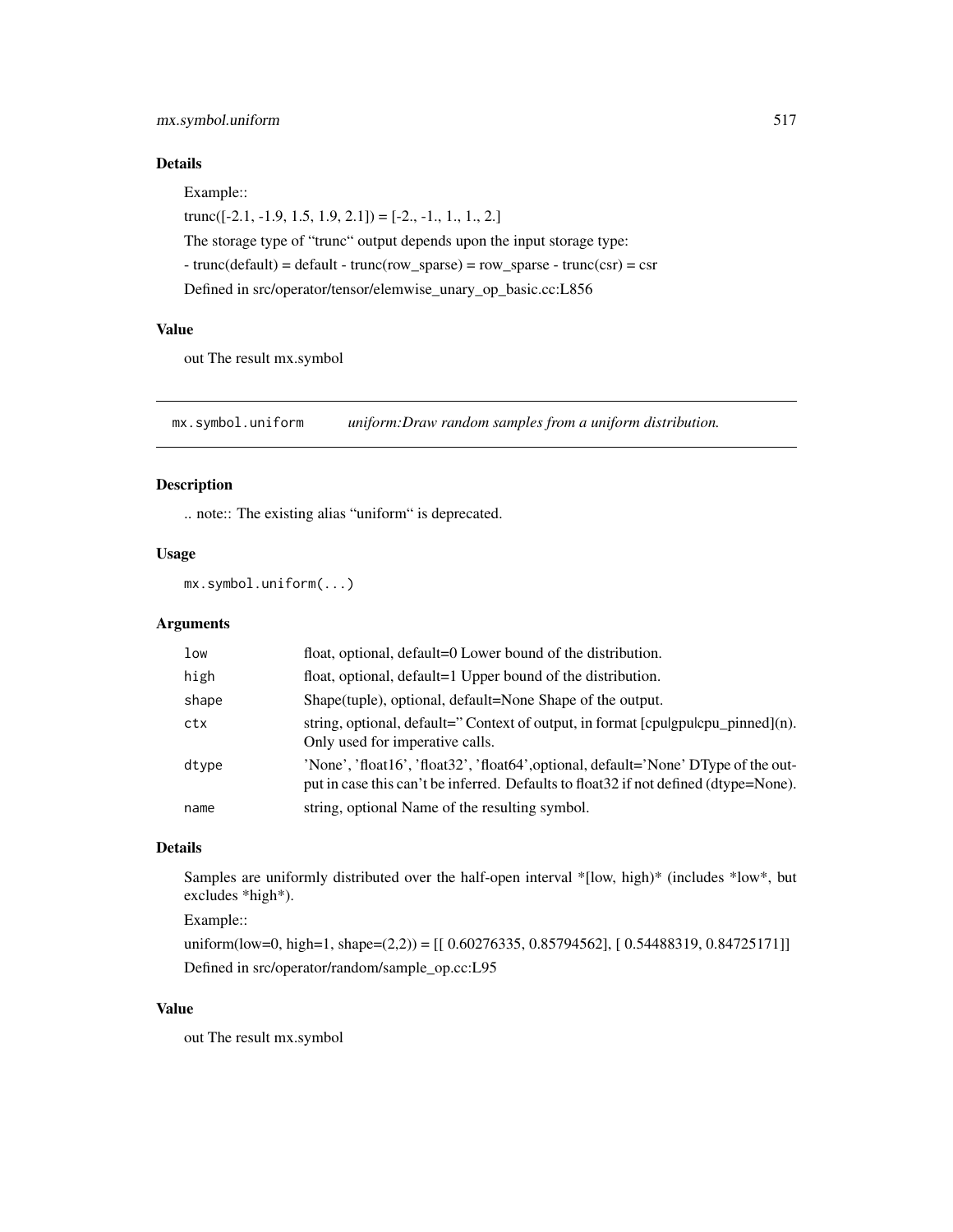```
mx.symbol.unravel_index
```
*unravel\_index:Converts an array of flat indices into a batch of index arrays. The operator follows numpy conventions so a single multi index is given by a column of the output matrix. The leading dimension may be left unspecified by using -1 as placeholder.*

#### Description

Examples::

# Usage

mx.symbol.unravel\_index(...)

# Arguments

| data  | NDArray-or-Symbol Array of flat indices                                                          |
|-------|--------------------------------------------------------------------------------------------------|
| shape | Shape (tuple), optional, default=None Shape of the array into which the multi-<br>indices apply. |
| name  | string, optional Name of the resulting symbol.                                                   |

# Details

 $A = [22, 41, 37]$  unravel $(A, shape=(7,6)) = [[3, 6, 6], [4, 5, 1]]$  unravel $(A, shape=(-1,6)) = [[3, 6, 6], [4, 5, 1]]$ Defined in src/operator/tensor/ravel.cc:L67

#### Value

out The result mx.symbol

mx.symbol.UpSampling *UpSampling:Upsamples the given input data.*

# Description

Two algorithms ("sample\_type") are available for upsampling:

#### Usage

mx.symbol.UpSampling(...)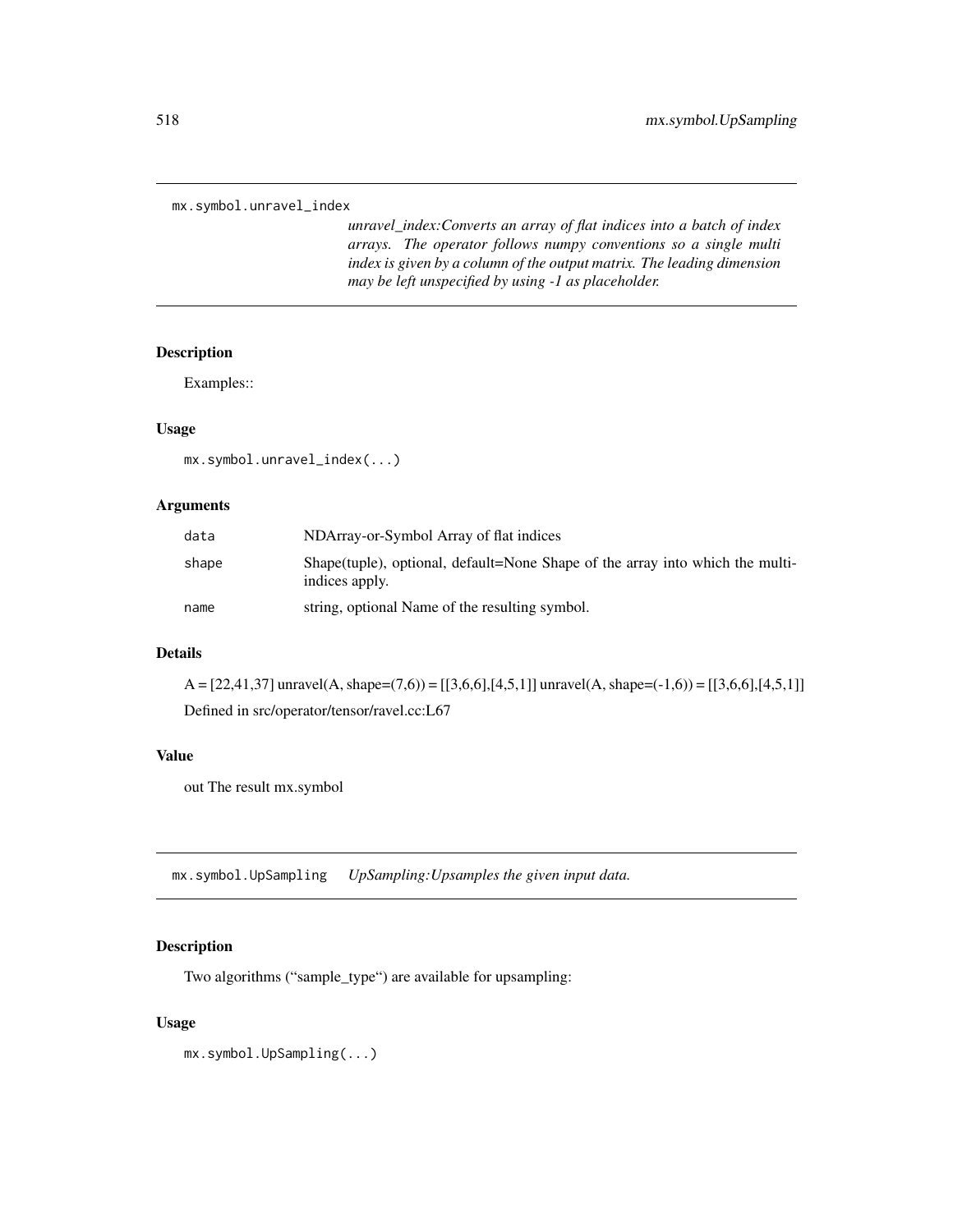#### Arguments

| data             | NDArray-or-Symbol <sup>[]</sup> Array of tensors to upsample. For bilinear upsampling,<br>there should be 2 inputs - 1 data and 1 weight.                                                                                                                                            |
|------------------|--------------------------------------------------------------------------------------------------------------------------------------------------------------------------------------------------------------------------------------------------------------------------------------|
| scale            | int, required Up sampling scale                                                                                                                                                                                                                                                      |
| num.filter       | int, optional, default='0' Input filter. Only used by bilinear sample_type.Since<br>bilinear upsampling uses deconvolution, num_filters is set to the number of<br>channels.                                                                                                         |
| sample.type      | 'bilinear', 'nearest', required upsampling method                                                                                                                                                                                                                                    |
| multi.input.mode |                                                                                                                                                                                                                                                                                      |
|                  | 'concat', 'sum', optional, default='concat' How to handle multiple input. concat<br>means concatenate upsampled images along the channel dimension. sum means<br>add all images together, only available for nearest neighbor upsampling.                                            |
| num.args         | int, required Number of inputs to be upsampled. For nearest neighbor upsam-<br>pling, this can be 1-N; the size of output will be (scale*h_0,scale*w_0) and all<br>other inputs will be upsampled to the same size. For bilinear upsampling this<br>must be 2; 1 input and 1 weight. |
| workspace        | long (non-negative), optional, default=512 Tmp workspace for deconvolution<br>(MB)                                                                                                                                                                                                   |
| name             | string, optional Name of the resulting symbol.                                                                                                                                                                                                                                       |

# Details

- Nearest Neighbor - Bilinear

\*\*Nearest Neighbor Upsampling\*\*

Input data is expected to be NCHW.

Example::

x = [[[[1. 1. 1.] [1. 1. 1.] [1. 1. 1.]]]]

UpSampling(x, scale=2, sample\_type='nearest') = [[[[1. 1. 1. 1. 1. 1.] [1. 1. 1. 1. 1. 1.] [1. 1. 1. 1. 1. 1.] [1. 1. 1. 1. 1. 1.] [1. 1. 1. 1. 1. 1.] [1. 1. 1. 1. 1. 1.]]]]

\*\*Bilinear Upsampling\*\*

Uses 'deconvolution' algorithm under the hood. You need provide both input data and the kernel.

Input data is expected to be NCHW.

'num\_filter' is expected to be same as the number of channels.

Example::

 $x = [[[[1, 1, 1, ][[1, 1, 1, ][[1, 1, 1, ]]]]]$ 

 $w = [[[[1, 1, 1, 1, ][[1, 1, 1, 1, ][[1, 1, 1, 1, 1, ]]]]]$ 

UpSampling(x, w, scale=2, sample\_type='bilinear', num\_filter=1) = [[[[1. 2. 2. 2. 2. 1.] [2. 4. 4. 4. 4. 2.] [2. 4. 4. 4. 4. 2.] [2. 4. 4. 4. 4. 2.] [2. 4. 4. 4. 4. 2.] [1. 2. 2. 2. 2. 1.]]]]

Defined in src/operator/nn/upsampling.cc:L172

#### Value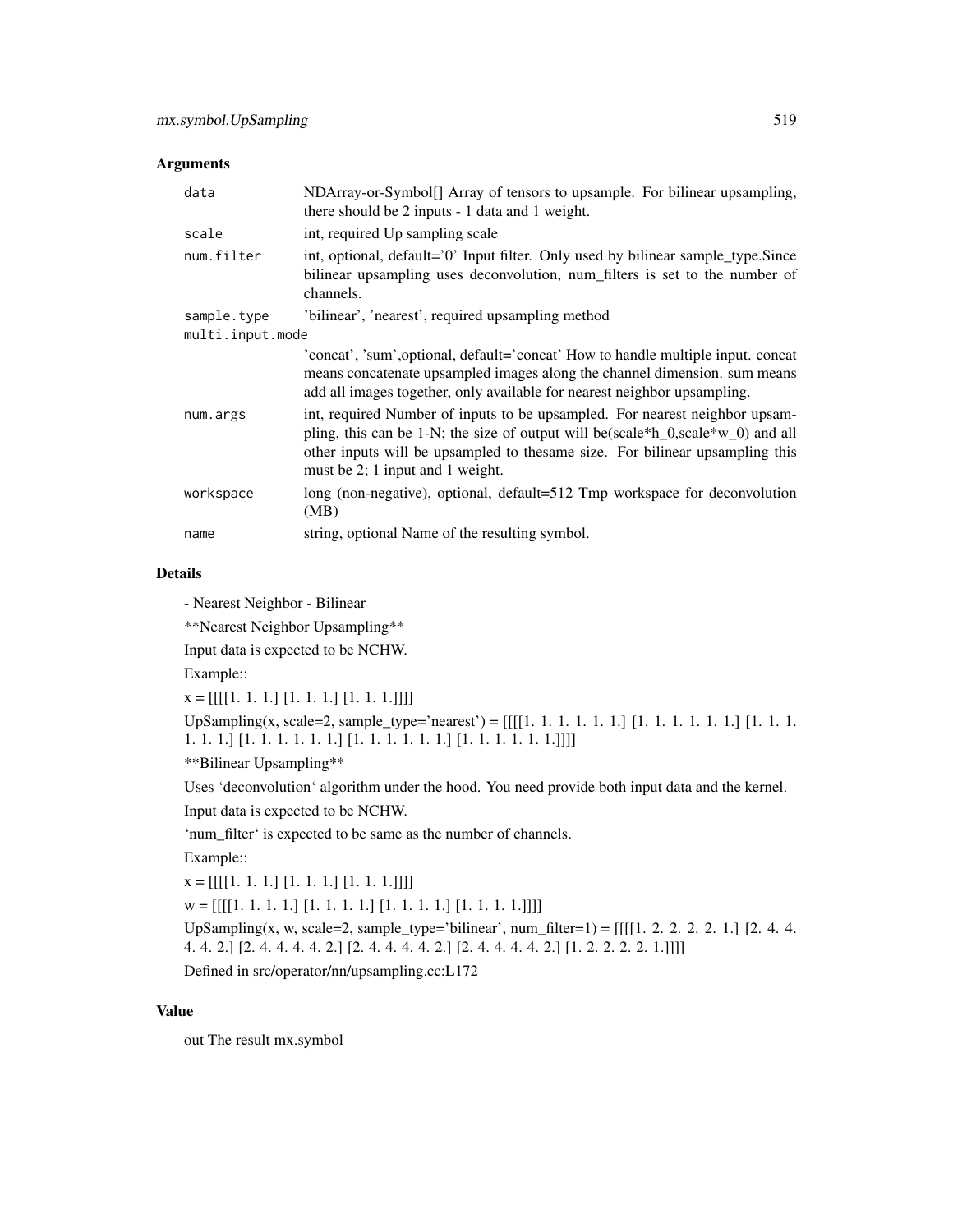<span id="page-519-0"></span>mx.symbol.Variable *Create a symbolic variable with specified name.*

#### Description

Create a symbolic variable with specified name.

### Arguments

name string The name of the result symbol.

#### Value

The result symbol

| mx.symbol.where | where: Return the elements, either from $x$ or $y$ , depending on the con- |
|-----------------|----------------------------------------------------------------------------|
|                 | dition.                                                                    |

# Description

Given three ndarrays, condition, x, and y, return an ndarray with the elements from x or y, depending on the elements from condition are true or false. x and y must have the same shape. If condition has the same shape as x, each element in the output array is from x if the corresponding element in the condition is true, and from y if false.

# Usage

mx.symbol.where(...)

| condition | NDArray-or-Symbol condition array              |
|-----------|------------------------------------------------|
| X         | NDArray-or-Symbol                              |
| y         | NDArray-or-Symbol                              |
| name      | string, optional Name of the resulting symbol. |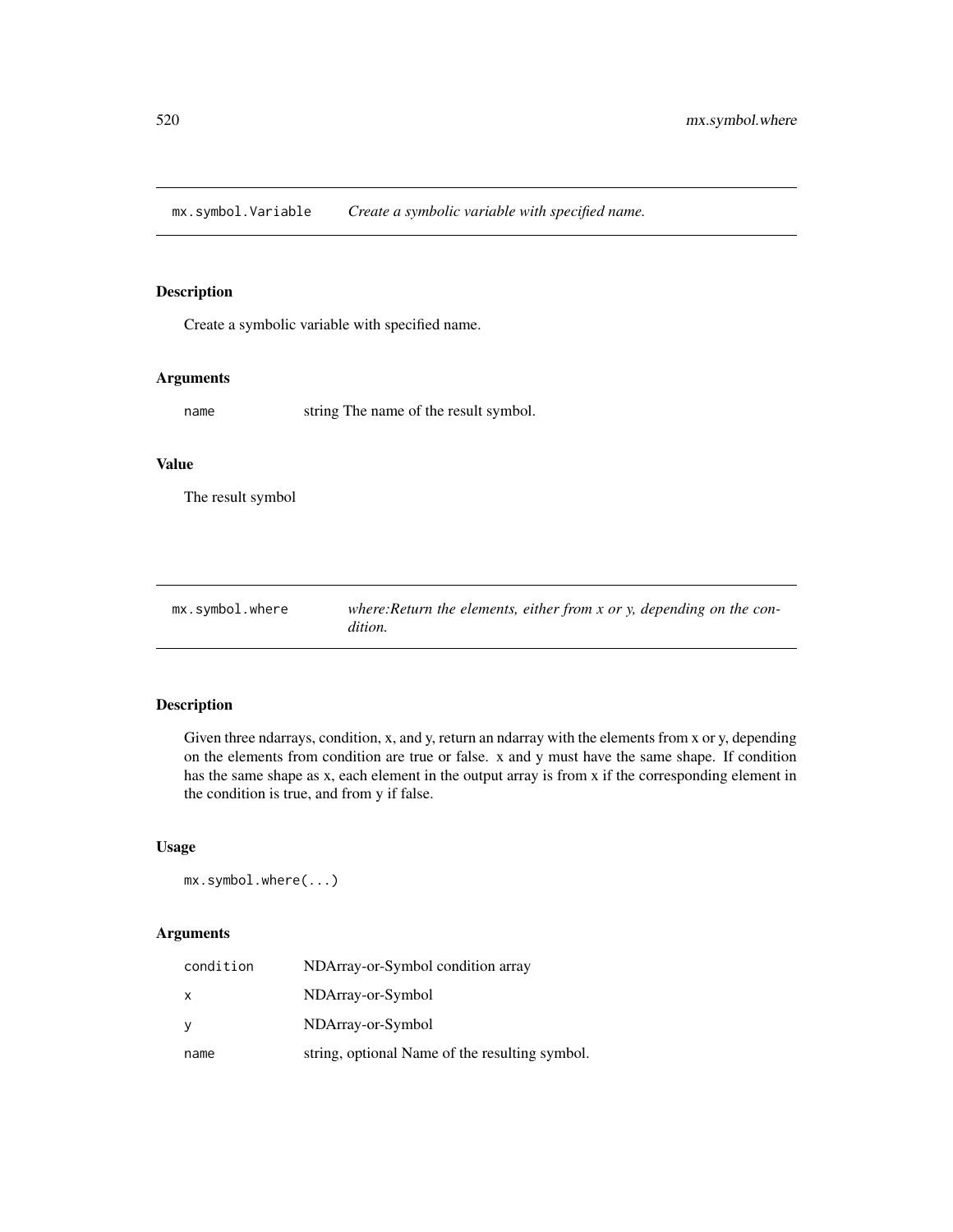#### <span id="page-520-0"></span>Details

If condition does not have the same shape as x, it must be a 1D array whose size is the same as x's first dimension size. Each row of the output array is from x's row if the corresponding element from condition is true, and from y's row if false.

Note that all non-zero values are interpreted as "True" in condition.

Examples::

 $x = [[1, 2], [3, 4]]$   $y = [[5, 6], [7, 8]]$  cond =  $[[0, 1], [-1, 0]]$ 

where(cond, x, y) =  $[[5, 2], [3, 8]]$ 

csr\_cond = cast\_storage(cond, 'csr')

where(csr\_cond, x, y) =  $[[5, 2], [3, 8]]$ 

Defined in src/operator/tensor/control\_flow\_op.cc:L56

#### Value

out The result mx.symbol

mx.symbol.zeros\_like *zeros\_like:Return an array of zeros with the same shape, type and storage type as the input array.*

#### Description

The storage type of "zeros\_like" output depends on the storage type of the input

#### Usage

mx.symbol.zeros\_like(...)

#### Arguments

| data | NDArray-or-Symbol The input                    |
|------|------------------------------------------------|
| name | string, optional Name of the resulting symbol. |

#### Details

- zeros\_like(row\_sparse) = row\_sparse - zeros\_like(csr) = csr - zeros\_like(default) = default Examples::

 $x = [[1., 1., 1.], [1., 1., 1.]]$ 

zeros\_like(x) =  $[[ 0., 0., 0.], [ 0., 0., 0.]]$ 

#### Value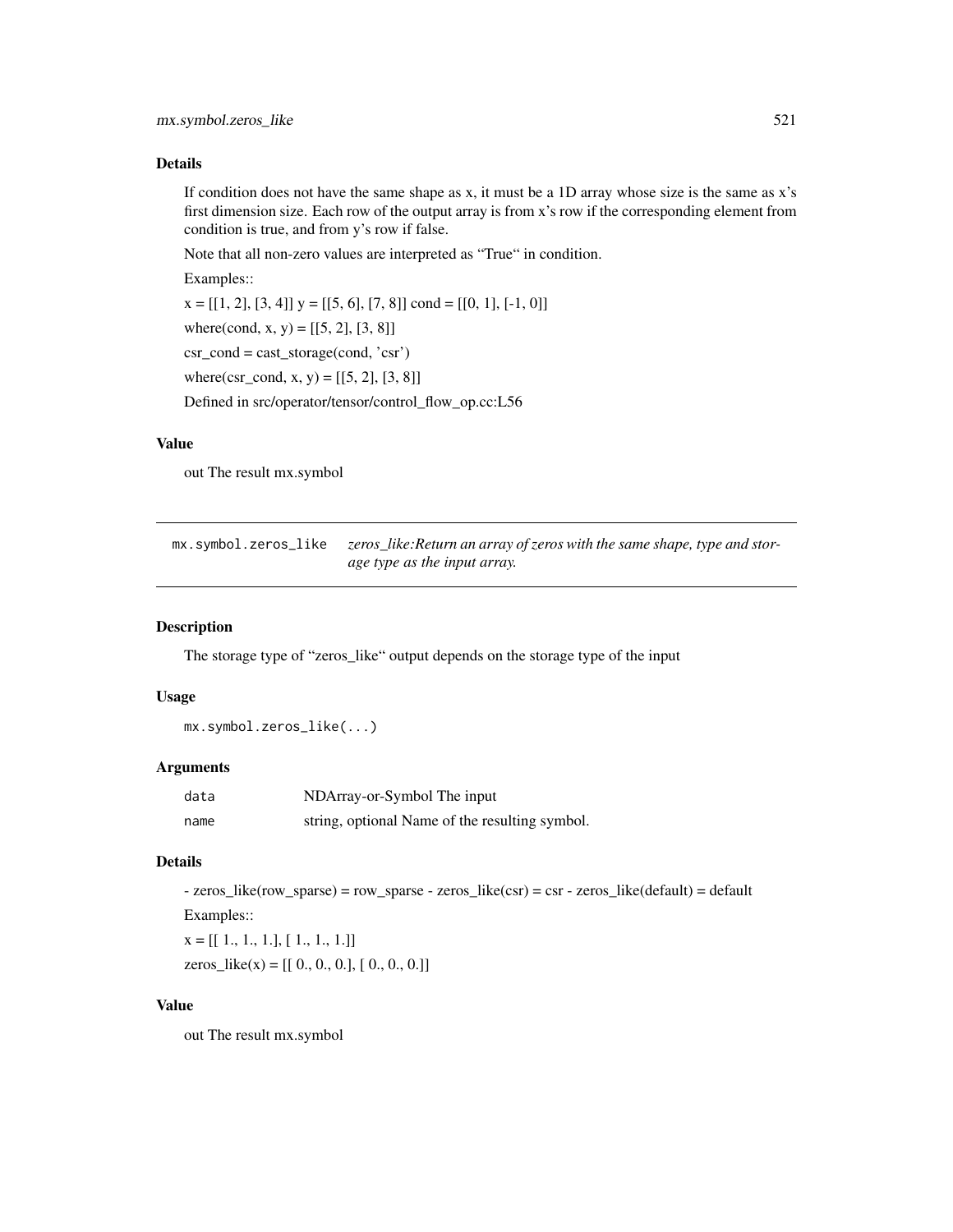<span id="page-521-0"></span>

Unserialize MXNet model from Robject.

#### Usage

mx.unserialize(model)

#### Arguments

model The mxnet model loaded from RData files.

mxnet *MXNet: Flexible and Efficient GPU computing and Deep Learning.*

#### Description

MXNet is a flexible and efficient GPU computing and deep learning framework.

#### Details

It enables you to write seamless tensor/matrix computation with multiple GPUs in R.

It also enables you construct and customize the state-of-art deep learning models in R, and apply them to tasks such as image classification and data science challenges.

mxnet.export *Internal function to generate mxnet\_generated.R Users do not need to call this function.*

# Description

Internal function to generate mxnet\_generated.R Users do not need to call this function.

#### Usage

```
mxnet.export(path)
```
#### Arguments

path The path to the root of the package.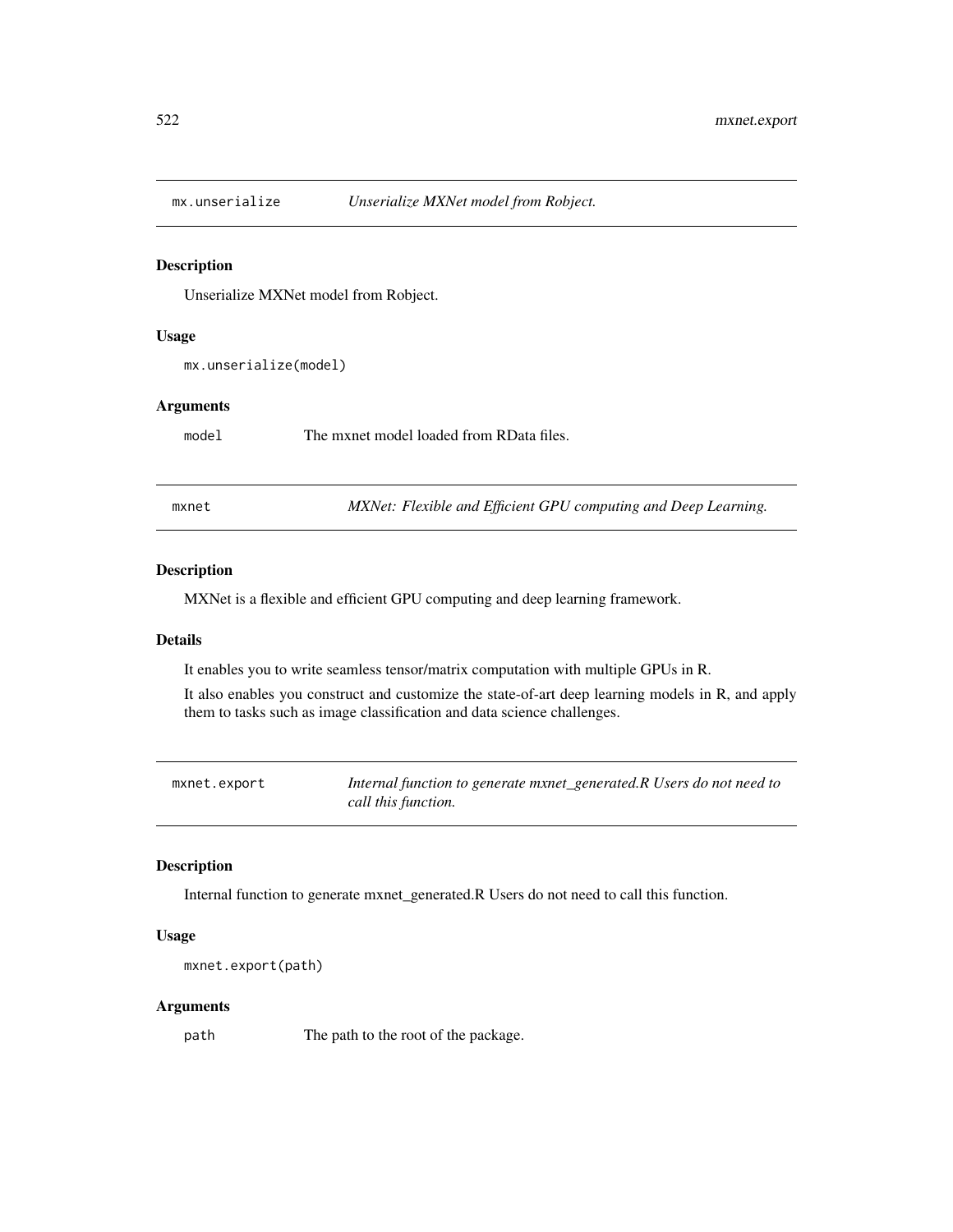<span id="page-522-0"></span>

Binary operator overloading of mx.ndarray

# Usage

## S3 method for class 'MXNDArray' Ops(e1, e2)

# Arguments

e1 The second operand

outputs *Get the outputs of a symbol.*

# Description

Get the outputs of a symbol.

#### Usage

outputs(x)

# Arguments

x The input symbol

predict.MXFeedForwardModel

*Predict the outputs given a model and dataset.*

# Description

Predict the outputs given a model and dataset.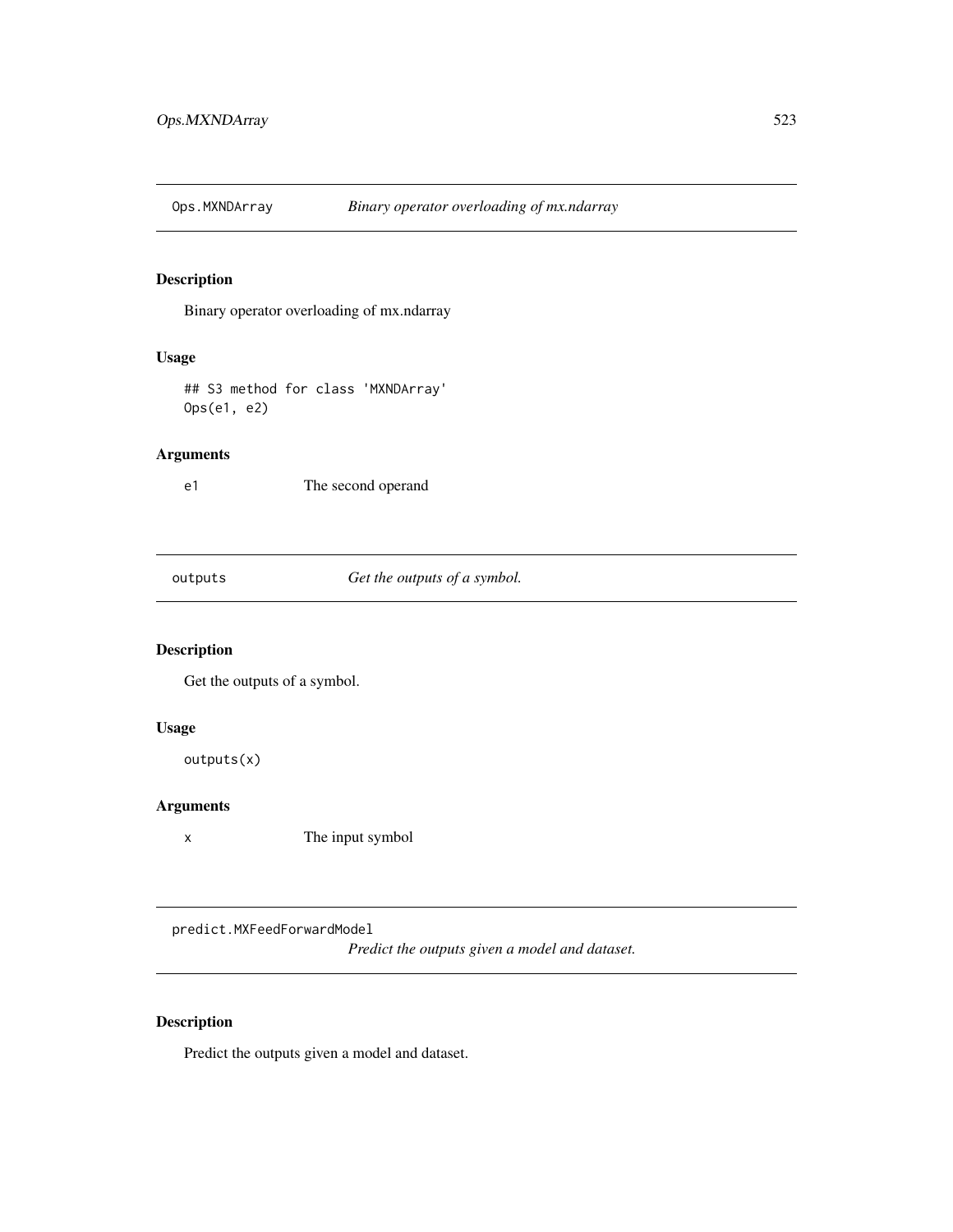# Usage

```
## S3 method for class 'MXFeedForwardModel'
predict(
 model,
 X,
 ctx = NULL,array.batch.size = 128,
 array.layout = "auto",
 allow.extra.params = FALSE
\mathcal{L}
```
# Arguments

| model              | The MXNet Model.                                                                                                                                                                                                                                                                                                                                                                                                              |
|--------------------|-------------------------------------------------------------------------------------------------------------------------------------------------------------------------------------------------------------------------------------------------------------------------------------------------------------------------------------------------------------------------------------------------------------------------------|
| X                  | The dataset to predict.                                                                                                                                                                                                                                                                                                                                                                                                       |
| ctx                | mx.cpu() or mx.gpu(). The device used to generate the prediction.                                                                                                                                                                                                                                                                                                                                                             |
| array.batch.size   |                                                                                                                                                                                                                                                                                                                                                                                                                               |
|                    | The batch size used in batching. Only used when $X$ is $R$ 's array.                                                                                                                                                                                                                                                                                                                                                          |
| array.layout       | can be "auto", "colmajor", "rowmajor", (detault=auto) The layout of array. "row-<br>major" is only supported for two dimensional array. For matrix, "rowmajor"<br>means $dim(X) = c$ (nexample, nfeatures), "colmajor" means $dim(X) = c$ (nfeatures,<br>nexample) "auto" will auto detect the layout by match the feature size, and will<br>report error when X is a square matrix to ask user to explicitly specify layout. |
| allow.extra.params |                                                                                                                                                                                                                                                                                                                                                                                                                               |
|                    | Whether allow extra parameters that are not needed by symbol. If this is TRUE,<br>no error will be thrown when arg_params or aux_params contain extra parame-<br>ters that is not needed by the executor.                                                                                                                                                                                                                     |

print.MXNDArray *print operator overload of mx.ndarray*

# Description

print operator overload of mx.ndarray

# Usage

```
## S3 method for class 'MXNDArray'
print(nd)
```
#### Arguments

nd The mx.ndarray

<span id="page-523-0"></span>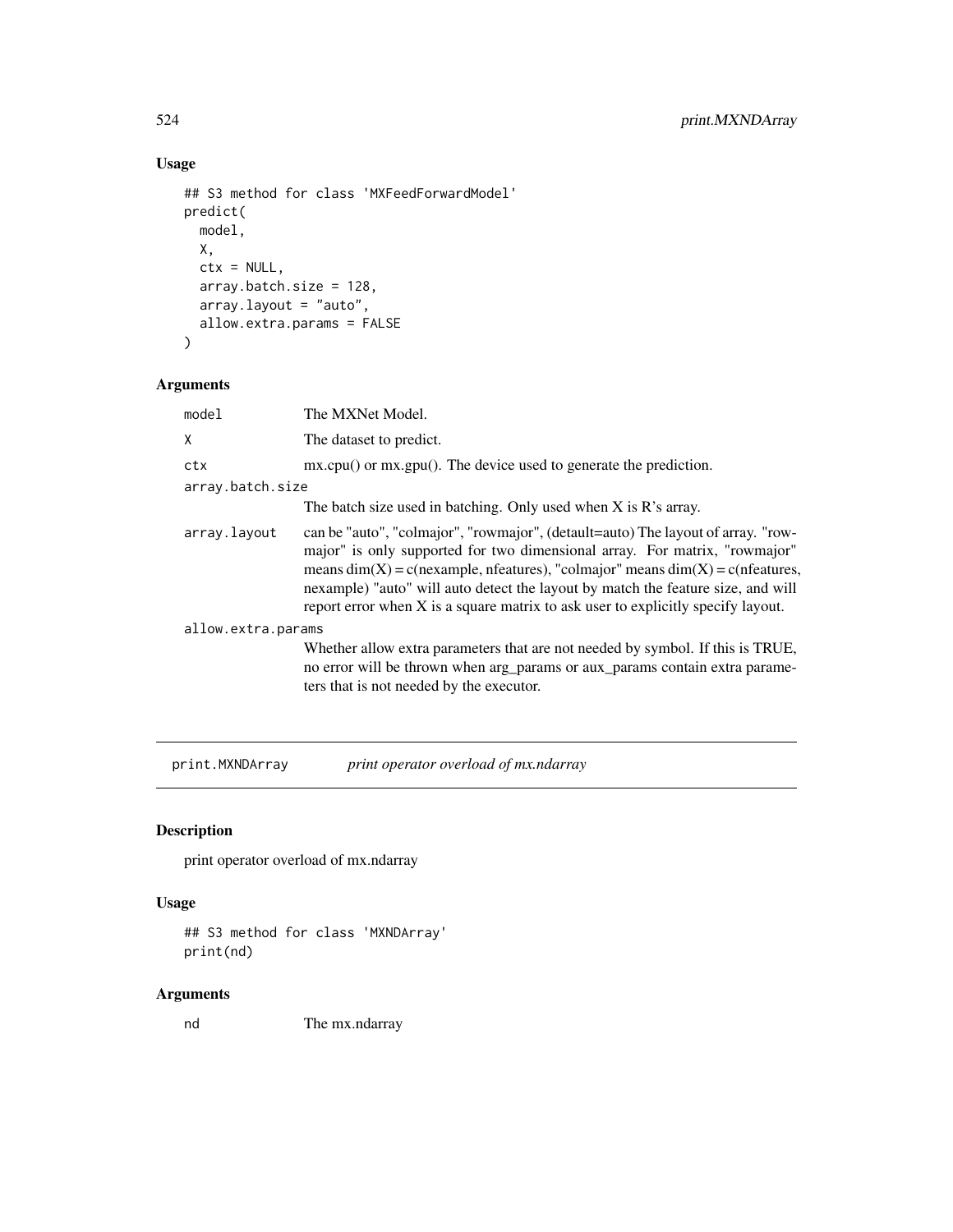<span id="page-524-0"></span>

Generate a RNN symbolic model - requires CUDA

#### Usage

```
rnn.graph(
 num_rnn_layer,
  input_size = NULL,
 num_embed = NULL,
 num_hidden,
 num_decode,
 dropout = 0,
  ignore\_label = -1,bidirectional = F,
 loss_output = NULL,
 config,
 cell_type,
 masking = F,
 output_last_state = F,
  rnn.state = NULL,
 rnn.state.cell = NULL,
 prefix = ""\overline{\phantom{a}}
```

| num_rnn_layer | int, number of stacked layers                                              |
|---------------|----------------------------------------------------------------------------|
| input_size    | int, number of levels in the data - only used for embedding                |
| num_embed     | int, default $=$ NULL $-$ no embedding. Dimension of the embedding vectors |
| num_hidden    | int, size of the state in each RNN layer                                   |
| num_decode    | int, number of output variables in the decoding layer                      |
| dropout       |                                                                            |
| config        | Either seq-to-one or one-to-one                                            |
| cell_type     | Type of RNN cell: either gru or lstm                                       |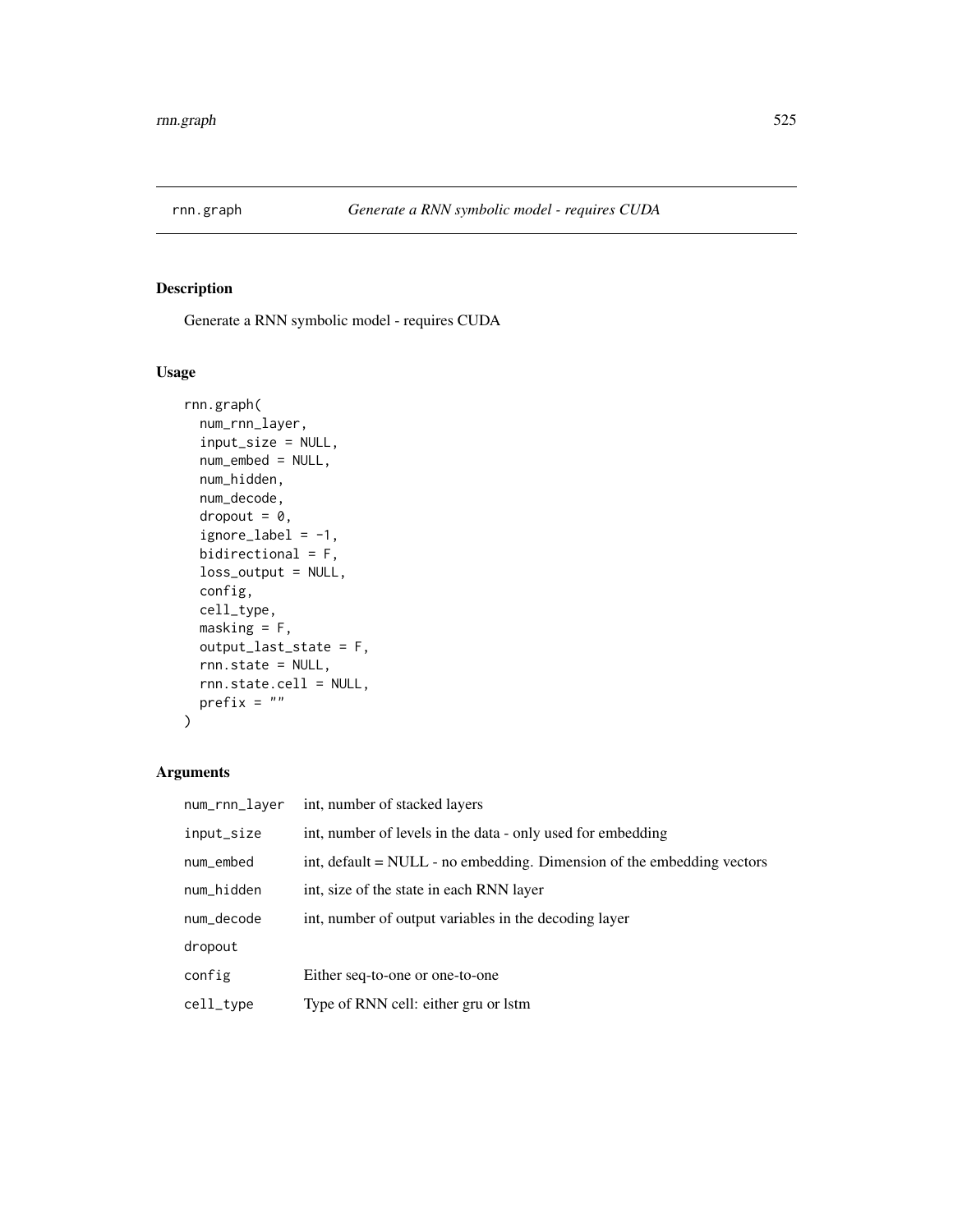<span id="page-525-0"></span>

Unroll representation of RNN running on non CUDA device

# Usage

```
rnn.graph.unroll(
 num_rnn_layer,
  seq_len,
  input_size = NULL,
 num_embed = NULL,
 num_hidden,
 num_decode,
 dropout = 0,
  ignore_label = -1,
 loss_output = NULL,
  init.state = NULL,
 config,
 cell_type = "lstm",
 masking = F,
 output_last_state = F,
 prefix = ",
 data_name = "data",
  label_name = "label"
)
```

| num_rnn_layer | int, number of stacked layers                                              |
|---------------|----------------------------------------------------------------------------|
| seq_len       | int, number of time steps to unroll                                        |
| input_size    | int, number of levels in the data - only used for embedding                |
| num_embed     | int, default $=$ NULL $-$ no embedding. Dimension of the embedding vectors |
| num_hidden    | int, size of the state in each RNN layer                                   |
| num_decode    | int, number of output variables in the decoding layer                      |
| dropout       |                                                                            |
| config        | Either seq-to-one or one-to-one                                            |
| cell_type     | Type of RNN cell: either gru or lstm                                       |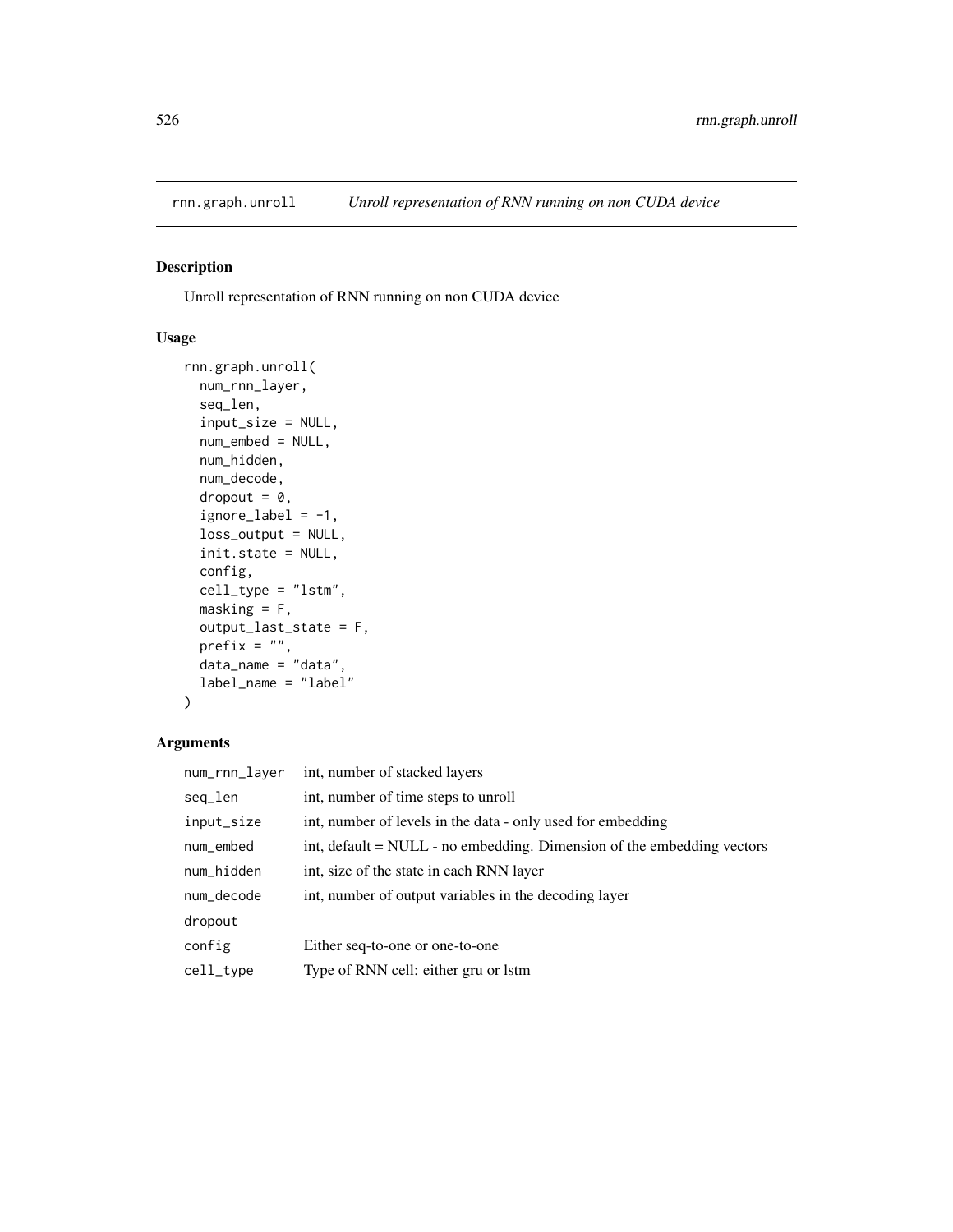# Index

∗ datasets mx.metric.accuracy, [58](#page-57-0) mx.metric.logistic\_acc, [58](#page-57-0) mx.metric.logloss, [59](#page-58-0) mx.metric.mae, [59](#page-58-0) mx.metric.mse, [59](#page-58-0) mx.metric.Perplexity, [60](#page-59-0) mx.metric.rmse, [60](#page-59-0) mx.metric.rmsle, [60](#page-59-0) mx.metric.top\_k\_accuracy, [61](#page-60-0) arguments, [15](#page-14-0) as.array.MXNDArray, [16](#page-15-0) as.matrix.MXNDArray, [16](#page-15-0) children, [16](#page-15-0) ctx, [17](#page-16-0) dim.MXNDArray, [17](#page-16-0) graph.viz, [17](#page-16-0) im2rec, [18](#page-17-0) internals, [19](#page-18-0) is.mx.context, [20](#page-19-0) is.mx.dataiter, [20](#page-19-0) is.mx.ndarray, [20](#page-19-0) is.mx.symbol, [21](#page-20-0) is.serialized, [21](#page-20-0) length.MXNDArray, [22](#page-21-0) mx.apply, [22](#page-21-0) mx.callback.early.stop, [23](#page-22-0) mx.callback.log.speedometer, [23](#page-22-0) mx.callback.log.train.metric, [24](#page-23-0) mx.callback.save.checkpoint, [24](#page-23-0)  $mx$ .cpu,  $25$ mx.ctx.default, [25](#page-24-0) mx.exec.backward, [25](#page-24-0) mx.exec.forward, [26](#page-25-0)

mx.exec.update.arg.arrays, [26](#page-25-0) mx.exec.update.aux.arrays, [26](#page-25-0) mx.exec.update.grad.arrays, [27](#page-26-0) mx.gpu, [27](#page-26-0) mx.infer.rnn, [28](#page-27-0) mx.infer.rnn.one, [28](#page-27-0) mx.infer.rnn.one.unroll, [29](#page-28-0) mx.init.create, [29](#page-28-0) mx.init.internal.default, [30](#page-29-0) mx.init.normal, [30](#page-29-0) mx.init.uniform, [30](#page-29-0) mx.init.Xavier, [31](#page-30-0) mx.io.arrayiter, [31](#page-30-0) mx.io.bucket.iter, [32](#page-31-0) mx.io.CSVIter, [32](#page-31-0) mx.io.extract, [34](#page-33-0) mx.io.ImageDetRecordIter, [34](#page-33-0) mx.io.ImageRecordInt8Iter, [38](#page-37-0) mx.io.ImageRecordIter, [41](#page-40-0) mx.io.ImageRecordIter\_v1, [44](#page-43-0) mx.io.ImageRecordUInt8Iter, [47](#page-46-0) mx.io.ImageRecordUInt8Iter\_v1, [50](#page-49-0) mx.io.LibSVMIter, [53](#page-52-0) mx.io.MNISTIter, [55](#page-54-0) mx.kv.create, [56](#page-55-0) mx.lr\_scheduler.FactorScheduler, [56](#page-55-0) mx.lr\_scheduler.MultiFactorScheduler, [57](#page-56-0) mx.metric.accuracy, [58](#page-57-0) mx.metric.custom, [58](#page-57-0) mx.metric.logistic\_acc, [58](#page-57-0) mx.metric.logloss, [59](#page-58-0) mx.metric.mae, [59](#page-58-0) mx.metric.mse, [59](#page-58-0) mx.metric.Perplexity, [60](#page-59-0) mx.metric.rmse, [60](#page-59-0) mx.metric.rmsle, [60](#page-59-0) mx.metric.top\_k\_accuracy, [61](#page-60-0) mx.mlp, [61](#page-60-0)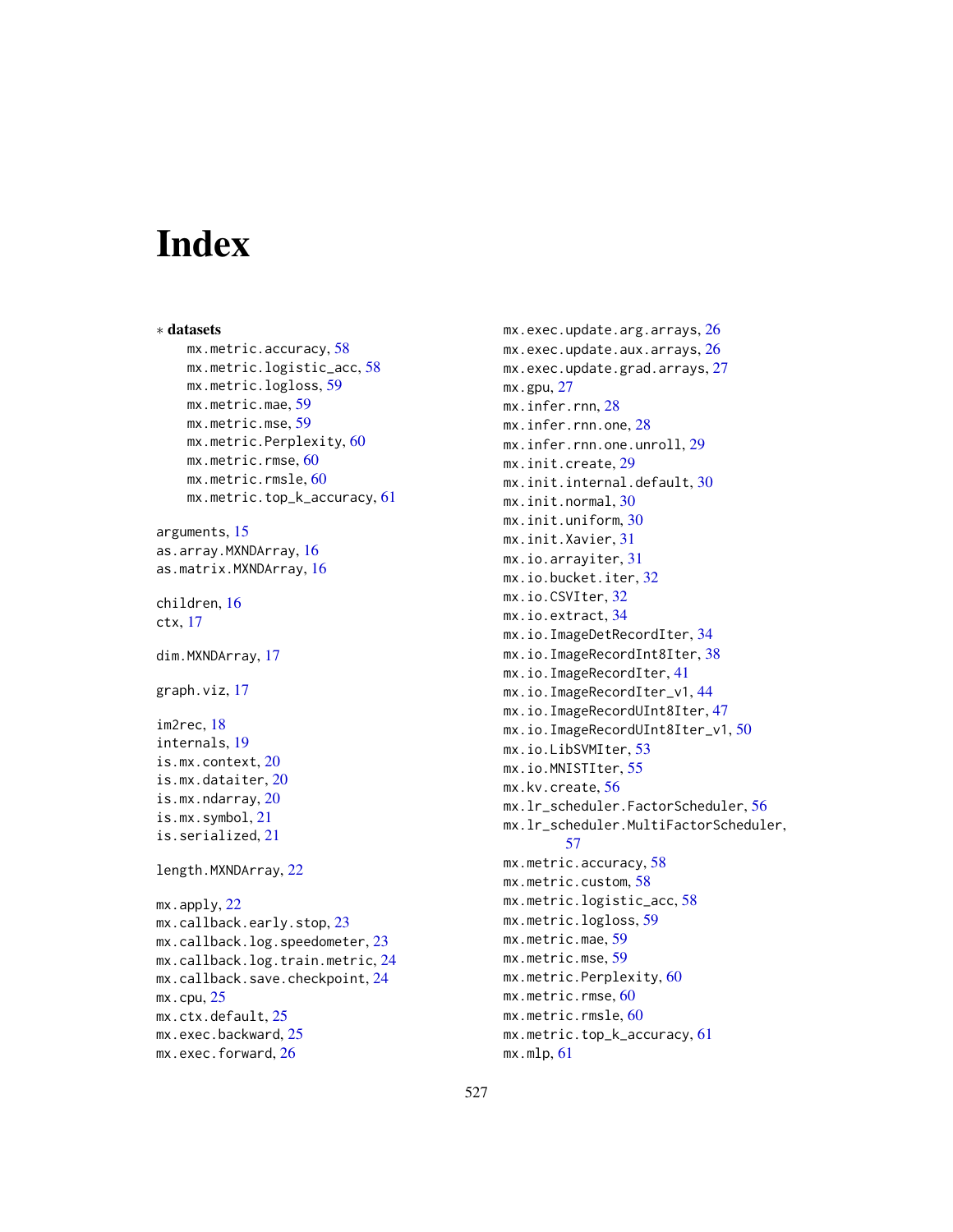mx.model.buckets, [62](#page-61-0) mx.model.FeedForward.create, [63](#page-62-0) mx.model.init.params, [65](#page-64-0) mx.model.load, [65](#page-64-0) mx.model.save, [66](#page-65-0) mx.nd.abs, [66](#page-65-0) mx.nd.Activation, [67](#page-66-0) mx.nd.adam.update, [67](#page-66-0) mx.nd.add.n, [68](#page-67-0) mx.nd.all.finite, [69](#page-68-0) mx.nd.amp.cast, [69](#page-68-0) mx.nd.amp.multicast, [70](#page-69-0) mx.nd.arccos, [70](#page-69-0) mx.nd.arccosh, [71](#page-70-0) mx.nd.arcsin, [71](#page-70-0) mx.nd.arcsinh, [72](#page-71-0) mx.nd.arctan, [72](#page-71-0) mx.nd.arctanh, [73](#page-72-0) mx.nd.argmax, [73](#page-72-0) mx.nd.argmax.channel, [74](#page-73-0) mx.nd.argmin, [75](#page-74-0) mx.nd.argsort, [75](#page-74-0) mx.nd.array, [76](#page-75-0) mx.nd.batch.dot, [77](#page-76-0) mx.nd.batch.take, [78](#page-77-0) mx.nd.BatchNorm, [78](#page-77-0) mx.nd.BatchNorm.v1, [80](#page-79-0) mx.nd.BilinearSampler, [81](#page-80-0) mx.nd.BlockGrad, [82](#page-81-0) mx.nd.broadcast.add, [83](#page-82-0) mx.nd.broadcast.axes, [84](#page-83-0) mx.nd.broadcast.axis, [84](#page-83-0) mx.nd.broadcast.div, [85](#page-84-0) mx.nd.broadcast.equal, [86](#page-85-0) mx.nd.broadcast.greater, [86](#page-85-0) mx.nd.broadcast.greater.equal, [87](#page-86-0) mx.nd.broadcast.hypot, [87](#page-86-0) mx.nd.broadcast.lesser, [88](#page-87-0) mx.nd.broadcast.lesser.equal, [89](#page-88-0) mx.nd.broadcast.like, [89](#page-88-0) mx.nd.broadcast.logical.and, [90](#page-89-0) mx.nd.broadcast.logical.or, [91](#page-90-0) mx.nd.broadcast.logical.xor, [91](#page-90-0) mx.nd.broadcast.maximum, [92](#page-91-0) mx.nd.broadcast.minimum, [92](#page-91-0) mx.nd.broadcast.minus, [93](#page-92-0) mx.nd.broadcast.mod, [94](#page-93-0) mx.nd.broadcast.mul, [94](#page-93-0)

mx.nd.broadcast.not.equal, [95](#page-94-0) mx.nd.broadcast.plus, [95](#page-94-0) mx.nd.broadcast.power, [96](#page-95-0) mx.nd.broadcast.sub, [97](#page-96-0) mx.nd.broadcast.to, [97](#page-96-0) mx.nd.Cast, [98](#page-97-0) mx.nd.cast, [99](#page-98-0) mx.nd.cast.storage, [99](#page-98-0) mx.nd.cbrt, [100](#page-99-0) mx.nd.ceil, [101](#page-100-0) mx.nd.choose.element.0index, [101](#page-100-0) mx.nd.clip, [102](#page-101-0) mx.nd.col2im, [103](#page-102-0) mx.nd.Concat, [104](#page-103-0) mx.nd.concat, [104](#page-103-0) mx.nd.Convolution, [105](#page-104-0) mx.nd.Convolution.v1, [107](#page-106-0) mx.nd.copyto, [108](#page-107-0) mx.nd.Correlation, [109](#page-108-0) mx.nd.cos, [110](#page-109-0) mx.nd.cosh, [110](#page-109-0) mx.nd.Crop, [111](#page-110-0) mx.nd.crop, [112](#page-111-0) mx.nd.ctc.loss, [113](#page-112-0) mx.nd.CTCLoss, [114](#page-113-0) mx.nd.cumsum, [116](#page-115-0) mx.nd.Custom, [116](#page-115-0) mx.nd.Deconvolution, [117](#page-116-0) mx.nd.degrees, [118](#page-117-0) mx.nd.depth.to.space, [119](#page-118-0) mx.nd.diag, [119](#page-118-0) mx.nd.dot, [120](#page-119-0) mx.nd.Dropout, [122](#page-121-0) mx.nd.ElementWiseSum, [123](#page-122-0) mx.nd.elemwise.add, [123](#page-122-0) mx.nd.elemwise.div, [124](#page-123-0) mx.nd.elemwise.mul, [124](#page-123-0) mx.nd.elemwise.sub, [125](#page-124-0) mx.nd.Embedding, [125](#page-124-0) mx.nd.erf, [126](#page-125-0) mx.nd.erfinv, [127](#page-126-0) mx.nd.exp, [127](#page-126-0) mx.nd.expand.dims, [128](#page-127-0) mx.nd.expm1, [128](#page-127-0) mx.nd.fill.element.0index, [129](#page-128-0) mx.nd.fix, [129](#page-128-0) mx.nd.Flatten, [130](#page-129-0) mx.nd.flatten, [130](#page-129-0)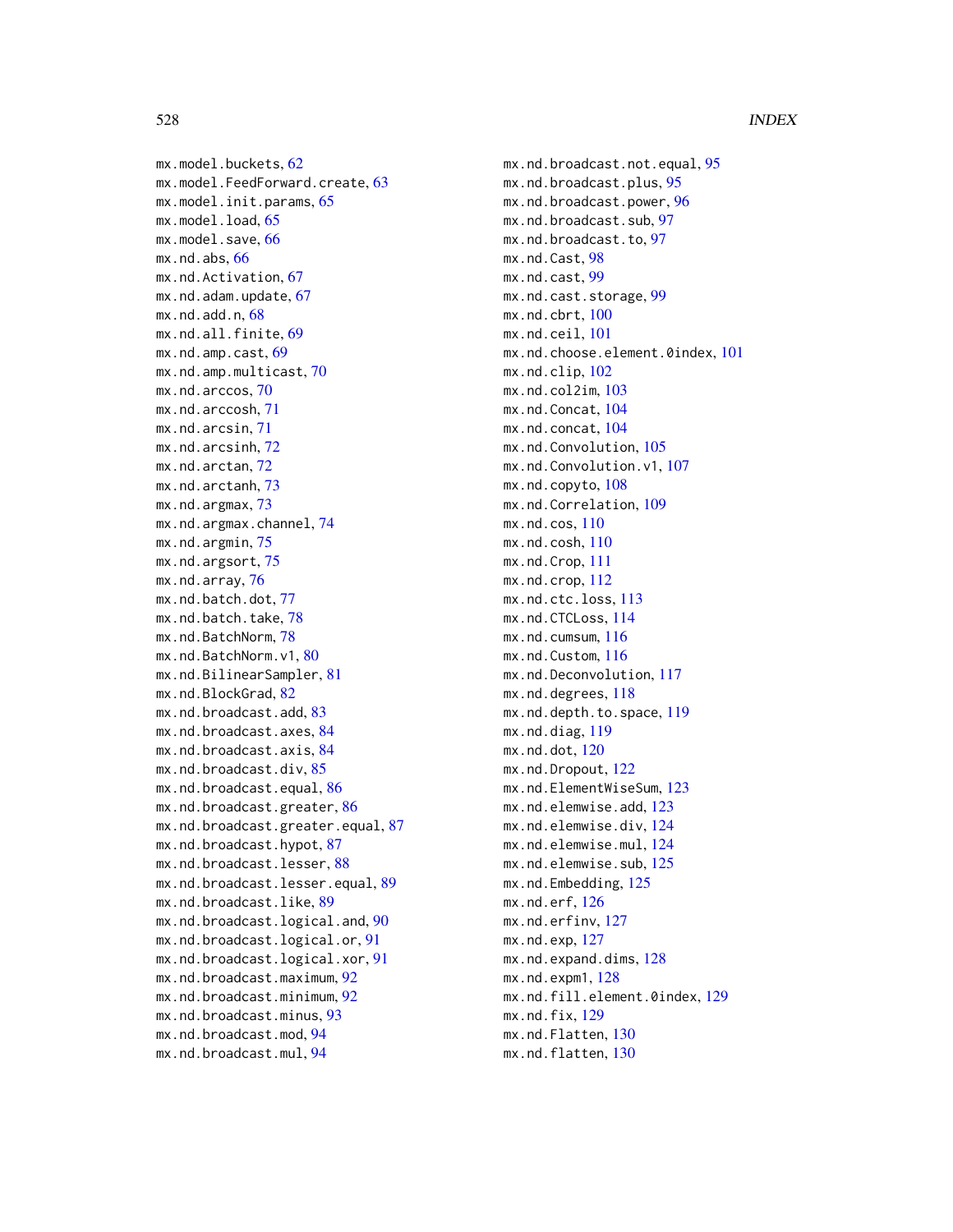mx.nd.flip, [131](#page-130-0) mx.nd.floor, [131](#page-130-0) mx.nd.ftml.update, [132](#page-131-0) mx.nd.ftrl.update, [133](#page-132-0) mx.nd.FullyConnected, [134](#page-133-0) mx.nd.gamma, [135](#page-134-0) mx.nd.gammaln, [135](#page-134-0) mx.nd.gather.nd, [136](#page-135-0) mx.nd.GridGenerator, [136](#page-135-0) mx.nd.GroupNorm, [137](#page-136-0) mx.nd.hard.sigmoid, [138](#page-137-0) mx.nd.identity, [138](#page-137-0) mx.nd.IdentityAttachKLSparseReg, [139](#page-138-0) mx.nd.im2col, [139](#page-138-0) mx.nd.InstanceNorm, [140](#page-139-0) mx.nd.khatri.rao, [141](#page-140-0) mx.nd.L2Normalization, [142](#page-141-0) mx.nd.lamb.update.phase1, [143](#page-142-0) mx.nd.lamb.update.phase2, [144](#page-143-0) mx.nd.LayerNorm, [144](#page-143-0) mx.nd.LeakyReLU, [145](#page-144-0) mx.nd.linalg.det, [146](#page-145-0) mx.nd.linalg.extractdiag, [147](#page-146-0) mx.nd.linalg.extracttrian, [148](#page-147-0) mx.nd.linalg.gelqf, [149](#page-148-0) mx.nd.linalg.gemm, [150](#page-149-0) mx.nd.linalg.gemm2, [151](#page-150-0) mx.nd.linalg.inverse, [152](#page-151-0) mx.nd.linalg.makediag, [153](#page-152-0) mx.nd.linalg.maketrian, [153](#page-152-0) mx.nd.linalg.potrf, [154](#page-153-0) mx.nd.linalg.potri, [155](#page-154-0) mx.nd.linalg.slogdet, [156](#page-155-0) mx.nd.linalg.sumlogdiag, [157](#page-156-0) mx.nd.linalg.syrk, [157](#page-156-0) mx.nd.linalg.trmm, [158](#page-157-0) mx.nd.linalg.trsm, [159](#page-158-0) mx.nd.LinearRegressionOutput, [160](#page-159-0) mx.nd.load, [161](#page-160-0) mx.nd.log, [161](#page-160-0) mx.nd.log.softmax, [162](#page-161-0) mx.nd.log10, [163](#page-162-0) mx.nd.log1p, [163](#page-162-0) mx.nd.log2, [164](#page-163-0) mx.nd.logical.not, [164](#page-163-0) mx.nd.LogisticRegressionOutput, [165](#page-164-0) mx.nd.LRN, [166](#page-165-0) mx.nd.MAERegressionOutput, [166](#page-165-0)

mx.nd.make.loss, [167](#page-166-0) mx.nd.MakeLoss, [168](#page-167-0) mx.nd.max, [169](#page-168-0) mx.nd.max.axis, [169](#page-168-0) mx.nd.mean, [170](#page-169-0) mx.nd.min, [171](#page-170-0) mx.nd.min.axis, [171](#page-170-0) mx.nd.moments, [172](#page-171-0) mx.nd.mp.lamb.update.phase1, [173](#page-172-0) mx.nd.mp.lamb.update.phase2, [174](#page-173-0) mx.nd.mp.nag.mom.update, [175](#page-174-0) mx.nd.mp.sgd.mom.update, [175](#page-174-0) mx.nd.mp.sgd.update, [176](#page-175-0) mx.nd.multi.all.finite, [177](#page-176-0) mx.nd.multi.lars, [177](#page-176-0) mx.nd.multi.mp.sgd.mom.update, [178](#page-177-0) mx.nd.multi.mp.sgd.update, [179](#page-178-0) mx.nd.multi.sgd.mom.update, [179](#page-178-0) mx.nd.multi.sgd.update, [180](#page-179-0) mx.nd.multi.sum.sq, [181](#page-180-0) mx.nd.nag.mom.update, [181](#page-180-0) mx.nd.nanprod, [182](#page-181-0) mx.nd.nansum, [183](#page-182-0) mx.nd.negative, [184](#page-183-0) mx.nd.norm, [184](#page-183-0) mx.nd.normal, [185](#page-184-0) mx.nd.one.hot, [186](#page-185-0) mx.nd.ones, [187](#page-186-0) mx.nd.ones.like, [187](#page-186-0) mx.nd.Pad, [188](#page-187-0) mx.nd.pad, [189](#page-188-0) mx.nd.pick, [190](#page-189-0) mx.nd.Pooling, [191](#page-190-0) mx.nd.Pooling.v1, [193](#page-192-0) mx.nd.preloaded.multi.mp.sgd.mom.update, [194](#page-193-0) mx.nd.preloaded.multi.mp.sgd.update, [195](#page-194-0) mx.nd.preloaded.multi.sgd.mom.update, [195](#page-194-0) mx.nd.preloaded.multi.sgd.update, [196](#page-195-0) mx.nd.prod, [197](#page-196-0) mx.nd.radians, [197](#page-196-0) mx.nd.random.exponential, [198](#page-197-0) mx.nd.random.gamma, [199](#page-198-0) mx.nd.random.generalized.negative.binomial, [199](#page-198-0) mx.nd.random.negative.binomial, [200](#page-199-0)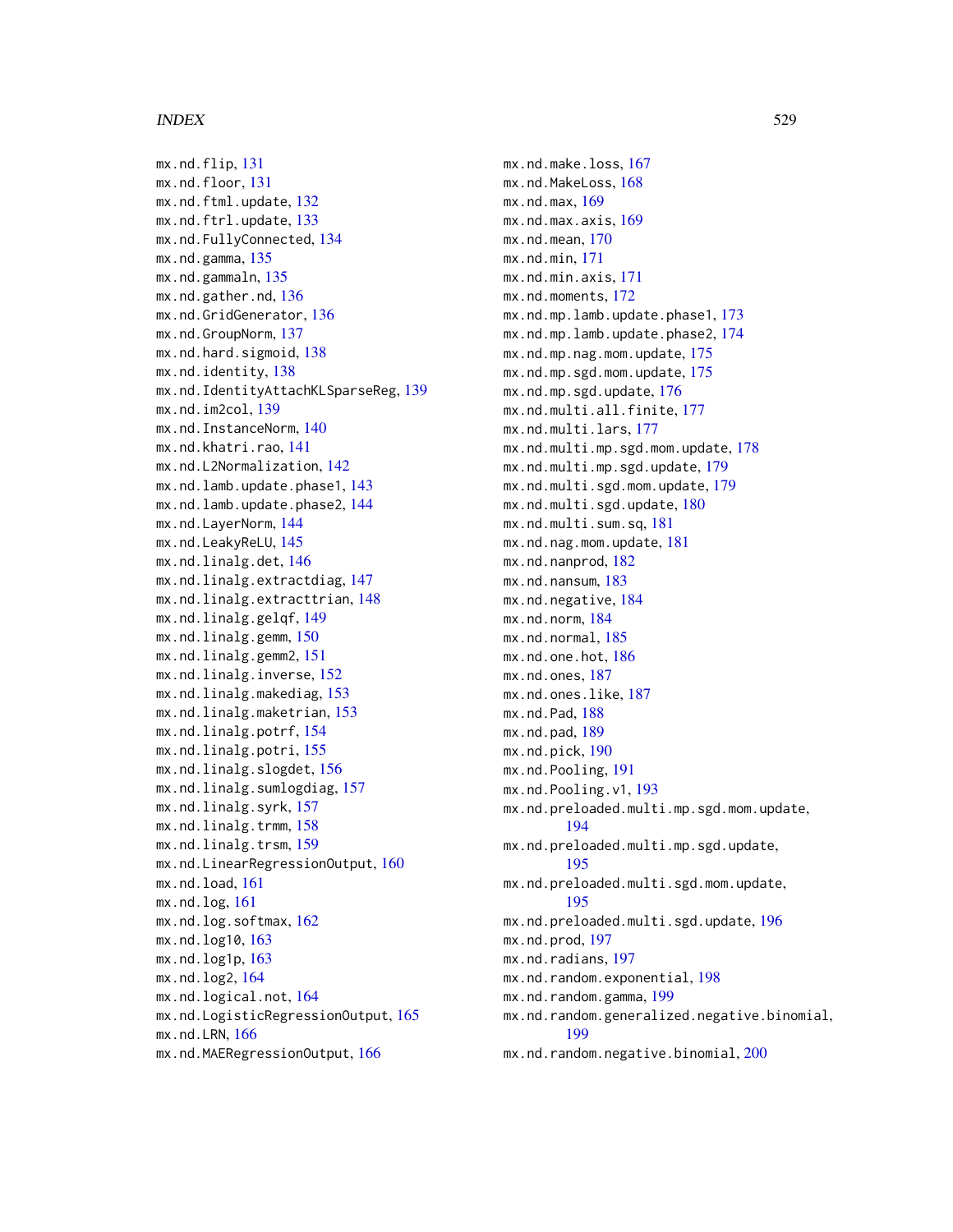mx.nd.random.normal, [201](#page-200-0) mx.nd.random.pdf.dirichlet, [202](#page-201-0) mx.nd.random.pdf.exponential, [202](#page-201-0) mx.nd.random.pdf.gamma, [203](#page-202-0) <code>mx.nd.random.pdf.generalized.negative.binomia</code> .nd.signum.update,  $242\,$  $242\,$ [204](#page-203-0) mx.nd.random.pdf.negative.binomial, [205](#page-204-0) mx.nd.random.pdf.normal, [206](#page-205-0) mx.nd.random.pdf.poisson, [207](#page-206-0) mx.nd.random.pdf.uniform, [207](#page-206-0) mx.nd.random.poisson, [208](#page-207-0) mx.nd.random.randint, [209](#page-208-0) mx.nd.random.uniform, [209](#page-208-0) mx.nd.ravel.multi.index, [210](#page-209-0) mx.nd.rcbrt, [211](#page-210-0) mx.nd.reciprocal, [211](#page-210-0) mx.nd.relu, [212](#page-211-0) mx.nd.repeat, [212](#page-211-0) mx.nd.reset.arrays, [213](#page-212-0) mx.nd.Reshape, [213](#page-212-0) mx.nd.reshape, [215](#page-214-0) mx.nd.reshape.like, [216](#page-215-0) mx.nd.reverse, [217](#page-216-0) mx.nd.rint, [218](#page-217-0) mx.nd.rmsprop.update, [218](#page-217-0) mx.nd.rmspropalex.update, [219](#page-218-0) mx.nd.RNN, [221](#page-220-0) mx.nd.ROIPooling, [223](#page-222-0) mx.nd.round, [224](#page-223-0) mx.nd.rsqrt, [224](#page-223-0) mx.nd.sample.exponential, [225](#page-224-0) mx.nd.sample.gamma, [226](#page-225-0) mx.nd.sample.generalized.negative.binomial, [227](#page-226-0) mx.nd.sample.multinomial, [228](#page-227-0) mx.nd.sample.negative.binomial, [229](#page-228-0) mx.nd.sample.normal, [230](#page-229-0) mx.nd.sample.poisson, [231](#page-230-0) mx.nd.sample.uniform, [232](#page-231-0) mx.nd.save, [233](#page-232-0) mx.nd.scatter.nd, [233](#page-232-0) mx.nd.SequenceLast, [234](#page-233-0) mx.nd.SequenceMask, [235](#page-234-0) mx.nd.SequenceReverse, [236](#page-235-0) mx.nd.sgd.mom.update, [238](#page-237-0) mx.nd.sgd.update, [239](#page-238-0) mx.nd.shape.array, [240](#page-239-0)

mx.nd.shuffle, [240](#page-239-0) mx.nd.sigmoid, [241](#page-240-0) mx.nd.sign, [241](#page-240-0) mx.nd.signsgd.update, [242](#page-241-0) mx.nd.sin, [243](#page-242-0) mx.nd.sinh, [244](#page-243-0) mx.nd.size.array, [244](#page-243-0) mx.nd.slice.axis, [245](#page-244-0) mx.nd.slice.like, [246](#page-245-0) mx.nd.SliceChannel, [247](#page-246-0) mx.nd.smooth.l1, [248](#page-247-0) mx.nd.Softmax, [248](#page-247-0) mx.nd.softmax, [250](#page-249-0) mx.nd.softmax.cross.entropy, [251](#page-250-0) mx.nd.SoftmaxActivation, [252](#page-251-0) mx.nd.SoftmaxOutput, [253](#page-252-0) mx.nd.softmin, [254](#page-253-0) mx.nd.softsign, [255](#page-254-0) mx.nd.sort, [256](#page-255-0) mx.nd.space.to.depth, [256](#page-255-0) mx.nd.SpatialTransformer, [257](#page-256-0) mx.nd.split, [258](#page-257-0) mx.nd.sqrt, [259](#page-258-0) mx.nd.square, [259](#page-258-0) mx.nd.squeeze, [260](#page-259-0) mx.nd.stack, [260](#page-259-0) mx.nd.stop.gradient, [261](#page-260-0) mx.nd.sum, [262](#page-261-0) mx.nd.sum.axis, [263](#page-262-0) mx.nd.SVMOutput. [264](#page-263-0) mx.nd.swapaxes, [264](#page-263-0) mx.nd.SwapAxis, [265](#page-264-0) mx.nd.take, [265](#page-264-0) mx.nd.tan, [266](#page-265-0)  $mx.nd.tanh,  $267$$  $mx.nd.tanh,  $267$$  $mx.nd.tanh,  $267$$ mx.nd.tile, [268](#page-267-0) mx.nd.topk, [268](#page-267-0) mx.nd.transpose, [269](#page-268-0) mx.nd.trunc, [270](#page-269-0) mx.nd.uniform, [271](#page-270-0) mx.nd.unravel.index, [271](#page-270-0) mx.nd.UpSampling, [272](#page-271-0) mx.nd.where, [273](#page-272-0) mx.nd.zeros, [274](#page-273-0) mx.nd.zeros.like, [274](#page-273-0) mx.opt.adadelta, [275](#page-274-0) mx.opt.adagrad, [276](#page-275-0)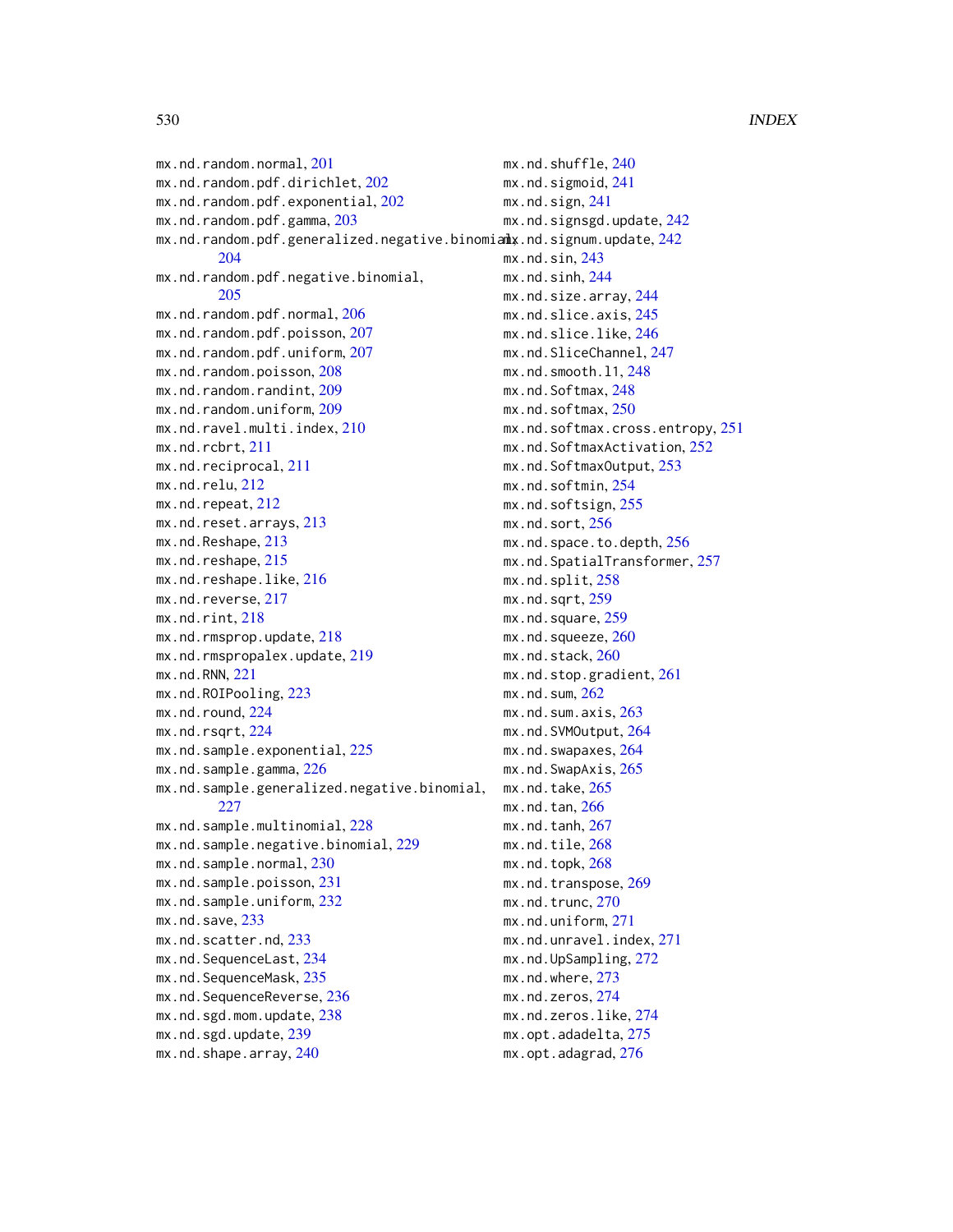mx.opt.adam, [276](#page-275-0) mx.opt.create, [277](#page-276-0) mx.opt.get.updater, [278](#page-277-0) mx.opt.nag, [278](#page-277-0) mx.opt.rmsprop, [279](#page-278-0) mx.opt.sgd, [280](#page-279-0) mx.profiler.config, [280](#page-279-0) mx.profiler.state, [281](#page-280-0) mx.rnorm, [281](#page-280-0) mx.runif, [282](#page-281-0) mx.serialize, [283](#page-282-0) mx.set.seed, [283](#page-282-0) mx.simple.bind, [284](#page-283-0) mx.symbol.abs, [284](#page-283-0) mx.symbol.Activation, [285](#page-284-0) mx.symbol.adam\_update, [285](#page-284-0) mx.symbol.add\_n, [287](#page-286-0) mx.symbol.all\_finite, [287](#page-286-0) mx.symbol.amp\_cast, [288](#page-287-0) mx.symbol.amp\_multicast, [288](#page-287-0) mx.symbol.arccos, [289](#page-288-0) mx.symbol.arccosh, [290](#page-289-0) mx.symbol.arcsin, [290](#page-289-0) mx.symbol.arcsinh, [291](#page-290-0) mx.symbol.arctan, [292](#page-291-0) mx.symbol.arctanh, [292](#page-291-0) mx.symbol.argmax, [293](#page-292-0) mx.symbol.argmax\_channel, [294](#page-293-0) mx.symbol.argmin, [294](#page-293-0) mx.symbol.argsort, [295](#page-294-0) mx.symbol.batch\_dot, [299](#page-298-0) mx.symbol.batch\_take, [300](#page-299-0) mx.symbol.BatchNorm, [296](#page-295-0) mx.symbol.BatchNorm\_v1, [298](#page-297-0) mx.symbol.BilinearSampler, [301](#page-300-0) mx.symbol.BlockGrad, [302](#page-301-0) mx.symbol.broadcast\_add, [303](#page-302-0) mx.symbol.broadcast\_axes, [304](#page-303-0) mx.symbol.broadcast\_axis, [305](#page-304-0) mx.symbol.broadcast\_div, [306](#page-305-0) mx.symbol.broadcast\_equal, [306](#page-305-0) mx.symbol.broadcast\_greater, [307](#page-306-0) mx.symbol.broadcast\_greater\_equal, [308](#page-307-0) mx.symbol.broadcast\_hypot, [308](#page-307-0) mx.symbol.broadcast\_lesser, [309](#page-308-0) mx.symbol.broadcast\_lesser\_equal, [310](#page-309-0) mx.symbol.broadcast\_like, [311](#page-310-0) mx.symbol.broadcast\_logical\_and, [312](#page-311-0)

mx.symbol.broadcast\_logical\_or, [312](#page-311-0) mx.symbol.broadcast\_logical\_xor, [313](#page-312-0) mx.symbol.broadcast\_maximum, [314](#page-313-0) mx.symbol.broadcast\_minimum, [314](#page-313-0) mx.symbol.broadcast\_minus, [315](#page-314-0) mx.symbol.broadcast\_mod, [316](#page-315-0) mx.symbol.broadcast\_mul, [317](#page-316-0) mx.symbol.broadcast\_not\_equal, [317](#page-316-0) mx.symbol.broadcast\_plus, [318](#page-317-0) mx.symbol.broadcast\_power, [319](#page-318-0) mx.symbol.broadcast\_sub, [320](#page-319-0) mx.symbol.broadcast\_to, [321](#page-320-0) mx.symbol.Cast, [322](#page-321-0) mx.symbol.cast, [322](#page-321-0) mx.symbol.cast\_storage, [323](#page-322-0) mx.symbol.cbrt, [324](#page-323-0) mx.symbol.ceil, [324](#page-323-0) mx.symbol.choose\_element\_0index, [325](#page-324-0) mx.symbol.clip, [326](#page-325-0) mx.symbol.col2im, [327](#page-326-0) mx.symbol.Concat, [328](#page-327-0) mx.symbol.concat, [329](#page-328-0) mx.symbol.Convolution, [329](#page-328-0) mx.symbol.Convolution\_v1, [331](#page-330-0) mx.symbol.Correlation, [332](#page-331-0) mx.symbol.cos, [334](#page-333-0) mx.symbol.cosh, [334](#page-333-0) mx.symbol.Crop, [335](#page-334-0) mx.symbol.crop, [336](#page-335-0) mx.symbol.ctc\_loss, [338](#page-337-0) mx.symbol.CTCLoss, [337](#page-336-0) mx.symbol.cumsum, [340](#page-339-0) mx.symbol.Custom, [340](#page-339-0) mx.symbol.Deconvolution, [341](#page-340-0) mx.symbol.degrees, [342](#page-341-0) mx.symbol.depth\_to\_space, [343](#page-342-0) mx.symbol.diag, [344](#page-343-0) mx.symbol.dot, [345](#page-344-0) mx.symbol.Dropout, [346](#page-345-0) mx.symbol.ElementWiseSum, [347](#page-346-0) mx.symbol.elemwise\_add, [348](#page-347-0) mx.symbol.elemwise\_div, [348](#page-347-0) mx.symbol.elemwise\_mul, [349](#page-348-0) mx.symbol.elemwise\_sub, [349](#page-348-0) mx.symbol.Embedding, [350](#page-349-0) mx.symbol.erf, [351](#page-350-0) mx.symbol.erfinv, [352](#page-351-0) mx.symbol.exp, [353](#page-352-0)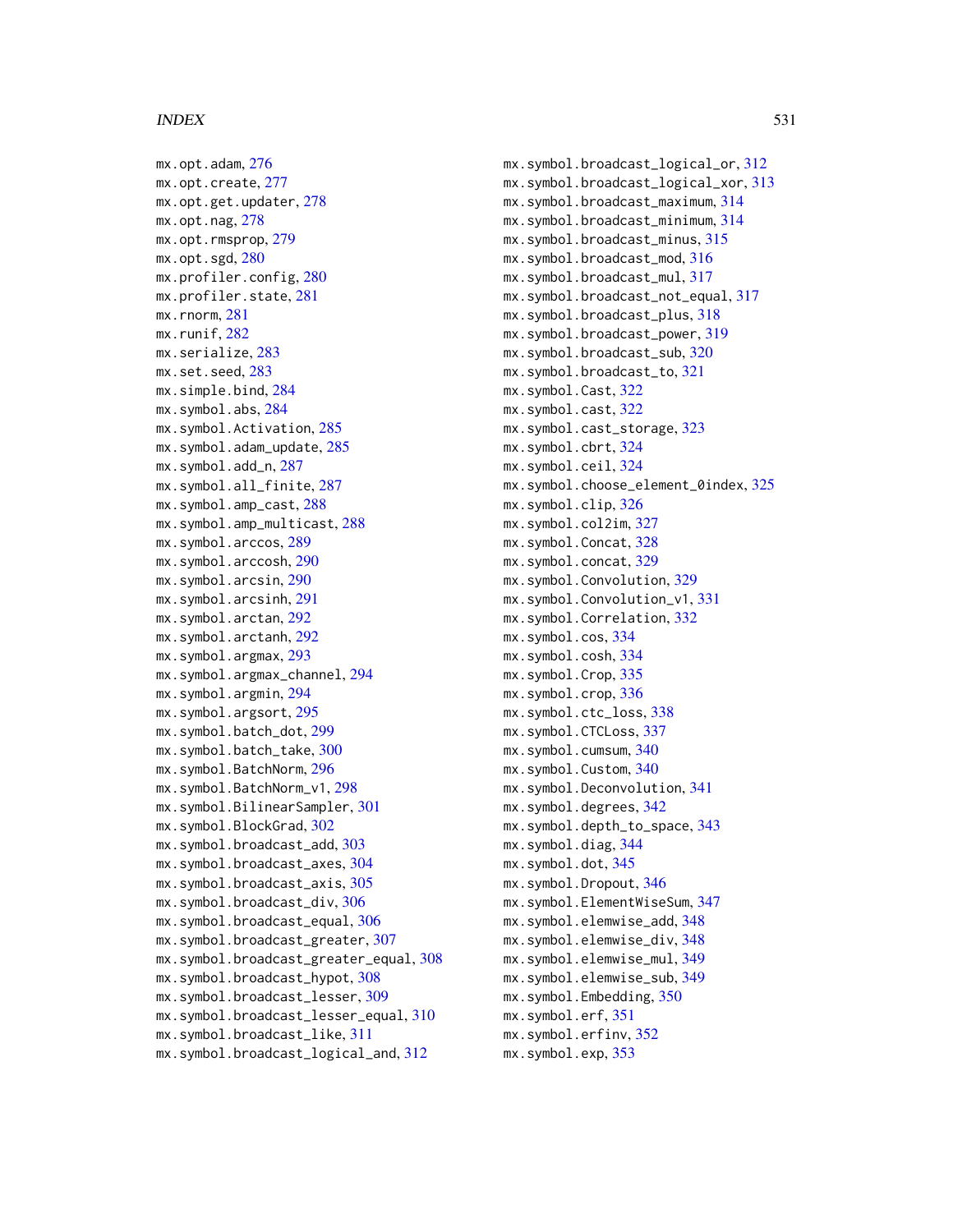```
mx.symbol.expand_dims, 353
mx.symbol.expm1, 354
mx.symbol.fill_element_0index, 355
mx.symbol.fix, 355
mx.symbol.Flatten, 356
357
mx.symbol.flip, 357
mx.symbol.floor, 358
mx.symbol.ftml_update, 359
mx.symbol.ftrl_update, 360
mx.symbol.FullyConnected, 361
mx.symbol.gamma, 362
mx.symbol.gammaln, 362
mx.symbol.gather_nd, 363
mx.symbol.GridGenerator, 363
mx.symbol.Group, 364
mx.symbol.GroupNorm, 365
mx.symbol.hard_sigmoid, 366
mx.symbol.identity, 366
mx.symbol.IdentityAttachKLSparseReg,
        367
mx.symbol.im2col, 367
mx.symbol.infer.shape, 368
mx.symbol.InstanceNorm, 369
mx.symbol.khatri_rao, 370
mx.symbol.L2Normalization, 371
mx.symbol.lamb_update_phase1, 372
mx.symbol.lamb_update_phase2, 373
mx.symbol.LayerNorm, 374
mx.symbol.LeakyReLU, 375
mx.symbol.linalg_det, 376
mx.symbol.linalg_extractdiag, 377
mx.symbol.linalg_extracttrian, 378
mx.symbol.linalg_gelqf, 379
mx.symbol.linalg_gemm, 380
mx.symbol.linalg_gemm2, 381
mx.symbol.linalg_inverse, 382
mx.symbol.linalg_makediag, 383
mx.symbol.linalg_maketrian, 384
mx.symbol.linalg_potrf, 385
mx.symbol.linalg_potri, 386
mx.symbol.linalg_slogdet, 387
mx.symbol.linalg_sumlogdiag, 388
mx.symbol.linalg_syrk, 389
mx.symbol.linalg_trmm, 390
mx.symbol.linalg_trsm, 391
mx.symbol.LinearRegressionOutput, 392
mx.symbol.load, 393
```

```
mx.symbol.load.json, 393
mx.symbol.log, 394
mx.symbol.log10, 394
mx.symbol.log1p, 395
mx.symbol.log2, 395
mx.symbol.log_softmax, 397
mx.symbol.logical_not, 396
mx.symbol.LogisticRegressionOutput,
        396
mx.symbol.LRN, 398
mx.symbol.MAERegressionOutput, 399
mx.symbol.make_loss, 401
mx.symbol.MakeLoss, 400
mx.symbol.max, 401
mx.symbol.max_axis, 402
mx.symbol.mean, 403
mx.symbol.moments, 404
mx.symbol.mp_lamb_update_phase1, 404
mx.symbol.mp_lamb_update_phase2, 406
mx.symbol.mp_nag_mom_update, 407
mx.symbol.mp_sgd_mom_update, 408
mx.symbol.mp_sgd_update, 409
mx.symbol.multi_all_finite, 409
mx.symbol.multi_lars, 410
mx.symbol.multi_mp_sgd_mom_update, 411
mx.symbol.multi_mp_sgd_update, 412
mx.symbol.multi_sgd_mom_update, 413
mx.symbol.multi_sgd_update, 414
mx.symbol.multi_sum_sq, 415
mx.symbol.nag_mom_update, 415
416
mx.symbol.nansum, 417
mx.symbol.negative, 418
mx.symbol.norm, 418
mx.symbol.normal, 419
mx.symbol.one_hot, 421
mx.symbol.ones_like, 420
mx.symbol.Pad, 422
mx.symbol.pad, 423
mx.symbol.pick, 424
mx.symbol.Pooling, 426
mx.symbol.Pooling_v1, 427
mx.symbol.preloaded_multi_mp_sgd_mom_update,
        429
mx.symbol.preloaded_multi_mp_sgd_update,
        430
mx.symbol.preloaded_multi_sgd_mom_update,
        430
```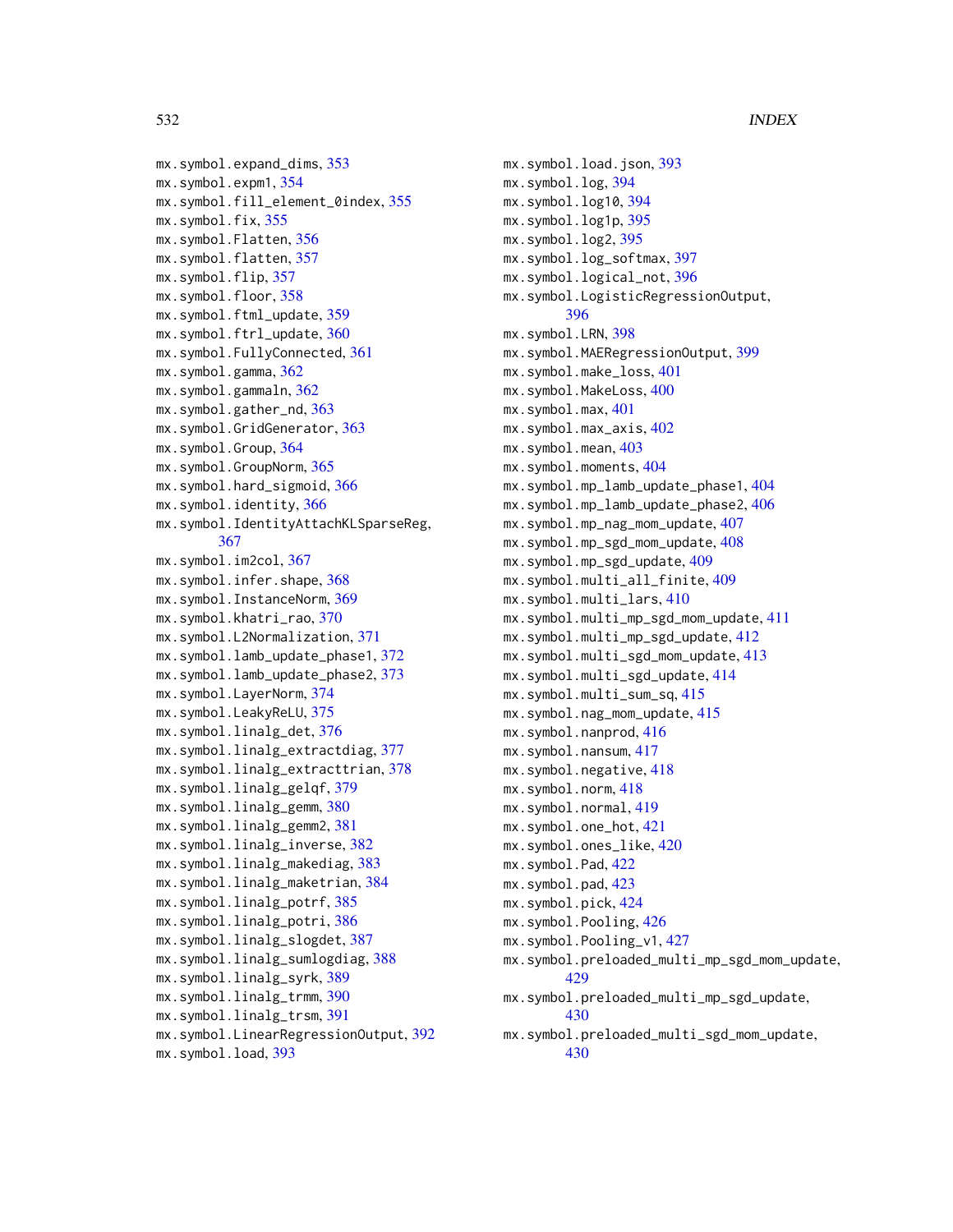```
mx.symbol.preloaded_multi_sgd_update,
        431
mx.symbol.prod, 432
mx.symbol.radians, 433
mx.symbol.random_exponential, 433
mx.symbol.random_gamma, 434
475</mark>
        435
mx.symbol.random_negative_binomial,
        436
mx.symbol.random_normal, 437
mx.symbol.random_pdf_dirichlet, 438
mx.symbol.random_pdf_exponential, 439
mx.symbol.random_pdf_gamma, 440
mx.symbol.random_pdf_generalized_negative_binomis}mbol.signsgd_update,4<mark>82</mark>
        441
mx.symbol.random_pdf_negative_binomial,
        442
mx.symbol.random_pdf_normal, 443
mx.symbol.random_pdf_poisson, 444
mx.symbol.random_pdf_uniform, 445
mx.symbol.random_poisson, 446
mx.symbol.random_randint, 446
mx.symbol.random_uniform, 447
mx.symbol.ravel_multi_index, 448
mx.symbol.rcbrt, 449
mx.symbol.reciprocal, 449
mx.symbol.relu, 450
mx.symbol.repeat, 451
mx.symbol.reset_arrays, 451
mx.symbol.Reshape, 452
mx.symbol.reshape, 453
mx.symbol.reshape_like, 455
mx.symbol.reverse, 456
mx.symbol.rint, 457
mx.symbol.rmsprop_update, 459
mx.symbol.rmspropalex_update, 457
mx.symbol.RNN, 460
mx.symbol.ROIPooling, 462
mx.symbol.round, 463
mx.symbol.rsqrt, 464
mx.symbol.sample_exponential, 465
mx.symbol.sample_gamma, 466
<code>mx.symbol.sample_generalized_negative_binomia</code>ly.symbol.swapaxes,510\,467
mx.symbol.sample_multinomial, 468
mx.symbol.sample_negative_binomial,
        469
                                              mx.symbol.sample_normal, 470
                                              mx.symbol.sample_poisson, 471
                                              mx.symbol.sample_uniform, 472
                                              mx.symbol.save, 473
                                              mx.symbol.scatter_nd, 473
                                              mx.symbol.SequenceLast, 474
                                              mx.symbol.SequenceReverse, 477
                                              mx.symbol.sgd_mom_update, 478
                                              mx.symbol.sgd_update, 479
                                              mx.symbol.shape_array, 480
                                              mx.symbol.shuffle, 481
                                              mx.symbol.sigmoid, 481
                                              mx.symbol.sign, 482
                                              mx.symbol.signum_update, 483
                                              mx.symbol.sin, 484
                                              mx.symbol.sinh, 485
                                              mx.symbol.size_array, 486
                                              mx.symbol.slice, 486
                                              mx.symbol.slice_axis, 489
                                              mx.symbol.slice_like, 490
                                              mx.symbol.SliceChannel, 488
                                              mx.symbol.smooth_l1, 491
                                              mx.symbol.Softmax, 491
                                              mx.symbol.softmax, 493
                                              mx.symbol.softmax_cross_entropy, 497
                                              mx.symbol.SoftmaxActivation, 494
                                              mx.symbol.SoftmaxOutput, 495
                                              mx.symbol.softmin, 498
                                              mx.symbol.softsign, 499
                                              mx.symbol.sort, 499
                                              mx.symbol.space_to_depth, 500
                                              mx.symbol.SpatialTransformer, 501
                                              mx.symbol.split, 502
                                              mx.symbol.sqrt, 503
                                              mx.symbol.square, 504
                                              mx.symbol.squeeze, 504
                                              mx.symbol.stack, 505
                                              mx.symbol.stop_gradient, 506
                                              mx.symbol.sum, 507
                                              mx.symbol.sum_axis, 508
                                              mx.symbol.SVMOutput, 509
                                              mx.symbol.SwapAxis, 510
                                              mx.symbol.take, 511
                                              mx.symbol.tan, 512
                                              mx.symbol.tanh, 513
```